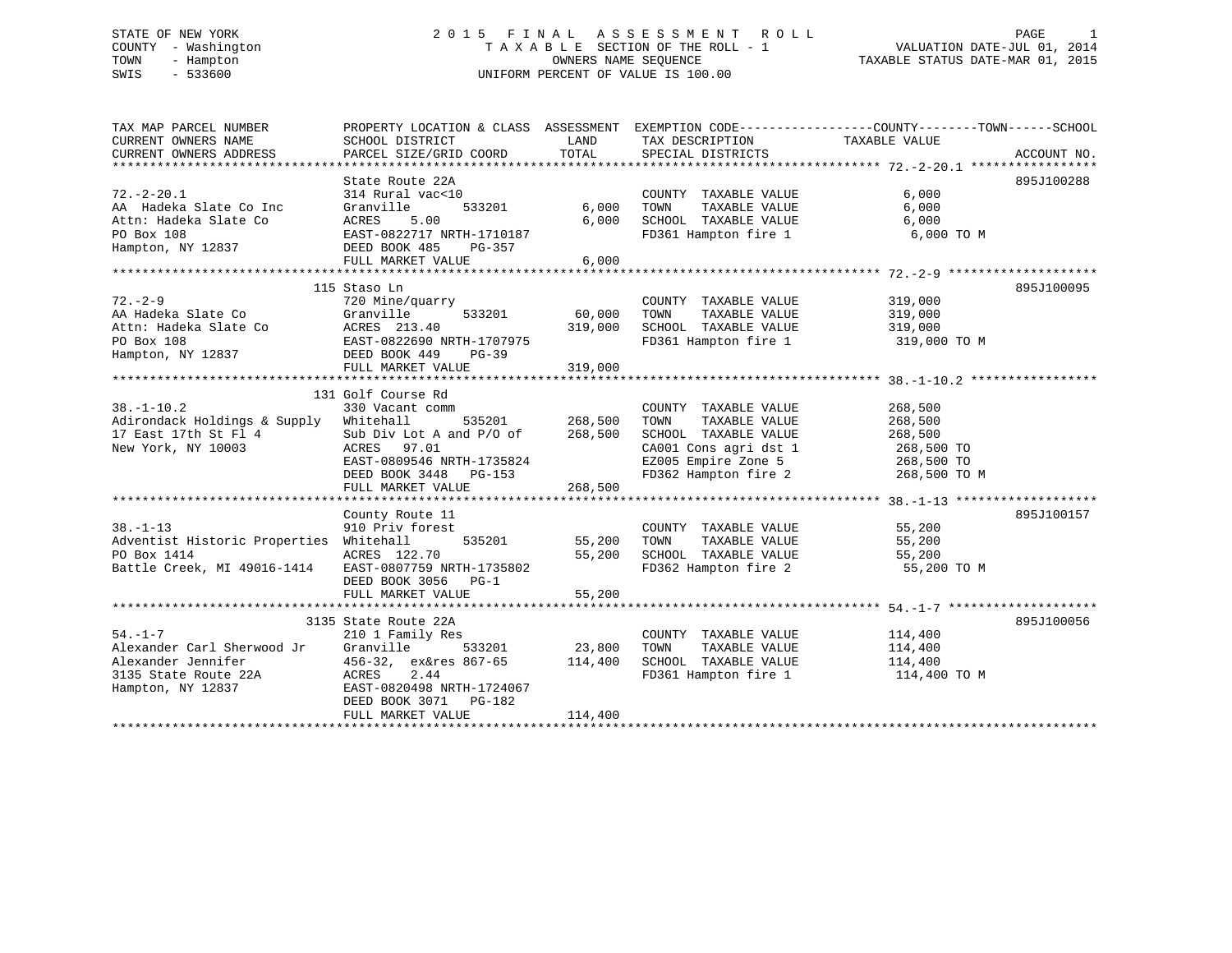# STATE OF NEW YORK 2 0 1 5 F I N A L A S S E S S M E N T R O L L PAGE 2 COUNTY - Washington T A X A B L E SECTION OF THE ROLL - 1 VALUATION DATE-JUL 01, 2014 TOWN - Hampton OWNERS NAME SEQUENCE TAXABLE STATUS DATE-MAR 01, 2015 SWIS - 533600 UNIFORM PERCENT OF VALUE IS 100.00

| TAX MAP PARCEL NUMBER<br>CURRENT OWNERS NAME<br>CURRENT OWNERS ADDRESS | PROPERTY LOCATION & CLASS ASSESSMENT<br>SCHOOL DISTRICT<br>PARCEL SIZE/GRID COORD | LAND<br>TOTAL | EXEMPTION CODE-----------------COUNTY-------TOWN------SCHOOL<br>TAX DESCRIPTION<br>SPECIAL DISTRICTS | TAXABLE VALUE           |          | ACCOUNT NO. |
|------------------------------------------------------------------------|-----------------------------------------------------------------------------------|---------------|------------------------------------------------------------------------------------------------------|-------------------------|----------|-------------|
|                                                                        |                                                                                   |               |                                                                                                      |                         |          |             |
|                                                                        | 1047 North Quivey Hill Ln                                                         |               |                                                                                                      |                         |          | 895J100539  |
| $81. - 1 - 20$                                                         | 210 1 Family Res                                                                  |               | VET COM CT 41131                                                                                     | 55,000                  | 45,000   | 0           |
| Ambrosi Rene John                                                      | Granville<br>533201                                                               | 31,800 STAR B | 41854                                                                                                | $\overline{0}$          | $\Omega$ | 31,670      |
| Obrien Ambrosi Carrie A                                                | ACRES<br>4.00                                                                     | 232,300       | COUNTY TAXABLE VALUE                                                                                 | 177,300                 |          |             |
| PO Box 89                                                              | EAST-0818179 NRTH-1701208<br><b>PG-150</b>                                        |               | TOWN<br>TAXABLE VALUE                                                                                | 187,300                 |          |             |
| Hampton, NY 12837                                                      | DEED BOOK 820<br>FULL MARKET VALUE                                                |               | SCHOOL TAXABLE VALUE<br>232,300 FD361 Hampton fire 1                                                 | 200,630<br>232,300 TO M |          |             |
|                                                                        |                                                                                   |               |                                                                                                      |                         |          |             |
|                                                                        | 364 Manchester Rd                                                                 |               |                                                                                                      |                         |          | 895J100574  |
| $31. - 1 - 3.5$                                                        | 210 1 Family Res                                                                  |               | STAR B<br>41854                                                                                      | $\overline{0}$          | $\Omega$ | 31,670      |
| Amerio John M                                                          | Whitehall<br>535201                                                               | 24,000        | COUNTY TAXABLE VALUE                                                                                 | 114,900                 |          |             |
| Amerio Lori M                                                          | ACRES<br>1.60                                                                     | 114,900       | TOWN<br>TAXABLE VALUE                                                                                | 114,900                 |          |             |
|                                                                        | EAST-0808698 NRTH-1745804                                                         |               | SCHOOL TAXABLE VALUE                                                                                 |                         |          |             |
| 364 Manchester Rd                                                      |                                                                                   |               |                                                                                                      | 83,230                  |          |             |
| Whitehall, NY 12887                                                    | DEED BOOK 731<br>PG-148                                                           |               | FD362 Hampton fire 2                                                                                 | 114,900 TO M            |          |             |
|                                                                        | FULL MARKET VALUE                                                                 | 114,900       |                                                                                                      |                         |          |             |
|                                                                        |                                                                                   |               |                                                                                                      |                         |          | 895J100659  |
| $80. - 1 - 24$                                                         | 50 Hampton Heights Way                                                            |               |                                                                                                      |                         |          |             |
|                                                                        | 260 Seasonal res<br>533201                                                        | 36,000        | COUNTY TAXABLE VALUE                                                                                 | 64,700<br>64,700        |          |             |
| Ariola Paul R                                                          | Granville                                                                         |               | TOWN<br>TAXABLE VALUE                                                                                |                         |          |             |
| Ariola Anne Marie<br>32 Twining Ave                                    | 5.89<br>ACRES<br>EAST-0809969 NRTH-1701608                                        | 64,700        | SCHOOL TAXABLE VALUE<br>FD361 Hampton fire 1                                                         | 64,700<br>64,700 TO M   |          |             |
|                                                                        | DEED BOOK 605                                                                     |               |                                                                                                      |                         |          |             |
| Waterbury, CT 06705                                                    | PG-208                                                                            |               |                                                                                                      |                         |          |             |
|                                                                        | FULL MARKET VALUE                                                                 | 64,700        |                                                                                                      |                         |          |             |
|                                                                        |                                                                                   |               |                                                                                                      |                         |          |             |
|                                                                        | 14 Greenfield Ln                                                                  |               |                                                                                                      |                         | $\Omega$ | 895J100005  |
| $72.2 - 3 - 7$                                                         | 210 1 Family Res                                                                  |               | STAR B<br>41854                                                                                      | $\overline{0}$          |          | 31,670      |
| Arnhold Forrest J                                                      | Granville<br>533201                                                               | 12,300        | COUNTY TAXABLE VALUE                                                                                 | 68,200                  |          |             |
| Arnhold Stacie A                                                       | $72. - 3 - 7$                                                                     | 68,200        | TOWN<br>TAXABLE VALUE                                                                                | 68,200                  |          |             |
| 14 Greenfield Ln                                                       | FRNT 50.00 DPTH 234.00                                                            |               | SCHOOL TAXABLE VALUE                                                                                 | 36,530                  |          |             |
| Hampton, NY 12837                                                      | EAST-0824092 NRTH-1712241                                                         |               | FD361 Hampton fire 1                                                                                 | 68,200 TO M             |          |             |
|                                                                        | PG-87<br>DEED BOOK 843                                                            |               |                                                                                                      |                         |          |             |
|                                                                        | FULL MARKET VALUE                                                                 | 68,200        |                                                                                                      |                         |          |             |
|                                                                        |                                                                                   |               |                                                                                                      |                         |          |             |
|                                                                        | County Route 18 OFF                                                               |               |                                                                                                      |                         |          | 895J100057  |
| $62. - 1 - 44$                                                         | 910 Priv forest                                                                   |               | COUNTY TAXABLE VALUE                                                                                 | 5,600                   |          |             |
| Atwood Michael L                                                       | Granville<br>533201                                                               | 5,600         | TOWN<br>TAXABLE VALUE                                                                                | 5,600                   |          |             |
| Atwood Linda                                                           | Lot 1                                                                             | 5,600         | SCHOOL TAXABLE VALUE                                                                                 | 5,600                   |          |             |
| 1879 County Route 18                                                   | Filed Sub #12261                                                                  |               | FD361 Hampton fire 1                                                                                 | 5,600 TO M              |          |             |
| Whitehall, NY 12887                                                    | ACRES 12.45                                                                       |               |                                                                                                      |                         |          |             |
|                                                                        | EAST-0810293 NRTH-1716491                                                         |               |                                                                                                      |                         |          |             |
|                                                                        | DEED BOOK 467<br>PG-589                                                           |               |                                                                                                      |                         |          |             |
|                                                                        | FULL MARKET VALUE                                                                 | 5,600         |                                                                                                      |                         |          |             |
|                                                                        |                                                                                   |               |                                                                                                      |                         |          |             |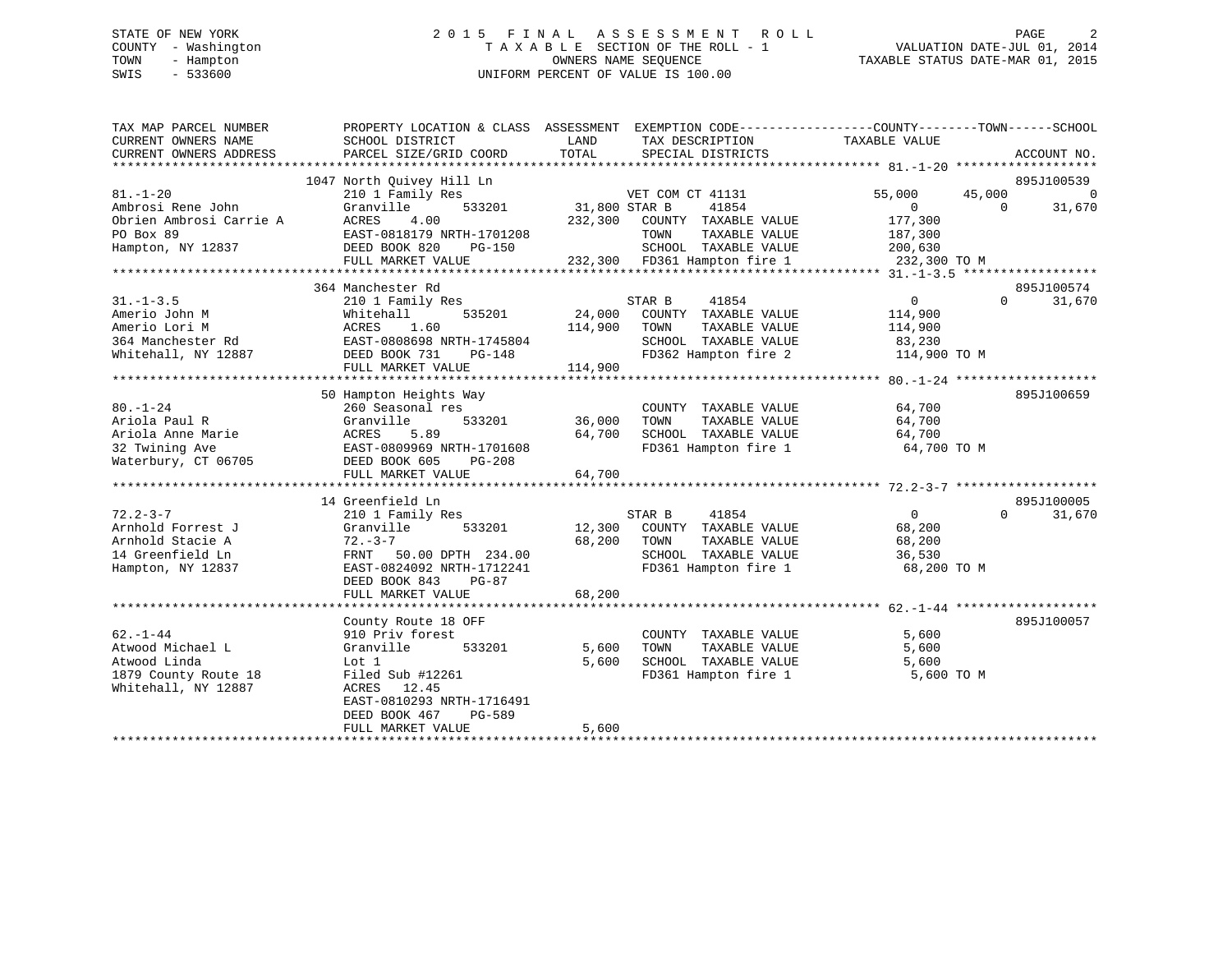#### STATE OF NEW YORK 2 0 1 5 F I N A L A S S E S S M E N T R O L L PAGE 3COUNTY - Washington  $\begin{array}{ccc} 1 & 0 & 0 \\ -1 & 0 & 0 \end{array}$  T A X A B L E SECTION OF THE ROLL - 1 TOWN - Hampton OWNERS NAME SEQUENCE TAXABLE STATUS DATE-MAR 01, 2015 SWIS - 533600 UNIFORM PERCENT OF VALUE IS 100.00

| TAX MAP PARCEL NUMBER<br>CURRENT OWNERS NAME | PROPERTY LOCATION & CLASS ASSESSMENT<br>SCHOOL DISTRICT | LAND                    | EXEMPTION CODE-----------------COUNTY-------TOWN------SCHOOL<br>TAX DESCRIPTION | TAXABLE VALUE     |                                    |
|----------------------------------------------|---------------------------------------------------------|-------------------------|---------------------------------------------------------------------------------|-------------------|------------------------------------|
| CURRENT OWNERS ADDRESS                       | PARCEL SIZE/GRID COORD                                  | TOTAL                   | SPECIAL DISTRICTS                                                               |                   | ACCOUNT NO.                        |
|                                              | 1879 County Route 18                                    |                         |                                                                                 |                   | 895J100009                         |
| $62. - 1 - 45$                               | 240 Rural res                                           |                         | 41834<br>STAR EN                                                                | $0 \qquad \qquad$ | $\Omega$<br>68,930                 |
| Atwood Michael L                             | 535201<br>Whitehall                                     | 38,800                  | COUNTY TAXABLE VALUE                                                            | 119,800           |                                    |
| Atwood Linda                                 | 18.0ac Deed                                             | 119,800                 | TAXABLE VALUE<br>TOWN                                                           | 119,800           |                                    |
| 1879 County Route 18                         | ACRES<br>30.20                                          |                         | SCHOOL TAXABLE VALUE                                                            | 50,870            |                                    |
| Whitehall, NY 12887                          | EAST-0809495 NRTH-1716243                               |                         | FD361 Hampton fire 1                                                            | 119,800 TO M      |                                    |
|                                              | DEED BOOK 436<br>PG-740                                 |                         |                                                                                 |                   |                                    |
|                                              | FULL MARKET VALUE                                       | 119,800                 |                                                                                 |                   |                                    |
|                                              |                                                         |                         |                                                                                 |                   |                                    |
|                                              | County Route 18                                         |                         |                                                                                 |                   | 895J100138                         |
| $62. - 1 - 46$                               | 314 Rural vac<10                                        |                         | COUNTY TAXABLE VALUE                                                            | 500               |                                    |
| Atwood Michael L                             | 535201<br>Whitehall                                     | 500                     | TOWN<br>TAXABLE VALUE                                                           | 500               |                                    |
| Atwood Linda                                 | 2.20<br>ACRES                                           | 500                     | SCHOOL TAXABLE VALUE                                                            | 500               |                                    |
| 1879 County Route 18                         | EAST-0809762 NRTH-1715315                               |                         | FD361 Hampton fire 1                                                            | 500 TO M          |                                    |
| Whitehall, NY 12887                          | DEED BOOK 510<br>PG-82                                  |                         |                                                                                 |                   |                                    |
|                                              | FULL MARKET VALUE                                       | 500                     |                                                                                 |                   |                                    |
|                                              |                                                         |                         |                                                                                 |                   |                                    |
|                                              | 20 Perry Heights Way                                    |                         |                                                                                 |                   | 895J101748                         |
| $72. - 2 - 27.1$                             | 210 1 Family Res                                        |                         | 41854<br>STAR B                                                                 | $\Omega$          | 31,670<br>$\Omega$                 |
| Austin Dennis T                              | 533201<br>Granville                                     | 22,300                  | COUNTY TAXABLE VALUE                                                            | 124,900           |                                    |
| Austin Netta L                               | ROW 565/260                                             | 124,900                 | TAXABLE VALUE<br>TOWN                                                           | 124,900           |                                    |
| PO Box 106                                   | ACRES<br>1.10                                           |                         | SCHOOL TAXABLE VALUE                                                            | 93,230            |                                    |
| Hampton, NY 12837                            | EAST-0822827 NRTH-1712119                               |                         | FD361 Hampton fire 1                                                            | 124,900 TO M      |                                    |
|                                              | DEED BOOK 565<br>PG-258                                 |                         |                                                                                 |                   |                                    |
|                                              | FULL MARKET VALUE                                       | 124,900                 |                                                                                 |                   |                                    |
|                                              | 1811 County Route 18                                    |                         | 38 PCT OF VALUE USED FOR EXEMPTION PURPOSES                                     |                   | 895J100135                         |
| $62. - 1 - 51$                               | 240 Rural res                                           |                         | VET WAR CT 41121                                                                | 15,641            | 15,641<br>$\overline{\phantom{0}}$ |
| Babcock Grover R                             | Whitehall                                               | 535201 107,800 AGED-ALL | 41800                                                                           | 44,316            | 44,316<br>52,136                   |
| Lawrence Nancy J                             | ACRES 135.50                                            |                         | 274,400 STAR EN<br>41834                                                        | $\overline{0}$    | $\overline{0}$<br>68,930           |
| 1811 County Route 18                         | EAST-0808161 NRTH-1716441                               |                         | STAR B MH 41864                                                                 | $\overline{0}$    | $\Omega$<br>30,000                 |
| PO Box 144                                   | DEED BOOK 842<br><b>PG-80</b>                           |                         | COUNTY TAXABLE VALUE                                                            | 214,443           |                                    |
| Hampton, NY 12837                            | FULL MARKET VALUE                                       | 274,400 TOWN            | TAXABLE VALUE                                                                   | 214,443           |                                    |
|                                              |                                                         |                         | SCHOOL TAXABLE VALUE                                                            | 123,334           |                                    |
|                                              |                                                         |                         | FD361 Hampton fire 1                                                            | 274,400 TO M      |                                    |
|                                              |                                                         |                         |                                                                                 |                   |                                    |
|                                              | 89 County Route 20                                      |                         |                                                                                 |                   | 895J100126                         |
| $72. - 2 - 13$                               | 210 1 Family Res                                        |                         | STAR B<br>41854                                                                 | $\overline{0}$    | 31,670<br>$\Omega$                 |
| Baker Brian S                                | 533201<br>Granville                                     | 22,000                  | COUNTY TAXABLE VALUE                                                            | 71,700            |                                    |
| 89 County Route 20                           | 1.00<br>ACRES                                           | 71,700                  | TOWN<br>TAXABLE VALUE                                                           | 71,700            |                                    |
| Hampton, NY 12837                            | EAST-0824389 NRTH-1705687                               |                         | SCHOOL TAXABLE VALUE                                                            | 40,030            |                                    |
|                                              | DEED BOOK 3103 PG-295                                   |                         | FD361 Hampton fire 1                                                            | 71,700 TO M       |                                    |
|                                              | FULL MARKET VALUE                                       | 71,700                  |                                                                                 |                   |                                    |
|                                              |                                                         |                         |                                                                                 |                   |                                    |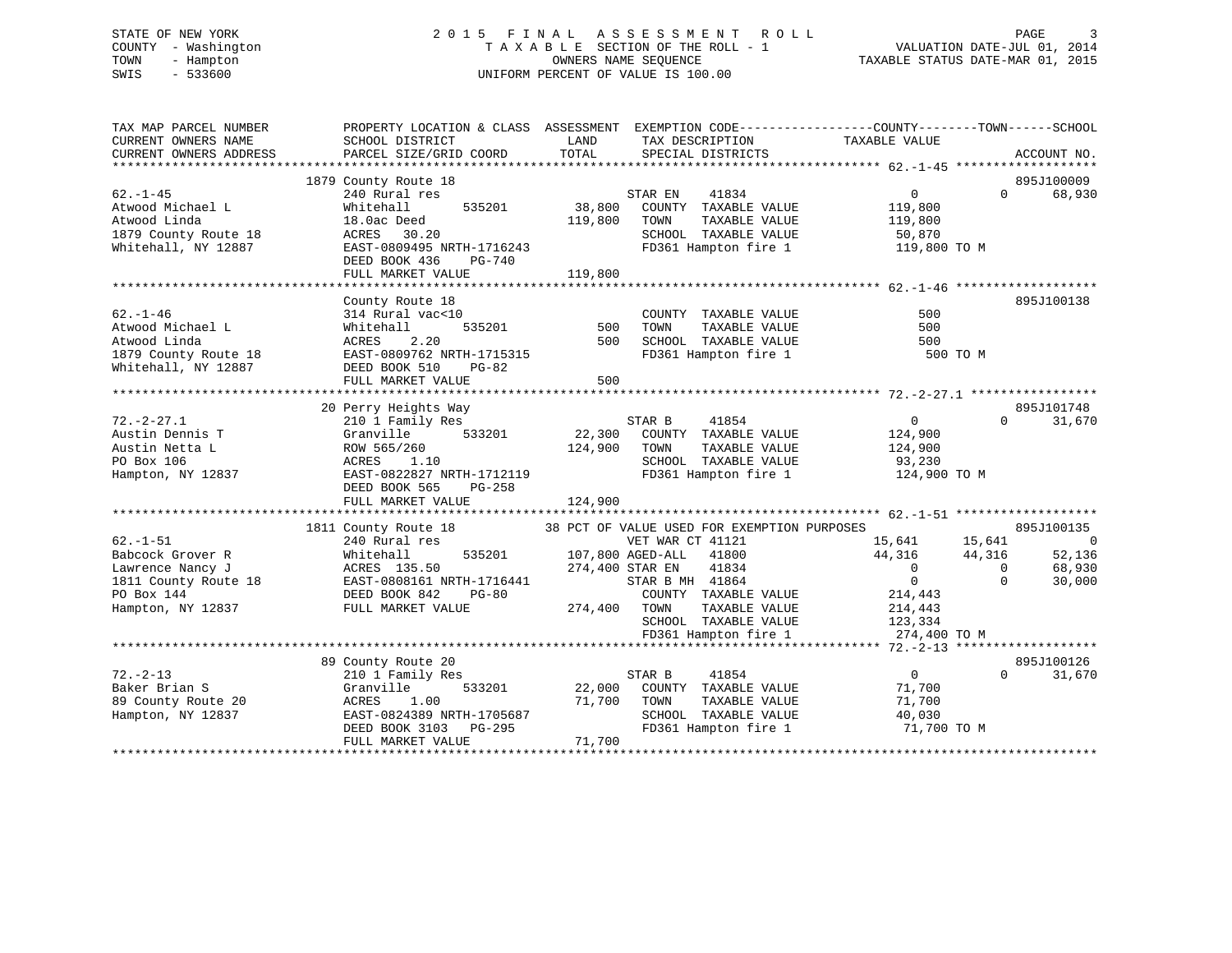# STATE OF NEW YORK 2 0 1 5 F I N A L A S S E S S M E N T R O L L PAGE 4 COUNTY - Washington T A X A B L E SECTION OF THE ROLL - 1 VALUATION DATE-JUL 01, 2014 TOWN - Hampton OWNERS NAME SEQUENCE TAXABLE STATUS DATE-MAR 01, 2015 SWIS - 533600 UNIFORM PERCENT OF VALUE IS 100.00

| TAX MAP PARCEL NUMBER<br>CURRENT OWNERS NAME<br>CURRENT OWNERS ADDRESS           | PROPERTY LOCATION & CLASS ASSESSMENT EXEMPTION CODE----------------COUNTY-------TOWN------SCHOOL<br>SCHOOL DISTRICT<br>PARCEL SIZE/GRID COORD | LAND<br>TOTAL     | TAX DESCRIPTION TAXABLE VALUE<br>SPECIAL DISTRICTS                                            |                                               | ACCOUNT NO.        |
|----------------------------------------------------------------------------------|-----------------------------------------------------------------------------------------------------------------------------------------------|-------------------|-----------------------------------------------------------------------------------------------|-----------------------------------------------|--------------------|
|                                                                                  |                                                                                                                                               |                   |                                                                                               |                                               |                    |
| $80. -1 - 15$<br>Baker Clarence S<br>20 Hampton Heights Way<br>Hampton, NY 12837 | 20 Hampton Heights Way<br>210 1 Family Res<br>Granville<br>533201<br>791/89; 3154/172<br>ACRES<br>5.01<br>EAST-0811564 NRTH-1702246           | 35,000<br>111,400 | COUNTY TAXABLE VALUE<br>TOWN<br>TAXABLE VALUE<br>SCHOOL TAXABLE VALUE<br>FD361 Hampton fire 1 | 111,400<br>111,400<br>111,400<br>111,400 TO M | 895J100589         |
|                                                                                  | DEED BOOK 3154 PG-172<br>FULL MARKET VALUE                                                                                                    | 111,400           |                                                                                               |                                               |                    |
|                                                                                  |                                                                                                                                               |                   |                                                                                               |                                               |                    |
|                                                                                  | 135 Rainbow Way                                                                                                                               |                   |                                                                                               |                                               | 895J100594         |
| $81. - 1 - 18$                                                                   | 260 Seasonal res                                                                                                                              |                   | COUNTY TAXABLE VALUE                                                                          | 71,200                                        |                    |
| Baker Eric J                                                                     | Granville<br>533201                                                                                                                           | 33,700            | TAXABLE VALUE<br>TOWN                                                                         | 71,200                                        |                    |
| 875 VT RT 133                                                                    | 4.60<br>ACRES                                                                                                                                 | 71,200            | SCHOOL TAXABLE VALUE                                                                          | 71,200                                        |                    |
| Pawlet, VT 05761                                                                 | EAST-0817127 NRTH-1700691                                                                                                                     |                   | FD361 Hampton fire 1                                                                          | 71,200 TO M                                   |                    |
|                                                                                  | DEED BOOK 704<br>PG-213                                                                                                                       |                   |                                                                                               |                                               |                    |
|                                                                                  | FULL MARKET VALUE                                                                                                                             | 71,200            |                                                                                               |                                               |                    |
|                                                                                  | Ouivey Hill Rd                                                                                                                                |                   |                                                                                               |                                               | 895J100600         |
| $81. - 1 - 40$                                                                   | 314 Rural vac<10                                                                                                                              |                   | COUNTY TAXABLE VALUE                                                                          | 14,500                                        |                    |
| Baker Eric J                                                                     | 533201<br>Granville                                                                                                                           | 14,500            | TOWN<br>TAXABLE VALUE                                                                         | 14,500                                        |                    |
| Baker Sondra K                                                                   | ACRES<br>4.80                                                                                                                                 | 14,500            | SCHOOL TAXABLE VALUE                                                                          | 14,500                                        |                    |
| 875 Vt Hwy 133                                                                   | EAST-0816652 NRTH-1701196                                                                                                                     |                   | FD361 Hampton fire 1                                                                          | 14,500 TO M                                   |                    |
| Pawlet, VT 05761                                                                 | DEED BOOK 781<br>$PG-60$                                                                                                                      |                   |                                                                                               |                                               |                    |
|                                                                                  | FULL MARKET VALUE                                                                                                                             | 14,500            |                                                                                               |                                               |                    |
|                                                                                  |                                                                                                                                               |                   |                                                                                               |                                               |                    |
|                                                                                  | 2063 County Route 18                                                                                                                          |                   |                                                                                               |                                               | 895J100413         |
| $71. - 1 - 3$                                                                    | 210 1 Family Res                                                                                                                              |                   | 41834<br>STAR EN                                                                              | $\overline{0}$                                | $\Omega$<br>68,930 |
| Baker Francis M LE                                                               | Granville<br>533201                                                                                                                           | 33,400            | COUNTY TAXABLE VALUE                                                                          | 89,600                                        |                    |
| Baker Carolyn LE                                                                 | 4.50<br>ACRES                                                                                                                                 | 89,600            | TOWN<br>TAXABLE VALUE                                                                         | 89,600                                        |                    |
| 2063 County Route 18                                                             | EAST-0813210 NRTH-1713950                                                                                                                     |                   | SCHOOL TAXABLE VALUE                                                                          | 20,670                                        |                    |
| Whitehall, NY 12887                                                              | DEED BOOK 823<br>PG-183                                                                                                                       |                   | FD361 Hampton fire 1                                                                          | 89,600 TO M                                   |                    |
|                                                                                  | FULL MARKET VALUE                                                                                                                             | 89,600            |                                                                                               |                                               |                    |
|                                                                                  |                                                                                                                                               |                   |                                                                                               |                                               |                    |
|                                                                                  | 158 Hills Pond Rd                                                                                                                             |                   |                                                                                               |                                               | 895J101773         |
| $71. - 1 - 15.2$                                                                 | 270 Mfg housing                                                                                                                               |                   | COUNTY TAXABLE VALUE                                                                          | 48,500                                        |                    |
| Balch Timothy M<br>Covell Jessi E                                                | Granville<br>533201                                                                                                                           | 27,800<br>48,500  | TAXABLE VALUE<br>TOWN<br>SCHOOL TAXABLE VALUE                                                 | 48,500                                        |                    |
| 158 Hills Pond Rd                                                                | Sub Div Lot 2<br>770–59                                                                                                                       |                   | FD361 Hampton fire 1                                                                          | 48,500<br>48,500 TO M                         |                    |
| Whitehall, NY 12887                                                              | 2.77<br>ACRES<br>EAST-0815927 NRTH-1705314<br>DEED BOOK 3170<br>PG-300                                                                        |                   |                                                                                               |                                               |                    |
|                                                                                  | FULL MARKET VALUE                                                                                                                             | 48,500            |                                                                                               |                                               |                    |
|                                                                                  |                                                                                                                                               |                   |                                                                                               |                                               |                    |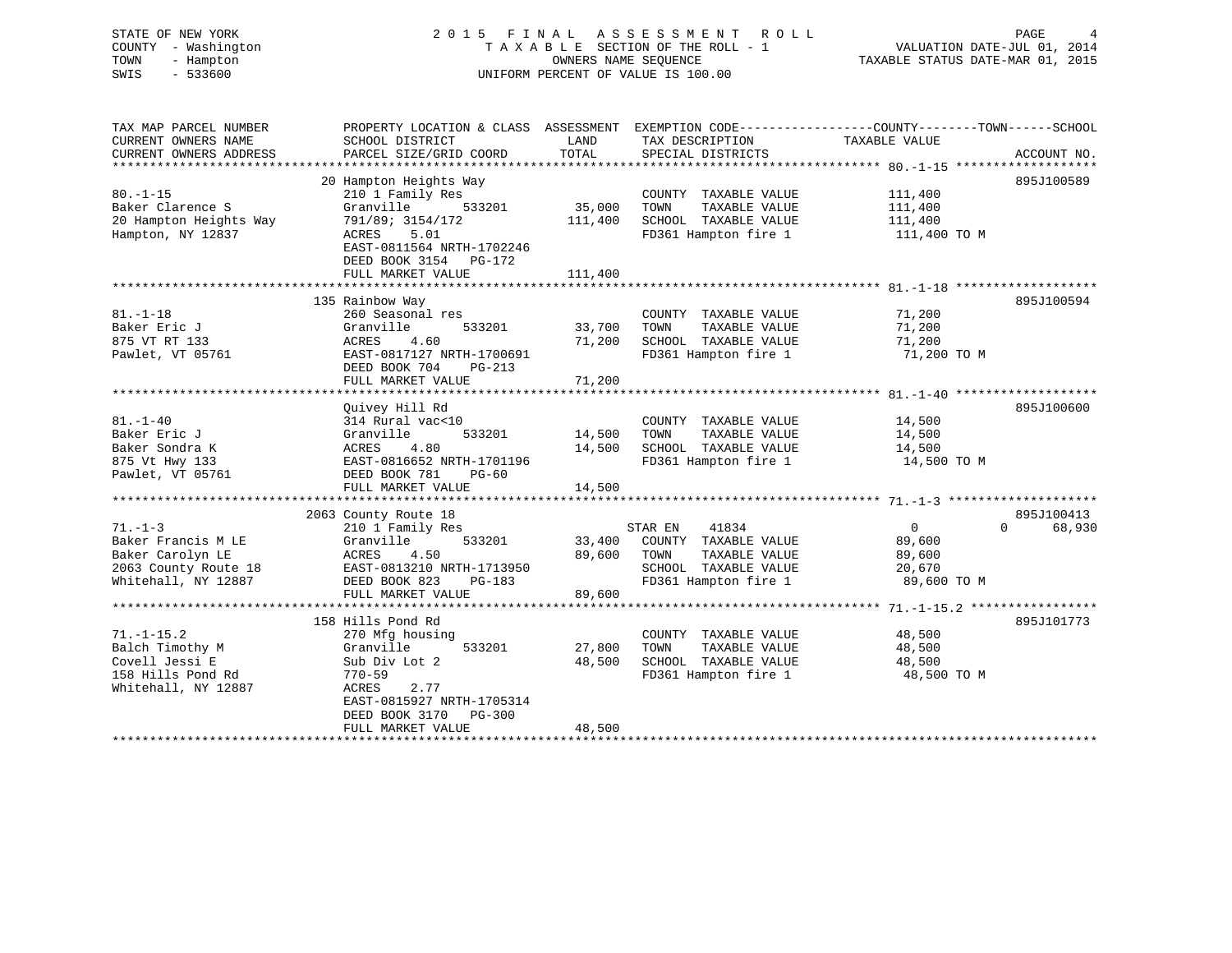# STATE OF NEW YORK 2 0 1 5 F I N A L A S S E S S M E N T R O L L PAGE 5 COUNTY - Washington T A X A B L E SECTION OF THE ROLL - 1 VALUATION DATE-JUL 01, 2014 TOWN - Hampton OWNERS NAME SEQUENCE TAXABLE STATUS DATE-MAR 01, 2015 SWIS - 533600 UNIFORM PERCENT OF VALUE IS 100.00

| TAX MAP PARCEL NUMBER<br>CURRENT OWNERS NAME<br>CURRENT OWNERS ADDRESS                             | PROPERTY LOCATION & CLASS ASSESSMENT EXEMPTION CODE---------------COUNTY-------TOWN------SCHOOL<br>SCHOOL DISTRICT<br>PARCEL SIZE/GRID COORD                | LAND<br>TOTAL              | TAX DESCRIPTION<br>SPECIAL DISTRICTS                                                                              | TAXABLE VALUE                                               | ACCOUNT NO.            |
|----------------------------------------------------------------------------------------------------|-------------------------------------------------------------------------------------------------------------------------------------------------------------|----------------------------|-------------------------------------------------------------------------------------------------------------------|-------------------------------------------------------------|------------------------|
|                                                                                                    |                                                                                                                                                             |                            |                                                                                                                   |                                                             |                        |
| $62. - 1 - 29$<br>Ballard Calvin<br>Ballard Lona<br>115 Hickey Rd<br>Hampton, NY 12837             | 115 Hickey Rd<br>270 Mfg housing<br>Granville<br>533201<br>5.42<br>ACRES<br>EAST-0813564 NRTH-1716900<br>DEED BOOK 851<br>PG-246                            | 35,400<br>57,200           | VET WAR CT 41121<br>COUNTY TAXABLE VALUE<br>TOWN<br>TAXABLE VALUE<br>SCHOOL TAXABLE VALUE<br>FD361 Hampton fire 1 | 8,580<br>8,580<br>48,620<br>48,620<br>57,200<br>57,200 TO M | 895J100580<br>$\Omega$ |
|                                                                                                    | FULL MARKET VALUE                                                                                                                                           | 57,200                     |                                                                                                                   |                                                             |                        |
|                                                                                                    |                                                                                                                                                             |                            |                                                                                                                   |                                                             |                        |
| $71. - 1 - 23.11$<br>Ballard Donald<br>2100 County Route 18<br>Whitehall, NY 12887                 | Hills Pond Rd<br>311 Res vac land<br>Granville<br>533201<br>FRNT 147.00 DPTH<br>44.00<br>EAST-0814394 NRTH-1711575<br>DEED BOOK 2589 PG-70                  | 500<br>500                 | COUNTY TAXABLE VALUE<br>TOWN<br>TAXABLE VALUE<br>SCHOOL TAXABLE VALUE<br>FD361 Hampton fire 1                     | 500<br>500<br>500<br>500 TO M                               |                        |
|                                                                                                    | FULL MARKET VALUE                                                                                                                                           | 500                        |                                                                                                                   |                                                             |                        |
|                                                                                                    | 2100 County Route 18                                                                                                                                        |                            |                                                                                                                   |                                                             | 895J100012             |
| $71. - 1 - 4$<br>Ballard Donald Jr<br>Ballard Donna<br>2100 County Route 18<br>Whitehall, NY 12887 | 270 Mfg housing<br>Granville<br>533201<br>ACRES<br>1.70<br>EAST-0814185 NRTH-1713567<br>DEED BOOK 427<br>PG-667<br>FULL MARKET VALUE                        | 24,300<br>69,900<br>69,900 | STAR EN<br>41834<br>COUNTY TAXABLE VALUE<br>TOWN<br>TAXABLE VALUE<br>SCHOOL TAXABLE VALUE<br>FD361 Hampton fire 1 | $\overline{0}$<br>69,900<br>69,900<br>970<br>69,900 TO M    | $\Omega$<br>68,930     |
|                                                                                                    |                                                                                                                                                             |                            |                                                                                                                   |                                                             |                        |
| $71. - 1 - 23.8$<br>Ballard Donald W<br>2100 County Route 18<br>Whitehall, NY 12887                | 435 Hills Pond Rd<br>270 Mfg housing<br>Granville<br>533201<br>ACRES<br>1.55<br>EAST-0814310 NRTH-1711745<br>DEED BOOK 692<br>$PG-175$<br>FULL MARKET VALUE | 23,800<br>68,200<br>68,200 | COUNTY TAXABLE VALUE<br>TOWN<br>TAXABLE VALUE<br>SCHOOL TAXABLE VALUE<br>FD361 Hampton fire 1                     | 68,200<br>68,200<br>68,200<br>68,200 TO M                   |                        |
|                                                                                                    |                                                                                                                                                             |                            |                                                                                                                   |                                                             |                        |
| $71. - 1 - 12$<br>Ballard Gary L<br>400 Hills Pond Rd<br>Whitehall, NY 12887                       | Hills Pond Rd<br>323 Vacant rural<br>Granville<br>533201<br>ACRES 64.70<br>EAST-0815588 NRTH-1711159<br>DEED BOOK 877<br>PG-299<br>FULL MARKET VALUE        | 58,000<br>58,000<br>58,000 | COUNTY TAXABLE VALUE<br>TOWN<br>TAXABLE VALUE<br>SCHOOL TAXABLE VALUE<br>FD361 Hampton fire 1                     | 58,000<br>58,000<br>58,000<br>58,000 TO M                   | 895J100013             |
|                                                                                                    | 400 Hills Pond Rd                                                                                                                                           |                            |                                                                                                                   |                                                             | 895J101820             |
| $71. - 1 - 12.1$<br>Ballard Gary L<br>400 Hills Pond Rd<br>Whitehall, NY 12887                     | 270 Mfg housing<br>533201<br>Granville<br>3.28<br>ACRES<br>EAST-0815093 NRTH-1710778<br>DEED BOOK 637<br>$PG-17$<br>FULL MARKET VALUE                       | 29,400<br>79,900<br>79,900 | 41854<br>STAR B<br>COUNTY TAXABLE VALUE<br>TOWN<br>TAXABLE VALUE<br>SCHOOL TAXABLE VALUE<br>FD361 Hampton fire 1  | $\overline{0}$<br>79,900<br>79,900<br>48,230<br>79,900 TO M | $\Omega$<br>31,670     |
|                                                                                                    |                                                                                                                                                             |                            |                                                                                                                   |                                                             |                        |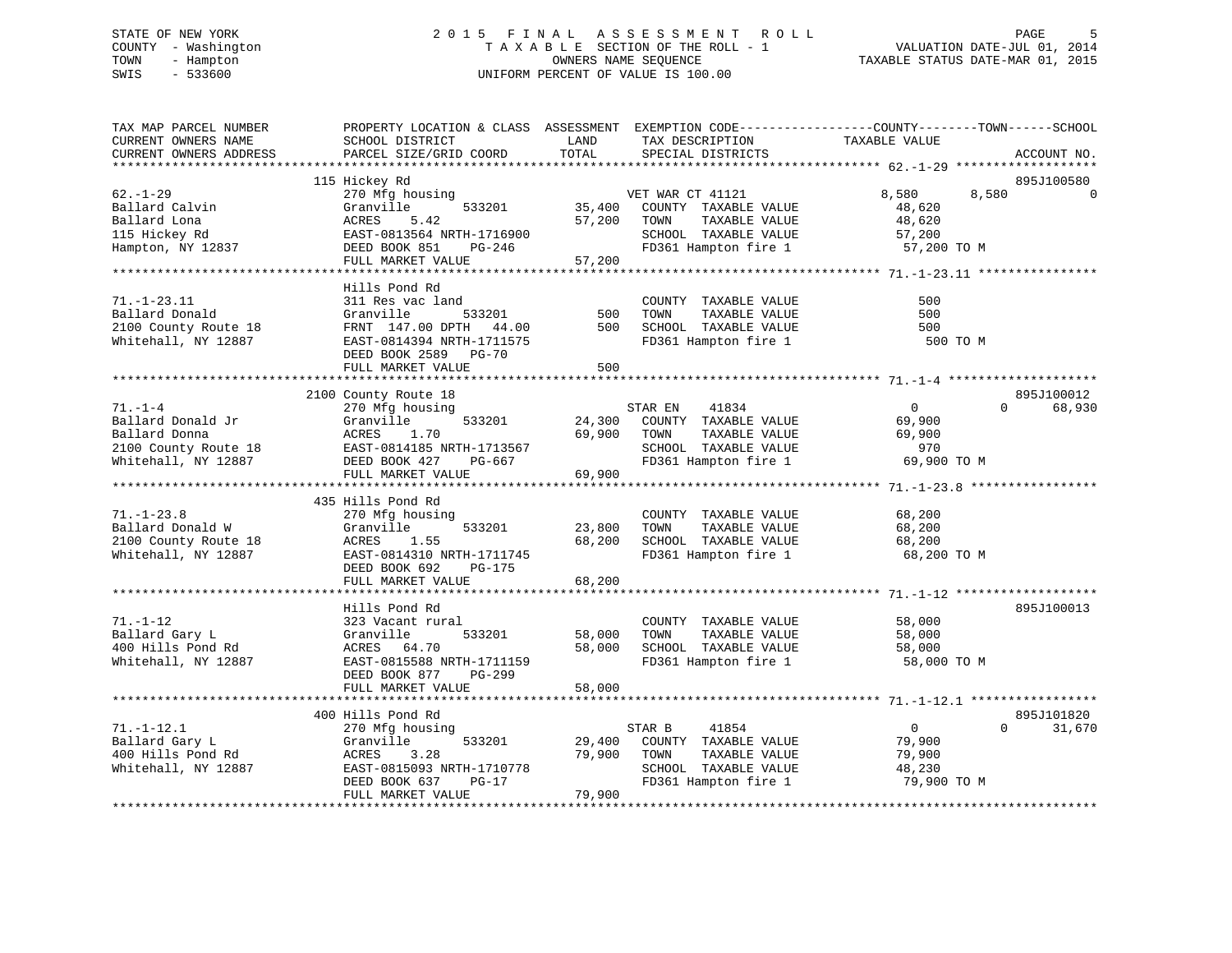# STATE OF NEW YORK 2 0 1 5 F I N A L A S S E S S M E N T R O L L PAGE 6 COUNTY - Washington T A X A B L E SECTION OF THE ROLL - 1 VALUATION DATE-JUL 01, 2014 TOWN - Hampton OWNERS NAME SEQUENCE TAXABLE STATUS DATE-MAR 01, 2015 SWIS - 533600 UNIFORM PERCENT OF VALUE IS 100.00

| TAX MAP PARCEL NUMBER                | PROPERTY LOCATION & CLASS ASSESSMENT EXEMPTION CODE---------------COUNTY-------TOWN------SCHOOL |         |                                              |                    |                    |
|--------------------------------------|-------------------------------------------------------------------------------------------------|---------|----------------------------------------------|--------------------|--------------------|
| CURRENT OWNERS NAME                  | SCHOOL DISTRICT                                                                                 | LAND    | TAX DESCRIPTION                              | TAXABLE VALUE      |                    |
| CURRENT OWNERS ADDRESS               | PARCEL SIZE/GRID COORD                                                                          | TOTAL   | SPECIAL DISTRICTS                            |                    | ACCOUNT NO.        |
|                                      |                                                                                                 |         |                                              |                    |                    |
|                                      | 391 Hills Pond Rd                                                                               |         |                                              |                    | 895J100564         |
| $71. - 1 - 23.2$                     | 270 Mfg housing                                                                                 |         | 41854<br>STAR B                              | 0                  | $\Omega$<br>31,670 |
| Ballard James E Sr                   | Granville<br>533201                                                                             | 25,300  | COUNTY TAXABLE VALUE                         | 63,800             |                    |
| Ballard Marion                       | 477/702                                                                                         | 63,800  | TOWN<br>TAXABLE VALUE                        | 63,800             |                    |
| PO Box 31                            | 2.00<br>ACRES                                                                                   |         | SCHOOL TAXABLE VALUE                         | 32,130             |                    |
| Hampton, NY 12837                    | EAST-0814728 NRTH-1710585                                                                       |         | FD361 Hampton fire 1                         | 63,800 TO M        |                    |
|                                      | DEED BOOK 464<br>PG-692                                                                         |         |                                              |                    |                    |
|                                      | FULL MARKET VALUE                                                                               | 63,800  |                                              |                    |                    |
|                                      |                                                                                                 |         |                                              |                    |                    |
|                                      | South Rd                                                                                        |         |                                              |                    | 895J100265         |
| $72. - 1 - 16$                       | 323 Vacant rural                                                                                |         | COUNTY TAXABLE VALUE                         | 72,000             |                    |
| Baptie Kathryn ETAL                  | Granville<br>533201                                                                             | 72,000  | TOWN<br>TAXABLE VALUE                        | 72,000             |                    |
| Prouty Sarah ETAL                    | ACRES 50.00                                                                                     | 72,000  | SCHOOL TAXABLE VALUE                         | 72,000             |                    |
| 49 River St                          | EAST-0818367 NRTH-1707034                                                                       |         | FD361 Hampton fire 1                         | 72,000 TO M        |                    |
| Poultney, VT 05764                   | DEED BOOK 3310 PG-90                                                                            |         |                                              |                    |                    |
|                                      | FULL MARKET VALUE                                                                               | 72,000  |                                              |                    |                    |
|                                      |                                                                                                 |         |                                              |                    |                    |
| $53. - 1 - 2$                        | LOT Taylor Pat                                                                                  |         |                                              |                    | 895J100115         |
| Barber John M                        | 260 Seasonal res                                                                                | 55,000  | COUNTY TAXABLE VALUE<br>TOWN                 | 136,300            |                    |
| Nikas William L                      | Whitehall<br>535201<br>ROW 815/227                                                              | 136,300 | TAXABLE VALUE<br>SCHOOL TAXABLE VALUE        | 136,300<br>136,300 |                    |
| 116 Oak St                           | ACRES 278.00                                                                                    |         |                                              | 57,246 TO M        |                    |
| PO Box 267                           | EAST-0811770 NRTH-1725578                                                                       |         | FD361 Hampton fire 1<br>FD361 Hampton fire 1 | 79,054 TO M        |                    |
| Hudson Falls, NY 12839               | DEED BOOK 504<br>PG-588                                                                         |         |                                              |                    |                    |
|                                      | FULL MARKET VALUE                                                                               | 136,300 |                                              |                    |                    |
|                                      |                                                                                                 |         |                                              |                    |                    |
|                                      | Ecuyer Pat                                                                                      |         |                                              |                    | 895J100277         |
| $53. -1 - 8$                         | 910 Priv forest                                                                                 |         | COUNTY TAXABLE VALUE                         | 22,900             |                    |
| Barber John M                        | 533201<br>Granville                                                                             | 22,900  | TOWN<br>TAXABLE VALUE                        | 22,900             |                    |
| Attn: Hunt Lake Land Holding I 60 Ad |                                                                                                 | 22,900  | SCHOOL TAXABLE VALUE                         | 22,900             |                    |
| PO Box 193                           | 50.90<br>ACRES                                                                                  |         | FD361 Hampton fire 1                         | 22,900 TO M        |                    |
| Corinth, NY 12822                    | EAST-0810711 NRTH-1722163                                                                       |         |                                              |                    |                    |
|                                      | DEED BOOK 834<br>$PG-283$                                                                       |         |                                              |                    |                    |
|                                      | FULL MARKET VALUE                                                                               | 22,900  |                                              |                    |                    |
|                                      |                                                                                                 |         |                                              |                    |                    |
|                                      | 1496 County Route 11                                                                            |         |                                              |                    | 895J100556         |
| $45. - 1 - 1$                        | 210 1 Family Res                                                                                |         | 41834<br>STAR EN                             | 0                  | $\Omega$<br>68,930 |
| Barkley Nancy E                      | 535201<br>Whitehall                                                                             | 25,600  | COUNTY TAXABLE VALUE                         | 92,200             |                    |
| Attn: Nancy E Moore                  | 2.10<br>ACRES                                                                                   | 92,200  | TOWN<br>TAXABLE VALUE                        | 92,200             |                    |
| 1496 County Route 11                 | EAST-0804425 NRTH-1736903                                                                       |         | SCHOOL TAXABLE VALUE                         | 23,270             |                    |
| Whitehall, NY 12887                  | DEED BOOK 728<br>PG-274                                                                         |         | FD362 Hampton fire 2                         | 92,200 TO M        |                    |
|                                      | FULL MARKET VALUE                                                                               | 92,200  |                                              |                    |                    |
|                                      |                                                                                                 |         |                                              |                    |                    |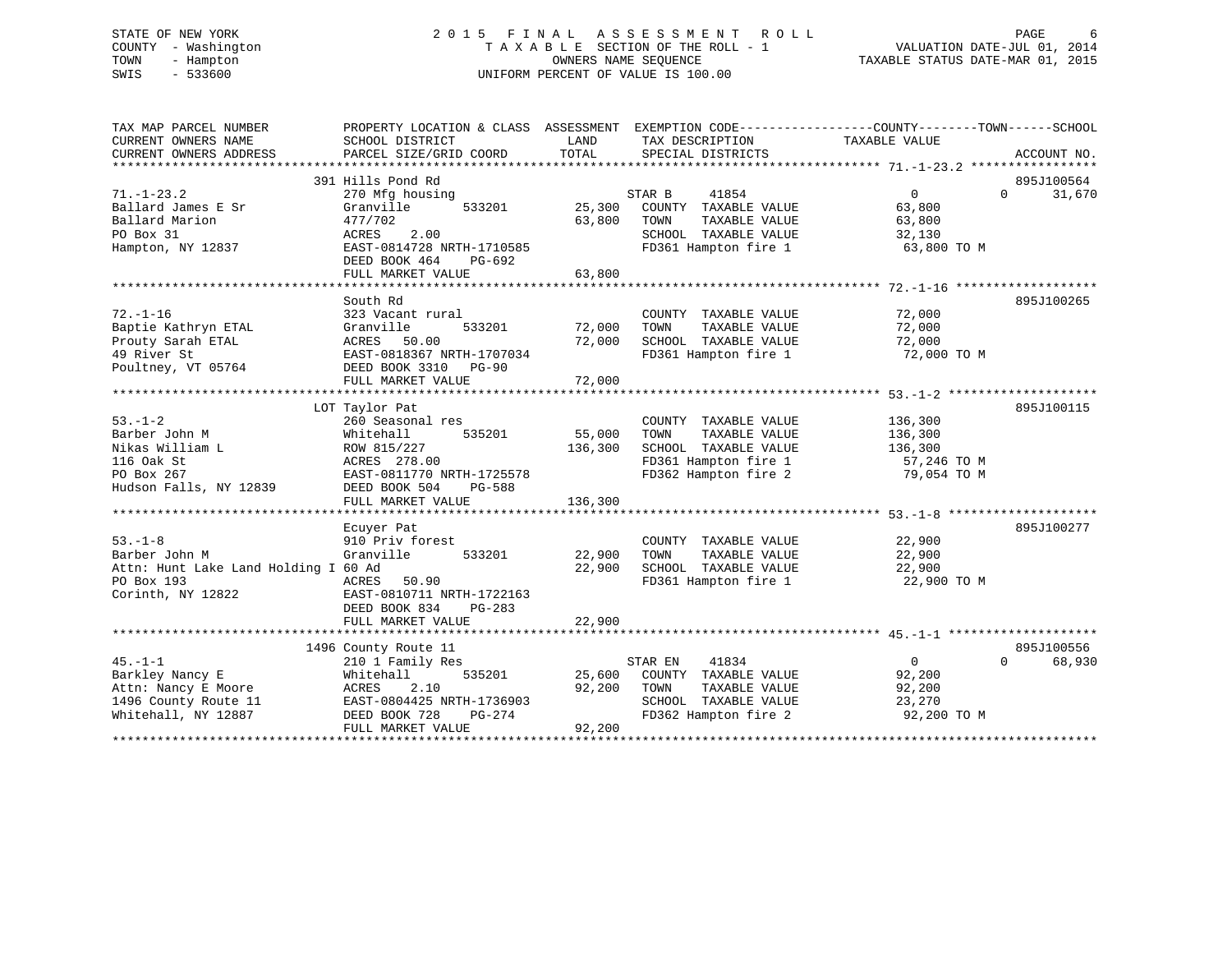#### STATE OF NEW YORK 2 0 1 5 F I N A L A S S E S S M E N T R O L L PAGE 7COUNTY - Washington  $T A X A B L E$  SECTION OF THE ROLL - 1<br>TOWN - Hampton DATE-JUL 000NERS NAME SEQUENCE TOWN - Hampton OWNERS NAME SEQUENCE TAXABLE STATUS DATE-MAR 01, 2015 SWIS - 533600 UNIFORM PERCENT OF VALUE IS 100.00

| TAX MAP PARCEL NUMBER  | PROPERTY LOCATION & CLASS ASSESSMENT EXEMPTION CODE---------------COUNTY-------TOWN-----SCHOOL |               |                                               |                          |                     |
|------------------------|------------------------------------------------------------------------------------------------|---------------|-----------------------------------------------|--------------------------|---------------------|
| CURRENT OWNERS NAME    | SCHOOL DISTRICT                                                                                | LAND          | TAX DESCRIPTION                               | TAXABLE VALUE            |                     |
| CURRENT OWNERS ADDRESS | PARCEL SIZE/GRID COORD                                                                         | TOTAL         | SPECIAL DISTRICTS                             |                          | ACCOUNT NO.         |
|                        |                                                                                                |               |                                               |                          |                     |
|                        | 18 Manchester Rd                                                                               |               |                                               |                          | 895J100063          |
| $38. - 1 - 7$          | 240 Rural res                                                                                  |               | 41834<br>STAR EN                              | $\overline{0}$           | $\Omega$<br>68,930  |
| Barsalow William E Jr  | 535201<br>Whitehall                                                                            | 61,500        | COUNTY TAXABLE VALUE                          | 190,100                  |                     |
| 21 Prospect St         | $530 - 345$                                                                                    | 190,100       | TAXABLE VALUE<br>TOWN                         | 190,100                  |                     |
| Fair Haven, VT 05743   | ACRES 31.49                                                                                    |               | SCHOOL TAXABLE VALUE                          | 121,170                  |                     |
|                        | EAST-0811522 NRTH-1738456                                                                      |               | FD362 Hampton fire 2                          | 190,100 TO M             |                     |
|                        | DEED BOOK 2897 PG-51                                                                           |               |                                               |                          |                     |
|                        | FULL MARKET VALUE                                                                              | 190,100       |                                               |                          |                     |
|                        |                                                                                                |               |                                               |                          |                     |
|                        | South Rd                                                                                       |               |                                               |                          | 895J100084          |
| $72. - 1 - 18$         | 323 Vacant rural                                                                               |               | COUNTY TAXABLE VALUE                          | 42,500                   |                     |
| Bassett Ernest R Jr    | 533201<br>Granville                                                                            | 42,500        | TOWN<br>TAXABLE VALUE                         | 42,500                   |                     |
| Bassett Suzanne M      | ACRES 31.40                                                                                    | 42,500        | SCHOOL TAXABLE VALUE                          | 42,500                   |                     |
| 29 Elm St              | EAST-0818684 NRTH-1707973                                                                      |               | FD361 Hampton fire 1                          | 42,500 TO M              |                     |
| Granville, NY 12832    | DEED BOOK 788<br><b>PG-52</b>                                                                  |               |                                               |                          |                     |
|                        | FULL MARKET VALUE                                                                              | 42,500        |                                               |                          |                     |
|                        |                                                                                                |               |                                               |                          |                     |
|                        | 32 Vladyka Woods Rd                                                                            |               |                                               |                          |                     |
| $38. - 1 - 12.4$       | 210 1 Family Res                                                                               |               | STAR B<br>41854                               | $\overline{0}$           | 31,670<br>$\Omega$  |
| Beckwith Tiffany       | Whitehall<br>535201                                                                            |               | 22,000 COUNTY TAXABLE VALUE                   | 157,300                  |                     |
| 32 Vladyka Woods Rd    | ACRES<br>1.00                                                                                  | 157,300       | TAXABLE VALUE<br>TOWN                         | 157,300                  |                     |
| Whitehall, NY 12887    | EAST-0806198 NRTH-1737688                                                                      |               | SCHOOL TAXABLE VALUE                          | 125,630                  |                     |
|                        | DEED BOOK 779<br>PG-275                                                                        |               | FD362 Hampton fire 2                          | 157,300 TO M             |                     |
|                        | FULL MARKET VALUE                                                                              | 157,300       |                                               |                          |                     |
|                        |                                                                                                |               |                                               |                          |                     |
|                        | 1040 West Way                                                                                  |               |                                               |                          | 895J100298          |
| $71.4 - 2 - 11$        | 210 1 Family Res - WTRFNT                                                                      |               |                                               | 199,700                  |                     |
|                        |                                                                                                | 27,600        | COUNTY TAXABLE VALUE<br>TOWN<br>TAXABLE VALUE | 199,700                  |                     |
| Belger Joseph T        | 533201<br>Granville                                                                            |               |                                               |                          |                     |
| Belger Margaret K      | LOT 7                                                                                          | 199,700       | SCHOOL TAXABLE VALUE                          | 199,700                  |                     |
| 214 Greenway Ter       | 71.–2–11                                                                                       |               | FD361 Hampton fire 1                          | 199,700 TO M             |                     |
| River Edge, NJ 07661   | FRNT 100.00 DPTH 216.00                                                                        |               |                                               |                          |                     |
|                        | EAST-0815625 NRTH-1707253                                                                      |               |                                               |                          |                     |
|                        | DEED BOOK 3458 PG-1                                                                            |               |                                               |                          |                     |
|                        | FULL MARKET VALUE                                                                              | 199,700       |                                               |                          |                     |
|                        |                                                                                                |               |                                               |                          |                     |
|                        | 1933 County Route 18                                                                           |               | 73 PCT OF VALUE USED FOR EXEMPTION PURPOSES   |                          | 895J100163          |
| $62 - 1 - 39$          | 270 Mfg housing                                                                                |               | VET WAR C 41122                               | 10,052                   | 0<br>$\overline{0}$ |
| Bernhardt C Frederick  | 535201<br>Whitehall                                                                            |               | 49,200 VET WAR T 41123                        | $\overline{0}$<br>10,052 | $\Omega$            |
| Bernhardt Lynn M       | ACRES 18.20                                                                                    | 91,800 STAR B | 41854                                         | $\overline{0}$           | $\Omega$<br>31,670  |
| 1933 County Route 18   | EAST-0810854 NRTH-1715002                                                                      |               | COUNTY TAXABLE VALUE                          | 81,748                   |                     |
| Whitehall, NY 12887    | DEED BOOK 1843 PG-212                                                                          |               | TOWN<br>TAXABLE VALUE                         | 81,748                   |                     |
|                        | FULL MARKET VALUE                                                                              |               | 91,800 SCHOOL TAXABLE VALUE                   | 60,130                   |                     |
|                        |                                                                                                |               | FD361 Hampton fire 1                          | 91,800 TO M              |                     |
|                        |                                                                                                |               |                                               |                          |                     |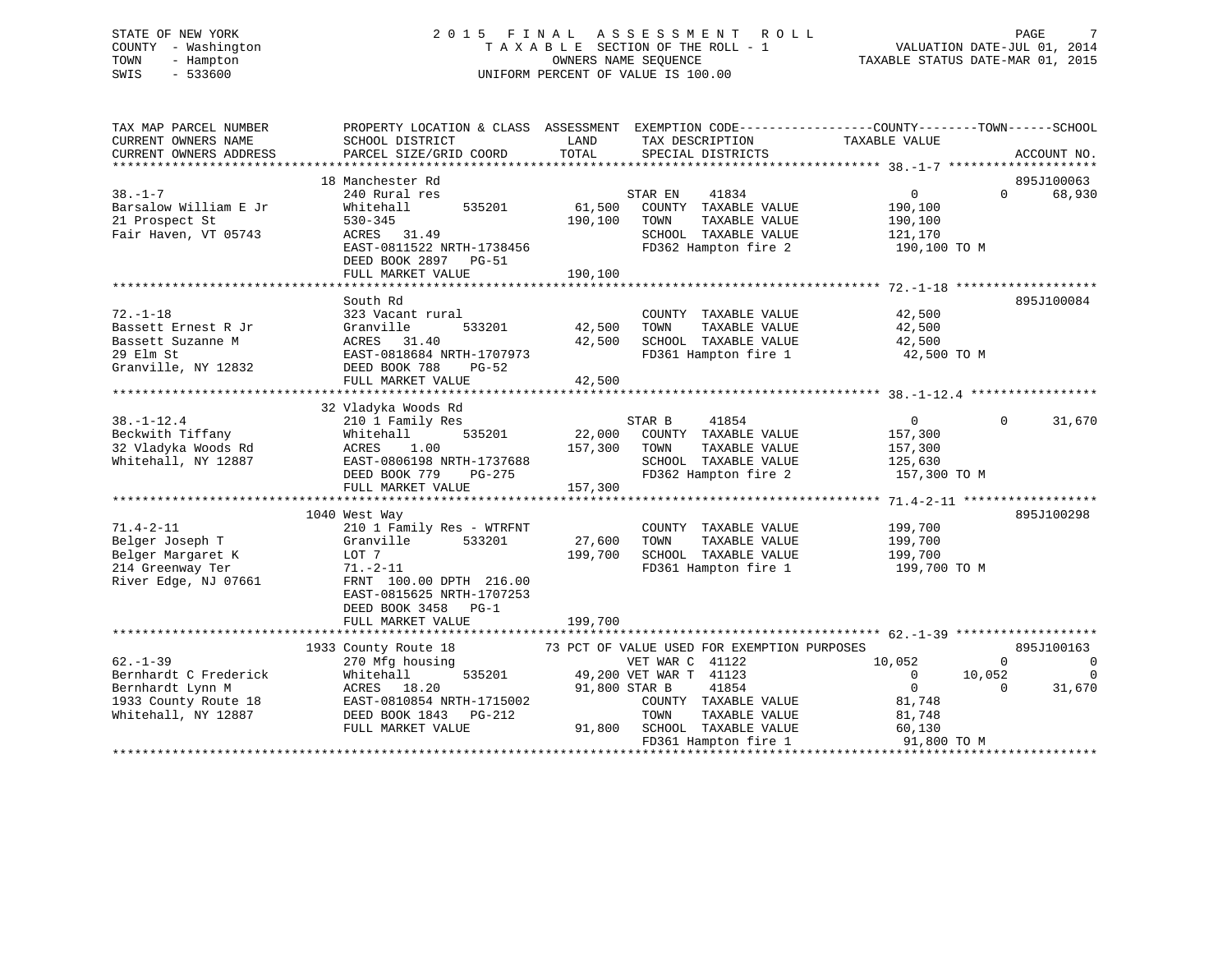| STATE OF NEW YORK<br>COUNTY - Washington<br>TOWN<br>- Hampton<br>$-533600$<br>SWIS |                                                                                                  |                    | 2015 FINAL ASSESSMENT<br>R O L L<br>TAXABLE SECTION OF THE ROLL - 1<br>OWNERS NAME SEQUENCE<br>UNIFORM PERCENT OF VALUE IS 100.00 | VALUATION DATE-JUL 01, 2014<br>TAXABLE STATUS DATE-MAR 01, 2015 | PAGE        |
|------------------------------------------------------------------------------------|--------------------------------------------------------------------------------------------------|--------------------|-----------------------------------------------------------------------------------------------------------------------------------|-----------------------------------------------------------------|-------------|
| TAX MAP PARCEL NUMBER                                                              | PROPERTY LOCATION & CLASS ASSESSMENT EXEMPTION CODE----------------COUNTY-------TOWN------SCHOOL |                    |                                                                                                                                   |                                                                 |             |
| CURRENT OWNERS NAME<br>CURRENT OWNERS ADDRESS                                      | SCHOOL DISTRICT<br>PARCEL SIZE/GRID COORD                                                        | LAND<br>TOTAL      | TAX DESCRIPTION TAXABLE VALUE<br>SPECIAL DISTRICTS                                                                                |                                                                 |             |
| ***********************                                                            |                                                                                                  |                    |                                                                                                                                   |                                                                 | ACCOUNT NO. |
|                                                                                    | 2452 County Route 18                                                                             |                    |                                                                                                                                   |                                                                 |             |
| $72. - 2 - 18.1$                                                                   | 210 1 Family Res                                                                                 |                    | STAR B<br>41854                                                                                                                   | $\overline{0}$<br>$\Omega$                                      | 31,670      |
| Best Timothy R                                                                     | Granville<br>533201                                                                              | 23,700             | COUNTY TAXABLE VALUE                                                                                                              | 197,200                                                         |             |
| Best Jessica                                                                       | 317/572                                                                                          | 197,200            | TOWN<br>TAXABLE VALUE                                                                                                             | 197,200                                                         |             |
| 2452 County Route 18                                                               | Filed sub div 27A-66                                                                             |                    | SCHOOL TAXABLE VALUE                                                                                                              | 165,530                                                         |             |
| Whitehall, NY 12887                                                                | 1.53<br>ACRES                                                                                    |                    | FD361 Hampton fire 1                                                                                                              | 197,200 TO M                                                    |             |
|                                                                                    | EAST-0821333 NRTH-1710151                                                                        |                    |                                                                                                                                   |                                                                 |             |
|                                                                                    | DEED BOOK 2946 PG-291<br>FULL MARKET VALUE                                                       | 197,200            |                                                                                                                                   |                                                                 |             |
|                                                                                    |                                                                                                  |                    |                                                                                                                                   |                                                                 |             |
|                                                                                    | 23 Greenfield Ln                                                                                 |                    |                                                                                                                                   |                                                                 | 895J101823  |
| $72.2 - 3 - 12.1$                                                                  | 210 1 Family Res                                                                                 |                    | STAR B<br>41854                                                                                                                   | $\overline{0}$<br>$\Omega$                                      | 31,670      |
| Betit Francis                                                                      | Granville<br>533201                                                                              | 13,400             | COUNTY TAXABLE VALUE                                                                                                              | 103,100                                                         |             |
| Betit Jean                                                                         | $72. - 3 - 12.1$                                                                                 | 103,100            | TAXABLE VALUE<br>TOWN                                                                                                             | 103,100                                                         |             |
| 471 New Boston Rd                                                                  | FRNT 141.00 DPTH 111.00                                                                          |                    | SCHOOL TAXABLE VALUE                                                                                                              | 71,430                                                          |             |
| Hampton, NY 12837                                                                  | EAST-0823864 NRTH-1711937                                                                        |                    | FD361 Hampton fire 1                                                                                                              | 103,100 TO M                                                    |             |
|                                                                                    | DEED BOOK 850<br>PG-191                                                                          |                    |                                                                                                                                   |                                                                 |             |
|                                                                                    | FULL MARKET VALUE                                                                                | 103,100            |                                                                                                                                   |                                                                 |             |
|                                                                                    | 135 Hills Pond Rd                                                                                |                    |                                                                                                                                   |                                                                 | 895J100271  |
| $71. - 1 - 17$                                                                     | 240 Rural res                                                                                    |                    | 41854<br>STAR B                                                                                                                   | $\Omega$<br>$\overline{0}$                                      | 31,670      |
| Billow Matthew J                                                                   | Granville<br>533201                                                                              | 67,300             | COUNTY TAXABLE VALUE                                                                                                              | 145,400                                                         |             |
| 135 Hills Pond Rd                                                                  | 2407/160                                                                                         | 145,400            | TOWN<br>TAXABLE VALUE                                                                                                             | 145,400                                                         |             |
| Whitehall, NY 12887                                                                | ACRES 34.40                                                                                      |                    | SCHOOL TAXABLE VALUE                                                                                                              | 113,730                                                         |             |
|                                                                                    | EAST-0814662 NRTH-1705653                                                                        |                    | FD361 Hampton fire 1                                                                                                              | 145,400 TO M                                                    |             |
|                                                                                    | DEED BOOK 852<br>PG-247                                                                          |                    |                                                                                                                                   |                                                                 |             |
|                                                                                    | FULL MARKET VALUE                                                                                | 145,400            |                                                                                                                                   |                                                                 |             |
|                                                                                    |                                                                                                  |                    |                                                                                                                                   |                                                                 |             |
| $71.4 - 3 - 2$                                                                     | 1128 East Way                                                                                    |                    |                                                                                                                                   |                                                                 | 895J100083  |
| Billow Philip J                                                                    | 260 Seasonal res - WTRFNT<br>Granville<br>533201                                                 | 27,000             | COUNTY TAXABLE VALUE<br>TOWN<br>TAXABLE VALUE                                                                                     | 119,800<br>119,800                                              |             |
| Billow Helen K                                                                     | $71. - 3 - 2$                                                                                    | 119,800            | SCHOOL TAXABLE VALUE                                                                                                              | 119,800                                                         |             |
| 4 Holly Ln                                                                         | FRNT 100.00 DPTH 145.00                                                                          |                    | FD361 Hampton fire 1                                                                                                              | 119,800 TO M                                                    |             |
| Castleton, NY 12033                                                                | EAST-0815526 NRTH-1708455                                                                        |                    |                                                                                                                                   |                                                                 |             |
|                                                                                    | DEED BOOK 923<br>$PG-50$                                                                         |                    |                                                                                                                                   |                                                                 |             |
|                                                                                    | FULL MARKET VALUE                                                                                | 119,800            |                                                                                                                                   |                                                                 |             |
|                                                                                    |                                                                                                  |                    |                                                                                                                                   |                                                                 |             |
|                                                                                    | 110 Campbell Ln                                                                                  |                    |                                                                                                                                   |                                                                 | 895J100220  |
| $72. - 2 - 2$                                                                      | 425 Bar                                                                                          |                    | COUNTY TAXABLE VALUE                                                                                                              | 110,300                                                         |             |
| Birkenhead David                                                                   | 533201<br>Granville                                                                              | 6,200              | TOWN<br>TAXABLE VALUE                                                                                                             | 110,300                                                         |             |
| PO Box 324                                                                         | ACRES<br>1.17                                                                                    | 110,300            | SCHOOL TAXABLE VALUE                                                                                                              | 110,300                                                         |             |
| Fair Haven, VT 05743                                                               | EAST-0824607 NRTH-1712456<br>DEED BOOK 1666<br>PG-287                                            |                    | FD361 Hampton fire 1                                                                                                              | 110,300 TO M                                                    |             |
|                                                                                    | FULL MARKET VALUE                                                                                | 110,300            |                                                                                                                                   |                                                                 |             |
|                                                                                    |                                                                                                  | <b>+++++++++++</b> |                                                                                                                                   |                                                                 |             |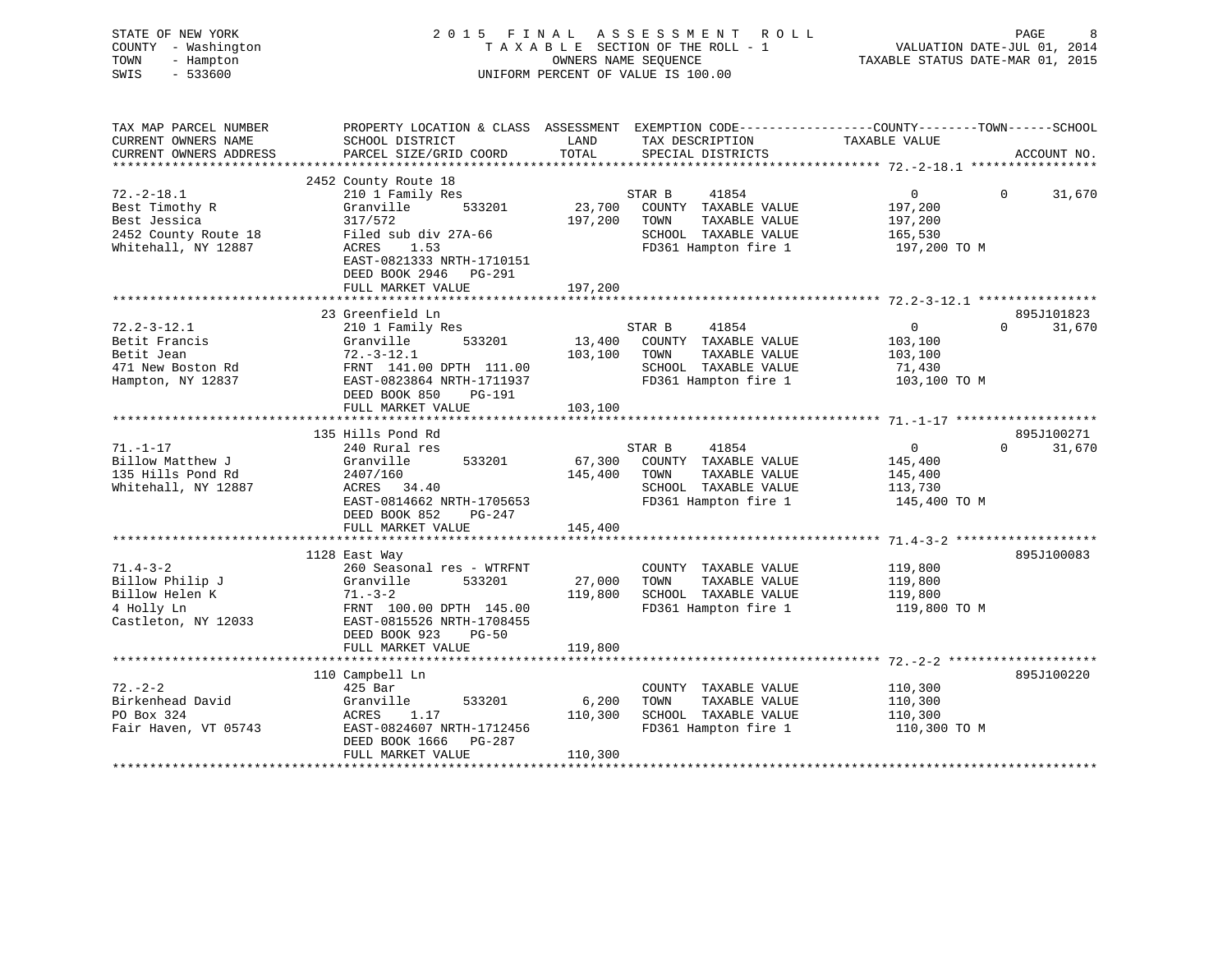# STATE OF NEW YORK 2 0 1 5 F I N A L A S S E S S M E N T R O L L PAGE 9 COUNTY - Washington T A X A B L E SECTION OF THE ROLL - 1 VALUATION DATE-JUL 01, 2014 TOWN - Hampton OWNERS NAME SEQUENCE TAXABLE STATUS DATE-MAR 01, 2015 SWIS - 533600 UNIFORM PERCENT OF VALUE IS 100.00

| TAX MAP PARCEL NUMBER<br>CURRENT OWNERS NAME<br>CURRENT OWNERS ADDRESS                                   | PROPERTY LOCATION & CLASS ASSESSMENT<br>SCHOOL DISTRICT<br>PARCEL SIZE/GRID COORD                                                                       | LAND<br>TOTAL              | TAX DESCRIPTION<br>SPECIAL DISTRICTS                                                                             | EXEMPTION CODE-----------------COUNTY-------TOWN------SCHOOL<br>TAXABLE VALUE | ACCOUNT NO.          |
|----------------------------------------------------------------------------------------------------------|---------------------------------------------------------------------------------------------------------------------------------------------------------|----------------------------|------------------------------------------------------------------------------------------------------------------|-------------------------------------------------------------------------------|----------------------|
| *************************                                                                                |                                                                                                                                                         |                            |                                                                                                                  |                                                                               |                      |
| $45. - 1 - 25.2$<br>Blackbird Thomas<br>Blackbird Linda<br>116 Chapman Rd<br>Whitehall, NY 12887         | 116 Chapman Rd<br>210 1 Family Res<br>Whitehall<br>535201<br>ACRES<br>1.00<br>EAST-0807884 NRTH-1732702<br>DEED BOOK 454<br>PG-543<br>FULL MARKET VALUE | 22,000<br>99,200<br>99,200 | STAR B<br>41854<br>COUNTY TAXABLE VALUE<br>TAXABLE VALUE<br>TOWN<br>SCHOOL TAXABLE VALUE<br>FD362 Hampton fire 2 | $\overline{0}$<br>0<br>99,200<br>99,200<br>67,530<br>99,200 TO M              | 895J100535<br>31,670 |
|                                                                                                          |                                                                                                                                                         |                            |                                                                                                                  |                                                                               |                      |
| $62. - 1 - 14$<br>Blankley Jeffrey S<br>Blankley Edna<br>Box 37H<br>Hampton, NY 12837                    | 56 Wicked Hollow Way<br>270 Mfg housing<br>Granville<br>533201<br>ACRES<br>5.06<br>EAST-0813284 NRTH-1720041<br>DEED BOOK 519<br>PG-251                 | 35,100<br>72,100           | COUNTY TAXABLE VALUE<br>TAXABLE VALUE<br>TOWN<br>SCHOOL TAXABLE VALUE<br>FD361 Hampton fire 1                    | 72,100<br>72,100<br>72,100<br>72,100 TO M                                     | 895J100647           |
|                                                                                                          | FULL MARKET VALUE                                                                                                                                       | 72,100                     |                                                                                                                  |                                                                               |                      |
|                                                                                                          | 48 Wicked Hollow Way                                                                                                                                    |                            |                                                                                                                  |                                                                               | 895J100615           |
| $62. - 1 - 15$<br>Blankley Jeffrey S<br>Wilbur Edna<br>PO Box 61<br>Hampton, NY 12837                    | 312 Vac w/imprv<br>Granville<br>533201<br>ACRES<br>6.20<br>EAST-0813413 NRTH-1720601<br>DEED BOOK 773<br>PG-139<br>FULL MARKET VALUE                    | 14,000<br>14,500<br>14,500 | COUNTY TAXABLE VALUE<br>TOWN<br>TAXABLE VALUE<br>SCHOOL TAXABLE VALUE<br>FD361 Hampton fire 1                    | 14,500<br>14,500<br>14,500<br>14,500 TO M                                     |                      |
|                                                                                                          |                                                                                                                                                         |                            |                                                                                                                  |                                                                               |                      |
| $53. - 1 - 7.8$<br>Boden Stephen J<br>Attn: James Boden<br>83 Railroad Ave<br>Great Barrington, MA 01230 | 16 By The Way<br>260 Seasonal res<br>Granville<br>533201<br>ACRES<br>6.35<br>EAST-0814224 NRTH-1721316<br>DEED BOOK 592<br>PG-173                       | 32,400<br>42,400           | COUNTY TAXABLE VALUE<br>TOWN<br>TAXABLE VALUE<br>SCHOOL TAXABLE VALUE<br>FD361 Hampton fire 1                    | 42,400<br>42,400<br>42,400<br>42,400 TO M                                     | 895J100610           |
|                                                                                                          | FULL MARKET VALUE                                                                                                                                       | 42,400                     |                                                                                                                  |                                                                               |                      |
|                                                                                                          | By The Way                                                                                                                                              |                            |                                                                                                                  |                                                                               | 895J100626           |
| $53. -1 - 7.9$<br>Boden Stephen J<br>Attn: James Boden<br>83 Railroad Ave<br>Great Barrington, MA 01230  | 314 Rural vac<10<br>Granville<br>533201<br>ACRES<br>4.66<br>EAST-0814212 NRTH-1721596<br>DEED BOOK 592<br>PG-173<br>FULL MARKET VALUE                   | 14,500<br>14,500<br>14,500 | COUNTY TAXABLE VALUE<br>TOWN<br>TAXABLE VALUE<br>SCHOOL TAXABLE VALUE<br>FD361 Hampton fire 1                    | 14,500<br>14,500<br>14,500<br>14,500 TO M                                     |                      |
|                                                                                                          |                                                                                                                                                         |                            |                                                                                                                  |                                                                               |                      |
| $53. - 1 - 7.17$<br>Boden Stephen J Etal                                                                 | Hickey Rd<br>314 Rural vac<10<br>Granville<br>533201                                                                                                    | 14,500                     | COUNTY TAXABLE VALUE<br>TOWN<br>TAXABLE VALUE                                                                    | 14,500<br>14,500                                                              | 895J100674           |
| Grady Patricia Etal<br>Attn: James Boden                                                                 | Common Area<br>See Notes for Deed Refere                                                                                                                | 14,500                     | SCHOOL TAXABLE VALUE<br>FD361 Hampton fire 1                                                                     | 14,500<br>14,500 TO M                                                         |                      |
| 83 Railroad Ave<br>Great Barrington, MA 01230                                                            | ACRES<br>1.60<br>EAST-0814739 NRTH-1721345<br>FULL MARKET VALUE                                                                                         | 14,500                     |                                                                                                                  |                                                                               |                      |
| **********************                                                                                   |                                                                                                                                                         |                            |                                                                                                                  |                                                                               |                      |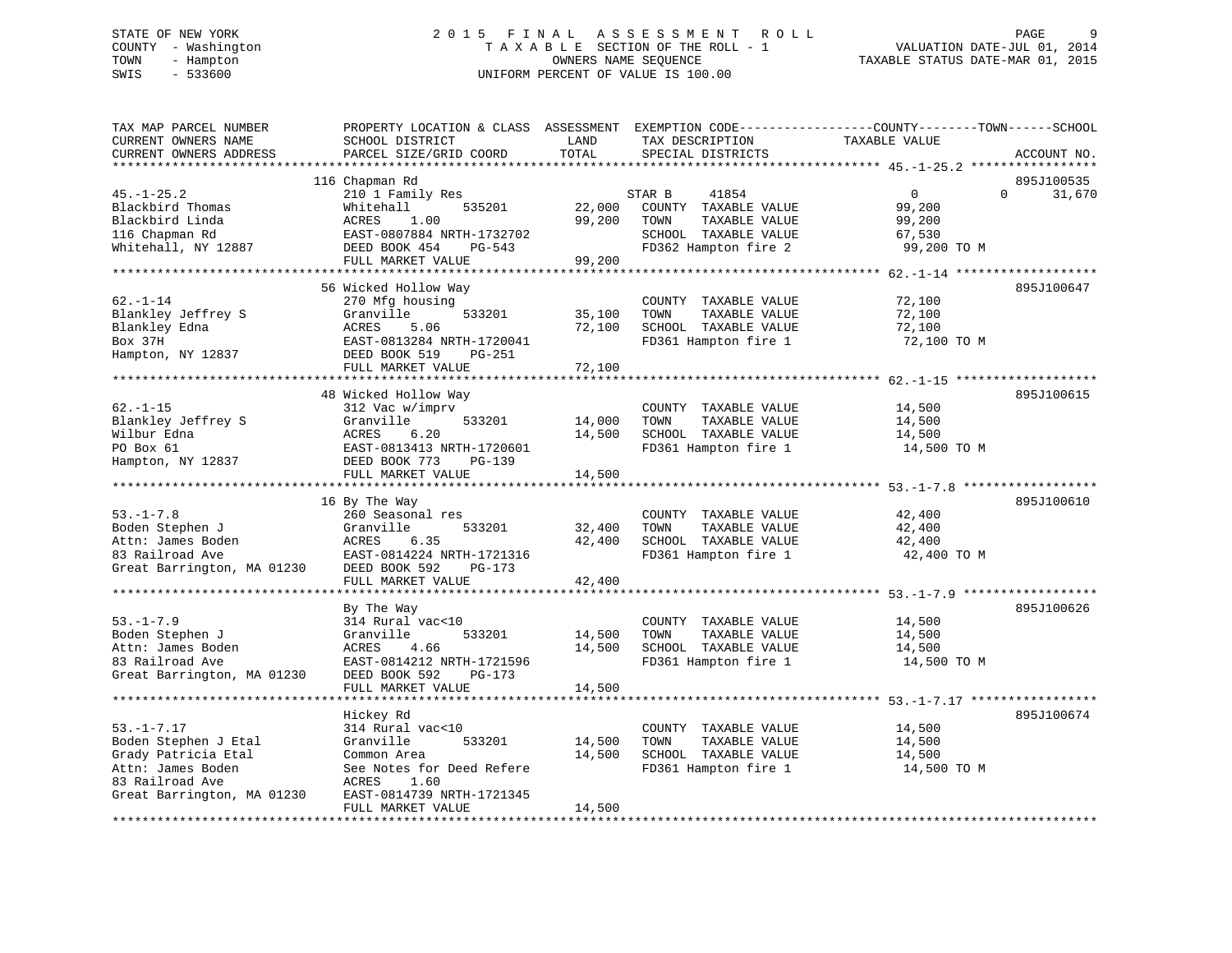# STATE OF NEW YORK 2 0 1 5 F I N A L A S S E S S M E N T R O L L PAGE 10 COUNTY - Washington T A X A B L E SECTION OF THE ROLL - 1 VALUATION DATE-JUL 01, 2014 TOWN - Hampton OWNERS NAME SEQUENCE TAXABLE STATUS DATE-MAR 01, 2015 SWIS - 533600 UNIFORM PERCENT OF VALUE IS 100.00

| TAX MAP PARCEL NUMBER<br>CURRENT OWNERS NAME<br>CURRENT OWNERS ADDRESS                    | PROPERTY LOCATION & CLASS ASSESSMENT<br>SCHOOL DISTRICT<br>PARCEL SIZE/GRID COORD                                                                                  | LAND<br>TOTAL                | TAX DESCRIPTION<br>SPECIAL DISTRICTS                                                                             | EXEMPTION CODE-----------------COUNTY-------TOWN------SCHOOL<br>TAXABLE VALUE<br>ACCOUNT NO. |
|-------------------------------------------------------------------------------------------|--------------------------------------------------------------------------------------------------------------------------------------------------------------------|------------------------------|------------------------------------------------------------------------------------------------------------------|----------------------------------------------------------------------------------------------|
| **********************                                                                    |                                                                                                                                                                    |                              |                                                                                                                  |                                                                                              |
| $53. - 1 - 4$<br>Boivin George<br>Tougas Pauline E<br>132 Roberts Ln<br>Hampton, NY 12837 | 132 Roberts Ln<br>210 1 Family Res<br>Granville<br>533201<br>ACRES<br>3.07<br>EAST-0816986 NRTH-1724055<br>DEED BOOK 708<br>$PG-27$<br>FULL MARKET VALUE           | 28,700<br>114,400<br>114,400 | 41854<br>STAR B<br>COUNTY TAXABLE VALUE<br>TOWN<br>TAXABLE VALUE<br>SCHOOL TAXABLE VALUE<br>FD361 Hampton fire 1 | 895J100707<br>$\mathbf 0$<br>0<br>31,670<br>114,400<br>114,400<br>82,730<br>114,400 TO M     |
|                                                                                           |                                                                                                                                                                    |                              |                                                                                                                  |                                                                                              |
| $80. - 1 - 22$<br>Boles John T<br>183 S Beach Ave<br>Old Greenwich, CT 06870              | 60 Hampton Heights Way<br>260 Seasonal res<br>Granville<br>533201<br>ACRES<br>5.02<br>EAST-0809995 NRTH-1701154<br>DEED BOOK 2902<br>$PG-330$<br>FULL MARKET VALUE | 35,000<br>62,000<br>62,000   | COUNTY TAXABLE VALUE<br>TAXABLE VALUE<br>TOWN<br>SCHOOL TAXABLE VALUE<br>FD361 Hampton fire 1                    | 895J100677<br>62,000<br>62,000<br>62,000<br>62,000 TO M                                      |
|                                                                                           |                                                                                                                                                                    |                              |                                                                                                                  |                                                                                              |
| $62. - 1 - 48$<br>Borichevsky Frances A<br>3 Lantern Ln<br>Nashua, NH 03062               | 1902 County Route 18<br>314 Rural vac<10<br>535201<br>Whitehall<br>ACRES<br>1.00<br>EAST-0809607 NRTH-1715050<br>DEED BOOK 459<br>PG-486<br>FULL MARKET VALUE      | 12,500<br>12,500<br>12,500   | COUNTY TAXABLE VALUE<br>TAXABLE VALUE<br>TOWN<br>SCHOOL TAXABLE VALUE<br>FD361 Hampton fire 1                    | 895J100139<br>12,500<br>12,500<br>12,500<br>12,500 TO M                                      |
|                                                                                           |                                                                                                                                                                    |                              |                                                                                                                  |                                                                                              |
| $62. - 1 - 47$<br>Borichevsky Natasha L<br>5 Great Hill Cart<br>Exeter, NH 03833          | County Route 18<br>314 Rural vac<10<br>535201<br>Whitehall<br>ACRES<br>2.40<br>EAST-0809783 NRTH-1714891<br>DEED BOOK 3002<br>PG-156<br>FULL MARKET VALUE          | 17,500<br>17,500<br>17,500   | COUNTY TAXABLE VALUE<br>TOWN<br>TAXABLE VALUE<br>SCHOOL TAXABLE VALUE<br>FD361 Hampton fire 1                    | 895J100019<br>17,500<br>17,500<br>17,500<br>17,500 TO M                                      |
|                                                                                           |                                                                                                                                                                    |                              |                                                                                                                  |                                                                                              |
| $81. - 1 - 41$<br>Bouplon Carl A Jr<br>PO Box 14<br>Sandisfield, MA 01255                 | 98 Rainbow Way<br>314 Rural vac<10<br>Granville<br>533201<br>ACRES<br>4.10<br>EAST-0816612 NRTH-1701377<br>DEED BOOK 895<br>$PG-93$<br>FULL MARKET VALUE           | 14,000<br>14,000<br>14,000   | COUNTY TAXABLE VALUE<br>TOWN<br>TAXABLE VALUE<br>SCHOOL TAXABLE VALUE<br>FD361 Hampton fire 1                    | 895J100568<br>14,000<br>14,000<br>14,000<br>14,000 TO M                                      |
|                                                                                           | 90 Rainbow Way                                                                                                                                                     |                              |                                                                                                                  | 895J100607                                                                                   |
| $81. - 1 - 42$<br>Bouplon Carl Jr<br>PO Box 14<br>Sandisfield, MA 01255                   | 260 Seasonal res<br>Granville<br>533201<br>ACRES<br>5.00<br>EAST-0816580 NRTH-1701564<br>DEED BOOK 878<br>PG-192<br>FULL MARKET VALUE                              | 35,000<br>38,500<br>38,500   | COUNTY TAXABLE VALUE<br>TOWN<br>TAXABLE VALUE<br>SCHOOL TAXABLE VALUE<br>FD361 Hampton fire 1                    | 38,500<br>38,500<br>38,500<br>38,500 TO M                                                    |
|                                                                                           |                                                                                                                                                                    |                              |                                                                                                                  |                                                                                              |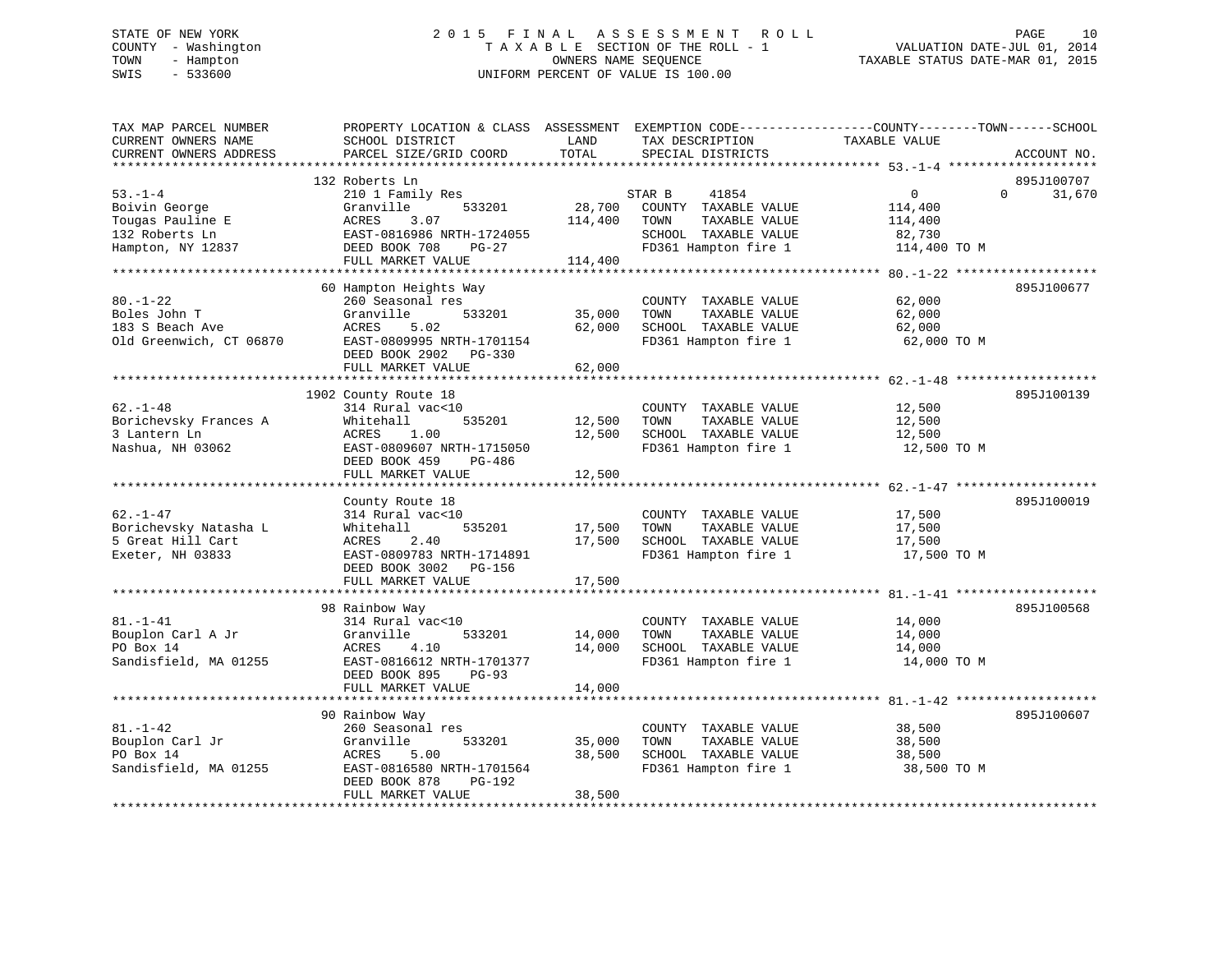# STATE OF NEW YORK 2 0 1 5 F I N A L A S S E S S M E N T R O L L PAGE 11 COUNTY - Washington T A X A B L E SECTION OF THE ROLL - 1 VALUATION DATE-JUL 01, 2014 TOWN - Hampton OWNERS NAME SEQUENCE TAXABLE STATUS DATE-MAR 01, 2015 SWIS - 533600 UNIFORM PERCENT OF VALUE IS 100.00

| TAX MAP PARCEL NUMBER  | PROPERTY LOCATION & CLASS ASSESSMENT EXEMPTION CODE---------------COUNTY-------TOWN-----SCHOOL |               |                                                |                   |                    |
|------------------------|------------------------------------------------------------------------------------------------|---------------|------------------------------------------------|-------------------|--------------------|
| CURRENT OWNERS NAME    | SCHOOL DISTRICT                                                                                | LAND          | TAX DESCRIPTION                                | TAXABLE VALUE     |                    |
| CURRENT OWNERS ADDRESS | PARCEL SIZE/GRID COORD                                                                         | TOTAL         | SPECIAL DISTRICTS                              |                   | ACCOUNT NO.        |
|                        |                                                                                                |               |                                                |                   |                    |
|                        | 2603 State Route 22A                                                                           |               |                                                |                   | 895J100283         |
| $72. - 2 - 28$         | 270 Mfg housing                                                                                |               | STAR B<br>41854                                | $0 \qquad \qquad$ | 31,670<br>$\Omega$ |
| Bourn James R          | Granville<br>533201                                                                            | 14,500        | COUNTY TAXABLE VALUE                           | 34,500            |                    |
| 2603 State Route 22A   | 86.00 DPTH 209.00<br>FRNT                                                                      | 34,500        | TAXABLE VALUE<br>TOWN                          | 34,500            |                    |
| Hampton, NY 12837      | EAST-0823060 NRTH-1711837                                                                      |               | SCHOOL TAXABLE VALUE                           | 2,830             |                    |
|                        | DEED BOOK 2520 PG-173                                                                          |               | FD361 Hampton fire 1                           | 34,500 TO M       |                    |
|                        | FULL MARKET VALUE                                                                              | 34,500        |                                                |                   |                    |
|                        |                                                                                                |               |                                                |                   |                    |
|                        | 3038 State Route 22A                                                                           |               |                                                |                   | 895J100178         |
| $63 - 1 - 3$           | 210 1 Family Res                                                                               |               | COUNTY TAXABLE VALUE                           | 68,600            |                    |
| Bradley Michael P      | Granville                                                                                      | 533201 11,700 | TAXABLE VALUE<br>TOWN                          | 68,600            |                    |
| Bradley Virginia       | FRNT 147.50 DPTH 125.00                                                                        | 68,600        | SCHOOL TAXABLE VALUE                           | 68,600            |                    |
| 1014 Clark Hollow Rd   | EAST-0821408 NRTH-1721889                                                                      |               |                                                | 68,600 TO M       |                    |
| Poultney, VT 05764     | DEED BOOK 2206 PG-191                                                                          |               | VALUE CLOSE CHARGE THE PROJECT PROJECT PRODUCE |                   |                    |
|                        | FULL MARKET VALUE                                                                              | 68,600        |                                                |                   |                    |
|                        |                                                                                                |               |                                                |                   |                    |
|                        | 27 Hampton Heights Way                                                                         |               |                                                |                   | 895J100621         |
| $80. -1 - 17$          | 210 1 Family Res                                                                               |               | COUNTY TAXABLE VALUE                           | 117,600           |                    |
| Bratianu David Jr      | 533201<br>Granville                                                                            | 35,000        | TOWN<br>TAXABLE VALUE                          | 117,600           |                    |
|                        |                                                                                                |               | SCHOOL TAXABLE VALUE                           |                   |                    |
| Bratianu Zoe           | LOT 10<br>5.01                                                                                 | 117,600       | FD361 Hampton fire 1                           | 117,600           |                    |
| 3937 Route 30          | ACRES                                                                                          |               |                                                | 117,600 TO M      |                    |
| Pawlet, VT 05761       | EAST-0811543 NRTH-1701465                                                                      |               |                                                |                   |                    |
|                        | DEED BOOK 3389 PG-253                                                                          |               |                                                |                   |                    |
|                        | FULL MARKET VALUE                                                                              | 117,600       |                                                |                   |                    |
|                        |                                                                                                |               |                                                |                   |                    |
|                        | 35 County Route 20                                                                             |               |                                                |                   | 895J100128         |
| $81. - 2 - 5$          | 210 1 Family Res                                                                               |               | STAR B<br>41854                                | $\overline{0}$    | 31,670<br>$\Omega$ |
| Brayton Mark Jr        | Granville<br>533201                                                                            |               | 22,300 COUNTY TAXABLE VALUE                    | 96,600            |                    |
| 35 County Route 20     | 1.10<br>ACRES                                                                                  | 96,600        | TAXABLE VALUE<br>TOWN                          | 96,600            |                    |
| Hampton, NY 12837      | EAST-0823504 NRTH-1704361                                                                      |               | SCHOOL TAXABLE VALUE                           | 64,930            |                    |
|                        | DEED BOOK 953<br>$PG-10$                                                                       |               | FD361 Hampton fire 1                           | 96,600 TO M       |                    |
|                        | FULL MARKET VALUE                                                                              | 96,600        |                                                |                   |                    |
|                        |                                                                                                |               |                                                |                   |                    |
|                        | 1064 West Way                                                                                  |               |                                                |                   | 895J100021         |
| $71.4 - 2 - 5$         | 210 1 Family Res - WTRFNT                                                                      |               | COUNTY TAXABLE VALUE                           | 186,200           |                    |
| Bridges Family Trust   | Granville<br>533201                                                                            | 27,100        | TOWN<br>TAXABLE VALUE                          | 186,200           |                    |
| Bridges Nancy          | LOT 13                                                                                         | 186,200       | SCHOOL TAXABLE VALUE                           | 186,200           |                    |
| 101 Gables Pl          | $71. - 2 - 5$                                                                                  |               | FD361 Hampton fire 1                           | 186,200 TO M      |                    |
| Rutland, VT 05701      | FRNT 100.00 DPTH 261.00                                                                        |               |                                                |                   |                    |
|                        | EAST-0815222 NRTH-1707704                                                                      |               |                                                |                   |                    |
|                        | DEED BOOK 738<br>PG-232                                                                        |               |                                                |                   |                    |
|                        | FULL MARKET VALUE                                                                              | 186,200       |                                                |                   |                    |
|                        |                                                                                                |               | *************************************          |                   |                    |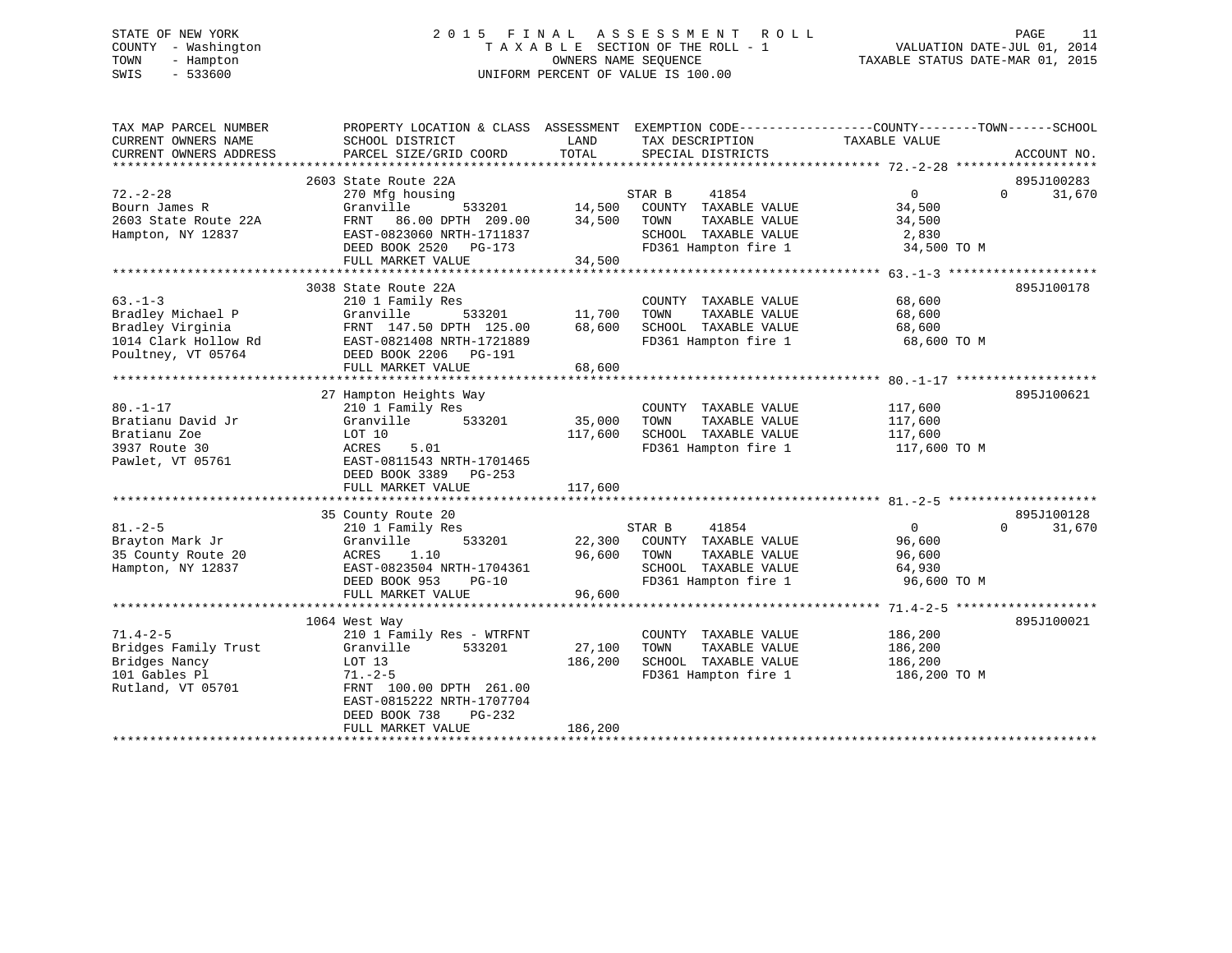# STATE OF NEW YORK 2 0 1 5 F I N A L A S S E S S M E N T R O L L PAGE 12 COUNTY - Washington T A X A B L E SECTION OF THE ROLL - 1 VALUATION DATE-JUL 01, 2014 TOWN - Hampton OWNERS NAME SEQUENCE TAXABLE STATUS DATE-MAR 01, 2015 SWIS - 533600 UNIFORM PERCENT OF VALUE IS 100.00

| TAX MAP PARCEL NUMBER<br>CURRENT OWNERS NAME<br>CURRENT OWNERS ADDRESS | PROPERTY LOCATION & CLASS ASSESSMENT<br>SCHOOL DISTRICT<br>PARCEL SIZE/GRID COORD | LAND<br>TAX DESCRIPTION<br>TOTAL<br>SPECIAL DISTRICTS | EXEMPTION CODE----------------COUNTY-------TOWN------SCHOOL<br>TAXABLE VALUE<br>ACCOUNT NO. |
|------------------------------------------------------------------------|-----------------------------------------------------------------------------------|-------------------------------------------------------|---------------------------------------------------------------------------------------------|
|                                                                        | 486 Hickey Rd                                                                     |                                                       | 895J100694                                                                                  |
| $54. -1 - 13.1$                                                        | 210 1 Family Res                                                                  | AGED-CO/TN 41801                                      | 48,050<br>48,050<br>$\Omega$                                                                |
| Briere Bernard LE                                                      | Granville<br>533201                                                               | 30,100 AGED-SCH<br>41804                              | 19,220<br>$\overline{0}$<br>$\Omega$                                                        |
| Briere Betty LE                                                        | ACRES<br>3.50                                                                     | 96,100 STAR EN<br>41834                               | $\Omega$<br>$\Omega$<br>68,930                                                              |
| 486 Hickey Rd                                                          | EAST-0819355 NRTH-1721325                                                         | COUNTY TAXABLE VALUE                                  | 48,050                                                                                      |
| Hampton, NY 12837                                                      | DEED BOOK 720<br>PG-237                                                           | TOWN<br>TAXABLE VALUE                                 | 48,050                                                                                      |
|                                                                        | FULL MARKET VALUE                                                                 | 96,100 SCHOOL TAXABLE VALUE                           | 7,950                                                                                       |
|                                                                        |                                                                                   | FD361 Hampton fire 1                                  | 96,100 TO M                                                                                 |
|                                                                        |                                                                                   |                                                       |                                                                                             |
|                                                                        | 3094 State Route 22A                                                              |                                                       |                                                                                             |
| $54. - 1 - 10.1$                                                       | 210 1 Family Res                                                                  | STAR B<br>41854                                       | $\overline{0}$<br>$\mathbf{0}$<br>31,670                                                    |
| Briere Jeffrey F                                                       | 533201<br>Granville                                                               | 23,800<br>COUNTY TAXABLE VALUE                        | 101,800                                                                                     |
| Brown Lorraine L                                                       | 1.55<br>ACRES                                                                     | 101,800<br>TAXABLE VALUE<br>TOWN                      | 101,800                                                                                     |
| 3096 State Route 22A                                                   | EAST-0821136 NRTH-1723229                                                         | SCHOOL TAXABLE VALUE                                  | 70,130                                                                                      |
| Hampton, NY 12837                                                      | DEED BOOK 2698 PG-240                                                             | FD361 Hampton fire 1                                  | 101,800 TO M                                                                                |
|                                                                        | FULL MARKET VALUE                                                                 | 101,800                                               |                                                                                             |
|                                                                        |                                                                                   |                                                       |                                                                                             |
|                                                                        | 1938 County Route 18                                                              |                                                       | 895J100534                                                                                  |
| $62. - 1 - 41$                                                         | 210 1 Family Res                                                                  | STAR B<br>41854                                       | $\overline{0}$<br>31,670<br>$\Omega$                                                        |
| Briggs Scott                                                           | Granville<br>533201                                                               | 28,800<br>COUNTY TAXABLE VALUE                        | 99,600                                                                                      |
| 1938 County Route 18                                                   | ACRES<br>3.09 BANK<br>40                                                          | 99,600<br>TOWN<br>TAXABLE VALUE                       | 99,600                                                                                      |
| Whitehall, NY 12887                                                    | EAST-0810342 NRTH-1714265                                                         | SCHOOL TAXABLE VALUE                                  | 67,930                                                                                      |
|                                                                        | DEED BOOK 2309 PG-32                                                              | FD361 Hampton fire 1                                  | 99,600 TO M                                                                                 |
|                                                                        | FULL MARKET VALUE                                                                 | 99,600                                                |                                                                                             |
|                                                                        |                                                                                   |                                                       |                                                                                             |
|                                                                        | 2723 State Route 22A                                                              |                                                       |                                                                                             |
| $63. -1 - 7.1$                                                         | 210 1 Family Res                                                                  | COUNTY TAXABLE VALUE                                  | 133,800                                                                                     |
| Brown Brian                                                            | Granville<br>533201                                                               | 19,300<br>TOWN<br>TAXABLE VALUE                       | 133,800                                                                                     |
| 2723 State Route 22A                                                   | 23.00 DPTH 325.00<br>FRNT                                                         | 133,800<br>SCHOOL TAXABLE VALUE                       | 133,800                                                                                     |
| Hampton, NY 12837                                                      | EAST-0823550 NRTH-1714427                                                         | FD361 Hampton fire 1                                  | 133,800 TO M                                                                                |
|                                                                        | DEED BOOK 2476<br>$PG-88$                                                         |                                                       |                                                                                             |
|                                                                        | FULL MARKET VALUE                                                                 | 133,800                                               |                                                                                             |
|                                                                        |                                                                                   |                                                       |                                                                                             |
|                                                                        | 1432 Carvers Falls Ln                                                             |                                                       | 895J100542                                                                                  |
| $31. - 1 - 3.2$                                                        | 210 1 Family Res                                                                  | STAR B<br>41854                                       | $\overline{0}$<br>$\Omega$<br>31,670                                                        |
| Brown Elos                                                             | 535201<br>Whitehall                                                               | 25,900<br>COUNTY TAXABLE VALUE                        | 77,400                                                                                      |
| Ellis Susan Ann                                                        | ACRES<br>2.19                                                                     | 77,400<br>TAXABLE VALUE<br>TOWN                       | 77,400                                                                                      |
| 1432 Carvers Falls Ln                                                  | EAST-0808711 NRTH-1747113                                                         | SCHOOL<br>TAXABLE VALUE                               | 45,730                                                                                      |
| Whitehall, NY 12887                                                    | DEED BOOK 2909 PG-232                                                             | FD362 Hampton fire 2                                  | 77,400 TO M                                                                                 |
|                                                                        | FULL MARKET VALUE                                                                 | 77,400                                                |                                                                                             |
|                                                                        |                                                                                   |                                                       |                                                                                             |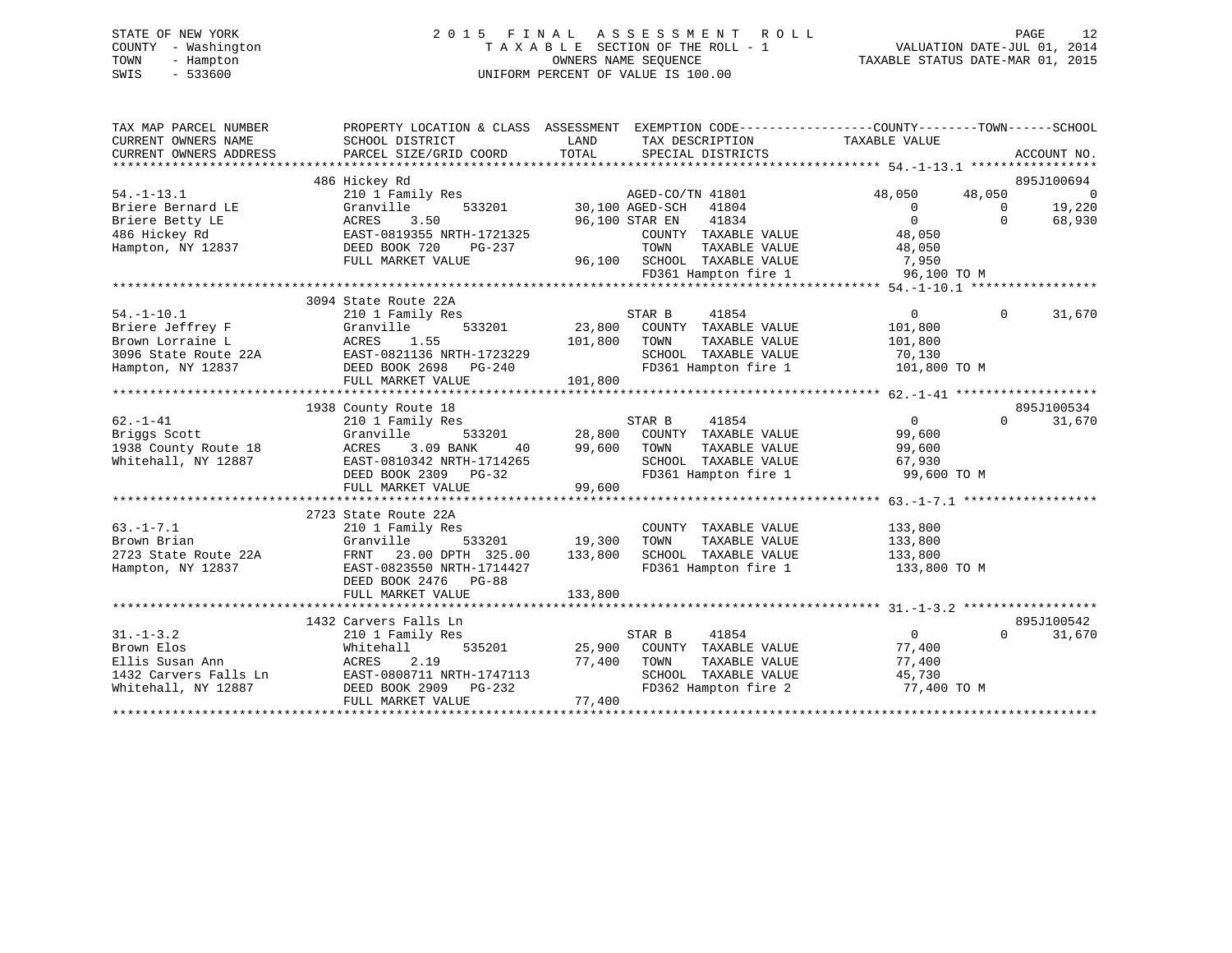# STATE OF NEW YORK 2 0 1 5 F I N A L A S S E S S M E N T R O L L PAGE 13 COUNTY - Washington T A X A B L E SECTION OF THE ROLL - 1 VALUATION DATE-JUL 01, 2014 TOWN - Hampton OWNERS NAME SEQUENCE TAXABLE STATUS DATE-MAR 01, 2015 SWIS - 533600 UNIFORM PERCENT OF VALUE IS 100.00

| TAX MAP PARCEL NUMBER<br>CURRENT OWNERS NAME<br>CURRENT OWNERS ADDRESS               | PROPERTY LOCATION & CLASS ASSESSMENT EXEMPTION CODE----------------COUNTY-------TOWN------SCHOOL<br>SCHOOL DISTRICT<br>PARCEL SIZE/GRID COORD                                                             | LAND<br>TOTAL                | TAX DESCRIPTION<br>SPECIAL DISTRICTS                                                                             | TAXABLE VALUE                                                   | ACCOUNT NO.                      |
|--------------------------------------------------------------------------------------|-----------------------------------------------------------------------------------------------------------------------------------------------------------------------------------------------------------|------------------------------|------------------------------------------------------------------------------------------------------------------|-----------------------------------------------------------------|----------------------------------|
|                                                                                      |                                                                                                                                                                                                           |                              |                                                                                                                  |                                                                 |                                  |
| $31. - 1 - 7$<br>Brown Elos A Jr<br>1463 Carvers Falls Ln<br>Whitehall, NY 12887     | 1463 Carvers Falls Ln<br>210 1 Family Res<br>535201<br>Whitehall<br>Lot 5<br>ACRES<br>9.56<br>EAST-0807790 NRTH-1747637<br>DEED BOOK 2483 PG-67<br>FULL MARKET VALUE                                      | 40,000<br>136,800<br>136,800 | 41854<br>STAR B<br>COUNTY TAXABLE VALUE<br>TOWN<br>TAXABLE VALUE<br>SCHOOL TAXABLE VALUE<br>FD362 Hampton fire 2 | $\overline{0}$<br>136,800<br>136,800<br>105,130<br>136,800 TO M | 895J101713<br>31,670<br>$\Omega$ |
|                                                                                      |                                                                                                                                                                                                           |                              |                                                                                                                  |                                                                 |                                  |
| $38. - 1 - 7.3$<br>Brown Henry<br>Brown Gail<br>99 Sanders St<br>Whitehall, NY 12887 | Manchester Rd<br>314 Rural vac<10<br>535201<br>Whitehall<br>Sub Div Lot 1-B<br>2.53<br>ACRES<br>EAST-0810990 NRTH-1738929<br>DEED BOOK 944<br>PG-57                                                       | 18,000<br>18,000             | COUNTY TAXABLE VALUE<br>TOWN<br>TAXABLE VALUE<br>SCHOOL TAXABLE VALUE<br>FD362 Hampton fire 2                    | 18,000<br>18,000<br>18,000<br>18,000 TO M                       |                                  |
|                                                                                      | FULL MARKET VALUE                                                                                                                                                                                         | 18,000                       |                                                                                                                  |                                                                 |                                  |
| $54. - 1 - 10$<br>Brown Lorraine F<br>47 S Main St<br>Fair Haven, VT 05743           | 3096 State Route 22A OFF<br>449 Other Storag<br>Granville<br>533201<br>no rd frontage ROW only<br>624/301<br>1.29<br>ACRES<br>EAST-0821367 NRTH-1723294<br>DEED BOOK 624<br>$PG-314$<br>FULL MARKET VALUE | 4,500<br>98,700<br>98,700    | COUNTY TAXABLE VALUE<br>TAXABLE VALUE<br>TOWN<br>SCHOOL TAXABLE VALUE<br>FD361 Hampton fire 1                    | 98,700<br>98,700<br>98,700<br>98,700 TO M                       | 895J100150                       |
|                                                                                      | 1070 West Way                                                                                                                                                                                             |                              |                                                                                                                  |                                                                 | 895J100040                       |
| $71.4 - 2 - 4$<br>Budwick Julianne<br>206 Sugar Hill Way<br>Crown Point, NY 12928    | 260 Seasonal res - WTRFNT<br>Granville<br>533201<br>Lot $14$<br>$71. - 2 - 4$<br>FRNT 103.00 DPTH 277.00<br>EAST-0815159 NRTH-1707783<br>DEED BOOK 2181    PG-345                                         | 28,000<br>163,400            | COUNTY TAXABLE VALUE<br>TOWN<br>TAXABLE VALUE<br>SCHOOL TAXABLE VALUE<br>FD361 Hampton fire 1                    | 163,400<br>163,400<br>163,400<br>163,400 TO M                   |                                  |
|                                                                                      | FULL MARKET VALUE                                                                                                                                                                                         | 163,400                      |                                                                                                                  |                                                                 |                                  |
| $63. - 1 - 10.4$<br>Buley Michele<br>2831 State Route 22A<br>Hampton, NY 12837       | 2831 State Route 22A<br>210 1 Family Res<br>Granville<br>533201<br>FRNT 200.00 DPTH 100.00<br>EAST-0822814 NRTH-1716947<br>DEED BOOK 1667<br><b>PG-109</b><br>FULL MARKET VALUE                           | 15,600<br>69,000<br>69,000   | STAR B<br>41854<br>COUNTY TAXABLE VALUE<br>TAXABLE VALUE<br>TOWN<br>SCHOOL TAXABLE VALUE<br>FD361 Hampton fire 1 | $\overline{0}$<br>69,000<br>69,000<br>37,330<br>69,000 TO M     | 895J101816<br>31,670<br>$\Omega$ |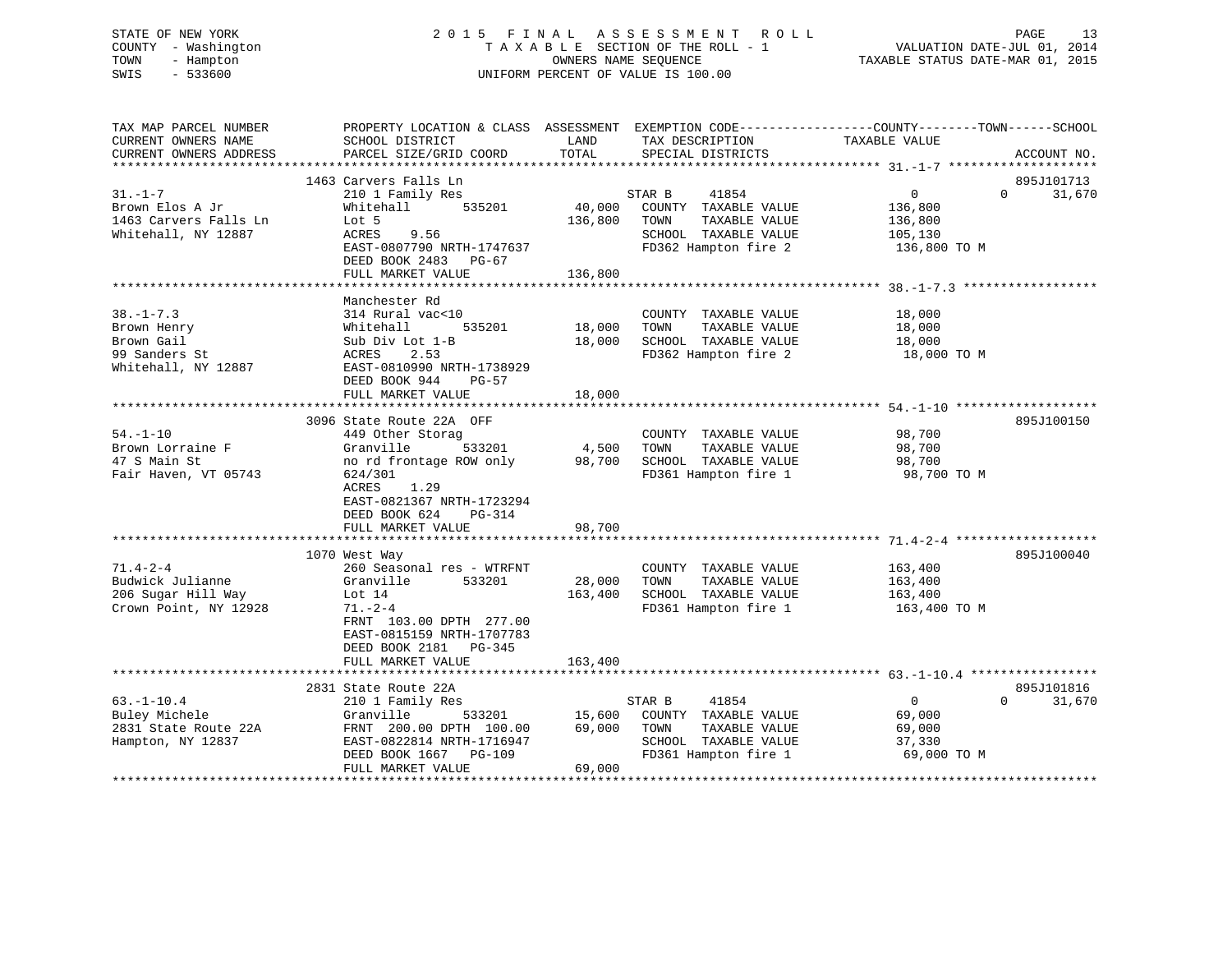# STATE OF NEW YORK 2 0 1 5 F I N A L A S S E S S M E N T R O L L PAGE 14 COUNTY - Washington T A X A B L E SECTION OF THE ROLL - 1 VALUATION DATE-JUL 01, 2014 TOWN - Hampton OWNERS NAME SEQUENCE TAXABLE STATUS DATE-MAR 01, 2015 SWIS - 533600 UNIFORM PERCENT OF VALUE IS 100.00

| TAX MAP PARCEL NUMBER<br>CURRENT OWNERS NAME<br>CURRENT OWNERS ADDRESS | SCHOOL DISTRICT<br>PARCEL SIZE/GRID COORD | LAND<br>TOTAL  | TAX DESCRIPTION<br>SPECIAL DISTRICTS | PROPERTY LOCATION & CLASS ASSESSMENT EXEMPTION CODE---------------COUNTY-------TOWN------SCHOOL<br>TAXABLE VALUE<br>ACCOUNT NO. |
|------------------------------------------------------------------------|-------------------------------------------|----------------|--------------------------------------|---------------------------------------------------------------------------------------------------------------------------------|
|                                                                        |                                           |                |                                      |                                                                                                                                 |
|                                                                        | 1295 Carvers Falls Rd                     |                |                                      | 895J100027                                                                                                                      |
| $31. - 1 - 2$                                                          | 112 Dairy farm                            |                | 41720<br>AG DIST                     | 56,035<br>56,035<br>56,035                                                                                                      |
| Bunker Paul                                                            | Whitehall<br>535201                       | 138,000 STAR B | 41854                                | $0 \qquad \qquad$<br>31,670<br>$\circ$                                                                                          |
| 1295 Carvers Falls Rd                                                  | ACRES 186.80                              | 165,500        | COUNTY TAXABLE VALUE                 | 109,465                                                                                                                         |
| Whitehall, NY 12887                                                    | EAST-0806337 NRTH-1746265                 |                | TOWN<br>TAXABLE VALUE                | 109,465                                                                                                                         |
|                                                                        | DEED BOOK 497<br>PG-782                   |                | SCHOOL TAXABLE VALUE                 | 77,795                                                                                                                          |
| MAY BE SUBJECT TO PAYMENT                                              | FULL MARKET VALUE                         | 165,500        | CA001 Cons agri dst 1                | 109,465 TO                                                                                                                      |
| UNDER AGDIST LAW TIL 2019                                              |                                           |                | 56,035 EX                            |                                                                                                                                 |
|                                                                        |                                           |                |                                      |                                                                                                                                 |
|                                                                        |                                           |                |                                      |                                                                                                                                 |
|                                                                        | Ecuyer Pat                                |                |                                      | 895J100144                                                                                                                      |
| $53. - 1 - 10$                                                         | 910 Priv forest                           |                | COUNTY TAXABLE VALUE                 | 36,400                                                                                                                          |
| Bunker Susan A                                                         | Whitehall                                 | 535201 36,400  | TOWN<br>TAXABLE VALUE                | 36,400                                                                                                                          |
| 75 County Route 9A                                                     | ACRES 124.50                              | 36,400         | SCHOOL TAXABLE VALUE                 | 36,400                                                                                                                          |
| Whitehall, NY 12887                                                    | EAST-0807497 NRTH-1720759                 |                | FD361 Hampton fire 1                 | 36,400 TO M                                                                                                                     |
|                                                                        | DEED BOOK 2195 PG-196                     |                |                                      |                                                                                                                                 |
|                                                                        | FULL MARKET VALUE                         | 36,400         |                                      |                                                                                                                                 |
|                                                                        |                                           |                |                                      |                                                                                                                                 |
|                                                                        | County Route 18 OFF                       |                |                                      | 895J100145                                                                                                                      |
| $62. - 1 - 52$                                                         | 910 Priv forest                           |                | COUNTY TAXABLE VALUE                 | 17,400                                                                                                                          |
| Bunker Susan A                                                         | 535201<br>Whitehall                       | 17,400         | TOWN<br>TAXABLE VALUE                | 17,400                                                                                                                          |
| Bunker Eugene N                                                        | ACRES 38.60                               | 17,400         | SCHOOL TAXABLE VALUE                 | 17,400                                                                                                                          |
| Bunker Eugene N<br>75 County Route 9A<br>EAST-0807450 NRTH-1718136     |                                           |                | FD361 Hampton fire 1                 | 17,400 TO M                                                                                                                     |
| Whitehall, NY 12887 DEED BOOK 3255 PG-264                              |                                           |                |                                      |                                                                                                                                 |
|                                                                        | FULL MARKET VALUE                         | 17,400         |                                      |                                                                                                                                 |
|                                                                        |                                           |                |                                      |                                                                                                                                 |
|                                                                        | 40 Camp Way                               |                |                                      | 895J100635                                                                                                                      |
| $53. - 1 - 17$                                                         | 322 Rural vac>10                          |                | COUNTY TAXABLE VALUE                 | 14,500                                                                                                                          |
| Burgess Kathryn W ETAL                                                 | Granville                                 | 533201 14,500  | TOWN<br>TAXABLE VALUE                | 14,500                                                                                                                          |
| 79 Hinkle Dr                                                           | ACRES 18.86                               | 14,500         | SCHOOL TAXABLE VALUE                 | 14,500                                                                                                                          |
| Bordentown, NJ 08505                                                   | EAST-0813168 NRTH-1722659                 |                | FD361 Hampton fire 1                 | 14,500 TO M                                                                                                                     |
|                                                                        | DEED BOOK 3128<br>PG-189                  |                |                                      |                                                                                                                                 |
|                                                                        | FULL MARKET VALUE                         | 14,500         |                                      |                                                                                                                                 |
|                                                                        |                                           |                |                                      |                                                                                                                                 |
|                                                                        | Ecuyer Pat                                |                |                                      | 895J100612                                                                                                                      |
| $53. - 1 - 19$                                                         | 910 Priv forest                           |                | COUNTY TAXABLE VALUE                 | 14,100                                                                                                                          |
| Burgess Kathryn W ETAL                                                 | 533201<br>Granville                       | 14,100         | TOWN<br>TAXABLE VALUE                | 14,100                                                                                                                          |
| 79 Hinkle Dr                                                           | ACRES 31.38                               | 14,100         | SCHOOL TAXABLE VALUE                 | 14,100                                                                                                                          |
| Bordentown, NJ 08505                                                   | EAST-0812022 NRTH-1722659                 |                | FD361 Hampton fire 1                 | 14,100 TO M                                                                                                                     |
|                                                                        | DEED BOOK 3128<br>PG-189                  |                |                                      |                                                                                                                                 |
|                                                                        | FULL MARKET VALUE                         | 14,100         |                                      |                                                                                                                                 |
|                                                                        |                                           |                |                                      |                                                                                                                                 |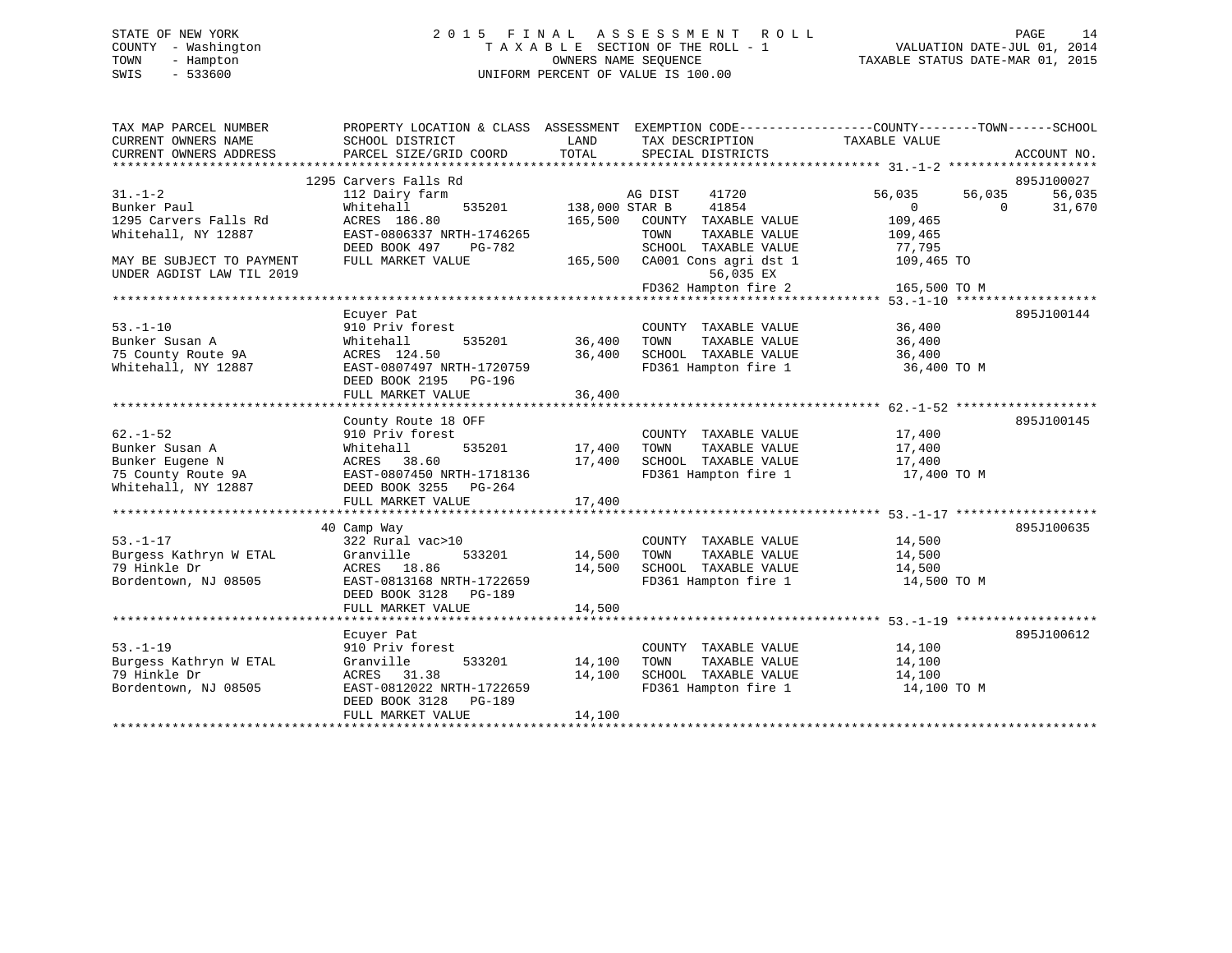| STATE OF NEW YORK   | 2015 FINAL ASSESSMENT ROLL         | PAGE                             |
|---------------------|------------------------------------|----------------------------------|
| COUNTY - Washington | TAXABLE SECTION OF THE ROLL - 1    | VALUATION DATE-JUL 01, 2014      |
| TOWN<br>- Hampton   | OWNERS NAME SEOUENCE               | TAXABLE STATUS DATE-MAR 01, 2015 |
| SWIS<br>- 533600    | UNIFORM PERCENT OF VALUE IS 100.00 |                                  |
|                     |                                    |                                  |

| TAX MAP PARCEL NUMBER                                                                                                                 |                                                                                | PROPERTY LOCATION & CLASS ASSESSMENT EXEMPTION CODE----------------COUNTY-------TOWN------SCHOOL |                                                                   |                                  |
|---------------------------------------------------------------------------------------------------------------------------------------|--------------------------------------------------------------------------------|--------------------------------------------------------------------------------------------------|-------------------------------------------------------------------|----------------------------------|
| CURRENT OWNERS NAME                                                                                                                   | SCHOOL DISTRICT                                                                | LAND<br>TAX DESCRIPTION                                                                          | TAXABLE VALUE                                                     |                                  |
| CURRENT OWNERS ADDRESS                                                                                                                | PARCEL SIZE/GRID COORD                                                         | TOTAL<br>SPECIAL DISTRICTS                                                                       |                                                                   | ACCOUNT NO.                      |
|                                                                                                                                       |                                                                                |                                                                                                  |                                                                   |                                  |
|                                                                                                                                       | 1446 Carvers Falls Ln                                                          |                                                                                                  |                                                                   | 895J101791                       |
| $31. - 1 - 3.8$                                                                                                                       | 270 Mfg housing                                                                | VET COM CT 41131                                                                                 | 20,225 20,225                                                     | $\overline{0}$                   |
| Burney Charlotte -LE-                                                                                                                 | 535201<br>Whitehall                                                            | 22,000 VET DIS CT 41141                                                                          | 20,225 20,225                                                     | $\overline{0}$                   |
| Pettis William                                                                                                                        |                                                                                | 80,900 AGED-ALL 41800                                                                            | 20,225 20,225 40,450                                              |                                  |
| 1446 Carvers Falls Ln                                                                                                                 | EAST-0808590 NRTH-1747403                                                      | STAR EN 41834                                                                                    | $\begin{smallmatrix}&&0\0&225\end{smallmatrix}$<br>$\overline{0}$ | 40,450                           |
| Whitehall, NY 12887                                                                                                                   | ACRES<br>EAST-0808590 NRTH-17.1<br>DEED BOOK 2282 PG-200<br>----- MARKET VALUE | COUNTY TAXABLE VALUE                                                                             |                                                                   |                                  |
|                                                                                                                                       |                                                                                | 80,900 TOWN<br>TAXABLE VALUE                                                                     | 20,225                                                            |                                  |
|                                                                                                                                       |                                                                                | SCHOOL TAXABLE VALUE                                                                             | $\overline{a}$                                                    |                                  |
|                                                                                                                                       |                                                                                | FD362 Hampton fire 2                                                                             | 80,900 TO M                                                       |                                  |
|                                                                                                                                       |                                                                                |                                                                                                  |                                                                   |                                  |
|                                                                                                                                       | 1396 Carvers Falls Ln                                                          |                                                                                                  |                                                                   | 895J100686                       |
| $31. - 1 - 3.6$<br>31.-1-5.0<br>Burney Paul J<br>21.-4.00 M                                                                           | 270 Mfg housing                                                                | VET COM C 41132                                                                                  | 15,075<br>$\Omega$<br>0 15,075<br>15,075 0                        | $\overline{0}$                   |
|                                                                                                                                       | Whitehall<br>Whiteh<br>ACRES                                                   | 535201 25,300 VET COM T 41133                                                                    |                                                                   | $\overline{0}$                   |
|                                                                                                                                       | 2.00                                                                           | 60,300 VET DIS C 41142                                                                           | $30,150$ 0                                                        | $\overline{0}$                   |
| 1396 Carvers Falls Ln                                                                                                                 | EAST-0808592 NRTH-1746218                                                      | VET DIS T 41143                                                                                  | $0 \t 30,150$                                                     | $\Omega$                         |
| Whitehall, NY 12887                                                                                                                   | DEED BOOK 3200 PG-287                                                          | 41834<br>STAR EN                                                                                 | $\begin{smallmatrix}&&0\15\, ,075\end{smallmatrix}$<br>$\Omega$   | 60,300                           |
|                                                                                                                                       | FULL MARKET VALUE                                                              | 60,300 COUNTY TAXABLE VALUE                                                                      |                                                                   |                                  |
|                                                                                                                                       |                                                                                | TOWN                                                                                             | TAXABLE VALUE 15,075                                              |                                  |
|                                                                                                                                       |                                                                                | SCHOOL TAXABLE VALUE                                                                             | $\Omega$                                                          |                                  |
|                                                                                                                                       |                                                                                | FD362 Hampton fire 2                                                                             | 60,300 TO M                                                       |                                  |
|                                                                                                                                       |                                                                                |                                                                                                  |                                                                   | 895J100415                       |
| $72. - 2 - 23$                                                                                                                        | 2583 State Route 22A<br>280 Res Multiple                                       | AGED-CO<br>41802                                                                                 | $\Omega$                                                          |                                  |
|                                                                                                                                       | Granville<br>533201                                                            |                                                                                                  | 42,705                                                            | $\overline{0}$<br>$\overline{0}$ |
| Burroughs Dwight<br>Burroughs Dwight Granville 533201<br>Burroughs Wanda ACRES 4.40<br>2583 State Route 22A EAST-0822455 NRTH-1710869 |                                                                                | 33,100 AGED-TOWN 41803<br>94,900 STAR EN 41834                                                   | $0$ $33,215$<br>$0$ $0$                                           | 68,930                           |
|                                                                                                                                       |                                                                                | COUNTY TAXABLE VALUE 52,195                                                                      |                                                                   |                                  |
| PO Box 4                                                                                                                              | DEED BOOK 448<br>PG-876                                                        | TOWN                                                                                             | TAXABLE VALUE 61,685                                              |                                  |
|                                                                                                                                       |                                                                                |                                                                                                  |                                                                   |                                  |
| Hampton, NY 12837-0004 FULL MARKET VALUE                                                                                              |                                                                                |                                                                                                  |                                                                   |                                  |
|                                                                                                                                       |                                                                                |                                                                                                  |                                                                   |                                  |
|                                                                                                                                       | 21 Ouiet Way                                                                   |                                                                                                  |                                                                   | 895J100637                       |
| $62. -1 - 35$                                                                                                                         | 260 Seasonal res                                                               | COUNTY TAXABLE VALUE                                                                             |                                                                   |                                  |
| Bvak Corporation                                                                                                                      | 533201<br>Granville                                                            | 29,200<br>TOWN<br>TAXABLE VALUE                                                                  | 36,700<br>36,700                                                  |                                  |
| PO Box 1572                                                                                                                           | 543-78 784-169                                                                 | SCHOOL TAXABLE VALUE 36,700<br>36,700                                                            |                                                                   |                                  |
| Castleton, VT 05735                                                                                                                   | ACRES<br>26.32                                                                 | FD361 Hampton fire 1 36,700 TO M                                                                 |                                                                   |                                  |
|                                                                                                                                       | EAST-0811266 NRTH-1716266                                                      |                                                                                                  |                                                                   |                                  |
|                                                                                                                                       | DEED BOOK 543<br><b>PG-75</b>                                                  |                                                                                                  |                                                                   |                                  |
|                                                                                                                                       | FULL MARKET VALUE                                                              | 36,700                                                                                           |                                                                   |                                  |
|                                                                                                                                       |                                                                                |                                                                                                  |                                                                   |                                  |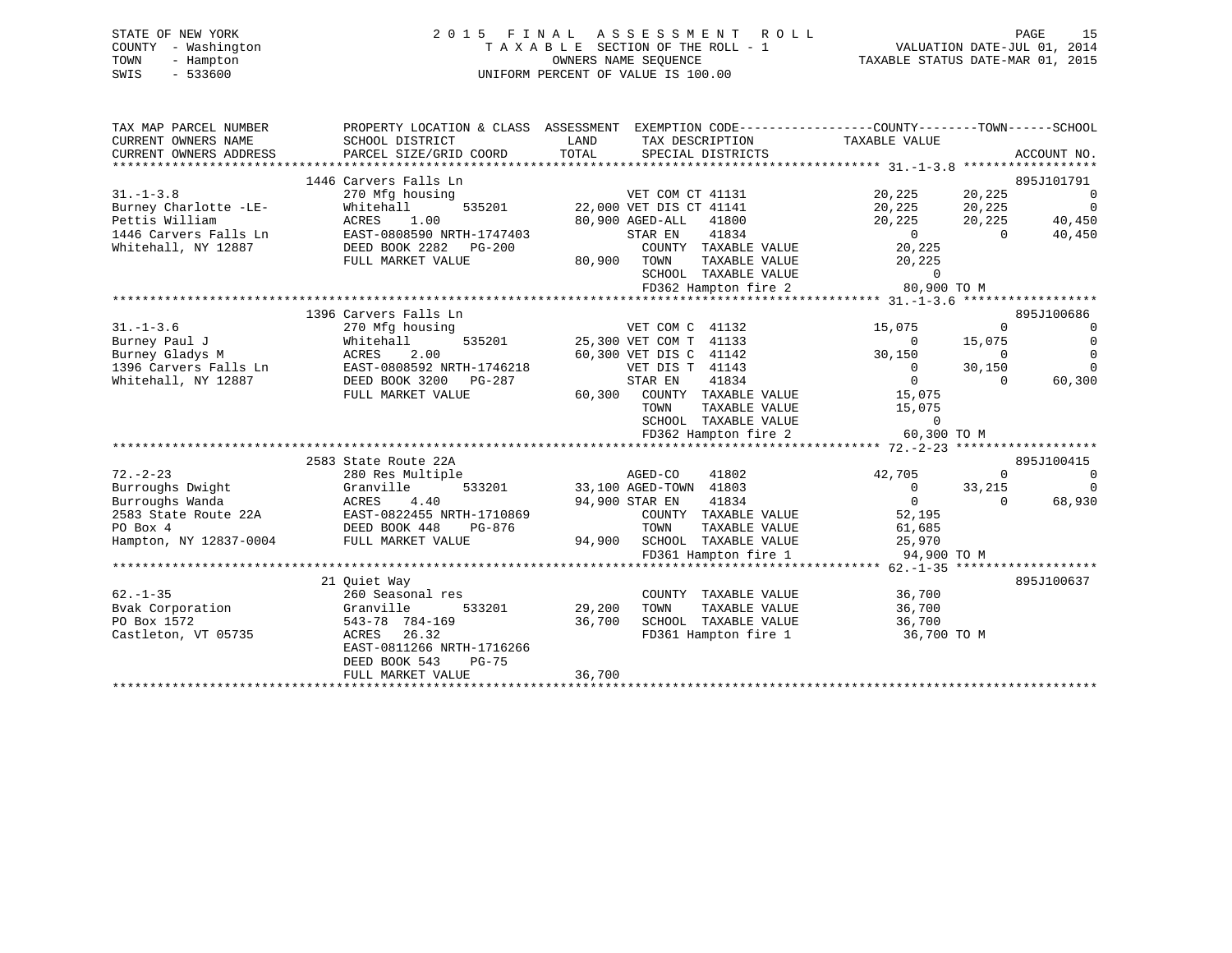# STATE OF NEW YORK 2 0 1 5 F I N A L A S S E S S M E N T R O L L PAGE 16 COUNTY - Washington T A X A B L E SECTION OF THE ROLL - 1 VALUATION DATE-JUL 01, 2014 TOWN - Hampton OWNERS NAME SEQUENCE TAXABLE STATUS DATE-MAR 01, 2015 SWIS - 533600 UNIFORM PERCENT OF VALUE IS 100.00

| TAX MAP PARCEL NUMBER<br>CURRENT OWNERS NAME | PROPERTY LOCATION & CLASS ASSESSMENT<br>SCHOOL DISTRICT | LAND<br>TAX DESCRIPTION                           | EXEMPTION CODE-----------------COUNTY-------TOWN------SCHOOL<br>TAXABLE VALUE |
|----------------------------------------------|---------------------------------------------------------|---------------------------------------------------|-------------------------------------------------------------------------------|
| CURRENT OWNERS ADDRESS                       | PARCEL SIZE/GRID COORD                                  | TOTAL<br>SPECIAL DISTRICTS                        | ACCOUNT NO.                                                                   |
|                                              |                                                         |                                                   |                                                                               |
| $72. - 1 - 3$                                | 29 Pratt Rd                                             |                                                   | 895J100212                                                                    |
|                                              | 240 Rural res<br>Granville<br>533201                    | 41720<br>AG DIST<br>41854                         | 43,466<br>43,466<br>43,466<br>$\Omega$<br>$\Omega$                            |
| Byler Harvey R<br>Byler Sarah L              | ACRES 124.30                                            | 117,700 STAR B<br>159,500<br>COUNTY TAXABLE VALUE | 31,670<br>116,034                                                             |
| 29 Pratt Rd                                  | EAST-0820570 NRTH-1711489                               | TAXABLE VALUE<br>TOWN                             | 116,034                                                                       |
| Hampton, NY 12837                            | DEED BOOK 3382 PG-235                                   | SCHOOL TAXABLE VALUE                              | 84,364                                                                        |
|                                              | FULL MARKET VALUE                                       | 159,500<br>CA001 Cons agri dst 1                  | 116,034 TO                                                                    |
| MAY BE SUBJECT TO PAYMENT                    |                                                         | 43,466 EX                                         |                                                                               |
| UNDER AGDIST LAW TIL 2019                    |                                                         | FD361 Hampton fire 1                              | 159,500 TO M                                                                  |
|                                              | *****************************                           |                                                   |                                                                               |
|                                              | 15 Forest Hill Way                                      |                                                   | 895J100112                                                                    |
| $71. - 1 - 29$                               | 240 Rural res                                           | STAR EN<br>41834                                  | $\Omega$<br>68,930<br>$\Omega$                                                |
| Cahill Earl R Sr                             | Granville<br>533201                                     | 47460<br>62,000 FOR 480A                          | 30,900<br>30,900<br>30,900                                                    |
| PO Box 123                                   | 680/39 ROW Agmt                                         | 163,400<br>COUNTY TAXABLE VALUE                   | 132,500                                                                       |
| Hampton, NY 12837                            | ACRES<br>99.37                                          | TOWN<br>TAXABLE VALUE                             | 132,500                                                                       |
|                                              | EAST-0811010 NRTH-1707969                               | SCHOOL TAXABLE VALUE                              | 63,570                                                                        |
| MAY BE SUBJECT TO PAYMENT                    | DEED BOOK 889<br>$PG-137$                               | FD361 Hampton fire 1                              | 163,400 TO M                                                                  |
| UNDER RPTL480A UNTIL 2024                    | FULL MARKET VALUE                                       | 163,400                                           |                                                                               |
| *********************                        | ****************************                            |                                                   |                                                                               |
|                                              | 561&565 Hickey Rd                                       |                                                   |                                                                               |
| $54. - 1 - 13.7$                             | 270 Mfg housing                                         | STAR B<br>41854                                   | $\overline{0}$<br>$\Omega$<br>31,670                                          |
| Cain Samantha                                | Granville<br>533201                                     | 29,000<br>COUNTY TAXABLE VALUE                    | 38,300                                                                        |
| Cain Alan                                    | Lot 2                                                   | 38,300<br>TAXABLE VALUE<br>TOWN                   | 38,300                                                                        |
| 561 Hickey Rd                                | 3.16<br>ACRES                                           | SCHOOL TAXABLE VALUE                              | 6,630                                                                         |
| Hampton, NY 12837                            | EAST-0820152 NRTH-1722969                               | CA001 Cons agri dst 1                             | 38,300 TO                                                                     |
|                                              | DEED BOOK 3472 PG-128                                   | FD361 Hampton fire 1                              | 38,300 TO M                                                                   |
|                                              | FULL MARKET VALUE                                       | 38,300                                            |                                                                               |
|                                              | 1439 County Route 21                                    |                                                   | 895J100242                                                                    |
| $80. -1 - 7.1$                               | 312 Vac w/imprv                                         | COUNTY TAXABLE VALUE                              | 173,800                                                                       |
| Calder Gordon S Jr                           | Granville<br>533201                                     | TAXABLE VALUE<br>169,000<br>TOWN                  | 173,800                                                                       |
| Dempsey Stephen C                            | $951 - 65$                                              | 173,800<br>SCHOOL TAXABLE VALUE                   | 173,800                                                                       |
| 540 Green Peak Orchard                       | ACRES 288.50                                            | FD361 Hampton fire 1                              | 173,800 TO M                                                                  |
| East Dorset, VT 05253                        | EAST-0811781 NRTH-1699528                               |                                                   |                                                                               |
|                                              | DEED BOOK 831<br>PG-181                                 |                                                   |                                                                               |
|                                              | FULL MARKET VALUE                                       | 173,800                                           |                                                                               |
|                                              |                                                         |                                                   | ********** 54.-1-5.1 *******                                                  |
|                                              | 27 Manor Ln                                             |                                                   | 895J100710                                                                    |
| $54. - 1 - 5.1$                              | 210 1 Family Res                                        | 41854<br>STAR B                                   | $\overline{0}$<br>31,670<br>$\Omega$                                          |
| Camara Daniel                                | Granville<br>533201                                     | 24,300<br>COUNTY TAXABLE VALUE                    | 177,800                                                                       |
| 27 Manor Ln                                  | -LE-to garage only                                      | 177,800<br>TOWN<br>TAXABLE VALUE                  | 177,800                                                                       |
| Hampton, NY 12837                            | for David Camara Jr                                     | SCHOOL TAXABLE VALUE                              | 146,130                                                                       |
|                                              | 1.70<br>ACRES                                           | FD361 Hampton fire 1                              | 177,800 TO M                                                                  |
|                                              | EAST-0820565 NRTH-1725648                               |                                                   |                                                                               |
|                                              | DEED BOOK 2961<br>$PG-5$                                |                                                   |                                                                               |
|                                              | FULL MARKET VALUE                                       | 177,800                                           |                                                                               |
|                                              |                                                         |                                                   |                                                                               |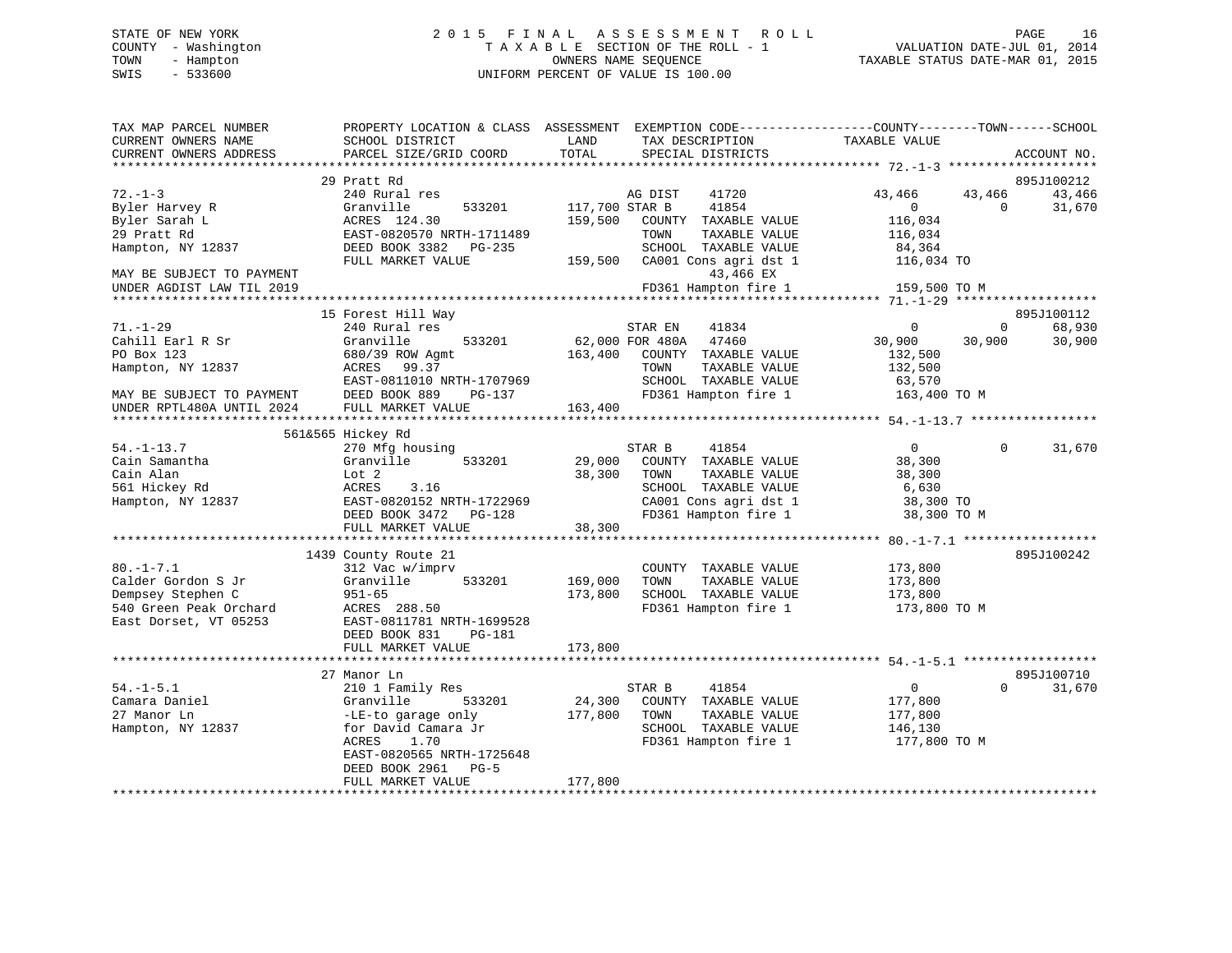| STATE OF NEW YORK         | 2 0 1 5<br>FINAL          |                      | A S S E S S M E N T<br>R O L L                                                                 |                                  | PAGE<br>17         |
|---------------------------|---------------------------|----------------------|------------------------------------------------------------------------------------------------|----------------------------------|--------------------|
| COUNTY - Washington       |                           |                      | TAXABLE SECTION OF THE ROLL - 1                                                                | VALUATION DATE-JUL 01, 2014      |                    |
| - Hampton<br>TOWN         |                           | OWNERS NAME SEQUENCE |                                                                                                | TAXABLE STATUS DATE-MAR 01, 2015 |                    |
| $-533600$<br>SWIS         |                           |                      | UNIFORM PERCENT OF VALUE IS 100.00                                                             |                                  |                    |
|                           |                           |                      |                                                                                                |                                  |                    |
| TAX MAP PARCEL NUMBER     |                           |                      | PROPERTY LOCATION & CLASS ASSESSMENT EXEMPTION CODE---------------COUNTY-------TOWN-----SCHOOL |                                  |                    |
| CURRENT OWNERS NAME       | SCHOOL DISTRICT           | LAND                 | TAX DESCRIPTION                                                                                | TAXABLE VALUE                    |                    |
| CURRENT OWNERS ADDRESS    | PARCEL SIZE/GRID COORD    | TOTAL                | SPECIAL DISTRICTS                                                                              |                                  | ACCOUNT NO.        |
|                           |                           |                      |                                                                                                |                                  |                    |
|                           | 1012 West Way             |                      |                                                                                                |                                  | 895J100070         |
| $71.4 - 2 - 19$           | 210 1 Family Res - WTRFNT |                      | COUNTY TAXABLE VALUE                                                                           | 159,900                          |                    |
| Camara Daniel             | Granville<br>533201       | 32,000               | TOWN<br>TAXABLE VALUE                                                                          | 159,900                          |                    |
| Camara Christina          | $71. - 2 - 19$            | 159,900              | SCHOOL TAXABLE VALUE                                                                           | 159,900                          |                    |
| 27 Manor Ln               | ACRES<br>1.60             |                      | FD361 Hampton fire 1                                                                           | 159,900 ТО М                     |                    |
| Hampton, NY 12837         | EAST-0816240 NRTH-1706786 |                      |                                                                                                |                                  |                    |
|                           | DEED BOOK 3516 PG-90      |                      |                                                                                                |                                  |                    |
| PRIOR OWNER ON 3/01/2015  | FULL MARKET VALUE         | 159,900              |                                                                                                |                                  |                    |
| Sec of HUD                |                           |                      |                                                                                                |                                  |                    |
|                           |                           |                      |                                                                                                |                                  |                    |
|                           | 2732 State Route 22A      |                      |                                                                                                |                                  | 895J100032         |
| $63. -1 - 5$              | 312 Vac w/imprv           |                      | COUNTY TAXABLE VALUE                                                                           | 67,200                           |                    |
| Camara David C            | Granville<br>533201       | 24,000               | TOWN<br>TAXABLE VALUE                                                                          | 67,200                           |                    |
| PO Box 8                  | ACRES<br>1.60             | 67,200               | SCHOOL TAXABLE VALUE                                                                           | 67,200                           |                    |
| Fair Haven, VT 05743      | EAST-0823846 NRTH-1714835 |                      | FD361 Hampton fire 1                                                                           | 67,200 TO M                      |                    |
|                           | DEED BOOK 486<br>PG-859   |                      |                                                                                                |                                  |                    |
|                           | FULL MARKET VALUE         | 67,200               |                                                                                                |                                  |                    |
|                           |                           |                      |                                                                                                |                                  |                    |
|                           | 521 South Rd              |                      |                                                                                                |                                  | 895J100033         |
| $72. - 1 - 11$            | 240 Rural res             |                      | COUNTY TAXABLE VALUE                                                                           | 77,800                           |                    |
| Canarick Group LLC        | 533201<br>Granville       | 62,700               | TOWN<br>TAXABLE VALUE                                                                          | 77,800                           |                    |
| c/o Jack Canarick Manager | ACRES 32.70               | 77,800               | SCHOOL TAXABLE VALUE                                                                           | 77,800                           |                    |
| 27 Glen St                | EAST-0820270 NRTH-1709551 |                      | FD361 Hampton fire 1                                                                           | 77,800 TO M                      |                    |
| Glen Cove, NY 11542       | DEED BOOK 2729<br>PG-61   |                      |                                                                                                |                                  |                    |
|                           | FULL MARKET VALUE         | 77,800               |                                                                                                |                                  |                    |
|                           |                           |                      |                                                                                                |                                  |                    |
|                           | Hills Pond Rd             |                      |                                                                                                |                                  | 895J101805         |
| $71. - 1 - 14.91$         | 314 Rural vac<10 - WTRFNT |                      | COUNTY TAXABLE VALUE                                                                           | 63,000                           |                    |
| Caputi Thomas             | Granville<br>533201       | 63,000               | TOWN<br>TAXABLE VALUE                                                                          | 63,000                           |                    |
| Israelson Joan            | 2.05<br>ACRES             | 63,000               | SCHOOL TAXABLE VALUE                                                                           | 63,000                           |                    |
| 74 E Granby Rd            | EAST-0816322 NRTH-1707800 |                      | FD361 Hampton fire 1                                                                           | 63,000 TO M                      |                    |
| Granby, CT 06035          | DEED BOOK 1799 PG-123     |                      |                                                                                                |                                  |                    |
|                           | FULL MARKET VALUE         | 63,000               |                                                                                                |                                  |                    |
|                           |                           |                      |                                                                                                |                                  |                    |
|                           | 42 Perry Heights Way      |                      |                                                                                                |                                  | 895J100639         |
| $72. - 2 - 40$            | 210 1 Family Res          |                      | STAR B<br>41854                                                                                | $\overline{0}$                   | $\Omega$<br>31,670 |
| Cartier William           | 533201<br>Granville       | 22,000               | COUNTY TAXABLE VALUE                                                                           | 169,600                          |                    |
| Cartier Carol Lynn        | 1.00<br>ACRES             | 169,600              | TAXABLE VALUE<br>TOWN                                                                          | 169,600                          |                    |
| PO Box 37                 | EAST-0822918 NRTH-1712600 |                      | SCHOOL TAXABLE VALUE                                                                           | 137,930                          |                    |
| Hampton, NY 12837         | DEED BOOK 2496 PG-76      |                      | FD361 Hampton fire 1                                                                           | 169,600 TO M                     |                    |
|                           | FULL MARKET VALUE         | 169,600              |                                                                                                |                                  |                    |
|                           |                           |                      |                                                                                                |                                  |                    |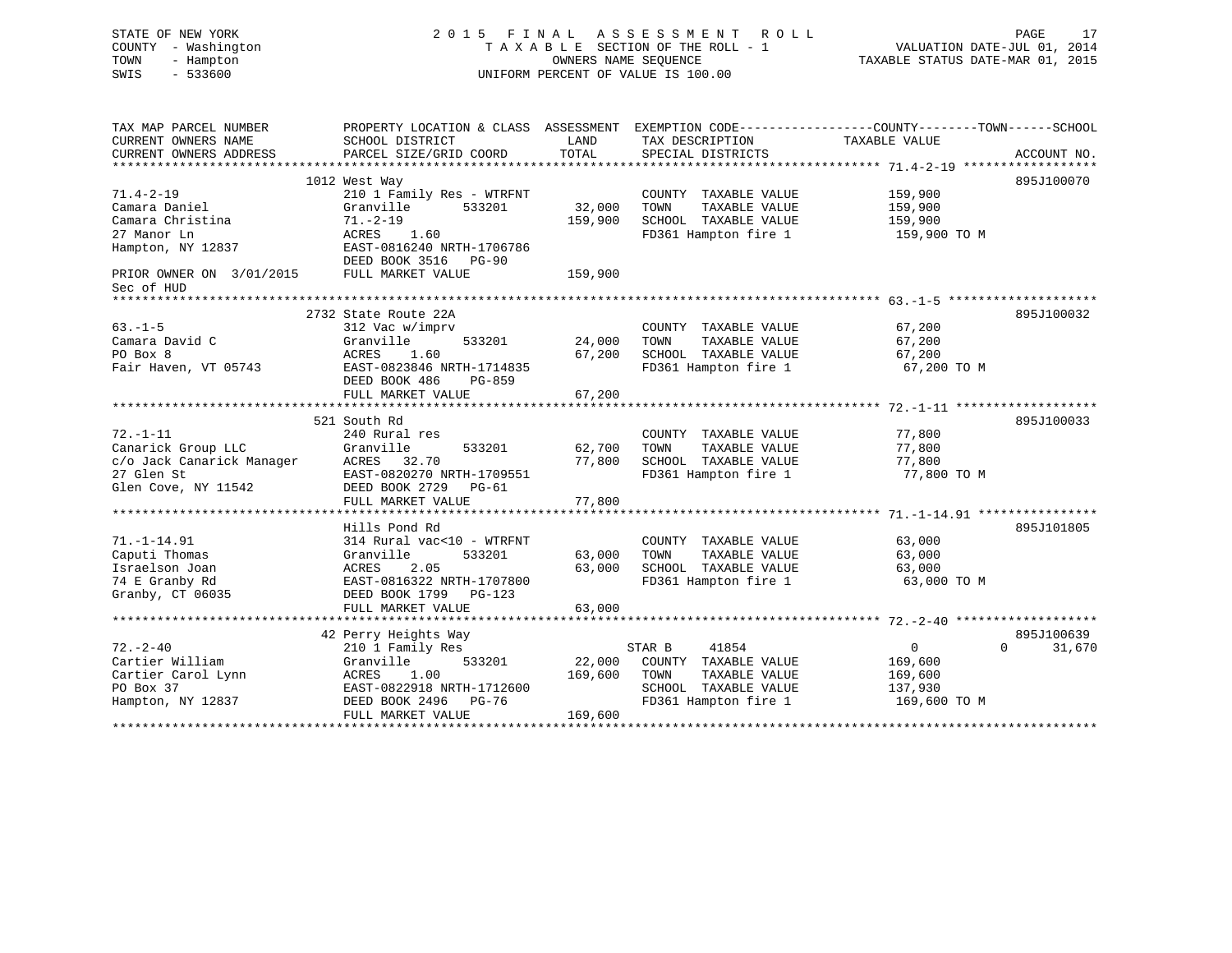# STATE OF NEW YORK 2 0 1 5 F I N A L A S S E S S M E N T R O L L PAGE 18 COUNTY - Washington T A X A B L E SECTION OF THE ROLL - 1 VALUATION DATE-JUL 01, 2014 TOWN - Hampton OWNERS NAME SEQUENCE TAXABLE STATUS DATE-MAR 01, 2015 SWIS - 533600 UNIFORM PERCENT OF VALUE IS 100.00

| TAX MAP PARCEL NUMBER<br>CURRENT OWNERS NAME                                   | PROPERTY LOCATION & CLASS ASSESSMENT EXEMPTION CODE---------------COUNTY-------TOWN-----SCHOOL<br>SCHOOL DISTRICT                                                                                  | LAND                         | TAX DESCRIPTION                                                                               | TAXABLE VALUE                                 |             |
|--------------------------------------------------------------------------------|----------------------------------------------------------------------------------------------------------------------------------------------------------------------------------------------------|------------------------------|-----------------------------------------------------------------------------------------------|-----------------------------------------------|-------------|
| CURRENT OWNERS ADDRESS                                                         | PARCEL SIZE/GRID COORD                                                                                                                                                                             | TOTAL                        | SPECIAL DISTRICTS                                                                             |                                               | ACCOUNT NO. |
| $45. - 1 - 22$<br>Casey Michael P<br>162 Chittenden Rd<br>Chittenden, VT 05737 | 56 Golf Course Rd<br>240 Rural res<br>535201<br>Whitehall<br>ACRES 12.40<br>EAST-0810876 NRTH-1735320                                                                                              | 42,400<br>147,200            | COUNTY TAXABLE VALUE<br>TOWN<br>TAXABLE VALUE<br>SCHOOL TAXABLE VALUE<br>FD362 Hampton fire 2 | 147,200<br>147,200<br>147,200<br>147,200 TO M | 895J100069  |
|                                                                                | DEED BOOK 721<br>PG-185<br>FULL MARKET VALUE                                                                                                                                                       | 147,200                      |                                                                                               |                                               |             |
| $71.4 - 2 - 21$<br>Chadwick Brian<br>701 James Rd<br>Rochester, NY 14612       | Hills Pond Rd<br>311 Res vac land - WTRFNT<br>Granville<br>533201<br>$71. - 2 - 21$<br>FRNT 212.00 DPTH 226.00<br>EAST-0816410 NRTH-1707115<br>DEED BOOK 2131 PG-40<br>FULL MARKET VALUE           | 27,000<br>27,000<br>27,000   | COUNTY TAXABLE VALUE<br>TOWN<br>TAXABLE VALUE<br>SCHOOL TAXABLE VALUE<br>FD361 Hampton fire 1 | 27,000<br>27,000<br>27,000<br>27,000 TO M     | 895J100228  |
| $71.4 - 2 - 12$<br>Chadwick Brian Heath<br>701 James Rd<br>Rochester, NY 14612 | 1036 West Way<br>260 Seasonal res - WTRFNT<br>Granville<br>533201<br>LOT 6<br>$71. - 2 - 12$<br>FRNT 100.00 DPTH 203.00<br>EAST-0815695 NRTH-1707181<br>DEED BOOK 3460 PG-188<br>FULL MARKET VALUE | 27,100<br>116,700<br>116,700 | COUNTY TAXABLE VALUE<br>TOWN<br>TAXABLE VALUE<br>SCHOOL TAXABLE VALUE<br>FD361 Hampton fire 1 | 116,700<br>116,700<br>116,700<br>116,700 TO M | 895J100237  |
| $71.4 - 2 - 22$<br>Chadwick Vincent L<br>117 Linden Ave<br>Johnstown, NY 12095 | 235 Hills Pond Rd<br>260 Seasonal res - WTRFNT<br>Granville<br>533201<br>$71. - 2 - 22$<br>FRNT 85.00 DPTH 226.00<br>EAST-0816422 NRTH-1707237<br>DEED BOOK 3152 PG-236<br>FULL MARKET VALUE       | 26,700<br>104,400<br>104,400 | COUNTY TAXABLE VALUE<br>TOWN<br>TAXABLE VALUE<br>SCHOOL TAXABLE VALUE<br>FD361 Hampton fire 1 | 104,400<br>104,400<br>104,400<br>104,400 TO M | 895J100037  |
| $38. - 1 - 2.4$<br>Chase Nancy<br>169 Crystal Hts<br>Bomoseen, VT 05732        | 210 Carvers Falls Rd<br>314 Rural vac<10<br>535201<br>Whitehall<br>ACRES 1.33<br>EAST-0804984 NRTH-1744604<br>DEED BOOK 2232<br>PG-140<br>FULL MARKET VALUE                                        | 14,000<br>14,000<br>14,000   | COUNTY TAXABLE VALUE<br>TAXABLE VALUE<br>TOWN<br>SCHOOL TAXABLE VALUE<br>FD362 Hampton fire 2 | 14,000<br>14,000<br>14,000<br>14,000 TO M     | 895J101780  |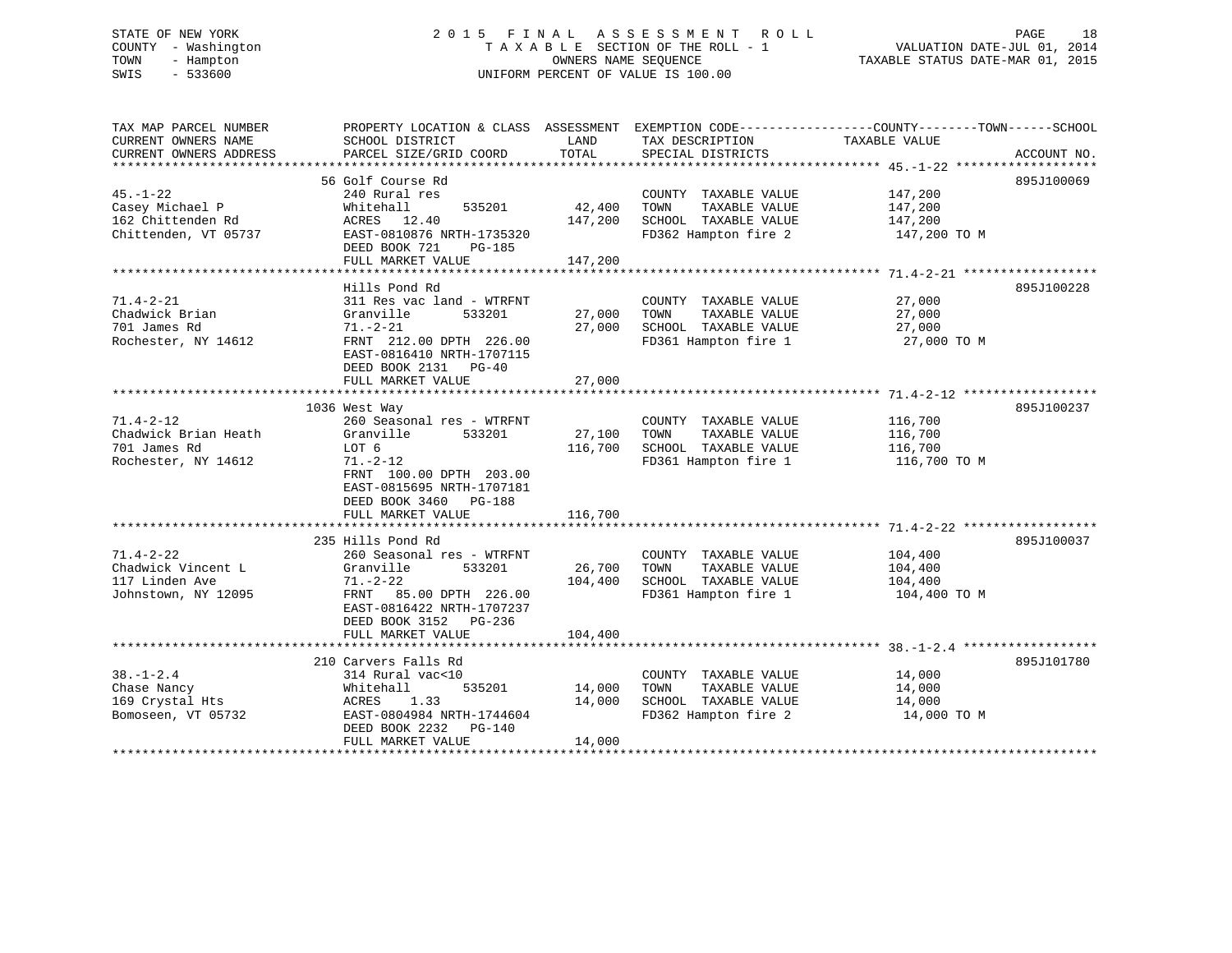# STATE OF NEW YORK 2 0 1 5 F I N A L A S S E S S M E N T R O L L PAGE 19 COUNTY - Washington T A X A B L E SECTION OF THE ROLL - 1 VALUATION DATE-JUL 01, 2014 TOWN - Hampton OWNERS NAME SEQUENCE TAXABLE STATUS DATE-MAR 01, 2015 SWIS - 533600 UNIFORM PERCENT OF VALUE IS 100.00

| TAX MAP PARCEL NUMBER<br>CURRENT OWNERS NAME<br>CURRENT OWNERS ADDRESS                        | PROPERTY LOCATION & CLASS ASSESSMENT<br>SCHOOL DISTRICT<br>PARCEL SIZE/GRID COORD                                                                                                                                     | LAND<br>TOTAL                | TAX DESCRIPTION<br>SPECIAL DISTRICTS                                                                                            | EXEMPTION CODE-----------------COUNTY-------TOWN------SCHOOL<br>TAXABLE VALUE | ACCOUNT NO. |
|-----------------------------------------------------------------------------------------------|-----------------------------------------------------------------------------------------------------------------------------------------------------------------------------------------------------------------------|------------------------------|---------------------------------------------------------------------------------------------------------------------------------|-------------------------------------------------------------------------------|-------------|
|                                                                                               |                                                                                                                                                                                                                       |                              |                                                                                                                                 |                                                                               |             |
| $81. - 1 - 23$<br>Clark Diantha E<br>1152 Tompkins Ave<br>South Plainfield, NJ 07080          | 1111 North Quivey Hill Ln<br>210 1 Family Res<br>Granville<br>533201<br>5.00<br>ACRES<br>EAST-0818628 NRTH-1702006<br>DEED BOOK 738<br>$PG-11$<br>FULL MARKET VALUE                                                   | 35,000<br>124,900<br>124,900 | COUNTY TAXABLE VALUE<br>TOWN<br>TAXABLE VALUE<br>SCHOOL TAXABLE VALUE<br>FD361 Hampton fire 1                                   | 124,900<br>124,900<br>124,900<br>124,900 TO M                                 | 895J100531  |
|                                                                                               |                                                                                                                                                                                                                       |                              |                                                                                                                                 |                                                                               |             |
| $81. - 1 - 24$<br>Clark Diantha E<br>1152 Tompkins Ave<br>South Plainfield, NJ 07080          | Quivey Hill Rd<br>314 Rural vac<10<br>533201<br>Granville<br>1.00<br>ACRES<br>EAST-0818546 NRTH-1702181<br>DEED BOOK 738<br>$PG-11$<br>FULL MARKET VALUE                                                              | 3,500<br>3,500<br>3,500      | COUNTY TAXABLE VALUE<br>TOWN<br>TAXABLE VALUE<br>SCHOOL TAXABLE VALUE<br>FD361 Hampton fire 1                                   | 3,500<br>3,500<br>3,500<br>3,500 TO M                                         | 895J100551  |
|                                                                                               |                                                                                                                                                                                                                       |                              |                                                                                                                                 |                                                                               |             |
| $63. - 1 - 2.2$<br>Clark Leon Jr<br>Clark Alane<br>175 Hickory Hollow Rd<br>Pawlet, VT 05761  | 3011 State Route 22A<br>210 1 Family Res<br>533201<br>Granville<br>Filed Subdiv 12134<br>665/119<br>FRNT 1250.00 DPTH<br>ACRES<br>8.31<br>EAST-0821285 NRTH-1721034<br>DEED BOOK 918<br>$PG-278$<br>FULL MARKET VALUE | 38,600<br>125,000<br>125,000 | COUNTY TAXABLE VALUE<br>TOWN<br>TAXABLE VALUE<br>SCHOOL TAXABLE VALUE<br>CA001 Cons agri dst 1<br>FD361 Hampton fire 1          | 125,000<br>125,000<br>125,000<br>125,000 TO<br>125,000 TO M                   |             |
|                                                                                               |                                                                                                                                                                                                                       |                              |                                                                                                                                 |                                                                               |             |
| $63. - 1 - 2.1$<br>Clark Leon R<br>Clark Alane C<br>175 Hickory Hollow Rd<br>Pawlet, VT 05761 | State Route 22A<br>105 Vac farmland<br>533201<br>Granville<br>665/119<br>ACRES 129.80<br>EAST-0821108 NRTH-1719456<br>DEED BOOK 918<br>$PG-278$                                                                       | 109,500<br>109,500           | 41720<br>AG DIST<br>COUNTY TAXABLE VALUE<br>TOWN<br>TAXABLE VALUE<br>SCHOOL TAXABLE VALUE<br>CA001 Cons agri dst 1<br>55,712 EX | 55,712<br>55,712<br>53,788<br>53,788<br>53,788<br>53,788 TO                   | 55,712      |
| MAY BE SUBJECT TO PAYMENT<br>UNDER AGDIST LAW TIL 2019                                        | FULL MARKET VALUE                                                                                                                                                                                                     | 109,500                      | FD361 Hampton fire 1                                                                                                            | 109,500 TO M                                                                  |             |
|                                                                                               | Ridgecrest Way                                                                                                                                                                                                        |                              |                                                                                                                                 |                                                                               | 895J101750  |
| $80. - 1 - 30$<br>Clark William J<br>Clark Patricia G<br>37 Burwood Ave<br>Stamford, CT 06902 | 311 Res vac land<br>Whitehall<br>535201<br>Lot 2 Sect 2<br>FRNT 154.00 DPTH 241.00<br>EAST-0810621 NRTH-1704517<br>DEED BOOK 1798<br>PG-334                                                                           | 9,000<br>9,000               | COUNTY TAXABLE VALUE<br>TOWN<br>TAXABLE VALUE<br>SCHOOL TAXABLE VALUE<br>FD361 Hampton fire 1                                   | 9,000<br>9,000<br>9,000<br>9,000 TO M                                         |             |
|                                                                                               | FULL MARKET VALUE                                                                                                                                                                                                     | 9.000                        |                                                                                                                                 |                                                                               |             |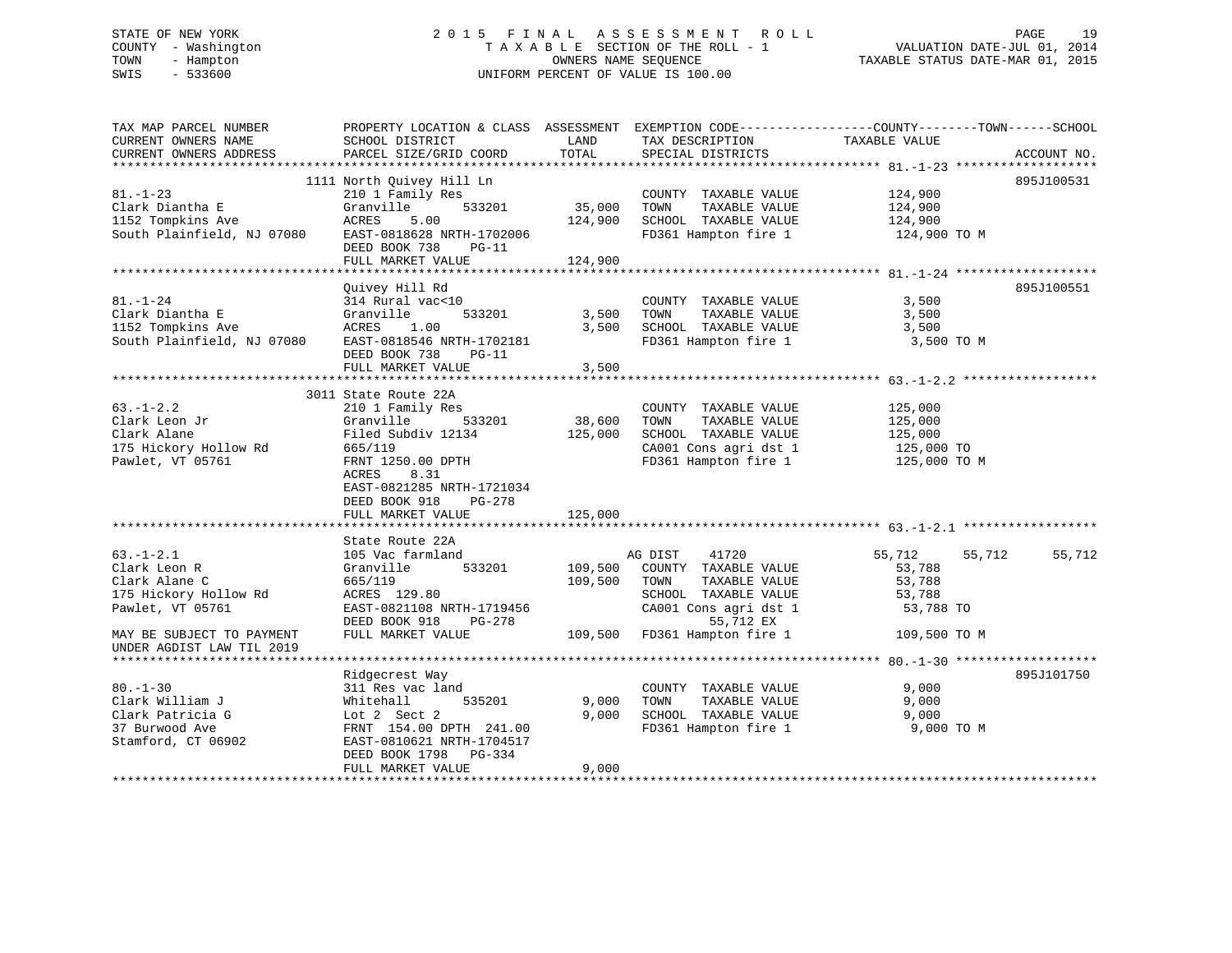# STATE OF NEW YORK 2 0 1 5 F I N A L A S S E S S M E N T R O L L PAGE 20 COUNTY - Washington T A X A B L E SECTION OF THE ROLL - 1 VALUATION DATE-JUL 01, 2014 TOWN - Hampton OWNERS NAME SEQUENCE TAXABLE STATUS DATE-MAR 01, 2015 SWIS - 533600 UNIFORM PERCENT OF VALUE IS 100.00

| TAX MAP PARCEL NUMBER        |                                              |         |                       | PROPERTY LOCATION & CLASS ASSESSMENT EXEMPTION CODE---------------COUNTY-------TOWN------SCHOOL |
|------------------------------|----------------------------------------------|---------|-----------------------|-------------------------------------------------------------------------------------------------|
| CURRENT OWNERS NAME          | SCHOOL DISTRICT                              | LAND    | TAX DESCRIPTION       | TAXABLE VALUE                                                                                   |
| CURRENT OWNERS ADDRESS       | PARCEL SIZE/GRID COORD                       | TOTAL   | SPECIAL DISTRICTS     | ACCOUNT NO.                                                                                     |
|                              |                                              |         |                       |                                                                                                 |
|                              | 11 Ridgecrest Way                            |         |                       | 895J101751                                                                                      |
| $80. - 1 - 31$               | 210 1 Family Res                             |         | COUNTY TAXABLE VALUE  | 164,300                                                                                         |
| Clark William J              | 535201<br>Whitehall                          | 20,000  | TOWN<br>TAXABLE VALUE | 164,300                                                                                         |
| Clark Patricia G             | LOT 3                                        | 164,300 | SCHOOL TAXABLE VALUE  | 164,300                                                                                         |
| 37 Burwood Ave               | FRNT 124.00 DPTH 270.00                      |         | FD361 Hampton fire 1  | 164,300 TO M                                                                                    |
| Stamford, CT 06902           | EAST-0810434 NRTH-1704466                    |         |                       |                                                                                                 |
|                              | DEED BOOK 827<br>PG-54                       |         |                       |                                                                                                 |
|                              | FULL MARKET VALUE                            | 164,300 |                       |                                                                                                 |
|                              |                                              |         |                       |                                                                                                 |
|                              | 26 Sugar Hill Way                            |         |                       | 895J101812                                                                                      |
| $38. - 1 - 7.2$              | 210 1 Family Res                             |         | COUNTY TAXABLE VALUE  | 132,800                                                                                         |
| Clifford Chad H              | Whitehall<br>535201                          | 24,800  | TOWN<br>TAXABLE VALUE | 132,800                                                                                         |
| Clifford Jessica L           | Lot 8B                                       | 132,800 | SCHOOL TAXABLE VALUE  | 132,800                                                                                         |
| 26 Sugar Hill Way            | ACRES<br>1.86                                |         | FD362 Hampton fire 2  | 132,800 TO M                                                                                    |
| Whitehall, NY 12887          | EAST-0811543 NRTH-1738540                    |         |                       |                                                                                                 |
|                              | DEED BOOK 2392<br>PG-101                     |         |                       |                                                                                                 |
|                              | FULL MARKET VALUE                            | 132,800 |                       |                                                                                                 |
|                              |                                              |         |                       |                                                                                                 |
|                              | Quivey Hill Rd                               |         |                       | 895J100546                                                                                      |
| $81. - 1 - 25$               | 314 Rural vac<10                             |         | COUNTY TAXABLE VALUE  | 23,000                                                                                          |
| Cohen Anne Louise            | Granville<br>533201                          | 23,000  | TOWN<br>TAXABLE VALUE | 23,000                                                                                          |
| Attn: Cohen Dodd Anne Louise | 669/34                                       | 23,000  | SCHOOL TAXABLE VALUE  | 23,000                                                                                          |
| 1151 N Ouivey Hill Ln        | 4.00<br>ACRES                                |         | FD361 Hampton fire 1  | 23,000 TO M                                                                                     |
| Whitehall, NY 12887          | EAST-0818557 NRTH-1702330                    |         |                       |                                                                                                 |
|                              | DEED BOOK 601<br>$PG-6$<br>FULL MARKET VALUE | 23,000  |                       |                                                                                                 |
|                              |                                              |         |                       |                                                                                                 |
|                              | 1143+1151 North Quivey Hill Ln               |         |                       | 895J100416                                                                                      |
| $81. - 1 - 26.1$             | 280 Res Multiple                             |         | STAR B<br>41854       | $\overline{0}$<br>31,670<br>$\Omega$                                                            |
| Cohen Anne Louise            | Granville<br>533201                          | 44,900  | COUNTY TAXABLE VALUE  | 282,100                                                                                         |
| Attn: Cohen-Dodd Anne Louise | 669/34                                       | 282,100 | TOWN<br>TAXABLE VALUE | 282,100                                                                                         |
| 1151 N Quivey Hill Rd        | ACRES<br>14.00                               |         | SCHOOL TAXABLE VALUE  | 250,430                                                                                         |
| Whitehall, NY 12887          | EAST-0818471 NRTH-1702946                    |         | FD361 Hampton fire 1  | 282,100 TO M                                                                                    |
|                              | DEED BOOK 447<br>PG-206                      |         |                       |                                                                                                 |
|                              | FULL MARKET VALUE                            | 282,100 |                       |                                                                                                 |
|                              |                                              |         |                       |                                                                                                 |
|                              | 197 South Rd                                 |         |                       | 895J100679                                                                                      |
| $81. - 1 - 1.1$              | 240 Rural res                                |         | COUNTY TAXABLE VALUE  | 252,600                                                                                         |
| Cole Stephen                 | 533201<br>Granville                          | 48,200  | TOWN<br>TAXABLE VALUE | 252,600                                                                                         |
| 161 Quaker Path              | ACRES 18.24                                  | 252,600 | SCHOOL TAXABLE VALUE  | 252,600                                                                                         |
| Setauket, NY 11733           | EAST-0816939 NRTH-1704457                    |         | FD361 Hampton fire 1  | 252,600 TO M                                                                                    |
|                              | DEED BOOK 1733<br><b>PG-155</b>              |         |                       |                                                                                                 |
|                              | FULL MARKET VALUE                            | 252,600 |                       |                                                                                                 |
|                              |                                              |         |                       |                                                                                                 |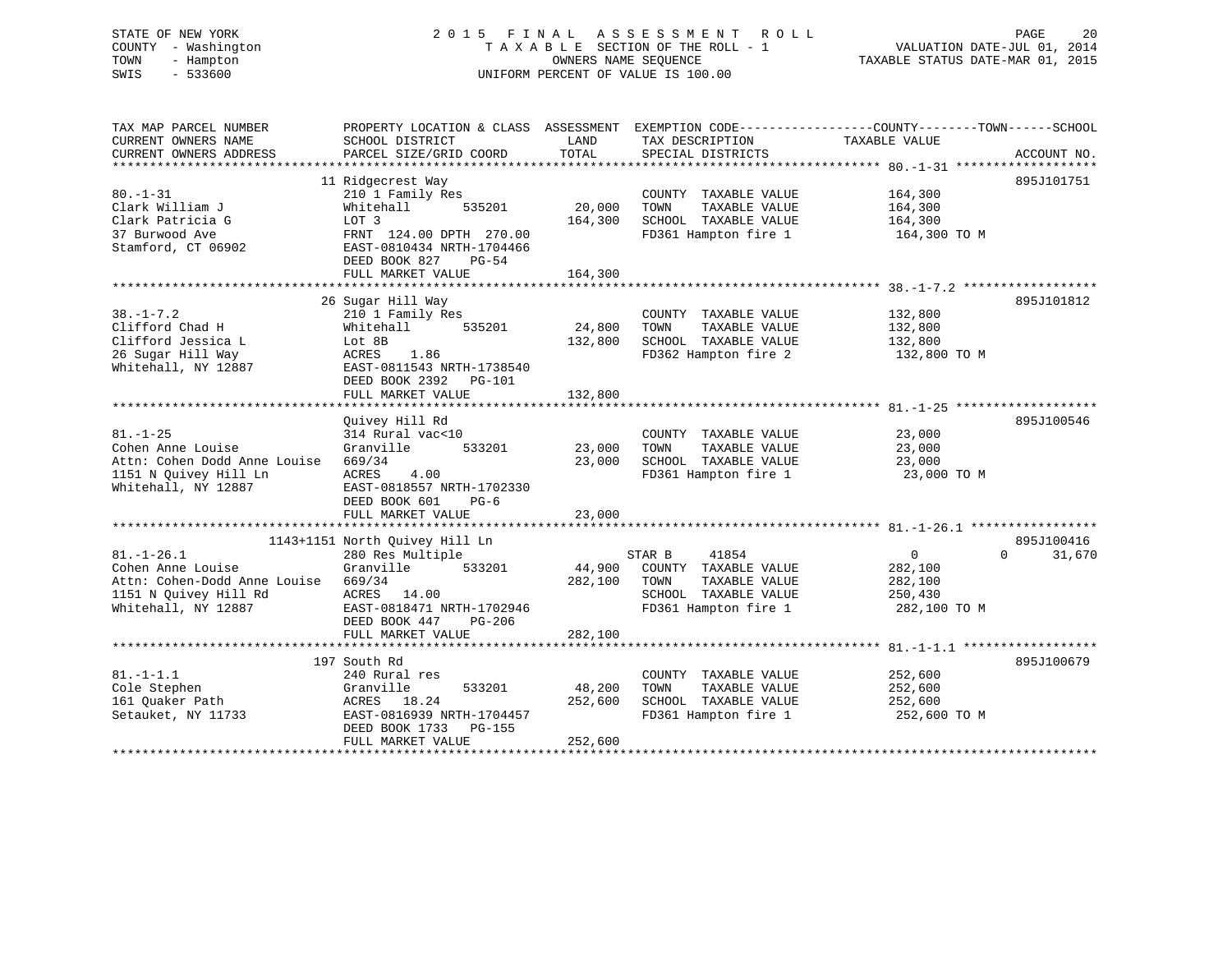# STATE OF NEW YORK 2 0 1 5 F I N A L A S S E S S M E N T R O L L PAGE 21 COUNTY - Washington T A X A B L E SECTION OF THE ROLL - 1 VALUATION DATE-JUL 01, 2014 TOWN - Hampton OWNERS NAME SEQUENCE TAXABLE STATUS DATE-MAR 01, 2015 SWIS - 533600 UNIFORM PERCENT OF VALUE IS 100.00

| TAX MAP PARCEL NUMBER<br>CURRENT OWNERS NAME<br>CURRENT OWNERS ADDRESS                                       | PROPERTY LOCATION & CLASS ASSESSMENT EXEMPTION CODE---------------COUNTY-------TOWN-----SCHOOL<br>SCHOOL DISTRICT<br>PARCEL SIZE/GRID COORD                                                            | LAND<br>TOTAL                | TAX DESCRIPTION TAXABLE VALUE<br>SPECIAL DISTRICTS                                            |                                               | ACCOUNT NO.      |
|--------------------------------------------------------------------------------------------------------------|--------------------------------------------------------------------------------------------------------------------------------------------------------------------------------------------------------|------------------------------|-----------------------------------------------------------------------------------------------|-----------------------------------------------|------------------|
| $81. - 2 - 20.4$<br>Colombo Joseph<br>416 Chestnut Ave                                                       | 2240 State Route 22A<br>240 Rural res<br>Granville<br>533201<br>ACRES<br>58.18                                                                                                                         | 82,700<br>148,100            | AG DIST<br>41720<br>COUNTY TAXABLE VALUE<br>TOWN<br>TAXABLE VALUE                             | 31,554<br>116,546<br>116,546                  | 31,554<br>31,554 |
| Mamaroneck, NY 10543<br>MAY BE SUBJECT TO PAYMENT<br>UNDER AGDIST LAW TIL 2019                               | EAST-0823854 NRTH-1702951<br>DEED BOOK 1915 PG-223<br>FULL MARKET VALUE                                                                                                                                | 148,100                      | SCHOOL TAXABLE VALUE<br>CA001 Cons agri dst 1<br>31,554 EX<br>FD361 Hampton fire 1            | 116,546<br>116,546 TO<br>148,100 TO M         |                  |
| $72. - 2 - 17$<br>Combs Heather<br>2461 State Route 22A<br>Hampton, NY 12837                                 | 2461 State Route 22A<br>210 1 Family Res<br>Granville<br>533201<br>FRNT 170.00 DPTH 165.00<br>EAST-0821627 NRTH-1708555<br>DEED BOOK 2776 PG-159<br>FULL MARKET VALUE                                  | 18,300<br>70,800<br>70,800   | COUNTY TAXABLE VALUE<br>TOWN<br>TAXABLE VALUE<br>SCHOOL TAXABLE VALUE<br>FD361 Hampton fire 1 | 70,800<br>70,800<br>70,800<br>70,800 TO M     | 895J100015       |
| $71.4 - 2 - 8$<br>Conlee Bonnie Jean Trustee<br>364 Madigan Rd<br>Schaghticoke, NY 12154                     | 1052 West Way<br>260 Seasonal res - WTRFNT<br>Granville<br>533201<br>LOT 10<br>$71. - 2 - 8$<br>FRNT 103.00 DPTH 273.00<br>EAST-0815420 NRTH-1707475<br>DEED BOOK 3088<br>$PG-19$<br>FULL MARKET VALUE | 27,200<br>158,600<br>158,600 | COUNTY TAXABLE VALUE<br>TOWN<br>TAXABLE VALUE<br>SCHOOL TAXABLE VALUE<br>FD361 Hampton fire 1 | 158,600<br>158,600<br>158,600<br>158,600 TO M | 895J100114       |
| $71. - 1 - 14.7$<br>Connolly Edward Trust<br>Connolly Marilyn Trust<br>1122 East Way<br>Whitehall, NY 12887  | Hills Pond Rd<br>314 Rural vac<10<br>533201<br>Granville<br>ACRES<br>1.09<br>EAST-0815702 NRTH-1709078<br>DEED BOOK 3365 PG-327<br>FULL MARKET VALUE                                                   | 13,000<br>13,000<br>13,000   | COUNTY TAXABLE VALUE<br>TOWN<br>TAXABLE VALUE<br>SCHOOL TAXABLE VALUE<br>FD361 Hampton fire 1 | 13,000<br>13,000<br>13,000<br>13,000 TO M     | 895J100684       |
| $71. - 1 - 14.71$<br>Connolly Edward Trust<br>Connolly Marilyn Trust<br>1122 East Way<br>Whitehall, NY 12887 | Hills Pond Rd<br>314 Rural vac<10<br>Granville<br>533201<br>ACRES<br>1.35<br>EAST-0815583 NRTH-1709219<br>DEED BOOK 3365 PG-327<br>FULL MARKET VALUE                                                   | 14,000<br>14,000<br>14,000   | COUNTY TAXABLE VALUE<br>TAXABLE VALUE<br>TOWN<br>SCHOOL TAXABLE VALUE<br>FD361 Hampton fire 1 | 14,000<br>14,000<br>14,000<br>14,000 TO M     | 895J101802       |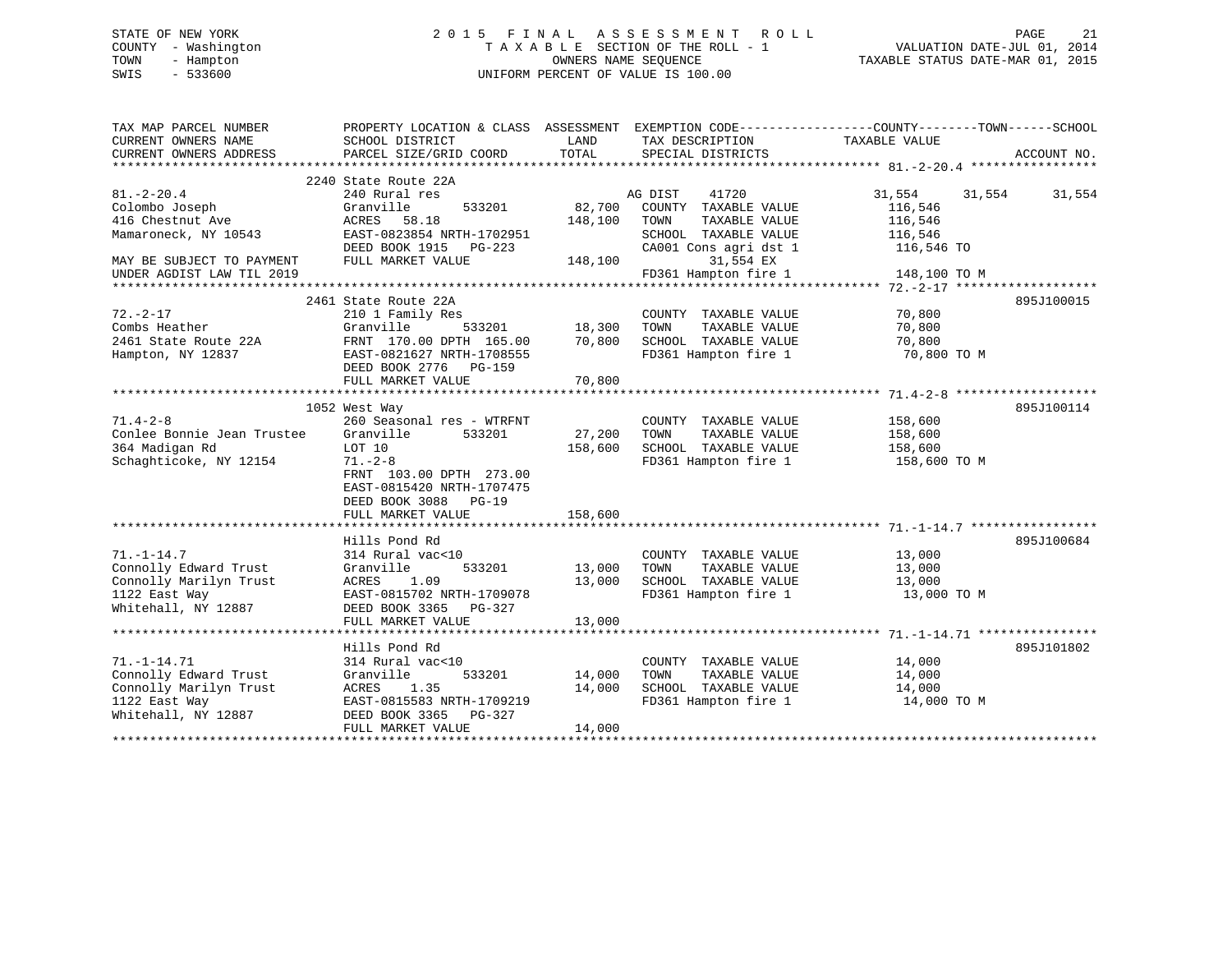# STATE OF NEW YORK 2 0 1 5 F I N A L A S S E S S M E N T R O L L PAGE 22 COUNTY - Washington T A X A B L E SECTION OF THE ROLL - 1 VALUATION DATE-JUL 01, 2014 TOWN - Hampton OWNERS NAME SEQUENCE TAXABLE STATUS DATE-MAR 01, 2015 SWIS - 533600 UNIFORM PERCENT OF VALUE IS 100.00

| TAX MAP PARCEL NUMBER  |                                                                                                                                                                                                                                           |                                                                                                                                                                 | PROPERTY LOCATION & CLASS ASSESSMENT EXEMPTION CODE---------------COUNTY-------TOWN-----SCHOOL |
|------------------------|-------------------------------------------------------------------------------------------------------------------------------------------------------------------------------------------------------------------------------------------|-----------------------------------------------------------------------------------------------------------------------------------------------------------------|------------------------------------------------------------------------------------------------|
| CURRENT OWNERS NAME    | SCHOOL DISTRICT                                                                                                                                                                                                                           | LAND<br>TAX DESCRIPTION                                                                                                                                         | TAXABLE VALUE                                                                                  |
| CURRENT OWNERS ADDRESS | PARCEL SIZE/GRID COORD                                                                                                                                                                                                                    | TOTAL<br>SPECIAL DISTRICTS                                                                                                                                      | ACCOUNT NO.                                                                                    |
|                        |                                                                                                                                                                                                                                           |                                                                                                                                                                 |                                                                                                |
|                        | Hills Pond Rd OFF                                                                                                                                                                                                                         |                                                                                                                                                                 | 895J101803                                                                                     |
| $71. - 1 - 14.72$      | 314 Rural vac<10                                                                                                                                                                                                                          | COUNTY TAXABLE VALUE                                                                                                                                            | 12,500<br>12,500                                                                               |
| Connolly Edward Trust  | Granville<br>533201                                                                                                                                                                                                                       | 12,500 TOWN<br>TAXABLE VALUE                                                                                                                                    |                                                                                                |
| Connolly Marilyn Trust | ACRES<br>1.03                                                                                                                                                                                                                             | 12,500 SCHOOL TAXABLE VALUE 12,500                                                                                                                              |                                                                                                |
| 1122 East Way          | EAST-0815536 NRTH-1708961                                                                                                                                                                                                                 | FD361 Hampton fire 1 12,500 TO M                                                                                                                                |                                                                                                |
| Whitehall, NY 12887    | DEED BOOK 3365 PG-327                                                                                                                                                                                                                     |                                                                                                                                                                 |                                                                                                |
|                        | FULL MARKET VALUE                                                                                                                                                                                                                         | 12,500                                                                                                                                                          |                                                                                                |
|                        |                                                                                                                                                                                                                                           |                                                                                                                                                                 |                                                                                                |
|                        | 1122 Hills Pond Way                                                                                                                                                                                                                       |                                                                                                                                                                 | 895J101804                                                                                     |
| $71. - 1 - 14.73$      | 210 1 Family Res - WTRFNT<br>71.-1-14.73 210 1 Family Res - WTRFNT<br>Connolly Edward Trust Granville 533201<br>Connolly Marilyn Trust ACRES 1.14<br>1122 East Way EAST-0815453 NRTH-1708674<br>Whitehall, NY 12887 DEED BOOK 3365 PG-327 | 3 - WTRFNT VET WAR CT 41121<br>533201 28,000 STAR B 41854                                                                                                       | 24,915<br>24,915<br>0                                                                          |
|                        |                                                                                                                                                                                                                                           | 41854                                                                                                                                                           | $\overline{0}$<br>31,670<br>$\Omega$                                                           |
|                        |                                                                                                                                                                                                                                           | 166,100 COUNTY TAXABLE VALUE 141,185                                                                                                                            |                                                                                                |
|                        |                                                                                                                                                                                                                                           |                                                                                                                                                                 |                                                                                                |
|                        |                                                                                                                                                                                                                                           |                                                                                                                                                                 |                                                                                                |
|                        | FULL MARKET VALUE                                                                                                                                                                                                                         | 708674 TOWN TAXABLE VALUE 141,185<br>327 SCHOOL TAXABLE VALUE 134,430<br>166,100 FD361 Hampton fire 1 166,100 TO M                                              |                                                                                                |
|                        |                                                                                                                                                                                                                                           |                                                                                                                                                                 |                                                                                                |
|                        | 212 Hickey Rd                                                                                                                                                                                                                             |                                                                                                                                                                 | 895J100683                                                                                     |
| $62. - 1 - 22$         | 314 Rural vac<10                                                                                                                                                                                                                          | COUNTY TAXABLE VALUE                                                                                                                                            | 9,000                                                                                          |
| Coombs Charles E       | Granville<br>533201                                                                                                                                                                                                                       | TAXABLE VALUE<br>9,000 TOWN                                                                                                                                     | 9,000                                                                                          |
| 200 Hickey Rd          | 2.80<br>ACRES                                                                                                                                                                                                                             | SCHOOL TAXABLE VALUE<br>9,000                                                                                                                                   | 9,000                                                                                          |
| Hampton, NY 12837      | EAST-0814324 NRTH-1718670                                                                                                                                                                                                                 | FD361 Hampton fire 1 9,000 TO M                                                                                                                                 |                                                                                                |
|                        | DEED BOOK 3163 PG-121                                                                                                                                                                                                                     |                                                                                                                                                                 |                                                                                                |
|                        | FULL MARKET VALUE                                                                                                                                                                                                                         | 9,000                                                                                                                                                           |                                                                                                |
|                        |                                                                                                                                                                                                                                           |                                                                                                                                                                 |                                                                                                |
|                        | 200 Hickey Rd                                                                                                                                                                                                                             |                                                                                                                                                                 | 875J101745                                                                                     |
| $62. - 1 - 22.1$       | 270 Mfg housing                                                                                                                                                                                                                           | $\begin{array}{cccccc} \texttt{STAR} & \texttt{B} & \texttt{41854} \\ \texttt{533201} & \texttt{22,300} & \texttt{COUNTY} & \texttt{TAXABLE VALUE} \end{array}$ | $\overline{0}$<br>$\Omega$<br>31,670                                                           |
| Coombs Charles E       | Granville                                                                                                                                                                                                                                 |                                                                                                                                                                 | 50,200                                                                                         |
|                        |                                                                                                                                                                                                                                           | TAXABLE VALUE<br>50,200 TOWN                                                                                                                                    | 50,200                                                                                         |
|                        | COORDS Penny Bailey<br>Coords Penny Bailey<br>200 Hickey Rd<br>200 Hickey Rd<br>200 Hickey Rd<br>200 Hickey Rd<br>200 Hickey Rd<br>200 Hickey Rd<br>200 Hickey Rd<br>200 Hickey Rd<br>200 Hickey Rd<br>200 Been BOOK 904 PG-200           | SCHOOL TAXABLE VALUE<br>FD361 Hampton fire 1                                                                                                                    | 18,530                                                                                         |
| Hampton, NY 12837      | DEED BOOK 904<br>PG-200                                                                                                                                                                                                                   |                                                                                                                                                                 | 50,200 TO M                                                                                    |
|                        | FULL MARKET VALUE                                                                                                                                                                                                                         | 50,200                                                                                                                                                          |                                                                                                |
|                        |                                                                                                                                                                                                                                           |                                                                                                                                                                 |                                                                                                |
|                        | State Route 22A W/off                                                                                                                                                                                                                     |                                                                                                                                                                 |                                                                                                |
| $81. - 2 - 23.2$       | 323 Vacant rural                                                                                                                                                                                                                          | COUNTY TAXABLE VALUE                                                                                                                                            | 1,000                                                                                          |
| Coppins Richard        | Granville<br>533201 1,000                                                                                                                                                                                                                 | TAXABLE VALUE<br>TOWN                                                                                                                                           | 1,000                                                                                          |
| 1059 State Route 22A   | May be subject to ag pena                                                                                                                                                                                                                 | 1,000<br>SCHOOL TAXABLE VALUE                                                                                                                                   | 1,000                                                                                          |
| Hampton, NY 12837      | until 2015                                                                                                                                                                                                                                | FD361 Hampton fire 1                                                                                                                                            | 1,000 TO M                                                                                     |
|                        | FRNT 31.00 DPTH 35.00                                                                                                                                                                                                                     |                                                                                                                                                                 |                                                                                                |
|                        | EAST-0822298 NRTH-1699317                                                                                                                                                                                                                 |                                                                                                                                                                 |                                                                                                |
|                        | DEED BOOK 2859 PG-316                                                                                                                                                                                                                     |                                                                                                                                                                 |                                                                                                |
|                        | FULL MARKET VALUE                                                                                                                                                                                                                         | 1,000                                                                                                                                                           |                                                                                                |
|                        |                                                                                                                                                                                                                                           |                                                                                                                                                                 |                                                                                                |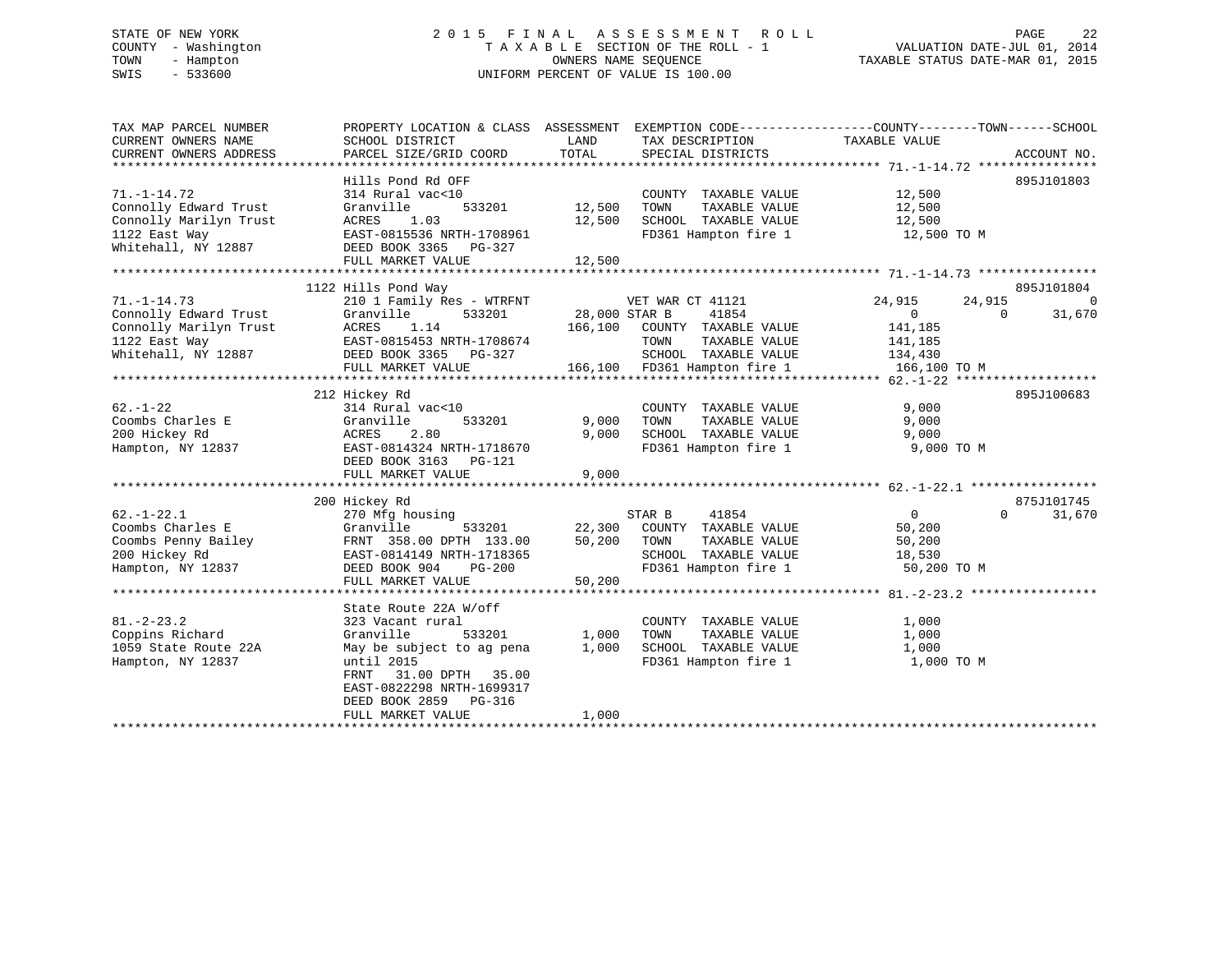# STATE OF NEW YORK 2 0 1 5 F I N A L A S S E S S M E N T R O L L PAGE 23 COUNTY - Washington T A X A B L E SECTION OF THE ROLL - 1 VALUATION DATE-JUL 01, 2014 TOWN - Hampton OWNERS NAME SEQUENCE TAXABLE STATUS DATE-MAR 01, 2015 SWIS - 533600 UNIFORM PERCENT OF VALUE IS 100.00

| TAX MAP PARCEL NUMBER<br>CURRENT OWNERS NAME | PROPERTY LOCATION & CLASS ASSESSMENT EXEMPTION CODE---------------COUNTY-------TOWN------SCHOOL<br>SCHOOL DISTRICT | LAND<br>TOTAL  | TAX DESCRIPTION        | TAXABLE VALUE    |                    |
|----------------------------------------------|--------------------------------------------------------------------------------------------------------------------|----------------|------------------------|------------------|--------------------|
| CURRENT OWNERS ADDRESS                       | PARCEL SIZE/GRID COORD                                                                                             |                | SPECIAL DISTRICTS      |                  | ACCOUNT NO.        |
|                                              | 45 Ballard Rd                                                                                                      |                |                        |                  | 895J100011         |
| $72. - 2 - 22$                               | 210 1 Family Res                                                                                                   |                | COUNTY TAXABLE VALUE   | 75,600           |                    |
| Corey Dawn                                   | Granville<br>533201                                                                                                | 27,200         | TOWN<br>TAXABLE VALUE  | 75,600           |                    |
| 296 Blossom Hill Rd                          | ACRES<br>2.60                                                                                                      | 75,600         | SCHOOL TAXABLE VALUE   | 75,600           |                    |
| Wells, VT 05774                              | EAST-0822097 NRTH-1710754                                                                                          |                | FD361 Hampton fire 1   | 75,600 TO M      |                    |
|                                              | DEED BOOK 321<br>PG-448                                                                                            |                |                        |                  |                    |
|                                              | FULL MARKET VALUE                                                                                                  | 75,600         |                        |                  |                    |
|                                              |                                                                                                                    |                |                        |                  |                    |
|                                              | 1045 North Quivey Hill Ln                                                                                          |                |                        |                  | 895J100431         |
| $81. - 1 - 19$                               | 240 Rural res                                                                                                      |                | COUNTY TAXABLE VALUE   | 191,800          |                    |
| Corvington Jean Max Rev Tru                  | Granville<br>533201                                                                                                | 46,000         | TOWN<br>TAXABLE VALUE  | 191,800          |                    |
| 3 Oceans West Blvd Apt 6B6                   | ACRES 16.00                                                                                                        | 191,800        | SCHOOL TAXABLE VALUE   | 191,800          |                    |
| Daytona Beach, FL 32118                      | EAST-0817910 NRTH-1700934                                                                                          |                | FD361 Hampton fire 1   | 191,800 TO M     |                    |
|                                              |                                                                                                                    |                |                        |                  |                    |
|                                              | DEED BOOK 2021<br>PG-272                                                                                           | 191,800        |                        |                  |                    |
|                                              | FULL MARKET VALUE                                                                                                  |                |                        |                  |                    |
|                                              | 1719 County Route 21                                                                                               |                |                        |                  | 895J101757         |
| $80. - 1 - 39$                               | 210 1 Family Res                                                                                                   |                | 41854<br>STAR B        | $\overline{0}$   | $\Omega$<br>31,670 |
|                                              | 535201                                                                                                             | 22,100         | COUNTY TAXABLE VALUE   |                  |                    |
| Cosh Larry<br>Cosh Gwynne                    | Whitehall                                                                                                          | 169,300        |                        | 169,300          |                    |
|                                              | LOT 11                                                                                                             |                | TOWN<br>TAXABLE VALUE  | 169,300          |                    |
| 1719 County Route 21                         | 1.04 BANK<br>185<br>ACRES                                                                                          |                | SCHOOL TAXABLE VALUE   | 137,630          |                    |
| Whitehall, NY 12887                          | EAST-0810451 NRTH-1704879                                                                                          |                | FD361 Hampton fire 1   | 169,300 TO M     |                    |
|                                              | DEED BOOK 2013<br>PG-98                                                                                            |                |                        |                  |                    |
|                                              | FULL MARKET VALUE                                                                                                  | 169,300        |                        |                  |                    |
|                                              |                                                                                                                    |                |                        |                  |                    |
|                                              | 2271 County Route 18                                                                                               |                |                        |                  | 895J100180         |
| $63. - 1 - 12$                               | 240 Rural res                                                                                                      |                | 41720<br>AG DIST       | 18,820<br>18,820 | 18,820             |
| Coulter Martha                               | Granville<br>533201                                                                                                | 149,200 STAR B | 41854                  | $\Omega$         | 31,670<br>$\Omega$ |
| 2271 County Route 18                         | ACRES 262.84                                                                                                       |                | 323,800 FOR 480A 47460 | 81,225<br>81,225 | 81,225             |
| PO Box 74                                    | EAST-0817384 NRTH-1715923                                                                                          |                | COUNTY TAXABLE VALUE   | 223,755          |                    |
| Hampton, NY 12837                            | DEED BOOK 827<br>$PG-250$                                                                                          |                | TOWN<br>TAXABLE VALUE  | 223,755          |                    |
|                                              | FULL MARKET VALUE                                                                                                  | 323,800        | SCHOOL TAXABLE VALUE   | 192,085          |                    |
| MAY BE SUBJECT TO PAYMENT                    |                                                                                                                    |                | CA001 Cons agri dst 1  | 304,980 TO       |                    |
| UNDER RPTL480A UNTIL 2024                    |                                                                                                                    |                | 18,820 EX              |                  |                    |
|                                              |                                                                                                                    |                | FD361 Hampton fire 1   | 323,800 TO M     |                    |
|                                              |                                                                                                                    |                |                        |                  |                    |
|                                              | 166 Hickey Rd                                                                                                      |                |                        |                  | 895J100570         |
| $62. - 1 - 25$                               | 210 1 Family Res                                                                                                   |                | 41854<br>STAR B        | $\overline{0}$   | $\Omega$<br>31,670 |
| Cram Carl L                                  | Granville<br>533201                                                                                                | 23,000         | COUNTY TAXABLE VALUE   | 80,400           |                    |
| Taylor Wendy L                               | ACRES<br>1.30                                                                                                      | 80,400         | TOWN<br>TAXABLE VALUE  | 80,400           |                    |
| 166 Hickey Rd                                | EAST-0814112 NRTH-1717944                                                                                          |                | SCHOOL TAXABLE VALUE   | 48,730           |                    |
| Hampton, NY 12837                            | DEED BOOK 692<br>PG-142                                                                                            |                | FD361 Hampton fire 1   | 80,400 TO M      |                    |
|                                              | FULL MARKET VALUE                                                                                                  | 80,400         |                        |                  |                    |
|                                              |                                                                                                                    |                |                        |                  |                    |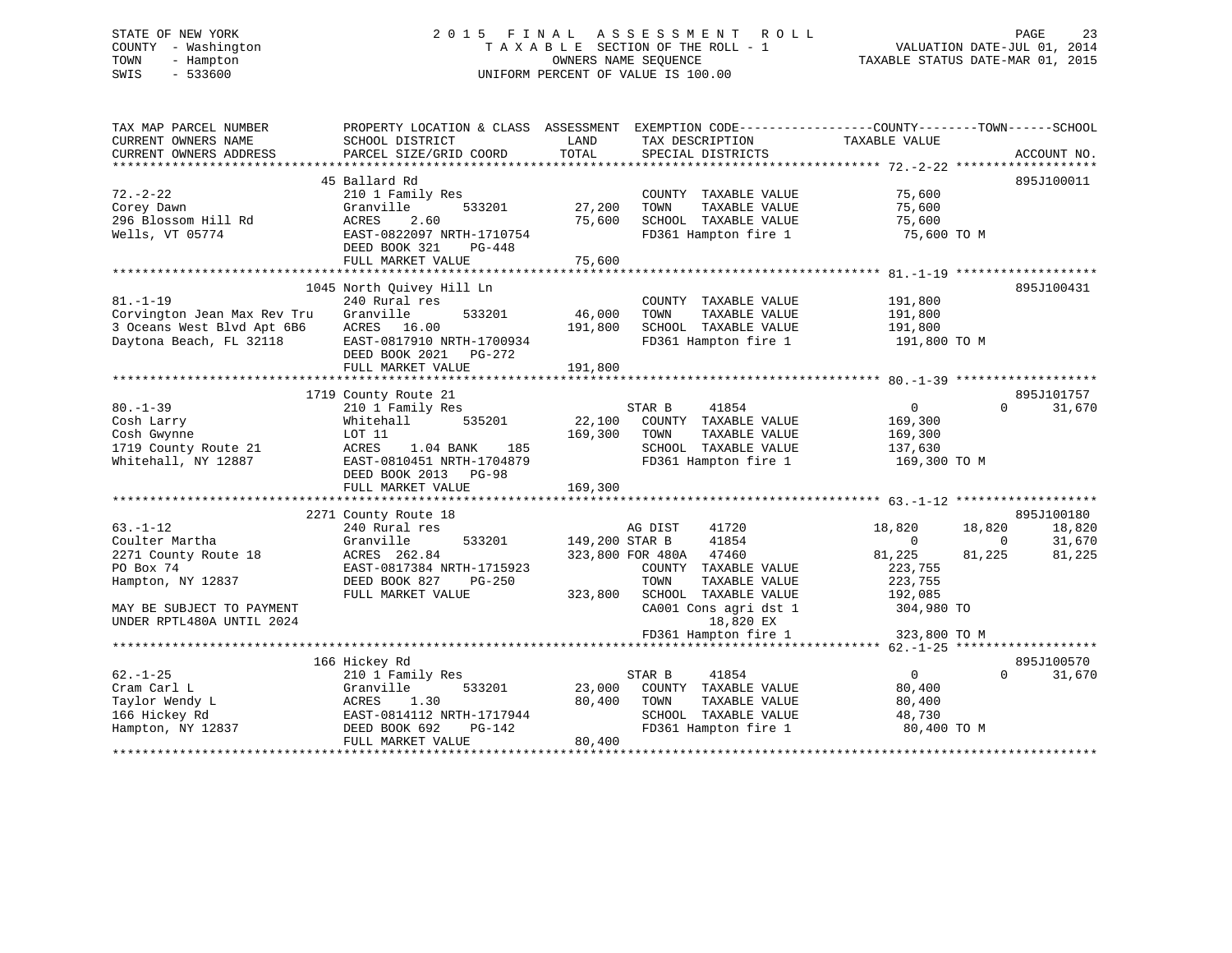# STATE OF NEW YORK 2 0 1 5 F I N A L A S S E S S M E N T R O L L PAGE 24 COUNTY - Washington T A X A B L E SECTION OF THE ROLL - 1 VALUATION DATE-JUL 01, 2014 TOWN - Hampton OWNERS NAME SEQUENCE TAXABLE STATUS DATE-MAR 01, 2015 SWIS - 533600 UNIFORM PERCENT OF VALUE IS 100.00

| TAX MAP PARCEL NUMBER<br>CURRENT OWNERS NAME<br>CURRENT OWNERS ADDRESS                        | PROPERTY LOCATION & CLASS ASSESSMENT<br>SCHOOL DISTRICT<br>PARCEL SIZE/GRID COORD                                                                                      | LAND<br>TOTAL                | TAX DESCRIPTION<br>SPECIAL DISTRICTS                                                                                             | EXEMPTION CODE----------------COUNTY-------TOWN------SCHOOL<br>TAXABLE VALUE            | ACCOUNT NO.                      |
|-----------------------------------------------------------------------------------------------|------------------------------------------------------------------------------------------------------------------------------------------------------------------------|------------------------------|----------------------------------------------------------------------------------------------------------------------------------|-----------------------------------------------------------------------------------------|----------------------------------|
| $71. - 1 - 30.7$<br>Cummings Charles<br>Cummings Nancy<br>293A Bradley St<br>Lee, MA 01238    | County Route 21<br>311 Res vac land<br>Whitehall<br>535201<br>Sect 4 Lot 6<br>7.70<br>ACRES<br>EAST-0808951 NRTH-1706867<br>DEED BOOK 3478 PG-186<br>FULL MARKET VALUE | 25,500<br>25,500<br>25,500   | COUNTY TAXABLE VALUE<br>TOWN<br>TAXABLE VALUE<br>SCHOOL TAXABLE VALUE<br>FD361 Hampton fire 1                                    | 25,500<br>25,500<br>25,500<br>25,500 TO M                                               |                                  |
| $81. - 1 - 51$<br>Curtis Glenn<br>Curtis Elizabeth<br>PO Box 10                               | 200 South Rd<br>210 1 Family Res<br>533201<br>Granville<br>ACRES<br>4.00<br>EAST-0817421 NRTH-1703227                                                                  | 31,800<br>143,300            | 41854<br>STAR B<br>COUNTY TAXABLE VALUE<br>TOWN<br>TAXABLE VALUE<br>SCHOOL TAXABLE VALUE                                         | $\overline{0}$<br>143,300<br>143,300<br>111,630                                         | 895J100439<br>$\Omega$<br>31,670 |
| Hampton, NY 12837                                                                             | DEED BOOK 936<br>PG-79<br>FULL MARKET VALUE                                                                                                                            | 143,300                      | FD361 Hampton fire 1                                                                                                             | 143,300 TO M                                                                            |                                  |
|                                                                                               | 450 Hills Pond Rd                                                                                                                                                      |                              |                                                                                                                                  |                                                                                         | 895J100403                       |
| $71. - 1 - 10$<br>Dalaba Carl E<br>Dalaba Donna M<br>450 Hills Pond Rd<br>Whitehall, NY 12887 | 210 1 Family Res<br>Granville<br>533201<br>ACRES<br>3.70<br>EAST-0814854 NRTH-1712055<br>DEED BOOK 2650<br>$PG-1$<br>FULL MARKET VALUE                                 | 30,800 STAR EN<br>61,200     | DISAB-C/T 41931<br>41834<br>COUNTY TAXABLE VALUE<br>TOWN<br>TAXABLE VALUE<br>SCHOOL TAXABLE VALUE<br>61,200 FD361 Hampton fire 1 | 30,600<br>30,600<br>$\overline{0}$<br>30,600<br>30,600<br>$\overline{0}$<br>61,200 TO M | $\Omega$<br>$\Omega$<br>61,200   |
|                                                                                               | 323 Hickey Rd                                                                                                                                                          |                              |                                                                                                                                  |                                                                                         | 895J100575                       |
| $53. - 1 - 7.3$<br>Daley James<br>Daley Stephanie<br>323 Hickey Rd<br>Hampton, NY 12837       | 210 1 Family Res<br>Granville<br>533201<br>5.00<br>ACRES<br>EAST-0815206 NRTH-1721585<br>DEED BOOK 940<br>PG-241                                                       | 35,000<br>111,900            | STAR B<br>41854<br>COUNTY TAXABLE VALUE<br>TAXABLE VALUE<br>TOWN<br>SCHOOL TAXABLE VALUE<br>FD361 Hampton fire 1                 | $0 \qquad \qquad$<br>111,900<br>111,900<br>80,230<br>111,900 TO M                       | $\Omega$<br>31,670               |
|                                                                                               | FULL MARKET VALUE                                                                                                                                                      | 111,900                      |                                                                                                                                  |                                                                                         |                                  |
| $31. - 1 - 5$<br>Davis Kellie<br>1381 Carvers Falls Ln<br>Whitehall, NY 12887                 | 1381+1389 Carvers Falls Ln<br>280 Res Multiple<br>535201<br>Whitehall<br>5.30<br>ACRES<br>EAST-0807950 NRTH-1746003<br>DEED BOOK 911<br>$PG-64$<br>FULL MARKET VALUE   | 35,300<br>127,200<br>127,200 | COUNTY TAXABLE VALUE<br>TOWN<br>TAXABLE VALUE<br>SCHOOL TAXABLE VALUE<br>FD362 Hampton fire 2                                    | 127,200<br>127,200<br>127,200<br>127,200 TO M                                           | 895J100405                       |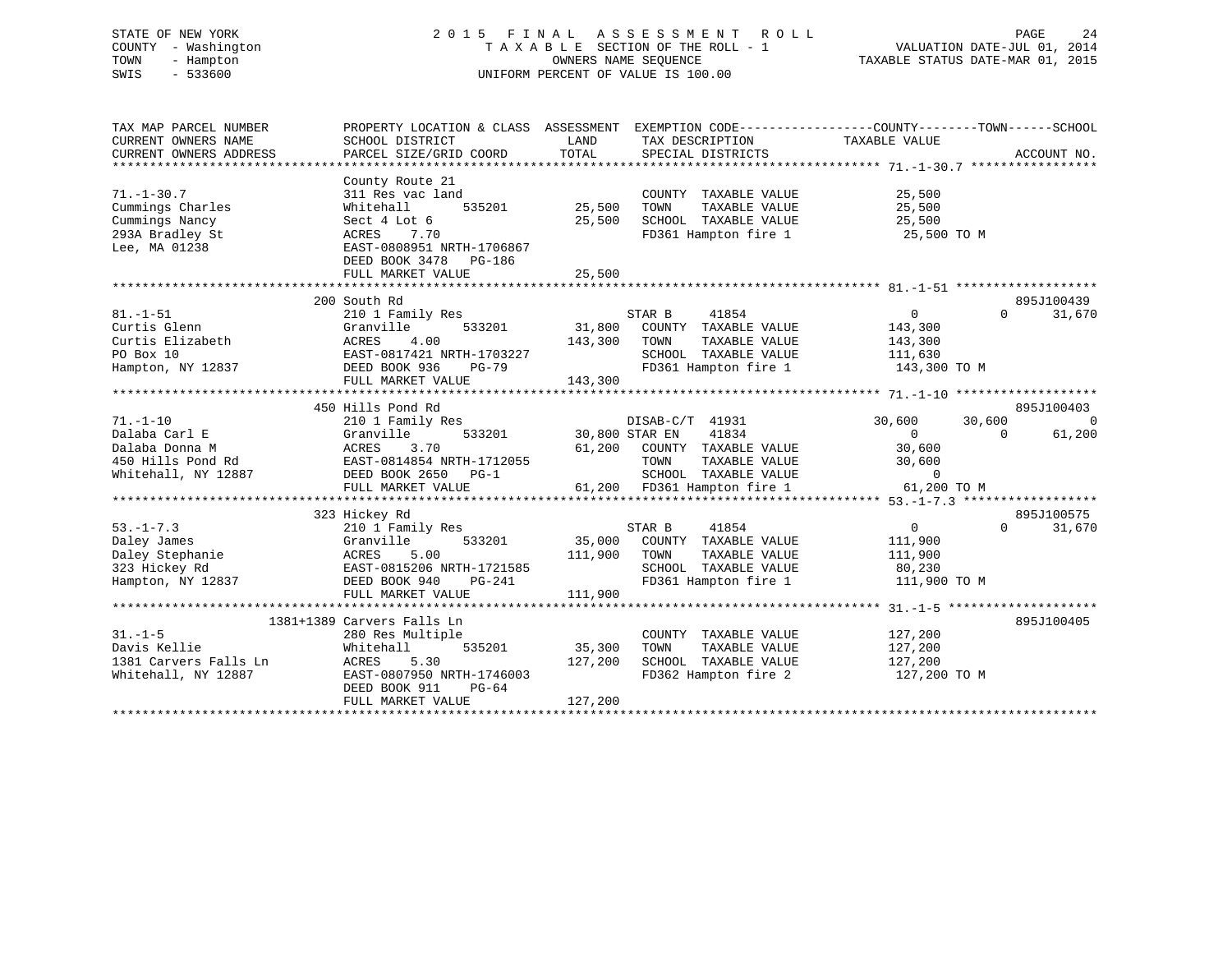# STATE OF NEW YORK 2 0 1 5 F I N A L A S S E S S M E N T R O L L PAGE 25 COUNTY - Washington T A X A B L E SECTION OF THE ROLL - 1 VALUATION DATE-JUL 01, 2014 TOWN - Hampton OWNERS NAME SEQUENCE TAXABLE STATUS DATE-MAR 01, 2015 SWIS - 533600 UNIFORM PERCENT OF VALUE IS 100.00

| TAX MAP PARCEL NUMBER<br>CURRENT OWNERS NAME<br>CURRENT OWNERS ADDRESS                                 | PROPERTY LOCATION & CLASS ASSESSMENT<br>SCHOOL DISTRICT<br>PARCEL SIZE/GRID COORD                                                                                        | LAND<br>TOTAL                | TAX DESCRIPTION<br>SPECIAL DISTRICTS                                                                                   | EXEMPTION CODE----------------COUNTY-------TOWN------SCHOOL<br>TAXABLE VALUE | ACCOUNT NO.                      |
|--------------------------------------------------------------------------------------------------------|--------------------------------------------------------------------------------------------------------------------------------------------------------------------------|------------------------------|------------------------------------------------------------------------------------------------------------------------|------------------------------------------------------------------------------|----------------------------------|
|                                                                                                        | * * * * * * * * * * * * * * * * *                                                                                                                                        | **********                   |                                                                                                                        |                                                                              |                                  |
| $38. - 1 - 1$<br>Davis Robert W<br>Davis Tammy L<br>200 Carvers Falls Rd<br>Whitehall, NY 12887        | Carvers Falls Rd<br>323 Vacant rural<br>Whitehall<br>535201<br>97.77<br>ACRES<br>EAST-0804116 NRTH-1742559<br>DEED BOOK 865<br>PG-164                                    | 46,000<br>46,000<br>46,000   | COUNTY TAXABLE VALUE<br>TOWN<br>TAXABLE VALUE<br>SCHOOL TAXABLE VALUE<br>CA001 Cons agri dst 1<br>FD362 Hampton fire 2 | 46,000<br>46,000<br>46,000<br>46,000 TO<br>46,000 TO M                       | 895J100104                       |
|                                                                                                        | FULL MARKET VALUE                                                                                                                                                        |                              |                                                                                                                        |                                                                              |                                  |
| $38. - 1 - 2.5$<br>Davis Robert W<br>Davis Tammy<br>200 S Carvers Falls Rd<br>Whitehall, NY 12887      | 200 Carvers Falls Rd<br>210 1 Family Res<br>Whitehall<br>535201<br>ACRES<br>5.10<br>EAST-0804958 NRTH-1744350<br>DEED BOOK 738<br>PG-167<br>FULL MARKET VALUE            | 35,100<br>108,800<br>108,800 | STAR B<br>41854<br>COUNTY TAXABLE VALUE<br>TAXABLE VALUE<br>TOWN<br>SCHOOL TAXABLE VALUE<br>FD362 Hampton fire 2       | $\overline{0}$<br>108,800<br>108,800<br>77,130<br>108,800 TO M               | 895J101793<br>31,670<br>$\Omega$ |
|                                                                                                        |                                                                                                                                                                          |                              |                                                                                                                        |                                                                              |                                  |
| $81. - 1 - 27$<br>Dekalb Samuel<br>1165 North Quivey Hill Ln<br>Whitehall, NY 12887                    | 1165 North Quivey Hill Ln<br>210 1 Family Res<br>533201<br>Granville<br>ACRES<br>2.00<br>EAST-0818791 NRTH-1703426<br>DEED BOOK 934<br>PG-316                            | 25,300<br>69,500             | STAR B<br>41854<br>COUNTY TAXABLE VALUE<br>TOWN<br>TAXABLE VALUE<br>SCHOOL TAXABLE VALUE<br>FD361 Hampton fire 1       | $\overline{0}$<br>69,500<br>69,500<br>37,830<br>69,500 TO M                  | 895J100436<br>31,670<br>$\Omega$ |
|                                                                                                        | FULL MARKET VALUE<br>**********************                                                                                                                              | 69,500                       |                                                                                                                        |                                                                              |                                  |
| $71.4 - 2 - 20$<br>Dempsey Craig F<br>Dempsey Maria G<br>56 Sonat Rd<br>Clifton Park, NY 12065         | 223 Hills Pond Rd<br>210 1 Family Res - WTRFNT<br>Granville<br>533201<br>$71. - 2 - 20$<br>FRNT 212.00 DPTH 220.00<br>EAST-0816363 NRTH-1706940<br>DEED BOOK 2478 PG-290 | 27,800<br>250,000            | COUNTY TAXABLE VALUE<br>TOWN<br>TAXABLE VALUE<br>SCHOOL TAXABLE VALUE<br>FD361 Hampton fire 1                          | 250,000<br>250,000<br>250,000<br>250,000 ТО М                                | 895J100227                       |
|                                                                                                        | FULL MARKET VALUE                                                                                                                                                        | 250,000                      |                                                                                                                        |                                                                              |                                  |
| $81. - 1 - 1$<br>Dennison Edwin M<br>Dennison Gail A<br>247 South Rd<br>PO Box 43<br>Hampton, NY 12837 | 247 South Rd<br>240 Rural res<br>533201<br>Granville<br>ACRES<br>54.65<br>EAST-0818180 NRTH-1704551<br>DEED BOOK 535<br>PG-125<br>FULL MARKET VALUE                      | 81,500<br>270,100<br>270,100 | STAR B<br>41854<br>COUNTY TAXABLE VALUE<br>TOWN<br>TAXABLE VALUE<br>SCHOOL TAXABLE VALUE<br>FD361 Hampton fire 1       | $\mathbf 0$<br>270,100<br>270,100<br>238,430<br>270,100 TO M                 | 895J100239<br>31,670<br>$\Omega$ |
|                                                                                                        |                                                                                                                                                                          |                              |                                                                                                                        |                                                                              |                                  |
| $71.4 - 2 - 19.1$<br>Dennison Edwin Mark<br>Dennison Gail<br>247 South Rd<br>PO Box 43                 | Hills Pond Rd<br>314 Rural vac<10 - WTRFNT<br>Granville<br>533201<br>$71.-2-19.1$<br>ACRES<br>2.77<br>EAST-0816067 NRTH-1706604                                          | 9,500<br>9,500               | COUNTY TAXABLE VALUE<br>TOWN<br>TAXABLE VALUE<br>SCHOOL TAXABLE VALUE<br>FD361 Hampton fire 1                          | 9,500<br>9,500<br>9,500<br>9,500 TO M                                        | 895J101807                       |
| Hampton, NY 12837                                                                                      | DEED BOOK 605<br>PG-124<br>FULL MARKET VALUE                                                                                                                             | 9,500                        |                                                                                                                        |                                                                              |                                  |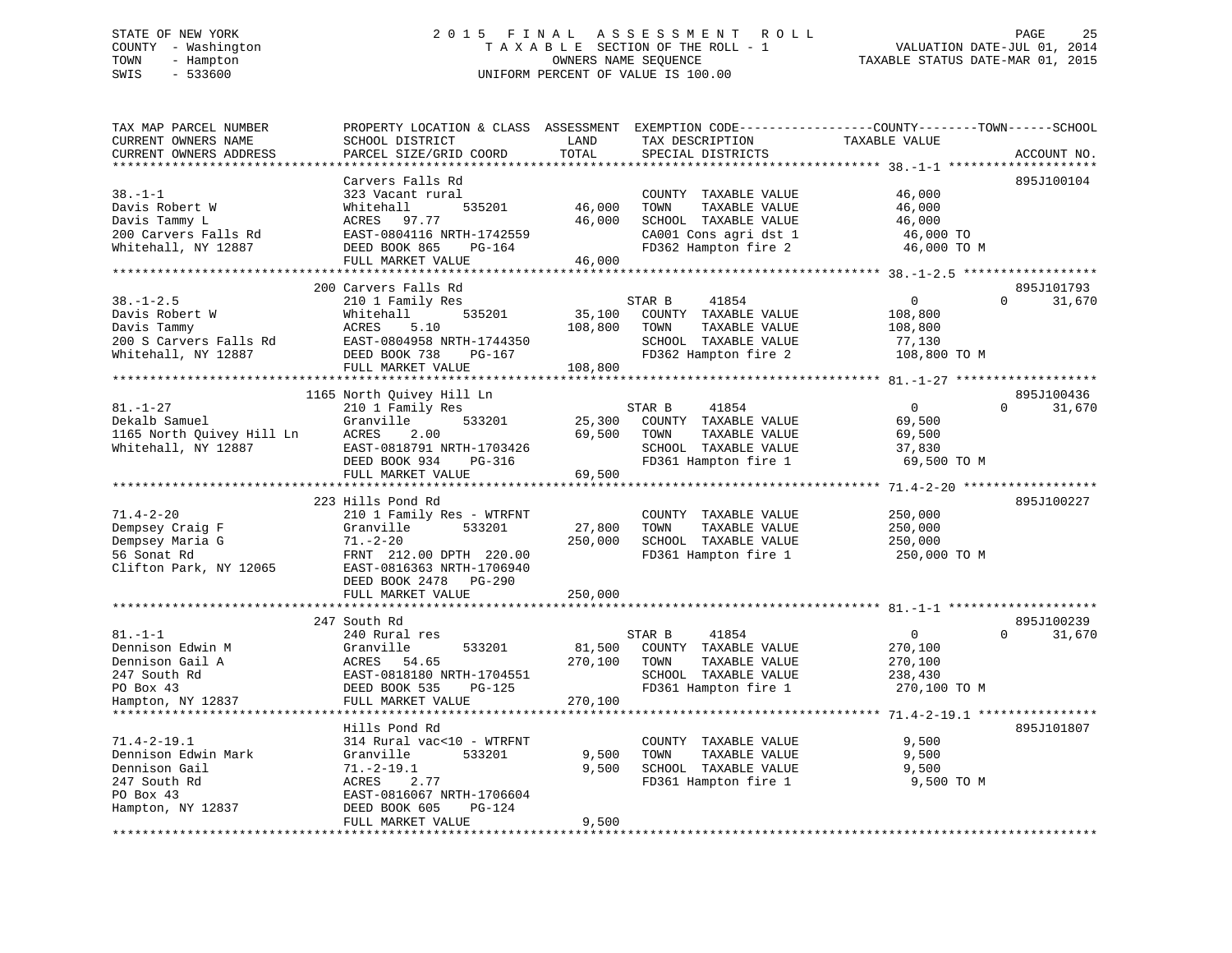# STATE OF NEW YORK 2 0 1 5 F I N A L A S S E S S M E N T R O L L PAGE 26 COUNTY - Washington T A X A B L E SECTION OF THE ROLL - 1 VALUATION DATE-JUL 01, 2014 TOWN - Hampton OWNERS NAME SEQUENCE TAXABLE STATUS DATE-MAR 01, 2015 SWIS - 533600 UNIFORM PERCENT OF VALUE IS 100.00

| TAX MAP PARCEL NUMBER<br>CURRENT OWNERS NAME                                                      | PROPERTY LOCATION & CLASS ASSESSMENT EXEMPTION CODE---------------COUNTY-------TOWN------SCHOOL<br>SCHOOL DISTRICT                                     | LAND                       | TAX DESCRIPTION                                                                                                   | TAXABLE VALUE                                                                |                     |
|---------------------------------------------------------------------------------------------------|--------------------------------------------------------------------------------------------------------------------------------------------------------|----------------------------|-------------------------------------------------------------------------------------------------------------------|------------------------------------------------------------------------------|---------------------|
| CURRENT OWNERS ADDRESS                                                                            | PARCEL SIZE/GRID COORD                                                                                                                                 | TOTAL                      | SPECIAL DISTRICTS                                                                                                 |                                                                              | ACCOUNT NO.         |
|                                                                                                   | 259 South Rd                                                                                                                                           |                            |                                                                                                                   |                                                                              |                     |
| $81. - 1 - 1.4$<br>Dennison Erla                                                                  | 210 1 Family Res<br>533201<br>Granville                                                                                                                |                            | VET COM CT 41131<br>22,700 VET DIS CT 41141                                                                       | 40,650<br>40,650<br>8,130<br>8,130                                           | 0<br>$\overline{0}$ |
| 259 South Rd<br>PO Box 57<br>Hampton, NY 12837                                                    | 1.03<br>ACRES<br>EAST-0818591 NRTH-1703806<br>DEED BOOK 873<br>PG-128                                                                                  | 162,600 STAR EN            | 41834<br>COUNTY TAXABLE VALUE<br>TOWN<br>TAXABLE VALUE                                                            | $\overline{0}$<br>$\Omega$<br>113,820<br>113,820                             | 68,930              |
|                                                                                                   | FULL MARKET VALUE                                                                                                                                      | 162,600                    | SCHOOL TAXABLE VALUE<br>FD361 Hampton fire 1                                                                      | 93,670<br>162,600 TO M                                                       |                     |
|                                                                                                   |                                                                                                                                                        |                            |                                                                                                                   |                                                                              |                     |
| $71. - 1 - 25$<br>Derderian Paul<br>Obrien James<br>701 E Calle Decibola<br>Tucson, AZ 85718      | LOT 8 Faesh Pat<br>314 Rural vac<10<br>Granville<br>533201<br>ACRES<br>5.50<br>EAST-0813317 NRTH-1709174<br>DEED BOOK 450<br>PG-221                    | 2,500<br>2,500             | COUNTY TAXABLE VALUE<br>TOWN<br>TAXABLE VALUE<br>SCHOOL TAXABLE VALUE<br>FD361 Hampton fire 1                     | 2,500<br>2,500<br>2,500<br>2,500 TO M                                        | 895J100188          |
|                                                                                                   | FULL MARKET VALUE                                                                                                                                      | 2,500                      |                                                                                                                   |                                                                              |                     |
|                                                                                                   | LOT 8 Faesh Pat                                                                                                                                        |                            |                                                                                                                   |                                                                              | 895J100186          |
| $71. - 1 - 27$<br>Derderian Paul<br>Obrien James<br>701 E Calle Decibola<br>Tucson, AZ 85718      | 910 Priv forest<br>Granville<br>533201<br>25.13 Ad<br>ACRES 25.13<br>EAST-0812270 NRTH-1708912<br>DEED BOOK 450<br><b>PG-221</b>                       | 11,300<br>11,300           | COUNTY TAXABLE VALUE<br>TOWN<br>TAXABLE VALUE<br>SCHOOL TAXABLE VALUE<br>FD361 Hampton fire 1                     | 11,300<br>11,300<br>11,300<br>11,300 TO M                                    |                     |
|                                                                                                   | FULL MARKET VALUE                                                                                                                                      | 11,300                     |                                                                                                                   |                                                                              |                     |
| $72.2 - 3 - 2$<br>Despres Robert W<br>Despres Robert<br>Box 134 Bell Hall<br>Fair Haven, VT 05743 | Greenfield Ln<br>311 Res vac land<br>Granville<br>533201<br>706/118 Hwy Approp<br>$72. - 3 - 2$<br>FRNT 38.00 DPTH 100.00<br>EAST-0824337 NRTH-1712245 | 200<br>200                 | COUNTY TAXABLE VALUE<br>TOWN<br>TAXABLE VALUE<br>SCHOOL TAXABLE VALUE<br>FD361 Hampton fire 1                     | 200<br>200<br>200<br>200 TO M                                                | 895J100161          |
|                                                                                                   | DEED BOOK 670<br>$PG-326$<br>FULL MARKET VALUE                                                                                                         | 200                        |                                                                                                                   |                                                                              |                     |
|                                                                                                   | 22 Manor Ln                                                                                                                                            |                            |                                                                                                                   |                                                                              | 895J101821          |
| $54. - 1 - 6.1$<br>Destiso William S<br>22 Manor Ln<br>Hampton, NY 12837                          | 210 1 Family Res<br>Granville<br>533201<br>1.40<br>ACRES<br>EAST-0820897 NRTH-1725603<br>DEED BOOK 785<br><b>PG-178</b><br>FULL MARKET VALUE           | 18,600<br>61,600<br>61,600 | 41834<br>STAR EN<br>COUNTY TAXABLE VALUE<br>TOWN<br>TAXABLE VALUE<br>SCHOOL TAXABLE VALUE<br>FD361 Hampton fire 1 | $\overline{0}$<br>$\Omega$<br>61,600<br>61,600<br>$\mathbf 0$<br>61,600 TO M | 61,600              |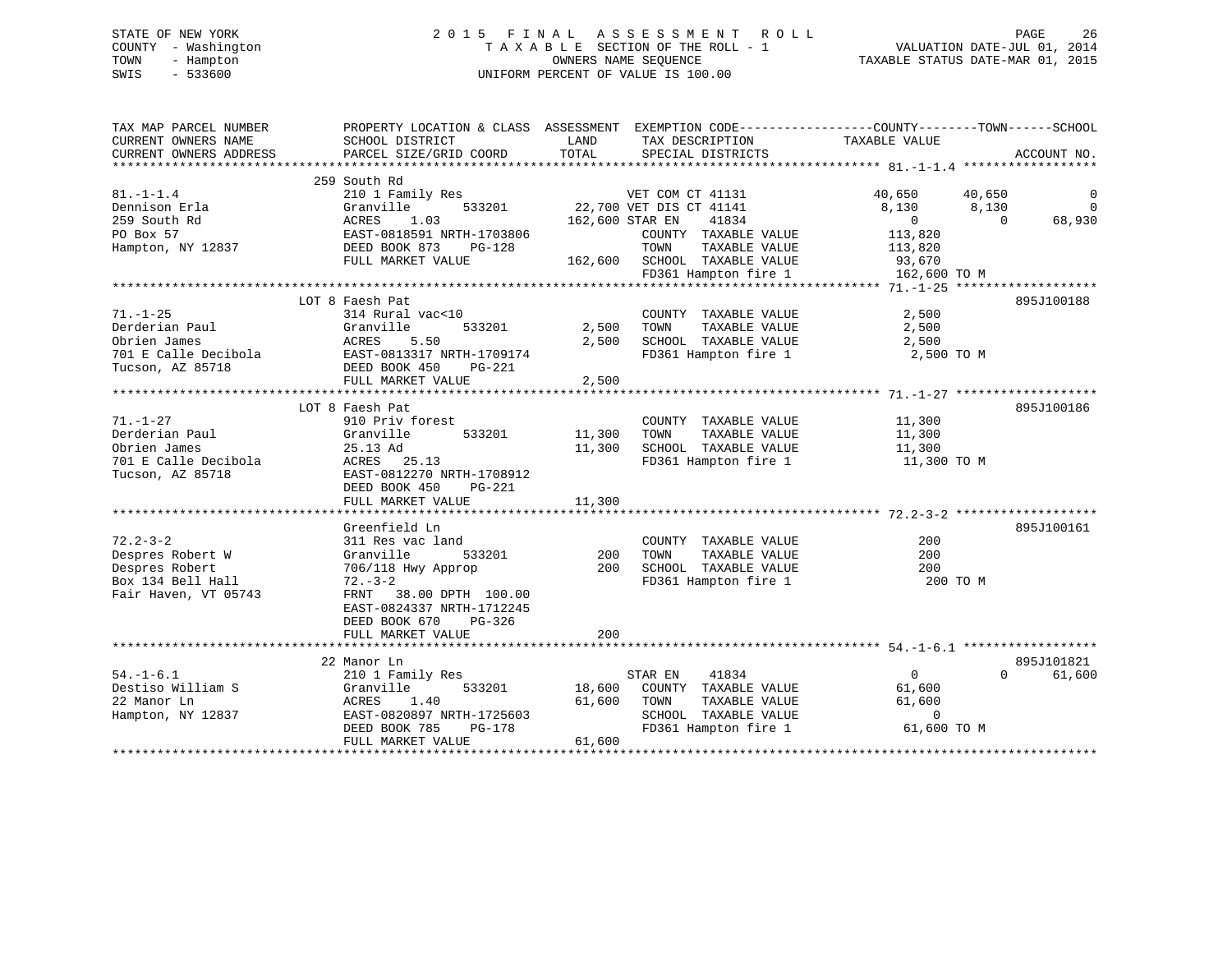| STATE OF NEW YORK   | 2015 FINAL ASSESSMENT ROLL         | 27<br>PAGE                       |
|---------------------|------------------------------------|----------------------------------|
| COUNTY - Washington | TAXABLE SECTION OF THE ROLL - 1    | VALUATION DATE-JUL 01, 2014      |
| TOWN<br>- Hampton   | OWNERS NAME SEOUENCE               | TAXABLE STATUS DATE-MAR 01, 2015 |
| $-533600$<br>SWIS   | UNIFORM PERCENT OF VALUE IS 100.00 |                                  |

| TOTAL<br>CURRENT OWNERS ADDRESS<br>PARCEL SIZE/GRID COORD<br>SPECIAL DISTRICTS                                                                              | ACCOUNT NO.                |
|-------------------------------------------------------------------------------------------------------------------------------------------------------------|----------------------------|
|                                                                                                                                                             |                            |
| 11973 State Route 4                                                                                                                                         |                            |
| $45. - 1 - 26.1$<br>210 1 Family Res<br>VET COM C 41132<br>12,675<br>$\Omega$                                                                               |                            |
| 14,800 VET COM T 41133<br>Whitehall<br>535201<br>$\overline{0}$<br>12,675<br>Dewey Leo A Jr                                                                 | $\mathbf 0$<br>$\mathbf 0$ |
| 11973 State Route 4<br>Ease 907/141<br>50,700 VET DIS C 41142<br>10,140<br>$\overline{0}$<br>$\Omega$                                                       | $\Omega$                   |
| Whitehall, NY 12887<br>VET DIS T 41143<br>10,140<br>ACRES<br>1.85<br>$\Omega$                                                                               |                            |
| EAST-0807535 NRTH-1731115<br>STAR B<br>41854<br>$\overline{0}$                                                                                              | 31,670                     |
| DEED BOOK 907<br>PG-139<br>COUNTY TAXABLE VALUE<br>27,885                                                                                                   |                            |
| FULL MARKET VALUE<br>50,700 TOWN<br>TAXABLE VALUE<br>27,885                                                                                                 |                            |
| SCHOOL TAXABLE VALUE<br>19,030                                                                                                                              |                            |
| FD362 Hampton fire 2<br>50,700 TO M                                                                                                                         |                            |
|                                                                                                                                                             |                            |
| State Route 22A                                                                                                                                             | 895J100051                 |
| $72. - 2 - 18$<br>323 Vacant rural<br>66,500<br>COUNTY TAXABLE VALUE                                                                                        |                            |
| Granville<br>533201<br>66,500<br>TAXABLE VALUE<br>Diekel Mary<br>TOWN<br>66,500                                                                             |                            |
| 2281 State Route 22A<br>382/64<br>66,500<br>SCHOOL TAXABLE VALUE<br>66,500                                                                                  |                            |
| Hampton, NY 12837<br>ACRES 42.70<br>CA001 Cons agri dst 1<br>66,500 TO                                                                                      |                            |
| EAST-0821355 NRTH-1708948<br>FD361 Hampton fire 1<br>66,500 TO M                                                                                            |                            |
| DEED BOOK 317<br>PG-572                                                                                                                                     |                            |
| 66,500<br>FULL MARKET VALUE                                                                                                                                 |                            |
| 2281 State Route 22A                                                                                                                                        | 895J100052                 |
| 58 PCT OF VALUE USED FOR EXEMPTION PURPOSES<br>$81 - 2 - 1$<br>240 Rural res<br>VET WAR CT 41121<br>16,008<br>16,008                                        | $\overline{0}$             |
| Granville<br>533201<br>31,749<br>41802<br>$\overline{0}$                                                                                                    | $\mathbf 0$                |
| Diekel Mary<br>105,900 AGED-CO<br>184,000 AGED-TOWN 41803<br>2281 State Route 22A<br>ACRES 129.70<br>$\Omega$<br>22,678                                     | $\overline{0}$             |
| $\overline{0}$<br>EAST-0822024 NRTH-1704901<br>41834<br>$\Omega$                                                                                            | 68,930                     |
| Hampton, NY 12837<br>STAR EN<br>136,243                                                                                                                     |                            |
| DEED BOOK 317<br>PG-572<br>COUNTY TAXABLE VALUE                                                                                                             |                            |
| FULL MARKET VALUE<br>184,000<br>TOWN<br>TAXABLE VALUE<br>145,314                                                                                            |                            |
| SCHOOL TAXABLE VALUE<br>115,070<br>CA001 Cons agri dst 1                                                                                                    |                            |
| 184,000 TO                                                                                                                                                  |                            |
| FD361 Hampton fire 1<br>184,000 TO M                                                                                                                        |                            |
| 1722 County Route 21                                                                                                                                        | 895J101737                 |
| $80. - 1 - 41$<br>COUNTY TAXABLE VALUE<br>129,800                                                                                                           |                            |
| 210 1 Family Res<br>Diele Claire R<br>535201<br>20,600<br>TAXABLE VALUE<br>Whitehall<br>TOWN<br>129,800                                                     |                            |
| Diele Kathryn<br>129,800<br>SCHOOL TAXABLE VALUE<br>LOT 13                                                                                                  |                            |
| 129,800<br>62 Vanderburgh Rd                                                                                                                                |                            |
| FRNT 125.00 DPTH 291.00<br>FD361 Hampton fire 1<br>129,800 TO M<br>Poughquag, NY 12570<br>EAST-0810638 NRTH-1705158                                         |                            |
| DEED BOOK 563<br>PG-310                                                                                                                                     |                            |
| FULL MARKET VALUE                                                                                                                                           |                            |
| 129,800                                                                                                                                                     |                            |
|                                                                                                                                                             | 895J100661                 |
| Hickey Rd OFF<br>$53. -1 - 7.10$<br>322 Rural vac>10<br>COUNTY TAXABLE VALUE<br>16,500                                                                      |                            |
|                                                                                                                                                             |                            |
| Dimuzio Henry R Jr<br>TAXABLE VALUE<br>Granville<br>533201<br>16,500<br>TOWN<br>16,500<br>22.76                                                             |                            |
| Edwards Rhonda J<br>ACRES<br>16,500<br>SCHOOL TAXABLE VALUE<br>16,500<br>1288 Munger St<br>EAST-0813612 NRTH-1721623<br>FD361 Hampton fire 1<br>16,500 TO M |                            |
|                                                                                                                                                             |                            |
|                                                                                                                                                             |                            |
| Middlebury, VT 05753<br>DEED BOOK 2648<br>PG-115<br>FULL MARKET VALUE<br>16,500                                                                             |                            |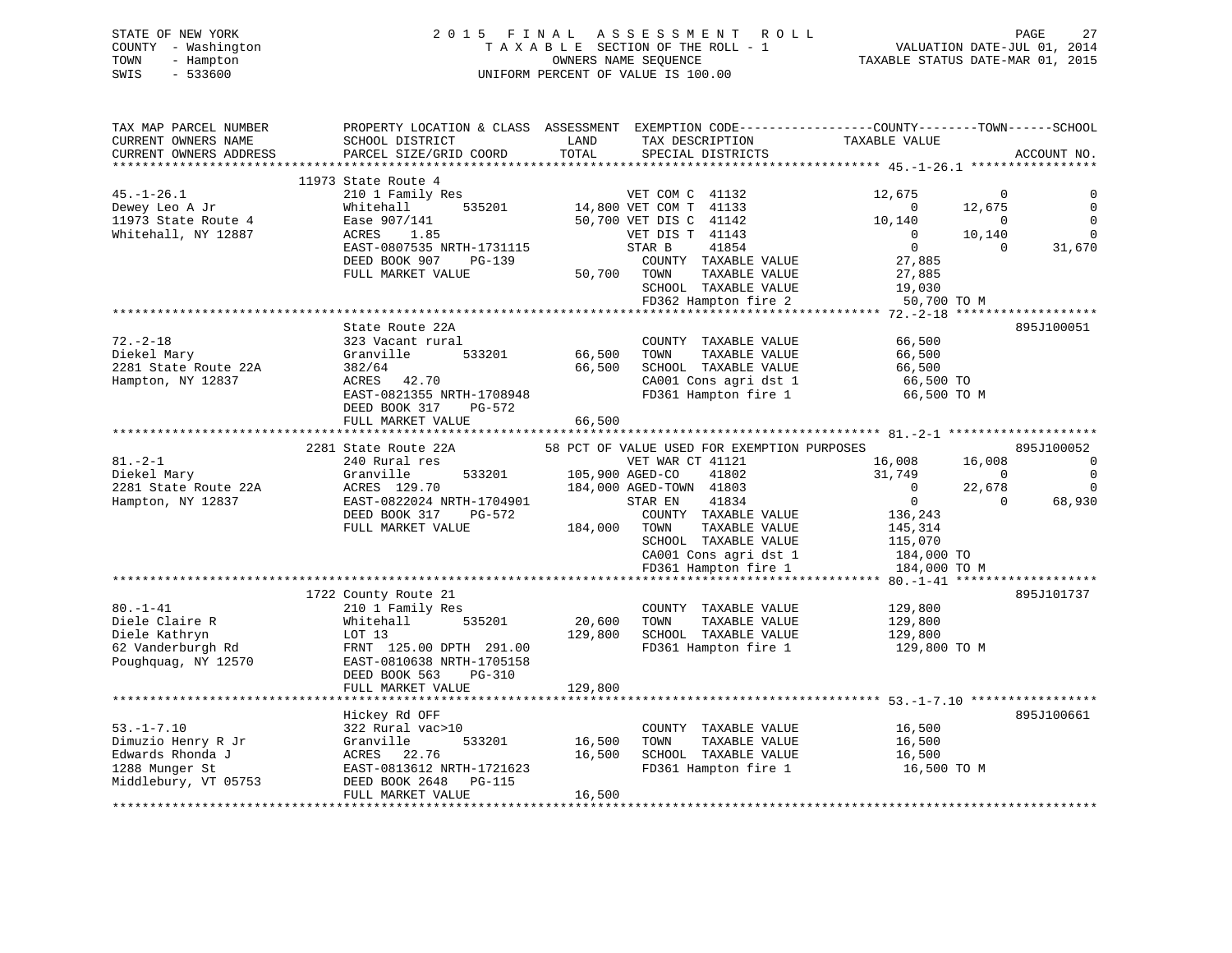# STATE OF NEW YORK 2 0 1 5 F I N A L A S S E S S M E N T R O L L PAGE 28 COUNTY - Washington T A X A B L E SECTION OF THE ROLL - 1 VALUATION DATE-JUL 01, 2014 TOWN - Hampton OWNERS NAME SEQUENCE TAXABLE STATUS DATE-MAR 01, 2015 SWIS - 533600 UNIFORM PERCENT OF VALUE IS 100.00

| TAX MAP PARCEL NUMBER<br>CURRENT OWNERS NAME<br>CURRENT OWNERS ADDRESS                            | PROPERTY LOCATION & CLASS ASSESSMENT<br>SCHOOL DISTRICT<br>PARCEL SIZE/GRID COORD                                                                                                                                | LAND<br>TOTAL                | TAX DESCRIPTION<br>SPECIAL DISTRICTS                                                                              | EXEMPTION CODE-----------------COUNTY-------TOWN------SCHOOL<br>TAXABLE VALUE    | ACCOUNT NO.                      |
|---------------------------------------------------------------------------------------------------|------------------------------------------------------------------------------------------------------------------------------------------------------------------------------------------------------------------|------------------------------|-------------------------------------------------------------------------------------------------------------------|----------------------------------------------------------------------------------|----------------------------------|
| $81. - 1 - 8$<br>Dirga Michael<br>1130 North Quivey Hill Ln<br>PO Box 19<br>Hampton, NY 12837     | 1130 North Quivey Hill Ln<br>210 1 Family Res<br>533201<br>Granville<br>ACRES<br>4.00<br>EAST-0819241 NRTH-1702471<br>DEED BOOK 700<br>PG-24<br>FULL MARKET VALUE                                                | 31,800<br>79,500<br>79,500   | STAR B<br>41854<br>COUNTY TAXABLE VALUE<br>TOWN<br>TAXABLE VALUE<br>SCHOOL TAXABLE VALUE                          | $\overline{0}$<br>79,500<br>79,500<br>47,830<br>FD361 Hampton fire 1 79,500 TO M | 895J100441<br>$\Omega$<br>31,670 |
|                                                                                                   | 3078 State Route 22A                                                                                                                                                                                             |                              |                                                                                                                   |                                                                                  | 895J100221                       |
| $54. - 1 - 12$<br>Disorda Maurice O<br>Disorda Joyce<br>3078 State Route 22A<br>Hampton, NY 12837 | 210 1 Family Res<br>Granville<br>533201<br>FRNT<br>99.00 DPTH<br>90.00<br>EAST-0821147 NRTH-1722826<br>DEED BOOK 439<br>PG-37<br>FULL MARKET VALUE                                                               | 8,800<br>91,800<br>91,800    | STAR EN<br>41834<br>COUNTY TAXABLE VALUE<br>TOWN<br>TAXABLE VALUE<br>SCHOOL TAXABLE VALUE<br>FD361 Hampton fire 1 | $\mathbf{0}$<br>91,800<br>91,800<br>22,870<br>91,800 TO M                        | $\Omega$<br>68,930               |
|                                                                                                   |                                                                                                                                                                                                                  |                              |                                                                                                                   |                                                                                  |                                  |
| $71.3 - 3 - 10$<br>Dobush Daniel<br>Dobush Roseanna<br>332 Fire Island Ave<br>Babylon, NY 11702   | 32 Forest Hill Way<br>210 1 Family Res - WTRFNT<br>Whitehall<br>535201<br>Subdiv Lot 7B Section 3<br>899-296<br>$80. -3 - 10$<br>FRNT 105.00 DPTH 278.00<br>EAST-0810594 NRTH-1706062<br>DEED BOOK 943<br>$PG-7$ | 20,000<br>182,300            | COUNTY TAXABLE VALUE<br>TOWN<br>TAXABLE VALUE<br>SCHOOL TAXABLE VALUE<br>FD361 Hampton fire 1                     | 182,300<br>182,300<br>182,300<br>182,300 TO M                                    |                                  |
|                                                                                                   | FULL MARKET VALUE                                                                                                                                                                                                | 182,300                      |                                                                                                                   |                                                                                  |                                  |
| $80. - 1 - 66$<br>Dobush Daniel J<br>Dobush Roseanna<br>332 Fire Island Ave<br>Babylon, NY 11702  | County Route 21 OFF<br>311 Res vac land<br>535201<br>Whitehall<br>Sect 6 Lot 4<br>ACRES 10.00<br>EAST-0811620 NRTH-1706184<br>DEED BOOK 2115 PG-142<br>FULL MARKET VALUE                                         | 9,500<br>9,500<br>9,500      | COUNTY TAXABLE VALUE<br>TOWN<br>TAXABLE VALUE<br>SCHOOL TAXABLE VALUE<br>FD361 Hampton fire 1                     | 9,500<br>9,500<br>9,500<br>9,500 TO M                                            |                                  |
|                                                                                                   | 34 Rainbow Way                                                                                                                                                                                                   |                              |                                                                                                                   |                                                                                  | 895J100438                       |
| $81. - 1 - 49$<br>Dodds Richard C Jr<br>34 Rainbow Way 36<br>Hampton, NY 12837                    | 210 1 Family Res<br>533201<br>Granville<br>4.00<br>ACRES<br>EAST-0817320 NRTH-1702599<br>DEED BOOK 586<br>PG-322<br>FULL MARKET VALUE                                                                            | 31,800<br>113,600<br>113,600 | 41834<br>STAR EN<br>COUNTY TAXABLE VALUE<br>TAXABLE VALUE<br>TOWN<br>SCHOOL TAXABLE VALUE<br>FD361 Hampton fire 1 | $\overline{0}$<br>113,600<br>113,600<br>44,670<br>113,600 TO M                   | $\Omega$<br>68,930               |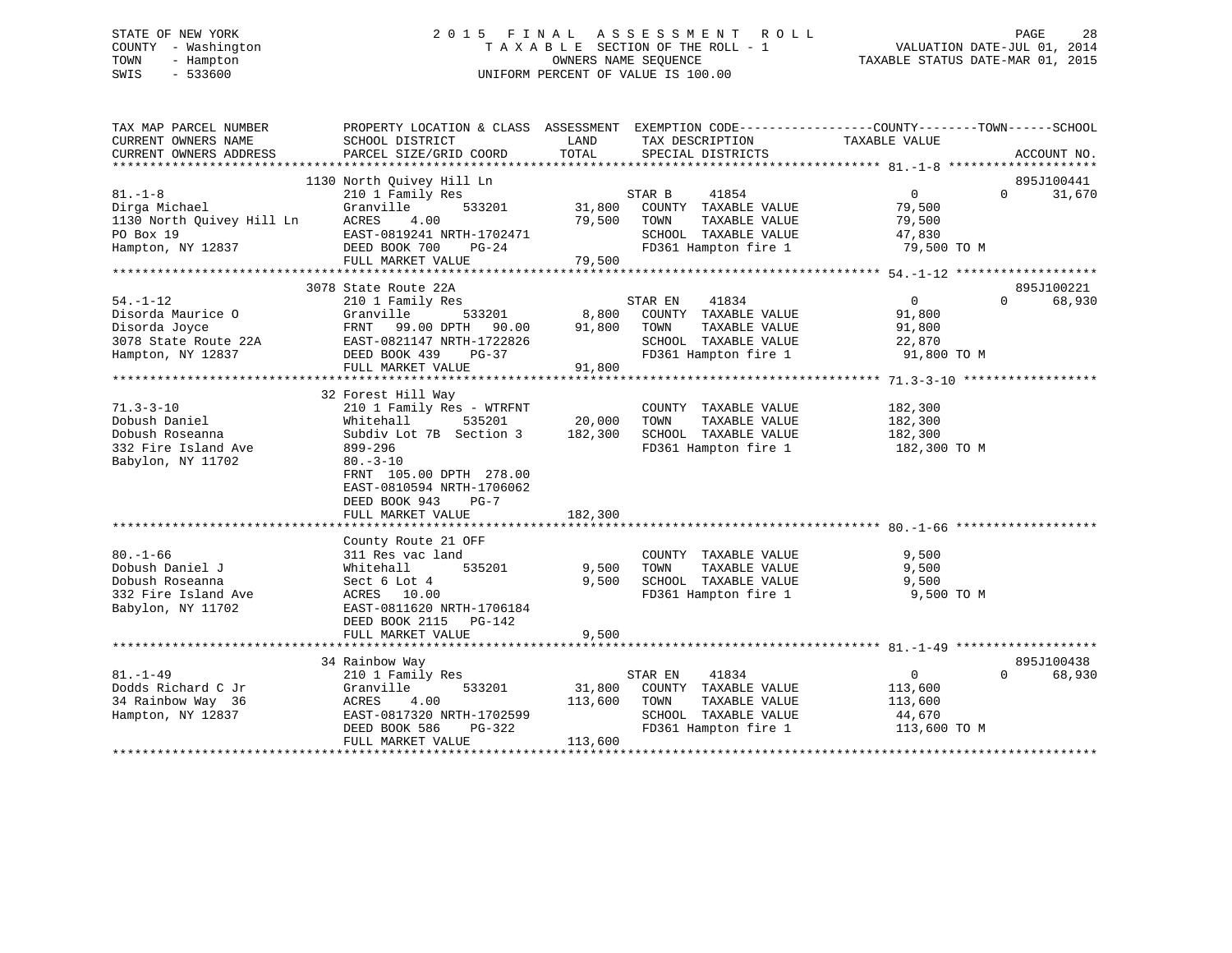# STATE OF NEW YORK 2 0 1 5 F I N A L A S S E S S M E N T R O L L PAGE 29 COUNTY - Washington T A X A B L E SECTION OF THE ROLL - 1 VALUATION DATE-JUL 01, 2014 TOWN - Hampton OWNERS NAME SEQUENCE TAXABLE STATUS DATE-MAR 01, 2015 SWIS - 533600 UNIFORM PERCENT OF VALUE IS 100.00

| TAX MAP PARCEL NUMBER<br>CURRENT OWNERS NAME | PROPERTY LOCATION & CLASS ASSESSMENT EXEMPTION CODE---------------COUNTY-------TOWN-----SCHOOL<br>SCHOOL DISTRICT | LAND    | TAX DESCRIPTION                               | TAXABLE VALUE  |                            |
|----------------------------------------------|-------------------------------------------------------------------------------------------------------------------|---------|-----------------------------------------------|----------------|----------------------------|
| CURRENT OWNERS ADDRESS                       | PARCEL SIZE/GRID COORD                                                                                            | TOTAL   | SPECIAL DISTRICTS                             |                | ACCOUNT NO.                |
|                                              | 2162 County Route 18                                                                                              |         |                                               |                | 895J100181                 |
| $71. - 1 - 8$                                | 210 1 Family Res                                                                                                  |         | VET COM C 41132                               | 32,575         | $\overline{0}$<br>$\Omega$ |
| Dodge William S                              | 533201<br>Granville                                                                                               |         | 24,000 VET COM T 41133                        | $\mathbf{0}$   | 32,575<br>$\Omega$         |
| Dodge Carol A                                | ACRES<br>1.60                                                                                                     |         | 41834<br>130,300 STAR EN                      | $\overline{0}$ | 68,930<br>$\Omega$         |
| PO Box 157                                   | EAST-0815393 NRTH-1713332                                                                                         |         | COUNTY TAXABLE VALUE                          | 97,725         |                            |
| Hampton, NY 12837                            | DEED BOOK 609<br><b>PG-159</b>                                                                                    |         | TOWN<br>TAXABLE VALUE                         | 97,725         |                            |
|                                              | FULL MARKET VALUE                                                                                                 | 130,300 | SCHOOL TAXABLE VALUE                          | 61,370         |                            |
|                                              |                                                                                                                   |         | FD361 Hampton fire 1                          | 130,300 TO M   |                            |
|                                              |                                                                                                                   |         |                                               |                |                            |
|                                              | 2528 County Route 18                                                                                              |         |                                               |                | 895J100294                 |
| $72. - 2 - 25$                               | 210 1 Family Res                                                                                                  |         | COUNTY TAXABLE VALUE                          | 134,000        |                            |
| Doran Michael                                | 533201<br>Granville                                                                                               | 22,000  | TOWN<br>TAXABLE VALUE                         | 134,000        |                            |
| 451 Route 144                                | 713/156 Hwy Approp                                                                                                | 134,000 | SCHOOL TAXABLE VALUE                          | 134,000        |                            |
| Benson, VT 05743                             | Trans Exempt Repay 2015                                                                                           |         | FD361 Hampton fire 1                          | 134,000 TO M   |                            |
|                                              | <b>ACRES</b><br>1.00                                                                                              |         | TE533 Trans exmt repay-flg                    | $.00$ MT       |                            |
|                                              | EAST-0822795 NRTH-1711370                                                                                         |         |                                               |                |                            |
|                                              | DEED BOOK 3436<br>PG-104                                                                                          |         |                                               |                |                            |
|                                              | FULL MARKET VALUE                                                                                                 | 134,000 |                                               |                |                            |
|                                              | 99 Hickey Rd                                                                                                      |         |                                               |                | 895J100254                 |
| $62. - 1 - 37$                               | 240 Rural res                                                                                                     |         | STAR B<br>41854                               | $\overline{0}$ | $\Omega$<br>31,670         |
| Doty Kim E                                   | Granville<br>533201                                                                                               | 40,500  | COUNTY TAXABLE VALUE                          | 172,200        |                            |
| 99 Hickey Rd                                 | ACRES 10.00                                                                                                       | 172,200 | TOWN<br>TAXABLE VALUE                         | 172,200        |                            |
| Hampton, NY 12837                            | EAST-0813250 NRTH-1715787                                                                                         |         | SCHOOL TAXABLE VALUE                          | 140,530        |                            |
|                                              | DEED BOOK 2856<br>PG-264                                                                                          |         | FD361 Hampton fire 1                          | 172,200 TO M   |                            |
|                                              | FULL MARKET VALUE                                                                                                 | 172,200 |                                               |                |                            |
|                                              |                                                                                                                   |         |                                               |                |                            |
|                                              | 165 Chapman Rd                                                                                                    |         |                                               |                | 895J100162                 |
| $45. - 1 - 16$                               | 240 Rural res                                                                                                     |         | 41720<br>AG DIST                              | 27,011         | 27,011<br>27,011           |
| Douglas William                              | 535201<br>Whitehall                                                                                               | 64,800  | COUNTY TAXABLE VALUE                          | 131,189        |                            |
| Douglas Sally                                | 819-79                                                                                                            | 158,200 | TOWN<br>TAXABLE VALUE                         | 131,189        |                            |
| 6 Douglas Way                                | ACRES 34.80                                                                                                       |         | SCHOOL TAXABLE VALUE                          | 131,189        |                            |
| Whitehall, NY 12887                          | EAST-0808535 NRTH-1733956                                                                                         |         | CA001 Cons agri dst 1                         | 131,189 TO     |                            |
|                                              | DEED BOOK 816<br>$PG-1$                                                                                           |         | 27,011 EX                                     |                |                            |
| MAY BE SUBJECT TO PAYMENT                    | FULL MARKET VALUE                                                                                                 | 158,200 | FD362 Hampton fire 2                          | 158,200 TO M   |                            |
| UNDER AGDIST LAW TIL 2019                    |                                                                                                                   |         |                                               |                |                            |
|                                              |                                                                                                                   |         |                                               |                |                            |
|                                              | Chapman Rd OFF                                                                                                    |         |                                               |                | 895J100557                 |
| $45. - 1 - 14$<br>Douglas William H          | 322 Rural vac>10<br>Whitehall<br>535201                                                                           | 9,500   | COUNTY TAXABLE VALUE<br>TAXABLE VALUE<br>TOWN | 9,500<br>9,500 |                            |
| Douglas Sally A                              | 20.00<br>ACRES                                                                                                    | 9,500   | SCHOOL TAXABLE VALUE                          | 9,500          |                            |
| 6 Douglas Way                                | EAST-0807337 NRTH-1734136                                                                                         |         | FD362 Hampton fire 2                          | 9,500 TO M     |                            |
| Whitehall, NY 12887                          | DEED BOOK 2784<br>$PG-150$                                                                                        |         |                                               |                |                            |
|                                              | FULL MARKET VALUE                                                                                                 | 9,500   |                                               |                |                            |
|                                              |                                                                                                                   |         |                                               |                |                            |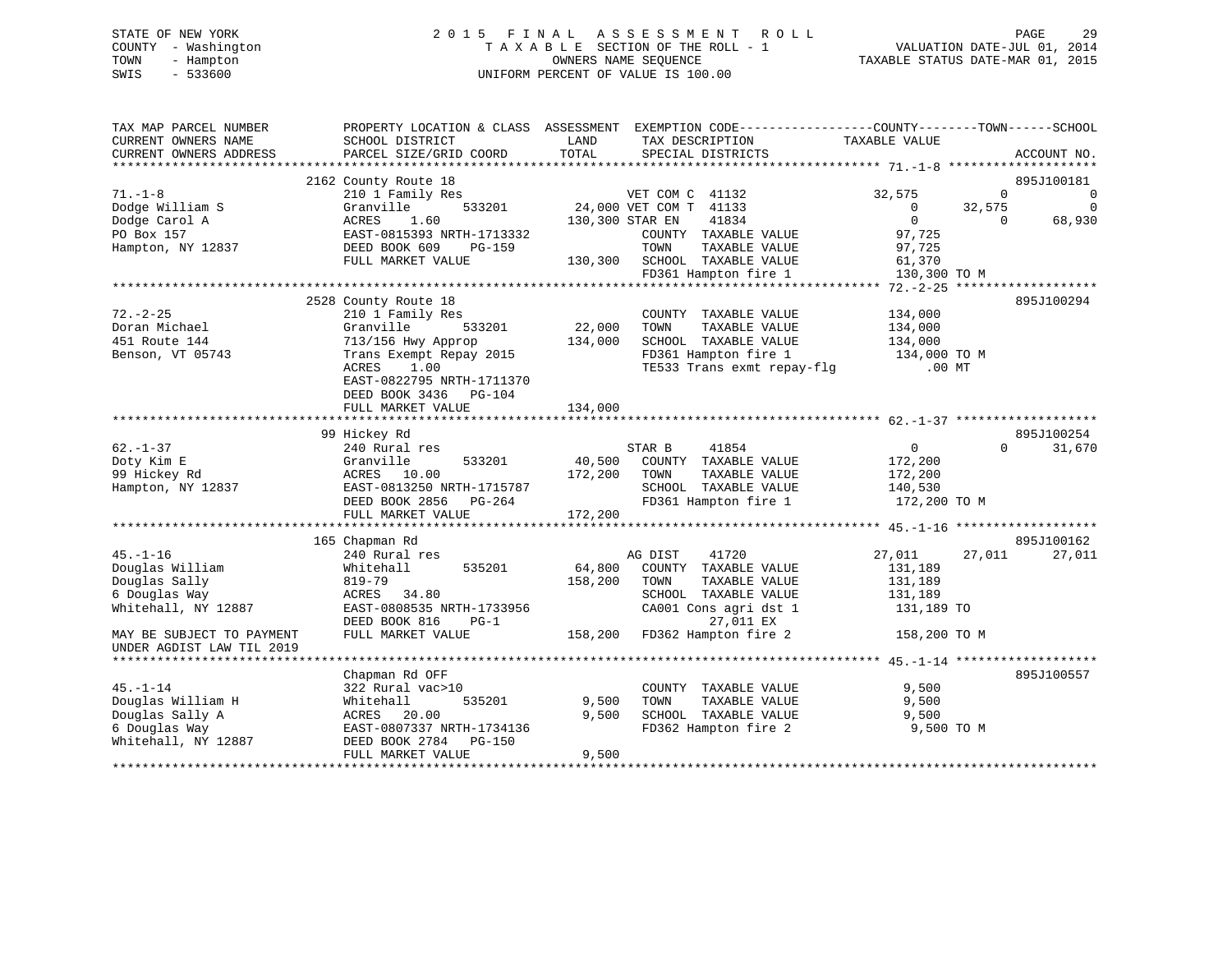# STATE OF NEW YORK 2 0 1 5 F I N A L A S S E S S M E N T R O L L PAGE 30 COUNTY - Washington T A X A B L E SECTION OF THE ROLL - 1 VALUATION DATE-JUL 01, 2014 TOWN - Hampton OWNERS NAME SEQUENCE TAXABLE STATUS DATE-MAR 01, 2015 SWIS - 533600 UNIFORM PERCENT OF VALUE IS 100.00

| TAX MAP PARCEL NUMBER     | PROPERTY LOCATION & CLASS |         |                       | ASSESSMENT EXEMPTION CODE-----------------COUNTY-------TOWN------SCHOOL |
|---------------------------|---------------------------|---------|-----------------------|-------------------------------------------------------------------------|
| CURRENT OWNERS NAME       | SCHOOL DISTRICT           | LAND    | TAX DESCRIPTION       | TAXABLE VALUE                                                           |
| CURRENT OWNERS ADDRESS    | PARCEL SIZE/GRID COORD    | TOTAL   | SPECIAL DISTRICTS     | ACCOUNT NO.                                                             |
|                           |                           |         |                       |                                                                         |
|                           | Chapman Rd                |         |                       | 895J100565                                                              |
| $45. - 1 - 25.3$          | 322 Rural vac>10          |         | COUNTY TAXABLE VALUE  | 35,000                                                                  |
| Douglas William H         | 535201<br>Whitehall       | 35,000  | TAXABLE VALUE<br>TOWN | 35,000                                                                  |
| Douglas Sally             | 819-79                    | 35,000  | SCHOOL TAXABLE VALUE  | 35,000                                                                  |
| 6 Douglas Way             | ACRES 13.50               |         | CA001 Cons agri dst 1 | 35,000 TO                                                               |
| Whitehall, NY 12887       | EAST-0807741 NRTH-1733369 |         | FD362 Hampton fire 2  | 35,000 TO M                                                             |
|                           | DEED BOOK 816<br>$PG-1$   |         |                       |                                                                         |
|                           | FULL MARKET VALUE         | 35,000  |                       |                                                                         |
|                           |                           |         |                       |                                                                         |
|                           | 11846 State Route 4       |         |                       | 895J100055                                                              |
| $45. - 1 - 28.1$          | 112 Dairy farm            |         | 41720<br>AG DIST      | 40,372<br>40,372<br>40,372                                              |
| Douglas William H         | 535201<br>Whitehall       | 91,800  | COUNTY TAXABLE VALUE  | 112,428                                                                 |
| Douglas Sally             | 78.00<br>ACRES            | 152,800 | TAXABLE VALUE<br>TOWN | 112,428                                                                 |
| 6 Douglas Way             | EAST-0806514 NRTH-1729187 |         | SCHOOL TAXABLE VALUE  | 112,428                                                                 |
| Whitehall, NY 12887       | DEED BOOK 699<br>PG-48    |         | CA001 Cons agri dst 1 | 112,428 TO                                                              |
|                           | FULL MARKET VALUE         | 152,800 | 40,372 EX             |                                                                         |
| MAY BE SUBJECT TO PAYMENT |                           |         | FD362 Hampton fire 2  | 152,800 TO M                                                            |
|                           |                           |         |                       |                                                                         |
| UNDER AGDIST LAW TIL 2019 |                           |         |                       |                                                                         |
|                           | 11850 State Route 4       |         |                       | 895J100054                                                              |
| $45. - 1 - 28.2$          | 422 Diner/lunch           |         |                       | 99,700                                                                  |
|                           |                           |         | COUNTY TAXABLE VALUE  |                                                                         |
| Douglas William H         | 535201<br>Whitehall       | 9,500   | TOWN<br>TAXABLE VALUE | 99,700                                                                  |
| Douglas Sally             | Big Apple Diner           | 99,700  | SCHOOL TAXABLE VALUE  | 99,700                                                                  |
| 6 Douglas Way             | Lot 1                     |         | FD362 Hampton fire 2  | 99,700 TO M                                                             |
| Whitehall, NY 12887       | FRNT 470.00 DPTH 109.00   |         |                       |                                                                         |
|                           | EAST-0806272 NRTH-1728423 |         |                       |                                                                         |
|                           | DEED BOOK 703<br>$PG-91$  |         |                       |                                                                         |
|                           | FULL MARKET VALUE         | 99,700  |                       |                                                                         |
|                           |                           |         |                       |                                                                         |
|                           | 6 Douglas Way             |         |                       |                                                                         |
| $45. - 1 - 28.3$          | 220 2 Family Res          |         | 41834<br>STAR EN      | $\mathbf 0$<br>$\Omega$<br>68,930                                       |
| Douglas William H         | 535201<br>Whitehall       | 22,100  | COUNTY TAXABLE VALUE  | 104,400                                                                 |
| Douglas Sally             | Lot 2                     | 104,400 | TOWN<br>TAXABLE VALUE | 104,400                                                                 |
| 6 Douglas Way             | ACRES<br>1.04             |         | SCHOOL TAXABLE VALUE  | 35,470                                                                  |
| Whitehall, NY 12887       | EAST-0806514 NRTH-1728581 |         | FD362 Hampton fire 2  | 104,400 TO M                                                            |
|                           | DEED BOOK 698<br>$PG-30$  |         |                       |                                                                         |
|                           | FULL MARKET VALUE         | 104,400 |                       |                                                                         |
|                           |                           |         |                       |                                                                         |
|                           | LOT 6&7 Taylor Pat        |         |                       | 895J100053                                                              |
| $53. - 1 - 14$            | 910 Priv forest           |         | COUNTY TAXABLE VALUE  | 38,500                                                                  |
| Douglas William H         | Whitehall<br>535201       | 38,500  | TAXABLE VALUE<br>TOWN | 38,500                                                                  |
| Douglas Sally             | ACRES 85.60               | 38,500  | SCHOOL TAXABLE VALUE  | 38,500                                                                  |
| 6 Douglas Way             | EAST-0808515 NRTH-1723886 |         | FD361 Hampton fire 1  | 33,110 TO M                                                             |
| Whitehall, NY 12887       | DEED BOOK 699<br>$PG-48$  |         | FD362 Hampton fire 2  | 5,390 TO M                                                              |
|                           | FULL MARKET VALUE         | 38,500  |                       |                                                                         |
|                           |                           |         |                       |                                                                         |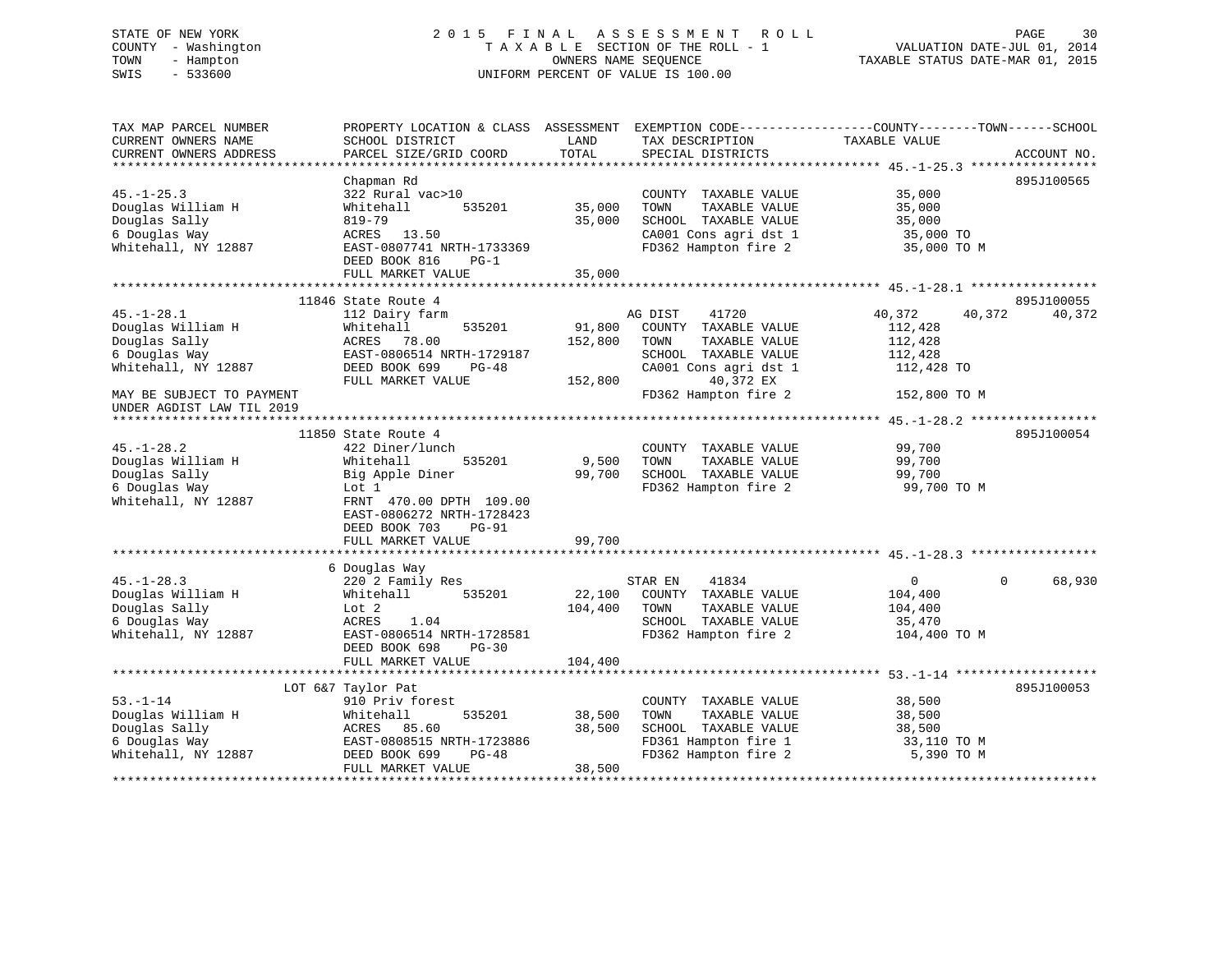#### STATE OF NEW YORK 2 0 1 5 F I N A L A S S E S S M E N T R O L L PAGE 31COUNTY - Washington  $T A X A B L E$  SECTION OF THE ROLL - 1<br>TOWN - Hampton DATE-JUL 000NERS NAME SEQUENCE TOWN - Hampton OWNERS NAME SEQUENCE TAXABLE STATUS DATE-MAR 01, 2015 SWIS - 533600 UNIFORM PERCENT OF VALUE IS 100.00

| TAX MAP PARCEL NUMBER<br>CURRENT OWNERS NAME                              | PROPERTY LOCATION & CLASS ASSESSMENT EXEMPTION CODE---------------COUNTY-------TOWN-----SCHOOL<br>SCHOOL DISTRICT | LAND   | TAX DESCRIPTION                       | TAXABLE VALUE    |                                  |
|---------------------------------------------------------------------------|-------------------------------------------------------------------------------------------------------------------|--------|---------------------------------------|------------------|----------------------------------|
| CURRENT OWNERS ADDRESS                                                    | PARCEL SIZE/GRID COORD                                                                                            | TOTAL  | SPECIAL DISTRICTS                     |                  | ACCOUNT NO.                      |
|                                                                           |                                                                                                                   |        |                                       |                  |                                  |
|                                                                           | 2006 County Route 18                                                                                              |        |                                       |                  | 895J100291                       |
| $71. - 1 - 1.1$                                                           | 322 Rural vac>10                                                                                                  |        | COUNTY TAXABLE VALUE                  | 31,500           |                                  |
| Downing Duane                                                             | Granville<br>533201                                                                                               | 31,500 | TOWN<br>TAXABLE VALUE                 | 31,500           |                                  |
| 118 South Williams St                                                     | ACRES 11.10                                                                                                       | 31,500 | SCHOOL TAXABLE VALUE                  | 31,500           |                                  |
| Whitehall, NY 12887                                                       | EAST-0811731 NRTH-1713812                                                                                         |        | FD361 Hampton fire 1                  | 31,500 TO M      |                                  |
|                                                                           | DEED BOOK 3357 PG-65                                                                                              |        |                                       |                  |                                  |
|                                                                           | FULL MARKET VALUE                                                                                                 | 31,500 |                                       |                  |                                  |
|                                                                           |                                                                                                                   |        |                                       |                  |                                  |
| $62. - 1 - 49$                                                            | 1896 County Route 18                                                                                              |        |                                       |                  | 895J100020                       |
| Downing Duane P                                                           | 322 Rural vac>10<br>535201<br>Whitehall                                                                           | 17,500 | COUNTY TAXABLE VALUE<br>TAXABLE VALUE | 17,500<br>17,500 |                                  |
| 118 South Williams St                                                     | Sub Div Lot 5                                                                                                     | 17,500 | TOWN<br>SCHOOL TAXABLE VALUE          | 17,500           |                                  |
| Whitehall, NY 12887                                                       | ACRES 18.50                                                                                                       |        | FD361 Hampton fire 1                  | 17,500 TO M      |                                  |
|                                                                           | EAST-0809908 NRTH-1713574                                                                                         |        |                                       |                  |                                  |
|                                                                           | DEED BOOK 3116 PG-267                                                                                             |        |                                       |                  |                                  |
|                                                                           | FULL MARKET VALUE                                                                                                 | 17,500 |                                       |                  |                                  |
|                                                                           |                                                                                                                   |        |                                       |                  |                                  |
|                                                                           | 81 Hampton Heights Way                                                                                            |        |                                       |                  | 895J100678                       |
| $80. - 1 - 28$                                                            | 260 Seasonal res                                                                                                  |        | COUNTY TAXABLE VALUE                  | 62,000           |                                  |
| Drain Thomas                                                              | Granville<br>533201                                                                                               | 27,500 | TOWN<br>TAXABLE VALUE                 | 62,000           |                                  |
| 42 Birch Ln                                                               | 5.02<br>ACRES                                                                                                     | 62,000 | SCHOOL TAXABLE VALUE                  | 62,000           |                                  |
| Kensington, CT 06037                                                      | EAST-0809832 NRTH-1702189                                                                                         |        | FD361 Hampton fire 1                  | 62,000 TO M      |                                  |
|                                                                           | DEED BOOK 710<br>PG-107                                                                                           |        |                                       |                  |                                  |
|                                                                           | FULL MARKET VALUE                                                                                                 | 62,000 |                                       |                  |                                  |
|                                                                           |                                                                                                                   |        |                                       |                  |                                  |
| $81. - 1 - 26.2$                                                          | 1137 North Quivey Hill Ln<br>210 1 Family Res                                                                     |        | STAR B<br>41854                       | $\overline{0}$   | 895J100545<br>$\Omega$<br>31,670 |
| Dundon Matthew                                                            | 533201<br>Granville                                                                                               |        | 25,300 COUNTY TAXABLE VALUE           | 56,900           |                                  |
| Dundon Samantha                                                           | 2.00<br>ACRES                                                                                                     | 56,900 | TAXABLE VALUE<br>TOWN                 | 56,900           |                                  |
|                                                                           | EAST-0818733 NRTH-1702569                                                                                         |        | SCHOOL TAXABLE VALUE                  | 25,230           |                                  |
| 1137 N Quivey Hill Ln EAST-0818733 Nhitehall, NY 12887-3217 DEED BOOK 939 | PG-247                                                                                                            |        | FD361 Hampton fire 1                  | 56,900 TO M      |                                  |
|                                                                           | FULL MARKET VALUE                                                                                                 | 56,900 |                                       |                  |                                  |
|                                                                           |                                                                                                                   |        |                                       |                  |                                  |
|                                                                           | 177 Hills Pond Rd                                                                                                 |        |                                       |                  |                                  |
| $71. - 1 - 16.2$                                                          | 270 Mfg housing                                                                                                   |        | STAR B<br>41854                       | $\overline{0}$   | $\Omega$<br>28,400               |
| Dunn Russell S Jr                                                         | Granville<br>533201                                                                                               | 22,200 | COUNTY TAXABLE VALUE                  | 28,400           |                                  |
| Dunn Tami J                                                               | FRNT 200.00 DPTH 230.00                                                                                           | 28,400 | TOWN<br>TAXABLE VALUE                 | 28,400           |                                  |
| 177 Hills Pond Rd                                                         | EAST-0815852 NRTH-1706170                                                                                         |        | SCHOOL TAXABLE VALUE                  | $\Omega$         |                                  |
| Whitehall, NY 12887                                                       | DEED BOOK 2710 PG-255                                                                                             |        | FD361 Hampton fire 1                  | 28,400 TO M      |                                  |
|                                                                           | FULL MARKET VALUE                                                                                                 | 28,400 |                                       |                  |                                  |
|                                                                           |                                                                                                                   |        |                                       |                  |                                  |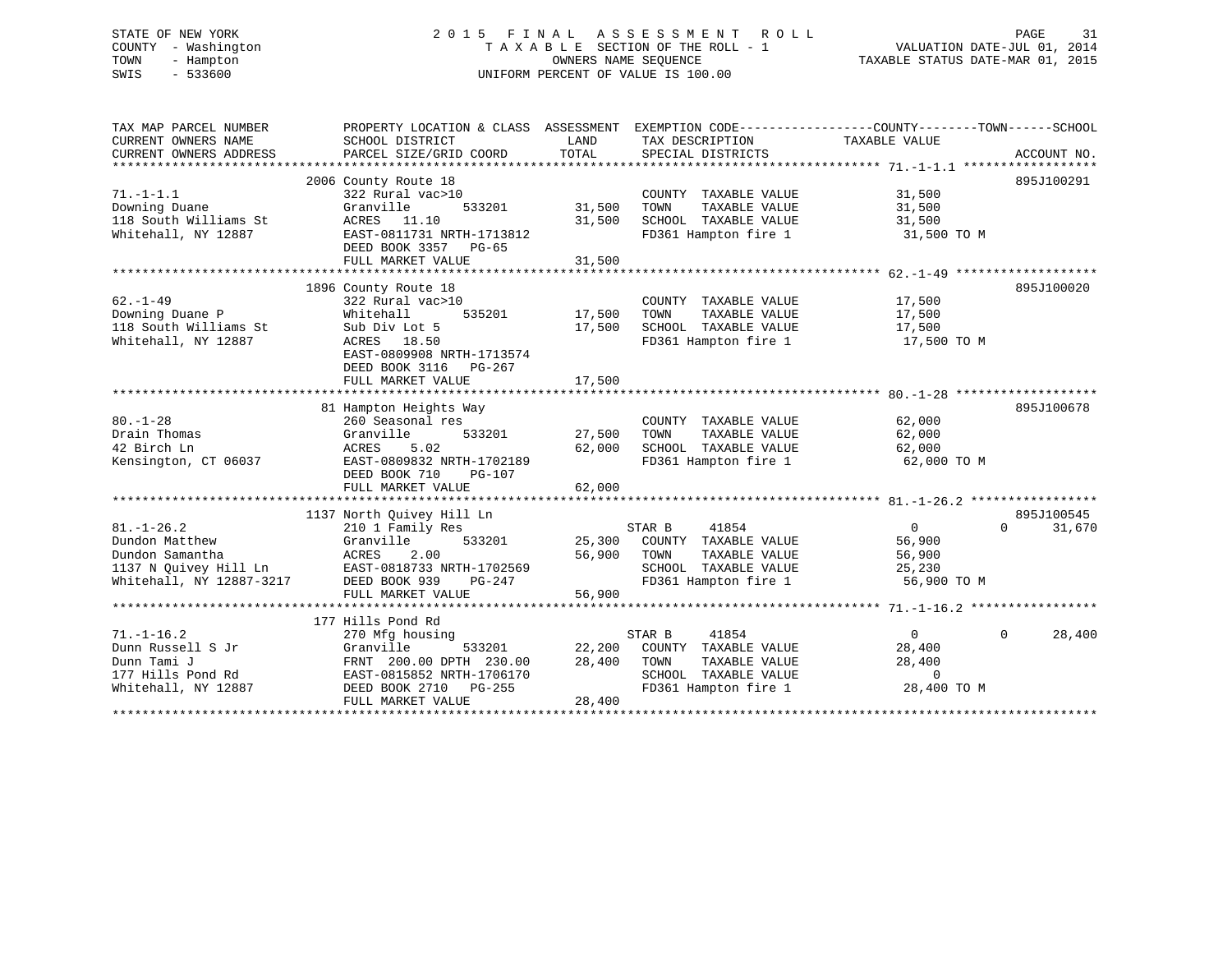# STATE OF NEW YORK 2 0 1 5 F I N A L A S S E S S M E N T R O L L PAGE 32 COUNTY - Washington T A X A B L E SECTION OF THE ROLL - 1 VALUATION DATE-JUL 01, 2014 TOWN - Hampton OWNERS NAME SEQUENCE TAXABLE STATUS DATE-MAR 01, 2015 SWIS - 533600 UNIFORM PERCENT OF VALUE IS 100.00

| TAX MAP PARCEL NUMBER<br>CURRENT OWNERS NAME<br>CURRENT OWNERS ADDRESS                                      | PROPERTY LOCATION & CLASS ASSESSMENT<br>SCHOOL DISTRICT<br>PARCEL SIZE/GRID COORD                                                                            | LAND<br>TOTAL<br>SPECIAL DISTRICTS                                                                                                               | EXEMPTION CODE-----------------COUNTY-------TOWN------SCHOOL<br>TAX DESCRIPTION TAXABLE VALUE<br>ACCOUNT NO. |
|-------------------------------------------------------------------------------------------------------------|--------------------------------------------------------------------------------------------------------------------------------------------------------------|--------------------------------------------------------------------------------------------------------------------------------------------------|--------------------------------------------------------------------------------------------------------------|
| $71. - 1 - 15.8$<br>Dunn Russell S Sr<br>Dunn Joan E<br>196 Hills Pond Rd<br>PO Box 75<br>Hampton, NY 12837 | 196 Hills Pond Rd<br>210 1 Family Res<br>Granville<br>533201<br>ACRES<br>1.58<br>EAST-0816399 NRTH-1706318<br>DEED BOOK 2837 PG-274<br>FULL MARKET VALUE     | STAR EN<br>41834<br>23,900<br>COUNTY TAXABLE VALUE<br>85,700<br>TOWN<br>TAXABLE VALUE<br>SCHOOL TAXABLE VALUE<br>FD361 Hampton fire 1<br>85,700  | $\Omega$<br>$\Omega$<br>68,930<br>85,700<br>85,700<br>16,770<br>85,700 TO M                                  |
|                                                                                                             | 1093 North Quivey Hill Ln                                                                                                                                    |                                                                                                                                                  | 895J100429                                                                                                   |
| $81. - 1 - 22$<br>Dupuis Racheal<br>Dupuis Paul<br>1093 North Ouivey Hill Ln<br>Whitehall, NY 12887         | 210 1 Family Res<br>533201<br>Granville<br>ACRES<br>4.00<br>EAST-0818662 NRTH-1701695<br>DEED BOOK 3055<br>PG-129<br>FULL MARKET VALUE                       | STAR B<br>41854<br>31,800<br>COUNTY TAXABLE VALUE<br>124,600<br>TOWN<br>TAXABLE VALUE<br>SCHOOL TAXABLE VALUE<br>FD361 Hampton fire 1<br>124,600 | $\mathbf{0}$<br>$\Omega$<br>31,670<br>124,600<br>124,600<br>92,930<br>124,600 TO M                           |
|                                                                                                             | State Route 22A OFF                                                                                                                                          |                                                                                                                                                  | 895J100029                                                                                                   |
| $72. - 2 - 8$<br>Durant Herve S<br>90 Northfield Ave Unit 31C<br>West Orange, NJ 07052                      | 314 Rural vac<10<br>Granville<br>533201<br>6.50<br>ACRES<br>EAST-0824186 NRTH-1710701<br>DEED BOOK 2589 PG-262                                               | COUNTY TAXABLE VALUE<br>14,500<br>TAXABLE VALUE<br>TOWN<br>14,500<br>SCHOOL TAXABLE VALUE<br>FD361 Hampton fire 1                                | 14,500<br>14,500<br>14,500<br>14,500 TO M                                                                    |
|                                                                                                             | FULL MARKET VALUE                                                                                                                                            | 14,500                                                                                                                                           |                                                                                                              |
|                                                                                                             |                                                                                                                                                              |                                                                                                                                                  |                                                                                                              |
| $62. -1 - 2$<br>Durfee Seth<br>Durfee Grace Cuomo<br>PO Box 124<br>Fair Haven, VT 05743                     | Hickey Rd OFF<br>910 Priv forest<br>533201<br>Granville<br>ACRES<br>26.76<br>EAST-0809900 NRTH-1719665<br>DEED BOOK 3055 PG-251<br>FULL MARKET VALUE         | COUNTY TAXABLE VALUE<br>12,000<br>TOWN<br>TAXABLE VALUE<br>12,000<br>SCHOOL TAXABLE VALUE<br>FD361 Hampton fire 1<br>12,000                      | 895J100629<br>12,000<br>12,000<br>12,000<br>12,000 TO M                                                      |
|                                                                                                             |                                                                                                                                                              |                                                                                                                                                  |                                                                                                              |
| $62. -1 - 3$<br>Durfee Seth<br>183 Wicked Hollow Way<br>Hampton, NY 12837                                   | 183 Wicked Hollow Way<br>240 Rural res<br>Granville<br>533201<br>ACRES<br>27.27<br>EAST-0810834 NRTH-1719735<br>DEED BOOK 876<br>PG-247<br>FULL MARKET VALUE | STAR B<br>41854<br>39,600<br>COUNTY TAXABLE VALUE<br>134,600<br>TAXABLE VALUE<br>TOWN<br>SCHOOL TAXABLE VALUE<br>FD361 Hampton fire 1<br>134,600 | 895J100630<br>$\overline{0}$<br>$\Omega$<br>31,670<br>134,600<br>134,600<br>102,930<br>134,600 TO M          |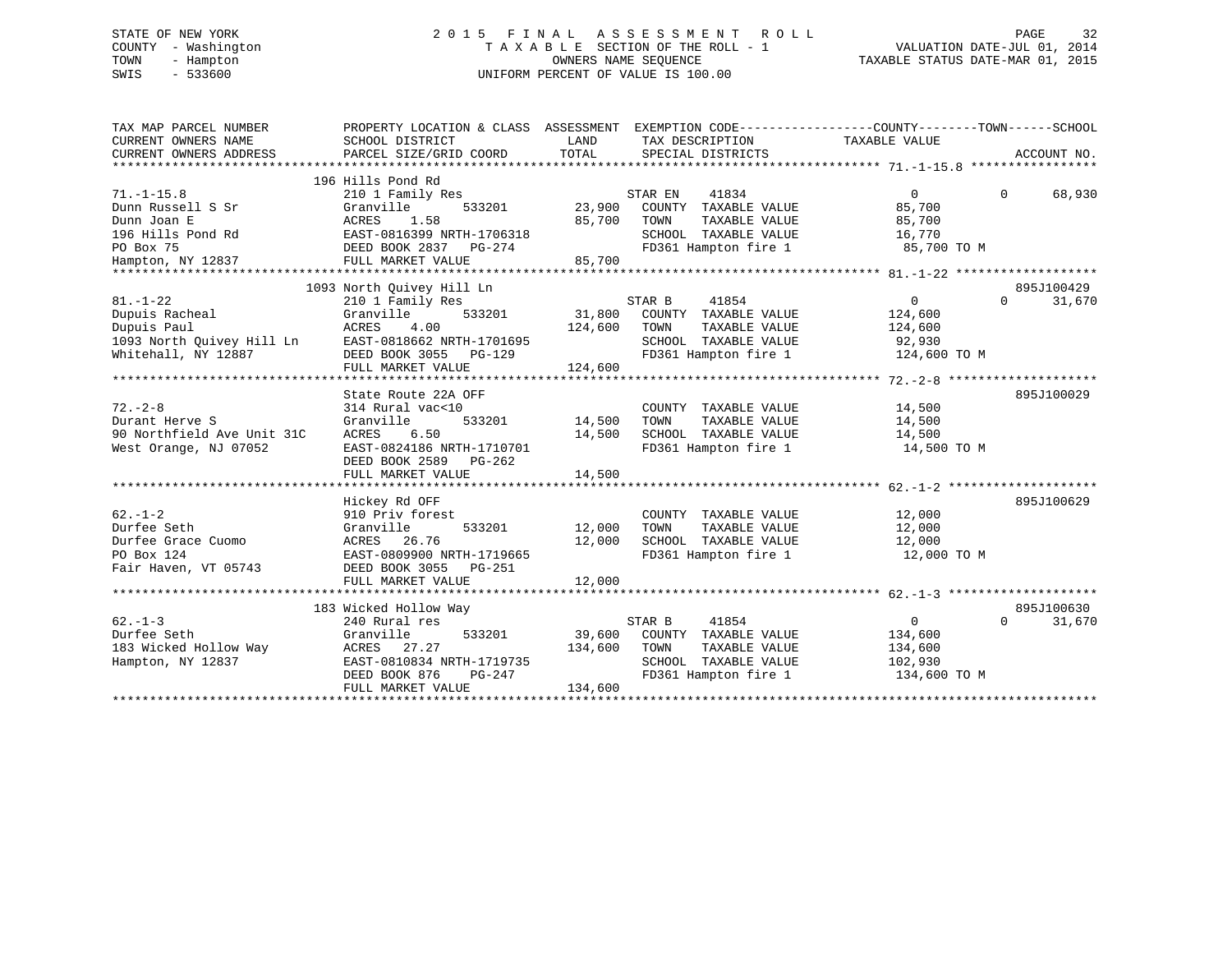# STATE OF NEW YORK 2 0 1 5 F I N A L A S S E S S M E N T R O L L PAGE 33 COUNTY - Washington T A X A B L E SECTION OF THE ROLL - 1 VALUATION DATE-JUL 01, 2014 TOWN - Hampton OWNERS NAME SEQUENCE TAXABLE STATUS DATE-MAR 01, 2015 SWIS - 533600 UNIFORM PERCENT OF VALUE IS 100.00

| TAX MAP PARCEL NUMBER<br>CURRENT OWNERS NAME<br>CURRENT OWNERS ADDRESS | PROPERTY LOCATION & CLASS ASSESSMENT EXEMPTION CODE---------------COUNTY-------TOWN-----SCHOOL<br>SCHOOL DISTRICT<br>PARCEL SIZE/GRID COORD | LAND<br>TOTAL     | TAX DESCRIPTION<br>SPECIAL DISTRICTS     | TAXABLE VALUE              | ACCOUNT NO.        |
|------------------------------------------------------------------------|---------------------------------------------------------------------------------------------------------------------------------------------|-------------------|------------------------------------------|----------------------------|--------------------|
|                                                                        |                                                                                                                                             |                   |                                          |                            |                    |
|                                                                        | State Route 22A                                                                                                                             |                   |                                          |                            | 895J100141         |
| $54. - 1 - 14.1$<br>Durham Joseph A                                    | 323 Vacant rural<br>533201<br>Granville                                                                                                     | 71,300            | AG DIST<br>41720<br>COUNTY TAXABLE VALUE | 46,913<br>46,913<br>24,387 | 46,913             |
| 1 Krall Rd                                                             | sub div lot 2                                                                                                                               | 71,300            | TOWN<br>TAXABLE VALUE                    | 24,387                     |                    |
| Hampton, NY 12837                                                      | Easement 3201/301                                                                                                                           |                   | SCHOOL TAXABLE VALUE                     | 24,387                     |                    |
|                                                                        | ACRES 158.40                                                                                                                                |                   | CA001 Cons agri dst 1                    | 24,387 TO                  |                    |
| MAY BE SUBJECT TO PAYMENT                                              | EAST-0818236 NRTH-1725621                                                                                                                   |                   | 46,913 EX                                |                            |                    |
| UNDER AGDIST LAW TIL 2019                                              | DEED BOOK 867<br>PG-65                                                                                                                      |                   | FD361 Hampton fire 1                     | 71,300 TO M                |                    |
|                                                                        | FULL MARKET VALUE                                                                                                                           | 71,300            |                                          |                            |                    |
|                                                                        |                                                                                                                                             |                   |                                          |                            |                    |
|                                                                        | 64 Lemayville Way                                                                                                                           |                   |                                          |                            | 895J101794         |
| $38. - 1 - 2.6$                                                        | 210 1 Family Res                                                                                                                            |                   | COUNTY TAXABLE VALUE                     | 152,500                    |                    |
| Echevarris Dulcidio Jr<br>Echevarris Barbara                           | Whitehall<br>535201                                                                                                                         | 36,400<br>152,500 | TAXABLE VALUE<br>TOWN                    | 152,500                    |                    |
|                                                                        |                                                                                                                                             |                   | SCHOOL TAXABLE VALUE                     | 152,500                    |                    |
| 56 Park Rd                                                             |                                                                                                                                             |                   | FD362 Hampton fire 2                     | 152,500 TO M               |                    |
| Oxford, CT 06483                                                       | DEED BOOK 603<br>$PG-340$                                                                                                                   |                   |                                          |                            |                    |
|                                                                        | FULL MARKET VALUE                                                                                                                           | 152,500           |                                          |                            |                    |
|                                                                        | 73 Wicked Hollow Way                                                                                                                        |                   |                                          |                            | 895J101716         |
| $62. - 1 - 13$                                                         | 210 1 Family Res                                                                                                                            |                   | STAR B<br>41854                          | $\overline{0}$             | $\Omega$<br>31,670 |
| Edwards Edward                                                         | 533201<br>Granville                                                                                                                         | 28,500            | COUNTY TAXABLE VALUE                     | 89,100                     |                    |
| 73 Wicked Hollow Way                                                   | ACRES<br>5.05                                                                                                                               | 89,100            | TAXABLE VALUE<br>TOWN                    | 89,100                     |                    |
| Hampton, NY 12837                                                      | EAST-0812982 NRTH-1719833                                                                                                                   |                   | SCHOOL TAXABLE VALUE                     | 57,430                     |                    |
|                                                                        | DEED BOOK 918<br>PG-167                                                                                                                     |                   | FD361 Hampton fire 1                     | 89,100 TO M                |                    |
|                                                                        | FULL MARKET VALUE                                                                                                                           | 89,100            |                                          |                            |                    |
|                                                                        |                                                                                                                                             |                   |                                          |                            |                    |
|                                                                        | 28 Ouiet Way                                                                                                                                |                   |                                          |                            | 895J100641         |
| $62 - 1 - 34$                                                          | 322 Rural vac>10                                                                                                                            |                   | COUNTY TAXABLE VALUE                     | 5,500                      |                    |
| Edwards Edward                                                         | Granville<br>533201                                                                                                                         | 5,500             | TAXABLE VALUE<br>TOWN                    | 5,500                      |                    |
| 73 Wicked Hollow Way                                                   | ACRES 11.23                                                                                                                                 | 5,500             | SCHOOL TAXABLE VALUE                     | 5,500                      |                    |
| Hampton, NY 12837                                                      | EAST-0811419 NRTH-1717353                                                                                                                   |                   | FD361 Hampton fire 1                     | 5,500 TO M                 |                    |
|                                                                        | DEED BOOK 918<br>$PG-163$                                                                                                                   |                   |                                          |                            |                    |
|                                                                        | FULL MARKET VALUE                                                                                                                           | 5,500             |                                          |                            |                    |
|                                                                        |                                                                                                                                             |                   |                                          |                            |                    |
|                                                                        | 1018 West Way                                                                                                                               |                   |                                          |                            | 895J100278         |
| $71.4 - 2 - 18$                                                        | 210 1 Family Res - WTRFNT                                                                                                                   |                   | STAR B<br>41854                          | $\overline{0}$             | 31,670<br>$\Omega$ |
| Edwards Thomas M ETAL                                                  | 533201<br>Granville                                                                                                                         |                   | 13,500 COUNTY TAXABLE VALUE              | 116,300                    |                    |
| ATT Gail Dennison                                                      | LOT 1B                                                                                                                                      | 116,300           | TOWN<br>TAXABLE VALUE                    | 116,300                    |                    |
| 247 South Rd                                                           | 688/193                                                                                                                                     |                   | SCHOOL TAXABLE VALUE                     | 84,630                     |                    |
| PO Box 43                                                              | $71. - 2 - 18$                                                                                                                              |                   | FD361 Hampton fire 1                     | 116,300 TO M               |                    |
| Hampton, NY 12837                                                      | FRNT 100.00 DPTH 187.00                                                                                                                     |                   |                                          |                            |                    |
|                                                                        | EAST-0816085 NRTH-1706890                                                                                                                   |                   |                                          |                            |                    |
|                                                                        | DEED BOOK 918<br>PG-170                                                                                                                     |                   |                                          |                            |                    |
|                                                                        | FULL MARKET VALUE                                                                                                                           | 116,300           |                                          |                            |                    |
|                                                                        |                                                                                                                                             |                   |                                          |                            |                    |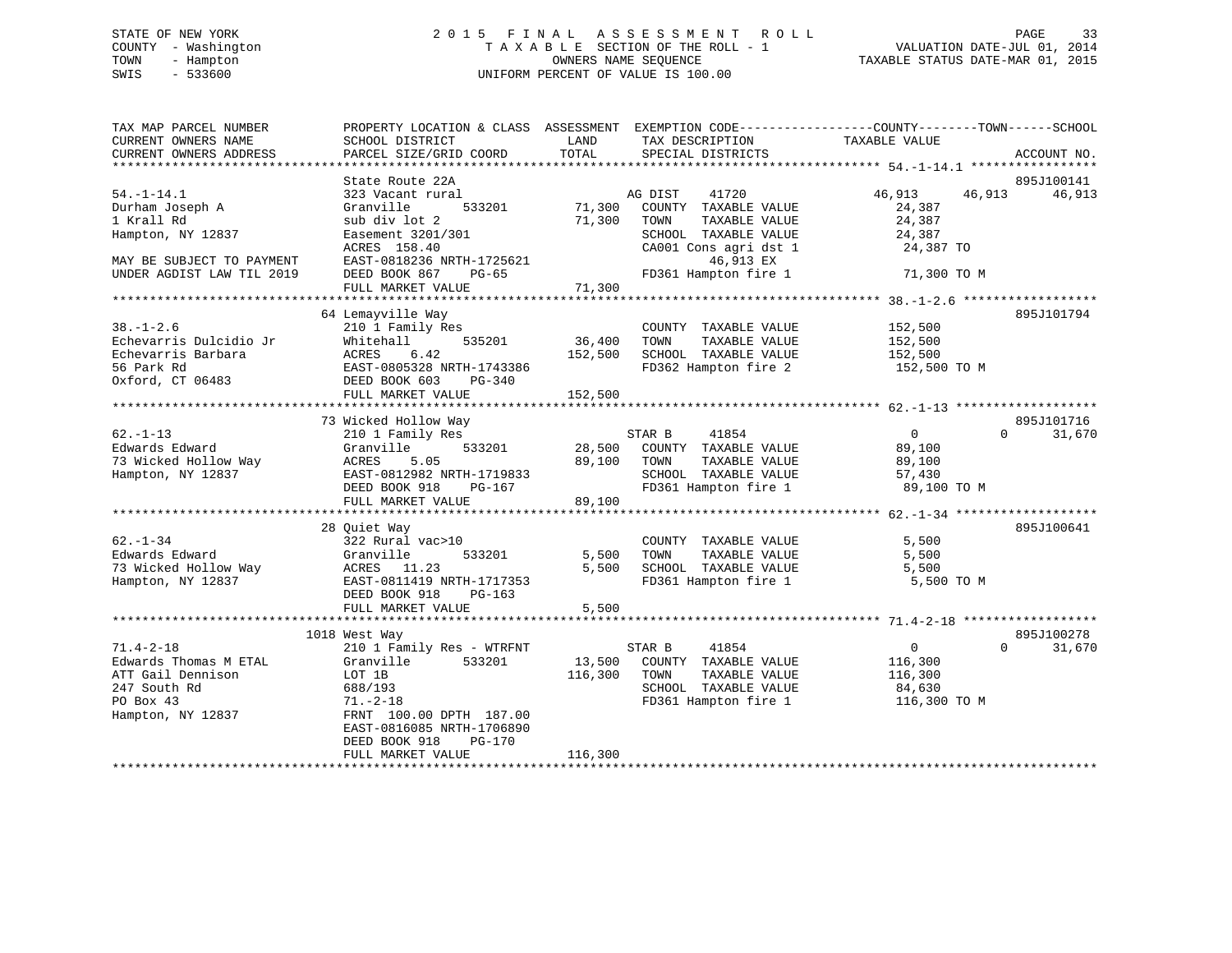# STATE OF NEW YORK 2 0 1 5 F I N A L A S S E S S M E N T R O L L PAGE 34 COUNTY - Washington T A X A B L E SECTION OF THE ROLL - 1 VALUATION DATE-JUL 01, 2014 TOWN - Hampton OWNERS NAME SEQUENCE TAXABLE STATUS DATE-MAR 01, 2015 SWIS - 533600 UNIFORM PERCENT OF VALUE IS 100.00

| TAX MAP PARCEL NUMBER<br>CURRENT OWNERS NAME<br>CURRENT OWNERS ADDRESS | SCHOOL DISTRICT<br>PARCEL SIZE/GRID COORD         | LAND<br>TOTAL | TAX DESCRIPTION<br>SPECIAL DISTRICTS | PROPERTY LOCATION & CLASS ASSESSMENT EXEMPTION CODE----------------COUNTY-------TOWN-----SCHOOL<br>TAXABLE VALUE<br>ACCOUNT NO. |
|------------------------------------------------------------------------|---------------------------------------------------|---------------|--------------------------------------|---------------------------------------------------------------------------------------------------------------------------------|
|                                                                        |                                                   |               |                                      |                                                                                                                                 |
|                                                                        | 194 & 200 Wicked Hollow Way                       |               |                                      | 895J100628                                                                                                                      |
| $62 - 1 - 4$                                                           | 240 Rural res                                     |               | COUNTY TAXABLE VALUE                 | 323,100                                                                                                                         |
| Eisenlau Lauralee                                                      | Granville<br>533201                               | 73,100        | TAXABLE VALUE<br>TOWN                | 323,100                                                                                                                         |
| 10 Roswell Ave                                                         | ACRES 50.68<br>EAST-0811039 NRTH-1720871          | 323,100       | SCHOOL TAXABLE VALUE                 | 323,100                                                                                                                         |
| Oceanside, NY 11572                                                    | DEED BOOK 3104 PG-308                             |               | FD361 Hampton fire 1                 | 323,100 TO M                                                                                                                    |
|                                                                        | FULL MARKET VALUE                                 | 323,100       |                                      |                                                                                                                                 |
|                                                                        |                                                   |               |                                      |                                                                                                                                 |
|                                                                        | 1037 North Quivey Hill Ln                         |               |                                      | 895J100041                                                                                                                      |
| $81. - 1 - 14$                                                         | 322 Rural vac>10                                  |               | COUNTY TAXABLE VALUE                 | 22,400                                                                                                                          |
| Ettori Rita                                                            | 533201<br>Granville                               | 22,400        | TAXABLE VALUE<br>TOWN                | 22,400                                                                                                                          |
| 19 Prouty Rd                                                           | 23.00<br>ACRES                                    | 22,400        | SCHOOL TAXABLE VALUE                 | 22,400                                                                                                                          |
| Hampton, NY 12837                                                      | EAST-0817316 NRTH-1700110                         |               | FD361 Hampton fire 1                 | 22,400 TO M                                                                                                                     |
|                                                                        | DEED BOOK 3454 PG-232                             |               |                                      |                                                                                                                                 |
|                                                                        | FULL MARKET VALUE                                 | 22,400        |                                      |                                                                                                                                 |
|                                                                        | South Rd                                          |               |                                      | 895J100067                                                                                                                      |
| $72. - 1 - 15$                                                         | 720 Mine/quarry                                   |               | COUNTY TAXABLE VALUE                 | 6,800                                                                                                                           |
| Evergreen Quarries LLC                                                 | Granville<br>533201                               | 6,800         | TOWN<br>TAXABLE VALUE                | 6,800                                                                                                                           |
| 68 E Potter St                                                         | 7.81<br>ACRES                                     | 6,800         | SCHOOL TAXABLE VALUE                 | 6,800                                                                                                                           |
| Granville, NY 12832                                                    | EAST-0820565 NRTH-1707639                         |               | FD361 Hampton fire 1                 | 6,800 TO M                                                                                                                      |
|                                                                        | DEED BOOK 2337 PG-16                              |               |                                      |                                                                                                                                 |
|                                                                        | FULL MARKET VALUE                                 | 6,800         |                                      |                                                                                                                                 |
|                                                                        |                                                   |               |                                      |                                                                                                                                 |
|                                                                        | State Route 22A OFF                               |               |                                      | 895J100230                                                                                                                      |
| $72. - 2 - 15$                                                         | 720 Mine/quarry                                   |               | COUNTY TAXABLE VALUE                 | 6,000                                                                                                                           |
| Evergreen Quarries LLC                                                 | Granville<br>533201                               | 6,000         | TOWN<br>TAXABLE VALUE                | 6,000                                                                                                                           |
| 68 E Potter Ave                                                        | 5.96<br>ACRES                                     | 6,000         | SCHOOL TAXABLE VALUE                 | 6,000                                                                                                                           |
| Granville, NY 12832                                                    | EAST-0820812 NRTH-1707252<br>DEED BOOK 2337 PG-16 |               | FD361 Hampton fire 1                 | 6,000 TO M                                                                                                                      |
|                                                                        | FULL MARKET VALUE                                 | 6,000         |                                      |                                                                                                                                 |
|                                                                        |                                                   |               |                                      |                                                                                                                                 |
|                                                                        | Hills Pond Rd                                     |               |                                      | 895J101801                                                                                                                      |
| $71. - 1 - 14.61$                                                      | 314 Rural vac<10 - WTRFNT                         |               | COUNTY TAXABLE VALUE                 | 38,000                                                                                                                          |
| Fallon Kathleen A                                                      | Granville<br>533201                               | 38,000        | TOWN<br>TAXABLE VALUE                | 38,000                                                                                                                          |
| 8 Whitman Ln                                                           | ACRES<br>7.81                                     | 38,000        | SCHOOL TAXABLE VALUE                 | 38,000                                                                                                                          |
| Old Lyme, CT 06371                                                     | EAST-0815295 NRTH-1709234                         |               | FD361 Hampton fire 1                 | 38,000 TO M                                                                                                                     |
|                                                                        | DEED BOOK 832<br>PG-291                           |               |                                      |                                                                                                                                 |
|                                                                        | FULL MARKET VALUE                                 | 38,000        |                                      |                                                                                                                                 |
|                                                                        | 44 Hickey Rd                                      |               |                                      | 895J100007                                                                                                                      |
| $62. - 1 - 27$                                                         | 240 Rural res                                     |               | COUNTY TAXABLE VALUE                 | 246,000                                                                                                                         |
| Farris Nolan                                                           | Granville<br>533201                               | 80,400        | TOWN<br>TAXABLE VALUE                | 246,000                                                                                                                         |
| 635 Garden St 4                                                        | ACRES 50.10                                       | 246,000       | SCHOOL TAXABLE VALUE                 | 246,000                                                                                                                         |
| Hoboken, NJ 07030                                                      | EAST-0814246 NRTH-1714668                         |               | CA001 Cons agri dst 1                | 246,000 TO                                                                                                                      |
|                                                                        | DEED BOOK 2463<br>PG-148                          |               | FD361 Hampton fire 1                 | 246,000 TO M                                                                                                                    |
|                                                                        | FULL MARKET VALUE                                 | 246,000       |                                      |                                                                                                                                 |
|                                                                        |                                                   |               |                                      |                                                                                                                                 |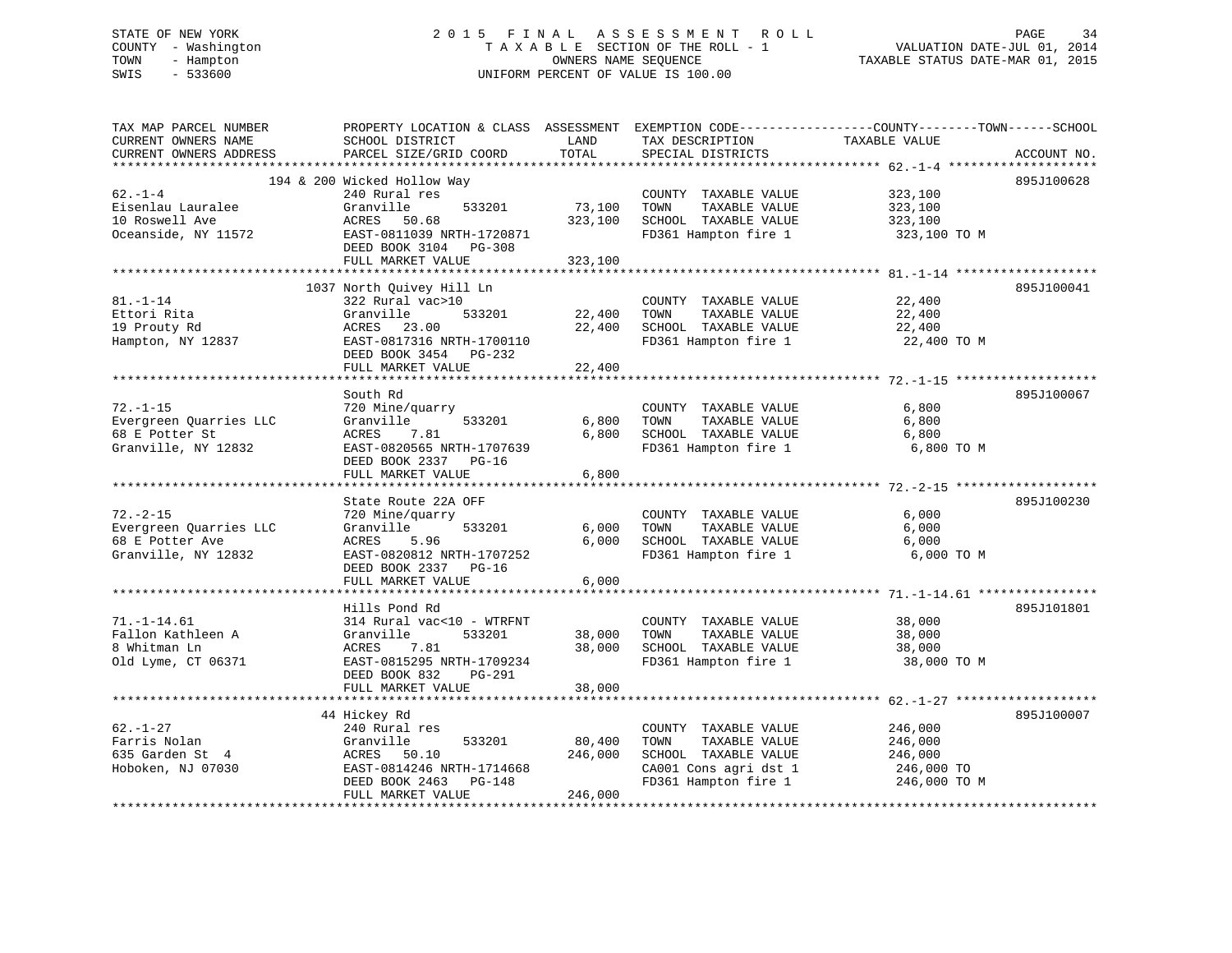#### STATE OF NEW YORK 2 0 1 5 F I N A L A S S E S S M E N T R O L L PAGE 35COUNTY - Washington  $T A X A B L E$  SECTION OF THE ROLL - 1<br>TOWN - Hampton DWNERS NAME SEQUENCE TOWN - Hampton OWNERS NAME SEQUENCE TAXABLE STATUS DATE-MAR 01, 2015 SWIS - 533600 UNIFORM PERCENT OF VALUE IS 100.00

| TAX MAP PARCEL NUMBER<br>CURRENT OWNERS NAME<br>CURRENT OWNERS ADDRESS                                     | PROPERTY LOCATION & CLASS ASSESSMENT<br>SCHOOL DISTRICT<br>PARCEL SIZE/GRID COORD                                                                                          | LAND<br>TOTAL                | EXEMPTION CODE-----------------COUNTY-------TOWN------SCHOOL<br>TAX DESCRIPTION<br>SPECIAL DISTRICTS             | TAXABLE VALUE                                            | ACCOUNT NO.                      |
|------------------------------------------------------------------------------------------------------------|----------------------------------------------------------------------------------------------------------------------------------------------------------------------------|------------------------------|------------------------------------------------------------------------------------------------------------------|----------------------------------------------------------|----------------------------------|
|                                                                                                            | *****************                                                                                                                                                          | * * * * * * * *              |                                                                                                                  |                                                          |                                  |
| $38. - 1 - 12.2$<br>Fenton Donald J<br>Fenton Tiffany L<br>32 Vladyka Woods Rd<br>Whitehall, NY 12887      | Vladyka Woods Rd<br>322 Rural vac>10<br>Whitehall<br>535201<br>ACRES 18.27<br>EAST-0806713 NRTH-1738931<br>DEED BOOK 916<br>PG-113<br>FULL MARKET VALUE                    | 30,000<br>30,000<br>30,000   | COUNTY TAXABLE VALUE<br>TOWN<br>TAXABLE VALUE<br>SCHOOL TAXABLE VALUE<br>FD362 Hampton fire 2                    | 30,000<br>30,000<br>30,000<br>30,000 TO M                | 895J100624                       |
|                                                                                                            |                                                                                                                                                                            |                              |                                                                                                                  |                                                          |                                  |
| $53. - 1 - 7.13$<br>Ferguson Dauna<br>271 Hickey Rd<br>Hampton, NY 12837                                   | 271 Hickey Rd<br>280 Res Multiple<br>Granville<br>533201<br>ACRES<br>5.44<br>EAST-0814243 NRTH-1720113<br>DEED BOOK 955<br>PG-284<br>FULL MARKET VALUE                     | 35,400<br>206,200<br>206,200 | COUNTY TAXABLE VALUE<br>TOWN<br>TAXABLE VALUE<br>SCHOOL TAXABLE VALUE<br>FD361 Hampton fire 1                    | 206,200<br>206,200<br>206,200<br>206,200 TO M            | 895J100662                       |
|                                                                                                            | *****************************                                                                                                                                              | **************               |                                                                                                                  |                                                          |                                  |
| $81. - 2 - 17$<br>Ferguson Edward -LE-<br>Ferquson Frank D<br>c/o Jeffrey Ferguson<br>2193 State Route 22A | 2177 State Route 22A<br>210 1 Family Res<br>Granville<br>533201<br>FRNT 190.00 DPTH 120.00<br>EAST-0822890 NRTH-1702281<br>DEED BOOK 760<br>PG-335                         | 16,800<br>45,900             | COUNTY TAXABLE VALUE<br>TOWN<br>TAXABLE VALUE<br>SCHOOL TAXABLE VALUE<br>FD361 Hampton fire 1                    | 45,900<br>45,900<br>45,900<br>45,900 TO M                | 895J100068                       |
| Hampton, NY 12837<br>********************                                                                  | FULL MARKET VALUE                                                                                                                                                          | 45,900                       |                                                                                                                  |                                                          |                                  |
| $81. - 2 - 16$<br>Ferguson Jeffrey<br>2193 State Route 22A<br>Hampton, NY 12837                            | 2193 State Route 22A<br>210 1 Family Res<br>Granville<br>533201<br>67.00 DPTH 126.00<br>FRNT<br>EAST-0822915 NRTH-1702409<br>DEED BOOK 2869<br>PG-300<br>FULL MARKET VALUE | 8,400<br>76,900<br>76,900    | STAR B<br>41854<br>COUNTY TAXABLE VALUE<br>TOWN<br>TAXABLE VALUE<br>SCHOOL TAXABLE VALUE<br>FD361 Hampton fire 1 | $\mathbf 0$<br>76,900<br>76,900<br>45,230<br>76,900 TO M | 895J100409<br>$\Omega$<br>31,670 |
|                                                                                                            | *********************                                                                                                                                                      |                              |                                                                                                                  | ************** 81.-2-15 ******                           |                                  |
| $81. - 2 - 15$<br>Ferquson Jeffrey F<br>2193 State Route 22A<br>Hampton, NY 12837                          | State Route 22A<br>311 Res vac land<br>533201<br>Granville<br>564/350<br>54.00 DPTH 126.00<br>FRNT<br>EAST-0822927 NRTH-1702465<br>DEED BOOK 3144 PG-321                   | 2,500<br>2,500               | COUNTY TAXABLE VALUE<br>TAXABLE VALUE<br>TOWN<br>SCHOOL TAXABLE VALUE<br>FD361 Hampton fire 1                    | 2,500<br>2,500<br>2,500<br>2,500 TO M                    | 895J100065                       |
|                                                                                                            | FULL MARKET VALUE                                                                                                                                                          | 2,500                        |                                                                                                                  |                                                          |                                  |
|                                                                                                            | ********************************                                                                                                                                           |                              |                                                                                                                  |                                                          |                                  |
| $81. -2 - 17.1$<br>Ferguson Thorn<br>6806 State Route 22<br>Salem, NY 12865                                | 2167 State Route 22A<br>270 Mfg housing<br>Granville<br>533201<br>FRNT 179.00 DPTH 110.00<br>EAST-0822850 NRTH-1702082<br>DEED BOOK 3059<br>PG-119<br>FULL MARKET VALUE    | 15,400<br>18,400<br>18,400   | COUNTY TAXABLE VALUE<br>TOWN<br>TAXABLE VALUE<br>SCHOOL TAXABLE VALUE<br>FD361 Hampton fire 1                    | 18,400<br>18,400<br>18,400<br>18,400 TO M                | 895J101740                       |
|                                                                                                            | ********************                                                                                                                                                       |                              |                                                                                                                  |                                                          |                                  |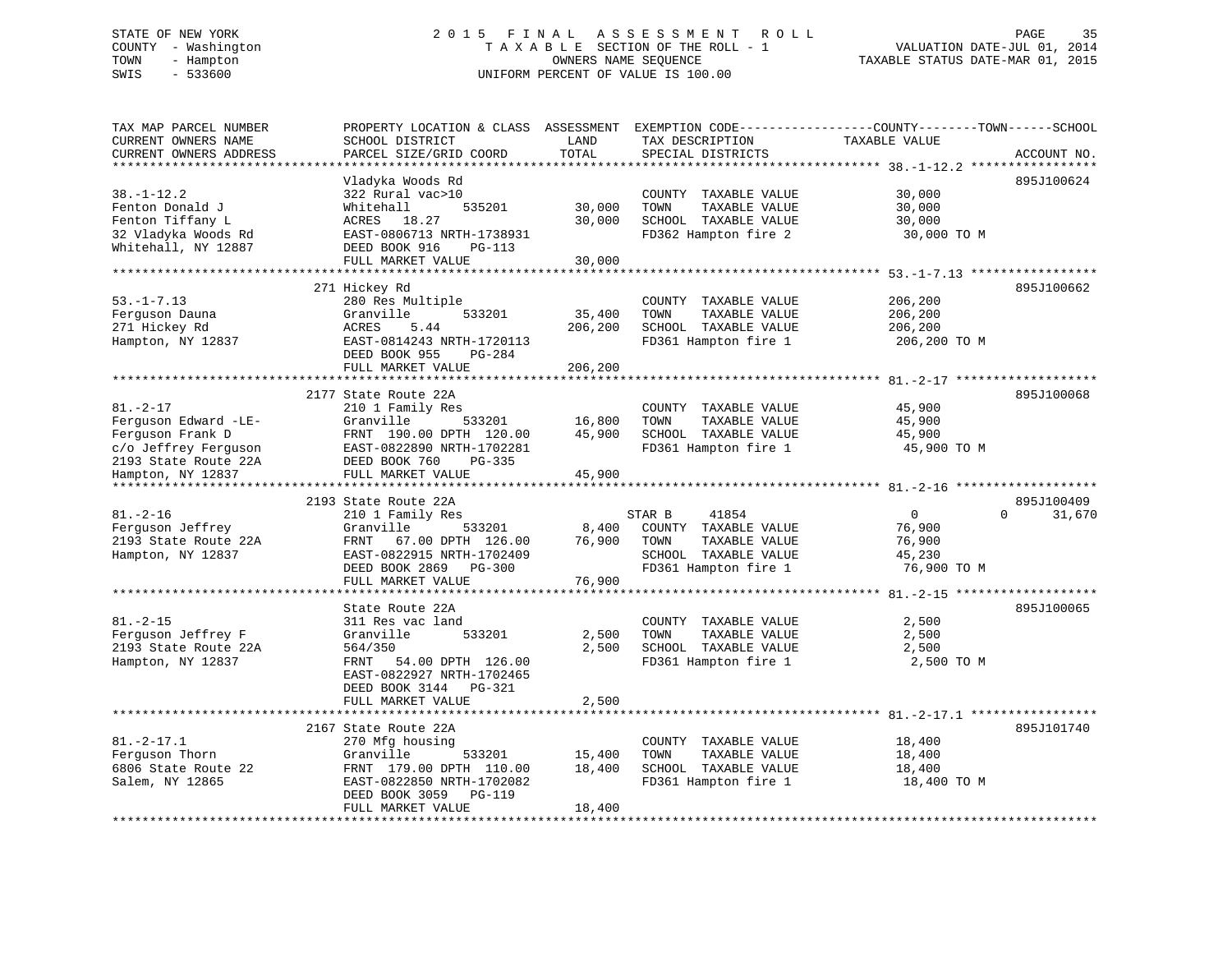# STATE OF NEW YORK 2 0 1 5 F I N A L A S S E S S M E N T R O L L PAGE 36 COUNTY - Washington T A X A B L E SECTION OF THE ROLL - 1 VALUATION DATE-JUL 01, 2014 TOWN - Hampton OWNERS NAME SEQUENCE TAXABLE STATUS DATE-MAR 01, 2015 SWIS - 533600 UNIFORM PERCENT OF VALUE IS 100.00

| TAX MAP PARCEL NUMBER<br>CURRENT OWNERS NAME<br>CURRENT OWNERS ADDRESS                                    | PROPERTY LOCATION & CLASS ASSESSMENT EXEMPTION CODE----------------COUNTY-------TOWN------SCHOOL<br>SCHOOL DISTRICT<br>PARCEL SIZE/GRID COORD | LAND<br>TOTAL | TAX DESCRIPTION<br>SPECIAL DISTRICTS                  | TAXABLE VALUE        | ACCOUNT NO.        |
|-----------------------------------------------------------------------------------------------------------|-----------------------------------------------------------------------------------------------------------------------------------------------|---------------|-------------------------------------------------------|----------------------|--------------------|
|                                                                                                           | 2195 State Route 22A                                                                                                                          |               |                                                       |                      |                    |
| $81. -2 - 15.1$                                                                                           | 210 1 Family Res                                                                                                                              |               | STAR B<br>41854                                       | $\Omega$             | 31,670<br>$\Omega$ |
| Ferguson Wayne                                                                                            | Granville                                                                                                                                     | 533201 7,000  | COUNTY TAXABLE VALUE                                  | 55,900               |                    |
| 2193 State Route 22A                                                                                      | FRNT 60.00 DPTH 116.00                                                                                                                        | 55,900        | TOWN<br>TAXABLE VALUE                                 | 55,900               |                    |
| Hampton, NY 12837                                                                                         | EAST-0822937 NRTH-1702517                                                                                                                     |               | SCHOOL TAXABLE VALUE                                  | 24,230               |                    |
|                                                                                                           | DEED BOOK 957<br>PG-218                                                                                                                       |               | FD361 Hampton fire 1 55,900 TO M                      |                      |                    |
|                                                                                                           | FULL MARKET VALUE                                                                                                                             | 55,900        |                                                       |                      |                    |
|                                                                                                           |                                                                                                                                               |               |                                                       |                      |                    |
|                                                                                                           | 1132 East Way                                                                                                                                 |               |                                                       |                      | 895J100543         |
| $71.4 - 3 - 3$                                                                                            | 260 Seasonal res - WTRFNT                                                                                                                     |               | COUNTY TAXABLE VALUE                                  | 121,100              |                    |
| Finch Warren L                                                                                            | Granville<br>533201                                                                                                                           | 27,000        | TAXABLE VALUE<br>TOWN                                 | 121,100              |                    |
|                                                                                                           |                                                                                                                                               | 121,100       | SCHOOL TAXABLE VALUE 121,100                          |                      |                    |
|                                                                                                           | FRNT 100.00 DPTH 145.00                                                                                                                       |               | FD361 Hampton fire 1                                  | 121,100 TO M         |                    |
|                                                                                                           |                                                                                                                                               |               |                                                       |                      |                    |
|                                                                                                           | DEED BOOK 3131    PG-122                                                                                                                      |               |                                                       |                      |                    |
|                                                                                                           | FULL MARKET VALUE                                                                                                                             | 121,100       |                                                       |                      |                    |
|                                                                                                           |                                                                                                                                               |               |                                                       |                      |                    |
|                                                                                                           | 1393 Carvers Falls Ln                                                                                                                         |               |                                                       |                      | 895J101810         |
| $31. - 1 - 4.1$                                                                                           | 270 Mfg housing                                                                                                                               |               | 41854<br>STAR B                                       | $0 \qquad \qquad$    | 31,670<br>$\Omega$ |
| Fiorino Frank J                                                                                           | Whitehall                                                                                                                                     |               | $22,300$ COUNTY TAXABLE VALUE                         | 55,000               |                    |
|                                                                                                           |                                                                                                                                               | 55,000        | TOWN<br>TAXABLE VALUE                                 | 55,000               |                    |
|                                                                                                           | EAST-0808164 NRTH-1746193                                                                                                                     |               |                                                       | 23,330               |                    |
| Fiornio Frank of The CRES<br>Fiornio Gina M<br>1393 Carvers Falls Ln<br>Whitehall, NY 12887 DEED BOOK 623 | PG-307                                                                                                                                        | $\frac{3}{2}$ | SCHOOL TAXABLE VALUE<br>FD362 Hampton fire 2          | 55,000 TO M          |                    |
|                                                                                                           | FULL MARKET VALUE                                                                                                                             | 55,000        |                                                       |                      |                    |
|                                                                                                           |                                                                                                                                               |               |                                                       |                      |                    |
|                                                                                                           | Vladyka Woods Rd OFF                                                                                                                          |               |                                                       |                      | 895J100235         |
| $38. - 1 - 18$                                                                                            | 314 Rural vac<10                                                                                                                              |               | COUNTY TAXABLE VALUE                                  | 19,000               |                    |
| Fish Scott                                                                                                | Whitehall                                                                                                                                     | 535201 19,000 |                                                       | 19,000               |                    |
| Fish Sheri M                                                                                              | 9.20<br>ACRES                                                                                                                                 | 19,000        | TOWN       TAXABLE  VALUE<br>SCHOOL    TAXABLE  VALUE | $\frac{1}{19}$ , 000 |                    |
| 69 Vladyka Woods Rd                                                                                       | EAST-0804807 NRTH-1738018                                                                                                                     |               | FD362 Hampton fire 2 19,000 TO M                      |                      |                    |
| Whitehall, NY 12887                                                                                       | DEED BOOK 3194 PG-168                                                                                                                         |               |                                                       |                      |                    |
|                                                                                                           | FULL MARKET VALUE                                                                                                                             | 19,000        |                                                       |                      |                    |
|                                                                                                           |                                                                                                                                               |               |                                                       |                      |                    |
|                                                                                                           | Vladyka Woods Rd OFF                                                                                                                          |               |                                                       |                      | 895J100062         |
| $38. - 1 - 19$                                                                                            | 322 Rural vac>10                                                                                                                              |               | COUNTY TAXABLE VALUE                                  | 6,500                |                    |
| Fish Scott                                                                                                | Whitehall<br>535201                                                                                                                           | 6,500         | TOWN<br>TAXABLE VALUE                                 | 6,500                |                    |
| 69 Vladyka Woods Rd                                                                                       | ACRES 13.50                                                                                                                                   | 6,500         | SCHOOL TAXABLE VALUE                                  | 6,500                |                    |
| Whitehall, NY 12887                                                                                       | EAST-0804771 NRTH-1738355                                                                                                                     |               | FD362 Hampton fire 2                                  | 6,500 TO M           |                    |
|                                                                                                           | DEED BOOK 1867 PG-176                                                                                                                         |               |                                                       |                      |                    |
|                                                                                                           | FULL MARKET VALUE                                                                                                                             | 6,500         |                                                       |                      |                    |
|                                                                                                           |                                                                                                                                               |               |                                                       |                      |                    |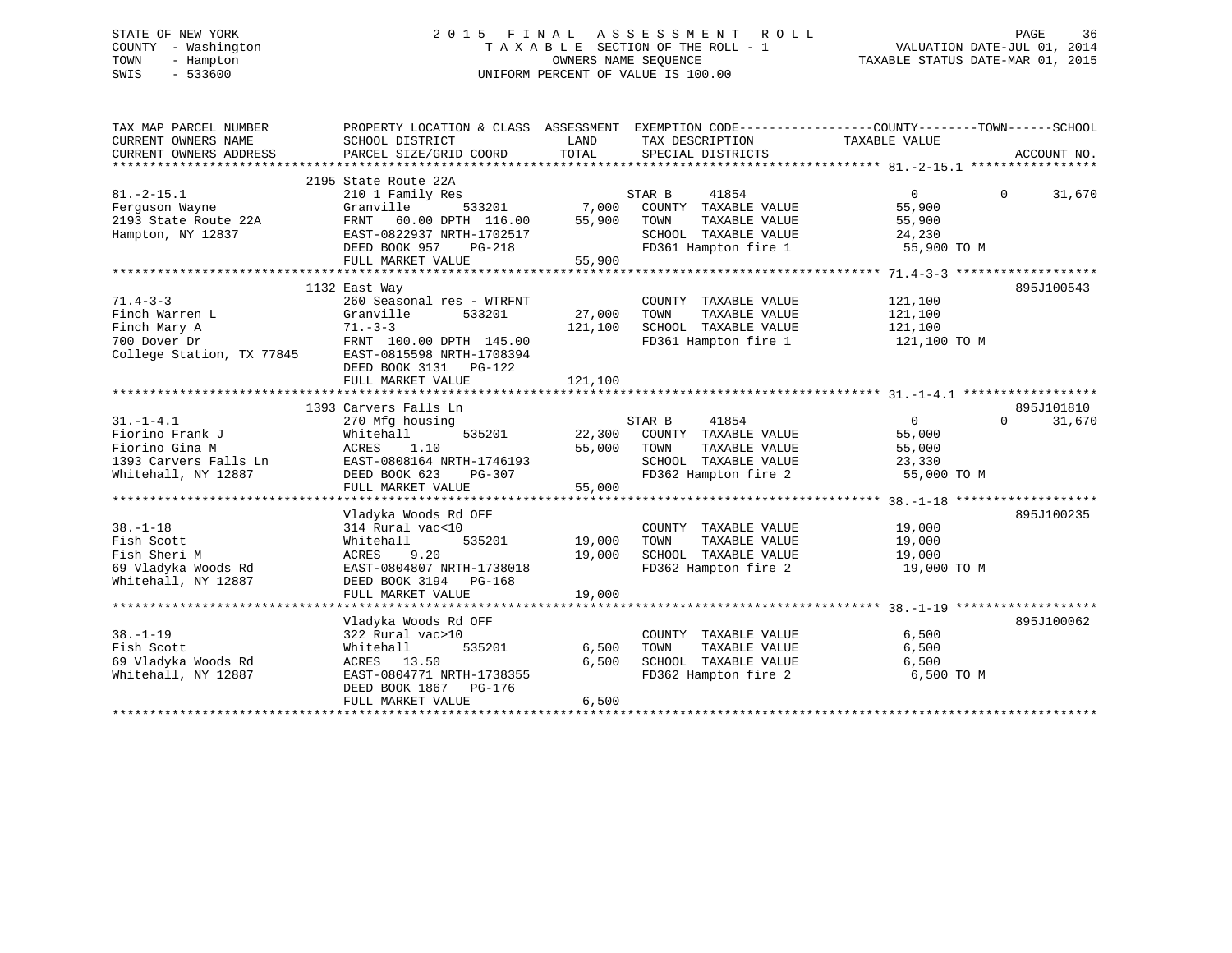# STATE OF NEW YORK 2 0 1 5 F I N A L A S S E S S M E N T R O L L PAGE 37 COUNTY - Washington T A X A B L E SECTION OF THE ROLL - 1 VALUATION DATE-JUL 01, 2014 TOWN - Hampton OWNERS NAME SEQUENCE TAXABLE STATUS DATE-MAR 01, 2015 SWIS - 533600 UNIFORM PERCENT OF VALUE IS 100.00

| TAX MAP PARCEL NUMBER  | PROPERTY LOCATION & CLASS ASSESSMENT EXEMPTION CODE----------------COUNTY-------TOWN------SCHOOL |         |                                   |                   |                             |
|------------------------|--------------------------------------------------------------------------------------------------|---------|-----------------------------------|-------------------|-----------------------------|
| CURRENT OWNERS NAME    | SCHOOL DISTRICT                                                                                  | LAND    | TAX DESCRIPTION                   | TAXABLE VALUE     |                             |
| CURRENT OWNERS ADDRESS | PARCEL SIZE/GRID COORD                                                                           | TOTAL   | SPECIAL DISTRICTS                 |                   | ACCOUNT NO.                 |
|                        |                                                                                                  |         |                                   |                   |                             |
|                        | 69 Vladyka Woods Rd                                                                              |         |                                   |                   | 895J100164                  |
| $38. - 1 - 12.1$       | 240 Rural res                                                                                    |         | STAR B<br>41854                   | 0                 | $0 \qquad \qquad$<br>31,670 |
| Fish Scott D           | 535201<br>Whitehall                                                                              | 64,700  | COUNTY TAXABLE VALUE              | 198,500           |                             |
| Fish Sheri M           | ACRES 34.70                                                                                      | 198,500 | TOWN<br>TAXABLE VALUE             | 198,500           |                             |
| 69 Vladyka Woods Rd    | EAST-0805343 NRTH-1738727                                                                        |         | SCHOOL TAXABLE VALUE              | 166,830           |                             |
| Whitehall, NY 12887    | DEED BOOK 844<br>PG-32                                                                           |         | FD362 Hampton fire 2 198,500 TO M |                   |                             |
|                        | FULL MARKET VALUE                                                                                | 198,500 |                                   |                   |                             |
|                        |                                                                                                  |         |                                   |                   |                             |
|                        | Carlton Rd                                                                                       |         |                                   |                   | 895J101809                  |
| $45. - 1 - 5.2$        | 314 Rural vac<10                                                                                 |         | COUNTY TAXABLE VALUE              | 22,500            |                             |
| Flood Diane G          | 535201<br>Whitehall                                                                              | 22,500  | TOWN<br>TAXABLE VALUE             | 22,500            |                             |
| Hogan Kevin            | Lot 1 Carlton Woods Sub                                                                          | 22,500  | SCHOOL TAXABLE VALUE              | 22,500            |                             |
| 1562 Carlton Rd        | 3.85<br>ACRES                                                                                    |         | FD362 Hampton fire 2              | 22,500 TO M       |                             |
| Whitehall, NY 12887    | EAST-0805414 NRTH-1735122                                                                        |         |                                   |                   |                             |
|                        | DEED BOOK 3224 PG-316                                                                            |         |                                   |                   |                             |
|                        | FULL MARKET VALUE                                                                                | 22,500  |                                   |                   |                             |
|                        |                                                                                                  |         |                                   |                   |                             |
|                        | 1562 Carlton Rd                                                                                  |         |                                   |                   |                             |
| $45. - 1 - 5.4$        | 210 1 Family Res                                                                                 |         | STAR B<br>41854                   | $0 \qquad \qquad$ | $\Omega$<br>31,670          |
| Flood Diane G          | 535201<br>Whitehall                                                                              | 38,400  | COUNTY TAXABLE VALUE              | 114,900           |                             |
| Hogan Kevin            | Lot 2                                                                                            | 114,900 | TOWN<br>TAXABLE VALUE             | 114,900           |                             |
| 1562 Carlton Rd        | ACRES<br>8.43                                                                                    |         | SCHOOL TAXABLE VALUE              | 83,230            |                             |
| Whitehall, NY 12887    | EAST-0805661 NRTH-1734842                                                                        |         | CA001 Cons agri dst 1             | 114,900 TO        |                             |
|                        | DEED BOOK 3224 PG-319                                                                            |         | FD362 Hampton fire 2              | 114,900 TO M      |                             |
|                        | FULL MARKET VALUE                                                                                | 114,900 |                                   |                   |                             |
|                        |                                                                                                  |         |                                   |                   |                             |
|                        | County Route 21                                                                                  |         |                                   |                   |                             |
| $80. - 1 - 2.8$        | 323 Vacant rural                                                                                 |         | COUNTY TAXABLE VALUE              | 38,500            |                             |
| Flynn Peter            | 533201<br>Granville                                                                              | 38,500  | TOWN<br>TAXABLE VALUE             | 38,500            |                             |
| Flynn Roxann           | Lot 1                                                                                            | 38,500  | SCHOOL TAXABLE VALUE              | 38,500            |                             |
| PO Box 104             | ACRES 56.17                                                                                      |         | FD361 Hampton fire 1              | 38,500 TO M       |                             |
| Hampton, NY 12837      | EAST-0812501 NRTH-1703510                                                                        |         |                                   |                   |                             |
|                        | DEED BOOK 924<br>$PG-127$                                                                        |         |                                   |                   |                             |
|                        | FULL MARKET VALUE                                                                                | 38,500  |                                   |                   |                             |
|                        |                                                                                                  |         |                                   |                   |                             |
|                        | 1615 County Route 21                                                                             |         |                                   |                   | 895J100587                  |
| $80. -1 - 13$          | 210 1 Family Res                                                                                 |         | COUNTY TAXABLE VALUE              | 77,400            |                             |
| Flynn Peter            | Granville<br>533201                                                                              | 28,600  | TAXABLE VALUE<br>TOWN             | 77,400            |                             |
| Flynn Roxann           | 3.03<br>ACRES                                                                                    | 77,400  | SCHOOL TAXABLE VALUE              | 77,400            |                             |
| 1615 County Route 21   |                                                                                                  |         | FD361 Hampton fire 1              | 77,400 TO M       |                             |
| PO Box 104             | ACAES<br>EAST-0811914 NRTH-1702777<br>DEED BOOK 937 PG-240<br>FULL MARKET VALUE                  |         |                                   |                   |                             |
| Hampton, NY 12837      |                                                                                                  | 77,400  |                                   |                   |                             |
|                        |                                                                                                  |         |                                   |                   |                             |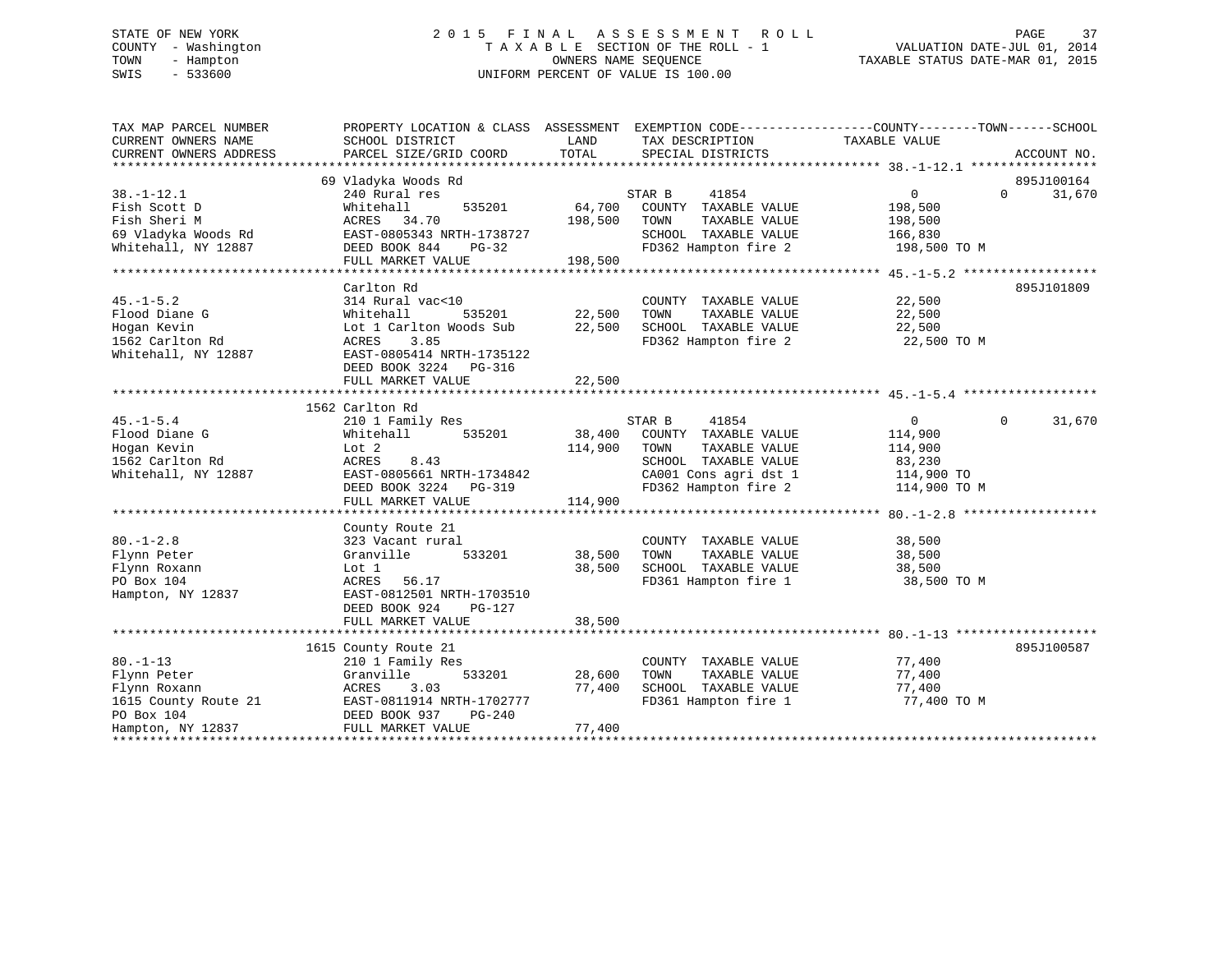# STATE OF NEW YORK 2 0 1 5 F I N A L A S S E S S M E N T R O L L PAGE 38 COUNTY - Washington T A X A B L E SECTION OF THE ROLL - 1 VALUATION DATE-JUL 01, 2014 TOWN - Hampton OWNERS NAME SEQUENCE TAXABLE STATUS DATE-MAR 01, 2015 SWIS - 533600 UNIFORM PERCENT OF VALUE IS 100.00

| 2227 State Route 22A<br>895J100197<br>$81. - 2 - 13$<br>415 Motel<br>COUNTY TAXABLE VALUE<br>265,500<br>Flynn Peter<br>Granville<br>533201<br>9,400<br>TAXABLE VALUE<br>265,500<br>TOWN<br>265,500<br>SCHOOL TAXABLE VALUE<br>Flynn Roxanne<br>ACRES<br>4.40<br>265,500<br>EAST-0822890 NRTH-1703112<br>FD361 Hampton fire 1<br>2227 State Route 22A<br>265,500 TO M<br>PO Box 104<br>DEED BOOK 924<br>PG-130<br>265,500<br>Hampton, NY 12837<br>FULL MARKET VALUE<br>2203 State Route 22A<br>895J100130<br>$81. - 2 - 14$<br>210 1 Family Res<br>46,700<br>COUNTY TAXABLE VALUE<br>Flynn Peter J<br>Granville<br>533201<br>29,300<br>TAXABLE VALUE<br>46,700<br>TOWN<br>3.24<br>Flynn Roxanne<br>ACRES<br>46,700<br>SCHOOL TAXABLE VALUE<br>46,700<br>PO Box 104<br>EAST-0822821 NRTH-1702719<br>FD361 Hampton fire 1<br>46,700 TO M<br>Hampton, NY 12837<br>DEED BOOK 1706<br>PG-261<br>FULL MARKET VALUE<br>46,700<br>895J100670<br>2163 County Route 18<br>$62. - 1 - 26.2$<br>STAR B<br>41854<br>210 1 Family Res<br>$\overline{0}$<br>$\Omega$<br>31,670<br>Foryan Thomas M<br>Granville<br>533201<br>35,900<br>COUNTY TAXABLE VALUE<br>143,800<br>Foryan Dorothy M<br>143,800<br>TAXABLE VALUE<br>ACRES<br>5.90<br>TOWN<br>143,800<br>2163 County Route 18<br>EAST-0815572 NRTH-1713989<br>SCHOOL TAXABLE VALUE<br>112,130<br>FD361 Hampton fire 1<br>Whitehall, NY 12887<br>DEED BOOK 2624 PG-101<br>143,800 TO M<br>FULL MARKET VALUE<br>143,800<br>31 Greenfield Ln<br>895J100100<br>$72. - 2 - 4$<br>14,235<br>210 1 Family Res<br>VET WAR C 41122<br>$\Omega$<br>0<br>Fox Carol<br>$\Omega$<br>Granville<br>533201<br>23,600 VET WAR T 41123<br>$\overline{0}$<br>14,235<br>$\overline{0}$<br>31 Greenfield Ln<br>ACRES<br>1.50<br>94,900 STAR B<br>41854<br>$\Omega$<br>31,670<br>EAST-0823790 NRTH-1711724<br>Hampton, NY 12837<br>COUNTY TAXABLE VALUE<br>80,665<br>DEED BOOK 3373 PG-307<br>TOWN<br>TAXABLE VALUE<br>80,665<br>FULL MARKET VALUE<br>94,900 SCHOOL TAXABLE VALUE<br>63,230<br>FD361 Hampton fire 1<br>94,900 TO M<br>895J100075<br>1032 West Way<br>$71.4 - 2 - 13$<br>260 Seasonal res - WTRFNT<br>COUNTY TAXABLE VALUE<br>116,700<br>Francesconi John S<br>Granville<br>533201<br>27,000<br>TOWN<br>TAXABLE VALUE<br>116,700<br>Francesconi Eileen<br>116,700<br>SCHOOL TAXABLE VALUE<br>LOT 5<br>116,700<br>59 Glenridge Ave<br>$71. - 2 - 13$<br>FD361 Hampton fire 1<br>116,700 TO M<br>Stony Brook, NY 11790-2401<br>FRNT 100.00 DPTH 212.00<br>EAST-0815754 NRTH-1707099<br>DEED BOOK 429<br>$PG-829$ | TAX MAP PARCEL NUMBER<br>CURRENT OWNERS NAME<br>CURRENT OWNERS ADDRESS | PROPERTY LOCATION & CLASS ASSESSMENT EXEMPTION CODE----------------COUNTY-------TOWN------SCHOOL<br>SCHOOL DISTRICT<br>PARCEL SIZE/GRID COORD | LAND<br>TOTAL | TAX DESCRIPTION<br>SPECIAL DISTRICTS | TAXABLE VALUE | ACCOUNT NO. |
|---------------------------------------------------------------------------------------------------------------------------------------------------------------------------------------------------------------------------------------------------------------------------------------------------------------------------------------------------------------------------------------------------------------------------------------------------------------------------------------------------------------------------------------------------------------------------------------------------------------------------------------------------------------------------------------------------------------------------------------------------------------------------------------------------------------------------------------------------------------------------------------------------------------------------------------------------------------------------------------------------------------------------------------------------------------------------------------------------------------------------------------------------------------------------------------------------------------------------------------------------------------------------------------------------------------------------------------------------------------------------------------------------------------------------------------------------------------------------------------------------------------------------------------------------------------------------------------------------------------------------------------------------------------------------------------------------------------------------------------------------------------------------------------------------------------------------------------------------------------------------------------------------------------------------------------------------------------------------------------------------------------------------------------------------------------------------------------------------------------------------------------------------------------------------------------------------------------------------------------------------------------------------------------------------------------------------------------------------------------------------------------------------------------------------------------------------------------------------------------------------------------------------------------------|------------------------------------------------------------------------|-----------------------------------------------------------------------------------------------------------------------------------------------|---------------|--------------------------------------|---------------|-------------|
|                                                                                                                                                                                                                                                                                                                                                                                                                                                                                                                                                                                                                                                                                                                                                                                                                                                                                                                                                                                                                                                                                                                                                                                                                                                                                                                                                                                                                                                                                                                                                                                                                                                                                                                                                                                                                                                                                                                                                                                                                                                                                                                                                                                                                                                                                                                                                                                                                                                                                                                                             |                                                                        |                                                                                                                                               |               |                                      |               |             |
|                                                                                                                                                                                                                                                                                                                                                                                                                                                                                                                                                                                                                                                                                                                                                                                                                                                                                                                                                                                                                                                                                                                                                                                                                                                                                                                                                                                                                                                                                                                                                                                                                                                                                                                                                                                                                                                                                                                                                                                                                                                                                                                                                                                                                                                                                                                                                                                                                                                                                                                                             |                                                                        |                                                                                                                                               |               |                                      |               |             |
|                                                                                                                                                                                                                                                                                                                                                                                                                                                                                                                                                                                                                                                                                                                                                                                                                                                                                                                                                                                                                                                                                                                                                                                                                                                                                                                                                                                                                                                                                                                                                                                                                                                                                                                                                                                                                                                                                                                                                                                                                                                                                                                                                                                                                                                                                                                                                                                                                                                                                                                                             |                                                                        |                                                                                                                                               |               |                                      |               |             |
|                                                                                                                                                                                                                                                                                                                                                                                                                                                                                                                                                                                                                                                                                                                                                                                                                                                                                                                                                                                                                                                                                                                                                                                                                                                                                                                                                                                                                                                                                                                                                                                                                                                                                                                                                                                                                                                                                                                                                                                                                                                                                                                                                                                                                                                                                                                                                                                                                                                                                                                                             |                                                                        |                                                                                                                                               |               |                                      |               |             |
|                                                                                                                                                                                                                                                                                                                                                                                                                                                                                                                                                                                                                                                                                                                                                                                                                                                                                                                                                                                                                                                                                                                                                                                                                                                                                                                                                                                                                                                                                                                                                                                                                                                                                                                                                                                                                                                                                                                                                                                                                                                                                                                                                                                                                                                                                                                                                                                                                                                                                                                                             |                                                                        |                                                                                                                                               |               |                                      |               |             |
|                                                                                                                                                                                                                                                                                                                                                                                                                                                                                                                                                                                                                                                                                                                                                                                                                                                                                                                                                                                                                                                                                                                                                                                                                                                                                                                                                                                                                                                                                                                                                                                                                                                                                                                                                                                                                                                                                                                                                                                                                                                                                                                                                                                                                                                                                                                                                                                                                                                                                                                                             |                                                                        |                                                                                                                                               |               |                                      |               |             |
|                                                                                                                                                                                                                                                                                                                                                                                                                                                                                                                                                                                                                                                                                                                                                                                                                                                                                                                                                                                                                                                                                                                                                                                                                                                                                                                                                                                                                                                                                                                                                                                                                                                                                                                                                                                                                                                                                                                                                                                                                                                                                                                                                                                                                                                                                                                                                                                                                                                                                                                                             |                                                                        |                                                                                                                                               |               |                                      |               |             |
|                                                                                                                                                                                                                                                                                                                                                                                                                                                                                                                                                                                                                                                                                                                                                                                                                                                                                                                                                                                                                                                                                                                                                                                                                                                                                                                                                                                                                                                                                                                                                                                                                                                                                                                                                                                                                                                                                                                                                                                                                                                                                                                                                                                                                                                                                                                                                                                                                                                                                                                                             |                                                                        |                                                                                                                                               |               |                                      |               |             |
|                                                                                                                                                                                                                                                                                                                                                                                                                                                                                                                                                                                                                                                                                                                                                                                                                                                                                                                                                                                                                                                                                                                                                                                                                                                                                                                                                                                                                                                                                                                                                                                                                                                                                                                                                                                                                                                                                                                                                                                                                                                                                                                                                                                                                                                                                                                                                                                                                                                                                                                                             |                                                                        |                                                                                                                                               |               |                                      |               |             |
|                                                                                                                                                                                                                                                                                                                                                                                                                                                                                                                                                                                                                                                                                                                                                                                                                                                                                                                                                                                                                                                                                                                                                                                                                                                                                                                                                                                                                                                                                                                                                                                                                                                                                                                                                                                                                                                                                                                                                                                                                                                                                                                                                                                                                                                                                                                                                                                                                                                                                                                                             |                                                                        |                                                                                                                                               |               |                                      |               |             |
|                                                                                                                                                                                                                                                                                                                                                                                                                                                                                                                                                                                                                                                                                                                                                                                                                                                                                                                                                                                                                                                                                                                                                                                                                                                                                                                                                                                                                                                                                                                                                                                                                                                                                                                                                                                                                                                                                                                                                                                                                                                                                                                                                                                                                                                                                                                                                                                                                                                                                                                                             |                                                                        |                                                                                                                                               |               |                                      |               |             |
|                                                                                                                                                                                                                                                                                                                                                                                                                                                                                                                                                                                                                                                                                                                                                                                                                                                                                                                                                                                                                                                                                                                                                                                                                                                                                                                                                                                                                                                                                                                                                                                                                                                                                                                                                                                                                                                                                                                                                                                                                                                                                                                                                                                                                                                                                                                                                                                                                                                                                                                                             |                                                                        |                                                                                                                                               |               |                                      |               |             |
|                                                                                                                                                                                                                                                                                                                                                                                                                                                                                                                                                                                                                                                                                                                                                                                                                                                                                                                                                                                                                                                                                                                                                                                                                                                                                                                                                                                                                                                                                                                                                                                                                                                                                                                                                                                                                                                                                                                                                                                                                                                                                                                                                                                                                                                                                                                                                                                                                                                                                                                                             |                                                                        |                                                                                                                                               |               |                                      |               |             |
|                                                                                                                                                                                                                                                                                                                                                                                                                                                                                                                                                                                                                                                                                                                                                                                                                                                                                                                                                                                                                                                                                                                                                                                                                                                                                                                                                                                                                                                                                                                                                                                                                                                                                                                                                                                                                                                                                                                                                                                                                                                                                                                                                                                                                                                                                                                                                                                                                                                                                                                                             |                                                                        |                                                                                                                                               |               |                                      |               |             |
|                                                                                                                                                                                                                                                                                                                                                                                                                                                                                                                                                                                                                                                                                                                                                                                                                                                                                                                                                                                                                                                                                                                                                                                                                                                                                                                                                                                                                                                                                                                                                                                                                                                                                                                                                                                                                                                                                                                                                                                                                                                                                                                                                                                                                                                                                                                                                                                                                                                                                                                                             |                                                                        |                                                                                                                                               |               |                                      |               |             |
|                                                                                                                                                                                                                                                                                                                                                                                                                                                                                                                                                                                                                                                                                                                                                                                                                                                                                                                                                                                                                                                                                                                                                                                                                                                                                                                                                                                                                                                                                                                                                                                                                                                                                                                                                                                                                                                                                                                                                                                                                                                                                                                                                                                                                                                                                                                                                                                                                                                                                                                                             |                                                                        |                                                                                                                                               |               |                                      |               |             |
|                                                                                                                                                                                                                                                                                                                                                                                                                                                                                                                                                                                                                                                                                                                                                                                                                                                                                                                                                                                                                                                                                                                                                                                                                                                                                                                                                                                                                                                                                                                                                                                                                                                                                                                                                                                                                                                                                                                                                                                                                                                                                                                                                                                                                                                                                                                                                                                                                                                                                                                                             |                                                                        |                                                                                                                                               |               |                                      |               |             |
|                                                                                                                                                                                                                                                                                                                                                                                                                                                                                                                                                                                                                                                                                                                                                                                                                                                                                                                                                                                                                                                                                                                                                                                                                                                                                                                                                                                                                                                                                                                                                                                                                                                                                                                                                                                                                                                                                                                                                                                                                                                                                                                                                                                                                                                                                                                                                                                                                                                                                                                                             |                                                                        |                                                                                                                                               |               |                                      |               |             |
|                                                                                                                                                                                                                                                                                                                                                                                                                                                                                                                                                                                                                                                                                                                                                                                                                                                                                                                                                                                                                                                                                                                                                                                                                                                                                                                                                                                                                                                                                                                                                                                                                                                                                                                                                                                                                                                                                                                                                                                                                                                                                                                                                                                                                                                                                                                                                                                                                                                                                                                                             |                                                                        |                                                                                                                                               |               |                                      |               |             |
|                                                                                                                                                                                                                                                                                                                                                                                                                                                                                                                                                                                                                                                                                                                                                                                                                                                                                                                                                                                                                                                                                                                                                                                                                                                                                                                                                                                                                                                                                                                                                                                                                                                                                                                                                                                                                                                                                                                                                                                                                                                                                                                                                                                                                                                                                                                                                                                                                                                                                                                                             |                                                                        |                                                                                                                                               |               |                                      |               |             |
|                                                                                                                                                                                                                                                                                                                                                                                                                                                                                                                                                                                                                                                                                                                                                                                                                                                                                                                                                                                                                                                                                                                                                                                                                                                                                                                                                                                                                                                                                                                                                                                                                                                                                                                                                                                                                                                                                                                                                                                                                                                                                                                                                                                                                                                                                                                                                                                                                                                                                                                                             |                                                                        |                                                                                                                                               |               |                                      |               |             |
|                                                                                                                                                                                                                                                                                                                                                                                                                                                                                                                                                                                                                                                                                                                                                                                                                                                                                                                                                                                                                                                                                                                                                                                                                                                                                                                                                                                                                                                                                                                                                                                                                                                                                                                                                                                                                                                                                                                                                                                                                                                                                                                                                                                                                                                                                                                                                                                                                                                                                                                                             |                                                                        |                                                                                                                                               |               |                                      |               |             |
|                                                                                                                                                                                                                                                                                                                                                                                                                                                                                                                                                                                                                                                                                                                                                                                                                                                                                                                                                                                                                                                                                                                                                                                                                                                                                                                                                                                                                                                                                                                                                                                                                                                                                                                                                                                                                                                                                                                                                                                                                                                                                                                                                                                                                                                                                                                                                                                                                                                                                                                                             |                                                                        |                                                                                                                                               |               |                                      |               |             |
|                                                                                                                                                                                                                                                                                                                                                                                                                                                                                                                                                                                                                                                                                                                                                                                                                                                                                                                                                                                                                                                                                                                                                                                                                                                                                                                                                                                                                                                                                                                                                                                                                                                                                                                                                                                                                                                                                                                                                                                                                                                                                                                                                                                                                                                                                                                                                                                                                                                                                                                                             |                                                                        |                                                                                                                                               |               |                                      |               |             |
|                                                                                                                                                                                                                                                                                                                                                                                                                                                                                                                                                                                                                                                                                                                                                                                                                                                                                                                                                                                                                                                                                                                                                                                                                                                                                                                                                                                                                                                                                                                                                                                                                                                                                                                                                                                                                                                                                                                                                                                                                                                                                                                                                                                                                                                                                                                                                                                                                                                                                                                                             |                                                                        |                                                                                                                                               |               |                                      |               |             |
|                                                                                                                                                                                                                                                                                                                                                                                                                                                                                                                                                                                                                                                                                                                                                                                                                                                                                                                                                                                                                                                                                                                                                                                                                                                                                                                                                                                                                                                                                                                                                                                                                                                                                                                                                                                                                                                                                                                                                                                                                                                                                                                                                                                                                                                                                                                                                                                                                                                                                                                                             |                                                                        |                                                                                                                                               |               |                                      |               |             |
|                                                                                                                                                                                                                                                                                                                                                                                                                                                                                                                                                                                                                                                                                                                                                                                                                                                                                                                                                                                                                                                                                                                                                                                                                                                                                                                                                                                                                                                                                                                                                                                                                                                                                                                                                                                                                                                                                                                                                                                                                                                                                                                                                                                                                                                                                                                                                                                                                                                                                                                                             |                                                                        |                                                                                                                                               |               |                                      |               |             |
|                                                                                                                                                                                                                                                                                                                                                                                                                                                                                                                                                                                                                                                                                                                                                                                                                                                                                                                                                                                                                                                                                                                                                                                                                                                                                                                                                                                                                                                                                                                                                                                                                                                                                                                                                                                                                                                                                                                                                                                                                                                                                                                                                                                                                                                                                                                                                                                                                                                                                                                                             |                                                                        |                                                                                                                                               |               |                                      |               |             |
|                                                                                                                                                                                                                                                                                                                                                                                                                                                                                                                                                                                                                                                                                                                                                                                                                                                                                                                                                                                                                                                                                                                                                                                                                                                                                                                                                                                                                                                                                                                                                                                                                                                                                                                                                                                                                                                                                                                                                                                                                                                                                                                                                                                                                                                                                                                                                                                                                                                                                                                                             |                                                                        |                                                                                                                                               |               |                                      |               |             |
|                                                                                                                                                                                                                                                                                                                                                                                                                                                                                                                                                                                                                                                                                                                                                                                                                                                                                                                                                                                                                                                                                                                                                                                                                                                                                                                                                                                                                                                                                                                                                                                                                                                                                                                                                                                                                                                                                                                                                                                                                                                                                                                                                                                                                                                                                                                                                                                                                                                                                                                                             |                                                                        |                                                                                                                                               |               |                                      |               |             |
|                                                                                                                                                                                                                                                                                                                                                                                                                                                                                                                                                                                                                                                                                                                                                                                                                                                                                                                                                                                                                                                                                                                                                                                                                                                                                                                                                                                                                                                                                                                                                                                                                                                                                                                                                                                                                                                                                                                                                                                                                                                                                                                                                                                                                                                                                                                                                                                                                                                                                                                                             |                                                                        |                                                                                                                                               |               |                                      |               |             |
|                                                                                                                                                                                                                                                                                                                                                                                                                                                                                                                                                                                                                                                                                                                                                                                                                                                                                                                                                                                                                                                                                                                                                                                                                                                                                                                                                                                                                                                                                                                                                                                                                                                                                                                                                                                                                                                                                                                                                                                                                                                                                                                                                                                                                                                                                                                                                                                                                                                                                                                                             |                                                                        |                                                                                                                                               |               |                                      |               |             |
|                                                                                                                                                                                                                                                                                                                                                                                                                                                                                                                                                                                                                                                                                                                                                                                                                                                                                                                                                                                                                                                                                                                                                                                                                                                                                                                                                                                                                                                                                                                                                                                                                                                                                                                                                                                                                                                                                                                                                                                                                                                                                                                                                                                                                                                                                                                                                                                                                                                                                                                                             |                                                                        |                                                                                                                                               |               |                                      |               |             |
|                                                                                                                                                                                                                                                                                                                                                                                                                                                                                                                                                                                                                                                                                                                                                                                                                                                                                                                                                                                                                                                                                                                                                                                                                                                                                                                                                                                                                                                                                                                                                                                                                                                                                                                                                                                                                                                                                                                                                                                                                                                                                                                                                                                                                                                                                                                                                                                                                                                                                                                                             |                                                                        |                                                                                                                                               |               |                                      |               |             |
|                                                                                                                                                                                                                                                                                                                                                                                                                                                                                                                                                                                                                                                                                                                                                                                                                                                                                                                                                                                                                                                                                                                                                                                                                                                                                                                                                                                                                                                                                                                                                                                                                                                                                                                                                                                                                                                                                                                                                                                                                                                                                                                                                                                                                                                                                                                                                                                                                                                                                                                                             |                                                                        |                                                                                                                                               |               |                                      |               |             |
|                                                                                                                                                                                                                                                                                                                                                                                                                                                                                                                                                                                                                                                                                                                                                                                                                                                                                                                                                                                                                                                                                                                                                                                                                                                                                                                                                                                                                                                                                                                                                                                                                                                                                                                                                                                                                                                                                                                                                                                                                                                                                                                                                                                                                                                                                                                                                                                                                                                                                                                                             |                                                                        |                                                                                                                                               |               |                                      |               |             |
|                                                                                                                                                                                                                                                                                                                                                                                                                                                                                                                                                                                                                                                                                                                                                                                                                                                                                                                                                                                                                                                                                                                                                                                                                                                                                                                                                                                                                                                                                                                                                                                                                                                                                                                                                                                                                                                                                                                                                                                                                                                                                                                                                                                                                                                                                                                                                                                                                                                                                                                                             |                                                                        |                                                                                                                                               |               |                                      |               |             |
|                                                                                                                                                                                                                                                                                                                                                                                                                                                                                                                                                                                                                                                                                                                                                                                                                                                                                                                                                                                                                                                                                                                                                                                                                                                                                                                                                                                                                                                                                                                                                                                                                                                                                                                                                                                                                                                                                                                                                                                                                                                                                                                                                                                                                                                                                                                                                                                                                                                                                                                                             |                                                                        |                                                                                                                                               |               |                                      |               |             |
|                                                                                                                                                                                                                                                                                                                                                                                                                                                                                                                                                                                                                                                                                                                                                                                                                                                                                                                                                                                                                                                                                                                                                                                                                                                                                                                                                                                                                                                                                                                                                                                                                                                                                                                                                                                                                                                                                                                                                                                                                                                                                                                                                                                                                                                                                                                                                                                                                                                                                                                                             |                                                                        |                                                                                                                                               |               |                                      |               |             |
|                                                                                                                                                                                                                                                                                                                                                                                                                                                                                                                                                                                                                                                                                                                                                                                                                                                                                                                                                                                                                                                                                                                                                                                                                                                                                                                                                                                                                                                                                                                                                                                                                                                                                                                                                                                                                                                                                                                                                                                                                                                                                                                                                                                                                                                                                                                                                                                                                                                                                                                                             |                                                                        |                                                                                                                                               |               |                                      |               |             |
|                                                                                                                                                                                                                                                                                                                                                                                                                                                                                                                                                                                                                                                                                                                                                                                                                                                                                                                                                                                                                                                                                                                                                                                                                                                                                                                                                                                                                                                                                                                                                                                                                                                                                                                                                                                                                                                                                                                                                                                                                                                                                                                                                                                                                                                                                                                                                                                                                                                                                                                                             |                                                                        |                                                                                                                                               |               |                                      |               |             |
|                                                                                                                                                                                                                                                                                                                                                                                                                                                                                                                                                                                                                                                                                                                                                                                                                                                                                                                                                                                                                                                                                                                                                                                                                                                                                                                                                                                                                                                                                                                                                                                                                                                                                                                                                                                                                                                                                                                                                                                                                                                                                                                                                                                                                                                                                                                                                                                                                                                                                                                                             |                                                                        |                                                                                                                                               |               |                                      |               |             |
|                                                                                                                                                                                                                                                                                                                                                                                                                                                                                                                                                                                                                                                                                                                                                                                                                                                                                                                                                                                                                                                                                                                                                                                                                                                                                                                                                                                                                                                                                                                                                                                                                                                                                                                                                                                                                                                                                                                                                                                                                                                                                                                                                                                                                                                                                                                                                                                                                                                                                                                                             |                                                                        |                                                                                                                                               |               |                                      |               |             |
|                                                                                                                                                                                                                                                                                                                                                                                                                                                                                                                                                                                                                                                                                                                                                                                                                                                                                                                                                                                                                                                                                                                                                                                                                                                                                                                                                                                                                                                                                                                                                                                                                                                                                                                                                                                                                                                                                                                                                                                                                                                                                                                                                                                                                                                                                                                                                                                                                                                                                                                                             |                                                                        |                                                                                                                                               |               |                                      |               |             |
| 116,700<br>FULL MARKET VALUE                                                                                                                                                                                                                                                                                                                                                                                                                                                                                                                                                                                                                                                                                                                                                                                                                                                                                                                                                                                                                                                                                                                                                                                                                                                                                                                                                                                                                                                                                                                                                                                                                                                                                                                                                                                                                                                                                                                                                                                                                                                                                                                                                                                                                                                                                                                                                                                                                                                                                                                |                                                                        |                                                                                                                                               |               |                                      |               |             |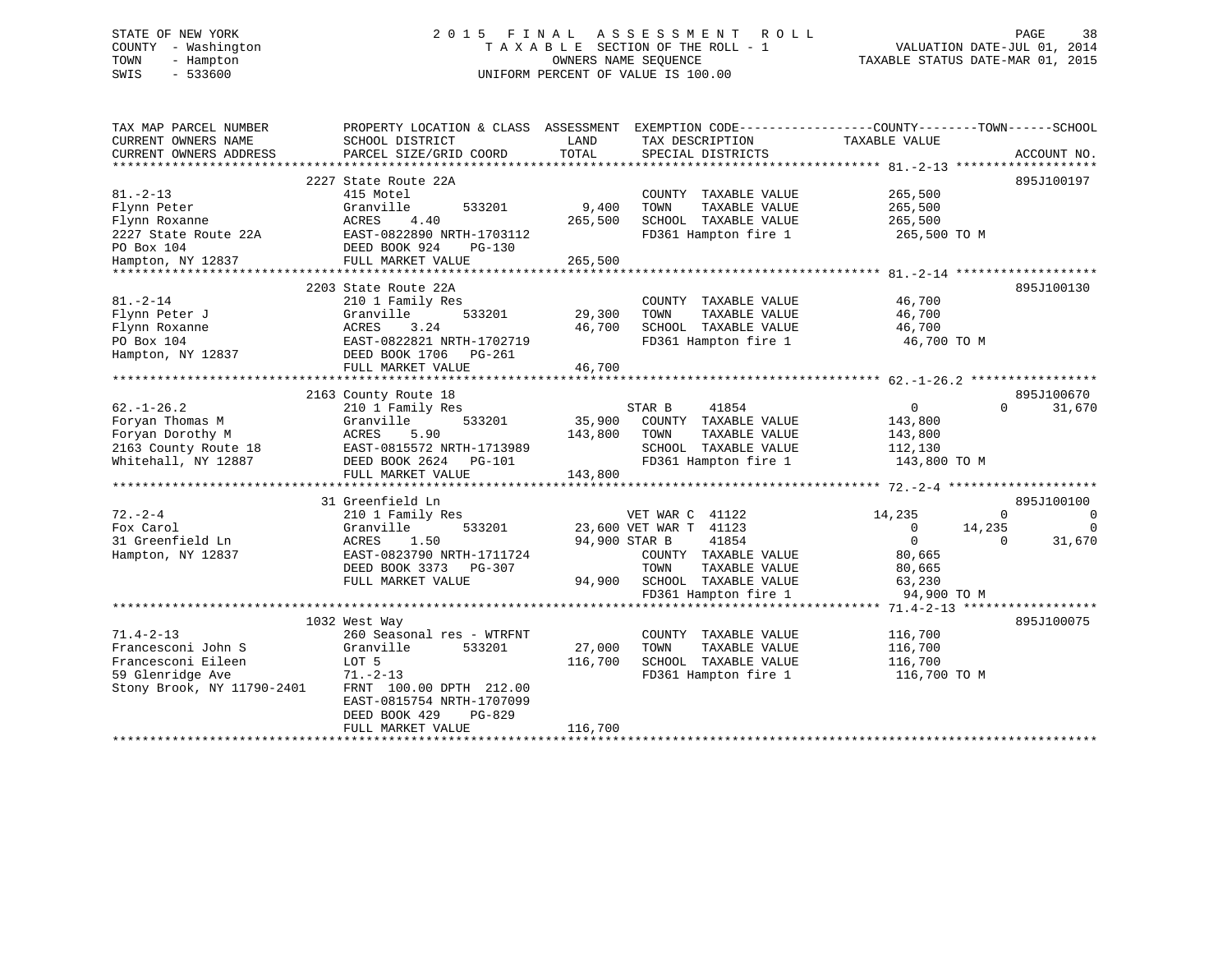### STATE OF NEW YORK 2 0 1 5 F I N A L A S S E S S M E N T R O L L PAGE 39COUNTY - Washington  $T A X A B L E$  SECTION OF THE ROLL - 1<br>TOWN - Hampton DATE-JUL 000NERS NAME SEQUENCE TOWN - Hampton OWNERS NAME SEQUENCE TAXABLE STATUS DATE-MAR 01, 2015 SWIS - 533600 UNIFORM PERCENT OF VALUE IS 100.00

| TAX MAP PARCEL NUMBER  |                                             |        | PROPERTY LOCATION & CLASS ASSESSMENT EXEMPTION CODE----------------COUNTY-------TOWN------SCHOOL |                |                    |
|------------------------|---------------------------------------------|--------|--------------------------------------------------------------------------------------------------|----------------|--------------------|
| CURRENT OWNERS NAME    | SCHOOL DISTRICT                             | LAND   | TAX DESCRIPTION                                                                                  | TAXABLE VALUE  |                    |
| CURRENT OWNERS ADDRESS | PARCEL SIZE/GRID COORD                      | TOTAL  | SPECIAL DISTRICTS                                                                                |                | ACCOUNT NO.        |
|                        |                                             |        |                                                                                                  |                |                    |
|                        | 8 Greenfield Ln                             |        |                                                                                                  |                | 895J100285         |
| $72.2 - 3 - 3$         | 311 Res vac land                            |        | COUNTY TAXABLE VALUE                                                                             | 500            |                    |
| Gage William           | Granville<br>533201                         | 500    | TAXABLE VALUE<br>TOWN                                                                            | 500            |                    |
| Gage Sharon            | 713/144 Hwy Approp                          | 500    | SCHOOL TAXABLE VALUE                                                                             | 500            |                    |
| PO Box 73              | $72 - 3 - 3$                                |        | FD361 Hampton fire 1                                                                             | 500 TO M       |                    |
| Hampton, NY 12837      | FRNT 60.00 DPTH 100.00                      |        |                                                                                                  |                |                    |
|                        | EAST-0824289 NRTH-1712249                   |        |                                                                                                  |                |                    |
|                        | DEED BOOK 909<br>$PG-223$                   |        |                                                                                                  |                |                    |
|                        | FULL MARKET VALUE                           | 500    |                                                                                                  |                |                    |
|                        |                                             |        |                                                                                                  |                |                    |
| $72.2 - 3 - 4$         | 5 Greenfield Ln<br>449 Other Storag         |        | COUNTY TAXABLE VALUE                                                                             | 9,000          | 895J100279         |
| Gage William A         | Granville<br>533201                         | 6,000  | TOWN<br>TAXABLE VALUE                                                                            | 9,000          |                    |
| Gage Sharon K          | $72. - 3 - 4$                               | 9,000  | SCHOOL TAXABLE VALUE                                                                             | 9,000          |                    |
| PO Box 73              | FRNT 123.00 DPTH 125.00                     |        | FD361 Hampton fire 1                                                                             | 9,000 TO M     |                    |
| Hampton, NY 12837      | EAST-0824287 NRTH-1712087                   |        |                                                                                                  |                |                    |
|                        | FULL MARKET VALUE                           | 9,000  |                                                                                                  |                |                    |
|                        | ***********************                     |        |                                                                                                  |                |                    |
|                        | Greenfield Ln                               |        |                                                                                                  |                | 895J100210         |
| $72.2 - 3 - 4.1$       | 330 Vacant comm                             |        | COUNTY TAXABLE VALUE                                                                             | 500            |                    |
| Gage William A         | Granville<br>533201                         | 500    | TOWN<br>TAXABLE VALUE                                                                            | 500            |                    |
| Gage Sharon K          | Water Rts & Dam                             | 500    | SCHOOL TAXABLE VALUE                                                                             | 500            |                    |
| PO Box 73              | 911/28                                      |        | FD361 Hampton fire 1                                                                             | 500 TO M       |                    |
| Hampton, NY 12837      | $72. - 3 - 4.1$                             |        |                                                                                                  |                |                    |
|                        | FRNT 160.00 DPTH 105.00                     |        |                                                                                                  |                |                    |
|                        | EAST-0824489 NRTH-1712235                   |        |                                                                                                  |                |                    |
|                        | DEED BOOK 902<br>PG-296                     |        |                                                                                                  |                |                    |
|                        | FULL MARKET VALUE                           | 500    |                                                                                                  |                |                    |
|                        |                                             |        |                                                                                                  |                |                    |
|                        | 9 Greenfield Ln                             |        |                                                                                                  |                | 895J100282         |
| $72.2 - 3 - 5$         | 311 Res vac land                            |        | COUNTY TAXABLE VALUE                                                                             | 2,000          |                    |
| Gage William A         | Granville<br>533201                         | 2,000  | TOWN<br>TAXABLE VALUE                                                                            | 2,000          |                    |
| Gage Sharon K          | $72. - 3 - 5$                               | 2,000  | SCHOOL TAXABLE VALUE                                                                             | 2,000          |                    |
| PO Box 73              | FRNT 80.00 DPTH 125.00                      |        | FD361 Hampton fire 1                                                                             | 2,000 TO M     |                    |
| Hampton, NY 12837      | EAST-0824197 NRTH-1712050                   |        |                                                                                                  |                |                    |
|                        | DEED BOOK 906<br><b>PG-274</b>              |        |                                                                                                  |                |                    |
|                        | FULL MARKET VALUE<br>********************** | 2,000  |                                                                                                  |                |                    |
|                        | 10 Greenfield Ln                            |        |                                                                                                  |                | 895J100280         |
| $72.2 - 3 - 6$         | 210 1 Family Res                            |        | STAR EN<br>41834                                                                                 | $\overline{0}$ | $\Omega$<br>19,200 |
| Gage William A         | Granville<br>533201                         | 3,500  | COUNTY TAXABLE VALUE                                                                             | 19,200         |                    |
| Gage Sharon K          | $72. - 3 - 6$                               | 19,200 | TOWN<br>TAXABLE VALUE                                                                            | 19,200         |                    |
| PO Box 73              | 69.00 DPTH<br>20.00<br>FRNT                 |        | SCHOOL TAXABLE VALUE                                                                             | $\Omega$       |                    |
| Hampton, NY 12837      | EAST-0824234 NRTH-1712180                   |        | FD361 Hampton fire 1                                                                             | 19,200 TO M    |                    |
|                        | DEED BOOK 906<br>PG-306                     |        |                                                                                                  |                |                    |
|                        | FULL MARKET VALUE                           | 19,200 |                                                                                                  |                |                    |
|                        |                                             |        |                                                                                                  |                |                    |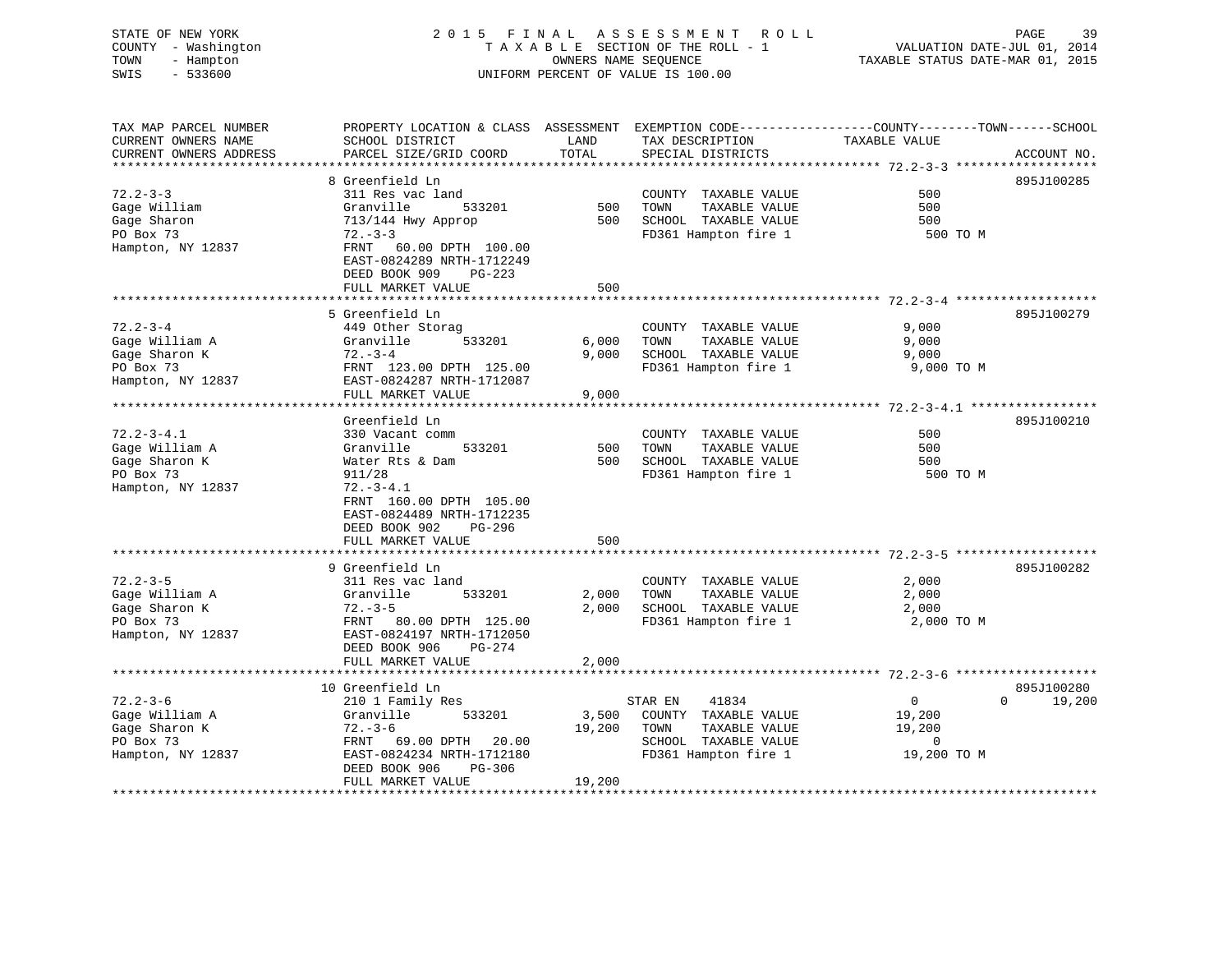# STATE OF NEW YORK 2 0 1 5 F I N A L A S S E S S M E N T R O L L PAGE 40 COUNTY - Washington T A X A B L E SECTION OF THE ROLL - 1 VALUATION DATE-JUL 01, 2014 TOWN - Hampton OWNERS NAME SEQUENCE TAXABLE STATUS DATE-MAR 01, 2015 SWIS - 533600 UNIFORM PERCENT OF VALUE IS 100.00

| 895J100563<br>100 Wicked Hollow Way<br>$62. -1 - 11$<br>0<br>$0 \qquad \qquad$<br>68,930<br>271 Mfg housings<br>STAR EN<br>41834<br>Gardner Jerry P<br>Granville<br>533201<br>31,000<br>COUNTY TAXABLE VALUE<br>102,300<br>Gardner Janice<br>ACRES 10.01<br>102,300<br>102,300<br>TOWN<br>TAXABLE VALUE<br>PO Box 32<br>EAST-0812301 NRTH-1719682<br>SCHOOL TAXABLE VALUE<br>33,370<br>FD361 Hampton fire 1<br>102,300 TO M<br>Hampton, NY 12837<br>DEED BOOK 585<br>PG-313<br>FULL MARKET VALUE<br>102,300<br>895J101822<br>16 Perry Heights Way<br>$72. - 2 - 27.2$<br>210 1 Family Res<br>COUNTY TAXABLE VALUE<br>142,400<br>Garrick Timothy<br>533201<br>22,000<br>Granville<br>TOWN<br>TAXABLE VALUE<br>142,400<br>Garrick Doreen<br>1.00<br>142,400<br>ACRES<br>SCHOOL TAXABLE VALUE<br>142,400<br>FD361 Hampton fire 1 142,400 TO M<br>16 Perry Heights Way<br>EAST-0822905 NRTH-1711914<br>Hampton, NY 12837<br>DEED BOOK 834<br>PG-163<br>142,400<br>FULL MARKET VALUE<br>895J101731<br>County Route 21<br>$80. - 1 - 2.3$<br>311 Res vac land<br>COUNTY TAXABLE VALUE<br>2,000<br>535201<br>2,000<br>2,000<br>Gdyk Robert J<br>Whitehall<br>TOWN<br>TAXABLE VALUE<br>Gdyk Cheryl<br>Lot 5A Sec2<br>2,000<br>SCHOOL TAXABLE VALUE<br>2,000<br>FD361 Hampton fire 1<br>FRNT 240.00 DPTH 269.00<br>2,000 TO M<br>1730 County Route 21<br>Whitehall, NY 12887<br>EAST-0810398 NRTH-1705387<br>DEED BOOK 3352 PG-320<br>2,000<br>FULL MARKET VALUE<br>895J101759<br>1730 County Route 21<br>VET COM CT 41131<br>35201 22,300 VET DIS CT 41141<br>$80. - 1 - 42$<br>48,825<br>45,000<br>VET COM CT 41131<br>- 0<br>210 1 Family Res<br>Whitehall 535201<br>$\overline{0}$<br>Gdyk Robert J<br>97,650<br>90,000<br>195,300 STAR B<br>41854<br>$\overline{0}$<br>31,670<br>Gdyk Cheryl<br>LOT 14<br>$\Omega$<br>1.08<br>48,825<br>1730 County Route 21<br>ACRES<br>COUNTY TAXABLE VALUE<br>EAST-0810555 NRTH-1705277<br>Whitehall, NY 12887<br>TAXABLE VALUE<br>60,300<br>TOWN<br>SCHOOL TAXABLE VALUE<br>DEED BOOK 3352 PG-320<br>163,630<br>195,300 FD361 Hampton fire 1<br>FULL MARKET VALUE<br>195,300 TO M<br>895J100653<br>Hills Pond Rd<br>$71. - 1 - 14.3$<br>322 Rural vac>10<br>20,500<br>COUNTY TAXABLE VALUE<br>Gebig Elaine Living Trust<br>20,500<br>20,500<br>Granville<br>533201<br>TOWN<br>TAXABLE VALUE<br>Gebig Elaine Trustee<br>20,500<br>SCHOOL TAXABLE VALUE<br>ACRES 17.39<br>20,500<br>PO Box 69<br>FD361 Hampton fire 1<br>EAST-0816792 NRTH-1708783<br>20,500 TO M<br>Hampton, NY 12837<br>DEED BOOK 2681 PG-96<br>20,500<br>FULL MARKET VALUE | TAX MAP PARCEL NUMBER<br>CURRENT OWNERS NAME<br>CURRENT OWNERS ADDRESS | PROPERTY LOCATION & CLASS ASSESSMENT EXEMPTION CODE---------------COUNTY-------TOWN-----SCHOOL<br>SCHOOL DISTRICT<br>PARCEL SIZE/GRID COORD | LAND<br>TOTAL | TAX DESCRIPTION<br>SPECIAL DISTRICTS | TAXABLE VALUE | ACCOUNT NO. |
|-----------------------------------------------------------------------------------------------------------------------------------------------------------------------------------------------------------------------------------------------------------------------------------------------------------------------------------------------------------------------------------------------------------------------------------------------------------------------------------------------------------------------------------------------------------------------------------------------------------------------------------------------------------------------------------------------------------------------------------------------------------------------------------------------------------------------------------------------------------------------------------------------------------------------------------------------------------------------------------------------------------------------------------------------------------------------------------------------------------------------------------------------------------------------------------------------------------------------------------------------------------------------------------------------------------------------------------------------------------------------------------------------------------------------------------------------------------------------------------------------------------------------------------------------------------------------------------------------------------------------------------------------------------------------------------------------------------------------------------------------------------------------------------------------------------------------------------------------------------------------------------------------------------------------------------------------------------------------------------------------------------------------------------------------------------------------------------------------------------------------------------------------------------------------------------------------------------------------------------------------------------------------------------------------------------------------------------------------------------------------------------------------------------------------------------------------------------------------------------------------------------------------------------------------------------------------------|------------------------------------------------------------------------|---------------------------------------------------------------------------------------------------------------------------------------------|---------------|--------------------------------------|---------------|-------------|
|                                                                                                                                                                                                                                                                                                                                                                                                                                                                                                                                                                                                                                                                                                                                                                                                                                                                                                                                                                                                                                                                                                                                                                                                                                                                                                                                                                                                                                                                                                                                                                                                                                                                                                                                                                                                                                                                                                                                                                                                                                                                                                                                                                                                                                                                                                                                                                                                                                                                                                                                                                             |                                                                        |                                                                                                                                             |               |                                      |               |             |
|                                                                                                                                                                                                                                                                                                                                                                                                                                                                                                                                                                                                                                                                                                                                                                                                                                                                                                                                                                                                                                                                                                                                                                                                                                                                                                                                                                                                                                                                                                                                                                                                                                                                                                                                                                                                                                                                                                                                                                                                                                                                                                                                                                                                                                                                                                                                                                                                                                                                                                                                                                             |                                                                        |                                                                                                                                             |               |                                      |               |             |
|                                                                                                                                                                                                                                                                                                                                                                                                                                                                                                                                                                                                                                                                                                                                                                                                                                                                                                                                                                                                                                                                                                                                                                                                                                                                                                                                                                                                                                                                                                                                                                                                                                                                                                                                                                                                                                                                                                                                                                                                                                                                                                                                                                                                                                                                                                                                                                                                                                                                                                                                                                             |                                                                        |                                                                                                                                             |               |                                      |               |             |
|                                                                                                                                                                                                                                                                                                                                                                                                                                                                                                                                                                                                                                                                                                                                                                                                                                                                                                                                                                                                                                                                                                                                                                                                                                                                                                                                                                                                                                                                                                                                                                                                                                                                                                                                                                                                                                                                                                                                                                                                                                                                                                                                                                                                                                                                                                                                                                                                                                                                                                                                                                             |                                                                        |                                                                                                                                             |               |                                      |               |             |
|                                                                                                                                                                                                                                                                                                                                                                                                                                                                                                                                                                                                                                                                                                                                                                                                                                                                                                                                                                                                                                                                                                                                                                                                                                                                                                                                                                                                                                                                                                                                                                                                                                                                                                                                                                                                                                                                                                                                                                                                                                                                                                                                                                                                                                                                                                                                                                                                                                                                                                                                                                             |                                                                        |                                                                                                                                             |               |                                      |               |             |
|                                                                                                                                                                                                                                                                                                                                                                                                                                                                                                                                                                                                                                                                                                                                                                                                                                                                                                                                                                                                                                                                                                                                                                                                                                                                                                                                                                                                                                                                                                                                                                                                                                                                                                                                                                                                                                                                                                                                                                                                                                                                                                                                                                                                                                                                                                                                                                                                                                                                                                                                                                             |                                                                        |                                                                                                                                             |               |                                      |               |             |
|                                                                                                                                                                                                                                                                                                                                                                                                                                                                                                                                                                                                                                                                                                                                                                                                                                                                                                                                                                                                                                                                                                                                                                                                                                                                                                                                                                                                                                                                                                                                                                                                                                                                                                                                                                                                                                                                                                                                                                                                                                                                                                                                                                                                                                                                                                                                                                                                                                                                                                                                                                             |                                                                        |                                                                                                                                             |               |                                      |               |             |
|                                                                                                                                                                                                                                                                                                                                                                                                                                                                                                                                                                                                                                                                                                                                                                                                                                                                                                                                                                                                                                                                                                                                                                                                                                                                                                                                                                                                                                                                                                                                                                                                                                                                                                                                                                                                                                                                                                                                                                                                                                                                                                                                                                                                                                                                                                                                                                                                                                                                                                                                                                             |                                                                        |                                                                                                                                             |               |                                      |               |             |
|                                                                                                                                                                                                                                                                                                                                                                                                                                                                                                                                                                                                                                                                                                                                                                                                                                                                                                                                                                                                                                                                                                                                                                                                                                                                                                                                                                                                                                                                                                                                                                                                                                                                                                                                                                                                                                                                                                                                                                                                                                                                                                                                                                                                                                                                                                                                                                                                                                                                                                                                                                             |                                                                        |                                                                                                                                             |               |                                      |               |             |
|                                                                                                                                                                                                                                                                                                                                                                                                                                                                                                                                                                                                                                                                                                                                                                                                                                                                                                                                                                                                                                                                                                                                                                                                                                                                                                                                                                                                                                                                                                                                                                                                                                                                                                                                                                                                                                                                                                                                                                                                                                                                                                                                                                                                                                                                                                                                                                                                                                                                                                                                                                             |                                                                        |                                                                                                                                             |               |                                      |               |             |
|                                                                                                                                                                                                                                                                                                                                                                                                                                                                                                                                                                                                                                                                                                                                                                                                                                                                                                                                                                                                                                                                                                                                                                                                                                                                                                                                                                                                                                                                                                                                                                                                                                                                                                                                                                                                                                                                                                                                                                                                                                                                                                                                                                                                                                                                                                                                                                                                                                                                                                                                                                             |                                                                        |                                                                                                                                             |               |                                      |               |             |
|                                                                                                                                                                                                                                                                                                                                                                                                                                                                                                                                                                                                                                                                                                                                                                                                                                                                                                                                                                                                                                                                                                                                                                                                                                                                                                                                                                                                                                                                                                                                                                                                                                                                                                                                                                                                                                                                                                                                                                                                                                                                                                                                                                                                                                                                                                                                                                                                                                                                                                                                                                             |                                                                        |                                                                                                                                             |               |                                      |               |             |
|                                                                                                                                                                                                                                                                                                                                                                                                                                                                                                                                                                                                                                                                                                                                                                                                                                                                                                                                                                                                                                                                                                                                                                                                                                                                                                                                                                                                                                                                                                                                                                                                                                                                                                                                                                                                                                                                                                                                                                                                                                                                                                                                                                                                                                                                                                                                                                                                                                                                                                                                                                             |                                                                        |                                                                                                                                             |               |                                      |               |             |
|                                                                                                                                                                                                                                                                                                                                                                                                                                                                                                                                                                                                                                                                                                                                                                                                                                                                                                                                                                                                                                                                                                                                                                                                                                                                                                                                                                                                                                                                                                                                                                                                                                                                                                                                                                                                                                                                                                                                                                                                                                                                                                                                                                                                                                                                                                                                                                                                                                                                                                                                                                             |                                                                        |                                                                                                                                             |               |                                      |               |             |
|                                                                                                                                                                                                                                                                                                                                                                                                                                                                                                                                                                                                                                                                                                                                                                                                                                                                                                                                                                                                                                                                                                                                                                                                                                                                                                                                                                                                                                                                                                                                                                                                                                                                                                                                                                                                                                                                                                                                                                                                                                                                                                                                                                                                                                                                                                                                                                                                                                                                                                                                                                             |                                                                        |                                                                                                                                             |               |                                      |               |             |
|                                                                                                                                                                                                                                                                                                                                                                                                                                                                                                                                                                                                                                                                                                                                                                                                                                                                                                                                                                                                                                                                                                                                                                                                                                                                                                                                                                                                                                                                                                                                                                                                                                                                                                                                                                                                                                                                                                                                                                                                                                                                                                                                                                                                                                                                                                                                                                                                                                                                                                                                                                             |                                                                        |                                                                                                                                             |               |                                      |               |             |
|                                                                                                                                                                                                                                                                                                                                                                                                                                                                                                                                                                                                                                                                                                                                                                                                                                                                                                                                                                                                                                                                                                                                                                                                                                                                                                                                                                                                                                                                                                                                                                                                                                                                                                                                                                                                                                                                                                                                                                                                                                                                                                                                                                                                                                                                                                                                                                                                                                                                                                                                                                             |                                                                        |                                                                                                                                             |               |                                      |               |             |
|                                                                                                                                                                                                                                                                                                                                                                                                                                                                                                                                                                                                                                                                                                                                                                                                                                                                                                                                                                                                                                                                                                                                                                                                                                                                                                                                                                                                                                                                                                                                                                                                                                                                                                                                                                                                                                                                                                                                                                                                                                                                                                                                                                                                                                                                                                                                                                                                                                                                                                                                                                             |                                                                        |                                                                                                                                             |               |                                      |               |             |
|                                                                                                                                                                                                                                                                                                                                                                                                                                                                                                                                                                                                                                                                                                                                                                                                                                                                                                                                                                                                                                                                                                                                                                                                                                                                                                                                                                                                                                                                                                                                                                                                                                                                                                                                                                                                                                                                                                                                                                                                                                                                                                                                                                                                                                                                                                                                                                                                                                                                                                                                                                             |                                                                        |                                                                                                                                             |               |                                      |               |             |
|                                                                                                                                                                                                                                                                                                                                                                                                                                                                                                                                                                                                                                                                                                                                                                                                                                                                                                                                                                                                                                                                                                                                                                                                                                                                                                                                                                                                                                                                                                                                                                                                                                                                                                                                                                                                                                                                                                                                                                                                                                                                                                                                                                                                                                                                                                                                                                                                                                                                                                                                                                             |                                                                        |                                                                                                                                             |               |                                      |               |             |
|                                                                                                                                                                                                                                                                                                                                                                                                                                                                                                                                                                                                                                                                                                                                                                                                                                                                                                                                                                                                                                                                                                                                                                                                                                                                                                                                                                                                                                                                                                                                                                                                                                                                                                                                                                                                                                                                                                                                                                                                                                                                                                                                                                                                                                                                                                                                                                                                                                                                                                                                                                             |                                                                        |                                                                                                                                             |               |                                      |               |             |
|                                                                                                                                                                                                                                                                                                                                                                                                                                                                                                                                                                                                                                                                                                                                                                                                                                                                                                                                                                                                                                                                                                                                                                                                                                                                                                                                                                                                                                                                                                                                                                                                                                                                                                                                                                                                                                                                                                                                                                                                                                                                                                                                                                                                                                                                                                                                                                                                                                                                                                                                                                             |                                                                        |                                                                                                                                             |               |                                      |               |             |
|                                                                                                                                                                                                                                                                                                                                                                                                                                                                                                                                                                                                                                                                                                                                                                                                                                                                                                                                                                                                                                                                                                                                                                                                                                                                                                                                                                                                                                                                                                                                                                                                                                                                                                                                                                                                                                                                                                                                                                                                                                                                                                                                                                                                                                                                                                                                                                                                                                                                                                                                                                             |                                                                        |                                                                                                                                             |               |                                      |               |             |
|                                                                                                                                                                                                                                                                                                                                                                                                                                                                                                                                                                                                                                                                                                                                                                                                                                                                                                                                                                                                                                                                                                                                                                                                                                                                                                                                                                                                                                                                                                                                                                                                                                                                                                                                                                                                                                                                                                                                                                                                                                                                                                                                                                                                                                                                                                                                                                                                                                                                                                                                                                             |                                                                        |                                                                                                                                             |               |                                      |               |             |
|                                                                                                                                                                                                                                                                                                                                                                                                                                                                                                                                                                                                                                                                                                                                                                                                                                                                                                                                                                                                                                                                                                                                                                                                                                                                                                                                                                                                                                                                                                                                                                                                                                                                                                                                                                                                                                                                                                                                                                                                                                                                                                                                                                                                                                                                                                                                                                                                                                                                                                                                                                             |                                                                        |                                                                                                                                             |               |                                      |               |             |
|                                                                                                                                                                                                                                                                                                                                                                                                                                                                                                                                                                                                                                                                                                                                                                                                                                                                                                                                                                                                                                                                                                                                                                                                                                                                                                                                                                                                                                                                                                                                                                                                                                                                                                                                                                                                                                                                                                                                                                                                                                                                                                                                                                                                                                                                                                                                                                                                                                                                                                                                                                             |                                                                        |                                                                                                                                             |               |                                      |               |             |
|                                                                                                                                                                                                                                                                                                                                                                                                                                                                                                                                                                                                                                                                                                                                                                                                                                                                                                                                                                                                                                                                                                                                                                                                                                                                                                                                                                                                                                                                                                                                                                                                                                                                                                                                                                                                                                                                                                                                                                                                                                                                                                                                                                                                                                                                                                                                                                                                                                                                                                                                                                             |                                                                        |                                                                                                                                             |               |                                      |               |             |
|                                                                                                                                                                                                                                                                                                                                                                                                                                                                                                                                                                                                                                                                                                                                                                                                                                                                                                                                                                                                                                                                                                                                                                                                                                                                                                                                                                                                                                                                                                                                                                                                                                                                                                                                                                                                                                                                                                                                                                                                                                                                                                                                                                                                                                                                                                                                                                                                                                                                                                                                                                             |                                                                        |                                                                                                                                             |               |                                      |               |             |
|                                                                                                                                                                                                                                                                                                                                                                                                                                                                                                                                                                                                                                                                                                                                                                                                                                                                                                                                                                                                                                                                                                                                                                                                                                                                                                                                                                                                                                                                                                                                                                                                                                                                                                                                                                                                                                                                                                                                                                                                                                                                                                                                                                                                                                                                                                                                                                                                                                                                                                                                                                             |                                                                        |                                                                                                                                             |               |                                      |               |             |
|                                                                                                                                                                                                                                                                                                                                                                                                                                                                                                                                                                                                                                                                                                                                                                                                                                                                                                                                                                                                                                                                                                                                                                                                                                                                                                                                                                                                                                                                                                                                                                                                                                                                                                                                                                                                                                                                                                                                                                                                                                                                                                                                                                                                                                                                                                                                                                                                                                                                                                                                                                             |                                                                        |                                                                                                                                             |               |                                      |               |             |
|                                                                                                                                                                                                                                                                                                                                                                                                                                                                                                                                                                                                                                                                                                                                                                                                                                                                                                                                                                                                                                                                                                                                                                                                                                                                                                                                                                                                                                                                                                                                                                                                                                                                                                                                                                                                                                                                                                                                                                                                                                                                                                                                                                                                                                                                                                                                                                                                                                                                                                                                                                             |                                                                        |                                                                                                                                             |               |                                      |               |             |
|                                                                                                                                                                                                                                                                                                                                                                                                                                                                                                                                                                                                                                                                                                                                                                                                                                                                                                                                                                                                                                                                                                                                                                                                                                                                                                                                                                                                                                                                                                                                                                                                                                                                                                                                                                                                                                                                                                                                                                                                                                                                                                                                                                                                                                                                                                                                                                                                                                                                                                                                                                             |                                                                        |                                                                                                                                             |               |                                      |               |             |
|                                                                                                                                                                                                                                                                                                                                                                                                                                                                                                                                                                                                                                                                                                                                                                                                                                                                                                                                                                                                                                                                                                                                                                                                                                                                                                                                                                                                                                                                                                                                                                                                                                                                                                                                                                                                                                                                                                                                                                                                                                                                                                                                                                                                                                                                                                                                                                                                                                                                                                                                                                             |                                                                        |                                                                                                                                             |               |                                      |               |             |
|                                                                                                                                                                                                                                                                                                                                                                                                                                                                                                                                                                                                                                                                                                                                                                                                                                                                                                                                                                                                                                                                                                                                                                                                                                                                                                                                                                                                                                                                                                                                                                                                                                                                                                                                                                                                                                                                                                                                                                                                                                                                                                                                                                                                                                                                                                                                                                                                                                                                                                                                                                             |                                                                        |                                                                                                                                             |               |                                      |               |             |
|                                                                                                                                                                                                                                                                                                                                                                                                                                                                                                                                                                                                                                                                                                                                                                                                                                                                                                                                                                                                                                                                                                                                                                                                                                                                                                                                                                                                                                                                                                                                                                                                                                                                                                                                                                                                                                                                                                                                                                                                                                                                                                                                                                                                                                                                                                                                                                                                                                                                                                                                                                             |                                                                        |                                                                                                                                             |               |                                      |               |             |
|                                                                                                                                                                                                                                                                                                                                                                                                                                                                                                                                                                                                                                                                                                                                                                                                                                                                                                                                                                                                                                                                                                                                                                                                                                                                                                                                                                                                                                                                                                                                                                                                                                                                                                                                                                                                                                                                                                                                                                                                                                                                                                                                                                                                                                                                                                                                                                                                                                                                                                                                                                             |                                                                        |                                                                                                                                             |               |                                      |               |             |
|                                                                                                                                                                                                                                                                                                                                                                                                                                                                                                                                                                                                                                                                                                                                                                                                                                                                                                                                                                                                                                                                                                                                                                                                                                                                                                                                                                                                                                                                                                                                                                                                                                                                                                                                                                                                                                                                                                                                                                                                                                                                                                                                                                                                                                                                                                                                                                                                                                                                                                                                                                             |                                                                        |                                                                                                                                             |               |                                      |               |             |
|                                                                                                                                                                                                                                                                                                                                                                                                                                                                                                                                                                                                                                                                                                                                                                                                                                                                                                                                                                                                                                                                                                                                                                                                                                                                                                                                                                                                                                                                                                                                                                                                                                                                                                                                                                                                                                                                                                                                                                                                                                                                                                                                                                                                                                                                                                                                                                                                                                                                                                                                                                             |                                                                        |                                                                                                                                             |               |                                      |               |             |
|                                                                                                                                                                                                                                                                                                                                                                                                                                                                                                                                                                                                                                                                                                                                                                                                                                                                                                                                                                                                                                                                                                                                                                                                                                                                                                                                                                                                                                                                                                                                                                                                                                                                                                                                                                                                                                                                                                                                                                                                                                                                                                                                                                                                                                                                                                                                                                                                                                                                                                                                                                             |                                                                        |                                                                                                                                             |               |                                      |               |             |
|                                                                                                                                                                                                                                                                                                                                                                                                                                                                                                                                                                                                                                                                                                                                                                                                                                                                                                                                                                                                                                                                                                                                                                                                                                                                                                                                                                                                                                                                                                                                                                                                                                                                                                                                                                                                                                                                                                                                                                                                                                                                                                                                                                                                                                                                                                                                                                                                                                                                                                                                                                             |                                                                        |                                                                                                                                             |               |                                      |               |             |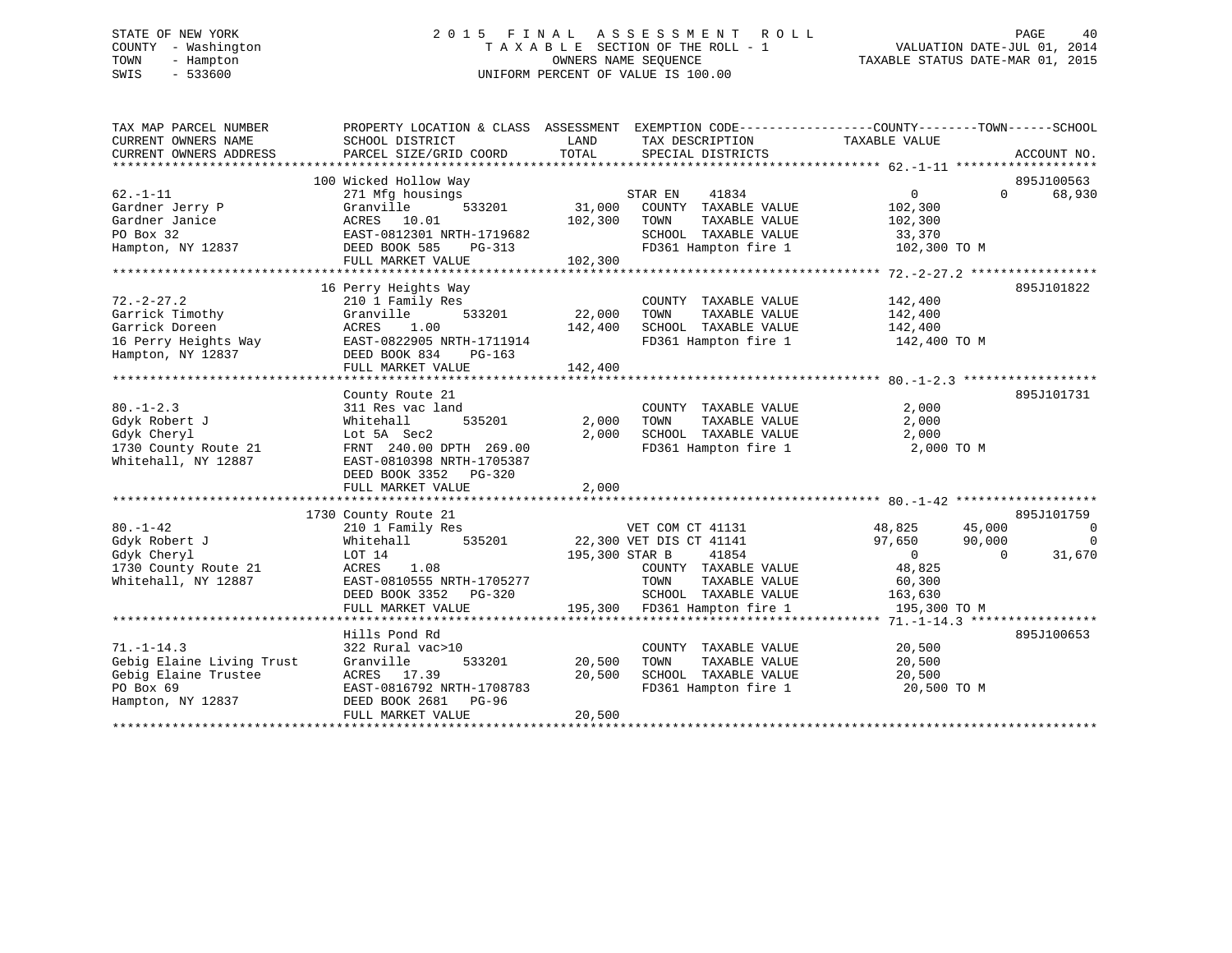# STATE OF NEW YORK 2 0 1 5 F I N A L A S S E S S M E N T R O L L PAGE 41 COUNTY - Washington T A X A B L E SECTION OF THE ROLL - 1 VALUATION DATE-JUL 01, 2014 TOWN - Hampton OWNERS NAME SEQUENCE TAXABLE STATUS DATE-MAR 01, 2015 SWIS - 533600 UNIFORM PERCENT OF VALUE IS 100.00

| TAX MAP PARCEL NUMBER<br>CURRENT OWNERS NAME<br>CURRENT OWNERS ADDRESS | PROPERTY LOCATION & CLASS ASSESSMENT<br>SCHOOL DISTRICT<br>PARCEL SIZE/GRID COORD | LAND<br>TOTAL | EXEMPTION CODE-----------------COUNTY-------TOWN------SCHOOL<br>TAX DESCRIPTION<br>SPECIAL DISTRICTS | TAXABLE VALUE  | ACCOUNT NO.                |
|------------------------------------------------------------------------|-----------------------------------------------------------------------------------|---------------|------------------------------------------------------------------------------------------------------|----------------|----------------------------|
|                                                                        |                                                                                   |               |                                                                                                      |                |                            |
|                                                                        | 285 Hills Pond Rd                                                                 |               |                                                                                                      |                | 895J101728                 |
| $71. - 1 - 14.31$                                                      | 210 1 Family Res - WTRFNT                                                         |               | COUNTY TAXABLE VALUE                                                                                 | 166,900        |                            |
| Gebig Richard Living Trust                                             | Granville<br>533201                                                               | 14,800        | TOWN<br>TAXABLE VALUE                                                                                | 166,900        |                            |
| Gebig Richard E                                                        | ACRES<br>1.48                                                                     | 166,900       | SCHOOL TAXABLE VALUE                                                                                 | 166,900        |                            |
| 285 Hills Pond Rd                                                      | EAST-0815967 NRTH-1708359                                                         |               | FD361 Hampton fire 1                                                                                 | 166,900 ТО М   |                            |
|                                                                        | DEED BOOK 2677<br>$PG-49$                                                         |               |                                                                                                      |                |                            |
| PO Box 69<br>Hampton, NY 12837                                         | FULL MARKET VALUE                                                                 | 166,900       |                                                                                                      |                |                            |
|                                                                        |                                                                                   |               |                                                                                                      |                |                            |
|                                                                        | 2269 County Route 18                                                              |               |                                                                                                      |                |                            |
| $63. - 1 - 12.1$                                                       | 240 Rural res                                                                     |               | AG DIST<br>41720                                                                                     | 6,942          | 6,942<br>6,942             |
| Geear Jonathan B                                                       | Granville<br>533201                                                               | 46,000 STAR B | 41854                                                                                                | $\overline{0}$ | 31,670<br>$\Omega$         |
| Mayer Maria B                                                          | 16.00<br>ACRES                                                                    | 205,300       | COUNTY TAXABLE VALUE                                                                                 | 198,358        |                            |
| PO Box 135                                                             | EAST-0817630 NRTH-1713460                                                         |               | TOWN<br>TAXABLE VALUE                                                                                | 198,358        |                            |
| Hampton, NY 12837                                                      | DEED BOOK 898<br><b>PG-106</b>                                                    |               | SCHOOL TAXABLE VALUE                                                                                 | 166,688        |                            |
|                                                                        | FULL MARKET VALUE                                                                 | 205,300       | CA001 Cons agri dst 1                                                                                | 198,358 TO     |                            |
| MAY BE SUBJECT TO PAYMENT                                              |                                                                                   |               | 6,942 EX                                                                                             |                |                            |
| UNDER AGDIST LAW TIL 2019                                              |                                                                                   |               | FD361 Hampton fire 1                                                                                 | 205,300 TO M   |                            |
| *************************                                              | ********************************                                                  |               |                                                                                                      |                |                            |
|                                                                        | 2246 County Route 18                                                              |               |                                                                                                      |                |                            |
| $63. - 1 - 12.2$                                                       | 240 Rural res                                                                     |               | AG DIST<br>41720                                                                                     | 9,551          | 9,551<br>9,551             |
| Geear Jonathan B                                                       | Granville<br>533201                                                               |               | 110,300 FOR 480A<br>47460                                                                            | 45,724         | 45,724<br>45,724           |
| Mayer Maria B                                                          | ACRES 101.42                                                                      | 217,200       | COUNTY TAXABLE VALUE                                                                                 | 161,925        |                            |
| PO Box 135                                                             | EAST-0817487 NRTH-1711641                                                         |               | TOWN<br>TAXABLE VALUE                                                                                | 161,925        |                            |
| Hampton, NY 12837                                                      | DEED BOOK 2337<br><b>PG-58</b>                                                    |               | SCHOOL TAXABLE VALUE                                                                                 | 161,925        |                            |
|                                                                        | FULL MARKET VALUE                                                                 | 217,200       | CA001 Cons agri dst 1                                                                                | 207,649 TO     |                            |
| MAY BE SUBJECT TO PAYMENT                                              |                                                                                   |               | 9,551 EX                                                                                             |                |                            |
| UNDER RPTL480A UNTIL 2024                                              |                                                                                   |               | FD361 Hampton fire 1                                                                                 | 217,200 TO M   |                            |
|                                                                        |                                                                                   |               |                                                                                                      |                |                            |
|                                                                        | 160 Perry Rd                                                                      |               | 45 PCT OF VALUE USED FOR EXEMPTION PURPOSES                                                          |                | 895J100081                 |
| $45. - 1 - 23$                                                         | 280 Res Multiple                                                                  |               | VET WAR C 41122                                                                                      | 32,812         | $\mathbf 0$<br>$\mathbf 0$ |
| Genier Victor                                                          | Granville<br>533201                                                               |               | 161,000 VET WAR T 41123                                                                              | $\Omega$       | $\Omega$<br>27,000         |
| Genier Linda                                                           | ACRES 257.50                                                                      |               | 486,100 VET DIS C 41142                                                                              | 32,812         | $\Omega$                   |
| 1199 Bolger Rd                                                         | EAST-0814716 NRTH-1729192                                                         |               | VET DIS T 41143                                                                                      | $\overline{0}$ | 32,812                     |
| Fair Haven, VT 05743                                                   | DEED BOOK 3106<br>PG-265                                                          |               | AG DIST<br>41720                                                                                     | $\overline{0}$ | $\Omega$<br>$\Omega$       |
|                                                                        | FULL MARKET VALUE                                                                 | 486,100       | COUNTY TAXABLE VALUE                                                                                 | 420,476        |                            |
| MAY BE SUBJECT TO PAYMENT                                              |                                                                                   |               | TOWN<br>TAXABLE VALUE                                                                                | 426,288        |                            |
| UNDER RPTL483 UNTIL 2019                                               |                                                                                   |               | SCHOOL TAXABLE VALUE                                                                                 | 486,100        |                            |
|                                                                        |                                                                                   |               | CA001 Cons agri dst 1                                                                                | 486,100 TO     |                            |
|                                                                        |                                                                                   |               | FD361 Hampton fire 1                                                                                 | 486,100 TO M   |                            |
|                                                                        |                                                                                   |               |                                                                                                      |                |                            |
|                                                                        | State Route 22A OFF                                                               |               |                                                                                                      |                | 895J100143                 |
| $54. - 1 - 2$                                                          | 322 Rural vac>10                                                                  |               | COUNTY TAXABLE VALUE                                                                                 | 10,500         |                            |
| Genier Victor                                                          | Granville<br>533201                                                               | 10,500        | TAXABLE VALUE<br>TOWN                                                                                | 10,500         |                            |
| Genier Linda                                                           | ACRES<br>22.00                                                                    | 10,500        | SCHOOL TAXABLE VALUE                                                                                 | 10,500         |                            |
| 1199 Bolger Rd                                                         | EAST-0818330 NRTH-1728008                                                         |               | CA001 Cons agri dst 1                                                                                | 10,500 TO      |                            |
| Fair Haven, VT 05743                                                   | DEED BOOK 3109<br>PG-303                                                          |               | FD361 Hampton fire 1                                                                                 | 10,500 TO M    |                            |
|                                                                        | FULL MARKET VALUE                                                                 | 10,500        |                                                                                                      |                |                            |
|                                                                        |                                                                                   |               |                                                                                                      |                |                            |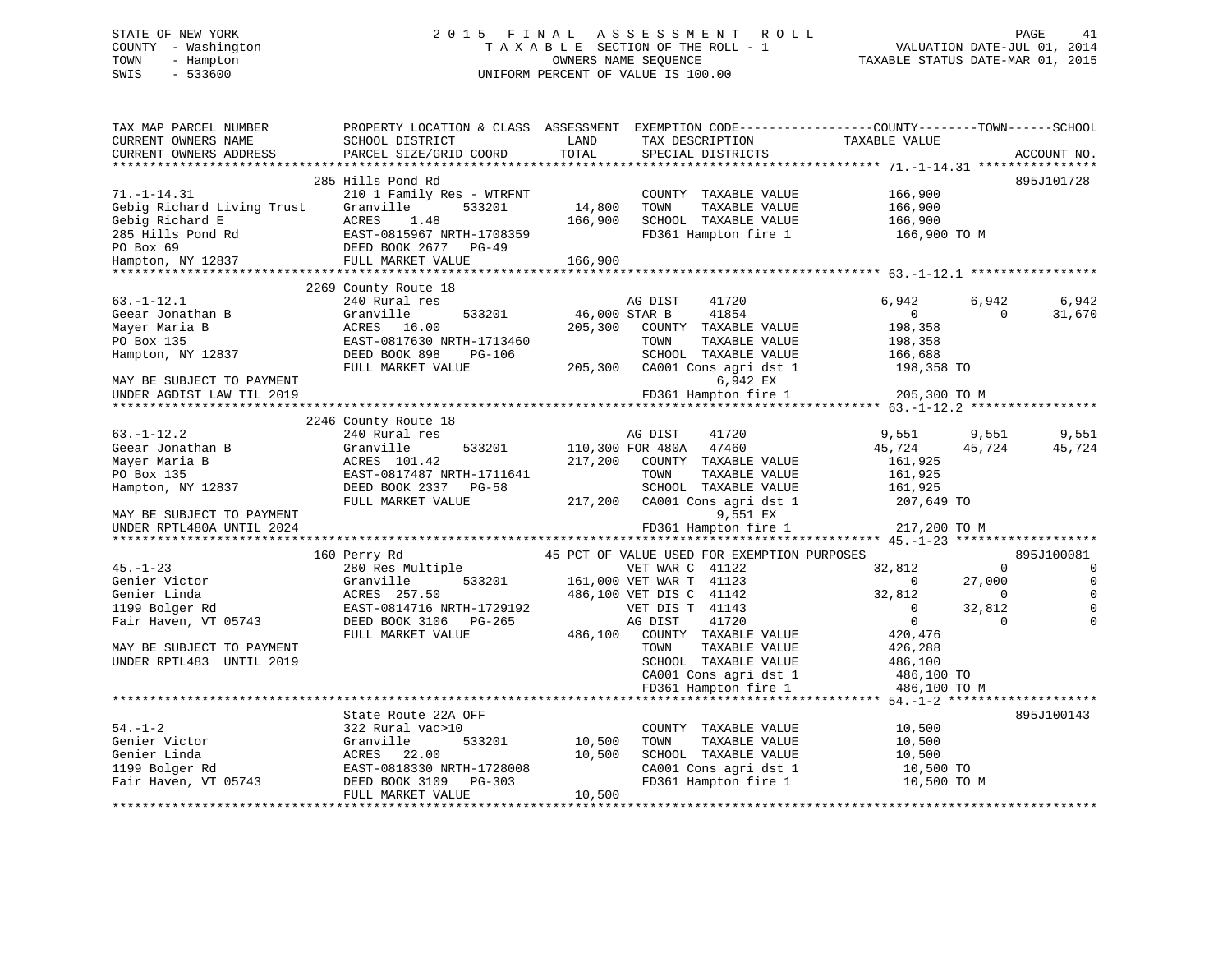# STATE OF NEW YORK 2 0 1 5 F I N A L A S S E S S M E N T R O L L PAGE 42 COUNTY - Washington T A X A B L E SECTION OF THE ROLL - 1 VALUATION DATE-JUL 01, 2014 TOWN - Hampton OWNERS NAME SEQUENCE TAXABLE STATUS DATE-MAR 01, 2015 SWIS - 533600 UNIFORM PERCENT OF VALUE IS 100.00

| TAX MAP PARCEL NUMBER<br>CURRENT OWNERS NAME<br>CURRENT OWNERS ADDRESS<br>******************** | PROPERTY LOCATION & CLASS ASSESSMENT<br>SCHOOL DISTRICT<br>PARCEL SIZE/GRID COORD<br>********************                                                                      | LAND<br>TOTAL<br>**********   | TAX DESCRIPTION<br>SPECIAL DISTRICTS                                                          | EXEMPTION CODE-----------------COUNTY-------TOWN------SCHOOL<br>TAXABLE VALUE<br>ACCOUNT NO.<br>*********************************** 54.-1-3.3 ****************** |
|------------------------------------------------------------------------------------------------|--------------------------------------------------------------------------------------------------------------------------------------------------------------------------------|-------------------------------|-----------------------------------------------------------------------------------------------|------------------------------------------------------------------------------------------------------------------------------------------------------------------|
| $54. - 1 - 3.3$<br>Genier Victor<br>Genier Linda<br>1199 Bolger Rd<br>Fair Haven, VT 05743     | State Route 22A OFF<br>314 Rural vac<10<br>Granville<br>533201<br>ACRES<br>7.67<br>EAST-0819209 NRTH-1727461<br>DEED BOOK 3106<br>PG-265<br>FULL MARKET VALUE                  | 16,500<br>16,500<br>16,500    | COUNTY TAXABLE VALUE<br>TOWN<br>TAXABLE VALUE<br>SCHOOL TAXABLE VALUE<br>FD361 Hampton fire 1 | 16,500<br>16,500<br>16,500<br>16,500 TO M<br>******************** 54.-1-14.6                                                                                     |
| $54. - 1 - 14.6$<br>Genier Victor<br>Genier Linda<br>1199 Bolger Rd<br>Fair Haven, VT 05743    | State Route 22A OFF<br>323 Vacant rural<br>Granville<br>533201<br>ACRES 43.95<br>EAST-0817113 NRTH-1727492<br>DEED BOOK 3106<br>PG-265<br>FULL MARKET VALUE                    | 21,000<br>21,000<br>21,000    | COUNTY TAXABLE VALUE<br>TOWN<br>TAXABLE VALUE<br>SCHOOL TAXABLE VALUE<br>FD361 Hampton fire 1 | 21,000<br>21,000<br>21,000<br>21,000 TO M                                                                                                                        |
|                                                                                                | **********************                                                                                                                                                         |                               |                                                                                               |                                                                                                                                                                  |
| $80. - 1 - 16$<br>Gereg Matthew J<br>Fowler Wendyann C<br>c/o Wendy Fowler<br>361 Field St     | 25 Hampton Heights Way<br>260 Seasonal res<br>Granville<br>533201<br>5.01<br>ACRES<br>EAST-0811381 NRTH-1701963<br>DEED BOOK 3393<br>PG-221                                    | 35,000<br>71,700              | COUNTY TAXABLE VALUE<br>TAXABLE VALUE<br>TOWN<br>SCHOOL TAXABLE VALUE<br>FD361 Hampton fire 1 | 895J100605<br>71,700<br>71,700<br>71,700<br>71,700 TO M                                                                                                          |
| Naugatuck, CT 06770                                                                            | FULL MARKET VALUE                                                                                                                                                              | 71,700                        |                                                                                               |                                                                                                                                                                  |
|                                                                                                |                                                                                                                                                                                |                               |                                                                                               |                                                                                                                                                                  |
| $71. - 1 - 23.3$<br>Glickstein Jerome M<br>711 Old Bethlehem Rd<br>Quakertown, PA 18951        | Hills Pond Rd<br>322 Rural vac>10<br>Granville<br>533201<br>ACRES<br>2.00<br>EAST-0813708 NRTH-1711175<br>DEED BOOK 2910<br>PG-109                                             | 6,500<br>6,500                | COUNTY TAXABLE VALUE<br>TAXABLE VALUE<br>TOWN<br>SCHOOL TAXABLE VALUE<br>FD361 Hampton fire 1 | 895J100656<br>6,500<br>6,500<br>6,500<br>6,500 TO M                                                                                                              |
|                                                                                                | FULL MARKET VALUE                                                                                                                                                              | 6,500                         |                                                                                               |                                                                                                                                                                  |
| $71. - 1 - 23.9$<br>Glickstein Jerome M<br>711 Old Bethlehem Rd<br>Quakertown, PA 18951        | 395 Hills Pond Rd<br>240 Rural res<br>Granville<br>533201<br>Sub Div Lot 2<br>ACRES 53.32<br>EAST-0813678 NRTH-1710097<br>DEED BOOK 2910<br><b>PG-109</b><br>FULL MARKET VALUE | 84,100<br>260,400<br>260,400  | COUNTY TAXABLE VALUE<br>TOWN<br>TAXABLE VALUE<br>SCHOOL TAXABLE VALUE<br>FD361 Hampton fire 1 | 260,400<br>260,400<br>260,400<br>260,400 ТО М                                                                                                                    |
|                                                                                                | ***********************                                                                                                                                                        |                               |                                                                                               |                                                                                                                                                                  |
| $71. - 1 - 23.10$<br>Glickstein Jerome M<br>711 Old Bethlehem Rd<br>Quakertown, PA 18951       | 399 Hills Pond Rd<br>240 Rural res<br>Granville<br>533201<br>Sub Div Lot 3<br>ACRES 98.56<br>EAST-0812719 NRTH-1710806<br>DEED BOOK 2910<br>PG-109<br>FULL MARKET VALUE        | 104,000<br>207,500<br>207,500 | COUNTY TAXABLE VALUE<br>TOWN<br>TAXABLE VALUE<br>SCHOOL TAXABLE VALUE<br>FD361 Hampton fire 1 | 207,500<br>207,500<br>207,500<br>207,500 TO M                                                                                                                    |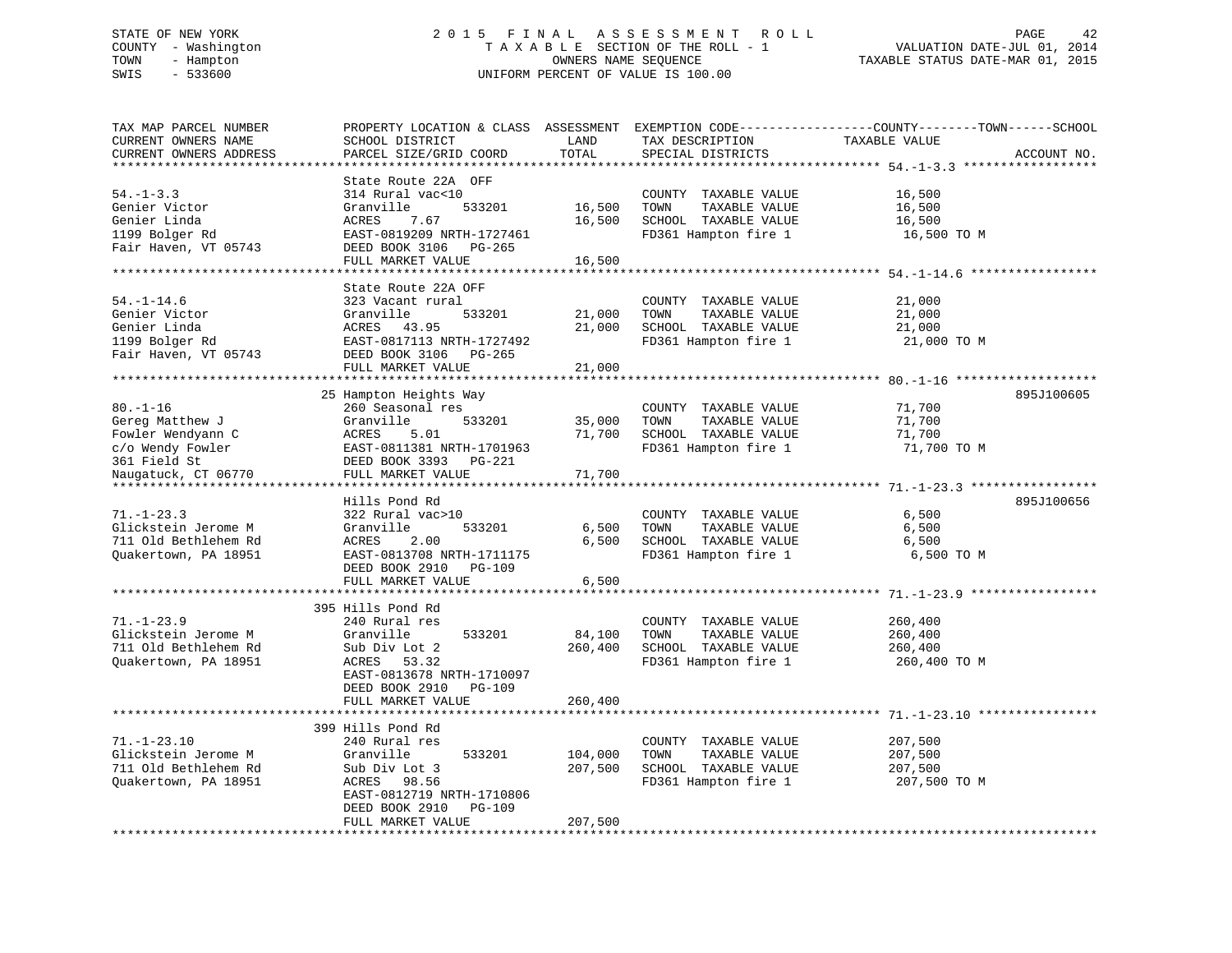### STATE OF NEW YORK 2 0 1 5 F I N A L A S S E S S M E N T R O L L PAGE 43COUNTY - Washington  $T A X A B L E$  SECTION OF THE ROLL - 1<br>TOWN - Hampton DWNERS NAME SEQUENCE TOWN - Hampton OWNERS NAME SEQUENCE TAXABLE STATUS DATE-MAR 01, 2015 SWIS - 533600 UNIFORM PERCENT OF VALUE IS 100.00

| TAX MAP PARCEL NUMBER<br>CURRENT OWNERS NAME<br>CURRENT OWNERS ADDRESS | PROPERTY LOCATION & CLASS ASSESSMENT<br>SCHOOL DISTRICT<br>PARCEL SIZE/GRID COORD | LAND<br>TOTAL | EXEMPTION CODE----------------COUNTY-------TOWN------SCHOOL<br>TAX DESCRIPTION<br>SPECIAL DISTRICTS | TAXABLE VALUE    | ACCOUNT NO.        |
|------------------------------------------------------------------------|-----------------------------------------------------------------------------------|---------------|-----------------------------------------------------------------------------------------------------|------------------|--------------------|
|                                                                        |                                                                                   |               |                                                                                                     |                  |                    |
|                                                                        | LOT 8 Faesh Pat                                                                   |               |                                                                                                     |                  | 895J100295         |
| $71. - 1 - 26$                                                         | 910 Priv forest                                                                   |               | COUNTY TAXABLE VALUE                                                                                | 13,600           |                    |
| Glickstein Jerome M                                                    | Granville<br>533201                                                               | 13,600        | TAXABLE VALUE<br>TOWN                                                                               | 13,600           |                    |
| 711 Old Bethlehem Rd                                                   | 30.33<br>ACRES                                                                    | 13,600        | SCHOOL TAXABLE VALUE                                                                                | 13,600           |                    |
| Ouakertown, PA 18951                                                   | EAST-0813327 NRTH-1708207                                                         |               | FD361 Hampton fire 1                                                                                | 13,600 TO M      |                    |
|                                                                        | DEED BOOK 2910 PG-109                                                             |               |                                                                                                     |                  |                    |
|                                                                        | FULL MARKET VALUE                                                                 | 13,600        |                                                                                                     |                  |                    |
|                                                                        |                                                                                   |               |                                                                                                     |                  |                    |
|                                                                        | County Route 21                                                                   |               |                                                                                                     |                  | 895J101732         |
| $80. - 1 - 2.6$                                                        | 314 Rural vac<10                                                                  |               | COUNTY TAXABLE VALUE                                                                                | 26,500           |                    |
| Goodman Cheryl                                                         | Whitehall<br>535201                                                               | 26,500        | TOWN<br>TAXABLE VALUE                                                                               | 26,500           |                    |
| 1783 County Route 21                                                   | ACRES<br>5.10                                                                     | 26,500        | SCHOOL TAXABLE VALUE                                                                                | 26,500           |                    |
| Whitehall, NY 12887                                                    | EAST-0809087 NRTH-1706407                                                         |               | FD361 Hampton fire 1                                                                                | 26,500 TO M      |                    |
|                                                                        | DEED BOOK 2996<br>PG-198                                                          |               |                                                                                                     |                  |                    |
|                                                                        | FULL MARKET VALUE                                                                 | 26,500        |                                                                                                     |                  |                    |
|                                                                        |                                                                                   |               |                                                                                                     |                  |                    |
|                                                                        | 1783 County Route 21                                                              |               |                                                                                                     |                  | 895J101733         |
| $80. - 1 - 2.7$                                                        | 210 1 Family Res                                                                  |               | STAR B<br>41854                                                                                     | $\overline{0}$   | $\Omega$<br>31,670 |
| Goodman Cheryl                                                         | 535201<br>Whitehall                                                               | 35,100        | COUNTY TAXABLE VALUE                                                                                | 94,400           |                    |
| 1783 County Route 21                                                   | ACRES<br>5.10                                                                     | 94,400        | TAXABLE VALUE<br>TOWN                                                                               | 94,400           |                    |
| Whitehall, NY 12887                                                    | EAST-0809186 NRTH-1706109                                                         |               | SCHOOL TAXABLE VALUE                                                                                | 62,730           |                    |
|                                                                        | DEED BOOK 2996<br>PG-198                                                          |               | FD361 Hampton fire 1                                                                                | 94,400 TO M      |                    |
|                                                                        | FULL MARKET VALUE                                                                 | 94,400        |                                                                                                     |                  |                    |
|                                                                        |                                                                                   |               |                                                                                                     |                  |                    |
|                                                                        | Roberts Ln OFF                                                                    |               |                                                                                                     |                  | 895J100233         |
| $53. - 1 - 4.1$                                                        | 910 Priv forest                                                                   |               | FOR 480A<br>47460                                                                                   | 57,720<br>57,720 | 57,720             |
| Goodrich Mark D                                                        | Granville<br>533201                                                               | 76,800        | COUNTY TAXABLE VALUE                                                                                | 19,080           |                    |
| Goodrich Patricia A                                                    | Forest Tax 3222/7                                                                 | 76,800        | TOWN<br>TAXABLE VALUE                                                                               | 19,080           |                    |
| 149 Roberts Ln                                                         | ACRES 262.70                                                                      |               | SCHOOL TAXABLE VALUE                                                                                | 19,080           |                    |
| Hampton, NY 12837                                                      | EAST-0814758 NRTH-1725240                                                         |               | CA001 Cons agri dst 1                                                                               | 76,800 TO        |                    |
|                                                                        | DEED BOOK 569<br>$PG-244$                                                         |               | FD361 Hampton fire 1                                                                                | 76,800 TO M      |                    |
| MAY BE SUBJECT TO PAYMENT                                              | FULL MARKET VALUE                                                                 | 76,800        |                                                                                                     |                  |                    |
| UNDER RPTL480A UNTIL 2024                                              |                                                                                   |               |                                                                                                     |                  |                    |
|                                                                        |                                                                                   |               |                                                                                                     |                  |                    |
|                                                                        | 149 Roberts Ln                                                                    |               |                                                                                                     |                  | 895J100406         |
| $53. - 1 - 4.4$                                                        | 210 1 Family Res                                                                  |               | STAR B<br>41854                                                                                     | $\overline{0}$   | $\Omega$<br>31,670 |
| Goodrich Mark D                                                        | 533201<br>Granville                                                               | 37,700        | COUNTY TAXABLE VALUE                                                                                | 188,300          |                    |
| Goodrich Patricia A                                                    | ACRES<br>7.70                                                                     | 188,300       | TOWN<br>TAXABLE VALUE                                                                               | 188,300          |                    |
| 149 Roberts Ln                                                         | EAST-0816256 NRTH-1723939                                                         |               | SCHOOL TAXABLE VALUE                                                                                | 156,630          |                    |
| Hampton, NY 12837                                                      | DEED BOOK 480<br>PG-1060                                                          |               | FD361 Hampton fire 1                                                                                | 188,300 TO M     |                    |
|                                                                        | FULL MARKET VALUE                                                                 | 188,300       |                                                                                                     |                  |                    |
|                                                                        |                                                                                   |               |                                                                                                     |                  |                    |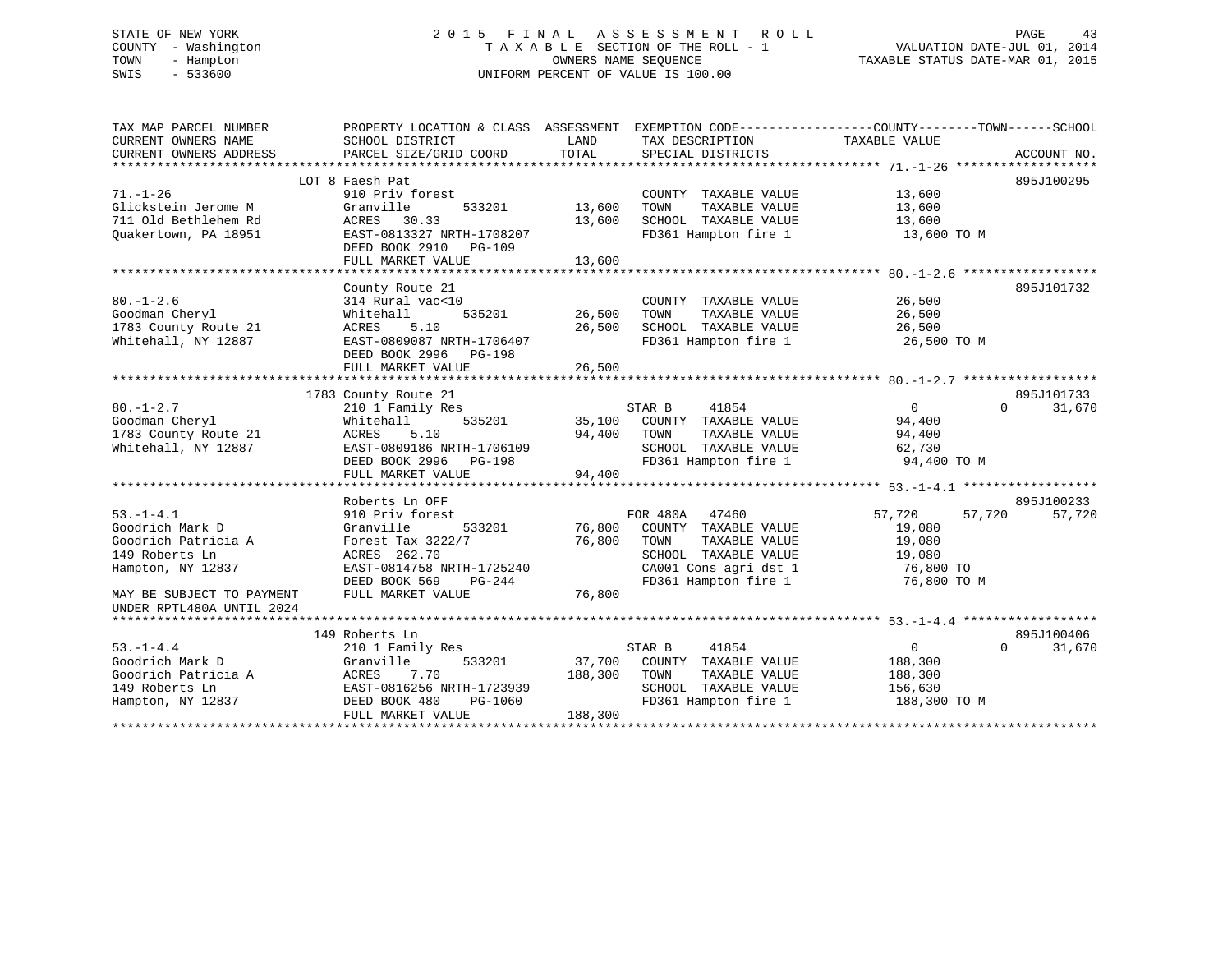# STATE OF NEW YORK 2 0 1 5 F I N A L A S S E S S M E N T R O L L PAGE 44 COUNTY - Washington T A X A B L E SECTION OF THE ROLL - 1 VALUATION DATE-JUL 01, 2014 TOWN - Hampton OWNERS NAME SEQUENCE TAXABLE STATUS DATE-MAR 01, 2015 SWIS - 533600 UNIFORM PERCENT OF VALUE IS 100.00

| TAX MAP PARCEL NUMBER  | PROPERTY LOCATION & CLASS ASSESSMENT EXEMPTION CODE----------------COUNTY-------TOWN-----SCHOOL |                            |                                              |                          |          |             |
|------------------------|-------------------------------------------------------------------------------------------------|----------------------------|----------------------------------------------|--------------------------|----------|-------------|
| CURRENT OWNERS NAME    | SCHOOL DISTRICT                                                                                 | LAND                       | TAX DESCRIPTION                              | TAXABLE VALUE            |          |             |
| CURRENT OWNERS ADDRESS | PARCEL SIZE/GRID COORD                                                                          | TOTAL                      | SPECIAL DISTRICTS                            |                          |          | ACCOUNT NO. |
|                        | Roberts Ln                                                                                      |                            |                                              |                          |          | 895J100709  |
| $53. - 1 - 4.6$        | 314 Rural vac<10                                                                                |                            | COUNTY TAXABLE VALUE                         | 16,500                   |          |             |
| Goodrich Mark D        | Granville<br>533201                                                                             | 16,500                     | TOWN<br>TAXABLE VALUE                        | 16,500                   |          |             |
| Goodrich Patricia A    | 5.80<br>ACRES                                                                                   | 16,500                     | SCHOOL TAXABLE VALUE                         | 16,500                   |          |             |
| 149 Roberts Ln         | EAST-0816567 NRTH-1724287                                                                       |                            | FD361 Hampton fire 1 16,500 TO M             |                          |          |             |
| Hampton, NY 12837      | DEED BOOK 517<br>PG-40                                                                          |                            |                                              |                          |          |             |
|                        | FULL MARKET VALUE                                                                               | 16,500                     |                                              |                          |          |             |
|                        |                                                                                                 |                            |                                              |                          |          |             |
|                        | 1569 County Route 11                                                                            |                            |                                              |                          |          | 895J100089  |
| $38. - 1 - 16$         | 210 1 Family Res                                                                                |                            | 41854<br>STAR B                              | $\overline{0}$           | $\Omega$ | 31,670      |
| Gosselin Brian         | Whitehall                                                                                       | 535201 19,500              | COUNTY TAXABLE VALUE                         | 48,000                   |          |             |
| 1569 County Route 11   | FRNT 100.00 DPTH 208.00                                                                         | 48,000                     | TOWN<br>TAXABLE VALUE                        | 48,000                   |          |             |
| Whitehall, NY 12887    | EAST-0806133 NRTH-1737200                                                                       |                            | SCHOOL TAXABLE VALUE                         | 16,330                   |          |             |
|                        | DEED BOOK 903<br>PG-259                                                                         |                            | FD362 Hampton fire 2 48,000 TO M             |                          |          |             |
|                        | FULL MARKET VALUE                                                                               | 48,000                     |                                              |                          |          |             |
|                        |                                                                                                 |                            |                                              |                          |          |             |
|                        | 1575 County Route 11                                                                            |                            |                                              |                          |          | 895J101813  |
| $38. - 1 - 15.2$       | 270 Mfg housing                                                                                 | CW_10_VE<br>27,900 STAR EN | CW_10_VET/ 41151                             | 6,200                    | 6,200    | $\Omega$    |
| Gosselin Eileen        | 535201<br>Whitehall                                                                             |                            | 41834                                        | $\overline{0}$           | $\Omega$ | 62,000      |
| 1575 County Route 11   | $888 - 1$                                                                                       |                            | 62,000 COUNTY TAXABLE VALUE                  | 55,800                   |          |             |
| Whitehall, NY 12887    | ACRES<br>2.80<br>EAST-0806376 NRTH-1737337                                                      |                            | TOWN<br>TAXABLE VALUE                        | 55,800<br>$\overline{0}$ |          |             |
|                        | DEED BOOK 630<br>$PG-51$                                                                        |                            | SCHOOL TAXABLE VALUE<br>FD362 Hampton fire 2 | 62,000 TO M              |          |             |
|                        | FULL MARKET VALUE                                                                               | 62,000                     |                                              |                          |          |             |
|                        |                                                                                                 |                            |                                              |                          |          |             |
|                        | Vladyka Woods Rd                                                                                |                            |                                              |                          |          | 895J101795  |
| $38. - 1 - 15.1$       | 311 Res vac land                                                                                |                            | COUNTY TAXABLE VALUE                         | 9,500                    |          |             |
| Gosselin Russell J     | Whitehall<br>535201                                                                             | 9,500                      | TAXABLE VALUE<br>TOWN                        | 9,500                    |          |             |
| Gosselin Linda L       | FRNT 251.00 DPTH 147.00                                                                         | 9,500                      | SCHOOL TAXABLE VALUE                         | 9,500                    |          |             |
| 46 LeClaire Rd         | EAST-0806014 NRTH-1737180                                                                       |                            | FD362 Hampton fire 2                         | 9,500 TO M               |          |             |
| Clemons, NY 12819      | DEED BOOK 595<br>$PG-39$                                                                        |                            |                                              |                          |          |             |
|                        | FULL MARKET VALUE                                                                               | 9,500                      |                                              |                          |          |             |
|                        |                                                                                                 |                            |                                              |                          |          |             |
|                        | 155 Hickey Rd                                                                                   |                            |                                              |                          |          | 895J100703  |
| $62. - 1 - 32.1$       | 270 Mfg housing                                                                                 |                            | STAR B<br>41854                              | $\overline{0}$           | $\Omega$ | 31,670      |
| Goyette Lloyd F        | 533201<br>Granville                                                                             | 35,000                     | COUNTY TAXABLE VALUE                         | 65,500                   |          |             |
| Goyette Cindy L        | ACRES<br>5.00                                                                                   | 65,500                     | TAXABLE VALUE<br>TOWN                        | 65,500                   |          |             |
| 155 Hickey Rd          | EAST-0813694 NRTH-1717589                                                                       |                            | SCHOOL TAXABLE VALUE                         | 33,830                   |          |             |
| Hampton, NY 12837      | DEED BOOK 505<br>PG-1059                                                                        |                            | FD361 Hampton fire 1                         | 65,500 TO M              |          |             |
|                        | FULL MARKET VALUE                                                                               | 65,500                     |                                              |                          |          |             |
|                        |                                                                                                 |                            |                                              |                          |          |             |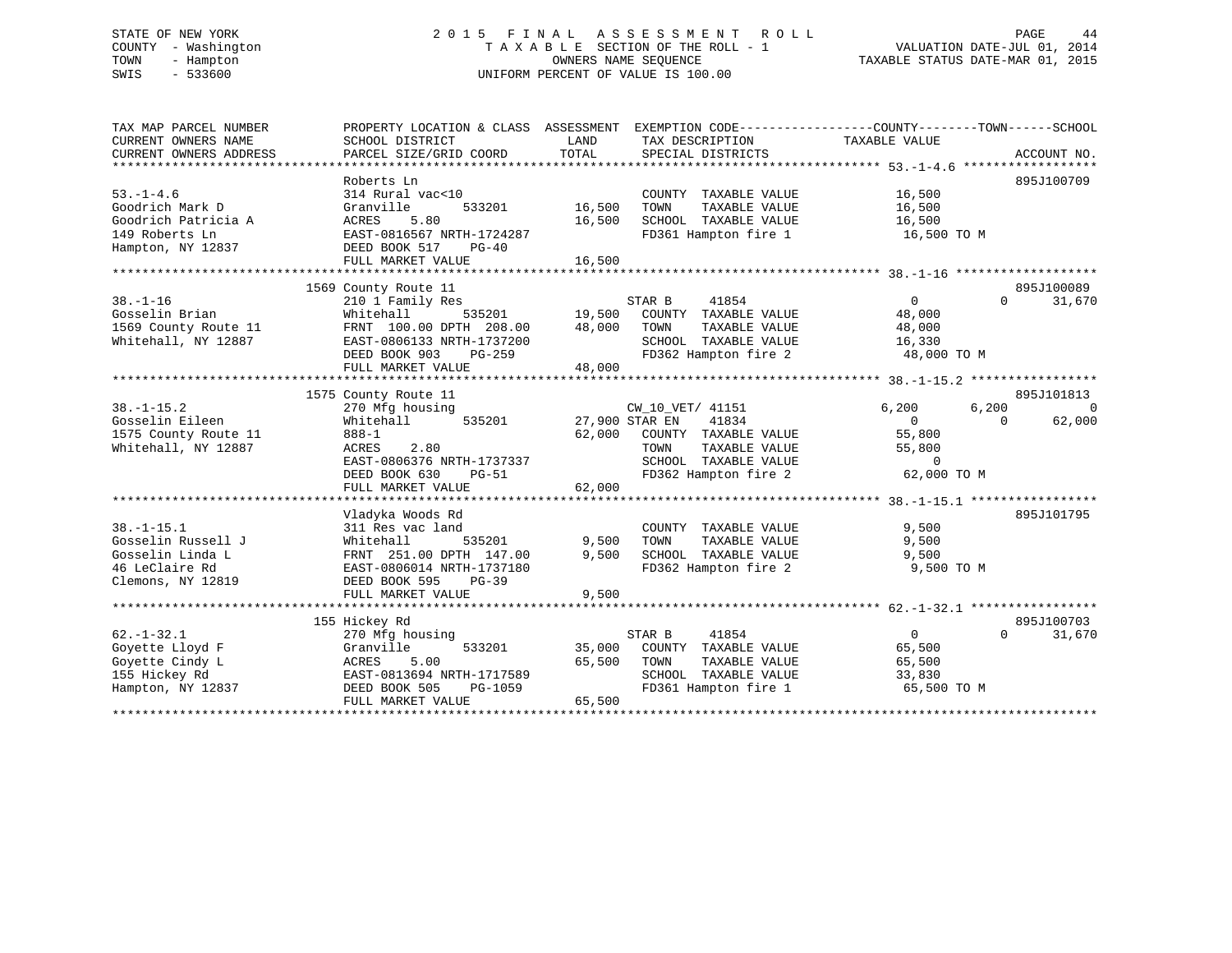# STATE OF NEW YORK 2 0 1 5 F I N A L A S S E S S M E N T R O L L PAGE 45 COUNTY - Washington T A X A B L E SECTION OF THE ROLL - 1 VALUATION DATE-JUL 01, 2014 TOWN - Hampton OWNERS NAME SEQUENCE TAXABLE STATUS DATE-MAR 01, 2015 SWIS - 533600 UNIFORM PERCENT OF VALUE IS 100.00

| TAX MAP PARCEL NUMBER<br>CURRENT OWNERS NAME<br>CURRENT OWNERS ADDRESS | PROPERTY LOCATION & CLASS ASSESSMENT EXEMPTION CODE---------------COUNTY-------TOWN-----SCHOOL<br>SCHOOL DISTRICT<br>PARCEL SIZE/GRID COORD | LAND<br>TOTAL | TAX DESCRIPTION TAXABLE VALUE<br>SPECIAL DISTRICTS |                  | ACCOUNT NO. |
|------------------------------------------------------------------------|---------------------------------------------------------------------------------------------------------------------------------------------|---------------|----------------------------------------------------|------------------|-------------|
|                                                                        | 273 Hickey Rd                                                                                                                               |               |                                                    |                  | 895J100640  |
| $53. -1 - 7.12$                                                        | 210 1 Family Res                                                                                                                            |               | VET WAR CT 41121                                   | 24,315<br>24,315 | $\Omega$    |
| Grady Patricia                                                         | Granville                                                                                                                                   |               | 533201 36,500 VET DIS CT 41141                     | 81,050<br>81,050 | $\Omega$    |
| 22123 Wolf Ridge Rd                                                    | ACRES<br>6.52                                                                                                                               | 162,100       | COUNTY TAXABLE VALUE                               | 56,735           |             |
| Killeen, TX 76549                                                      | EAST-0814340 NRTH-1720453                                                                                                                   |               | TAXABLE VALUE<br>TOWN                              | 56,735           |             |
|                                                                        | DEED BOOK 503<br>PG-532                                                                                                                     |               | SCHOOL TAXABLE VALUE                               | 162,100          |             |
|                                                                        |                                                                                                                                             |               |                                                    |                  |             |
|                                                                        |                                                                                                                                             |               |                                                    |                  |             |
|                                                                        | 62 Rainbow Way                                                                                                                              |               |                                                    |                  | 895J100597  |
| $81. - 1 - 36$                                                         | 260 Seasonal res                                                                                                                            |               | COUNTY TAXABLE VALUE                               | 45,400           |             |
| Graham Keith                                                           | 533201<br>Granville                                                                                                                         | 32,100        | TOWN<br>TAXABLE VALUE                              | 45,400           |             |
| 166 Route 106                                                          | 4.10<br>ACRES                                                                                                                               | 45,400        | SCHOOL TAXABLE VALUE                               | 45,400           |             |
| Perkinsville, VT 05151                                                 | EAST-0817397 NRTH-1702002<br>DEED BOOK 2488 PG-177                                                                                          |               | FD361 Hampton fire 1                               | 45,400 TO M      |             |
|                                                                        | FULL MARKET VALUE                                                                                                                           | 45,400        |                                                    |                  |             |
|                                                                        |                                                                                                                                             |               |                                                    |                  |             |
|                                                                        | State Route 22A OFF                                                                                                                         |               |                                                    |                  | 895J100092  |
| $72. - 2 - 10$                                                         | 314 Rural vac<10                                                                                                                            |               | COUNTY TAXABLE VALUE                               | 12,500           |             |
| Green Mountain College                                                 | Granville                                                                                                                                   | 533201 12,500 | TAXABLE VALUE<br>TOWN                              | 12,500           |             |
| Poultney, VT 05764                                                     | 3.70<br>ACRES                                                                                                                               | 12,500        | SCHOOL TAXABLE VALUE                               | 12,500           |             |
|                                                                        | EAST-0824341 NRTH-1709168                                                                                                                   |               | FD361 Hampton fire 1                               | 12,500 TO M      |             |
|                                                                        |                                                                                                                                             |               |                                                    |                  |             |
|                                                                        |                                                                                                                                             |               |                                                    |                  |             |
|                                                                        | Staso Ln                                                                                                                                    |               |                                                    |                  | 895J100530  |
| $72. - 2 - 11$                                                         | 314 Rural vac<10                                                                                                                            |               | COUNTY TAXABLE VALUE                               | 6,500            |             |
| Green Mountain College                                                 | Granville<br>533201                                                                                                                         | 6,500         | TOWN<br>TAXABLE VALUE                              | 6,500            |             |
| Poultney, VT 05764                                                     | ACRES<br>1.90                                                                                                                               | 6,500         | SCHOOL TAXABLE VALUE                               | 6,500            |             |
|                                                                        | EAST-0824234 NRTH-1708156                                                                                                                   |               | FD361 Hampton fire 1                               | 6,500 TO M       |             |
|                                                                        | FULL MARKET VALUE                                                                                                                           | 6,500         |                                                    |                  |             |
|                                                                        |                                                                                                                                             |               |                                                    |                  |             |
|                                                                        | County Route 20                                                                                                                             |               |                                                    |                  | 895J101817  |
| $72. - 2 - 12.1$                                                       | 322 Rural vac>10                                                                                                                            |               | COUNTY TAXABLE VALUE                               | 5,500            |             |
| Greene James C                                                         | 533201<br>Granville                                                                                                                         | 5,500         | TOWN<br>TAXABLE VALUE                              | 5,500            |             |
| Attn: Bernard Greene                                                   | 17 Ad                                                                                                                                       | 5,500         | SCHOOL TAXABLE VALUE                               | 5,500            |             |
| PO Box 145                                                             | ACRES<br>11.90                                                                                                                              |               | FD361 Hampton fire 1                               | 5,500 TO M       |             |
| Hampton, NY 12837                                                      | EAST-0824017 NRTH-1706190                                                                                                                   |               |                                                    |                  |             |
|                                                                        | DEED BOOK 863<br>$PG-284$                                                                                                                   |               |                                                    |                  |             |
|                                                                        | FULL MARKET VALUE                                                                                                                           | 5,500         |                                                    |                  |             |
|                                                                        |                                                                                                                                             |               |                                                    |                  |             |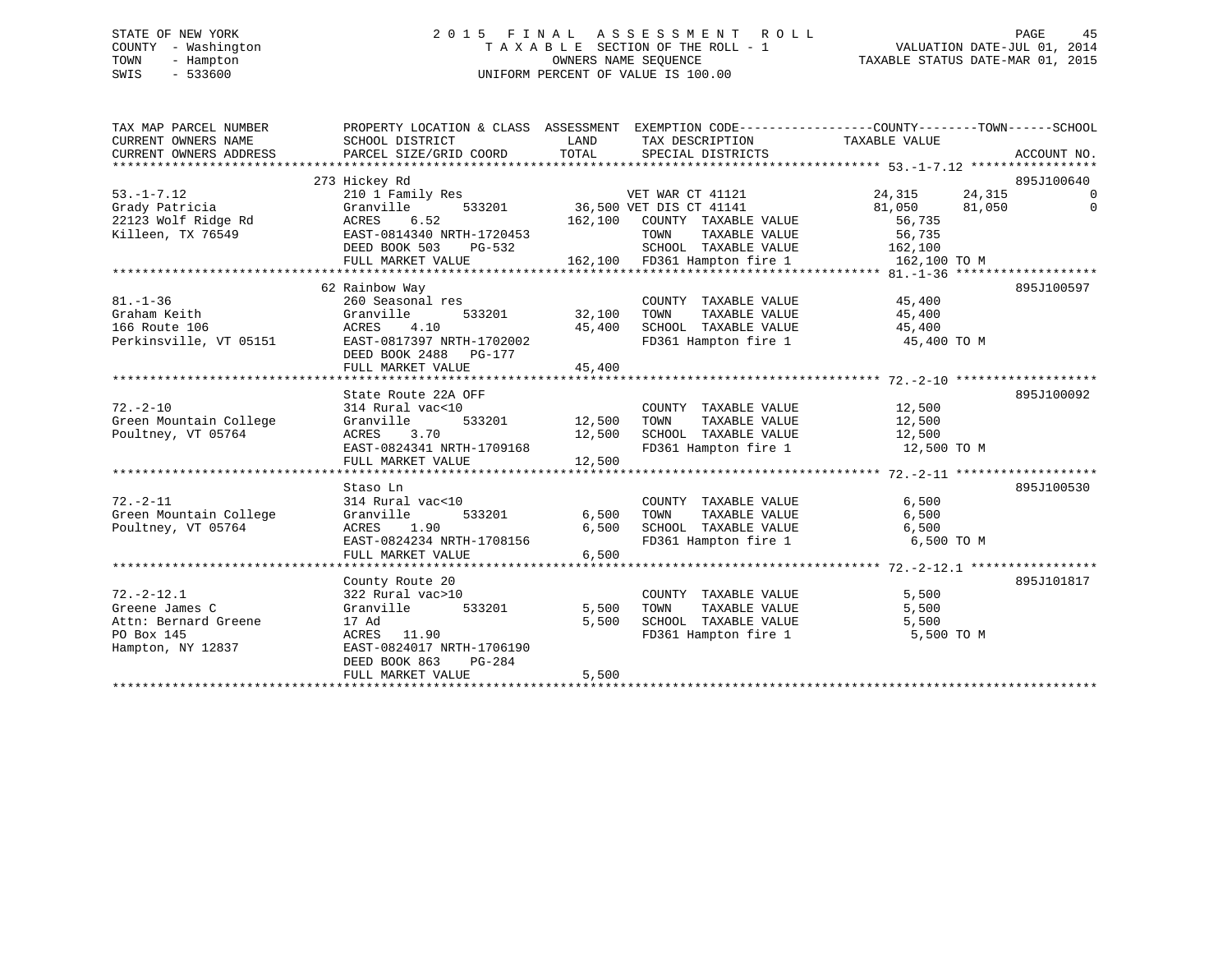# STATE OF NEW YORK 2 0 1 5 F I N A L A S S E S S M E N T R O L L PAGE 46 COUNTY - Washington T A X A B L E SECTION OF THE ROLL - 1 VALUATION DATE-JUL 01, 2014 TOWN - Hampton OWNERS NAME SEQUENCE TAXABLE STATUS DATE-MAR 01, 2015 SWIS - 533600 UNIFORM PERCENT OF VALUE IS 100.00

| TAX MAP PARCEL NUMBER<br>CURRENT OWNERS NAME<br>CURRENT OWNERS ADDRESS | PROPERTY LOCATION & CLASS ASSESSMENT<br>SCHOOL DISTRICT<br>PARCEL SIZE/GRID COORD | LAND<br>TAX DESCRIPTION<br>TOTAL<br>SPECIAL DISTRICTS | EXEMPTION CODE-----------------COUNTY-------TOWN------SCHOOL<br>TAXABLE VALUE<br>ACCOUNT NO. |
|------------------------------------------------------------------------|-----------------------------------------------------------------------------------|-------------------------------------------------------|----------------------------------------------------------------------------------------------|
|                                                                        |                                                                                   |                                                       |                                                                                              |
| $45. - 1 - 5.5$                                                        | 1518 Carlton Rd<br>270 Mfg housing                                                | VET COM C 41132                                       | 34,525<br>$\overline{0}$                                                                     |
| Gregorio Francisco A<br>Gregorio Susan G                               | 535201<br>Whitehall<br>Lot 5                                                      | 35,000 VET COM T 41133<br>138,100 VET DIS C 41142     | 34,525<br>$\Omega$<br>$\mathbf 0$<br>41,430<br>$\overline{0}$                                |
| 1518 Carlton Rd                                                        | 5.01 BANK<br>26<br>ACRES                                                          | VET DIS T 41143                                       | $\overline{0}$<br>$\mathbf 0$<br>41,430                                                      |
| Whitehall, NY 12887                                                    | EAST-0804885 NRTH-1733917                                                         | 41834<br>STAR EN                                      | $\overline{0}$<br>$\Omega$<br>68,930                                                         |
|                                                                        | DEED BOOK 2684 PG-300                                                             | COUNTY TAXABLE VALUE                                  | 62,145                                                                                       |
|                                                                        | FULL MARKET VALUE                                                                 | TAXABLE VALUE<br>138,100<br>TOWN                      | 62,145                                                                                       |
|                                                                        |                                                                                   | SCHOOL TAXABLE VALUE                                  | 69,170                                                                                       |
|                                                                        |                                                                                   | FD362 Hampton fire 2                                  | 138,100 TO M                                                                                 |
|                                                                        |                                                                                   |                                                       |                                                                                              |
|                                                                        | 228 Carvers Falls Rd                                                              |                                                       | 895J101763                                                                                   |
| $38. - 1 - 2.2$                                                        | 210 1 Family Res                                                                  | STAR B<br>41854                                       | $\overline{0}$<br>$\Omega$<br>31,670                                                         |
| Grenier Jeffery S                                                      | 535201<br>Whitehall                                                               | 29,000<br>COUNTY TAXABLE VALUE                        | 130,600                                                                                      |
| 228 Carvers Falls Rd                                                   | 3.15<br>ACRES                                                                     | 130,600<br>TOWN<br>TAXABLE VALUE                      | 130,600                                                                                      |
| Whitehall, NY 12887                                                    | EAST-0805425 NRTH-1744728                                                         | SCHOOL TAXABLE VALUE                                  | 98,930                                                                                       |
|                                                                        | DEED BOOK 2799<br>PG-113<br>FULL MARKET VALUE                                     | FD362 Hampton fire 2<br>130,600                       | 130,600 TO M                                                                                 |
|                                                                        |                                                                                   |                                                       |                                                                                              |
|                                                                        | Manchester Rd                                                                     |                                                       |                                                                                              |
| $38. - 1 - 6.3$                                                        | 322 Rural vac>10                                                                  | COUNTY TAXABLE VALUE                                  | 38,500                                                                                       |
| Grenier Jeffrey S                                                      | 535201<br>Whitehall                                                               | 38,500<br>TOWN<br>TAXABLE VALUE                       | 38,500                                                                                       |
| 228 Carvers Falls Rd                                                   | Sub Div Lot 3                                                                     | SCHOOL TAXABLE VALUE<br>38,500                        | 38,500                                                                                       |
| Whitehall, NY 12887                                                    | ACRES 15.70                                                                       | FD362 Hampton fire 2                                  | 38,500 TO M                                                                                  |
|                                                                        | EAST-0810926 NRTH-1740969                                                         |                                                       |                                                                                              |
|                                                                        | DEED BOOK 3457<br>$PG-28$                                                         |                                                       |                                                                                              |
|                                                                        | FULL MARKET VALUE                                                                 | 38,500                                                |                                                                                              |
|                                                                        |                                                                                   |                                                       |                                                                                              |
|                                                                        | 2175 County Route 18                                                              |                                                       | 895J100400                                                                                   |
| $63. -1 - 13.1$                                                        | 240 Rural res                                                                     | STAR B<br>41854                                       | $\mathbf{0}$<br>$\Omega$<br>31,670                                                           |
| Guest Brian M                                                          | 533201<br>Granville                                                               | 40,500<br>COUNTY TAXABLE VALUE                        | 134,300                                                                                      |
| Groesbeck Ciara B                                                      | 448/1001-457/793                                                                  | 134,300<br>TOWN<br>TAXABLE VALUE                      | 134,300                                                                                      |
| 2175 County Route 18                                                   | Sub Div Lot 1                                                                     | SCHOOL TAXABLE VALUE                                  | 102,630                                                                                      |
| Whitehall, NY 12887                                                    | 10.00<br>ACRES<br>EAST-0816259 NRTH-1713898                                       | CA001 Cons agri dst 1<br>FD361 Hampton fire 1         | 134,300 TO<br>134,300 TO M                                                                   |
|                                                                        | DEED BOOK 3368<br>PG-310                                                          |                                                       |                                                                                              |
|                                                                        | FULL MARKET VALUE                                                                 | 134,300                                               |                                                                                              |
|                                                                        |                                                                                   |                                                       |                                                                                              |
|                                                                        | 30 Mirror Lake Way                                                                |                                                       | 895J101760                                                                                   |
| $80. - 1 - 44$                                                         | 210 1 Family Res - WTRFNT                                                         | AGED-ALL<br>41800                                     | 92,200<br>92,200<br>92,200                                                                   |
| Gysel Catherine M -LE-                                                 | 535201<br>Whitehall                                                               | 25,000 STAR EN<br>41834                               | $\mathbf{0}$<br>$\Omega$<br>68,930                                                           |
| Gysel Walter II                                                        | LOT 16                                                                            | 184,400<br>COUNTY TAXABLE VALUE                       | 92,200                                                                                       |
| c/o Catherine Gysel                                                    | FRNT 154.00 DPTH 201.00                                                           | TAXABLE VALUE<br>TOWN                                 | 92,200                                                                                       |
| PO Box 136                                                             | EAST-0810844 NRTH-1705230                                                         | SCHOOL TAXABLE VALUE                                  | 23,270                                                                                       |
| Hampton, NY 12837                                                      | DEED BOOK 3307<br>PG-166                                                          | FD361 Hampton fire 1                                  | 184,400 TO M                                                                                 |
|                                                                        | FULL MARKET VALUE                                                                 | 184,400                                               |                                                                                              |
|                                                                        |                                                                                   |                                                       |                                                                                              |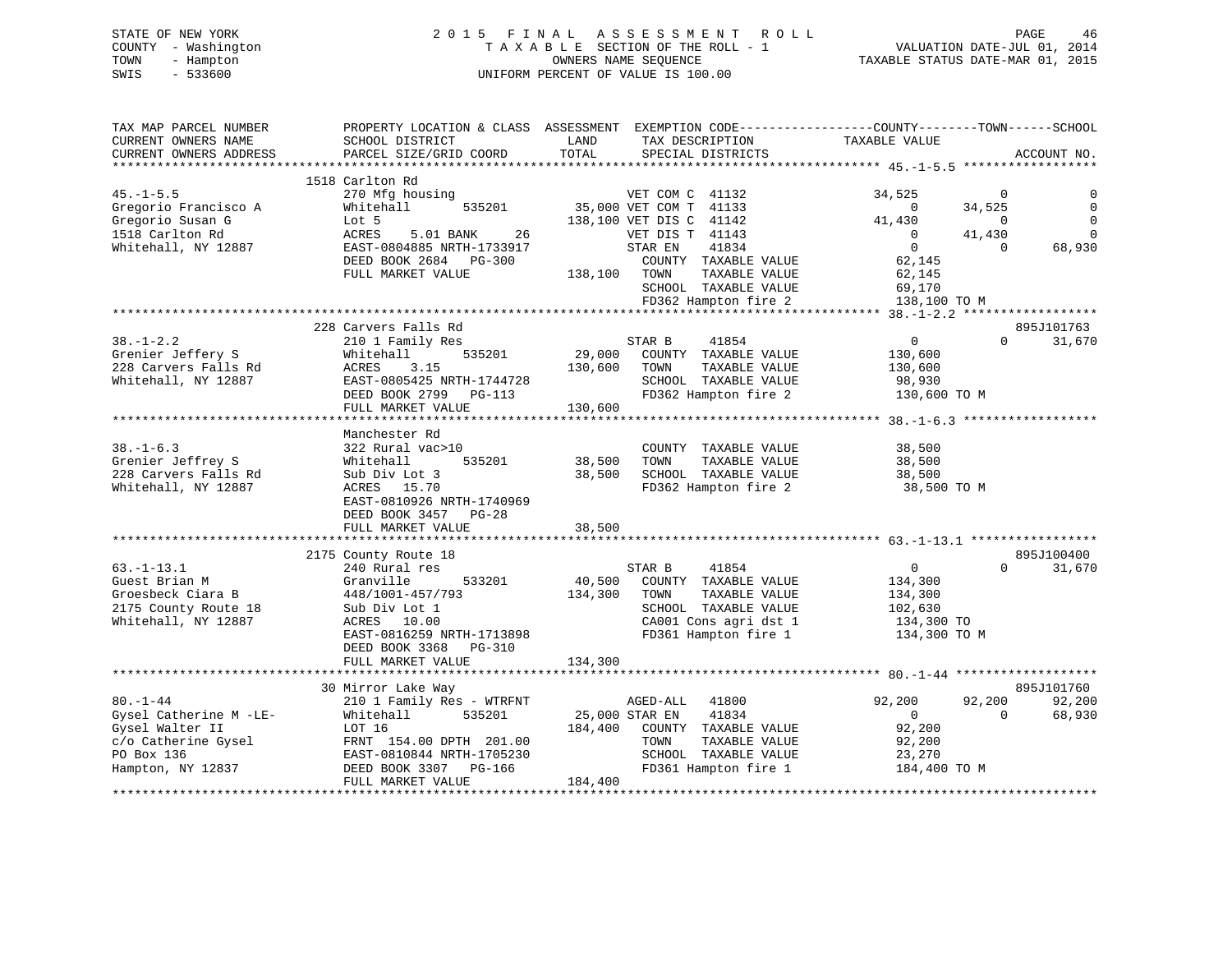# STATE OF NEW YORK 2 0 1 5 F I N A L A S S E S S M E N T R O L L PAGE 47 COUNTY - Washington T A X A B L E SECTION OF THE ROLL - 1 VALUATION DATE-JUL 01, 2014 TOWN - Hampton OWNERS NAME SEQUENCE TAXABLE STATUS DATE-MAR 01, 2015 SWIS - 533600 UNIFORM PERCENT OF VALUE IS 100.00

TAX MAP PARCEL NUMBER PROPERTY LOCATION & CLASS ASSESSMENT EXEMPTION CODE------------------COUNTY--------TOWN------SCHOOL CURRENT OWNERS NAME SCHOOL DISTRICT LAND TAX DESCRIPTION TAXABLE VALUECURRENT OWNERS ADDRESS PARCEL SIZE/GRID COORD TOTAL SPECIAL DISTRICTS ACCOUNT NO. \*\*\*\*\*\*\*\*\*\*\*\*\*\*\*\*\*\*\*\*\*\*\*\*\*\*\*\*\*\*\*\*\*\*\*\*\*\*\*\*\*\*\*\*\*\*\*\*\*\*\*\*\*\*\*\*\*\*\*\*\*\*\*\*\*\*\*\*\*\*\*\*\*\*\*\*\*\*\*\*\*\*\*\*\*\*\*\*\*\*\*\*\*\*\*\*\*\*\*\*\*\*\* 63.-1-11 \*\*\*\*\*\*\*\*\*\*\*\*\*\*\*\*\*\*\* County Route 18 OFF 895J100097 63.-1-11 720 Mine/quarry COUNTY TAXABLE VALUE 97,000 Hadeka Gary J Granville 533201 97,000 TOWN TAXABLE VALUE 97,000 773 Briar Hill ACRES 109.40 97,000 SCHOOL TAXABLE VALUE 97,000 West Pawlet, VT 05775 EAST-0819580 NRTH-1715268 FD361 Hampton fire 1 97,000 TO M DEED BOOK 1695 PG-225 FULL MARKET VALUE 97,000 \*\*\*\*\*\*\*\*\*\*\*\*\*\*\*\*\*\*\*\*\*\*\*\*\*\*\*\*\*\*\*\*\*\*\*\*\*\*\*\*\*\*\*\*\*\*\*\*\*\*\*\*\*\*\*\*\*\*\*\*\*\*\*\*\*\*\*\*\*\*\*\*\*\*\*\*\*\*\*\*\*\*\*\*\*\*\*\*\*\*\*\*\*\*\*\*\*\*\*\*\*\*\* 72.-2-16 \*\*\*\*\*\*\*\*\*\*\*\*\*\*\*\*\*\*\* 84 Staso Ln 895J10019172.-2-16 314 Rural vac<10 COUNTY TAXABLE VALUE 24,000 Hadeka Stone Corporation Granville 533201 24,000 TOWN TAXABLE VALUE 24,000 PO Box 108 ACRES 1.60 24,000 SCHOOL TAXABLE VALUE 24,000 Hampton, NY 12837 **EAST-0821897 NRTH-1708582 FD361** Hampton fire 1 24,000 TO M DEED BOOK 3419 PG-205 FULL MARKET VALUE 24,000 \*\*\*\*\*\*\*\*\*\*\*\*\*\*\*\*\*\*\*\*\*\*\*\*\*\*\*\*\*\*\*\*\*\*\*\*\*\*\*\*\*\*\*\*\*\*\*\*\*\*\*\*\*\*\*\*\*\*\*\*\*\*\*\*\*\*\*\*\*\*\*\*\*\*\*\*\*\*\*\*\*\*\*\*\*\*\*\*\*\*\*\*\*\*\*\*\*\*\*\*\*\*\* 72.-1-10 \*\*\*\*\*\*\*\*\*\*\*\*\*\*\*\*\*\*\*895J100185 2453 County Route 18 895J100185 72.-1-10 210 1 Family Res COUNTY TAXABLE VALUE 108,400 Hadley William B Granville 533201 14,300 TOWN TAXABLE VALUE 108,400 4265 Lake St FRNT 140.00 DPTH 124.00 108,400 SCHOOL TAXABLE VALUE 108,400 Bridport, VT 05734 EAST-0821364 NRTH-1710464 FD361 Hampton fire 1 108,400 TO M DEED BOOK 905 PG-129

|                      | FULL MARKET VALUE         | 108,400 |                         |             |            |
|----------------------|---------------------------|---------|-------------------------|-------------|------------|
|                      |                           |         |                         |             |            |
|                      | Rainbow Way               |         |                         |             | 895J100593 |
| $81. - 1 - 16$       | 314 Rural vac<10          |         | COUNTY<br>TAXABLE VALUE | 15,000      |            |
| Halberstadt David    | Granville<br>533201       | 15,000  | TAXABLE VALUE<br>TOWN   | 15,000      |            |
| Rio Barbara          | ACRES 5.30                | 15,000  | SCHOOL TAXABLE VALUE    | 15,000      |            |
| ATT:Barbara Rio      | EAST-0816390 NRTH-1700534 |         | FD361 Hampton fire 1    | 15,000 TO M |            |
| 65 Mordella Rd       | DEED BOOK 490<br>PG-280   |         |                         |             |            |
| Albany, NY 12205     | FULL MARKET VALUE         | 15,000  |                         |             |            |
|                      |                           |         |                         |             |            |
|                      | 160 South Rd              |         |                         |             | 895J100606 |
| $81.-1-50.1$         | 260 Seasonal res          |         | COUNTY<br>TAXABLE VALUE | 74,300      |            |
| Hale Irene M         | Granville<br>533201       | 36,200  | TAXABLE VALUE<br>TOWN   | 74,300      |            |
| Hale Dennis J        | 6.20<br>ACRES             | 74,300  | SCHOOL TAXABLE VALUE    | 74,300      |            |
| 121 Rockland Ave     | EAST-0816859 NRTH-1702977 |         | FD361 Hampton fire 1    | 74,300 TO M |            |
| Waterbury, CT 06708  | DEED BOOK 3021<br>PG-264  |         |                         |             |            |
|                      | FULL MARKET VALUE         | 74,300  |                         |             |            |
|                      |                           |         |                         |             |            |
|                      | 2097 County Route 18      |         |                         |             |            |
| $62. - 1 - 27.2$     | 210 1 Family Res          |         | TAXABLE VALUE<br>COUNTY | 74,300      |            |
| Haley George W Jr    | Granville<br>533201       | 24,400  | TOWN<br>TAXABLE VALUE   | 74,300      |            |
| 2097 County Route 18 | ACRES<br>1.75             | 74,300  | SCHOOL<br>TAXABLE VALUE | 74,300      |            |
| Whitehall, NY 12887  | EAST-0813832 NRTH-1713808 |         | FD361 Hampton fire 1    | 74,300 TO M |            |
|                      | DEED BOOK 1819<br>PG-89   |         |                         |             |            |
|                      | FULL MARKET VALUE         | 74,300  |                         |             |            |
|                      |                           |         |                         |             |            |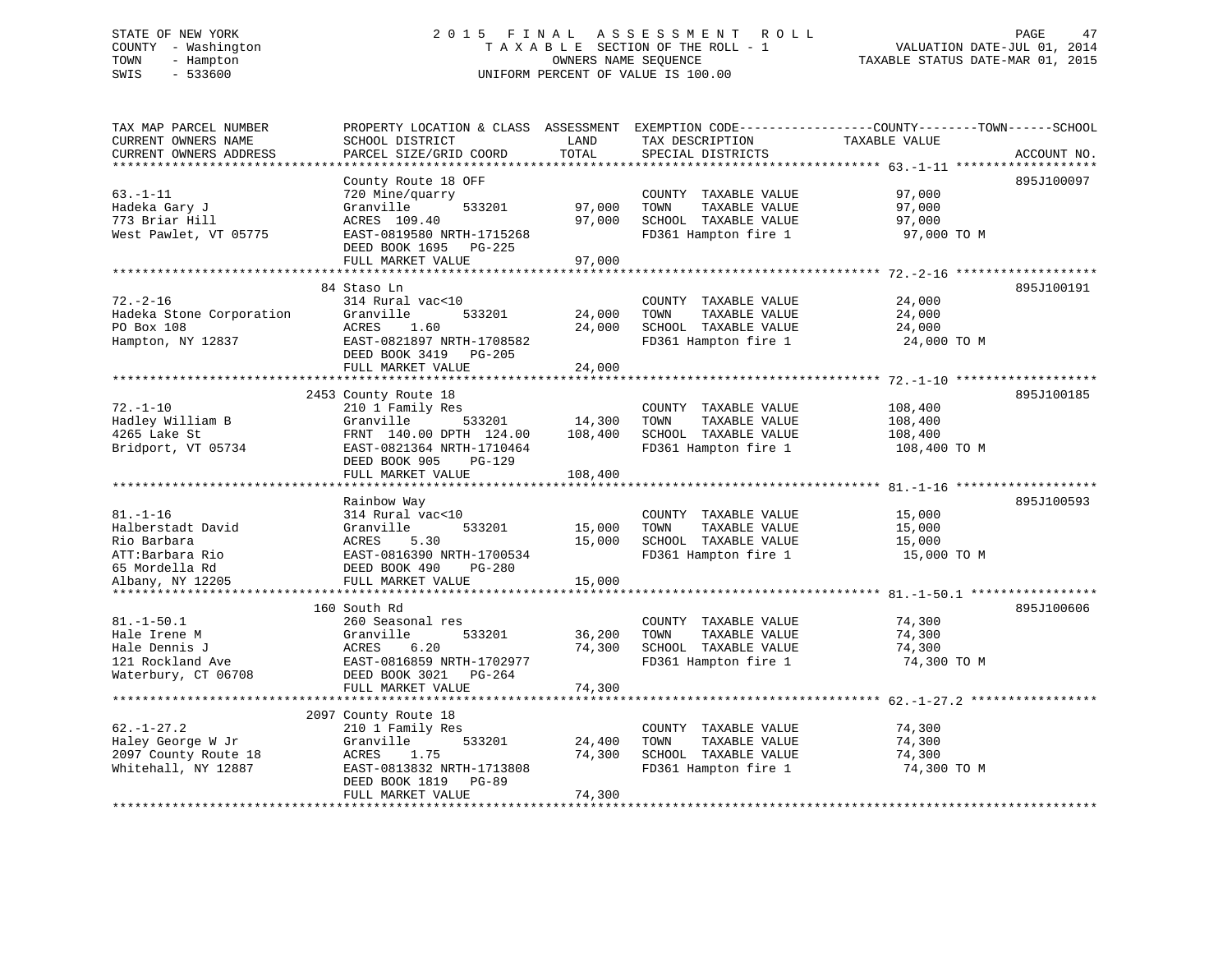# STATE OF NEW YORK 2 0 1 5 F I N A L A S S E S S M E N T R O L L PAGE 48 COUNTY - Washington T A X A B L E SECTION OF THE ROLL - 1 VALUATION DATE-JUL 01, 2014 TOWN - Hampton OWNERS NAME SEQUENCE TAXABLE STATUS DATE-MAR 01, 2015 SWIS - 533600 UNIFORM PERCENT OF VALUE IS 100.00

| TAX MAP PARCEL NUMBER<br>CURRENT OWNERS NAME | PROPERTY LOCATION & CLASS ASSESSMENT EXEMPTION CODE---------------COUNTY-------TOWN-----SCHOOL<br>SCHOOL DISTRICT | LAND           | TAX DESCRIPTION              | TAXABLE VALUE    |          |             |
|----------------------------------------------|-------------------------------------------------------------------------------------------------------------------|----------------|------------------------------|------------------|----------|-------------|
| CURRENT OWNERS ADDRESS                       | PARCEL SIZE/GRID COORD                                                                                            | TOTAL          | SPECIAL DISTRICTS            |                  |          | ACCOUNT NO. |
|                                              | Hills Pond Rd                                                                                                     |                |                              |                  |          | 895J100654  |
| $71. - 1 - 14.4$                             | 322 Rural vac>10                                                                                                  |                | COUNTY TAXABLE VALUE         | 21,500           |          |             |
| Hallar Michael J Jr                          | Granville<br>533201                                                                                               | 21,500         | TAXABLE VALUE<br>TOWN        | 21,500           |          |             |
| Williams Mary Ellen                          | ACRES 19.39                                                                                                       | 21,500         | SCHOOL TAXABLE VALUE         | 21,500           |          |             |
| c/o Mary Ellen Williams                      | EAST-0816941 NRTH-1708288                                                                                         |                | FD361 Hampton fire 1         | 21,500 TO M      |          |             |
| 876 North Rd                                 | DEED BOOK 740<br>PG-112                                                                                           |                |                              |                  |          |             |
| Greenwich, NY 12834                          | FULL MARKET VALUE                                                                                                 | 21,500         |                              |                  |          |             |
|                                              |                                                                                                                   |                |                              |                  |          |             |
|                                              | 1977 County Route 18                                                                                              |                |                              |                  |          | 895J100699  |
| $62. -1 - 39.1$                              | 210 1 Family Res                                                                                                  |                | AGED-ALL<br>41800            | 55,050           | 55,050   | 55,050      |
| Hamel Hilda                                  | 535201<br>Whitehall                                                                                               | 33,100 STAR EN | 41834                        | $\overline{0}$   | $\Omega$ | 55,050      |
| 1977 County Route 18                         | ACRES<br>4.40                                                                                                     |                | 110,100 COUNTY TAXABLE VALUE | 55,050           |          |             |
| Whitehall, NY 12887                          | EAST-0811162 NRTH-1714299                                                                                         |                | TOWN<br>TAXABLE VALUE        | 55,050           |          |             |
|                                              | DEED BOOK 778<br>PG-158                                                                                           |                | SCHOOL TAXABLE VALUE         | $\overline{0}$   |          |             |
|                                              | FULL MARKET VALUE                                                                                                 |                | 110,100 FD361 Hampton fire 1 | 110,100 TO M     |          |             |
|                                              |                                                                                                                   |                |                              |                  |          |             |
|                                              | 1547 Carlton Rd                                                                                                   |                |                              |                  |          | 895J100189  |
| $45. -1 - 5$                                 | 210 1 Family Res                                                                                                  |                | STAR B<br>41854              | $\overline{0}$   | $\Omega$ | 31,670      |
| Hanafin Rhonda                               | Whitehall<br>535201                                                                                               | 35,000         | COUNTY TAXABLE VALUE         | 102,700          |          |             |
| ATT: Rhonda Hutchins                         | Lot 7                                                                                                             | 102,700        | TOWN<br>TAXABLE VALUE        | 102,700          |          |             |
| 1547 Carlton Rd                              | ACRES<br>5.01                                                                                                     |                | SCHOOL TAXABLE VALUE         | 71,030           |          |             |
| Whitehall, NY 12887                          | EAST-0804799 NRTH-1735128                                                                                         |                | FD362 Hampton fire 2         | 102,700 TO M     |          |             |
|                                              | DEED BOOK 895<br>PG-246                                                                                           |                |                              |                  |          |             |
|                                              | FULL MARKET VALUE                                                                                                 | 102,700        |                              |                  |          |             |
|                                              |                                                                                                                   |                |                              |                  |          |             |
|                                              | Vladyka Woods Rd OFF                                                                                              |                |                              |                  |          | 895J100146  |
| $38. - 1 - 21$                               | 322 Rural vac>10                                                                                                  |                | COUNTY TAXABLE VALUE         | 8,500            |          |             |
| Harmon Charles E                             | 535201<br>Whitehall                                                                                               | 8,500          | TAXABLE VALUE<br>TOWN        | 8,500            |          |             |
| Harmon Grace                                 | ACRES 18.00                                                                                                       | 8,500          | SCHOOL TAXABLE VALUE         | 8,500            |          |             |
| Attn: Coralie Embree                         | EAST-0804516 NRTH-1740781                                                                                         |                | FD362 Hampton fire 2         | 8,500 TO M       |          |             |
| 260 Mapleridge Rd                            | DEED BOOK 469<br>PG-862                                                                                           |                |                              |                  |          |             |
| Gloverville, NY 12078                        | FULL MARKET VALUE<br>**************************                                                                   | 8,500          |                              |                  |          |             |
|                                              |                                                                                                                   |                |                              |                  |          |             |
|                                              | County Route 11                                                                                                   |                | COUNTY TAXABLE VALUE         |                  |          |             |
| $38. - 1 - 11.1$<br>Hawley Bonnie L          | 322 Rural vac>10<br>535201<br>Whitehall                                                                           | 72,300         | TAXABLE VALUE<br>TOWN        | 72,300<br>72,300 |          |             |
| 1651 County Route 11                         | FRNT 43.00 DPTH                                                                                                   | 72,300         | SCHOOL TAXABLE VALUE         | 72,300           |          |             |
| Whitehall, NY 12887                          | ACRES 49.91                                                                                                       |                | CA001 Cons agri dst 1        | 72,300 TO        |          |             |
|                                              | EAST-0807804 NRTH-1738870                                                                                         |                | FD362 Hampton fire 2         | 72,300 TO M      |          |             |
|                                              | DEED BOOK 864<br>PG-179                                                                                           |                |                              |                  |          |             |
|                                              | FULL MARKET VALUE                                                                                                 | 72,300         |                              |                  |          |             |
|                                              |                                                                                                                   |                |                              |                  |          |             |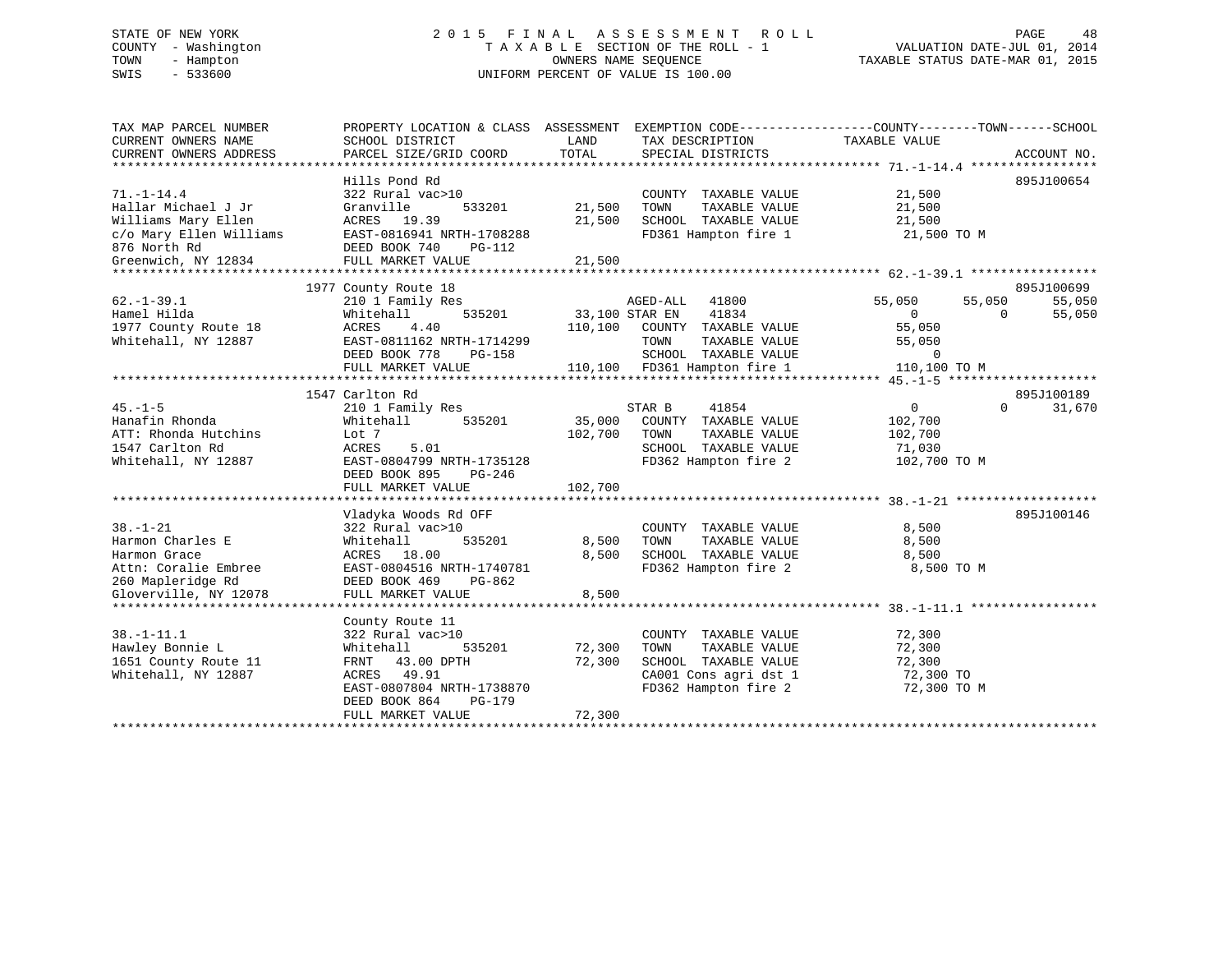| 2015                                                                                                                                                                      | FINAL                                                          | A S S E S S M E N T<br>R O L L                                                                          | TAXABLE STATUS DATE-MAR 01, 2015                                                                                                       | PAGE<br>49<br>VALUATION DATE-JUL 01, 2014                                                                                                                              |
|---------------------------------------------------------------------------------------------------------------------------------------------------------------------------|----------------------------------------------------------------|---------------------------------------------------------------------------------------------------------|----------------------------------------------------------------------------------------------------------------------------------------|------------------------------------------------------------------------------------------------------------------------------------------------------------------------|
| SCHOOL DISTRICT<br>PARCEL SIZE/GRID COORD                                                                                                                                 | LAND<br>TOTAL                                                  | TAX DESCRIPTION<br>SPECIAL DISTRICTS                                                                    | TAXABLE VALUE                                                                                                                          | ACCOUNT NO.                                                                                                                                                            |
|                                                                                                                                                                           |                                                                |                                                                                                         |                                                                                                                                        |                                                                                                                                                                        |
| 240 Rural res<br>Whitehall<br>535201<br>Filed Sub $\#$ 12257<br>FRNT 747.00 DPTH<br>ACRES 14.89<br>EAST-0808226 NRTH-1737782<br>DEED BOOK 3115 PG-99                      | 179,600                                                        | 41834<br>COUNTY TAXABLE VALUE<br>TOWN<br>TAXABLE VALUE<br>SCHOOL TAXABLE VALUE<br>CA001 Cons agri dst 1 | $\overline{0}$<br>179,600<br>179,600<br>110,670<br>179,600 TO<br>179,600 TO M                                                          | $\Omega$<br>68,930                                                                                                                                                     |
|                                                                                                                                                                           |                                                                |                                                                                                         |                                                                                                                                        |                                                                                                                                                                        |
| 75 Hampton Heights Way<br>210 1 Family Res<br>Granville<br>533201<br>LOT 19<br>ACRES<br>5.96<br>EAST-0809882 NRTH-1701852<br>DEED BOOK 742<br>PG-115<br>FULL MARKET VALUE | 53,700<br>53,700                                               | 41854<br>COUNTY TAXABLE VALUE<br>TOWN<br>TAXABLE VALUE<br>SCHOOL TAXABLE VALUE                          | $\overline{0}$<br>53,700<br>53,700<br>22,030<br>53,700 TO M                                                                            | 895J100688<br>$\Omega$<br>31,670                                                                                                                                       |
| 44 Hampton Heights Way                                                                                                                                                    |                                                                |                                                                                                         |                                                                                                                                        | 895J100667                                                                                                                                                             |
| 210 1 Family Res<br>Granville<br>533201<br>ACRES<br>5.02<br>EAST-0810386 NRTH-1702013<br>DEED BOOK 2842 PG-209<br>FULL MARKET VALUE                                       | 35,000<br>79,900<br>79,900                                     | COUNTY TAXABLE VALUE<br>TOWN<br>TAXABLE VALUE<br>FD361 Hampton fire 1                                   | 79,900<br>79,900<br>79,900<br>79,900 TO M                                                                                              |                                                                                                                                                                        |
|                                                                                                                                                                           |                                                                |                                                                                                         |                                                                                                                                        |                                                                                                                                                                        |
| Rainbow Way<br>314 Rural vac<10<br>533201<br>Granville<br>ACRES<br>6.00<br>EAST-0817743 NRTH-1701956<br>DEED BOOK 1722<br>$PG-26$                                         | 27,500<br>27,500                                               | COUNTY TAXABLE VALUE<br>TAXABLE VALUE<br>TOWN<br>SCHOOL TAXABLE VALUE<br>FD361 Hampton fire 1           | 27,500<br>27,500<br>27,500<br>27,500 TO M                                                                                              | 895J100541                                                                                                                                                             |
|                                                                                                                                                                           | 1651 County Route 11<br>FULL MARKET VALUE<br>FULL MARKET VALUE | 179,600<br>27,500                                                                                       | TAXABLE SECTION OF THE ROLL - 1<br>OWNERS NAME SEQUENCE<br>UNIFORM PERCENT OF VALUE IS 100.00<br>STAR EN<br>45,900<br>STAR B<br>15,000 | PROPERTY LOCATION & CLASS ASSESSMENT EXEMPTION CODE---------------COUNTY-------TOWN-----SCHOOL<br>FD362 Hampton fire 2<br>FD361 Hampton fire 1<br>SCHOOL TAXABLE VALUE |

|                   | 41 Rainbow Way            |         |                  |                      |              |        | 895J101739 |
|-------------------|---------------------------|---------|------------------|----------------------|--------------|--------|------------|
| $81. - 1 - 32$    | 210 1 Family Res          |         | VET WAR CT 41121 |                      | 25,035       | 25,035 |            |
| Heimerle Gary B   | Granville<br>533201       |         | 35,000 STAR B    | 41854                |              |        | 31,670     |
| Heimerle Teresa M | 5.00<br>ACRES             | 166,900 | COUNTY           | TAXABLE VALUE        | 141,865      |        |            |
| PO Box 41         | EAST-0818048 NRTH-1702503 |         | TOWN             | TAXABLE VALUE        | 141,865      |        |            |
| Hampton, NY 12837 | DEED BOOK 3105 PG-344     |         | SCHOOL           | TAXABLE VALUE        | 135,230      |        |            |
|                   | FULL MARKET VALUE         | 166,900 |                  | FD361 Hampton fire 1 | 166,900 TO M |        |            |
|                   |                           |         |                  |                      |              |        |            |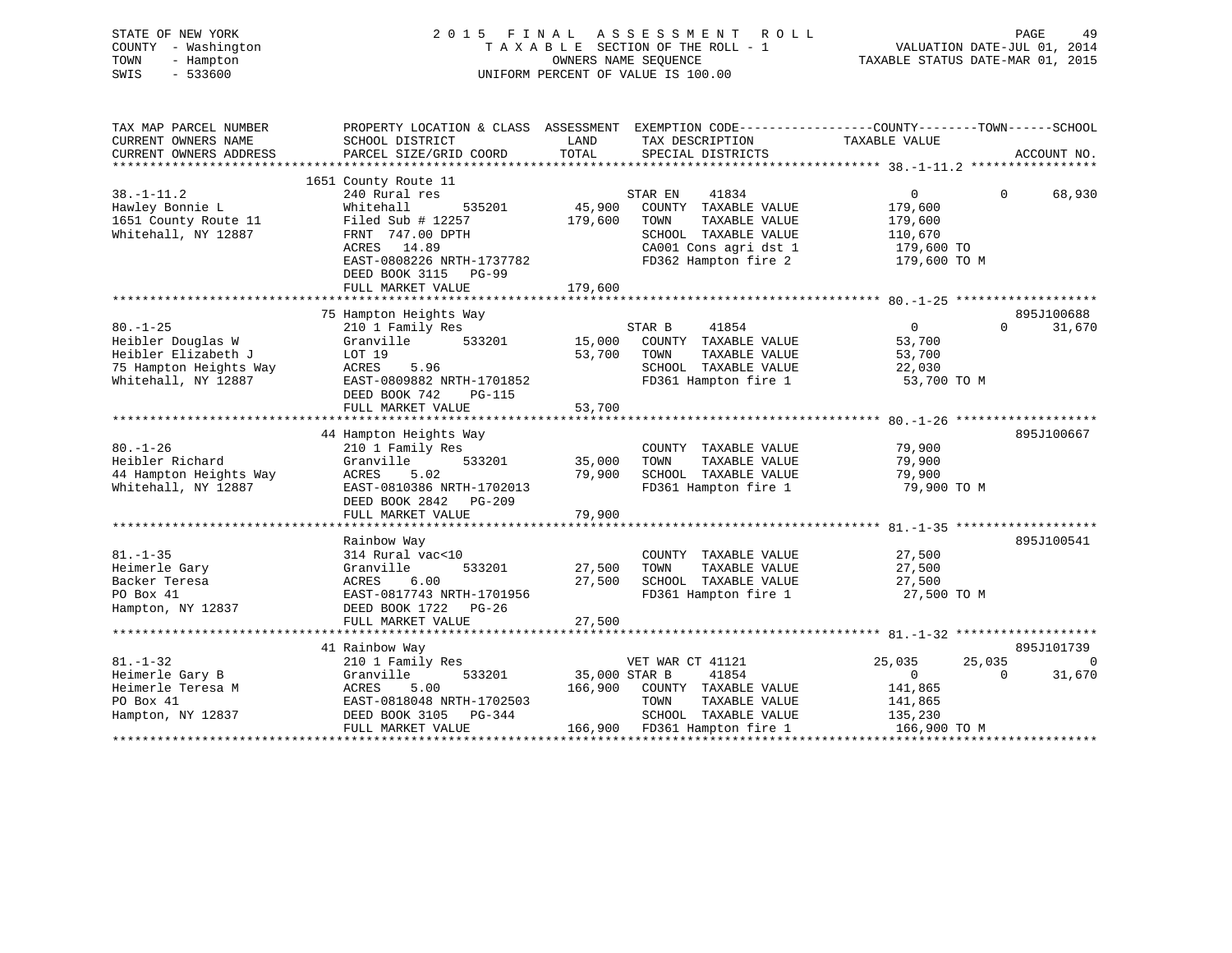# STATE OF NEW YORK 2 0 1 5 F I N A L A S S E S S M E N T R O L L PAGE 50 COUNTY - Washington T A X A B L E SECTION OF THE ROLL - 1 VALUATION DATE-JUL 01, 2014 TOWN - Hampton OWNERS NAME SEQUENCE TAXABLE STATUS DATE-MAR 01, 2015 SWIS - 533600 UNIFORM PERCENT OF VALUE IS 100.00

| TAX MAP PARCEL NUMBER<br>CURRENT OWNERS NAME<br>CURRENT OWNERS ADDRESS<br>*************************            | PROPERTY LOCATION & CLASS ASSESSMENT<br>SCHOOL DISTRICT<br>PARCEL SIZE/GRID COORD                                                                                                       | LAND<br>TAX DESCRIPTION<br>TOTAL<br>SPECIAL DISTRICTS                                                                                                                             | EXEMPTION CODE-----------------COUNTY--------TOWN------SCHOOL<br>TAXABLE VALUE<br>ACCOUNT NO.                                                       |
|----------------------------------------------------------------------------------------------------------------|-----------------------------------------------------------------------------------------------------------------------------------------------------------------------------------------|-----------------------------------------------------------------------------------------------------------------------------------------------------------------------------------|-----------------------------------------------------------------------------------------------------------------------------------------------------|
| $62. -1 - 8$<br>Hilder Paul<br>Hilder Sara<br>330 County Route 21<br>Granville, NY 12832                       | Hickey Rd OFF<br>322 Rural vac>10<br>Granville<br>533201<br>ACRES 13.62<br>EAST-0811221 NRTH-1718396<br>DEED BOOK 1844 PG-344<br>FULL MARKET VALUE                                      | COUNTY TAXABLE VALUE<br>10,000<br>TAXABLE VALUE<br>TOWN<br>10,000<br>SCHOOL TAXABLE VALUE<br>FD361 Hampton fire 1<br>10,000                                                       | 895J100632<br>10,000<br>10,000<br>10,000<br>10,000 TO M                                                                                             |
|                                                                                                                | 313 Hickey Rd                                                                                                                                                                           |                                                                                                                                                                                   | 895J100609                                                                                                                                          |
| $53. - 1 - 7.7$<br>Hilder Peter L<br>Hilder Amy L<br>PO Box 147<br>Hampton, NY 12837                           | 210 1 Family Res<br>Granville<br>533201<br>6.41<br>ACRES<br>EAST-0814887 NRTH-1721689<br>DEED BOOK 3297 PG-29<br>FULL MARKET VALUE                                                      | STAR B<br>41854<br>36,400<br>COUNTY TAXABLE VALUE<br>144,400<br>TOWN<br>TAXABLE VALUE<br>SCHOOL TAXABLE VALUE<br>FD361 Hampton fire 1<br>144,400                                  | $\overline{0}$<br>$\Omega$<br>31,670<br>144,400<br>144,400<br>112,730<br>144,400 TO M                                                               |
|                                                                                                                | 42 Greenfield Ln                                                                                                                                                                        |                                                                                                                                                                                   | 895J100106                                                                                                                                          |
| $72.2 - 3 - 17$<br>Hilder Robert G<br>Hilder Catherine A<br>42 Greenfield Ln<br>PO Box 13<br>Hampton, NY 12837 | 210 1 Family Res<br>Granville<br>533201<br>713/150 Hwy Approp<br>$72. - 3 - 17$<br>ACRES<br>1.40<br>EAST-0823591 NRTH-1712239<br>DEED BOOK 425<br>PG-1016<br>FULL MARKET VALUE          | VET COM CT 41131<br>23,300 VET DIS CT 41141<br>68,600 STAR EN<br>41834<br>COUNTY TAXABLE VALUE<br>TOWN<br>TAXABLE VALUE<br>SCHOOL TAXABLE VALUE<br>FD361 Hampton fire 1<br>68,600 | $\overline{0}$<br>17,150<br>17,150<br>30,870<br>30,870<br>$\Omega$<br>$\Omega$<br>$\Omega$<br>68,600<br>20,580<br>20,580<br>$\Omega$<br>68,600 TO M |
|                                                                                                                | 38 Greenfield Ln                                                                                                                                                                        |                                                                                                                                                                                   | 895J100243                                                                                                                                          |
| $72.2 - 3 - 16$<br>Hilder Robert G Jr<br>Hilder Maryann<br>38 Greenfield Ln<br>Hampton, NY 12837               | 210 1 Family Res<br>Granville<br>533201<br>$72. - 3 - 16$<br>FRNT 80.00 DPTH 276.00<br>EAST-0823535 NRTH-1712074<br>DEED BOOK 1987 PG-100<br>FULL MARKET VALUE                          | STAR B<br>41854<br>16,300<br>COUNTY TAXABLE VALUE<br>58,100<br>TOWN<br>TAXABLE VALUE<br>SCHOOL TAXABLE VALUE<br>FD361 Hampton fire 1<br>58,100                                    | $\overline{0}$<br>$\Omega$<br>31,670<br>58,100<br>58,100<br>26,430<br>58,100 TO M                                                                   |
|                                                                                                                |                                                                                                                                                                                         |                                                                                                                                                                                   | 895J100087                                                                                                                                          |
| $72.2 - 3 - 15$<br>Hill George D<br>Hill Jennifer L<br>34 Greenfield Ln<br>Hampton, NY 12837                   | 34 Greenfield Ln<br>210 1 Family Res<br>Granville<br>533201<br>$72. - 3 - 15$<br>FRNT 132.00 DPTH 128.00<br>EAST-0823649 NRTH-1712034<br>DEED BOOK 2464<br>$PG-60$<br>FULL MARKET VALUE | 41854<br>STAR B<br>13,400<br>COUNTY TAXABLE VALUE<br>38,900<br>TOWN<br>TAXABLE VALUE<br>SCHOOL TAXABLE VALUE<br>FD361 Hampton fire 1<br>38,900                                    | $\overline{0}$<br>$\Omega$<br>31,670<br>38,900<br>38,900<br>7,230<br>38,900 TO M                                                                    |
|                                                                                                                |                                                                                                                                                                                         |                                                                                                                                                                                   |                                                                                                                                                     |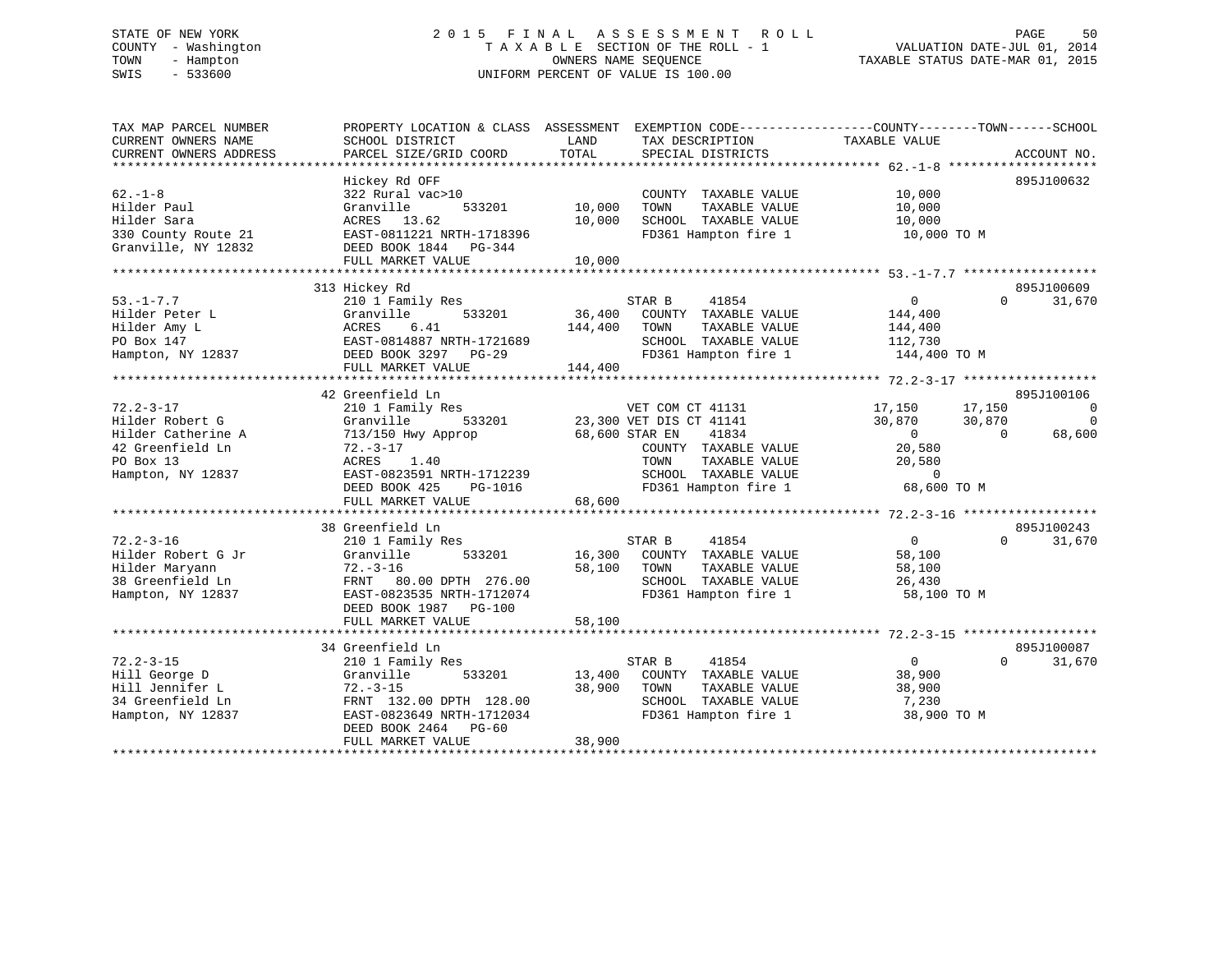# STATE OF NEW YORK 2 0 1 5 F I N A L A S S E S S M E N T R O L L PAGE 51 COUNTY - Washington T A X A B L E SECTION OF THE ROLL - 1 VALUATION DATE-JUL 01, 2014 TOWN - Hampton OWNERS NAME SEQUENCE TAXABLE STATUS DATE-MAR 01, 2015 SWIS - 533600 UNIFORM PERCENT OF VALUE IS 100.00

TAX MAP PARCEL NUMBER PROPERTY LOCATION & CLASS ASSESSMENT EXEMPTION CODE------------------COUNTY--------TOWN------SCHOOL

CURRENT OWNERS NAME SCHOOL DISTRICT THE LAND TAX DESCRIPTION TAXABLE VALUE CURRENT OWNERS ADDRESS PARCEL SIZE/GRID COORD TOTAL SPECIAL DISTRICTS ACCOUNT NO. \*\*\*\*\*\*\*\*\*\*\*\*\*\*\*\*\*\*\*\*\*\*\*\*\*\*\*\*\*\*\*\*\*\*\*\*\*\*\*\*\*\*\*\*\*\*\*\*\*\*\*\*\*\*\*\*\*\*\*\*\*\*\*\*\*\*\*\*\*\*\*\*\*\*\*\*\*\*\*\*\*\*\*\*\*\*\*\*\*\*\*\*\*\*\*\*\*\*\*\*\*\*\* 71.-1-14.9 \*\*\*\*\*\*\*\*\*\*\*\*\*\*\*\*\* Hills Pond Rd 895J10171771.-1-14.9 314 Rural vac<10 - WTRFNT COUNTY TAXABLE VALUE 20,700 Hoell Joseph A Granville 533201 20,700 TOWN TAXABLE VALUE 20,700 Hoell Nancy L LF 69' 20,700 SCHOOL TAXABLE VALUE 20,700 428 County Route 3 FRNT 130.00 DPTH 342.00 FD361 Hampton fire 1 20,700 TO M Putnam Station, NY 12861 EAST-0816254 NRTH-1707937 DEED BOOK 3354 PG-210DEED BOOK 3354 PG-210 FULL MARKET VALUE 20,700 \*\*\*\*\*\*\*\*\*\*\*\*\*\*\*\*\*\*\*\*\*\*\*\*\*\*\*\*\*\*\*\*\*\*\*\*\*\*\*\*\*\*\*\*\*\*\*\*\*\*\*\*\*\*\*\*\*\*\*\*\*\*\*\*\*\*\*\*\*\*\*\*\*\*\*\*\*\*\*\*\*\*\*\*\*\*\*\*\*\*\*\*\*\*\*\*\*\*\*\*\*\*\* 71.4-3-6 \*\*\*\*\*\*\*\*\*\*\*\*\*\*\*\*\*\*\* 1141 East Way 895J100266 71.4-3-6 260 Seasonal res - WTRFNT COUNTY TAXABLE VALUE 122,400 Hoff Margaret Granville 533201 20,300 TOWN TAXABLE VALUE 122,400 928 Lafayette Ave 426/1066,W2831/46 122,400 SCHOOL TAXABLE VALUE 122,400 Niagara Falls, NY 14305-1111 71.-3-6 FD361 Hampton fire 1 122,400 TO M FRNT 75.00 DPTH 140.00 EAST-0815707 NRTH-1708266 DEED BOOK 426 PG-1066FULL MARKET VALUE 122,400 \*\*\*\*\*\*\*\*\*\*\*\*\*\*\*\*\*\*\*\*\*\*\*\*\*\*\*\*\*\*\*\*\*\*\*\*\*\*\*\*\*\*\*\*\*\*\*\*\*\*\*\*\*\*\*\*\*\*\*\*\*\*\*\*\*\*\*\*\*\*\*\*\*\*\*\*\*\*\*\*\*\*\*\*\*\*\*\*\*\*\*\*\*\*\*\*\*\*\*\*\*\*\* 72.2-3-14 \*\*\*\*\*\*\*\*\*\*\*\*\*\*\*\*\*\* 30 Greenfield Ln 895J10001872.2-3-14 210 1 Family Res STAR B 41854 0 0 31,670 Hoffman Jennifer J Granville 533201 9,200 COUNTY TAXABLE VALUE 59,400 30 Greenfield Ln 72.-3-14 59,400 TOWN TAXABLE VALUE 59,400 Hampton, NY 12837 FRNT 64.00 DPTH 175.00 SCHOOL TAXABLE VALUE 27,730 EAST-0823738 NRTH-1712083 FD361 Hampton fire 1 59,400 TO M DEED BOOK 3354 PG-335 FULL MARKET VALUE 59,400 \*\*\*\*\*\*\*\*\*\*\*\*\*\*\*\*\*\*\*\*\*\*\*\*\*\*\*\*\*\*\*\*\*\*\*\*\*\*\*\*\*\*\*\*\*\*\*\*\*\*\*\*\*\*\*\*\*\*\*\*\*\*\*\*\*\*\*\*\*\*\*\*\*\*\*\*\*\*\*\*\*\*\*\*\*\*\*\*\*\*\*\*\*\*\*\*\*\*\*\*\*\*\* 81.-2-20.5 \*\*\*\*\*\*\*\*\*\*\*\*\*\*\*\*\* 2138 State Route 22A 81.-2-20.5 323 Vacant rural COUNTY TAXABLE VALUE 22,000 Hogan Richard Granville 533201 22,000 TOWN TAXABLE VALUE 22,000 109an Kichard<br>353 Central Park W barns and silo removed 20 22,000 SCHOOL TAXABLE VALUE 22,000<br>122,000 TO REM PARES 71.70 CA001 Cons agri dst 1 22,000 TO New York, NY 10025 ACRES 71.70 CA001 Cons agri dst 1 22,000 TO EAST-0823594 NRTH-1701059 FD361 Hampton fire 1 22,000 TO M DEED BOOK 928 PG-251 FULL MARKET VALUE 22,000 \*\*\*\*\*\*\*\*\*\*\*\*\*\*\*\*\*\*\*\*\*\*\*\*\*\*\*\*\*\*\*\*\*\*\*\*\*\*\*\*\*\*\*\*\*\*\*\*\*\*\*\*\*\*\*\*\*\*\*\*\*\*\*\*\*\*\*\*\*\*\*\*\*\*\*\*\*\*\*\*\*\*\*\*\*\*\*\*\*\*\*\*\*\*\*\*\*\*\*\*\*\*\* 81.-2-24 \*\*\*\*\*\*\*\*\*\*\*\*\*\*\*\*\*\*\* 2075 State Route 22A 895J10174281.-2-24 280 Res Multiple COUNTY TAXABLE VALUE 774,800 Hogan Richard Granville 533201 91,400 TOWN TAXABLE VALUE 774,800 353 Central Park W Con Eas 2067/306 774,800 SCHOOL TAXABLE VALUE 774,800 New York, NY 10025 Con Eas 794/191 1706- CA001 Cons agri dst 1 774,800 TO ACRES 199.50 FD361 Hampton fire 1 774,800 TO M EAST-0821251 NRTH-1701954 DEED BOOK 1701 PG-43 FULL MARKET VALUE 774,800 \*\*\*\*\*\*\*\*\*\*\*\*\*\*\*\*\*\*\*\*\*\*\*\*\*\*\*\*\*\*\*\*\*\*\*\*\*\*\*\*\*\*\*\*\*\*\*\*\*\*\*\*\*\*\*\*\*\*\*\*\*\*\*\*\*\*\*\*\*\*\*\*\*\*\*\*\*\*\*\*\*\*\*\*\*\*\*\*\*\*\*\*\*\*\*\*\*\*\*\*\*\*\*\*\*\*\*\*\*\*\*\*\*\*\*\*\*\*\*\*\*\*\*\*\*\*\*\*\*\*\*\*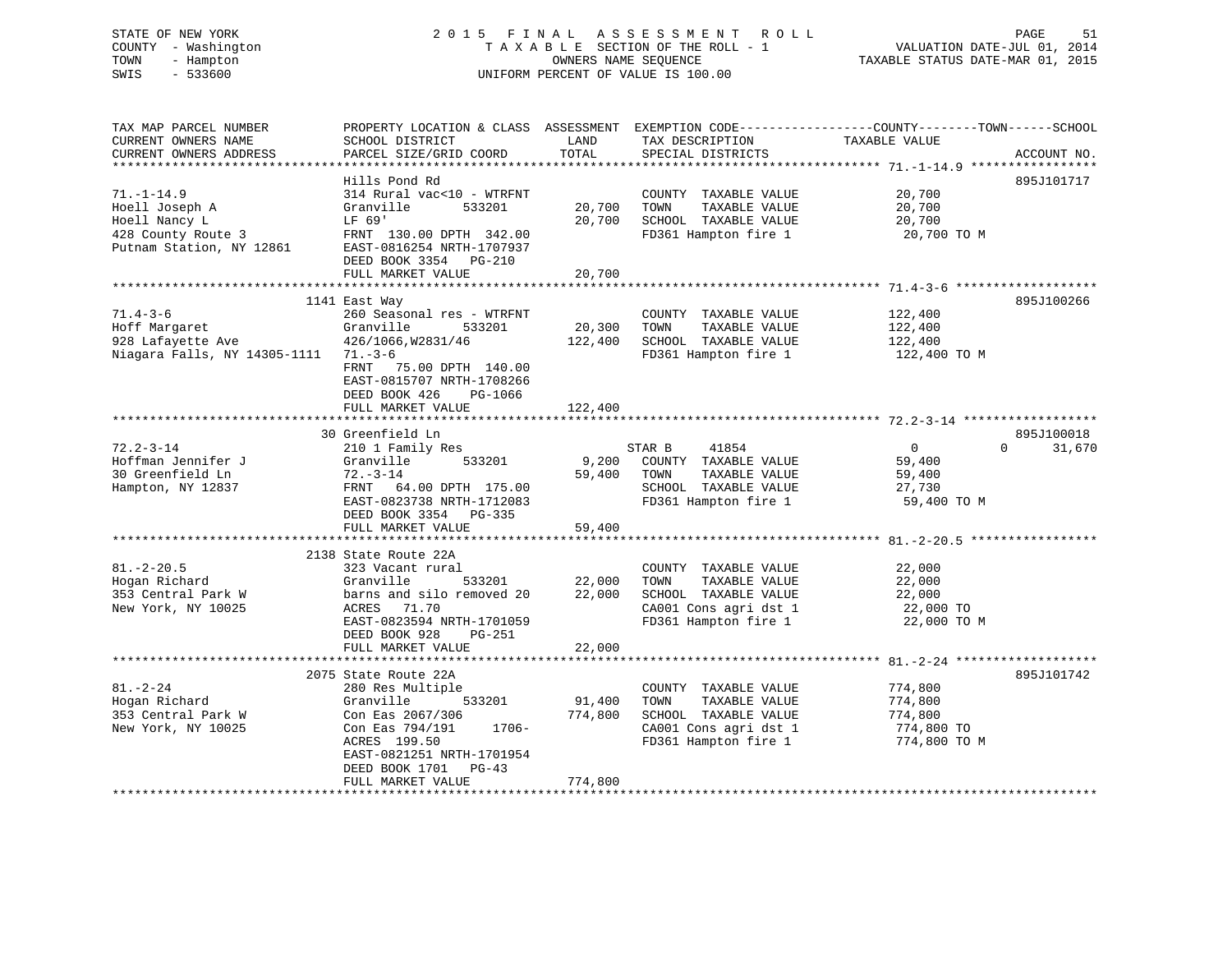# STATE OF NEW YORK 2 0 1 5 F I N A L A S S E S S M E N T R O L L PAGE 52 COUNTY - Washington T A X A B L E SECTION OF THE ROLL - 1 VALUATION DATE-JUL 01, 2014 TOWN - Hampton OWNERS NAME SEQUENCE TAXABLE STATUS DATE-MAR 01, 2015 SWIS - 533600 UNIFORM PERCENT OF VALUE IS 100.00

| TAX MAP PARCEL NUMBER     |                                                   | PROPERTY LOCATION & CLASS ASSESSMENT EXEMPTION CODE---------------COUNTY-------TOWN------SCHOOL |                                      |
|---------------------------|---------------------------------------------------|-------------------------------------------------------------------------------------------------|--------------------------------------|
| CURRENT OWNERS NAME       | SCHOOL DISTRICT                                   | LAND<br>TAX DESCRIPTION                                                                         | TAXABLE VALUE                        |
| CURRENT OWNERS ADDRESS    | PARCEL SIZE/GRID COORD                            | TOTAL<br>SPECIAL DISTRICTS                                                                      | ACCOUNT NO.                          |
|                           |                                                   |                                                                                                 |                                      |
|                           | 2606 State Route 22A                              |                                                                                                 |                                      |
| $72. - 2 - 7.3$           | 210 1 Family Res                                  | STAR B<br>41854                                                                                 | $\Omega$<br>$\overline{0}$<br>31,670 |
| Holland David O           | Granville                                         | $\frac{1}{22,000}$ COUNTY TAXABLE VALUE                                                         | 130,600                              |
| Holland Mary A            | LOT 1- 711/270 Hwy Approp 130,600                 | TOWN<br>TAXABLE VALUE                                                                           | 130,600                              |
| 2604 State Route 22A      | ACRES<br>2.32                                     | SCHOOL TAXABLE VALUE                                                                            | 98,930                               |
| PO Box 52                 | EAST-0823277 NRTH-1711592                         | FD361 Hampton fire 1                                                                            | 130,600 TO M                         |
| Hampton, NY 12837         | DEED BOOK 712<br>$PG-23$                          |                                                                                                 |                                      |
|                           |                                                   |                                                                                                 |                                      |
|                           |                                                   |                                                                                                 |                                      |
|                           | 79 Chapman Rd                                     |                                                                                                 | 895J100038                           |
| $45. - 1 - 8$             | 240 Rural res                                     | AG DIST<br>41720                                                                                | 25,997<br>25,997<br>25,997           |
| Hollister Charlotte M     | 535201<br>Whitehall                               | 92,100 STAR EN<br>41834                                                                         | 68,930<br>$\sim$ 0<br>$\overline{0}$ |
| 79 Chapman Rd             | ACRES 87.10                                       | 227,200 COUNTY TAXABLE VALUE                                                                    | 201,203                              |
| Whitehall, NY 12887       | EAST-0806590 NRTH-1732972                         |                                                                                                 |                                      |
|                           | DEED BOOK 2062    PG-116                          |                                                                                                 |                                      |
| MAY BE SUBJECT TO PAYMENT | FULL MARKET VALUE                                 |                                                                                                 |                                      |
| UNDER AGDIST LAW TIL 2019 |                                                   |                                                                                                 |                                      |
|                           |                                                   |                                                                                                 |                                      |
|                           |                                                   |                                                                                                 |                                      |
|                           | 64 Chapman Rd                                     |                                                                                                 |                                      |
| $45. - 1 - 8.1$           | 210 1 Family Res                                  |                                                                                                 | $\overline{0}$<br>$\Omega$<br>31,670 |
| Hollister Cynthia A       | 535201<br>Whitehall                               | STAR B 41854<br>22,000 COUNTY TAXABLE VALUE                                                     | 190,500                              |
| 64 Chapman Rd             | ACRES<br>1.01                                     | TAXABLE VALUE<br>190,500 TOWN                                                                   | 190,500                              |
| Whitehall, NY 12887       | EAST-0806585 NRTH-1732493                         | SCHOOL TAXABLE VALUE                                                                            | 158,830                              |
|                           | PG-124<br>DEED BOOK 716                           | FD362 Hampton fire 2                                                                            | 190,500 TO M                         |
|                           | FULL MARKET VALUE                                 | 190,500                                                                                         |                                      |
|                           |                                                   |                                                                                                 |                                      |
|                           | County Route 11                                   |                                                                                                 | 895J100108                           |
| $38. - 1 - 8.1$           | 105 Vac farmland                                  | AG DIST<br>41720                                                                                | 58,120<br>58,120<br>58,120           |
| Hollister John H ETAL     | 535201<br>Whitehall                               | 86,300 COUNTY TAXABLE VALUE                                                                     | 28,180                               |
| Hollister Brian D         | 637/204                                           | 86,300<br>TOWN<br>TAXABLE VALUE                                                                 | 28,180                               |
| 83 Hollister Rd           | ACRES 62.40                                       | SCHOOL TAXABLE VALUE                                                                            | 28,180                               |
| Whitehall, NY 12887       | EAST-0811012 NRTH-1736877                         | CA001 Cons agri dst 1                                                                           | 28,180 TO                            |
|                           | DEED BOOK 728 PG-254                              |                                                                                                 |                                      |
| MAY BE SUBJECT TO PAYMENT | FULL MARKET VALUE                                 | 1 58,120 EX<br>58,120 EX<br>86,300 FD362 Hampton fire 2                                         | 86,300 TO M                          |
| UNDER AGDIST LAW TIL 2019 |                                                   |                                                                                                 |                                      |
|                           |                                                   |                                                                                                 |                                      |
|                           | Carlton Rd                                        |                                                                                                 | 895J100262                           |
| $45. - 1 - 2$             | 105 Vac farmland                                  | 41720<br>AG DIST                                                                                | 31,096<br>31,096<br>31,096           |
| Hollister John H ETAL     | Whitehall                                         |                                                                                                 | 5,604                                |
| Hollister David R         | ACRES 16.70                                       | 535201 36,700 COUNTY TAXABLE VALUE<br>36,700 TOWN<br>TAXABLE VALUE                              | 5,604                                |
|                           |                                                   |                                                                                                 |                                      |
| 83 Hollister Rd           | EAST-0805192 NRTH-1736535<br>DEED BOOK 728 PG-250 | SCHOOL TAXABLE VALUE                                                                            | 5,604                                |
| Whitehall, NY 12887       |                                                   | CA001 Cons agri dst 1                                                                           | 5,604 TO                             |
|                           | FULL MARKET VALUE                                 | 36,700<br>31,096 EX                                                                             |                                      |
| MAY BE SUBJECT TO PAYMENT |                                                   | FD362 Hampton fire 2                                                                            | 36,700 TO M                          |
| UNDER AGDIST LAW TIL 2019 |                                                   |                                                                                                 |                                      |
|                           |                                                   |                                                                                                 |                                      |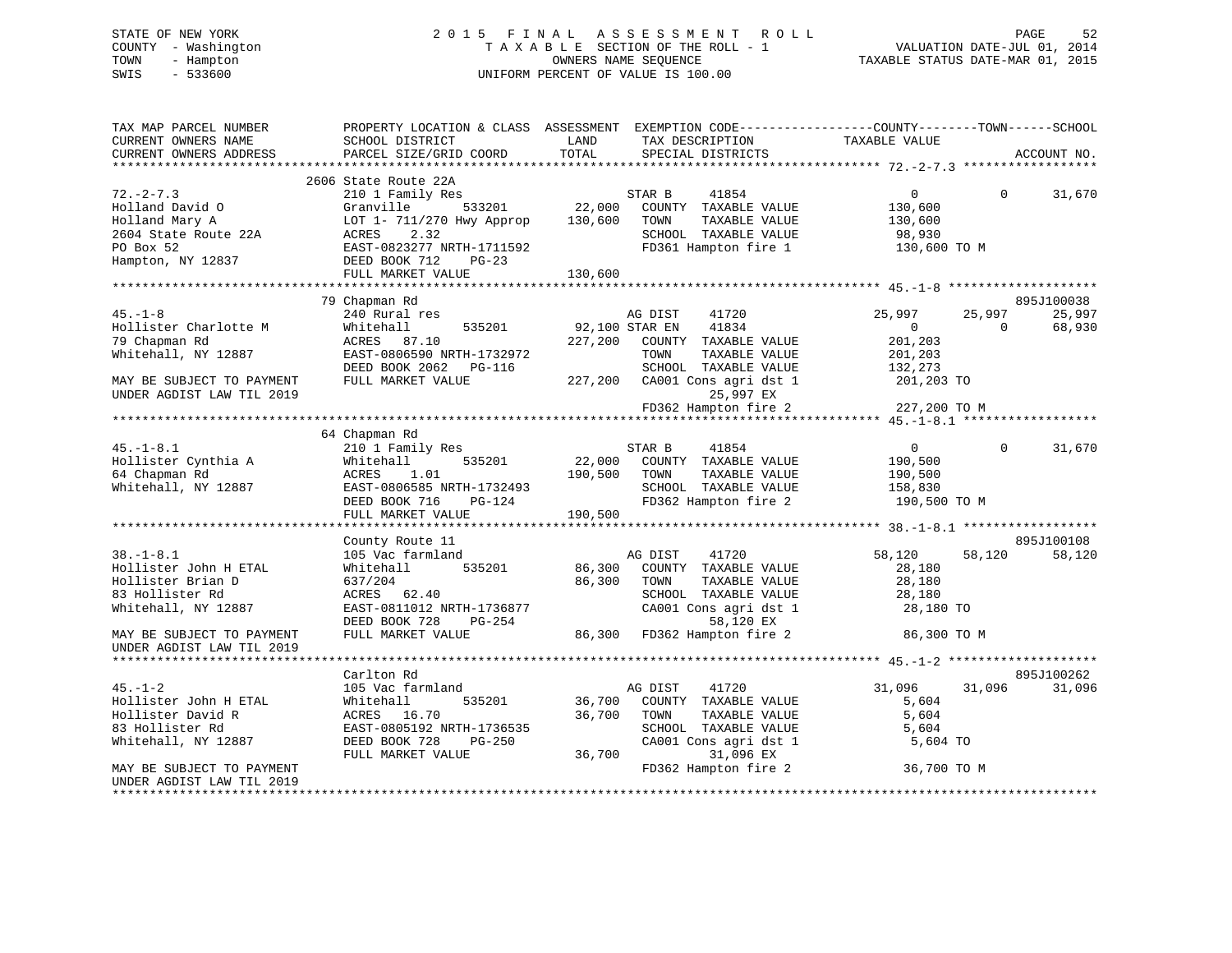# STATE OF NEW YORK 2 0 1 5 F I N A L A S S E S S M E N T R O L L PAGE 53 COUNTY - Washington T A X A B L E SECTION OF THE ROLL - 1 VALUATION DATE-JUL 01, 2014 TOWN - Hampton OWNERS NAME SEQUENCE TAXABLE STATUS DATE-MAR 01, 2015 SWIS - 533600 UNIFORM PERCENT OF VALUE IS 100.00

| TAX MAP PARCEL NUMBER<br>CURRENT OWNERS NAME                                                                                               | PROPERTY LOCATION & CLASS ASSESSMENT EXEMPTION CODE---------------COUNTY-------TOWN-----SCHOOL<br>SCHOOL DISTRICT                                           | LAND                         | TAX DESCRIPTION                                                                                                                                         | TAXABLE VALUE                                                         |                                  |
|--------------------------------------------------------------------------------------------------------------------------------------------|-------------------------------------------------------------------------------------------------------------------------------------------------------------|------------------------------|---------------------------------------------------------------------------------------------------------------------------------------------------------|-----------------------------------------------------------------------|----------------------------------|
| CURRENT OWNERS ADDRESS                                                                                                                     | PARCEL SIZE/GRID COORD                                                                                                                                      | TOTAL                        | SPECIAL DISTRICTS                                                                                                                                       |                                                                       | ACCOUNT NO.                      |
|                                                                                                                                            | Chapman Rd                                                                                                                                                  |                              |                                                                                                                                                         |                                                                       | 895J100107                       |
| $45. - 1 - 7$<br>Hollister John H ETAL<br>Hollister Brian D<br>83 Hollister Rd<br>Whitehall, NY 12887                                      | 105 Vac farmland<br>Whitehall<br>535201<br>ACRES<br>86.20<br>EAST-0805619 NRTH-1731921<br>DEED BOOK 728<br>PG-254<br>FULL MARKET VALUE                      | 91,100<br>91,100<br>91,100   | 41720<br>AG DIST<br>COUNTY TAXABLE VALUE<br>TOWN<br>TAXABLE VALUE<br>SCHOOL TAXABLE VALUE<br>CA001 Cons agri dst 1<br>57,823 EX                         | 57,823<br>33,277<br>33,277<br>33,277<br>33,277 TO                     | 57,823<br>57,823                 |
| MAY BE SUBJECT TO PAYMENT<br>UNDER AGDIST LAW TIL 2019                                                                                     |                                                                                                                                                             |                              | FD362 Hampton fire 2                                                                                                                                    | 91,100 TO M                                                           |                                  |
|                                                                                                                                            | Hickey Rd                                                                                                                                                   |                              |                                                                                                                                                         |                                                                       | 895J100238                       |
| $63 - 1 - 1$<br>Holmes Naomi R<br>474 Hickey Rd<br>Hampton, NY 12837                                                                       | 314 Rural vac<10<br>Granville<br>533201<br>Will 3120/216<br>ACRES<br>1.55<br>EAST-0818573 NRTH-1720980<br>DEED BOOK W3120 PG-216                            | 14,500<br>14,500             | COUNTY TAXABLE VALUE<br>TOWN<br>TAXABLE VALUE<br>SCHOOL TAXABLE VALUE<br>FD361 Hampton fire 1                                                           | 14,500<br>14,500<br>14,500<br>14,500 TO M                             |                                  |
|                                                                                                                                            | FULL MARKET VALUE                                                                                                                                           | 14,500                       |                                                                                                                                                         |                                                                       |                                  |
|                                                                                                                                            |                                                                                                                                                             |                              |                                                                                                                                                         |                                                                       |                                  |
| $45. - 1 - 24.2$<br>Horvath Patti Ann<br>32 Golf Course Rd<br>Whitehall, NY 12887                                                          | 32 Golf Course Rd<br>270 Mfg housing<br>535201<br>Whitehall<br>ACRES<br>1.00<br>EAST-0810517 NRTH-1734543<br>DEED BOOK 599<br>$PG-72$                       | 22,000<br>79,100             | STAR B<br>41854<br>COUNTY TAXABLE VALUE<br>TOWN<br>TAXABLE VALUE<br>SCHOOL TAXABLE VALUE<br>FD362 Hampton fire 2                                        | $\mathbf 0$<br>79,100<br>79,100<br>47,430<br>79,100 TO M              | 895J101797<br>$\Omega$<br>31,670 |
|                                                                                                                                            | FULL MARKET VALUE                                                                                                                                           | 79,100                       |                                                                                                                                                         |                                                                       |                                  |
|                                                                                                                                            |                                                                                                                                                             |                              |                                                                                                                                                         |                                                                       | 895J100147                       |
| $45. - 1 - 26$<br>Hubbard Timothy R Sr<br>Hubbard Bonnie L<br>268 Hubard Lane Pl<br>North Clarendon, VT 05759<br>MAY BE SUBJECT TO PAYMENT | 11962 State Route 4<br>151 Fruit crop<br>535201<br>Whitehall<br>ACRES 46.33<br>EAST-0808070 NRTH-1730154<br>DEED BOOK 1843<br>PG-178<br>FULL MARKET VALUE   | 75,700<br>437,300<br>437,300 | AG DIST<br>41720<br>COUNTY TAXABLE VALUE<br>TOWN<br>TAXABLE VALUE<br>SCHOOL TAXABLE VALUE<br>CA001 Cons agri dst 1<br>42,002 EX<br>FD362 Hampton fire 2 | 42,002<br>395,298<br>395,298<br>395,298<br>395,298 TO<br>437,300 TO M | 42,002<br>42,002                 |
| UNDER AGDIST LAW TIL 2019                                                                                                                  |                                                                                                                                                             |                              |                                                                                                                                                         |                                                                       |                                  |
|                                                                                                                                            |                                                                                                                                                             |                              |                                                                                                                                                         |                                                                       |                                  |
| $71. - 1 - 1.2$<br>Hughes Christopher G<br>2038 County Route 18<br>Whitehall, NY 12887                                                     | 2044 County Route 18<br>314 Rural vac<10<br>Granville<br>533201<br>ACRES<br>3.30<br>EAST-0812541 NRTH-1713725<br>DEED BOOK 3153 PG-315<br>FULL MARKET VALUE | 20,500<br>20,500<br>20,500   | COUNTY TAXABLE VALUE<br>TAXABLE VALUE<br>TOWN<br>SCHOOL TAXABLE VALUE<br>FD361 Hampton fire 1                                                           | 20,500<br>20,500<br>20,500<br>20,500 TO M                             | 895J100426                       |
|                                                                                                                                            |                                                                                                                                                             |                              |                                                                                                                                                         |                                                                       |                                  |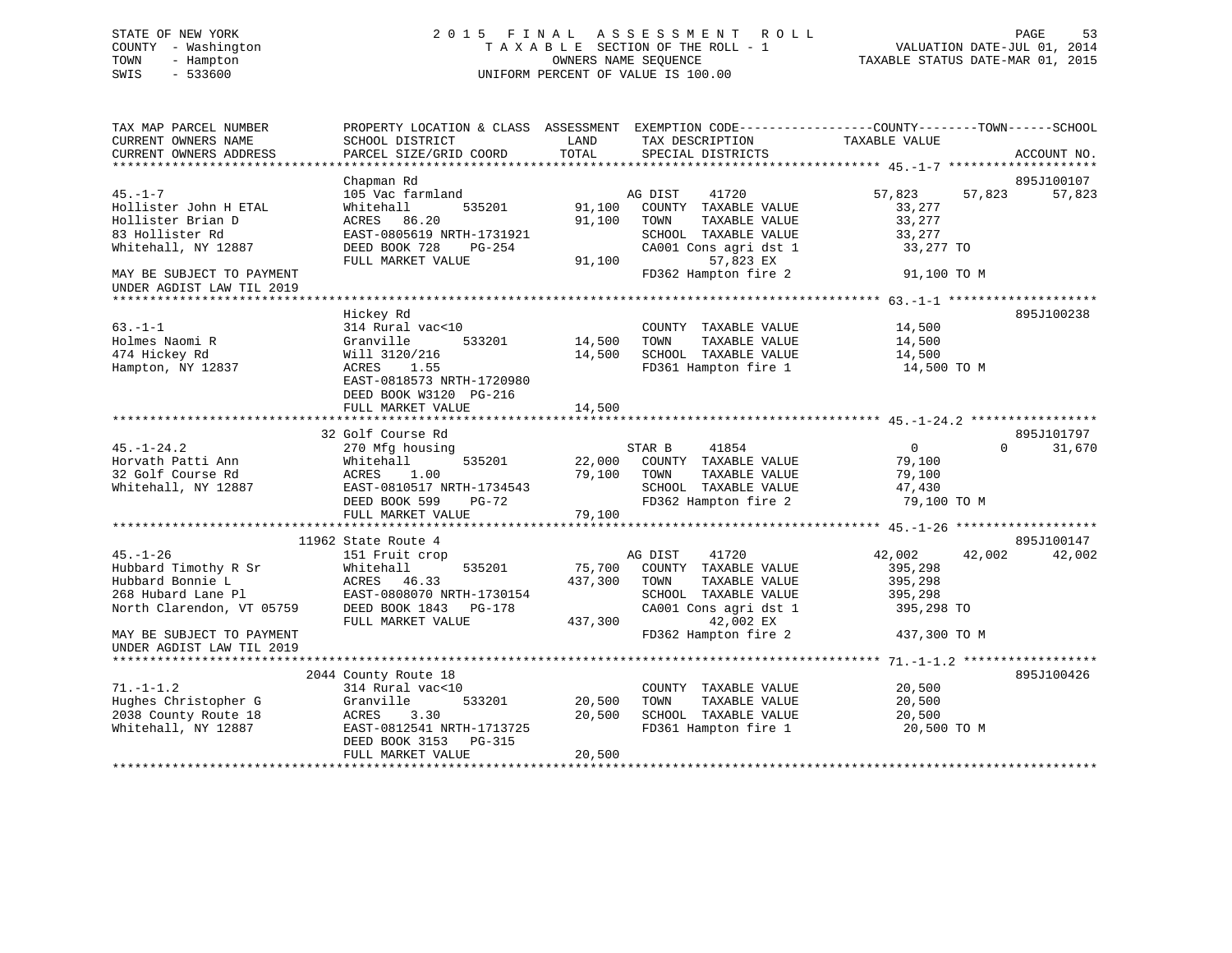# STATE OF NEW YORK 2 0 1 5 F I N A L A S S E S S M E N T R O L L PAGE 54 COUNTY - Washington T A X A B L E SECTION OF THE ROLL - 1 VALUATION DATE-JUL 01, 2014 TOWN - Hampton OWNERS NAME SEQUENCE TAXABLE STATUS DATE-MAR 01, 2015 SWIS - 533600 UNIFORM PERCENT OF VALUE IS 100.00

| TAX MAP PARCEL NUMBER<br>CURRENT OWNERS NAME<br>CURRENT OWNERS ADDRESS                                                    | PROPERTY LOCATION & CLASS ASSESSMENT<br>SCHOOL DISTRICT<br>PARCEL SIZE/GRID COORD                                                                                       | LAND<br>TOTAL              | TAX DESCRIPTION<br>SPECIAL DISTRICTS                                                                                  | EXEMPTION CODE-----------------COUNTY-------TOWN------SCHOOL<br>TAXABLE VALUE | ACCOUNT NO. |
|---------------------------------------------------------------------------------------------------------------------------|-------------------------------------------------------------------------------------------------------------------------------------------------------------------------|----------------------------|-----------------------------------------------------------------------------------------------------------------------|-------------------------------------------------------------------------------|-------------|
|                                                                                                                           |                                                                                                                                                                         |                            |                                                                                                                       |                                                                               |             |
| $62. - 1 - 38.1$<br>Hughes Dana<br>Hughes Marianne<br>10 VanBuren St<br>South Glens Falls, NY 12803 DEED BOOK 3500 PG-152 | 49 Hickey Rd<br>260 Seasonal res<br>Granville<br>533201<br>ACRES 25.00<br>EAST-0813124 NRTH-1714762<br>FULL MARKET VALUE                                                | 50,000<br>55,000<br>55,000 | COUNTY TAXABLE VALUE<br>TOWN<br>TAXABLE VALUE<br>SCHOOL TAXABLE VALUE<br>FD361 Hampton fire 1                         | 55,000<br>55,000<br>55,000<br>55,000 TO M                                     | 895J101727  |
|                                                                                                                           |                                                                                                                                                                         |                            |                                                                                                                       |                                                                               |             |
| $80. - 1 - 27$<br>Hughes David J<br>43 Spencer St<br>Mt Kisco, NY 10549                                                   | 38 Hampton Heights Way<br>260 Seasonal res<br>Granville<br>533201<br>ACRES<br>5.04<br>EAST-0810761 NRTH-1702315<br>DEED BOOK 3000 PG-157<br>FULL MARKET VALUE           | 35,000<br>77,800<br>77,800 | COUNTY TAXABLE VALUE<br>TAXABLE VALUE<br>TOWN<br>SCHOOL TAXABLE VALUE<br>FD361 Hampton fire 1                         | 77,800<br>77,800<br>77,800<br>77,800 TO M                                     | 895J100634  |
|                                                                                                                           |                                                                                                                                                                         |                            |                                                                                                                       |                                                                               |             |
| $53. - 1 - 11$<br>Hunt Lake Land Holding Co<br>PO Box 193<br>Corinth, NY 12822                                            | LOT 6 Taylor Pat<br>910 Priv forest<br>Whitehall<br>535201<br>ACRES 60.20<br>EAST-0806873 NRTH-1723411<br>DEED BOOK 918<br>$PG-233$<br>FULL MARKET VALUE                | 27,100<br>27,100<br>27,100 | COUNTY TAXABLE VALUE<br>TOWN<br>TAXABLE VALUE<br>SCHOOL TAXABLE VALUE<br>FD361 Hampton fire 1<br>FD362 Hampton fire 2 | 27,100<br>27,100<br>27,100<br>22,764 TO M<br>4,336 TO M                       | 895J100245  |
|                                                                                                                           |                                                                                                                                                                         |                            |                                                                                                                       |                                                                               |             |
| $53. - 1 - 12$<br>Hunt Lake Land Holding Co<br>PO Box 193<br>Corinth, NY 12822                                            | LOT 6&7 Taylor Pat<br>322 Rural vac>10<br>535201<br>Whitehall<br>ACRES<br>12.50<br>EAST-0808254 NRTH-1722739<br>DEED BOOK 1979<br>PG-222<br>FULL MARKET VALUE           | 9,000<br>9.000<br>9,000    | COUNTY TAXABLE VALUE<br>TOWN<br>TAXABLE VALUE<br>SCHOOL TAXABLE VALUE<br>FD361 Hampton fire 1                         | 9,000<br>9,000<br>9,000<br>9,000 TO M                                         | 895J100246  |
|                                                                                                                           |                                                                                                                                                                         |                            |                                                                                                                       |                                                                               |             |
| $53. - 1 - 9$<br>Hunt Lake Land Holding Co Inc Whitehall<br>PO Box 193<br>Corinth, NY 12822                               | Ecuyer Pat<br>910 Priv forest<br>535201<br>ACRES 42.00<br>EAST-0808997 NRTH-1722146<br>DEED BOOK 2369<br>$PG-48$<br>FULL MARKET VALUE                                   | 18,900<br>18,900<br>18,900 | COUNTY TAXABLE VALUE<br>TOWN<br>TAXABLE VALUE<br>SCHOOL TAXABLE VALUE<br>FD361 Hampton fire 1                         | 18,900<br>18,900<br>18,900<br>18,900 TO M                                     | 895J100109  |
|                                                                                                                           |                                                                                                                                                                         |                            |                                                                                                                       |                                                                               |             |
| $31. - 1 - 3.7$<br>Hurlbut Martha<br>Sargent Charles Harold<br>1440 Carvers Falls Ln<br>Whitehall, NY 12887               | Carvers Falls Ln OFF<br>311 Res vac land<br>Whitehall<br>535201<br>FRNT 311.00 DPTH 236.00<br>EAST-0808873 NRTH-1747406<br>DEED BOOK 835<br>PG-275<br>FULL MARKET VALUE | 1,500<br>1,500<br>1,500    | COUNTY TAXABLE VALUE<br>TAXABLE VALUE<br>TOWN<br>SCHOOL TAXABLE VALUE<br>FD362 Hampton fire 2                         | 1,500<br>1,500<br>1,500<br>1,500 TO M                                         | 895J101790  |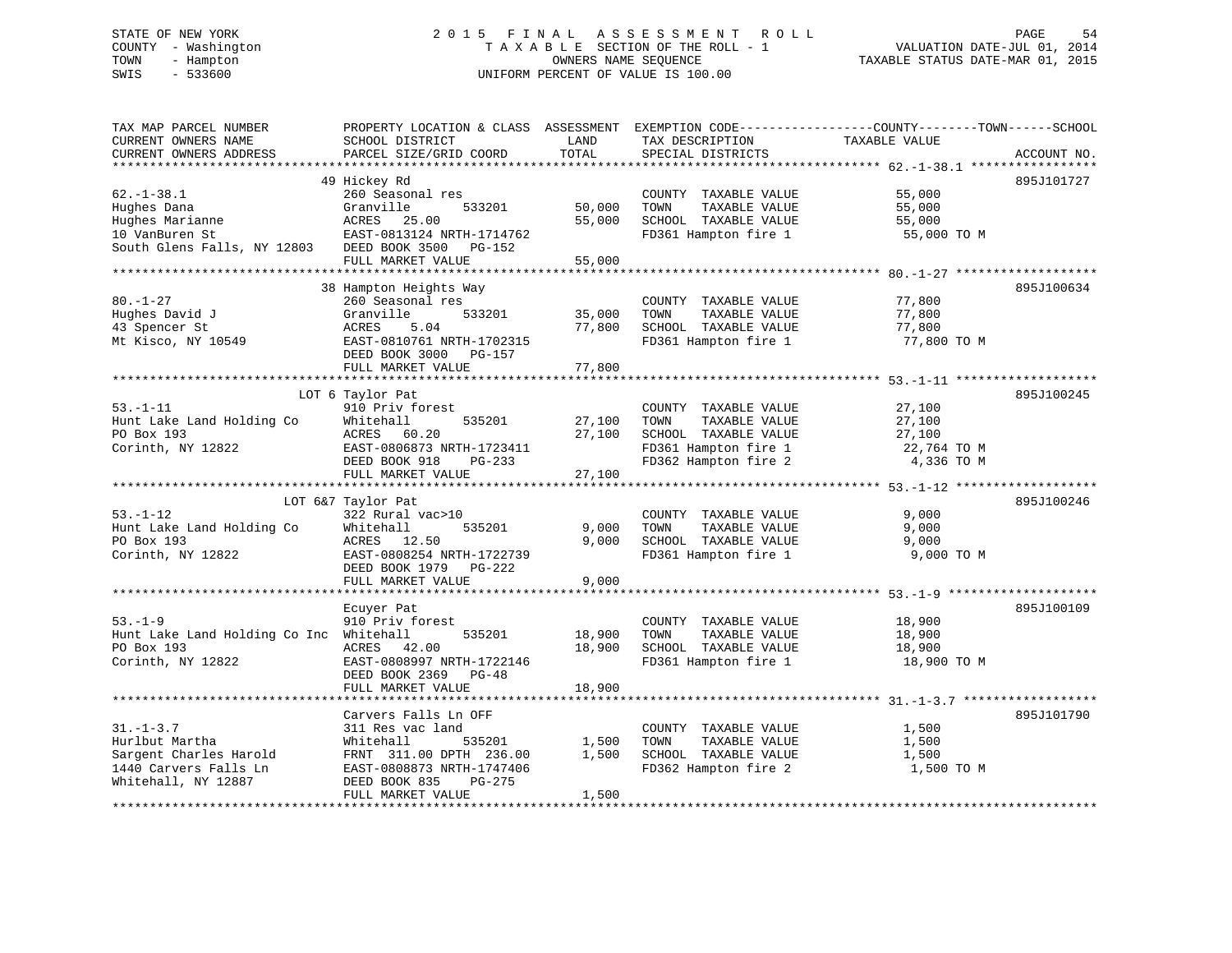### STATE OF NEW YORK 2 0 1 5 F I N A L A S S E S S M E N T R O L L PAGE 55COUNTY - Washington T A X A B L E SECTION OF THE ROLL - 1 VALUATION DATE-JUL 01, 2014 TOWN - Hampton OWNERS NAME SEQUENCE TAXABLE STATUS DATE-MAR 01, 2015 SWIS - 533600 UNIFORM PERCENT OF VALUE IS 100.00

| TAX MAP PARCEL NUMBER<br>CURRENT OWNERS NAME                                                                | PROPERTY LOCATION & CLASS ASSESSMENT<br>SCHOOL DISTRICT                                                                                                                                     | LAND<br>TOTAL                | TAX DESCRIPTION                                                                                                   | EXEMPTION CODE-----------------COUNTY-------TOWN------SCHOOL<br>TAXABLE VALUE |                                  |
|-------------------------------------------------------------------------------------------------------------|---------------------------------------------------------------------------------------------------------------------------------------------------------------------------------------------|------------------------------|-------------------------------------------------------------------------------------------------------------------|-------------------------------------------------------------------------------|----------------------------------|
| CURRENT OWNERS ADDRESS<br>*********************                                                             | PARCEL SIZE/GRID COORD<br>***********************                                                                                                                                           |                              | SPECIAL DISTRICTS                                                                                                 |                                                                               | ACCOUNT NO.                      |
|                                                                                                             | 1440 Carvers Falls Ln                                                                                                                                                                       |                              |                                                                                                                   |                                                                               | 895J101792                       |
| $31. - 1 - 3.9$<br>Hurlbut Martha<br>Sargent Charles Harold<br>1440 Carvers Falls Ln<br>Whitehall, NY 12887 | 270 Mfg housing<br>Whitehall<br>535201<br>ACRES<br>1.00<br>EAST-0808659 NRTH-1747299<br>DEED BOOK 835<br>PG-275                                                                             | 12,000<br>67,300             | STAR B<br>41854<br>COUNTY TAXABLE VALUE<br>TOWN<br>TAXABLE VALUE<br>SCHOOL TAXABLE VALUE<br>FD362 Hampton fire 2  | $\mathbf{0}$<br>67,300<br>67,300<br>35,630<br>67,300 TO M                     | $\Omega$<br>31,670               |
|                                                                                                             | FULL MARKET VALUE                                                                                                                                                                           | 67,300                       |                                                                                                                   |                                                                               |                                  |
|                                                                                                             |                                                                                                                                                                                             |                              |                                                                                                                   |                                                                               |                                  |
|                                                                                                             | 78 Rainbow Way                                                                                                                                                                              |                              |                                                                                                                   |                                                                               | 895J100601                       |
| $81. - 1 - 43$<br>Hurley Justin R<br>Lavin Holly J<br>78 Rainbow Way                                        | 210 1 Family Res<br>533201<br>Granville<br>4.00<br>ACRES<br>EAST-0816907 NRTH-1701952                                                                                                       | 31,800<br>105,000            | 41854<br>STAR B<br>COUNTY TAXABLE VALUE<br>TOWN<br>TAXABLE VALUE<br>SCHOOL TAXABLE VALUE                          | $\mathbf{0}$<br>105,000<br>105,000<br>73,330                                  | $\Omega$<br>31,670               |
| PO Box 95                                                                                                   | DEED BOOK 3130 PG-308                                                                                                                                                                       |                              | FD361 Hampton fire 1                                                                                              | 105,000 TO M                                                                  |                                  |
| Whitehall, NY 12887                                                                                         | FULL MARKET VALUE                                                                                                                                                                           | 105,000                      |                                                                                                                   |                                                                               |                                  |
|                                                                                                             |                                                                                                                                                                                             |                              |                                                                                                                   |                                                                               | 895J100216                       |
| $71.4 - 2 - 7$<br>Ihrig Richard<br>276 Temple Hill Rd<br>New Windsor, NY 12553                              | 1058 West Way<br>260 Seasonal res - WTRFNT<br>Granville<br>533201<br>$71. - 2 - 7$<br>FRNT 100.00 DPTH 273.00<br>EAST-0815352 NRTH-1707548<br>DEED BOOK 2868<br>PG-139<br>FULL MARKET VALUE | 27,200<br>131,600<br>131,600 | COUNTY TAXABLE VALUE<br>TOWN<br>TAXABLE VALUE<br>SCHOOL TAXABLE VALUE<br>FD361 Hampton fire 1                     | 131,600<br>131,600<br>131,600<br>131,600 TO M                                 |                                  |
|                                                                                                             |                                                                                                                                                                                             |                              |                                                                                                                   |                                                                               |                                  |
| $62. - 1 - 9$<br>Illsley Alice E<br>201 White Rd<br>Poultney, VT 05764                                      | Hickey Rd OFF<br>322 Rural vac>10<br>Granville<br>533201<br>ACRES 15.30<br>EAST-0811786 NRTH-1718269<br>DEED BOOK 678<br>$PG-53$                                                            | 10,000<br>10,000             | COUNTY TAXABLE VALUE<br>TAXABLE VALUE<br>TOWN<br>SCHOOL TAXABLE VALUE<br>FD361 Hampton fire 1                     | 10,000<br>10,000<br>10,000<br>10,000 TO M                                     | 895J100616                       |
|                                                                                                             | FULL MARKET VALUE                                                                                                                                                                           | 10,000                       |                                                                                                                   |                                                                               |                                  |
|                                                                                                             |                                                                                                                                                                                             |                              |                                                                                                                   |                                                                               |                                  |
| $54. - 1 - 5$<br>Illsley Richard Trustee<br>Illsley Anna Trustee<br>32 Manor Ln<br>Hampton, NY 12837        | 32 Manor Ln<br>270 Mfg housing<br>533201<br>Granville<br>6.30<br>ACRES<br>EAST-0821030 NRTH-1725962<br>DEED BOOK 1844 PG-118<br>FULL MARKET VALUE                                           | 36,300<br>96,100<br>96,100   | STAR EN<br>41834<br>COUNTY TAXABLE VALUE<br>TAXABLE VALUE<br>TOWN<br>SCHOOL TAXABLE VALUE<br>FD361 Hampton fire 1 | $\overline{0}$<br>96,100<br>96,100<br>27,170<br>96,100 TO M                   | 895J100082<br>68,930<br>$\Omega$ |
|                                                                                                             |                                                                                                                                                                                             |                              |                                                                                                                   |                                                                               |                                  |
| $38. - 1 - 22$<br>Integrity Holdings LLC<br>8 Morin St<br>Biddeford, ME 04005                               | Vladyka Woods Rd OFF<br>910 Priv forest<br>Whitehall<br>535201<br>ROW 942/144<br>102 AD Contract 2957/133<br>ACRES 146.80<br>EAST-0805965 NRTH-1742546<br>PG-97                             | 42,900<br>42,900             | COUNTY TAXABLE VALUE<br>TOWN<br>TAXABLE VALUE<br>SCHOOL TAXABLE VALUE<br>FD362 Hampton fire 2                     | 42,900<br>42,900<br>42,900<br>42,900 TO M                                     | 895J100046                       |
|                                                                                                             | DEED BOOK 3015<br>FULL MARKET VALUE                                                                                                                                                         | 42,900                       |                                                                                                                   |                                                                               |                                  |
|                                                                                                             |                                                                                                                                                                                             |                              |                                                                                                                   |                                                                               |                                  |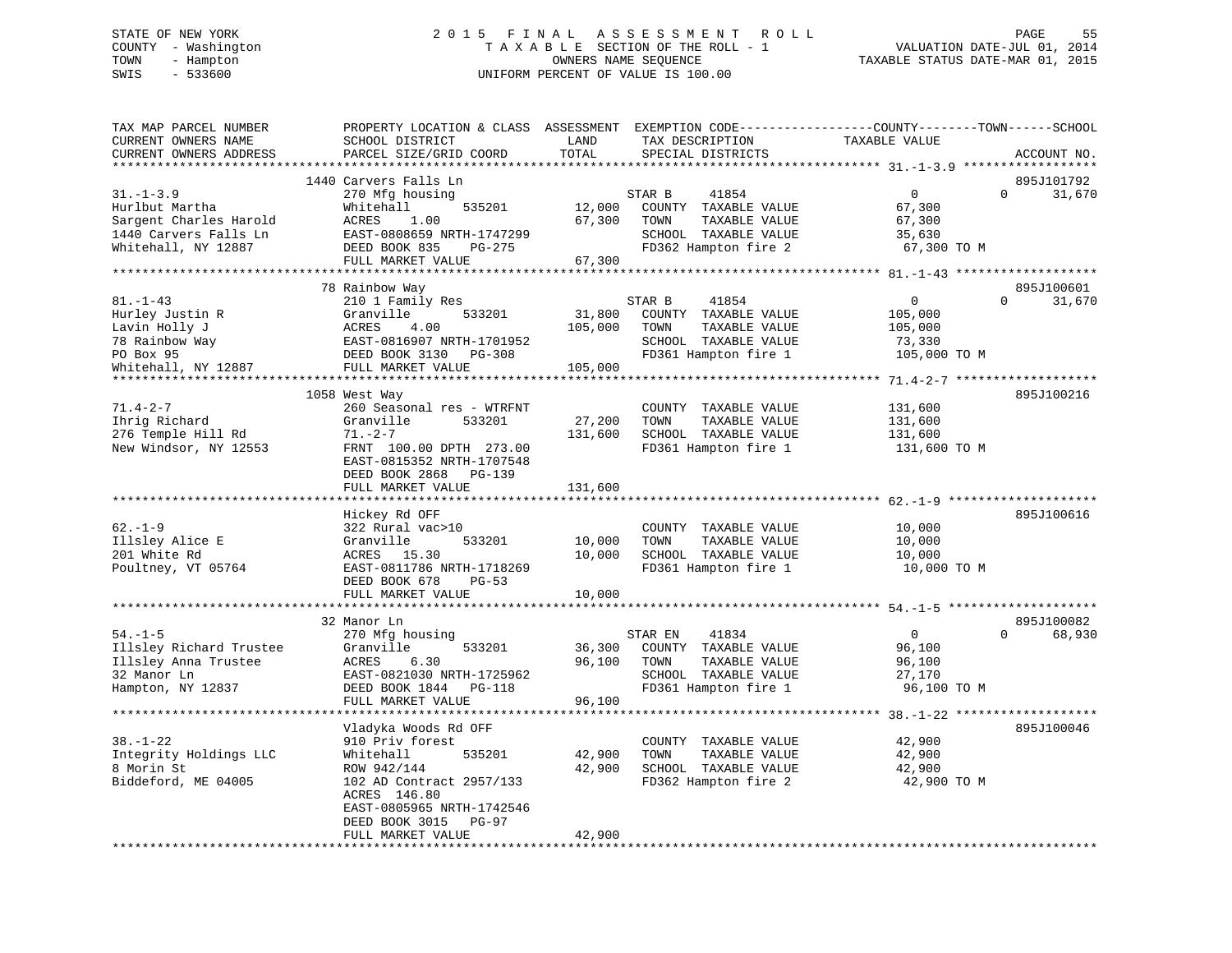# STATE OF NEW YORK 2 0 1 5 F I N A L A S S E S S M E N T R O L L PAGE 56 COUNTY - Washington T A X A B L E SECTION OF THE ROLL - 1 VALUATION DATE-JUL 01, 2014 TOWN - Hampton OWNERS NAME SEQUENCE TAXABLE STATUS DATE-MAR 01, 2015 SWIS - 533600 UNIFORM PERCENT OF VALUE IS 100.00

| TAX MAP PARCEL NUMBER<br>CURRENT OWNERS NAME<br>CURRENT OWNERS ADDRESS                         | PROPERTY LOCATION & CLASS ASSESSMENT EXEMPTION CODE----------------COUNTY-------TOWN------SCHOOL<br>SCHOOL DISTRICT<br>PARCEL SIZE/GRID COORD                           | LAND<br>TOTAL              | TAX DESCRIPTION TAXABLE VALUE<br>SPECIAL DISTRICTS                                                                |                                                               | ACCOUNT NO.        |
|------------------------------------------------------------------------------------------------|-------------------------------------------------------------------------------------------------------------------------------------------------------------------------|----------------------------|-------------------------------------------------------------------------------------------------------------------|---------------------------------------------------------------|--------------------|
|                                                                                                | 1536 Carlton Rd                                                                                                                                                         |                            |                                                                                                                   |                                                               |                    |
| $45. - 1 - 5.3$<br>Irizarry Jose G<br>Irizarry Nancy<br>1536 Carlton Rd<br>Whitehall, NY 12887 | 240 Rural res<br>Whitehall<br>535201<br>Lots $3 & 4$<br>26<br>ACRES 10.18 BANK<br>EAST-0805141 NRTH-1734477                                                             | 40,200<br>202,300          | STAR B<br>41854<br>COUNTY TAXABLE VALUE<br>TOWN<br>TAXABLE VALUE<br>SCHOOL TAXABLE VALUE<br>CA001 Cons agri dst 1 | $\overline{0}$<br>202,300<br>202,300<br>170,630<br>202,300 TO | $\Omega$<br>31,670 |
|                                                                                                | DEED BOOK 647<br>$PG-94$                                                                                                                                                | 202,300                    | FD362 Hampton fire 2                                                                                              | 202,300 TO M                                                  |                    |
|                                                                                                | FULL MARKET VALUE                                                                                                                                                       |                            |                                                                                                                   |                                                               |                    |
| $81. - 1 - 39$<br>Irwin Deborah<br>121 Hogtown Rd<br>Fort Ann, NY 12827                        | 128 Rainbow Way<br>260 Seasonal res<br>533201<br>Granville<br>5.30<br>ACRES<br>EAST-0816687 NRTH-1700996<br>DEED BOOK 826<br>$PG-18$<br>FULL MARKET VALUE               | 30,000<br>35,000<br>35,000 | COUNTY TAXABLE VALUE<br>TOWN<br>TAXABLE VALUE<br>SCHOOL TAXABLE VALUE<br>FD361 Hampton fire 1                     | 35,000<br>35,000<br>35,000<br>35,000 TO M                     | 895J100599         |
|                                                                                                |                                                                                                                                                                         |                            |                                                                                                                   |                                                               |                    |
| $80. -1 - 5.1$<br>Jaros Tomasz<br>Jaros Dawn<br>52-6 Meetinghouse Village<br>Meriden, CT 06450 | County Route 21<br>314 Rural vac<10<br>533201<br>Granville<br>Sub Div Lot 1<br>ACRES<br>6.41<br>EAST-0813468 NRTH-1701551<br>DEED BOOK 2387 PG-196<br>FULL MARKET VALUE | 28,000<br>28,000<br>28,000 | COUNTY TAXABLE VALUE<br>TOWN<br>TAXABLE VALUE<br>SCHOOL TAXABLE VALUE<br>FD361 Hampton fire 1                     | 28,000<br>28,000<br>28,000<br>28,000 TO M                     |                    |
|                                                                                                | County Route 21                                                                                                                                                         |                            |                                                                                                                   |                                                               |                    |
| $80. -1 - 5.2$<br>Jaros Tomasz<br>Jaros Dawn<br>52-6 Meetinghouse Village<br>Meriden, CT 06450 | 314 Rural vac<10<br>533201<br>Granville<br>Sub Div Lot 2<br>ACRES<br>3.92<br>EAST-0813680 NRTH-1701248<br>DEED BOOK 2387 PG-196                                         | 22,500<br>22,500           | COUNTY TAXABLE VALUE<br>TOWN<br>TAXABLE VALUE<br>SCHOOL TAXABLE VALUE<br>FD361 Hampton fire 1                     | 22,500<br>22,500<br>22,500<br>22,500 TO M                     |                    |
|                                                                                                | FULL MARKET VALUE                                                                                                                                                       | 22,500                     |                                                                                                                   |                                                               |                    |
|                                                                                                |                                                                                                                                                                         |                            |                                                                                                                   |                                                               |                    |
| $80. -1 - 5.3$<br>Jaros Tomasz<br>Jaros Dawn<br>52-6 Meetinhouse Village<br>Meriden, CT 06450  | County Route 21<br>314 Rural vac<10<br>Granville<br>533201<br>Sub Div Lot 3<br>ACRES<br>3.65<br>EAST-0777380 NRTH-1275560<br>DEED BOOK 2387<br>PG-196                   | 20,500<br>20,500           | COUNTY TAXABLE VALUE<br>TOWN<br>TAXABLE VALUE<br>SCHOOL TAXABLE VALUE<br>FD361 Hampton fire 1                     | 20,500<br>20,500<br>20,500<br>20,500 TO M                     |                    |
|                                                                                                | FULL MARKET VALUE                                                                                                                                                       | 20,500                     |                                                                                                                   |                                                               |                    |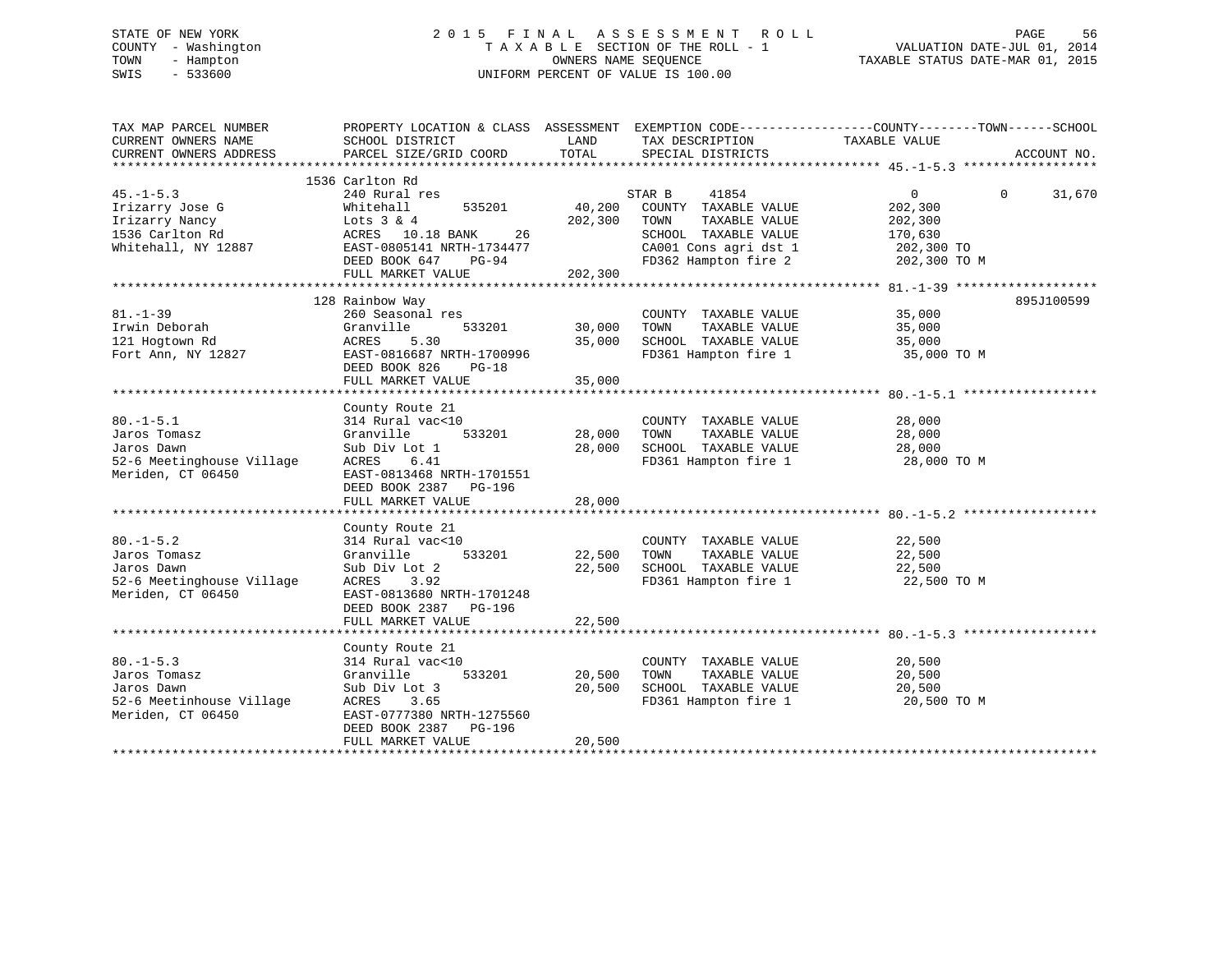# STATE OF NEW YORK 2 0 1 5 F I N A L A S S E S S M E N T R O L L PAGE 57 COUNTY - Washington T A X A B L E SECTION OF THE ROLL - 1 VALUATION DATE-JUL 01, 2014 TOWN - Hampton OWNERS NAME SEQUENCE TAXABLE STATUS DATE-MAR 01, 2015 SWIS - 533600 UNIFORM PERCENT OF VALUE IS 100.00

| TAX MAP PARCEL NUMBER<br>CURRENT OWNERS NAME<br>CURRENT OWNERS ADDRESS | PROPERTY LOCATION & CLASS ASSESSMENT<br>SCHOOL DISTRICT<br>PARCEL SIZE/GRID COORD        | LAND<br>TOTAL | TAX DESCRIPTION TAXABLE VALUE<br>SPECIAL DISTRICTS    | EXEMPTION CODE-----------------COUNTY-------TOWN------SCHOOL | ACCOUNT NO. |
|------------------------------------------------------------------------|------------------------------------------------------------------------------------------|---------------|-------------------------------------------------------|--------------------------------------------------------------|-------------|
|                                                                        |                                                                                          |               |                                                       |                                                              |             |
| $80. - 1 - 5.4$<br>Jaros Tomasz                                        | South Rd<br>314 Rural vac<10<br>Granville<br>533201                                      | 20,500        | COUNTY TAXABLE VALUE<br>TAXABLE VALUE<br>TOWN         | 20,500<br>20,500                                             |             |
| Jaros Dawn                                                             | Sub Div Lot 4                                                                            | 20,500        | SCHOOL TAXABLE VALUE                                  | 20,500                                                       |             |
| 52-6 Meetinghouse Village<br>Meriden, CT 06450                         | ACRES<br>3.24<br>EAST-0813907 NRTH-1700781<br>DEED BOOK 2387 PG-196<br>FULL MARKET VALUE | 20,500        | FD361 Hampton fire 1                                  | 20,500 TO M                                                  |             |
|                                                                        |                                                                                          |               |                                                       |                                                              |             |
|                                                                        |                                                                                          |               |                                                       |                                                              |             |
| $80. -1 - 5.5$<br>Jaros Tomasz                                         | South Rd<br>314 Rural vac<10<br>Granville                                                | 533201 16,500 | COUNTY TAXABLE VALUE<br>TOWN<br>TAXABLE VALUE         | 16,500<br>16,500                                             |             |
| Jaros Dawn                                                             | Sub Div Lot 5                                                                            | 16,500        | SCHOOL TAXABLE VALUE                                  | 16,500                                                       |             |
| 52-6 Meetinghouse Village                                              | 2.21<br>ACRES                                                                            |               | FD361 Hampton fire 1 16,500 TO M                      |                                                              |             |
| Meriden, CT 06450                                                      | EAST-0814701 NRTH-1701490<br>DEED BOOK 2387 PG-196                                       |               |                                                       |                                                              |             |
|                                                                        | FULL MARKET VALUE                                                                        | 16,500        |                                                       |                                                              |             |
|                                                                        |                                                                                          |               |                                                       |                                                              |             |
|                                                                        | South Rd                                                                                 |               |                                                       |                                                              | 895J100211  |
| $80. -1 - 5$                                                           | 314 Rural vac<10                                                                         |               | COUNTY TAXABLE VALUE                                  | 28,500                                                       |             |
| Jaros Tomasz S                                                         | 533201<br>Granville                                                                      | 28,500        | TOWN<br>TAXABLE VALUE                                 | 28,500                                                       |             |
| Jaros Dawn M                                                           | Sub Div Lot 6                                                                            | 28,500        | SCHOOL TAXABLE VALUE                                  | 28,500                                                       |             |
| 52-6 Meetinghouse Village<br>Meriden, CT 06450                         | ACRES 7.02<br>EAST-0814210 NRTH-1701426<br>DEED BOOK 2387 PG-196                         |               | FD361 Hampton fire 1                                  | 28,500 TO M                                                  |             |
|                                                                        | FULL MARKET VALUE                                                                        | 28,500        |                                                       |                                                              |             |
|                                                                        |                                                                                          |               |                                                       |                                                              |             |
|                                                                        | LOT 8 Faesh Pat                                                                          |               |                                                       |                                                              | 895J100701  |
| $71. - 1 - 28$                                                         | 314 Rural vac<10                                                                         |               | COUNTY TAXABLE VALUE                                  | 3,000                                                        |             |
| Jenkins Christopher R Jr Granville                                     | 533201                                                                                   | 3,000         | TOWN<br>TAXABLE VALUE                                 | 3,000                                                        |             |
| 1548 Farley Rd                                                         | 6.00<br>ACRES                                                                            | 3,000         | TOWN       TAXABLE  VALUE<br>SCHOOL    TAXABLE  VALUE | 3,000                                                        |             |
| Hudson Falls, NY 12839                                                 | EAST-0812291 NRTH-1708206                                                                |               | FD361 Hampton fire 1                                  | 3,000 TO M                                                   |             |
|                                                                        | DEED BOOK 3425 PG-68                                                                     |               |                                                       |                                                              |             |
|                                                                        | FULL MARKET VALUE                                                                        | 3,000         |                                                       |                                                              |             |
|                                                                        |                                                                                          |               |                                                       |                                                              |             |
|                                                                        | 9 Smith Way                                                                              |               |                                                       |                                                              | 895J100588  |
| $80. -1 - 9$                                                           | 210 1 Family Res                                                                         |               | STAR B<br>41854                                       | $\overline{0}$<br>$\Omega$                                   | 31,670      |
| Jensen David P                                                         | Granville<br>533201                                                                      |               | 28,500 COUNTY TAXABLE VALUE                           | 118,400                                                      |             |
| Jensen Sarah M                                                         | 3.01<br>ACRES                                                                            | 118,400       | TOWN<br>TAXABLE VALUE                                 | 118,400                                                      |             |
| 9 Smith Way                                                            | EAST-0812659 NRTH-1701700                                                                |               | SCHOOL TAXABLE VALUE                                  | 86,730                                                       |             |
| Whitehall, NY 12887                                                    | DEED BOOK 2386 PG-163<br>FULL MARKET VALUE                                               | 118,400       | FD361 Hampton fire 1                                  | 118,400 TO M                                                 |             |
|                                                                        |                                                                                          |               |                                                       |                                                              |             |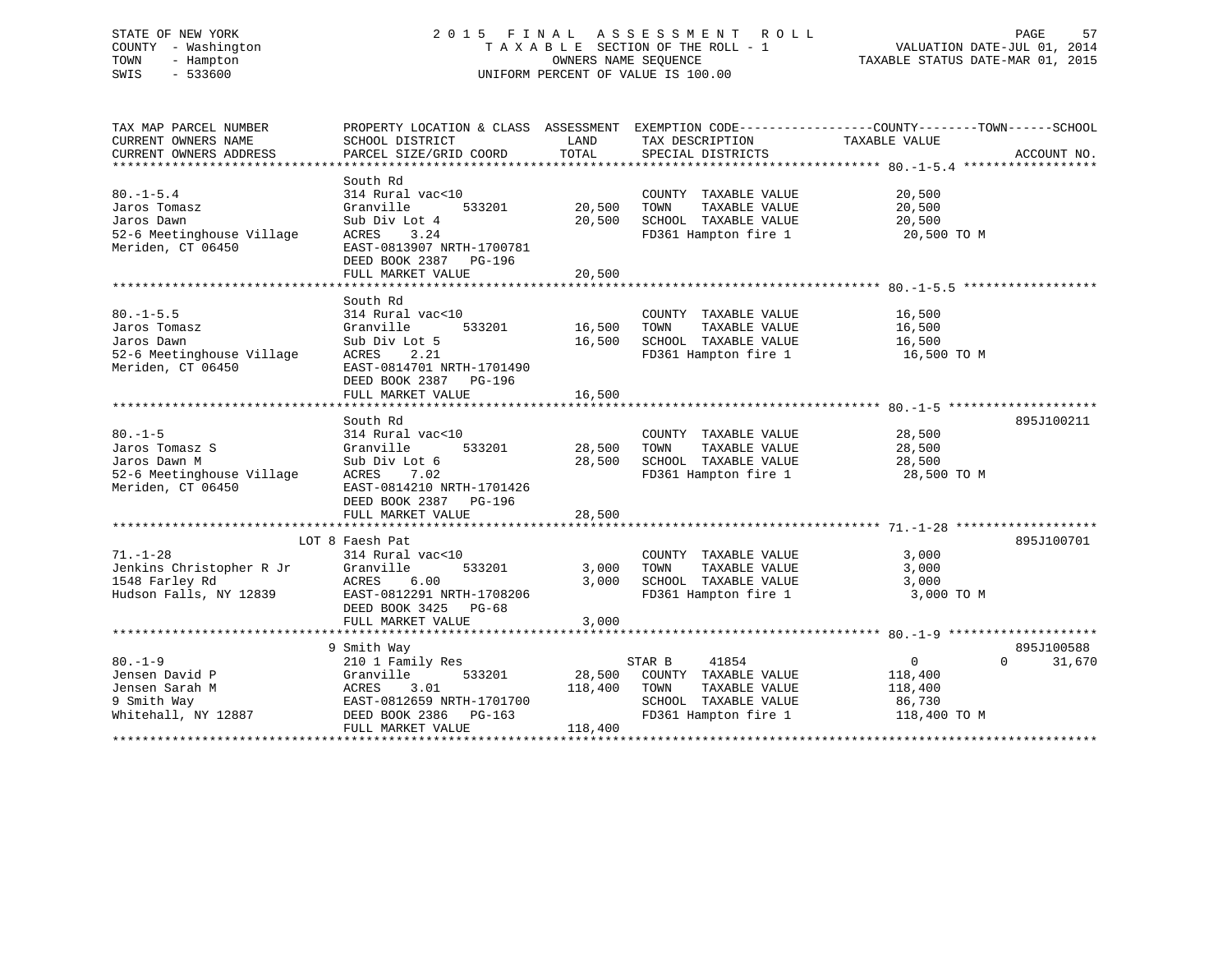# STATE OF NEW YORK 2 0 1 5 F I N A L A S S E S S M E N T R O L L PAGE 58 COUNTY - Washington T A X A B L E SECTION OF THE ROLL - 1 VALUATION DATE-JUL 01, 2014 TOWN - Hampton OWNERS NAME SEQUENCE TAXABLE STATUS DATE-MAR 01, 2015 SWIS - 533600 UNIFORM PERCENT OF VALUE IS 100.00

TAX MAP PARCEL NUMBER PROPERTY LOCATION & CLASS ASSESSMENT EXEMPTION CODE------------------COUNTY--------TOWN------SCHOOL CURRENT OWNERS NAME SCHOOL DISTRICT THE LAND TAX DESCRIPTION TAXABLE VALUE CURRENT OWNERS ADDRESS PARCEL SIZE/GRID COORD TOTAL SPECIAL DISTRICTS ACCOUNT NO. \*\*\*\*\*\*\*\*\*\*\*\*\*\*\*\*\*\*\*\*\*\*\*\*\*\*\*\*\*\*\*\*\*\*\*\*\*\*\*\*\*\*\*\*\*\*\*\*\*\*\*\*\*\*\*\*\*\*\*\*\*\*\*\*\*\*\*\*\*\*\*\*\*\*\*\*\*\*\*\*\*\*\*\*\*\*\*\*\*\*\*\*\*\*\*\*\*\*\*\*\*\*\* 80.-1-49 \*\*\*\*\*\*\*\*\*\*\*\*\*\*\*\*\*\*\*County Route 21 OFF 895J101784 80.-1-49 311 Res vac land - WTRFNT COUNTY TAXABLE VALUE 26,000 Johnson Robert Whitehall 535201 26,000 TOWN TAXABLE VALUE 26,000 Johnson Elaine I Sect 2 Lot 11A 26,000 SCHOOL TAXABLE VALUE 26,000 134 Hobson Av FRNT 171.00 DPTH 340.00 FD361 Hampton fire 1 26,000 TO M St James, NY 11780 EAST-0811093 NRTH-1704733 DEED BOOK 786 PG-188FULL MARKET VALUE 26,000 \*\*\*\*\*\*\*\*\*\*\*\*\*\*\*\*\*\*\*\*\*\*\*\*\*\*\*\*\*\*\*\*\*\*\*\*\*\*\*\*\*\*\*\*\*\*\*\*\*\*\*\*\*\*\*\*\*\*\*\*\*\*\*\*\*\*\*\*\*\*\*\*\*\*\*\*\*\*\*\*\*\*\*\*\*\*\*\*\*\*\*\*\*\*\*\*\*\*\*\*\*\*\* 80.-1-46 \*\*\*\*\*\*\*\*\*\*\*\*\*\*\*\*\*\*\* 10 Lakeview Way 895J101781 80.-1-46 210 1 Family Res - WTRFNT COUNTY TAXABLE VALUE 174,800 Johnson Robert A Whitehall 535201 25,000 TOWN TAXABLE VALUE 174,800 Johnson Elaine LOT 8A 174,800 SCHOOL TAXABLE VALUE 174,800 134 Hobson Ave ACRES 1.01 FD361 Hampton fire 1 174,800 TO M St James Li, NY 11780 EAST-0810849 NRTH-1704963 DEED BOOK 633 PG-305 FULL MARKET VALUE 174,800 \*\*\*\*\*\*\*\*\*\*\*\*\*\*\*\*\*\*\*\*\*\*\*\*\*\*\*\*\*\*\*\*\*\*\*\*\*\*\*\*\*\*\*\*\*\*\*\*\*\*\*\*\*\*\*\*\*\*\*\*\*\*\*\*\*\*\*\*\*\*\*\*\*\*\*\*\*\*\*\*\*\*\*\*\*\*\*\*\*\*\*\*\*\*\*\*\*\*\*\*\*\*\* 72.-2-6 \*\*\*\*\*\*\*\*\*\*\*\*\*\*\*\*\*\*\*\* 41 Greenfield Ln 895L10003072.-2-6 210 1 Family Res STAR B 41854 0 0 31,670 Johnson Timothy E Granville 533201 22,600 COUNTY TAXABLE VALUE 62,700 Larkin Ruth M ACRES 1.18 62,700 TOWN TAXABLE VALUE 62,700 41 Greenfield Ln EAST-0823580 NRTH-1711574 SCHOOL TAXABLE VALUE 31,030 Hampton, NY 12837 DEED BOOK 2823 PG-47 FD361 Hampton fire 1 62,700 TO M FULL MARKET VALUE 62,700 \*\*\*\*\*\*\*\*\*\*\*\*\*\*\*\*\*\*\*\*\*\*\*\*\*\*\*\*\*\*\*\*\*\*\*\*\*\*\*\*\*\*\*\*\*\*\*\*\*\*\*\*\*\*\*\*\*\*\*\*\*\*\*\*\*\*\*\*\*\*\*\*\*\*\*\*\*\*\*\*\*\*\*\*\*\*\*\*\*\*\*\*\*\*\*\*\*\*\*\*\*\*\* 45.-1-29 \*\*\*\*\*\*\*\*\*\*\*\*\*\*\*\*\*\*\* 11879 State Route 4 895J10004945.-1-29 210 1 Family Res COUNTY TAXABLE VALUE 71,200 Johnson Wayne R Whitehall 535201 22,000 TOWN TAXABLE VALUE 71,200 Johnson Tina M ACRES 1.00 71,200 SCHOOL TAXABLE VALUE 71,200 11879 State Route 4 EAST-0806559 NRTH-1729099 FD362 Hampton fire 2 71,200 TO M Whitehall, NY 12887 DEED BOOK 2777 PG-222 FULL MARKET VALUE 71,200 \*\*\*\*\*\*\*\*\*\*\*\*\*\*\*\*\*\*\*\*\*\*\*\*\*\*\*\*\*\*\*\*\*\*\*\*\*\*\*\*\*\*\*\*\*\*\*\*\*\*\*\*\*\*\*\*\*\*\*\*\*\*\*\*\*\*\*\*\*\*\*\*\*\*\*\*\*\*\*\*\*\*\*\*\*\*\*\*\*\*\*\*\*\*\*\*\*\*\*\*\*\*\* 72.-1-1.1 \*\*\*\*\*\*\*\*\*\*\*\*\*\*\*\*\*\* 2314 County Route 18 72.-1-1.1 270 Mfg housing STAR B 41854 0 0 31,670 Jones Benjamian G Jr Granville 533201 23,700 COUNTY TAXABLE VALUE 60,700 Jones Kathleen A FRNT 220.00 DPTH 300.00 60,700 TOWN TAXABLE VALUE 60,700 2314 County Route 18 EAST-0818902 NRTH-1712608 SCHOOL TAXABLE VALUE 29,030 Whitehall, NY 12887 DEED BOOK 892 PG-238 FD361 Hampton fire 1 60,700 TO M FULL MARKET VALUE 60,700 \*\*\*\*\*\*\*\*\*\*\*\*\*\*\*\*\*\*\*\*\*\*\*\*\*\*\*\*\*\*\*\*\*\*\*\*\*\*\*\*\*\*\*\*\*\*\*\*\*\*\*\*\*\*\*\*\*\*\*\*\*\*\*\*\*\*\*\*\*\*\*\*\*\*\*\*\*\*\*\*\*\*\*\*\*\*\*\*\*\*\*\*\*\*\*\*\*\*\*\*\*\*\*\*\*\*\*\*\*\*\*\*\*\*\*\*\*\*\*\*\*\*\*\*\*\*\*\*\*\*\*\*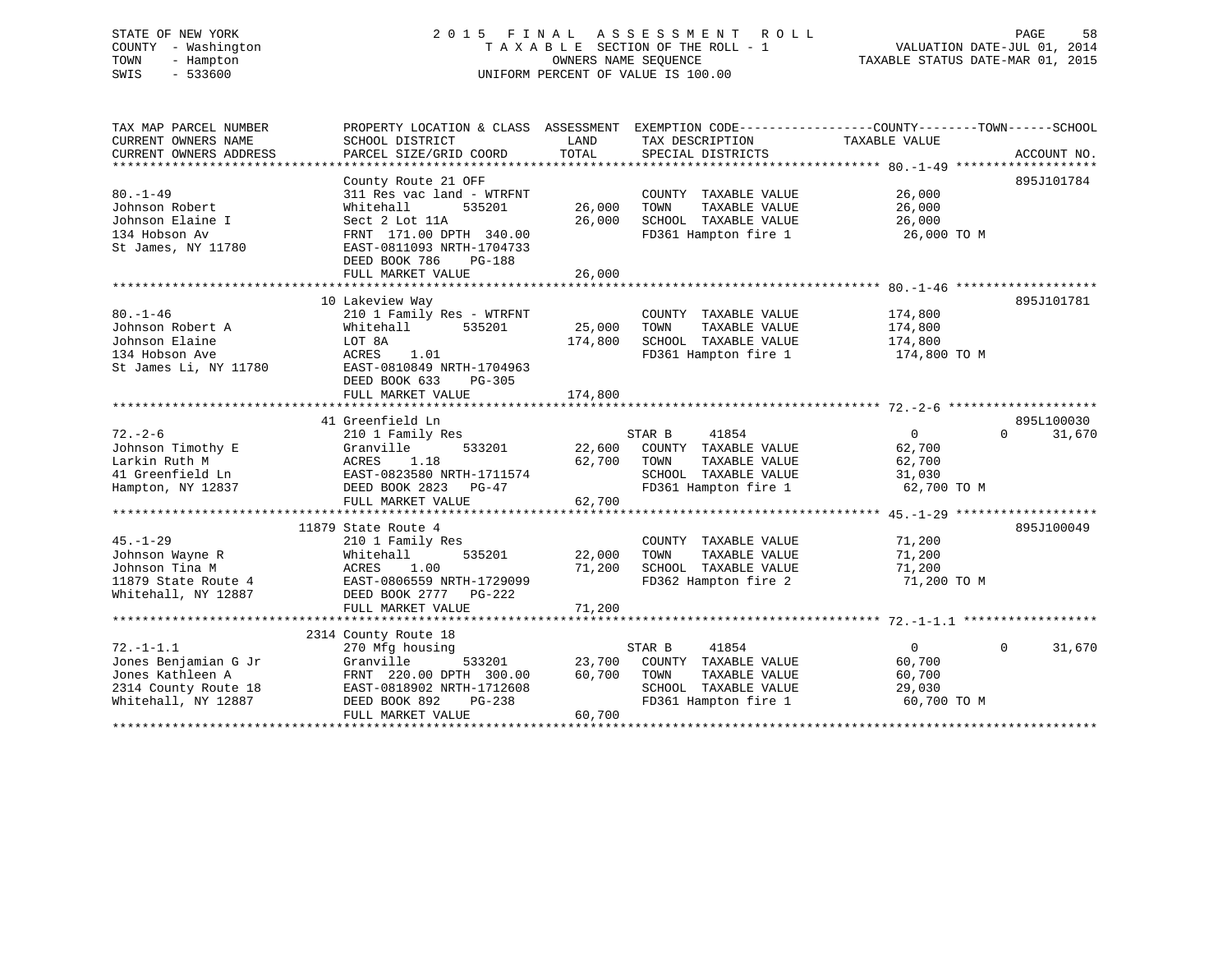| STATE OF NEW YORK<br>COUNTY - Washington<br>TOWN<br>- Hampton<br>SWIS<br>$-533600$                                |                                                                                                                                                            | OWNERS NAME SEOUENCE       | 2015 FINAL ASSESSMENT ROLL<br>TAXABLE SECTION OF THE ROLL - 1<br>UNIFORM PERCENT OF VALUE IS 100.00                       | PAGE<br>59<br>VALUATION DATE-JUL 01, 2014<br>TAXABLE STATUS DATE-MAR 01, 2015                                    |
|-------------------------------------------------------------------------------------------------------------------|------------------------------------------------------------------------------------------------------------------------------------------------------------|----------------------------|---------------------------------------------------------------------------------------------------------------------------|------------------------------------------------------------------------------------------------------------------|
| TAX MAP PARCEL NUMBER<br>CURRENT OWNERS NAME                                                                      | SCHOOL DISTRICT                                                                                                                                            | LAND                       | TAX DESCRIPTION                                                                                                           | PROPERTY LOCATION & CLASS ASSESSMENT EXEMPTION CODE----------------COUNTY-------TOWN-----SCHOOL<br>TAXABLE VALUE |
| CURRENT OWNERS ADDRESS                                                                                            | PARCEL SIZE/GRID COORD                                                                                                                                     | TOTAL                      | SPECIAL DISTRICTS                                                                                                         | ACCOUNT NO.                                                                                                      |
|                                                                                                                   | 1094 West Way                                                                                                                                              |                            |                                                                                                                           | 895J100120                                                                                                       |
| $71.4 - 2 - 1$<br>Jones Brian<br>5841 County Route 30<br>Granville, NY 12832                                      | 260 Seasonal res - WTRFNT<br>Granville<br>533201<br>591/73 596/197<br>71.-2-1<br>ACRES 2.63<br>EAST-0814848 NRTH-1708349                                   | 43,800<br>146,800          | COUNTY TAXABLE VALUE<br>TOWN<br>TAXABLE VALUE<br>SCHOOL TAXABLE VALUE<br>FD361 Hampton fire 1                             | 146,800<br>146,800<br>146,800<br>146,800 TO M                                                                    |
|                                                                                                                   | DEED BOOK 3124 PG-118<br>FULL MARKET VALUE                                                                                                                 | 146,800                    |                                                                                                                           |                                                                                                                  |
|                                                                                                                   | Hills Pond Rd OFF                                                                                                                                          |                            |                                                                                                                           | 895J100119                                                                                                       |
| $71. - 1 - 11.1$<br>Jones Bruce E<br>2338 County Route 18<br>Whitehall, NY 12887                                  | 314 Rural vac<10<br>Granville<br>533201<br>ACRES<br>7.00<br>EAST-0816360 NRTH-1711265<br>DEED BOOK 1858 PG-149                                             | 8,500<br>8,500             | COUNTY TAXABLE VALUE<br>TOWN<br>TAXABLE VALUE<br>SCHOOL TAXABLE VALUE<br>FD361 Hampton fire 1                             | 8,500<br>8,500<br>8,500<br>8,500 TO M                                                                            |
|                                                                                                                   | FULL MARKET VALUE                                                                                                                                          | 8,500                      |                                                                                                                           |                                                                                                                  |
|                                                                                                                   | 2338 County Route 18                                                                                                                                       |                            |                                                                                                                           | 895J100118                                                                                                       |
| $72. - 1 - 1$<br>Jones Bruce E<br>2338 County Route 18<br>Whitehall, NY 12887                                     | 283 Res w/Comuse<br>Granville<br>533201<br>ACRES 118.50<br>EAST-0818999 NRTH-1712202<br>DEED BOOK 1858 PG-149                                              | 293,700                    | STAR B<br>41854<br>102,300 COUNTY TAXABLE VALUE<br>TAXABLE VALUE<br>TOWN<br>SCHOOL TAXABLE VALUE<br>CA001 Cons agri dst 1 | 31,670<br>$\overline{0}$<br>$\Omega$<br>293,700<br>293,700<br>262,030<br>293,700 TO                              |
|                                                                                                                   | FULL MARKET VALUE                                                                                                                                          |                            | 293,700 FD361 Hampton fire 1                                                                                              | 293,700 TO M                                                                                                     |
| $72. - 1 - 22$<br>Jones Bruce E<br>2338 County Route 18<br>Whitehall, NY 12887                                    | 2373 County Route 18<br>322 Rural vac>10<br>533201<br>Granville<br>ACRES 11.70<br>EAST-0819586 NRTH-1711354<br>DEED BOOK 1706 PG-126<br>FULL MARKET VALUE  | 33,500<br>33,500<br>33,500 | COUNTY TAXABLE VALUE<br>TAXABLE VALUE<br>TOWN<br>SCHOOL TAXABLE VALUE<br>CA001 Cons agri dst 1<br>FD361 Hampton fire 1    | 895J100207<br>33,500<br>33,500<br>33,500<br>33,500 TO<br>33,500 TO M                                             |
|                                                                                                                   |                                                                                                                                                            |                            |                                                                                                                           |                                                                                                                  |
| $71.4 - 2 - 1.1$<br>Jones Daniel<br>Jones Laura<br>c/o Gerald Jones<br>5871 County Route 30<br>Hartford, NY 12838 | Hills Pond Rd<br>314 Rural vac<10 - WTRFNT<br>Granville<br>533201<br>$71. - 2 - 1.1$<br>ACRES 1.05<br>EAST-0814913 NRTH-1708111<br>DEED BOOK 691<br>PG-265 | 31,500<br>31,500           | COUNTY TAXABLE VALUE<br>TOWN<br>TAXABLE VALUE<br>SCHOOL TAXABLE VALUE<br>FD361 Hampton fire 1                             | 31,500<br>31,500<br>31,500<br>31,500 TO M                                                                        |
|                                                                                                                   | FULL MARKET VALUE                                                                                                                                          | 31,500                     |                                                                                                                           |                                                                                                                  |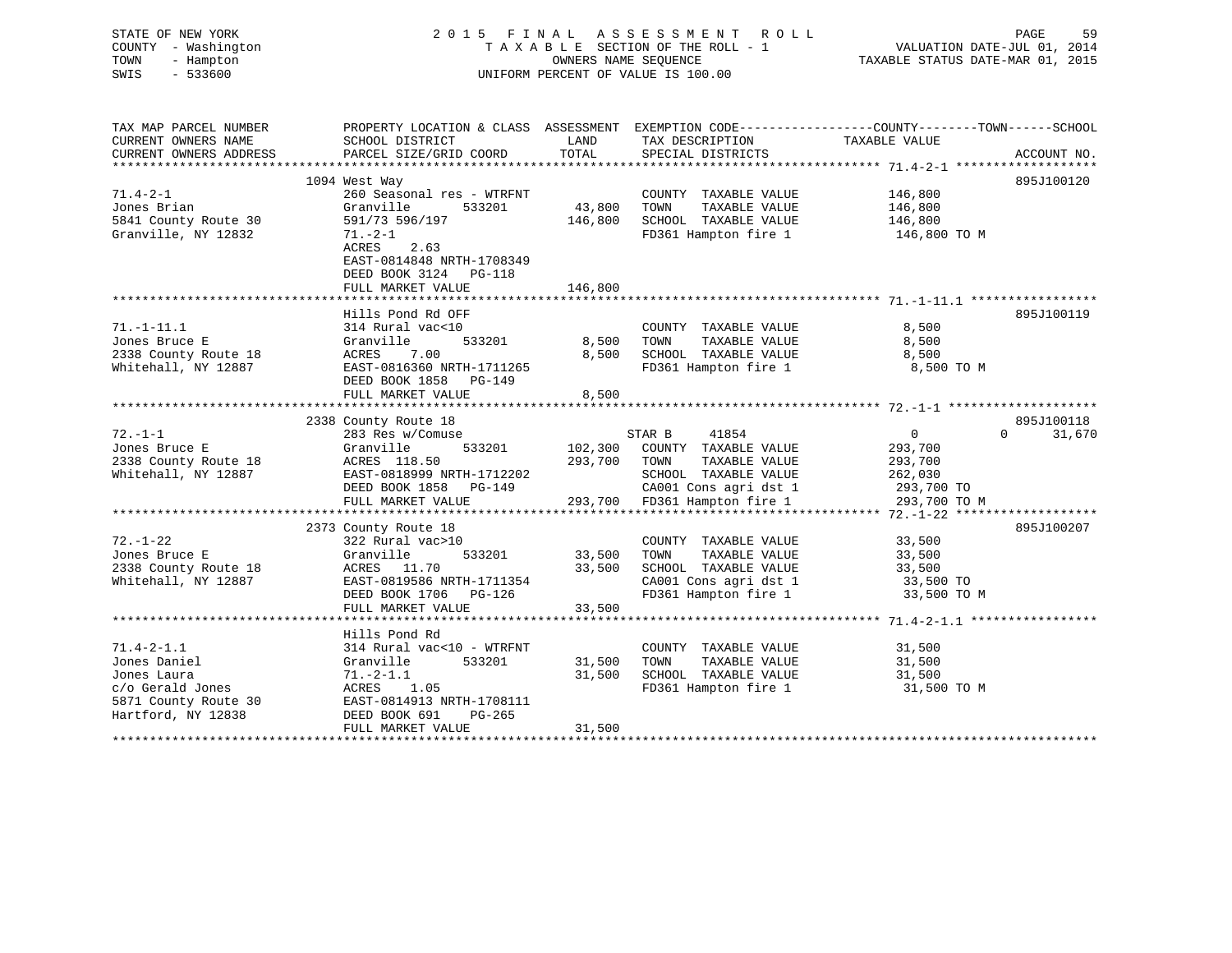# STATE OF NEW YORK 2 0 1 5 F I N A L A S S E S S M E N T R O L L PAGE 60 COUNTY - Washington T A X A B L E SECTION OF THE ROLL - 1 VALUATION DATE-JUL 01, 2014 TOWN - Hampton OWNERS NAME SEQUENCE TAXABLE STATUS DATE-MAR 01, 2015 SWIS - 533600 UNIFORM PERCENT OF VALUE IS 100.00

| TAX MAP PARCEL NUMBER<br>CURRENT OWNERS NAME                                                                                                           | PROPERTY LOCATION & CLASS ASSESSMENT EXEMPTION CODE----------------COUNTY-------TOWN------SCHOOL<br>SCHOOL DISTRICT | LAND<br>TOTAL            | TAX DESCRIPTION TAXABLE VALUE                              |                |          |             |
|--------------------------------------------------------------------------------------------------------------------------------------------------------|---------------------------------------------------------------------------------------------------------------------|--------------------------|------------------------------------------------------------|----------------|----------|-------------|
| CURRENT OWNERS ADDRESS                                                                                                                                 | PARCEL SIZE/GRID COORD                                                                                              |                          | SPECIAL DISTRICTS                                          |                |          | ACCOUNT NO. |
|                                                                                                                                                        | 29 Pratt                                                                                                            |                          |                                                            |                |          |             |
| $72. - 1 - 3.1$                                                                                                                                        | 210 1 Family Res                                                                                                    |                          | CW 10 VET/ 41151                                           | 8,000          | 8,000    | $\mathbf 0$ |
| Jones David                                                                                                                                            | s<br>533201<br>Granville                                                                                            | CW_10_\<br>22,000 STAR B | 41854                                                      | $\overline{0}$ | $\Omega$ | 31,670      |
|                                                                                                                                                        |                                                                                                                     |                          | 135,400 COUNTY TAXABLE VALUE                               | 127,400        |          |             |
|                                                                                                                                                        |                                                                                                                     |                          |                                                            |                |          |             |
|                                                                                                                                                        |                                                                                                                     |                          | TOWN<br>TAXABLE VALUE                                      | 127,400        |          |             |
| Jones Rebecca (ACRES 1.00<br>2419 County Route 18 (EAST-0820727 NRTH-1710867<br>PO Box 119 (DEED BOOK 760 (PG-220 Hampton, NY 12837 (FULL MARKET VALUE |                                                                                                                     |                          | SCHOOL TAXABLE VALUE 103,730                               |                |          |             |
|                                                                                                                                                        |                                                                                                                     |                          | 135,400 FD361 Hampton fire 1 135,400 TO M                  |                |          |             |
|                                                                                                                                                        |                                                                                                                     |                          |                                                            |                |          |             |
|                                                                                                                                                        | County Route 18                                                                                                     |                          |                                                            |                |          |             |
| $72. - 1 - 3.2$                                                                                                                                        | 314 Rural vac<10                                                                                                    |                          | COUNTY TAXABLE VALUE                                       | 1,000          |          |             |
| Jones David                                                                                                                                            | Granville                                                                                                           | $533201$ 1,000           | TOWN<br>TAXABLE VALUE                                      | 1,000          |          |             |
| Jones Rebecca                                                                                                                                          | Lot B Filed Survey 12526                                                                                            | 1,000                    | SCHOOL TAXABLE VALUE                                       | 1,000          |          |             |
| 2419 County Route 18                                                                                                                                   | FRNT 65.00 DPTH 321.00                                                                                              |                          | CA001 Cons agri dst 1 1,000 TO                             |                |          |             |
| PO Box 119                                                                                                                                             | EAST-0820798 NRTH-1710751                                                                                           |                          | FD361 Hampton fire 1                                       | 1,000 TO M     |          |             |
| Hampton, NY 12837                                                                                                                                      | DEED BOOK 3376 PG-189                                                                                               |                          |                                                            |                |          |             |
|                                                                                                                                                        | FULL MARKET VALUE                                                                                                   | 1,000                    |                                                            |                |          |             |
|                                                                                                                                                        |                                                                                                                     |                          |                                                            |                |          |             |
|                                                                                                                                                        | County Route 18                                                                                                     |                          |                                                            |                |          |             |
| $72. - 1 - 3.3$                                                                                                                                        | 314 Rural vac<10                                                                                                    |                          | COUNTY TAXABLE VALUE                                       | 1,000          |          |             |
| Jones David                                                                                                                                            | Granville<br>533201                                                                                                 | 1,000                    | TAXABLE VALUE<br>TOWN                                      | 1,000          |          |             |
| Jones Rebecca                                                                                                                                          | Lot A Filed Survey 12526                                                                                            | 1,000                    | SCHOOL TAXABLE VALUE                                       | 1,000          |          |             |
| 2419 County Route 18                                                                                                                                   | FRNT 235.00 DPTH 173.00                                                                                             |                          | CA001 Cons agri dst 1 1,000 TO                             |                |          |             |
| PO Box 119                                                                                                                                             | EAST-0820592 NRTH-1711029                                                                                           |                          | FD361 Hampton fire 1                                       | 1,000 TO M     |          |             |
| Hampton, NY 12837                                                                                                                                      | DEED BOOK 3376 PG-189                                                                                               |                          |                                                            |                |          |             |
|                                                                                                                                                        | FULL MARKET VALUE                                                                                                   | 1,000                    |                                                            |                |          |             |
|                                                                                                                                                        |                                                                                                                     |                          |                                                            |                |          |             |
|                                                                                                                                                        | Greenfield Ln                                                                                                       |                          |                                                            |                |          | 895J100275  |
| $72.2 - 3 - 13$                                                                                                                                        | 312 Vac w/imprv                                                                                                     |                          | COUNTY TAXABLE VALUE                                       | 6,100          |          |             |
| Jones David                                                                                                                                            | Granville<br>533201                                                                                                 | 5,000                    | TOWN<br>TAXABLE VALUE                                      | 6,100          |          |             |
|                                                                                                                                                        | $72. - 3 - 13$                                                                                                      | 6,100                    | SCHOOL TAXABLE VALUE                                       |                |          |             |
| Jones Mary                                                                                                                                             |                                                                                                                     |                          | FD361 Hampton fire 1                                       | 6,100          |          |             |
| 20 Greenfield Ln                                                                                                                                       | FRNT 56.00 DPTH 190.00                                                                                              |                          |                                                            | 6,100 TO M     |          |             |
| Hampton, NY 12837                                                                                                                                      | EAST-0823774 NRTH-1712231                                                                                           |                          |                                                            |                |          |             |
|                                                                                                                                                        | DEED BOOK 709<br>$PG-110$                                                                                           |                          |                                                            |                |          |             |
|                                                                                                                                                        |                                                                                                                     |                          |                                                            |                |          |             |
|                                                                                                                                                        |                                                                                                                     |                          |                                                            |                |          |             |
|                                                                                                                                                        | 20 Greenfield Ln                                                                                                    |                          |                                                            |                |          | 895J100276  |
| $72.2 - 3 - 10$                                                                                                                                        | 210 1 Family Res                                                                                                    |                          | VET COM CT 41131                                           | 14,975         | 14,975   | $\mathbf 0$ |
| Jones David A                                                                                                                                          | Granville<br>533201                                                                                                 | 9,200 STAR EN            | 41834                                                      | $\overline{0}$ | $\Omega$ | 59,900      |
| Jones Mary F                                                                                                                                           | $72. - 3 - 10$                                                                                                      | 59,900                   | COUNTY TAXABLE VALUE                                       | 44,925         |          |             |
| 20 Greenfield Ln                                                                                                                                       | FRNT<br>50.00 DPTH 190.00                                                                                           |                          | TAXABLE VALUE<br>TOWN                                      | 44,925         |          |             |
| Hampton, NY 12837                                                                                                                                      | EAST-0823945 NRTH-1712170                                                                                           |                          |                                                            |                |          |             |
|                                                                                                                                                        | DEED BOOK 709<br>PG-108                                                                                             |                          | SCHOOL TAXABLE VALUE 0<br>FD361 Hampton fire 1 59,900 TO M |                |          |             |
|                                                                                                                                                        | FULL MARKET VALUE                                                                                                   | 59,900                   |                                                            |                |          |             |
|                                                                                                                                                        |                                                                                                                     |                          |                                                            |                |          |             |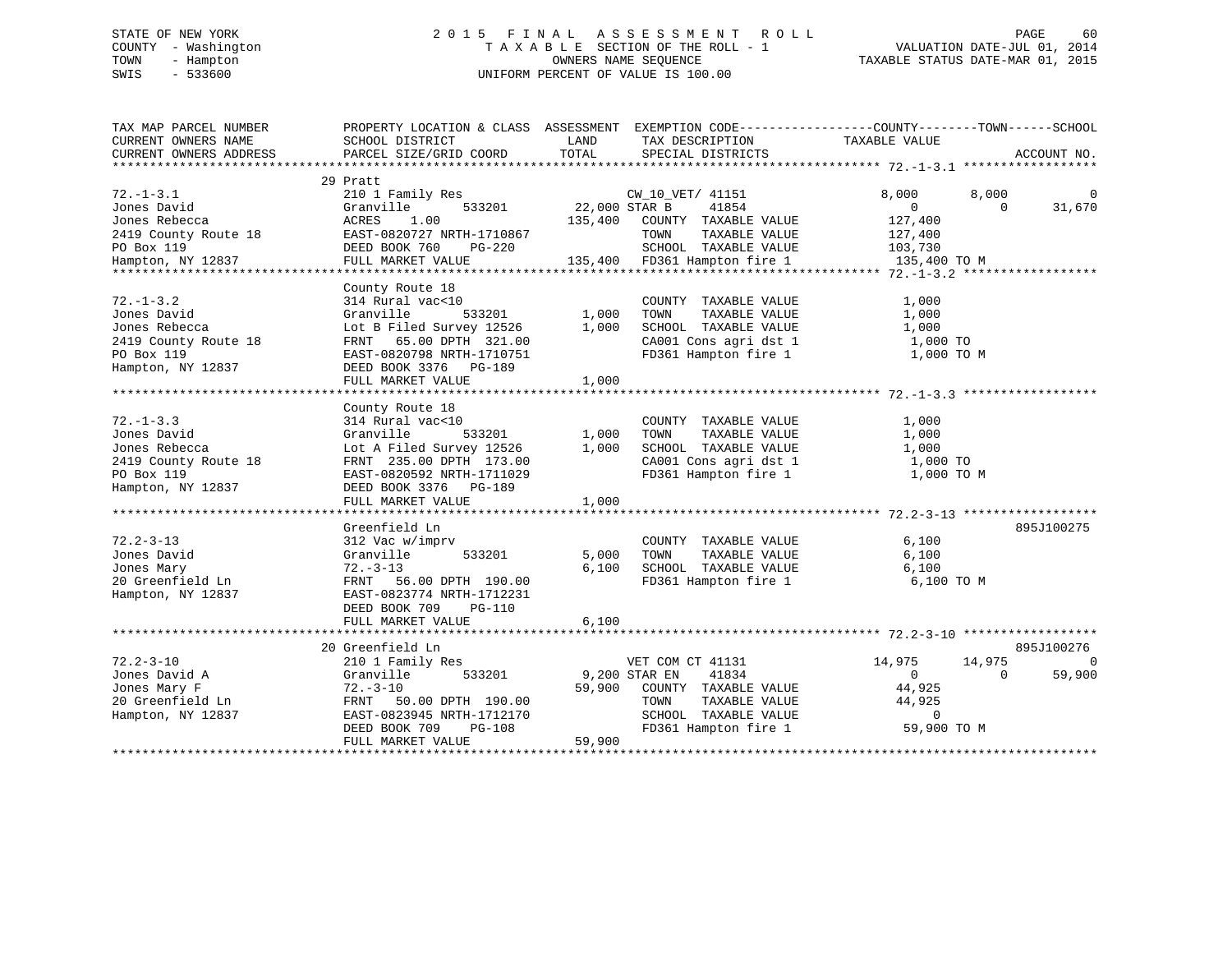# STATE OF NEW YORK 2 0 1 5 F I N A L A S S E S S M E N T R O L L PAGE 61 COUNTY - Washington T A X A B L E SECTION OF THE ROLL - 1 VALUATION DATE-JUL 01, 2014 TOWN - Hampton OWNERS NAME SEQUENCE TAXABLE STATUS DATE-MAR 01, 2015 SWIS - 533600 UNIFORM PERCENT OF VALUE IS 100.00

| TAX MAP PARCEL NUMBER<br>CURRENT OWNERS NAME<br>CURRENT OWNERS ADDRESS                      | PROPERTY LOCATION & CLASS ASSESSMENT<br>SCHOOL DISTRICT<br>PARCEL SIZE/GRID COORD                                                                                              | LAND<br>TOTAL                | TAX DESCRIPTION<br>SPECIAL DISTRICTS                                                          | EXEMPTION CODE-----------------COUNTY--------TOWN------SCHOOL<br>TAXABLE VALUE | ACCOUNT NO. |
|---------------------------------------------------------------------------------------------|--------------------------------------------------------------------------------------------------------------------------------------------------------------------------------|------------------------------|-----------------------------------------------------------------------------------------------|--------------------------------------------------------------------------------|-------------|
| $81. - 1 - 31$<br>Jones Douglas R<br>Molly Jo<br>224 College St North<br>Poultney, VT 05764 | 38 Rainbow Way<br>312 Vac w/imprv<br>Granville<br>533201<br>ACRES<br>5.00<br>EAST-0817655 NRTH-1702466<br>DEED BOOK 819<br>PG-295<br>FULL MARKET VALUE                         | 21,000<br>31,700<br>31,700   | COUNTY TAXABLE VALUE<br>TOWN<br>TAXABLE VALUE<br>SCHOOL TAXABLE VALUE<br>FD361 Hampton fire 1 | 31,700<br>31,700<br>31,700<br>31,700 TO M                                      | 895J100596  |
| $80. - 1 - 58$<br>Joseph Robert<br>Joseph Grace<br>20 Georgian Ln<br>Darien, CT 06820       | County Route 21 OFF<br>311 Res vac land<br>535201<br>Whitehall<br>Sect 5 Lot 3<br>ACRES<br>5.05<br>EAST-0809467 NRTH-1704807<br>DEED BOOK 787<br>$PG-312$<br>FULL MARKET VALUE | 3,000<br>3,000<br>3,000      | COUNTY TAXABLE VALUE<br>TAXABLE VALUE<br>TOWN<br>SCHOOL TAXABLE VALUE<br>FD361 Hampton fire 1 | 3,000<br>3,000<br>3,000<br>3,000 TO M                                          |             |
| $80. - 1 - 59$<br>Joseph Robert<br>Joseph Grace<br>20 Georgian Ln<br>Darien, CT 06820       | County Route 21 OFF<br>311 Res vac land<br>Whitehall<br>535201<br>Sect 5 Lot 4<br>ACRES<br>5.09<br>EAST-0809376 NRTH-1705045<br>DEED BOOK 787<br>PG-310<br>FULL MARKET VALUE   | 3,000<br>3,000<br>3,000      | COUNTY TAXABLE VALUE<br>TAXABLE VALUE<br>TOWN<br>SCHOOL TAXABLE VALUE<br>FD361 Hampton fire 1 | 3,000<br>3,000<br>3,000<br>3,000 TO M                                          |             |
| $80. - 1 - 34$<br>Joseph Robert W<br>Joseph Grace L<br>20 Georgian Ln<br>Darien, CT 06820   | 35 Ridgecrest Way<br>210 1 Family Res<br>535201<br>Whitehall<br>Lot 6 & $P/O$ 7<br>ACRES<br>1.10<br>EAST-0810050 NRTH-1704867<br>DEED BOOK 585<br>PG-305<br>FULL MARKET VALUE  | 22,300<br>180,000<br>180,000 | COUNTY TAXABLE VALUE<br>TAXABLE VALUE<br>TOWN<br>SCHOOL TAXABLE VALUE<br>FD361 Hampton fire 1 | 180,000<br>180,000<br>180,000<br>180,000 TO M                                  | 895J101753  |
| $31. - 1 - 8$<br>Jurnak Ronald T Sr<br>PO Box 577<br>Poultney, VT 05764                     | 1435&1437 Carvers Falls Ln<br>220 2 Family Res<br>535201<br>Whitehall<br>Lot 4<br>ACRES<br>6.40<br>EAST-0807991 NRTH-1747241<br>DEED BOOK 879<br>$PG-163$<br>FULL MARKET VALUE | 36,400<br>124,600<br>124,600 | COUNTY TAXABLE VALUE<br>TAXABLE VALUE<br>TOWN<br>SCHOOL TAXABLE VALUE<br>FD362 Hampton fire 2 | 124,600<br>124,600<br>124,600<br>124,600 TO M                                  | 895J101719  |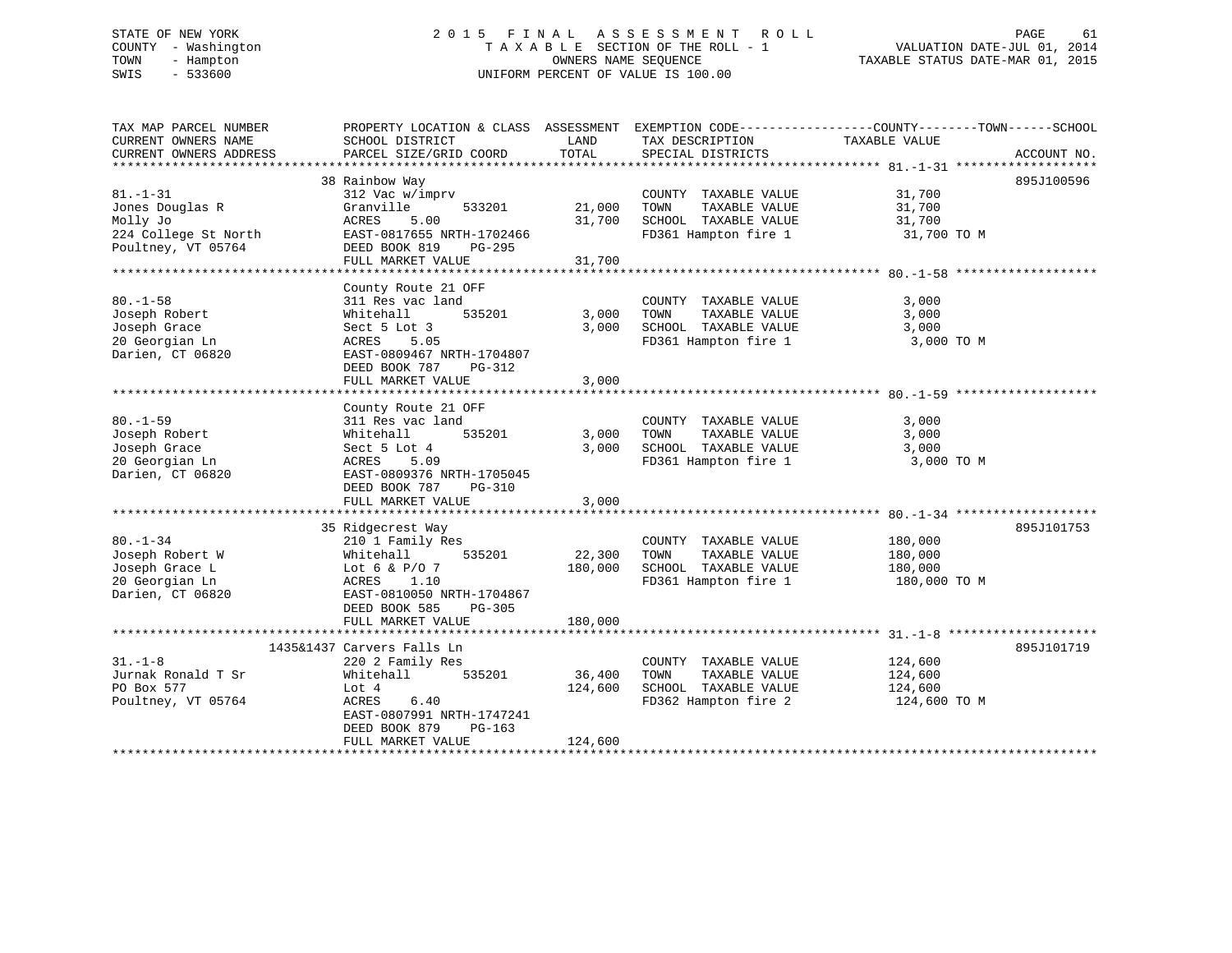# STATE OF NEW YORK 2 0 1 5 F I N A L A S S E S S M E N T R O L L PAGE 62 COUNTY - Washington T A X A B L E SECTION OF THE ROLL - 1 VALUATION DATE-JUL 01, 2014 TOWN - Hampton OWNERS NAME SEQUENCE TAXABLE STATUS DATE-MAR 01, 2015 SWIS - 533600 UNIFORM PERCENT OF VALUE IS 100.00

| TAX MAP PARCEL NUMBER                         | PROPERTY LOCATION & CLASS ASSESSMENT EXEMPTION CODE---------------COUNTY-------TOWN-----SCHOOL |               |                                      |               |             |
|-----------------------------------------------|------------------------------------------------------------------------------------------------|---------------|--------------------------------------|---------------|-------------|
| CURRENT OWNERS NAME<br>CURRENT OWNERS ADDRESS | SCHOOL DISTRICT<br>PARCEL SIZE/GRID COORD                                                      | LAND<br>TOTAL | TAX DESCRIPTION<br>SPECIAL DISTRICTS | TAXABLE VALUE | ACCOUNT NO. |
|                                               |                                                                                                |               |                                      |               |             |
|                                               | 247 Hills Pond Rd                                                                              |               |                                      |               | 895J100655  |
| $71. - 1 - 14.5$                              | 210 1 Family Res - WTRFNT                                                                      |               | COUNTY TAXABLE VALUE                 | 318,100       |             |
| Kafka James E                                 | 533201<br>Granville                                                                            | 36,900        | TOWN<br>TAXABLE VALUE                | 318,100       |             |
| Weiss Deborah R                               | 1.17<br>ACRES                                                                                  | 318,100       | SCHOOL TAXABLE VALUE                 | 318,100       |             |
| 64 Pond View Ln                               | EAST-0816391 NRTH-1707604                                                                      |               | FD361 Hampton fire 1                 | 318,100 TO M  |             |
| Chappaqua, NY 10514                           | DEED BOOK 1851<br>PG-99                                                                        |               |                                      |               |             |
|                                               | FULL MARKET VALUE                                                                              | 318,100       |                                      |               |             |
|                                               |                                                                                                |               |                                      |               |             |
|                                               | 38 Forest Hill Way                                                                             |               |                                      |               |             |
| $80. - 1 - 64$                                | 210 1 Family Res - WTRFNT                                                                      |               | COUNTY TAXABLE VALUE                 | 230,700       |             |
| Kavanagh Michael ETAL                         | 535201<br>Whitehall                                                                            | 20,000        | TOWN<br>TAXABLE VALUE                | 230,700       |             |
| Bauch Jeffery ETAL                            | Sect 6 Lot 2                                                                                   | 230,700       | SCHOOL TAXABLE VALUE                 | 230,700       |             |
| 31 Glenrich Rd                                | ACRES<br>5.00                                                                                  |               | FD361 Hampton fire 1                 | 230,700 TO M  |             |
| Saint James, NY 11780                         | EAST-0811039 NRTH-1706125                                                                      |               |                                      |               |             |
|                                               | DEED BOOK 2160<br>PG-72                                                                        |               |                                      |               |             |
|                                               | FULL MARKET VALUE                                                                              | 230,700       |                                      |               |             |
|                                               |                                                                                                |               |                                      |               |             |
|                                               | County Route 21 OFF                                                                            |               |                                      |               |             |
| $80. - 1 - 65$                                | 323 Vacant rural                                                                               |               | COUNTY TAXABLE VALUE                 | 19,000        |             |
| Kavanagh Michael ETAL                         | 535201<br>Whitehall                                                                            | 19,000        | TOWN<br>TAXABLE VALUE                | 19,000        |             |
| Bauch Jeffery ETAL                            | Sect 6 Lot 3                                                                                   | 19,000        | SCHOOL TAXABLE VALUE                 | 19,000        |             |
| 31 Glenrich Rd                                | ACRES 27.90                                                                                    |               | FD361 Hampton fire 1                 | 19,000 TO M   |             |
| Saint James, NY 11780                         | EAST-0811761 NRTH-1705229                                                                      |               |                                      |               |             |
|                                               | DEED BOOK 2160<br>PG-72                                                                        |               |                                      |               |             |
|                                               | FULL MARKET VALUE                                                                              | 19,000        |                                      |               |             |
|                                               |                                                                                                |               |                                      |               |             |
|                                               | Forest Hill Way                                                                                |               |                                      |               |             |
| $71.3 - 3 - 11$                               | 311 Res vac land - WTRFNT                                                                      |               | COUNTY TAXABLE VALUE                 | 26,000        |             |
| Kavanagh Michael W                            | Whitehall<br>535201                                                                            | 26,000        | TOWN<br>TAXABLE VALUE                | 26,000        |             |
| Kavanagh Stacey L                             | Subdiv Lot 6B                                                                                  | 26,000        | SCHOOL TAXABLE VALUE                 | 26,000        |             |
| 31 Glenrich Dr                                | Sect 3 3028/28                                                                                 |               | FD361 Hampton fire 1                 | 26,000 TO M   |             |
| Saint James, NY 11780                         | $80. - 3 - 11$                                                                                 |               |                                      |               |             |
|                                               | FRNT<br>70.00 DPTH 403.00                                                                      |               |                                      |               |             |
|                                               | EAST-0810785 NRTH-1706035                                                                      |               |                                      |               |             |
|                                               | DEED BOOK 3028<br>PG-28                                                                        |               |                                      |               |             |
|                                               | FULL MARKET VALUE                                                                              | 26,000        |                                      |               |             |
|                                               |                                                                                                |               |                                      |               |             |
|                                               | 79 County Route 20                                                                             |               |                                      |               | 895J101818  |
| $72. - 2 - 12.2$                              | 314 Rural vac<10                                                                               |               | COUNTY TAXABLE VALUE                 | 22,500        |             |
| Kearney Edward                                | 533201<br>Granville                                                                            | 22,500        | TAXABLE VALUE<br>TOWN                | 22,500        |             |
| 503 Seabreeze Dr                              | ACRES<br>5.90                                                                                  | 22,500        | SCHOOL TAXABLE VALUE                 | 22,500        |             |
| Garden City, SC 29576                         | EAST-0824039 NRTH-1705439                                                                      |               | FD361 Hampton fire 1                 | 22,500 TO M   |             |
|                                               | DEED BOOK 787<br>$PG-45$                                                                       |               |                                      |               |             |
|                                               | FULL MARKET VALUE                                                                              | 22,500        |                                      |               |             |
|                                               |                                                                                                |               |                                      |               |             |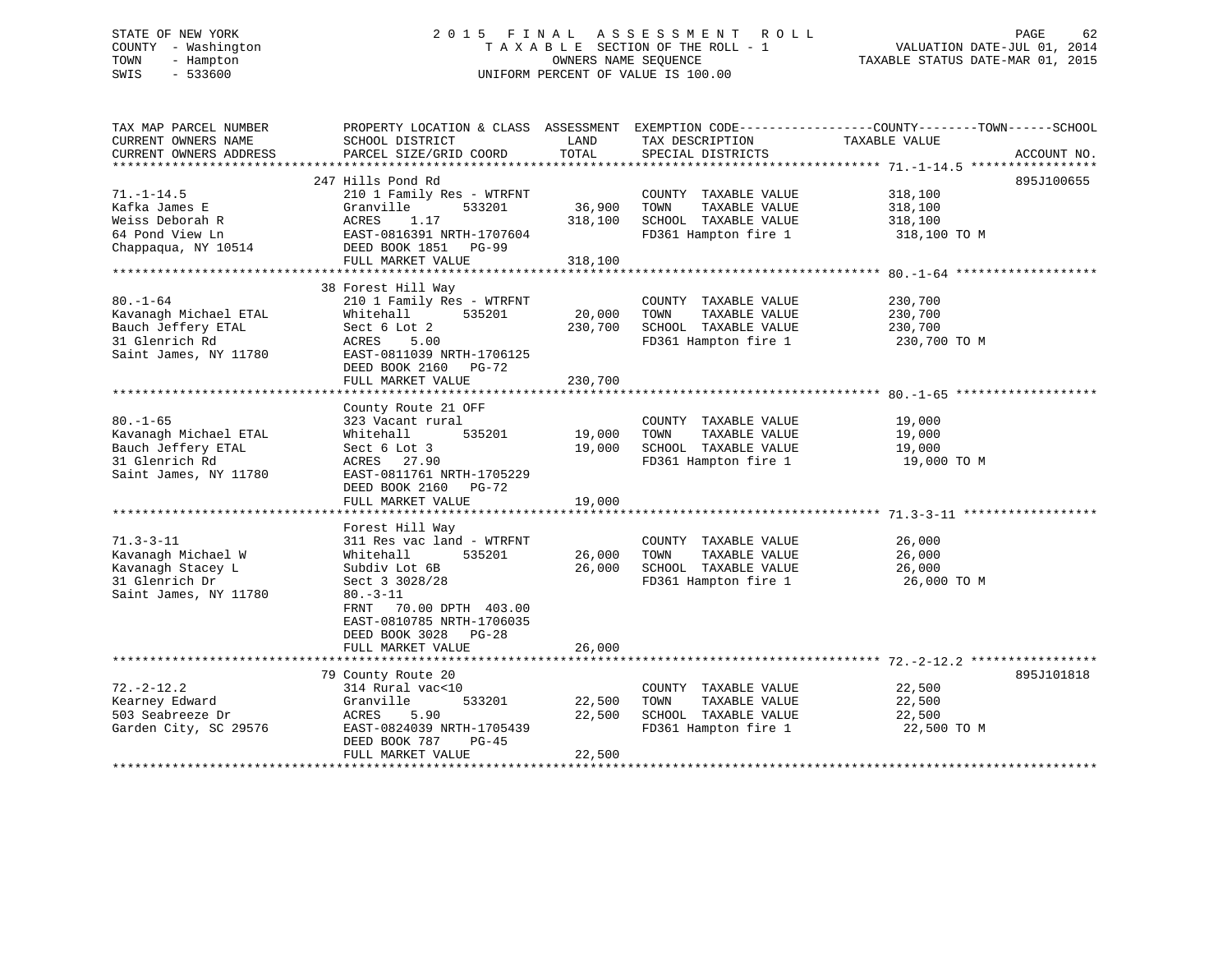# STATE OF NEW YORK 2 0 1 5 F I N A L A S S E S S M E N T R O L L PAGE 63 COUNTY - Washington T A X A B L E SECTION OF THE ROLL - 1 VALUATION DATE-JUL 01, 2014 TOWN - Hampton OWNERS NAME SEQUENCE TAXABLE STATUS DATE-MAR 01, 2015 SWIS - 533600 UNIFORM PERCENT OF VALUE IS 100.00

| 322 Hickey Rd<br>895J100577<br>$53. - 1 - 7.5$<br>210 1 Family Res<br>STAR B<br>41854<br>$\Omega$<br>31,670<br>$\Omega$<br>35,500<br>Keefe Bruce S<br>533201<br>125,900<br>Granville<br>COUNTY TAXABLE VALUE<br>Keefe Kathy A<br>ACRES<br>5.50<br>125,900<br>TOWN<br>TAXABLE VALUE<br>125,900<br>322 Hickey Rd<br>EAST-0815230 NRTH-1720691<br>SCHOOL TAXABLE VALUE<br>94,230<br>FD361 Hampton fire 1<br>125,900 TO M<br>Hampton, NY 12837<br>DEED BOOK 555<br>PG-148<br>FULL MARKET VALUE<br>125,900<br>County Route 21<br>895J100131<br>$80. -1 - 1$<br>312 Vac w/imprv<br>113,200<br>COUNTY TAXABLE VALUE<br>Keefe-Mart Maria<br>Granville<br>533201<br>112,000<br>TOWN<br>TAXABLE VALUE<br>113,200<br>5045 San Vincente Dr<br>743/21<br>113,200<br>SCHOOL TAXABLE VALUE<br>113,200<br>Santa Barbara, CA 93111<br>ACRES 120.40<br>FD361 Hampton fire 1<br>113,200 TO M<br>EAST-0810550 NRTH-1703460<br>DEED BOOK 758<br>$PG-210$<br>FULL MARKET VALUE<br>113,200<br>2523 County Route 18<br>89 PCT OF VALUE USED FOR EXEMPTION PURPOSES<br>240 Rural res<br>$72. - 1 - 4.1$<br>VET COM CT 41131<br>53,867<br>45,000<br>$\Omega$<br>Kelley James L<br>Granville<br>533201<br>46,400 STAR EN<br>41834<br>$\Omega$<br>68,930<br>$\mathbf{0}$<br>Noble Emily A<br>LOT 2<br>242,100<br>COUNTY TAXABLE VALUE<br>188,233<br>2521 County Route 18<br>ACRES<br>15.40<br>TOWN<br>TAXABLE VALUE<br>197,100<br>PO Box 23<br>EAST-0822124 NRTH-1711923<br>SCHOOL TAXABLE VALUE<br>173,170<br>FD361 Hampton fire 1<br>242,100 TO M<br>Hampton, NY 12837<br>DEED BOOK 805<br>PG-333<br>FULL MARKET VALUE<br>242,100<br>895J101676<br>36 Perry Heights Way<br>$72. - 2 - 41$<br>210 1 Family Res<br>STAR B<br>41854<br>$\mathbf{0}$<br>$\Omega$<br>31,670<br>Kelly Mark<br>Granville<br>533201<br>22,000<br>COUNTY TAXABLE VALUE<br>118,400<br>Kelly Paula<br>ACRES<br>1.00<br>118,400<br>TOWN<br>TAXABLE VALUE<br>118,400<br>EAST-0822866 NRTH-1712401<br>SCHOOL TAXABLE VALUE<br>36 Perry Heights Way<br>86,730<br>DEED BOOK 2848<br>FD361 Hampton fire 1<br>118,400 TO M<br>PO Box 149<br>PG-93<br>Hampton, NY 12837<br>FULL MARKET VALUE<br>118,400<br>82 Golf Course Rd<br>895J100133<br>$45. - 1 - 20$<br>STAR B<br>41854<br>$\overline{0}$<br>270 Mfg housing<br>$\Omega$<br>31,670<br>Kenny Angela -LE-<br>535201<br>Whitehall<br>39,400<br>COUNTY TAXABLE VALUE<br>55,900<br>Hurley Wesley<br>55,900<br>TAXABLE VALUE<br>ACRES<br>9.40<br>TOWN<br>55,900<br>82 Golf Course Rd<br>EAST-0810979 NRTH-1735871<br>SCHOOL TAXABLE VALUE<br>24,230<br>CA001 Cons agri dst 1<br>Whitehall, NY 12887<br>DEED BOOK 3512 PG-225<br>55,900 TO<br>FD362 Hampton fire 2<br>FULL MARKET VALUE<br>55,900<br>55,900 TO M<br>PRIOR OWNER ON 3/01/2015<br>Kenny Barry | TAX MAP PARCEL NUMBER<br>CURRENT OWNERS NAME<br>CURRENT OWNERS ADDRESS | PROPERTY LOCATION & CLASS ASSESSMENT<br>SCHOOL DISTRICT<br>PARCEL SIZE/GRID COORD | LAND<br>TAX DESCRIPTION<br>TOTAL<br>SPECIAL DISTRICTS | EXEMPTION CODE-----------------COUNTY-------TOWN------SCHOOL<br>TAXABLE VALUE<br>ACCOUNT NO. |
|-------------------------------------------------------------------------------------------------------------------------------------------------------------------------------------------------------------------------------------------------------------------------------------------------------------------------------------------------------------------------------------------------------------------------------------------------------------------------------------------------------------------------------------------------------------------------------------------------------------------------------------------------------------------------------------------------------------------------------------------------------------------------------------------------------------------------------------------------------------------------------------------------------------------------------------------------------------------------------------------------------------------------------------------------------------------------------------------------------------------------------------------------------------------------------------------------------------------------------------------------------------------------------------------------------------------------------------------------------------------------------------------------------------------------------------------------------------------------------------------------------------------------------------------------------------------------------------------------------------------------------------------------------------------------------------------------------------------------------------------------------------------------------------------------------------------------------------------------------------------------------------------------------------------------------------------------------------------------------------------------------------------------------------------------------------------------------------------------------------------------------------------------------------------------------------------------------------------------------------------------------------------------------------------------------------------------------------------------------------------------------------------------------------------------------------------------------------------------------------------------------------------------------------------------------------------------------------------------------------------------------------------------------------------------------------------------------------------------------------------------|------------------------------------------------------------------------|-----------------------------------------------------------------------------------|-------------------------------------------------------|----------------------------------------------------------------------------------------------|
|                                                                                                                                                                                                                                                                                                                                                                                                                                                                                                                                                                                                                                                                                                                                                                                                                                                                                                                                                                                                                                                                                                                                                                                                                                                                                                                                                                                                                                                                                                                                                                                                                                                                                                                                                                                                                                                                                                                                                                                                                                                                                                                                                                                                                                                                                                                                                                                                                                                                                                                                                                                                                                                                                                                                                 |                                                                        |                                                                                   |                                                       |                                                                                              |
|                                                                                                                                                                                                                                                                                                                                                                                                                                                                                                                                                                                                                                                                                                                                                                                                                                                                                                                                                                                                                                                                                                                                                                                                                                                                                                                                                                                                                                                                                                                                                                                                                                                                                                                                                                                                                                                                                                                                                                                                                                                                                                                                                                                                                                                                                                                                                                                                                                                                                                                                                                                                                                                                                                                                                 |                                                                        |                                                                                   |                                                       |                                                                                              |
|                                                                                                                                                                                                                                                                                                                                                                                                                                                                                                                                                                                                                                                                                                                                                                                                                                                                                                                                                                                                                                                                                                                                                                                                                                                                                                                                                                                                                                                                                                                                                                                                                                                                                                                                                                                                                                                                                                                                                                                                                                                                                                                                                                                                                                                                                                                                                                                                                                                                                                                                                                                                                                                                                                                                                 |                                                                        |                                                                                   |                                                       |                                                                                              |
|                                                                                                                                                                                                                                                                                                                                                                                                                                                                                                                                                                                                                                                                                                                                                                                                                                                                                                                                                                                                                                                                                                                                                                                                                                                                                                                                                                                                                                                                                                                                                                                                                                                                                                                                                                                                                                                                                                                                                                                                                                                                                                                                                                                                                                                                                                                                                                                                                                                                                                                                                                                                                                                                                                                                                 |                                                                        |                                                                                   |                                                       |                                                                                              |
|                                                                                                                                                                                                                                                                                                                                                                                                                                                                                                                                                                                                                                                                                                                                                                                                                                                                                                                                                                                                                                                                                                                                                                                                                                                                                                                                                                                                                                                                                                                                                                                                                                                                                                                                                                                                                                                                                                                                                                                                                                                                                                                                                                                                                                                                                                                                                                                                                                                                                                                                                                                                                                                                                                                                                 |                                                                        |                                                                                   |                                                       |                                                                                              |
|                                                                                                                                                                                                                                                                                                                                                                                                                                                                                                                                                                                                                                                                                                                                                                                                                                                                                                                                                                                                                                                                                                                                                                                                                                                                                                                                                                                                                                                                                                                                                                                                                                                                                                                                                                                                                                                                                                                                                                                                                                                                                                                                                                                                                                                                                                                                                                                                                                                                                                                                                                                                                                                                                                                                                 |                                                                        |                                                                                   |                                                       |                                                                                              |
|                                                                                                                                                                                                                                                                                                                                                                                                                                                                                                                                                                                                                                                                                                                                                                                                                                                                                                                                                                                                                                                                                                                                                                                                                                                                                                                                                                                                                                                                                                                                                                                                                                                                                                                                                                                                                                                                                                                                                                                                                                                                                                                                                                                                                                                                                                                                                                                                                                                                                                                                                                                                                                                                                                                                                 |                                                                        |                                                                                   |                                                       |                                                                                              |
|                                                                                                                                                                                                                                                                                                                                                                                                                                                                                                                                                                                                                                                                                                                                                                                                                                                                                                                                                                                                                                                                                                                                                                                                                                                                                                                                                                                                                                                                                                                                                                                                                                                                                                                                                                                                                                                                                                                                                                                                                                                                                                                                                                                                                                                                                                                                                                                                                                                                                                                                                                                                                                                                                                                                                 |                                                                        |                                                                                   |                                                       |                                                                                              |
|                                                                                                                                                                                                                                                                                                                                                                                                                                                                                                                                                                                                                                                                                                                                                                                                                                                                                                                                                                                                                                                                                                                                                                                                                                                                                                                                                                                                                                                                                                                                                                                                                                                                                                                                                                                                                                                                                                                                                                                                                                                                                                                                                                                                                                                                                                                                                                                                                                                                                                                                                                                                                                                                                                                                                 |                                                                        |                                                                                   |                                                       |                                                                                              |
|                                                                                                                                                                                                                                                                                                                                                                                                                                                                                                                                                                                                                                                                                                                                                                                                                                                                                                                                                                                                                                                                                                                                                                                                                                                                                                                                                                                                                                                                                                                                                                                                                                                                                                                                                                                                                                                                                                                                                                                                                                                                                                                                                                                                                                                                                                                                                                                                                                                                                                                                                                                                                                                                                                                                                 |                                                                        |                                                                                   |                                                       |                                                                                              |
|                                                                                                                                                                                                                                                                                                                                                                                                                                                                                                                                                                                                                                                                                                                                                                                                                                                                                                                                                                                                                                                                                                                                                                                                                                                                                                                                                                                                                                                                                                                                                                                                                                                                                                                                                                                                                                                                                                                                                                                                                                                                                                                                                                                                                                                                                                                                                                                                                                                                                                                                                                                                                                                                                                                                                 |                                                                        |                                                                                   |                                                       |                                                                                              |
|                                                                                                                                                                                                                                                                                                                                                                                                                                                                                                                                                                                                                                                                                                                                                                                                                                                                                                                                                                                                                                                                                                                                                                                                                                                                                                                                                                                                                                                                                                                                                                                                                                                                                                                                                                                                                                                                                                                                                                                                                                                                                                                                                                                                                                                                                                                                                                                                                                                                                                                                                                                                                                                                                                                                                 |                                                                        |                                                                                   |                                                       |                                                                                              |
|                                                                                                                                                                                                                                                                                                                                                                                                                                                                                                                                                                                                                                                                                                                                                                                                                                                                                                                                                                                                                                                                                                                                                                                                                                                                                                                                                                                                                                                                                                                                                                                                                                                                                                                                                                                                                                                                                                                                                                                                                                                                                                                                                                                                                                                                                                                                                                                                                                                                                                                                                                                                                                                                                                                                                 |                                                                        |                                                                                   |                                                       |                                                                                              |
|                                                                                                                                                                                                                                                                                                                                                                                                                                                                                                                                                                                                                                                                                                                                                                                                                                                                                                                                                                                                                                                                                                                                                                                                                                                                                                                                                                                                                                                                                                                                                                                                                                                                                                                                                                                                                                                                                                                                                                                                                                                                                                                                                                                                                                                                                                                                                                                                                                                                                                                                                                                                                                                                                                                                                 |                                                                        |                                                                                   |                                                       |                                                                                              |
|                                                                                                                                                                                                                                                                                                                                                                                                                                                                                                                                                                                                                                                                                                                                                                                                                                                                                                                                                                                                                                                                                                                                                                                                                                                                                                                                                                                                                                                                                                                                                                                                                                                                                                                                                                                                                                                                                                                                                                                                                                                                                                                                                                                                                                                                                                                                                                                                                                                                                                                                                                                                                                                                                                                                                 |                                                                        |                                                                                   |                                                       |                                                                                              |
|                                                                                                                                                                                                                                                                                                                                                                                                                                                                                                                                                                                                                                                                                                                                                                                                                                                                                                                                                                                                                                                                                                                                                                                                                                                                                                                                                                                                                                                                                                                                                                                                                                                                                                                                                                                                                                                                                                                                                                                                                                                                                                                                                                                                                                                                                                                                                                                                                                                                                                                                                                                                                                                                                                                                                 |                                                                        |                                                                                   |                                                       |                                                                                              |
|                                                                                                                                                                                                                                                                                                                                                                                                                                                                                                                                                                                                                                                                                                                                                                                                                                                                                                                                                                                                                                                                                                                                                                                                                                                                                                                                                                                                                                                                                                                                                                                                                                                                                                                                                                                                                                                                                                                                                                                                                                                                                                                                                                                                                                                                                                                                                                                                                                                                                                                                                                                                                                                                                                                                                 |                                                                        |                                                                                   |                                                       |                                                                                              |
|                                                                                                                                                                                                                                                                                                                                                                                                                                                                                                                                                                                                                                                                                                                                                                                                                                                                                                                                                                                                                                                                                                                                                                                                                                                                                                                                                                                                                                                                                                                                                                                                                                                                                                                                                                                                                                                                                                                                                                                                                                                                                                                                                                                                                                                                                                                                                                                                                                                                                                                                                                                                                                                                                                                                                 |                                                                        |                                                                                   |                                                       |                                                                                              |
|                                                                                                                                                                                                                                                                                                                                                                                                                                                                                                                                                                                                                                                                                                                                                                                                                                                                                                                                                                                                                                                                                                                                                                                                                                                                                                                                                                                                                                                                                                                                                                                                                                                                                                                                                                                                                                                                                                                                                                                                                                                                                                                                                                                                                                                                                                                                                                                                                                                                                                                                                                                                                                                                                                                                                 |                                                                        |                                                                                   |                                                       |                                                                                              |
|                                                                                                                                                                                                                                                                                                                                                                                                                                                                                                                                                                                                                                                                                                                                                                                                                                                                                                                                                                                                                                                                                                                                                                                                                                                                                                                                                                                                                                                                                                                                                                                                                                                                                                                                                                                                                                                                                                                                                                                                                                                                                                                                                                                                                                                                                                                                                                                                                                                                                                                                                                                                                                                                                                                                                 |                                                                        |                                                                                   |                                                       |                                                                                              |
|                                                                                                                                                                                                                                                                                                                                                                                                                                                                                                                                                                                                                                                                                                                                                                                                                                                                                                                                                                                                                                                                                                                                                                                                                                                                                                                                                                                                                                                                                                                                                                                                                                                                                                                                                                                                                                                                                                                                                                                                                                                                                                                                                                                                                                                                                                                                                                                                                                                                                                                                                                                                                                                                                                                                                 |                                                                        |                                                                                   |                                                       |                                                                                              |
|                                                                                                                                                                                                                                                                                                                                                                                                                                                                                                                                                                                                                                                                                                                                                                                                                                                                                                                                                                                                                                                                                                                                                                                                                                                                                                                                                                                                                                                                                                                                                                                                                                                                                                                                                                                                                                                                                                                                                                                                                                                                                                                                                                                                                                                                                                                                                                                                                                                                                                                                                                                                                                                                                                                                                 |                                                                        |                                                                                   |                                                       |                                                                                              |
|                                                                                                                                                                                                                                                                                                                                                                                                                                                                                                                                                                                                                                                                                                                                                                                                                                                                                                                                                                                                                                                                                                                                                                                                                                                                                                                                                                                                                                                                                                                                                                                                                                                                                                                                                                                                                                                                                                                                                                                                                                                                                                                                                                                                                                                                                                                                                                                                                                                                                                                                                                                                                                                                                                                                                 |                                                                        |                                                                                   |                                                       |                                                                                              |
|                                                                                                                                                                                                                                                                                                                                                                                                                                                                                                                                                                                                                                                                                                                                                                                                                                                                                                                                                                                                                                                                                                                                                                                                                                                                                                                                                                                                                                                                                                                                                                                                                                                                                                                                                                                                                                                                                                                                                                                                                                                                                                                                                                                                                                                                                                                                                                                                                                                                                                                                                                                                                                                                                                                                                 |                                                                        |                                                                                   |                                                       |                                                                                              |
|                                                                                                                                                                                                                                                                                                                                                                                                                                                                                                                                                                                                                                                                                                                                                                                                                                                                                                                                                                                                                                                                                                                                                                                                                                                                                                                                                                                                                                                                                                                                                                                                                                                                                                                                                                                                                                                                                                                                                                                                                                                                                                                                                                                                                                                                                                                                                                                                                                                                                                                                                                                                                                                                                                                                                 |                                                                        |                                                                                   |                                                       |                                                                                              |
|                                                                                                                                                                                                                                                                                                                                                                                                                                                                                                                                                                                                                                                                                                                                                                                                                                                                                                                                                                                                                                                                                                                                                                                                                                                                                                                                                                                                                                                                                                                                                                                                                                                                                                                                                                                                                                                                                                                                                                                                                                                                                                                                                                                                                                                                                                                                                                                                                                                                                                                                                                                                                                                                                                                                                 |                                                                        |                                                                                   |                                                       |                                                                                              |
|                                                                                                                                                                                                                                                                                                                                                                                                                                                                                                                                                                                                                                                                                                                                                                                                                                                                                                                                                                                                                                                                                                                                                                                                                                                                                                                                                                                                                                                                                                                                                                                                                                                                                                                                                                                                                                                                                                                                                                                                                                                                                                                                                                                                                                                                                                                                                                                                                                                                                                                                                                                                                                                                                                                                                 |                                                                        |                                                                                   |                                                       |                                                                                              |
|                                                                                                                                                                                                                                                                                                                                                                                                                                                                                                                                                                                                                                                                                                                                                                                                                                                                                                                                                                                                                                                                                                                                                                                                                                                                                                                                                                                                                                                                                                                                                                                                                                                                                                                                                                                                                                                                                                                                                                                                                                                                                                                                                                                                                                                                                                                                                                                                                                                                                                                                                                                                                                                                                                                                                 |                                                                        |                                                                                   |                                                       |                                                                                              |
|                                                                                                                                                                                                                                                                                                                                                                                                                                                                                                                                                                                                                                                                                                                                                                                                                                                                                                                                                                                                                                                                                                                                                                                                                                                                                                                                                                                                                                                                                                                                                                                                                                                                                                                                                                                                                                                                                                                                                                                                                                                                                                                                                                                                                                                                                                                                                                                                                                                                                                                                                                                                                                                                                                                                                 |                                                                        |                                                                                   |                                                       |                                                                                              |
|                                                                                                                                                                                                                                                                                                                                                                                                                                                                                                                                                                                                                                                                                                                                                                                                                                                                                                                                                                                                                                                                                                                                                                                                                                                                                                                                                                                                                                                                                                                                                                                                                                                                                                                                                                                                                                                                                                                                                                                                                                                                                                                                                                                                                                                                                                                                                                                                                                                                                                                                                                                                                                                                                                                                                 |                                                                        |                                                                                   |                                                       |                                                                                              |
|                                                                                                                                                                                                                                                                                                                                                                                                                                                                                                                                                                                                                                                                                                                                                                                                                                                                                                                                                                                                                                                                                                                                                                                                                                                                                                                                                                                                                                                                                                                                                                                                                                                                                                                                                                                                                                                                                                                                                                                                                                                                                                                                                                                                                                                                                                                                                                                                                                                                                                                                                                                                                                                                                                                                                 |                                                                        |                                                                                   |                                                       |                                                                                              |
|                                                                                                                                                                                                                                                                                                                                                                                                                                                                                                                                                                                                                                                                                                                                                                                                                                                                                                                                                                                                                                                                                                                                                                                                                                                                                                                                                                                                                                                                                                                                                                                                                                                                                                                                                                                                                                                                                                                                                                                                                                                                                                                                                                                                                                                                                                                                                                                                                                                                                                                                                                                                                                                                                                                                                 |                                                                        |                                                                                   |                                                       |                                                                                              |
|                                                                                                                                                                                                                                                                                                                                                                                                                                                                                                                                                                                                                                                                                                                                                                                                                                                                                                                                                                                                                                                                                                                                                                                                                                                                                                                                                                                                                                                                                                                                                                                                                                                                                                                                                                                                                                                                                                                                                                                                                                                                                                                                                                                                                                                                                                                                                                                                                                                                                                                                                                                                                                                                                                                                                 |                                                                        |                                                                                   |                                                       |                                                                                              |
|                                                                                                                                                                                                                                                                                                                                                                                                                                                                                                                                                                                                                                                                                                                                                                                                                                                                                                                                                                                                                                                                                                                                                                                                                                                                                                                                                                                                                                                                                                                                                                                                                                                                                                                                                                                                                                                                                                                                                                                                                                                                                                                                                                                                                                                                                                                                                                                                                                                                                                                                                                                                                                                                                                                                                 |                                                                        |                                                                                   |                                                       |                                                                                              |
|                                                                                                                                                                                                                                                                                                                                                                                                                                                                                                                                                                                                                                                                                                                                                                                                                                                                                                                                                                                                                                                                                                                                                                                                                                                                                                                                                                                                                                                                                                                                                                                                                                                                                                                                                                                                                                                                                                                                                                                                                                                                                                                                                                                                                                                                                                                                                                                                                                                                                                                                                                                                                                                                                                                                                 |                                                                        |                                                                                   |                                                       |                                                                                              |
|                                                                                                                                                                                                                                                                                                                                                                                                                                                                                                                                                                                                                                                                                                                                                                                                                                                                                                                                                                                                                                                                                                                                                                                                                                                                                                                                                                                                                                                                                                                                                                                                                                                                                                                                                                                                                                                                                                                                                                                                                                                                                                                                                                                                                                                                                                                                                                                                                                                                                                                                                                                                                                                                                                                                                 |                                                                        |                                                                                   |                                                       |                                                                                              |
|                                                                                                                                                                                                                                                                                                                                                                                                                                                                                                                                                                                                                                                                                                                                                                                                                                                                                                                                                                                                                                                                                                                                                                                                                                                                                                                                                                                                                                                                                                                                                                                                                                                                                                                                                                                                                                                                                                                                                                                                                                                                                                                                                                                                                                                                                                                                                                                                                                                                                                                                                                                                                                                                                                                                                 |                                                                        |                                                                                   |                                                       |                                                                                              |
|                                                                                                                                                                                                                                                                                                                                                                                                                                                                                                                                                                                                                                                                                                                                                                                                                                                                                                                                                                                                                                                                                                                                                                                                                                                                                                                                                                                                                                                                                                                                                                                                                                                                                                                                                                                                                                                                                                                                                                                                                                                                                                                                                                                                                                                                                                                                                                                                                                                                                                                                                                                                                                                                                                                                                 |                                                                        |                                                                                   |                                                       |                                                                                              |
|                                                                                                                                                                                                                                                                                                                                                                                                                                                                                                                                                                                                                                                                                                                                                                                                                                                                                                                                                                                                                                                                                                                                                                                                                                                                                                                                                                                                                                                                                                                                                                                                                                                                                                                                                                                                                                                                                                                                                                                                                                                                                                                                                                                                                                                                                                                                                                                                                                                                                                                                                                                                                                                                                                                                                 |                                                                        |                                                                                   |                                                       |                                                                                              |
|                                                                                                                                                                                                                                                                                                                                                                                                                                                                                                                                                                                                                                                                                                                                                                                                                                                                                                                                                                                                                                                                                                                                                                                                                                                                                                                                                                                                                                                                                                                                                                                                                                                                                                                                                                                                                                                                                                                                                                                                                                                                                                                                                                                                                                                                                                                                                                                                                                                                                                                                                                                                                                                                                                                                                 |                                                                        |                                                                                   |                                                       |                                                                                              |
|                                                                                                                                                                                                                                                                                                                                                                                                                                                                                                                                                                                                                                                                                                                                                                                                                                                                                                                                                                                                                                                                                                                                                                                                                                                                                                                                                                                                                                                                                                                                                                                                                                                                                                                                                                                                                                                                                                                                                                                                                                                                                                                                                                                                                                                                                                                                                                                                                                                                                                                                                                                                                                                                                                                                                 |                                                                        |                                                                                   |                                                       |                                                                                              |
|                                                                                                                                                                                                                                                                                                                                                                                                                                                                                                                                                                                                                                                                                                                                                                                                                                                                                                                                                                                                                                                                                                                                                                                                                                                                                                                                                                                                                                                                                                                                                                                                                                                                                                                                                                                                                                                                                                                                                                                                                                                                                                                                                                                                                                                                                                                                                                                                                                                                                                                                                                                                                                                                                                                                                 |                                                                        |                                                                                   |                                                       |                                                                                              |
|                                                                                                                                                                                                                                                                                                                                                                                                                                                                                                                                                                                                                                                                                                                                                                                                                                                                                                                                                                                                                                                                                                                                                                                                                                                                                                                                                                                                                                                                                                                                                                                                                                                                                                                                                                                                                                                                                                                                                                                                                                                                                                                                                                                                                                                                                                                                                                                                                                                                                                                                                                                                                                                                                                                                                 |                                                                        |                                                                                   |                                                       |                                                                                              |
|                                                                                                                                                                                                                                                                                                                                                                                                                                                                                                                                                                                                                                                                                                                                                                                                                                                                                                                                                                                                                                                                                                                                                                                                                                                                                                                                                                                                                                                                                                                                                                                                                                                                                                                                                                                                                                                                                                                                                                                                                                                                                                                                                                                                                                                                                                                                                                                                                                                                                                                                                                                                                                                                                                                                                 |                                                                        |                                                                                   |                                                       |                                                                                              |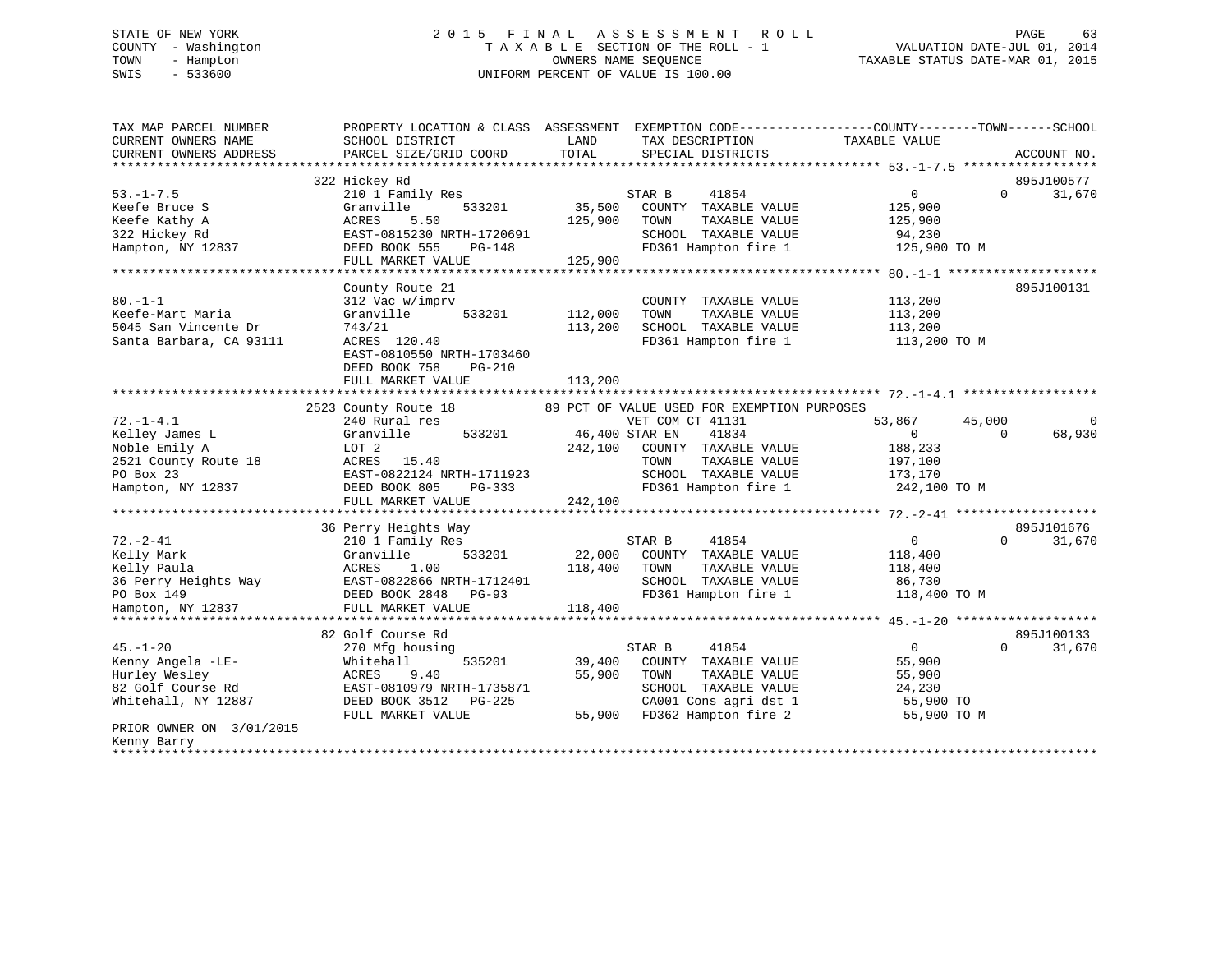# STATE OF NEW YORK 2 0 1 5 F I N A L A S S E S S M E N T R O L L PAGE 64 COUNTY - Washington T A X A B L E SECTION OF THE ROLL - 1 VALUATION DATE-JUL 01, 2014 TOWN - Hampton OWNERS NAME SEQUENCE TAXABLE STATUS DATE-MAR 01, 2015 SWIS - 533600 UNIFORM PERCENT OF VALUE IS 100.00

| TAX MAP PARCEL NUMBER<br>CURRENT OWNERS NAME<br>CURRENT OWNERS ADDRESS                      | PROPERTY LOCATION & CLASS ASSESSMENT<br>SCHOOL DISTRICT<br>PARCEL SIZE/GRID COORD                                                                                  | LAND<br>TAX DESCRIPTION<br>TOTAL<br>SPECIAL DISTRICTS                                                                                                                              | EXEMPTION CODE-----------------COUNTY-------TOWN------SCHOOL<br>TAXABLE VALUE<br>ACCOUNT NO.                                                                                |
|---------------------------------------------------------------------------------------------|--------------------------------------------------------------------------------------------------------------------------------------------------------------------|------------------------------------------------------------------------------------------------------------------------------------------------------------------------------------|-----------------------------------------------------------------------------------------------------------------------------------------------------------------------------|
| $80. - 1 - 14$<br>Keyes Susan A<br>12 Hampton Heights Way<br>Whitehall, NY 12887            | 12 Hampton Heights Way<br>210 1 Family Res<br>533201<br>Granville<br>3.02<br>ACRES<br>EAST-0811888 NRTH-1702424<br>DEED BOOK 938<br>PG-192<br>FULL MARKET VALUE    | STAR B<br>41854<br>28,600<br>COUNTY<br>TAXABLE VALUE<br>97,000<br>TOWN<br>TAXABLE VALUE<br>SCHOOL TAXABLE VALUE<br>FD361 Hampton fire 1<br>97,000                                  | 895J100590<br>$\Omega$<br>$\Omega$<br>31,670<br>97,000<br>97,000<br>65,330<br>97,000 TO M                                                                                   |
| $72. - 2 - 29$<br>Kinney Osmyn<br>Kinney Norma<br>PO Box 116<br>Hampton, NY 12837           | 2609 State Route 22A<br>210 1 Family Res<br>533201<br>Granville<br>ACRES<br>1.40<br>EAST-0823080 NRTH-1712020<br>DEED BOOK 338<br>PG-315<br>FULL MARKET VALUE      | VET COM CT 41131<br>23,300 AGED-ALL<br>41800<br>64,200 STAR EN<br>41834<br>COUNTY TAXABLE VALUE<br>TOWN<br>TAXABLE VALUE<br>64,200<br>SCHOOL TAXABLE VALUE<br>FD361 Hampton fire 1 | 895J100137<br>16,050<br>$\overline{0}$<br>16,050<br>24,075<br>24,075<br>32,100<br>32,100<br>$\overline{0}$<br>$\Omega$<br>24,075<br>24,075<br>$\overline{0}$<br>64,200 TO M |
| $81. - 1 - 9$<br>Kinsey Kenneth W Jr<br>Kinsey Virginia H<br>PO Box 7<br>Hampton, NY 12837  | North Quivey Hill Ln<br>314 Rural vac<10<br>Granville<br>533201<br>ACRES<br>1.71<br>EAST-0819242 NRTH-1702212<br>DEED BOOK 1806 PG-41<br>FULL MARKET VALUE         | COUNTY TAXABLE VALUE<br>15,000<br>TOWN<br>TAXABLE VALUE<br>15,000<br>SCHOOL TAXABLE VALUE<br>FD361 Hampton fire 1<br>15,000                                                        | 895J100592<br>15,000<br>15,000<br>15,000<br>15,000 TO M                                                                                                                     |
| $81. - 1 - 10$<br>Kinsey Kenneth W Jr<br>Kinsey Virginia H<br>PO Box 7<br>Hampton, NY 12837 | North Quivey Hill Ln<br>314 Rural vac<10<br>Granville<br>533201<br>4.00<br>ACRES<br>EAST-0819238 NRTH-1701960<br>DEED BOOK 1806 PG-41<br>FULL MARKET VALUE         | COUNTY TAXABLE VALUE<br>23,000<br>TOWN<br>TAXABLE VALUE<br>23,000<br>SCHOOL TAXABLE VALUE<br>FD361 Hampton fire 1<br>23,000                                                        | 895J100437<br>23,000<br>23,000<br>23,000<br>23,000 TO M                                                                                                                     |
| $81. - 1 - 11$<br>Kinsey Kenneth W Jr<br>Kinsey Virginia H<br>PO Box 7<br>Hampton, NY 12837 | 1092 North Quivey Hill Ln<br>210 1 Family Res<br>533201<br>Granville<br>ACRES<br>4.00<br>EAST-0819240 NRTH-1701616<br>DEED BOOK 1806<br>PG-41<br>FULL MARKET VALUE | STAR EN<br>41834<br>31,800<br>COUNTY TAXABLE VALUE<br>138,100<br>TOWN<br>TAXABLE VALUE<br>SCHOOL TAXABLE VALUE<br>FD361 Hampton fire 1<br>138,100                                  | 895J100433<br>$\overline{0}$<br>$\Omega$<br>68,930<br>138,100<br>138,100<br>69,170<br>138,100 TO M                                                                          |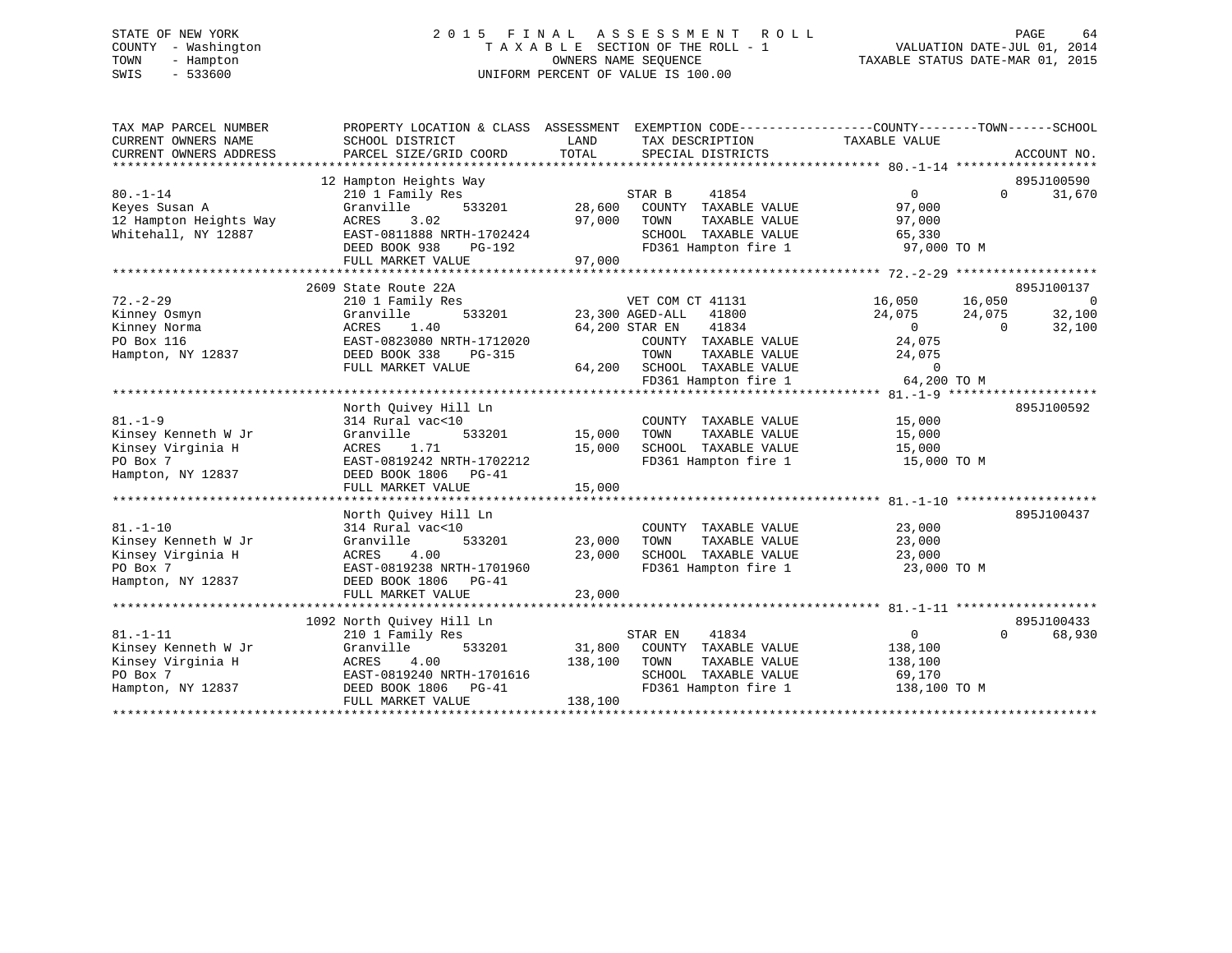# STATE OF NEW YORK 2 0 1 5 F I N A L A S S E S S M E N T R O L L PAGE 65 COUNTY - Washington T A X A B L E SECTION OF THE ROLL - 1 VALUATION DATE-JUL 01, 2014 TOWN - Hampton OWNERS NAME SEQUENCE TAXABLE STATUS DATE-MAR 01, 2015 SWIS - 533600 UNIFORM PERCENT OF VALUE IS 100.00

| TAX MAP PARCEL NUMBER<br>CURRENT OWNERS NAME<br>CURRENT OWNERS ADDRESS | SCHOOL DISTRICT<br>PARCEL SIZE/GRID COORD | LAND<br>TOTAL | TAX DESCRIPTION<br>SPECIAL DISTRICTS | PROPERTY LOCATION & CLASS ASSESSMENT EXEMPTION CODE---------------COUNTY-------TOWN------SCHOOL<br>TAXABLE VALUE | ACCOUNT NO. |
|------------------------------------------------------------------------|-------------------------------------------|---------------|--------------------------------------|------------------------------------------------------------------------------------------------------------------|-------------|
|                                                                        |                                           |               |                                      |                                                                                                                  |             |
|                                                                        | 2655 State Route 22A                      |               |                                      |                                                                                                                  | 895J100293  |
| $72. - 2 - 37$                                                         | 210 1 Family Res                          |               | STAR B<br>41854                      | $\mathbf{0}$<br>$\Omega$                                                                                         | 31,670      |
| Kirby Donald R Jr                                                      | 533201<br>Granville                       | 37,100        | COUNTY TAXABLE VALUE                 | 139,400                                                                                                          |             |
| PO Box 47                                                              | 713/148 Hwy Approp                        | 139,400       | TAXABLE VALUE<br>TOWN                | 139,400                                                                                                          |             |
| Hampton, NY 12837                                                      | 7.09<br>ACRES                             |               | SCHOOL TAXABLE VALUE                 | 107,730                                                                                                          |             |
|                                                                        | EAST-0823376 NRTH-1712846                 |               | FD361 Hampton fire 1                 | 139,400 TO M                                                                                                     |             |
|                                                                        | DEED BOOK 716<br>$PG-245$                 |               |                                      |                                                                                                                  |             |
|                                                                        | FULL MARKET VALUE                         | 139,400       |                                      |                                                                                                                  |             |
|                                                                        |                                           |               |                                      |                                                                                                                  |             |
|                                                                        | Hills Pond Rd                             |               |                                      |                                                                                                                  |             |
| $71. - 1 - 14.10$                                                      | 314 Rural vac<10 - WTRFNT                 |               | COUNTY TAXABLE VALUE                 | 32,600                                                                                                           |             |
| Kneer Bradley                                                          | Granville<br>533201                       | 32,600        | TOWN<br>TAXABLE VALUE                | 32,600                                                                                                           |             |
| Kneer Christopher                                                      | Lot 1                                     | 32,600        | SCHOOL TAXABLE VALUE                 | 32,600                                                                                                           |             |
| 133 Williams Rd                                                        | FRNT 113.00 DPTH 237.00                   |               | FD361 Hampton fire 1                 | 32,600 TO M                                                                                                      |             |
| North Massapequa, NY 11758                                             | EAST-0816435 NRTH-1707458                 |               |                                      |                                                                                                                  |             |
|                                                                        | DEED BOOK 2618 PG-47                      |               |                                      |                                                                                                                  |             |
|                                                                        | FULL MARKET VALUE                         | 32,600        |                                      |                                                                                                                  |             |
|                                                                        | +++++++++++++++++++                       | ***********   |                                      | *********************************** 71.-1-14.12 *********                                                        |             |
|                                                                        | Hills Pond Rd                             |               |                                      |                                                                                                                  |             |
| $71. - 1 - 14.12$                                                      | 314 Rural vac<10 - WTRFNT                 |               | COUNTY TAXABLE VALUE                 | 32,600                                                                                                           |             |
| Kneer Bradley                                                          | Granville<br>533201                       | 32,600        | TAXABLE VALUE<br>TOWN                | 32,600                                                                                                           |             |
| Kneer Christopher                                                      | Lot 2                                     | 32,600        | SCHOOL TAXABLE VALUE                 | 32,600                                                                                                           |             |
| 133 Williams Rd                                                        | FRNT 113.00 DPTH 213.00                   |               | FD361 Hampton fire 1                 | 32,600 TO M                                                                                                      |             |
| North Massapequa, NY 11758                                             | EAST-0816438 NRTH-1707337                 |               |                                      |                                                                                                                  |             |
|                                                                        | DEED BOOK 2618<br>$PG-47$                 |               |                                      |                                                                                                                  |             |
|                                                                        | FULL MARKET VALUE                         | 32,600        |                                      |                                                                                                                  |             |
|                                                                        |                                           |               |                                      |                                                                                                                  |             |
|                                                                        | County Route 18                           |               |                                      |                                                                                                                  |             |
| $62. - 1 - 49.3$                                                       | 322 Rural vac>10                          |               | COUNTY TAXABLE VALUE                 | 29,500                                                                                                           |             |
| Kneer Bradley C ETAL                                                   | 535201<br>Whitehall                       | 29,500        | TOWN<br>TAXABLE VALUE                | 29,500                                                                                                           |             |
| Kneer Diane P ETAL                                                     | Sub Div Lot 3                             | 29,500        | SCHOOL TAXABLE VALUE                 | 29,500                                                                                                           |             |
| 7 Slocum Ave                                                           | ACRES 18.50                               |               | FD361 Hampton fire 1                 | 29,500 TO M                                                                                                      |             |
| Granville, NY 12832                                                    | EAST-0809279 NRTH-1713942                 |               |                                      |                                                                                                                  |             |
|                                                                        | DEED BOOK 2248<br>PG-324                  |               |                                      |                                                                                                                  |             |
|                                                                        | FULL MARKET VALUE                         | 29,500        |                                      |                                                                                                                  |             |
|                                                                        |                                           |               |                                      |                                                                                                                  |             |
|                                                                        | County Route 18                           |               |                                      |                                                                                                                  |             |
| $62. -1 - 49.1$                                                        | 322 Rural vac>10                          |               | COUNTY TAXABLE VALUE                 | 29,500                                                                                                           |             |
| Kneer Conlon Judith                                                    | 535201<br>Whitehall                       | 29,500        | TOWN<br>TAXABLE VALUE                | 29,500                                                                                                           |             |
| 3796 Beechwood Pl                                                      | Sub Div Lot 1                             | 29,500        | SCHOOL TAXABLE VALUE                 | 29,500                                                                                                           |             |
| Seaford, NY 11783                                                      | ACRES 18.50                               |               | FD361 Hampton fire 1                 | 29,500 TO M                                                                                                      |             |
|                                                                        | EAST-0808764 NRTH-1714280                 |               |                                      |                                                                                                                  |             |
|                                                                        | DEED BOOK 735<br>PG-216                   |               |                                      |                                                                                                                  |             |
|                                                                        | FULL MARKET VALUE                         | 29,500        |                                      |                                                                                                                  |             |
|                                                                        |                                           |               |                                      |                                                                                                                  |             |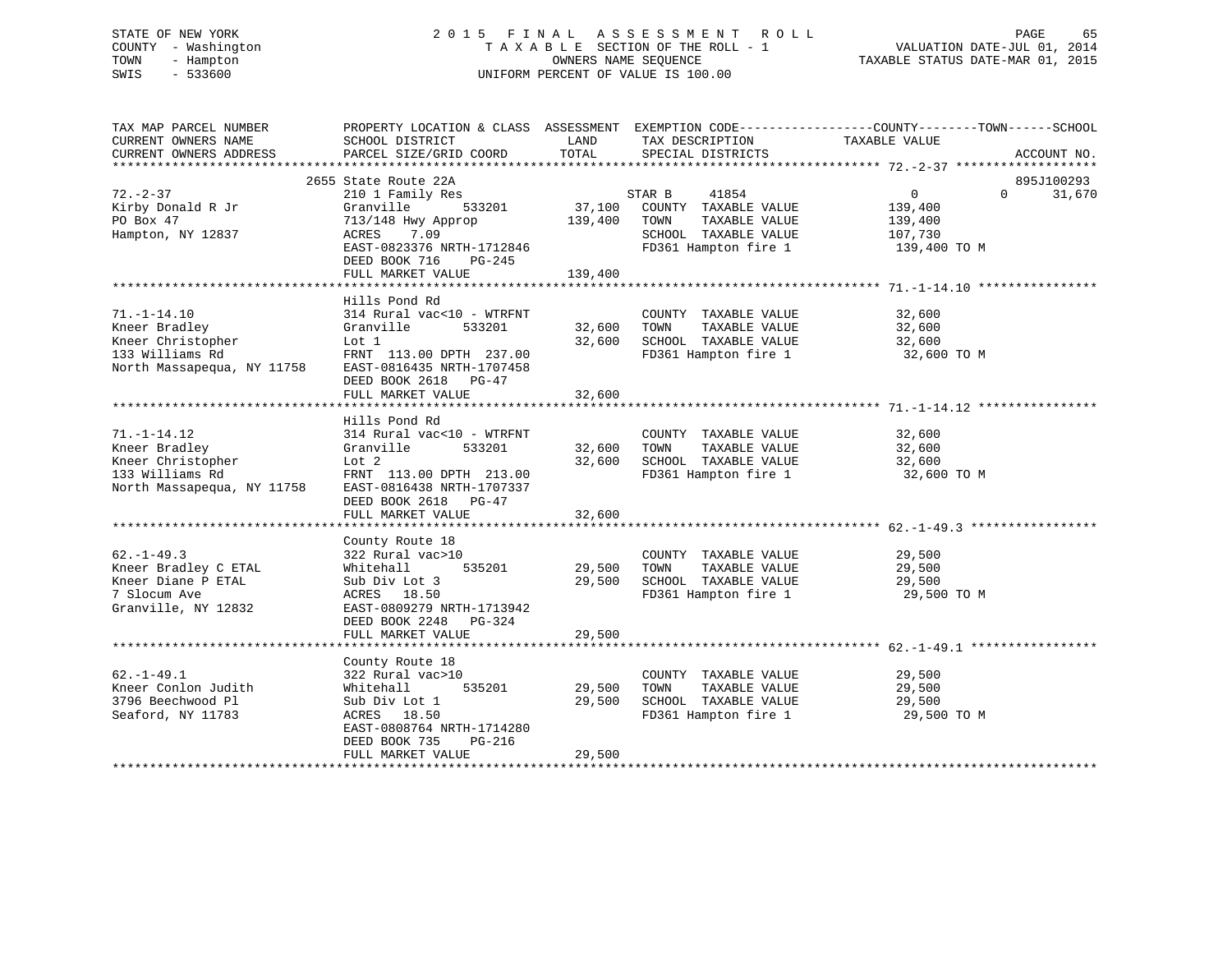| STATE OF NEW YORK<br>COUNTY - Washington<br>TOWN<br>- Hampton<br>SWIS<br>$-533600$ |                                                      | OWNERS NAME SEQUENCE | 2015 FINAL ASSESSMENT ROLL<br>TAXABLE SECTION OF THE ROLL - 1<br>UNIFORM PERCENT OF VALUE IS 100.00 | PAGE<br>66<br>VALUATION DATE-JUL 01, 2014<br>TAXABLE STATUS DATE-MAR 01, 2015                                    |
|------------------------------------------------------------------------------------|------------------------------------------------------|----------------------|-----------------------------------------------------------------------------------------------------|------------------------------------------------------------------------------------------------------------------|
| TAX MAP PARCEL NUMBER<br>CURRENT OWNERS NAME                                       |                                                      | LAND                 | TAX DESCRIPTION                                                                                     | PROPERTY LOCATION & CLASS ASSESSMENT EXEMPTION CODE---------------COUNTY-------TOWN------SCHOOL<br>TAXABLE VALUE |
| CURRENT OWNERS ADDRESS                                                             | SCHOOL DISTRICT<br>PARCEL SIZE/GRID COORD            | TOTAL                | SPECIAL DISTRICTS                                                                                   | ACCOUNT NO.                                                                                                      |
|                                                                                    |                                                      |                      |                                                                                                     |                                                                                                                  |
|                                                                                    | 1125 East Way                                        |                      |                                                                                                     | 895J100148                                                                                                       |
| $71.4 - 3 - 1$                                                                     | 260 Seasonal res - WTRFNT                            |                      | COUNTY TAXABLE VALUE                                                                                | 177,000                                                                                                          |
| Kneer Conlon Judith E                                                              | Granville<br>533201                                  | 24,300               | TOWN<br>TAXABLE VALUE                                                                               | 177,000                                                                                                          |
| 3796 Beechwood Pl                                                                  | $71. - 3 - 1$                                        | 177,000              | SCHOOL TAXABLE VALUE                                                                                | 177,000                                                                                                          |
| Seaford, NY 11783                                                                  | FRNT 90.00 DPTH 178.00                               |                      | FD361 Hampton fire 1                                                                                | 177,000 TO M                                                                                                     |
|                                                                                    | EAST-0815465 NRTH-1708532<br>DEED BOOK 821<br>PG-284 |                      |                                                                                                     |                                                                                                                  |
|                                                                                    | FULL MARKET VALUE                                    | 177,000              |                                                                                                     |                                                                                                                  |
|                                                                                    |                                                      |                      |                                                                                                     |                                                                                                                  |
|                                                                                    | 1928 County Route 18                                 |                      |                                                                                                     | 895J100417                                                                                                       |
| $62. - 1 - 42$                                                                     | 210 1 Family Res                                     |                      | COUNTY TAXABLE VALUE                                                                                | 105,800                                                                                                          |
| Kneer Jodie                                                                        | Granville<br>533201                                  | 31,700               | TAXABLE VALUE<br>TOWN                                                                               | 105,800                                                                                                          |
| Kneer Bradley                                                                      | 3.97<br>ACRES                                        | 105,800              | SCHOOL TAXABLE VALUE                                                                                | 105,800                                                                                                          |
| 133 William Rd                                                                     | EAST-0810033 NRTH-1714512                            |                      | FD361 Hampton fire 1                                                                                | 105,800 TO M                                                                                                     |
| North Massapequa, NY 11758                                                         | DEED BOOK 956<br>PG-267                              |                      |                                                                                                     |                                                                                                                  |
|                                                                                    | FULL MARKET VALUE                                    | 105,800              |                                                                                                     |                                                                                                                  |
|                                                                                    | County Route 18                                      |                      |                                                                                                     |                                                                                                                  |
| $62. - 1 - 49.4$                                                                   | 322 Rural vac>10                                     |                      | COUNTY TAXABLE VALUE                                                                                | 30,500                                                                                                           |
| Kneer Robert                                                                       | Whitehall<br>535201                                  | 30,500               | TOWN<br>TAXABLE VALUE                                                                               | 30,500                                                                                                           |
| Kneer Jill                                                                         | Sub Div Lot 4                                        | 30,500               | SCHOOL TAXABLE VALUE                                                                                | 30,500                                                                                                           |
| 133 William Rd                                                                     | ACRES 20.47                                          |                      | FD361 Hampton fire 1                                                                                | 30,500 TO M                                                                                                      |
| N Massapequa, NY 11758                                                             | EAST-0809572 NRTH-1713741                            |                      |                                                                                                     |                                                                                                                  |
|                                                                                    | DEED BOOK 821<br>PG-293                              |                      |                                                                                                     |                                                                                                                  |
|                                                                                    | FULL MARKET VALUE                                    | 30,500               |                                                                                                     |                                                                                                                  |
|                                                                                    |                                                      |                      |                                                                                                     | 895J100584                                                                                                       |
| $71. - 1 - 1.5$                                                                    | 1970 County Route 18<br>260 Seasonal res             |                      | COUNTY TAXABLE VALUE                                                                                | 84,800                                                                                                           |
| Kneer Robert                                                                       | Granville<br>533201                                  | 29,800               | TAXABLE VALUE<br>TOWN                                                                               | 84,800                                                                                                           |
| Kneer Jill                                                                         | ACRES<br>4.20                                        | 84,800               | SCHOOL TAXABLE VALUE                                                                                | 84,800                                                                                                           |
| 133 William Rd                                                                     | EAST-0810882 NRTH-1713815                            |                      | FD361 Hampton fire 1                                                                                | 84,800 TO M                                                                                                      |
| N Massapequa, NY 11758                                                             | DEED BOOK 466<br>PG-571                              |                      |                                                                                                     |                                                                                                                  |
|                                                                                    | FULL MARKET VALUE                                    | 84,800               |                                                                                                     |                                                                                                                  |
|                                                                                    |                                                      |                      |                                                                                                     |                                                                                                                  |
|                                                                                    | County Route 18                                      |                      |                                                                                                     |                                                                                                                  |
| $62. - 1 - 49.2$                                                                   | 322 Rural vac>10                                     |                      | COUNTY TAXABLE VALUE                                                                                | 29,500                                                                                                           |
| Kneer Scott                                                                        | Whitehall<br>535201                                  | 29,500               | TOWN<br>TAXABLE VALUE                                                                               | 29,500                                                                                                           |
| Kneer Melinda<br>7602 Arthurs Rd                                                   | Sub Div Lot 2<br>ACRES 18.50                         | 29,500               | SCHOOL TAXABLE VALUE<br>FD361 Hampton fire 1                                                        | 29,500<br>29,500 TO M                                                                                            |
| Fort Pierce, FL 34951                                                              | EAST-0809021 NRTH-1714089                            |                      |                                                                                                     |                                                                                                                  |
|                                                                                    | DEED BOOK 821<br>PG-291                              |                      |                                                                                                     |                                                                                                                  |
|                                                                                    | FULL MARKET VALUE                                    | 29,500               |                                                                                                     |                                                                                                                  |
| ************************                                                           |                                                      |                      |                                                                                                     |                                                                                                                  |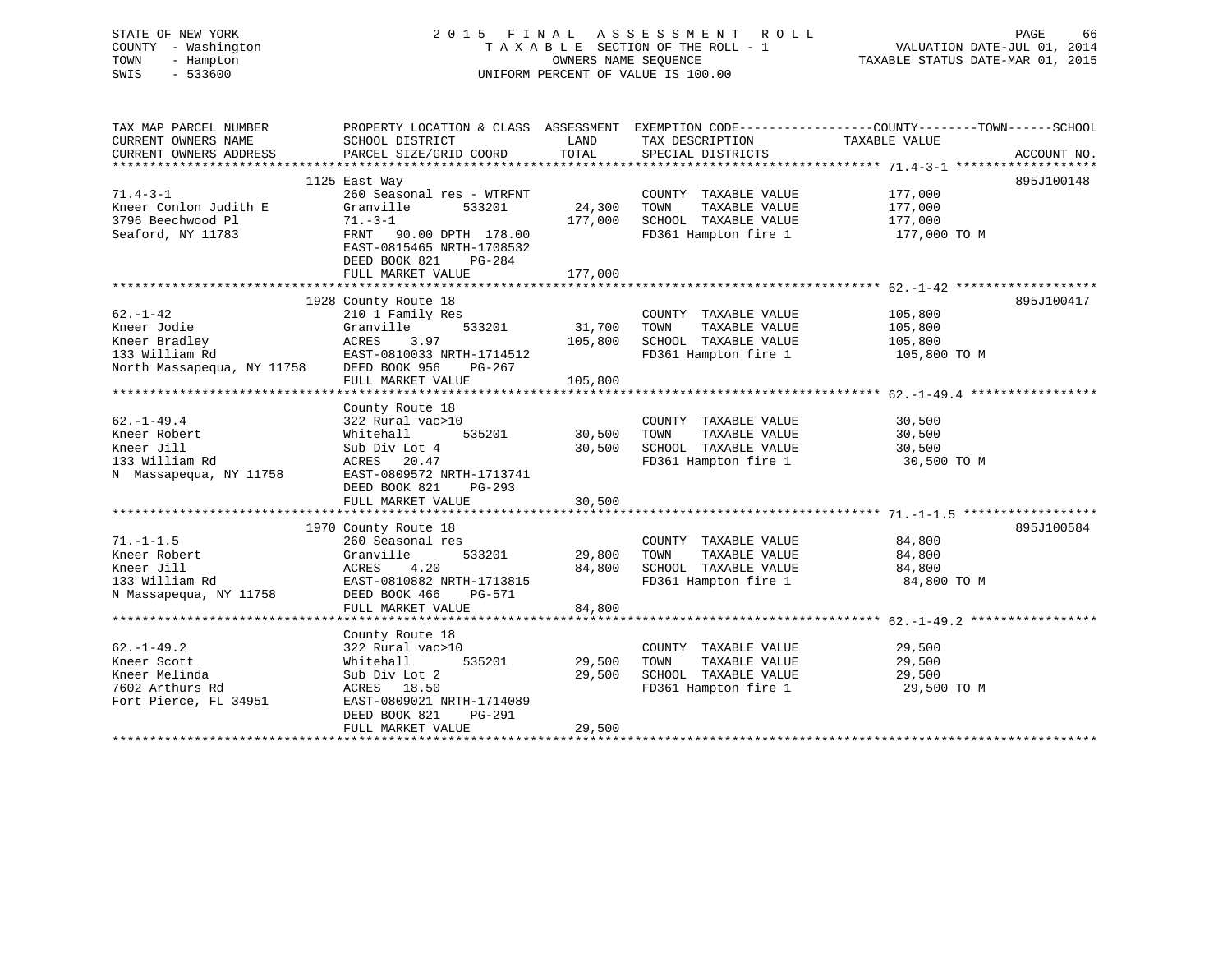# STATE OF NEW YORK 2 0 1 5 F I N A L A S S E S S M E N T R O L L PAGE 67 COUNTY - Washington T A X A B L E SECTION OF THE ROLL - 1 VALUATION DATE-JUL 01, 2014 TOWN - Hampton OWNERS NAME SEQUENCE TAXABLE STATUS DATE-MAR 01, 2015 SWIS - 533600 UNIFORM PERCENT OF VALUE IS 100.00

| TAX MAP PARCEL NUMBER<br>CURRENT OWNERS NAME | PROPERTY LOCATION & CLASS ASSESSMENT EXEMPTION CODE---------------COUNTY-------TOWN------SCHOOL<br>SCHOOL DISTRICT | LAND               | TAX DESCRIPTION                                      | TAXABLE VALUE           |             |
|----------------------------------------------|--------------------------------------------------------------------------------------------------------------------|--------------------|------------------------------------------------------|-------------------------|-------------|
| CURRENT OWNERS ADDRESS                       | PARCEL SIZE/GRID COORD                                                                                             | TOTAL              | SPECIAL DISTRICTS                                    |                         | ACCOUNT NO. |
|                                              | 18 Ouiet Way                                                                                                       |                    |                                                      |                         | 895J100636  |
| $62 - 1 - 33$                                | 260 Seasonal res                                                                                                   |                    | COUNTY TAXABLE VALUE                                 | 58,100                  |             |
| Koehler Henry P ETAL                         | 533201<br>Granville                                                                                                | 42,300 TOWN        | TAXABLE VALUE                                        | 58,100                  |             |
| 135 Edgewood Ave                             | ACRES 30.13                                                                                                        | 58,100             | SCHOOL TAXABLE VALUE                                 | 58,100                  |             |
| Ronkonkoma, NY 11779                         | EAST-0812140 NRTH-1716892<br>DEED BOOK 562<br>PG-328                                                               |                    | FD361 Hampton fire 1                                 | 58,100 TO M             |             |
|                                              | FULL MARKET VALUE                                                                                                  | 58,100             |                                                      |                         |             |
|                                              |                                                                                                                    |                    |                                                      |                         |             |
|                                              | 21 Mirror Lake Way                                                                                                 |                    |                                                      |                         | 895J101738  |
| $80. -1 - 43$                                | 210 1 Family Res - WTRFNT                                                                                          |                    | COUNTY TAXABLE VALUE                                 | 208,800                 |             |
| Kovacs Karen F                               | Whitehall<br>535201                                                                                                | 25,000             | TOWN<br>TAXABLE VALUE                                | 208,800                 |             |
| Kovacs Susan L                               | LOT 15                                                                                                             | 208,800            | SCHOOL TAXABLE VALUE<br>FD361 Hampton fire 1         | 208,800                 |             |
| 10 Stone Dam Rd<br>Bethel, CT 06801          | FRNT 195.00 DPTH 150.00<br>EAST-0810795 NRTH-1705364                                                               |                    |                                                      | 208,800 TO M            |             |
|                                              | DEED BOOK 560<br>$PG-107$                                                                                          |                    |                                                      |                         |             |
|                                              | FULL MARKET VALUE                                                                                                  | 208,800            |                                                      |                         |             |
|                                              |                                                                                                                    |                    |                                                      |                         |             |
|                                              | 2 Lakeview Way                                                                                                     |                    |                                                      |                         | 895J101782  |
| $80. - 1 - 47$                               | 210 1 Family Res - WTRFNT                                                                                          |                    | COUNTY TAXABLE VALUE                                 | 177,800                 |             |
| Krieger Kevin M                              | Whitehall<br>535201                                                                                                | 25,000 TOWN        | TAXABLE VALUE                                        | 177,800                 |             |
| 16 Glenwood Dr<br>Ellington, CT 06029        | LOT 9A                                                                                                             |                    | 177,800 SCHOOL TAXABLE VALUE<br>FD361 Hampton fire 1 | 177,800<br>177,800 TO M |             |
|                                              | FRNT 120.00 DPTH 279.00<br>EAST-0810930 NRTH-1704892                                                               |                    |                                                      |                         |             |
|                                              | DEED BOOK 1718 PG-11                                                                                               |                    |                                                      |                         |             |
|                                              | FULL MARKET VALUE                                                                                                  | 177,800            |                                                      |                         |             |
|                                              |                                                                                                                    |                    |                                                      |                         |             |
|                                              | 1046 North Quivey Hill Ln                                                                                          |                    |                                                      |                         | 895J100432  |
| $81. - 1 - 12$                               | 260 Seasonal res                                                                                                   |                    | COUNTY TAXABLE VALUE                                 | 139,400                 |             |
| Kroeber Jean T                               | Granville                                                                                                          | 533201 42,000 TOWN | TAXABLE VALUE                                        | 139,400                 |             |
| 226 St Johns Pl<br>Brooklyn, NY 11217        | ACRES 12.00<br>EAST-0819089 NRTH-1700992                                                                           | 139,400            | SCHOOL TAXABLE VALUE<br>FD361 Hampton fire 1         | 139,400<br>139,400 TO M |             |
|                                              | DEED BOOK 450<br>$PG-236$                                                                                          |                    |                                                      |                         |             |
|                                              | FULL MARKET VALUE                                                                                                  | 139,400            |                                                      |                         |             |
|                                              |                                                                                                                    |                    |                                                      |                         |             |
|                                              | Ouivey Hill Rd OFF                                                                                                 |                    |                                                      |                         | 895J101743  |
| $81. - 2 - 25$                               | 314 Rural vac<10                                                                                                   |                    | COUNTY TAXABLE VALUE                                 | 9,500                   |             |
| Kroeber Jean T                               | 533201<br>Granville                                                                                                | 9,500              | TOWN<br>TAXABLE VALUE                                | 9,500                   |             |
| 226 Saint Johns Pl                           | ACRES<br>9.18                                                                                                      | 9,500              | SCHOOL TAXABLE VALUE                                 | 9,500                   |             |
| Brooklyn, NY 11217                           | EAST-0819583 NRTH-1700800<br>DEED BOOK 559<br>PG-277                                                               |                    | FD361 Hampton fire 1                                 | 9,500 TO M              |             |
|                                              | FULL MARKET VALUE                                                                                                  | 9,500              |                                                      |                         |             |
|                                              |                                                                                                                    |                    |                                                      |                         |             |
|                                              |                                                                                                                    |                    |                                                      |                         |             |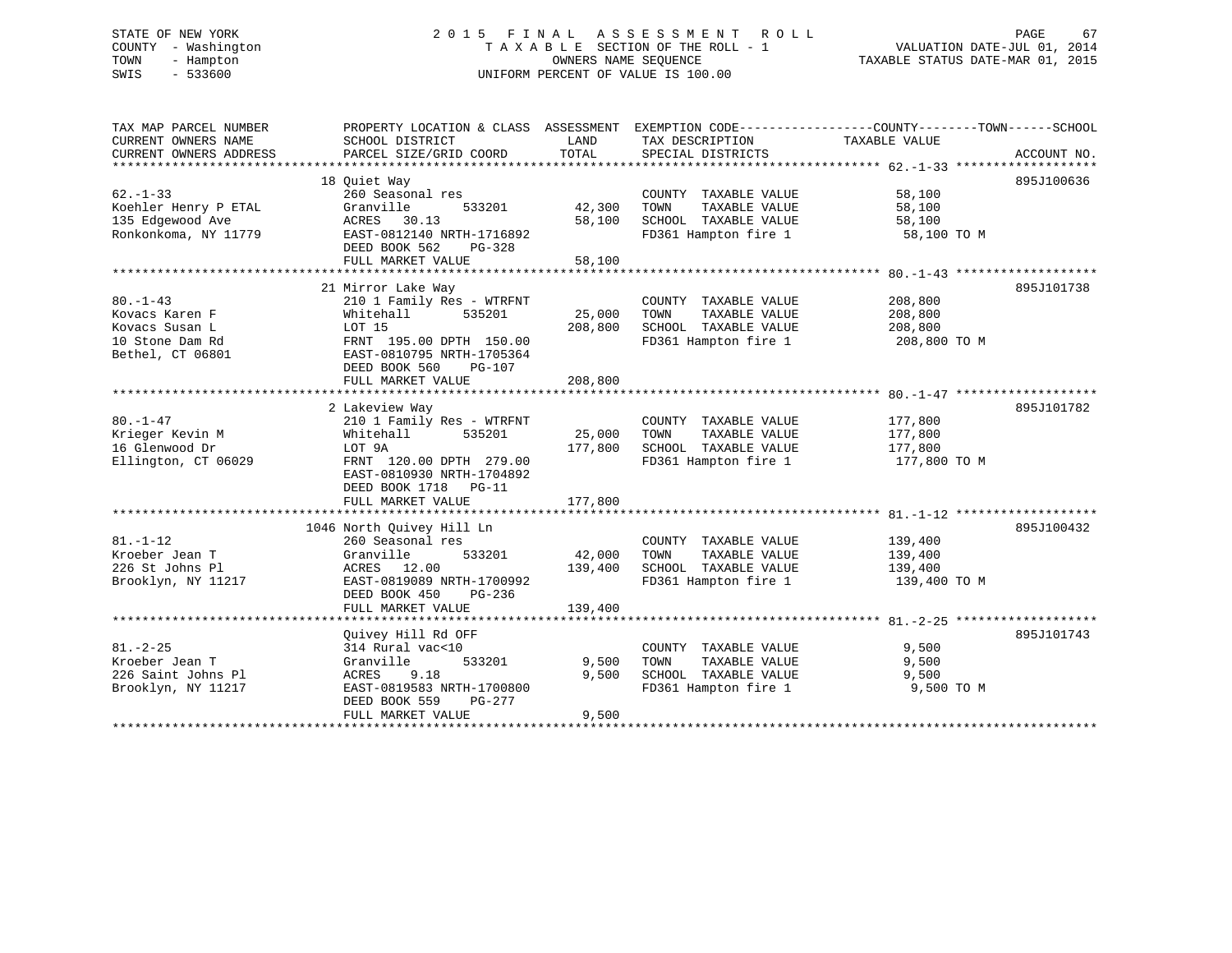STATE OF NEW YORK 2 0 1 5 F I N A L A S S E S S M E N T R O L L PAGE 68 COUNTY - Washington T A X A B L E SECTION OF THE ROLL - 1 VALUATION DATE-JUL 01, 2014 TOWN - Hampton OWNERS NAME SEQUENCE TAXABLE STATUS DATE-MAR 01, 2015 SWIS - 533600 UNIFORM PERCENT OF VALUE IS 100.00

| TAX MAP PARCEL NUMBER     | PROPERTY LOCATION & CLASS ASSESSMENT EXEMPTION CODE----------------COUNTY-------TOWN------SCHOOL |                 |                         |                               |             |
|---------------------------|--------------------------------------------------------------------------------------------------|-----------------|-------------------------|-------------------------------|-------------|
| CURRENT OWNERS NAME       | SCHOOL DISTRICT                                                                                  | LAND            | TAX DESCRIPTION         | TAXABLE VALUE                 |             |
| CURRENT OWNERS ADDRESS    | PARCEL SIZE/GRID COORD                                                                           | TOTAL           | SPECIAL DISTRICTS       |                               | ACCOUNT NO. |
|                           |                                                                                                  |                 |                         |                               |             |
|                           | 12 Sugar Hill Way                                                                                |                 |                         |                               |             |
| $38. - 1 - 7.4$           | 210 1 Family Res                                                                                 |                 | 41834<br>STAR EN        | $\mathbf{0}$<br>$\Omega$      | 68,930      |
| Kugler Gary               | 535201<br>Whitehall                                                                              | 26,900          | COUNTY TAXABLE VALUE    | 154,300                       |             |
|                           |                                                                                                  |                 |                         |                               |             |
| Kugler Sylvia             | Sub Lot 3A                                                                                       | 154,300         | TAXABLE VALUE<br>TOWN   | 154,300                       |             |
| 12 Sugar Hill Way         | ACRES<br>2.50                                                                                    |                 | SCHOOL TAXABLE VALUE    | 85,370                        |             |
| Whitehall, NY 12887       | EAST-0811293 NRTH-1738039                                                                        |                 | FD362 Hampton fire 2    | 154,300 TO M                  |             |
|                           | DEED BOOK 1817 PG-278                                                                            |                 |                         |                               |             |
|                           | FULL MARKET VALUE                                                                                | 154,300         |                         |                               |             |
|                           |                                                                                                  |                 |                         |                               |             |
|                           | 120 South Rd                                                                                     |                 |                         |                               | 895J100603  |
| $81. - 1 - 46$            | 210 1 Family Res                                                                                 |                 | STAR B<br>41854         | $\overline{0}$<br>$\Omega$    | 31,670      |
| Kyles Gladys S -LE-       | 533201<br>Granville                                                                              | 35,200          | COUNTY TAXABLE VALUE    | 110,100                       |             |
| Kyles Sandra L            | Life Estate 3057/153                                                                             | 110,100         | TOWN<br>TAXABLE VALUE   | 110,100                       |             |
|                           |                                                                                                  |                 |                         |                               |             |
| 120 South Rd              | Gladys S Kyles                                                                                   |                 | SCHOOL TAXABLE VALUE    | 78,430                        |             |
| PO Box 22                 | ACRES<br>5.20                                                                                    |                 | FD361 Hampton fire 1    | 110,100 TO M                  |             |
| Hampton, NY 12837         | EAST-0816186 NRTH-1701931                                                                        |                 |                         |                               |             |
|                           | DEED BOOK 3057 PG-153                                                                            |                 |                         |                               |             |
|                           | FULL MARKET VALUE                                                                                | 110,100         |                         |                               |             |
|                           |                                                                                                  |                 |                         |                               |             |
|                           | 361 Hickey Rd                                                                                    |                 |                         |                               | 895J100064  |
| $53. - 1 - 6$             | 240 Rural res                                                                                    |                 | COUNTY TAXABLE VALUE    | 253,500                       |             |
| Lafemina Salvatore        | 533201<br>Granville                                                                              | 138,600         | TAXABLE VALUE<br>TOWN   | 253,500                       |             |
| Lafemina Katherine        | ACRES 230.28                                                                                     | 253,500         | SCHOOL TAXABLE VALUE    |                               |             |
|                           |                                                                                                  |                 |                         | 253,500                       |             |
| 81 Atlantic Ave           | EAST-0816261 NRTH-1721281                                                                        |                 | CA001 Cons agri dst 1   | 253,500 TO                    |             |
| Blue Point, NY 11715      | DEED BOOK 950<br>PG-293                                                                          |                 | FD361 Hampton fire 1    | 253,500 TO M                  |             |
|                           | FULL MARKET VALUE                                                                                | 253,500         |                         |                               |             |
|                           |                                                                                                  |                 |                         |                               |             |
|                           | Hickey Rd OFF                                                                                    |                 |                         |                               | 895J100669  |
| $53. - 1 - 7.11$          | 314 Rural vac<10                                                                                 |                 | COUNTY TAXABLE VALUE    | 7,000                         |             |
| Lafemina Salvatore        | Granville<br>533201                                                                              | 7,000           | TAXABLE VALUE<br>TOWN   | 7,000                         |             |
| Lafemina Katherine        | ACRES<br>4.60                                                                                    | 7,000           | SCHOOL TAXABLE VALUE    | 7,000                         |             |
| 81 Atlantic Ave           | EAST-0815174 NRTH-1722164                                                                        |                 | FD361 Hampton fire 1    | 7,000 TO M                    |             |
|                           |                                                                                                  |                 |                         |                               |             |
| Blue Point, NY 11715      | DEED BOOK 950<br>$PG-293$                                                                        |                 |                         |                               |             |
|                           | FULL MARKET VALUE                                                                                | 7,000           |                         |                               |             |
|                           |                                                                                                  |                 |                         |                               |             |
|                           | 12144 State Route 4                                                                              |                 |                         |                               | 895J100024  |
| $45. - 1 - 24$            | 240 Rural res                                                                                    |                 | 41720<br>AG DIST        | $\Omega$<br>$\Omega$          | $\Omega$    |
| Larose Ann                | Whitehall<br>535201                                                                              | 238,100 STAR EN | 41834                   | $\overline{0}$<br>$\mathbf 0$ | 68,930      |
| Smith Sherry              | ACRES 494.80                                                                                     |                 | 311,000 SILO EXMP 42100 | 3,472<br>3,472                | 3,472       |
| 12144 State Route 4       | EAST-0810664 NRTH-1730035                                                                        |                 | COUNTY TAXABLE VALUE    | 307,528                       |             |
| Whitehall, NY 12887       | DEED BOOK 3213 PG-103                                                                            |                 | TOWN<br>TAXABLE VALUE   | 307,528                       |             |
|                           | FULL MARKET VALUE                                                                                | 311,000         | SCHOOL TAXABLE VALUE    | 238,598                       |             |
|                           |                                                                                                  |                 |                         |                               |             |
| MAY BE SUBJECT TO PAYMENT |                                                                                                  |                 | CA001 Cons agri dst 1   | 307,528 TO                    |             |
| UNDER AGDIST LAW TIL 2019 |                                                                                                  |                 | 3,472 EX                |                               |             |
|                           |                                                                                                  |                 | FD362 Hampton fire 2    | 307,528 TO M                  |             |
|                           |                                                                                                  |                 | 3,472 EX                |                               |             |
|                           |                                                                                                  |                 |                         |                               |             |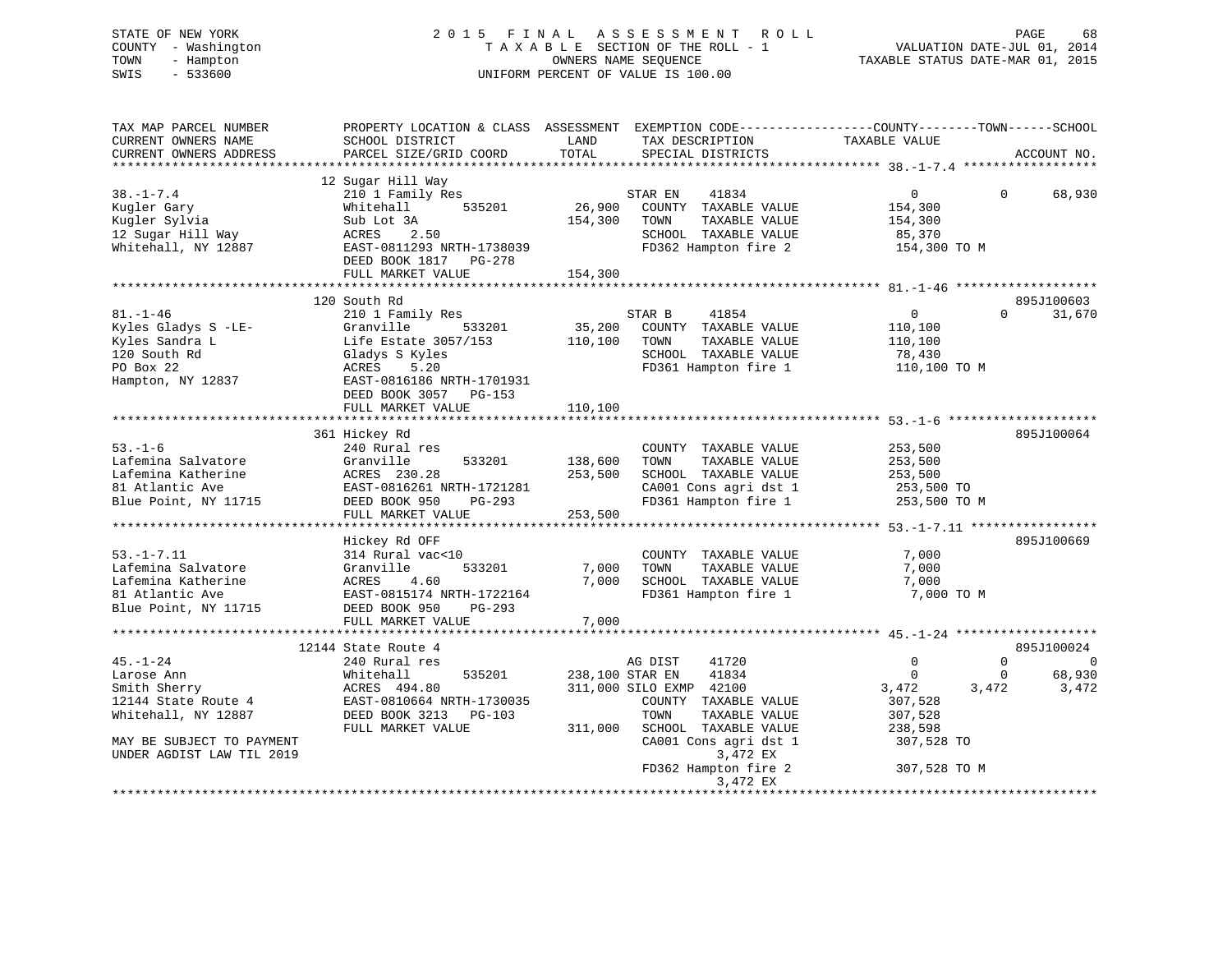# STATE OF NEW YORK 2 0 1 5 F I N A L A S S E S S M E N T R O L L PAGE 69 COUNTY - Washington T A X A B L E SECTION OF THE ROLL - 1 VALUATION DATE-JUL 01, 2014 TOWN - Hampton OWNERS NAME SEQUENCE TAXABLE STATUS DATE-MAR 01, 2015 SWIS - 533600 UNIFORM PERCENT OF VALUE IS 100.00

| TAX MAP PARCEL NUMBER   | PROPERTY LOCATION & CLASS ASSESSMENT EXEMPTION CODE---------------COUNTY-------TOWN-----SCHOOL |             |                              |                |                    |
|-------------------------|------------------------------------------------------------------------------------------------|-------------|------------------------------|----------------|--------------------|
| CURRENT OWNERS NAME     | SCHOOL DISTRICT                                                                                | LAND        | TAX DESCRIPTION              | TAXABLE VALUE  |                    |
| CURRENT OWNERS ADDRESS  | PARCEL SIZE/GRID COORD                                                                         | TOTAL       | SPECIAL DISTRICTS            |                | ACCOUNT NO.        |
|                         |                                                                                                |             |                              |                |                    |
|                         | 80 Golf Course Rd                                                                              |             |                              |                | 895J100179         |
| $45. - 1 - 21$          | 210 1 Family Res                                                                               |             | COUNTY TAXABLE VALUE         | 52,000         |                    |
| Lavgevin Brette         | 535201<br>Whitehall                                                                            | 22,000      | TAXABLE VALUE<br>TOWN        | 52,000         |                    |
| Knapp Kathellen         | ACRES<br>1.00                                                                                  | 52,000      | SCHOOL TAXABLE VALUE         | 52,000         |                    |
| 80 Golf Course Rd       | EAST-0810459 NRTH-1735667                                                                      |             | FD362 Hampton fire 2         | 52,000 TO M    |                    |
| Whitehall, NY 12887     | DEED BOOK 3430 PG-288                                                                          |             |                              |                |                    |
|                         | FULL MARKET VALUE                                                                              | 52,000      |                              |                |                    |
|                         |                                                                                                |             |                              |                |                    |
|                         | 1558 Carlton OFF Rd                                                                            |             |                              |                | 895J100554         |
| $45. - 1 - 6$           | 210 1 Family Res                                                                               |             | STAR B<br>41854              | 0              | 31,670<br>$\Omega$ |
| Lavin Zachary R         | 535201<br>Whitehall                                                                            |             | 35,500 COUNTY TAXABLE VALUE  | 151,900        |                    |
| Lavin Jennifer A        | ROW 2532/249                                                                                   | 151,900     | TOWN<br>TAXABLE VALUE        | 151,900        |                    |
| 1558 Carlton Rd         | ACRES 5.47                                                                                     |             | SCHOOL TAXABLE VALUE         | 120,230        |                    |
| Whitehall, NY 12887     | EAST-0805957 NRTH-1734398                                                                      |             | FD362 Hampton fire 2         | 151,900 TO M   |                    |
|                         | DEED BOOK 2962<br>PG-223                                                                       |             |                              |                |                    |
|                         | FULL MARKET VALUE                                                                              | 151,900     |                              |                |                    |
|                         |                                                                                                |             |                              |                |                    |
|                         | 11899 State Route 4                                                                            |             |                              |                | 895J100249         |
| $45. - 1 - 30$          | 415 Motel                                                                                      |             | COUNTY TAXABLE VALUE         | 185,000        |                    |
| Lawrence William T      | Whitehall<br>535201                                                                            | 42,000      | TOWN<br>TAXABLE VALUE        | 185,000        |                    |
| 15 Douglas Way          | ACRES<br>5.24                                                                                  | 185,000     | SCHOOL TAXABLE VALUE         | 185,000        |                    |
| Whitehall, NY 12887     | EAST-0806767 NRTH-1729689                                                                      |             | FD362 Hampton fire 2         | 185,000 TO M   |                    |
|                         | DEED BOOK 2649 PG-244                                                                          |             |                              |                |                    |
|                         | FULL MARKET VALUE                                                                              | 185,000     |                              |                |                    |
|                         |                                                                                                |             |                              |                |                    |
|                         | 3132 State Route 22A                                                                           |             |                              |                | 895J100290         |
| $54. - 1 - 8$           | 240 Rural res                                                                                  |             |                              | 131,600        |                    |
|                         |                                                                                                | 51,800      | COUNTY TAXABLE VALUE<br>TOWN |                |                    |
| Laxton Michael          | Granville<br>533201                                                                            |             | TAXABLE VALUE                | 131,600        |                    |
| Laxton Lilyan K         | ACRES 21.80                                                                                    | 131,600     | SCHOOL TAXABLE VALUE         | 131,600        |                    |
| 237 Cochran Pl          | EAST-0821381 NRTH-1724005                                                                      |             | CA001 Cons agri dst 1        | 131,600 TO     |                    |
| Valley Stream, NY 11581 | DEED BOOK 796<br>$PG-188$                                                                      |             | FD361 Hampton fire 1         | 131,600 TO M   |                    |
|                         | FULL MARKET VALUE                                                                              | 131,600     |                              |                |                    |
|                         |                                                                                                |             |                              |                |                    |
|                         | 6 Queens Way                                                                                   |             |                              |                |                    |
| $71. - 1 - 2.2$         | 270 Mfg housing                                                                                |             | STAR B MH 41864              | $\overline{0}$ | $\Omega$<br>18,400 |
| Leddick Carl            | 533201<br>Granville                                                                            |             | 23,800 COUNTY TAXABLE VALUE  | 36,700         |                    |
| Leddick Elaine          | Sub Div Lot 3                                                                                  | 36,700 TOWN | TAXABLE VALUE                | 36,700         |                    |
| 6 Queens Way            | ACRES 1.54                                                                                     |             | SCHOOL TAXABLE VALUE         | 18,300         |                    |
| PO Box 67               | EAST-0813372 NRTH-1713203                                                                      |             | FD361 Hampton fire 1         | 36,700 TO M    |                    |
| Hampton, NY 12837       | DEED BOOK 951<br>PG-144                                                                        |             |                              |                |                    |
|                         | FULL MARKET VALUE                                                                              | 36,700      |                              |                |                    |
|                         |                                                                                                |             |                              |                |                    |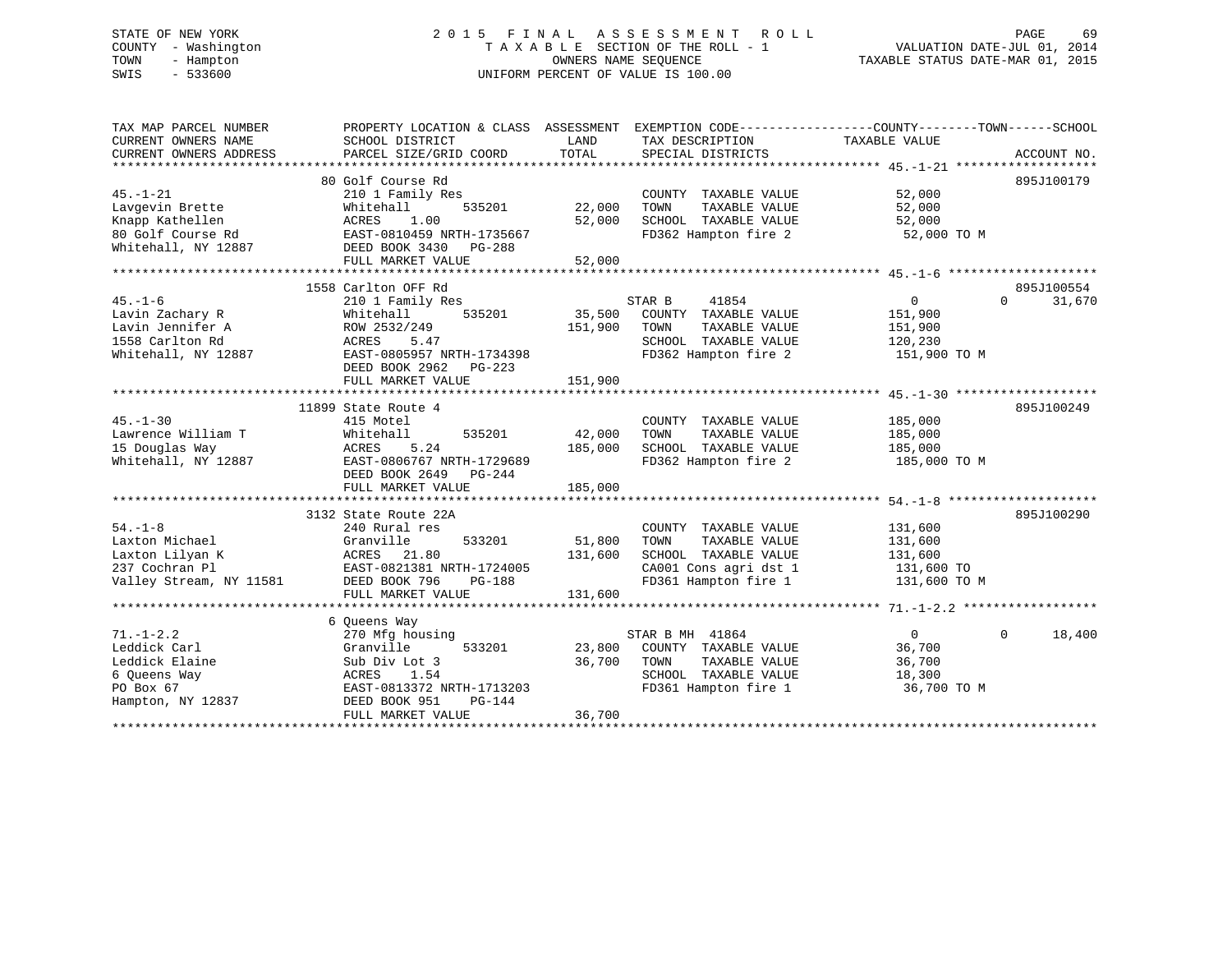# STATE OF NEW YORK 2 0 1 5 F I N A L A S S E S S M E N T R O L L PAGE 70 COUNTY - Washington T A X A B L E SECTION OF THE ROLL - 1 VALUATION DATE-JUL 01, 2014 TOWN - Hampton OWNERS NAME SEQUENCE TAXABLE STATUS DATE-MAR 01, 2015 SWIS - 533600 UNIFORM PERCENT OF VALUE IS 100.00

| TAX MAP PARCEL NUMBER<br>CURRENT OWNERS NAME<br>CURRENT OWNERS ADDRESS  | PROPERTY LOCATION & CLASS ASSESSMENT<br>SCHOOL DISTRICT<br>PARCEL SIZE/GRID COORD                                                                                          | LAND<br>TOTAL                | TAX DESCRIPTION<br>SPECIAL DISTRICTS                                                                             | EXEMPTION CODE-----------------COUNTY-------TOWN------SCHOOL<br>TAXABLE VALUE<br>ACCOUNT NO.          |
|-------------------------------------------------------------------------|----------------------------------------------------------------------------------------------------------------------------------------------------------------------------|------------------------------|------------------------------------------------------------------------------------------------------------------|-------------------------------------------------------------------------------------------------------|
| $45. - 1 - 11.1$<br>Leipfert Joyce<br>5 Dewey Rd<br>Whitehall, NY 12887 | 5 Dewey Rd<br>210 1 Family Res<br>535201<br>Whitehall<br>ACRES<br>1.60<br>EAST-0807909 NRTH-1731843<br>DEED BOOK 2506 PG-153<br>FULL MARKET VALUE                          | 24,000<br>101,400<br>101,400 | 41854<br>STAR B<br>COUNTY TAXABLE VALUE<br>TAXABLE VALUE<br>TOWN<br>SCHOOL TAXABLE VALUE<br>FD362 Hampton fire 2 | 895J100036<br>$0 \qquad \qquad$<br>$\Omega$<br>31,670<br>101,400<br>101,400<br>69,730<br>101,400 TO M |
| $38. - 1 - 2.7$<br>Lemay Allan W<br>PO Box 785<br>Wells, VT 05774       | 63 Lemayville Way<br>270 Mfg housing<br>Whitehall<br>535201<br>Lot 2<br>3.00<br>ACRES<br>EAST-0805471 NRTH-1743796<br>DEED BOOK 550<br>PG-188<br>FULL MARKET VALUE         | 28,500<br>43,100<br>43,100   | COUNTY TAXABLE VALUE<br>TAXABLE VALUE<br>TOWN<br>SCHOOL TAXABLE VALUE<br>FD362 Hampton fire 2                    | 43,100<br>43,100<br>43,100<br>43,100 TO M                                                             |
| $38. - 1 - 2.8$<br>Lemay Allan W<br>PO Box 785<br>Wells, VT 05774       | 140 Lemayville Way<br>270 Mfg housing<br>Whitehall<br>535201<br>Lot 3<br>1.51<br>ACRES<br>EAST-0805636 NRTH-1743655<br>DEED BOOK 550<br>PG-188                             | 23,700<br>37,500             | COUNTY TAXABLE VALUE<br>TAXABLE VALUE<br>TOWN<br>SCHOOL TAXABLE VALUE<br>FD362 Hampton fire 2                    | 37,500<br>37,500<br>37,500<br>37,500 TO M                                                             |
| $38. - 1 - 2.9$<br>Lemay Allan W<br>PO Box 785<br>Wells, VT 05774       | 121 & 129 Lemayville Way<br>210 1 Family Res<br>535201<br>Whitehall<br>Lot 4<br>ACRES<br>1.64<br>EAST-0805844 NRTH-1743972<br>DEED BOOK 550<br>PG-188<br>FULL MARKET VALUE | 24,100<br>97,200<br>97,200   | COUNTY TAXABLE VALUE<br>TAXABLE VALUE<br>TOWN<br>SCHOOL TAXABLE VALUE<br>FD362 Hampton fire 2                    | 97,200<br>97,200<br>97,200<br>97,200 TO M                                                             |
| $38. - 1 - 2.10$<br>Lemay Allan W<br>PO Box 785<br>Wells, VT 05774      | 116 Lemayville Way<br>270 Mfg housing<br>Whitehall<br>535201<br>Lot 5<br>ACRES<br>1.36<br>EAST-0805643 NRTH-1743999<br>DEED BOOK 550<br>PG-188<br>FULL MARKET VALUE        | 23,200<br>49,100<br>49,100   | COUNTY TAXABLE VALUE<br>TAXABLE VALUE<br>TOWN<br>SCHOOL TAXABLE VALUE<br>FD362 Hampton fire 2                    | 49,100<br>49,100<br>49,100<br>49,100 TO M                                                             |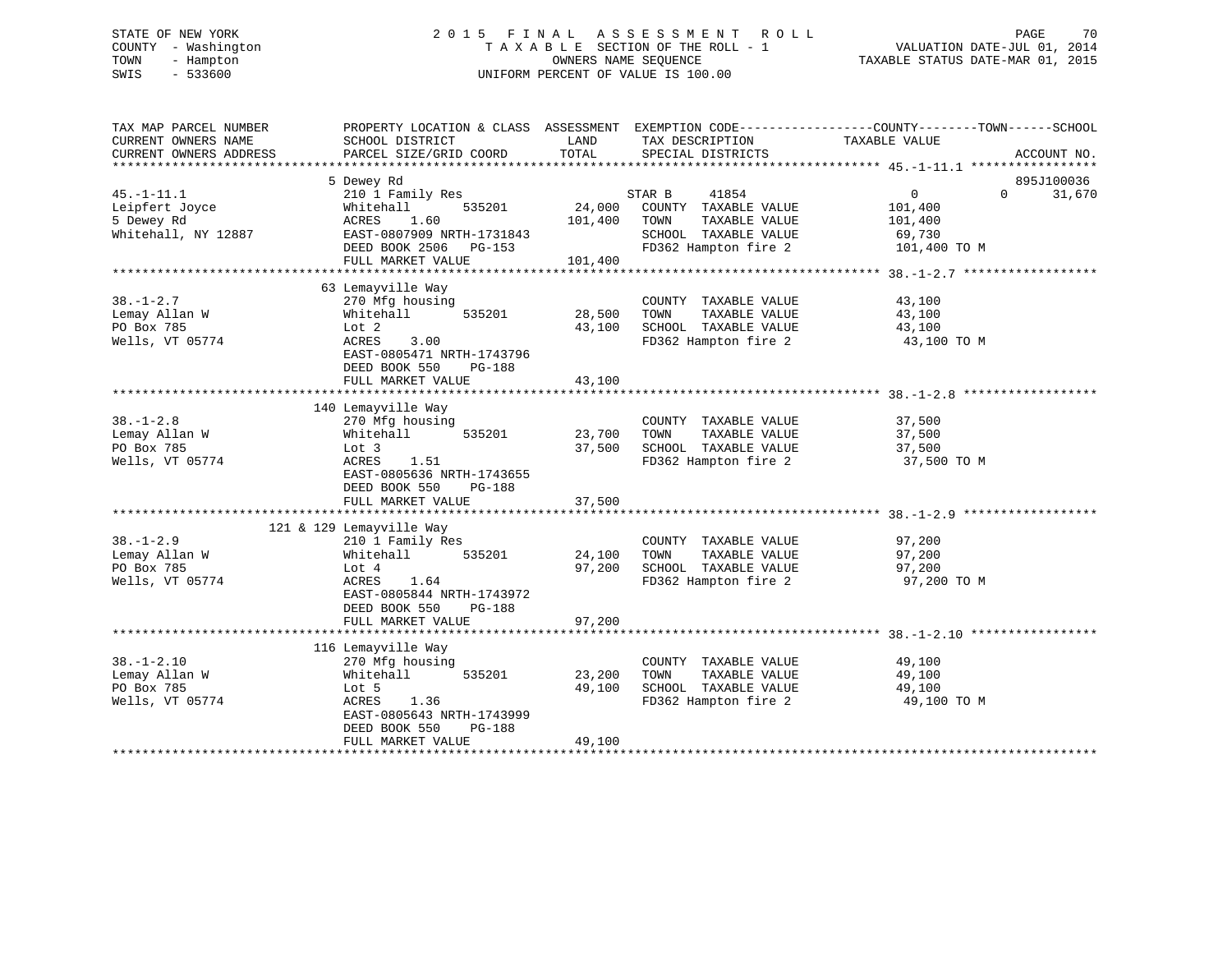# STATE OF NEW YORK 2 0 1 5 F I N A L A S S E S S M E N T R O L L PAGE 71 COUNTY - Washington T A X A B L E SECTION OF THE ROLL - 1 VALUATION DATE-JUL 01, 2014 TOWN - Hampton OWNERS NAME SEQUENCE TAXABLE STATUS DATE-MAR 01, 2015 SWIS - 533600 UNIFORM PERCENT OF VALUE IS 100.00

| SCHOOL DISTRICT<br>PARCEL SIZE/GRID COORD                                                                                                                      | LAND<br>TOTAL                                                                                                          | TAX DESCRIPTION<br>SPECIAL DISTRICTS                                                                                   | TAXABLE VALUE                                                                                                                                     | ACCOUNT NO.                                                                                                                    |
|----------------------------------------------------------------------------------------------------------------------------------------------------------------|------------------------------------------------------------------------------------------------------------------------|------------------------------------------------------------------------------------------------------------------------|---------------------------------------------------------------------------------------------------------------------------------------------------|--------------------------------------------------------------------------------------------------------------------------------|
| County Route 21<br>322 Rural vac>10<br>533201<br>Granville<br>LOT 3<br>ACRES 19.09<br>EAST-0813566 NRTH-1702187<br>DEED BOOK 769<br>PG-89<br>FULL MARKET VALUE | 47,000<br>47,000<br>47,000                                                                                             | COUNTY TAXABLE VALUE<br>TOWN<br>TAXABLE VALUE<br>SCHOOL TAXABLE VALUE<br>FD361 Hampton fire 1                          | 47,000<br>47,000<br>47,000<br>47,000 TO M                                                                                                         |                                                                                                                                |
|                                                                                                                                                                |                                                                                                                        |                                                                                                                        |                                                                                                                                                   |                                                                                                                                |
| $215$ 1 Fam Res w/<br>Granville<br>533201<br>Life Estate James Lenfest<br>3104/98<br>9.73<br>ACRES<br>EAST-0819313 NRTH-1706977<br>DEED BOOK 3104 PG-98        | 39,700<br>141,600                                                                                                      | 41854<br>COUNTY TAXABLE VALUE<br>TAXABLE VALUE<br>TOWN<br>SCHOOL TAXABLE VALUE<br>FD361 Hampton fire 1                 | $\overline{0}$<br>141,600<br>141,600<br>109,930<br>141,600 TO M                                                                                   | $\Omega$<br>31,670                                                                                                             |
|                                                                                                                                                                |                                                                                                                        |                                                                                                                        |                                                                                                                                                   |                                                                                                                                |
| County Route 18<br>312 Vac w/imprv<br>533201<br>Granville<br>448/1001-457/793<br>ACRES 15.80<br>EAST-0816625 NRTH-1712735<br>DEED BOOK 440<br>PG-641           | 38,700<br>46,600                                                                                                       | COUNTY TAXABLE VALUE<br>TOWN<br>TAXABLE VALUE<br>SCHOOL TAXABLE VALUE<br>CA001 Cons agri dst 1<br>FD361 Hampton fire 1 | 46,600<br>46,600<br>46,600<br>46,600 TO<br>46,600 TO M                                                                                            | 895J100400                                                                                                                     |
| FULL MARKET VALUE                                                                                                                                              | 46,600                                                                                                                 |                                                                                                                        |                                                                                                                                                   |                                                                                                                                |
|                                                                                                                                                                |                                                                                                                        |                                                                                                                        |                                                                                                                                                   | 895J100400<br>$\Omega$<br>31,670                                                                                               |
| Granville<br>533201<br>440/641-448/1001-457/793<br>Sub Div Lot 2<br>ACRES 11.21<br>EAST-0816595 NRTH-1713729<br>DEED BOOK 440<br>PG-641                        | 41,800<br>148,800                                                                                                      | COUNTY TAXABLE VALUE<br>TOWN<br>TAXABLE VALUE<br>SCHOOL TAXABLE VALUE<br>CA001 Cons agri dst 1<br>FD361 Hampton fire 1 | 148,800<br>148,800<br>117,130<br>148,800 TO<br>148,800 TO M                                                                                       |                                                                                                                                |
|                                                                                                                                                                |                                                                                                                        |                                                                                                                        |                                                                                                                                                   |                                                                                                                                |
|                                                                                                                                                                |                                                                                                                        |                                                                                                                        |                                                                                                                                                   | 895J100217                                                                                                                     |
| 210 1 Family Res<br>535201<br>Whitehall<br>1.50<br>ACRES<br>EAST-0807466 NRTH-1730359<br>DEED BOOK 3272 PG-8<br>FULL MARKET VALUE                              |                                                                                                                        | 41834<br>COUNTY TAXABLE VALUE<br>TOWN<br>TAXABLE VALUE                                                                 | 30,275<br>$\mathbf{0}$<br>30,275<br>$\overline{0}$<br>90,825<br>90,825<br>52,170                                                                  | 0<br>$\Omega$<br>$\overline{0}$<br>68,930<br>$\Omega$                                                                          |
|                                                                                                                                                                | 413 South Rd<br>FULL MARKET VALUE<br>2211 County Route 18<br>240 Rural res<br>FULL MARKET VALUE<br>11952 State Route 4 | 141,600<br>148,800                                                                                                     | STAR B<br>STAR B<br>41854<br>VET COM C 41132<br>23,600 VET COM T 41133<br>121,100 STAR EN<br>121,100 SCHOOL TAXABLE VALUE<br>FD362 Hampton fire 2 | PROPERTY LOCATION & CLASS ASSESSMENT EXEMPTION CODE---------------COUNTY-------TOWN-----SCHOOL<br>$\mathsf{O}$<br>121,100 TO M |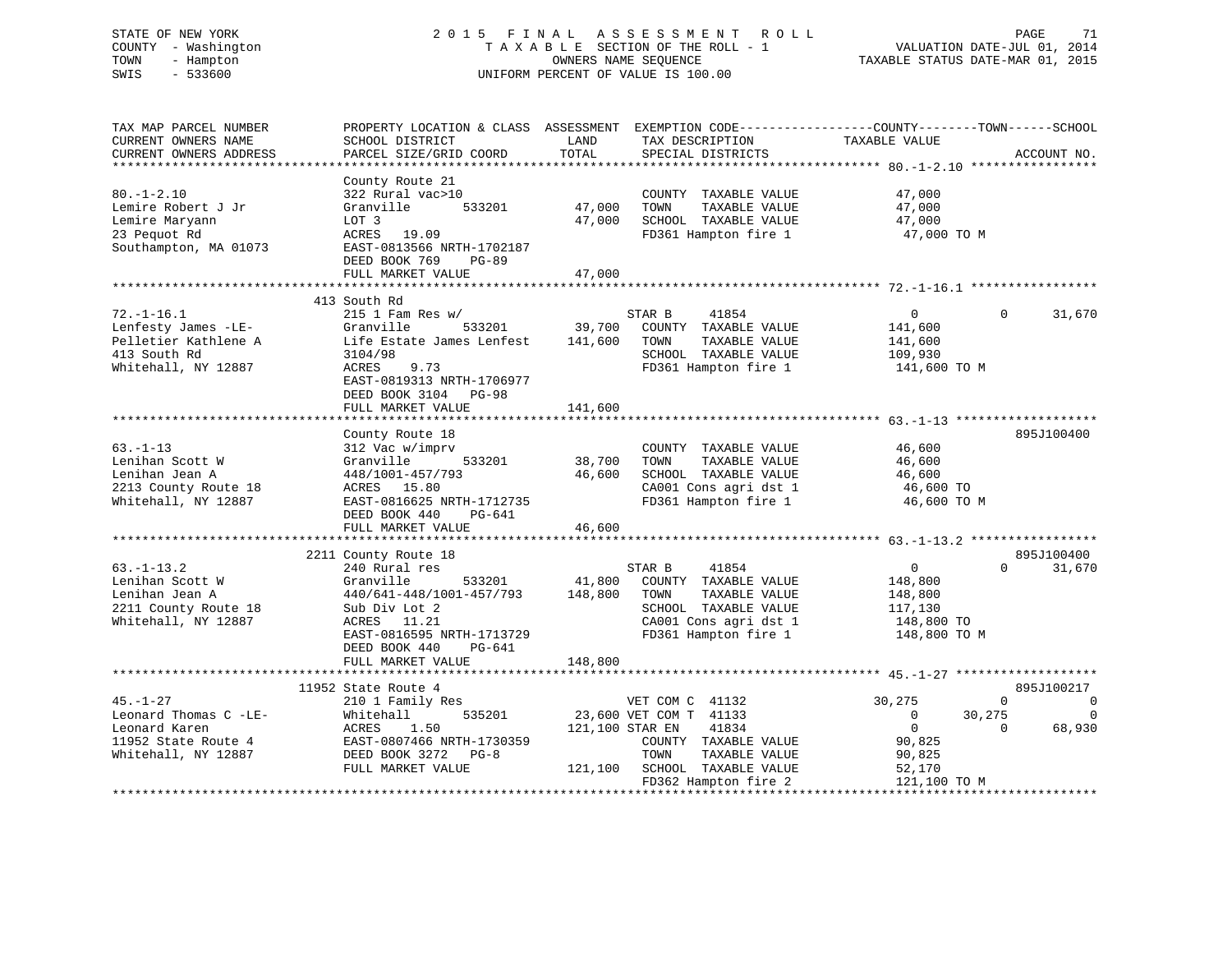# STATE OF NEW YORK 2 0 1 5 F I N A L A S S E S S M E N T R O L L PAGE 72 COUNTY - Washington T A X A B L E SECTION OF THE ROLL - 1 VALUATION DATE-JUL 01, 2014 TOWN - Hampton OWNERS NAME SEQUENCE TAXABLE STATUS DATE-MAR 01, 2015 SWIS - 533600 UNIFORM PERCENT OF VALUE IS 100.00

| TAX MAP PARCEL NUMBER<br>CURRENT OWNERS NAME<br>CURRENT OWNERS ADDRESS                             | PROPERTY LOCATION & CLASS ASSESSMENT<br>SCHOOL DISTRICT<br>PARCEL SIZE/GRID COORD                                                                                                            | LAND<br>TOTAL                | TAX DESCRIPTION<br>SPECIAL DISTRICTS                                                                                                                                                                                    | EXEMPTION CODE-----------------COUNTY-------TOWN------SCHOOL<br>TAXABLE VALUE                                      | ACCOUNT NO.                                      |
|----------------------------------------------------------------------------------------------------|----------------------------------------------------------------------------------------------------------------------------------------------------------------------------------------------|------------------------------|-------------------------------------------------------------------------------------------------------------------------------------------------------------------------------------------------------------------------|--------------------------------------------------------------------------------------------------------------------|--------------------------------------------------|
| $80. - 1 - 33$<br>Lichtenberger Linda<br>PO Box 83<br>Granville, NY 12832                          | 19 Ridgecrest Way<br>210 1 Family Res<br>535201<br>Whitehall<br>LOT 5<br>Driveway Agmt 603/322<br>ACRES<br>1.21<br>EAST-0810148 NRTH-1704708<br>DEED BOOK 566<br>$PG-5$<br>FULL MARKET VALUE | 22,700<br>180,500<br>180,500 | 41854<br>STAR B<br>COUNTY TAXABLE VALUE<br>TAXABLE VALUE<br>TOWN<br>SCHOOL TAXABLE VALUE<br>FD361 Hampton fire 1                                                                                                        | $\overline{0}$<br>180,500<br>180,500<br>148,830<br>180,500 TO M                                                    | 895J101752<br>31,670<br>$\Omega$                 |
| $80. - 1 - 57$<br>Lichtenberger Linda<br>PO Box 83<br>Granville, NY 12832                          | County Route 21 OFF<br>311 Res vac land<br>535201<br>Whitehall<br>Sect 5 Lot 2<br>ACRES<br>5.06<br>EAST-0809519 NRTH-1704584<br>DEED BOOK 787<br>PG-318<br>FULL MARKET VALUE                 | 3,000<br>3,000<br>3,000      | COUNTY TAXABLE VALUE<br>TOWN<br>TAXABLE VALUE<br>SCHOOL TAXABLE VALUE<br>FD361 Hampton fire 1                                                                                                                           | 3,000<br>3,000<br>3,000<br>3,000 TO M                                                                              |                                                  |
| $62. - 1 - 28.1$<br>Little Rory J<br>Derouchie Katherine G<br>104 Hickey Rd<br>Hampton, NY 12837   | 104 Hickey Rd<br>210 1 Family Res<br>533201<br>Granville<br>ACRES<br>1.00<br>EAST-0813867 NRTH-1716141<br>DEED BOOK 2122 PG-35<br>FULL MARKET VALUE                                          | 22,000<br>52,400<br>52,400   | COUNTY TAXABLE VALUE<br>TOWN<br>TAXABLE VALUE<br>SCHOOL TAXABLE VALUE<br>FD361 Hampton fire 1                                                                                                                           | 52,400<br>52,400<br>52,400<br>52,400 TO M                                                                          |                                                  |
| $72. - 2 - 5$<br>Loomis Robert J<br>PO Box 141<br>Hampton, NY 12837                                | 35 Greenfield Ln<br>210 1 Family Res<br>Granville<br>533201<br>1.30 BANK<br>ACRES<br>26<br>EAST-0823649 NRTH-1711706<br>DEED BOOK 3033 PG-64<br>FULL MARKET VALUE                            | 23,000<br>73,400<br>73,400   | COUNTY TAXABLE VALUE<br>TAXABLE VALUE<br>TOWN<br>SCHOOL TAXABLE VALUE<br>FD361 Hampton fire 1                                                                                                                           | 73,400<br>73,400<br>73,400<br>73,400 TO M                                                                          | 895J100223                                       |
| $45. - 1 - 24.1$<br>Lussier Phillip<br>Lussier Barbara<br>46 Golf Course Rd<br>Whitehall, NY 12887 | 46 Golf Course Rd<br>270 Mfg housing<br>535201<br>Whitehall<br>9.00<br>ACRES<br>EAST-0810683 NRTH-1734426<br>DEED BOOK 599<br><b>PG-70</b><br>FULL MARKET VALUE                              | 63,000                       | 74 PCT OF VALUE USED FOR EXEMPTION PURPOSES<br>VET WAR CT 41121<br>39,000 AGED-ALL<br>41800<br>63,000 STAR EN<br>41834<br>COUNTY TAXABLE VALUE<br>TAXABLE VALUE<br>TOWN<br>SCHOOL TAXABLE VALUE<br>FD362 Hampton fire 2 | 6,993<br>6,993<br>19,814<br>19,814<br>$\overline{0}$<br>$\Omega$<br>36,193<br>36,193<br>$\mathbf 0$<br>63,000 TO M | 895J101766<br>$\overline{0}$<br>23,310<br>39,690 |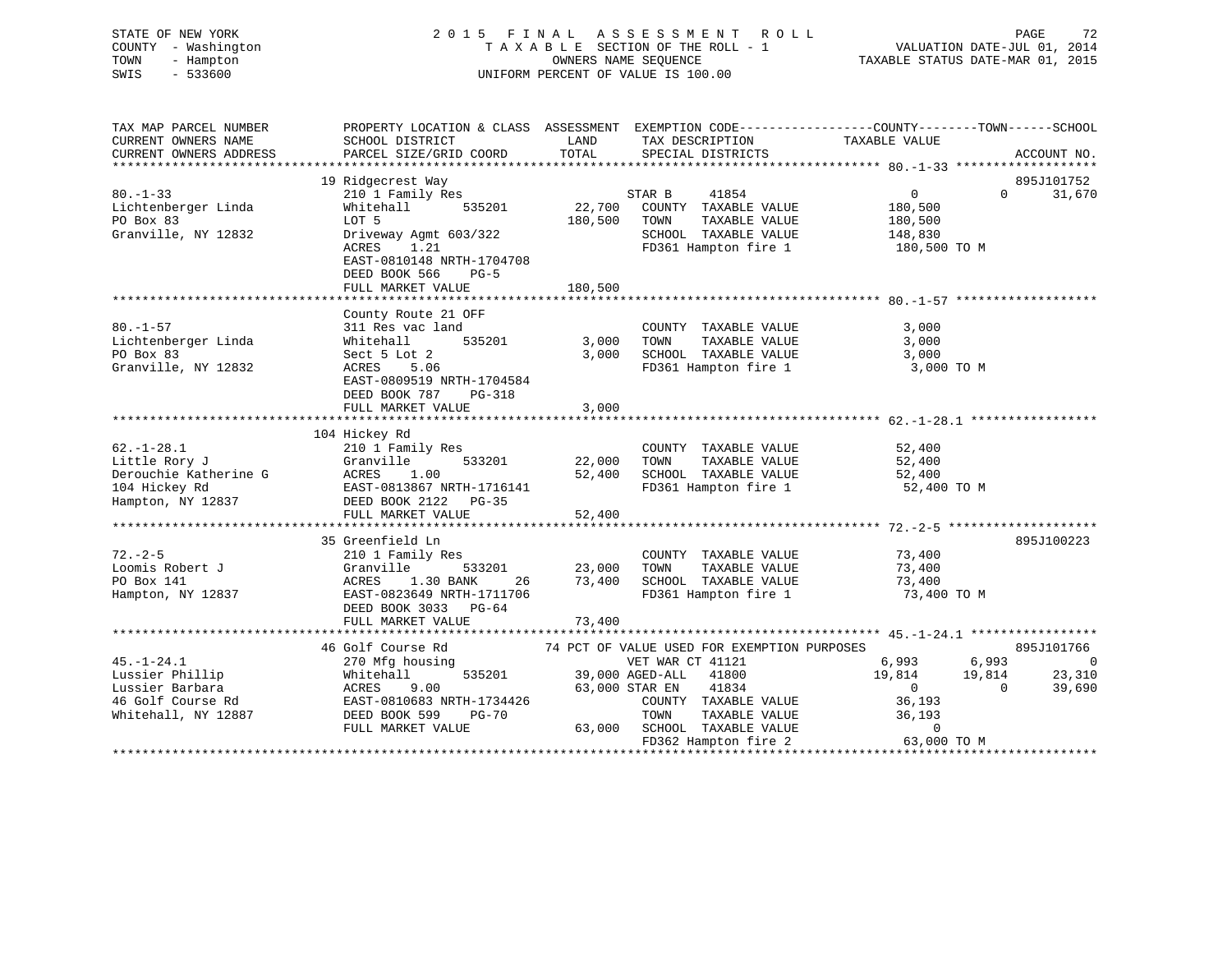# STATE OF NEW YORK 2 0 1 5 F I N A L A S S E S S M E N T R O L L PAGE 73 COUNTY - Washington T A X A B L E SECTION OF THE ROLL - 1 VALUATION DATE-JUL 01, 2014 TOWN - Hampton OWNERS NAME SEQUENCE TAXABLE STATUS DATE-MAR 01, 2015 SWIS - 533600 UNIFORM PERCENT OF VALUE IS 100.00

| SCHOOL DISTRICT<br>PARCEL SIZE/GRID COORD                                                                     | LAND<br>TAX DESCRIPTION<br>TOTAL SPECIAL DISTRICTS                                                                                                                                                                       | TAXABLE VALUE<br>ACCOUNT NO.                                                                                                                                                                                                                                                                                                                                                                          |
|---------------------------------------------------------------------------------------------------------------|--------------------------------------------------------------------------------------------------------------------------------------------------------------------------------------------------------------------------|-------------------------------------------------------------------------------------------------------------------------------------------------------------------------------------------------------------------------------------------------------------------------------------------------------------------------------------------------------------------------------------------------------|
| 2535 State Route 22A<br>210 1 Family Res                                                                      | DISAB-C/T 41931                                                                                                                                                                                                          | 895J100657<br>22,100<br>22,100<br>$\overline{0}$                                                                                                                                                                                                                                                                                                                                                      |
| Granville<br>3.25 Ad<br>2.60<br>ACRES                                                                         | 41854<br>44,200<br>COUNTY TAXABLE VALUE<br>TOWN<br>TAXABLE VALUE                                                                                                                                                         | $\overline{0}$<br>$\overline{0}$<br>31,670<br>22,100<br>22,100<br>12,530                                                                                                                                                                                                                                                                                                                              |
| FULL MARKET VALUE                                                                                             |                                                                                                                                                                                                                          | SCHOOL TAXABLE VALUE 12,530<br>FD361 Hampton fire 1 44,200 TO M                                                                                                                                                                                                                                                                                                                                       |
|                                                                                                               |                                                                                                                                                                                                                          | 895J100170                                                                                                                                                                                                                                                                                                                                                                                            |
| 314 Rural vac<10<br>Granville<br>1.34<br>ACRES<br>EAST-0823495 NRTH-1714664<br>DEED BOOK 586<br>PG-335        | COUNTY TAXABLE VALUE<br>TAXABLE VALUE<br>14,000<br>SCHOOL TAXABLE VALUE<br>FD361 Hampton fire 1                                                                                                                          | 14,000<br>14,000<br>14,000<br>14,000 TO M                                                                                                                                                                                                                                                                                                                                                             |
|                                                                                                               |                                                                                                                                                                                                                          |                                                                                                                                                                                                                                                                                                                                                                                                       |
| 2753 State Route 22A<br>210 1 Family Res<br>533201<br>Granville<br>ACRES<br>1.40<br>EAST-0823229 NRTH-1715132 | COUNTY TAXABLE VALUE<br>23,300 TOWN<br>TAXABLE VALUE<br>FD361 Hampton fire 1                                                                                                                                             | 895J100160<br>117,900<br>117,900<br>117,900 TO M                                                                                                                                                                                                                                                                                                                                                      |
|                                                                                                               |                                                                                                                                                                                                                          | 895J101720                                                                                                                                                                                                                                                                                                                                                                                            |
| 314 Rural vac<10<br>Whitehall<br>Lot 3<br>ACRES<br>5.12<br>DEED BOOK 540<br>PG-223                            | COUNTY TAXABLE VALUE<br>26,500 TOWN<br>TAXABLE VALUE<br>SCHOOL TAXABLE VALUE 26,500<br>26,500<br>FD362 Hampton fire 2                                                                                                    | 26,500<br>26,500<br>26,500 TO M                                                                                                                                                                                                                                                                                                                                                                       |
|                                                                                                               |                                                                                                                                                                                                                          |                                                                                                                                                                                                                                                                                                                                                                                                       |
|                                                                                                               | 83 PCT OF VALUE USED FOR EXEMPTION PURPOSES                                                                                                                                                                              | 895J100008                                                                                                                                                                                                                                                                                                                                                                                            |
| 240 Rural res<br>Whitehall<br>FULL MARKET VALUE                                                               | VET WAR CT 41121<br>41854<br>TOWN<br>TAXABLE VALUE<br>SCHOOL TAXABLE VALUE                                                                                                                                               | 15,351 15,351<br>$\Omega$<br>31,670<br>$\Omega$<br>$\Omega$<br>107,949<br>107,949<br>91,630<br>123,300 TO M                                                                                                                                                                                                                                                                                           |
|                                                                                                               | State Route 22A<br>Carvers Falls Rd<br>EAST-0808158 NRTH-1746951<br>FULL MARKET VALUE<br>Lyons Terry A $\overline{A}$ ACRES 13.62<br>1925 County Route 18 EAST-0810273 NRTH-1715329<br>Whitehall, NY 12887 DEED BOOK 751 | PROPERTY LOCATION & CLASS ASSESSMENT EXEMPTION CODE---------------COUNTY-------TOWN-----SCHOOL<br>533201 27,200 STAR B<br>EAST-0822228 NRTH-1710279<br>DEED BOOK 694 PG-125<br>44,200<br>117,900 SCHOOL TAXABLE VALUE 117,900<br>DEED BOOK 437 PG-137<br>26,500<br>1925 County Route 18<br>535201 42,500 STAR B<br>ACRES 13.62 123,300 COUNTY TAXABLE VALUE<br>PG-303<br>123,300 FD361 Hampton fire 1 |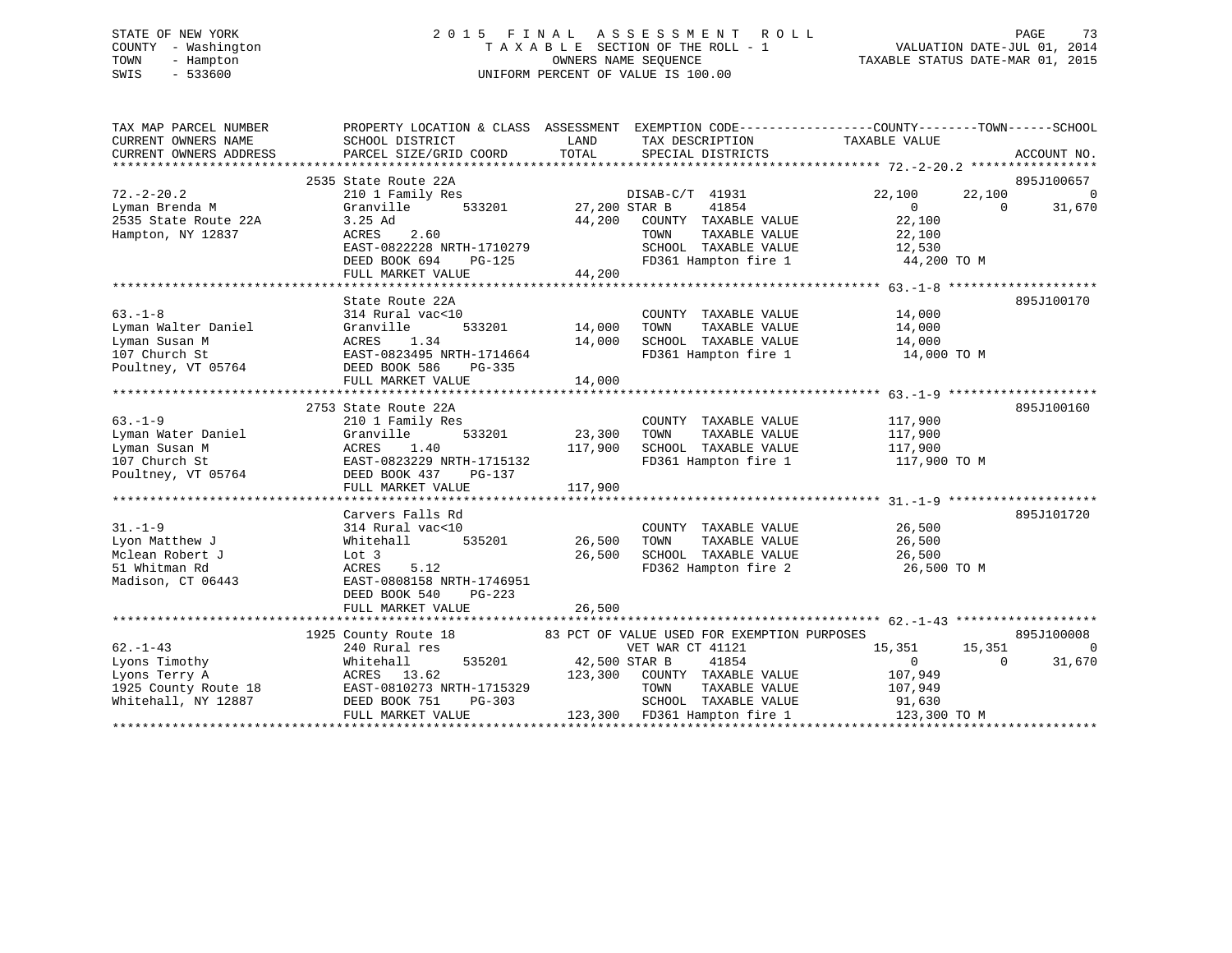# STATE OF NEW YORK 2 0 1 5 F I N A L A S S E S S M E N T R O L L PAGE 74 COUNTY - Washington T A X A B L E SECTION OF THE ROLL - 1 VALUATION DATE-JUL 01, 2014 TOWN - Hampton OWNERS NAME SEQUENCE TAXABLE STATUS DATE-MAR 01, 2015 SWIS - 533600 UNIFORM PERCENT OF VALUE IS 100.00

| TAX MAP PARCEL NUMBER<br>CURRENT OWNERS NAME<br>CURRENT OWNERS ADDRESS<br>************************* | PROPERTY LOCATION & CLASS ASSESSMENT<br>SCHOOL DISTRICT<br>PARCEL SIZE/GRID COORD<br>************************                                                                                                              | LAND<br>TOTAL                            | TAX DESCRIPTION<br>SPECIAL DISTRICTS                                                                                   | EXEMPTION CODE-----------------COUNTY-------TOWN------SCHOOL<br>TAXABLE VALUE<br>ACCOUNT NO. |
|-----------------------------------------------------------------------------------------------------|----------------------------------------------------------------------------------------------------------------------------------------------------------------------------------------------------------------------------|------------------------------------------|------------------------------------------------------------------------------------------------------------------------|----------------------------------------------------------------------------------------------|
| $62. - 1 - 44.1$<br>Lyons Timothy M<br>Lyons Terry A<br>1925 County Route 18<br>Whitehall, NY 12887 | County Route 18 N/off<br>910 Priv forest<br>Granville<br>533201<br>Lot 2<br>Filed Sub #12261<br>12.45<br>ACRES<br>EAST-0810585 NRTH-1716039<br>DEED BOOK 3118 PG-323<br>FULL MARKET VALUE<br>***************************** | 5,600<br>5,600<br>5,600                  | COUNTY TAXABLE VALUE<br>TOWN<br>TAXABLE VALUE<br>SCHOOL TAXABLE VALUE<br>FD361 Hampton fire 1                          | 5,600<br>5,600<br>5,600<br>5,600 TO M                                                        |
| $80. - 1 - 12.1$<br>MacNeil Robbin R<br>262 E Castlewood Dr<br>Selma, AL 36701                      | 3 Hampton Heights Way<br>220 2 Family Res<br>Granville<br>533201<br>ACRES<br>5.01<br>EAST-0812286 NRTH-1702228<br>DEED BOOK 1698<br>PG-188<br>FULL MARKET VALUE                                                            | 35,000<br>108,800<br>108,800             | COUNTY TAXABLE VALUE<br>TOWN<br>TAXABLE VALUE<br>SCHOOL TAXABLE VALUE<br>FD361 Hampton fire 1                          | 895J100697<br>108,800<br>108,800<br>108,800<br>108,800 TO M                                  |
| $72. - 1 - 2$<br>Mahar James E LE<br>Mahar Rosemarie LE<br>87 Fred Ave<br>Dunedin, FL 34698         | 2395 County Route 18<br>240 Rural res<br>Granville<br>533201<br>ACRES 12.50<br>EAST-0820101 NRTH-1711978<br>DEED BOOK 510<br>$PG-215$<br>FULL MARKET VALUE                                                                 | 42,500<br>84,800<br>84,800               | COUNTY TAXABLE VALUE<br>TOWN<br>TAXABLE VALUE<br>SCHOOL TAXABLE VALUE<br>CA001 Cons agri dst 1<br>FD361 Hampton fire 1 | 895J100101<br>84,800<br>84,800<br>84,800<br>84,800 TO<br>84,800 TO M                         |
| $81. - 1 - 3$<br>Mahoney Edward D Jr<br>Mahoney Christine M<br>20 Mekeel St<br>Katonah, NY 10536    | *******************************<br>280 South Rd<br>260 Seasonal res<br>533201<br>Granville<br>ACRES 10.00<br>EAST-0819530 NRTH-1703876<br>DEED BOOK 735<br>PG-291<br>FULL MARKET VALUE                                     | **********<br>40,000<br>87,900<br>87,900 | COUNTY TAXABLE VALUE<br>TOWN<br>TAXABLE VALUE<br>SCHOOL TAXABLE VALUE<br>FD361 Hampton fire 1                          | 895J100442<br>87,900<br>87,900<br>87,900<br>87,900 TO M                                      |
| $71.3 - 3 - 3$<br>Main Street Express LLC The<br>770 Bedford Ridge Rd<br>Mt Kisco, NY 10549         | County Route 21 OFF<br>311 Res vac land - WTRFNT<br>535201<br>Whitehall<br>Subdiv Lot 20B<br>Sect 3<br>$80 - 3 - 3$<br>FRNT 169.00 DPTH 324.00<br>EAST-0810279 NRTH-1706570<br>DEED BOOK 2792 PG-265<br>FULL MARKET VALUE  | 26,000<br>26,000<br>26,000               | COUNTY TAXABLE VALUE<br>TOWN<br>TAXABLE VALUE<br>SCHOOL TAXABLE VALUE<br>FD361 Hampton fire 1                          | 26,000<br>26,000<br>26,000<br>26,000 TO M                                                    |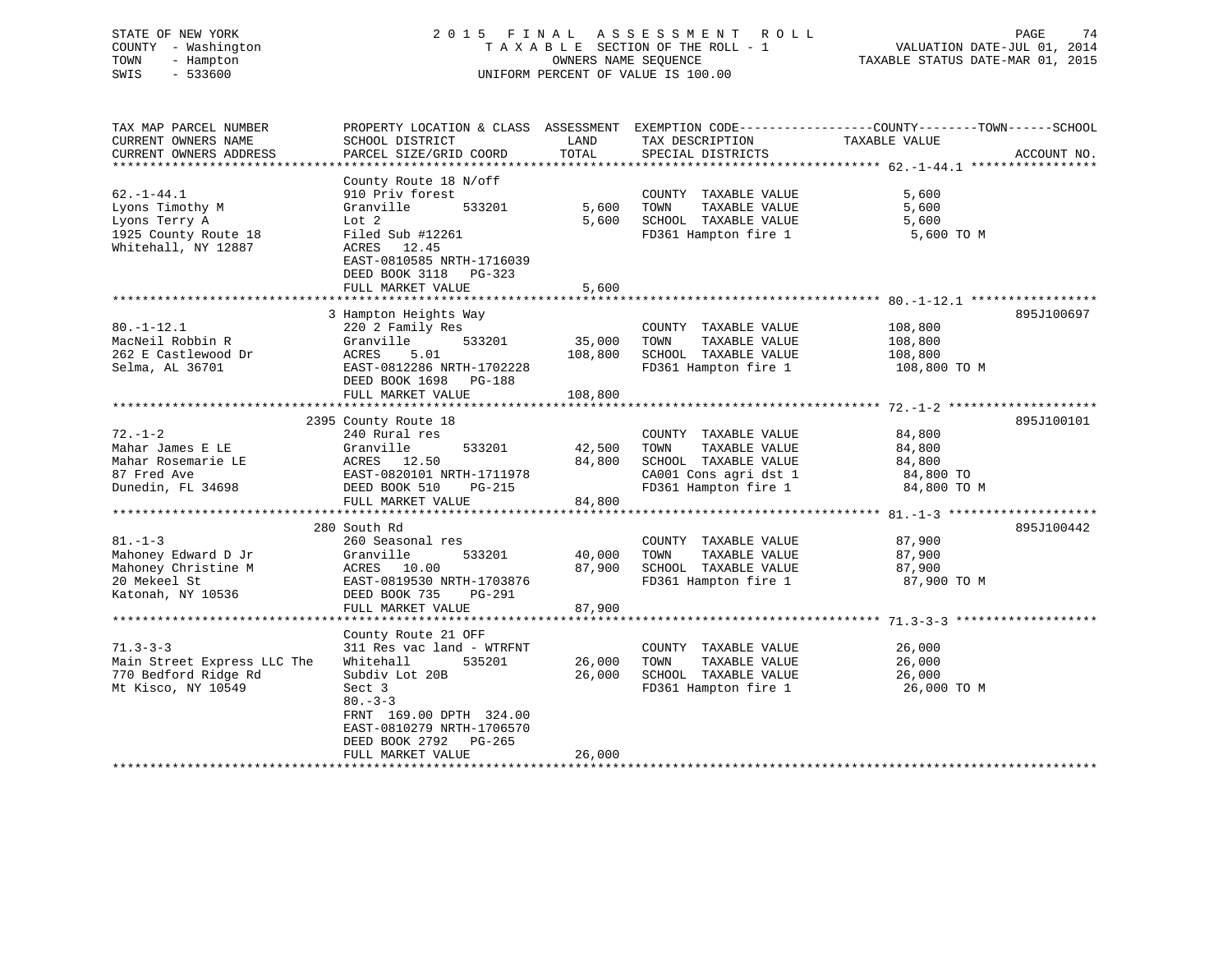| STATE OF NEW YORK<br>COUNTY - Washington<br>TOWN<br>- Hampton<br>$-533600$<br>SWIS                                                                                                         | 2015 FINAL                                                                                                                                                                                                                                                                                                                       | OWNERS NAME SEQUENCE                           | A S S E S S M E N T<br>R O L L<br>TAXABLE SECTION OF THE ROLL - 1<br>UNIFORM PERCENT OF VALUE IS 100.00                                                                                        | PAGE<br>75<br>VALUATION DATE-JUL 01, 2014<br>TAXABLE STATUS DATE-MAR 01, 2015                                                    |
|--------------------------------------------------------------------------------------------------------------------------------------------------------------------------------------------|----------------------------------------------------------------------------------------------------------------------------------------------------------------------------------------------------------------------------------------------------------------------------------------------------------------------------------|------------------------------------------------|------------------------------------------------------------------------------------------------------------------------------------------------------------------------------------------------|----------------------------------------------------------------------------------------------------------------------------------|
| TAX MAP PARCEL NUMBER<br>CURRENT OWNERS NAME<br>CURRENT OWNERS ADDRESS                                                                                                                     | SCHOOL DISTRICT<br>PARCEL SIZE/GRID COORD                                                                                                                                                                                                                                                                                        | LAND<br>TOTAL                                  | TAX DESCRIPTION<br>SPECIAL DISTRICTS                                                                                                                                                           | PROPERTY LOCATION & CLASS ASSESSMENT EXEMPTION CODE-----------------COUNTY-------TOWN-----SCHOOL<br>TAXABLE VALUE<br>ACCOUNT NO. |
|                                                                                                                                                                                            |                                                                                                                                                                                                                                                                                                                                  |                                                |                                                                                                                                                                                                |                                                                                                                                  |
| $71.3 - 3 - 4$<br>Main Street Express LLC The<br>770 Bedford Ridge Rd<br>Mt Kisco, NY 10549                                                                                                | County Route 21 OFF<br>311 Res vac land - WTRFNT<br>Whitehall<br>535201<br>Subdiv Lot 5B<br>Sect 3<br>$80 - 3 - 4$<br>FRNT 191.00 DPTH 324.00<br>EAST-0810347 NRTH-1706468<br>DEED BOOK 2792 PG-269<br>FULL MARKET VALUE                                                                                                         | 26,000<br>26,000<br>26,000                     | COUNTY TAXABLE VALUE<br>TOWN<br>TAXABLE VALUE<br>SCHOOL TAXABLE VALUE<br>FD361 Hampton fire 1                                                                                                  | 26,000<br>26,000<br>26,000<br>26,000 TO M                                                                                        |
|                                                                                                                                                                                            |                                                                                                                                                                                                                                                                                                                                  |                                                |                                                                                                                                                                                                |                                                                                                                                  |
| $71.3 - 3 - 5$<br>Main Street Express LLC The<br>770 Bedford Ridge Rd<br>Mt Kisco, NY 10549<br>$71.3 - 3 - 6$<br>Main Street Express LLC The<br>770 Bedford Ridge Rd<br>Mt Kisco, NY 10549 | County Route 21 OFF<br>311 Res vac land - WTRFNT<br>Whitehall<br>535201<br>Subdiv Lot 12B<br>Sect 3<br>$80 - 3 - 5$<br>FRNT 142.00 DPTH 457.00<br>EAST-0810272 NRTH-1706363<br>DEED BOOK 2792 PG-273<br>FULL MARKET VALUE<br>County Route 21 OFF<br>311 Res vac land - WTRFNT<br>Whitehall<br>535201<br>Subdiv Lot 11B<br>Sect 3 | 26,000<br>26,000<br>26,000<br>26,000<br>26,000 | COUNTY TAXABLE VALUE<br>TOWN<br>TAXABLE VALUE<br>SCHOOL TAXABLE VALUE<br>FD361 Hampton fire 1<br>COUNTY TAXABLE VALUE<br>TOWN<br>TAXABLE VALUE<br>SCHOOL TAXABLE VALUE<br>FD361 Hampton fire 1 | 26,000<br>26,000<br>26,000<br>26,000 TO M<br>26,000<br>26,000<br>26,000<br>26,000 TO M                                           |
|                                                                                                                                                                                            | $80 - 3 - 6$<br>FRNT 200.00 DPTH 457.00<br>EAST-0810245 NRTH-1706245<br>DEED BOOK 2792 PG-277<br>FULL MARKET VALUE                                                                                                                                                                                                               | 26,000                                         |                                                                                                                                                                                                |                                                                                                                                  |
|                                                                                                                                                                                            |                                                                                                                                                                                                                                                                                                                                  |                                                |                                                                                                                                                                                                |                                                                                                                                  |
| $71.3 - 3 - 7$<br>Main Street Express LLC The<br>770 Bedford Ridge<br>Mt Kisco, NY 10549                                                                                                   | County Route 21 OFF<br>311 Res vac land - WTRFNT<br>Whitehall<br>535201<br>Subdiv Lot 10B<br>Sect 3<br>$80 - 3 - 7$<br>FRNT 201.00 DPTH 273.00<br>EAST-0810314 NRTH-1706181<br>DEED BOOK 2792<br>PG-281                                                                                                                          | 26,000<br>26,000                               | COUNTY TAXABLE VALUE<br>TOWN<br>TAXABLE VALUE<br>SCHOOL TAXABLE VALUE<br>FD361 Hampton fire 1                                                                                                  | 26,000<br>26,000<br>26,000<br>26,000 TO M                                                                                        |
|                                                                                                                                                                                            | FULL MARKET VALUE                                                                                                                                                                                                                                                                                                                | 26,000                                         |                                                                                                                                                                                                |                                                                                                                                  |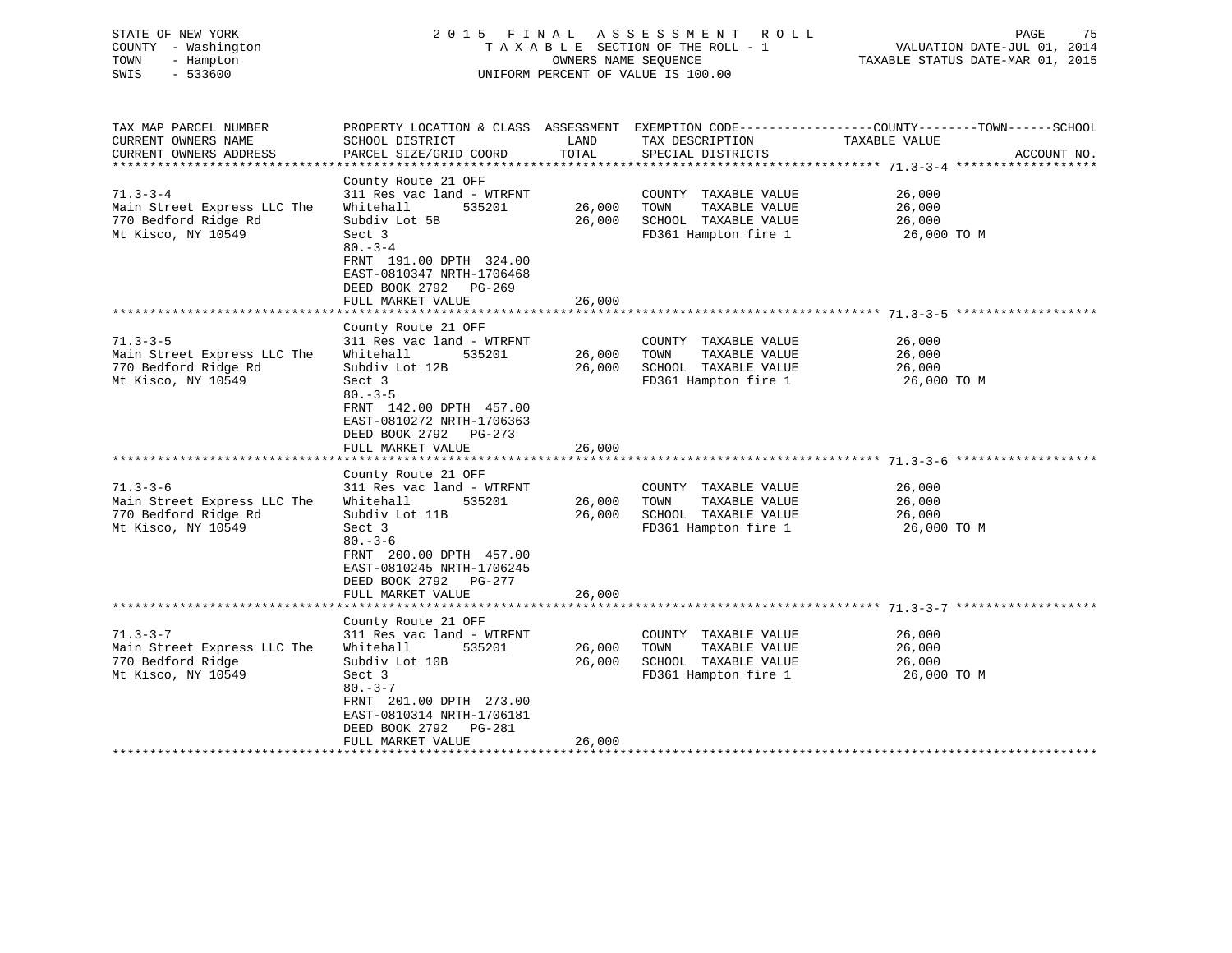# STATE OF NEW YORK 2 0 1 5 F I N A L A S S E S S M E N T R O L L PAGE 76 COUNTY - Washington T A X A B L E SECTION OF THE ROLL - 1 VALUATION DATE-JUL 01, 2014 TOWN - Hampton OWNERS NAME SEQUENCE TAXABLE STATUS DATE-MAR 01, 2015 SWIS - 533600 UNIFORM PERCENT OF VALUE IS 100.00

| TAX MAP PARCEL NUMBER<br>CURRENT OWNERS NAME<br>CURRENT OWNERS ADDRESS                         | PROPERTY LOCATION & CLASS ASSESSMENT EXEMPTION CODE----------------COUNTY-------TOWN------SCHOOL<br>SCHOOL DISTRICT<br>PARCEL SIZE/GRID COORD                                                                               | LAND<br>TOTAL              | TAX DESCRIPTION<br>SPECIAL DISTRICTS                                                                                                                                                                       | TAXABLE VALUE                                                                                                               | ACCOUNT NO.                                                                                                                            |
|------------------------------------------------------------------------------------------------|-----------------------------------------------------------------------------------------------------------------------------------------------------------------------------------------------------------------------------|----------------------------|------------------------------------------------------------------------------------------------------------------------------------------------------------------------------------------------------------|-----------------------------------------------------------------------------------------------------------------------------|----------------------------------------------------------------------------------------------------------------------------------------|
|                                                                                                |                                                                                                                                                                                                                             |                            |                                                                                                                                                                                                            |                                                                                                                             |                                                                                                                                        |
| $80. - 1 - 36$<br>Main Street Express LLC The<br>770 Bedford Ridge Rd<br>Mt Kisco, NY 10549    | Ridgecrest Way<br>311 Res vac land<br>Whitehall<br>535201<br>LOT 8<br>FRNT 323.00 DPTH 160.00<br>EAST-0810137 NRTH-1705095<br>DEED BOOK 2792 PG-261                                                                         | 1,500<br>1,500             | COUNTY TAXABLE VALUE<br>TOWN<br>TAXABLE VALUE<br>SCHOOL TAXABLE VALUE<br>FD361 Hampton fire 1                                                                                                              | 1,500<br>1,500<br>1,500<br>1,500 TO M                                                                                       | 895J101755                                                                                                                             |
|                                                                                                | FULL MARKET VALUE                                                                                                                                                                                                           | 1,500                      |                                                                                                                                                                                                            |                                                                                                                             |                                                                                                                                        |
|                                                                                                |                                                                                                                                                                                                                             |                            |                                                                                                                                                                                                            |                                                                                                                             |                                                                                                                                        |
| $80. - 1 - 62$<br>Main Street Express LLC The<br>770 Bedford Ridge Rd<br>Mt Kisco, NY 10549    | County Route 21<br>311 Res vac land<br>535201<br>Whitehall<br>Sect 5 Lot 7<br>ACRES<br>5.20<br>EAST-0809318 NRTH-1705862<br>DEED BOOK 2792 PG-257<br>FULL MARKET VALUE                                                      | 12,000<br>12,000<br>12,000 | COUNTY TAXABLE VALUE<br>TOWN<br>TAXABLE VALUE<br>SCHOOL TAXABLE VALUE<br>FD361 Hampton fire 1                                                                                                              | 12,000<br>12,000<br>12,000<br>12,000 TO M                                                                                   |                                                                                                                                        |
|                                                                                                |                                                                                                                                                                                                                             |                            |                                                                                                                                                                                                            |                                                                                                                             |                                                                                                                                        |
| $71. - 1 - 23.1$<br>Mako International LLC<br>12 Elmwood Rd<br>Menands, NY 12204               | Hills Pond Rd<br>314 Rural vac<10<br>Granville<br>533201<br>Sub Div Lot 1<br>ACRES<br>6.30<br>EAST-0814653 NRTH-1710243<br>DEED BOOK 3017 PG-62<br>FULL MARKET VALUE                                                        | 27,500<br>27,500<br>27,500 | COUNTY TAXABLE VALUE<br>TOWN<br>TAXABLE VALUE<br>SCHOOL TAXABLE VALUE<br>FD361 Hampton fire 1                                                                                                              | 27,500<br>27,500<br>27,500<br>27,500 TO M                                                                                   | 895J100010                                                                                                                             |
|                                                                                                |                                                                                                                                                                                                                             |                            |                                                                                                                                                                                                            |                                                                                                                             |                                                                                                                                        |
| $31. - 1 - 4$<br>Manell Robert<br>Manell Robin<br>1399 Carvers Falls Ln<br>Whitehall, NY 12887 | 1399 Carvers Falls Ln<br>210 1 Family Res<br>535201<br>Whitehall<br>3.90<br>ACRES<br>EAST-0807952 NRTH-1746334<br>DEED BOOK 2950 PG-67<br>FULL MARKET VALUE                                                                 | 88,700                     | VET COM C 41132<br>31,400 VET COM T 41133<br>88,700 VET DIS C 41142<br>VET DIS T 41143<br>41854<br>STAR B<br>COUNTY TAXABLE VALUE<br>TOWN<br>TAXABLE VALUE<br>SCHOOL TAXABLE VALUE<br>FD362 Hampton fire 2 | 22,175<br>$\overline{\phantom{0}}$<br>22,175<br>$\mathbf{0}$<br>$\overline{0}$<br>44,350<br>44,350<br>57,030<br>88,700 TO M | 895J100215<br>$\Omega$<br>$\Omega$<br>$\mathbf{0}$<br>22,175<br>$\overline{0}$<br>$\Omega$<br>22,175<br>$\Omega$<br>$\Omega$<br>31,670 |
|                                                                                                |                                                                                                                                                                                                                             |                            |                                                                                                                                                                                                            |                                                                                                                             |                                                                                                                                        |
| $71.3 - 3 - 8$<br>Maniaci Robert<br>Maniaci Elaine<br>132 Galleon Rd<br>Manahawkin, NJ 08050   | 28 Forest Hill Way<br>260 Seasonal res - WTRFNT<br>Whitehall<br>535201<br>Sub Div Lot 9B<br>Sect 3<br>$80 - 3 - 8$<br>FRNT 66.00 DPTH 243.00<br>EAST-0810430 NRTH-1706168<br>DEED BOOK 893<br>$PG-240$<br>FULL MARKET VALUE | 20,000<br>75,200<br>75,200 | COUNTY TAXABLE VALUE<br>TOWN<br>TAXABLE VALUE<br>SCHOOL TAXABLE VALUE<br>FD361 Hampton fire 1                                                                                                              | 75,200<br>75,200<br>75,200<br>75,200 TO M                                                                                   |                                                                                                                                        |
|                                                                                                |                                                                                                                                                                                                                             |                            |                                                                                                                                                                                                            |                                                                                                                             |                                                                                                                                        |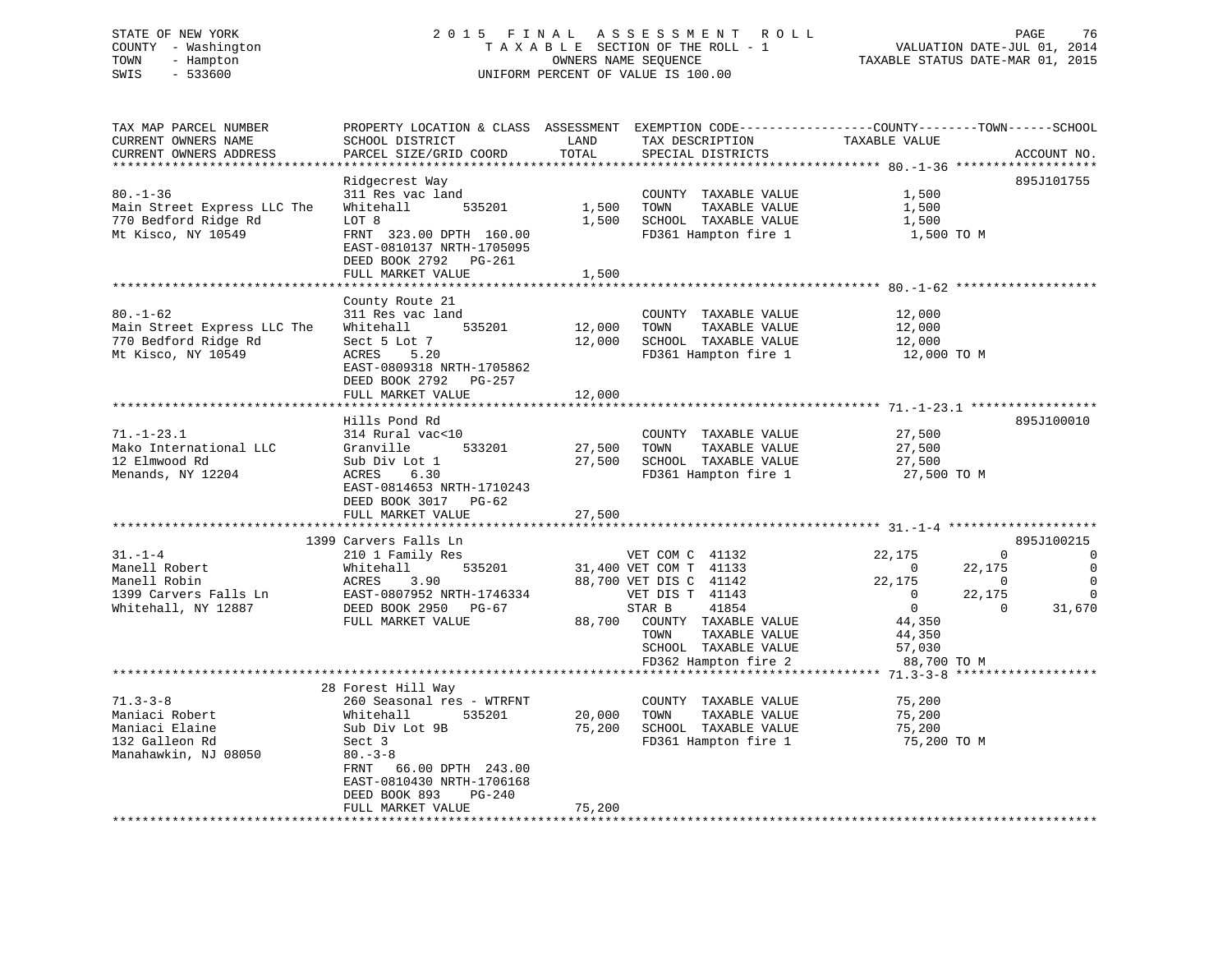| STATE OF NEW YORK<br>COUNTY - Washington<br>TOWN<br>- Hampton<br>$-533600$<br>SWIS | 2015 FINAL                                                                                                         | OWNERS NAME SEQUENCE | A S S E S S M E N T<br>R O L L<br>TAXABLE SECTION OF THE ROLL - 1<br>UNIFORM PERCENT OF VALUE IS 100.00 | VALUATION DATE-JUL 01, 2014<br>TAXABLE STATUS DATE-MAR 01, 2015 | PAGE<br>77  |
|------------------------------------------------------------------------------------|--------------------------------------------------------------------------------------------------------------------|----------------------|---------------------------------------------------------------------------------------------------------|-----------------------------------------------------------------|-------------|
| TAX MAP PARCEL NUMBER<br>CURRENT OWNERS NAME                                       | PROPERTY LOCATION & CLASS ASSESSMENT EXEMPTION CODE---------------COUNTY-------TOWN------SCHOOL<br>SCHOOL DISTRICT | LAND                 | TAX DESCRIPTION                                                                                         | TAXABLE VALUE                                                   |             |
| CURRENT OWNERS ADDRESS                                                             | PARCEL SIZE/GRID COORD                                                                                             | TOTAL                | SPECIAL DISTRICTS                                                                                       |                                                                 | ACCOUNT NO. |
|                                                                                    |                                                                                                                    |                      |                                                                                                         |                                                                 |             |
|                                                                                    | 1048 West Way                                                                                                      |                      |                                                                                                         |                                                                 | 895J100061  |
| $71.4 - 2 - 9$<br>Manzer Jane A                                                    | 260 Seasonal res - WTRFNT<br>Granville<br>533201                                                                   | 27,100               | COUNTY TAXABLE VALUE<br>TOWN<br>TAXABLE VALUE                                                           | 138,600<br>138,600                                              |             |
| Cook Timothy                                                                       | LOT 9                                                                                                              | 138,600              | SCHOOL TAXABLE VALUE                                                                                    | 138,600                                                         |             |
| Attn: Jane Manzer                                                                  | 471/745 501/1049                                                                                                   |                      | FD361 Hampton fire 1                                                                                    | 138,600 TO M                                                    |             |
| 279 Church St                                                                      | $71. - 2 - 9$                                                                                                      |                      |                                                                                                         |                                                                 |             |
| Buchanan, NY 10511                                                                 | FRNT 103.00 DPTH 259.00<br>EAST-0815483 NRTH-1707397<br>DEED BOOK 447<br>PG-732<br>FULL MARKET VALUE               | 138,600              |                                                                                                         |                                                                 |             |
|                                                                                    |                                                                                                                    |                      |                                                                                                         |                                                                 |             |
|                                                                                    | County Route 18                                                                                                    |                      |                                                                                                         |                                                                 | 895J100292  |
| $62. - 1 - 40$                                                                     | 322 Rural vac>10                                                                                                   |                      | COUNTY TAXABLE VALUE                                                                                    | 29,000                                                          |             |
| Mapes Harold C                                                                     | Granville<br>533201                                                                                                | 29,000               | TOWN<br>TAXABLE VALUE                                                                                   | 29,000                                                          |             |
| 22 Cedarwood Dr                                                                    | ACRES 13.00                                                                                                        | 29,000               | SCHOOL TAXABLE VALUE                                                                                    | 29,000                                                          |             |
| Queensbury, NY 12804                                                               | EAST-0810353 NRTH-1713951<br>DEED BOOK 2277 PG-327                                                                 |                      | FD361 Hampton fire 1                                                                                    | 29,000 TO M                                                     |             |
|                                                                                    | FULL MARKET VALUE                                                                                                  | 29,000               |                                                                                                         |                                                                 |             |
|                                                                                    | County Route 18 OFF                                                                                                |                      |                                                                                                         |                                                                 | 895J100412  |
| $71. - 1 - 1.3$                                                                    | 323 Vacant rural                                                                                                   |                      | COUNTY TAXABLE VALUE                                                                                    | 23,500                                                          |             |
| Mapes Harold C                                                                     | Granville<br>533201                                                                                                | 23,500               | TOWN<br>TAXABLE VALUE                                                                                   | 23,500                                                          |             |
| 22 Cedarwood Dr                                                                    | 56.91<br>ACRES                                                                                                     | 23,500               | SCHOOL TAXABLE VALUE                                                                                    | 23,500                                                          |             |
| Queensbury, NY 12804                                                               | EAST-0810883 NRTH-1712549<br>DEED BOOK 2277 PG-327                                                                 |                      | FD361 Hampton fire 1                                                                                    | 23,500 TO M                                                     |             |
|                                                                                    | FULL MARKET VALUE                                                                                                  | 23,500               |                                                                                                         |                                                                 |             |
|                                                                                    | 123 Campbell Ln                                                                                                    |                      |                                                                                                         |                                                                 | 895J100404  |
| $72. - 2 - 35$                                                                     | 210 1 Family Res                                                                                                   |                      | STAR B<br>41854                                                                                         | $\overline{0}$<br>$\Omega$                                      | 31,670      |
| Marin Lucie G                                                                      | 533201<br>Granville                                                                                                | 36,600               | COUNTY TAXABLE VALUE                                                                                    | 133,000                                                         |             |
| Attn: Bailey Lucie                                                                 | 496/825,596/34,2653/6                                                                                              | 133,000              | TAXABLE VALUE<br>TOWN                                                                                   | 133,000                                                         |             |
| PO Box 113                                                                         | 715/177-178 Hwy 742/185                                                                                            |                      | SCHOOL TAXABLE VALUE                                                                                    | 101,330                                                         |             |
| Hampton, NY 12837                                                                  | ACRES<br>6.10<br>EAST-0824120 NRTH-1712946<br>DEED BOOK 496<br>PG-825                                              |                      | FD361 Hampton fire 1                                                                                    | 133,000 TO M                                                    |             |
|                                                                                    | FULL MARKET VALUE                                                                                                  | 133,000              |                                                                                                         |                                                                 |             |
|                                                                                    | 68 Rainbow Way                                                                                                     |                      |                                                                                                         |                                                                 | 895J100598  |
| $81. - 1 - 37$                                                                     | 260 Seasonal res                                                                                                   |                      | COUNTY TAXABLE VALUE                                                                                    | 60,400                                                          |             |
| Marino Leah M                                                                      | Granville<br>533201                                                                                                | 31,800               | TOWN<br>TAXABLE VALUE                                                                                   | 60,400                                                          |             |
| Macri Patricia                                                                     | ACRES<br>4.00                                                                                                      | 60,400               | SCHOOL TAXABLE VALUE                                                                                    | 60,400                                                          |             |
| 68 Rainbow Way                                                                     | EAST-0817188 NRTH-1701965                                                                                          |                      | FD361 Hampton fire 1                                                                                    | 60,400 TO M                                                     |             |
| PO Box 213                                                                         | DEED BOOK 3145<br>PG-71                                                                                            |                      |                                                                                                         |                                                                 |             |

Whitehall, NY 12887 FULL MARKET VALUE 60,400 \*\*\*\*\*\*\*\*\*\*\*\*\*\*\*\*\*\*\*\*\*\*\*\*\*\*\*\*\*\*\*\*\*\*\*\*\*\*\*\*\*\*\*\*\*\*\*\*\*\*\*\*\*\*\*\*\*\*\*\*\*\*\*\*\*\*\*\*\*\*\*\*\*\*\*\*\*\*\*\*\*\*\*\*\*\*\*\*\*\*\*\*\*\*\*\*\*\*\*\*\*\*\*\*\*\*\*\*\*\*\*\*\*\*\*\*\*\*\*\*\*\*\*\*\*\*\*\*\*\*\*\*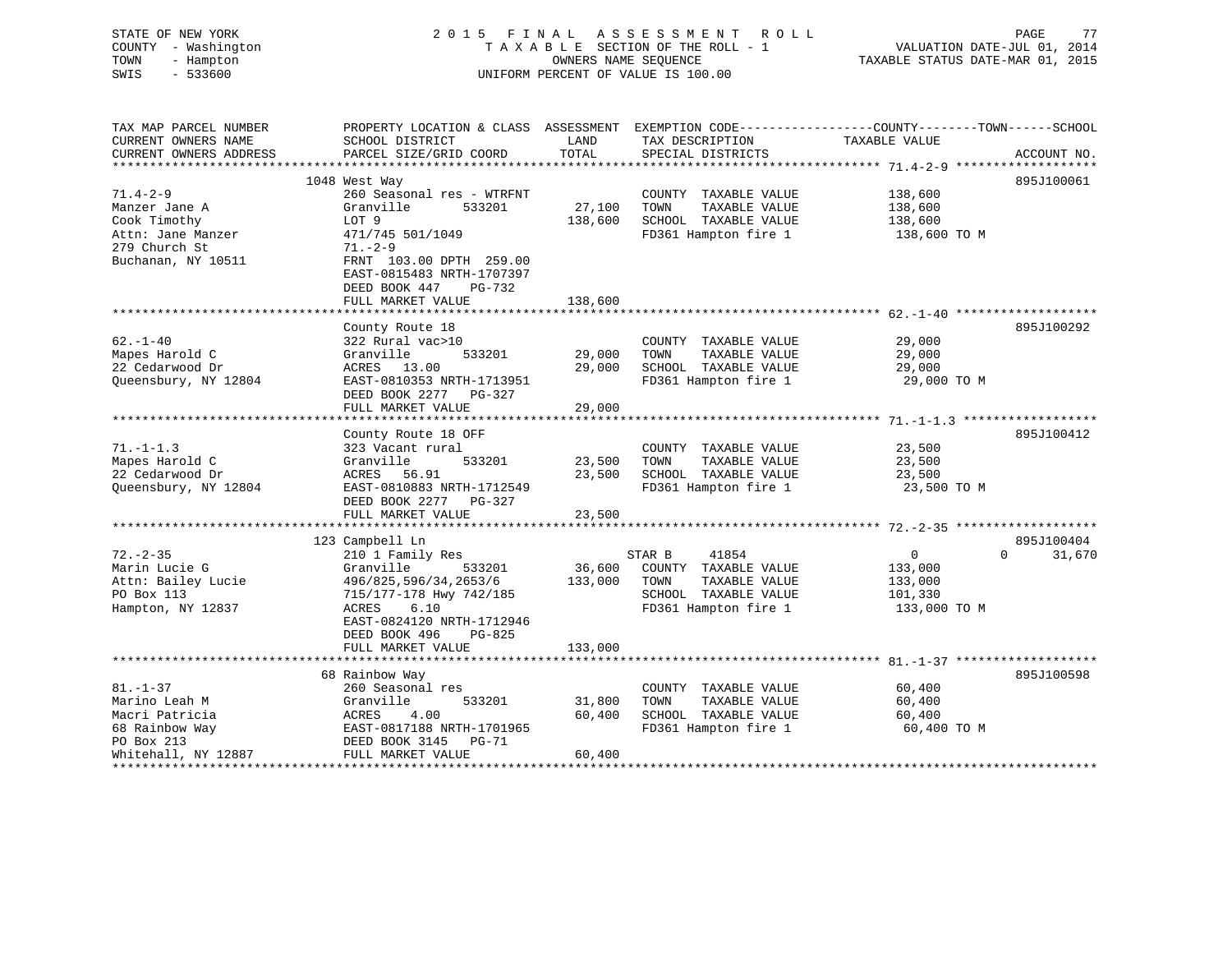# STATE OF NEW YORK 2 0 1 5 F I N A L A S S E S S M E N T R O L L PAGE 78 COUNTY - Washington T A X A B L E SECTION OF THE ROLL - 1 VALUATION DATE-JUL 01, 2014 TOWN - Hampton OWNERS NAME SEQUENCE TAXABLE STATUS DATE-MAR 01, 2015 SWIS - 533600 UNIFORM PERCENT OF VALUE IS 100.00

TAX MAP PARCEL NUMBER PROPERTY LOCATION & CLASS ASSESSMENT EXEMPTION CODE------------------COUNTY--------TOWN------SCHOOL CURRENT OWNERS NAME SCHOOL DISTRICT LAND TAX DESCRIPTION TAXABLE VALUE

| CURRENT OWNERS ADDRESS                                   | PARCEL SIZE/GRID COORD<br>*********************** | TOTAL<br>*********** | SPECIAL DISTRICTS<br>************************************** 45.-1-22.1 ****************** |                            | ACCOUNT NO. |
|----------------------------------------------------------|---------------------------------------------------|----------------------|-------------------------------------------------------------------------------------------|----------------------------|-------------|
|                                                          | 74 Golf Course Rd                                 |                      |                                                                                           |                            | 895J100693  |
| $45. - 1 - 22.1$                                         | 270 Mfg housing                                   |                      | COUNTY TAXABLE VALUE                                                                      | 23,000                     |             |
| Markie Ronald                                            | Whitehall<br>535201                               | 13,000               | TOWN<br>TAXABLE VALUE                                                                     | 23,000                     |             |
| Box 2193                                                 | FRNT 100.00 DPTH 150.00                           | 23,000               | SCHOOL TAXABLE VALUE                                                                      | 23,000                     |             |
| Whitehall, NY 12887                                      | EAST-0810398 NRTH-1735541                         |                      | FD362 Hampton fire 2                                                                      | 23,000 TO M                |             |
|                                                          | DEED BOOK 502<br>PG-1025                          |                      |                                                                                           |                            |             |
|                                                          | FULL MARKET VALUE                                 | 23,000               |                                                                                           |                            |             |
|                                                          |                                                   |                      |                                                                                           |                            |             |
|                                                          | 1754 County Route 21                              |                      |                                                                                           |                            |             |
| $71.3 - 3 - 14$                                          | 210 1 Family Res - WTRFNT                         |                      | COUNTY TAXABLE VALUE                                                                      | 148,100                    |             |
| Martel Philip                                            | Whitehall<br>535201                               | 25,000               | TAXABLE VALUE<br>TOWN                                                                     | 148,100                    |             |
| Martel Ermelinda                                         | Subdiv Lot 2B                                     | 148,100              | SCHOOL TAXABLE VALUE                                                                      | 148,100                    |             |
| 30 Lakeview Rd                                           | Sect 3                                            |                      | FD361 Hampton fire 1                                                                      | 148,100 TO M               |             |
| Terryville, CT 06786                                     | $80. - 3 - 14$                                    |                      |                                                                                           |                            |             |
|                                                          | FRNT 128.00 DPTH 234.00                           |                      |                                                                                           |                            |             |
|                                                          | EAST-0810221 NRTH-1705746                         |                      |                                                                                           |                            |             |
|                                                          | DEED BOOK 927<br>$PG-96$                          |                      |                                                                                           |                            |             |
|                                                          | FULL MARKET VALUE                                 | 148,100              |                                                                                           |                            |             |
|                                                          |                                                   |                      |                                                                                           |                            |             |
|                                                          | 3 Mirror Lake Way                                 |                      |                                                                                           |                            |             |
| $71.3 - 3 - 13$                                          | 311 Res vac land - WTRFNT                         |                      | COUNTY TAXABLE VALUE                                                                      | 26,000                     |             |
| Martel Philip E                                          | Whitehall<br>535201                               | 26,000               | TOWN<br>TAXABLE VALUE                                                                     | 26,000                     |             |
| Martel Ermelinda                                         | Subdiv 3B                                         | 26,000               | SCHOOL TAXABLE VALUE                                                                      | 26,000                     |             |
| 30 Lakeview Rd                                           | Sect 3                                            |                      | FD361 Hampton fire 1                                                                      | 26,000 TO M                |             |
| Terryville, CT 06786                                     | $80. - 3 - 13$<br>FRNT 128.00 DPTH 271.00         |                      |                                                                                           |                            |             |
|                                                          | EAST-0810339 NRTH-1705635                         |                      |                                                                                           |                            |             |
|                                                          | DEED BOOK 927<br>$PG-96$                          |                      |                                                                                           |                            |             |
|                                                          | FULL MARKET VALUE                                 | 26,000               |                                                                                           |                            |             |
|                                                          |                                                   |                      |                                                                                           |                            |             |
|                                                          | 12 Vladyka Woods Rd                               |                      |                                                                                           |                            |             |
| $38. - 1 - 15.3$                                         | 210 1 Family Res                                  |                      | 41854<br>STAR B                                                                           | $\mathbf 0$<br>$\mathbf 0$ | 31,670      |
| Martelle Arthur B                                        | Whitehall<br>535201                               | 24,600               | COUNTY TAXABLE VALUE                                                                      | 101,400                    |             |
| Martelle Melissa A                                       | 1.80<br>ACRES                                     | 101,400              | TAXABLE VALUE<br>TOWN                                                                     | 101,400                    |             |
| 12 Vladka Rd                                             | EAST-0806170 NRTH-1737442                         |                      | SCHOOL TAXABLE VALUE                                                                      | 69,730                     |             |
| Whitehall, NY 12887                                      | DEED BOOK 872<br>$PG-232$                         |                      | FD362 Hampton fire 2                                                                      | 101,400 TO M               |             |
|                                                          | FULL MARKET VALUE                                 | 101,400              |                                                                                           |                            |             |
|                                                          |                                                   |                      |                                                                                           |                            |             |
|                                                          | 15 Greenfield Ln                                  |                      |                                                                                           |                            | 895J100281  |
| $72. - 2 - 3$                                            | 240 Rural res                                     |                      | COUNTY TAXABLE VALUE                                                                      | 73,300                     |             |
| Martin Daniel J                                          | Granville<br>533201                               | 42,200               | TOWN<br>TAXABLE VALUE                                                                     | 73,300                     |             |
| 2 Chambers Ln                                            | ACRES<br>11.50                                    | 73,300               | SCHOOL TAXABLE VALUE                                                                      | 73,300                     |             |
| White River Junction, VT 05001 EAST-0824081 NRTH-1711576 |                                                   |                      | FD361 Hampton fire 1                                                                      | 73,300 TO M                |             |
|                                                          | DEED BOOK 2480<br><b>PG-119</b>                   |                      |                                                                                           |                            |             |
|                                                          | FULL MARKET VALUE                                 | 73,300               |                                                                                           |                            |             |
|                                                          |                                                   |                      |                                                                                           |                            |             |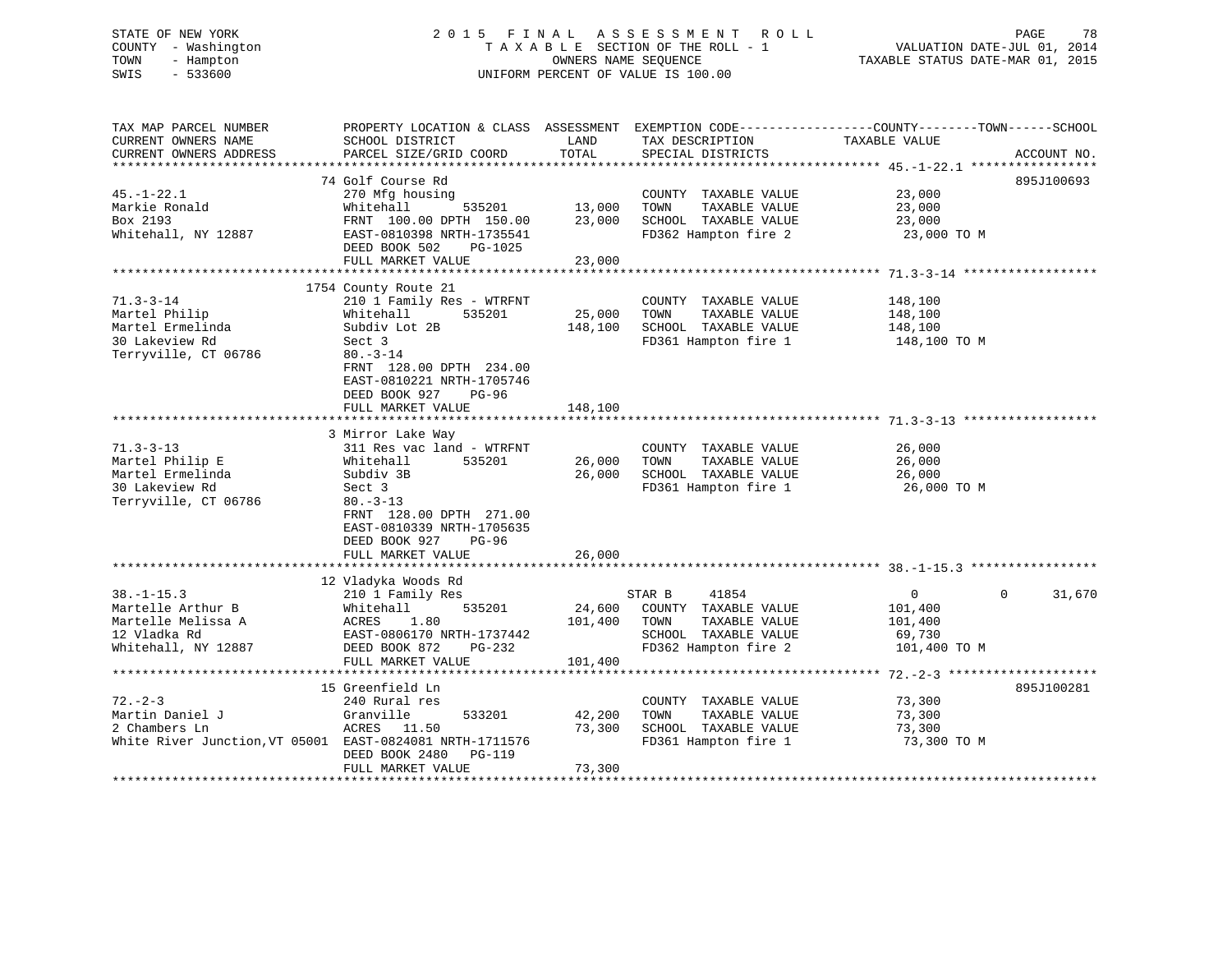# STATE OF NEW YORK 2 0 1 5 F I N A L A S S E S S M E N T R O L L PAGE 79 COUNTY - Washington T A X A B L E SECTION OF THE ROLL - 1 VALUATION DATE-JUL 01, 2014 TOWN - Hampton OWNERS NAME SEQUENCE TAXABLE STATUS DATE-MAR 01, 2015 SWIS - 533600 UNIFORM PERCENT OF VALUE IS 100.00

| TAX MAP PARCEL NUMBER<br>CURRENT OWNERS NAME<br>CURRENT OWNERS ADDRESS                                                                                                                              | PROPERTY LOCATION & CLASS ASSESSMENT EXEMPTION CODE----------------COUNTY-------TOWN-----SCHOOL<br>SCHOOL DISTRICT<br>PARCEL SIZE/GRID COORD | LAND<br>TOTAL | TAX DESCRIPTION<br>SPECIAL DISTRICTS                                                                  | TAXABLE VALUE    | ACCOUNT NO. |        |
|-----------------------------------------------------------------------------------------------------------------------------------------------------------------------------------------------------|----------------------------------------------------------------------------------------------------------------------------------------------|---------------|-------------------------------------------------------------------------------------------------------|------------------|-------------|--------|
|                                                                                                                                                                                                     |                                                                                                                                              |               |                                                                                                       |                  |             |        |
|                                                                                                                                                                                                     | 2300 State Route 22A                                                                                                                         |               | 3<br>533201 13,600 COUNTY TAXABLE VALUE<br>13,600 COUNTY TAXABLE VALUE<br>12,40400 TOWN TAXABLE VALUE |                  | 895J101718  |        |
| $81. -2 - 3.1$                                                                                                                                                                                      | 210 1 Family Res                                                                                                                             |               |                                                                                                       | $\overline{0}$   | $\Omega$    | 31,670 |
| Martindale William M                                                                                                                                                                                | Granville                                                                                                                                    |               |                                                                                                       | 42,400           |             |        |
|                                                                                                                                                                                                     |                                                                                                                                              |               | SCHOOL TAXABLE VALUE                                                                                  | 42,400<br>10,730 |             |        |
|                                                                                                                                                                                                     |                                                                                                                                              |               | FD361 Hampton fire 1                                                                                  | 42,400 TO M      |             |        |
| Martindale Sherry FRNT 185.00 DPTH 86.00 42,400 TOWN<br>2300 State Route 22A EAST-0822730 NRTH-1705166 SCHOOL<br>Hampton, NY 12837 DEED BOOK 523 PG-283 FD361 H<br>FULL MARKET VALUE 42,400 PD361 H |                                                                                                                                              |               |                                                                                                       |                  |             |        |
|                                                                                                                                                                                                     |                                                                                                                                              |               |                                                                                                       |                  |             |        |
|                                                                                                                                                                                                     | State Route 22A                                                                                                                              |               |                                                                                                       |                  | 895J100613  |        |
| $54. - 1 - 14.2$                                                                                                                                                                                    | 105 Vac farmland                                                                                                                             |               | AG DIST 41720                                                                                         | 6,917            | 6,917       | 6,917  |
| Mashak Family Trust                                                                                                                                                                                 | 533201<br>Granville                                                                                                                          | 28,600        | COUNTY TAXABLE VALUE                                                                                  | 21,683           |             |        |
| Attn: John A Mashak Trustee                                                                                                                                                                         | ACRES 35.27                                                                                                                                  |               | 28,600 TOWN<br>TAXABLE VALUE                                                                          | 21,683           |             |        |
| 584 Hickey Rd                                                                                                                                                                                       | EAST-0821639 NRTH-1724556                                                                                                                    |               | SCHOOL TAXABLE VALUE                                                                                  | 21,683           |             |        |
| Hampton, NY 12837                                                                                                                                                                                   | DEED BOOK 689<br>PG-306                                                                                                                      |               | CA001 Cons agri dst 1                                                                                 | 21,683 TO        |             |        |
|                                                                                                                                                                                                     | FULL MARKET VALUE                                                                                                                            |               | 28,600<br>6,917 EX                                                                                    |                  |             |        |
| MAY BE SUBJECT TO PAYMENT                                                                                                                                                                           |                                                                                                                                              |               | FD361 Hampton fire 1                                                                                  | 28,600 TO M      |             |        |
| UNDER AGDIST LAW TIL 2019                                                                                                                                                                           |                                                                                                                                              |               |                                                                                                       |                  |             |        |
|                                                                                                                                                                                                     |                                                                                                                                              |               |                                                                                                       |                  |             |        |
|                                                                                                                                                                                                     | Hickey Rd OFF                                                                                                                                |               |                                                                                                       |                  | 895J100165  |        |
| $62. - 1 - 23$                                                                                                                                                                                      | 322 Rural vac>10                                                                                                                             |               | COUNTY TAXABLE VALUE                                                                                  | 8,000            |             |        |
| Mashak Family Trust                                                                                                                                                                                 | Granville<br>533201                                                                                                                          | 8,000         | TAXABLE VALUE<br>TOWN                                                                                 | 8,000            |             |        |
| Attn: John A Mashak Trustee                                                                                                                                                                         | ACRES 17.00                                                                                                                                  | 8,000         | SCHOOL TAXABLE VALUE                                                                                  | 8,000            |             |        |
| 584 Hickey Rd                                                                                                                                                                                       | EAST-0815653 NRTH-1718567                                                                                                                    |               | CA001 Cons agri dst 1<br>FD361 Hampton fire 1                                                         | 8,000 TO         |             |        |
| Hampton, NY 12837                                                                                                                                                                                   | DEED BOOK 689<br>PG-308                                                                                                                      |               |                                                                                                       | 8,000 TO M       |             |        |
|                                                                                                                                                                                                     | FULL MARKET VALUE                                                                                                                            | 8,000         |                                                                                                       |                  |             |        |
|                                                                                                                                                                                                     | Hickey Rd OFF                                                                                                                                |               |                                                                                                       |                  | 895J100171  |        |
| $62. - 1 - 24$                                                                                                                                                                                      | 322 Rural vac>10                                                                                                                             |               | COUNTY TAXABLE VALUE                                                                                  | 6,500            |             |        |
| Mashak John                                                                                                                                                                                         | Granville<br>533201                                                                                                                          | 6,500         | TOWN<br>TAXABLE VALUE                                                                                 | 6,500            |             |        |
| 584 Hickey Rd                                                                                                                                                                                       | 10 Ad                                                                                                                                        | 6,500         | TOWN      TAXABLE VALUE<br>SCHOOL   TAXABLE VALUE                                                     | 6,500            |             |        |
| Hampton, NY 12837                                                                                                                                                                                   | ACRES 13.70                                                                                                                                  |               |                                                                                                       | 6,500 TO         |             |        |
|                                                                                                                                                                                                     | EAST-0816107 NRTH-1718147                                                                                                                    |               | CA001 Cons agri dst 1<br>FD361 Hampton fire 1                                                         | 6,500 TO M       |             |        |
|                                                                                                                                                                                                     | DEED BOOK 819 PG-344                                                                                                                         |               |                                                                                                       |                  |             |        |
|                                                                                                                                                                                                     | FULL MARKET VALUE                                                                                                                            | 6,500         |                                                                                                       |                  |             |        |
|                                                                                                                                                                                                     |                                                                                                                                              |               |                                                                                                       |                  |             |        |
|                                                                                                                                                                                                     | Hickey Rd                                                                                                                                    |               |                                                                                                       |                  |             |        |
| $54. - 1 - 13.4$                                                                                                                                                                                    | 314 Rural vac<10                                                                                                                             |               | AG DIST<br>41720                                                                                      | 22,879 22,879    |             | 22,879 |
| Mashak John A                                                                                                                                                                                       | Granville<br>533201                                                                                                                          |               | 28,700 COUNTY TAXABLE VALUE                                                                           | 5,821            |             |        |
| Mashak Valerie E                                                                                                                                                                                    | Lot 4                                                                                                                                        | 28,700        | TAXABLE VALUE<br>TOWN                                                                                 | 5,821            |             |        |
| 584 Hickey Rd                                                                                                                                                                                       | FRNT 949.00 DPTH                                                                                                                             |               | SCHOOL TAXABLE VALUE                                                                                  | 5,821            |             |        |
| Hampton, NY 12837                                                                                                                                                                                   | ACRES<br>8.37                                                                                                                                |               | SCHOOL TAXABLE VALUE<br>CA001 Cons agri dst 1                                                         | 5,821 TO         |             |        |
|                                                                                                                                                                                                     | EAST-0819059 NRTH-1721683                                                                                                                    |               | 22,879 EX                                                                                             |                  |             |        |
| MAY BE SUBJECT TO PAYMENT                                                                                                                                                                           | DEED BOOK 3472 PG-122                                                                                                                        |               | FD361 Hampton fire 1                                                                                  | 28,700 TO M      |             |        |
| UNDER AGDIST LAW TIL 2019                                                                                                                                                                           | FULL MARKET VALUE                                                                                                                            | 28,700        |                                                                                                       |                  |             |        |
| *********************                                                                                                                                                                               |                                                                                                                                              |               |                                                                                                       |                  |             |        |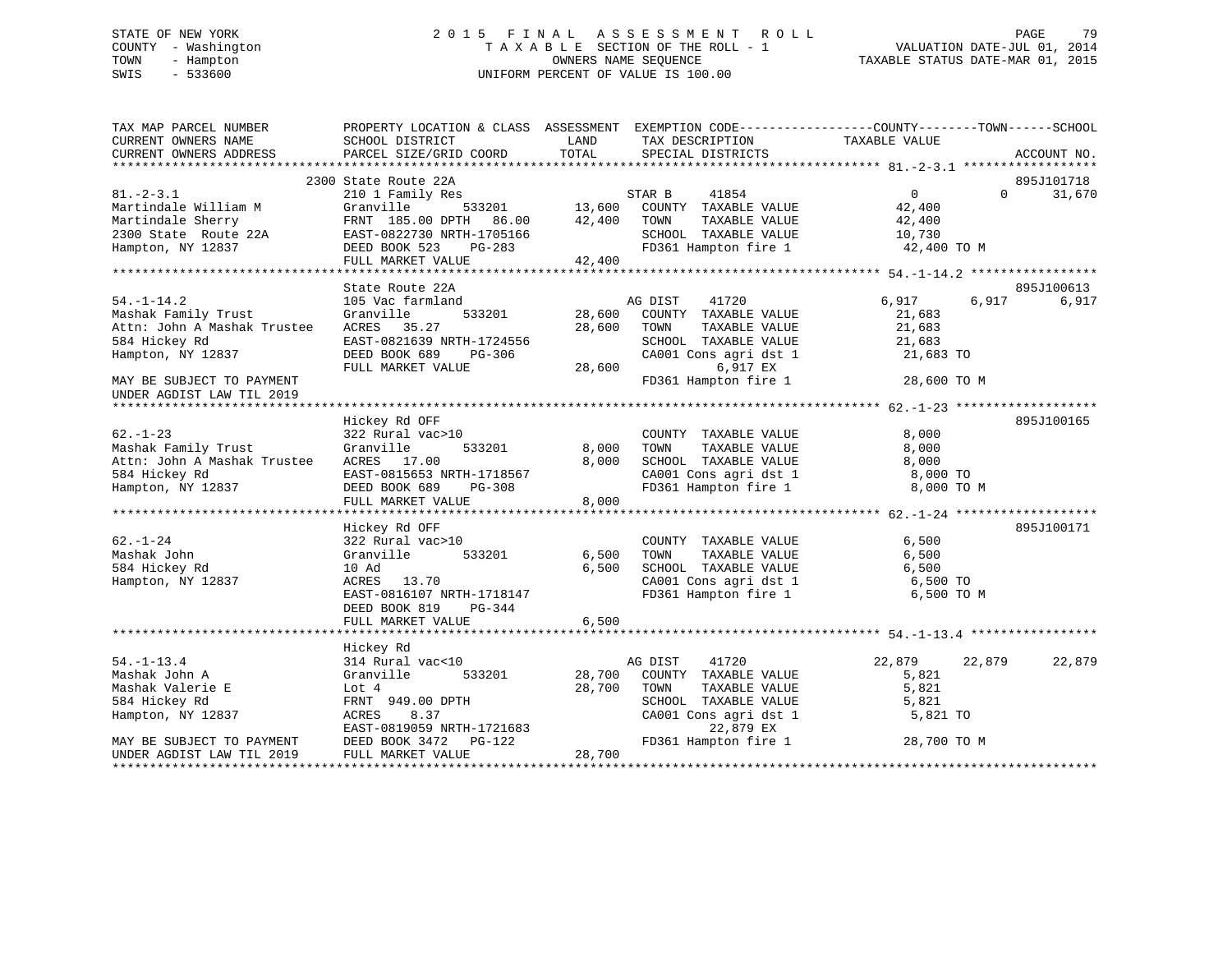# STATE OF NEW YORK 2 0 1 5 F I N A L A S S E S S M E N T R O L L PAGE 80 COUNTY - Washington T A X A B L E SECTION OF THE ROLL - 1 VALUATION DATE-JUL 01, 2014 TOWN - Hampton OWNERS NAME SEQUENCE TAXABLE STATUS DATE-MAR 01, 2015 SWIS - 533600 UNIFORM PERCENT OF VALUE IS 100.00

| 584 Hickey Rd<br>$54. -1 - 13$<br>41720<br>112 Dairy farm<br>AG DIST<br>25,286<br>25,286                                                                             | 895J100166<br>25,286<br>31,670<br>40,909 |
|----------------------------------------------------------------------------------------------------------------------------------------------------------------------|------------------------------------------|
|                                                                                                                                                                      |                                          |
|                                                                                                                                                                      |                                          |
| 41854<br>Mashak Mildred -LE-<br>Granville<br>533201 155,100 STAR B<br>$\Omega$<br>$\overline{0}$                                                                     |                                          |
| 695/142<br>Mashak Family Trust<br>401,900 SILO EXMP 42100<br>40,909<br>40,909                                                                                        |                                          |
| ACRES 239.30<br>Attn: Mashak John A Trustee<br>COUNTY TAXABLE VALUE<br>335,705                                                                                       |                                          |
| 584 Hickey Rd<br>EAST-0820054 NRTH-1722200<br>TOWN<br>TAXABLE VALUE<br>335,705                                                                                       |                                          |
| Hampton, NY 12837<br>DEED BOOK 689<br>SCHOOL TAXABLE VALUE<br>304,035<br>PG-308                                                                                      |                                          |
| 401,900                                                                                                                                                              |                                          |
| CA001 Cons agri dst 1<br>FULL MARKET VALUE<br>335,705 TO<br>66,195 EX                                                                                                |                                          |
| MAY BE SUBJECT TO PAYMENT                                                                                                                                            |                                          |
| FD361 Hampton fire 1<br>UNDER AGDIST LAW TIL 2019<br>360,991 TO M<br>40,909 EX                                                                                       |                                          |
|                                                                                                                                                                      |                                          |
|                                                                                                                                                                      |                                          |
| 12 Roberts Ln<br>$54. - 1 - 13.6$<br>41802<br>33,280<br>210 1 Family Res                                                                                             |                                          |
| AGED-CO<br>$\mathbf{0}$<br>Mashak Mildred -LE-                                                                                                                       | 0<br>$\Omega$                            |
| 533201 27,400 AGED-TOWN 41803<br>Granville<br>$\overline{0}$<br>24,960<br>41834<br>$\overline{0}$<br>$\Omega$                                                        | 68,930                                   |
| Lot 1 689/308<br>83,200 STAR EN<br>Community Trust<br>Cot 1 Cot 1<br>Cot 1 Accres 584 Hickey Rd<br>Hampton, NY 12837<br>2.67                                         |                                          |
| 49,920<br>COUNTY TAXABLE VALUE                                                                                                                                       |                                          |
| EAST-0819673 NRTH-1722759<br>TOWN<br>TAXABLE VALUE<br>58,240                                                                                                         |                                          |
| SCHOOL TAXABLE VALUE<br>DEED BOOK 695<br>14,270<br>PG-142<br>SCHOOL TAXABLE VALUE 14,270<br>83,200 CA001 Cons agri dst 1 83,200 TO<br>FD361 Hampton fire 1 83,200 TO |                                          |
| FULL MARKET VALUE                                                                                                                                                    |                                          |
| 83,200 TO M                                                                                                                                                          |                                          |
|                                                                                                                                                                      |                                          |
| 21 Roberts Ln                                                                                                                                                        |                                          |
| $54. - 1 - 13.5$<br>270 Mfg housing<br>AG DIST<br>41720<br>12,205<br>12,205<br>$\Omega$                                                                              | 12,205                                   |
| 533201<br>41854<br>Mashak Rebecca<br>Granville<br>35,500 STAR B<br>$\overline{0}$<br>Lot 2                                                                           | 31,670                                   |
| 39,395<br>21 Roberts Ln<br>51,600<br>COUNTY TAXABLE VALUE                                                                                                            |                                          |
| Hampton, NY 12837<br>FRNT 1004.00 DPTH<br>TOWN<br>TAXABLE VALUE<br>39,395                                                                                            |                                          |
| SCHOOL TAXABLE VALUE<br>ACRES<br>5.47<br>7,725<br>EAST-0819350 NRTH-1722468<br>MAY BE SUBJECT TO PAYMENT<br>CA001 Cons agri dst 1<br>39,395 TO                       |                                          |
| UNDER AGDIST LAW TIL 2019<br>12,205 EX                                                                                                                               |                                          |
| DEED BOOK 3472 PG-125                                                                                                                                                |                                          |
| 51,600<br>FD361 Hampton fire 1<br>51,600 TO M<br>FULL MARKET VALUE                                                                                                   |                                          |
|                                                                                                                                                                      |                                          |
| 70 Hampton Heights Way                                                                                                                                               | 895J100672                               |
| $80. - 1 - 20$<br>260 Seasonal res<br>COUNTY TAXABLE VALUE<br>59,400                                                                                                 |                                          |
| 59,400<br>Maslak Shirley A<br>Granville<br>533201<br>35,000<br>TOWN<br>TAXABLE VALUE                                                                                 |                                          |
| Colligan Michael G<br>59,400<br>SCHOOL TAXABLE VALUE<br>724/255<br>59,400                                                                                            |                                          |
| PO Box 8<br>5.02<br>FD361 Hampton fire 1<br>ACRES<br>59,400 TO M                                                                                                     |                                          |
| EAST-0810837 NRTH-1701266<br>Plymouth, CT 06782<br>DEED BOOK 2779 PG-242                                                                                             |                                          |
| 59,400<br>FULL MARKET VALUE                                                                                                                                          |                                          |
|                                                                                                                                                                      |                                          |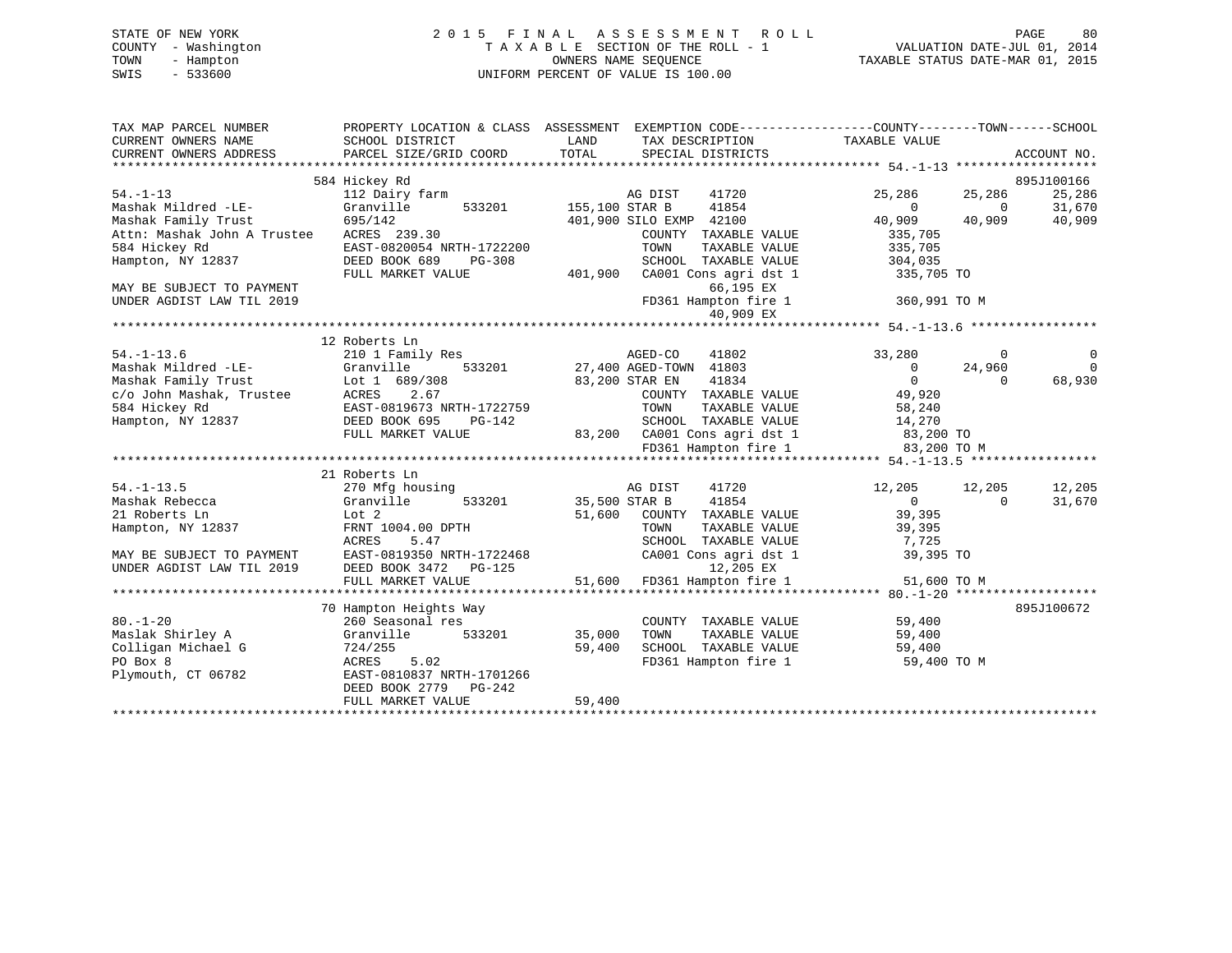# STATE OF NEW YORK 2 0 1 5 F I N A L A S S E S S M E N T R O L L PAGE 81 COUNTY - Washington T A X A B L E SECTION OF THE ROLL - 1 VALUATION DATE-JUL 01, 2014 TOWN - Hampton OWNERS NAME SEQUENCE TAXABLE STATUS DATE-MAR 01, 2015 SWIS - 533600 UNIFORM PERCENT OF VALUE IS 100.00

| TAX MAP PARCEL NUMBER<br>CURRENT OWNERS NAME<br>CURRENT OWNERS ADDRESS | PROPERTY LOCATION & CLASS ASSESSMENT<br>SCHOOL DISTRICT<br>PARCEL SIZE/GRID COORD | LAND<br>TOTAL | EXEMPTION CODE-----------------COUNTY-------TOWN------SCHOOL<br>TAX DESCRIPTION<br>SPECIAL DISTRICTS | TAXABLE VALUE                           |          | ACCOUNT NO. |
|------------------------------------------------------------------------|-----------------------------------------------------------------------------------|---------------|------------------------------------------------------------------------------------------------------|-----------------------------------------|----------|-------------|
| *********************                                                  |                                                                                   |               |                                                                                                      |                                         |          |             |
|                                                                        | 1585 Carlton Rd                                                                   |               |                                                                                                      |                                         |          | 895J100028  |
| $45. - 1 - 3$                                                          | 240 Rural res                                                                     |               | 41854<br>STAR B                                                                                      | $\overline{0}$                          | $\Omega$ | 31,670      |
| Mason Tiffany K                                                        | Whitehall<br>535201                                                               | 86,500        | COUNTY TAXABLE VALUE                                                                                 | 202,300                                 |          |             |
| 1585 Carlton Rd                                                        | 893/12                                                                            | 202,300       | TOWN<br>TAXABLE VALUE                                                                                | 202,300                                 |          |             |
| Whitehall, NY 12887                                                    | ACRES<br>70.00                                                                    |               | SCHOOL TAXABLE VALUE                                                                                 | 170,630                                 |          |             |
|                                                                        | EAST-0805631 NRTH-1735797                                                         |               | CA001 Cons agri dst 1                                                                                | 202,300 TO                              |          |             |
|                                                                        | DEED BOOK 3260<br>PG-92                                                           |               | FD362 Hampton fire 2                                                                                 | 202,300 TO M                            |          |             |
|                                                                        | FULL MARKET VALUE<br>****************************                                 | 202,300       |                                                                                                      |                                         |          |             |
|                                                                        | 1660 County Route 11                                                              |               |                                                                                                      |                                         |          |             |
| $38. - 1 - 10.3$                                                       | 210 1 Family Res                                                                  |               | STAR EN<br>41834                                                                                     | $\mathbf{0}$                            | $\Omega$ | 68,930      |
| Matta James                                                            | Whitehall<br>535201                                                               | 14,400        | COUNTY TAXABLE VALUE                                                                                 | 151,800                                 |          |             |
| Matta Joseph Richard                                                   | 2.05<br>ACRES                                                                     | 151,800       | TOWN<br>TAXABLE VALUE                                                                                | 151,800                                 |          |             |
| PO Box 114                                                             | EAST-0808691 NRTH-1737213                                                         |               | SCHOOL TAXABLE VALUE                                                                                 | 82,870                                  |          |             |
| Fair Haven, VT 05743                                                   | DEED BOOK 2966<br>PG-145                                                          |               | CA001 Cons agri dst 1                                                                                | 151,800 TO                              |          |             |
|                                                                        | FULL MARKET VALUE                                                                 |               | 151,800 FD362 Hampton fire 2                                                                         | 151,800 TO M                            |          |             |
|                                                                        |                                                                                   |               |                                                                                                      | ********* 71.-1-11.2 ****************** |          |             |
|                                                                        | Hills Pond Rd OFF                                                                 |               |                                                                                                      |                                         |          | 895J100408  |
| $71. - 1 - 11.2$                                                       | 314 Rural vac<10                                                                  |               | FOR 480A<br>47460                                                                                    | 6,800                                   | 6,800    | 6,800       |
| Mayer Maria B                                                          | Granville<br>533201                                                               | 8,500         | COUNTY TAXABLE VALUE                                                                                 | 1,700                                   |          |             |
| Geear Jonathan B                                                       | 7.00<br>ACRES                                                                     | 8,500         | TAXABLE VALUE<br>TOWN                                                                                | 1,700                                   |          |             |
| PO Box 135                                                             | EAST-0816557 NRTH-1710692                                                         |               | SCHOOL TAXABLE VALUE                                                                                 | 1,700                                   |          |             |
| Hampton, NY 12837                                                      | DEED BOOK 2337 PG-58                                                              |               | FD361 Hampton fire 1                                                                                 | 8,500 TO M                              |          |             |
|                                                                        | FULL MARKET VALUE                                                                 | 8,500         |                                                                                                      |                                         |          |             |
| MAY BE SUBJECT TO PAYMENT                                              |                                                                                   |               |                                                                                                      |                                         |          |             |
| UNDER RPTL480A UNTIL 2024                                              |                                                                                   |               |                                                                                                      |                                         |          |             |
| ***************************                                            |                                                                                   |               |                                                                                                      |                                         |          |             |
|                                                                        | 17 Ridgecrest Way                                                                 |               |                                                                                                      |                                         |          | 895J101735  |
| $80. - 1 - 32$                                                         | 210 1 Family Res                                                                  |               | COUNTY TAXABLE VALUE                                                                                 | 173,500                                 |          |             |
| Mcclintock Douglas J                                                   | Whitehall<br>535201                                                               | 24,600        | TOWN<br>TAXABLE VALUE                                                                                | 173,500                                 |          |             |
| Mcclintock Deanne                                                      | LOT 4                                                                             | 173,500       | SCHOOL TAXABLE VALUE                                                                                 | 173,500                                 |          |             |
| 5 Hamilton Rd                                                          | Driveway Agmt 603/322                                                             |               | FD361 Hampton fire 1                                                                                 | 173,500 TO M                            |          |             |
| Scarsdale, NY 10583                                                    | ACRES<br>1.80                                                                     |               |                                                                                                      |                                         |          |             |
|                                                                        | EAST-0810204 NRTH-1704506                                                         |               |                                                                                                      |                                         |          |             |
|                                                                        | DEED BOOK 599<br>$PG-339$                                                         |               |                                                                                                      |                                         |          |             |
|                                                                        | FULL MARKET VALUE                                                                 | 173,500       |                                                                                                      |                                         |          |             |
|                                                                        |                                                                                   |               |                                                                                                      |                                         |          |             |
|                                                                        | County Route 21 OFF                                                               |               |                                                                                                      |                                         |          |             |
| $80. - 1 - 56$                                                         | 314 Rural vac<10                                                                  |               | COUNTY TAXABLE VALUE                                                                                 | 3,000                                   |          |             |
| Mcclintock Douglas J                                                   | 535201<br>Whitehall                                                               | 3,000         | TOWN<br>TAXABLE VALUE                                                                                | 3,000                                   |          |             |
| Mcclintock Deanne H                                                    | Sect 5 Lot 1                                                                      | 3,000         | SCHOOL TAXABLE VALUE                                                                                 | 3,000                                   |          |             |
| 5 Hamilton Rd                                                          | 5.10<br>ACRES                                                                     |               | FD361 Hampton fire 1                                                                                 | 3,000 TO M                              |          |             |
| Scarsdale, NY 10583                                                    | EAST-0809573 NRTH-1704369                                                         |               |                                                                                                      |                                         |          |             |
|                                                                        | DEED BOOK 787<br>$PG-316$                                                         |               |                                                                                                      |                                         |          |             |
|                                                                        | FULL MARKET VALUE                                                                 | 3,000         |                                                                                                      |                                         |          |             |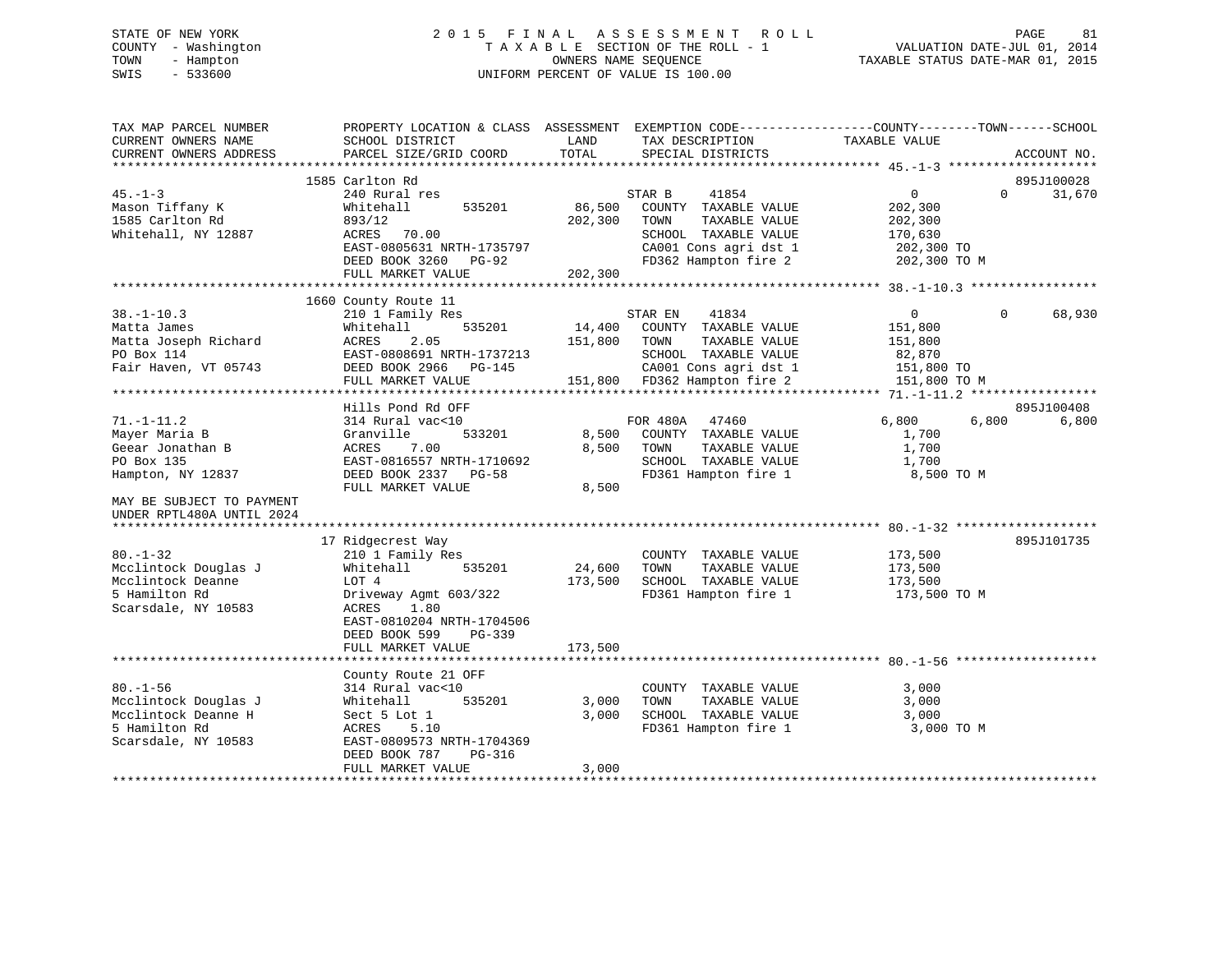# STATE OF NEW YORK 2 0 1 5 F I N A L A S S E S S M E N T R O L L PAGE 82 COUNTY - Washington T A X A B L E SECTION OF THE ROLL - 1 VALUATION DATE-JUL 01, 2014 TOWN - Hampton OWNERS NAME SEQUENCE TAXABLE STATUS DATE-MAR 01, 2015 SWIS - 533600 UNIFORM PERCENT OF VALUE IS 100.00UNIFORM PERCENT OF VALUE IS 100.00

| TAX MAP PARCEL NUMBER<br>CURRENT OWNERS NAME<br>CURRENT OWNERS ADDRESS                              | PROPERTY LOCATION & CLASS ASSESSMENT<br>SCHOOL DISTRICT<br>PARCEL SIZE/GRID COORD                                                        | LAND<br>TOTAL              | EXEMPTION CODE-----------------COUNTY-------TOWN------SCHOOL<br>TAX DESCRIPTION<br>SPECIAL DISTRICTS             | TAXABLE VALUE                                             | ACCOUNT NO.                      |
|-----------------------------------------------------------------------------------------------------|------------------------------------------------------------------------------------------------------------------------------------------|----------------------------|------------------------------------------------------------------------------------------------------------------|-----------------------------------------------------------|----------------------------------|
| ********************                                                                                | **************************                                                                                                               |                            |                                                                                                                  |                                                           |                                  |
| $71. - 1 - 15.1$<br>McClure Cecil<br>McClure Kathryn<br>224 Hills Pond Rd<br>PO Box 114             | 224 Hills Pond Rd<br>210 1 Family Res<br>Granville<br>533201<br>ACRES<br>8.53<br>EAST-0816930 NRTH-1707044<br>DEED BOOK 1951<br>PG-264   | 38,500<br>147,800          | STAR B<br>41854<br>COUNTY TAXABLE VALUE<br>TOWN<br>TAXABLE VALUE<br>SCHOOL TAXABLE VALUE<br>FD361 Hampton fire 1 | 0<br>147,800<br>147,800<br>116,130<br>147,800 TO M        | 895J101772<br>$\Omega$<br>31,670 |
| Hampton, NY 12837                                                                                   | FULL MARKET VALUE                                                                                                                        | 147,800                    |                                                                                                                  |                                                           |                                  |
|                                                                                                     | ************************                                                                                                                 |                            |                                                                                                                  | ******** 80.-1-18                                         |                                  |
| $80. - 1 - 18$<br>Mcclure Gary<br>34 Hampton Heights Way<br>Whitehall, NY 12887                     | 34 Hampton Heights Way<br>210 1 Family Res<br>533201<br>Granville<br>ACRES<br>5.06<br>EAST-0811165 NRTH-1701635<br>DEED BOOK 2574 PG-165 | 35,100<br>76,500           | 41854<br>STAR B<br>COUNTY TAXABLE VALUE<br>TOWN<br>TAXABLE VALUE<br>SCHOOL TAXABLE VALUE<br>FD361 Hampton fire 1 | $\mathbf{0}$<br>76,500<br>76,500<br>44,830<br>76,500 TO M | 895J100622<br>31,670<br>$\Omega$ |
|                                                                                                     | FULL MARKET VALUE                                                                                                                        | 76,500                     |                                                                                                                  |                                                           |                                  |
|                                                                                                     | ****************************<br>By The Way                                                                                               |                            |                                                                                                                  |                                                           | 895J100578                       |
| $53. - 1 - 7.6$<br>Mcdermott James E<br>Mcdermott G Sue<br>126 Ramunno Cir<br>Hockessin Del, 19707  | 314 Rural vac<10<br>Granville<br>533201<br>ACRES<br>5.09<br>EAST-0814441 NRTH-1721956<br>DEED BOOK 467<br>$PG-437$<br>FULL MARKET VALUE  | 15,000<br>15,000<br>15,000 | COUNTY TAXABLE VALUE<br>TAXABLE VALUE<br>TOWN<br>SCHOOL TAXABLE VALUE<br>FD361 Hampton fire 1                    | 15,000<br>15,000<br>15,000<br>15,000 TO M                 |                                  |
|                                                                                                     |                                                                                                                                          |                            |                                                                                                                  |                                                           |                                  |
| $38. - 1 - 2.3$<br>McDonald Jessica<br>PO Box 316<br>Brandon, VT 05733                              | 218 Carvers Falls Rd<br>210 1 Family Res<br>Whitehall<br>535201<br>3.11<br>ACRES<br>EAST-0805351 NRTH-1744598                            | 28,900<br>74,300           | COUNTY TAXABLE VALUE<br>TOWN<br>TAXABLE VALUE<br>SCHOOL TAXABLE VALUE<br>FD362 Hampton fire 2                    | 74,300<br>74,300<br>74,300<br>74,300 TO M                 | 895J101764                       |
| PRIOR OWNER ON 3/01/2015                                                                            | DEED BOOK 3520<br>PG-211<br>FULL MARKET VALUE                                                                                            | 74,300                     |                                                                                                                  |                                                           |                                  |
| Lemay Allan W                                                                                       |                                                                                                                                          |                            |                                                                                                                  |                                                           |                                  |
|                                                                                                     | 2143 State Route 22A                                                                                                                     |                            |                                                                                                                  |                                                           | 895J100428                       |
| $81. - 2 - 20.2$<br>McGann Aline C<br>Shutts Roberta<br>2143 State Route 22A<br>Hampton, NY 12837   | 210 1 Family Res<br>Granville<br>533201<br>FRNT 112.00 DPTH<br>90.00<br>EAST-0822532 NRTH-1701652<br>DEED BOOK 2147<br><b>PG-178</b>     | 10,100<br>96,600           | 41854<br>STAR B<br>COUNTY TAXABLE VALUE<br>TOWN<br>TAXABLE VALUE<br>SCHOOL TAXABLE VALUE<br>FD361 Hampton fire 1 | $\Omega$<br>96,600<br>96,600<br>64,930<br>96,600 TO M     | 31,670<br>$\Omega$               |
|                                                                                                     | FULL MARKET VALUE                                                                                                                        | 96,600                     |                                                                                                                  |                                                           |                                  |
|                                                                                                     | ****************************<br>State Route 22A                                                                                          |                            |                                                                                                                  |                                                           | 895J101741                       |
| $81. - 2 - 20.3$<br>McGann Aline C<br>Shutts Roberta M<br>2143 State Route 22A<br>Hampton, NY 12837 | 314 Rural vac<10<br>Granville<br>533201<br>ACRES<br>2.70<br>EAST-0822685 NRTH-1701791<br>DEED BOOK 2147<br>PG-182<br>FULL MARKET VALUE   | 18,500<br>18,500<br>18,500 | COUNTY TAXABLE VALUE<br>TOWN<br>TAXABLE VALUE<br>SCHOOL TAXABLE VALUE<br>FD361 Hampton fire 1                    | 18,500<br>18,500<br>18,500<br>18,500 TO M                 |                                  |
|                                                                                                     |                                                                                                                                          |                            |                                                                                                                  |                                                           |                                  |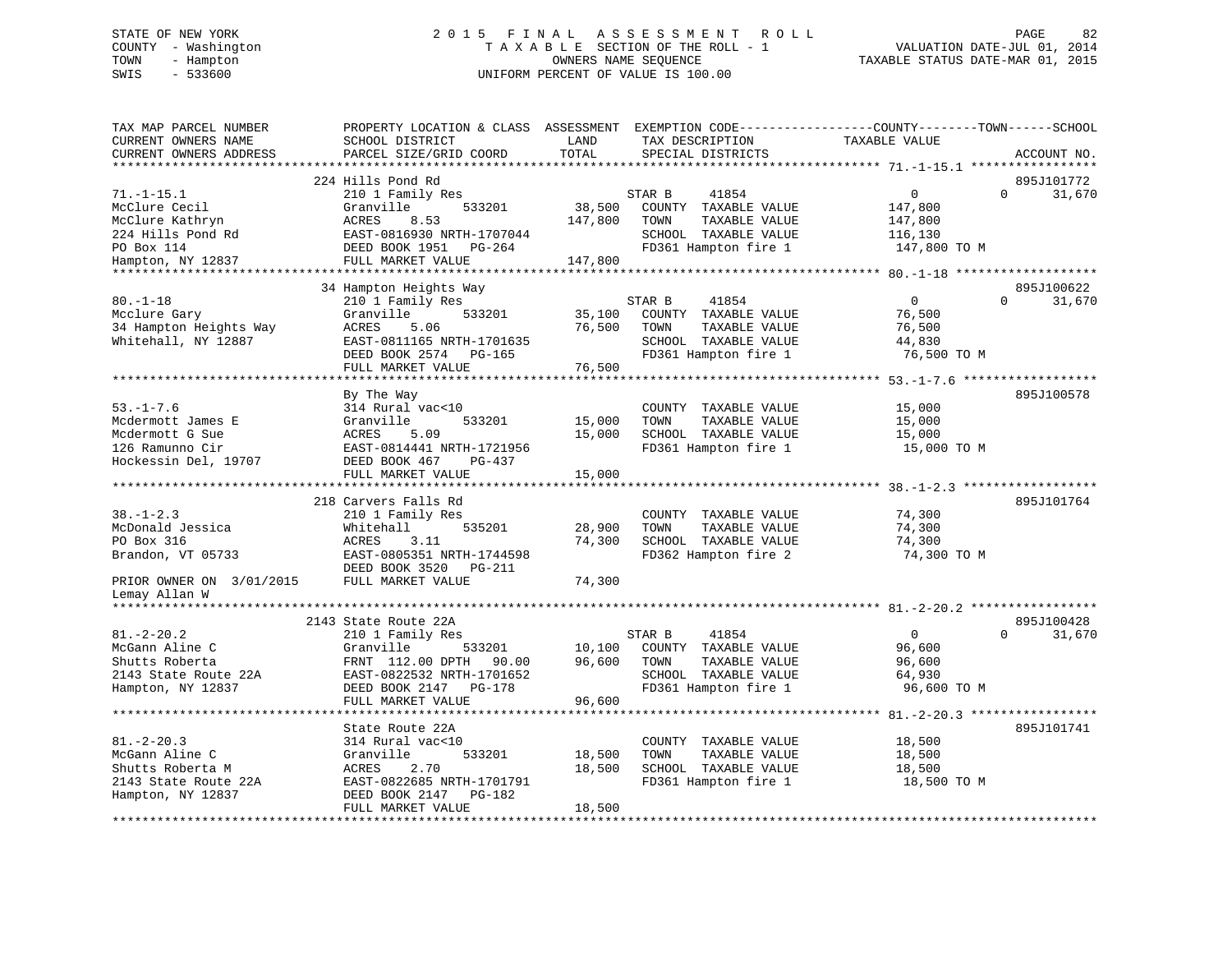# STATE OF NEW YORK 2 0 1 5 F I N A L A S S E S S M E N T R O L L PAGE 83 COUNTY - Washington T A X A B L E SECTION OF THE ROLL - 1 VALUATION DATE-JUL 01, 2014 TOWN - Hampton OWNERS NAME SEQUENCE TAXABLE STATUS DATE-MAR 01, 2015 SWIS - 533600 UNIFORM PERCENT OF VALUE IS 100.00

| TAX MAP PARCEL NUMBER<br>CURRENT OWNERS NAME<br>CURRENT OWNERS ADDRESS                                                                     | PROPERTY LOCATION & CLASS ASSESSMENT EXEMPTION CODE----------------COUNTY-------TOWN------SCHOOL<br>SCHOOL DISTRICT<br>PARCEL SIZE/GRID COORD                          | LAND<br>TOTAL              | TAX DESCRIPTION<br>SPECIAL DISTRICTS                                                                                                               | TAXABLE VALUE                                                                | ACCOUNT NO.                      |
|--------------------------------------------------------------------------------------------------------------------------------------------|------------------------------------------------------------------------------------------------------------------------------------------------------------------------|----------------------------|----------------------------------------------------------------------------------------------------------------------------------------------------|------------------------------------------------------------------------------|----------------------------------|
| $81 - 2 - 4$<br>Mcgann Gary<br>Mcgann Lynn<br>2137 State Route 22A<br>Hampton, NY 12837                                                    | 2264 State Route 22A<br>270 Mfg housing<br>Granville<br>533201<br>FRNT 130.00 DPTH 350.00<br>EAST-0823230 NRTH-1704391<br>DEED BOOK 439<br>PG-483<br>FULL MARKET VALUE | 10,000<br>12,200<br>12,200 | COUNTY TAXABLE VALUE<br>TAXABLE VALUE<br>TOWN<br>SCHOOL TAXABLE VALUE<br>FD361 Hampton fire 1                                                      | 12,200<br>12,200<br>12,200<br>12,200 TO M                                    | 895J100402                       |
| $81. - 2 - 26$<br>Mcgann Gary<br>Mcgann Lynn<br>2137 State Route 22A<br>Hampton, NY 12837                                                  | South Rd OFF<br>314 Rural vac<10<br>Granville<br>533201<br>ACRES<br>7.90<br>EAST-0820164 NRTH-1703671<br>DEED BOOK 561<br>$PG-1$<br>FULL MARKET VALUE                  | 4,000<br>4,000<br>4,000    | COUNTY TAXABLE VALUE<br>TOWN<br>TAXABLE VALUE<br>SCHOOL TAXABLE VALUE<br>FD361 Hampton fire 1                                                      | 4,000<br>4,000<br>4,000<br>4,000 TO M                                        | 895J101744                       |
|                                                                                                                                            |                                                                                                                                                                        |                            |                                                                                                                                                    |                                                                              |                                  |
| $81.-2-20.1$<br>McGann Gary D<br>McGann Lynn D<br>2137 State Route 22A<br>Hampton, NY 12837                                                | 2137 State Route 22A<br>210 1 Family Res<br>Granville<br>533201<br>ACRES<br>7.10<br>EAST-0822441 NRTH-1701484<br>DEED BOOK 710<br>PG-53<br>FULL MARKET VALUE           | 37,100<br>111,900          | STAR EN<br>41834<br>COUNTY TAXABLE VALUE<br>TAXABLE VALUE<br>TOWN<br>SCHOOL TAXABLE VALUE<br>CA001 Cons agri dst 1<br>111,900 FD361 Hampton fire 1 | $\overline{0}$<br>111,900<br>111,900<br>42,970<br>111,900 TO<br>111,900 TO M | 895J100172<br>$\Omega$<br>68,930 |
|                                                                                                                                            |                                                                                                                                                                        |                            |                                                                                                                                                    |                                                                              |                                  |
| $53. - 1 - 4.3$<br>McKee Steven R<br>McKee Marie C<br>109 Roberts Ln<br>Hampton, NY 12837                                                  | 109 Roberts Ln<br>240 Rural res<br>Granville<br>533201<br>ACRES<br>24.60<br>EAST-0817312 NRTH-1723225<br>DEED BOOK 926<br>PG-294                                       | 54,600<br>171,800          | STAR EN<br>41834<br>COUNTY TAXABLE VALUE<br>TOWN<br>TAXABLE VALUE<br>SCHOOL TAXABLE VALUE<br>FD361 Hampton fire 1                                  | $\overline{0}$<br>171,800<br>171,800<br>102,870<br>171,800 TO M              | 895J100533<br>68,930<br>$\Omega$ |
|                                                                                                                                            | FULL MARKET VALUE                                                                                                                                                      | 171,800                    |                                                                                                                                                    |                                                                              |                                  |
| $72. - 1 - 17$<br>Mckenzie David G<br>PO Box 623<br>Bomoseen, VT 05732                                                                     | 377 South Rd<br>240 Rural res<br>Granville<br>533201<br>ACRES<br>38.70<br>EAST-0818544 NRTH-1705979<br>DEED BOOK 898<br>PG-61                                          | 68,700<br>83,000           | COUNTY TAXABLE VALUE<br>TOWN<br>TAXABLE VALUE<br>SCHOOL TAXABLE VALUE<br>FD361 Hampton fire 1                                                      | 83,000<br>83,000<br>83,000<br>83,000 TO M                                    | 895J100183                       |
|                                                                                                                                            | FULL MARKET VALUE                                                                                                                                                      | 83,000                     |                                                                                                                                                    |                                                                              |                                  |
| $81. - 1 - 13.4$<br>Mead (Estate) Anna J<br>Att:Lawrence Jones/I Campney 899-95 1880/158 to 188<br>166 N William St<br>Whitehall, NY 12887 | North Ouivey Hill Ln<br>322 Rural vac>10<br>Granville<br>533201<br>Sub Div Lot 5<br>ACRES 18.65<br>EAST-0818953 NRTH-1700203<br>DEED BOOK J 122 PG-72                  | 19,000<br>19,000           | COUNTY TAXABLE VALUE<br>TAXABLE VALUE<br>TOWN<br>SCHOOL TAXABLE VALUE<br>FD361 Hampton fire 1                                                      | 19,000<br>19,000<br>19,000<br>19,000 TO M                                    |                                  |
|                                                                                                                                            | FULL MARKET VALUE                                                                                                                                                      | 19,000                     |                                                                                                                                                    |                                                                              |                                  |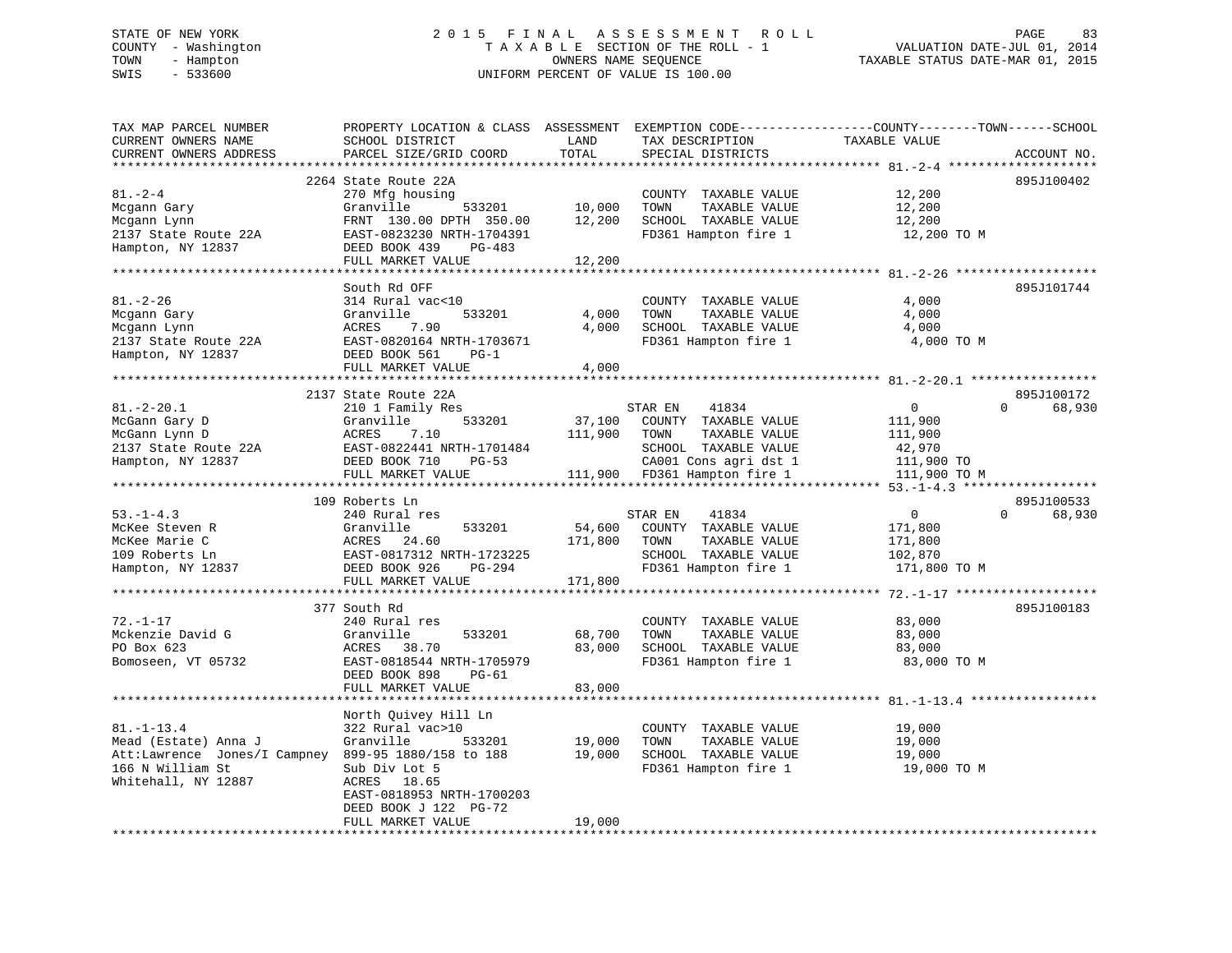STATE OF NEW YORK 2 0 1 5 F I N A L A S S E S S M E N T R O L L PAGE 84 COUNTY - Washington T A X A B L E SECTION OF THE ROLL - 1 VALUATION DATE-JUL 01, 2014 TOWN - Hampton OWNERS NAME SEQUENCE TAXABLE STATUS DATE-MAR 01, 2015 SWIS - 533600 UNIFORM PERCENT OF VALUE IS 100.00

| TAX MAP PARCEL NUMBER      |                                          |        |                       | PROPERTY LOCATION & CLASS ASSESSMENT EXEMPTION CODE---------------COUNTY-------TOWN-----SCHOOL |             |
|----------------------------|------------------------------------------|--------|-----------------------|------------------------------------------------------------------------------------------------|-------------|
| CURRENT OWNERS NAME        | SCHOOL DISTRICT                          | LAND   | TAX DESCRIPTION       | TAXABLE VALUE                                                                                  |             |
| CURRENT OWNERS ADDRESS     | PARCEL SIZE/GRID COORD                   | TOTAL  | SPECIAL DISTRICTS     |                                                                                                | ACCOUNT NO. |
|                            |                                          |        |                       |                                                                                                |             |
|                            | North Quivey Hill Ln                     |        |                       |                                                                                                |             |
| $81. - 1 - 13.1$           | 322 Rural vac>10                         |        | COUNTY TAXABLE VALUE  | 19,000                                                                                         |             |
| Mead (Estate) Martin C     | Granville<br>533201                      | 19,000 | TOWN<br>TAXABLE VALUE | 19,000<br>19,000                                                                               |             |
| Attn: Martin R & Jane Mead | 1880/158 to188                           | 19,000 | SCHOOL TAXABLE VALUE  |                                                                                                |             |
| 171 Jones Rd               | Sub Div Lot 2                            |        | FD361 Hampton fire 1  | 19,000 TO M                                                                                    |             |
| Poultney, VT 05764         | ACRES 18.65<br>EAST-0816939 NRTH-1699100 |        |                       |                                                                                                |             |
|                            | DEED BOOK J 122 PG-72                    |        |                       |                                                                                                |             |
|                            | FULL MARKET VALUE                        | 19,000 |                       |                                                                                                |             |
|                            |                                          |        |                       |                                                                                                |             |
|                            | 1002 North Ouivey Hill Ln                |        |                       |                                                                                                |             |
| $81. - 1 - 13.2$           | 322 Rural vac>10                         |        | COUNTY TAXABLE VALUE  | 19,000                                                                                         |             |
| Mead Donald                | Granville<br>533201                      | 19,000 | TOWN<br>TAXABLE VALUE | 19,000                                                                                         |             |
| 95 Beckwith Rd             | 1880/158 to 188                          | 19,000 | SCHOOL TAXABLE VALUE  | 19,000                                                                                         |             |
| Whitehall, NY 12887        | Sub Div Lot 3                            |        | FD361 Hampton fire 1  | 19,000 TO M                                                                                    |             |
|                            | ACRES 18.65                              |        |                       |                                                                                                |             |
|                            | EAST-0818951 NRTH-1699527                |        |                       |                                                                                                |             |
|                            | DEED BOOK 934<br>PG-301                  |        |                       |                                                                                                |             |
|                            | FULL MARKET VALUE                        | 19,000 |                       |                                                                                                |             |
|                            |                                          |        |                       |                                                                                                |             |
|                            | North Quivey Hill Ln                     |        |                       |                                                                                                |             |
| $81. - 1 - 13.3$           | 322 Rural vac>10                         |        | COUNTY TAXABLE VALUE  | 19,000                                                                                         |             |
| Mead Donald                | 533201<br>Granville                      | 19,000 | TAXABLE VALUE<br>TOWN | 19,000                                                                                         |             |
| 95 Beckwith Rd             | 1880/158 to 188                          | 19,000 | SCHOOL TAXABLE VALUE  | 19,000                                                                                         |             |
| Whitehall, NY 12887        | Sub Div Lot 4 Judg 122/7                 |        | FD361 Hampton fire 1  | 19,000 TO M                                                                                    |             |
|                            | FRNT 670.00 DPTH                         |        |                       |                                                                                                |             |
|                            | ACRES 18.65                              |        |                       |                                                                                                |             |
|                            | EAST-0817507 NRTH-1699581                |        |                       |                                                                                                |             |
|                            | DEED BOOK 2163 PG-53                     |        |                       |                                                                                                |             |
|                            | FULL MARKET VALUE                        | 19,000 |                       |                                                                                                |             |
|                            |                                          |        |                       |                                                                                                |             |
|                            | North Quivey Hill Ln                     |        |                       |                                                                                                | 895J100176  |
| $81. - 1 - 13$             | 322 Rural vac>10                         |        | COUNTY TAXABLE VALUE  | 19,000                                                                                         |             |
| Mead Donald E              | Granville<br>533201                      | 19,000 | TOWN<br>TAXABLE VALUE | 19,000                                                                                         |             |
| 95 Beckwith Rd             | Sub Div Lot 1                            | 19,000 | SCHOOL TAXABLE VALUE  | 19,000                                                                                         |             |
| Whitehall, NY 12887        | 2168/185, 2222/264<br>ACRES 18.65        |        | FD361 Hampton fire 1  | 19,000 TO M                                                                                    |             |
|                            | EAST-0818373 NRTH-1698966                |        |                       |                                                                                                |             |
|                            | DEED BOOK 2222<br>PG-264                 |        |                       |                                                                                                |             |
|                            | FULL MARKET VALUE                        | 19,000 |                       |                                                                                                |             |
|                            |                                          |        |                       |                                                                                                |             |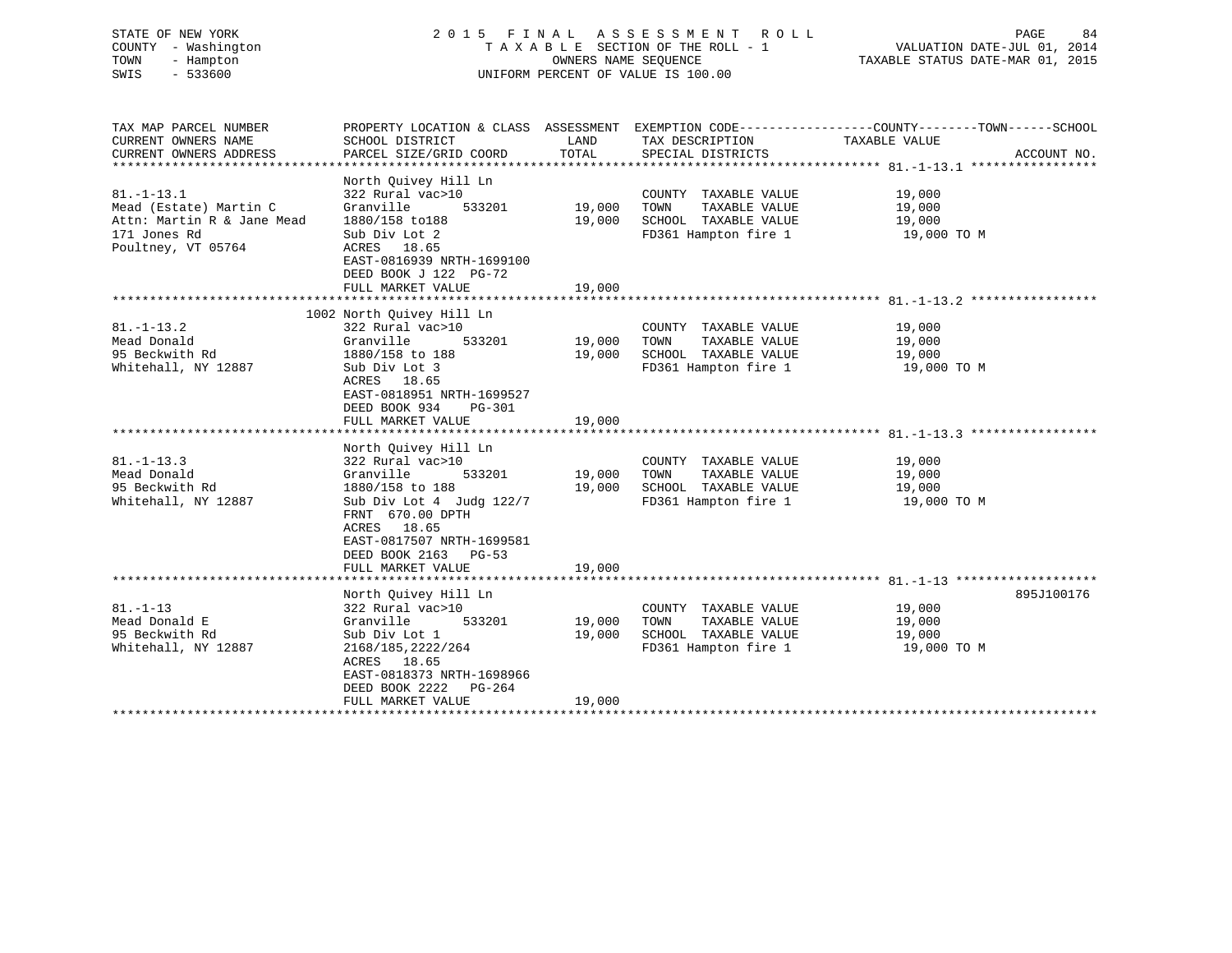#### STATE OF NEW YORK 2 0 1 5 F I N A L A S S E S S M E N T R O L L PAGE 85COUNTY - Washington T A X A B L E SECTION OF THE ROLL - 1 TOWN - Hampton OWNERS NAME SEQUENCE TAXABLE STATUS DATE-MAR 01, 2015 SWIS - 533600 UNIFORM PERCENT OF VALUE IS 100.00

| TAX MAP PARCEL NUMBER  | PROPERTY LOCATION & CLASS ASSESSMENT EXEMPTION CODE----------------COUNTY-------TOWN------SCHOOL |         |                                    |                |          |             |
|------------------------|--------------------------------------------------------------------------------------------------|---------|------------------------------------|----------------|----------|-------------|
| CURRENT OWNERS NAME    | SCHOOL DISTRICT                                                                                  | LAND    | TAX DESCRIPTION                    | TAXABLE VALUE  |          |             |
| CURRENT OWNERS ADDRESS | PARCEL SIZE/GRID COORD                                                                           | TOTAL   | SPECIAL DISTRICTS                  |                |          | ACCOUNT NO. |
|                        |                                                                                                  |         |                                    |                |          |             |
|                        | 2888 State Route 22A                                                                             |         |                                    |                |          |             |
| $63. - 1 - 10.5$       | 210 1 Family Res                                                                                 |         | 41854<br>STAR B                    | $\overline{0}$ | $\Omega$ | 31,670      |
| Mead Eric              | Granville                                                                                        |         | 533201 21,500 COUNTY TAXABLE VALUE | 134,500        |          |             |
| 2888 State Route 22A   | FRNT 296.00 DPTH 183.00                                                                          | 134,500 | TOWN<br>TAXABLE VALUE              | 134,500        |          |             |
| Hampton, NY 12837      | EAST-0822459 NRTH-1718284                                                                        |         | SCHOOL TAXABLE VALUE               | 102,830        |          |             |
|                        | DEED BOOK 1872 PG-101                                                                            |         | FD361 Hampton fire 1 134,500 TO M  |                |          |             |
|                        | FULL MARKET VALUE                                                                                | 134,500 |                                    |                |          |             |
|                        |                                                                                                  |         |                                    |                |          |             |
|                        | 17 Perry Heights Way                                                                             |         |                                    |                |          | 895J101722  |
| $72. - 2 - 26.2$       | 270 Mfg housing                                                                                  |         | STAR B<br>41854                    | $\overline{0}$ | $\Omega$ | 31,670      |
| Mead Gary L            | 533201<br>Granville                                                                              | 22,200  | COUNTY TAXABLE VALUE               | 44,500         |          |             |
| Mead Brenda            | ACRES<br>1.05                                                                                    | 44,500  | TAXABLE VALUE<br>TOWN              | 44,500         |          |             |
| 17 Perry Heights Way   | EAST-0822656 NRTH-1711900                                                                        |         | SCHOOL TAXABLE VALUE               | 12,830         |          |             |
| Hampton, NY 12837      | DEED BOOK 544<br>PG-40                                                                           |         | FD361 Hampton fire 1               | 44,500 TO M    |          |             |
|                        | FULL MARKET VALUE                                                                                | 44,500  |                                    |                |          |             |
|                        |                                                                                                  |         |                                    |                |          |             |
|                        | 2527 County Route 18                                                                             |         |                                    |                |          | 895J100177  |
| $72. - 2 - 26$         | 210 1 Family Res                                                                                 |         | 41834<br>STAR EN                   | $\overline{0}$ | $\Omega$ | 68,930      |
| Mead James W           | 533201<br>Granville                                                                              |         | 22,700 COUNTY TAXABLE VALUE        | 81,300         |          |             |
| Mead Linda C           | 1.20<br>ACRES                                                                                    | 81,300  | TOWN<br>TAXABLE VALUE              | 81,300         |          |             |
| 2527 County Route 18   | EAST-0822711 NRTH-1711652                                                                        |         | SCHOOL TAXABLE VALUE               | 12,370         |          |             |
| Hampton, NY 12837      | DEED BOOK 403<br>PG-631                                                                          |         | FD361 Hampton fire 1               | 81,300 TO M    |          |             |
|                        | FULL MARKET VALUE                                                                                | 81,300  |                                    |                |          |             |
|                        |                                                                                                  |         |                                    |                |          |             |
|                        | 21 Perry Heights Way                                                                             |         |                                    |                |          | 895J101721  |
| $72. - 2 - 26.1$       | 270 Mfg housing                                                                                  |         | STAR B<br>41854                    | $\overline{0}$ | $\Omega$ | 31,670      |
|                        |                                                                                                  |         |                                    |                |          |             |
| Mead James W Jr        | 533201<br>Granville                                                                              |         | 20,100 COUNTY TAXABLE VALUE        | 45,000         |          |             |
| 21 Perry Heights Way   | ROW 691/98                                                                                       | 45,000  | TOWN<br>TAXABLE VALUE              | 45,000         |          |             |
| Hampton, NY 12837      | FRNT 260.00 DPTH 139.00                                                                          |         | SCHOOL TAXABLE VALUE               | 13,330         |          |             |
|                        | EAST-0822585 NRTH-1712146                                                                        |         | FD361 Hampton fire 1               | 45,000 TO M    |          |             |
|                        | DEED BOOK 2674 PG-306                                                                            |         |                                    |                |          |             |
|                        | FULL MARKET VALUE                                                                                | 45,000  |                                    |                |          |             |
|                        |                                                                                                  |         |                                    |                |          |             |
|                        | 1030 West Way                                                                                    |         |                                    |                |          | 895J100142  |
| $71.4 - 2 - 14$        | 210 1 Family Res - WTRFNT                                                                        |         | STAR EN<br>41834                   | $\overline{0}$ | $\Omega$ | 68,930      |
| Merritt Alfred T       | Granville<br>533201                                                                              | 27,100  | COUNTY TAXABLE VALUE               | 192,700        |          |             |
| Merritt Bonnie         | LOT 4                                                                                            | 192,700 | TOWN<br>TAXABLE VALUE              | 192,700        |          |             |
| PO Box 154             | $71. - 2 - 14$                                                                                   |         | SCHOOL TAXABLE VALUE               | 123,770        |          |             |
| Hampton, NY 12837      | FRNT 100.00 DPTH 212.00                                                                          |         | FD361 Hampton fire 1               | 192,700 TO M   |          |             |
|                        | EAST-0815817 NRTH-1707022                                                                        |         |                                    |                |          |             |
|                        | DEED BOOK 531<br>PG-293                                                                          |         |                                    |                |          |             |
|                        | FULL MARKET VALUE                                                                                | 192,700 |                                    |                |          |             |
|                        |                                                                                                  |         |                                    |                |          |             |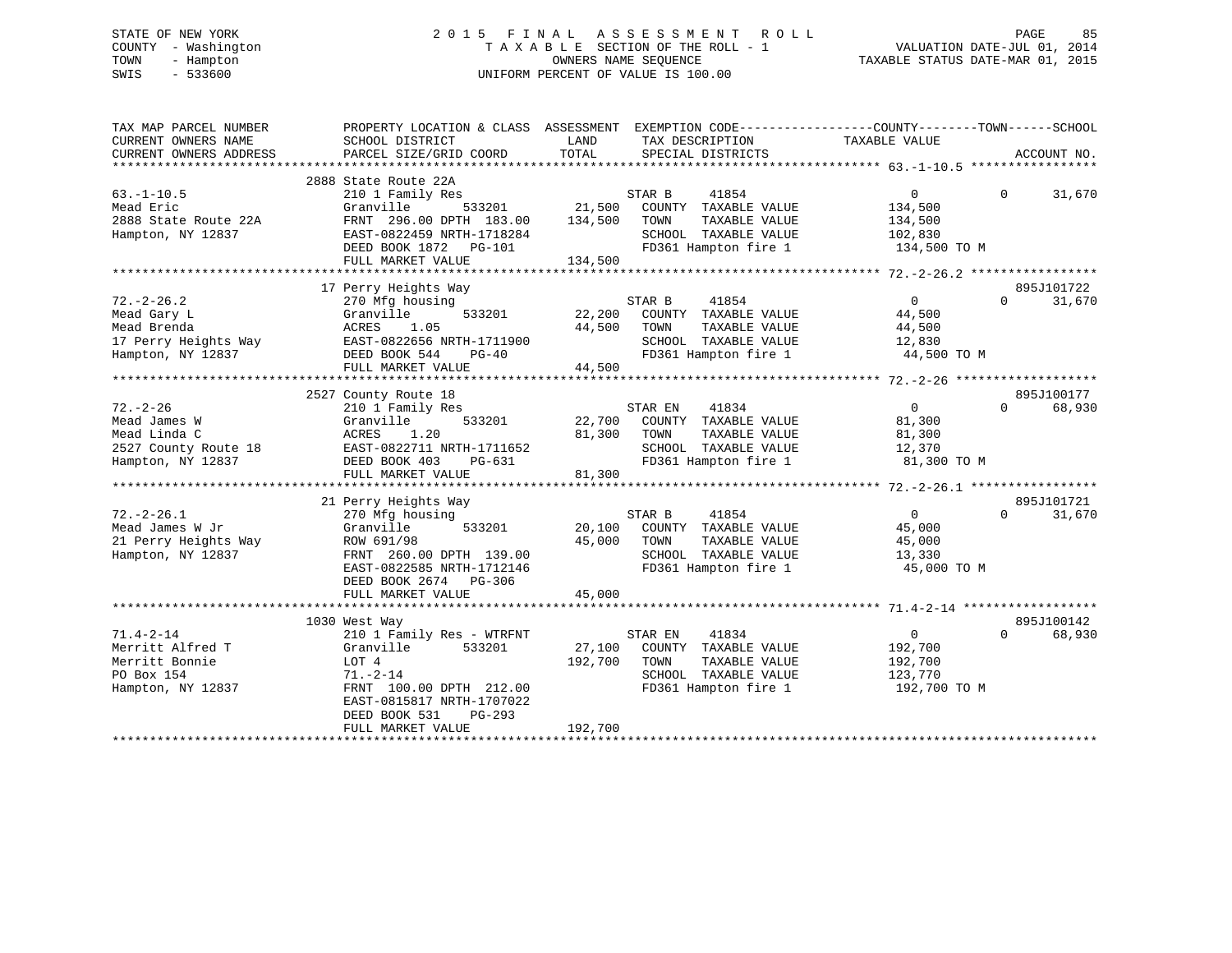# STATE OF NEW YORK 2 0 1 5 F I N A L A S S E S S M E N T R O L L PAGE 86 COUNTY - Washington T A X A B L E SECTION OF THE ROLL - 1 VALUATION DATE-JUL 01, 2014 TOWN - Hampton OWNERS NAME SEQUENCE TAXABLE STATUS DATE-MAR 01, 2015 SWIS - 533600 UNIFORM PERCENT OF VALUE IS 100.00

| TAX MAP PARCEL NUMBER  | PROPERTY LOCATION & CLASS ASSESSMENT EXEMPTION CODE----------------COUNTY-------TOWN------SCHOOL |         |                       |                            |             |
|------------------------|--------------------------------------------------------------------------------------------------|---------|-----------------------|----------------------------|-------------|
| CURRENT OWNERS NAME    | SCHOOL DISTRICT                                                                                  | LAND    | TAX DESCRIPTION       | TAXABLE VALUE              |             |
| CURRENT OWNERS ADDRESS | PARCEL SIZE/GRID COORD                                                                           | TOTAL   | SPECIAL DISTRICTS     |                            | ACCOUNT NO. |
|                        | 314 Hickey Rd                                                                                    |         |                       |                            | 895J101767  |
| $53. - 1 - 7.18$       | 210 1 Family Res                                                                                 |         | COUNTY TAXABLE VALUE  | 64,200                     |             |
| Mestyan Hazel          | Granville<br>533201                                                                              | 27,200  | TOWN<br>TAXABLE VALUE | 64,200                     |             |
| 44 Prospect St         | ACRES<br>2.60                                                                                    | 64,200  | SCHOOL TAXABLE VALUE  | 64,200                     |             |
| Fair Haven, VT 05743   | EAST-0815047 NRTH-1720787                                                                        |         | FD361 Hampton fire 1  | 64,200 TO M                |             |
|                        | DEED BOOK 2500 PG-309                                                                            |         |                       |                            |             |
|                        | FULL MARKET VALUE                                                                                | 64,200  |                       |                            |             |
|                        |                                                                                                  |         |                       |                            |             |
|                        | 36 Wicked Hollow Way                                                                             |         |                       |                            | 895J101770  |
| $62. -1 - 15.2$        | 210 1 Family Res                                                                                 |         | COUNTY TAXABLE VALUE  | 75,600                     |             |
| Mestyan Hazel          | Granville<br>533201                                                                              | 30,500  | TOWN<br>TAXABLE VALUE | 75,600                     |             |
| 44 Prospect St         | ACRES<br>3.61                                                                                    | 75,600  | SCHOOL TAXABLE VALUE  | 75,600                     |             |
| Fair Haven, VT 05743   | EAST-0813824 NRTH-1720190                                                                        |         | FD361 Hampton fire 1  | 75,600 TO M                |             |
|                        | DEED BOOK 585<br>PG-132                                                                          |         |                       |                            |             |
|                        | FULL MARKET VALUE                                                                                | 75,600  |                       |                            |             |
|                        |                                                                                                  |         |                       |                            |             |
|                        | 2608 State Route 22A                                                                             |         |                       |                            | 895J100044  |
| $72.2 - 3 - 19$        | 210 1 Family Res                                                                                 |         | COUNTY TAXABLE VALUE  | 45,900                     |             |
| Mestyan Hazel G        | 533201<br>Granville                                                                              | 6,000   | TAXABLE VALUE<br>TOWN | 45,900                     |             |
| 44 Prospect St         | $72. - 3 - 19$                                                                                   | 45,900  | SCHOOL TAXABLE VALUE  | 45,900                     |             |
| Fair Haven, VT 05743   | FRNT 84.00 DPTH 150.00                                                                           |         | FD361 Hampton fire 1  | 45,900 TO M                |             |
|                        | EAST-0823301 NRTH-1711914                                                                        |         |                       |                            |             |
|                        | DEED BOOK 781<br>$PG-133$                                                                        |         |                       |                            |             |
|                        | FULL MARKET VALUE                                                                                | 45,900  |                       |                            |             |
|                        |                                                                                                  |         |                       |                            |             |
|                        | 292 Hickey Rd                                                                                    |         |                       |                            | 895J100663  |
| $53. - 1 - 7.14$       | 270 Mfg housing                                                                                  |         | STAR B<br>41854       | $\Omega$<br>$\overline{0}$ | 31,670      |
| Mestyan Steven J       | 533201<br>Granville                                                                              | 26,900  | COUNTY TAXABLE VALUE  | 91,600                     |             |
| Mestyan Melissa A      | 579/337                                                                                          | 91,600  | TOWN<br>TAXABLE VALUE | 91,600                     |             |
| 292 Hickey Rd          | ACRES<br>2.50                                                                                    |         | SCHOOL TAXABLE VALUE  | 59,930                     |             |
| Hampton, NY 12837      | EAST-0814920 NRTH-1720642                                                                        |         | FD361 Hampton fire 1  | 91,600 TO M                |             |
|                        | DEED BOOK 3099<br>PG-186                                                                         |         |                       |                            |             |
|                        | FULL MARKET VALUE                                                                                | 91,600  |                       |                            |             |
|                        |                                                                                                  |         |                       |                            |             |
|                        | 52 Vladyka Woods Rd                                                                              |         |                       |                            | 895J100625  |
| $38. - 1 - 12.3$       | 240 Rural res                                                                                    |         | COUNTY TAXABLE VALUE  | 106,600                    |             |
| Milardo Debra M        | 535201<br>Whitehall                                                                              | 47,000  | TAXABLE VALUE<br>TOWN | 106,600                    |             |
| ATT:Debra Sbardella    | ACRES 17.00                                                                                      | 106,600 | SCHOOL TAXABLE VALUE  | 106,600                    |             |
| 13 Washington St       | EAST-0806657 NRTH-1738033                                                                        |         | FD362 Hampton fire 2  | 106,600 TO M               |             |
| Fair Haven, VT 05743   | PG-845<br>DEED BOOK 490                                                                          |         |                       |                            |             |
|                        | FULL MARKET VALUE                                                                                | 106,600 |                       |                            |             |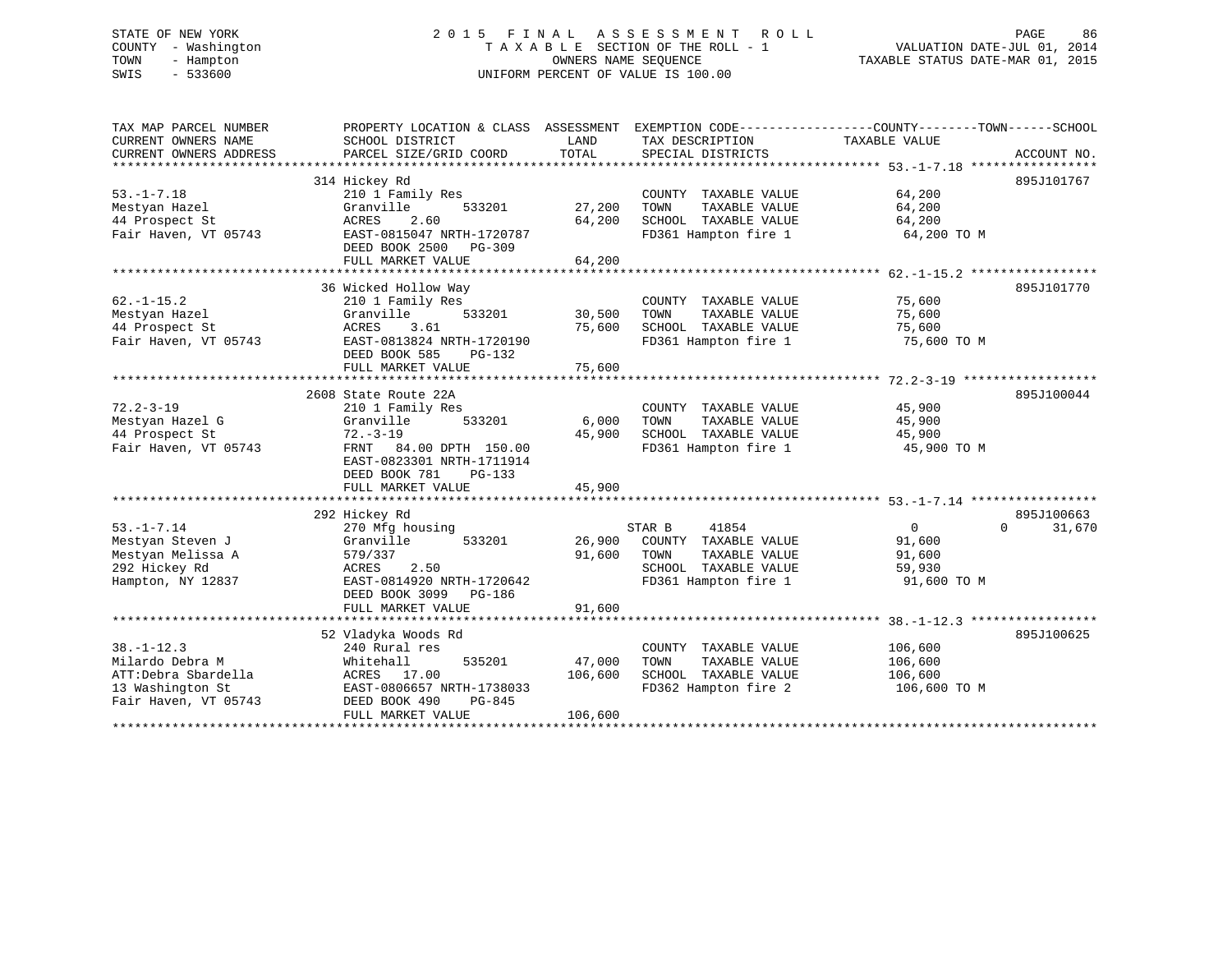| STATE OF NEW YORK<br>COUNTY - Washington<br>TOWN<br>- Hampton<br>$-533600$<br>SWIS | 2015 FINAL                                                                                                          | OWNERS NAME SEQUENCE                   | A S S E S S M E N T<br>R O L L<br>TAXABLE SECTION OF THE ROLL - 1<br>UNIFORM PERCENT OF VALUE IS 100.00 | VALUATION DATE-JUL 01, 2014<br>TAXABLE STATUS DATE-MAR 01, 2015 | PAGE<br>87                       |
|------------------------------------------------------------------------------------|---------------------------------------------------------------------------------------------------------------------|----------------------------------------|---------------------------------------------------------------------------------------------------------|-----------------------------------------------------------------|----------------------------------|
| TAX MAP PARCEL NUMBER<br>CURRENT OWNERS NAME                                       | PROPERTY LOCATION & CLASS ASSESSMENT EXEMPTION CODE----------------COUNTY-------TOWN------SCHOOL<br>SCHOOL DISTRICT | LAND                                   | TAX DESCRIPTION                                                                                         | TAXABLE VALUE                                                   |                                  |
| CURRENT OWNERS ADDRESS                                                             | PARCEL SIZE/GRID COORD                                                                                              | TOTAL                                  | SPECIAL DISTRICTS                                                                                       |                                                                 | ACCOUNT NO.                      |
|                                                                                    | 64 Hampton Heights Way                                                                                              |                                        |                                                                                                         |                                                                 | 895J100572                       |
| $80. - 1 - 21$                                                                     | 260 Seasonal res                                                                                                    |                                        | COUNTY TAXABLE VALUE                                                                                    | 53,400                                                          |                                  |
| Miller James C                                                                     | Granville<br>533201                                                                                                 | 35,000                                 | TOWN<br>TAXABLE VALUE                                                                                   | 53,400                                                          |                                  |
| 11547 County Road 239                                                              | Par 21 Lot 15                                                                                                       | 53,400                                 | SCHOOL TAXABLE VALUE                                                                                    | 53,400                                                          |                                  |
| Oxford, FL 34484                                                                   | 591/84                                                                                                              |                                        | FD361 Hampton fire 1                                                                                    | 53,400 TO M                                                     |                                  |
|                                                                                    | ACRES<br>5.02<br>EAST-0810277 NRTH-1701034                                                                          |                                        |                                                                                                         |                                                                 |                                  |
|                                                                                    | DEED BOOK 780<br>PG-331                                                                                             |                                        |                                                                                                         |                                                                 |                                  |
|                                                                                    | FULL MARKET VALUE                                                                                                   | 53,400                                 |                                                                                                         |                                                                 |                                  |
|                                                                                    | ***********************                                                                                             |                                        |                                                                                                         |                                                                 |                                  |
|                                                                                    | 2595 State Route 22A                                                                                                |                                        |                                                                                                         |                                                                 | 895J100039                       |
| $72. - 2 - 27$                                                                     | 210 1 Family Res                                                                                                    |                                        | COUNTY TAXABLE VALUE                                                                                    | 87,400                                                          |                                  |
| Miller Nora J                                                                      | Granville<br>533201                                                                                                 | 18,900                                 | TAXABLE VALUE<br>TOWN                                                                                   | 87,400                                                          |                                  |
| 2595 State Route 22A                                                               | FRNT 190.00 DPTH 155.00                                                                                             | 87,400                                 | SCHOOL TAXABLE VALUE                                                                                    | 87,400                                                          |                                  |
| Hampton, NY 12837                                                                  | EAST-0822947 NRTH-1711746<br>DEED BOOK 866<br>PG-215                                                                |                                        | FD361 Hampton fire 1                                                                                    | 87,400 TO M                                                     |                                  |
|                                                                                    | FULL MARKET VALUE                                                                                                   | 87,400<br>**********                   |                                                                                                         |                                                                 |                                  |
|                                                                                    |                                                                                                                     |                                        |                                                                                                         | *********** 72.-1-20 ********************                       |                                  |
| $72. - 1 - 20$                                                                     | 2402 County Route 18<br>210 1 Family Res                                                                            |                                        | COUNTY TAXABLE VALUE                                                                                    | 51,500                                                          | 895J100258                       |
| Miller Sarah                                                                       | Granville<br>533201                                                                                                 | 12,100                                 | TOWN<br>TAXABLE VALUE                                                                                   | 51,500                                                          |                                  |
| 1286 E Main St                                                                     | Trans Exempt Repay 2015                                                                                             | 51,500                                 | SCHOOL TAXABLE VALUE                                                                                    | 51,500                                                          |                                  |
| Poultney, VT 05764                                                                 | FRNT 85.00 DPTH 152.00                                                                                              |                                        | FD361 Hampton fire 1                                                                                    | 51,500 TO M                                                     |                                  |
|                                                                                    | EAST-0820257 NRTH-1711042                                                                                           |                                        | TE533 Trans exmt repay-flg                                                                              | $.00$ MT                                                        |                                  |
|                                                                                    | DEED BOOK 3460 PG-168                                                                                               |                                        |                                                                                                         |                                                                 |                                  |
|                                                                                    | FULL MARKET VALUE                                                                                                   | 51,500                                 |                                                                                                         |                                                                 |                                  |
|                                                                                    |                                                                                                                     |                                        |                                                                                                         |                                                                 |                                  |
| $81. - 1 - 5.1$                                                                    | 1158 North Ouivey Hill Ln<br>240 Rural res                                                                          |                                        | STAR B<br>41854                                                                                         | $\overline{0}$                                                  | 895J100540<br>$\Omega$<br>31,670 |
| Mladek Milena E ETAL                                                               | Granville<br>533201                                                                                                 | 66,000                                 | COUNTY TAXABLE VALUE                                                                                    | 185,700                                                         |                                  |
| Mladek Jan C Etal                                                                  | 464-1117 463-1120 &1123                                                                                             | 185,700                                | TOWN<br>TAXABLE VALUE                                                                                   | 185,700                                                         |                                  |
| PO Box 25                                                                          | 36.03<br>ACRES                                                                                                      |                                        | SCHOOL TAXABLE VALUE                                                                                    | 154,030                                                         |                                  |
| Hampton, NY 12837                                                                  | EAST-0819809 NRTH-1702786                                                                                           |                                        | FD361 Hampton fire 1                                                                                    | 185,700 TO M                                                    |                                  |
|                                                                                    | DEED BOOK 864<br>PG-116                                                                                             |                                        |                                                                                                         |                                                                 |                                  |
|                                                                                    | FULL MARKET VALUE                                                                                                   | 185,700                                |                                                                                                         |                                                                 |                                  |
|                                                                                    |                                                                                                                     |                                        |                                                                                                         |                                                                 |                                  |
|                                                                                    | Hickey Rd                                                                                                           |                                        |                                                                                                         |                                                                 | 895J100549                       |
| $53. - 1 - 7.2$<br>Monica John                                                     | 314 Rural vac<10<br>533201<br>Granville                                                                             | 27,000                                 | COUNTY TAXABLE VALUE<br>TAXABLE VALUE<br>TOWN                                                           | 27,000<br>27,000                                                |                                  |
| 172-1 Woodbine By The Lake                                                         | <b>ACRES</b><br>5.71                                                                                                | 27,000                                 | SCHOOL TAXABLE VALUE                                                                                    | 27,000                                                          |                                  |
| Colchester, VT 05446                                                               | EAST-0814562 NRTH-1720899                                                                                           |                                        | FD361 Hampton fire 1                                                                                    | 27,000 TO M                                                     |                                  |
|                                                                                    | DEED BOOK 3430<br>$PG-10$                                                                                           |                                        |                                                                                                         |                                                                 |                                  |
|                                                                                    | FULL MARKET VALUE                                                                                                   | 27,000<br><b>. + + + + + + + + + +</b> |                                                                                                         |                                                                 |                                  |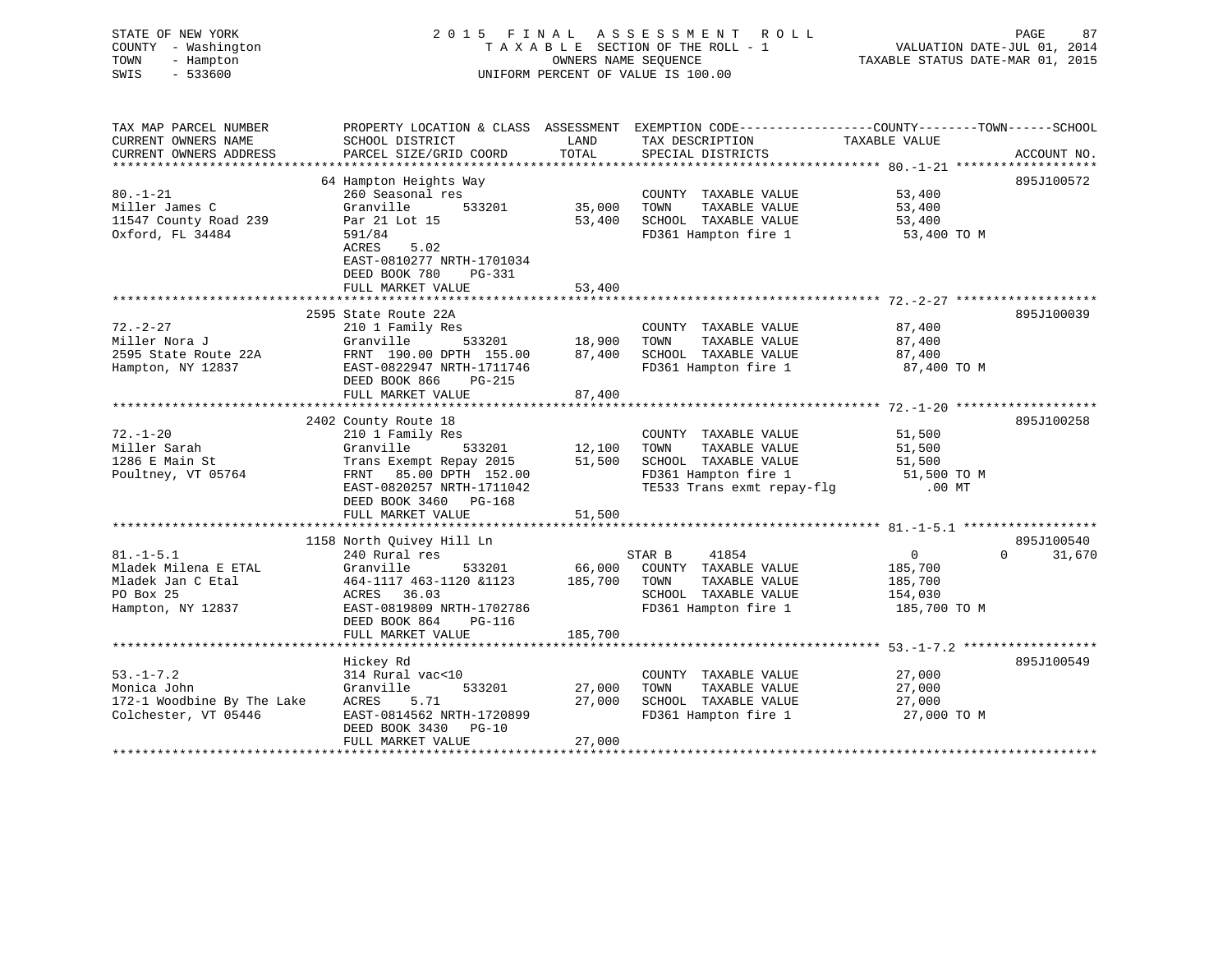# STATE OF NEW YORK 2 0 1 5 F I N A L A S S E S S M E N T R O L L PAGE 88 COUNTY - Washington T A X A B L E SECTION OF THE ROLL - 1 VALUATION DATE-JUL 01, 2014 TOWN - Hampton OWNERS NAME SEQUENCE TAXABLE STATUS DATE-MAR 01, 2015 SWIS - 533600 UNIFORM PERCENT OF VALUE IS 100.00

| TAX MAP PARCEL NUMBER     | PROPERTY LOCATION & CLASS ASSESSMENT EXEMPTION CODE----------------COUNTY-------TOWN-----SCHOOL |         |                       |                   |                    |
|---------------------------|-------------------------------------------------------------------------------------------------|---------|-----------------------|-------------------|--------------------|
| CURRENT OWNERS NAME       | SCHOOL DISTRICT                                                                                 | LAND    | TAX DESCRIPTION       | TAXABLE VALUE     |                    |
| CURRENT OWNERS ADDRESS    | PARCEL SIZE/GRID COORD                                                                          | TOTAL   | SPECIAL DISTRICTS     |                   | ACCOUNT NO.        |
|                           |                                                                                                 |         |                       |                   |                    |
|                           | 152 South Rd                                                                                    |         |                       |                   | 895J100440         |
| $81. - 1 - 48$            | 260 Seasonal res                                                                                |         | 41834<br>STAR EN      | $0 \qquad \qquad$ | $\Omega$<br>68,200 |
| Montgomery Ernest         | 533201<br>Granville                                                                             | 31,800  | COUNTY TAXABLE VALUE  | 68,200            |                    |
| 152 South Rd              | ACRES<br>4.00                                                                                   | 68,200  | TOWN<br>TAXABLE VALUE | 68,200            |                    |
| Hampton, NY 12837         | EAST-0816690 NRTH-1702747                                                                       |         | SCHOOL TAXABLE VALUE  | $\overline{0}$    |                    |
|                           | DEED BOOK 505<br>PG-459                                                                         |         | FD361 Hampton fire 1  | 68,200 TO M       |                    |
|                           | FULL MARKET VALUE                                                                               | 68,200  |                       |                   |                    |
|                           |                                                                                                 |         |                       |                   |                    |
|                           | 333 Hills Pond Rd                                                                               |         |                       |                   | 895J100671         |
| $71. - 1 - 14.6$          | 260 Seasonal res - WTRFNT                                                                       |         | COUNTY TAXABLE VALUE  | 230,700           |                    |
| Mooney Paula              | Granville<br>533201                                                                             | 34,700  | TOWN<br>TAXABLE VALUE | 230,700           |                    |
| 219 N Ouaker Ln           | 608/223                                                                                         | 230,700 | SCHOOL TAXABLE VALUE  | 230,700           |                    |
| West Hartford Conn, 06119 | ACRES<br>7.82                                                                                   |         | FD361 Hampton fire 1  | 230,700 TO M      |                    |
|                           | EAST-0815057 NRTH-1709386                                                                       |         |                       |                   |                    |
|                           | DEED BOOK 800<br>PG-165                                                                         |         |                       |                   |                    |
|                           | FULL MARKET VALUE                                                                               | 230,700 |                       |                   |                    |
|                           |                                                                                                 |         |                       |                   |                    |
|                           | Hills Pond Rd OFF                                                                               |         |                       |                   | 895J100241         |
| $71. - 1 - 22$            | 910 Priv forest                                                                                 |         | COUNTY TAXABLE VALUE  | 20,200            |                    |
| Mooney Paula              | Granville<br>533201                                                                             | 20,200  | TOWN<br>TAXABLE VALUE | 20,200            |                    |
| 219 N Ouaker Ln           | 50 Ad                                                                                           | 20,200  | SCHOOL TAXABLE VALUE  | 20,200            |                    |
| West Hartford, CT 06119   | ACRES 44.90                                                                                     |         | FD361 Hampton fire 1  | 20,200 TO M       |                    |
|                           | EAST-0814345 NRTH-1708870                                                                       |         |                       |                   |                    |
|                           | DEED BOOK 868<br>$PG-83$                                                                        |         |                       |                   |                    |
|                           | FULL MARKET VALUE                                                                               | 20,200  |                       |                   |                    |
|                           |                                                                                                 |         |                       |                   |                    |
|                           | Hills Pond Rd OFF                                                                               |         |                       |                   | 895J100685         |
| $71. - 1 - 14.8$          | 314 Rural vac<10 - WTRFNT                                                                       |         | COUNTY TAXABLE VALUE  | 28,400            |                    |
| Mooney Thomas C           | 533201<br>Granville                                                                             | 28,400  | TAXABLE VALUE<br>TOWN | 28,400            |                    |
| Mooney Paula A            | 1.01<br>ACRES                                                                                   | 28,400  | SCHOOL TAXABLE VALUE  | 28,400            |                    |
| 219 N Ouaker Ln           | EAST-0815354 NRTH-1708780                                                                       |         | FD361 Hampton fire 1  | 28,400 TO M       |                    |
| West Hartford, CT 06119   | DEED BOOK 2714 PG-248                                                                           |         |                       |                   |                    |
|                           | FULL MARKET VALUE                                                                               | 28,400  |                       |                   |                    |
|                           |                                                                                                 |         |                       |                   |                    |
|                           | 283 Hills Pond Rd                                                                               |         |                       |                   | 895J101771         |
| $71. - 1 - 14.33$         | 210 1 Family Res - WTRFNT                                                                       |         | COUNTY TAXABLE VALUE  | 301,600           |                    |
| Moran Michael P           | Granville<br>533201                                                                             | 27,100  | TOWN<br>TAXABLE VALUE | 301,600           |                    |
| Moran Leslie S            | ACRES 1.44                                                                                      | 301,600 | SCHOOL TAXABLE VALUE  | 301,600           |                    |
| 210 Jay St                | EAST-0816083 NRTH-1708195                                                                       |         | FD361 Hampton fire 1  | 301,600 TO M      |                    |
| Albany, NY 12210          | DEED BOOK 1803<br>PG-270                                                                        |         |                       |                   |                    |
|                           | FULL MARKET VALUE                                                                               | 301,600 |                       |                   |                    |
|                           |                                                                                                 |         |                       |                   |                    |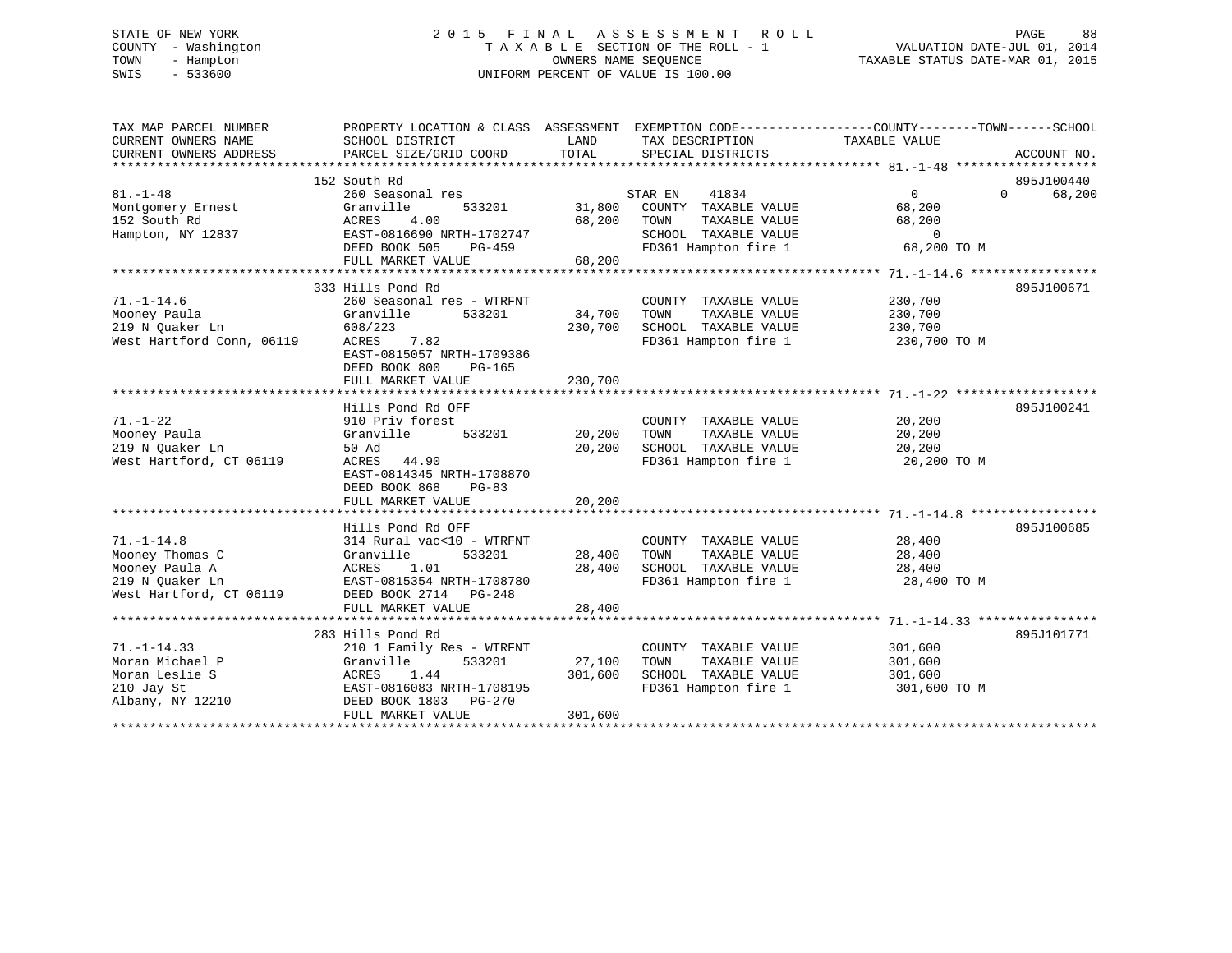#### STATE OF NEW YORK 2 0 1 5 F I N A L A S S E S S M E N T R O L L PAGE 89COUNTY - Washington T A X A B L E SECTION OF THE ROLL - 1 VALUATION DATE-JUL 01, 2014 TOWN - Hampton OWNERS NAME SEQUENCE TAXABLE STATUS DATE-MAR 01, 2015 SWIS - 533600 UNIFORM PERCENT OF VALUE IS 100.00

| TAX MAP PARCEL NUMBER<br>CURRENT OWNERS NAME                         | PROPERTY LOCATION & CLASS ASSESSMENT EXEMPTION CODE----------------COUNTY-------TOWN-----SCHOOL<br>SCHOOL DISTRICT | LAND    | TAX DESCRIPTION       | TAXABLE VALUE    |                        |
|----------------------------------------------------------------------|--------------------------------------------------------------------------------------------------------------------|---------|-----------------------|------------------|------------------------|
| CURRENT OWNERS ADDRESS<br>*********************                      | PARCEL SIZE/GRID COORD                                                                                             | TOTAL   | SPECIAL DISTRICTS     |                  | ACCOUNT NO.            |
|                                                                      | 437 South Rd                                                                                                       |         |                       |                  | 895J101776             |
| $72. - 1 - 18.1$                                                     | 210 1 Family Res                                                                                                   |         | STAR B<br>41854       | $\overline{0}$   | $\Omega$<br>31,670     |
| Morehouse Debra J                                                    | 533201<br>Granville                                                                                                | 30,200  | COUNTY TAXABLE VALUE  | 99,600           |                        |
| 437 South Rd                                                         | 3.52                                                                                                               | 99,600  | TOWN<br>TAXABLE VALUE |                  |                        |
| Whitehall, NY 12887                                                  | ACRES<br>EAST-0819574 NRTH-1707743                                                                                 |         | SCHOOL TAXABLE VALUE  | 99,600<br>67,930 |                        |
|                                                                      |                                                                                                                    |         | FD361 Hampton fire 1  |                  |                        |
|                                                                      | DEED BOOK 824<br>PG-51                                                                                             | 99,600  |                       | 99,600 TO M      |                        |
|                                                                      | FULL MARKET VALUE                                                                                                  |         |                       |                  |                        |
|                                                                      | Carlton Rd                                                                                                         |         |                       |                  |                        |
| $45. - 1 - 5.6$                                                      | 314 Rural vac<10                                                                                                   |         | COUNTY TAXABLE VALUE  | 6,500            |                        |
| Morrison Michael F                                                   | Whitehall<br>535201                                                                                                | 6,500   | TOWN<br>TAXABLE VALUE | 6,500            |                        |
| Morrison Sharon R                                                    | ACRES<br>1.04                                                                                                      | 6,500   | SCHOOL TAXABLE VALUE  | 6,500            |                        |
|                                                                      | EAST-0804669 NRTH-1734419                                                                                          |         | FD362 Hampton fire 2  | 6,500 TO M       |                        |
| 2017 Carlton Woods Way<br>Whitehall. NY 12887<br>Whitehall, NY 12887 | DEED BOOK 2748 PG-159                                                                                              |         |                       |                  |                        |
|                                                                      | FULL MARKET VALUE                                                                                                  |         |                       |                  |                        |
|                                                                      |                                                                                                                    | 6,500   |                       |                  |                        |
|                                                                      |                                                                                                                    |         |                       |                  | 895J100614             |
|                                                                      | 12 Quiet Way                                                                                                       |         |                       |                  |                        |
| $62 - 1 - 30$                                                        | 322 Rural vac>10                                                                                                   |         | COUNTY TAXABLE VALUE  | 17,000           |                        |
| Morse Steven                                                         | 533201<br>Granville                                                                                                | 17,000  | TOWN<br>TAXABLE VALUE | 17,000           |                        |
| Morse Norma                                                          | ACRES 12.80                                                                                                        | 17,000  | SCHOOL TAXABLE VALUE  | 17,000           |                        |
| 171 Hickey Rd                                                        | EAST-0812929 NRTH-1716754                                                                                          |         | FD361 Hampton fire 1  | 17,000 TO M      |                        |
| Hampton, NY 12837                                                    | DEED BOOK 3476 PG-331                                                                                              |         |                       |                  |                        |
|                                                                      | FULL MARKET VALUE                                                                                                  | 17,000  |                       |                  |                        |
|                                                                      |                                                                                                                    |         |                       |                  |                        |
|                                                                      | 171 Hickey Rd                                                                                                      |         |                       |                  | 895J100711<br>$\Omega$ |
| $62. - 1 - 32.2$                                                     | 280 Res Multiple                                                                                                   |         | STAR B<br>41854       | $\overline{0}$   | 31,670                 |
| Morse Steven J                                                       | 533201<br>Granville                                                                                                | 35,000  | COUNTY TAXABLE VALUE  | 154,300          |                        |
| Morse Norma H                                                        | ACRES<br>5.04                                                                                                      | 154,300 | TOWN<br>TAXABLE VALUE | 154,300          |                        |
| 171 Hickey Rd                                                        | EAST-0813633 NRTH-1717993                                                                                          |         | SCHOOL TAXABLE VALUE  | 122,630          |                        |
| Hampton, NY 12837                                                    | DEED BOOK 576<br>PG-88                                                                                             |         | FD361 Hampton fire 1  | 154,300 TO M     |                        |
|                                                                      | FULL MARKET VALUE                                                                                                  | 154,300 |                       |                  |                        |
|                                                                      |                                                                                                                    |         |                       |                  |                        |
|                                                                      | 1145 East Way                                                                                                      |         |                       |                  | 895J100244             |
| $71.4 - 3 - 7$                                                       | 260 Seasonal res - WTRFNT                                                                                          |         | COUNTY TAXABLE VALUE  | 119,800          |                        |
| Mulholland Daniel                                                    | Granville<br>533201                                                                                                | 27,000  | TOWN<br>TAXABLE VALUE | 119,800          |                        |
| Mulholland Susan                                                     | $71. - 3 - 7$                                                                                                      | 119,800 | SCHOOL TAXABLE VALUE  | 119,800          |                        |
| 10 Davis St                                                          | FRNT 100.00 DPTH 100.00                                                                                            |         | FD361 Hampton fire 1  | 119,800 TO M     |                        |
| Whitehall, NY 12887                                                  | EAST-0815750 NRTH-1708193                                                                                          |         |                       |                  |                        |
|                                                                      | DEED BOOK 838<br>PG-262                                                                                            |         |                       |                  |                        |
|                                                                      | FULL MARKET VALUE                                                                                                  | 119,800 |                       |                  |                        |
|                                                                      |                                                                                                                    |         |                       |                  |                        |
|                                                                      | 2164 County Route 18                                                                                               |         |                       |                  | 895J100134             |
| $62. - 1 - 26.1$                                                     | 240 Rural res                                                                                                      |         | COUNTY TAXABLE VALUE  | 150,500          |                        |
| Murello George M                                                     | Granville<br>533201                                                                                                | 60,200  | TOWN<br>TAXABLE VALUE | 150,500          |                        |
| Murello Ann Marie                                                    | Filed Survey #12140                                                                                                | 150,500 | SCHOOL TAXABLE VALUE  | 150,500          |                        |
| 2210 Brynsack Rd                                                     | FRNT 695.00 DPTH                                                                                                   |         | FD361 Hampton fire 1  | 150,500 ТО М     |                        |
| Wallkill, NY 12589                                                   | ACRES 25.34                                                                                                        |         |                       |                  |                        |
|                                                                      | EAST-0815787 NRTH-1712738                                                                                          |         |                       |                  |                        |
|                                                                      | DEED BOOK 2858<br>PG-235                                                                                           |         |                       |                  |                        |
|                                                                      | FULL MARKET VALUE                                                                                                  | 150,500 |                       |                  |                        |
|                                                                      |                                                                                                                    |         |                       |                  |                        |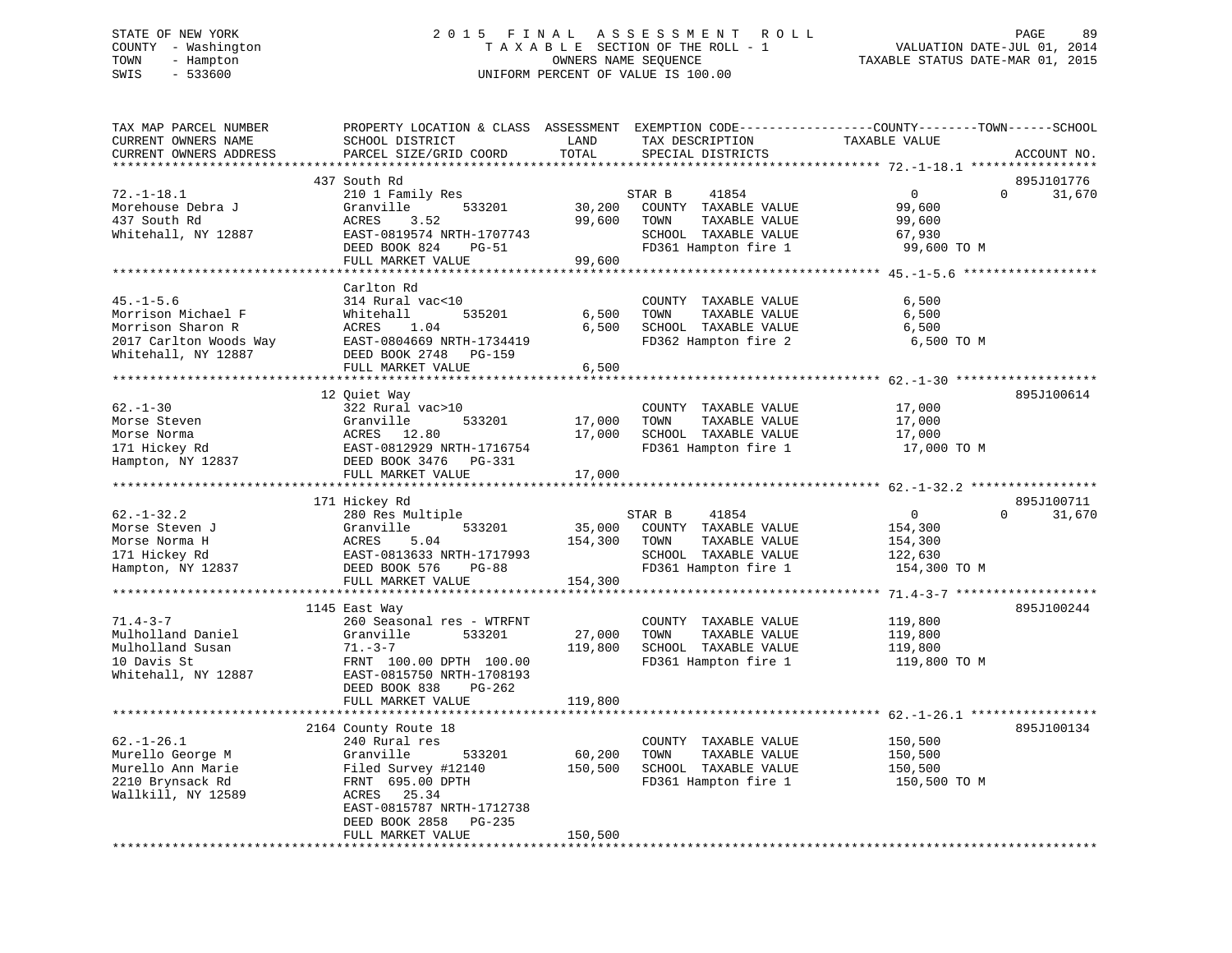|      | STATE OF NEW YORK   | 2015 FINAL ASSESSMENT ROLL         | PAGE                             | 90 |
|------|---------------------|------------------------------------|----------------------------------|----|
|      | COUNTY - Washington | TAXABLE SECTION OF THE ROLL - 1    | VALUATION DATE-JUL 01, 2014      |    |
| TOWN | - Hampton           | OWNERS NAME SEOUENCE               | TAXABLE STATUS DATE-MAR 01, 2015 |    |
| SWIS | - 533600            | UNIFORM PERCENT OF VALUE IS 100.00 |                                  |    |
|      |                     |                                    |                                  |    |

| TAX MAP PARCEL NUMBER  | PROPERTY LOCATION & CLASS ASSESSMENT EXEMPTION CODE----------------COUNTY-------TOWN------SCHOOL |            |                        |                             |                                                    |                |                |
|------------------------|--------------------------------------------------------------------------------------------------|------------|------------------------|-----------------------------|----------------------------------------------------|----------------|----------------|
| CURRENT OWNERS NAME    | SCHOOL DISTRICT                                                                                  | LAND       |                        | TAX DESCRIPTION             | TAXABLE VALUE                                      |                |                |
| CURRENT OWNERS ADDRESS | PARCEL SIZE/GRID COORD                                                                           | TOTAL      |                        | SPECIAL DISTRICTS           |                                                    |                | ACCOUNT NO.    |
|                        |                                                                                                  |            |                        |                             |                                                    |                |                |
|                        | 448 South Rd                                                                                     |            |                        |                             |                                                    |                | 895J100184     |
| $72. - 1 - 14$         | 210 1 Family Res                                                                                 |            | VET WAR CT 41121       |                             | 8,385                                              | 8,385          | 0              |
| Murray Richard         | 533201<br>Granville                                                                              |            | 25,300 AGED-CO         | 41802                       | 23,758                                             | $\overline{0}$ | $\mathbf 0$    |
| 448 South Rd           | 2.00<br>ACRES                                                                                    |            |                        |                             | $\overline{\phantom{0}}$                           | 21,382         | $\overline{0}$ |
|                        |                                                                                                  |            | 55,900 AGED-TOWN 41803 |                             | $\Omega$                                           |                |                |
| Whitehall, NY 12887    | EAST-0820198 NRTH-1707873                                                                        |            | AGED-SCH               | 41804                       |                                                    | $\Omega$       | 8,385          |
|                        | DEED BOOK 455<br>PG-994                                                                          |            | STAR EN                | 41834                       | $\overline{0}$                                     | $\Omega$       | 47,515         |
|                        | FULL MARKET VALUE                                                                                |            |                        | 55,900 COUNTY TAXABLE VALUE | 23,757                                             |                |                |
|                        |                                                                                                  |            | TOWN                   | TAXABLE VALUE               | 26,133                                             |                |                |
|                        |                                                                                                  |            |                        | SCHOOL TAXABLE VALUE        | $\Omega$                                           |                |                |
|                        |                                                                                                  |            |                        | FD361 Hampton fire 1        | 55,900 TO M                                        |                |                |
|                        |                                                                                                  |            |                        |                             |                                                    |                |                |
|                        | 12 Greenfield Ln                                                                                 |            |                        |                             |                                                    |                | 895J100169     |
| $72.2 - 3 - 1$         | 312 Vac w/imprv                                                                                  |            |                        | COUNTY TAXABLE VALUE        | 29,800                                             |                |                |
| Myers John             | Granville<br>533201                                                                              | 28,700     | TOWN                   | TAXABLE VALUE               | 29,800                                             |                |                |
| Myers Justina          | 738/160 Hwy Approp                                                                               | 29,800     |                        | SCHOOL TAXABLE VALUE        | 29,800                                             |                |                |
| 12 Greenfield Ln       | 720/22-23 Hwy Approp                                                                             |            |                        | FD361 Hampton fire 1        | 29,800 TO M                                        |                |                |
| Hampton, NY 12837      | $72. - 3 - 1$                                                                                    |            |                        |                             |                                                    |                |                |
|                        |                                                                                                  |            |                        |                             |                                                    |                |                |
|                        | ACRES<br>3.07                                                                                    |            |                        |                             |                                                    |                |                |
|                        | EAST-0823989 NRTH-1712407                                                                        |            |                        |                             |                                                    |                |                |
|                        | DEED BOOK 1849<br>$PG-235$                                                                       |            |                        |                             |                                                    |                |                |
|                        | FULL MARKET VALUE                                                                                | 29,800     |                        |                             |                                                    |                |                |
|                        |                                                                                                  |            |                        |                             |                                                    |                |                |
|                        | 147 Vladyka Woods Rd                                                                             |            |                        |                             |                                                    |                | 895J101765     |
| $38. - 1 - 20.1$       | 210 1 Family Res                                                                                 |            |                        | COUNTY TAXABLE VALUE        | 143,800                                            |                |                |
| Needham Johanna        | 535201<br>Whitehall                                                                              | 22,000     | TOWN                   | TAXABLE VALUE               | 143,800                                            |                |                |
| Lawrence Peter         | ACRES<br>1.00                                                                                    | 143,800    |                        | SCHOOL TAXABLE VALUE        | 143,800                                            |                |                |
| ATT: Johanna Genier    | EAST-0806678 NRTH-1740513                                                                        |            |                        | FD362 Hampton fire 2        | 143,800 TO M                                       |                |                |
| 147 Vladyka Woods Rd   | DEED BOOK 732<br>PG-331                                                                          |            |                        |                             |                                                    |                |                |
| Whitehall, NY 12887    | FULL MARKET VALUE                                                                                | 143,800    |                        |                             |                                                    |                |                |
|                        | *************************                                                                        | ********** |                        |                             | ********************* 53.-1-15 ******************* |                |                |
|                        | 100 Camp Way                                                                                     |            |                        |                             |                                                    |                | 895J100085     |
| $53. - 1 - 15$         | 260 Seasonal res                                                                                 |            |                        | COUNTY TAXABLE VALUE        | 31,900                                             |                |                |
| Nikas William L        | 535201<br>Whitehall                                                                              | 21,600     | TOWN                   | TAXABLE VALUE               | 31,900                                             |                |                |
| Barber John M          | ACRES 47.60                                                                                      | 31,900     |                        | SCHOOL TAXABLE VALUE        |                                                    |                |                |
|                        |                                                                                                  |            |                        |                             | 31,900                                             |                |                |
| PO Box 267             | EAST-0809912 NRTH-1723705                                                                        |            |                        | FD361 Hampton fire 1        | 30,943 TO M                                        |                |                |
| Hudson Falls, NY 12839 | DEED BOOK 771<br>PG-152                                                                          |            |                        | FD362 Hampton fire 2        |                                                    | 957 TO M       |                |
|                        | FULL MARKET VALUE                                                                                | 31,900     |                        |                             |                                                    |                |                |
|                        |                                                                                                  |            |                        |                             |                                                    |                |                |
|                        | LOT 9 Taylor Pat                                                                                 |            |                        |                             |                                                    |                | 895J100050     |
| $53. - 1 - 16$         | 910 Priv forest                                                                                  |            |                        | COUNTY TAXABLE VALUE        | 19,100                                             |                |                |
| Nikas William L        | Granville<br>533201                                                                              | 19,100     | TOWN                   | TAXABLE VALUE               | 19,100                                             |                |                |
| Barber John M          | 50 Ad                                                                                            | 19,100     |                        | SCHOOL TAXABLE VALUE        | 19,100                                             |                |                |
| 116 Oak St             | 42.50<br>ACRES                                                                                   |            |                        | FD361 Hampton fire 1        | 19,100 TO M                                        |                |                |
| PO Box 267             | EAST-0812903 NRTH-1724375                                                                        |            |                        |                             |                                                    |                |                |
| Hudson Falls, NY 12839 | DEED BOOK 557<br>$PG-212$                                                                        |            |                        |                             |                                                    |                |                |
|                        | FULL MARKET VALUE                                                                                | 19,100     |                        |                             |                                                    |                |                |
|                        |                                                                                                  |            |                        |                             |                                                    |                |                |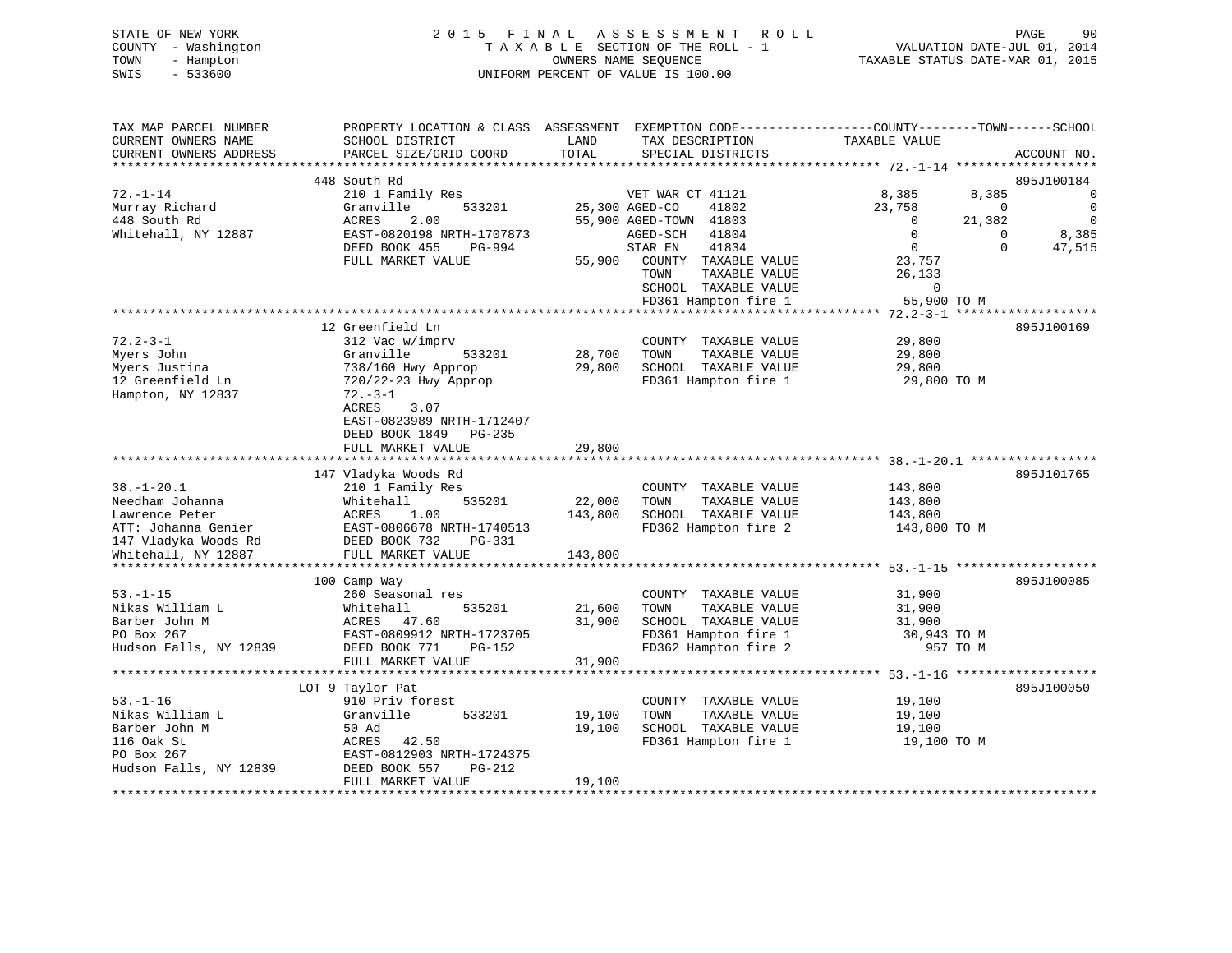# STATE OF NEW YORK 2 0 1 5 F I N A L A S S E S S M E N T R O L L PAGE 91 COUNTY - Washington T A X A B L E SECTION OF THE ROLL - 1 VALUATION DATE-JUL 01, 2014 TOWN - Hampton OWNERS NAME SEQUENCE TAXABLE STATUS DATE-MAR 01, 2015 SWIS - 533600 UNIFORM PERCENT OF VALUE IS 100.00

| TAX MAP PARCEL NUMBER                  | PROPERTY LOCATION & CLASS ASSESSMENT EXEMPTION CODE----------------COUNTY-------TOWN-----SCHOOL                                   |                       |                                                            |                    |          |                        |
|----------------------------------------|-----------------------------------------------------------------------------------------------------------------------------------|-----------------------|------------------------------------------------------------|--------------------|----------|------------------------|
| CURRENT OWNERS NAME                    | SCHOOL DISTRICT                                                                                                                   | LAND                  | TAX DESCRIPTION                                            | TAXABLE VALUE      |          |                        |
| CURRENT OWNERS ADDRESS                 | PARCEL SIZE/GRID COORD                                                                                                            | TOTAL                 | SPECIAL DISTRICTS                                          |                    |          | ACCOUNT NO.            |
|                                        |                                                                                                                                   |                       |                                                            |                    |          |                        |
|                                        | 2621 State Route 22A                                                                                                              |                       |                                                            |                    |          | 895J100273             |
| $72. - 2 - 31$                         | 210 1 Family Res                                                                                                                  |                       |                                                            | $\overline{0}$     | $\Omega$ | 31,670                 |
| Noble John A                           | Granville                                                                                                                         |                       |                                                            | 75,600             |          |                        |
| Noble Karen S                          | FRNT 260.00 DPTH 215.00 75,600 TOWN                                                                                               |                       | TAXABLE VALUE                                              | 75,600             |          |                        |
|                                        | 2621 State Route 22A EAST-0823275 NRTH-1712275                                                                                    |                       | SCHOOL TAXABLE VALUE                                       | 43,930             |          |                        |
| Hampton, NY 12837                      | DEED BOOK 871<br>PG-276                                                                                                           |                       | FD361 Hampton fire 1                                       | 75,600 TO M        |          |                        |
|                                        | FULL MARKET VALUE                                                                                                                 | 75,600                |                                                            |                    |          |                        |
|                                        |                                                                                                                                   |                       |                                                            |                    |          |                        |
|                                        | County Route 20 OFF                                                                                                               |                       |                                                            |                    |          | 895J100058             |
| $72. - 2 - 12$                         | 322 Rural vac>10                                                                                                                  |                       | COUNTY TAXABLE VALUE                                       | 8,500              |          |                        |
| Noble Thomas G                         | Granville<br>533201                                                                                                               | 8,500                 | TOWN TAXABLE VALUE $8,500$<br>SCHOOL TAXABLE VALUE $8,500$ |                    |          |                        |
| Rose Nancy C                           | 2675/53                                                                                                                           | 8,500                 |                                                            |                    |          |                        |
| c/o Nancy Noble                        | ACRES 18.50<br>EAST-0824209 NRTH-1707030                                                                                          |                       | FD361 Hampton fire 1 8,500 TO M                            |                    |          |                        |
| 970 Granville St<br>Poultney, VT 05764 |                                                                                                                                   |                       |                                                            |                    |          |                        |
|                                        | DEED BOOK 2812 PG-12                                                                                                              |                       |                                                            |                    |          |                        |
|                                        | FULL MARKET VALUE                                                                                                                 | 8,500                 |                                                            |                    |          |                        |
|                                        |                                                                                                                                   |                       |                                                            |                    |          |                        |
| $72. - 1 - 5$                          | 33 Dailey Way<br>210 1 Family Res                                                                                                 |                       |                                                            |                    | 21,120   | 895J100422<br>$\Omega$ |
| OBrien David K                         |                                                                                                                                   | 533201 34,800 STAR EN | VET WAR CT 41121<br>41834                                  | 21,120<br>$\Omega$ | $\Omega$ | 68,930                 |
|                                        | Granville                                                                                                                         |                       | 140,800 COUNTY TAXABLE VALUE                               | 119,680            |          |                        |
|                                        | Change of the Barbara States and ACRES 4.94<br>33 Dailey Way BAST-0822029 NRTH-1711367<br>Hampton, NY 12837 DEED BOOK 2282 PG-329 |                       | TOWN<br>TAXABLE VALUE                                      | 119,680            |          |                        |
|                                        |                                                                                                                                   |                       | SCHOOL TAXABLE VALUE 71,870                                |                    |          |                        |
|                                        | FULL MARKET VALUE                                                                                                                 |                       | 140,800 FD361 Hampton fire 1                               | 140,800 TO M       |          |                        |
|                                        |                                                                                                                                   |                       |                                                            |                    |          |                        |
|                                        | 23 Perry Heights Way                                                                                                              |                       |                                                            |                    |          | 895J101779             |
| $72. - 2 - 42$                         | 240 Rural res                                                                                                                     | STAR B                | 41854                                                      | 0                  | $\Omega$ | 31,670                 |
| Obrien Thomas W                        | Granville<br>533201                                                                                                               |                       | 70,300 COUNTY TAXABLE VALUE                                | 305,100            |          |                        |
| Obrien Michelle L                      | 37.07                                                                                                                             | 305,100 TOWN          | TAXABLE VALUE                                              | 305,100            |          |                        |
| PO Box 174                             | ACRES<br>EAST-0<br>EAST-0821898 NRTH-1712919                                                                                      |                       | SCHOOL TAXABLE VALUE                                       |                    |          |                        |
| Hampton, NY 12837                      | DEED BOOK 2069 PG-150                                                                                                             |                       |                                                            |                    |          |                        |
|                                        | FULL MARKET VALUE                                                                                                                 |                       |                                                            | 305,100 TO M       |          |                        |
|                                        |                                                                                                                                   |                       |                                                            |                    |          |                        |
|                                        | 41 Hampton Heights Way                                                                                                            |                       |                                                            |                    |          | 895J100666             |
| $80. - 1 - 19$                         | 260 Seasonal res                                                                                                                  |                       | COUNTY TAXABLE VALUE                                       | 105,800            |          |                        |
| Osterhoudt Ralph Jr                    | 533201<br>Granville                                                                                                               | 35,800<br>TOWN        | TAXABLE VALUE                                              | 105,800            |          |                        |
| Osterhoudt Susan R                     | LOT 13                                                                                                                            | 105,800               | SCHOOL TAXABLE VALUE                                       | 105,800            |          |                        |
| 47 North Cross Rd                      | ACRES<br>5.78                                                                                                                     |                       | FD361 Hampton fire 1                                       | 105,800 TO M       |          |                        |
| Staatsburg, NY 12580                   | EAST-0810888 NRTH-1701612                                                                                                         |                       |                                                            |                    |          |                        |
|                                        | DEED BOOK 797<br>$PG-91$                                                                                                          |                       |                                                            |                    |          |                        |
|                                        | FULL MARKET VALUE                                                                                                                 | 105,800               |                                                            |                    |          |                        |
|                                        |                                                                                                                                   |                       |                                                            |                    |          |                        |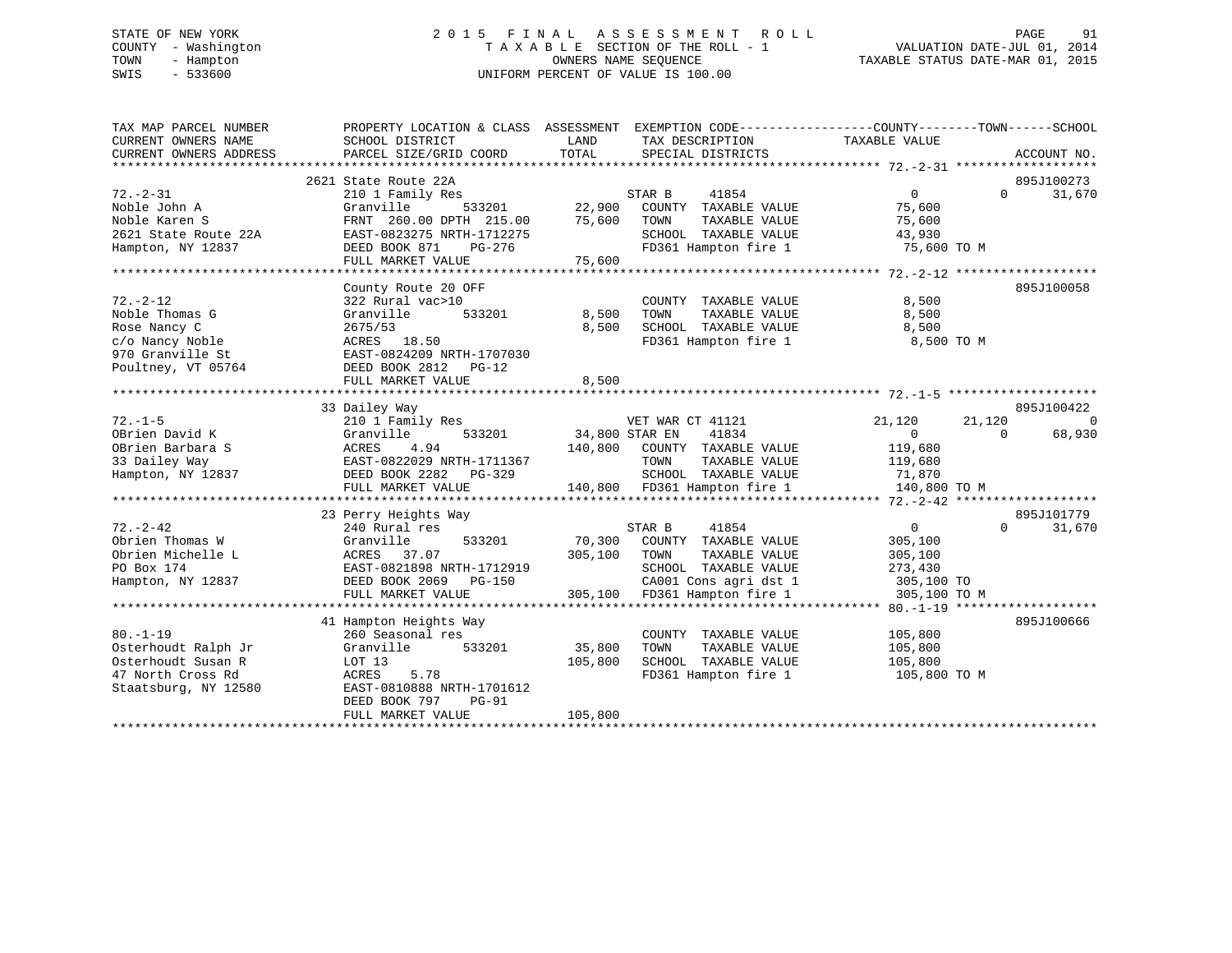# STATE OF NEW YORK 2 0 1 5 F I N A L A S S E S S M E N T R O L L PAGE 92 COUNTY - Washington T A X A B L E SECTION OF THE ROLL - 1 VALUATION DATE-JUL 01, 2014 TOWN - Hampton OWNERS NAME SEQUENCE TAXABLE STATUS DATE-MAR 01, 2015 SWIS - 533600 UNIFORM PERCENT OF VALUE IS 100.00

| TAX MAP PARCEL NUMBER  | PROPERTY LOCATION & CLASS ASSESSMENT EXEMPTION CODE----------------COUNTY-------TOWN------SCHOOL |          |                              |                   |          |             |
|------------------------|--------------------------------------------------------------------------------------------------|----------|------------------------------|-------------------|----------|-------------|
| CURRENT OWNERS NAME    | SCHOOL DISTRICT                                                                                  | LAND     | TAX DESCRIPTION              | TAXABLE VALUE     |          |             |
| CURRENT OWNERS ADDRESS | PARCEL SIZE/GRID COORD                                                                           | TOTAL    | SPECIAL DISTRICTS            |                   |          | ACCOUNT NO. |
|                        |                                                                                                  |          |                              |                   |          |             |
|                        | 2887 State Route 22A                                                                             |          |                              |                   |          | 895J100192  |
| $63 - 1 - 4$           | 210 1 Family Res                                                                                 |          | 41854<br>STAR B              | $\overline{0}$    | $\Omega$ | 31,670      |
| Panoushek James M      | 533201<br>Granville                                                                              | 34,400   | COUNTY TAXABLE VALUE         | 194,000           |          |             |
| Panoushek Stacey M     | ACRES<br>4.80                                                                                    | 194,000  | TOWN<br>TAXABLE VALUE        | 194,000           |          |             |
| 2887 State Route 22A   | EAST-0821902 NRTH-1718648                                                                        |          | SCHOOL TAXABLE VALUE         | 162,330           |          |             |
| Hampton, NY 12837      | EAST-0821902 N<br>DEED BOOK 837<br>PG-164                                                        |          | FD361 Hampton fire 1         | 194,000 TO M      |          |             |
|                        | FULL MARKET VALUE                                                                                | 194,000  |                              |                   |          |             |
|                        |                                                                                                  |          |                              |                   |          |             |
|                        | 2883 State Route 22A                                                                             |          |                              |                   |          | 895J101747  |
| $63. -1 - 4.1$         | 270 Mfg housing                                                                                  |          | COUNTY TAXABLE VALUE         | 42,400            |          |             |
| Panoushek Jamie        | 533201<br>Granville                                                                              | 34,300   | TOWN<br>TAXABLE VALUE        | 42,400            |          |             |
| Panoushek Stacey       | ACRES<br>4.79                                                                                    | 42,400   | SCHOOL TAXABLE VALUE         | 42,400            |          |             |
| 2887 State Route 22A   | EAST-0822023 NRTH-1718259                                                                        |          | FD361 Hampton fire 1         | 42,400 TO M       |          |             |
| Hampton, NY 12837      | DEED BOOK 564<br>PG-317                                                                          |          |                              |                   |          |             |
|                        | FULL MARKET VALUE                                                                                | 42,400   |                              |                   |          |             |
|                        |                                                                                                  |          |                              |                   |          |             |
|                        | 58 County Route 20                                                                               |          |                              |                   |          | 895J100195  |
| $81 - 2 - 9$           | 240 Rural res                                                                                    |          | STAR EN<br>41834             | 0                 | $\Omega$ | 68,930      |
| Panoushek Joseph P     | 533201<br>Granville                                                                              | 41,100   | COUNTY TAXABLE VALUE         | 128,000           |          |             |
| Panoushek Patricia     | 406/648, 2675/53                                                                                 | 128,000  | TOWN<br>TAXABLE VALUE        | 128,000           |          |             |
| 66 County Route 20     | ACRES 10.50                                                                                      |          | SCHOOL TAXABLE VALUE         | 59,070            |          |             |
| Hampton, NY 12837      | EAST-0824158 NRTH-1704551                                                                        |          | CA001 Cons agri dst 1        | 128,000 TO        |          |             |
|                        | DEED BOOK 358                                                                                    | $PG-590$ | FD361 Hampton fire 1         | 128,000 TO M      |          |             |
|                        | FULL MARKET VALUE                                                                                | 128,000  |                              |                   |          |             |
|                        |                                                                                                  |          |                              |                   |          |             |
|                        | 60 South Rd                                                                                      |          |                              |                   |          | 895J100076  |
| $80. - 1 - 6$          | 270 Mfg housing                                                                                  |          | STAR B<br>41854              | $0 \qquad \qquad$ | $\Omega$ | 31,670      |
| Panoushek Russell -LE- | 533201<br>Granville                                                                              |          | 133,400 COUNTY TAXABLE VALUE | 145,500           |          |             |
| Panoushek Russell Jr   | 442/150                                                                                          | 145,500  | TOWN<br>TAXABLE VALUE        | 145,500           |          |             |
| 86 South Rd            | ACRES 163.20                                                                                     |          | SCHOOL TAXABLE VALUE         | 113,830           |          |             |
| Whitehall, NY 12887    | EAST-0815164 NRTH-1699921                                                                        |          | FD361 Hampton fire 1         | 145,500 TO M      |          |             |
|                        | DEED BOOK 2628<br>$PG-1$                                                                         |          |                              |                   |          |             |
|                        | FULL MARKET VALUE                                                                                | 145,500  |                              |                   |          |             |
|                        |                                                                                                  |          |                              |                   |          |             |
|                        | 86 South Rd                                                                                      |          |                              |                   |          |             |
| $80. - 1 - 6.1$        | 270 Mfg housing                                                                                  |          | STAR B<br>41854              | $\overline{0}$    | $\Omega$ | 31,670      |
| Panoushek Tammy        | 533201<br>Granville                                                                              | 22,500   | COUNTY TAXABLE VALUE         | 58,500            |          |             |
| 86 South Rd            | ACRES 1.14                                                                                       | 58,500   | TOWN<br>TAXABLE VALUE        | 58,500            |          |             |
| Whitehall, NY 12887    | EAST-0815336 NRTH-1701527                                                                        |          | SCHOOL TAXABLE VALUE         | 26,830            |          |             |
|                        | DEED BOOK 3444 PG-36                                                                             |          | FD361 Hampton fire 1         | 58,500 TO M       |          |             |
|                        | FULL MARKET VALUE                                                                                | 58,500   |                              |                   |          |             |
|                        |                                                                                                  |          |                              |                   |          |             |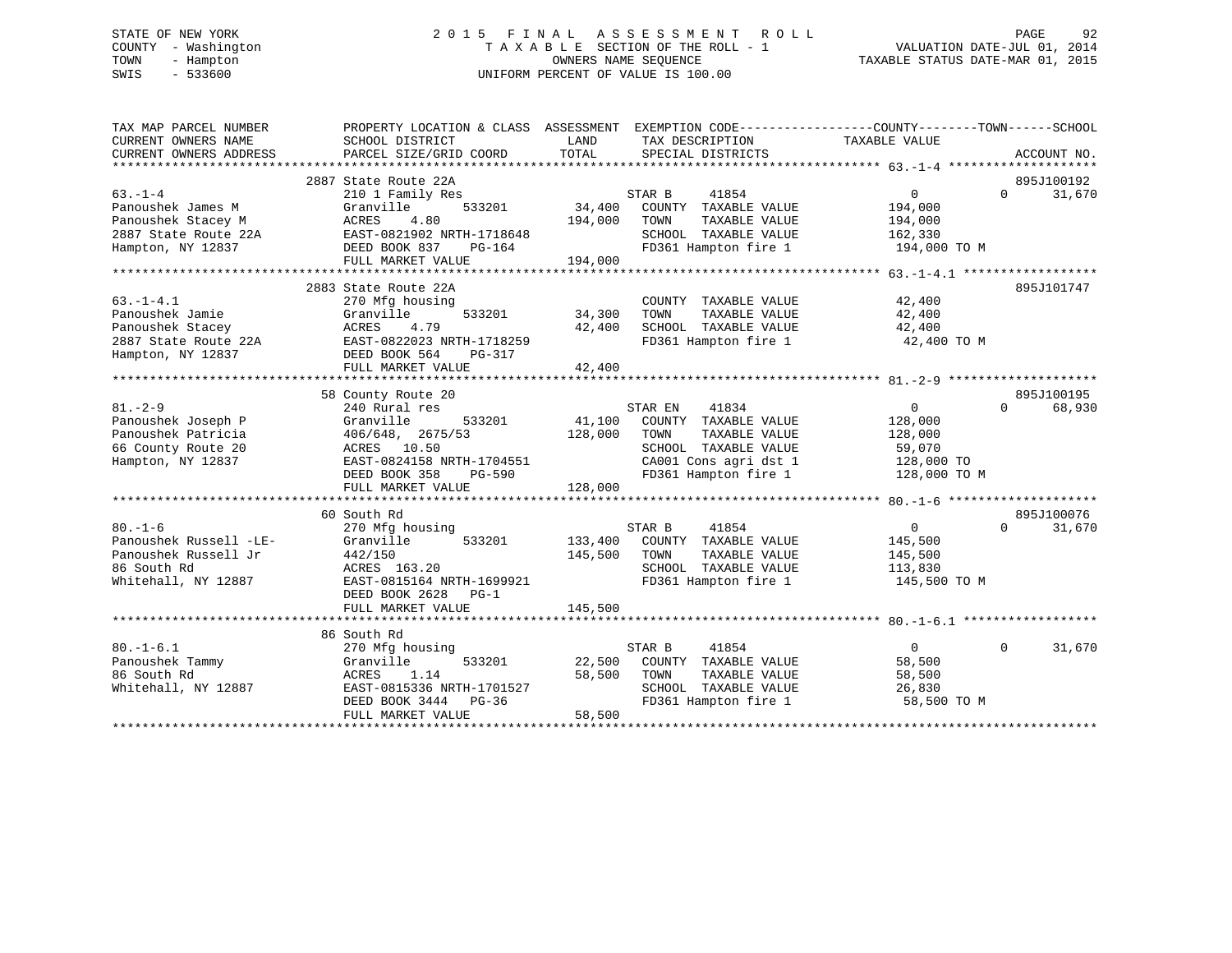# STATE OF NEW YORK 2 0 1 5 F I N A L A S S E S S M E N T R O L L PAGE 93 COUNTY - Washington T A X A B L E SECTION OF THE ROLL - 1 VALUATION DATE-JUL 01, 2014 TOWN - Hampton OWNERS NAME SEQUENCE TAXABLE STATUS DATE-MAR 01, 2015 SWIS - 533600 UNIFORM PERCENT OF VALUE IS 100.00

| TAX MAP PARCEL NUMBER<br>CURRENT OWNERS NAME<br>CURRENT OWNERS ADDRESS                                 | PROPERTY LOCATION & CLASS ASSESSMENT<br>SCHOOL DISTRICT<br>PARCEL SIZE/GRID COORD                                                                                   | LAND<br>TOTAL                | TAX DESCRIPTION<br>SPECIAL DISTRICTS                                                                              | EXEMPTION CODE-----------------COUNTY-------TOWN------SCHOOL<br>TAXABLE VALUE | ACCOUNT NO.           |
|--------------------------------------------------------------------------------------------------------|---------------------------------------------------------------------------------------------------------------------------------------------------------------------|------------------------------|-------------------------------------------------------------------------------------------------------------------|-------------------------------------------------------------------------------|-----------------------|
|                                                                                                        | **********************                                                                                                                                              | *********                    |                                                                                                                   |                                                                               |                       |
| $63. - 1 - 4.3$<br>Panoushek Thomas P<br>Panoushek Susan<br>2941 State Route 22A<br>Hampton, NY 12837  | 2941 State Route 22A<br>270 Mfg housing<br>Granville<br>533201<br>ACRES<br>4.68<br>EAST-0821362 NRTH-1720349<br>DEED BOOK 776<br>$PG-26$<br>FULL MARKET VALUE       | 34,000<br>79,500<br>79,500   | STAR B<br>41854<br>COUNTY TAXABLE VALUE<br>TOWN<br>TAXABLE VALUE<br>SCHOOL TAXABLE VALUE<br>FD361 Hampton fire 1  | $\mathbf{0}$<br>79,500<br>79,500<br>47,830<br>79,500 TO M                     | 31,670<br>$\mathbf 0$ |
|                                                                                                        |                                                                                                                                                                     |                              |                                                                                                                   |                                                                               |                       |
| $62. -1 - 5$<br>Paolino John Jr<br>PO Box 363<br>Marron, CT 06444                                      | 30 Camp Way<br>260 Seasonal res<br>Granville<br>533201<br>ACRES<br>36.68<br>EAST-0812523 NRTH-1720713<br>DEED BOOK 959<br>PG-336<br>FULL MARKET VALUE               | 33,300<br>59,400<br>59,400   | COUNTY TAXABLE VALUE<br>TAXABLE VALUE<br>TOWN<br>SCHOOL TAXABLE VALUE<br>FD361 Hampton fire 1                     | 59,400<br>59,400<br>59,400<br>59,400 TO M                                     | 895J100631            |
|                                                                                                        |                                                                                                                                                                     |                              |                                                                                                                   |                                                                               |                       |
| $81. - 2 - 7$<br>Parker Ronald C<br>11 LeeBrook Ln<br>Salem, NY 12865                                  | 59 County Route 20<br>210 1 Family Res<br>Granville<br>533201<br>ACRES<br>1.37<br>EAST-0823874 NRTH-1704965<br>DEED BOOK 2017<br><b>PG-118</b><br>FULL MARKET VALUE | 23,000<br>129,400<br>129,400 | COUNTY TAXABLE VALUE<br>TOWN<br>TAXABLE VALUE<br>SCHOOL TAXABLE VALUE<br>FD361 Hampton fire 1                     | 129,400<br>129,400<br>129,400<br>129,400 TO M                                 | 895J100174            |
|                                                                                                        | **********************                                                                                                                                              |                              |                                                                                                                   |                                                                               |                       |
|                                                                                                        | 1403 Carvers Falls Ln                                                                                                                                               |                              |                                                                                                                   |                                                                               | 895J100226            |
| $31. - 1 - 3.1$<br>Parkman Elizabeth A<br>139 Elmwood Ave Apt 1<br>Medina, NY 14103                    | 270 Mfg housing<br>Whitehall<br>535201<br>Lot 1<br>4.00<br>ACRES<br>EAST-0808083 NRTH-1746532<br>DEED BOOK 3033 PG-260<br>FULL MARKET VALUE                         | 31,800<br>76,000<br>76,000   | STAR B<br>41854<br>COUNTY TAXABLE VALUE<br>TOWN<br>TAXABLE VALUE<br>SCHOOL TAXABLE VALUE<br>FD362 Hampton fire 2  | $\overline{0}$<br>76,000<br>76,000<br>44,330<br>76,000 TO M                   | $\Omega$<br>31,670    |
|                                                                                                        |                                                                                                                                                                     |                              |                                                                                                                   |                                                                               |                       |
|                                                                                                        | 1625 County Route 11                                                                                                                                                |                              |                                                                                                                   |                                                                               | 895J100236            |
| $38. - 1 - 11$<br>Parrott Irving<br>Parrott Constance I<br>1625 County Route 11<br>Whitehall, NY 12887 | 240 Rural res<br>Whitehall<br>535201<br>ACRES<br>10.20<br>EAST-0807495 NRTH-1737750<br>DEED BOOK 1837<br>PG-78                                                      | 40,200<br>126,300            | STAR EN<br>41834<br>COUNTY TAXABLE VALUE<br>TAXABLE VALUE<br>TOWN<br>SCHOOL TAXABLE VALUE<br>FD362 Hampton fire 2 | $\mathbf{0}$<br>126,300<br>126,300<br>57,370<br>126,300 TO M                  | 68,930<br>$\Omega$    |
|                                                                                                        | FULL MARKET VALUE                                                                                                                                                   | 126,300                      |                                                                                                                   |                                                                               |                       |
|                                                                                                        | **********************<br>Hills Pond Rd OFF                                                                                                                         |                              |                                                                                                                   |                                                                               | 895J100026            |
| $71. - 1 - 20$<br>Parsons David<br>PO Box 294<br>Granville, NY 12832                                   | 314 Rural vac<10<br>Granville<br>533201<br>3.00<br>ACRES<br>EAST-0814265 NRTH-1707730<br>DEED BOOK 2586<br>PG-272<br>FULL MARKET VALUE                              | 1,500<br>1,500<br>1,500      | COUNTY TAXABLE VALUE<br>TOWN<br>TAXABLE VALUE<br>SCHOOL TAXABLE VALUE<br>FD361 Hampton fire 1                     | 1,500<br>1,500<br>1,500<br>1,500 TO M                                         |                       |
|                                                                                                        |                                                                                                                                                                     |                              |                                                                                                                   |                                                                               |                       |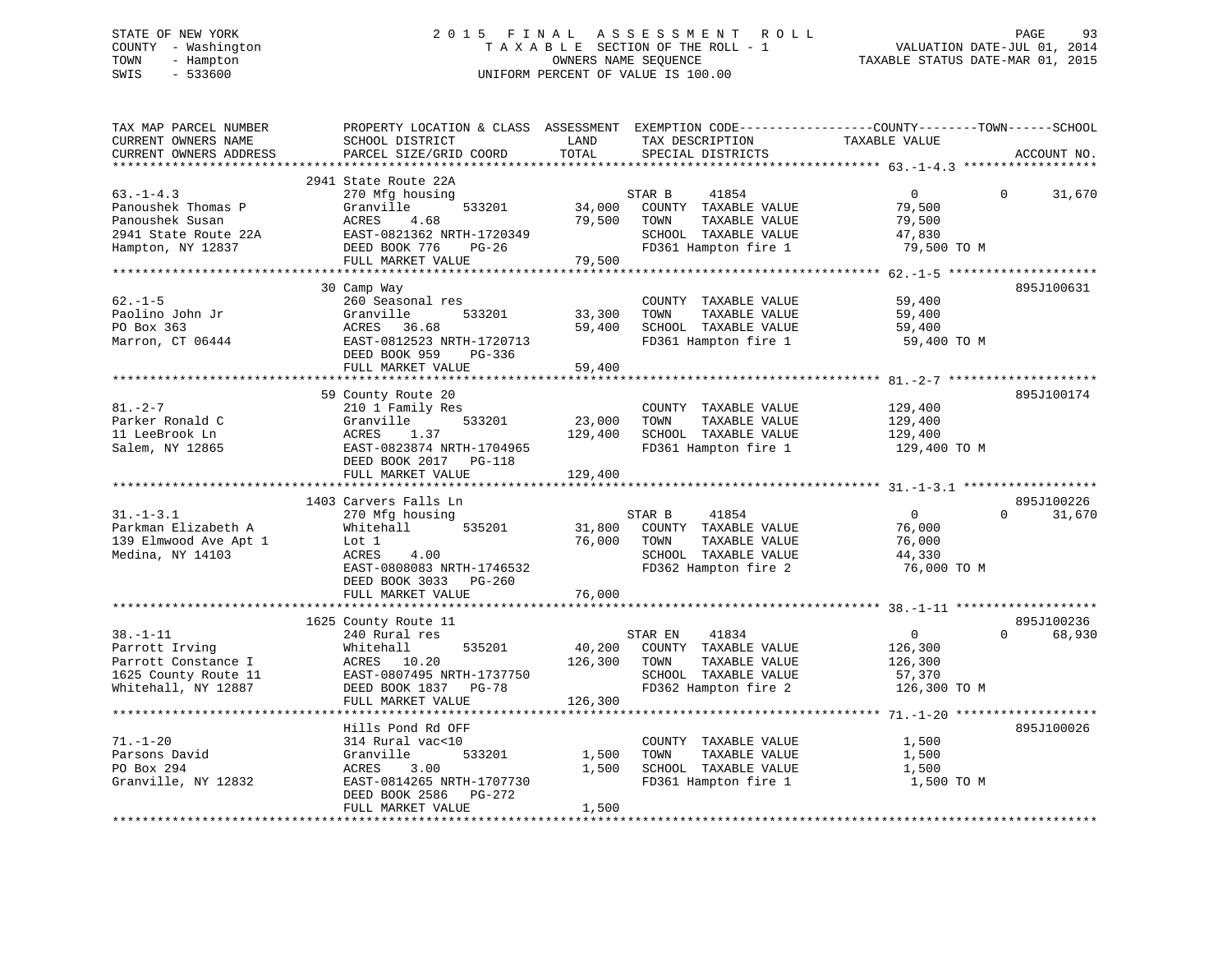# STATE OF NEW YORK 2 0 1 5 F I N A L A S S E S S M E N T R O L L PAGE 94 COUNTY - Washington T A X A B L E SECTION OF THE ROLL - 1 VALUATION DATE-JUL 01, 2014 TOWN - Hampton OWNERS NAME SEQUENCE TAXABLE STATUS DATE-MAR 01, 2015 SWIS - 533600 UNIFORM PERCENT OF VALUE IS 100.00

| TAX MAP PARCEL NUMBER<br>CURRENT OWNERS NAME<br>CURRENT OWNERS ADDRESS                | PROPERTY LOCATION & CLASS ASSESSMENT<br>SCHOOL DISTRICT<br>PARCEL SIZE/GRID COORD                                                                                                                    | LAND<br>TOTAL              | TAX DESCRIPTION<br>SPECIAL DISTRICTS                                                          | EXEMPTION CODE-----------------COUNTY--------TOWN------SCHOOL<br>TAXABLE VALUE<br>ACCOUNT NO. |
|---------------------------------------------------------------------------------------|------------------------------------------------------------------------------------------------------------------------------------------------------------------------------------------------------|----------------------------|-----------------------------------------------------------------------------------------------|-----------------------------------------------------------------------------------------------|
| *******************                                                                   |                                                                                                                                                                                                      | **********                 |                                                                                               |                                                                                               |
| $71. - 1 - 21.1$<br>Parsons David<br>PO Box 294<br>Granville, NY 12832                | Hills Pond Rd OFF<br>314 Rural vac<10<br>Granville<br>533201<br>ACRES<br>3.00<br>EAST-0814304 NRTH-1707599<br>DEED BOOK 2586<br>PG-272                                                               | 1,500<br>1,500             | COUNTY TAXABLE VALUE<br>TAXABLE VALUE<br>TOWN<br>SCHOOL TAXABLE VALUE<br>FD361 Hampton fire 1 | 1,500<br>1,500<br>1,500<br>1,500 TO M                                                         |
|                                                                                       | FULL MARKET VALUE                                                                                                                                                                                    | 1,500<br>**************    |                                                                                               |                                                                                               |
|                                                                                       | 118 Roberts Ln                                                                                                                                                                                       |                            |                                                                                               | 895J100425                                                                                    |
| $53. - 1 - 4.2$<br>Partch Gregory A<br>118 Roberts Ln<br>Hampton, NY 12837            | 210 1 Family Res<br>Granville<br>533201<br>8.80<br>ACRES<br>EAST-0817143 NRTH-1724552<br>DEED BOOK 2891 PG-213                                                                                       | 38,800<br>177,000          | STAR B<br>41854<br>COUNTY TAXABLE VALUE<br>TOWN<br>TAXABLE VALUE<br>SCHOOL TAXABLE VALUE      | $\mathbf{0}$<br>$\Omega$<br>31,670<br>177,000<br>177,000<br>145,330<br>177,000 TO             |
|                                                                                       | FULL MARKET VALUE                                                                                                                                                                                    | 177,000                    | CA001 Cons agri dst 1<br>FD361 Hampton fire 1                                                 | 177,000 TO M                                                                                  |
|                                                                                       |                                                                                                                                                                                                      |                            |                                                                                               |                                                                                               |
| $53. - 1 - 4.7$<br>Partch Gregory A<br>118 Roberts Ln<br>Hampton, NY 12837            | Roberts Ln<br>314 Rural vac<10<br>Granville<br>533201<br>2.90<br>ACRES<br>EAST-0817300 NRTH-1723932<br>DEED BOOK 2891<br>PG-213                                                                      | 19,000<br>19,000           | COUNTY TAXABLE VALUE<br>TOWN<br>TAXABLE VALUE<br>SCHOOL TAXABLE VALUE<br>FD361 Hampton fire 1 | 895J101798<br>19,000<br>19,000<br>19,000<br>19,000 TO M                                       |
|                                                                                       | FULL MARKET VALUE                                                                                                                                                                                    | 19,000                     |                                                                                               |                                                                                               |
|                                                                                       | ***************************                                                                                                                                                                          | ***********                |                                                                                               |                                                                                               |
| $54. - 1 - 14.3$<br>Partch Gregory A<br>118 Roberts Ln<br>Hampton, NY 12837           | Roberts Ln OFF<br>910 Priv forest<br>533201<br>Granville<br>ACRES<br>34.50<br>EAST-0817187 NRTH-1725081<br>DEED BOOK 2891<br>PG-213<br>FULL MARKET VALUE                                             | 15,500<br>15,500<br>15,500 | COUNTY TAXABLE VALUE<br>TAXABLE VALUE<br>TOWN<br>SCHOOL TAXABLE VALUE<br>FD361 Hampton fire 1 | 895J101768<br>15,500<br>15,500<br>15,500<br>15,500 TO M                                       |
|                                                                                       |                                                                                                                                                                                                      |                            |                                                                                               |                                                                                               |
| $80. - 1 - 23$<br>Payne Kathleen P<br>341 Oakwood Ave<br>West Hartford, CT 06110      | 56 Hampton Heights Way<br>210 1 Family Res<br>Granville<br>533201<br>5.03<br>ACRES<br>EAST-0810024 NRTH-1701392<br>DEED BOOK 2313<br>PG-342<br>FULL MARKET VALUE                                     | 35,000<br>56,900<br>56,900 | COUNTY TAXABLE VALUE<br>TAXABLE VALUE<br>TOWN<br>SCHOOL TAXABLE VALUE<br>FD361 Hampton fire 1 | 895J100673<br>56,900<br>56,900<br>56,900<br>56,900 TO M                                       |
|                                                                                       | ******************                                                                                                                                                                                   |                            |                                                                                               | **** 71.3-3-12                                                                                |
| $71.3 - 3 - 12$<br>Pedlick John<br>Pedlick Susan<br>68 Outlook St<br>Butler, NJ 07405 | County Route 21 OFF<br>314 Rural vac<10 - WTRFNT<br>Whitehall<br>535201<br>Subdiv Lot 4B<br>Sect 3<br>$80. - 3 - 12$<br>ACRES<br>2.34<br>EAST-0810580 NRTH-1705712<br><b>PG-209</b><br>DEED BOOK 786 | 26,000<br>26,000           | COUNTY TAXABLE VALUE<br>TOWN<br>TAXABLE VALUE<br>SCHOOL TAXABLE VALUE<br>FD361 Hampton fire 1 | 26,000<br>26,000<br>26,000<br>26,000 TO M                                                     |
| **********************                                                                | FULL MARKET VALUE<br>*******************************                                                                                                                                                 | 26,000<br>**************   |                                                                                               |                                                                                               |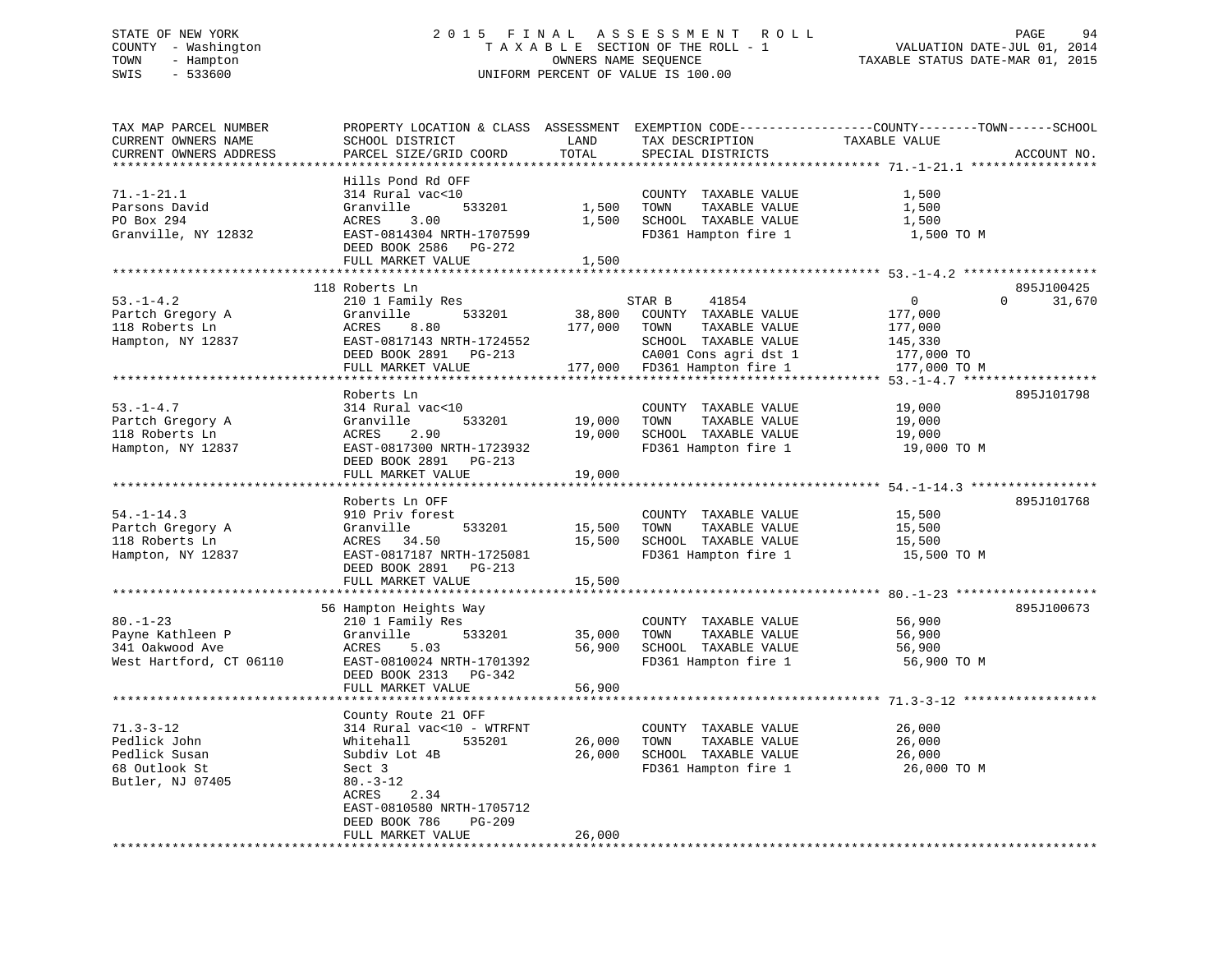# STATE OF NEW YORK 2 0 1 5 F I N A L A S S E S S M E N T R O L L PAGE 95 COUNTY - Washington T A X A B L E SECTION OF THE ROLL - 1 VALUATION DATE-JUL 01, 2014 TOWN - Hampton OWNERS NAME SEQUENCE TAXABLE STATUS DATE-MAR 01, 2015 SWIS - 533600 UNIFORM PERCENT OF VALUE IS 100.00

| TAX MAP PARCEL NUMBER    | PROPERTY LOCATION & CLASS ASSESSMENT |         | EXEMPTION CODE-----------------COUNTY-------TOWN------SCHOOL |                |                    |
|--------------------------|--------------------------------------|---------|--------------------------------------------------------------|----------------|--------------------|
| CURRENT OWNERS NAME      | SCHOOL DISTRICT                      | LAND    | TAX DESCRIPTION                                              | TAXABLE VALUE  |                    |
| CURRENT OWNERS ADDRESS   | PARCEL SIZE/GRID COORD               | TOTAL   | SPECIAL DISTRICTS                                            |                | ACCOUNT NO.        |
|                          |                                      |         |                                                              |                |                    |
|                          | 17 Mirror Lake Way                   |         |                                                              |                | 895J101789         |
| $80. - 1 - 54$           | 210 1 Family Res - WTRFNT            |         | COUNTY TAXABLE VALUE                                         | 219,000        |                    |
| Pedlick John S           | 535201<br>Whitehall                  | 25,000  | TOWN<br>TAXABLE VALUE                                        | 219,000        |                    |
| Pedlick Susan            | Lot 7A & P/O 6A                      | 219,000 | SCHOOL TAXABLE VALUE                                         | 219,000        |                    |
| 68 Outlook St            | FRNT 101.00 DPTH 316.00              |         | FD361 Hampton fire 1                                         | 219,000 TO M   |                    |
| Butler, NJ 07405         | EAST-0810776 NRTH-1705585            |         |                                                              |                |                    |
|                          | DEED BOOK 613<br>PG-202              |         |                                                              |                |                    |
|                          | FULL MARKET VALUE                    | 219,000 |                                                              |                |                    |
|                          |                                      |         |                                                              |                |                    |
|                          | 10 Ridgecrest Way                    |         |                                                              |                | 895J101758         |
| $80. -1 - 40$            | 210 1 Family Res                     |         | COUNTY TAXABLE VALUE                                         | 176,100        |                    |
| Peffer George            | 535201<br>Whitehall                  | 22,400  | TOWN<br>TAXABLE VALUE                                        | 176,100        |                    |
| Peffer Myra R            | LOT 12                               | 176,100 | SCHOOL TAXABLE VALUE                                         | 176,100        |                    |
| 10 Ridgecrest Way        | ACRES<br>1.11                        |         | FD361 Hampton fire 1                                         | 176,100 TO M   |                    |
| Whitehall, NY 12887-3457 | EAST-0810543 NRTH-1704746            |         |                                                              |                |                    |
|                          | DEED BOOK 2549 PG-26                 |         |                                                              |                |                    |
|                          | FULL MARKET VALUE                    | 176,100 |                                                              |                |                    |
|                          |                                      |         |                                                              |                |                    |
|                          | 20 Smith Way                         |         |                                                              |                | 895J100620         |
| $80. -1 - 11$            | 260 Seasonal res                     |         | STAR B<br>41854                                              | $\overline{0}$ | $\Omega$<br>31,670 |
| Perrine Patricia         | 533201<br>Granville                  | 35,600  | COUNTY TAXABLE VALUE                                         | 69,900         |                    |
| 20 Smith Way             | 5.56<br>ACRES                        | 69,900  | TOWN<br>TAXABLE VALUE                                        | 69,900         |                    |
| Whitehall, NY 12887      | EAST-0812324 NRTH-1701826            |         | SCHOOL TAXABLE VALUE                                         | 38,230         |                    |
|                          | DEED BOOK 937<br>PG-172              |         | FD361 Hampton fire 1                                         | 69,900 TO M    |                    |
|                          | FULL MARKET VALUE                    | 69,900  |                                                              |                |                    |
|                          |                                      |         |                                                              |                |                    |
|                          | 72 Perry Heights Way                 |         |                                                              |                | 895J100633         |
| $72. - 2 - 38$           | 210 1 Family Res                     |         | STAR B<br>41854                                              | $\overline{0}$ | $\Omega$<br>31,670 |
| Perry Lisa J             | Granville<br>533201                  | 22,700  | COUNTY TAXABLE VALUE                                         | 116,300        |                    |
| 72 Perry Heights Way     | ACRES<br>1.20                        | 116,300 | TOWN<br>TAXABLE VALUE                                        | 116,300        |                    |
| PO Box 107               | EAST-0823093 NRTH-1713195            |         | SCHOOL TAXABLE VALUE                                         | 84,630         |                    |
| Hampton, NY 12837        | DEED BOOK 479<br>$PG-180$            |         | FD361 Hampton fire 1                                         | 116,300 TO M   |                    |
|                          | FULL MARKET VALUE                    | 116,300 |                                                              |                |                    |
|                          |                                      |         |                                                              |                |                    |
|                          | 106 Roberts Ln                       |         |                                                              |                |                    |
| $54. - 1 - 13.2$         | 210 1 Family Res                     |         | 41854<br>STAR B                                              | $\overline{0}$ | $\Omega$<br>31,670 |
| Perry Susan M            | Granville<br>533201                  | 35,000  | COUNTY TAXABLE VALUE                                         | 135,400        |                    |
| 106 Roberts Ln           |                                      | 135,400 |                                                              |                |                    |
|                          | ACRES<br>5.00                        |         | TOWN<br>TAXABLE VALUE<br>SCHOOL TAXABLE VALUE                | 135,400        |                    |
| Hampton, NY 12837        | EAST-0817697 NRTH-1723729            |         |                                                              | 103,730        |                    |
|                          | PG-311<br>DEED BOOK 689              | 135,400 | FD361 Hampton fire 1                                         | 135,400 TO M   |                    |
|                          | FULL MARKET VALUE                    |         |                                                              |                |                    |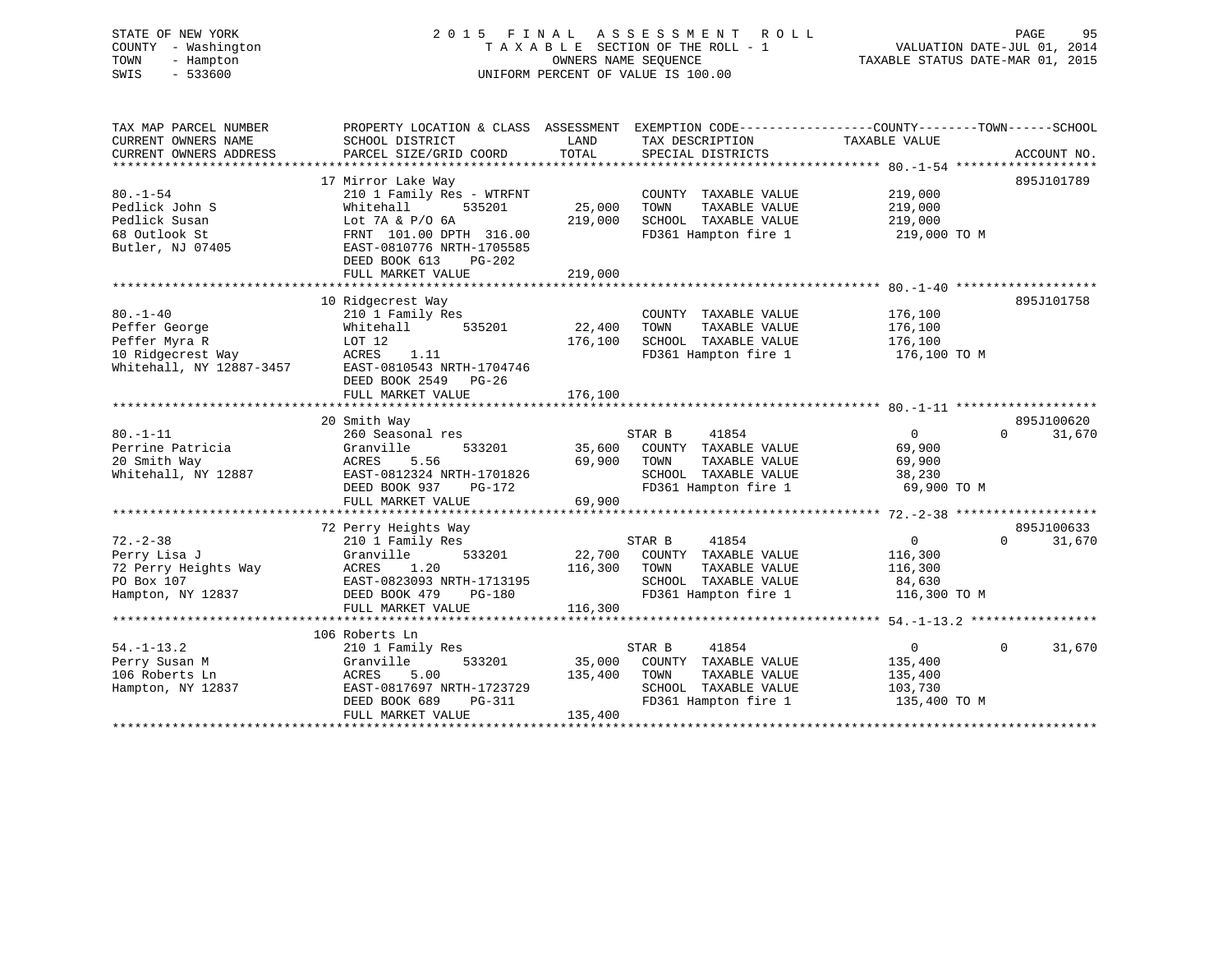# STATE OF NEW YORK 2 0 1 5 F I N A L A S S E S S M E N T R O L L PAGE 96 COUNTY - Washington T A X A B L E SECTION OF THE ROLL - 1 VALUATION DATE-JUL 01, 2014 TOWN - Hampton OWNERS NAME SEQUENCE TAXABLE STATUS DATE-MAR 01, 2015 SWIS - 533600 UNIFORM PERCENT OF VALUE IS 100.00

| TAX MAP PARCEL NUMBER  | PROPERTY LOCATION & CLASS | ASSESSMENT | EXEMPTION CODE-----------------COUNTY-------TOWN------SCHOOL |                |                    |
|------------------------|---------------------------|------------|--------------------------------------------------------------|----------------|--------------------|
| CURRENT OWNERS NAME    | SCHOOL DISTRICT           | LAND       | TAX DESCRIPTION                                              | TAXABLE VALUE  |                    |
| CURRENT OWNERS ADDRESS | PARCEL SIZE/GRID COORD    | TOTAL      | SPECIAL DISTRICTS                                            |                | ACCOUNT NO.        |
|                        |                           |            |                                                              |                |                    |
|                        | State Route 22A           |            |                                                              |                | 895J100427         |
| $72. - 2 - 7.2$        | 314 Rural vac<10          |            | COUNTY TAXABLE VALUE                                         | 29,500         |                    |
| Pescari Daniel         | Granville<br>533201       | 29,500     | TOWN<br>TAXABLE VALUE                                        | 29,500         |                    |
| Pescari Christine      | 8.00<br>ACRES             | 29,500     | SCHOOL TAXABLE VALUE                                         | 29,500         |                    |
| 44 Coleman Ave         | EAST-0822920 NRTH-1710677 |            | FD361 Hampton fire 1                                         | 29,500 TO M    |                    |
| Hudson Falls, NY 12839 | DEED BOOK 3499 PG-144     |            |                                                              |                |                    |
|                        | FULL MARKET VALUE         | 29,500     |                                                              |                |                    |
|                        |                           |            |                                                              |                |                    |
|                        | 1988 County Route 18      |            |                                                              |                | 895J100585         |
| $71. - 1 - 1.6$        | 260 Seasonal res          |            | COUNTY TAXABLE VALUE                                         | 65,500         |                    |
| Petersen Kenneth W     | 533201<br>Granville       | 28,800     | TAXABLE VALUE<br>TOWN                                        | 65,500         |                    |
| 10 Burns Ave           | ACRES<br>4.30             | 65,500     | SCHOOL TAXABLE VALUE                                         | 65,500         |                    |
| Hicksville, NY 11801   | EAST-0811157 NRTH-1713777 |            | FD361 Hampton fire 1                                         | 65,500 TO M    |                    |
|                        | DEED BOOK 475<br>PG-344   |            |                                                              |                |                    |
|                        | FULL MARKET VALUE         | 65,500     |                                                              |                |                    |
|                        |                           |            |                                                              |                |                    |
|                        | 2312 State Route 22A      |            |                                                              |                | 895J100203         |
| $81. - 2 - 3$          | 210 1 Family Res          |            | STAR B<br>41854                                              | $\overline{0}$ | $\Omega$<br>31,670 |
| Petty Ernest G         | Granville<br>533201       | 22,300     | COUNTY TAXABLE VALUE                                         | 36,700         |                    |
| 2312 State Route 22A   | ACRES<br>1.10             | 36,700     | TOWN<br>TAXABLE VALUE                                        | 36,700         |                    |
| Hampton, NY 12837      | EAST-0822658 NRTH-1705225 |            | SCHOOL TAXABLE VALUE                                         | 5,030          |                    |
|                        | DEED BOOK 787<br>PG-326   |            | FD361 Hampton fire 1                                         | 36,700 TO M    |                    |
|                        | FULL MARKET VALUE         | 36,700     |                                                              |                |                    |
|                        |                           |            |                                                              |                |                    |
|                        | 484-512 Hills Pond Rd     |            |                                                              |                | 895J100202         |
|                        |                           |            | 41854                                                        |                | $\Omega$           |
| $71. - 1 - 9$          | 271 Mfg housings          |            | STAR B                                                       | $\overline{0}$ | 31,670             |
| Petty Gordon J Jr      | 533201<br>Granville       | 70,800     | COUNTY TAXABLE VALUE                                         | 131,400        |                    |
| Petty Ralph H          | 477/879                   | 131,400    | TAXABLE VALUE<br>TOWN                                        | 131,400        |                    |
| 512 Hills Pond Rd      | 484, 486, 510 & 512 Hills |            | SCHOOL TAXABLE VALUE                                         | 99,730         |                    |
| Whitehall, NY 12887    | ACRES 40.80               |            | FD361 Hampton fire 1                                         | 131,400 TO M   |                    |
|                        | EAST-0814561 NRTH-1712832 |            |                                                              |                |                    |
|                        | DEED BOOK 836<br>PG-299   |            |                                                              |                |                    |
|                        | FULL MARKET VALUE         | 131,400    |                                                              |                |                    |
|                        |                           |            |                                                              |                |                    |
|                        | 24 By The Way             |            |                                                              |                |                    |
| $53. -1 - 7.20$        | 270 Mfg housing           |            | 41834<br>STAR EN                                             | $\overline{0}$ | $\Omega$<br>53,400 |
| Phillips Thomas S Sr   | Granville<br>533201       | 21,900     | COUNTY TAXABLE VALUE                                         | 53,400         |                    |
| Phillips Elaine A      | FRNT 205.00 DPTH 210.00   | 53,400     | TOWN<br>TAXABLE VALUE                                        | 53,400         |                    |
| 24 By The Way          | EAST-0814261 NRTH-1721060 |            | SCHOOL TAXABLE VALUE                                         | $\Omega$       |                    |
| Hampton, NY 12837      | DEED BOOK 3206 PG-246     |            | FD361 Hampton fire 1                                         | 53,400 TO M    |                    |
|                        | FULL MARKET VALUE         | 53,400     |                                                              |                |                    |
|                        |                           |            |                                                              |                |                    |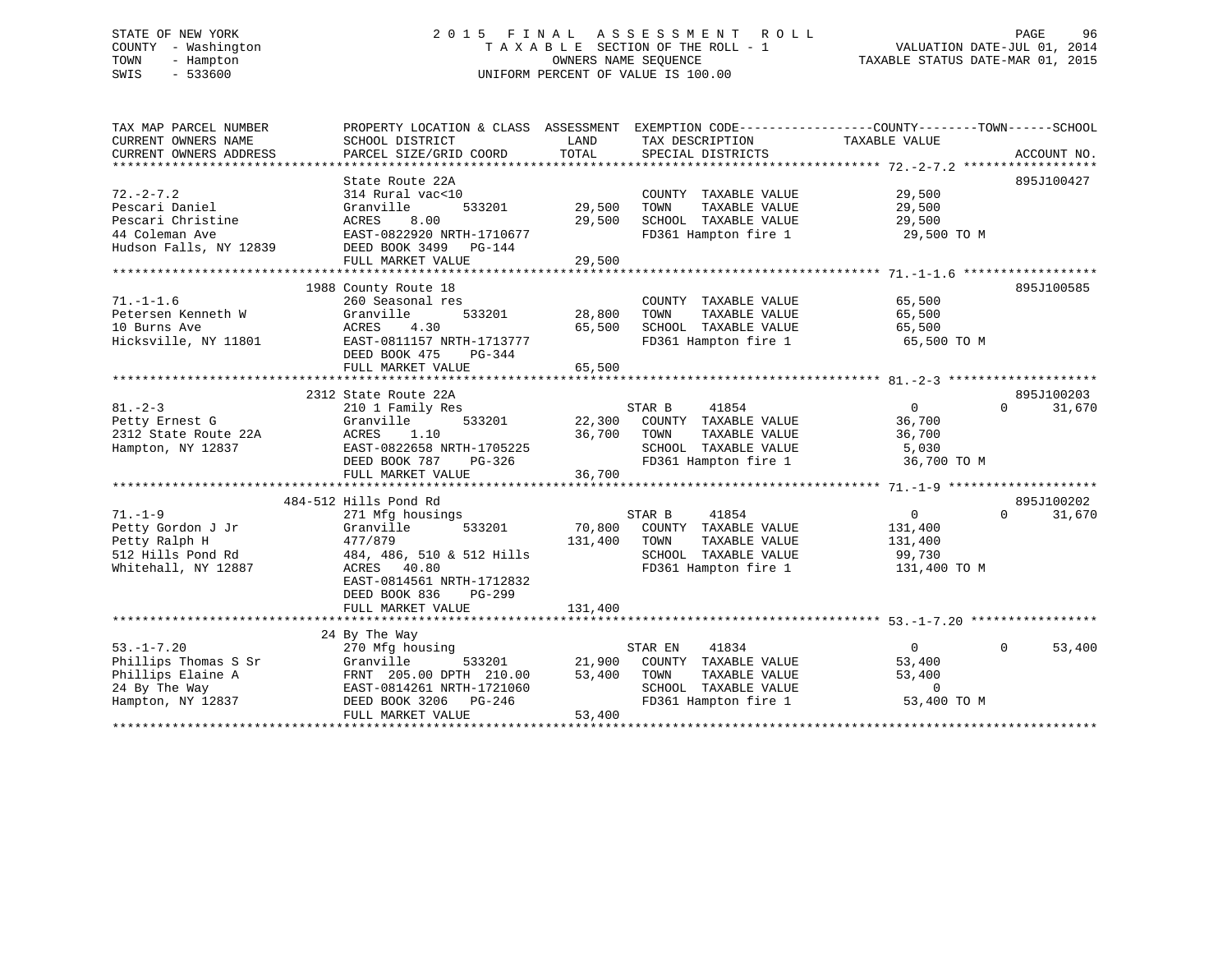# STATE OF NEW YORK 2 0 1 5 F I N A L A S S E S S M E N T R O L L PAGE 97 COUNTY - Washington T A X A B L E SECTION OF THE ROLL - 1 VALUATION DATE-JUL 01, 2014 TOWN - Hampton OWNERS NAME SEQUENCE TAXABLE STATUS DATE-MAR 01, 2015 SWIS - 533600 UNIFORM PERCENT OF VALUE IS 100.00

| TAX MAP PARCEL NUMBER  | PROPERTY LOCATION & CLASS ASSESSMENT EXEMPTION CODE---------------COUNTY-------TOWN-----SCHOOL |                |                                                                       |                          |              |             |
|------------------------|------------------------------------------------------------------------------------------------|----------------|-----------------------------------------------------------------------|--------------------------|--------------|-------------|
| CURRENT OWNERS NAME    | SCHOOL DISTRICT                                                                                | LAND           | TAX DESCRIPTION                                                       | TAXABLE VALUE            |              |             |
| CURRENT OWNERS ADDRESS | PARCEL SIZE/GRID COORD                                                                         | TOTAL          | SPECIAL DISTRICTS                                                     |                          |              | ACCOUNT NO. |
|                        |                                                                                                |                |                                                                       |                          |              |             |
|                        | 342&344 South Rd                                                                               |                | 90 PCT OF VALUE USED FOR EXEMPTION PURPOSES                           |                          |              |             |
| $81. - 1 - 2.1$        | 240 Rural res                                                                                  |                | VET COM CT 41131                                                      | 55,000                   | 45,000       | $\Omega$    |
| Pietryka Michael E     | Granville<br>533201                                                                            |                | 80,400 STAR EN MH 41844                                               | $\overline{\phantom{0}}$ | $\mathbf{0}$ | 20,000      |
| Pietryka Bridget L     | 2 STAR EXP                                                                                     | 269,700 STAR B | 41854                                                                 | $\overline{0}$           | $\Omega$     | 31,670      |
| 344 South Rd           | ACRES 51.30                                                                                    |                | COUNTY TAXABLE VALUE                                                  | 214,700                  |              |             |
| Whitehall, NY 12887    | EAST-0819955 NRTH-1704957                                                                      |                | TOWN<br>TAXABLE VALUE<br>SCHOOL TAXABLE VALUE 218,030                 | 224,700                  |              |             |
|                        | DEED BOOK 946<br>PG-112                                                                        |                | 269,700 FD361 Hampton fire 1                                          |                          |              |             |
|                        | FULL MARKET VALUE                                                                              |                |                                                                       | 269,700 TO M             |              |             |
|                        | 103 Hickey Rd                                                                                  |                |                                                                       |                          |              |             |
| $62. - 1 - 30.1$       | 210 1 Family Res                                                                               |                | 41854<br>STAR B                                                       | $\overline{0}$           | $\Omega$     | 31,670      |
| Ploof David M          | Granville<br>533201                                                                            |                | 40,000 COUNTY TAXABLE VALUE                                           | 81,300                   |              |             |
| Ploof Rebecca R        | ACRES<br>9.95                                                                                  | 81,300         | TAXABLE VALUE<br>TOWN                                                 | 81,300                   |              |             |
| PO Box 45              |                                                                                                |                | SCHOOL TAXABLE VALUE                                                  | 49,630                   |              |             |
| Hampton, NY 12837      | EAST-0813308 NRTH-1716323<br>DEED BOOK 827 PG-214                                              |                | FD361 Hampton fire 1                                                  | 81,300 TO M              |              |             |
|                        | FULL MARKET VALUE                                                                              | 81,300         |                                                                       |                          |              |             |
|                        |                                                                                                |                |                                                                       |                          |              |             |
|                        | 15 Ouiet Way                                                                                   |                |                                                                       |                          |              | 895J100650  |
| $62 - 1 - 36$          | 322 Rural vac>10                                                                               |                | COUNTY TAXABLE VALUE                                                  | 13,500                   |              |             |
| Ploof David M          | Granville                                                                                      | 533201 13,500  | TOWN<br>TAXABLE VALUE                                                 | 13,500                   |              |             |
| PO Box 45              | ACRES 16.65                                                                                    | 13,500         | SCHOOL TAXABLE VALUE                                                  | 13,500                   |              |             |
| Hampton, NY 12837      | EAST-0812303 NRTH-1715837                                                                      |                | FD361 Hampton fire 1                                                  | 13,500 TO M              |              |             |
|                        | DEED BOOK 916<br>PG-201                                                                        |                |                                                                       |                          |              |             |
|                        | FULL MARKET VALUE                                                                              | 13,500         |                                                                       |                          |              |             |
|                        |                                                                                                |                |                                                                       |                          |              |             |
|                        | 103 Vladyka Woods Rd                                                                           |                |                                                                       |                          |              | 895J100206  |
| $38. - 1 - 20$         | 240 Rural res                                                                                  |                | 41834<br>STAR EN                                                      | $\overline{0}$           | $\Omega$     | 68,930      |
| Poalino Concetto F     | 535201<br>Whitehall                                                                            |                | 100,800 COUNTY TAXABLE VALUE                                          | 152,500                  |              |             |
| Poalino Shirley        | ACRES 114.00                                                                                   | 152,500        | TOWN<br>TAXABLE VALUE                                                 | 152,500                  |              |             |
| 6 Cemetery St          | EAST-0805960 NRTH-1739933                                                                      |                | SCHOOL TAXABLE VALUE<br>SCHOOL TAXABLE VALUE<br>CA001 Cons agri dst 1 | 83,570                   |              |             |
| Fair Haven, VT 05743   | DEED BOOK 392                                                                                  | $PG-487$       |                                                                       | 152,500 TO               |              |             |
|                        | FULL MARKET VALUE                                                                              |                | 152,500 FD362 Hampton fire 2                                          | 152,500 TO M             |              |             |
|                        |                                                                                                |                |                                                                       |                          |              |             |
|                        | Hickey Rd OFF                                                                                  |                |                                                                       |                          |              | 895J100627  |
| $62. -1 - 7$           | 322 Rural vac>10                                                                               |                | COUNTY TAXABLE VALUE                                                  | 15,800                   |              |             |
| Powers Gary R Sr       | Granville<br>533201                                                                            | 15,800         | TOWN<br>TAXABLE VALUE                                                 | 15,800                   |              |             |
| 973 Burts Pit Rd       | ACRES 10.10                                                                                    | 15,800         | SCHOOL TAXABLE VALUE                                                  | 15,800                   |              |             |
| PO Box 60114           | EAST-0811430 NRTH-1719186                                                                      |                | FD361 Hampton fire 1                                                  | 15,800 TO M              |              |             |
| Florence, MA 01062     | DEED BOOK 474<br>PG-953                                                                        |                |                                                                       |                          |              |             |
|                        | FULL MARKET VALUE                                                                              | 15,800         |                                                                       |                          |              |             |
|                        |                                                                                                |                |                                                                       |                          |              |             |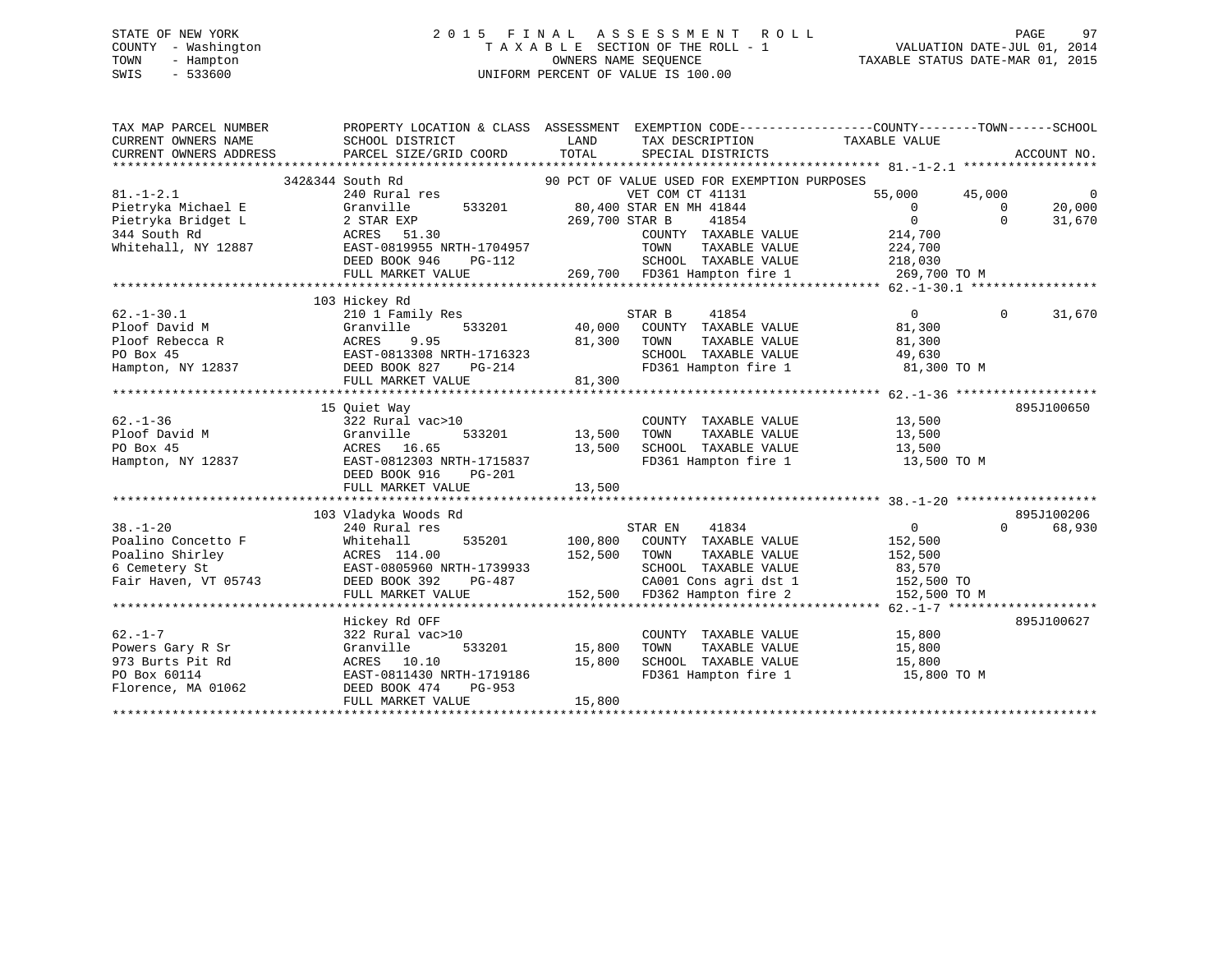# STATE OF NEW YORK 2 0 1 5 F I N A L A S S E S S M E N T R O L L PAGE 98 COUNTY - Washington T A X A B L E SECTION OF THE ROLL - 1 VALUATION DATE-JUL 01, 2014 TOWN - Hampton OWNERS NAME SEQUENCE TAXABLE STATUS DATE-MAR 01, 2015 SWIS - 533600 UNIFORM PERCENT OF VALUE IS 100.00

| TAX MAP PARCEL NUMBER<br>CURRENT OWNERS NAME                                                                      | PROPERTY LOCATION & CLASS ASSESSMENT EXEMPTION CODE----------------COUNTY-------TOWN------SCHOOL<br>SCHOOL DISTRICT | LAND          | TAX DESCRIPTION TAXABLE VALUE         |                                              |                   |             |
|-------------------------------------------------------------------------------------------------------------------|---------------------------------------------------------------------------------------------------------------------|---------------|---------------------------------------|----------------------------------------------|-------------------|-------------|
| CURRENT OWNERS ADDRESS                                                                                            | PARCEL SIZE/GRID COORD                                                                                              | TOTAL         | SPECIAL DISTRICTS                     |                                              |                   | ACCOUNT NO. |
|                                                                                                                   |                                                                                                                     |               |                                       |                                              |                   |             |
|                                                                                                                   | 2398 County Route 18                                                                                                |               |                                       | $\begin{array}{c}\n0 \\ 81.700\n\end{array}$ |                   | 895J100102  |
| $72. - 1 - 21$                                                                                                    | 210 1 Family Res                                                                                                    |               | 41854<br>STAR B                       |                                              | $0 \qquad \qquad$ | 31,670      |
| Pratt Arthur G III                                                                                                | Granville 533201                                                                                                    |               | 22,700 COUNTY TAXABLE VALUE           |                                              |                   |             |
|                                                                                                                   |                                                                                                                     |               | TAXABLE VALUE<br>81,700 TOWN          | 81,700                                       |                   |             |
|                                                                                                                   |                                                                                                                     |               | SCHOOL TAXABLE VALUE                  | 50,030                                       |                   |             |
| Pratt Jody<br>Pratt Jody<br>22,700<br>2398 County Route 18<br>Hampton, NY 12837<br>EAST-0820103 NRTH-1711045      |                                                                                                                     |               | FD361 Hampton fire 1 81,700 TO M      |                                              |                   |             |
|                                                                                                                   | DEED BOOK 760 PG-222                                                                                                |               |                                       |                                              |                   |             |
|                                                                                                                   | FULL MARKET VALUE                                                                                                   | 81,700        |                                       |                                              |                   |             |
|                                                                                                                   |                                                                                                                     |               |                                       |                                              |                   |             |
|                                                                                                                   | 161 Hills Pond Rd                                                                                                   |               |                                       |                                              |                   |             |
| $71. - 1 - 15.4$                                                                                                  | 210 1 Family Res                                                                                                    |               | 41854<br>STAR B                       | $\overline{0}$                               | $\Omega$          | 31,670      |
| Pratt Doran                                                                                                       | $Granville$ 533201 36,900 COUNTY TAXABLE VALUE 194,000                                                              |               |                                       |                                              |                   |             |
|                                                                                                                   |                                                                                                                     | 194,000 TOWN  | TAXABLE VALUE                         | 194,000                                      |                   |             |
|                                                                                                                   |                                                                                                                     |               | SCHOOL TAXABLE VALUE 162,330          |                                              |                   |             |
|                                                                                                                   |                                                                                                                     |               | FD361 Hampton fire 1                  | 194,000 TO M                                 |                   |             |
|                                                                                                                   | EAST-0815611 NRTH-1708560                                                                                           |               |                                       |                                              |                   |             |
|                                                                                                                   | DEED BOOK 674 PG-104                                                                                                |               |                                       |                                              |                   |             |
|                                                                                                                   | FULL MARKET VALUE                                                                                                   | 194,000       |                                       |                                              |                   |             |
|                                                                                                                   |                                                                                                                     |               |                                       |                                              |                   |             |
|                                                                                                                   | Hills Pond Rd                                                                                                       |               |                                       |                                              |                   |             |
| $71. -1 - 15.11$                                                                                                  | 322 Rural vac>10                                                                                                    |               | COUNTY TAXABLE VALUE                  | 50,600                                       |                   |             |
| Pratt Doran                                                                                                       | Granville                                                                                                           | 533201 50,600 | TAXABLE VALUE<br>TOWN                 | 50,600                                       |                   |             |
| Pratt Yvonne                                                                                                      | Lot 2                                                                                                               |               | 50,600 SCHOOL TAXABLE VALUE           | 50,600                                       |                   |             |
| PO Box 125                                                                                                        | Filed Sub # 12241                                                                                                   |               | FD361 Hampton fire 1                  | 50,600 TO M                                  |                   |             |
| Middle Granville, NY 12849                                                                                        | FRNT 70.00 DPTH                                                                                                     |               |                                       |                                              |                   |             |
|                                                                                                                   | 28.25<br>ACRES                                                                                                      |               |                                       |                                              |                   |             |
|                                                                                                                   | EAST-0815341 NRTH-1706687                                                                                           |               |                                       |                                              |                   |             |
|                                                                                                                   | DEED BOOK 674<br>PG-104                                                                                             |               |                                       |                                              |                   |             |
|                                                                                                                   | FULL MARKET VALUE                                                                                                   | 50,600        |                                       |                                              |                   |             |
|                                                                                                                   |                                                                                                                     |               |                                       |                                              |                   |             |
|                                                                                                                   | Hills Pond Rd OFF                                                                                                   |               |                                       |                                              |                   | 895J100132  |
| $71. - 1 - 18$                                                                                                    | 322 Rural vac>10                                                                                                    |               | COUNTY TAXABLE VALUE                  | 7,000                                        |                   |             |
| Pratt Doran                                                                                                       | Granville<br>533201                                                                                                 | 7,000         | TAXABLE VALUE<br>TOWN                 | 7,000                                        |                   |             |
|                                                                                                                   |                                                                                                                     | 7,000         | SCHOOL TAXABLE VALUE                  | 7,000                                        |                   |             |
| Pratt Dytain<br>Pratt Yvonne<br>Po Box 125<br>Po Box 125<br>Middle Granville, NY 12849<br>DEED BOOK 674<br>Po-104 |                                                                                                                     |               | FD361 Hampton fire 1                  | 7,000 TO M                                   |                   |             |
|                                                                                                                   |                                                                                                                     |               |                                       |                                              |                   |             |
|                                                                                                                   | FULL MARKET VALUE                                                                                                   | 7,000         |                                       |                                              |                   |             |
|                                                                                                                   |                                                                                                                     |               |                                       |                                              |                   |             |
|                                                                                                                   | Hills Pond Rd OFF                                                                                                   |               |                                       |                                              |                   | 895J100113  |
| $71. - 1 - 19$                                                                                                    | 314 Rural vac<10                                                                                                    |               | COUNTY TAXABLE VALUE 1,500            |                                              |                   |             |
| Pratt Doran J                                                                                                     | Granville<br>533201                                                                                                 | 1,500 TOWN    | TAXABLE VALUE<br>SCHOOL TAXABLE VALUE | 1,500                                        |                   |             |
| Pratt Yvonne                                                                                                      | ACRES 2.98 1,500<br>EAST-0814353 NRTH-1707183 1,500                                                                 | 1,500         |                                       | 1,500                                        |                   |             |
| PO Box 125<br>Middle Granville, NY 12849 DEED BOOK 3423 PG-93                                                     |                                                                                                                     |               | FD361 Hampton fire 1                  | 1,500 TO M                                   |                   |             |
|                                                                                                                   |                                                                                                                     |               |                                       |                                              |                   |             |
|                                                                                                                   | FULL MARKET VALUE                                                                                                   | 1,500         |                                       |                                              |                   |             |
|                                                                                                                   |                                                                                                                     |               |                                       |                                              |                   |             |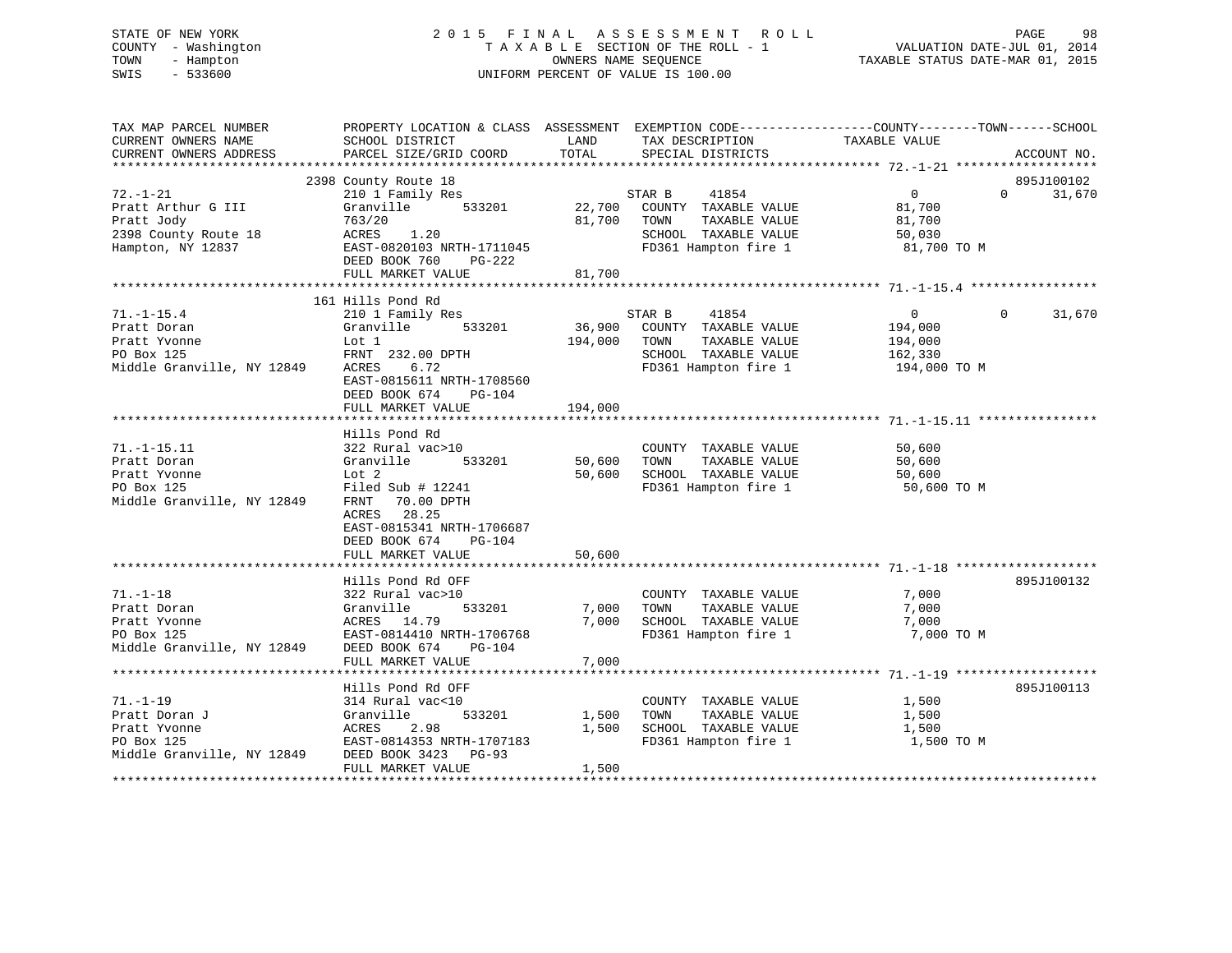| STATE OF NEW YORK<br>COUNTY - Washington<br>TOWN<br>- Hampton<br>$-533600$<br>SWIS | 2015 FINAL ASSESSMENT ROLL<br>TAXABLE SECTION OF THE ROLL - 1<br>UNIFORM PERCENT OF VALUE IS 100.00                                         |                | PAGE<br>99<br>VALUATION DATE-JUL 01, 2014<br>TAXABLE STATUS DATE-MAR 01, 2015 |                          |                            |
|------------------------------------------------------------------------------------|---------------------------------------------------------------------------------------------------------------------------------------------|----------------|-------------------------------------------------------------------------------|--------------------------|----------------------------|
| TAX MAP PARCEL NUMBER<br>CURRENT OWNERS NAME<br>CURRENT OWNERS ADDRESS             | PROPERTY LOCATION & CLASS ASSESSMENT EXEMPTION CODE---------------COUNTY-------TOWN-----SCHOOL<br>SCHOOL DISTRICT<br>PARCEL SIZE/GRID COORD | LAND<br>TOTAL  | TAX DESCRIPTION<br>SPECIAL DISTRICTS                                          | TAXABLE VALUE            | ACCOUNT NO.                |
|                                                                                    |                                                                                                                                             |                |                                                                               |                          |                            |
| $71. - 1 - 15.10$                                                                  | 160 Hills Pond Rd<br>210 1 Family Res                                                                                                       |                | 41854<br>STAR B                                                               | $\overline{0}$           | $\mathbf{0}$<br>31,670     |
| Pratt Doran J Jr                                                                   | Granville<br>533201                                                                                                                         | 34,000         | COUNTY TAXABLE VALUE                                                          | 307,400                  |                            |
| 160 Hills Pond Rd                                                                  | Sub Div Lot 1                                                                                                                               | 307,400        | TAXABLE VALUE<br>TOWN                                                         | 307,400                  |                            |
| PO Box 152                                                                         | 770/59                                                                                                                                      |                | SCHOOL TAXABLE VALUE                                                          | 275,730                  |                            |
| Hampton, NY 12837                                                                  | 8.27<br>ACRES                                                                                                                               |                | FD361 Hampton fire 1                                                          | 307,400 TO M             |                            |
|                                                                                    | EAST-0816256 NRTH-1705561<br>PG-252<br>DEED BOOK 577                                                                                        |                |                                                                               |                          |                            |
|                                                                                    | FULL MARKET VALUE                                                                                                                           | 307,400        |                                                                               |                          |                            |
|                                                                                    |                                                                                                                                             |                |                                                                               |                          |                            |
|                                                                                    | 138 Golf Course Rd                                                                                                                          |                |                                                                               |                          | 895J100558                 |
| $38. - 1 - 8.2$<br>Pratt Malcom                                                    | 270 Mfg housing<br>535201<br>Whitehall                                                                                                      | 15,000         | STAR EN MH 41844<br>COUNTY TAXABLE VALUE                                      | $\overline{0}$<br>18,800 | 18,800<br>$\Omega$         |
| 138 Golf Course Rd                                                                 | FRNT 250.00 DPTH 150.00                                                                                                                     | 18,800         | TAXABLE VALUE<br>TOWN                                                         | 18,800                   |                            |
| Whitehall, NY 12887                                                                | EAST-0810217 NRTH-1737070                                                                                                                   |                | SCHOOL TAXABLE VALUE                                                          | $\overline{0}$           |                            |
|                                                                                    | DEED BOOK 460<br>PG-211                                                                                                                     |                | FD362 Hampton fire 2                                                          | 18,800 TO M              |                            |
|                                                                                    | FULL MARKET VALUE                                                                                                                           | 18,800         |                                                                               |                          |                            |
|                                                                                    |                                                                                                                                             |                |                                                                               |                          |                            |
|                                                                                    | 3102 State Route 22A                                                                                                                        |                |                                                                               |                          | 895J100022                 |
| $54. - 1 - 9$                                                                      | 210 1 Family Res                                                                                                                            |                | VET WAR C 41122                                                               | 17,895                   | $\Omega$<br>$\overline{0}$ |
| Pritchard Kay K                                                                    | 533201<br>Granville                                                                                                                         |                | 24,500 VET WAR T 41123                                                        | $\overline{0}$           | 17,895<br>$\bigcirc$       |
| Pritchard George W                                                                 | ACRES<br>1.76                                                                                                                               | 119,300 STAR B | 41854                                                                         | $\overline{0}$           | $\mathbf 0$<br>31,670      |
| 3102 State Route 22A<br>Hampton, NY 12837                                          | EAST-0821149 NRTH-1723462<br>DEED BOOK 2941    PG-282                                                                                       |                | COUNTY TAXABLE VALUE<br>TOWN<br>TAXABLE VALUE                                 | 101,405<br>101,405       |                            |
|                                                                                    | FULL MARKET VALUE                                                                                                                           |                | 119,300 SCHOOL TAXABLE VALUE                                                  | 87,630                   |                            |
|                                                                                    |                                                                                                                                             |                | FD361 Hampton fire 1                                                          | 119,300 TO M             |                            |
|                                                                                    |                                                                                                                                             |                |                                                                               |                          |                            |
|                                                                                    | 1022 West Way                                                                                                                               |                |                                                                               |                          | 895J100103                 |
| $71.4 - 2 - 16$                                                                    | 260 Seasonal res - WTRFNT                                                                                                                   |                | COUNTY TAXABLE VALUE                                                          | 112,300                  |                            |
| Provencher Living Trust Rober Granville                                            | 533201                                                                                                                                      | 20,300         | TAXABLE VALUE<br>TOWN                                                         | 112,300                  |                            |
| Provencher Robert TRSTEE                                                           | $1/2$ LOT 3                                                                                                                                 | 112,300        | SCHOOL TAXABLE VALUE                                                          | 112,300                  |                            |
| 102 Brunswick Ave                                                                  | $71. - 2 - 16$                                                                                                                              |                | FD361 Hampton fire 1                                                          | 112,300 TO M             |                            |
| West Hartford, CT 06107                                                            | FRNT 75.00 DPTH 410.00<br>EAST-0815925 NRTH-1706901                                                                                         |                |                                                                               |                          |                            |
|                                                                                    | DEED BOOK 903<br>$PG-31$                                                                                                                    |                |                                                                               |                          |                            |
|                                                                                    | FULL MARKET VALUE                                                                                                                           | 112,300        |                                                                               |                          |                            |
|                                                                                    |                                                                                                                                             |                |                                                                               |                          |                            |
|                                                                                    | 1060 West Way                                                                                                                               |                |                                                                               |                          | 895J100111                 |
| $71.4 - 2 - 6$                                                                     | 260 Seasonal res - WTRFNT                                                                                                                   |                | STAR B<br>41854                                                               | $\overline{0}$           | $\mathbf 0$<br>31,670      |
| Putz David G                                                                       | Granville<br>533201                                                                                                                         | 27,100         | COUNTY TAXABLE VALUE                                                          | 224,200                  |                            |
| Putz Kathleen M                                                                    | LOT 12                                                                                                                                      | 224,200        | TOWN<br>TAXABLE VALUE                                                         | 224,200                  |                            |
| PO Box 137<br>Hampton, NY 12837                                                    | $71. - 2 - 6$<br>FRNT 101.00 DPTH 271.00                                                                                                    |                | SCHOOL TAXABLE VALUE<br>FD361 Hampton fire 1                                  | 192,530<br>224,200 TO M  |                            |
|                                                                                    | EAST-0815290 NRTH-1707629                                                                                                                   |                |                                                                               |                          |                            |
|                                                                                    | $PG-34$<br>DEED BOOK 571                                                                                                                    |                |                                                                               |                          |                            |
|                                                                                    | FULL MARKET VALUE                                                                                                                           | 224,200        |                                                                               |                          |                            |
|                                                                                    |                                                                                                                                             |                |                                                                               |                          |                            |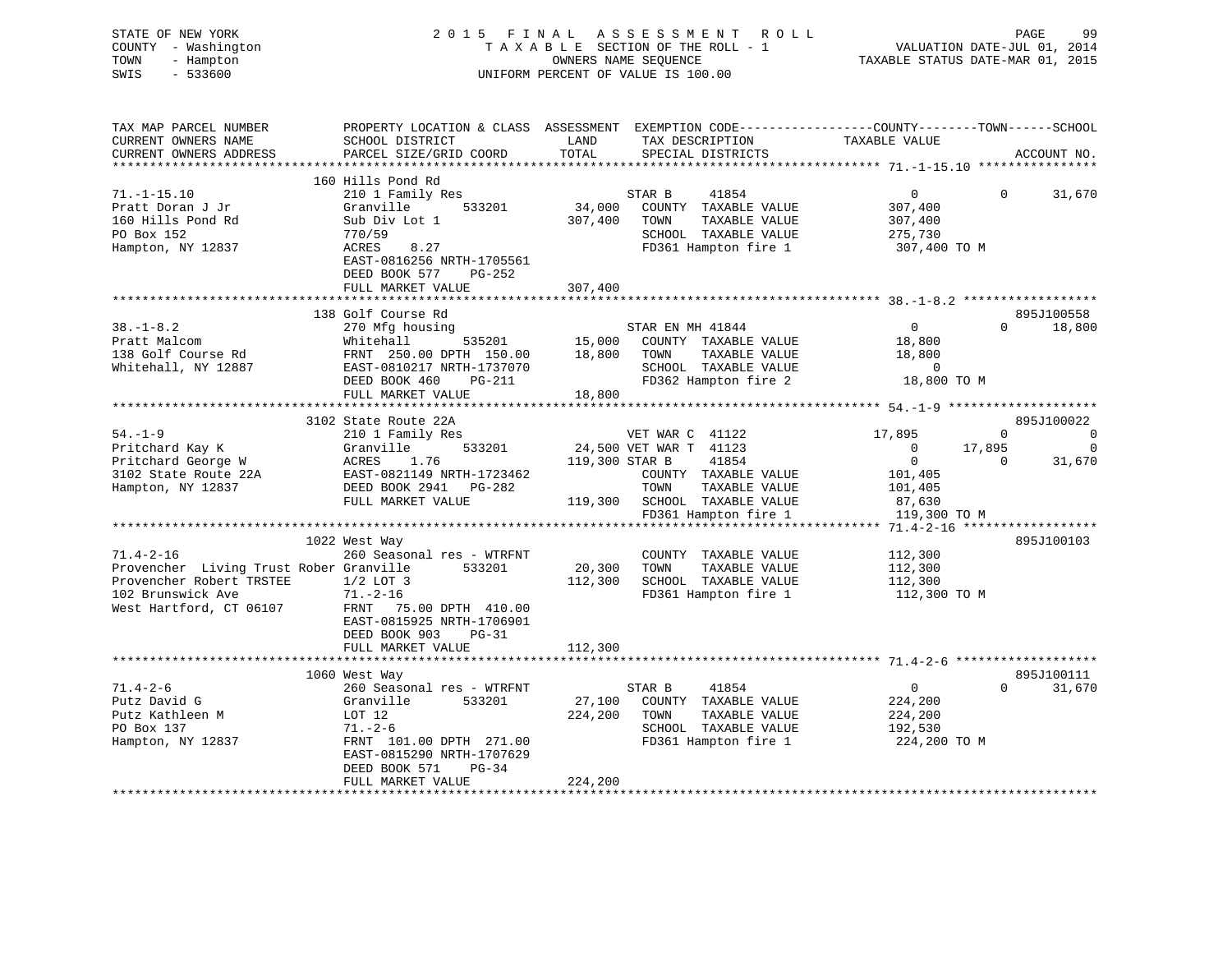# STATE OF NEW YORK 2 0 1 5 F I N A L A S S E S S M E N T R O L L PAGE 100 COUNTY - Washington T A X A B L E SECTION OF THE ROLL - 1 VALUATION DATE-JUL 01, 2014 TOWN - Hampton OWNERS NAME SEQUENCE TAXABLE STATUS DATE-MAR 01, 2015 SWIS - 533600 UNIFORM PERCENT OF VALUE IS 100.00

| TAX MAP PARCEL NUMBER<br>CURRENT OWNERS NAME | PROPERTY LOCATION & CLASS ASSESSMENT EXEMPTION CODE---------------COUNTY-------TOWN-----SCHOOL<br>SCHOOL DISTRICT | LAND    | TAX DESCRIPTION       | TAXABLE VALUE     |                    |
|----------------------------------------------|-------------------------------------------------------------------------------------------------------------------|---------|-----------------------|-------------------|--------------------|
| CURRENT OWNERS ADDRESS                       | PARCEL SIZE/GRID COORD                                                                                            | TOTAL   | SPECIAL DISTRICTS     |                   | ACCOUNT NO.        |
|                                              |                                                                                                                   |         |                       |                   |                    |
|                                              | 23 Dailey Way                                                                                                     |         |                       |                   | 895J100420         |
| $72. - 1 - 6$                                | 210 1 Family Res                                                                                                  |         | STAR EN<br>41834      | $0 \qquad \qquad$ | 68,930<br>$\Omega$ |
| Pycz Joseph Z                                | Granville<br>533201                                                                                               | 30,100  | COUNTY TAXABLE VALUE  | 126,600           |                    |
| 23 Dailey Way                                | ACRES<br>3.50                                                                                                     | 126,600 | TOWN<br>TAXABLE VALUE | 126,600           |                    |
| Hampton, NY 12837                            | EAST-0821892 NRTH-1711124                                                                                         |         | SCHOOL TAXABLE VALUE  | 57,670            |                    |
|                                              | DEED BOOK 1741 PG-29                                                                                              |         | FD361 Hampton fire 1  | 126,600 TO M      |                    |
|                                              | FULL MARKET VALUE                                                                                                 | 126,600 |                       |                   |                    |
|                                              |                                                                                                                   |         |                       |                   |                    |
|                                              | 83 Staso Ln                                                                                                       |         |                       |                   | 895J101778         |
| $72. - 2 - 16.1$                             | 210 1 Family Res                                                                                                  |         | STAR B<br>41854       | $\overline{0}$    | $\Omega$<br>31,670 |
| Pyenta Christopher J                         | Granville<br>533201                                                                                               | 21,600  | COUNTY TAXABLE VALUE  | 93,900            |                    |
| PO Box 68                                    | FRNT 200.00 DPTH 208.00                                                                                           | 93,900  | TOWN<br>TAXABLE VALUE | 93,900            |                    |
| Hampton, NY 12837                            | EAST-0822156 NRTH-1708571                                                                                         |         | SCHOOL TAXABLE VALUE  | 62,230            |                    |
|                                              | DEED BOOK 833<br>PG-312                                                                                           |         | FD361 Hampton fire 1  | 93,900 TO M       |                    |
|                                              | FULL MARKET VALUE                                                                                                 | 93,900  |                       |                   |                    |
|                                              |                                                                                                                   |         |                       |                   |                    |
|                                              | 2180 State Route 22A                                                                                              |         |                       |                   | 895J100048         |
| $81. - 2 - 19$                               | 210 1 Family Res                                                                                                  |         | COUNTY TAXABLE VALUE  | 65,500            |                    |
| Ouinn Kevin                                  | Granville<br>533201                                                                                               | 24,000  | TOWN<br>TAXABLE VALUE | 65,500            |                    |
| PO Box 4133                                  | 2 Ad                                                                                                              | 65,500  | SCHOOL TAXABLE VALUE  | 65,500            |                    |
| Queensbury, NY 12804                         | ACRES<br>1.60                                                                                                     |         | FD361 Hampton fire 1  | 65,500 TO M       |                    |
|                                              | EAST-0823139 NRTH-1702058                                                                                         |         |                       |                   |                    |
|                                              | DEED BOOK 3332 PG-140                                                                                             |         |                       |                   |                    |
|                                              | FULL MARKET VALUE                                                                                                 | 65,500  |                       |                   |                    |
|                                              |                                                                                                                   |         |                       |                   |                    |
|                                              | 1026 West Way                                                                                                     |         |                       |                   | 895J100016         |
| $71.4 - 2 - 15$                              | 260 Seasonal res - WTRFNT                                                                                         |         | COUNTY TAXABLE VALUE  | 101,400           |                    |
| Ouinn Michael                                | 533201<br>Granville                                                                                               | 20,300  | TOWN<br>TAXABLE VALUE | 101,400           |                    |
| Ouinn Katharine                              | $1/2$ LOT 3                                                                                                       | 101,400 | SCHOOL TAXABLE VALUE  | 101,400           |                    |
| 629 Four Winds Rd                            | $71. - 2 - 15$                                                                                                    |         | FD361 Hampton fire 1  | 101,400 TO M      |                    |
| North Ferrisburgh, VT 05473                  | FRNT 75.00 DPTH 410.00                                                                                            |         |                       |                   |                    |
|                                              | EAST-0815878 NRTH-1706961                                                                                         |         |                       |                   |                    |
|                                              | DEED BOOK 3013 PG-67                                                                                              |         |                       |                   |                    |
|                                              | FULL MARKET VALUE                                                                                                 | 101,400 |                       |                   |                    |
|                                              |                                                                                                                   |         |                       |                   |                    |
|                                              | 199 South Rd                                                                                                      |         |                       |                   | 895J100681         |
| $81. - 1 - 1.3$                              | 210 1 Family Res                                                                                                  |         | STAR B<br>41854       | $\overline{0}$    | 31,670<br>$\Omega$ |
| Ramey Eric                                   | 533201<br>Granville                                                                                               | 37,000  | COUNTY TAXABLE VALUE  | 142,900           |                    |
| Prenevost Kristen                            | ACRES<br>7.00                                                                                                     | 142,900 | TOWN<br>TAXABLE VALUE | 142,900           |                    |
| PO Box 124                                   | EAST-0817239 NRTH-1704483                                                                                         |         | SCHOOL TAXABLE VALUE  | 111,230           |                    |
| Hampton, NY 12837                            | DEED BOOK 864<br>PG-288                                                                                           |         | FD361 Hampton fire 1  | 142,900 TO M      |                    |
|                                              | FULL MARKET VALUE                                                                                                 | 142,900 |                       |                   |                    |
|                                              |                                                                                                                   |         |                       |                   |                    |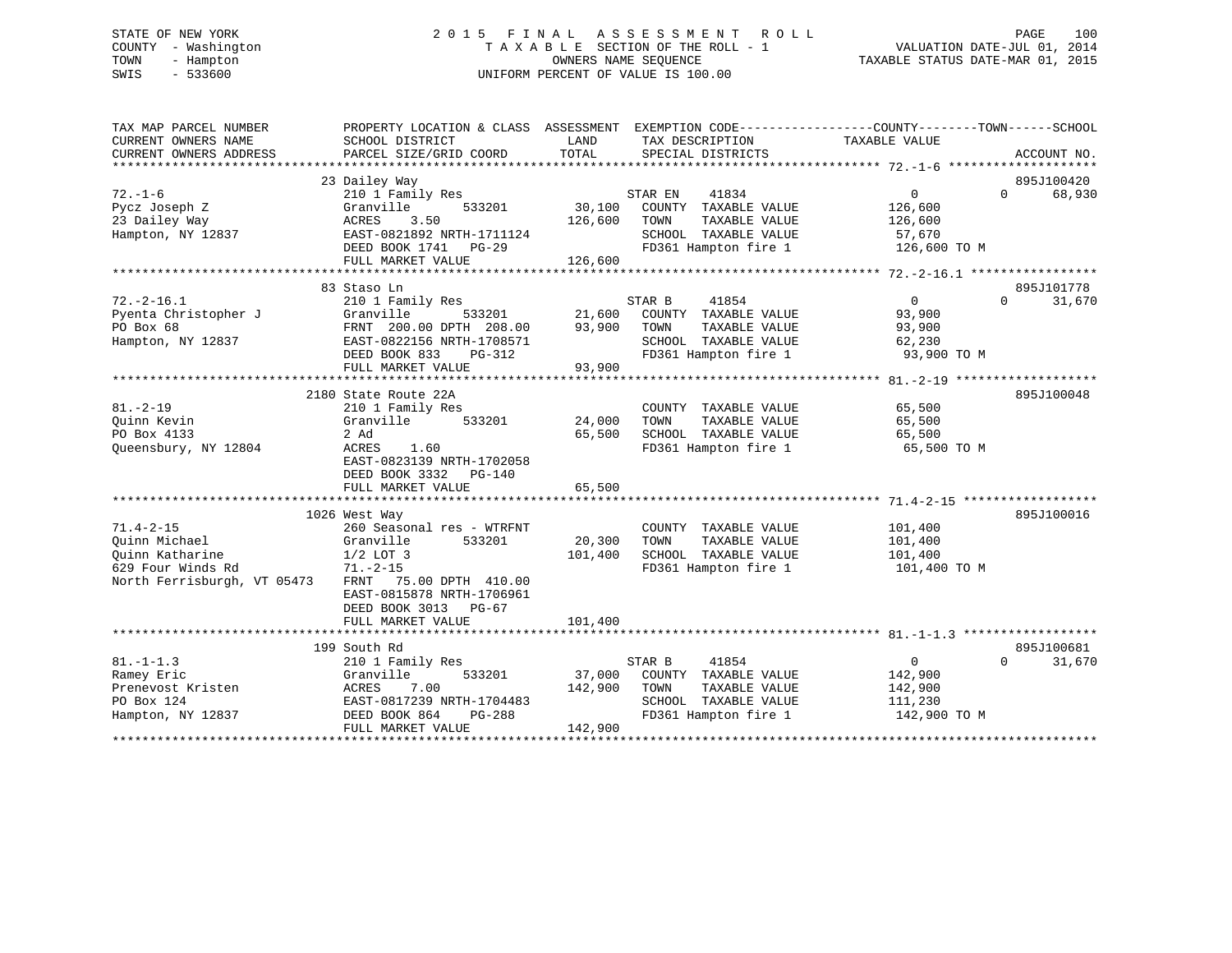# STATE OF NEW YORK 2 0 1 5 F I N A L A S S E S S M E N T R O L L PAGE 101 COUNTY - Washington T A X A B L E SECTION OF THE ROLL - 1 VALUATION DATE-JUL 01, 2014 TOWN - Hampton OWNERS NAME SEQUENCE TAXABLE STATUS DATE-MAR 01, 2015 SWIS - 533600 UNIFORM PERCENT OF VALUE IS 100.00

| TAX MAP PARCEL NUMBER                                                        | PROPERTY LOCATION & CLASS ASSESSMENT EXEMPTION CODE---------------COUNTY-------TOWN------SCHOOL         |                |                                                                                                                                                                             |                |          |                |
|------------------------------------------------------------------------------|---------------------------------------------------------------------------------------------------------|----------------|-----------------------------------------------------------------------------------------------------------------------------------------------------------------------------|----------------|----------|----------------|
| CURRENT OWNERS NAME                                                          | SCHOOL DISTRICT                                                                                         | LAND           | TAX DESCRIPTION                                                                                                                                                             | TAXABLE VALUE  |          |                |
| CURRENT OWNERS ADDRESS                                                       | PARCEL SIZE/GRID COORD                                                                                  | TOTAL          | SPECIAL DISTRICTS                                                                                                                                                           |                |          | ACCOUNT NO.    |
|                                                                              |                                                                                                         |                |                                                                                                                                                                             |                |          |                |
|                                                                              | 11933/1935 State Route 4 33 PCT OF VALUE USED FOR EXEMPTION PURPOSES<br>240 Rural res 6 6 6 6 6 7 81121 |                |                                                                                                                                                                             |                |          | 895J100218     |
| $45. - 1 - 32$                                                               | 240 Rural res                                                                                           |                | VET WAR CT 41121                                                                                                                                                            | 5,108          | 5,108    | $\overline{0}$ |
| Ramey Gary Richard -LE-                                                      | 535201 70,200 STAR B<br>Whitehall                                                                       |                | 41854                                                                                                                                                                       | $\overline{0}$ | $\Omega$ | 31,670         |
| Ramey Patricia N -LE-<br>11931 State Route 4 MCRES 37.00                     |                                                                                                         |                | 103,200 COUNTY TAXABLE VALUE                                                                                                                                                | 98,092         |          |                |
|                                                                              |                                                                                                         |                | TAXABLE VALUE<br>TOWN                                                                                                                                                       | 98,092         |          |                |
| Whitehall, NY 12887                                                          | EAST-0806798 NRTH-1730696<br>DEED BOOK 859 PG-140                                                       |                | SCHOOL TAXABLE VALUE 71,530<br>FD362 Hampton fire 2 103,200 TO M                                                                                                            |                |          |                |
|                                                                              |                                                                                                         |                | FD362 Hampton fire 2                                                                                                                                                        |                |          |                |
|                                                                              | FULL MARKET VALUE                                                                                       | 103,200        |                                                                                                                                                                             |                |          |                |
|                                                                              |                                                                                                         |                |                                                                                                                                                                             |                |          |                |
|                                                                              | 11931 State Route 4                                                                                     |                |                                                                                                                                                                             |                |          |                |
| $45. - 1 - 32.1$                                                             | 210 1 Family Res                                                                                        |                | STAR B<br>41854                                                                                                                                                             | $\overline{0}$ | $\Omega$ | 31,670         |
| Ramey Richard D<br>The Route 4 March 2011<br>March 2011 Charle Route 4 ACRES | Whitehall                                                                                               |                | 535201 28,700 COUNTY TAXABLE VALUE                                                                                                                                          | 190,000        |          |                |
|                                                                              | 3.06                                                                                                    | 190,000        | TOWN<br>TAXABLE VALUE                                                                                                                                                       | 190,000        |          |                |
| Whitehall, NY 12887                                                          | EAST-0806260 NRTH-1730595                                                                               |                | SCHOOL TAXABLE VALUE 158,330                                                                                                                                                |                |          |                |
|                                                                              | DEED BOOK 3080 PG-173                                                                                   |                | FD362 Hampton fire 2 190,000 TO M                                                                                                                                           |                |          |                |
|                                                                              | FULL MARKET VALUE                                                                                       | 190,000        |                                                                                                                                                                             |                |          |                |
|                                                                              |                                                                                                         |                |                                                                                                                                                                             |                |          |                |
|                                                                              | 2620 State Route 22A                                                                                    |                |                                                                                                                                                                             |                |          | 895L100168     |
| $72.2 - 3 - 20$                                                              | 210 1 Family Res                                                                                        |                | 41854<br>STAR B                                                                                                                                                             | $\overline{0}$ | $\Omega$ | 31,670         |
| Rathbun Dawn                                                                 | Granville                                                                                               | 533201 18,500  | COUNTY TAXABLE VALUE                                                                                                                                                        | 70,400         |          |                |
| Nuchban -<br>2620 State Route 22A                                            | $72. - 3 - 20$                                                                                          | 70,400 TOWN    | $\begin{tabular}{lllllllll} \textsc{TONN} & \textsc{TAXABLE VALUE} & & & & \textsc{70,400} \\ \textsc{SCHOOL} & \textsc{TAXABLE VALUE} & & & \textsc{38,730} \end{tabular}$ |                |          |                |
| PO Box 112                                                                   | FRNT 245.00 DPTH 115.00                                                                                 |                |                                                                                                                                                                             |                |          |                |
| Hampton, NY 12837                                                            | EAST-0823464 NRTH-1712200                                                                               |                | FD361 Hampton fire 1 70,400 TO M                                                                                                                                            |                |          |                |
|                                                                              | DEED BOOK 2778 PG-311                                                                                   |                |                                                                                                                                                                             |                |          |                |
|                                                                              |                                                                                                         |                |                                                                                                                                                                             |                |          |                |
|                                                                              |                                                                                                         |                |                                                                                                                                                                             |                |          |                |
|                                                                              | 1689 County Route 11                                                                                    |                |                                                                                                                                                                             |                |          |                |
| $38. - 1 - 10.1$                                                             | 240 Rural res                                                                                           |                | COUNTY TAXABLE VALUE                                                                                                                                                        | 197,100        |          |                |
| Read Allen<br>1689 County Route 11 MacRES 119.48                             |                                                                                                         | 535201 102,600 | TOWN<br>TAXABLE VALUE                                                                                                                                                       | 197,100        |          |                |
|                                                                              |                                                                                                         | 197,100        | SCHOOL TAXABLE VALUE                                                                                                                                                        | 197,100        |          |                |
| Whitehall, NY 12887                                                          | EAST-0809608 NRTH-1738777                                                                               |                | CA001 Cons agri dst 1 $197,100$ TO                                                                                                                                          |                |          |                |
|                                                                              | DEED BOOK 2999 PG-192                                                                                   |                | FD362 Hampton fire 2 197,100 TO M                                                                                                                                           |                |          |                |
|                                                                              | FULL MARKET VALUE                                                                                       | 197,100        |                                                                                                                                                                             |                |          |                |
|                                                                              |                                                                                                         |                |                                                                                                                                                                             |                |          |                |
|                                                                              | 11909 State Route 4                                                                                     |                |                                                                                                                                                                             |                |          | 895J100261     |
| $45. - 1 - 31$                                                               | 424 Night club                                                                                          |                | COUNTY TAXABLE VALUE                                                                                                                                                        | 272,000        |          |                |
| Realty Expansion Inc                                                         | 535201<br>Whitehall                                                                                     | 20,100         | TOWN<br>TAXABLE VALUE                                                                                                                                                       | 272,000        |          |                |
|                                                                              | c/o Finius T Fubberbuster ACRES 2.00<br>11909 State Route 4 EAST-0807023 NRTH-1729955                   | 272,000        | SCHOOL TAXABLE VALUE<br>FD362 Hampton fire 2                                                                                                                                | 272,000        |          |                |
|                                                                              |                                                                                                         |                |                                                                                                                                                                             | 272,000 TO M   |          |                |
| Whitehall, NY 12887                                                          | DEED BOOK 693<br>$PG-203$                                                                               |                |                                                                                                                                                                             |                |          |                |
|                                                                              | FULL MARKET VALUE                                                                                       | 272,000        |                                                                                                                                                                             |                |          |                |
|                                                                              |                                                                                                         |                |                                                                                                                                                                             |                |          |                |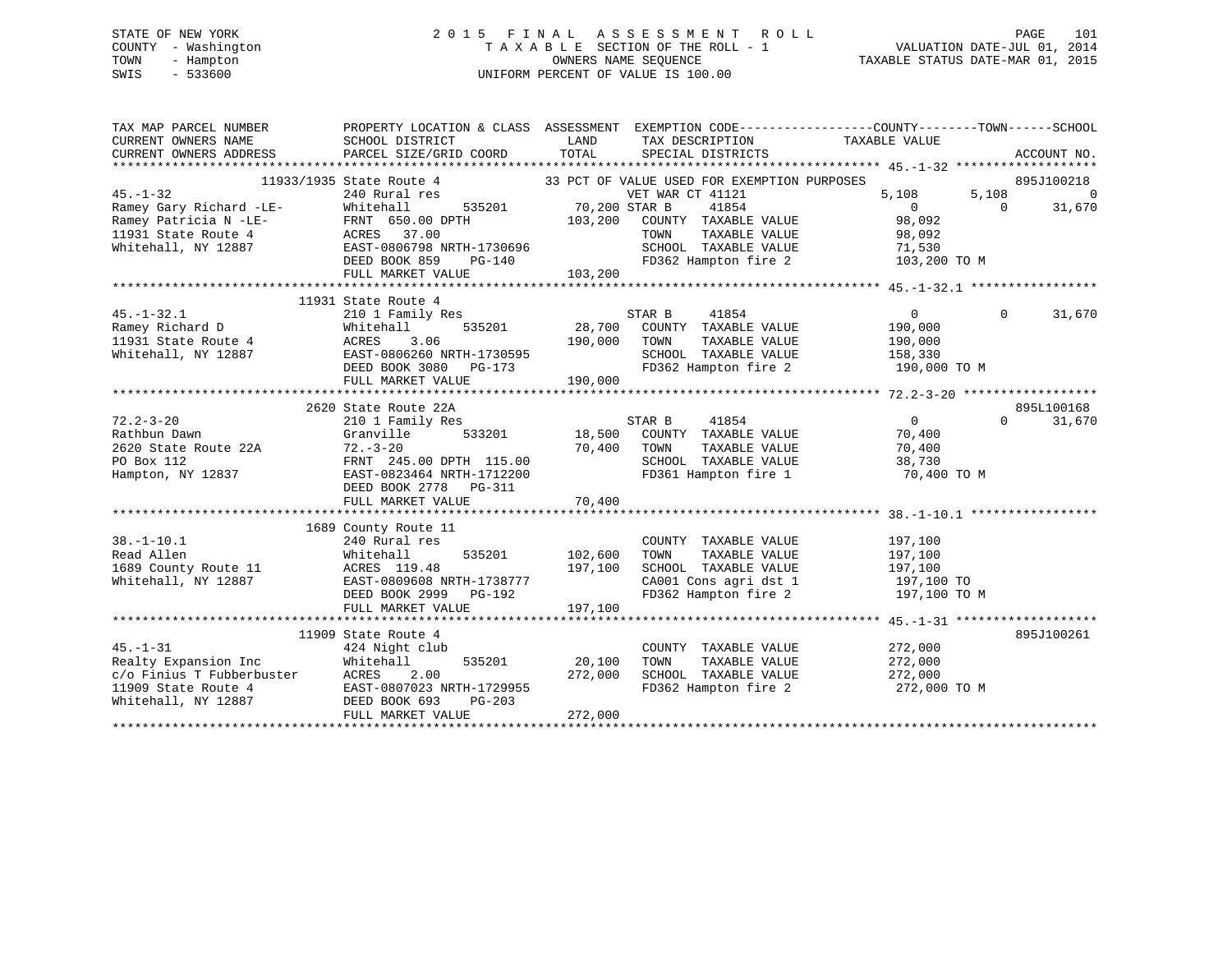| STATE OF NEW YORK<br>COUNTY - Washington<br>TOWN<br>- Hampton<br>SWIS<br>$-533600$ |                                              |                  | 2015 FINAL ASSESSMENT<br>R O L L<br>TAXABLE SECTION OF THE ROLL - 1<br>OWNERS NAME SEOUENCE<br>UNIFORM PERCENT OF VALUE IS 100.00 | VALUATION DATE-JUL 01, 2014<br>TAXABLE STATUS DATE-MAR 01, 2015 | PAGE<br>102 |
|------------------------------------------------------------------------------------|----------------------------------------------|------------------|-----------------------------------------------------------------------------------------------------------------------------------|-----------------------------------------------------------------|-------------|
| TAX MAP PARCEL NUMBER<br>CURRENT OWNERS NAME                                       | SCHOOL DISTRICT                              | LAND             | PROPERTY LOCATION & CLASS ASSESSMENT EXEMPTION CODE----------------COUNTY-------TOWN------SCHOOL<br>TAX DESCRIPTION               | TAXABLE VALUE                                                   |             |
| CURRENT OWNERS ADDRESS                                                             | PARCEL SIZE/GRID COORD                       | TOTAL            | SPECIAL DISTRICTS                                                                                                                 |                                                                 | ACCOUNT NO. |
|                                                                                    |                                              |                  |                                                                                                                                   |                                                                 |             |
|                                                                                    | 2056 County Route 18                         |                  |                                                                                                                                   |                                                                 |             |
| $71. - 1 - 2.3$                                                                    | 270 Mfg housing                              |                  | COUNTY TAXABLE VALUE                                                                                                              | 31,900                                                          |             |
| Reed George<br>54 York St Ext                                                      | Granville<br>533201<br>Sub Div Lot 1         | 22,000<br>31,900 | TAXABLE VALUE<br>TOWN<br>SCHOOL TAXABLE VALUE                                                                                     | 31,900<br>31,900                                                |             |
| Poultney, VT 05764                                                                 | ACRES<br>1.00                                |                  | FD361 Hampton fire 1                                                                                                              | 31,900 TO M                                                     |             |
|                                                                                    | EAST-0812851 NRTH-1713794                    |                  |                                                                                                                                   |                                                                 |             |
|                                                                                    | DEED BOOK 2017 PG-79                         |                  |                                                                                                                                   |                                                                 |             |
|                                                                                    | FULL MARKET VALUE                            | 31,900           |                                                                                                                                   |                                                                 |             |
|                                                                                    |                                              |                  |                                                                                                                                   |                                                                 |             |
|                                                                                    | 35 Queens Way                                |                  |                                                                                                                                   |                                                                 | 895J100219  |
| $71. - 1 - 2$                                                                      | 240 Rural res                                |                  | 41834<br>STAR EN                                                                                                                  | $\Omega$<br>$\overline{0}$                                      | 68,930      |
| Reed Leonard                                                                       | Granville<br>533201                          | 96,000           | COUNTY TAXABLE VALUE                                                                                                              | 228,500                                                         |             |
| 35 Queens Way                                                                      | ACRES<br>99.30                               | 228,500          | TOWN<br>TAXABLE VALUE                                                                                                             | 228,500                                                         |             |
| Whitehall, NY 12887                                                                | EAST-0812650 NRTH-1712582                    |                  | SCHOOL TAXABLE VALUE                                                                                                              | 159,570                                                         |             |
|                                                                                    | DEED BOOK 951<br>PG-144                      |                  | FD361 Hampton fire 1                                                                                                              | 228,500 TO M                                                    |             |
| MAY BE SUBJECT TO PAYMENT<br>UNDER AGDIST LAW TIL 2022                             | FULL MARKET VALUE                            | 228,500          |                                                                                                                                   |                                                                 |             |
|                                                                                    |                                              |                  |                                                                                                                                   |                                                                 |             |
|                                                                                    | 2078 County Route 18                         |                  |                                                                                                                                   |                                                                 |             |
| $71. - 1 - 2.4$                                                                    | 314 Rural vac<10                             |                  | COUNTY TAXABLE VALUE                                                                                                              | 14,000                                                          |             |
| Reed Leonard                                                                       | Granville<br>533201                          | 14,000           | TAXABLE VALUE<br>TOWN                                                                                                             | 14,000                                                          |             |
| 35 Queens Way                                                                      | Sub Div Lot 2                                | 14,000           | SCHOOL TAXABLE VALUE                                                                                                              | 14,000                                                          |             |
| Whitehall, NY 12887                                                                | ACRES<br>1.34                                |                  | FD361 Hampton fire 1                                                                                                              | 14,000 TO M                                                     |             |
|                                                                                    | EAST-0813504 NRTH-1713567                    |                  |                                                                                                                                   |                                                                 |             |
|                                                                                    | DEED BOOK 512<br>PG-204                      |                  |                                                                                                                                   |                                                                 |             |
|                                                                                    | FULL MARKET VALUE                            | 14,000           |                                                                                                                                   |                                                                 |             |
|                                                                                    |                                              |                  |                                                                                                                                   |                                                                 |             |
| $72. - 1 - 16.3$                                                                   | 412 South Rd                                 |                  |                                                                                                                                   | $\overline{0}$<br>$\Omega$                                      |             |
| Reed Linda                                                                         | 270 Mfg housing<br>533201<br>Granville       | 24,900           | 41834<br>STAR EN<br>COUNTY TAXABLE VALUE                                                                                          | 93,900                                                          | 68,930      |
| PO Box 168                                                                         | ACRES<br>1.89                                | 93,900           | TAXABLE VALUE<br>TOWN                                                                                                             | 93,900                                                          |             |
| Hampton, NY 12837                                                                  | EAST-0819877 NRTH-1706906                    |                  | SCHOOL TAXABLE VALUE                                                                                                              | 24,970                                                          |             |
|                                                                                    | DEED BOOK 896<br>$PG-109$                    |                  | FD361 Hampton fire 1                                                                                                              | 93,900 TO M                                                     |             |
|                                                                                    | FULL MARKET VALUE                            | 93,900           |                                                                                                                                   |                                                                 |             |
|                                                                                    |                                              |                  |                                                                                                                                   |                                                                 |             |
|                                                                                    | 449 Hills Pond Rd                            |                  |                                                                                                                                   |                                                                 |             |
| $71. - 1 - 2.1$                                                                    | 270 Mfg housing                              |                  | STAR B<br>41854                                                                                                                   | $\overline{0}$<br>$\Omega$                                      | 31,670      |
| Reed Thomas                                                                        | Granville<br>533201                          | 26,600           | COUNTY TAXABLE VALUE                                                                                                              | 80,400                                                          |             |
| Reed Deborah                                                                       | ACRES<br>2.40                                | 80,400           | TAXABLE VALUE<br>TOWN                                                                                                             | 80,400                                                          |             |
| 449 Hills Pond Rd                                                                  | EAST-0814082 NRTH-1712004                    |                  | SCHOOL TAXABLE VALUE                                                                                                              | 48,730                                                          |             |
| Whitehall, NY 12887                                                                | DEED BOOK 716<br>PG-156<br>FULL MARKET VALUE | 80,400           | FD361 Hampton fire 1                                                                                                              | 80,400 TO M                                                     |             |

\*\*\*\*\*\*\*\*\*\*\*\*\*\*\*\*\*\*\*\*\*\*\*\*\*\*\*\*\*\*\*\*\*\*\*\*\*\*\*\*\*\*\*\*\*\*\*\*\*\*\*\*\*\*\*\*\*\*\*\*\*\*\*\*\*\*\*\*\*\*\*\*\*\*\*\*\*\*\*\*\*\*\*\*\*\*\*\*\*\*\*\*\*\*\*\*\*\*\*\*\*\*\*\*\*\*\*\*\*\*\*\*\*\*\*\*\*\*\*\*\*\*\*\*\*\*\*\*\*\*\*\*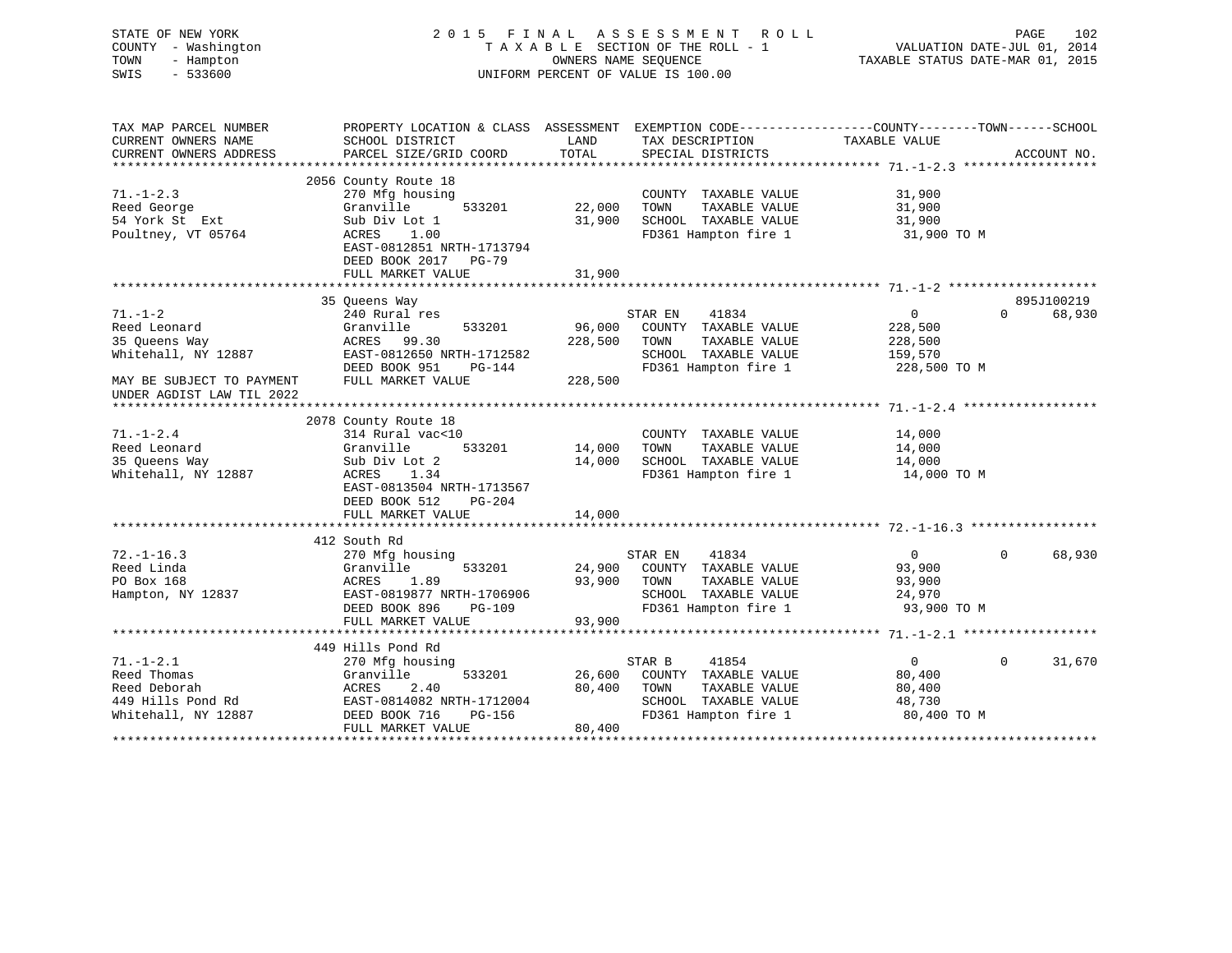# STATE OF NEW YORK 2 0 1 5 F I N A L A S S E S S M E N T R O L L PAGE 103 COUNTY - Washington T A X A B L E SECTION OF THE ROLL - 1 VALUATION DATE-JUL 01, 2014 TOWN - Hampton OWNERS NAME SEQUENCE TAXABLE STATUS DATE-MAR 01, 2015 SWIS - 533600 UNIFORM PERCENT OF VALUE IS 100.00

| TAX MAP PARCEL NUMBER<br>CURRENT OWNERS NAME<br>CURRENT OWNERS ADDRESS | PROPERTY LOCATION & CLASS ASSESSMENT<br>SCHOOL DISTRICT<br>PARCEL SIZE/GRID COORD | LAND<br>TAX DESCRIPTION<br>TOTAL<br>SPECIAL DISTRICTS | EXEMPTION CODE-----------------COUNTY-------TOWN------SCHOOL<br>TAXABLE VALUE<br>ACCOUNT NO. |
|------------------------------------------------------------------------|-----------------------------------------------------------------------------------|-------------------------------------------------------|----------------------------------------------------------------------------------------------|
|                                                                        |                                                                                   |                                                       |                                                                                              |
|                                                                        | 2154 County Route 18                                                              |                                                       | 895J101800                                                                                   |
| $71. - 1 - 8.1$                                                        | 270 Mfg housing                                                                   | VET COM C 41132                                       | 15,175<br>$\Omega$<br>$\mathbf 0$                                                            |
| Reed Thomas                                                            | 533201<br>Granville                                                               | 22,200 VET COM T<br>41133                             | $\mathbf 0$<br>$\overline{0}$<br>15,175                                                      |
| PO Box 1322                                                            | ROW 604/216                                                                       | 60,700 VET DIS C 41142                                | 24,280<br>$\Omega$<br>0                                                                      |
| Rutland, VT 05701                                                      | ROW removed 2402/233                                                              | VET DIS T 41143                                       | $\Omega$<br>$\overline{0}$<br>24,280                                                         |
|                                                                        | ACRES<br>1.06                                                                     | 41834<br>STAR EN                                      | $\overline{0}$<br>$\Omega$<br>60,700                                                         |
|                                                                        | EAST-0815242 NRTH-1713418                                                         | COUNTY TAXABLE VALUE                                  | 21,245                                                                                       |
|                                                                        | DEED BOOK 2847<br><b>PG-151</b>                                                   | TOWN<br>TAXABLE VALUE                                 | 21,245                                                                                       |
|                                                                        | FULL MARKET VALUE                                                                 | 60,700<br>SCHOOL TAXABLE VALUE                        | $\mathbf 0$                                                                                  |
|                                                                        |                                                                                   | FD361 Hampton fire 1                                  | 60,700 TO M                                                                                  |
|                                                                        |                                                                                   |                                                       |                                                                                              |
|                                                                        | 426 South Rd                                                                      |                                                       |                                                                                              |
| $72. - 1 - 16.2$                                                       | 312 Vac w/imprv                                                                   | COUNTY TAXABLE VALUE                                  | 40,500                                                                                       |
| Reed Timothy                                                           | Granville<br>533201                                                               | 25,100<br>TOWN<br>TAXABLE VALUE                       | 40,500                                                                                       |
| 230 Saint Catherine Ct                                                 | ACRES<br>5.06                                                                     | SCHOOL TAXABLE VALUE<br>40,500                        | 40,500                                                                                       |
| Wells, VT 05774                                                        | EAST-0820083 NRTH-1707221                                                         |                                                       |                                                                                              |
|                                                                        |                                                                                   | FD361 Hampton fire 1                                  | 40,500 TO M                                                                                  |
|                                                                        | DEED BOOK 897<br>PG-135                                                           |                                                       |                                                                                              |
|                                                                        | FULL MARKET VALUE                                                                 | 40,500                                                |                                                                                              |
|                                                                        |                                                                                   |                                                       |                                                                                              |
|                                                                        | 16 Greenfield Ln                                                                  |                                                       | 895J100017                                                                                   |
| $72.2 - 3 - 8$                                                         | 210 1 Family Res                                                                  | COUNTY TAXABLE VALUE                                  | 81,300                                                                                       |
| Regan Katherine                                                        | Granville<br>533201                                                               | 11,400<br>TOWN<br>TAXABLE VALUE                       | 81,300                                                                                       |
| 797 Blissville Rd                                                      | $72 - 3 - 8$                                                                      | 81,300<br>SCHOOL TAXABLE VALUE                        | 81,300                                                                                       |
| Poultney, VT 05764                                                     | FRNT<br>41.00 DPTH 244.00                                                         | FD361 Hampton fire 1                                  | 81,300 TO M                                                                                  |
|                                                                        | EAST-0824034 NRTH-1712235                                                         |                                                       |                                                                                              |
| PRIOR OWNER ON 3/01/2015                                               | DEED BOOK 3515<br>PG-319                                                          |                                                       |                                                                                              |
| Federal Home Loan Mortgage                                             | FULL MARKET VALUE                                                                 | 81,300                                                |                                                                                              |
|                                                                        |                                                                                   |                                                       |                                                                                              |
|                                                                        | 2155 County Route 18                                                              |                                                       |                                                                                              |
| $62. - 1 - 26.3$                                                       | 323 Vacant rural                                                                  | COUNTY TAXABLE VALUE                                  | 124,000                                                                                      |
| Reichle Maureen A                                                      | Granville<br>533201                                                               | 124,000<br>TOWN<br>TAXABLE VALUE                      | 124,000                                                                                      |
| 30 Old Orchard Rd                                                      | ACRES 157.30                                                                      | 124,000<br>SCHOOL TAXABLE VALUE                       | 124,000                                                                                      |
| Wading River, NY 11792                                                 | EAST-0815081 NRTH-1716193                                                         | FD361 Hampton fire 1                                  |                                                                                              |
|                                                                        |                                                                                   |                                                       | 124,000 TO M                                                                                 |
|                                                                        | DEED BOOK 885<br>PG-123                                                           |                                                       |                                                                                              |
|                                                                        | FULL MARKET VALUE                                                                 | 124,000                                               |                                                                                              |
|                                                                        |                                                                                   |                                                       |                                                                                              |
|                                                                        | 229 Hickey Rd                                                                     |                                                       |                                                                                              |
| $62. - 1 - 17.1$                                                       | 270 Mfg housing                                                                   | 41854<br>STAR B                                       | $\overline{0}$<br>$\Omega$<br>31,670                                                         |
| Reutling Fredric                                                       | Granville<br>533201                                                               | COUNTY TAXABLE VALUE<br>24,600                        | 69,300                                                                                       |
| Reutling Jacqueline                                                    | 1.80<br>ACRES                                                                     | 69,300<br>TAXABLE VALUE<br>TOWN                       | 69,300                                                                                       |
| 229 Hickey Rd                                                          | EAST-0814154 NRTH-1719296                                                         | SCHOOL TAXABLE VALUE                                  | 37,630                                                                                       |
| Hampton, NY 12837                                                      | DEED BOOK 668<br><b>PG-151</b>                                                    | FD361 Hampton fire 1                                  | 69,300 TO M                                                                                  |
|                                                                        | FULL MARKET VALUE                                                                 | 69,300                                                |                                                                                              |
|                                                                        |                                                                                   |                                                       |                                                                                              |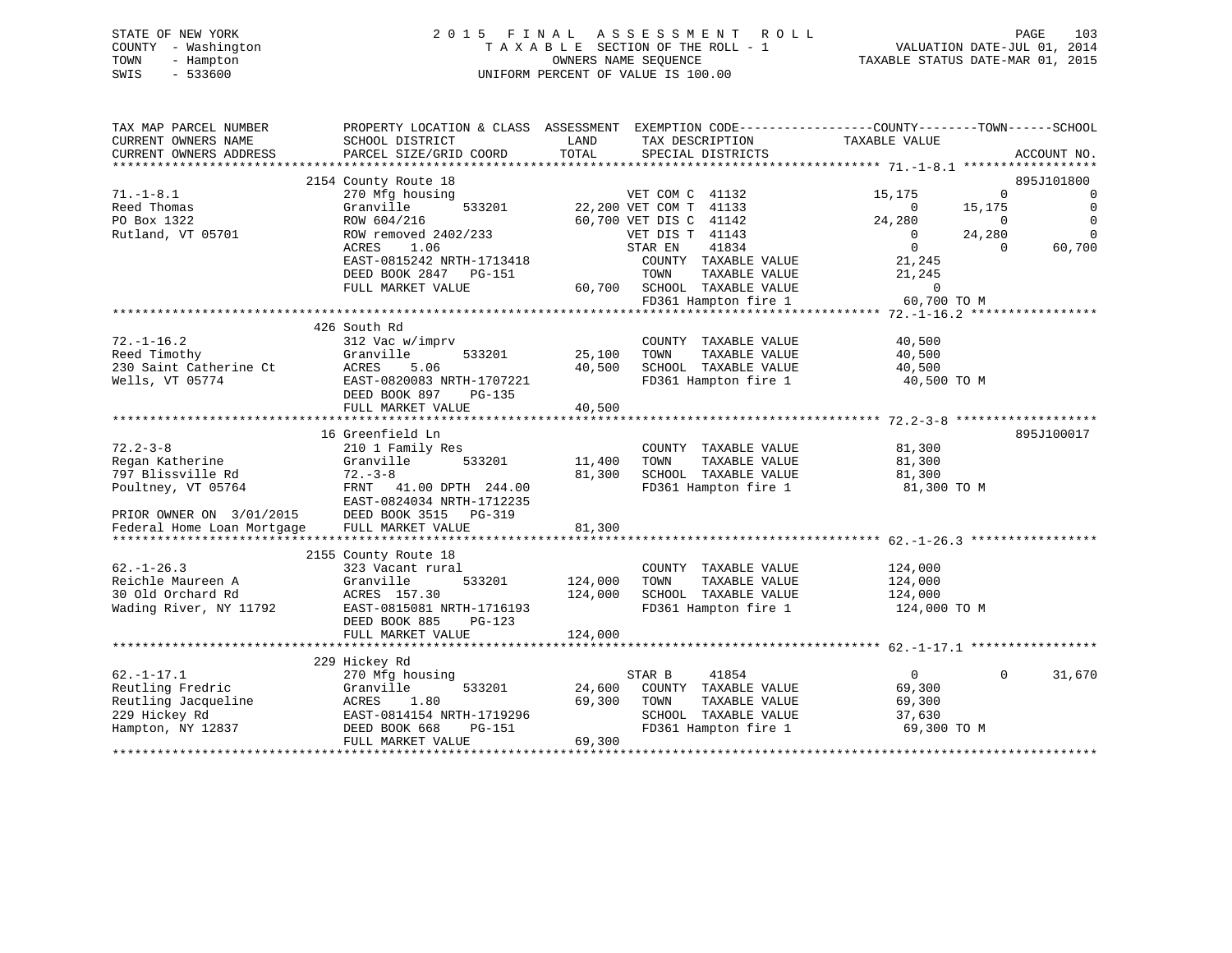# STATE OF NEW YORK 2 0 1 5 F I N A L A S S E S S M E N T R O L L PAGE 104 COUNTY - Washington T A X A B L E SECTION OF THE ROLL - 1 VALUATION DATE-JUL 01, 2014 TOWN - Hampton OWNERS NAME SEQUENCE TAXABLE STATUS DATE-MAR 01, 2015 SWIS - 533600 UNIFORM PERCENT OF VALUE IS 100.00

| TAX MAP PARCEL NUMBER<br>CURRENT OWNERS NAME<br>SCHOOL DISTRICT<br>CURRENT OWNERS ADDRESS<br>PARCEL SIZE/GRID COORD                | LAND<br>TOTAL              | TAX DESCRIPTION<br>SPECIAL DISTRICTS          | PROPERTY LOCATION & CLASS ASSESSMENT EXEMPTION CODE---------------COUNTY-------TOWN-----SCHOOL<br>TAXABLE VALUE | ACCOUNT NO.        |
|------------------------------------------------------------------------------------------------------------------------------------|----------------------------|-----------------------------------------------|-----------------------------------------------------------------------------------------------------------------|--------------------|
|                                                                                                                                    |                            |                                               |                                                                                                                 |                    |
| 15 Wicked Hollow Way<br>$62. - 1 - 17$<br>270 Mfg housing                                                                          |                            | COUNTY TAXABLE VALUE                          | 38,500                                                                                                          | 895J100579         |
| Reutling Jacqueline<br>Granville<br>229 Hickey Rd<br>ACRES<br>4.60                                                                 | 533201<br>33,700<br>38,500 | TAXABLE VALUE<br>TOWN<br>SCHOOL TAXABLE VALUE | 38,500<br>38,500                                                                                                |                    |
| EAST-0813871 NRTH-1719453<br>Hampton, NY 12837<br>DEED BOOK 2729 PG-115<br>FULL MARKET VALUE                                       | 38,500                     | FD361 Hampton fire 1                          | 38,500 TO M                                                                                                     |                    |
|                                                                                                                                    |                            |                                               |                                                                                                                 |                    |
| 2360 State Route 22A                                                                                                               |                            |                                               |                                                                                                                 | 895J100023         |
| $81. - 2 - 2$<br>210 1 Family Res<br>Rice Danny<br>Granville                                                                       | 533201<br>13,600           | STAR B<br>41854<br>COUNTY TAXABLE VALUE       | $\Omega$<br>53,400                                                                                              | $\Omega$<br>31,670 |
| 2360 State Route 22A<br>FRNT 94.00 DPTH 170.00                                                                                     | 53,400                     | TOWN<br>TAXABLE VALUE                         | 53,400                                                                                                          |                    |
| EAST-0822568 NRTH-1705397<br>Hampton, NY 12837                                                                                     |                            | SCHOOL TAXABLE VALUE                          | 21,730                                                                                                          |                    |
| DEED BOOK 2260 PG-282                                                                                                              |                            | FD361 Hampton fire 1                          | 53,400 TO M                                                                                                     |                    |
| FULL MARKET VALUE                                                                                                                  | 53,400                     |                                               |                                                                                                                 |                    |
|                                                                                                                                    |                            |                                               |                                                                                                                 |                    |
| 12 Lakeview Way<br>$80. - 1 - 45$                                                                                                  |                            |                                               |                                                                                                                 | 895J101761         |
| 210 1 Family Res - WTRFNT<br>Rich Bradford W<br>Whitehall                                                                          | 535201<br>25,000           | COUNTY TAXABLE VALUE<br>TOWN<br>TAXABLE VALUE | 210,200<br>210,200                                                                                              |                    |
| Rich Linda L<br>LOT 17                                                                                                             | 210,200                    | SCHOOL TAXABLE VALUE                          | 210,200                                                                                                         |                    |
| 2102 E Sentry Ridge Ct<br>Row 578/329<br>Tucson, AZ 85718<br>FRNT 100.00 DPTH 289.00<br>EAST-0810862 NRTH-1705102<br>DEED BOOK 578 | PG-326                     | FD361 Hampton fire 1                          | 210,200 TO M                                                                                                    |                    |
| FULL MARKET VALUE                                                                                                                  | 210,200                    |                                               |                                                                                                                 |                    |
|                                                                                                                                    |                            |                                               |                                                                                                                 |                    |
| 43 Greenfield Ln<br>$72. - 2 - 7.4$<br>240 Rural res                                                                               |                            | 41854<br>STAR B                               | $\overline{0}$                                                                                                  | 31,670<br>$\Omega$ |
| Richards Timothy<br>Granville                                                                                                      | 533201<br>48,200           | COUNTY TAXABLE VALUE                          | 162,600                                                                                                         |                    |
| LOT 3 - 713/155 Hwy Appro<br>Richards Eileen                                                                                       | 162,600                    | TOWN<br>TAXABLE VALUE                         | 162,600                                                                                                         |                    |
| 43 Greenfield Ln<br>ACRES 18.23                                                                                                    |                            | SCHOOL TAXABLE VALUE                          | 130,930                                                                                                         |                    |
| EAST-0823743 NRTH-1710620<br>Hampton, NY 12837<br>DEED BOOK 672                                                                    | $PG-155$                   | FD361 Hampton fire 1                          | 162,600 TO M                                                                                                    |                    |
| FULL MARKET VALUE                                                                                                                  | 162,600                    |                                               |                                                                                                                 |                    |
| Hills Pond Rd                                                                                                                      |                            |                                               |                                                                                                                 |                    |
| $71. - 1 - 15.3$<br>311 Res vac land                                                                                               |                            | COUNTY TAXABLE VALUE                          | 1,000                                                                                                           |                    |
| Ritchie Michael<br>Granville                                                                                                       | 533201<br>1,000            | TOWN<br>TAXABLE VALUE                         | 1,000                                                                                                           |                    |
| Ritchie Annette<br>FRNT 125.00 DPTH 470.00                                                                                         | 1,000                      | SCHOOL TAXABLE VALUE                          | 1,000                                                                                                           |                    |
| 167 Hills Pond Rd<br>EAST-0815822 NRTH-1705901<br>Whitehall, NY 12887<br>DEED BOOK 668                                             | <b>PG-148</b>              | FD361 Hampton fire 1                          | 1,000 TO M                                                                                                      |                    |
| FULL MARKET VALUE                                                                                                                  | 1,000                      |                                               |                                                                                                                 |                    |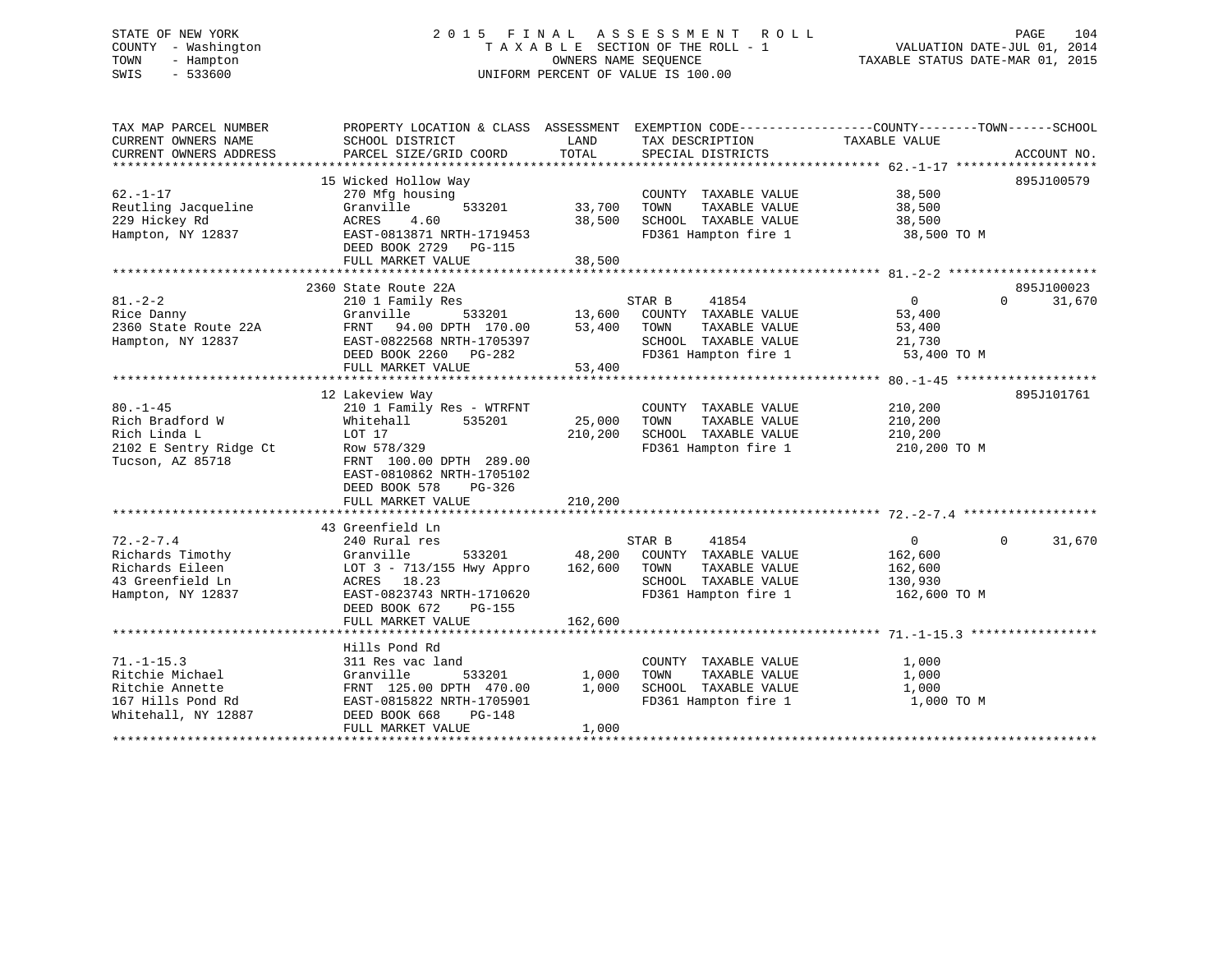| STATE OF NEW YORK<br>COUNTY - Washington<br>TOWN<br>- Hampton<br>$-533600$<br>SWIS |                                                                                                                    | OWNERS NAME SEQUENCE | 2015 FINAL ASSESSMENT ROLL<br>TAXABLE SECTION OF THE ROLL - 1<br>UNIFORM PERCENT OF VALUE IS 100.00 | VALUATION DATE-JUL 01, 2014<br>TAXABLE STATUS DATE-MAR 01, 2015 | PAGE<br>105        |
|------------------------------------------------------------------------------------|--------------------------------------------------------------------------------------------------------------------|----------------------|-----------------------------------------------------------------------------------------------------|-----------------------------------------------------------------|--------------------|
| TAX MAP PARCEL NUMBER<br>CURRENT OWNERS NAME                                       | PROPERTY LOCATION & CLASS ASSESSMENT EXEMPTION CODE---------------COUNTY-------TOWN------SCHOOL<br>SCHOOL DISTRICT | LAND                 | TAX DESCRIPTION                                                                                     | TAXABLE VALUE                                                   |                    |
| CURRENT OWNERS ADDRESS                                                             | PARCEL SIZE/GRID COORD                                                                                             | TOTAL                | SPECIAL DISTRICTS                                                                                   |                                                                 | ACCOUNT NO.        |
|                                                                                    |                                                                                                                    |                      |                                                                                                     |                                                                 |                    |
|                                                                                    | 176 Hills Pond Rd                                                                                                  |                      |                                                                                                     |                                                                 |                    |
| $71. - 1 - 15.6$<br>Ritchie Michael                                                | 270 Mfg housing<br>Granville<br>533201                                                                             |                      | COUNTY TAXABLE VALUE                                                                                | 72,100                                                          |                    |
| Ritchie Annette D                                                                  | Subdiv Lot E                                                                                                       | 43,000<br>72,100     | TAXABLE VALUE<br>TOWN<br>SCHOOL TAXABLE VALUE                                                       | 72,100<br>72,100                                                |                    |
| 167 Hills Pond Rd                                                                  | ACRES 23.00                                                                                                        |                      | FD361 Hampton fire 1                                                                                | 72,100 TO M                                                     |                    |
| Whitehall, NY 12887                                                                | EAST-0816921 NRTH-1705798<br>DEED BOOK 770<br>PG-56                                                                |                      |                                                                                                     |                                                                 |                    |
|                                                                                    | FULL MARKET VALUE                                                                                                  | 72,100               |                                                                                                     |                                                                 |                    |
|                                                                                    | 175 Hills Pond Rd                                                                                                  |                      |                                                                                                     |                                                                 | 895J100700         |
| $71. - 1 - 16.1$                                                                   | 270 Mfg housing                                                                                                    |                      | COUNTY TAXABLE VALUE                                                                                | 28,400                                                          |                    |
| Ritchie Michael                                                                    | Granville<br>533201                                                                                                | 22,800               | TOWN<br>TAXABLE VALUE                                                                               | 28,400                                                          |                    |
| Ritchie Annette                                                                    | FRNT 235.00 DPTH 230.00                                                                                            | 28,400               | SCHOOL TAXABLE VALUE                                                                                | 28,400                                                          |                    |
| 167 Hills Pond Rd                                                                  | EAST-0816046 NRTH-1706152                                                                                          |                      | FD361 Hampton fire 1                                                                                | 28,400 TO M                                                     |                    |
| Whitehall, NY 12887                                                                | DEED BOOK 705<br>PG-342                                                                                            |                      |                                                                                                     |                                                                 |                    |
|                                                                                    | FULL MARKET VALUE                                                                                                  | 28,400               |                                                                                                     |                                                                 |                    |
|                                                                                    | Hills Pond Rd                                                                                                      |                      |                                                                                                     |                                                                 | 895J100229         |
| $71. - 1 - 15$                                                                     | 322 Rural vac>10                                                                                                   |                      | COUNTY TAXABLE VALUE                                                                                | 30,000                                                          |                    |
| Ritchie Michael D                                                                  | Granville<br>533201                                                                                                | 30,000               | TOWN<br>TAXABLE VALUE                                                                               | 30,000                                                          |                    |
| Ritchie Annette D                                                                  | Subdiv Lot F                                                                                                       | 30,000               | SCHOOL TAXABLE VALUE                                                                                | 30,000                                                          |                    |
| 167 Hills Pond Rd                                                                  | ACRES 15.03                                                                                                        |                      | FD361 Hampton fire 1                                                                                | 30,000 TO M                                                     |                    |
| Whitehall, NY 12887                                                                | EAST-0817054 NRTH-1706507                                                                                          |                      |                                                                                                     |                                                                 |                    |
|                                                                                    | DEED BOOK 868<br>$PG-40$                                                                                           |                      |                                                                                                     |                                                                 |                    |
|                                                                                    | FULL MARKET VALUE<br>*****************************                                                                 | 30,000               |                                                                                                     |                                                                 |                    |
|                                                                                    | 167 Hills Pond Rd                                                                                                  |                      |                                                                                                     |                                                                 | 895J100573         |
| $71. - 1 - 16$                                                                     | 210 1 Family Res                                                                                                   |                      | 41854<br>STAR B                                                                                     | $\overline{0}$                                                  | 31,670<br>$\Omega$ |
| Ritchie Michael D                                                                  | 533201<br>Granville                                                                                                | 25,600               | COUNTY TAXABLE VALUE                                                                                | 74,300                                                          |                    |
| Ritchie Annette D                                                                  | Ex & Res In 453/706                                                                                                | 74,300               | TOWN<br>TAXABLE VALUE                                                                               | 74,300                                                          |                    |
| 167 Hills Pond Rd                                                                  | 650/227                                                                                                            |                      | SCHOOL TAXABLE VALUE                                                                                | 42,630                                                          |                    |
| Whitehall, NY 12887                                                                | FRNT 310.00 DPTH 365.00                                                                                            |                      | FD361 Hampton fire 1                                                                                | 74,300 TO M                                                     |                    |
|                                                                                    | EAST-0815933 NRTH-1705966                                                                                          |                      |                                                                                                     |                                                                 |                    |
|                                                                                    | DEED BOOK 644<br>PG-236                                                                                            |                      |                                                                                                     |                                                                 |                    |
|                                                                                    | FULL MARKET VALUE                                                                                                  | 74,300               |                                                                                                     |                                                                 |                    |
|                                                                                    | 1720 County Route 21                                                                                               |                      |                                                                                                     |                                                                 | 895J100151         |
| $80. -1 - 2.1$                                                                     | 210 1 Family Res                                                                                                   |                      | COUNTY TAXABLE VALUE                                                                                | 44,500                                                          |                    |
| Rivers Anita Marie                                                                 | Whitehall<br>535201                                                                                                | 20,200               | TOWN<br>TAXABLE VALUE                                                                               | 44,500                                                          |                    |
| 58 Indiana Ave                                                                     | Ex & Res 473/566                                                                                                   | 44,500               | SCHOOL TAXABLE VALUE                                                                                | 44,500                                                          |                    |
| Queensbury, NY 12804                                                               | FRNT 244.00 DPTH 141.00                                                                                            |                      | FD361 Hampton fire 1                                                                                | 44,500 TO M                                                     |                    |
|                                                                                    | EAST-0810677 NRTH-1705009                                                                                          |                      |                                                                                                     |                                                                 |                    |
|                                                                                    | DEED BOOK 3480<br>PG-65                                                                                            |                      |                                                                                                     |                                                                 |                    |
|                                                                                    | FULL MARKET VALUE                                                                                                  | 44,500               |                                                                                                     |                                                                 |                    |

\*\*\*\*\*\*\*\*\*\*\*\*\*\*\*\*\*\*\*\*\*\*\*\*\*\*\*\*\*\*\*\*\*\*\*\*\*\*\*\*\*\*\*\*\*\*\*\*\*\*\*\*\*\*\*\*\*\*\*\*\*\*\*\*\*\*\*\*\*\*\*\*\*\*\*\*\*\*\*\*\*\*\*\*\*\*\*\*\*\*\*\*\*\*\*\*\*\*\*\*\*\*\*\*\*\*\*\*\*\*\*\*\*\*\*\*\*\*\*\*\*\*\*\*\*\*\*\*\*\*\*\*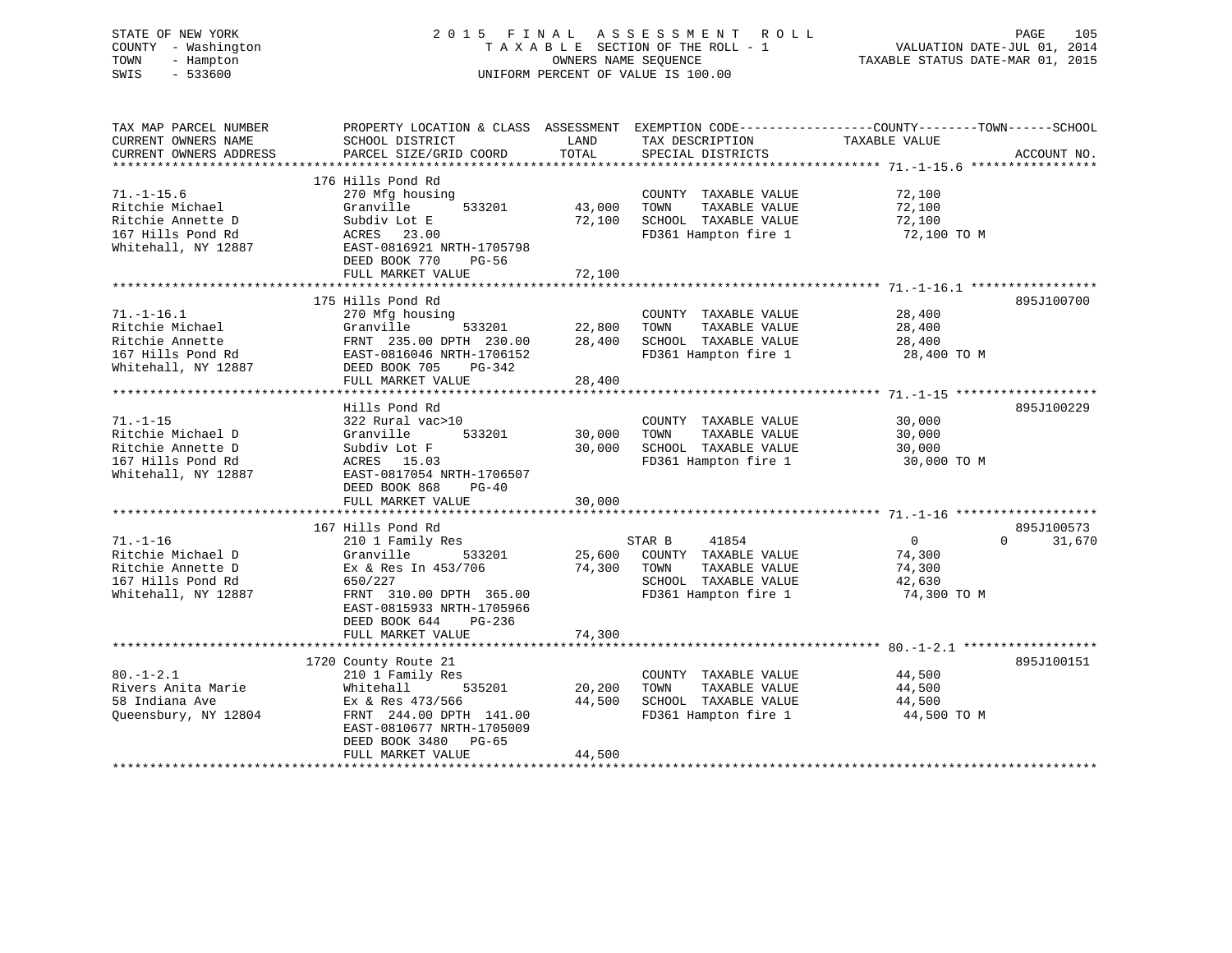# STATE OF NEW YORK 2 0 1 5 F I N A L A S S E S S M E N T R O L L PAGE 106 COUNTY - Washington T A X A B L E SECTION OF THE ROLL - 1 VALUATION DATE-JUL 01, 2014 TOWN - Hampton OWNERS NAME SEQUENCE TAXABLE STATUS DATE-MAR 01, 2015 SWIS - 533600 UNIFORM PERCENT OF VALUE IS 100.00

| TAX MAP PARCEL NUMBER     |                           |                  |                                       | PROPERTY LOCATION & CLASS ASSESSMENT EXEMPTION CODE---------------COUNTY-------TOWN------SCHOOL |  |
|---------------------------|---------------------------|------------------|---------------------------------------|-------------------------------------------------------------------------------------------------|--|
| CURRENT OWNERS NAME       | SCHOOL DISTRICT           | LAND             | TAX DESCRIPTION                       | TAXABLE VALUE                                                                                   |  |
| CURRENT OWNERS ADDRESS    | PARCEL SIZE/GRID COORD    | TOTAL            | SPECIAL DISTRICTS                     | ACCOUNT NO.                                                                                     |  |
| *******************       |                           |                  |                                       |                                                                                                 |  |
|                           | LOT 4 Faesh Pat           |                  |                                       | 895J100619                                                                                      |  |
| $80. -1 - 2.5$            | 910 Priv forest           |                  | COUNTY TAXABLE VALUE                  | 35,100                                                                                          |  |
| Rivers Anita Marie        | Granville<br>533201       | 35,100           | TOWN<br>TAXABLE VALUE                 | 35,100                                                                                          |  |
| 58 Indiana Ave            | ACRES 78.00               | 35,100           | SCHOOL TAXABLE VALUE                  | 35,100                                                                                          |  |
| Queensbury, NY 12804      | EAST-0812525 NRTH-1706412 |                  | FD361 Hampton fire 1                  | 35,100 TO M                                                                                     |  |
|                           | DEED BOOK 3480 PG-65      |                  |                                       |                                                                                                 |  |
|                           | FULL MARKET VALUE         | 35,100           |                                       |                                                                                                 |  |
|                           |                           |                  |                                       |                                                                                                 |  |
|                           | County Route 21 OFF       |                  |                                       |                                                                                                 |  |
| $80. - 1 - 63$            | 322 Rural vac>10          |                  | COUNTY TAXABLE VALUE                  | 20,500                                                                                          |  |
| Rivers Anita Marie        | 535201<br>Whitehall       | 20,500           | TOWN<br>TAXABLE VALUE                 | 20,500                                                                                          |  |
| 58 Indiana Ave            | Sect 6 Lot 1              | 20,500           | SCHOOL TAXABLE VALUE                  | 20,500                                                                                          |  |
| Queensbury, NY 12804      | ACRES 11.17               |                  | FD361 Hampton fire 1                  | 20,500 TO M                                                                                     |  |
|                           | EAST-0811174 NRTH-1706606 |                  |                                       |                                                                                                 |  |
|                           | DEED BOOK 3480 PG-61      |                  |                                       |                                                                                                 |  |
|                           | FULL MARKET VALUE         | 20,500           |                                       |                                                                                                 |  |
|                           |                           |                  |                                       |                                                                                                 |  |
|                           | 2184 State Route 22A      |                  |                                       | 895J100129                                                                                      |  |
| $81. -2 - 18$             | 312 Vac w/imprv           |                  | COUNTY TAXABLE VALUE                  | 11,400                                                                                          |  |
| Rivers Theresa            | Granville<br>533201       | 11,000           | TOWN<br>TAXABLE VALUE                 | 11,400                                                                                          |  |
| 1394 Lake Ave             | 1.90<br>ACRES             | 11,400           | SCHOOL TAXABLE VALUE                  | 11,400                                                                                          |  |
| Lake Luzerne, NY 12846    | EAST-0823184 NRTH-1702298 |                  | FD361 Hampton fire 1                  | 11,400 TO M                                                                                     |  |
|                           | DEED BOOK 3015 PG-245     |                  |                                       |                                                                                                 |  |
|                           | FULL MARKET VALUE         | 11,400           |                                       |                                                                                                 |  |
|                           |                           |                  |                                       |                                                                                                 |  |
|                           | State Route 22A           |                  |                                       | 895J100173                                                                                      |  |
| $81. - 2 - 23$            | 322 Rural vac>10          |                  | COUNTY TAXABLE VALUE                  | 59,000                                                                                          |  |
| RJF-VNCS Real Estate LLC  | 533201<br>Granville       | 59,000           | TAXABLE VALUE<br>TOWN                 | 59,000                                                                                          |  |
| 30 Temple St Ste 400      | 615/78 ROW 696/318        | 59,000           | SCHOOL TAXABLE VALUE                  | 59,000                                                                                          |  |
| Nashua, NH 03060          | May be subject to ag pena |                  | CA001 Cons agri dst 1                 | 59,000 TO                                                                                       |  |
|                           | until 2015                |                  | FD361 Hampton fire 1                  | 59,000 TO M                                                                                     |  |
| MAY BE SUBJECT TO PAYMENT | ACRES 35.90               |                  |                                       |                                                                                                 |  |
| UNDER AGDIST LAW TIL 2015 | EAST-0823424 NRTH-1699806 |                  |                                       |                                                                                                 |  |
|                           | DEED BOOK 2860<br>PG-200  |                  |                                       |                                                                                                 |  |
|                           | FULL MARKET VALUE         | 59,000           |                                       |                                                                                                 |  |
|                           |                           |                  |                                       |                                                                                                 |  |
|                           | State Route 22A W/off     |                  |                                       |                                                                                                 |  |
| $81. - 2 - 23.3$          | 322 Rural vac>10          |                  | COUNTY TAXABLE VALUE<br>TOWN          | 61,300                                                                                          |  |
| RJF-VNCS Real Estate LLC  | 533201<br>Granville       | 61,300<br>61,300 | TAXABLE VALUE<br>SCHOOL TAXABLE VALUE | 61,300                                                                                          |  |
| 30 Temple St Ste 400      | May be subject to ag pena |                  |                                       | 61,300                                                                                          |  |
| Nashua, NH 03060          | until 2015<br>ACRES 50.90 |                  | FD361 Hampton fire 1                  | 61,300 TO M                                                                                     |  |
|                           | EAST-0820528 NRTH-1699675 |                  |                                       |                                                                                                 |  |
|                           | DEED BOOK 2860<br>PG-206  |                  |                                       |                                                                                                 |  |
|                           | FULL MARKET VALUE         | 61,300           |                                       |                                                                                                 |  |
|                           |                           |                  |                                       |                                                                                                 |  |
|                           |                           |                  |                                       |                                                                                                 |  |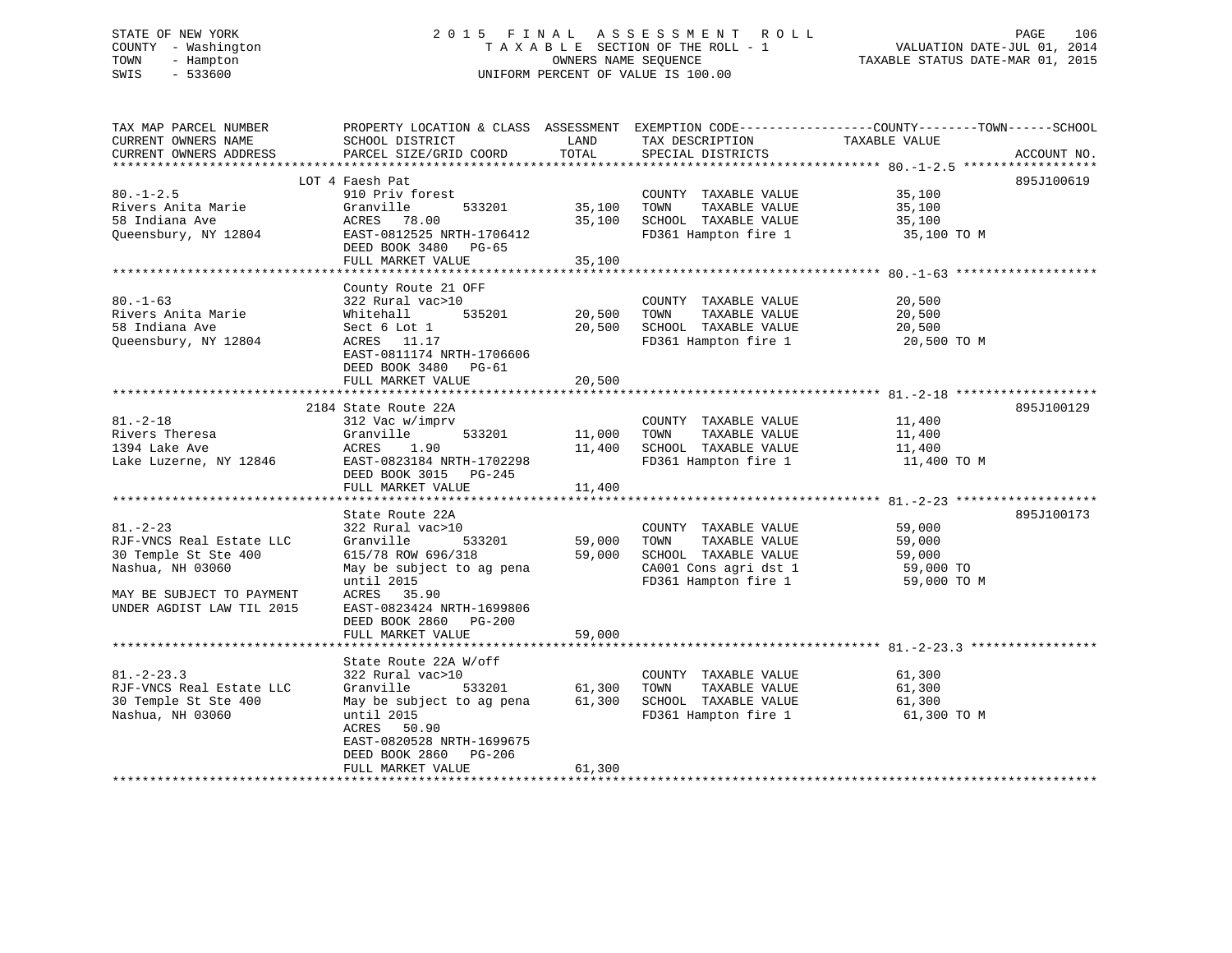# STATE OF NEW YORK 2 0 1 5 F I N A L A S S E S S M E N T R O L L PAGE 107 COUNTY - Washington T A X A B L E SECTION OF THE ROLL - 1 VALUATION DATE-JUL 01, 2014 TOWN - Hampton OWNERS NAME SEQUENCE TAXABLE STATUS DATE-MAR 01, 2015 SWIS - 533600 UNIFORM PERCENT OF VALUE IS 100.00

| TAX MAP PARCEL NUMBER<br>CURRENT OWNERS NAME<br>CURRENT OWNERS ADDRESS                                                                                                                          | PROPERTY LOCATION & CLASS ASSESSMENT EXEMPTION CODE----------------COUNTY-------TOWN------SCHOOL<br>SCHOOL DISTRICT<br>PARCEL SIZE/GRID COORD                                                                                                                            | LAND<br>TOTAL                                  | TAX DESCRIPTION<br>SPECIAL DISTRICTS                                                                                                                                                           | TAXABLE VALUE                                                                                | ACCOUNT NO.              |
|-------------------------------------------------------------------------------------------------------------------------------------------------------------------------------------------------|--------------------------------------------------------------------------------------------------------------------------------------------------------------------------------------------------------------------------------------------------------------------------|------------------------------------------------|------------------------------------------------------------------------------------------------------------------------------------------------------------------------------------------------|----------------------------------------------------------------------------------------------|--------------------------|
| $72. - 1 - 13.1$<br>Roberts Kathleen<br>Shortsleeve Phillip<br>Box 155<br>Hampton, NY 12837                                                                                                     | 459 South Rd<br>314 Rural vac<10<br>533201<br>Granville<br>1.73<br>ACRES<br>EAST-0819877 NRTH-1708133<br>DEED BOOK 765<br>PG-178<br>FULL MARKET VALUE                                                                                                                    | 12,000<br>12,000<br>12,000                     | COUNTY TAXABLE VALUE<br>TOWN<br>TAXABLE VALUE<br>SCHOOL TAXABLE VALUE<br>FD361 Hampton fire 1                                                                                                  | 12,000<br>12,000<br>12,000<br>12,000 TO M                                                    |                          |
|                                                                                                                                                                                                 | 465 South Rd                                                                                                                                                                                                                                                             |                                                |                                                                                                                                                                                                |                                                                                              | 895J100232               |
| $72. - 1 - 13$<br>Roberts Kathleen J<br>Cardiff Alta J<br>PO Box 155<br>Hampton, NY 12837                                                                                                       | 210 1 Family Res<br>533201<br>Granville<br>FRNT 130.00 DPTH 240.00<br>EAST-0819971 NRTH-1708305<br>DEED BOOK 922<br>PG-189                                                                                                                                               | 23,000<br>59,400                               | STAR B<br>41854<br>COUNTY TAXABLE VALUE<br>TOWN<br>TAXABLE VALUE<br>SCHOOL TAXABLE VALUE<br>FD361 Hampton fire 1                                                                               | $\overline{0}$<br>$\Omega$<br>59,400<br>59,400<br>27,730<br>59,400 TO M                      | 31,670                   |
|                                                                                                                                                                                                 | FULL MARKET VALUE                                                                                                                                                                                                                                                        | 59,400                                         |                                                                                                                                                                                                |                                                                                              |                          |
| $53. - 1 - 18$<br>Roberts Ronald J<br>Roberts Karen<br>PO Box 46<br>Middle Granville, NY 12849<br>$80. -1 - 2.2$<br>Robillard Linda M<br>Robillard Maurice J<br>PO Box 176<br>Hampton, NY 12837 | 50 Camp Way<br>260 Seasonal res<br>Granville<br>533201<br>ACRES<br>30.41<br>EAST-0812479 NRTH-1721832<br>DEED BOOK 553<br>PG-127<br>FULL MARKET VALUE<br>County Route 21<br>322 Rural vac>10<br>533201<br>Granville<br>LOT 4<br>ACRES 24.80<br>EAST-0814504 NRTH-1702321 | 30,200<br>63,400<br>63,400<br>38,500<br>38,500 | COUNTY TAXABLE VALUE<br>TAXABLE VALUE<br>TOWN<br>SCHOOL TAXABLE VALUE<br>FD361 Hampton fire 1<br>COUNTY TAXABLE VALUE<br>TOWN<br>TAXABLE VALUE<br>SCHOOL TAXABLE VALUE<br>FD361 Hampton fire 1 | 63,400<br>63,400<br>63,400<br>63,400 TO M<br>38,500<br>38,500<br>38,500<br>38,500 TO M       | 895J100611<br>895J100152 |
|                                                                                                                                                                                                 | DEED BOOK 762<br>PG-149<br>FULL MARKET VALUE                                                                                                                                                                                                                             | 38,500                                         |                                                                                                                                                                                                |                                                                                              |                          |
|                                                                                                                                                                                                 | 71 South Rd                                                                                                                                                                                                                                                              |                                                |                                                                                                                                                                                                |                                                                                              | 895J100105               |
| $80 - 1 - 4$<br>Robillard Maurice<br>Robillard Linda<br>PO Box 176<br>Hampton, NY 12837                                                                                                         | 210 1 Family Res<br>533201<br>Granville<br>ACRES<br>5.00<br>EAST-0814717 NRTH-1701862<br>DEED BOOK 491<br>PG-1056<br>FULL MARKET VALUE                                                                                                                                   | 35,000 STAR EN                                 | VET COM CT 41131<br>41834<br>132,400 COUNTY TAXABLE VALUE<br>TOWN<br>TAXABLE VALUE<br>SCHOOL TAXABLE VALUE<br>132,400 FD361 Hampton fire 1                                                     | 33,100<br>33,100<br>$\overline{0}$<br>$\Omega$<br>99,300<br>99,300<br>63,470<br>132,400 TO M | $\bigcap$<br>68,930      |
|                                                                                                                                                                                                 |                                                                                                                                                                                                                                                                          |                                                |                                                                                                                                                                                                |                                                                                              |                          |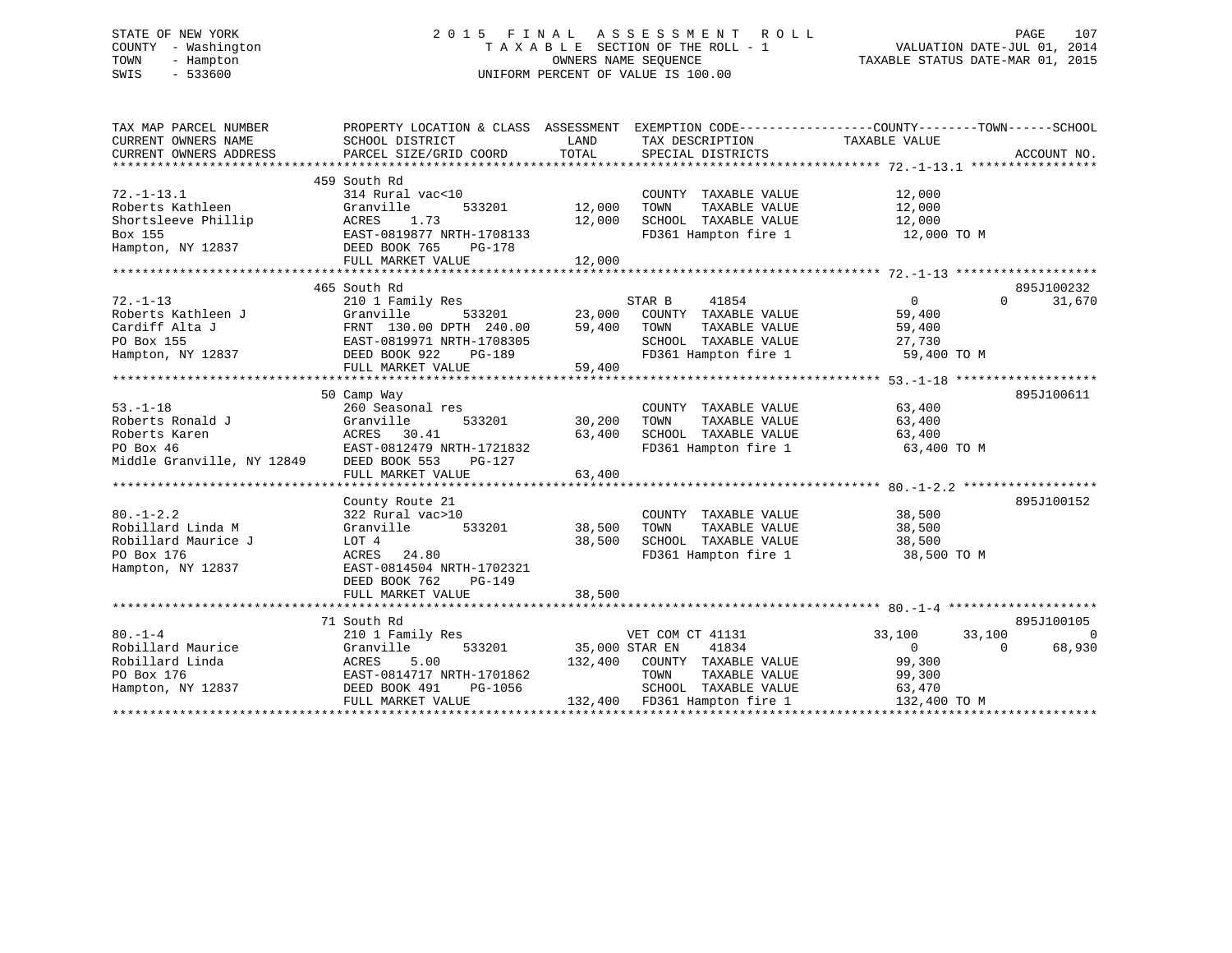STATE OF NEW YORK 2 0 1 5 F I N A L A S S E S S M E N T R O L L PAGE 108 COUNTY - Washington T A X A B L E SECTION OF THE ROLL - 1 VALUATION DATE-JUL 01, 2014 TOWN - Hampton OWNERS NAME SEQUENCE TAXABLE STATUS DATE-MAR 01, 2015 SWIS - 533600 UNIFORM PERCENT OF VALUE IS 100.00 TAX MAP PARCEL NUMBER PROPERTY LOCATION & CLASS ASSESSMENT EXEMPTION CODE---------------COUNTY-------TOWN------SCHOOL<br>CURRENT OWNERS NAME SCHOOL DISTRICT LAND TAX DESCRIPTION

| CURRENI UWNERS ADDRESS | PARCEL SIZE/GRID COORD           | TOTHT<br>OLDATHI DIOILTAIG                             | ACCOUNT THO.                            |
|------------------------|----------------------------------|--------------------------------------------------------|-----------------------------------------|
|                        |                                  |                                                        |                                         |
|                        | 1080 West Way                    |                                                        | 895J100269                              |
| $71.4 - 2 - 2$         | 260 Seasonal res - WTRFNT STAR B | 41854                                                  | $0 \qquad \qquad$<br>31,670<br>$\Omega$ |
| Robinson Deborah T     | 533201<br>Granville              | 29,700 COUNTY TAXABLE VALUE                            | 207,100                                 |
| PO Box 17              | Lot 17                           | 207,100 TOWN<br>TAXABLE VALUE                          | 207,100                                 |
| Poultney, VT 05764     | $71. - 2 - 2$                    | SCHOOL TAXABLE VALUE                                   | 175,430                                 |
|                        | 2.40<br>ACRES                    | FD361 Hampton fire 1                                   | 207,100 TO M                            |
|                        | EAST-0815003 NRTH-1707919        |                                                        |                                         |
|                        | DEED BOOK 829<br>PG-280          |                                                        |                                         |
|                        | FULL MARKET VALUE                | 207,100                                                |                                         |
|                        |                                  |                                                        |                                         |
|                        | Carlton Rd                       |                                                        | 895J101808                              |
| $45. - 1 - 5.1$        | 692 Road/str/hwy                 | COUNTY TAXABLE VALUE                                   | 300                                     |
| Robson Lance           | 535201 300<br>Whitehall          | TOWN<br>TAXABLE VALUE                                  | 300                                     |
| Robson Anita           | FRNT 50.00 DPTH 300.00           | 300<br>SCHOOL TAXABLE VALUE                            | 300                                     |
|                        |                                  | FD362 Hampton fire 2                                   |                                         |
| 417 Purchase St        | EAST-0804684 NRTH-1734580        |                                                        | 300 TO M                                |
| South Easton, MA 02375 | DEED BOOK 2836 PG-124            |                                                        |                                         |
|                        | FULL MARKET VALUE                | 300                                                    |                                         |
|                        |                                  |                                                        |                                         |
|                        | Carlton Rd                       |                                                        |                                         |
| $45. - 1 - 5.7$        | 314 Rural vac<10                 | COUNTY TAXABLE VALUE                                   | 19,000                                  |
| Robson Lance           | 535201<br>Whitehall              | 19,000<br>TAXABLE VALUE<br>TOWN                        | 19,000                                  |
| Robson Anita           | Sub Lot 6                        | 19,000<br>SCHOOL TAXABLE VALUE 19,000                  |                                         |
| 417 Purchase St        | ACRES 2.84                       | FD362 Hampton fire 2                                   | 19,000 TO M                             |
| South Easton, MA 02375 | EAST-0804700 NRTH-1734797        |                                                        |                                         |
|                        | DEED BOOK 2836 PG-124            |                                                        |                                         |
|                        |                                  |                                                        |                                         |
|                        |                                  |                                                        |                                         |
|                        | 106 Hickey Rd                    |                                                        |                                         |
| $62. - 1 - 28.2$       | 210 1 Family Res                 | COUNTY TAXABLE VALUE                                   | 106,600                                 |
| Roby Shawn             | 533201 25,500<br>Granville       | TOWN<br>TAXABLE VALUE                                  | 106,600                                 |
| 106 Hickey Rd          | 2.08<br>ACRES                    | 106,600                                                |                                         |
| Hampton, NY 12837      | EAST-0813893 NRTH-1716431        | SCHOOL TAXABLE VALUE 106,600<br>FD361 Hampton fire 1   | 106,600 TO M                            |
|                        |                                  |                                                        |                                         |
|                        | DEED BOOK 3488 PG-292            |                                                        |                                         |
|                        |                                  |                                                        |                                         |
|                        |                                  |                                                        |                                         |
|                        | 11975 State Route 4              |                                                        | 895J100419                              |
| $45. - 1 - 9$          | 210 1 Family Res                 | e 4<br>11122 VET WAR C<br>1123 535201 35,900 VET WAR T | $\sim$ 0<br>12,390<br>$\Omega$          |
| Rogers Donald S        | Whitehall                        |                                                        | 12,390<br>$\Omega$<br>$\overline{0}$    |
| 11975 State Route 4    | ACRES<br>5.90                    | 41834<br>82,600 STAR EN                                | $\overline{0}$<br>68,930<br>$\Omega$    |
| Whitehall, NY 12887    | EAST-0807450 NRTH-1731559        | COUNTY TAXABLE VALUE                                   | 70,210                                  |
|                        | DEED BOOK 944<br>PG-154          | TOWN<br>TAXABLE VALUE                                  | 70,210                                  |
|                        | FULL MARKET VALUE                | 82,600 SCHOOL TAXABLE VALUE                            | 13,670                                  |
|                        |                                  | FD362 Hampton fire 2                                   | 82,600 TO M                             |
|                        |                                  |                                                        |                                         |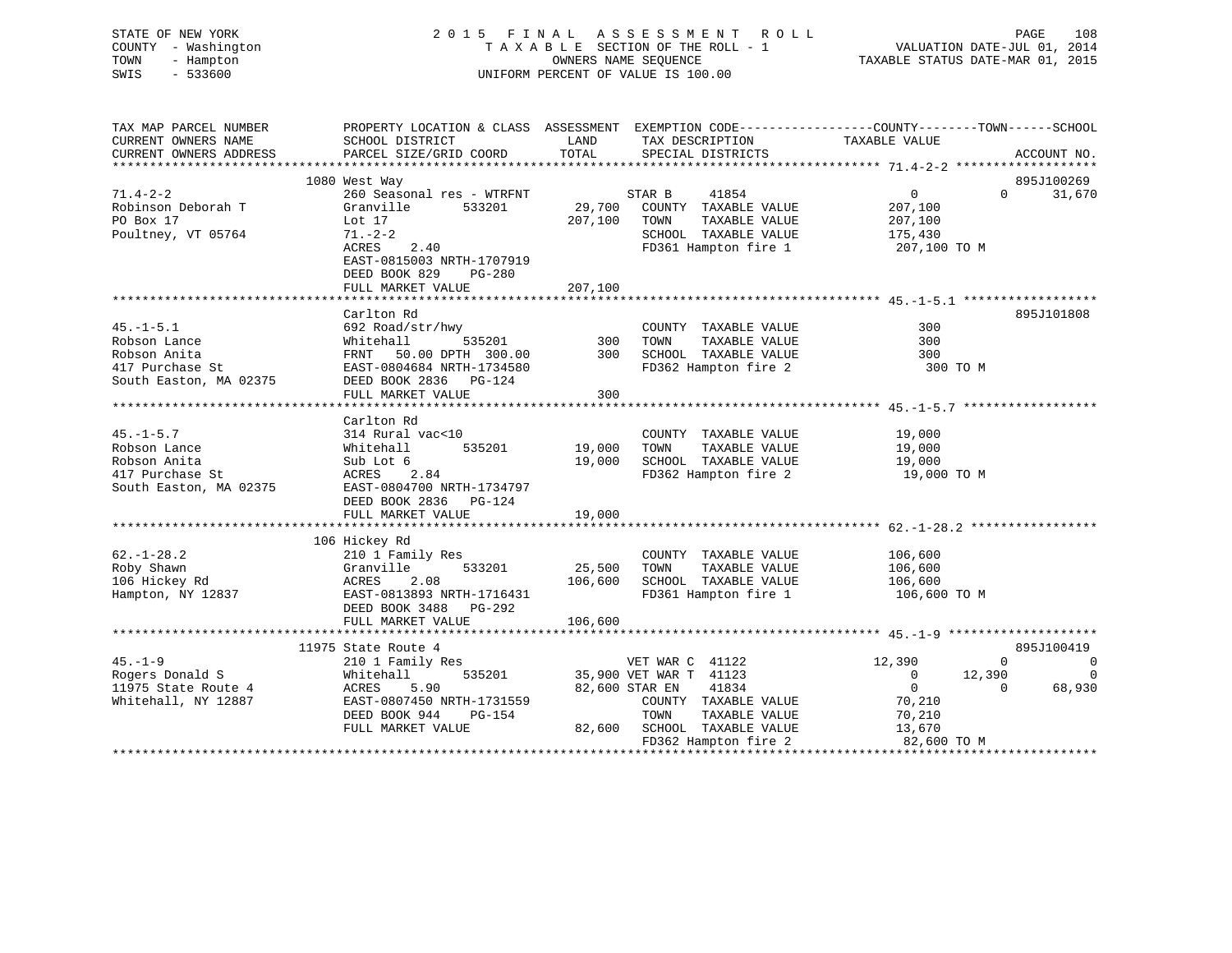# STATE OF NEW YORK 2 0 1 5 F I N A L A S S E S S M E N T R O L L PAGE 109 COUNTY - Washington T A X A B L E SECTION OF THE ROLL - 1 VALUATION DATE-JUL 01, 2014 TOWN - Hampton OWNERS NAME SEQUENCE TAXABLE STATUS DATE-MAR 01, 2015 SWIS - 533600 UNIFORM PERCENT OF VALUE IS 100.00

| TAX MAP PARCEL NUMBER     | PROPERTY LOCATION & CLASS ASSESSMENT EXEMPTION CODE----------------COUNTY-------TOWN------SCHOOL |         |                       |                    |                    |
|---------------------------|--------------------------------------------------------------------------------------------------|---------|-----------------------|--------------------|--------------------|
| CURRENT OWNERS NAME       | SCHOOL DISTRICT                                                                                  | LAND    | TAX DESCRIPTION       | TAXABLE VALUE      |                    |
| CURRENT OWNERS ADDRESS    | PARCEL SIZE/GRID COORD                                                                           | TOTAL   | SPECIAL DISTRICTS     |                    | ACCOUNT NO.        |
|                           |                                                                                                  |         |                       |                    |                    |
|                           | 43 Rainbow Way                                                                                   |         |                       |                    | 895J100547         |
| $81. - 1 - 34$            | 260 Seasonal res                                                                                 |         | COUNTY TAXABLE VALUE  | 79,100             |                    |
| Rohrman Paulette A        | 533201<br>Granville                                                                              | 31,800  | TOWN<br>TAXABLE VALUE | 79,100             |                    |
| 18 Highland Ave           | 4.00<br>ACRES                                                                                    | 79,100  | SCHOOL TAXABLE VALUE  | 79,100             |                    |
| Chappaqua, NY 10514       | EAST-0818110 NRTH-1701888                                                                        |         | FD361 Hampton fire 1  | 79,100 TO M        |                    |
|                           | DEED BOOK 2931 PG-81                                                                             |         |                       |                    |                    |
|                           | FULL MARKET VALUE                                                                                | 79,100  |                       |                    |                    |
|                           |                                                                                                  |         |                       |                    |                    |
|                           | 1702 County Route 21                                                                             |         |                       |                    | 875J101783         |
| $80. - 1 - 48$            | 210 1 Family Res - WTRFNT                                                                        |         | COUNTY TAXABLE VALUE  | 179,600            |                    |
| Roncone Dominick          | 535201<br>Whitehall                                                                              | 25,000  | TOWN<br>TAXABLE VALUE | 179,600            |                    |
| Roncone Diane             | Sect 2 Lot 10A                                                                                   | 179,600 | SCHOOL TAXABLE VALUE  | 179,600            |                    |
| 11 Red Creek Cir          | FRNT 156.00 DPTH 309.00                                                                          |         | FD361 Hampton fire 1  | 179,600 TO M       |                    |
| Hampton Bays, NY 11946    | EAST-0810991 NRTH-1704799                                                                        |         |                       |                    |                    |
|                           | DEED BOOK 2576 PG-266                                                                            |         |                       |                    |                    |
|                           | FULL MARKET VALUE                                                                                | 179,600 |                       |                    |                    |
|                           |                                                                                                  |         |                       |                    |                    |
|                           | 474 Hickey Rd                                                                                    |         |                       |                    | 895J100414         |
| $63. - 1 - 14$            | 240 Rural res                                                                                    |         | STAR B<br>41854       | $\overline{0}$     | $\Omega$<br>31,670 |
| Roof Priscilla A          | Granville<br>533201                                                                              | 46,400  | COUNTY TAXABLE VALUE  | 226,400            |                    |
| Holmes Naomi R            | Forest Tax 3399/119                                                                              | 226,400 | TAXABLE VALUE<br>TOWN | 226,400            |                    |
| 474 Hickey Rd             | Lot 1                                                                                            |         | SCHOOL TAXABLE VALUE  | 194,730            |                    |
| Hampton, NY 12837         | ACRES 15.38                                                                                      |         | CA001 Cons agri dst 1 | 226,400 TO         |                    |
|                           | EAST-0820159 NRTH-1720116                                                                        |         | FD361 Hampton fire 1  | 226,400 TO M       |                    |
| MAY BE SUBJECT TO PAYMENT | DEED BOOK 773<br>PG-297                                                                          |         |                       |                    |                    |
| UNDER RPTL480A UNTIL 2023 | FULL MARKET VALUE                                                                                | 226,400 |                       |                    |                    |
|                           |                                                                                                  |         |                       |                    |                    |
|                           | Hickey Rd                                                                                        |         |                       |                    |                    |
| $63. - 1 - 14.1$          | 322 Rural vac>10                                                                                 |         | FOR 480A 47460        | 103,200<br>103,200 | 103,200            |
| Roof Priscilla A          | Granville<br>533201                                                                              | 129,200 | COUNTY TAXABLE VALUE  | 26,000             |                    |
| Holmes Naomi R            | Forest Tax 3399/119                                                                              | 129,200 | TOWN<br>TAXABLE VALUE | 26,000             |                    |
| 474 Hickey Rd             | ACRES 190.40                                                                                     |         | SCHOOL TAXABLE VALUE  | 26,000             |                    |
| Hampton, NY 12837         | EAST-0818726 NRTH-1719404                                                                        |         | CA001 Cons agri dst 1 | 129,200 TO         |                    |
|                           | DEED BOOK 773<br>PG-297                                                                          |         | FD361 Hampton fire 1  | 129,200 TO M       |                    |
| MAY BE SUBJECT TO PAYMENT | FULL MARKET VALUE                                                                                | 129,200 |                       |                    |                    |
| UNDER RPTL480A UNTIL 2024 |                                                                                                  |         |                       |                    |                    |
|                           |                                                                                                  |         |                       |                    |                    |
|                           | 175 Hickey Rd                                                                                    |         |                       |                    | 895J100712         |
| $62. - 1 - 32.3$          | 270 Mfg housing                                                                                  |         | 41854<br>STAR B       | $\mathbf{0}$       | $\Omega$<br>31,670 |
| Root Joseph               | Granville<br>533201                                                                              | 35,000  | COUNTY TAXABLE VALUE  | 66,400             |                    |
| Root Mary Lou             | ACRES<br>5.00                                                                                    | 66,400  | TOWN<br>TAXABLE VALUE | 66,400             |                    |
| 175 Hickey Rd             | EAST-0813718 NRTH-1718283                                                                        |         | SCHOOL TAXABLE VALUE  | 34,730             |                    |
| Hampton, NY 12837         | DEED BOOK 600<br>$PG-54$                                                                         |         | FD361 Hampton fire 1  | 66,400 TO M        |                    |
|                           | FULL MARKET VALUE                                                                                | 66,400  |                       |                    |                    |
|                           |                                                                                                  |         |                       |                    |                    |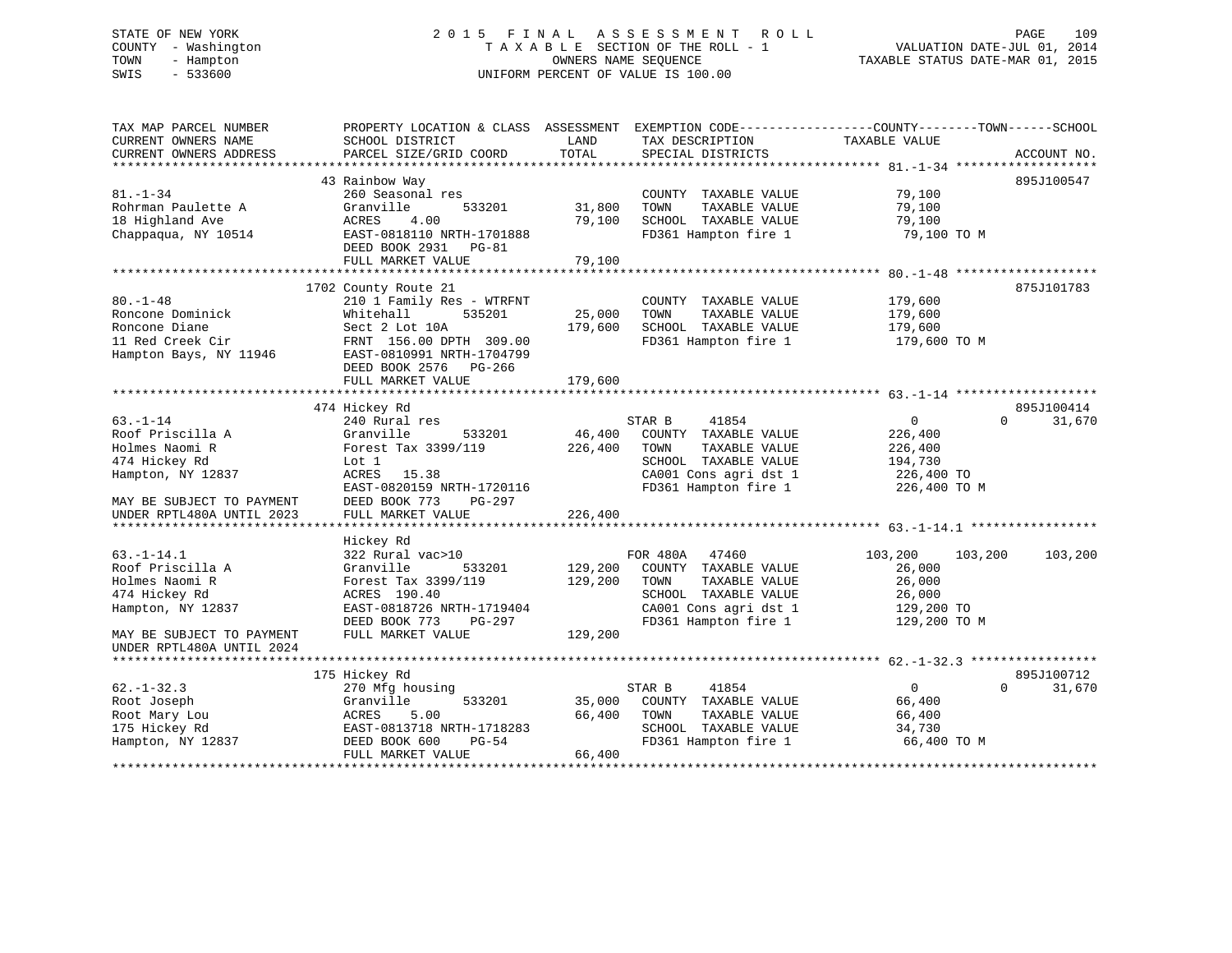# STATE OF NEW YORK 2 0 1 5 F I N A L A S S E S S M E N T R O L L PAGE 110 COUNTY - Washington T A X A B L E SECTION OF THE ROLL - 1 VALUATION DATE-JUL 01, 2014 TOWN - Hampton OWNERS NAME SEQUENCE TAXABLE STATUS DATE-MAR 01, 2015 SWIS - 533600 UNIFORM PERCENT OF VALUE IS 100.00

| TAX MAP PARCEL NUMBER<br>CURRENT OWNERS NAME<br>CURRENT OWNERS ADDRESS                                                                                      | PROPERTY LOCATION & CLASS ASSESSMENT<br>SCHOOL DISTRICT<br>PARCEL SIZE/GRID COORD                                                                                                                                                               | LAND<br>TOTAL                | EXEMPTION CODE-----------------COUNTY-------TOWN------SCHOOL<br>TAX DESCRIPTION<br>SPECIAL DISTRICTS                                                   | TAXABLE VALUE                                                                      |                                                 | ACCOUNT NO.                                   |
|-------------------------------------------------------------------------------------------------------------------------------------------------------------|-------------------------------------------------------------------------------------------------------------------------------------------------------------------------------------------------------------------------------------------------|------------------------------|--------------------------------------------------------------------------------------------------------------------------------------------------------|------------------------------------------------------------------------------------|-------------------------------------------------|-----------------------------------------------|
| **************************                                                                                                                                  |                                                                                                                                                                                                                                                 |                              |                                                                                                                                                        |                                                                                    |                                                 |                                               |
| $80. - 1 - 12$<br>Ross John A<br>Ross Lillian E<br>PO Box 8<br>Hampton, NY 12837                                                                            | 11 Hampton Heights Way<br>210 1 Family Res<br>Granville<br>533201<br>ACRES<br>5.01<br>EAST-0811905 NRTH-1701855<br>DEED BOOK 553<br>PG-95<br>FULL MARKET VALUE                                                                                  | 35,000 AGED-CO<br>129,800    | VET WAR CT 41121<br>41802<br>129,800 AGED-TOWN 41803<br>41834<br>STAR EN<br>COUNTY TAXABLE VALUE<br>TOWN<br>TAXABLE VALUE<br>SCHOOL TAXABLE VALUE      | 19,470<br>38,616<br>$\overline{0}$<br>$\overline{0}$<br>71,714<br>82,747<br>60,870 | 19,470<br>$\mathbf 0$<br>27,583<br>$\mathbf{0}$ | 895J100586<br>0<br>0<br>$\mathbf 0$<br>68,930 |
|                                                                                                                                                             |                                                                                                                                                                                                                                                 |                              | FD361 Hampton fire 1                                                                                                                                   | 129,800 TO M                                                                       |                                                 |                                               |
| $71. - 1 - 14.92$<br>Rountree Charles R<br>Roundtree Renee D<br>17 Leominster St<br>Westminster, MA 01473                                                   | ************************************<br>271 Hills Pond Rd<br>210 1 Family Res - WTRFNT<br>Granville<br>533201<br>LF 66'<br>Filed Subdivision 27A-71<br>ACRES<br>1.23<br>EAST-0816203 NRTH-1708048<br>DEED BOOK 2884 PG-313<br>FULL MARKET VALUE | 19,800<br>229,600<br>229,600 | ***************************<br>COUNTY TAXABLE VALUE<br>TOWN<br>TAXABLE VALUE<br>SCHOOL TAXABLE VALUE<br>FD361 Hampton fire 1                           | **** 71.-1-14.92 ***<br>229,600<br>229,600<br>229,600<br>229,600 ТО М              |                                                 |                                               |
|                                                                                                                                                             |                                                                                                                                                                                                                                                 |                              |                                                                                                                                                        |                                                                                    |                                                 |                                               |
| $80. - 1 - 37$<br>Ruest Kellie R<br>1731 County Route 21<br>Whitehall, NY 12887                                                                             | 1731 County Route 21<br>210 1 Family Res<br>Whitehall<br>535201<br>LOT 9<br>FRNT 160.00 DPTH 202.00<br>EAST-0810232 NRTH-1705211<br>DEED BOOK 2804 PG-339                                                                                       | 19,700<br>137,600            | STAR B<br>41854<br>COUNTY TAXABLE VALUE<br>TOWN<br>TAXABLE VALUE<br>SCHOOL TAXABLE VALUE<br>FD361 Hampton fire 1                                       | $\overline{0}$<br>137,600<br>137,600<br>105,930<br>137,600 TO M                    | $\Omega$                                        | 895J101756<br>31,670                          |
|                                                                                                                                                             | FULL MARKET VALUE                                                                                                                                                                                                                               | 137,600                      |                                                                                                                                                        |                                                                                    |                                                 |                                               |
| $80. - 1 - 29$<br>Ruest Scott<br>PO Box 4341<br>Bomoseen, VT 05732                                                                                          | ****************************<br>1623 County Route 21<br>210 1 Family Res<br>Whitehall<br>535201<br>LOT 1<br>ACRES<br>1.12<br>EAST-0810784 NRTH-1704560<br>DEED BOOK 3159<br>PG-56<br>FULL MARKET VALUE                                          | 22,400<br>155,600<br>155,600 | COUNTY TAXABLE VALUE<br>TAXABLE VALUE<br>TOWN<br>SCHOOL TAXABLE VALUE<br>FD361 Hampton fire 1                                                          | 155,600<br>155,600<br>155,600<br>155,600 TO M                                      |                                                 | 895J101734                                    |
|                                                                                                                                                             |                                                                                                                                                                                                                                                 |                              |                                                                                                                                                        |                                                                                    |                                                 |                                               |
| $54. - 1 - 3.1$<br>Ruigrok Daniel<br>Ruigrok Deborah<br>2935 State Route 22A<br>Hampton, NY 12837<br>MAY BE SUBJECT TO PAYMENT<br>UNDER AGDIST LAW TIL 2019 | State Route 22A<br>105 Vac farmland<br>533201<br>Granville<br>ACRES<br>54.20<br>EAST-0819256 NRTH-1726427<br>DEED BOOK 3374 PG-253<br>FULL MARKET VALUE                                                                                         | 32,500<br>32,500<br>32,500   | AG DIST<br>41720<br>COUNTY TAXABLE VALUE<br>TOWN<br>TAXABLE VALUE<br>SCHOOL TAXABLE VALUE<br>CA001 Cons agri dst 1<br>8,660 EX<br>FD361 Hampton fire 1 | 8,660<br>23,840<br>23,840<br>23,840<br>23,840 TO<br>32,500 TO M                    | 8,660                                           | 895J100286<br>8,660                           |
|                                                                                                                                                             |                                                                                                                                                                                                                                                 |                              |                                                                                                                                                        |                                                                                    |                                                 |                                               |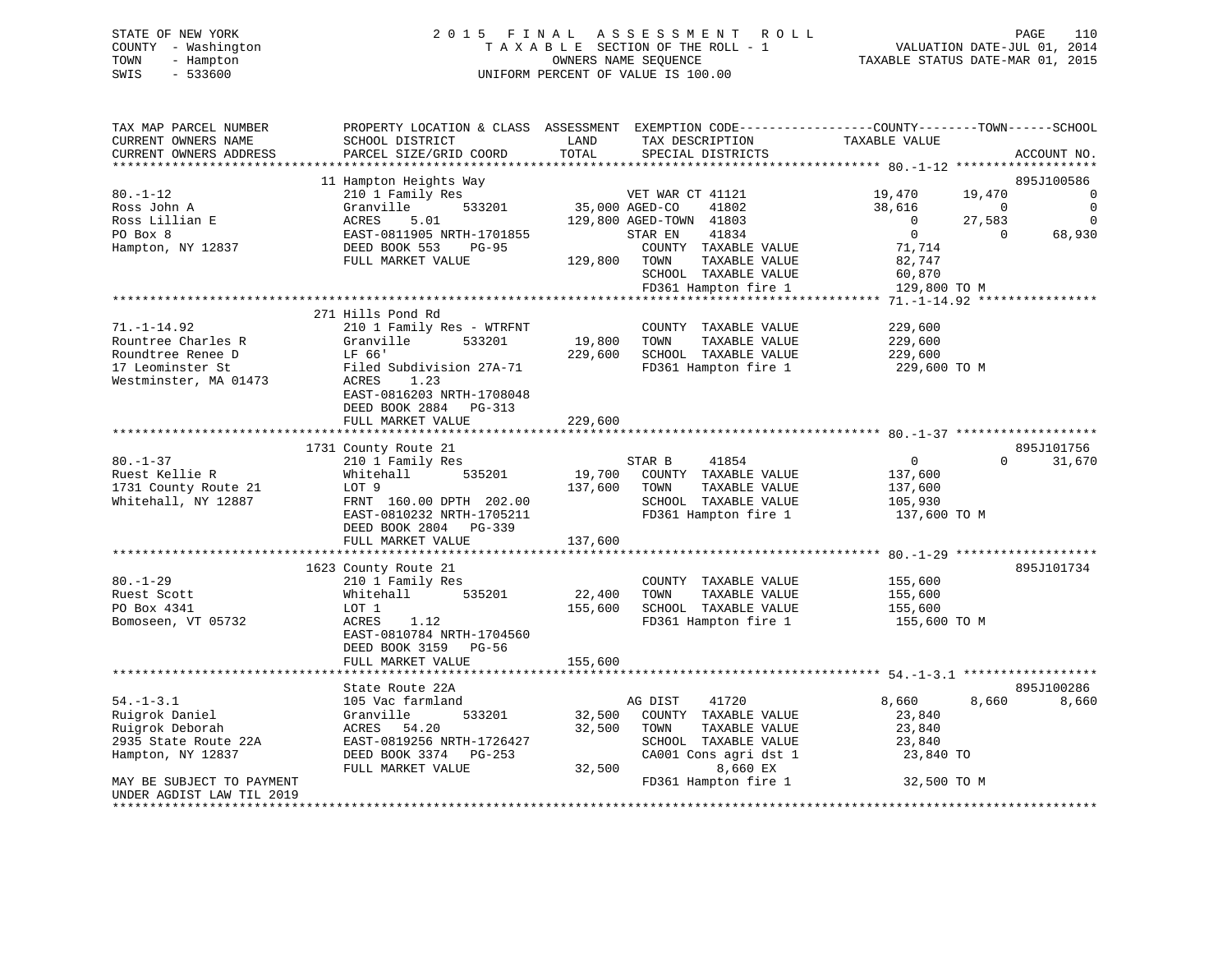# STATE OF NEW YORK 2 0 1 5 F I N A L A S S E S S M E N T R O L L PAGE 111 COUNTY - Washington T A X A B L E SECTION OF THE ROLL - 1 VALUATION DATE-JUL 01, 2014 TOWN - Hampton OWNERS NAME SEQUENCE TAXABLE STATUS DATE-MAR 01, 2015 SWIS - 533600 UNIFORM PERCENT OF VALUE IS 100.00

| TAX MAP PARCEL NUMBER      | PROPERTY LOCATION & CLASS ASSESSMENT EXEMPTION CODE----------------COUNTY-------TOWN------SCHOOL |                |                                   |                |             |             |
|----------------------------|--------------------------------------------------------------------------------------------------|----------------|-----------------------------------|----------------|-------------|-------------|
| CURRENT OWNERS NAME        | SCHOOL DISTRICT                                                                                  | LAND           | TAX DESCRIPTION                   | TAXABLE VALUE  |             |             |
| CURRENT OWNERS ADDRESS     | PARCEL SIZE/GRID COORD                                                                           | TOTAL          | SPECIAL DISTRICTS                 |                |             | ACCOUNT NO. |
|                            |                                                                                                  |                |                                   |                |             |             |
|                            | State Route 22A                                                                                  |                |                                   |                |             | 895J100401  |
| $54. - 1 - 3.2$            | 105 Vac farmland                                                                                 |                | 41720<br>AG DIST                  | 2,404          | 2,404       | 2,404       |
| Ruigrok Daniel             | Granville<br>533201                                                                              | 7,300          | COUNTY TAXABLE VALUE              | 4,896          |             |             |
| Ruigrok Deborah            | ACRES<br>13.80                                                                                   | 7,300          | TOWN<br>TAXABLE VALUE             | 4,896          |             |             |
| 2935 State Route 22A       | EAST-0820512 NRTH-1726326                                                                        |                | SCHOOL TAXABLE VALUE              | 4,896          |             |             |
| Hampton, NY 12837          | DEED BOOK 3374<br>PG-253<br>FULL MARKET VALUE                                                    | 7,300          | CA001 Cons agri dst 1<br>2,404 EX | 4,896 TO       |             |             |
| MAY BE SUBJECT TO PAYMENT  |                                                                                                  |                | FD361 Hampton fire 1              | 7,300 TO M     |             |             |
| UNDER AGDIST LAW TIL 2019  |                                                                                                  |                |                                   |                |             |             |
| ************************** |                                                                                                  |                |                                   |                |             |             |
|                            | 2935 State Route 22A                                                                             |                |                                   |                |             |             |
| $63. - 1 - 4.4$            | 112 Dairy farm                                                                                   |                | 41720<br>AG DIST                  | 89,313         | 89,313      | 89,313      |
| Ruigrok Daniel             | Granville<br>533201                                                                              | 187,500 STAR B | 41854                             | 0              | $\mathbf 0$ | 31,670      |
| Ruigrok Deborah            | ACRES 142.40                                                                                     | 352,000        | COUNTY TAXABLE VALUE              | 262,687        |             |             |
| 2935 State Route 22A       | EAST-0822556 NRTH-1720361                                                                        |                | TOWN<br>TAXABLE VALUE             | 262,687        |             |             |
| Hampton, NY 12837          | DEED BOOK 916<br>$PG-61$                                                                         |                | SCHOOL TAXABLE VALUE              | 231,017        |             |             |
|                            | FULL MARKET VALUE                                                                                | 352,000        | CA001 Cons agri dst 1             | 262,687 TO     |             |             |
| MAY BE SUBJECT TO PAYMENT  |                                                                                                  |                | 89,313 EX                         |                |             |             |
| UNDER AGDIST LAW TIL 2019  |                                                                                                  |                | FD361 Hampton fire 1              | 352,000 TO M   |             |             |
|                            |                                                                                                  |                |                                   |                |             |             |
|                            | 54 Hickey Rd                                                                                     |                |                                   |                |             | 875J101723  |
| $62. - 1 - 27.1$           | 270 Mfg housing                                                                                  |                | STAR B<br>41854                   | $\mathbf 0$    | $\Omega$    | 31,670      |
| Sady Donald A              | Granville<br>533201                                                                              | 25,800         | COUNTY TAXABLE VALUE              | 64,200         |             |             |
| Sady Darlene J             | 2461/200                                                                                         | 64,200         | TOWN<br>TAXABLE VALUE             | 64,200         |             |             |
| 54 Hickey Rd               | 1.00<br>ACRES                                                                                    |                | SCHOOL TAXABLE VALUE              | 32,530         |             |             |
| Hampton, NY 12837          | EAST-0813671 NRTH-1714946                                                                        |                | FD361 Hampton fire 1              | 64,200 TO M    |             |             |
|                            | DEED BOOK 558<br>PG-166                                                                          |                |                                   |                |             |             |
|                            | FULL MARKET VALUE                                                                                | 64,200         |                                   |                |             |             |
|                            | 371 Hills Pond Rd                                                                                |                |                                   |                |             |             |
| $71. - 1 - 23.7$           | 270 Mfg housing                                                                                  |                | STAR B<br>41854                   | $\overline{0}$ | $\Omega$    | 31,670      |
| Sady Herbert Jr            | Granville<br>533201                                                                              | 25,300         | COUNTY TAXABLE VALUE              | 65,900         |             |             |
| Sady Shelly M              | 688/18                                                                                           | 65,900         | TOWN<br>TAXABLE VALUE             | 65,900         |             |             |
| 371 Hills Pond Rd          | FRNT 100.00 DPTH 477.00                                                                          |                | SCHOOL TAXABLE VALUE              | 34,230         |             |             |
| Whitehall, NY 12887        | <b>ACRES</b><br>2.00                                                                             |                | FD361 Hampton fire 1              | 65,900 TO M    |             |             |
|                            | EAST-0814937 NRTH-1710219                                                                        |                |                                   |                |             |             |
|                            | DEED BOOK 688<br>$PG-18$                                                                         |                |                                   |                |             |             |
|                            | FULL MARKET VALUE                                                                                | 65,900         |                                   |                |             |             |
|                            |                                                                                                  |                |                                   |                |             |             |
|                            | 365 Hills Pond Rd                                                                                |                |                                   |                |             | 895J101774  |
| $71. - 1 - 23.4$           | 210 1 Family Res                                                                                 |                | STAR B<br>41854                   | $\mathbf 0$    | $\Omega$    | 31,670      |
| Sady Robert W              | Granville<br>533201                                                                              | 22,000         | COUNTY TAXABLE VALUE              | 110,100        |             |             |
| 365 Hills Pond Rd          | ACRES<br>1.00                                                                                    | 110,100        | TOWN<br>TAXABLE VALUE             | 110,100        |             |             |
| Whitehall, NY 12887        | EAST-0815001 NRTH-1710100                                                                        |                | SCHOOL TAXABLE VALUE              | 78,430         |             |             |
|                            | DEED BOOK 3340<br>PG-188                                                                         |                | FD361 Hampton fire 1              | 110,100 TO M   |             |             |
|                            | FULL MARKET VALUE                                                                                | 110,100        |                                   |                |             |             |
|                            |                                                                                                  |                |                                   |                |             |             |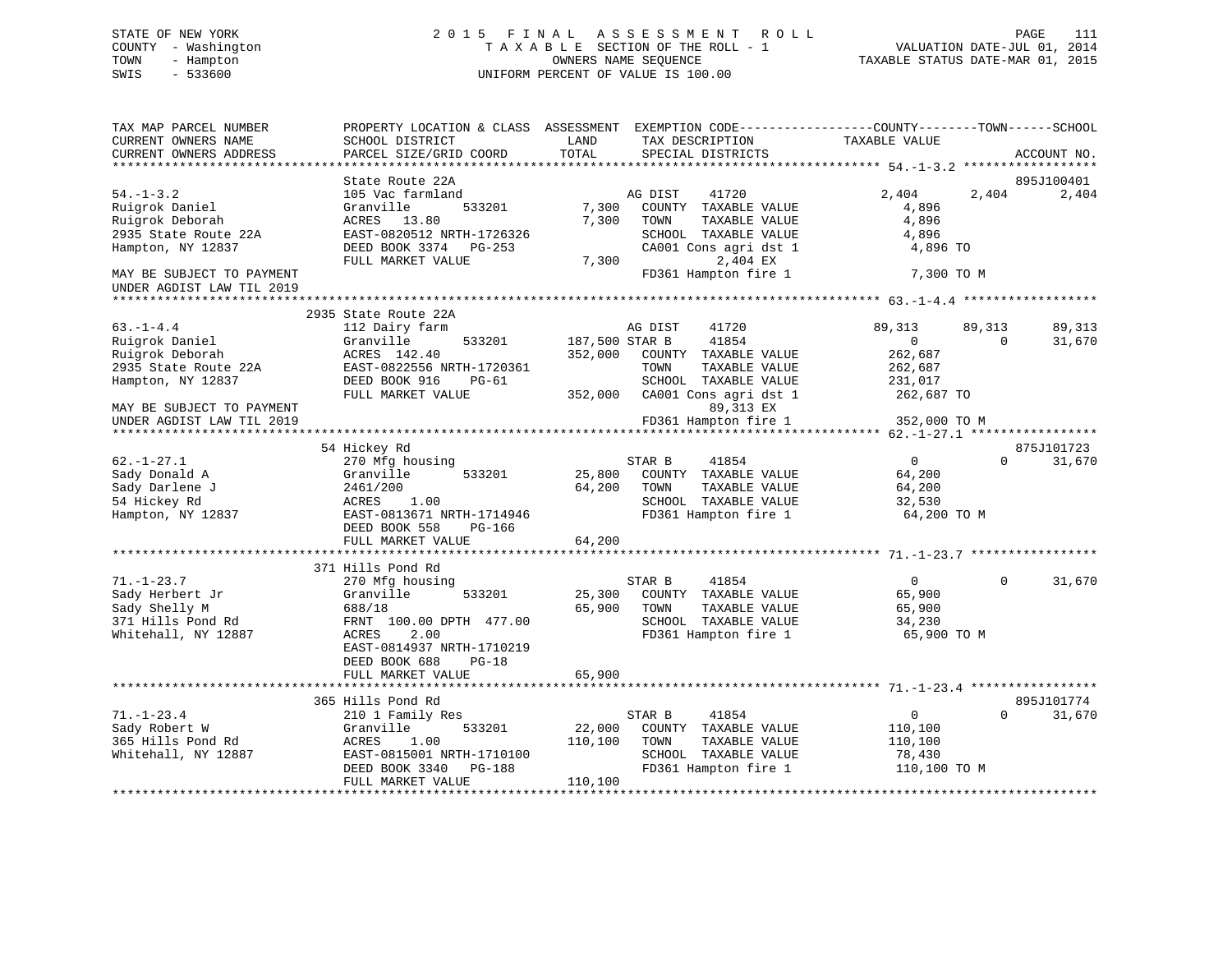# STATE OF NEW YORK 2 0 1 5 F I N A L A S S E S S M E N T R O L L PAGE 112 COUNTY - Washington T A X A B L E SECTION OF THE ROLL - 1 VALUATION DATE-JUL 01, 2014 TOWN - Hampton OWNERS NAME SEQUENCE TAXABLE STATUS DATE-MAR 01, 2015 SWIS - 533600 UNIFORM PERCENT OF VALUE IS 100.00

| TAX MAP PARCEL NUMBER  | PROPERTY LOCATION & CLASS ASSESSMENT EXEMPTION CODE---------------COUNTY-------TOWN-----SCHOOL |        |                       |               |                    |
|------------------------|------------------------------------------------------------------------------------------------|--------|-----------------------|---------------|--------------------|
| CURRENT OWNERS NAME    | SCHOOL DISTRICT                                                                                | LAND   | TAX DESCRIPTION       | TAXABLE VALUE |                    |
| CURRENT OWNERS ADDRESS | PARCEL SIZE/GRID COORD                                                                         | TOTAL  | SPECIAL DISTRICTS     |               | ACCOUNT NO.        |
|                        |                                                                                                |        |                       |               |                    |
|                        | Hills Pond Rd                                                                                  |        |                       |               | 895J101775         |
| $71. - 1 - 23.5$       | 314 Rural vac<10                                                                               |        | COUNTY TAXABLE VALUE  | 16,000        |                    |
| Sady Robert W          | Granville<br>533201                                                                            | 16,000 | TOWN<br>TAXABLE VALUE | 16,000        |                    |
| 365 Hills Pond Rd      | 2.00<br>ACRES                                                                                  | 16,000 | SCHOOL TAXABLE VALUE  | 16,000        |                    |
| Whitehall, NY 12887    | EAST-0815072 NRTH-1709966                                                                      |        | FD361 Hampton fire 1  | 16,000 TO M   |                    |
|                        | DEED BOOK 3340 PG-188                                                                          |        |                       |               |                    |
|                        | FULL MARKET VALUE                                                                              | 16,000 |                       |               |                    |
|                        |                                                                                                |        |                       |               |                    |
|                        | 76 County Route 20                                                                             |        |                       |               | 895J100175         |
| $81 - 2 - 8$           | 220 2 Family Res                                                                               |        | STAR B<br>41854       | $\Omega$      | 31,670<br>$\Omega$ |
| Saltis John J          | 533201<br>Granville                                                                            | 26,600 | COUNTY TAXABLE VALUE  | 72,100        |                    |
| 76 County Route 20     | Easement 3296/229                                                                              | 72,100 | TOWN<br>TAXABLE VALUE | 72,100        |                    |
| Hampton, NY 12837      | ACRES<br>2.40                                                                                  |        | SCHOOL TAXABLE VALUE  | 40,430        |                    |
|                        | EAST-0824313 NRTH-1705186                                                                      |        | FD361 Hampton fire 1  | 72,100 TO M   |                    |
|                        | DEED BOOK 904<br>PG-307                                                                        |        |                       |               |                    |
|                        | FULL MARKET VALUE                                                                              | 72,100 |                       |               |                    |
|                        |                                                                                                |        |                       |               |                    |
|                        | County Route 20 OFF                                                                            |        |                       |               |                    |
| $81. - 2 - 9.1$        | 314 Rural vac<10                                                                               |        | COUNTY TAXABLE VALUE  | 3,800         |                    |
| Saltis John J          | 533201<br>Granville                                                                            | 3,800  | TOWN<br>TAXABLE VALUE | 3,800         |                    |
| 76 County Route 20     | 2685/150                                                                                       | 3,800  | SCHOOL TAXABLE VALUE  | 3,800         |                    |
| Hampton, NY 12837      | Easement 3296/229                                                                              |        | FD361 Hampton fire 1  | 3,800 TO M    |                    |
|                        | 1.12<br>ACRES                                                                                  |        |                       |               |                    |
|                        |                                                                                                |        |                       |               |                    |
|                        | EAST-0824429 NRTH-1704582                                                                      |        |                       |               |                    |
|                        | DEED BOOK 2685 PG-150                                                                          |        |                       |               |                    |
|                        | FULL MARKET VALUE                                                                              | 3,800  |                       |               |                    |
|                        |                                                                                                |        |                       |               |                    |
| $53. -1 - 7.19$        | 36 By The Way<br>210 1 Family Res                                                              |        | COUNTY TAXABLE VALUE  | 22,700        |                    |
|                        | 533201                                                                                         |        |                       |               |                    |
| Saunders Charles E     | Granville                                                                                      | 22,000 | TOWN<br>TAXABLE VALUE | 22,700        |                    |
| Saunders Beulah M      | FRNT 208.00 DPTH 208.00                                                                        | 22,700 | SCHOOL TAXABLE VALUE  | 22,700        |                    |
| PO Box 89              | EAST-0814242 NRTH-1720733                                                                      |        | FD361 Hampton fire 1  | 22,700 TO M   |                    |
| Cherry Plain, NY 12040 | DEED BOOK 2201 PG-311                                                                          |        |                       |               |                    |
|                        | FULL MARKET VALUE                                                                              | 22,700 |                       |               |                    |
|                        |                                                                                                |        |                       |               |                    |
|                        | Hickey Rd OFF                                                                                  |        |                       |               | 895J100043         |
| $53. - 1 - 7.1$        | 314 Rural vac<10                                                                               |        | COUNTY TAXABLE VALUE  | 2,500         |                    |
| Saunders Charles E Jr  | 533201<br>Granville                                                                            | 2,500  | TOWN<br>TAXABLE VALUE | 2,500         |                    |
| Saunders Beulah        | ACRES<br>3.70                                                                                  | 2,500  | SCHOOL TAXABLE VALUE  | 2,500         |                    |
| PO Box 89              | EAST-0814038 NRTH-1720916                                                                      |        | FD361 Hampton fire 1  | 2,500 TO M    |                    |
| Cherry Plain, NY 12040 | DEED BOOK 858<br>PG-282                                                                        |        |                       |               |                    |
|                        | FULL MARKET VALUE                                                                              | 2,500  |                       |               |                    |
|                        |                                                                                                |        |                       |               |                    |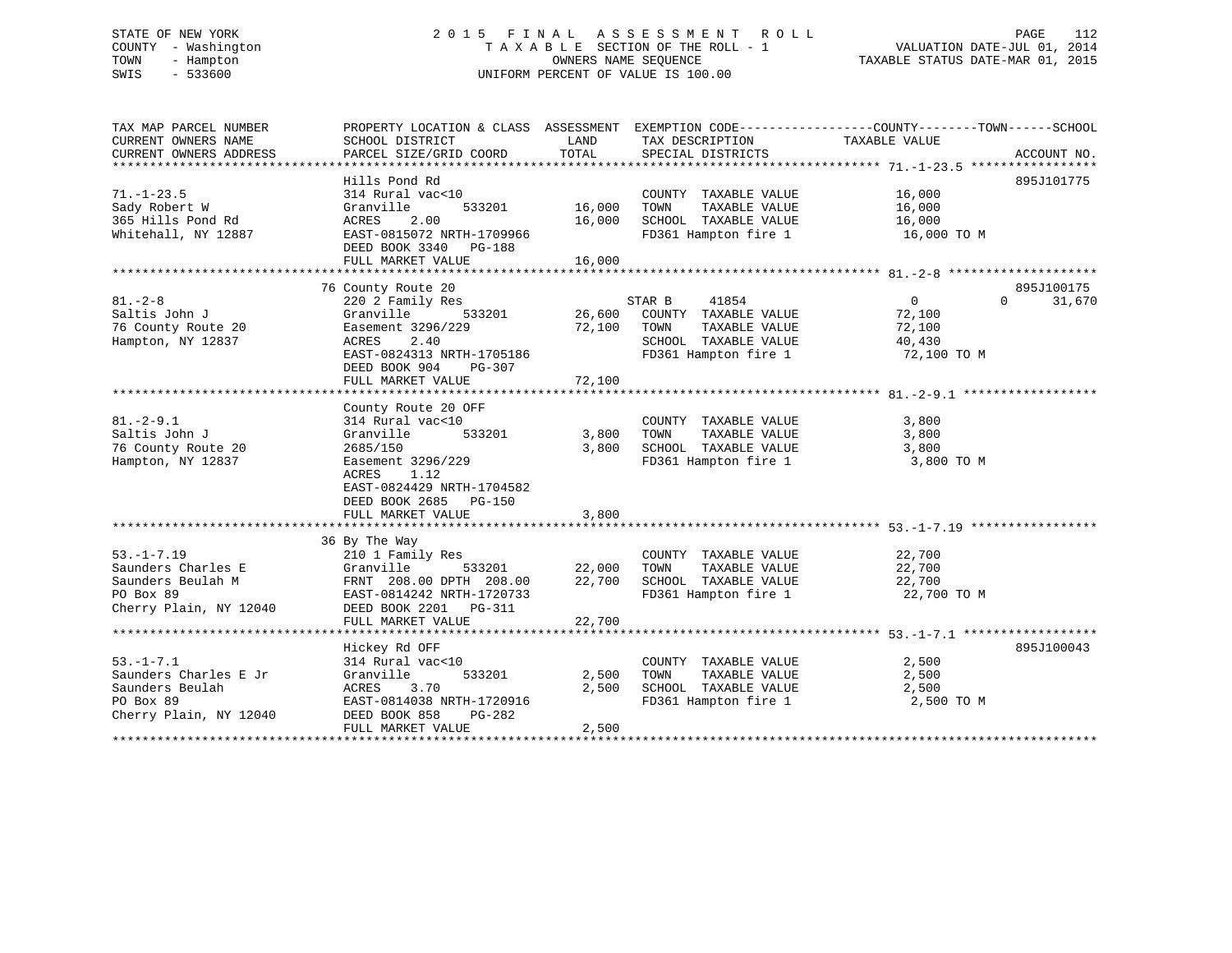# STATE OF NEW YORK 2 0 1 5 F I N A L A S S E S S M E N T R O L L PAGE 113 COUNTY - Washington T A X A B L E SECTION OF THE ROLL - 1 VALUATION DATE-JUL 01, 2014 TOWN - Hampton OWNERS NAME SEQUENCE TAXABLE STATUS DATE-MAR 01, 2015 SWIS - 533600 UNIFORM PERCENT OF VALUE IS 100.00

| TAX MAP PARCEL NUMBER<br>CURRENT OWNERS NAME<br>CURRENT OWNERS ADDRESS | PROPERTY LOCATION & CLASS ASSESSMENT EXEMPTION CODE----------------COUNTY-------TOWN-----SCHOOL<br>SCHOOL DISTRICT<br>PARCEL SIZE/GRID COORD | LAND<br>TOTAL | TAX DESCRIPTION<br>SPECIAL DISTRICTS                 | TAXABLE VALUE     | ACCOUNT NO.        |
|------------------------------------------------------------------------|----------------------------------------------------------------------------------------------------------------------------------------------|---------------|------------------------------------------------------|-------------------|--------------------|
|                                                                        | 1533 County Route 11                                                                                                                         |               |                                                      |                   | 895J100149         |
| $38. - 1 - 17$                                                         | 240 Rural res                                                                                                                                |               | STAR EN<br>41834                                     | $\Omega$          | $\Omega$<br>68,930 |
| Sawin Living Trust                                                     | Whitehall                                                                                                                                    | 535201 67,700 | COUNTY TAXABLE VALUE                                 | 177,000           |                    |
| PO Box 215                                                             | ACRES 38.30                                                                                                                                  | 177,000       | TOWN<br>TAXABLE VALUE                                | 177,000           |                    |
| Fair Haven, VT 05743                                                   | EAST-0805136 NRTH-1737470                                                                                                                    |               | SCHOOL TAXABLE VALUE                                 | 108,070           |                    |
|                                                                        | DEED BOOK 2101 PG-177                                                                                                                        |               | FD362 Hampton fire 2                                 | 177,000 TO M      |                    |
|                                                                        |                                                                                                                                              | 177,000       |                                                      |                   |                    |
|                                                                        | FULL MARKET VALUE                                                                                                                            |               |                                                      |                   |                    |
|                                                                        | 236 Hills Pond Rd                                                                                                                            |               |                                                      |                   |                    |
|                                                                        |                                                                                                                                              |               | STAR B                                               | $\Omega$          | $\Omega$           |
| $71. - 1 - 14.101$<br>Saxton Keith                                     | 270 Mfg housing<br>Granville<br>533201                                                                                                       |               | 41854                                                | 31,900            | 31,670             |
| 236 Hills Pond Rd                                                      | ACRES<br>9.36                                                                                                                                | 31,900        | 20,000 COUNTY TAXABLE VALUE<br>TAXABLE VALUE<br>TOWN | 31,900            |                    |
|                                                                        |                                                                                                                                              |               |                                                      |                   |                    |
| PO Box 78                                                              | EAST-0817255 NRTH-1707487                                                                                                                    |               | SCHOOL TAXABLE VALUE                                 | 230               |                    |
| Hampton, NY 12837                                                      | DEED BOOK 3348 PG-85                                                                                                                         |               | FD361 Hampton fire 1                                 | 31,900 TO M       |                    |
|                                                                        | FULL MARKET VALUE                                                                                                                            | 31,900        |                                                      |                   |                    |
|                                                                        |                                                                                                                                              |               |                                                      |                   |                    |
|                                                                        | South Rd                                                                                                                                     |               |                                                      |                   | 895J100595         |
| $81. - 1 - 29$                                                         | 314 Rural vac<10                                                                                                                             |               | COUNTY TAXABLE VALUE                                 | 22,500            |                    |
| Saxton Susan                                                           | 533201<br>Granville                                                                                                                          | 22,500        | TAXABLE VALUE<br>TOWN                                | 22,500            |                    |
| PO Box 78                                                              | ACRES<br>4.00                                                                                                                                | 22,500        | SCHOOL TAXABLE VALUE                                 | 22,500            |                    |
| Hampton, NY 12837                                                      | EAST-0817923 NRTH-1703231                                                                                                                    |               | FD361 Hampton fire 1                                 | 22,500 TO M       |                    |
|                                                                        | DEED BOOK 2459 PG-14                                                                                                                         |               |                                                      |                   |                    |
|                                                                        | FULL MARKET VALUE                                                                                                                            | 22,500        |                                                      |                   |                    |
|                                                                        |                                                                                                                                              |               |                                                      |                   |                    |
|                                                                        | 142 South Rd                                                                                                                                 |               |                                                      |                   | 895J100569         |
| $81. - 1 - 44$                                                         | 210 1 Family Res                                                                                                                             |               | STAR B<br>41854                                      | $\overline{0}$    | $\Omega$<br>31,670 |
| Saxton Susan                                                           |                                                                                                                                              |               | 31,800 COUNTY TAXABLE VALUE                          | 71,200            |                    |
| 142 South Rd                                                           |                                                                                                                                              | 71,200 TOWN   | TAXABLE VALUE                                        | 71,200            |                    |
| PO Box 78                                                              |                                                                                                                                              |               | SCHOOL TAXABLE VALUE                                 | 39,530            |                    |
| Hampton, NY 12837 DEED BOOK 665                                        | Granville<br>ACRES 4.00<br>EAST-0816622 NRTH-1702514<br>CROOK 665 PG-200                                                                     |               | FD361 Hampton fire 1                                 | 71,200 TO M       |                    |
|                                                                        | FULL MARKET VALUE                                                                                                                            | 71,200        |                                                      |                   |                    |
|                                                                        |                                                                                                                                              |               |                                                      |                   |                    |
|                                                                        | 12022 State Route 4                                                                                                                          |               |                                                      |                   | 895J101814         |
| $45. - 1 - 25.5$                                                       | 210 1 Family Res                                                                                                                             |               | STAR B<br>41854                                      | $0 \qquad \qquad$ | $\Omega$<br>31,670 |
| Sbardella Dennis P                                                     | 535201<br>Whitehall                                                                                                                          |               | 25,300 COUNTY TAXABLE VALUE                          | 104,400           |                    |
| Sbardella Patricia                                                     | 2.00<br>ACRES                                                                                                                                | 104,400       | TOWN<br>TAXABLE VALUE                                | 104,400           |                    |
| 12022 State Route 4                                                    | EAST-0808399 NRTH-1731958                                                                                                                    |               | SCHOOL TAXABLE VALUE                                 | 72,730            |                    |
| Whitehall, NY 12887                                                    | DEED BOOK 628<br>$PG-23$                                                                                                                     |               | FD362 Hampton fire 2                                 | 104,400 TO M      |                    |
|                                                                        | FULL MARKET VALUE                                                                                                                            | 104,400       |                                                      |                   |                    |
|                                                                        |                                                                                                                                              |               |                                                      |                   |                    |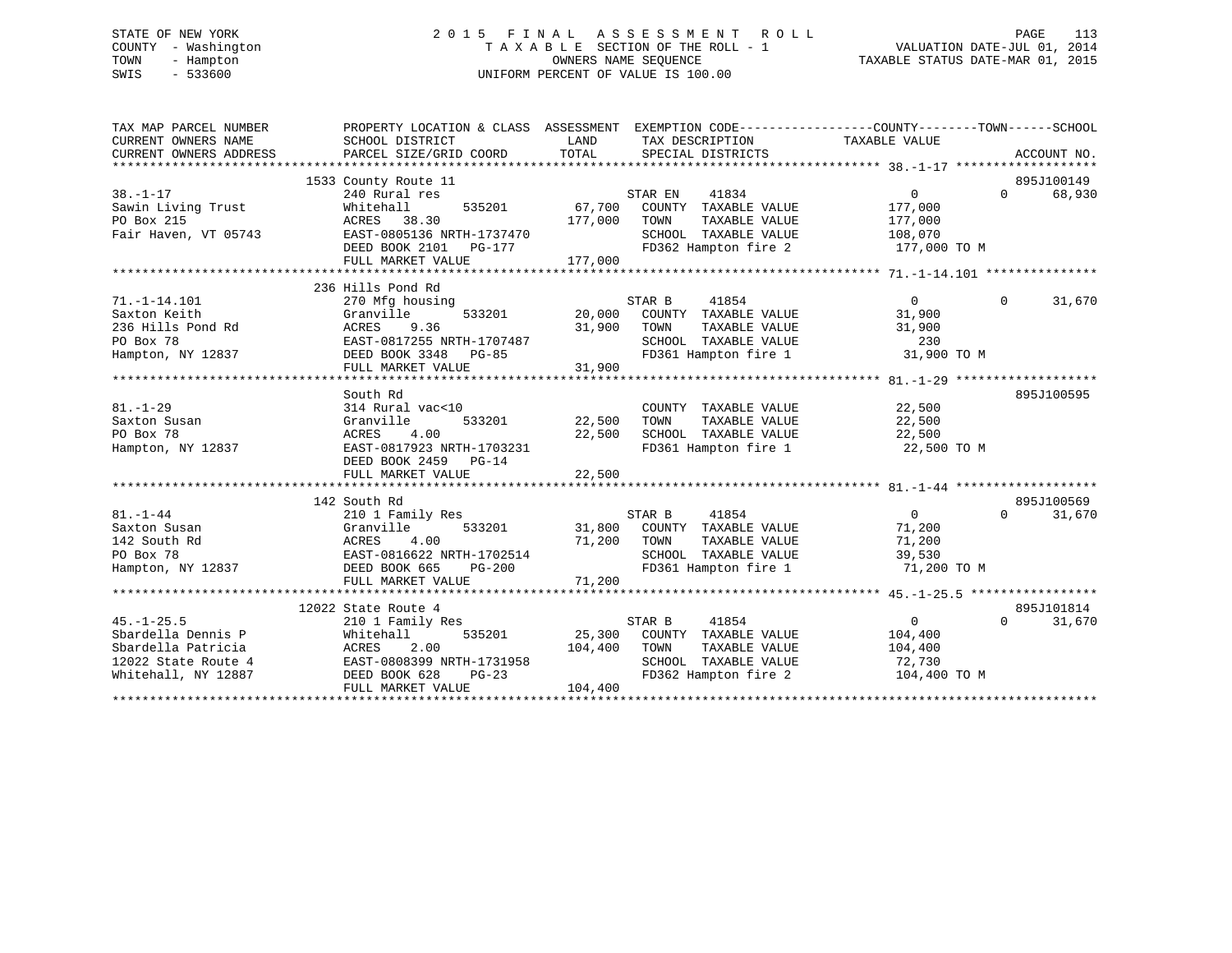# STATE OF NEW YORK 2 0 1 5 F I N A L A S S E S S M E N T R O L L PAGE 114 COUNTY - Washington T A X A B L E SECTION OF THE ROLL - 1 VALUATION DATE-JUL 01, 2014 TOWN - Hampton OWNERS NAME SEQUENCE TAXABLE STATUS DATE-MAR 01, 2015 SWIS - 533600 UNIFORM PERCENT OF VALUE IS 100.00

| TAX MAP PARCEL NUMBER<br>CURRENT OWNERS NAME | PROPERTY LOCATION & CLASS ASSESSMENT<br>SCHOOL DISTRICT | LAND<br>TAX DESCRIPTION                      | EXEMPTION CODE-----------------COUNTY-------TOWN------SCHOOL<br>TAXABLE VALUE |
|----------------------------------------------|---------------------------------------------------------|----------------------------------------------|-------------------------------------------------------------------------------|
| CURRENT OWNERS ADDRESS                       | PARCEL SIZE/GRID COORD                                  | TOTAL<br>SPECIAL DISTRICTS                   | ACCOUNT NO.                                                                   |
|                                              | 12092 State Route 4                                     |                                              | 895J100247                                                                    |
| $45. - 1 - 25.1$                             | 240 Rural res                                           | 41700<br>AG BUILD                            | 7,500<br>7,500<br>7,500                                                       |
| Sbardella Dominic V -LE-                     | Whitehall<br>535201                                     | 91,100 AG DIST<br>41720                      | 38,173<br>38,173<br>38,173                                                    |
| Sbardella Dolores P -LE-                     | ACRES<br>84.20                                          | 41834<br>204,500 STAR EN                     | $\mathbf{0}$<br>$\Omega$<br>68,930                                            |
| 12092 State Route 4                          | EAST-0808990 NRTH-1731770                               | COUNTY TAXABLE VALUE                         | 158,827                                                                       |
| Whitehall, NY 12887                          | DEED BOOK 2459 PG-334                                   | TOWN<br>TAXABLE VALUE                        | 158,827                                                                       |
|                                              | FULL MARKET VALUE                                       | 204,500<br>SCHOOL TAXABLE VALUE              | 89,897                                                                        |
| MAY BE SUBJECT TO PAYMENT                    |                                                         | CA001 Cons agri dst 1                        | 166,327 TO                                                                    |
| UNDER AGDIST LAW TIL 2019                    |                                                         | 38,173 EX                                    |                                                                               |
|                                              |                                                         | FD362 Hampton fire 2                         | 204,500 TO M                                                                  |
|                                              |                                                         |                                              |                                                                               |
|                                              | 141 Manchester Rd                                       |                                              | 895J100205                                                                    |
| $38. - 1 - 5$                                | 240 Rural res                                           | 41720<br>AG DIST                             | 40,708<br>40,708<br>40,708                                                    |
| Sbardella Karl                               | 535201<br>Whitehall                                     | 141,000<br>COUNTY TAXABLE VALUE              | 494,092                                                                       |
| Sbardella Donna                              | ROW 942/144                                             | 534,800<br>TOWN<br>TAXABLE VALUE             | 494,092                                                                       |
| PO Box 127                                   | ACRES 180.40                                            | SCHOOL TAXABLE VALUE                         | 494,092                                                                       |
| Fair Haven, VT 05743                         | EAST-0808728 NRTH-1741120                               | CA001 Cons agri dst 1                        | 494,092 TO                                                                    |
|                                              | DEED BOOK 1966<br>$PG-1$                                | 40,708 EX                                    |                                                                               |
| MAY BE SUBJECT TO PAYMENT                    | FULL MARKET VALUE                                       | FD362 Hampton fire 2<br>534,800              | 534,800 TO M                                                                  |
| UNDER AGDIST LAW TIL 2019                    |                                                         |                                              |                                                                               |
|                                              |                                                         |                                              |                                                                               |
|                                              | 1419 Carvers Falls Ln                                   |                                              | 895J101714<br>$\Omega$                                                        |
| $31. - 1 - 10$                               | 210 1 Family Res                                        | 41834<br>STAR EN                             | $\overline{0}$<br>68,930                                                      |
| Schaff Edward J                              | Whitehall<br>535201                                     | COUNTY TAXABLE VALUE<br>35,100<br>83,000     | 83,000                                                                        |
| Coburn Jane W                                | 5.08<br>ACRES<br>EAST-0808128 NRTH-1746737              | TOWN<br>TAXABLE VALUE                        | 83,000                                                                        |
| 1419 Carvers Falls Ln<br>Whitehall, NY 12887 | DEED BOOK 881<br>PG-308                                 | SCHOOL TAXABLE VALUE<br>FD362 Hampton fire 2 | 14,070<br>83,000 TO M                                                         |
|                                              | FULL MARKET VALUE                                       | 83,000                                       |                                                                               |
|                                              |                                                         |                                              |                                                                               |
|                                              | 1123 East Way                                           |                                              | 895J101729                                                                    |
| $71. - 1 - 14.32$                            | 260 Seasonal res - WTRFNT                               | COUNTY TAXABLE VALUE                         | 212,300                                                                       |
| Schiavo Salvatore                            | 533201<br>Granville                                     | 47,600<br>TAXABLE VALUE<br>TOWN              | 212,300                                                                       |
| Mccarthy Keith                               | 599/88                                                  | SCHOOL TAXABLE VALUE<br>212,300              | 212,300                                                                       |
| 28 Kenaware Ave                              | 6.03<br>ACRES                                           | FD361 Hampton fire 1                         | 212,300 TO M                                                                  |
| Delmar, NY 12054                             | EAST-0815781 NRTH-1708583                               |                                              |                                                                               |
|                                              | DEED BOOK 841<br>$PG-5$                                 |                                              |                                                                               |
|                                              | FULL MARKET VALUE                                       | 212,300                                      |                                                                               |
|                                              |                                                         |                                              |                                                                               |
|                                              | 246 South Rd                                            |                                              | 895J100536                                                                    |
| $81. - 1 - 28$                               | 210 1 Family Res                                        | COUNTY TAXABLE VALUE                         | 111,900                                                                       |
| Schubart Barbara K                           | 533201<br>Granville                                     | 36,700<br>TAXABLE VALUE<br>TOWN              | 111,900                                                                       |
| 335 Walnut St                                | 6.65<br>ACRES                                           | 111,900<br>SCHOOL TAXABLE VALUE              | 111,900                                                                       |
| Lindenhurst, NY 11757                        | EAST-0818287 NRTH-1703525                               | FD361 Hampton fire 1                         | 111,900 TO M                                                                  |
|                                              | DEED BOOK 935<br>PG-282                                 |                                              |                                                                               |
|                                              | FULL MARKET VALUE                                       | 111,900                                      |                                                                               |
|                                              |                                                         |                                              |                                                                               |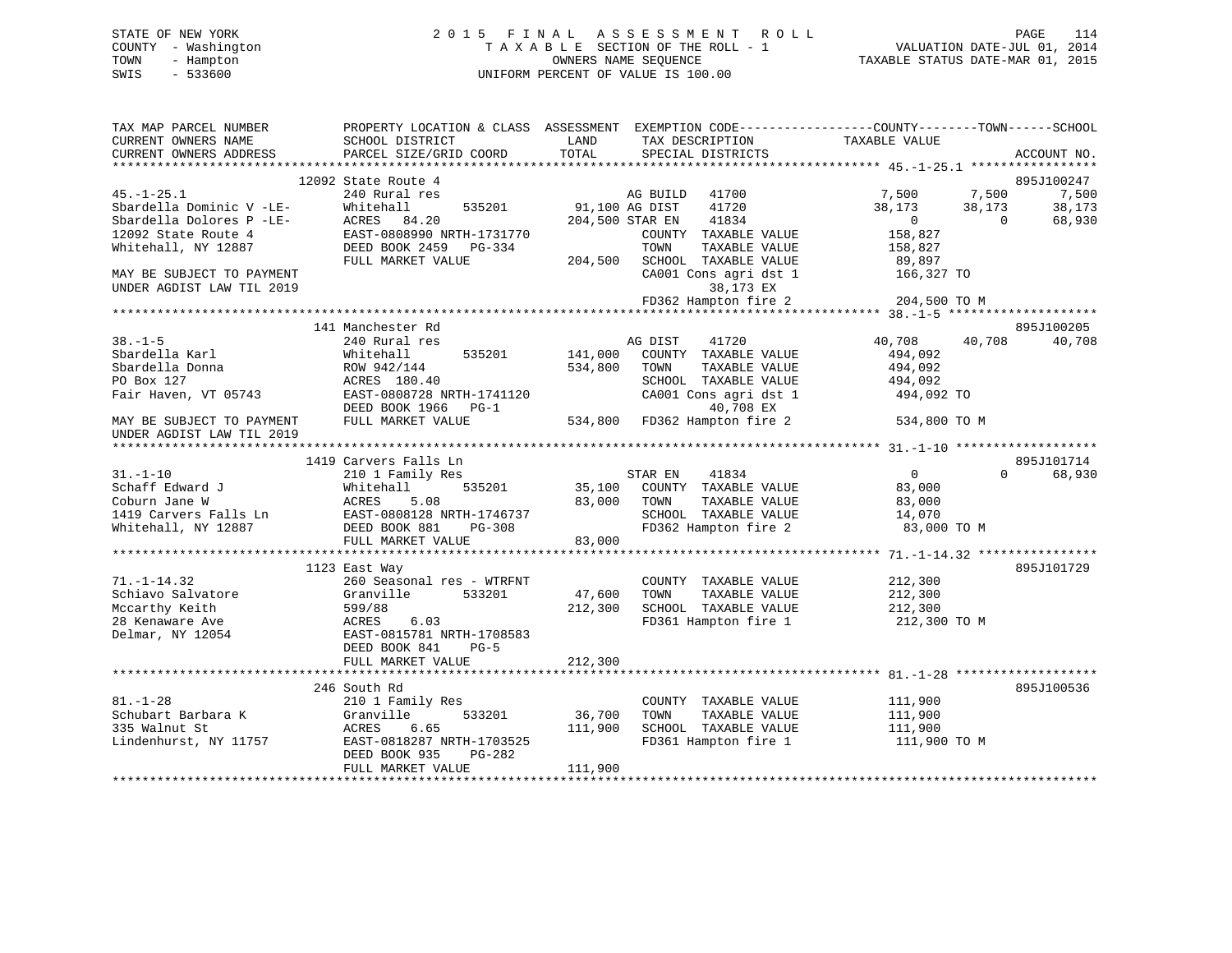# STATE OF NEW YORK 2 0 1 5 F I N A L A S S E S S M E N T R O L L PAGE 115 COUNTY - Washington T A X A B L E SECTION OF THE ROLL - 1 VALUATION DATE-JUL 01, 2014 TOWN - Hampton OWNERS NAME SEQUENCE TAXABLE STATUS DATE-MAR 01, 2015 SWIS - 533600 UNIFORM PERCENT OF VALUE IS 100.00

| TAX MAP PARCEL NUMBER<br>CURRENT OWNERS NAME<br>CURRENT OWNERS ADDRESS                                | PROPERTY LOCATION & CLASS ASSESSMENT<br>SCHOOL DISTRICT<br>PARCEL SIZE/GRID COORD                                                                                  | LAND<br>TOTAL                 | TAX DESCRIPTION<br>SPECIAL DISTRICTS                                                                                              | EXEMPTION CODE-----------------COUNTY-------TOWN------SCHOOL<br>TAXABLE VALUE               | ACCOUNT NO.        |
|-------------------------------------------------------------------------------------------------------|--------------------------------------------------------------------------------------------------------------------------------------------------------------------|-------------------------------|-----------------------------------------------------------------------------------------------------------------------------------|---------------------------------------------------------------------------------------------|--------------------|
| $81. - 1 - 4$<br>Scory Anthony<br>Panebianco Patricia<br>1164 N Quivey Hill Ln<br>Whitehall, NY 12887 | 1164 North Ouivey Hill Ln<br>210 1 Family Res<br>Granville<br>533201<br>ACRES<br>6.14<br>EAST-0819330 NRTH-1703481<br>DEED BOOK 945<br>PG-101<br>FULL MARKET VALUE | 36,100<br>101,400<br>101,400  | COUNTY TAXABLE VALUE<br>TAXABLE VALUE<br>TOWN<br>SCHOOL TAXABLE VALUE                                                             | 101,400<br>101,400<br>101,400<br>FD361 Hampton fire 1 101,400 TO M                          | 895J100532         |
|                                                                                                       |                                                                                                                                                                    |                               |                                                                                                                                   |                                                                                             |                    |
| $81. - 1 - 2$<br>Scory Anthony P<br>Panebianco Patricia<br>PO Box 92<br>Hampton, NY 12837             | 333 South Rd<br>270 Mfg housing<br>533201<br>Granville<br>ACRES 14.30<br>EAST-0818936 NRTH-1705030<br>DEED BOOK 1700 PG-258<br>FULL MARKET VALUE                   | 34,300<br>39,400<br>39,400    | COUNTY TAXABLE VALUE<br>TOWN<br>TAXABLE VALUE<br>SCHOOL TAXABLE VALUE                                                             | 39,400<br>39,400<br>39,400<br>FD361 Hampton fire 1 39,400 TO M                              | 895J100001         |
|                                                                                                       | Wicked Hollow Way                                                                                                                                                  |                               |                                                                                                                                   |                                                                                             | 895J100581         |
| $62. - 1 - 6$<br>Sharon Gary C<br>Sharon Cecilia A<br>4005 Vermont Route 31<br>Poultney, VT 05764     | 322 Rural vac>10<br>Granville<br>533201<br>ACRES 10.10<br>EAST-0811784 NRTH-1719646<br>DEED BOOK 468<br>PG-999<br>FULL MARKET VALUE                                | 22,000<br>22,000<br>22,000    | COUNTY TAXABLE VALUE<br>TAXABLE VALUE<br>TOWN<br>SCHOOL TAXABLE VALUE                                                             | 22,000<br>22,000<br>22,000<br>FD361 Hampton fire 1 22,000 TO M                              |                    |
|                                                                                                       | 2118 County Route 18                                                                                                                                               |                               |                                                                                                                                   |                                                                                             | 895J100251         |
| $71. - 1 - 5.1$<br>Shaw Robert D<br>PO Box 153<br>Hampton, NY 12837                                   | 210 1 Family Res<br>533201<br>Granville<br>611/268,795/345<br>2.10<br>ACRES<br>EAST-0814538 NRTH-1713407<br>DEED BOOK 456<br>PG-749                                | 14,600 STAR B                 | VET WAR CT 41121<br>41854<br>84,800 COUNTY TAXABLE VALUE<br>TAXABLE VALUE<br>TOWN<br>SCHOOL TAXABLE VALUE<br>FD361 Hampton fire 1 | 12,720<br>12,720<br>$\overline{0}$<br>$\Omega$<br>72,080<br>72,080<br>53,130<br>84,800 TO M | $\Omega$<br>31,670 |
|                                                                                                       | FULL MARKET VALUE                                                                                                                                                  | 84,800                        |                                                                                                                                   |                                                                                             |                    |
| $80 - 1 - 3$<br>Sheldon Slate Products Co<br>143 Fox Rd<br>PO Box 199<br>Middle Granville, NY 12849   | Hills Pond Rd<br>720 Mine/quarry<br>Granville<br>533201<br>444/461<br>ACRES 255.10<br>EAST-0814640 NRTH-1704417<br>DEED BOOK 3395<br>PG-266<br>FULL MARKET VALUE   | 114,800<br>114,800<br>114,800 | COUNTY TAXABLE VALUE<br>TAXABLE VALUE<br>TOWN<br>SCHOOL TAXABLE VALUE<br>FD361 Hampton fire 1                                     | 114,800<br>114,800<br>114,800<br>114,800 TO M                                               | 895J100253         |
|                                                                                                       |                                                                                                                                                                    |                               |                                                                                                                                   |                                                                                             |                    |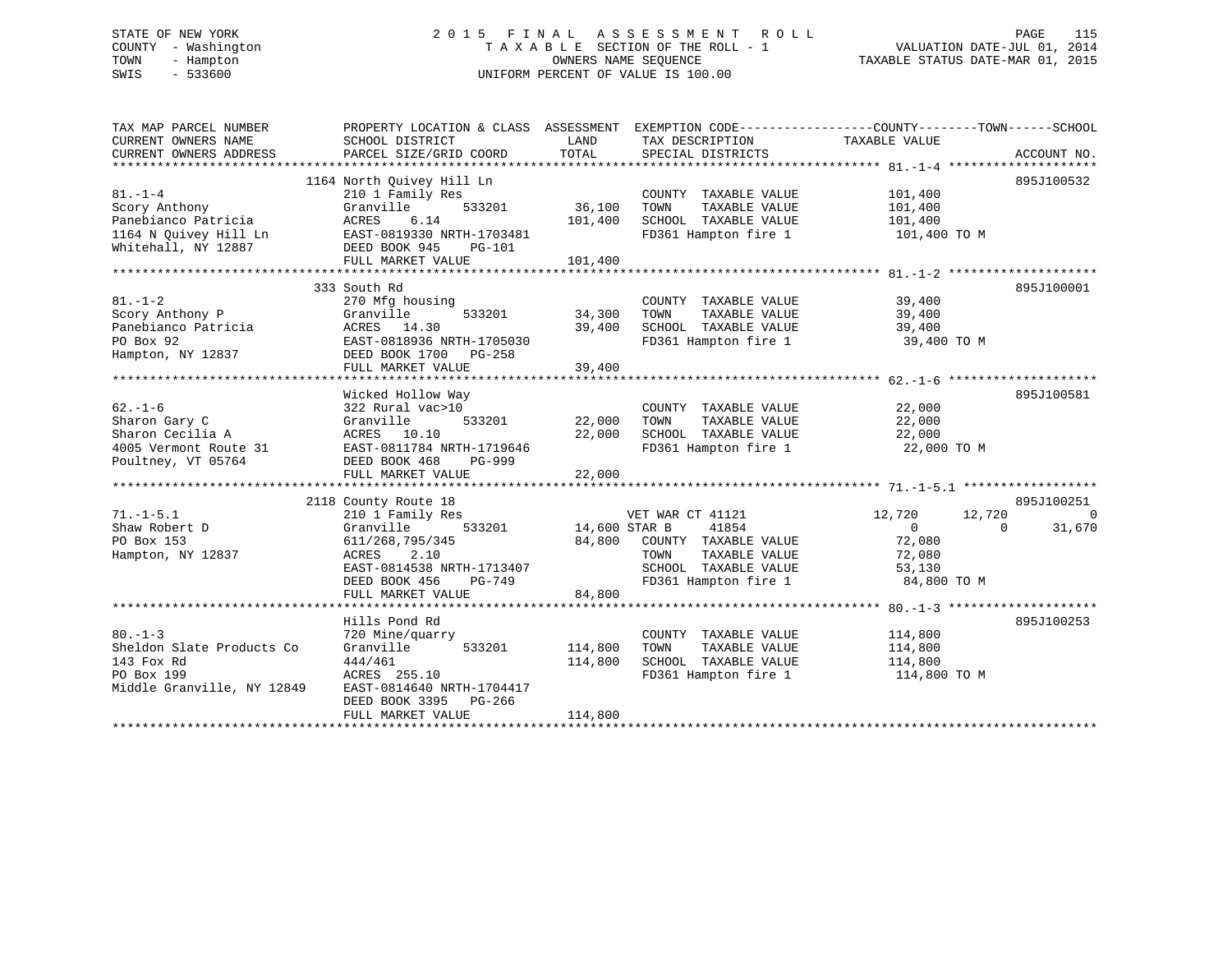# STATE OF NEW YORK 2 0 1 5 F I N A L A S S E S S M E N T R O L L PAGE 116 COUNTY - Washington T A X A B L E SECTION OF THE ROLL - 1 VALUATION DATE-JUL 01, 2014 TOWN - Hampton OWNERS NAME SEQUENCE TAXABLE STATUS DATE-MAR 01, 2015 SWIS - 533600 UNIFORM PERCENT OF VALUE IS 100.00

| TAX MAP PARCEL NUMBER     | PROPERTY LOCATION & CLASS ASSESSMENT |         | EXEMPTION CODE-----------------COUNTY-------TOWN------SCHOOL |                |                    |
|---------------------------|--------------------------------------|---------|--------------------------------------------------------------|----------------|--------------------|
| CURRENT OWNERS NAME       | SCHOOL DISTRICT                      | LAND    | TAX DESCRIPTION                                              | TAXABLE VALUE  |                    |
| CURRENT OWNERS ADDRESS    | PARCEL SIZE/GRID COORD               | TOTAL   | SPECIAL DISTRICTS                                            |                | ACCOUNT NO.        |
|                           |                                      |         |                                                              |                |                    |
|                           | Hickey Rd OFF                        |         |                                                              |                | 895J100638         |
| $62. - 1 - 10$            | 322 Rural vac>10                     |         | COUNTY TAXABLE VALUE                                         | 15,700         |                    |
| Sherman Doris             | Granville<br>533201                  | 15,700  | TOWN<br>TAXABLE VALUE                                        | 15,700         |                    |
| Sherman Randy             | 502/98                               | 15,700  | SCHOOL TAXABLE VALUE                                         | 15,700         |                    |
| 2574 Avenida DeIsidro     | 10.01                                |         | FD361 Hampton fire 1                                         |                |                    |
|                           | ACRES                                |         |                                                              | 15,700 TO M    |                    |
| Sante Fe, NM 87505        | EAST-0812193 NRTH-1718909            |         |                                                              |                |                    |
|                           | DEED BOOK 502<br>PG-842              |         |                                                              |                |                    |
|                           | FULL MARKET VALUE                    | 15,700  |                                                              |                |                    |
|                           |                                      |         |                                                              |                |                    |
|                           | 1975 County Route 18                 |         |                                                              |                | 895J101746         |
| $62. - 1 - 39.2$          | 270 Mfg housing                      |         | 41854<br>STAR B                                              | $\mathbf{0}$   | 31,670<br>$\Omega$ |
| Sherwood Sherry           | Whitehall<br>535201                  | 10,700  | COUNTY TAXABLE VALUE                                         | 42,300         |                    |
| 1975 County Route 18      | FRNT 200.00 DPTH 200.00              | 42,300  | TAXABLE VALUE<br>TOWN                                        | 42,300         |                    |
| Whitehall, NY 12887       | EAST-0810870 NRTH-1714274            |         | SCHOOL TAXABLE VALUE                                         | 10,630         |                    |
|                           | DEED BOOK 900<br>PG-197              |         | FD361 Hampton fire 1                                         | 42,300 TO M    |                    |
|                           | FULL MARKET VALUE                    | 42,300  |                                                              |                |                    |
|                           |                                      |         |                                                              |                |                    |
|                           | 267 Manchester Rd                    |         |                                                              |                | 895J100255         |
| $38 - 1 - 4$              | 210 1 Family Res                     |         | STAR B<br>41854                                              | $\mathbf{0}$   | $\Omega$<br>31,670 |
| Short Evan Michael        | 535201<br>Whitehall                  | 13,000  | COUNTY TAXABLE VALUE                                         | 58,500         |                    |
| 267 Manchester Rd         | 2637/18                              | 58,500  | TAXABLE VALUE<br>TOWN                                        | 58,500         |                    |
| Whitehall, NY 12887       | FRNT 100.00 DPTH 150.00              |         | SCHOOL TAXABLE VALUE                                         | 26,830         |                    |
|                           | EAST-0808219 NRTH-1743347            |         | FD362 Hampton fire 2                                         | 58,500 TO M    |                    |
|                           | DEED BOOK 3438 PG-255                |         |                                                              |                |                    |
|                           | FULL MARKET VALUE                    | 58,500  |                                                              |                |                    |
|                           |                                      |         |                                                              |                |                    |
|                           |                                      |         |                                                              |                |                    |
|                           | 212 Vladyka Woods Rd                 |         |                                                              |                | 895J100704         |
| $38. - 1 - 3.1$           | 210 1 Family Res                     |         | STAR B<br>41854                                              | $\overline{0}$ | 31,670<br>$\Omega$ |
| Short Robert M            | 535201<br>Whitehall                  | 16,800  | COUNTY TAXABLE VALUE                                         | 83,400         |                    |
| 212 Vladyka Woods Rd      | FRNT 150.00 DPTH 150.00              | 83,400  | TOWN<br>TAXABLE VALUE                                        | 83,400         |                    |
| Whitehall, NY 12887       | EAST-0807598 NRTH-1742026            |         | SCHOOL TAXABLE VALUE                                         | 51,730         |                    |
|                           | DEED BOOK 634<br>$PG-88$             |         | FD362 Hampton fire 2                                         | 83,400 TO M    |                    |
|                           | FULL MARKET VALUE                    | 83,400  |                                                              |                |                    |
|                           |                                      |         |                                                              |                |                    |
|                           | 269 & 279 Manchester Rd              |         |                                                              |                | 895J100274         |
| $38. - 1 - 3$             | 240 Rural res                        |         | 41720<br>AG DIST                                             | 57,919         | 57,919<br>57,919   |
| Short William H           | 535201<br>Whitehall                  | 120,200 | COUNTY TAXABLE VALUE                                         | 131,081        |                    |
| Short Robert M            | will 2636/299                        | 189,000 | TOWN<br>TAXABLE VALUE                                        | 131,081        |                    |
| 244 Vladyka Woods Rd      | ACRES 154.50                         |         | SCHOOL TAXABLE VALUE                                         | 131,081        |                    |
| Whitehall, NY 12887       | EAST-0808139 NRTH-1743703            |         | CA001 Cons agri dst 1                                        | 131,081 TO     |                    |
|                           | DEED BOOK 2736<br>PG-135             |         | 57,919 EX                                                    |                |                    |
| MAY BE SUBJECT TO PAYMENT | FULL MARKET VALUE                    | 189,000 | FD362 Hampton fire 2                                         | 189,000 TO M   |                    |
| UNDER AGDIST LAW TIL 2019 |                                      |         |                                                              |                |                    |
| *********************     |                                      |         |                                                              |                |                    |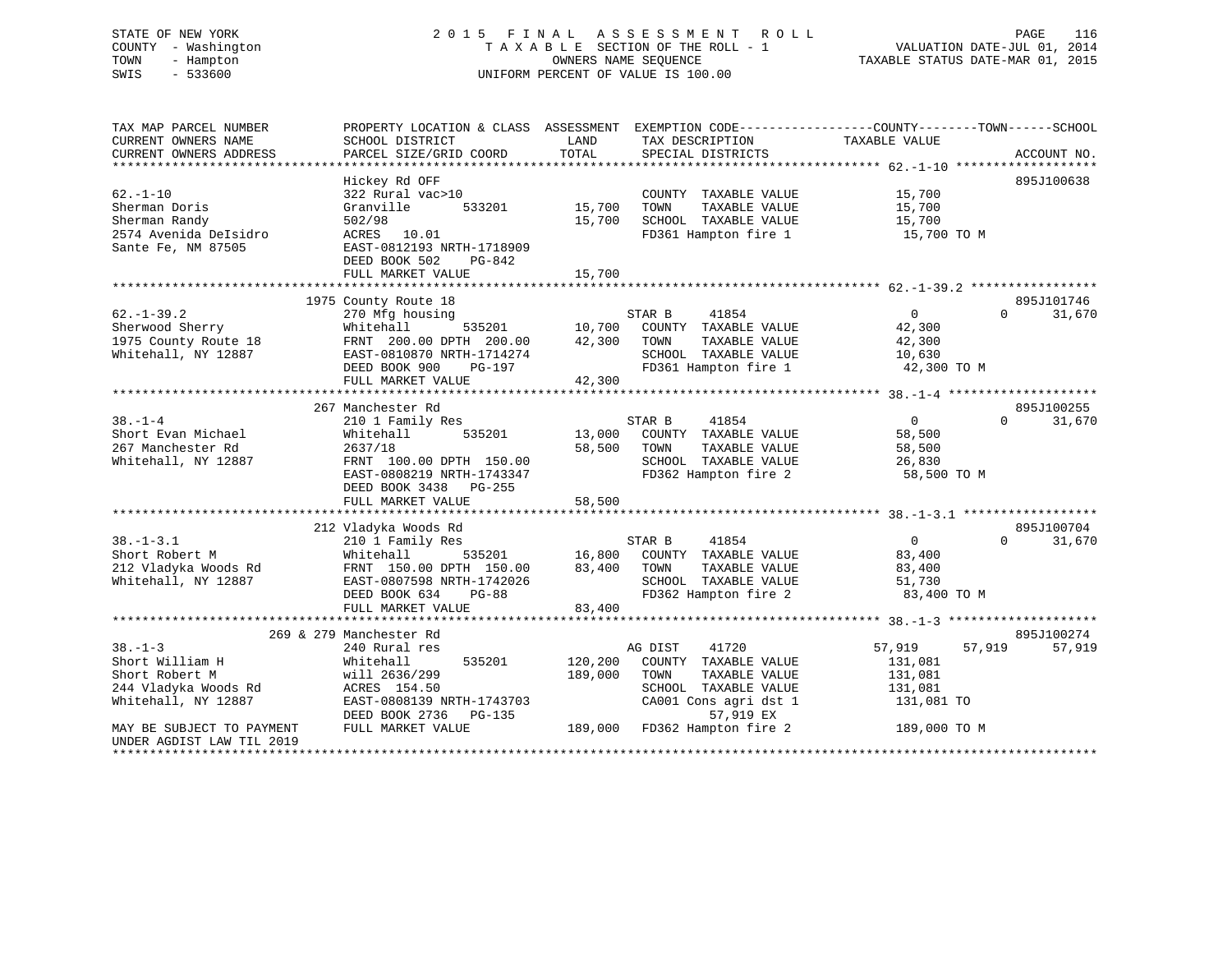# STATE OF NEW YORK 2 0 1 5 F I N A L A S S E S S M E N T R O L L PAGE 117 COUNTY - Washington T A X A B L E SECTION OF THE ROLL - 1 VALUATION DATE-JUL 01, 2014 TOWN - Hampton OWNERS NAME SEQUENCE TAXABLE STATUS DATE-MAR 01, 2015 SWIS - 533600 UNIFORM PERCENT OF VALUE IS 100.00

| TAX MAP PARCEL NUMBER<br>CURRENT OWNERS NAME                                                                   | PROPERTY LOCATION & CLASS ASSESSMENT EXEMPTION CODE----------------COUNTY-------TOWN-----SCHOOL<br>SCHOOL DISTRICT                                                                                                     | LAND                    | TAX DESCRIPTION                                                                                                                                        | TAXABLE VALUE                                                           |                    |                          |
|----------------------------------------------------------------------------------------------------------------|------------------------------------------------------------------------------------------------------------------------------------------------------------------------------------------------------------------------|-------------------------|--------------------------------------------------------------------------------------------------------------------------------------------------------|-------------------------------------------------------------------------|--------------------|--------------------------|
| CURRENT OWNERS ADDRESS                                                                                         | PARCEL SIZE/GRID COORD                                                                                                                                                                                                 | TOTAL                   | SPECIAL DISTRICTS                                                                                                                                      |                                                                         |                    | ACCOUNT NO.              |
|                                                                                                                | 244 Vladyka Woods Rd                                                                                                                                                                                                   |                         |                                                                                                                                                        |                                                                         |                    | 895J101715               |
| $38. - 1 - 3.2$<br>Short William H<br>Short Becky                                                              | 270 Mfg housing<br>Whitehall<br>FRNT 150.00 DPTH 150.00<br>244 Vladyka Woods Rd<br>Whitehall, NY 12887<br>ELEED BOOK 536 PG-210<br>FULL MARKET VALUE                                                                   | 30,500                  | 41854<br>STAR B<br>535201 16,800 COUNTY TAXABLE VALUE<br>TH 150.00 30,500 TOWN TAXABLE VALUE<br>SCHOOL TAXABLE VALUE<br>FD362 Hampton fire 2           | $\overline{0}$<br>30,500<br>30,500<br>U<br>30,500 TO M                  | $\Omega$           | 30,500                   |
|                                                                                                                |                                                                                                                                                                                                                        |                         |                                                                                                                                                        |                                                                         |                    |                          |
| $38. - 1 - 6.2$<br>Sirjane C. W.<br>21 Sirjane Ln<br>Whitehall, NY 12887                                       | Manchester Rd<br>322 Rural vac>10<br>Whitehall<br>Sub Div Lot 2<br>ACRES 12.60<br>EAST-0811125 NRTH-1740191<br>DEED BOOK 3457 PG-22<br>FULL MARKET VALUE                                                               | 535201 35,000<br>35,000 | COUNTY TAXABLE VALUE<br>TOWN<br>TAXABLE VALUE<br>35,000 SCHOOL TAXABLE VALUE<br>FD362 Hampton fire 2                                                   | 35,000<br>35,000<br>35,000<br>35,000 TO M                               |                    |                          |
|                                                                                                                | 21 Sirjane Ln                                                                                                                                                                                                          |                         |                                                                                                                                                        |                                                                         |                    | 895J100287               |
| $38. - 1 - 6$<br>Sirjane Christopher W<br>Sirjane CW<br>21 Sirjane Ln<br>Whitehall, NY 12887                   | 210 1 Family Res<br>535201 27,500 STAR B<br>Whitehall<br>Sub Div Lot 1<br>bndy agmt 2747/19<br>ACRES 2.68<br>ACRES 2.68<br>EAST-0811353 NRTH-1739899<br>DEED BOOK 2747 PG-1                                            |                         | VET COM CT 41131<br>41854<br>117,100 COUNTY TAXABLE VALUE<br>TAXABLE VALUE<br>TOWN<br>SCHOOL TAXABLE VALUE 85,430<br>FD362 Hampton fire 2 117,100 TO M | 29,275<br>$\overline{0}$<br>87,825<br>87,825                            | 29,275<br>$\Omega$ | $\bigcirc$<br>31,670     |
|                                                                                                                | FULL MARKET VALUE                                                                                                                                                                                                      | 117,100                 |                                                                                                                                                        |                                                                         |                    |                          |
|                                                                                                                | 33 Sirjane Ln                                                                                                                                                                                                          |                         |                                                                                                                                                        |                                                                         |                    | 895J100705               |
| $38. - 1 - 7.1$<br>$38. -1 - 7.1$<br>Sirjane Nadine<br>c/o Nadine Sirjane<br>PO Box 91<br>Fair Haven, VT 05743 | 270 Mfg housing<br>270 Mfg hc<br>Whitehall<br>507-808;17<br>bndy agmnt<br>535201<br>507-808;1779/309 Esmt2747<br>bndy agmnt 2747/19<br>ACRES 18.00<br>EAST-0811301 NRTH-1739428<br>DEED BOOK 2747 PG-19                | 69,000 TOWN             | STAR EN MH 41844<br>49,300 COUNTY TAXABLE VALUE<br>SCHOOL TAXABLE VALUE<br>FD362 Hampton fire 2 69,000 TO M                                            | $\overline{0}$<br>69,000<br>TAXABLE VALUE 69,000<br>TAXABLE VALUE 8,900 | $\Omega$           | 60,100                   |
|                                                                                                                | FULL MARKET VALUE                                                                                                                                                                                                      | 69,000                  |                                                                                                                                                        |                                                                         |                    |                          |
|                                                                                                                |                                                                                                                                                                                                                        |                         |                                                                                                                                                        |                                                                         |                    | 895J100652               |
| $71. - 1 - 14.2$<br>Six Wayne<br>Six Patricia<br>PO Box 84<br>Hampton, NY 12837                                | 316 Hills Pond Rd 83 PCT OF VALUE USED FOR EXEMPTION PURPOSES<br>24,863 24 PCT 41121<br>533201 53,600 STAR EN<br>Granville<br>ACRES 23.62<br>EAST-0816819 NRTH-1709201<br>DEED BOOK 501<br>PG-836<br>FULL MARKET VALUE |                         | 41834<br>199,700 COUNTY TAXABLE VALUE<br>TOWN<br>TAXABLE VALUE<br>SCHOOL TAXABLE VALUE<br>199,700 FD361 Hampton fire 1 199,700 TO M                    | 24,863<br>$\overline{0}$<br>174,837<br>174,837<br>130,770               | 24,863<br>$\Omega$ | $\overline{0}$<br>68,930 |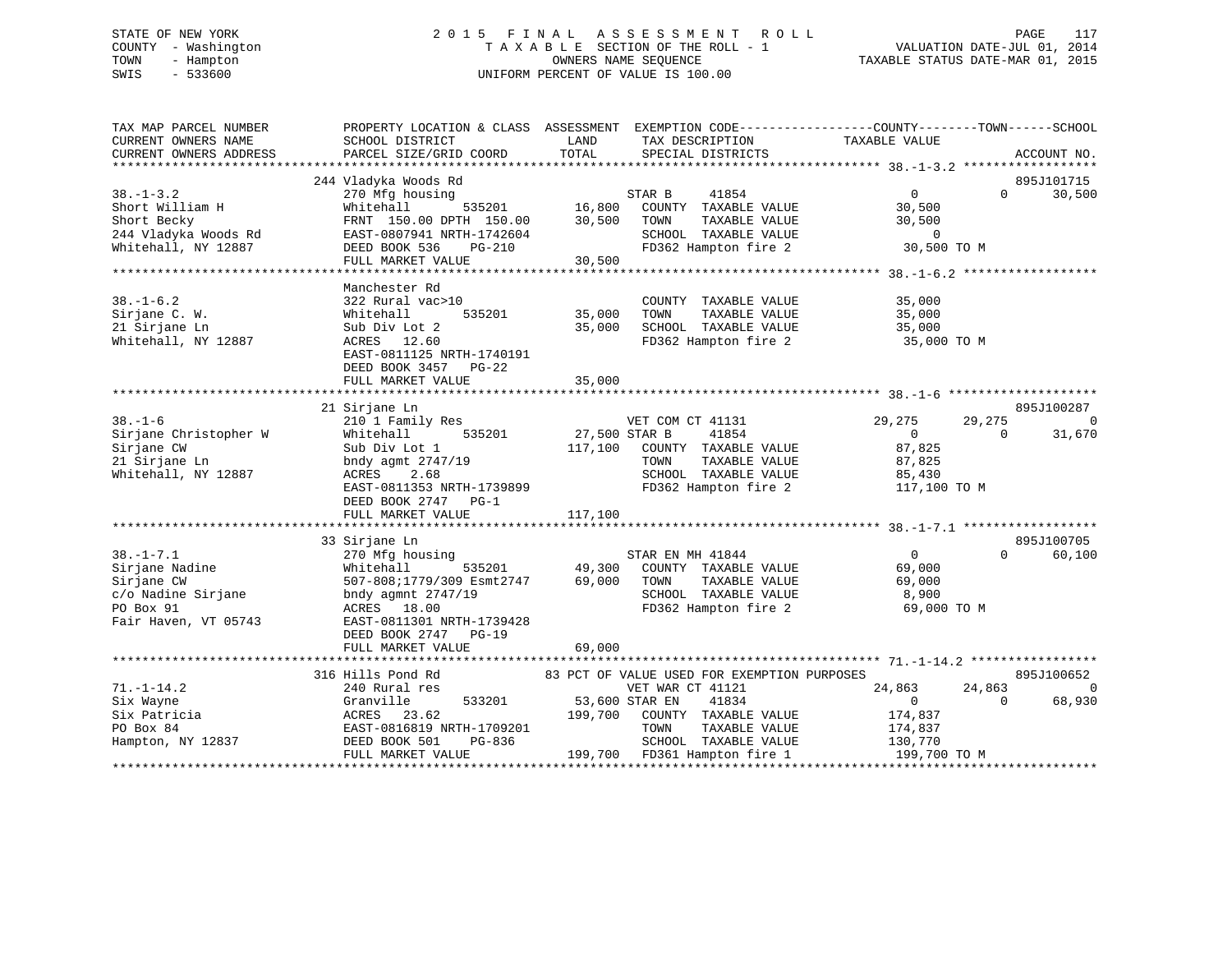# STATE OF NEW YORK 2 0 1 5 F I N A L A S S E S S M E N T R O L L PAGE 118 COUNTY - Washington T A X A B L E SECTION OF THE ROLL - 1 VALUATION DATE-JUL 01, 2014 TOWN - Hampton OWNERS NAME SEQUENCE TAXABLE STATUS DATE-MAR 01, 2015 SWIS - 533600 UNIFORM PERCENT OF VALUE IS 100.00

| TAX MAP PARCEL NUMBER<br>CURRENT OWNERS NAME<br>CURRENT OWNERS ADDRESS                              | PROPERTY LOCATION & CLASS ASSESSMENT<br>SCHOOL DISTRICT<br>PARCEL SIZE/GRID COORD                                                                                                   | LAND<br>TOTAL              | EXEMPTION CODE-----------------COUNTY-------TOWN------SCHOOL<br>TAX DESCRIPTION<br>SPECIAL DISTRICTS                                      | TAXABLE VALUE                                                                 | ACCOUNT NO.                      |
|-----------------------------------------------------------------------------------------------------|-------------------------------------------------------------------------------------------------------------------------------------------------------------------------------------|----------------------------|-------------------------------------------------------------------------------------------------------------------------------------------|-------------------------------------------------------------------------------|----------------------------------|
| $72. - 2 - 7.1$<br>Slade Lloyd W<br>Slade Hope W<br>277 Endless Brook Rd<br>Poultney, VT 05764-4400 | State Route 22A<br>322 Rural vac>10<br>Granville<br>533201<br>Lot 2 713/158 Hwy Approp<br>ACRES 13.72<br>EAST-0823266 NRTH-1710647<br>DEED BOOK 672<br>$PG-35$<br>FULL MARKET VALUE | 35,500<br>35,500<br>35,500 | COUNTY TAXABLE VALUE<br>TAXABLE VALUE<br>TOWN<br>SCHOOL TAXABLE VALUE<br>FD361 Hampton fire 1                                             | 35,500<br>35,500<br>35,500<br>35,500 TO M                                     | 895J100159                       |
| $80. - 1 - 38$<br>Slichko Evan T<br>1729 County Route 21                                            | 1729 County Route 21<br>210 1 Family Res<br>535201<br>Whitehall<br>LOT 10                                                                                                           | 23,200<br>159,600          | STAR B<br>41854<br>COUNTY TAXABLE VALUE<br>TOWN<br>TAXABLE VALUE                                                                          | 0<br>159,600<br>159,600                                                       | 895J101736<br>31,670<br>$\Omega$ |
| Whitehall, NY 12887                                                                                 | ACRES<br>1.38<br>EAST-0810334 NRTH-1705021<br>DEED BOOK 952<br>$PG-148$<br>FULL MARKET VALUE                                                                                        | 159,600                    | SCHOOL TAXABLE VALUE<br>FD361 Hampton fire 1                                                                                              | 127,930<br>159,600 TO M                                                       |                                  |
|                                                                                                     |                                                                                                                                                                                     |                            |                                                                                                                                           |                                                                               |                                  |
| $81. - 1 - 30$<br>Smith Ellen L<br>218 South Rd<br>Whitehall, NY 12887                              | 218 South Rd<br>210 1 Family Res<br>533201<br>Granville<br>ACRES<br>4.00<br>EAST-0817714 NRTH-1703203<br>DEED BOOK 2838<br>PG-323                                                   | 31,800<br>93,900           | COUNTY TAXABLE VALUE<br>TOWN<br>TAXABLE VALUE<br>SCHOOL TAXABLE VALUE<br>FD361 Hampton fire 1                                             | 93,900<br>93,900<br>93,900<br>93,900 TO M                                     | 895J100435                       |
|                                                                                                     | FULL MARKET VALUE                                                                                                                                                                   | 93,900                     |                                                                                                                                           |                                                                               |                                  |
|                                                                                                     |                                                                                                                                                                                     |                            |                                                                                                                                           |                                                                               |                                  |
| $54. - 1 - 14.5$<br>Smith Janice<br>13 Krall Rd<br>Hampton, NY 12837                                | 13 Krall Rd<br>170 Nursery<br>533201<br>Granville<br>878-344 RELINQUISH ROW<br>Sub DIv Lot 1<br>ACRES 12.33<br>EAST-0820282 NRTH-1724741<br>DEED BOOK 867<br>$PG-54$                | 37,300<br>158,900          | 41854<br>STAR B<br>COUNTY TAXABLE VALUE<br>TOWN<br>TAXABLE VALUE<br>SCHOOL TAXABLE VALUE<br>CA001 Cons agri dst 1<br>FD361 Hampton fire 1 | $\overline{0}$<br>158,900<br>158,900<br>127,230<br>158,900 TO<br>158,900 TO M | 31,670<br>$\Omega$               |
|                                                                                                     | FULL MARKET VALUE                                                                                                                                                                   | 158,900                    |                                                                                                                                           |                                                                               |                                  |
|                                                                                                     | Hills Pond Rd OFF                                                                                                                                                                   |                            |                                                                                                                                           |                                                                               | 895J100031                       |
| $71. - 1 - 21$<br>Smith Leroy<br>Smith Linda<br>81 Dresden Rd<br>Whitehall, NY 12887                | 314 Rural vac<10<br>Granville<br>533201<br>698/36<br>ACRES<br>6.00<br>EAST-0814321 NRTH-1707392<br>DEED BOOK 713<br>$PG-301$                                                        | 3,000<br>3,000             | COUNTY TAXABLE VALUE<br>TOWN<br>TAXABLE VALUE<br>SCHOOL TAXABLE VALUE<br>FD361 Hampton fire 1                                             | 3,000<br>3,000<br>3,000<br>3,000 TO M                                         |                                  |
|                                                                                                     | FULL MARKET VALUE                                                                                                                                                                   | 3,000                      | *******************************                                                                                                           |                                                                               |                                  |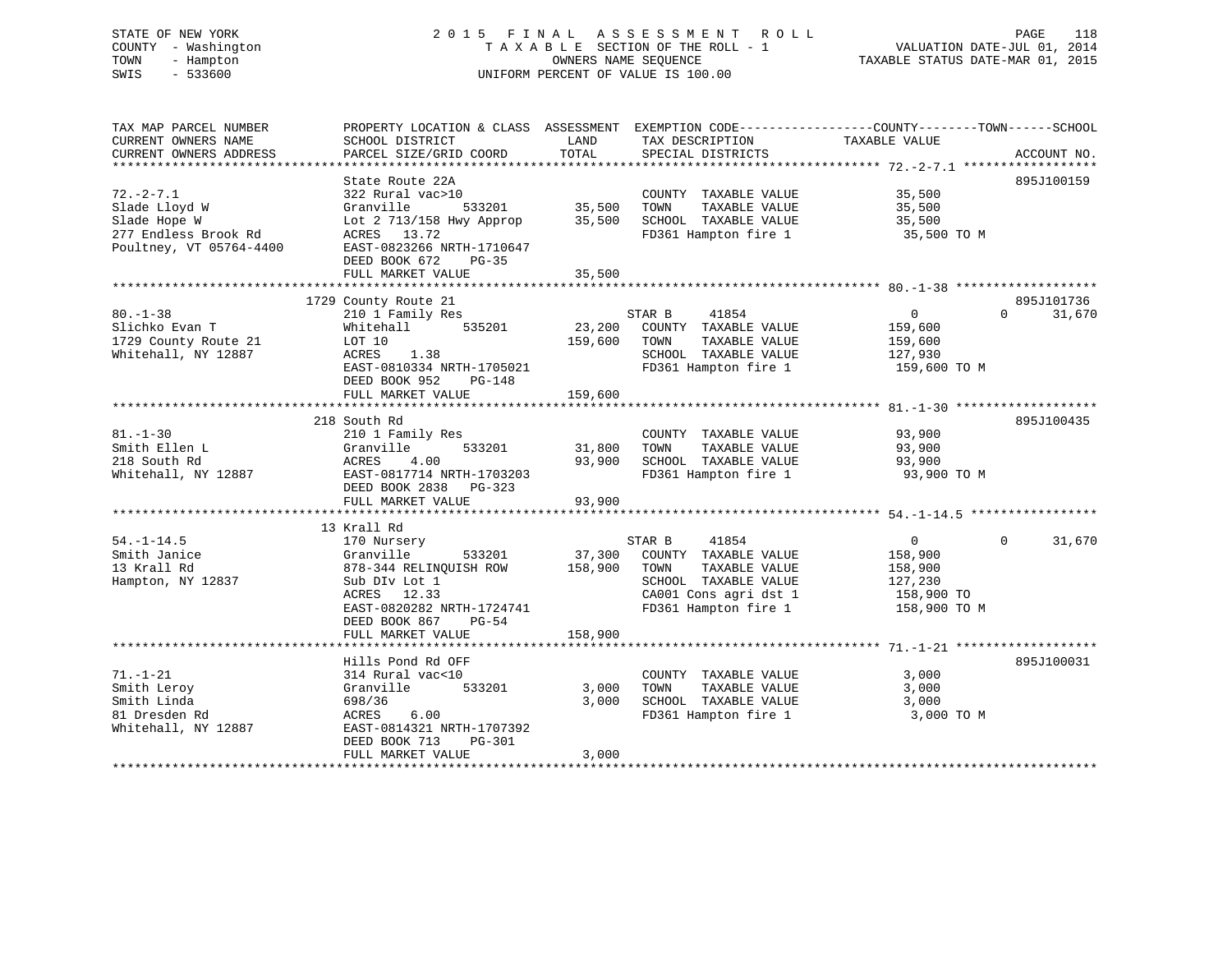# STATE OF NEW YORK 2 0 1 5 F I N A L A S S E S S M E N T R O L L PAGE 119 COUNTY - Washington T A X A B L E SECTION OF THE ROLL - 1 VALUATION DATE-JUL 01, 2014 TOWN - Hampton OWNERS NAME SEQUENCE TAXABLE STATUS DATE-MAR 01, 2015 SWIS - 533600 UNIFORM PERCENT OF VALUE IS 100.00

| TAX MAP PARCEL NUMBER<br>CURRENT OWNERS NAME<br>CURRENT OWNERS ADDRESS | PROPERTY LOCATION & CLASS ASSESSMENT<br>SCHOOL DISTRICT<br>PARCEL SIZE/GRID COORD | LAND<br>TOTAL       | EXEMPTION CODE-----------------COUNTY-------TOWN------SCHOOL<br>TAX DESCRIPTION<br>SPECIAL DISTRICTS | TAXABLE VALUE                                      | ACCOUNT NO.        |
|------------------------------------------------------------------------|-----------------------------------------------------------------------------------|---------------------|------------------------------------------------------------------------------------------------------|----------------------------------------------------|--------------------|
| *********************                                                  | **************************                                                        | **************      |                                                                                                      |                                                    |                    |
|                                                                        | 11977 State Route 4                                                               |                     |                                                                                                      |                                                    | 895J100260         |
| $45. - 1 - 10$                                                         | 260 Seasonal res                                                                  |                     | COUNTY TAXABLE VALUE                                                                                 | 23,600                                             |                    |
| Smith Robert W                                                         | Whitehall<br>535201                                                               | 17,900              | TAXABLE VALUE<br>TOWN                                                                                | 23,600                                             |                    |
| PO Box 756                                                             | 456/400                                                                           | 23,600              | SCHOOL TAXABLE VALUE                                                                                 | 23,600                                             |                    |
| Broadalbin, NY 12025                                                   | 2.80<br>ACRES                                                                     |                     | FD362 Hampton fire 2                                                                                 | 23,600 TO M                                        |                    |
|                                                                        | EAST-0807750 NRTH-1731715                                                         |                     |                                                                                                      |                                                    |                    |
|                                                                        | DEED BOOK 456<br>PG-396                                                           |                     |                                                                                                      |                                                    |                    |
|                                                                        | FULL MARKET VALUE                                                                 | 23,600              |                                                                                                      |                                                    |                    |
|                                                                        |                                                                                   |                     |                                                                                                      |                                                    |                    |
|                                                                        | Hills Pond Rd OFF                                                                 |                     |                                                                                                      |                                                    | 895J100259         |
| $71. - 1 - 13$                                                         | 314 Rural vac<10                                                                  |                     | COUNTY TAXABLE VALUE                                                                                 | 4,000                                              |                    |
| Smith Romaine J -LE-                                                   | 533201<br>Granville                                                               | 4,000               | TOWN<br>TAXABLE VALUE                                                                                | 4,000                                              |                    |
| Smith Dorothy W -LE-                                                   | 5.40<br>ACRES                                                                     | 4,000               | SCHOOL TAXABLE VALUE                                                                                 | 4,000                                              |                    |
| 2402 County Route 18                                                   | EAST-0816532 NRTH-1710165                                                         |                     | FD361 Hampton fire 1                                                                                 | 4,000 TO M                                         |                    |
| Whitehall, NY 12887                                                    | DEED BOOK 2517 PG-306<br>FULL MARKET VALUE                                        | 4,000               |                                                                                                      |                                                    |                    |
|                                                                        | **********************                                                            | * * * * * * * * * * |                                                                                                      | ***************** 53.-1-5 ***************          |                    |
|                                                                        | 208 Roberts Ln                                                                    |                     |                                                                                                      |                                                    | 895J100140         |
| $53. -1 - 5$                                                           | 240 Rural res                                                                     |                     | 41834<br>STAR EN                                                                                     | 0                                                  | $\Omega$<br>68,930 |
| Sofia Dianne                                                           | Granville<br>533201                                                               | 72,000              | COUNTY TAXABLE VALUE                                                                                 | 362,800                                            |                    |
| PO Box 132                                                             | ACRES<br>41.92                                                                    | 362,800             | TOWN<br>TAXABLE VALUE                                                                                | 362,800                                            |                    |
| Poultney, VT 05741                                                     | EAST-0815280 NRTH-1724357                                                         |                     | SCHOOL TAXABLE VALUE                                                                                 | 293,870                                            |                    |
|                                                                        | DEED BOOK 2380<br>PG-220                                                          |                     | FD361 Hampton fire 1                                                                                 | 362,800 TO M                                       |                    |
|                                                                        | FULL MARKET VALUE                                                                 | 362,800             |                                                                                                      |                                                    |                    |
|                                                                        |                                                                                   |                     |                                                                                                      |                                                    |                    |
|                                                                        | 42 Wicked Hollow Way                                                              |                     |                                                                                                      |                                                    | 895J101769         |
| $62. -1 - 15.1$                                                        | 210 1 Family Res                                                                  |                     | STAR B<br>41854                                                                                      | $\mathbf 0$                                        | $\Omega$<br>31,670 |
| Spaulding Peter ETAL                                                   | Granville<br>533201                                                               | 31,300              | COUNTY TAXABLE VALUE                                                                                 | 73,400                                             |                    |
| Spaulding Karen ETAL                                                   | ACRES<br>3.87 BANK<br>185                                                         | 73,400              | TOWN<br>TAXABLE VALUE                                                                                | 73,400                                             |                    |
| 42 Wicked Hollow Way                                                   | EAST-0813696 NRTH-1720451                                                         |                     | SCHOOL TAXABLE VALUE                                                                                 | 41,730                                             |                    |
| Hampton, NY 12837                                                      | DEED BOOK 704<br>$PG-131$                                                         |                     | FD361 Hampton fire 1                                                                                 | 73,400 TO M                                        |                    |
|                                                                        | FULL MARKET VALUE                                                                 | 73,400              |                                                                                                      |                                                    |                    |
|                                                                        | 66 Golf Course Rd                                                                 |                     |                                                                                                      |                                                    | 895J100698         |
| $45. - 1 - 22.2$                                                       | 270 Mfg housing                                                                   |                     | COUNTY TAXABLE VALUE                                                                                 | 14,700                                             |                    |
| Stannard Family Trust                                                  | Whitehall<br>535201                                                               | 13,000              | TAXABLE VALUE<br>TOWN                                                                                | 14,700                                             |                    |
| c/o Stannard Family Trust dba FRNT 100.00 DPTH 150.00                  |                                                                                   | 14,700              | SCHOOL TAXABLE VALUE                                                                                 | 14,700                                             |                    |
| Fernwood Girls                                                         | EAST-0810414 NRTH-1735442                                                         |                     | FD362 Hampton fire 2                                                                                 | 14,700 TO M                                        |                    |
| PO Box 22                                                              | DEED BOOK 736<br>$PG-75$                                                          |                     |                                                                                                      |                                                    |                    |
| Fair Haven, VT 05743                                                   | FULL MARKET VALUE                                                                 | 14,700              |                                                                                                      |                                                    |                    |
| ********************                                                   | *******************                                                               | ********            |                                                                                                      | ********************* 45. -1-22.3 **************** |                    |
|                                                                        | Golf Course Rd                                                                    |                     |                                                                                                      |                                                    |                    |
| $45. - 1 - 22.3$                                                       | 311 Res vac land                                                                  |                     | COUNTY TAXABLE VALUE                                                                                 | 2,000                                              |                    |
| Stannard Family Trust                                                  | Whitehall<br>535201                                                               | 2,000               | TAXABLE VALUE<br>TOWN                                                                                | 2,000                                              |                    |
| c/o Stannard Family Trust dba FRNT 100.00 DPTH 200.00                  |                                                                                   | 2,000               | SCHOOL TAXABLE VALUE                                                                                 | 2,000                                              |                    |
| Fernwood Girls                                                         | EAST-0810580 NRTH-1735564                                                         |                     | FD362 Hampton fire 2                                                                                 | 2,000 TO M                                         |                    |
| PO Box 22                                                              | DEED BOOK 953<br>$PG-6$                                                           |                     |                                                                                                      |                                                    |                    |
| Fair Haven, VT 05743                                                   | FULL MARKET VALUE                                                                 | 2,000               |                                                                                                      |                                                    |                    |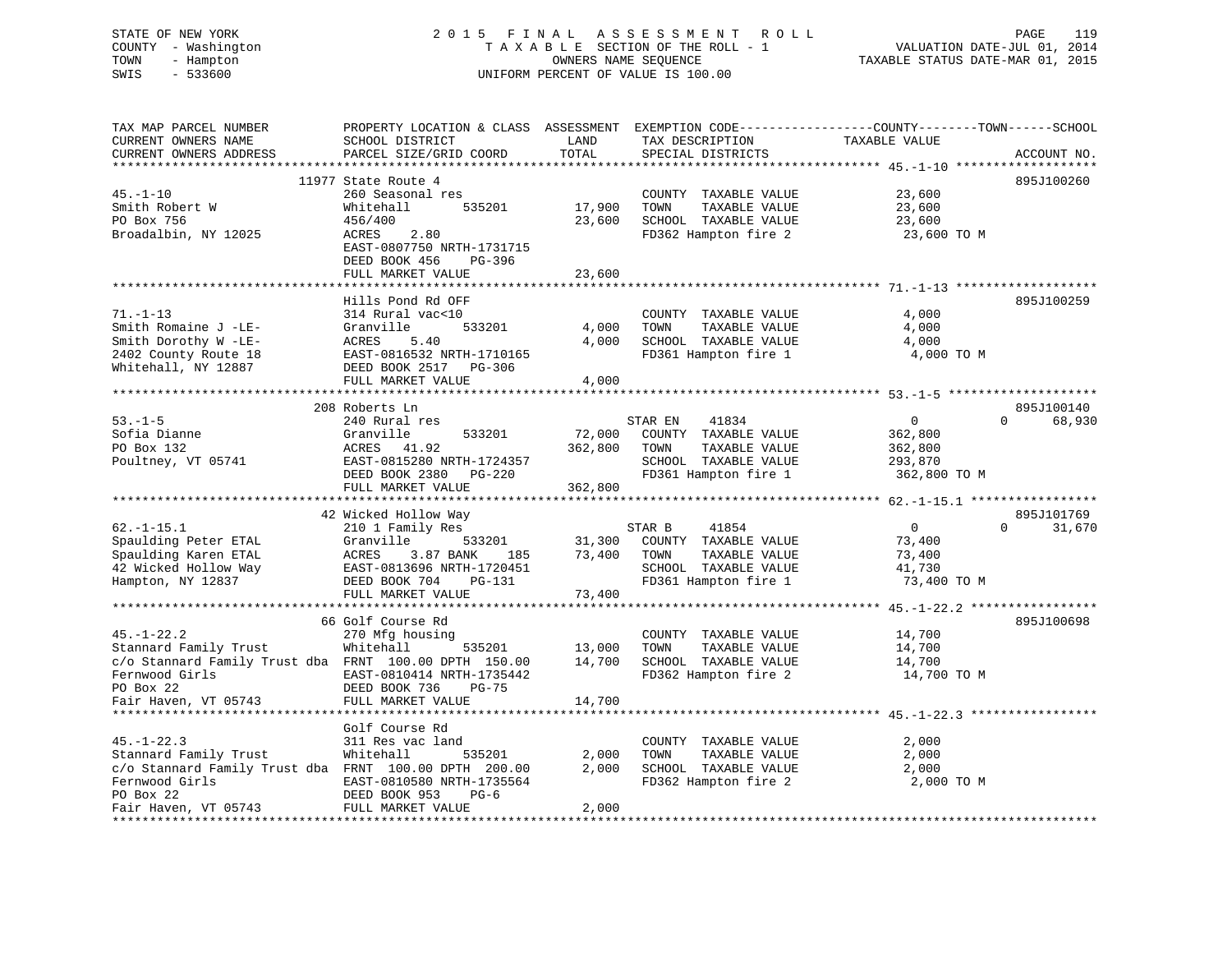# STATE OF NEW YORK 2 0 1 5 F I N A L A S S E S S M E N T R O L L PAGE 120 COUNTY - Washington T A X A B L E SECTION OF THE ROLL - 1 VALUATION DATE-JUL 01, 2014 TOWN - Hampton OWNERS NAME SEQUENCE TAXABLE STATUS DATE-MAR 01, 2015 SWIS - 533600 UNIFORM PERCENT OF VALUE IS 100.00

| TAX MAP PARCEL NUMBER<br>CURRENT OWNERS NAME<br>CURRENT OWNERS ADDRESS                             | PROPERTY LOCATION & CLASS ASSESSMENT<br>SCHOOL DISTRICT<br>PARCEL SIZE/GRID COORD | LAND<br>TOTAL<br>********* | TAX DESCRIPTION<br>SPECIAL DISTRICTS                                  | EXEMPTION CODE-----------------COUNTY-------TOWN------SCHOOL<br>TAXABLE VALUE | ACCOUNT NO.        |
|----------------------------------------------------------------------------------------------------|-----------------------------------------------------------------------------------|----------------------------|-----------------------------------------------------------------------|-------------------------------------------------------------------------------|--------------------|
|                                                                                                    | Golf Course Rd                                                                    |                            |                                                                       | ************************************* 45.-1-22.4 *****************            |                    |
| $45. - 1 - 22.4$<br>Stannard Family Trust<br>c/o Stannard Family Trust dba FRNT 120.00 DPTH 200.00 | 311 Res vac land<br>Whitehall<br>535201                                           | 2,000<br>2,000             | COUNTY TAXABLE VALUE<br>TOWN<br>TAXABLE VALUE<br>SCHOOL TAXABLE VALUE | 2,000<br>2,000<br>2,000                                                       |                    |
| Fernwood Girls<br>PO Box 22<br>Fair Haven, VT 05743                                                | EAST-0810574 NRTH-1735446<br>DEED BOOK 736<br>PG-72<br>FULL MARKET VALUE          | 2,000                      | FD362 Hampton fire 2                                                  | 2,000 TO M                                                                    |                    |
|                                                                                                    |                                                                                   |                            |                                                                       |                                                                               |                    |
|                                                                                                    | 2145 State Route 22A                                                              |                            |                                                                       |                                                                               | 895J100264         |
| $81. - 2 - 21$                                                                                     | 210 1 Family Res                                                                  |                            | COUNTY TAXABLE VALUE                                                  | 66,000                                                                        |                    |
| Stark Richard                                                                                      | Granville<br>533201                                                               | 18,500                     | TOWN<br>TAXABLE VALUE                                                 | 66,000                                                                        |                    |
| Stark Frances<br>56 Staso Rd                                                                       | FRNT 140.00 DPTH 200.00<br>EAST-0822642 NRTH-1701501                              | 66,000                     | SCHOOL TAXABLE VALUE                                                  | 66,000                                                                        |                    |
| Hampton, NY 12837                                                                                  | DEED BOOK 942<br>PG-324                                                           |                            | FD361 Hampton fire 1                                                  | 66,000 TO M                                                                   |                    |
|                                                                                                    | FULL MARKET VALUE                                                                 | 66,000                     |                                                                       |                                                                               |                    |
|                                                                                                    |                                                                                   |                            |                                                                       |                                                                               |                    |
|                                                                                                    | 56 Staso Ln                                                                       |                            |                                                                       |                                                                               | 895J100296         |
| $72. - 2 - 19$                                                                                     | 210 1 Family Res                                                                  |                            | CW 10 VET/ 41151                                                      | 8,000<br>8,000                                                                | $\Omega$           |
| Stark Richard E                                                                                    | Granville<br>533201                                                               | 23,300 STAR EN             | 41834                                                                 | $\overline{0}$                                                                | $\Omega$<br>68,930 |
| Stark Frances                                                                                      | Trans Exempt Repay 2015                                                           | 104,400                    | COUNTY TAXABLE VALUE                                                  | 96,400                                                                        |                    |
| 56 Staso Ln                                                                                        | 1.40<br>ACRES                                                                     |                            | TAXABLE VALUE<br>TOWN                                                 | 96,400                                                                        |                    |
| Hampton, NY 12837                                                                                  | EAST-0821712 NRTH-1709187                                                         |                            | SCHOOL TAXABLE VALUE                                                  | 35,470                                                                        |                    |
|                                                                                                    | DEED BOOK 3464 PG-319<br>FULL MARKET VALUE                                        |                            | FD361 Hampton fire 1<br>104,400 TE533 Trans exmt repay-flg            | 104,400 TO M<br>.00 MT                                                        |                    |
|                                                                                                    | ***************************                                                       |                            |                                                                       |                                                                               |                    |
|                                                                                                    | 5 Ballard Rd                                                                      |                            |                                                                       |                                                                               | 895J100423         |
| $72. - 2 - 21$                                                                                     | 210 1 Family Res                                                                  |                            | COUNTY TAXABLE VALUE                                                  | 96,600                                                                        |                    |
| Stark Richard E                                                                                    | Granville<br>533201                                                               | 26,600                     | TOWN<br>TAXABLE VALUE                                                 | 96,600                                                                        |                    |
| Stark Frances                                                                                      | 2.40<br>ACRES                                                                     | 96,600                     | SCHOOL TAXABLE VALUE                                                  | 96,600                                                                        |                    |
| 56 Staso Rd                                                                                        | EAST-0821951 NRTH-1710328                                                         |                            | FD361 Hampton fire 1                                                  | 96,600 TO M                                                                   |                    |
| Hampton, NY 12837                                                                                  | DEED BOOK 443<br>PG-1073                                                          |                            |                                                                       |                                                                               |                    |
|                                                                                                    | FULL MARKET VALUE                                                                 | 96,600                     |                                                                       |                                                                               |                    |
|                                                                                                    | 2015 County Route 18                                                              |                            |                                                                       |                                                                               | 895J100256         |
| $62 - 1 - 38$                                                                                      | 240 Rural res                                                                     |                            | STAR EN<br>41834                                                      | $\mathsf{O}$                                                                  | $\Omega$<br>68,930 |
| Stark Roscoe                                                                                       | Granville<br>533201                                                               | 77,800                     | COUNTY TAXABLE VALUE                                                  | 166,500                                                                       |                    |
| Stark June                                                                                         | ACRES 47.81                                                                       | 166,500                    | TOWN<br>TAXABLE VALUE                                                 | 166,500                                                                       |                    |
| 2015 County Route 18                                                                               | EAST-0811987 NRTH-1714852                                                         |                            | SCHOOL TAXABLE VALUE                                                  | 97,570                                                                        |                    |
| Whitehall, NY 12887                                                                                | DEED BOOK 627<br>PG-171                                                           |                            | FD361 Hampton fire 1                                                  | 166,500 TO M                                                                  |                    |
|                                                                                                    | FULL MARKET VALUE                                                                 | 166,500                    |                                                                       |                                                                               |                    |
|                                                                                                    | ********************                                                              |                            |                                                                       |                                                                               |                    |
|                                                                                                    | 19 Mirror Lake Way                                                                |                            |                                                                       |                                                                               | 895J101789         |
| $80. - 1 - 55$                                                                                     | 210 1 Family Res - WTRFNT                                                         |                            | COUNTY TAXABLE VALUE                                                  | 166,100                                                                       |                    |
| Stec Gregory A Trustee<br>Stec Lisa F Trustee                                                      | 535201<br>Whitehall<br>$P/O$ Lot $6A$                                             | 25,000<br>166,100          | TAXABLE VALUE<br>TOWN<br>SCHOOL TAXABLE VALUE                         | 166,100<br>166,100                                                            |                    |
| 155 E 29th St Apt 17G                                                                              | FRNT 201.00 DPTH 324.00                                                           |                            | FD361 Hampton fire 1                                                  | 166,100 то м                                                                  |                    |
| New York, NY 10016                                                                                 | EAST-0810693 NRTH-1705676                                                         |                            |                                                                       |                                                                               |                    |
|                                                                                                    | DEED BOOK 3342<br>PG-268                                                          |                            |                                                                       |                                                                               |                    |
|                                                                                                    | FULL MARKET VALUE                                                                 | 166,100                    |                                                                       |                                                                               |                    |
|                                                                                                    |                                                                                   |                            |                                                                       |                                                                               |                    |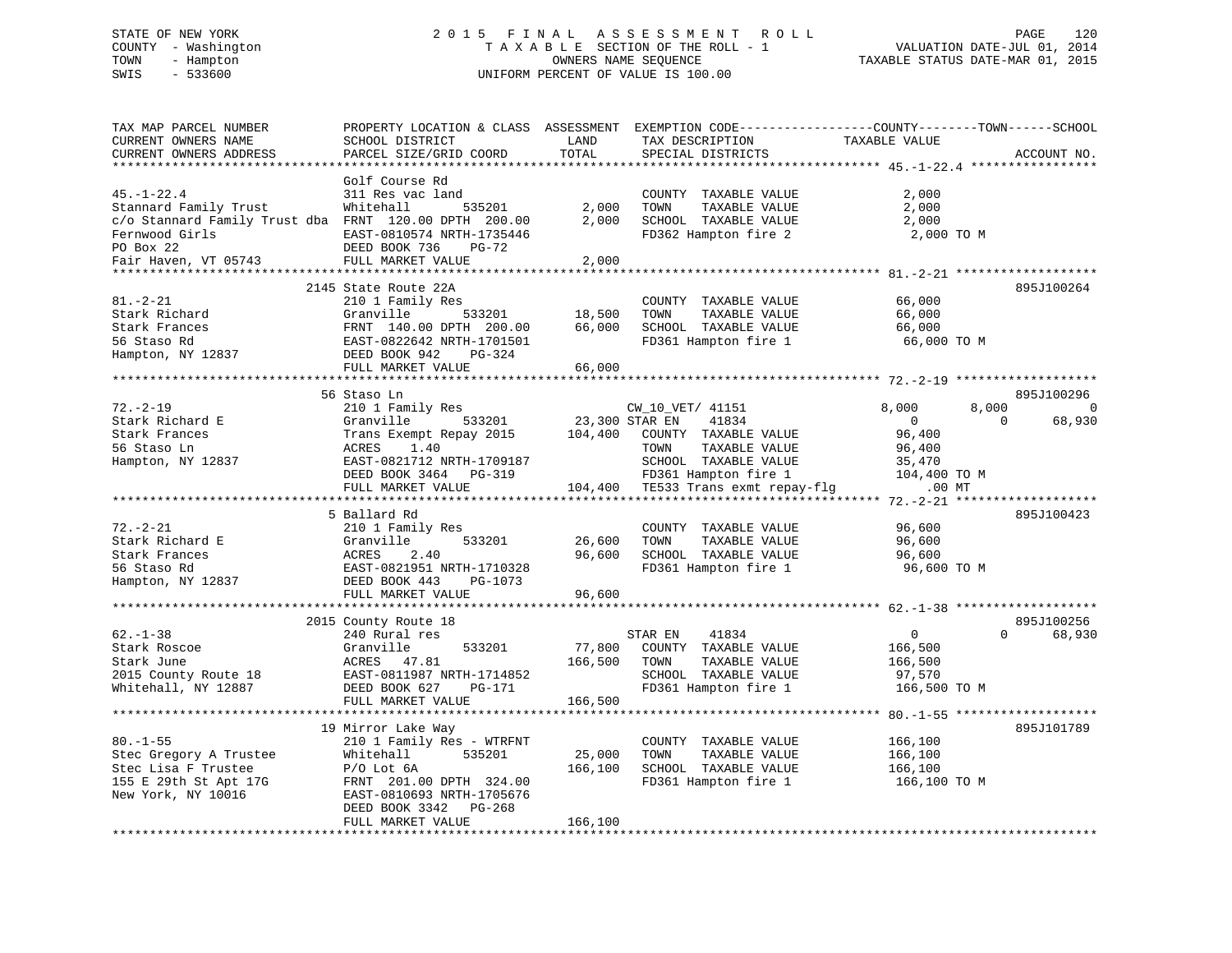# STATE OF NEW YORK 2 0 1 5 F I N A L A S S E S S M E N T R O L L PAGE 121 COUNTY - Washington T A X A B L E SECTION OF THE ROLL - 1 VALUATION DATE-JUL 01, 2014 TOWN - Hampton OWNERS NAME SEQUENCE TAXABLE STATUS DATE-MAR 01, 2015 SWIS - 533600 UNIFORM PERCENT OF VALUE IS 100.00

| TAX MAP PARCEL NUMBER<br>CURRENT OWNERS NAME<br>CURRENT OWNERS ADDRESS                        | PROPERTY LOCATION & CLASS ASSESSMENT EXEMPTION CODE----------------COUNTY-------TOWN------SCHOOL<br>SCHOOL DISTRICT<br>PARCEL SIZE/GRID COORD                                                                   | LAND<br>TOTAL                | TAX DESCRIPTION<br>SPECIAL DISTRICTS                                                                             | TAXABLE VALUE                                               | ACCOUNT NO.                      |
|-----------------------------------------------------------------------------------------------|-----------------------------------------------------------------------------------------------------------------------------------------------------------------------------------------------------------------|------------------------------|------------------------------------------------------------------------------------------------------------------|-------------------------------------------------------------|----------------------------------|
| $80 - 1 - 8$<br>Stevens Sheila<br>1549 County Route 21<br>Whitehall, NY 12887                 | 1549 County Route 21<br>210 1 Family Res<br>Granville<br>533201<br>866-187<br>ACRES<br>3.00<br>EAST-0812895 NRTH-1701476<br>DEED BOOK 477<br>PG-658<br>FULL MARKET VALUE                                        | 28,500<br>58,500<br>58,500   | STAR B<br>41854<br>COUNTY TAXABLE VALUE<br>TAXABLE VALUE<br>TOWN<br>SCHOOL TAXABLE VALUE<br>FD361 Hampton fire 1 | $\overline{0}$<br>58,500<br>58,500<br>26,830<br>58,500 TO M | 895J100658<br>$\Omega$<br>31,670 |
| $72.2 - 3 - 9$<br>Stoddard George<br>Stoddard Sherry<br>18 Greenfield Ln<br>Hampton, NY 12837 | 18 Greenfield Ln<br>210 1 Family Res<br>Granville<br>533201<br>$72 - 3 - 9$<br>FRNT 48.00 DPTH 244.00<br>EAST-0823960 NRTH-1712245<br>DEED BOOK 1865 PG-79<br>FULL MARKET VALUE                                 | 15,400<br>59,400<br>59,400   | STAR B<br>41854<br>COUNTY TAXABLE VALUE<br>TOWN<br>TAXABLE VALUE<br>SCHOOL TAXABLE VALUE<br>FD361 Hampton fire 1 | $\Omega$<br>59,400<br>59,400<br>27,730<br>59,400 TO M       | 895J100127<br>31,670<br>$\Omega$ |
| $81. - 1 - 17$<br>Strickland Living Trust<br>75 West Point Ter<br>West Hartford Conn, 06107   | 152 Rainbow Way<br>260 Seasonal res<br>Granville<br>533201<br>ACRES<br>4.50<br>EAST-0816754 NRTH-1700641<br>DEED BOOK 838<br>PG-223<br>FULL MARKET VALUE                                                        | 16,700<br>69,900<br>69,900   | COUNTY TAXABLE VALUE<br>TAXABLE VALUE<br>TOWN<br>SCHOOL TAXABLE VALUE<br>FD361 Hampton fire 1                    | 69,900<br>69,900<br>69,900<br>69,900 TO M                   | 895J100660                       |
| $71.3 - 2 - 6$<br>Strutz Paul<br>Strutz John W Jr<br>PO Box 265<br>East Wallingford, VT 05742 | County Route 21 OFF<br>311 Res vac land - WTRFNT<br>Whitehall<br>535201<br>Subdiv 15B<br>$80 - 2 - 6$<br>FRNT 196.00 DPTH 234.00<br>EAST-0809877 NRTH-1706858<br>DEED BOOK 807<br>$PG-263$<br>FULL MARKET VALUE | 26,000<br>26,000<br>26,000   | COUNTY TAXABLE VALUE<br>TAXABLE VALUE<br>TOWN<br>SCHOOL TAXABLE VALUE<br>FD361 Hampton fire 1                    | 26,000<br>26,000<br>26,000<br>26,000 TO M                   |                                  |
| $38. - 1 - 2$<br>Swahn Joseph M<br>10771 State Route 4<br>Whitehall, NY 12887                 | 27 Lemayville Way<br>210 1 Family Res<br>Whitehall<br>535201<br>ACRES<br>5.10<br>EAST-0805401 NRTH-1744144<br>DEED BOOK 3471 PG-78<br>FULL MARKET VALUE                                                         | 34,000<br>150,000<br>150,000 | COUNTY TAXABLE VALUE<br>TOWN<br>TAXABLE VALUE<br>SCHOOL TAXABLE VALUE<br>FD362 Hampton fire 2                    | 150,000<br>150,000<br>150,000<br>150,000 TO M               | 895J100407                       |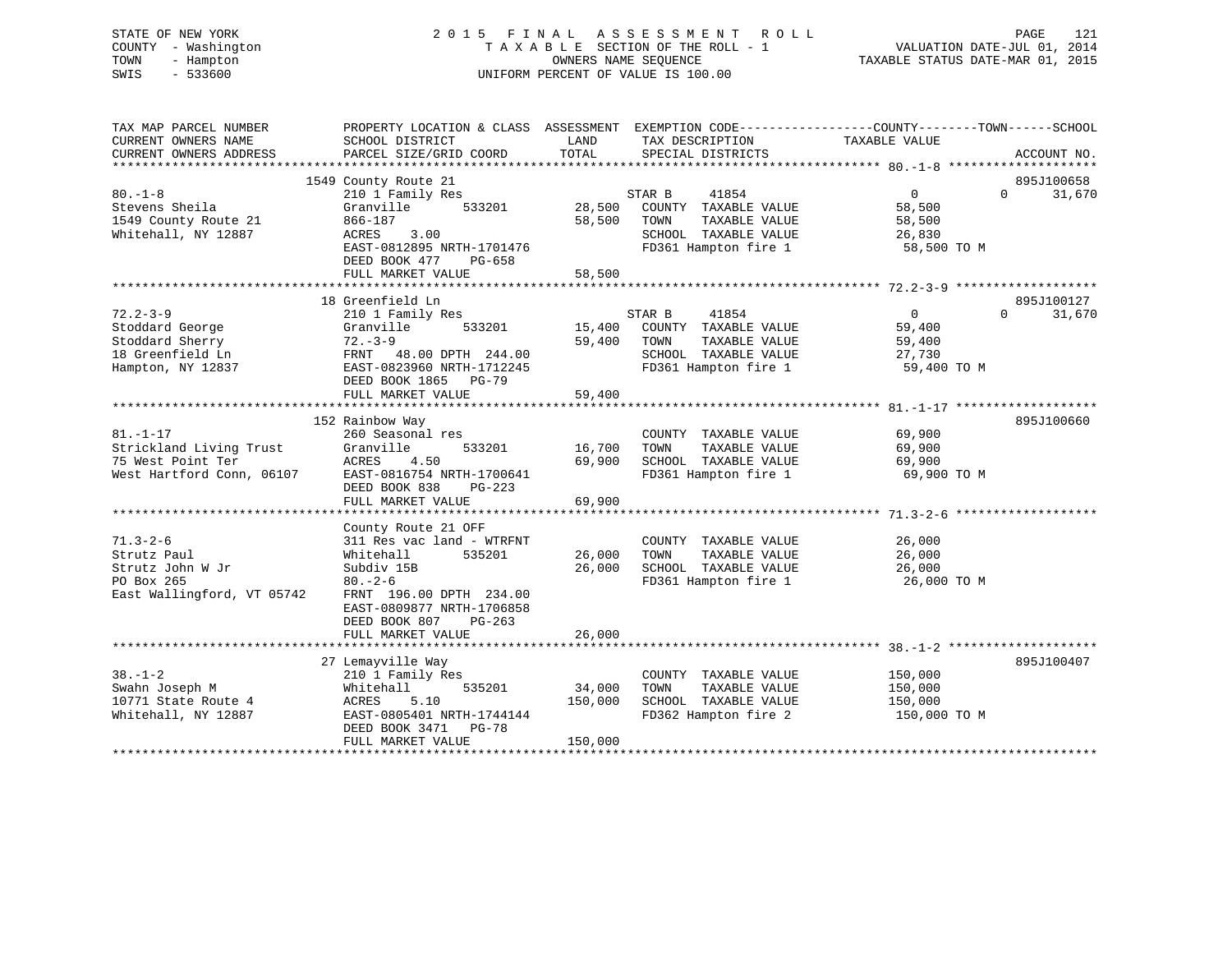# STATE OF NEW YORK 2 0 1 5 F I N A L A S S E S S M E N T R O L L PAGE 122 COUNTY - Washington T A X A B L E SECTION OF THE ROLL - 1 VALUATION DATE-JUL 01, 2014 TOWN - Hampton OWNERS NAME SEQUENCE TAXABLE STATUS DATE-MAR 01, 2015 SWIS - 533600 UNIFORM PERCENT OF VALUE IS 100.00

| TAX MAP PARCEL NUMBER<br>CURRENT OWNERS NAME<br>CURRENT OWNERS ADDRESS                                      | PROPERTY LOCATION & CLASS ASSESSMENT EXEMPTION CODE----------------COUNTY-------TOWN------SCHOOL<br>SCHOOL DISTRICT<br>PARCEL SIZE/GRID COORD                                                           | LAND<br>TOTAL                | TAX DESCRIPTION<br>SPECIAL DISTRICTS                                                                                   | TAXABLE VALUE                                                  | ACCOUNT NO.        |
|-------------------------------------------------------------------------------------------------------------|---------------------------------------------------------------------------------------------------------------------------------------------------------------------------------------------------------|------------------------------|------------------------------------------------------------------------------------------------------------------------|----------------------------------------------------------------|--------------------|
| $31. - 1 - 3.10$<br>Sweeney Daniel T<br>Sweeney Andrea<br>1386 Carvers Falls Ln<br>Whitehall, NY 12887      | 1386 Carvers Falls Ln<br>210 1 Family Res<br>535201<br>Whitehall<br>710/193<br>ACRES 1.70<br>EAST-0808590 NRTH-1745963<br>DEED BOOK 644<br>PG-227<br>FULL MARKET VALUE                                  | 24,300<br>120,200<br>120,200 | STAR B<br>41854<br>COUNTY TAXABLE VALUE<br>TOWN<br>TAXABLE VALUE<br>SCHOOL TAXABLE VALUE<br>FD362 Hampton fire 2       | $\overline{0}$<br>120,200<br>120,200<br>88,530<br>120,200 TO M | $\Omega$<br>31,670 |
|                                                                                                             |                                                                                                                                                                                                         |                              |                                                                                                                        |                                                                |                    |
| $31. -1 -1$<br>Sweeney Virginia M Trust<br>Sweeney Frank A Trustee<br>PO Box 3296<br>Westport, MA 02790     | 215 Carvers Falls Rd<br>260 Seasonal res<br>Whitehall<br>535201<br>Frank A &Virginia M Sween<br>Trust 3196/27<br>ACRES 168.50<br>EAST-0804096 NRTH-1746683<br>DEED BOOK 3196 PG-27<br>FULL MARKET VALUE | 94,400<br>143,800<br>143,800 | COUNTY TAXABLE VALUE<br>TOWN<br>TAXABLE VALUE<br>SCHOOL TAXABLE VALUE<br>FD362 Hampton fire 2                          | 143,800<br>143,800<br>143,800<br>143,800 TO M                  | 895J100091         |
|                                                                                                             |                                                                                                                                                                                                         |                              |                                                                                                                        |                                                                |                    |
| $38. - 1 - 1.1$<br>Sweeney Virginia M Trust<br>Sweeney Frank A Trustee<br>PO Box 3296<br>Westport, MA 02790 | Carvers Falls Rd<br>323 Vacant rural<br>535201<br>Whitehall<br>Frank A & Virginia M Swee<br>Trust 3196/27<br>ACRES 40.70<br>EAST-0803572 NRTH-1744619<br>DEED BOOK 3196<br>PG-27<br>FULL MARKET VALUE   | 19,000<br>19,000<br>19,000   | COUNTY TAXABLE VALUE<br>TAXABLE VALUE<br>TOWN<br>SCHOOL TAXABLE VALUE<br>CA001 Cons agri dst 1<br>FD362 Hampton fire 2 | 19,000<br>19,000<br>19,000<br>19,000 TO<br>19,000 TO M         |                    |
|                                                                                                             |                                                                                                                                                                                                         |                              |                                                                                                                        |                                                                |                    |
| $72. - 1 - 19$<br>Taran Barbara M<br>485 South Rd<br>Whitehall, NY 12887                                    | 485 South Rd<br>240 Rural res<br>Granville<br>533201<br>ACRES 79.84<br>EAST-0819210 NRTH-1708846<br>DEED BOOK 3081<br>PG-31<br>FULL MARKET VALUE                                                        | 98,700<br>175,200<br>175,200 | COUNTY TAXABLE VALUE<br>TOWN<br>TAXABLE VALUE<br>SCHOOL TAXABLE VALUE<br>FD361 Hampton fire 1                          | 175,200<br>175,200<br>175,200<br>175,200 TO M                  | 895J100267         |
|                                                                                                             |                                                                                                                                                                                                         |                              |                                                                                                                        |                                                                |                    |
| $72. - 2 - 14$<br>Taran Barbara M<br>Taran Stephen M<br>485 South Rd<br>Whitehall, NY 12887                 | State Route 22A OFF<br>720 Mine/quarry<br>533201<br>Granville<br>719/148<br>ACRES 17.00<br>EAST-0823238 NRTH-1706339<br>DEED BOOK 3081<br>PG-35                                                         | 27,000<br>27,000             | COUNTY TAXABLE VALUE<br>TAXABLE VALUE<br>TOWN<br>SCHOOL TAXABLE VALUE<br>FD361 Hampton fire 1                          | 27,000<br>27,000<br>27,000<br>27,000 TO M                      | 895J100208         |
|                                                                                                             | FULL MARKET VALUE                                                                                                                                                                                       | 27,000                       |                                                                                                                        |                                                                |                    |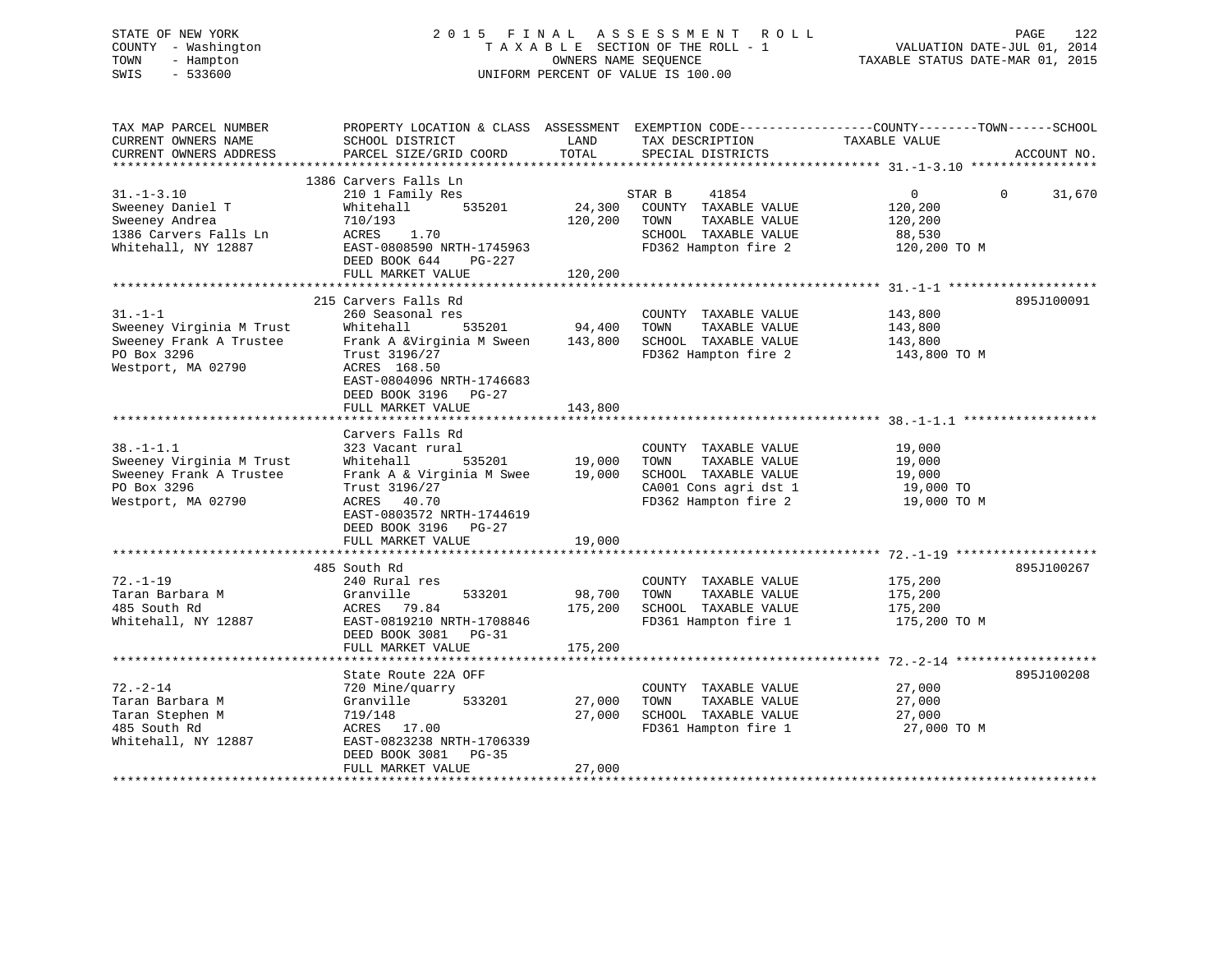# STATE OF NEW YORK 2 0 1 5 F I N A L A S S E S S M E N T R O L L PAGE 123 COUNTY - Washington T A X A B L E SECTION OF THE ROLL - 1 VALUATION DATE-JUL 01, 2014 TOWN - Hampton OWNERS NAME SEQUENCE TAXABLE STATUS DATE-MAR 01, 2015 SWIS - 533600 UNIFORM PERCENT OF VALUE IS 100.00

| TAX MAP PARCEL NUMBER<br>CURRENT OWNERS NAME<br>CURRENT OWNERS ADDRESS | PROPERTY LOCATION & CLASS ASSESSMENT<br>SCHOOL DISTRICT<br>PARCEL SIZE/GRID COORD | LAND<br>TOTAL | TAX DESCRIPTION<br>SPECIAL DISTRICTS | EXEMPTION CODE-----------------COUNTY-------TOWN------SCHOOL<br>TAXABLE VALUE | ACCOUNT NO. |
|------------------------------------------------------------------------|-----------------------------------------------------------------------------------|---------------|--------------------------------------|-------------------------------------------------------------------------------|-------------|
|                                                                        |                                                                                   |               |                                      |                                                                               |             |
| $71. - 1 - 14.51$                                                      | 244 Hills Pond Rd                                                                 |               | COUNTY TAXABLE VALUE                 |                                                                               |             |
| Taran Christopher John                                                 | 210 1 Family Res<br>Granville<br>533201                                           | 39,400        | TAXABLE VALUE<br>TOWN                | 141,600                                                                       |             |
| 244 Hills Pond Rd                                                      | ACRES<br>9.36                                                                     | 141,600       | SCHOOL TAXABLE VALUE                 | 141,600<br>141,600                                                            |             |
| PO Box 118                                                             | EAST-0817141 NRTH-1707834                                                         |               | FD361 Hampton fire 1                 | 141,600 TO M                                                                  |             |
| Hampton, NY 12837                                                      |                                                                                   |               |                                      |                                                                               |             |
|                                                                        | DEED BOOK 2212 PG-35<br>FULL MARKET VALUE                                         | 141,600       |                                      |                                                                               |             |
|                                                                        |                                                                                   |               |                                      |                                                                               |             |
|                                                                        | 494 South Rd                                                                      |               |                                      |                                                                               |             |
| $72. - 1 - 19.1$                                                       | 210 1 Family Res                                                                  |               | STAR B<br>41854                      | $\overline{0}$<br>$\Omega$                                                    | 31,670      |
| Taran Joseph                                                           | Granville<br>533201                                                               | 34,100        | COUNTY TAXABLE VALUE                 | 272,200                                                                       |             |
| Taran Tamme                                                            | ACRES<br>4.73                                                                     | 272,200       | TAXABLE VALUE<br>TOWN                | 272,200                                                                       |             |
| PO Box 49                                                              | EAST-0820653 NRTH-1708856                                                         |               | SCHOOL TAXABLE VALUE                 | 240,530                                                                       |             |
| Hampton, NY 12837                                                      | DEED BOOK 694<br>PG-294                                                           |               | FD361 Hampton fire 1                 | 272,200 TO M                                                                  |             |
|                                                                        | FULL MARKET VALUE                                                                 | 272,200       |                                      |                                                                               |             |
|                                                                        |                                                                                   |               |                                      |                                                                               |             |
|                                                                        | County Route 18 OFF                                                               |               |                                      |                                                                               | 895J100696  |
| $72. - 1 - 22.1$                                                       | 720 Mine/quarry                                                                   |               | COUNTY TAXABLE VALUE                 | 7,500                                                                         |             |
| Tatko Raymond S                                                        | 533201                                                                            | 7,500         | TOWN<br>TAXABLE VALUE                | 7,500                                                                         |             |
| Box 76                                                                 | Granville                                                                         | 7,500         | SCHOOL TAXABLE VALUE                 |                                                                               |             |
| Middle Granville, NY 12849                                             | 556/241<br>ACRES<br>10.17                                                         |               | CA001 Cons agri dst 1                | 7,500<br>7,500 TO                                                             |             |
|                                                                        | EAST-0819474 NRTH-1710773                                                         |               | FD361 Hampton fire 1                 | 7,500 TO M                                                                    |             |
|                                                                        |                                                                                   |               |                                      |                                                                               |             |
|                                                                        | DEED BOOK 502<br>$PG-204$                                                         | 7,500         |                                      |                                                                               |             |
|                                                                        | FULL MARKET VALUE                                                                 |               |                                      |                                                                               |             |
|                                                                        |                                                                                   |               |                                      |                                                                               | 895J100623  |
| $80. - 1 - 10$                                                         | 39 Smith Way                                                                      |               | 41854                                | $\overline{0}$<br>$\Omega$                                                    |             |
|                                                                        | 260 Seasonal res                                                                  | 36,000        | STAR B                               | 69,000                                                                        | 31,670      |
| Taylor Lawrence                                                        | Granville<br>533201                                                               |               | COUNTY TAXABLE VALUE                 |                                                                               |             |
| 39 Smith Way                                                           | 6.00 BANK<br>ACRES<br>40                                                          | 69,000        | TOWN<br>TAXABLE VALUE                | 69,000                                                                        |             |
| Whitehall, NY 12887                                                    | EAST-0812248 NRTH-1701367                                                         |               | SCHOOL TAXABLE VALUE                 | 37,330                                                                        |             |
|                                                                        | DEED BOOK 2104 PG-339                                                             |               | FD361 Hampton fire 1                 | 69,000 TO M                                                                   |             |
|                                                                        | FULL MARKET VALUE                                                                 | 69,000        |                                      |                                                                               |             |
|                                                                        |                                                                                   |               |                                      |                                                                               |             |
|                                                                        | West Way                                                                          |               |                                      |                                                                               | 895J100268  |
| $71.4 - 2 - 10$                                                        | 311 Res vac land - WTRFNT                                                         |               | COUNTY TAXABLE VALUE                 | 25,500                                                                        |             |
| Tedeschi James A                                                       | Granville<br>533201                                                               | 25,500        | TOWN<br>TAXABLE VALUE                | 25,500                                                                        |             |
| Tedeschi James A Jr                                                    | LOT 8                                                                             | 25,500        | SCHOOL TAXABLE VALUE                 | 25,500                                                                        |             |
| 532 Long Beach Rd                                                      | $71. - 2 - 10$                                                                    |               | FD361 Hampton fire 1                 | 25,500 TO M                                                                   |             |
| St James L I, NY 11780                                                 | FRNT 102.00 DPTH 241.00                                                           |               |                                      |                                                                               |             |
|                                                                        | EAST-0815553 NRTH-1707324                                                         |               |                                      |                                                                               |             |
|                                                                        | DEED BOOK 667<br>PG-107                                                           |               |                                      |                                                                               |             |
|                                                                        | FULL MARKET VALUE                                                                 | 25,500        |                                      |                                                                               |             |
|                                                                        |                                                                                   |               |                                      |                                                                               |             |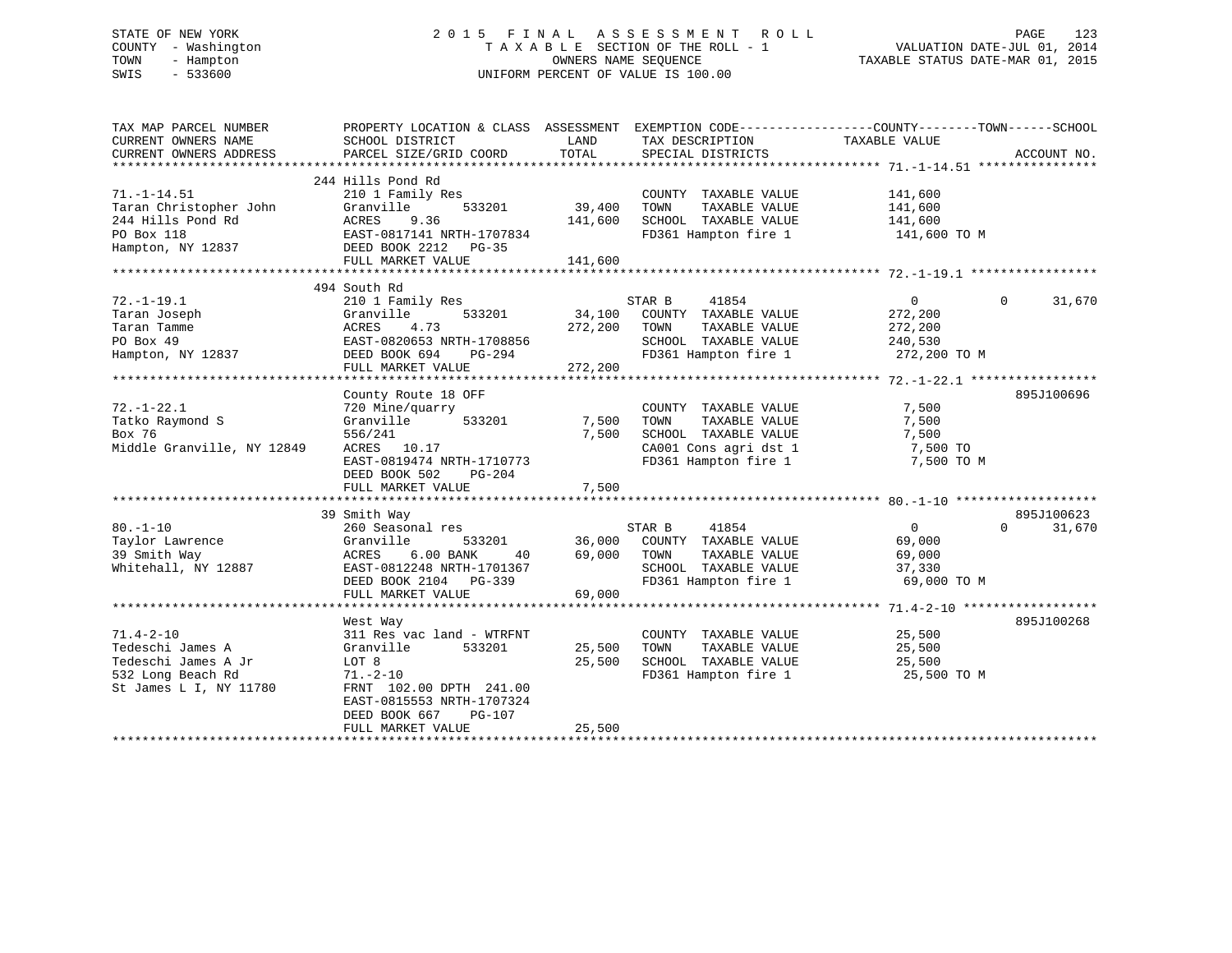# STATE OF NEW YORK 2 0 1 5 F I N A L A S S E S S M E N T R O L L PAGE 124 COUNTY - Washington T A X A B L E SECTION OF THE ROLL - 1 VALUATION DATE-JUL 01, 2014 TOWN - Hampton OWNERS NAME SEQUENCE TAXABLE STATUS DATE-MAR 01, 2015 SWIS - 533600 UNIFORM PERCENT OF VALUE IS 100.00

TAX MAP PARCEL NUMBER PROPERTY LOCATION & CLASS ASSESSMENT EXEMPTION CODE------------------COUNTY--------TOWN------SCHOOL CURRENT OWNERS NAME SCHOOL DISTRICT LAND TAX DESCRIPTION TAXABLE VALUECURRENT OWNERS ADDRESS PARCEL SIZE/GRID COORD TOTAL SPECIAL DISTRICTS ACCOUNT NO. \*\*\*\*\*\*\*\*\*\*\*\*\*\*\*\*\*\*\*\*\*\*\*\*\*\*\*\*\*\*\*\*\*\*\*\*\*\*\*\*\*\*\*\*\*\*\*\*\*\*\*\*\*\*\*\*\*\*\*\*\*\*\*\*\*\*\*\*\*\*\*\*\*\*\*\*\*\*\*\*\*\*\*\*\*\*\*\*\*\*\*\*\*\*\*\*\*\*\*\*\*\*\* 81.-1-15 \*\*\*\*\*\*\*\*\*\*\*\*\*\*\*\*\*\*\* 1051 North Quivey Hill Ln 895J100430 81.-1-15 314 Rural vac<10 COUNTY TAXABLE VALUE 23,000 Terrio James Granville 533201 23,000 TOWN TAXABLE VALUE 23,000 Terrio Kathleen ACRES 4.00 23,000 SCHOOL TAXABLE VALUE 23,000 49 East Main St EAST-0817654 NRTH-1700465 FD361 Hampton fire 1 23,000 TO M Granville, NY 12832 DEED BOOK 719 PG-325 FULL MARKET VALUE 23,000 \*\*\*\*\*\*\*\*\*\*\*\*\*\*\*\*\*\*\*\*\*\*\*\*\*\*\*\*\*\*\*\*\*\*\*\*\*\*\*\*\*\*\*\*\*\*\*\*\*\*\*\*\*\*\*\*\*\*\*\*\*\*\*\*\*\*\*\*\*\*\*\*\*\*\*\*\*\*\*\*\*\*\*\*\*\*\*\*\*\*\*\*\*\*\*\*\*\*\*\*\*\*\* 71.-1-29.1 \*\*\*\*\*\*\*\*\*\*\*\*\*\*\*\*\* Forest Hill Way 71.-1-29.1 311 Res vac land COUNTY TAXABLE VALUE 5,000 The Main Street Express LLC Granville 533201 5,000 TOWN TAXABLE VALUE 5,000 770 Bedford Ridge Rd FRNT 350.00 DPTH 328.00 5,000 SCHOOL TAXABLE VALUE 5,000 Mt Kisco, NY 10549 EAST-0810196 NRTH-1706828 FD361 Hampton fire 1 5,000 TO M DEED BOOK 3394 PG-249

FULL MARKET VALUE 5,000 \*\*\*\*\*\*\*\*\*\*\*\*\*\*\*\*\*\*\*\*\*\*\*\*\*\*\*\*\*\*\*\*\*\*\*\*\*\*\*\*\*\*\*\*\*\*\*\*\*\*\*\*\*\*\*\*\*\*\*\*\*\*\*\*\*\*\*\*\*\*\*\*\*\*\*\*\*\*\*\*\*\*\*\*\*\*\*\*\*\*\*\*\*\*\*\*\*\*\*\*\*\*\* 71.-1-30.1 \*\*\*\*\*\*\*\*\*\*\*\*\*\*\*\*\*895J100014 County Route 21<br>311 Res vac land and the COUNTY TAXABLE VALUE 201001 71.-1-30.1 311 Res vac land COUNTY TAXABLE VALUE 19,000 The Main Street Express LLC Whitehall 535201 19,000 TOWN TAXABLE VALUE 19,000 770 Bedford Ridge Rd Sect 4 Lot 1 19,000 SCHOOL TAXABLE VALUE 19,000 Mt Kisco, NY 10549 680/39 Row Agmt FD361 Hampton fire 1 19,000 TO M ACRES 4.20 EAST-0809503 NRTH-1707237 DEED BOOK 3394 PG-249 FULL MARKET VALUE 19,000 \*\*\*\*\*\*\*\*\*\*\*\*\*\*\*\*\*\*\*\*\*\*\*\*\*\*\*\*\*\*\*\*\*\*\*\*\*\*\*\*\*\*\*\*\*\*\*\*\*\*\*\*\*\*\*\*\*\*\*\*\*\*\*\*\*\*\*\*\*\*\*\*\*\*\*\*\*\*\*\*\*\*\*\*\*\*\*\*\*\*\*\*\*\*\*\*\*\*\*\*\*\*\* 71.-1-30.3 \*\*\*\*\*\*\*\*\*\*\*\*\*\*\*\*\* County Route 21 OFF 71.-1-30.3 311 Res vac land COUNTY TAXABLE VALUE 18,500 The Main Street Express LLC Whitehall 535201 18,500 TOWN TAXABLE VALUE 18,500 770 Bedford Ridge Rd Sect 4 Lot 2 18,500 SCHOOL TAXABLE VALUE 18,500 Mt Kisco, NY 10549 ACRES 3.98 FD361 Hampton fire 1 18,500 TO M EAST-0809851 NRTH-1707322 DEED BOOK 3394 PG-249 FULL MARKET VALUE 18,500 \*\*\*\*\*\*\*\*\*\*\*\*\*\*\*\*\*\*\*\*\*\*\*\*\*\*\*\*\*\*\*\*\*\*\*\*\*\*\*\*\*\*\*\*\*\*\*\*\*\*\*\*\*\*\*\*\*\*\*\*\*\*\*\*\*\*\*\*\*\*\*\*\*\*\*\*\*\*\*\*\*\*\*\*\*\*\*\*\*\*\*\*\*\*\*\*\*\*\*\*\*\*\* 71.-1-30.4 \*\*\*\*\*\*\*\*\*\*\*\*\*\*\*\*\*

|                             | County Route 21 OFF       |        |                         |             |
|-----------------------------|---------------------------|--------|-------------------------|-------------|
| $71. - 1 - 30.4$            | 323 Vacant rural          |        | TAXABLE VALUE<br>COUNTY | 25,000      |
| The Main Street Express LLC | Whitehall<br>535201       | 25,000 | TOWN<br>TAXABLE VALUE   | 25,000      |
| 770 Bedford Ridge Rd        | Sect 4 Lot 3              | 25,000 | TAXABLE VALUE<br>SCHOOL | 25,000      |
| Mt Kisco, NY 10549          | 38.69<br>ACRES            |        | FD361 Hampton fire 1    | 25,000 TO M |
|                             | EAST-0809447 NRTH-1708296 |        |                         |             |
|                             | DEED BOOK 3394<br>PG-249  |        |                         |             |
|                             | FULL MARKET VALUE         | 25,000 |                         |             |
|                             |                           |        |                         |             |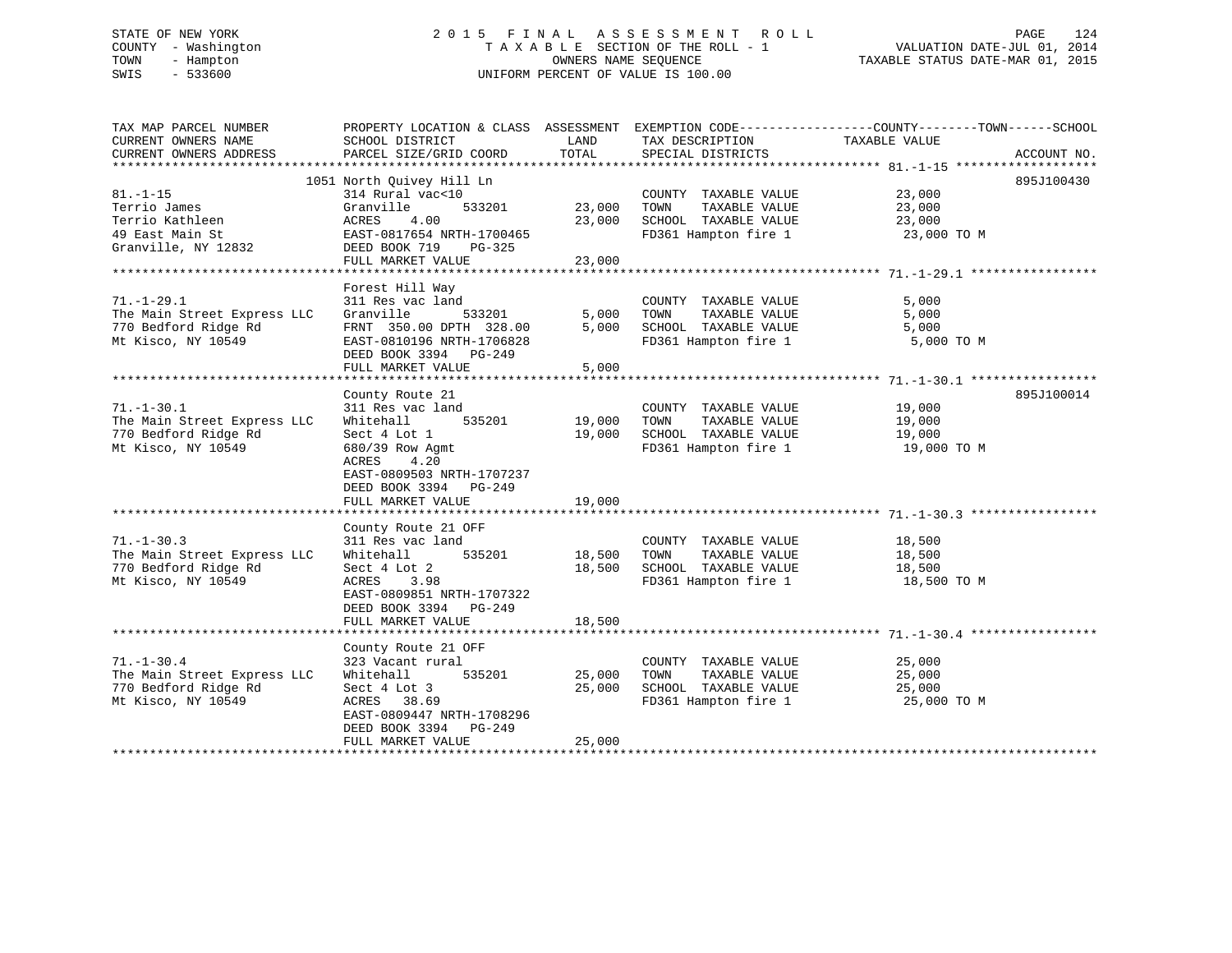# STATE OF NEW YORK 2 0 1 5 F I N A L A S S E S S M E N T R O L L PAGE 125 COUNTY - Washington T A X A B L E SECTION OF THE ROLL - 1 VALUATION DATE-JUL 01, 2014 TOWN - Hampton OWNERS NAME SEQUENCE TAXABLE STATUS DATE-MAR 01, 2015 SWIS - 533600 UNIFORM PERCENT OF VALUE IS 100.00

| TAX MAP PARCEL NUMBER<br>CURRENT OWNERS NAME<br>CURRENT OWNERS ADDRESS                        | SCHOOL DISTRICT<br>PARCEL SIZE/GRID COORD                                                                                                                                                                                | LAND<br>TOTAL              | TAX DESCRIPTION<br>SPECIAL DISTRICTS                                                          | PROPERTY LOCATION & CLASS ASSESSMENT EXEMPTION CODE----------------COUNTY-------TOWN------SCHOOL<br>TAXABLE VALUE<br>ACCOUNT NO. |
|-----------------------------------------------------------------------------------------------|--------------------------------------------------------------------------------------------------------------------------------------------------------------------------------------------------------------------------|----------------------------|-----------------------------------------------------------------------------------------------|----------------------------------------------------------------------------------------------------------------------------------|
| $71. - 1 - 30.5$<br>The Main Street Express LLC<br>770 Bedford Ridge Rd<br>Mt Kisco, NY 10549 | County Route 21<br>311 Res vac land<br>535201<br>Whitehall<br>Sect 4 Lot 4<br>ACRES<br>5.10<br>EAST-0809225 NRTH-1707584<br>DEED BOOK 3394 PG-249<br>FULL MARKET VALUE                                                   | 21,000<br>21,000<br>21,000 | COUNTY TAXABLE VALUE<br>TOWN<br>TAXABLE VALUE<br>SCHOOL TAXABLE VALUE<br>FD361 Hampton fire 1 | 21,000<br>21,000<br>21,000<br>21,000 TO M                                                                                        |
|                                                                                               |                                                                                                                                                                                                                          |                            |                                                                                               |                                                                                                                                  |
| $71. - 1 - 30.6$<br>The Main Street Express LLC<br>770 Bedford Ridge Rd<br>Mt Kisco, NY 10549 | County Route 21<br>311 Res vac land<br>Whitehall<br>535201<br>Sect 4 Lot 5<br>ACRES 10.09<br>EAST-0808713 NRTH-1707962<br>DEED BOOK 3394 PG-249                                                                          | 29,000<br>29,000           | COUNTY TAXABLE VALUE<br>TOWN<br>TAXABLE VALUE<br>SCHOOL TAXABLE VALUE<br>FD361 Hampton fire 1 | 29,000<br>29,000<br>29,000<br>29,000 TO M                                                                                        |
|                                                                                               | FULL MARKET VALUE                                                                                                                                                                                                        | 29,000                     |                                                                                               |                                                                                                                                  |
| $71.3 - 2 - 1$<br>The Main Street Express LLC<br>770 Bedford Ridge Rd<br>Mt Kisco, NY 10549   | County Route 21<br>311 Res vac land - WTRFNT<br>Whitehall<br>535201<br>Subdiv Lot 21B<br>Sect 3<br>$80. -2 - 1$<br>FRNT 319.00 DPTH 178.00<br>EAST-0809667 NRTH-1706334<br>DEED BOOK 3394 PG-249<br>FULL MARKET VALUE    | 26,000<br>26,000<br>26,000 | COUNTY TAXABLE VALUE<br>TOWN<br>TAXABLE VALUE<br>SCHOOL TAXABLE VALUE<br>FD361 Hampton fire 1 | 26,000<br>26,000<br>26,000<br>26,000 TO M                                                                                        |
|                                                                                               | County Route 21                                                                                                                                                                                                          |                            |                                                                                               |                                                                                                                                  |
| $71.3 - 2 - 2$<br>The Main Street Express LLC<br>770 Bedford Ridge Rd<br>Mt Kisco, NY 10549   | 311 Res vac land - WTRFNT<br>Whitehall<br>535201<br>Subdiv Lot 19B<br>Sect 3<br>$80 - 2 - 2$<br>FRNT 291.00 DPTH 289.00<br>EAST-0809585 NRTH-1706546<br>DEED BOOK 3394 PG-249                                            | 26,000<br>26,000           | COUNTY TAXABLE VALUE<br>TOWN<br>TAXABLE VALUE<br>SCHOOL TAXABLE VALUE<br>FD361 Hampton fire 1 | 26,000<br>26,000<br>26,000<br>26,000 TO M                                                                                        |
|                                                                                               | FULL MARKET VALUE                                                                                                                                                                                                        | 26,000                     |                                                                                               |                                                                                                                                  |
| $71.3 - 2 - 3$<br>The Main Street Express LLC<br>770 Bedford Ridge Rd<br>Mt Kisco, NY 10549   | *******************<br>County Route 21 OFF<br>314 Rural vac<10 - WTRFNT<br>Whitehall<br>535201<br>Subdiv 18B<br>$80 - 2 - 3$<br>ACRES<br>1.11<br>EAST-0809537 NRTH-1706726<br>DEED BOOK 3394 PG-249<br>FULL MARKET VALUE | 26,000<br>26,000<br>26,000 | COUNTY TAXABLE VALUE<br>TOWN<br>TAXABLE VALUE<br>SCHOOL TAXABLE VALUE<br>FD361 Hampton fire 1 | ****************************** 71.3-2-3 *****<br>26,000<br>26,000<br>26,000<br>26,000 TO M                                       |
|                                                                                               |                                                                                                                                                                                                                          |                            |                                                                                               |                                                                                                                                  |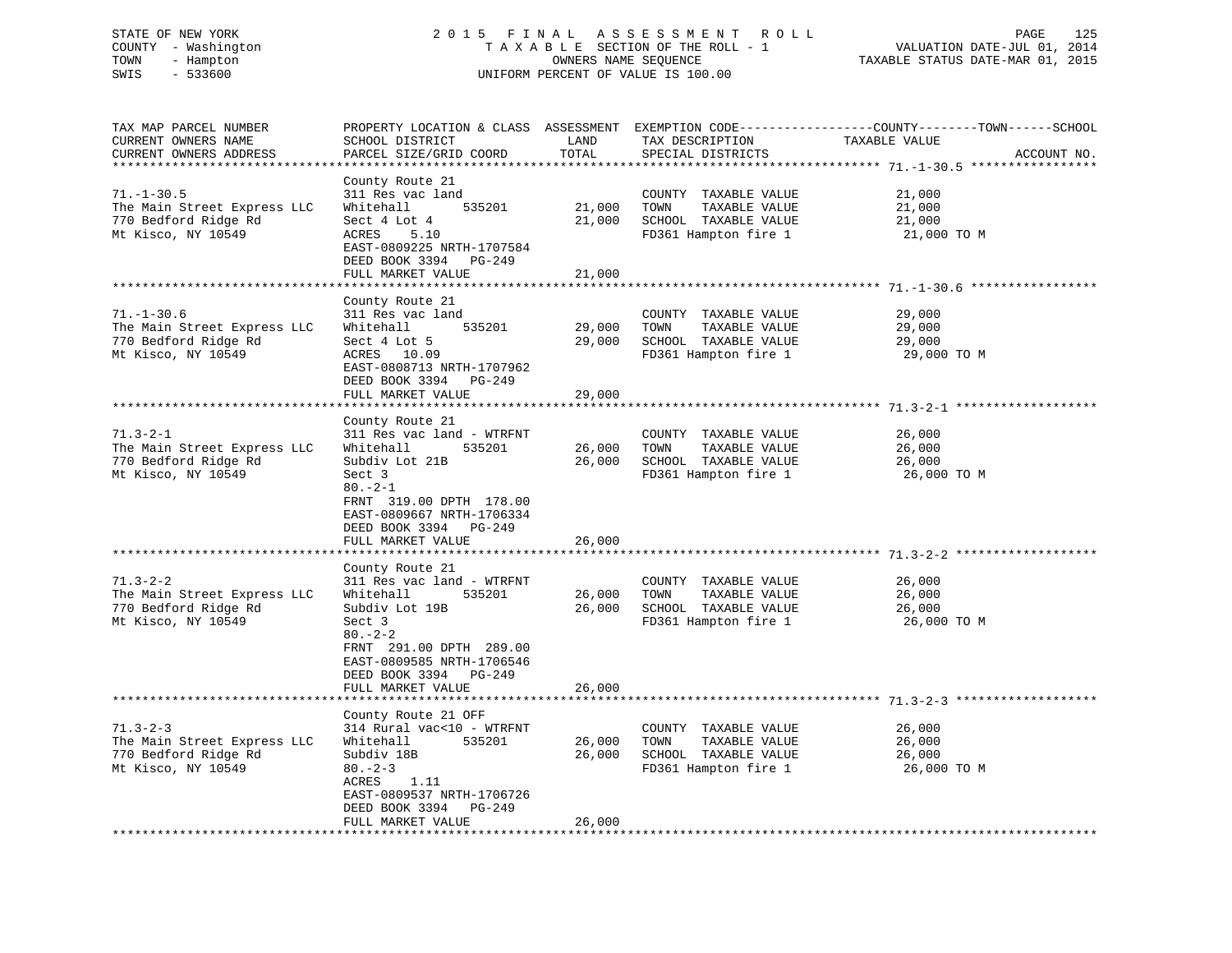# STATE OF NEW YORK 2 0 1 5 F I N A L A S S E S S M E N T R O L L PAGE 126 COUNTY - Washington T A X A B L E SECTION OF THE ROLL - 1 VALUATION DATE-JUL 01, 2014 TOWN - Hampton OWNERS NAME SEQUENCE TAXABLE STATUS DATE-MAR 01, 2015 SWIS - 533600 UNIFORM PERCENT OF VALUE IS 100.00

| TAX MAP PARCEL NUMBER<br>CURRENT OWNERS NAME<br>CURRENT OWNERS ADDRESS                       | SCHOOL DISTRICT<br>PARCEL SIZE/GRID COORD                                                                                                                                                            | LAND<br>TOTAL                | TAX DESCRIPTION<br>SPECIAL DISTRICTS                                                          | PROPERTY LOCATION & CLASS ASSESSMENT EXEMPTION CODE----------------COUNTY-------TOWN-----SCHOOL<br>TAXABLE VALUE<br>ACCOUNT NO. |
|----------------------------------------------------------------------------------------------|------------------------------------------------------------------------------------------------------------------------------------------------------------------------------------------------------|------------------------------|-----------------------------------------------------------------------------------------------|---------------------------------------------------------------------------------------------------------------------------------|
| $71.3 - 2 - 4$<br>The Main Street Express LLC<br>770 Bedford Ridge Rd<br>Mt Kisco, NY 10549  | County Route 21<br>314 Rural vac<10 - WTRFNT<br>Whitehall<br>535201<br>Subdiv Lot 17B<br>$80 - 2 - 4$<br>ACRES<br>1.53<br>EAST-0809488 NRTH-1706892<br>DEED BOOK 3394 PG-249<br>FULL MARKET VALUE    | 26,000<br>26,000<br>26,000   | COUNTY TAXABLE VALUE<br>TOWN<br>TAXABLE VALUE<br>SCHOOL TAXABLE VALUE<br>FD361 Hampton fire 1 | 26,000<br>26,000<br>26,000<br>26,000 TO M                                                                                       |
|                                                                                              |                                                                                                                                                                                                      |                              |                                                                                               | **************************************571.3-2-5*********************************                                                |
| $71.3 - 2 - 5$<br>The Main Street Express LLC<br>770 Bedford Ridge Rd<br>Mt Kisco, NY 10549  | County Route 21 OFF<br>314 Rural vac<10 - WTRFNT<br>535201<br>Whitehall<br>Subdiv 16B<br>$80 - 2 - 5$<br>ACRES<br>1.31<br>EAST-0809685 NRTH-1706900<br>DEED BOOK 3394 PG-249                         | 26,000<br>26,000             | COUNTY TAXABLE VALUE<br>TAXABLE VALUE<br>TOWN<br>SCHOOL TAXABLE VALUE<br>FD361 Hampton fire 1 | 26,000<br>26,000<br>26,000<br>26,000 TO M                                                                                       |
|                                                                                              | FULL MARKET VALUE                                                                                                                                                                                    | 26,000                       |                                                                                               |                                                                                                                                 |
|                                                                                              |                                                                                                                                                                                                      |                              |                                                                                               |                                                                                                                                 |
| $71.3 - 3 - 1$<br>The Main Street Express LLC<br>770 Bedford Ridge Rd<br>Mt Kisco, NY 10549  | 10 Forest Hill Way<br>210 1 Family Res - WTRFNT<br>Whitehall<br>535201<br>Subdiv Lot 14B<br>$80 - 3 - 1$<br>ACRES<br>1.04<br>EAST-0810077 NRTH-1706871<br>DEED BOOK 3394 PG-249<br>FULL MARKET VALUE | 25,000<br>186,600<br>186,600 | COUNTY TAXABLE VALUE<br>TOWN<br>TAXABLE VALUE<br>SCHOOL TAXABLE VALUE<br>FD361 Hampton fire 1 | 186,600<br>186,600<br>186,600<br>186,600 ТО М                                                                                   |
|                                                                                              |                                                                                                                                                                                                      |                              |                                                                                               |                                                                                                                                 |
| $71.3 - 3 - 2$<br>The Main Street Express LLC<br>770 Bedford Ridge Rd<br>Mt Kisco, NY 10549  | Forest Hill Way<br>311 Res vac land - WTRFNT<br>Whitehall<br>535201<br>Subdiv Lot 13B<br>Sect 3<br>$80 - 3 - 2$<br>FRNT 221.00 DPTH 240.00<br>EAST-0810146 NRTH-1706601<br>DEED BOOK 3394 PG-249     | 26,000<br>26,000             | COUNTY TAXABLE VALUE<br>TOWN<br>TAXABLE VALUE<br>SCHOOL TAXABLE VALUE<br>FD361 Hampton fire 1 | 26,000<br>26,000<br>26,000<br>26,000 TO M                                                                                       |
|                                                                                              | FULL MARKET VALUE                                                                                                                                                                                    | 26,000                       |                                                                                               |                                                                                                                                 |
|                                                                                              |                                                                                                                                                                                                      |                              |                                                                                               |                                                                                                                                 |
| $71.3 - 3 - 15$<br>The Main Street Express LLC<br>770 Bedford Ridge Rd<br>Mt Kisco, NY 10549 | County Route 21<br>311 Res vac land - WTRFNT<br>Whitehall<br>535201<br>Subdiv Lot 1B<br>Sect 3<br>$80. - 3 - 15$<br>FRNT 230.00 DPTH 121.00<br>EAST-0810076 NRTH-1705791<br>DEED BOOK 3394 PG-249    | 26,000<br>26,000             | COUNTY TAXABLE VALUE<br>TOWN<br>TAXABLE VALUE<br>SCHOOL TAXABLE VALUE<br>FD361 Hampton fire 1 | 26,000<br>26,000<br>26,000<br>26,000 TO M                                                                                       |
|                                                                                              | FULL MARKET VALUE<br>* * * * * * * * * * * * * * * * * * * *                                                                                                                                         | 26,000                       |                                                                                               |                                                                                                                                 |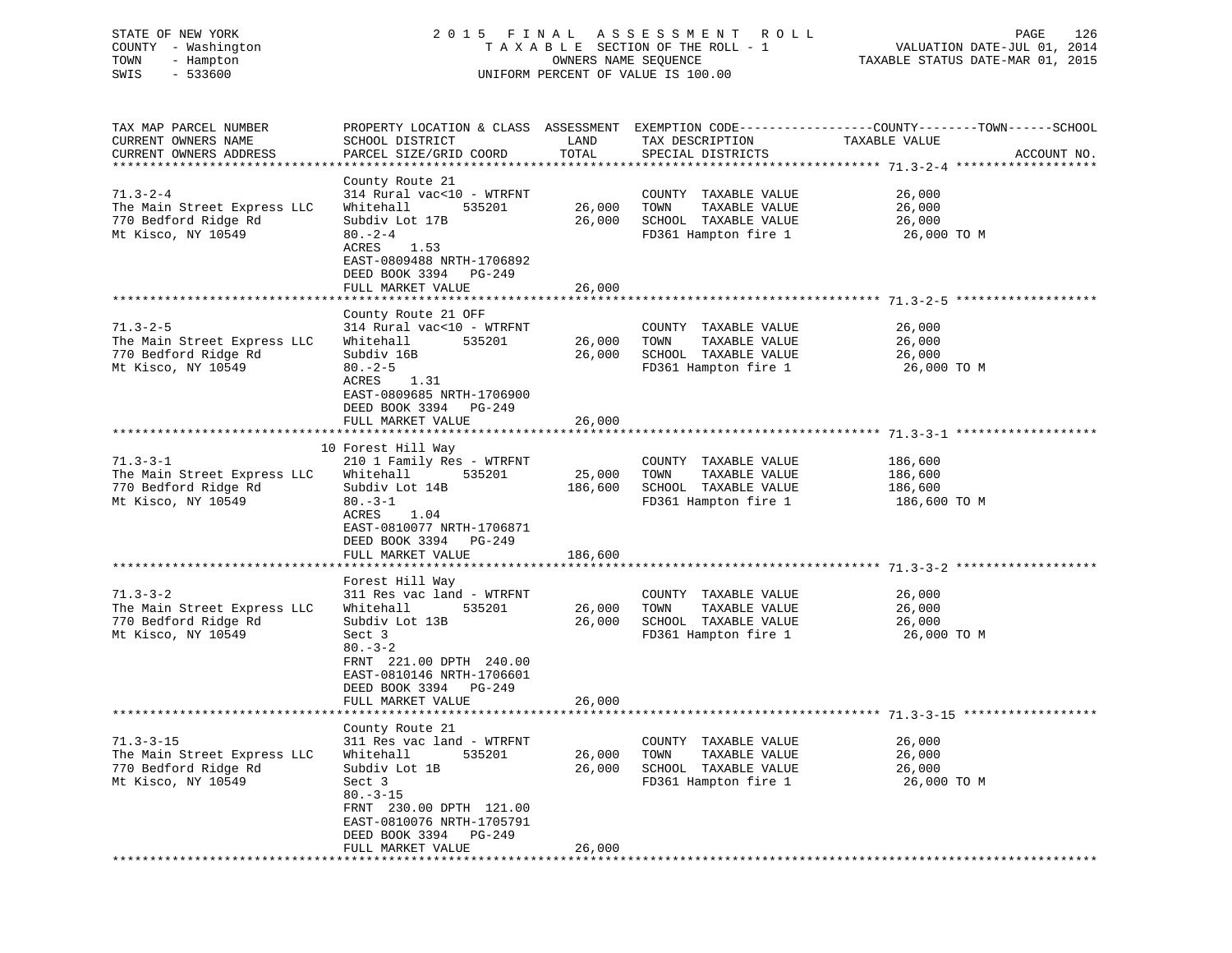| STATE OF NEW YORK<br>COUNTY - Washington<br>- Hampton<br>TOWN<br>$-533600$<br>SWIS |                                                                                                 |              | 2015 FINAL ASSESSMENT ROLL<br>TAXABLE SECTION OF THE ROLL - 1<br>OWNERS NAME SEOUENCE<br>UNIFORM PERCENT OF VALUE IS 100.00 | VALUATION DATE-JUL 01, 2014<br>TAXABLE STATUS DATE-MAR 01, 2015 | PAGE<br>127                          |
|------------------------------------------------------------------------------------|-------------------------------------------------------------------------------------------------|--------------|-----------------------------------------------------------------------------------------------------------------------------|-----------------------------------------------------------------|--------------------------------------|
| TAX MAP PARCEL NUMBER                                                              | PROPERTY LOCATION & CLASS ASSESSMENT EXEMPTION CODE----------------COUNTY-------TOWN-----SCHOOL | LAND         |                                                                                                                             |                                                                 |                                      |
| CURRENT OWNERS NAME<br>CURRENT OWNERS ADDRESS                                      | SCHOOL DISTRICT<br>PARCEL SIZE/GRID COORD                                                       | TOTAL        | TAX DESCRIPTION<br>SPECIAL DISTRICTS                                                                                        | TAXABLE VALUE                                                   | ACCOUNT NO.                          |
|                                                                                    |                                                                                                 |              |                                                                                                                             |                                                                 |                                      |
|                                                                                    | 207 South Rd                                                                                    |              |                                                                                                                             |                                                                 | 895J100680                           |
| $81. - 1 - 1.2$                                                                    | 260 Seasonal res                                                                                |              | COUNTY TAXABLE VALUE                                                                                                        | 47,700                                                          |                                      |
| Theys Margaret A                                                                   | Granville<br>533201                                                                             | 23,000       | TOWN<br>TAXABLE VALUE                                                                                                       | 47,700                                                          |                                      |
| PO Box 3                                                                           | 2456/121                                                                                        | 47,700       | SCHOOL TAXABLE VALUE                                                                                                        | 47,700                                                          |                                      |
| Erwinna, PA 18920                                                                  | ACRES<br>7.00                                                                                   |              | FD361 Hampton fire 1                                                                                                        | 47,700 TO M                                                     |                                      |
|                                                                                    | EAST-0817400 NRTH-1704486                                                                       |              |                                                                                                                             |                                                                 |                                      |
|                                                                                    | DEED BOOK 2948 PG-117<br>FULL MARKET VALUE                                                      | 47,700       |                                                                                                                             |                                                                 |                                      |
|                                                                                    |                                                                                                 |              |                                                                                                                             |                                                                 |                                      |
|                                                                                    | 320 Hills Pond Rd                                                                               |              |                                                                                                                             |                                                                 | 895J100300                           |
| $71. - 1 - 14.1$                                                                   | 240 Rural res                                                                                   |              | STAR B<br>41854                                                                                                             | 0                                                               | 31,670<br>$\Omega$                   |
| Thomas John C                                                                      | Granville<br>533201                                                                             | 51,900       | COUNTY TAXABLE VALUE                                                                                                        | 142,400                                                         |                                      |
| PO Box 133                                                                         | 740/199                                                                                         | 142,400      | TOWN<br>TAXABLE VALUE                                                                                                       | 142,400                                                         |                                      |
| Hampton, NY 12837                                                                  | ACRES 31.90                                                                                     |              | SCHOOL TAXABLE VALUE                                                                                                        | 110,730                                                         |                                      |
|                                                                                    | EAST-0817015 NRTH-1709702                                                                       |              | FD361 Hampton fire 1                                                                                                        | 142,400 TO M                                                    |                                      |
|                                                                                    | DEED BOOK 763<br>PG-156                                                                         |              |                                                                                                                             |                                                                 |                                      |
|                                                                                    | FULL MARKET VALUE                                                                               | 142,400      |                                                                                                                             |                                                                 |                                      |
|                                                                                    |                                                                                                 |              |                                                                                                                             |                                                                 |                                      |
| $45. - 1 - 12$                                                                     | 11 Dewey Rd                                                                                     |              |                                                                                                                             | $\Omega$                                                        | 895J100263                           |
| Thomas Leslie E                                                                    | 210 1 Family Res<br>535201<br>Whitehall                                                         |              | AGED-TOWN 41803<br>25,300 AGE-CO/SCH 41805                                                                                  | 19,650<br>26,200                                                | $\overline{0}$<br>26,200<br>$\Omega$ |
| 11 Dewey Rd                                                                        | ACRES<br>2.00                                                                                   |              | 65,500 STAR EN<br>41834                                                                                                     | $\overline{0}$                                                  | $\Omega$<br>39,300                   |
| Whitehall, NY 12887                                                                | EAST-0808077 NRTH-1732129                                                                       |              | COUNTY TAXABLE VALUE                                                                                                        | 39,300                                                          |                                      |
|                                                                                    | DEED BOOK 695 PG-77                                                                             |              | TOWN<br>TAXABLE VALUE                                                                                                       | 45,850                                                          |                                      |
|                                                                                    | FULL MARKET VALUE                                                                               |              | 65,500 SCHOOL TAXABLE VALUE                                                                                                 | $\overline{0}$                                                  |                                      |
|                                                                                    |                                                                                                 |              | FD362 Hampton fire 2                                                                                                        | 65,500 TO M                                                     |                                      |
|                                                                                    |                                                                                                 |              |                                                                                                                             |                                                                 |                                      |
|                                                                                    | Chapman Rd                                                                                      |              |                                                                                                                             |                                                                 | 895J100682                           |
| $45. - 1 - 25.4$                                                                   | 314 Rural vac<10                                                                                |              | COUNTY TAXABLE VALUE                                                                                                        | 14,000                                                          |                                      |
| Thomas Leslie E                                                                    | Whitehall<br>535201                                                                             | 14,000       | TOWN<br>TAXABLE VALUE                                                                                                       | 14,000                                                          |                                      |
| 11 Dewey Rd                                                                        | ACRES<br>6.50                                                                                   | 14,000       | SCHOOL TAXABLE VALUE                                                                                                        | 14,000                                                          |                                      |
| Whitehall, NY 12887                                                                | EAST-0807780 NRTH-1732415                                                                       |              | FD362 Hampton fire 2                                                                                                        | 14,000 TO M                                                     |                                      |
|                                                                                    | DEED BOOK 881<br>PG-54<br>FULL MARKET VALUE                                                     | 14,000       |                                                                                                                             |                                                                 |                                      |
|                                                                                    | ***************************                                                                     | ************ |                                                                                                                             |                                                                 |                                      |
|                                                                                    | 20 Manor Ln                                                                                     |              |                                                                                                                             |                                                                 | 895J100079                           |
| $54. - 1 - 6$                                                                      | 449 Other Storag                                                                                |              | COUNTY TAXABLE VALUE                                                                                                        | 115,000                                                         |                                      |
| Thomas Matthew                                                                     | Granville<br>533201                                                                             | 9,700        | TAXABLE VALUE<br>TOWN                                                                                                       | 115,000                                                         |                                      |
| PO Box 626                                                                         | ACRES<br>4.70                                                                                   | 115,000      | SCHOOL TAXABLE VALUE                                                                                                        | 115,000                                                         |                                      |
| Bomoseen, VT 05732                                                                 | EAST-0820830 NRTH-1725255                                                                       |              | FD361 Hampton fire 1                                                                                                        | 115,000 TO M                                                    |                                      |
|                                                                                    | DEED BOOK 1778 PG-273                                                                           |              |                                                                                                                             |                                                                 |                                      |
|                                                                                    | FULL MARKET VALUE                                                                               | 115,000      |                                                                                                                             |                                                                 |                                      |

\*\*\*\*\*\*\*\*\*\*\*\*\*\*\*\*\*\*\*\*\*\*\*\*\*\*\*\*\*\*\*\*\*\*\*\*\*\*\*\*\*\*\*\*\*\*\*\*\*\*\*\*\*\*\*\*\*\*\*\*\*\*\*\*\*\*\*\*\*\*\*\*\*\*\*\*\*\*\*\*\*\*\*\*\*\*\*\*\*\*\*\*\*\*\*\*\*\*\*\*\*\*\*\*\*\*\*\*\*\*\*\*\*\*\*\*\*\*\*\*\*\*\*\*\*\*\*\*\*\*\*\*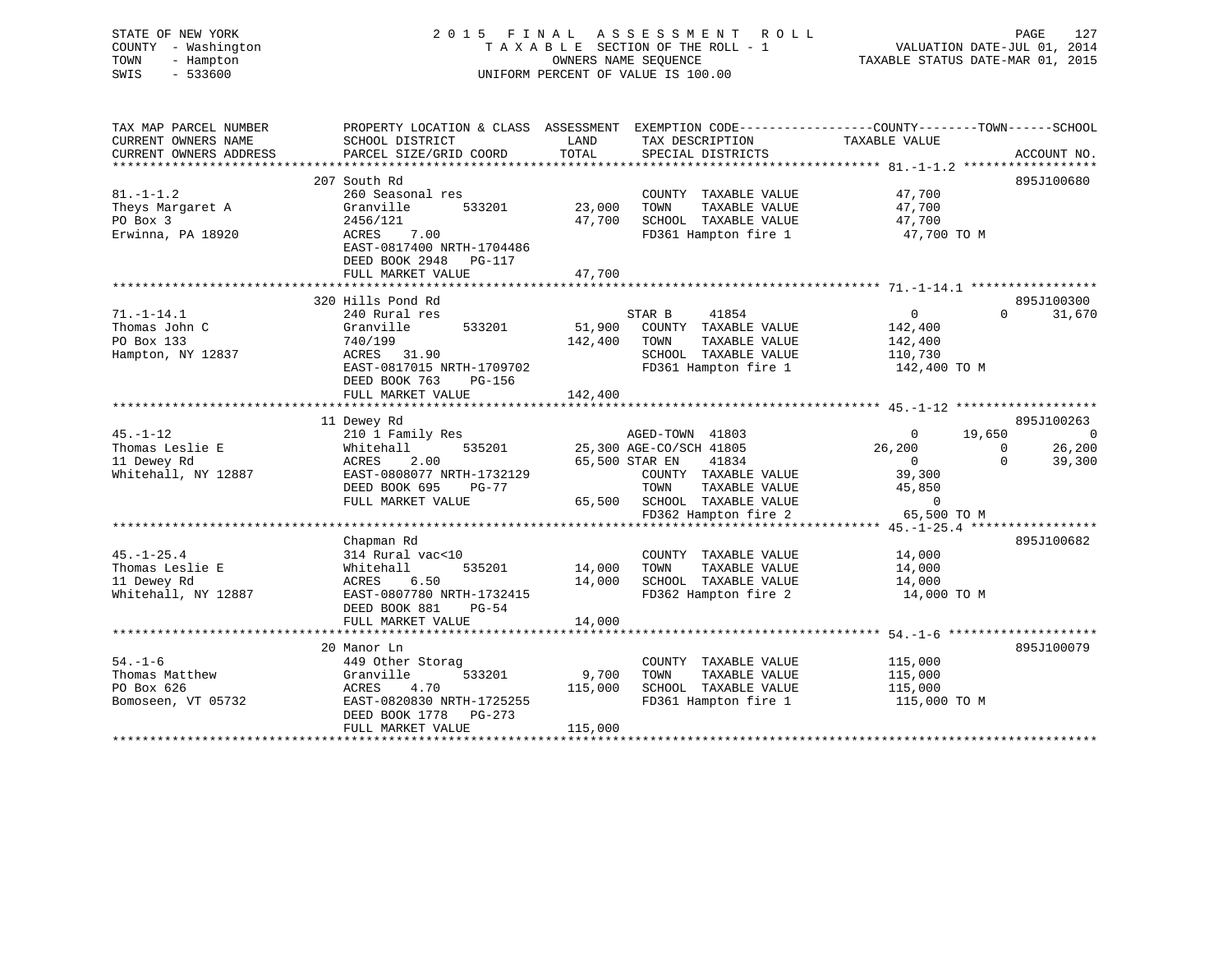#### STATE OF NEW YORK 2 0 1 5 F I N A L A S S E S S M E N T R O L L PAGE 128COUNTY - Washington T A X A B L E SECTION OF THE ROLL - 1 TOWN - Hampton OWNERS NAME SEQUENCE TAXABLE STATUS DATE-MAR 01, 2015 SWIS - 533600 UNIFORM PERCENT OF VALUE IS 100.00

TAX MAP PARCEL NUMBER PROPERTY LOCATION & CLASS ASSESSMENT EXEMPTION CODE------------------COUNTY--------TOWN------SCHOOL

VALUATION DATE-JUL 01, 2014

| CURRENT OWNERS NAME     | SCHOOL DISTRICT                                                                                                                                                                                                                       | LAND    | TAX DESCRIPTION              | TAXABLE VALUE |             |
|-------------------------|---------------------------------------------------------------------------------------------------------------------------------------------------------------------------------------------------------------------------------------|---------|------------------------------|---------------|-------------|
| CURRENT OWNERS ADDRESS  | PARCEL SIZE/GRID COORD                                                                                                                                                                                                                | TOTAL   | SPECIAL DISTRICTS            |               | ACCOUNT NO. |
|                         |                                                                                                                                                                                                                                       |         |                              |               |             |
|                         | 41 Ridgecrest Way                                                                                                                                                                                                                     |         |                              |               | 895J101754  |
| $80. - 1 - 35$          | 210 1 Family Res                                                                                                                                                                                                                      |         | COUNTY TAXABLE VALUE         | 131,900       |             |
| Tiernan Charles E       | 535201<br>Whitehall                                                                                                                                                                                                                   | 22,000  | TAXABLE VALUE<br>TOWN        | 131,900       |             |
| Tiernan Claire K        | $P/O$ 7                                                                                                                                                                                                                               | 131,900 | SCHOOL TAXABLE VALUE         | 131,900       |             |
| PO Box 516              | ACRES 1.00                                                                                                                                                                                                                            |         | FD361 Hampton fire 1         | 131,900 TO M  |             |
| Ivoryton, CT 06442-0516 | EAST-0809928 NRTH-1705050                                                                                                                                                                                                             |         |                              |               |             |
|                         | DEED BOOK 582<br>PG-194                                                                                                                                                                                                               |         |                              |               |             |
|                         | FULL MARKET VALUE                                                                                                                                                                                                                     | 131,900 |                              |               |             |
|                         |                                                                                                                                                                                                                                       |         |                              |               |             |
|                         | LOT 8 Faesh Pat                                                                                                                                                                                                                       |         |                              |               | 895J100695  |
| $71. - 1 - 24$          | 314 Rural vac<10                                                                                                                                                                                                                      |         | COUNTY TAXABLE VALUE         | 2,500         |             |
| Towne Karen             | 533201<br>Granville                                                                                                                                                                                                                   | 2,500   | TAXABLE VALUE<br>TOWN        | 2,500         |             |
| 26 Windigo Ln           | ACRES<br>5.50                                                                                                                                                                                                                         | 2,500   | SCHOOL TAXABLE VALUE 2,500   |               |             |
| Farmington, NY 14425    | EAST-0813601 NRTH-1709217                                                                                                                                                                                                             |         | FD361 Hampton fire 1         | 2,500 TO M    |             |
|                         | DEED BOOK 500<br>PG-1094                                                                                                                                                                                                              |         |                              |               |             |
|                         | FULL MARKET VALUE                                                                                                                                                                                                                     | 2,500   |                              |               |             |
|                         |                                                                                                                                                                                                                                       |         |                              |               |             |
|                         | 86 Golf Course Rd                                                                                                                                                                                                                     |         |                              |               | 895J100270  |
| $45. - 1 - 19$          | 210 1 Family Res                                                                                                                                                                                                                      |         | VET WAR CT 41121             | 7,485         | 7,485<br>C  |
|                         |                                                                                                                                                                                                                                       |         |                              |               |             |
|                         |                                                                                                                                                                                                                                       |         |                              |               |             |
|                         |                                                                                                                                                                                                                                       |         |                              |               |             |
|                         |                                                                                                                                                                                                                                       |         |                              |               |             |
|                         |                                                                                                                                                                                                                                       |         |                              |               |             |
|                         | 19.-1-19<br>Townsend Sandra -LE-<br>Townsend Robert E FRNT 125.00 DPTH 125.00 49,900 COUNTY TAXABLE VALUE 42,415<br>Townsend Robert E FRNT 125.00 DPTH 125.00 49,900 COUNTY TAXABLE VALUE 42,415<br>Whitehall, NY 12887 DEED BOOK 908 |         |                              |               |             |
|                         | 117 Campbell Ln                                                                                                                                                                                                                       |         |                              |               | 895J100222  |
| $72. - 2 - 33$          | 449 Other Storag                                                                                                                                                                                                                      |         | COUNTY TAXABLE VALUE         | 33,700        |             |
| Trombley John A         | 533201 6,000<br>Granville                                                                                                                                                                                                             |         | TOWN<br>TAXABLE VALUE        | 33,700        |             |
| Trombley John A Jr      | 713/143 Hwy Approp                                                                                                                                                                                                                    | 33,700  | SCHOOL TAXABLE VALUE         | 33,700        |             |
| 1549 Pencil Mill Rd     | FRNT 152.00 DPTH 213.00                                                                                                                                                                                                               |         | FD361 Hampton fire 1         | 33,700 TO M   |             |
| Castleton, VT 05735     | EAST-0824354 NRTH-1712652                                                                                                                                                                                                             |         |                              |               |             |
|                         | DEED BOOK 3283 PG-310                                                                                                                                                                                                                 |         |                              |               |             |
|                         | FULL MARKET VALUE                                                                                                                                                                                                                     | 33,700  |                              |               |             |
|                         |                                                                                                                                                                                                                                       |         |                              |               |             |
|                         | 137 Chapman Rd                                                                                                                                                                                                                        |         |                              |               | 895J100059  |
| $45. - 1 - 13$          | 220 2 Family Res                                                                                                                                                                                                                      |         | COUNTY TAXABLE VALUE         | 141,100       |             |
| Troutman William L      | 535201 34,200<br>Whitehall                                                                                                                                                                                                            |         | TOWN<br>TAXABLE VALUE        | 141,100       |             |
| 137 Chapman Rd          | 4.75<br>ACRES                                                                                                                                                                                                                         | 141,100 | SCHOOL TAXABLE VALUE 141,100 |               |             |
| Whitehall, NY 12887     | EAST-0808489 NRTH-1733214                                                                                                                                                                                                             |         | FD362 Hampton fire 2         | 141,100 TO M  |             |
|                         | DEED BOOK 897<br>PG-114                                                                                                                                                                                                               |         |                              |               |             |
|                         | FULL MARKET VALUE                                                                                                                                                                                                                     | 141,100 |                              |               |             |
|                         |                                                                                                                                                                                                                                       |         |                              |               |             |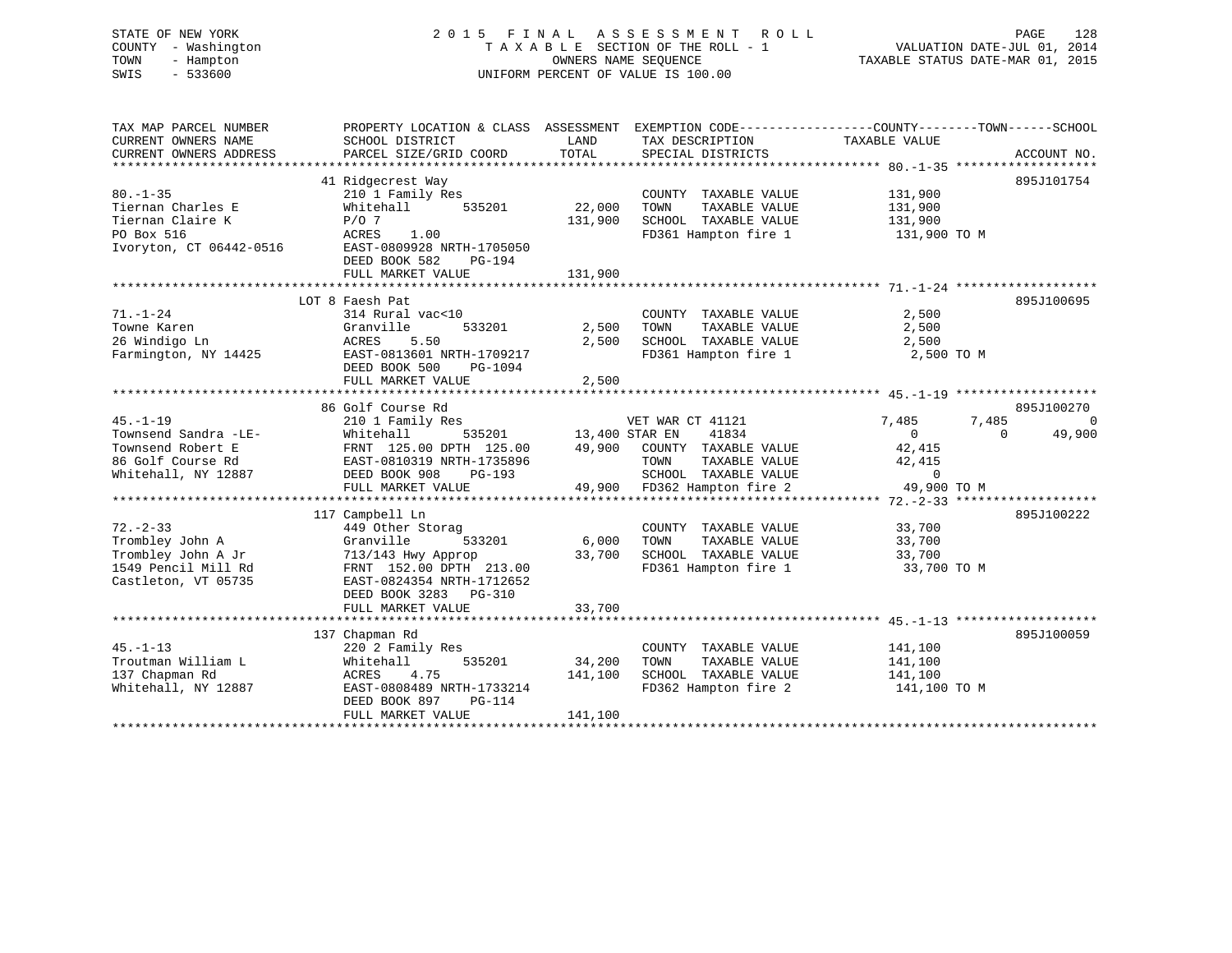#### STATE OF NEW YORK 2 0 1 5 F I N A L A S S E S S M E N T R O L L PAGE 129COUNTY - Washington T A X A B L E SECTION OF THE ROLL - 1 TOWN - Hampton OWNERS NAME SEQUENCE TAXABLE STATUS DATE-MAR 01, 2015 SWIS - 533600 UNIFORM PERCENT OF VALUE IS 100.00

| TAX MAP PARCEL NUMBER<br>CURRENT OWNERS NAME<br>CURRENT OWNERS ADDRESS | PROPERTY LOCATION & CLASS ASSESSMENT EXEMPTION CODE----------------COUNTY-------TOWN-----SCHOOL<br>SCHOOL DISTRICT<br>PARCEL SIZE/GRID COORD | LAND<br>TOTAL  | TAX DESCRIPTION<br>SPECIAL DISTRICTS                                  | TAXABLE VALUE     | ACCOUNT NO.        |
|------------------------------------------------------------------------|----------------------------------------------------------------------------------------------------------------------------------------------|----------------|-----------------------------------------------------------------------|-------------------|--------------------|
|                                                                        |                                                                                                                                              |                |                                                                       |                   |                    |
|                                                                        | LOT 1&2 Taylor Pat                                                                                                                           |                |                                                                       |                   | 895J100093         |
| $53. - 1 - 1$                                                          | 323 Vacant rural                                                                                                                             |                | COUNTY TAXABLE VALUE 108,000                                          |                   |                    |
| Troutman William L ETAL                                                | Whitehall                                                                                                                                    | 535201 108,000 | TOWN<br>TAXABLE VALUE                                                 | 108,000           |                    |
|                                                                        |                                                                                                                                              | 108,000        | SCHOOL TAXABLE VALUE                                                  | 108,000           |                    |
|                                                                        |                                                                                                                                              |                | CA001 Cons agri dst 1 $108,000$ TO                                    |                   |                    |
|                                                                        |                                                                                                                                              |                | FD362 Hampton fire 2                                                  | 108,000 TO M      |                    |
|                                                                        | FULL MARKET VALUE                                                                                                                            | 108,000        |                                                                       |                   |                    |
|                                                                        |                                                                                                                                              |                |                                                                       |                   |                    |
|                                                                        | 15 Douglas Way                                                                                                                               |                | 21 PCT OF VALUE USED FOR EXEMPTION PURPOSES                           |                   | 895J100706         |
| $53. - 1 - 1.1$                                                        | 151 Fruit crop                                                                                                                               |                | VET COM CT 41131                                                      | 13,319            | 13,319<br>$\Omega$ |
| Troutman William L ETAL                                                | Whitehall<br>535201                                                                                                                          | 134,400        | COUNTY TAXABLE VALUE                                                  | 240,381           |                    |
| Troutman Sandra ETAL                                                   | ACRES 177.70<br>EAST-0806985 NRTH-1726991                                                                                                    | 253,700        | TAXABLE VALUE<br>TOWN                                                 | 240,381           |                    |
| 15 Douglas Way                                                         |                                                                                                                                              |                | SCHOOL TAXABLE VALUE                                                  | 253,700           |                    |
| Whitehall, NY 12887                                                    | DEED BOOK 797<br>PG-326                                                                                                                      |                | CA001 Cons agri dst 1<br>253,700 EZ015 Empire Zone-Site 15            | 253,700 TO        |                    |
|                                                                        | FULL MARKET VALUE                                                                                                                            |                |                                                                       | $253,700$ TO      |                    |
|                                                                        |                                                                                                                                              |                | FD362 Hampton fire 2                                                  | 253,700 TO M      |                    |
|                                                                        |                                                                                                                                              |                |                                                                       |                   |                    |
|                                                                        | 324 Hills Pond Rd                                                                                                                            |                |                                                                       |                   |                    |
| $71. - 1 - 14.11$                                                      | 314 Rural vac<10                                                                                                                             |                | COUNTY TAXABLE VALUE                                                  | 13,000            |                    |
| Turunen Peter J Jr                                                     | Granville<br>533201                                                                                                                          | 13,000         | TAXABLE VALUE<br>TOWN                                                 | 13,000            |                    |
| Turunen Betsy                                                          | ACRES 1.09                                                                                                                                   | 13,000         | SCHOOL TAXABLE VALUE                                                  | 13,000            |                    |
| 724 Morse Hollow Rd                                                    | EAST-0815582 NRTH-1709866                                                                                                                    |                | FD361 Hampton fire 1                                                  | 13,000 TO M       |                    |
| Poultney, VT 05764                                                     | DEED BOOK 920<br>PG-290                                                                                                                      |                |                                                                       |                   |                    |
|                                                                        | FULL MARKET VALUE                                                                                                                            | 13,000         |                                                                       |                   |                    |
|                                                                        |                                                                                                                                              |                |                                                                       |                   |                    |
|                                                                        | 1137 East Way                                                                                                                                |                |                                                                       |                   | 895J100272         |
| $71.4 - 3 - 5$                                                         | 210 1 Family Res - WTRFNT                                                                                                                    |                | 41834<br>STAR EN                                                      | $0 \qquad \qquad$ | $\Omega$<br>68,930 |
| VanDeusen John M Jr -LE-                                               | Granville<br>533201                                                                                                                          |                | 18,900 COUNTY TAXABLE VALUE                                           | 191,800           |                    |
|                                                                        | VanDeusen Brenda D -LE-<br>Life Estate 3137/325                                                                                              | 191,800 TOWN   | TAXABLE VALUE                                                         | 191,800           |                    |
| PO Box 88                                                              | John & Brenda VanDeusen                                                                                                                      |                | SCHOOL TAXABLE VALUE                                                  | 122,870           |                    |
| Hampton, NY 12837                                                      | $71. - 3 - 5$                                                                                                                                |                | FD361 Hampton fire 1 191,800 TO M                                     |                   |                    |
|                                                                        | FRNT<br>70.00 DPTH 140.00                                                                                                                    |                |                                                                       |                   |                    |
|                                                                        | EAST-0815654 NRTH-1708324                                                                                                                    |                |                                                                       |                   |                    |
|                                                                        | DEED BOOK 3137 PG-325                                                                                                                        |                |                                                                       |                   |                    |
|                                                                        | FULL MARKET VALUE                                                                                                                            | 191,800        |                                                                       |                   |                    |
|                                                                        |                                                                                                                                              |                |                                                                       |                   |                    |
|                                                                        | 3187 State Route 22A                                                                                                                         |                |                                                                       |                   |                    |
| $54. - 1 - 14.4$                                                       | 210 1 Family Res                                                                                                                             |                | STAR B<br>41854                                                       | $\overline{0}$    | $\Omega$<br>31,670 |
| VanNoordt Robert                                                       | Granville<br>533201                                                                                                                          | 23,300         | COUNTY TAXABLE VALUE                                                  | 112,800           |                    |
| VanNoordt Darcy                                                        | Easement 3201/301                                                                                                                            | 112,800        | TAXABLE VALUE<br>TOWN                                                 | 112,800           |                    |
| 3187 State Route 22                                                    | 1.30<br>ACRES                                                                                                                                |                | SCHOOL TAXABLE VALUE                                                  | 81,130            |                    |
| Hampton, NY 12837                                                      | EAST-0819598 NRTH-1724547                                                                                                                    |                |                                                                       |                   |                    |
|                                                                        | DEED BOOK 3212 PG-187                                                                                                                        |                | CA001 Cons agri dst 1 112,800 TO<br>FD361 Hampton fire 1 112,800 TO M |                   |                    |
|                                                                        | FULL MARKET VALUE                                                                                                                            | 112,800        |                                                                       |                   |                    |
|                                                                        |                                                                                                                                              |                |                                                                       |                   |                    |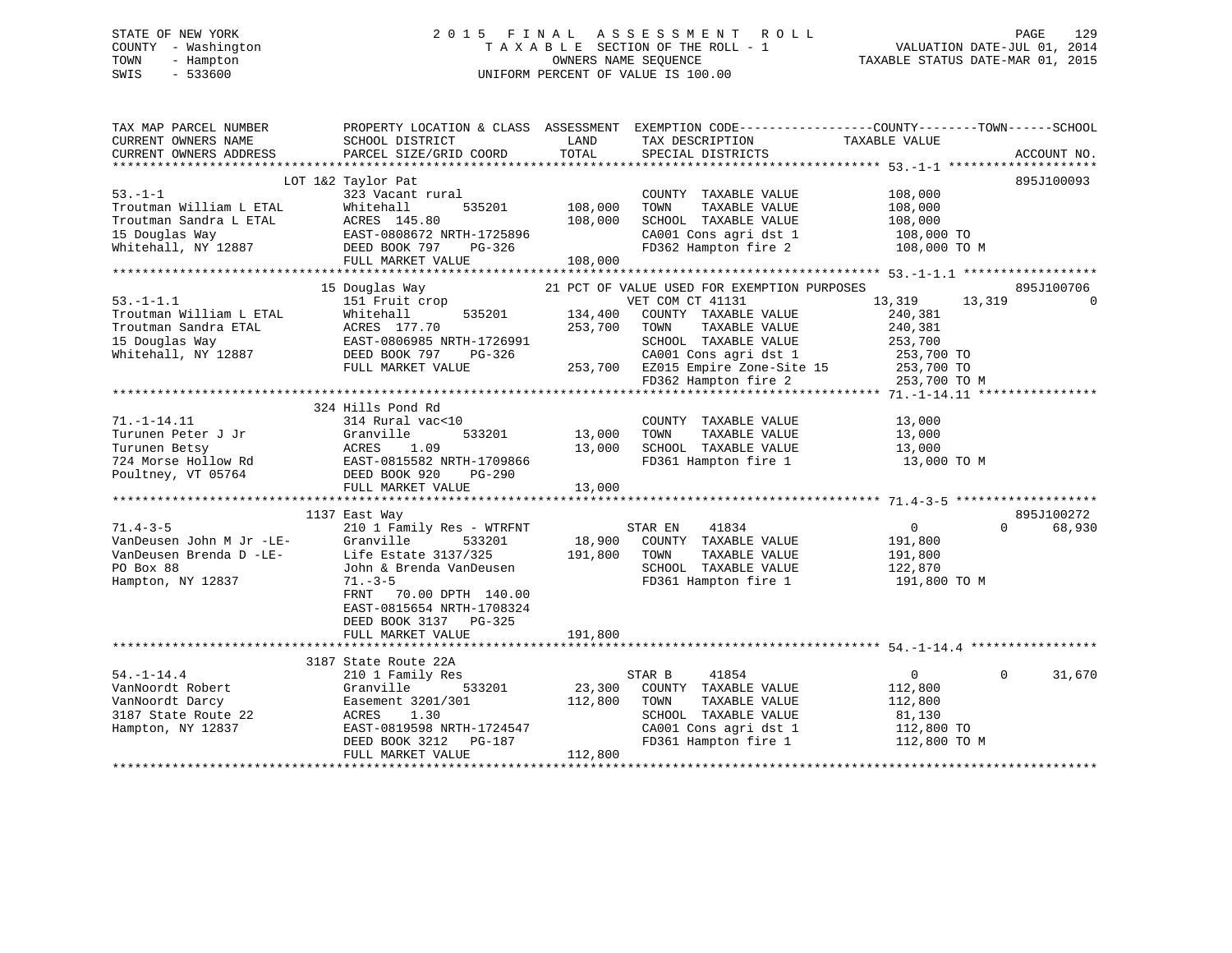# STATE OF NEW YORK 2 0 1 5 F I N A L A S S E S S M E N T R O L L PAGE 130 COUNTY - Washington T A X A B L E SECTION OF THE ROLL - 1 VALUATION DATE-JUL 01, 2014 TOWN - Hampton OWNERS NAME SEQUENCE TAXABLE STATUS DATE-MAR 01, 2015 SWIS - 533600 UNIFORM PERCENT OF VALUE IS 100.00

| TAX MAP PARCEL NUMBER     | PROPERTY LOCATION & CLASS ASSESSMENT |                | EXEMPTION CODE-----------------COUNTY-------TOWN------SCHOOL |                   |                    |
|---------------------------|--------------------------------------|----------------|--------------------------------------------------------------|-------------------|--------------------|
| CURRENT OWNERS NAME       | SCHOOL DISTRICT                      | LAND           | TAX DESCRIPTION                                              | TAXABLE VALUE     |                    |
| CURRENT OWNERS ADDRESS    | PARCEL SIZE/GRID COORD               | TOTAL          | SPECIAL DISTRICTS                                            |                   | ACCOUNT NO.        |
|                           |                                      |                |                                                              |                   |                    |
|                           | State Route 22A                      |                |                                                              |                   |                    |
| $54. - 1 - 14.7$          | 322 Rural vac>10                     |                | COUNTY TAXABLE VALUE                                         | 30,600            |                    |
| VanNoordt Robert          | 533201<br>Granville                  | 30,600         | TOWN<br>TAXABLE VALUE                                        | 30,600            |                    |
| VanNoordt Darcy           | Filed Subdy 12166                    | 30,600         | SCHOOL TAXABLE VALUE                                         | 30,600            |                    |
| 3187 State Route 22       | Easement 3201/301                    |                | CA001 Cons agri dst 1                                        | 30,600 TO         |                    |
| Hampton, NY 12837         | ACRES 15.50                          |                | FD361 Hampton fire 1                                         | 30,600 TO M       |                    |
|                           | EAST-0819287 NRTH-1724617            |                |                                                              |                   |                    |
|                           | DEED BOOK 3212 PG-187                |                |                                                              |                   |                    |
|                           | FULL MARKET VALUE                    | 30,600         |                                                              |                   |                    |
|                           |                                      |                |                                                              |                   |                    |
|                           | County Route 18 OFF                  |                |                                                              |                   | 895J100225         |
| $62. -1 - 1$              | 910 Priv forest                      |                | COUNTY TAXABLE VALUE                                         | 52,400            |                    |
| Vladyka Audrey J          | 535201<br>Whitehall                  | 52,400         | TAXABLE VALUE<br>TOWN                                        | 52,400            |                    |
| 10314 State Route 22      | ACRES 179.00                         | 52,400         | SCHOOL TAXABLE VALUE                                         | 52,400            |                    |
| PO Box 73                 | EAST-0809613 NRTH-1719165            |                | FD361 Hampton fire 1                                         | 52,400 TO M       |                    |
| North Granville, NY 12854 | DEED BOOK 3426<br>PG-136             |                |                                                              |                   |                    |
|                           | FULL MARKET VALUE                    | 52,400         |                                                              |                   |                    |
|                           |                                      |                |                                                              |                   |                    |
|                           | 1855 County Route 18                 |                |                                                              |                   | 895J100224         |
| $62 - 1 - 50$             | 314 Rural vac<10                     |                | COUNTY TAXABLE VALUE                                         | 19,000            |                    |
| Vladyka Audrey J          | 535201<br>Whitehall                  | 19,000         | TOWN<br>TAXABLE VALUE                                        | 19,000            |                    |
| 10314 State Route 22      | ACRES<br>8.70                        | 19,000         | SCHOOL TAXABLE VALUE                                         | 19,000            |                    |
| PO Box 73                 | EAST-0808891 NRTH-1716478            |                | FD361 Hampton fire 1                                         | 19,000 TO M       |                    |
| North Granville, NY 12854 | DEED BOOK 3426<br>PG-136             |                |                                                              |                   |                    |
|                           | FULL MARKET VALUE                    | 19,000         |                                                              |                   |                    |
|                           |                                      |                |                                                              |                   |                    |
|                           | 21 County Route 20                   |                |                                                              |                   | 895J100060         |
| $81. - 2 - 10$            | 210 1 Family Res                     |                | VET WAR CT 41121                                             | 19,740            | 19,740<br>$\Omega$ |
| Vladyka Bernard           | 533201<br>Granville                  | 34,400 STAR EN | 41834                                                        | $\overline{0}$    | 68,930<br>$\Omega$ |
| Vladyka Joan              | ACRES<br>4.80                        | 131,600        | COUNTY TAXABLE VALUE                                         | 111,860           |                    |
| 21 County Route 20        | EAST-0823631 NRTH-1703999            |                | TAXABLE VALUE<br>TOWN                                        | 111,860           |                    |
| Hampton, NY 12837         | DEED BOOK 789<br>PG-331              |                | SCHOOL TAXABLE VALUE                                         | 62,670            |                    |
|                           | FULL MARKET VALUE                    |                | 131,600 FD361 Hampton fire 1                                 | 131,600 TO M      |                    |
|                           |                                      |                |                                                              |                   |                    |
|                           | 2881 State Route 22A                 |                |                                                              |                   | 895J100617         |
| $63. - 1 - 10.2$          | 270 Mfg housing                      |                | STAR B<br>41854                                              | $0 \qquad \qquad$ | $\Omega$<br>29,300 |
| Wade Frederick M          | 533201<br>Granville                  | 22,300         | COUNTY TAXABLE VALUE                                         | 29,300            |                    |
| Wade Daphane A            | ACRES<br>1.10                        | 29,300         | TOWN<br>TAXABLE VALUE                                        | 29,300            |                    |
| 2881 State Route 22A      | EAST-0822227 NRTH-1718038            |                | SCHOOL TAXABLE VALUE                                         | $\Omega$          |                    |
| Hampton, NY 12837         | DEED BOOK 476<br>$PG-283$            |                | FD361 Hampton fire 1                                         | 29,300 TO M       |                    |
|                           | FULL MARKET VALUE                    | 29,300         |                                                              |                   |                    |
|                           |                                      |                |                                                              |                   |                    |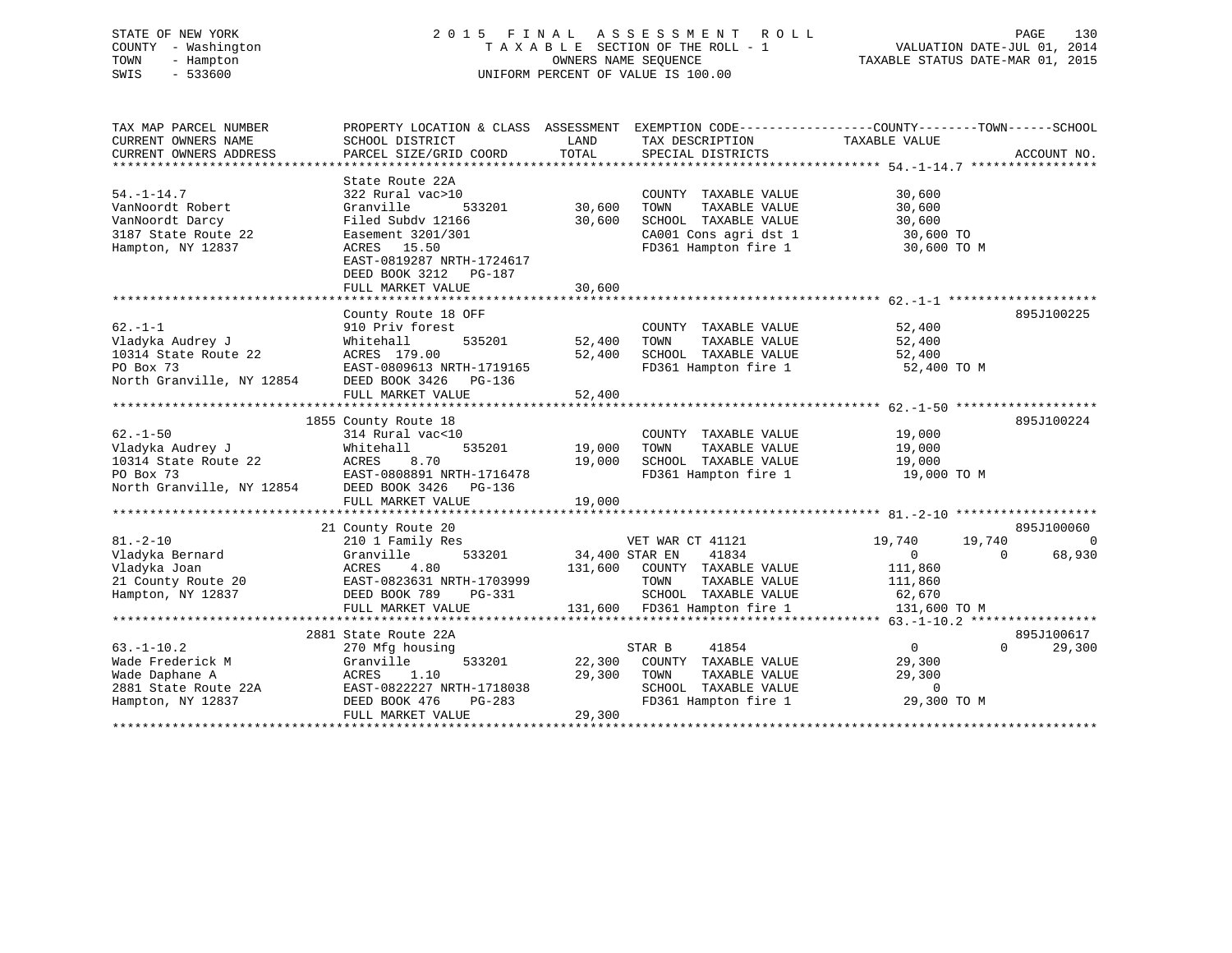# STATE OF NEW YORK 2 0 1 5 F I N A L A S S E S S M E N T R O L L PAGE 131 COUNTY - Washington T A X A B L E SECTION OF THE ROLL - 1 VALUATION DATE-JUL 01, 2014 TOWN - Hampton OWNERS NAME SEQUENCE TAXABLE STATUS DATE-MAR 01, 2015 SWIS - 533600 UNIFORM PERCENT OF VALUE IS 100.00

| SCHOOL DISTRICT                                                                                                                                          | LAND                                                                                                                               | TAX DESCRIPTION                                                                                                   | TAXABLE VALUE                                                                                                                                                   |                                                                              |
|----------------------------------------------------------------------------------------------------------------------------------------------------------|------------------------------------------------------------------------------------------------------------------------------------|-------------------------------------------------------------------------------------------------------------------|-----------------------------------------------------------------------------------------------------------------------------------------------------------------|------------------------------------------------------------------------------|
|                                                                                                                                                          |                                                                                                                                    |                                                                                                                   |                                                                                                                                                                 | ACCOUNT NO.                                                                  |
| 37 County Route 20<br>210 1 Family Res<br>Granville<br>533201<br>ACRES<br>9.60<br>EAST-0823574 NRTH-1704959<br>DEED BOOK 1794 PG-90<br>FULL MARKET VALUE | 39,600<br>191,400<br>191,400                                                                                                       | COUNTY TAXABLE VALUE<br>TOWN<br>TAXABLE VALUE<br>SCHOOL TAXABLE VALUE<br>FD361 Hampton fire 1                     | 191,400<br>191,400<br>191,400<br>191,400 TO M                                                                                                                   | 895J100099                                                                   |
|                                                                                                                                                          |                                                                                                                                    |                                                                                                                   |                                                                                                                                                                 | 895J101777                                                                   |
| 270 Mfg housing<br>533201<br>Granville<br>584/304:2763/133<br>1.49<br>ACRES<br>EAST-0820064 NRTH-1707559<br>DEED BOOK 2763<br>PG-133                     | 23,600<br>79,500                                                                                                                   | STAR B<br>41854<br>COUNTY TAXABLE VALUE<br>TAXABLE VALUE<br>TOWN<br>SCHOOL TAXABLE VALUE<br>FD361 Hampton fire 1  | $\overline{0}$<br>79,500<br>79,500<br>47,830<br>79,500 TO M                                                                                                     | 31,670<br>$\Omega$                                                           |
|                                                                                                                                                          |                                                                                                                                    |                                                                                                                   |                                                                                                                                                                 |                                                                              |
| 192 South Rd                                                                                                                                             |                                                                                                                                    |                                                                                                                   |                                                                                                                                                                 | 895J100562                                                                   |
| 210 1 Family Res<br>533201<br>Granville<br>ACRES<br>6.10<br>EAST-0817124 NRTH-1703159<br>DEED BOOK 717<br>$PG-148$                                       |                                                                                                                                    | 41834<br>TOWN<br>TAXABLE VALUE<br>SCHOOL TAXABLE VALUE                                                            | 27,345<br>27,000<br>$\Omega$<br>154,955<br>155,300<br>113,370                                                                                                   | $\overline{0}$<br>68,930<br>$\Omega$                                         |
|                                                                                                                                                          |                                                                                                                                    |                                                                                                                   |                                                                                                                                                                 |                                                                              |
| 2521 County Route 18<br>210 1 Family Res<br>Granville<br>533201<br>LOT 1<br>1.67<br>ACRES<br>EAST-0822465 NRTH-1711544<br>DEED BOOK 3313<br>PG-162       | 24,200<br>130,400                                                                                                                  | STAR EN<br>41834<br>COUNTY TAXABLE VALUE<br>TAXABLE VALUE<br>TOWN<br>SCHOOL TAXABLE VALUE<br>FD361 Hampton fire 1 | $\overline{0}$<br>130,400<br>130,400<br>61,470<br>130,400 TO M                                                                                                  | 895J100418<br>68,930<br>$\Omega$                                             |
|                                                                                                                                                          |                                                                                                                                    |                                                                                                                   |                                                                                                                                                                 |                                                                              |
|                                                                                                                                                          |                                                                                                                                    |                                                                                                                   |                                                                                                                                                                 |                                                                              |
| 210 1 Family Res<br>533201<br>Granville<br>ACRES<br>6.80<br>EAST-0818572 NRTH-1701264<br>DEED BOOK 3519<br>PG-56<br>FULL MARKET VALUE                    | 36,800<br>248,700<br>248,700                                                                                                       | STAR B<br>41854<br>COUNTY TAXABLE VALUE<br>TOWN<br>TAXABLE VALUE<br>SCHOOL TAXABLE VALUE<br>FD361 Hampton fire 1  | $\overline{0}$<br>248,700<br>248,700<br>217,030<br>248,700 TO M                                                                                                 | 895J100434<br>$\Omega$<br>31,670                                             |
|                                                                                                                                                          | PARCEL SIZE/GRID COORD<br>440 South Rd<br>FULL MARKET VALUE<br>FULL MARKET VALUE<br>FULL MARKET VALUE<br>1089 North Ouivey Hill Ln | TOTAL<br>79,500<br>130,400                                                                                        | PROPERTY LOCATION & CLASS ASSESSMENT<br>SPECIAL DISTRICTS<br>VET WAR CT 41121<br>36,100 STAR EN<br>182,300 COUNTY TAXABLE VALUE<br>182,300 FD361 Hampton fire 1 | EXEMPTION CODE-----------------COUNTY-------TOWN------SCHOOL<br>182,300 TO M |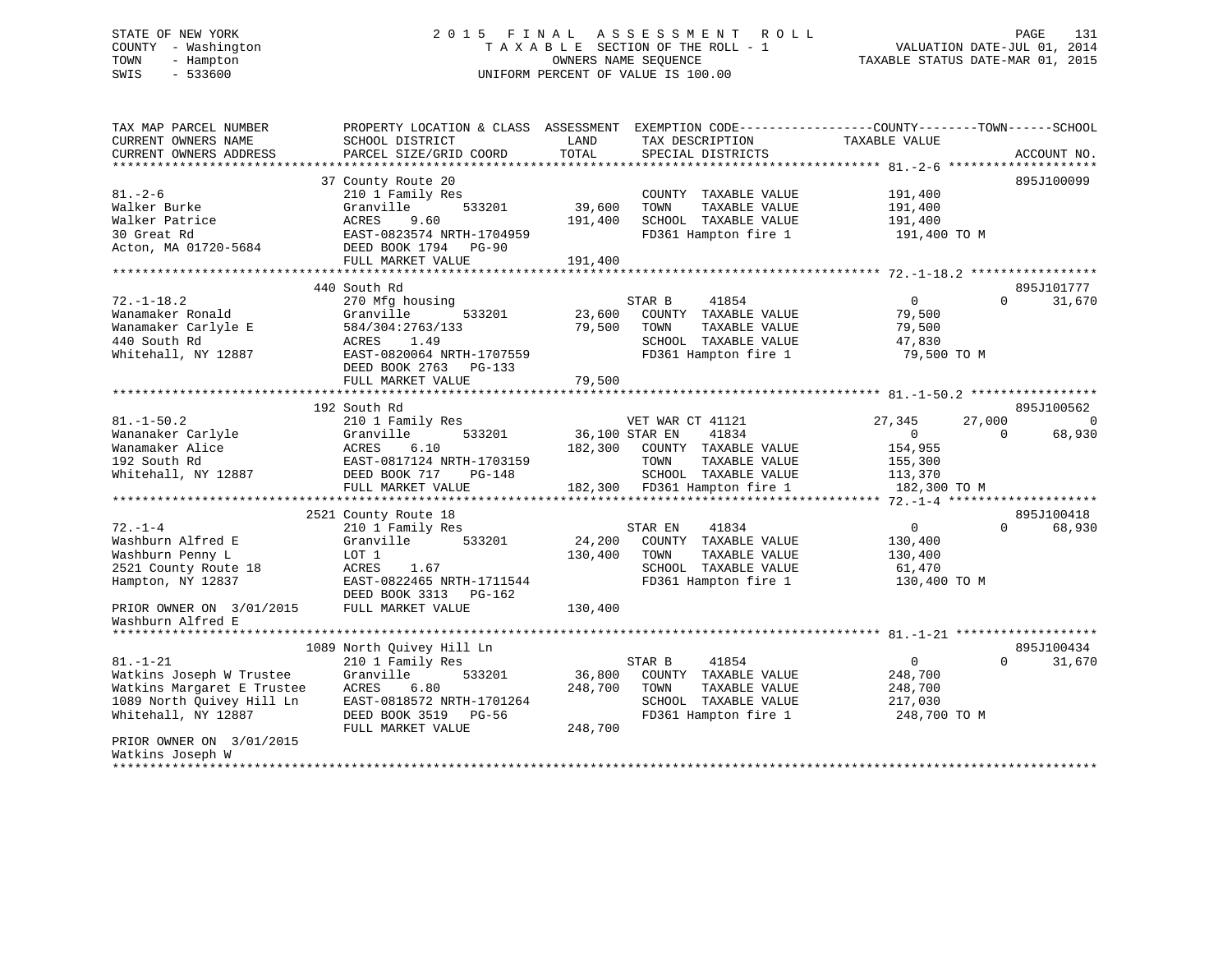# STATE OF NEW YORK 2 0 1 5 F I N A L A S S E S S M E N T R O L L PAGE 132 COUNTY - Washington T A X A B L E SECTION OF THE ROLL - 1 VALUATION DATE-JUL 01, 2014 TOWN - Hampton OWNERS NAME SEQUENCE TAXABLE STATUS DATE-MAR 01, 2015 SWIS - 533600 UNIFORM PERCENT OF VALUE IS 100.00

| TAX MAP PARCEL NUMBER<br>CURRENT OWNERS NAME<br>CURRENT OWNERS ADDRESS                           | PROPERTY LOCATION & CLASS ASSESSMENT<br>SCHOOL DISTRICT<br>PARCEL SIZE/GRID COORD                                                                                                    | LAND<br>TOTAL                | EXEMPTION CODE-----------------COUNTY-------TOWN------SCHOOL<br>TAX DESCRIPTION<br>SPECIAL DISTRICTS                                              | TAXABLE VALUE                                                                 | ACCOUNT NO.                      |
|--------------------------------------------------------------------------------------------------|--------------------------------------------------------------------------------------------------------------------------------------------------------------------------------------|------------------------------|---------------------------------------------------------------------------------------------------------------------------------------------------|-------------------------------------------------------------------------------|----------------------------------|
| $72. - 2 - 1$<br>Weeden Roger<br>Weeden Heather<br>120 Campbell Ln<br>Hampton, NY 12837          | 120 Campbell Ln<br>240 Rural res<br>Granville<br>533201<br>ACRES 15.20<br>EAST-0825114 NRTH-1713087<br>DEED BOOK 2054 PG-58<br>FULL MARKET VALUE                                     | 45,200<br>133,300            | 41854<br>STAR B<br>COUNTY TAXABLE VALUE<br>TAXABLE VALUE<br>TOWN<br>SCHOOL TAXABLE VALUE<br>CA001 Cons agri dst 1<br>133,300 FD361 Hampton fire 1 | $\overline{0}$<br>133,300<br>133,300<br>101,630<br>133,300 TO<br>133,300 TO M | 895J100201<br>31,670<br>$\Omega$ |
| $72.2 - 3 - 18$<br>Weeden Roger F Jr<br>Weeden Heather P<br>120 Campbell Ln<br>Hampton, NY 12837 | 44 Greenfield Ln<br>230 3 Family Res<br>Granville<br>533201<br>$72. - 3 - 18$<br>FRNT 136.00 DPTH 184.00<br>EAST-0823388 NRTH-1711989<br>DEED BOOK 3184 PG-290<br>FULL MARKET VALUE  | 17,400<br>83,400<br>83,400   | COUNTY TAXABLE VALUE<br>TAXABLE VALUE<br>TOWN<br>SCHOOL TAXABLE VALUE<br>FD361 Hampton fire 1                                                     | 83,400<br>83,400<br>83,400<br>83,400 TO M                                     | 895J100550                       |
| $54. - 1 - 13.3$<br>Weeden Roger Jr<br>Weeden Heather<br>120 Campbell Ln<br>Hampton, NY 12837    | 451 Hickey Rd<br>314 Rural vac<10<br>Granville<br>533201<br>ACRES<br>3.02<br>EAST-0818301 NRTH-1721271<br>DEED BOOK 863<br><b>PG-115</b><br>FULL MARKET VALUE                        | 19,500<br>19,500<br>19,500   | COUNTY TAXABLE VALUE<br>TAXABLE VALUE<br>TOWN<br>SCHOOL TAXABLE VALUE<br>FD361 Hampton fire 1                                                     | 19,500<br>19,500<br>19,500<br>19,500 TO M                                     |                                  |
| $80. - 1 - 50$<br>Weinert Trust Kenneth<br>PO Box 327<br>Circleville, NY 10919                   | Ridgecrest Way<br>311 Res vac land<br>535201<br>Whitehall<br>Lot 1A<br>FRNT 150.00 DPTH 221.00<br>EAST-0809873 NRTH-1705227<br>DEED BOOK 3402 PG-202<br>FULL MARKET VALUE            | 9,500<br>9,500<br>9,500      | COUNTY TAXABLE VALUE<br>TOWN<br>TAXABLE VALUE<br>SCHOOL TAXABLE VALUE<br>FD361 Hampton fire 1                                                     | 9,500<br>9,500<br>9,500<br>9,500 TO M                                         | 875J101785                       |
| $80. -1 - 51$<br>Weinert Trust Kenneth<br>PO Box 321<br>Circleville, NY 10919                    | 53 Ridgecrest Way<br>240 Rural res<br>Whitehall<br>535201<br>787-314<br>786-203 786-206<br>ACRES 14.82<br>EAST-0809477 NRTH-1705468<br>DEED BOOK 3402<br>PG-196<br>FULL MARKET VALUE | 44,800<br>253,500<br>253,500 | COUNTY TAXABLE VALUE<br>TOWN<br>TAXABLE VALUE<br>SCHOOL TAXABLE VALUE<br>FD361 Hampton fire 1                                                     | 253,500<br>253,500<br>253,500<br>253,500 TO M                                 | 895J101786                       |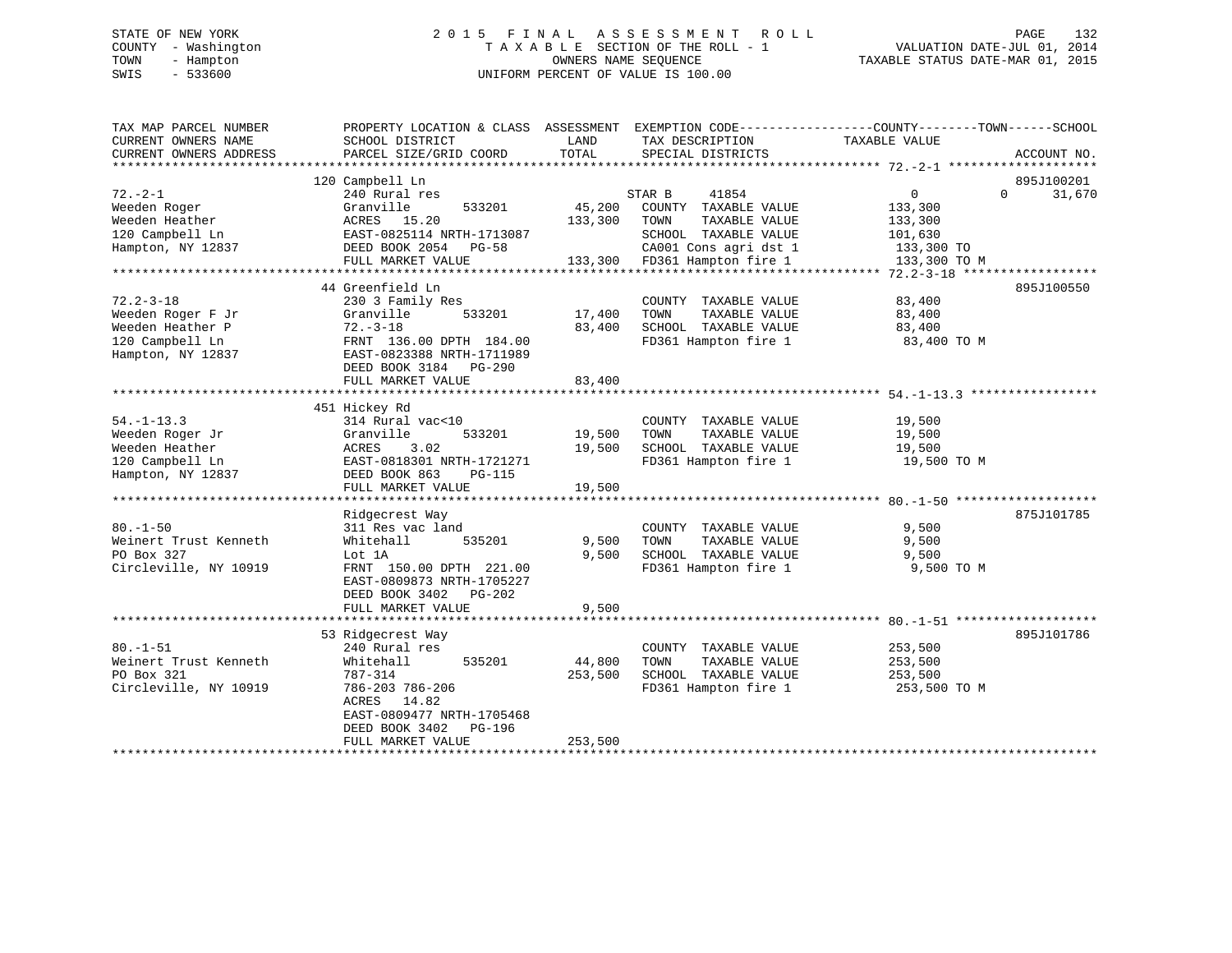# STATE OF NEW YORK 2 0 1 5 F I N A L A S S E S S M E N T R O L L PAGE 133 COUNTY - Washington T A X A B L E SECTION OF THE ROLL - 1 VALUATION DATE-JUL 01, 2014 TOWN - Hampton OWNERS NAME SEQUENCE TAXABLE STATUS DATE-MAR 01, 2015 SWIS - 533600 UNIFORM PERCENT OF VALUE IS 100.00

| 1049 North Ouivey Hill Ln<br>895J100538<br>76,900<br>$81. - 1 - 38$<br>260 Seasonal res<br>COUNTY TAXABLE VALUE<br>76,900<br>Welsh Rebecca A<br>Granville<br>533201<br>40,000<br>TAXABLE VALUE<br>TOWN<br>PO Box 201<br>76,900<br>SCHOOL TAXABLE VALUE<br>76,900<br>ACRES 10.00<br>Sharon, CT 05059-0201<br>EAST-0817568 NRTH-1701270<br>FD361 Hampton fire 1<br>76,900 TO M<br>DEED BOOK 1953<br>PG-300<br>76,900<br>FULL MARKET VALUE<br>22 Greenfield Ln<br>895J100289<br>$72.2 - 3 - 11$<br>220 2 Family Res<br>VET COM CT 41131<br>19,450<br>19,450<br>West Don<br>Granville<br>533201<br>16,100 STAR EN<br>41834<br>68,930<br>$\overline{0}$<br>$\Omega$<br>77,800<br>COUNTY TAXABLE VALUE<br>58,350<br>West June<br>403/253<br>22 Greenfield Ln<br>$72. - 3 - 11$<br>TAXABLE VALUE<br>TOWN<br>58,350<br>Hampton, NY 12837<br>FRNT 124.00 DPTH 190.00<br>SCHOOL TAXABLE VALUE<br>8,870<br>EAST-0823868 NRTH-1712143<br>FD361 Hampton fire 1<br>77,800 TO M<br>DEED BOOK 402<br>PG-665<br>77,800<br>FULL MARKET VALUE<br>8979900006<br>Hills Pond Rd<br>$71.4 - 2 - 23$<br>692 Road/str/hwy<br>COUNTY TAXABLE VALUE<br>2,300<br>West Side Rd Council Of Hmpton Granville<br>533201<br>2,300<br>TOWN<br>TAXABLE VALUE<br>2,300<br>2,300<br>SCHOOL TAXABLE VALUE<br>Attn: David Putz<br>Private Road<br>2,300<br>PO Box 137<br>$71. - 2 - 23$<br>FD361 Hampton fire 1<br>2,300 TO M<br>2.30<br>Hampton, NY 12837<br>ACRES<br>EAST-0815601 NRTH-1707379<br>DEED BOOK 613<br><b>PG-187</b><br>2,300<br>FULL MARKET VALUE |
|---------------------------------------------------------------------------------------------------------------------------------------------------------------------------------------------------------------------------------------------------------------------------------------------------------------------------------------------------------------------------------------------------------------------------------------------------------------------------------------------------------------------------------------------------------------------------------------------------------------------------------------------------------------------------------------------------------------------------------------------------------------------------------------------------------------------------------------------------------------------------------------------------------------------------------------------------------------------------------------------------------------------------------------------------------------------------------------------------------------------------------------------------------------------------------------------------------------------------------------------------------------------------------------------------------------------------------------------------------------------------------------------------------------------------------------------------------------------------------------------------------------------------|
|                                                                                                                                                                                                                                                                                                                                                                                                                                                                                                                                                                                                                                                                                                                                                                                                                                                                                                                                                                                                                                                                                                                                                                                                                                                                                                                                                                                                                                                                                                                           |
|                                                                                                                                                                                                                                                                                                                                                                                                                                                                                                                                                                                                                                                                                                                                                                                                                                                                                                                                                                                                                                                                                                                                                                                                                                                                                                                                                                                                                                                                                                                           |
|                                                                                                                                                                                                                                                                                                                                                                                                                                                                                                                                                                                                                                                                                                                                                                                                                                                                                                                                                                                                                                                                                                                                                                                                                                                                                                                                                                                                                                                                                                                           |
|                                                                                                                                                                                                                                                                                                                                                                                                                                                                                                                                                                                                                                                                                                                                                                                                                                                                                                                                                                                                                                                                                                                                                                                                                                                                                                                                                                                                                                                                                                                           |
|                                                                                                                                                                                                                                                                                                                                                                                                                                                                                                                                                                                                                                                                                                                                                                                                                                                                                                                                                                                                                                                                                                                                                                                                                                                                                                                                                                                                                                                                                                                           |
|                                                                                                                                                                                                                                                                                                                                                                                                                                                                                                                                                                                                                                                                                                                                                                                                                                                                                                                                                                                                                                                                                                                                                                                                                                                                                                                                                                                                                                                                                                                           |
|                                                                                                                                                                                                                                                                                                                                                                                                                                                                                                                                                                                                                                                                                                                                                                                                                                                                                                                                                                                                                                                                                                                                                                                                                                                                                                                                                                                                                                                                                                                           |
|                                                                                                                                                                                                                                                                                                                                                                                                                                                                                                                                                                                                                                                                                                                                                                                                                                                                                                                                                                                                                                                                                                                                                                                                                                                                                                                                                                                                                                                                                                                           |
|                                                                                                                                                                                                                                                                                                                                                                                                                                                                                                                                                                                                                                                                                                                                                                                                                                                                                                                                                                                                                                                                                                                                                                                                                                                                                                                                                                                                                                                                                                                           |
|                                                                                                                                                                                                                                                                                                                                                                                                                                                                                                                                                                                                                                                                                                                                                                                                                                                                                                                                                                                                                                                                                                                                                                                                                                                                                                                                                                                                                                                                                                                           |
|                                                                                                                                                                                                                                                                                                                                                                                                                                                                                                                                                                                                                                                                                                                                                                                                                                                                                                                                                                                                                                                                                                                                                                                                                                                                                                                                                                                                                                                                                                                           |
|                                                                                                                                                                                                                                                                                                                                                                                                                                                                                                                                                                                                                                                                                                                                                                                                                                                                                                                                                                                                                                                                                                                                                                                                                                                                                                                                                                                                                                                                                                                           |
|                                                                                                                                                                                                                                                                                                                                                                                                                                                                                                                                                                                                                                                                                                                                                                                                                                                                                                                                                                                                                                                                                                                                                                                                                                                                                                                                                                                                                                                                                                                           |
|                                                                                                                                                                                                                                                                                                                                                                                                                                                                                                                                                                                                                                                                                                                                                                                                                                                                                                                                                                                                                                                                                                                                                                                                                                                                                                                                                                                                                                                                                                                           |
|                                                                                                                                                                                                                                                                                                                                                                                                                                                                                                                                                                                                                                                                                                                                                                                                                                                                                                                                                                                                                                                                                                                                                                                                                                                                                                                                                                                                                                                                                                                           |
|                                                                                                                                                                                                                                                                                                                                                                                                                                                                                                                                                                                                                                                                                                                                                                                                                                                                                                                                                                                                                                                                                                                                                                                                                                                                                                                                                                                                                                                                                                                           |
|                                                                                                                                                                                                                                                                                                                                                                                                                                                                                                                                                                                                                                                                                                                                                                                                                                                                                                                                                                                                                                                                                                                                                                                                                                                                                                                                                                                                                                                                                                                           |
|                                                                                                                                                                                                                                                                                                                                                                                                                                                                                                                                                                                                                                                                                                                                                                                                                                                                                                                                                                                                                                                                                                                                                                                                                                                                                                                                                                                                                                                                                                                           |
|                                                                                                                                                                                                                                                                                                                                                                                                                                                                                                                                                                                                                                                                                                                                                                                                                                                                                                                                                                                                                                                                                                                                                                                                                                                                                                                                                                                                                                                                                                                           |
|                                                                                                                                                                                                                                                                                                                                                                                                                                                                                                                                                                                                                                                                                                                                                                                                                                                                                                                                                                                                                                                                                                                                                                                                                                                                                                                                                                                                                                                                                                                           |
|                                                                                                                                                                                                                                                                                                                                                                                                                                                                                                                                                                                                                                                                                                                                                                                                                                                                                                                                                                                                                                                                                                                                                                                                                                                                                                                                                                                                                                                                                                                           |
|                                                                                                                                                                                                                                                                                                                                                                                                                                                                                                                                                                                                                                                                                                                                                                                                                                                                                                                                                                                                                                                                                                                                                                                                                                                                                                                                                                                                                                                                                                                           |
|                                                                                                                                                                                                                                                                                                                                                                                                                                                                                                                                                                                                                                                                                                                                                                                                                                                                                                                                                                                                                                                                                                                                                                                                                                                                                                                                                                                                                                                                                                                           |
|                                                                                                                                                                                                                                                                                                                                                                                                                                                                                                                                                                                                                                                                                                                                                                                                                                                                                                                                                                                                                                                                                                                                                                                                                                                                                                                                                                                                                                                                                                                           |
|                                                                                                                                                                                                                                                                                                                                                                                                                                                                                                                                                                                                                                                                                                                                                                                                                                                                                                                                                                                                                                                                                                                                                                                                                                                                                                                                                                                                                                                                                                                           |
|                                                                                                                                                                                                                                                                                                                                                                                                                                                                                                                                                                                                                                                                                                                                                                                                                                                                                                                                                                                                                                                                                                                                                                                                                                                                                                                                                                                                                                                                                                                           |
|                                                                                                                                                                                                                                                                                                                                                                                                                                                                                                                                                                                                                                                                                                                                                                                                                                                                                                                                                                                                                                                                                                                                                                                                                                                                                                                                                                                                                                                                                                                           |
|                                                                                                                                                                                                                                                                                                                                                                                                                                                                                                                                                                                                                                                                                                                                                                                                                                                                                                                                                                                                                                                                                                                                                                                                                                                                                                                                                                                                                                                                                                                           |
|                                                                                                                                                                                                                                                                                                                                                                                                                                                                                                                                                                                                                                                                                                                                                                                                                                                                                                                                                                                                                                                                                                                                                                                                                                                                                                                                                                                                                                                                                                                           |
|                                                                                                                                                                                                                                                                                                                                                                                                                                                                                                                                                                                                                                                                                                                                                                                                                                                                                                                                                                                                                                                                                                                                                                                                                                                                                                                                                                                                                                                                                                                           |
| 895J100645<br>Hickey Rd OFF                                                                                                                                                                                                                                                                                                                                                                                                                                                                                                                                                                                                                                                                                                                                                                                                                                                                                                                                                                                                                                                                                                                                                                                                                                                                                                                                                                                                                                                                                               |
| $62. - 1 - 12$<br>322 Rural vac>10<br>COUNTY TAXABLE VALUE<br>17,000                                                                                                                                                                                                                                                                                                                                                                                                                                                                                                                                                                                                                                                                                                                                                                                                                                                                                                                                                                                                                                                                                                                                                                                                                                                                                                                                                                                                                                                      |
| 533201<br>17,000<br>TAXABLE VALUE<br>White Barry<br>Granville<br>TOWN<br>17,000                                                                                                                                                                                                                                                                                                                                                                                                                                                                                                                                                                                                                                                                                                                                                                                                                                                                                                                                                                                                                                                                                                                                                                                                                                                                                                                                                                                                                                           |
| 17,000<br>SCHOOL TAXABLE VALUE<br>White Nita<br>17,000<br>ACRES 11.56                                                                                                                                                                                                                                                                                                                                                                                                                                                                                                                                                                                                                                                                                                                                                                                                                                                                                                                                                                                                                                                                                                                                                                                                                                                                                                                                                                                                                                                     |
| FD361 Hampton fire 1<br>PO Box 14<br>EAST-0813070 NRTH-1719267<br>17,000 TO M                                                                                                                                                                                                                                                                                                                                                                                                                                                                                                                                                                                                                                                                                                                                                                                                                                                                                                                                                                                                                                                                                                                                                                                                                                                                                                                                                                                                                                             |
| Hampton, NY 12837<br>DEED BOOK 3024 PG-208                                                                                                                                                                                                                                                                                                                                                                                                                                                                                                                                                                                                                                                                                                                                                                                                                                                                                                                                                                                                                                                                                                                                                                                                                                                                                                                                                                                                                                                                                |
| 17,000<br>FULL MARKET VALUE                                                                                                                                                                                                                                                                                                                                                                                                                                                                                                                                                                                                                                                                                                                                                                                                                                                                                                                                                                                                                                                                                                                                                                                                                                                                                                                                                                                                                                                                                               |
|                                                                                                                                                                                                                                                                                                                                                                                                                                                                                                                                                                                                                                                                                                                                                                                                                                                                                                                                                                                                                                                                                                                                                                                                                                                                                                                                                                                                                                                                                                                           |
| 895J101725<br>46 Rough Way                                                                                                                                                                                                                                                                                                                                                                                                                                                                                                                                                                                                                                                                                                                                                                                                                                                                                                                                                                                                                                                                                                                                                                                                                                                                                                                                                                                                                                                                                                |
| $62. - 1 - 32.6$<br>108,100<br>210 1 Family Res<br>COUNTY TAXABLE VALUE                                                                                                                                                                                                                                                                                                                                                                                                                                                                                                                                                                                                                                                                                                                                                                                                                                                                                                                                                                                                                                                                                                                                                                                                                                                                                                                                                                                                                                                   |
| 13,100<br>TAXABLE VALUE<br>White Barry<br>Granville<br>533201<br>TOWN<br>108,100                                                                                                                                                                                                                                                                                                                                                                                                                                                                                                                                                                                                                                                                                                                                                                                                                                                                                                                                                                                                                                                                                                                                                                                                                                                                                                                                                                                                                                          |
| 108,100<br>SCHOOL TAXABLE VALUE<br>78 Rough Way<br>4.49<br>108,100<br>ACRES                                                                                                                                                                                                                                                                                                                                                                                                                                                                                                                                                                                                                                                                                                                                                                                                                                                                                                                                                                                                                                                                                                                                                                                                                                                                                                                                                                                                                                               |
| FD361 Hampton fire 1<br>PO Box 14<br>EAST-0812846 NRTH-1718948<br>108,100 TO M                                                                                                                                                                                                                                                                                                                                                                                                                                                                                                                                                                                                                                                                                                                                                                                                                                                                                                                                                                                                                                                                                                                                                                                                                                                                                                                                                                                                                                            |
|                                                                                                                                                                                                                                                                                                                                                                                                                                                                                                                                                                                                                                                                                                                                                                                                                                                                                                                                                                                                                                                                                                                                                                                                                                                                                                                                                                                                                                                                                                                           |
| Hampton, NY 12837<br>DEED BOOK 1736<br>PG-226                                                                                                                                                                                                                                                                                                                                                                                                                                                                                                                                                                                                                                                                                                                                                                                                                                                                                                                                                                                                                                                                                                                                                                                                                                                                                                                                                                                                                                                                             |
| 108,100<br>FULL MARKET VALUE                                                                                                                                                                                                                                                                                                                                                                                                                                                                                                                                                                                                                                                                                                                                                                                                                                                                                                                                                                                                                                                                                                                                                                                                                                                                                                                                                                                                                                                                                              |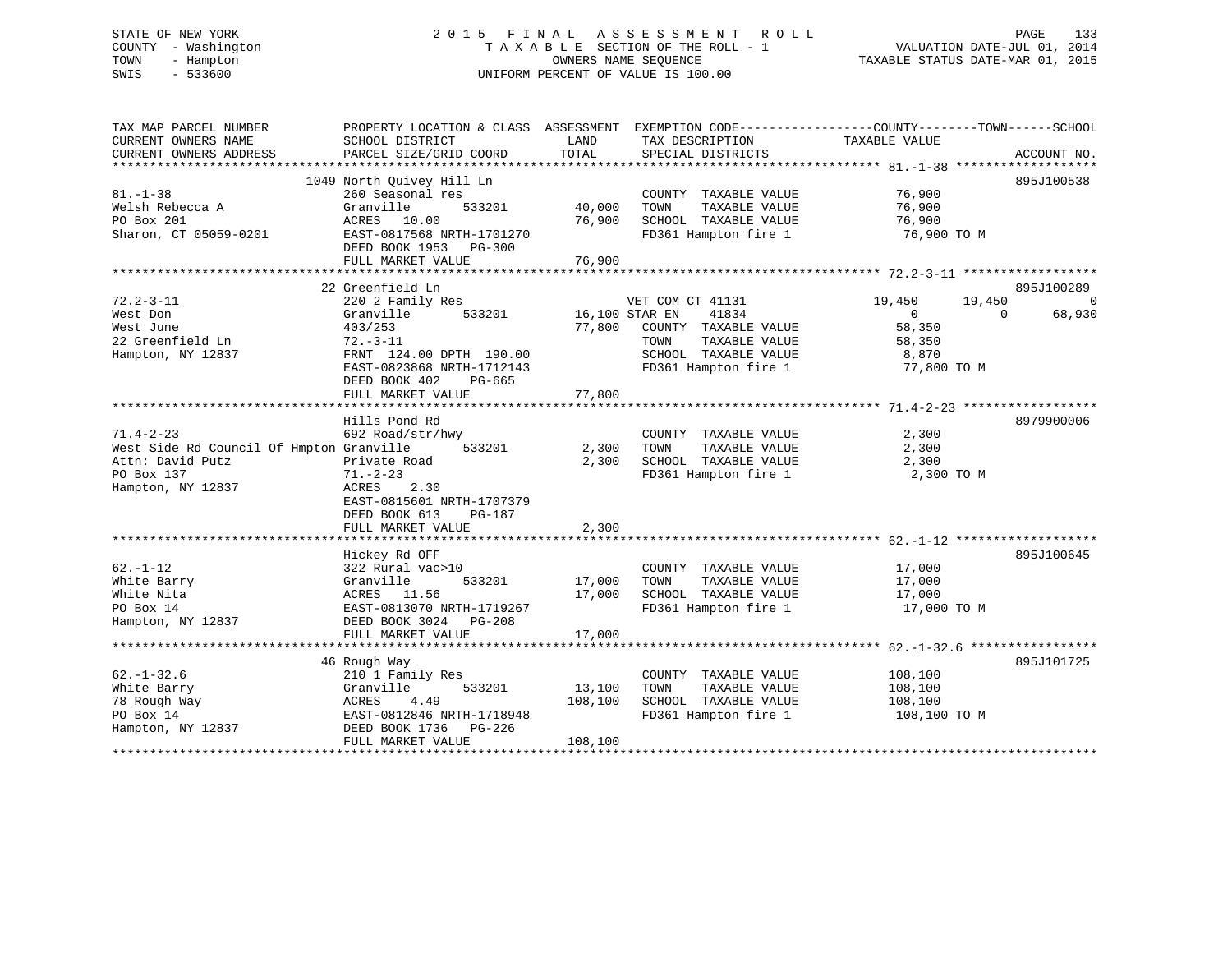#### STATE OF NEW YORK 2015 FINAL ASSESSMENT ROLL PAGE 134 COUNTY - Washington  $T A X A B L E$  SECTION OF THE ROLL - 1<br>TOWN - Hampton DATE-JUL 000NERS NAME SEQUENCE TOWN - Hampton OWNERS NAME SEQUENCE TAXABLE STATUS DATE-MAR 01, 2015 SWIS - 533600 UNIFORM PERCENT OF VALUE IS 100.00

| TAX MAP PARCEL NUMBER<br>CURRENT OWNERS NAME<br>CURRENT OWNERS ADDRESS                        | PROPERTY LOCATION & CLASS ASSESSMENT<br>SCHOOL DISTRICT<br>PARCEL SIZE/GRID COORD                                                                              | LAND<br>TOTAL                | EXEMPTION CODE-----------------COUNTY-------TOWN------SCHOOL<br>TAX DESCRIPTION<br>SPECIAL DISTRICTS                        | TAXABLE VALUE                                                             | ACCOUNT NO.                       |
|-----------------------------------------------------------------------------------------------|----------------------------------------------------------------------------------------------------------------------------------------------------------------|------------------------------|-----------------------------------------------------------------------------------------------------------------------------|---------------------------------------------------------------------------|-----------------------------------|
|                                                                                               |                                                                                                                                                                | *******                      | *********************************** 62.-1-32 *******                                                                        |                                                                           |                                   |
| $62. - 1 - 32$<br>White Barry R<br>White Nita M<br>PO Box 14<br>Hampton, NY 12837             | Hickey Rd OFF<br>322 Rural vac>10<br>Granville<br>533201<br>15.07<br>ACRES<br>EAST-0812465 NRTH-1718021<br>DEED BOOK 870<br>$PG-30$<br>FULL MARKET VALUE       | 12,500<br>12,500             | COUNTY TAXABLE VALUE<br>TAXABLE VALUE<br>TOWN<br>SCHOOL TAXABLE VALUE<br>FD361 Hampton fire 1                               | 12,500<br>12,500<br>12,500<br>12,500 TO M                                 | 895J100608                        |
|                                                                                               |                                                                                                                                                                | 12,500                       |                                                                                                                             |                                                                           |                                   |
| $62. - 1 - 32.4$<br>White Barry R<br>White Nita M<br>PO Box 14<br>Hampton, NY 12837           | 25 Rough Way<br>240 Rural res<br>Granville<br>533201<br>ACRES 10.63<br>EAST-0813042 NRTH-1717893<br>DEED BOOK 879<br><b>PG-315</b>                             | 40,600<br>76,900             | COUNTY TAXABLE VALUE<br>TOWN<br>TAXABLE VALUE<br>SCHOOL TAXABLE VALUE<br>FD361 Hampton fire 1                               | 76,900<br>76,900<br>76,900<br>76,900 TO M                                 | 895J100712                        |
|                                                                                               | FULL MARKET VALUE                                                                                                                                              | 76,900                       |                                                                                                                             |                                                                           |                                   |
|                                                                                               |                                                                                                                                                                |                              |                                                                                                                             | ******************************* 62.-1-32.5 ****                           |                                   |
| $62. - 1 - 32.5$<br>White Barry R<br>White Nita M                                             | 79 Rough Way<br>260 Seasonal res<br>Granville<br>533201<br>5.00<br>ACRES                                                                                       | 35,000<br>46,300             | COUNTY TAXABLE VALUE<br>TAXABLE VALUE<br>TOWN<br>SCHOOL TAXABLE VALUE                                                       | 46,300<br>46,300<br>46,300                                                | 895J101724                        |
| PO Box 14<br>Hampton, NY 12837                                                                | EAST-0813241 NRTH-1718593<br>DEED BOOK 3170 PG-288                                                                                                             |                              | FD361 Hampton fire 1                                                                                                        | 46,300 TO M                                                               |                                   |
|                                                                                               | FULL MARKET VALUE<br>**************************                                                                                                                | 46,300                       |                                                                                                                             |                                                                           |                                   |
|                                                                                               | 137 Hills Pond Rd                                                                                                                                              |                              |                                                                                                                             |                                                                           |                                   |
| $71. - 1 - 15.5$<br>White Eric<br>White Katherine<br>137 Hills Pond Rd<br>Whitehall, NY 12887 | 210 1 Family Res<br>Granville<br>533201<br>5.05<br>ACRES<br>EAST-0815408 NRTH-1705532<br>DEED BOOK 3218<br>PG-46<br>FULL MARKET VALUE                          | 150,800 STAR B<br>150,800    | VET COM C 41132<br>35,100 VET COM T 41133<br>41854<br>COUNTY TAXABLE VALUE<br>TOWN<br>TAXABLE VALUE<br>SCHOOL TAXABLE VALUE | 37,700<br>$\mathbf{0}$<br>$\overline{0}$<br>113,100<br>113,100<br>119,130 | 0<br>37,700<br>$\Omega$<br>31,670 |
|                                                                                               |                                                                                                                                                                |                              | FD361 Hampton fire 1                                                                                                        | 150,800 TO M<br>**** 62.-1-32.7 ******************                        |                                   |
| $62. - 1 - 32.7$                                                                              | 78 Rough Way<br>210 1 Family Res                                                                                                                               |                              | 41854<br>STAR B                                                                                                             | $\overline{0}$                                                            | 895J101726<br>31,670<br>$\Omega$  |
| White Nita M<br>PO Box 14<br>Hampton, NY 12837                                                | Granville<br>533201<br>ACRES<br>5.96<br>EAST-0812800 NRTH-1718621<br>DEED BOOK 674<br>$PG-235$<br>FULL MARKET VALUE                                            | 29,000<br>127,100<br>127,100 | COUNTY TAXABLE VALUE<br>TOWN<br>TAXABLE VALUE<br>SCHOOL TAXABLE VALUE<br>FD361 Hampton fire 1                               | 127,100<br>127,100<br>95,430<br>127,100 TO M                              |                                   |
|                                                                                               |                                                                                                                                                                |                              |                                                                                                                             |                                                                           |                                   |
| $63. -1 - 10.3$<br>Whitney Jami<br>169 Dublin Rd<br>Granville, NY 12832                       | 2858 State Route 22A<br>280 Res Multiple<br>Granville<br>533201<br>1.35<br>ACRES<br>EAST-0822810 NRTH-1717720<br>DEED BOOK 3017<br>PG-292<br>FULL MARKET VALUE | 23,100<br>65,000<br>65,000   | COUNTY TAXABLE VALUE<br>TAXABLE VALUE<br>TOWN<br>SCHOOL TAXABLE VALUE<br>FD361 Hampton fire 1                               | 65,000<br>65,000<br>65,000<br>65,000 TO M                                 | 895J100687                        |
|                                                                                               |                                                                                                                                                                |                              |                                                                                                                             |                                                                           |                                   |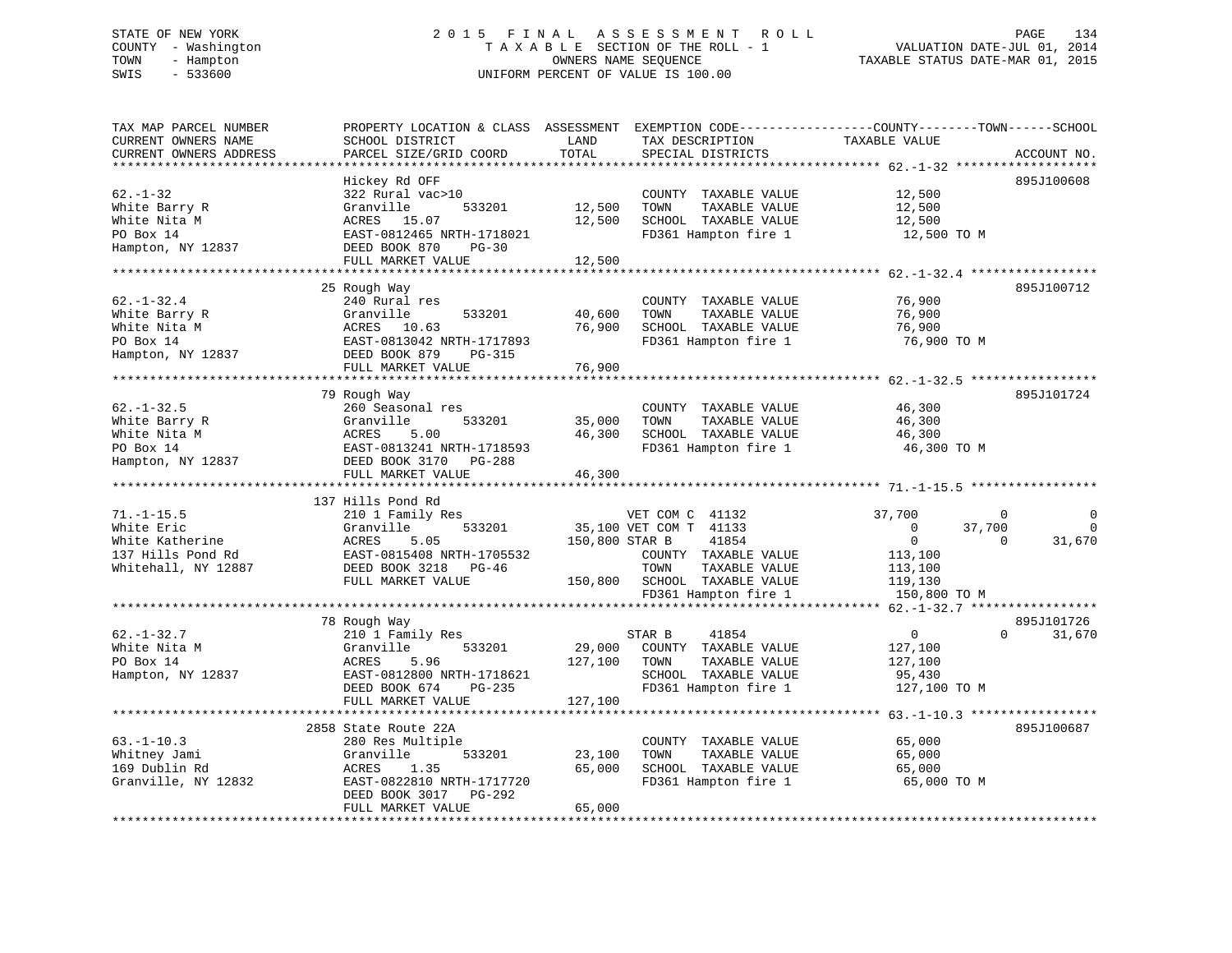# STATE OF NEW YORK 2 0 1 5 F I N A L A S S E S S M E N T R O L L PAGE 135 COUNTY - Washington T A X A B L E SECTION OF THE ROLL - 1 VALUATION DATE-JUL 01, 2014 TOWN - Hampton OWNERS NAME SEQUENCE TAXABLE STATUS DATE-MAR 01, 2015 SWIS - 533600 UNIFORM PERCENT OF VALUE IS 100.00

| TAX MAP PARCEL NUMBER<br>CURRENT OWNERS NAME                                                                 | PROPERTY LOCATION & CLASS ASSESSMENT<br>SCHOOL DISTRICT                                                                                                             | LAND                         | EXEMPTION CODE-----------------COUNTY-------TOWN------SCHOOL<br>TAX DESCRIPTION                                   | TAXABLE VALUE                                                  |                                  |
|--------------------------------------------------------------------------------------------------------------|---------------------------------------------------------------------------------------------------------------------------------------------------------------------|------------------------------|-------------------------------------------------------------------------------------------------------------------|----------------------------------------------------------------|----------------------------------|
| CURRENT OWNERS ADDRESS<br>********************                                                               | PARCEL SIZE/GRID COORD<br>********************                                                                                                                      | TOTAL                        | SPECIAL DISTRICTS                                                                                                 |                                                                | ACCOUNT NO.                      |
|                                                                                                              |                                                                                                                                                                     |                              |                                                                                                                   |                                                                |                                  |
| $62. - 1 - 18$<br>Whittemore Ralena<br>Fosmer Stanley<br>14 Wicked Hollow Way<br>Hampton, NY 12837           | 14 Wicked Hollow Way<br>210 1 Family Res<br>533201<br>Granville<br>ACRES<br>5.48<br>EAST-0814197 NRTH-1719738<br>DEED BOOK 3090 PG-287<br>FULL MARKET VALUE         | 35,500<br>50,700<br>50,700   | STAR B<br>41854<br>COUNTY TAXABLE VALUE<br>TOWN<br>TAXABLE VALUE<br>SCHOOL TAXABLE VALUE<br>FD361 Hampton fire 1  | $\overline{0}$<br>50,700<br>50,700<br>19,030<br>50,700 TO M    | 895J100642<br>$\Omega$<br>31,670 |
|                                                                                                              |                                                                                                                                                                     |                              |                                                                                                                   |                                                                |                                  |
| $53. - 1 - 7.16$<br>Whittemore Ralph<br>Bennett Beverly<br>236 Hickey Rd<br>Hampton, NY 12837                | 256 Hickey Rd<br>314 Rural vac<10<br>533201<br>Granville<br>5.02<br>ACRES<br>EAST-0814945 NRTH-1719805<br>DEED BOOK 487<br>PG-714<br>FULL MARKET VALUE              | 18,500<br>18,500<br>18,500   | COUNTY TAXABLE VALUE<br>TAXABLE VALUE<br>TOWN<br>SCHOOL TAXABLE VALUE<br>FD361 Hampton fire 1                     | 18,500<br>18,500<br>18,500<br>18,500 TO M                      | 895J100665                       |
|                                                                                                              |                                                                                                                                                                     |                              |                                                                                                                   |                                                                |                                  |
| $62. - 1 - 19$<br>Whittemore Ralph<br>Bennett Beverly<br>236 Hickey Rd<br>Hampton, NY 12837                  | 236 Hickey Rd<br>210 1 Family Res<br>Granville<br>533201<br>ACRES<br>5.00<br>EAST-0814422 NRTH-1719197<br>DEED BOOK 483<br>$PG-420$<br>FULL MARKET VALUE            | 35,000<br>66,400<br>66,400   | STAR EN<br>41834<br>COUNTY TAXABLE VALUE<br>TOWN<br>TAXABLE VALUE<br>SCHOOL TAXABLE VALUE<br>FD361 Hampton fire 1 | $\Omega$<br>66,400<br>66,400<br>$\mathbf 0$<br>66,400 TO M     | 895J100566<br>66,400<br>$\cap$   |
|                                                                                                              |                                                                                                                                                                     |                              |                                                                                                                   |                                                                |                                  |
| $53. - 1 - 7.15$<br>Whittemore Ralph F<br>236 Hickey Rd<br>Hampton, NY 12837                                 | 272 Hickey Rd<br>312 Vac w/imprv<br>533201<br>Granville<br><b>ACRES</b><br>5.46<br>EAST-0814899 NRTH-1720138<br>DEED BOOK 782<br>$PG-59$                            | 15,300<br>15,900             | COUNTY TAXABLE VALUE<br>TOWN<br>TAXABLE VALUE<br>SCHOOL TAXABLE VALUE<br>FD361 Hampton fire 1                     | 15,900<br>15,900<br>15,900<br>15,900 TO M                      | A95J100664                       |
|                                                                                                              | FULL MARKET VALUE                                                                                                                                                   | 15,900                       |                                                                                                                   |                                                                |                                  |
| $38. - 1 - 2.1$<br>Williams Albert V Jr<br>Christy Marjorie E<br>230 Carvers Falls Rd<br>Whitehall, NY 12887 | 230 Carvers Falls Rd<br>210 1 Family Res<br>535201<br>Whitehall<br><b>ACRES</b><br>3.14<br>EAST-0805521 NRTH-1744853<br>DEED BOOK 945<br>PG-87<br>FULL MARKET VALUE | 29,000<br>121,100<br>121,100 | STAR B<br>41854<br>COUNTY TAXABLE VALUE<br>TOWN<br>TAXABLE VALUE<br>SCHOOL TAXABLE VALUE<br>FD362 Hampton fire 2  | $\overline{0}$<br>121,100<br>121,100<br>89,430<br>121,100 TO M | 895J101762<br>$\Omega$<br>31,670 |
|                                                                                                              | 2611 State Route 22A                                                                                                                                                |                              |                                                                                                                   |                                                                | 895J100190                       |
| $72. - 2 - 30$<br>Williams Colin<br>2611 State Route 22A<br>Hampton, NY 12837                                | 270 Mfg housing<br>Granville<br>533201<br>FRNT 210.00 DPTH 210.00<br>EAST-0823218 NRTH-1712076<br>DEED BOOK 921<br>PG-96<br>FULL MARKET VALUE                       | 11,000<br>14,000<br>14,000   | STAR B<br>41854<br>COUNTY TAXABLE VALUE<br>TOWN<br>TAXABLE VALUE<br>SCHOOL TAXABLE VALUE<br>FD361 Hampton fire 1  | $\mathbf 0$<br>14,000<br>14,000<br>$\mathbf 0$<br>14,000 TO M  | 14,000<br>$\Omega$               |
|                                                                                                              |                                                                                                                                                                     |                              |                                                                                                                   |                                                                |                                  |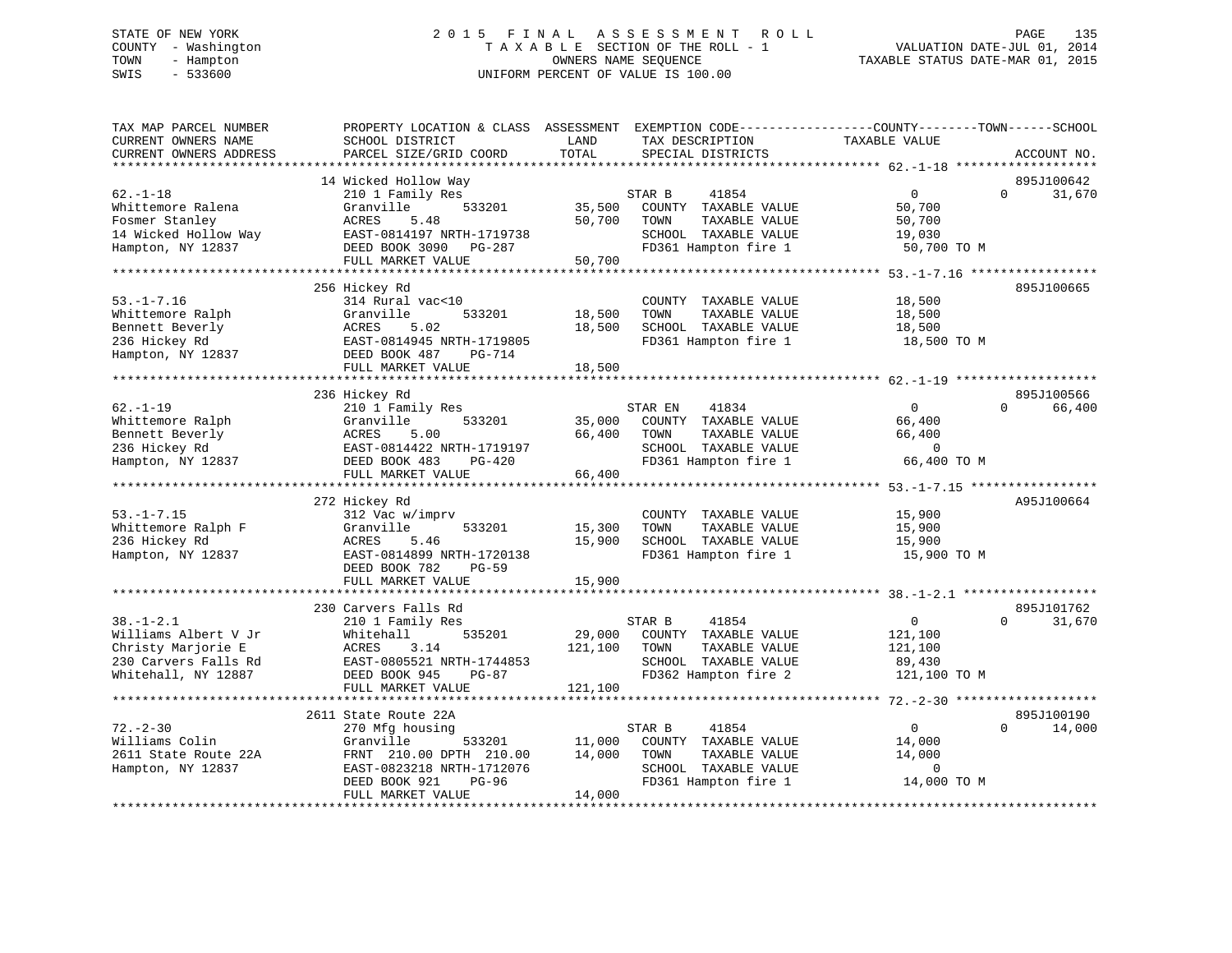# STATE OF NEW YORK 2 0 1 5 F I N A L A S S E S S M E N T R O L L PAGE 136 COUNTY - Washington T A X A B L E SECTION OF THE ROLL - 1 VALUATION DATE-JUL 01, 2014 TOWN - Hampton OWNERS NAME SEQUENCE TAXABLE STATUS DATE-MAR 01, 2015 SWIS - 533600 UNIFORM PERCENT OF VALUE IS 100.00

| TAX MAP PARCEL NUMBER<br>CURRENT OWNERS NAME<br>CURRENT OWNERS ADDRESS                          | PROPERTY LOCATION & CLASS ASSESSMENT<br>SCHOOL DISTRICT<br>PARCEL SIZE/GRID COORD                                                                             | LAND<br>TOTAL              | EXEMPTION CODE-----------------COUNTY-------TOWN------SCHOOL<br>TAX DESCRIPTION<br>SPECIAL DISTRICTS             | TAXABLE VALUE                                                  |          | ACCOUNT NO.          |
|-------------------------------------------------------------------------------------------------|---------------------------------------------------------------------------------------------------------------------------------------------------------------|----------------------------|------------------------------------------------------------------------------------------------------------------|----------------------------------------------------------------|----------|----------------------|
| *********************                                                                           | ***************************                                                                                                                                   |                            |                                                                                                                  |                                                                |          |                      |
| $81. - 1 - 45$<br>Williams Daniel Jr<br>Rodd Jacquelyn A<br>136 South Rd<br>Whitehall, NY 12887 | 136 South Rd<br>210 1 Family Res<br>Granville<br>533201<br>ACRES<br>8.37<br>EAST-0816507 NRTH-1702143<br>DEED BOOK 3154 PG-286                                | 38,400<br>96,600           | 41854<br>STAR B<br>COUNTY TAXABLE VALUE<br>TAXABLE VALUE<br>TOWN<br>SCHOOL TAXABLE VALUE<br>FD361 Hampton fire 1 | $\mathbf{0}$<br>96,600<br>96,600<br>64,930<br>96,600 TO M      | $\Omega$ | 895J100602<br>31,670 |
|                                                                                                 | FULL MARKET VALUE                                                                                                                                             | 96,600                     |                                                                                                                  |                                                                |          |                      |
|                                                                                                 |                                                                                                                                                               |                            |                                                                                                                  |                                                                |          |                      |
|                                                                                                 | 2471 County Route 18                                                                                                                                          |                            |                                                                                                                  |                                                                |          | 895J100088           |
| $72. - 1 - 9$<br>Williams James B Jr<br>Wyman Celena S<br>PO Box 36<br>Hampton, NY 12837        | 210 1 Family Res<br>Granville<br>533201<br>FRNT 228.00 DPTH 110.00<br>EAST-0821507 NRTH-1710479<br>DEED BOOK 2542 PG-94                                       | 17,600<br>119,800          | STAR B<br>41854<br>COUNTY TAXABLE VALUE<br>TOWN<br>TAXABLE VALUE<br>SCHOOL TAXABLE VALUE<br>FD361 Hampton fire 1 | $\overline{0}$<br>119,800<br>119,800<br>88,130<br>119,800 TO M | $\Omega$ | 31,670               |
|                                                                                                 | FULL MARKET VALUE                                                                                                                                             | 119,800                    |                                                                                                                  |                                                                |          |                      |
|                                                                                                 | 29 Wicked Hollow Way                                                                                                                                          |                            |                                                                                                                  |                                                                |          | 895J100648           |
| $62. - 1 - 16$<br>Williams Joseph<br>Williams Pamela<br>PO Box 80<br>Poultney, VT 05764         | 270 Mfg housing<br>Granville<br>533201<br>ROW 587/211<br>6.87<br>ACRES<br>EAST-0813497 NRTH-1719570<br>DEED BOOK 1956 PG-313                                  | 36,900<br>55,500           | COUNTY TAXABLE VALUE<br>TOWN<br>TAXABLE VALUE<br>SCHOOL TAXABLE VALUE<br>FD361 Hampton fire 1                    | 55,500<br>55,500<br>55,500<br>55,500 TO M                      |          |                      |
|                                                                                                 | FULL MARKET VALUE                                                                                                                                             | 55,500                     |                                                                                                                  |                                                                |          |                      |
|                                                                                                 |                                                                                                                                                               |                            |                                                                                                                  |                                                                |          |                      |
| $62. - 1 - 25.1$<br>Williams Joseph<br>Williams Pamela<br>PO Box 80<br>Poultney, VT 05764       | 162 Hickey Rd<br>270 Mfg housing<br>Granville<br>533201<br>FRNT 235.00 DPTH 110.00<br>EAST-0814091 NRTH-1717553<br>DEED BOOK 2491 PG-130<br>FULL MARKET VALUE | 18,300<br>35,900<br>35,900 | COUNTY TAXABLE VALUE<br>TAXABLE VALUE<br>TOWN<br>SCHOOL TAXABLE VALUE<br>FD361 Hampton fire 1                    | 35,900<br>35,900<br>35,900<br>35,900 TO M                      |          | 895J101815           |
|                                                                                                 |                                                                                                                                                               |                            |                                                                                                                  |                                                                |          |                      |
| $72. - 1 - 16.4$<br>Williams Joseph<br>Williams Pamela<br>PO Box 80                             | South Rd<br>323 Vacant rural<br>533201<br>Granville<br>38.22<br>ACRES<br>EAST-0820224 NRTH-1706357                                                            | 61,000<br>61,000           | COUNTY TAXABLE VALUE<br>TOWN<br>TAXABLE VALUE<br>SCHOOL TAXABLE VALUE<br>FD361 Hampton fire 1                    | 61,000<br>61,000<br>61,000<br>61,000 TO M                      |          |                      |
| Poultney, VT 05764                                                                              | DEED BOOK 3336<br>$PG-91$                                                                                                                                     |                            |                                                                                                                  |                                                                |          |                      |
|                                                                                                 | FULL MARKET VALUE<br>***********************************                                                                                                      | 61,000                     |                                                                                                                  |                                                                |          |                      |
|                                                                                                 | South Rd                                                                                                                                                      |                            |                                                                                                                  |                                                                |          |                      |
| $72. - 1 - 16.5$<br>Williams Joseph                                                             | 314 Rural vac<10<br>533201<br>Granville                                                                                                                       | 6,100                      | COUNTY TAXABLE VALUE<br>TAXABLE VALUE<br>TOWN                                                                    | 6,100<br>6,100                                                 |          |                      |
| Williams Pamela                                                                                 | 1.04<br>ACRES                                                                                                                                                 | 6,100                      | SCHOOL TAXABLE VALUE                                                                                             | 6,100                                                          |          |                      |
| PO Box 80<br>Poultney, VT 05764                                                                 | EAST-0819451 NRTH-1706701<br>DEED BOOK 2650<br>$PG-20$<br>FULL MARKET VALUE                                                                                   | 6,100                      | FD361 Hampton fire 1                                                                                             | 6,100 TO M                                                     |          |                      |
|                                                                                                 |                                                                                                                                                               |                            |                                                                                                                  |                                                                |          |                      |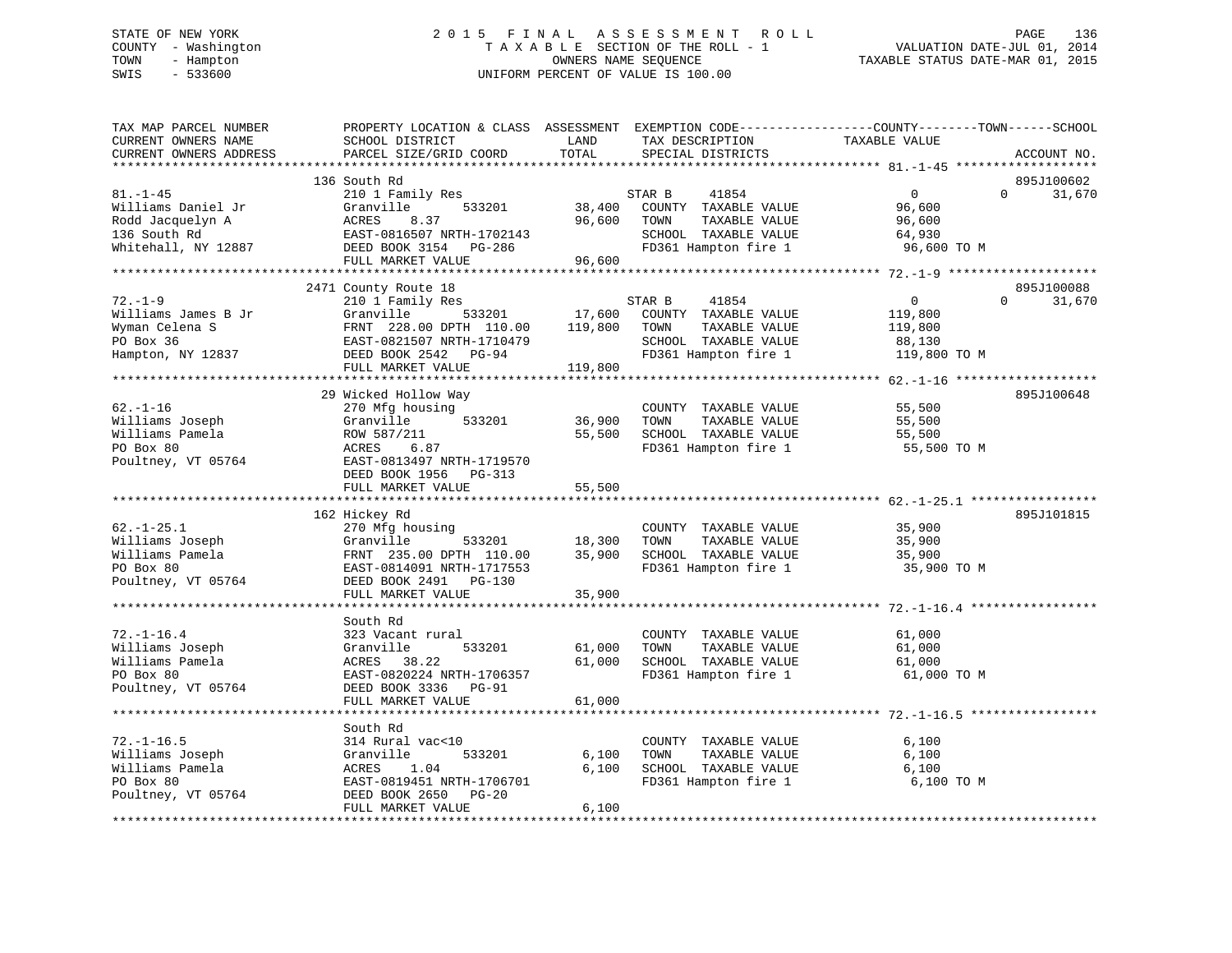# STATE OF NEW YORK 2 0 1 5 F I N A L A S S E S S M E N T R O L L PAGE 137 COUNTY - Washington T A X A B L E SECTION OF THE ROLL - 1 VALUATION DATE-JUL 01, 2014 TOWN - Hampton OWNERS NAME SEQUENCE TAXABLE STATUS DATE-MAR 01, 2015 SWIS - 533600 UNIFORM PERCENT OF VALUE IS 100.00

| TAX MAP PARCEL NUMBER<br>CURRENT OWNERS NAME | PROPERTY LOCATION & CLASS ASSESSMENT<br>SCHOOL DISTRICT | LAND    | EXEMPTION CODE----------------COUNTY-------TOWN------SCHOOL<br>TAX DESCRIPTION | TAXABLE VALUE  |                    |
|----------------------------------------------|---------------------------------------------------------|---------|--------------------------------------------------------------------------------|----------------|--------------------|
| CURRENT OWNERS ADDRESS                       | PARCEL SIZE/GRID COORD                                  | TOTAL   | SPECIAL DISTRICTS                                                              |                | ACCOUNT NO.        |
|                                              |                                                         |         |                                                                                |                |                    |
|                                              | 211 Hickey Rd                                           |         |                                                                                |                | 895J100582         |
| $62. - 1 - 20$                               | 210 1 Family Res                                        |         | COUNTY TAXABLE VALUE                                                           | 43,200         |                    |
| Williams Joseph A                            | Granville<br>533201                                     | 35,000  | TOWN<br>TAXABLE VALUE                                                          | 43,200         |                    |
| Williams Pamela A                            | ACRES<br>5.04                                           | 43,200  | SCHOOL TAXABLE VALUE                                                           | 43,200         |                    |
| PO Box 80                                    | EAST-0813862 NRTH-1719024                               |         | FD361 Hampton fire 1                                                           | 43,200 TO M    |                    |
| Poultney, VT 05764                           | DEED BOOK 875<br>$PG-63$                                |         |                                                                                |                |                    |
|                                              | FULL MARKET VALUE                                       | 43,200  |                                                                                |                |                    |
|                                              |                                                         |         |                                                                                |                |                    |
|                                              | 203 Hickey Rd                                           |         |                                                                                |                | 895J100649         |
| $62. - 1 - 21$                               | 210 1 Family Res                                        |         | STAR B<br>41854                                                                | $\overline{0}$ | $\Omega$<br>31,670 |
| Williams Joseph A                            | 533201<br>Granville                                     | 35,800  | COUNTY TAXABLE VALUE                                                           | 167,800        |                    |
| Williams Pamela A                            | 5.76<br>ACRES                                           | 167,800 | TOWN<br>TAXABLE VALUE                                                          | 167,800        |                    |
| PO Box 80                                    | EAST-0813829 NRTH-1718624                               |         | SCHOOL TAXABLE VALUE                                                           | 136,130        |                    |
| Poultney, VT 05764                           | DEED BOOK 718<br><b>PG-96</b>                           |         | FD361 Hampton fire 1                                                           | 167,800 TO M   |                    |
|                                              | FULL MARKET VALUE                                       | 167,800 |                                                                                |                |                    |
|                                              |                                                         |         |                                                                                |                |                    |
|                                              | 119 Hickey Rd                                           |         |                                                                                |                | 895J100643         |
| $62. - 1 - 31$                               | 322 Rural vac>10                                        |         | COUNTY TAXABLE VALUE                                                           | 14,500         |                    |
| Williams Joseph A                            | 533201<br>Granville                                     | 14,500  | TAXABLE VALUE<br>TOWN                                                          | 14,500         |                    |
| Williams Pamela A                            | ACRES<br>9.96                                           | 14,500  | SCHOOL TAXABLE VALUE                                                           | 14,500         |                    |
| PO Box 80                                    | EAST-0813347 NRTH-1717275                               |         | FD361 Hampton fire 1                                                           | 14,500 TO M    |                    |
| Poultney, VT 05764                           | DEED BOOK 2156    PG-242                                |         |                                                                                |                |                    |
|                                              | FULL MARKET VALUE                                       | 14,500  |                                                                                |                |                    |
|                                              |                                                         |         |                                                                                |                |                    |
|                                              | 2126 County Route 18                                    |         |                                                                                |                | 895J100252         |
| $71. - 1 - 7$                                | 270 Mfg housing                                         |         | COUNTY TAXABLE VALUE                                                           | 30,000         |                    |
| Williams Joseph A                            | Granville<br>533201                                     | 28,500  | TAXABLE VALUE<br>TOWN                                                          | 30,000         |                    |
| Williams Pamela A                            | ACRES<br>3.00                                           | 30,000  | SCHOOL TAXABLE VALUE                                                           | 30,000         |                    |
| PO Box 80                                    | EAST-0814897 NRTH-1713613                               |         | FD361 Hampton fire 1                                                           | 30,000 TO M    |                    |
| Poultney, VT 05764                           | DEED BOOK 3406 PG-206                                   |         |                                                                                |                |                    |
|                                              | FULL MARKET VALUE                                       | 30,000  |                                                                                |                |                    |
|                                              | 1574 County Route 21                                    |         |                                                                                |                |                    |
| $80. -1 - 2.9$                               |                                                         |         | STAR B                                                                         | $\overline{0}$ | 31,670<br>$\Omega$ |
| Willson Scott                                | 270 Mfg housing<br>Granville<br>533201                  | 40,900  | 41854<br>COUNTY TAXABLE VALUE                                                  | 90,900         |                    |
| 1574 County Route 21                         | LOT 2                                                   | 90,900  | TOWN<br>TAXABLE VALUE                                                          | 90,900         |                    |
| Whitehall, NY 12887                          | ACRES<br>10.93                                          |         | SCHOOL TAXABLE VALUE                                                           | 59,230         |                    |
|                                              | EAST-0813063 NRTH-1702480                               |         | FD361 Hampton fire 1                                                           | 90,900 TO M    |                    |
|                                              | DEED BOOK 948<br>$PG-128$                               |         |                                                                                |                |                    |
|                                              | FULL MARKET VALUE                                       | 90,900  |                                                                                |                |                    |
|                                              |                                                         |         |                                                                                |                |                    |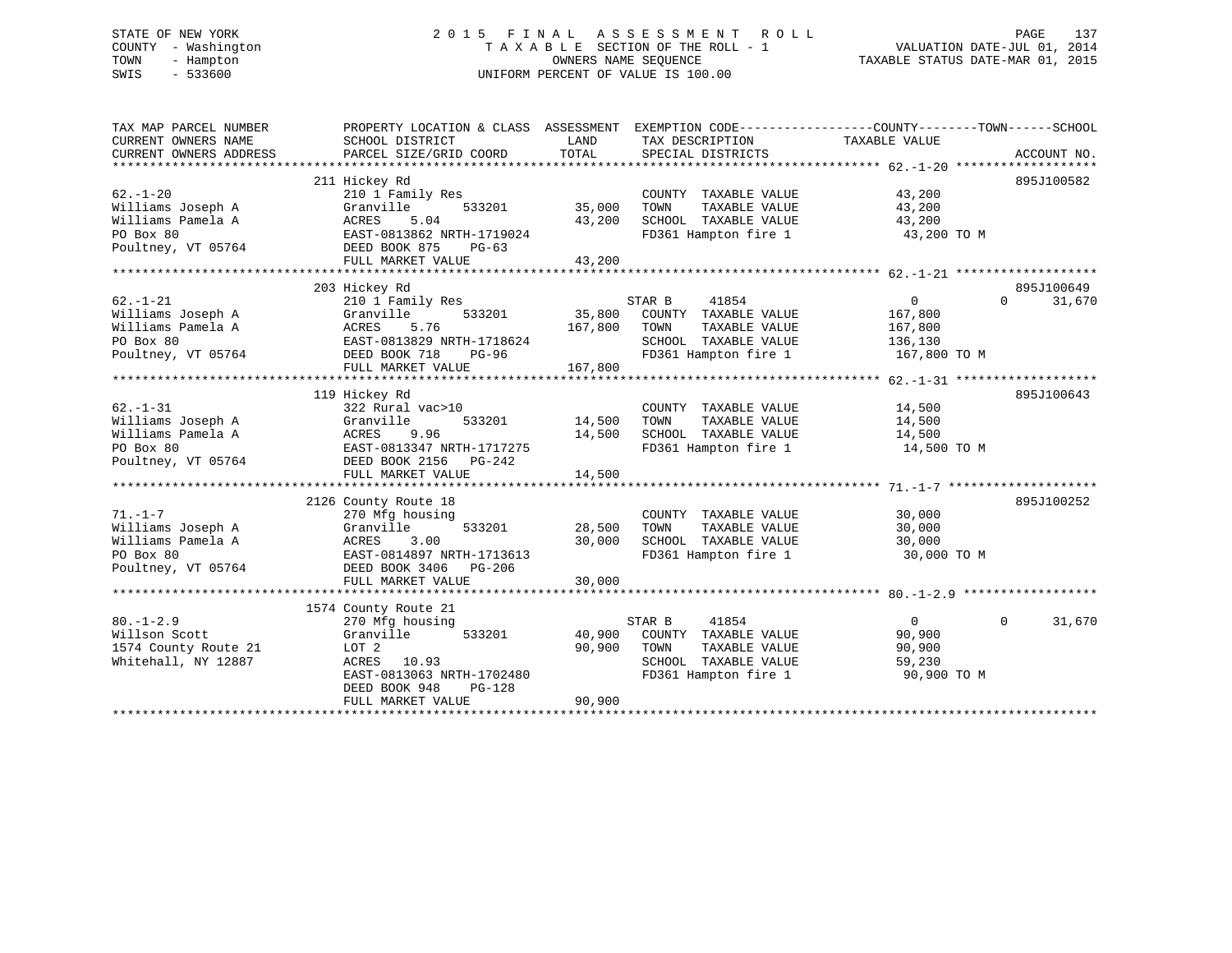| STATE OF NEW YORK<br>COUNTY - Washington<br>- Hampton<br>TOWN<br>SWIS<br>$-533600$ |                                                                        | OWNERS NAME SEQUENCE | 2015 FINAL ASSESSMENT ROLL<br>TAXABLE SECTION OF THE ROLL - 1<br>UNIFORM PERCENT OF VALUE IS 100.00 | VALUATION DATE-JUL 01, 2014<br>TAXABLE STATUS DATE-MAR 01, 2015 | PAGE<br>138 |
|------------------------------------------------------------------------------------|------------------------------------------------------------------------|----------------------|-----------------------------------------------------------------------------------------------------|-----------------------------------------------------------------|-------------|
| TAX MAP PARCEL NUMBER<br>CURRENT OWNERS NAME                                       |                                                                        | LAND                 | PROPERTY LOCATION & CLASS ASSESSMENT EXEMPTION CODE---------------COUNTY-------TOWN------SCHOOL     | TAXABLE VALUE                                                   |             |
| CURRENT OWNERS ADDRESS                                                             | SCHOOL DISTRICT<br>PARCEL SIZE/GRID COORD                              | TOTAL                | TAX DESCRIPTION<br>SPECIAL DISTRICTS                                                                |                                                                 | ACCOUNT NO. |
|                                                                                    |                                                                        |                      |                                                                                                     |                                                                 |             |
|                                                                                    | 101 Prouty Rd                                                          |                      |                                                                                                     |                                                                 |             |
| $81. - 2 - 23.1$                                                                   | 322 Rural vac>10                                                       |                      | COUNTY TAXABLE VALUE                                                                                | 30,700                                                          |             |
| Winter Dave                                                                        | Granville<br>533201                                                    | 30,700               | TOWN<br>TAXABLE VALUE                                                                               | 30,700                                                          |             |
| Winter Beth                                                                        | May be subject to ag pena                                              | 30,700               | SCHOOL TAXABLE VALUE                                                                                | 30,700                                                          |             |
| 50 Furnace St                                                                      | until 2015                                                             |                      | CA001 Cons agri dst 1                                                                               | 30,700 TO                                                       |             |
| Poultney, VT 05764                                                                 | ACRES 20.09<br>EAST-0821872 NRTH-1699790<br>DEED BOOK 2859 PG-311      |                      | FD361 Hampton fire 1                                                                                | 30,700 TO M                                                     |             |
|                                                                                    | FULL MARKET VALUE                                                      | 30,700               |                                                                                                     |                                                                 |             |
|                                                                                    |                                                                        |                      |                                                                                                     |                                                                 |             |
|                                                                                    | 2038 County Route 18                                                   |                      |                                                                                                     |                                                                 | 895J100651  |
| $71. - 1 - 1.4$                                                                    | 210 1 Family Res                                                       |                      | COUNTY TAXABLE VALUE                                                                                | 149,000                                                         |             |
| Wood Danny J                                                                       | Granville<br>533201                                                    | 31,300               | TOWN<br>TAXABLE VALUE                                                                               | 149,000                                                         |             |
| 2038 County Route 18                                                               | ACRES<br>3.86                                                          |                      | 149,000 SCHOOL TAXABLE VALUE                                                                        | 149,000                                                         |             |
| Whitehall, NY 12887                                                                | EAST-0812255 NRTH-1713787<br>DEED BOOK 3446 PG-27<br>FULL MARKET VALUE | 149,000              | FD361 Hampton fire 1                                                                                | 149,000 TO M                                                    |             |
|                                                                                    | **********************                                                 | **********           |                                                                                                     |                                                                 |             |
|                                                                                    | County Route 21 OFF                                                    |                      |                                                                                                     |                                                                 | 895J100078  |
| $71. - 1 - 31$                                                                     | 910 Priv forest                                                        |                      | COUNTY TAXABLE VALUE                                                                                | 85,100                                                          |             |
| Wood Timothy                                                                       | 535201<br>Whitehall                                                    | 85,100               | TOWN<br>TAXABLE VALUE                                                                               | 85,100                                                          |             |
| 18 Louis Dr                                                                        | ROW 837-315                                                            | 85,100               | SCHOOL TAXABLE VALUE                                                                                | 85,100                                                          |             |
| Katonah, NY 10536                                                                  | ACRES 189.10<br>EAST-0808989 NRTH-1711176<br>DEED BOOK 2587 PG-101     |                      | FD361 Hampton fire 1                                                                                | 85,100 TO M                                                     |             |
|                                                                                    | FULL MARKET VALUE<br>********************************                  | 85,100               |                                                                                                     |                                                                 |             |
|                                                                                    | LOT 6 Faesh Pat                                                        |                      |                                                                                                     |                                                                 | 895J100077  |
| $71. - 1 - 32$                                                                     | 910 Priv forest                                                        |                      | COUNTY TAXABLE VALUE                                                                                | 38,400                                                          |             |
| Wood Timothy                                                                       | 533201<br>Granville                                                    | 38,400               | TOWN<br>TAXABLE VALUE                                                                               | 38,400                                                          |             |
| 18 Louis Dr                                                                        | ROW 837-315                                                            | 38,400               | SCHOOL TAXABLE VALUE                                                                                | 38,400                                                          |             |
| Katonah, NY 10536                                                                  | ACRES 85.30                                                            |                      | FD361 Hampton fire 1                                                                                | 38,400 TO M                                                     |             |
|                                                                                    | EAST-0810777 NRTH-1710240                                              |                      |                                                                                                     |                                                                 |             |
|                                                                                    | DEED BOOK 2587 PG-101                                                  |                      |                                                                                                     |                                                                 |             |
|                                                                                    | FULL MARKET VALUE                                                      | 38,400               |                                                                                                     |                                                                 |             |
|                                                                                    | ****************************                                           |                      |                                                                                                     |                                                                 |             |
|                                                                                    | Hickey Rd                                                              |                      |                                                                                                     |                                                                 | 895J100644  |
| $62. - 1 - 28$                                                                     | 314 Rural vac<10                                                       |                      | COUNTY TAXABLE VALUE                                                                                | 16,000                                                          |             |
| Woodbury Edward                                                                    | 533201<br>Granville                                                    | 16,000               | TOWN<br>TAXABLE VALUE                                                                               | 16,000                                                          |             |
| 301 Fox Rd                                                                         | ACRES<br>1.98                                                          |                      | 16,000 SCHOOL TAXABLE VALUE                                                                         | 16,000                                                          |             |
| Hampton, NY 12837                                                                  | EAST-0813964 NRTH-1716885<br>DEED BOOK 1855<br>$PG-11$                 |                      | FD361 Hampton fire 1                                                                                | 16,000 TO M                                                     |             |
|                                                                                    | FULL MARKET VALUE                                                      | 16,000               |                                                                                                     |                                                                 |             |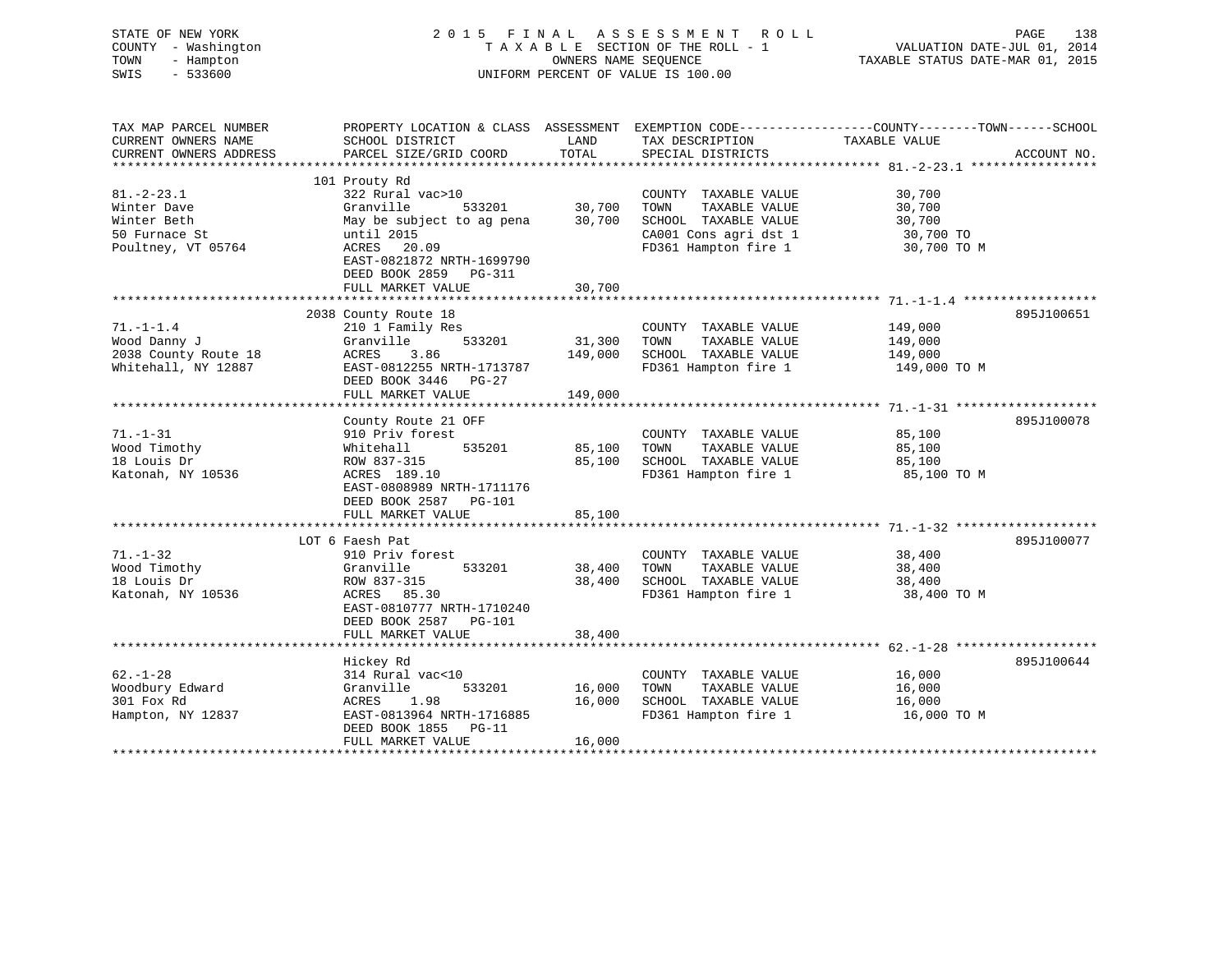# STATE OF NEW YORK 2 0 1 5 F I N A L A S S E S S M E N T R O L L PAGE 139 COUNTY - Washington T A X A B L E SECTION OF THE ROLL - 1 VALUATION DATE-JUL 01, 2014 TOWN - Hampton OWNERS NAME SEQUENCE TAXABLE STATUS DATE-MAR 01, 2015 SWIS - 533600 UNIFORM PERCENT OF VALUE IS 100.00

| TAX MAP PARCEL NUMBER<br>CURRENT OWNERS NAME<br>CURRENT OWNERS ADDRESS | PROPERTY LOCATION & CLASS ASSESSMENT EXEMPTION CODE---------------COUNTY-------TOWN-----SCHOOL<br>SCHOOL DISTRICT<br>PARCEL SIZE/GRID COORD | LAND<br>TOTAL         | TAX DESCRIPTION TAXABLE VALUE SPECIAL DISTRICTS                |                |                          | ACCOUNT NO. |
|------------------------------------------------------------------------|---------------------------------------------------------------------------------------------------------------------------------------------|-----------------------|----------------------------------------------------------------|----------------|--------------------------|-------------|
|                                                                        | 145 Campbell Ln                                                                                                                             |                       |                                                                |                |                          | 895J100297  |
| $72. - 2 - 36$                                                         | 210 1 Family Res                                                                                                                            |                       | AGED-ALL 41800                                                 | 19,700         | 19,700                   | 19,700      |
| Woods Robert W                                                         | Granville                                                                                                                                   | 533201 25,600 STAR EN | 41834                                                          | $\overline{0}$ | $\overline{0}$           | 19,700      |
| 145 Campbell Ln                                                        | 713/145 Hwy Approp                                                                                                                          |                       | 39,400 COUNTY TAXABLE VALUE                                    | 19,700         |                          |             |
| PO Box 83                                                              | ACRES 2.10                                                                                                                                  |                       | TAXABLE VALUE<br>TOWN                                          | 19,700         |                          |             |
| Hampton, NY 12837                                                      | EAST-0824096 NRTH-1713445                                                                                                                   |                       | SCHOOL TAXABLE VALUE                                           | $\overline{0}$ |                          |             |
|                                                                        | DEED BOOK 656<br>PG-113                                                                                                                     | 39,400                | FD361 Hampton fire 1 39,400 TO M                               |                |                          |             |
|                                                                        | FULL MARKET VALUE                                                                                                                           |                       |                                                                |                |                          |             |
|                                                                        |                                                                                                                                             |                       |                                                                |                |                          |             |
|                                                                        | 2721 State Route 22A                                                                                                                        |                       |                                                                |                |                          | 895J100025  |
| $63. -1 - 7$                                                           | 210 1 Family Res                                                                                                                            |                       | COUNTY TAXABLE VALUE                                           | 93,400         |                          |             |
| Yorkmont Farm Inc                                                      | Granville                                                                                                                                   |                       | TAXABLE VALUE<br>TOWN                                          | 93,400         |                          |             |
| 2809 State Route 22A                                                   | 713/146 Hwy Approp                                                                                                                          | 93,400                | SCHOOL TAXABLE VALUE                                           | 93,400         |                          |             |
| Hampton, NY 12837                                                      | ACRES<br>2.50                                                                                                                               |                       | FD361 Hampton fire 1 93,400 TO M                               |                |                          |             |
|                                                                        | EAST-0823623 NRTH-1714243                                                                                                                   |                       |                                                                |                |                          |             |
|                                                                        | DEED BOOK 3268 PG-46                                                                                                                        |                       |                                                                |                |                          |             |
|                                                                        | FULL MARKET VALUE                                                                                                                           | 93,400                |                                                                |                |                          |             |
|                                                                        | 2809 State Route 22A                                                                                                                        |                       |                                                                |                |                          | 895J100198  |
| $63. -1 - 10.1$                                                        | 112 Dairy farm                                                                                                                              |                       | AG DIST<br>41720                                               | 18,291         | 18,291                   | 18,291      |
| Yorkmont Farm Inc                                                      | Granville                                                                                                                                   | 533201 263,700 STAR B | 41854                                                          | $\overline{0}$ | $\overline{0}$           | 31,670      |
| 2809 State Route 22A                                                   | Inc Farm-2 STAR exemption 651,900 STAR B                                                                                                    |                       | 41854                                                          | $\mathbf{0}$   | $\overline{\phantom{0}}$ | 31,670      |
| Hampton, NY 12837                                                      | 713/147 Hwy Apporp                                                                                                                          |                       | SILO EXMP 42100                                                | 32,604         | 32,604                   | 32,604      |
|                                                                        | ACRES 521.70                                                                                                                                |                       | COUNTY TAXABLE VALUE                                           | 601,005        |                          |             |
| MAY BE SUBJECT TO PAYMENT                                              | EAST-0822762 NRTH-1715841                                                                                                                   |                       | TOWN<br>TAXABLE VALUE                                          | 601,005        |                          |             |
| UNDER AGDIST LAW TIL 2019                                              | DEED BOOK 463<br>PG-579                                                                                                                     |                       | SCHOOL TAXABLE VALUE                                           | 537,665        |                          |             |
|                                                                        | FULL MARKET VALUE                                                                                                                           |                       | 651,900 CA001 Cons agri dst 1                                  | 601,005 TO     |                          |             |
|                                                                        |                                                                                                                                             |                       | 50,895 EX                                                      |                |                          |             |
|                                                                        |                                                                                                                                             |                       | FD361 Hampton fire 1                                           | 619,296 TO M   |                          |             |
|                                                                        |                                                                                                                                             |                       | 32,604 EX                                                      |                |                          |             |
|                                                                        |                                                                                                                                             |                       |                                                                |                |                          |             |
|                                                                        | State Route 22A OFF                                                                                                                         |                       |                                                                |                |                          | 895J100567  |
| $72. - 2 - 39$                                                         | 322 Rural vac>10                                                                                                                            | 12,500                | COUNTY TAXABLE VALUE                                           | 12,500         |                          |             |
| Yorkmont Farms Inc                                                     | Granville<br>533201                                                                                                                         |                       | TOWN<br>TAXABLE VALUE                                          | 12,500         |                          |             |
| ATT:Kevin Perry                                                        | ACRES 11.20                                                                                                                                 | 12,500                | SCHOOL TAXABLE VALUE 12,500<br>CA001 Cons agri dst 1 12,500 TO |                |                          |             |
| 2809 State Route 22A                                                   | EAST-0822853 NRTH-1712848                                                                                                                   |                       | CA001 Cons agri dst 1<br>FD361 Hampton fire 1                  |                |                          |             |
| Hampton, NY 12837                                                      | DEED BOOK 2145 PG-246                                                                                                                       |                       |                                                                | 12,500 TO M    |                          |             |
|                                                                        | FULL MARKET VALUE                                                                                                                           | 12,500                |                                                                |                |                          |             |
|                                                                        |                                                                                                                                             |                       |                                                                |                |                          |             |
|                                                                        | Perry Heights Way                                                                                                                           |                       |                                                                |                |                          |             |
| $72. - 2 - 39.1$                                                       | 692 Road/str/hwy                                                                                                                            |                       | COUNTY TAXABLE VALUE                                           | 500            |                          |             |
| Yorkmont Farms Inc                                                     | 533201<br>Granville                                                                                                                         | 500                   | TOWN<br>TAXABLE VALUE                                          | 500            |                          |             |
| ATT:Kevin Perry                                                        | FRNT 50.00 DPTH 690.00                                                                                                                      | 500                   | FD361 Hampton fire 1                                           | 500            |                          |             |
| 2809 State Route 22A                                                   | EAST-0822760 NRTH-1711937                                                                                                                   |                       |                                                                | 500 TO M       |                          |             |
| Hampton, NY 12837                                                      | DEED BOOK 2145 PG-246<br>FULL MARKET VALUE                                                                                                  | 500                   |                                                                |                |                          |             |
|                                                                        |                                                                                                                                             |                       |                                                                |                |                          |             |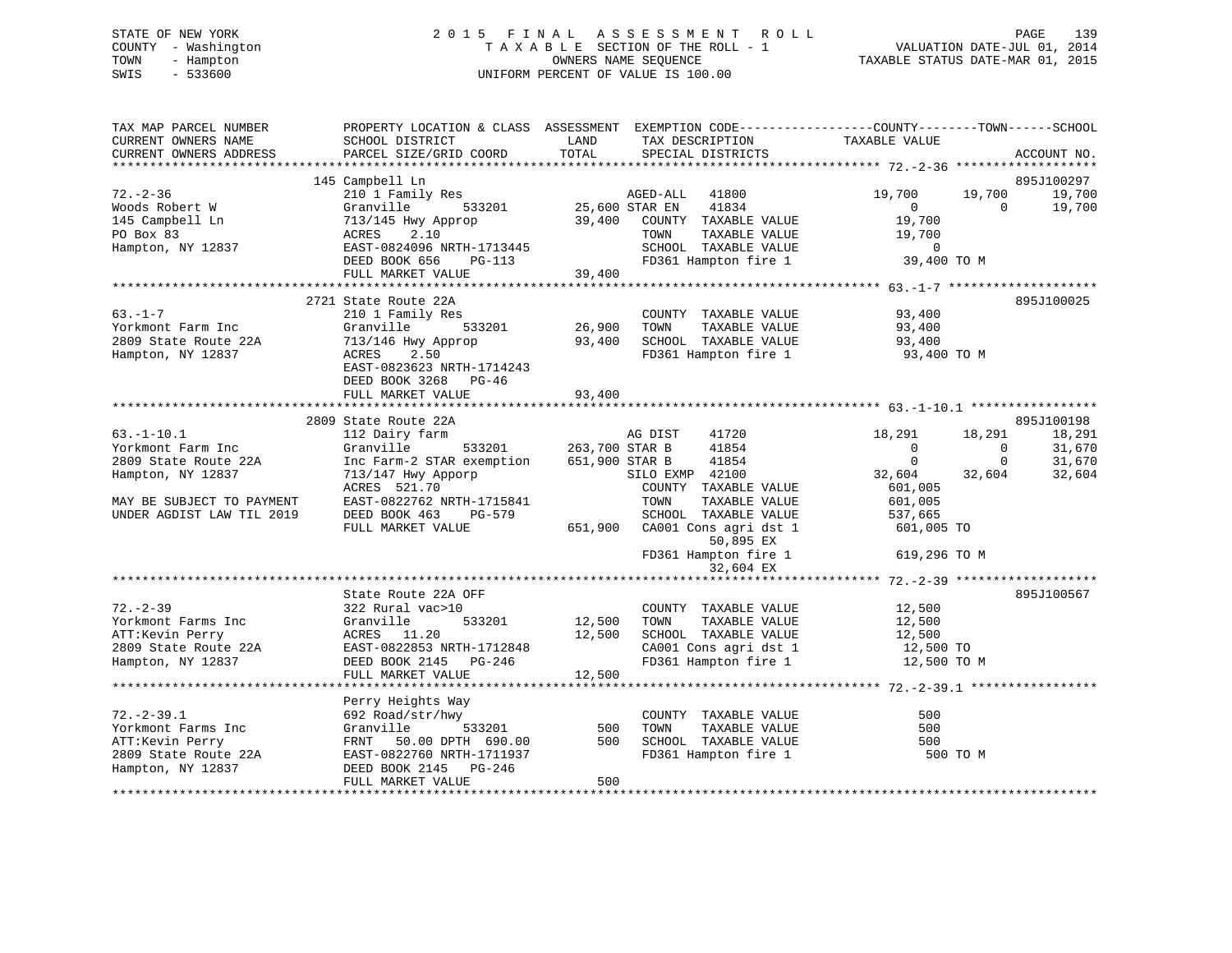# STATE OF NEW YORK 2 0 1 5 F I N A L A S S E S S M E N T R O L L PAGE 140 COUNTY - Washington T A X A B L E SECTION OF THE ROLL - 1 VALUATION DATE-JUL 01, 2014 TOWN - Hampton OWNERS NAME SEQUENCE TAXABLE STATUS DATE-MAR 01, 2015 SWIS - 533600 UNIFORM PERCENT OF VALUE IS 100.00

| SCHOOL DISTRICT<br>PARCEL SIZE/GRID COORD                                                                                               | LAND<br>TOTAL                                                                                                                                                                                                                             | TAX DESCRIPTION<br>SPECIAL DISTRICTS                                                                   | TAXABLE VALUE                                                                                                                                                      |                           | ACCOUNT NO.                                                                                                                                         |
|-----------------------------------------------------------------------------------------------------------------------------------------|-------------------------------------------------------------------------------------------------------------------------------------------------------------------------------------------------------------------------------------------|--------------------------------------------------------------------------------------------------------|--------------------------------------------------------------------------------------------------------------------------------------------------------------------|---------------------------|-----------------------------------------------------------------------------------------------------------------------------------------------------|
|                                                                                                                                         |                                                                                                                                                                                                                                           |                                                                                                        |                                                                                                                                                                    |                           |                                                                                                                                                     |
| Carvers Falls Ln<br>311 Res vac land<br>535201<br>Whitehall                                                                             | 2,300                                                                                                                                                                                                                                     | COUNTY TAXABLE VALUE<br>TOWN<br>TAXABLE VALUE                                                          | 2,300<br>2,300                                                                                                                                                     |                           | 895J100561                                                                                                                                          |
| EAST-0808805 NRTH-1747544<br>DEED BOOK 461<br>PG-369                                                                                    |                                                                                                                                                                                                                                           | SCHOOL TAXABLE VALUE<br>FD362 Hampton fire 2                                                           |                                                                                                                                                                    |                           |                                                                                                                                                     |
|                                                                                                                                         |                                                                                                                                                                                                                                           |                                                                                                        |                                                                                                                                                                    |                           |                                                                                                                                                     |
|                                                                                                                                         |                                                                                                                                                                                                                                           |                                                                                                        |                                                                                                                                                                    |                           | 895J100560                                                                                                                                          |
| 210 1 Family Res<br>Whitehall<br>535201<br>4.55<br>ACRES<br>EAST-0808510 NRTH-1747677                                                   | 33,500<br>124,100                                                                                                                                                                                                                         | 41854<br>COUNTY TAXABLE VALUE<br>TOWN<br>TAXABLE VALUE<br>SCHOOL TAXABLE VALUE                         | $\overline{0}$<br>124,100<br>124,100<br>92,430                                                                                                                     | $\Omega$                  | 31,670                                                                                                                                              |
| FULL MARKET VALUE                                                                                                                       | 124,100                                                                                                                                                                                                                                   |                                                                                                        |                                                                                                                                                                    |                           |                                                                                                                                                     |
|                                                                                                                                         |                                                                                                                                                                                                                                           |                                                                                                        |                                                                                                                                                                    |                           |                                                                                                                                                     |
| 17 Dailey Way                                                                                                                           |                                                                                                                                                                                                                                           |                                                                                                        |                                                                                                                                                                    |                           | 895J100421                                                                                                                                          |
| 533201<br>Granville<br>ACRES<br>3.30                                                                                                    | 29,500<br>124,100                                                                                                                                                                                                                         | COUNTY TAXABLE VALUE<br>TOWN<br>TAXABLE VALUE                                                          | $\overline{0}$<br>124,100<br>124,100                                                                                                                               | $\Omega$                  | 68,930                                                                                                                                              |
| DEED BOOK 1747<br>PG-130<br>FULL MARKET VALUE                                                                                           | 124,100                                                                                                                                                                                                                                   | FD361 Hampton fire 1                                                                                   |                                                                                                                                                                    |                           |                                                                                                                                                     |
|                                                                                                                                         |                                                                                                                                                                                                                                           |                                                                                                        |                                                                                                                                                                    |                           |                                                                                                                                                     |
|                                                                                                                                         |                                                                                                                                                                                                                                           |                                                                                                        |                                                                                                                                                                    |                           | 895J100299<br>$\Omega$                                                                                                                              |
| 533201<br>Granville<br>583/37<br>Life Estate 3073/127<br>Rose M Zeimet<br>1.20<br>ACRES<br>EAST-0814565 NRTH-1713639                    | 125,400                                                                                                                                                                                                                                   | 41834<br>COUNTY TAXABLE VALUE<br>TOWN<br>TAXABLE VALUE<br>SCHOOL TAXABLE VALUE<br>FD361 Hampton fire 1 | $\Omega$<br>106,590<br>106,590<br>56,470                                                                                                                           | $\Omega$                  | 68,930                                                                                                                                              |
| FULL MARKET VALUE                                                                                                                       | 125,400                                                                                                                                                                                                                                   |                                                                                                        |                                                                                                                                                                    |                           |                                                                                                                                                     |
|                                                                                                                                         |                                                                                                                                                                                                                                           |                                                                                                        |                                                                                                                                                                    |                           |                                                                                                                                                     |
| 270 Mfg housing<br>533201<br>Granville<br>ACRES<br>1.12<br>EAST-0813654 NRTH-1715110<br>DEED BOOK 2694<br>$PG-303$<br>FULL MARKET VALUE | 22,000<br>84,500<br>84,500                                                                                                                                                                                                                | 41854<br>COUNTY TAXABLE VALUE<br>TAXABLE VALUE<br>TOWN<br>SCHOOL TAXABLE VALUE<br>FD361 Hampton fire 1 | $\Omega$<br>84,500<br>84,500<br>52,830                                                                                                                             | $\Omega$                  | 31,670                                                                                                                                              |
|                                                                                                                                         | FRNT 131.00 DPTH 236.00<br>FULL MARKET VALUE<br>1462 Carvers Falls Ln<br>DEED BOOK 461<br>PG-366<br>210 1 Family Res<br>EAST-0821775 NRTH-1710853<br>2116 County Route 18<br>210 1 Family Res<br>DEED BOOK 3073<br>PG-127<br>56 Hickey Rd | 2,300<br>2,300                                                                                         | PROPERTY LOCATION & CLASS ASSESSMENT<br>STAR B<br>FD362 Hampton fire 2<br>41834<br>STAR EN<br>SCHOOL TAXABLE VALUE<br>VET WAR CT 41121<br>22,700 STAR EN<br>STAR B | 2,300<br>55,170<br>18,810 | EXEMPTION CODE-----------------COUNTY-------TOWN------SCHOOL<br>2,300 TO M<br>124,100 TO M<br>124,100 TO M<br>18,810<br>125,400 TO M<br>84,500 TO M |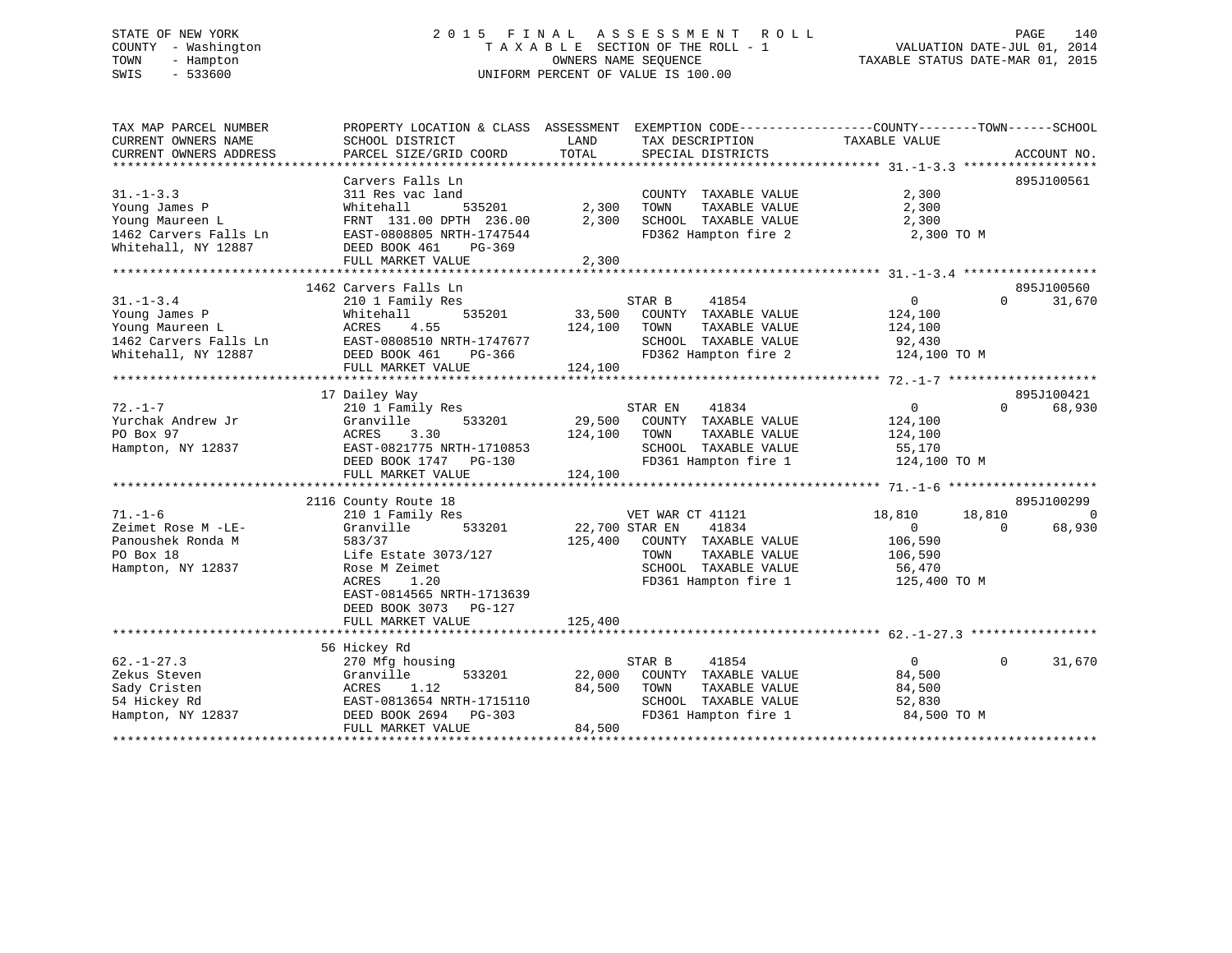#### UNIFORM PERCENT OF VALUE IS 100.00 CURRENT DATE 6/18/2015

#### R O L L S U B S E C T I O N - - T O T A L S

#### \*\*\* S P E C I A L D I S T R I C T S U M M A R Y \*\*\*

| CODE | DISTRICT NAME        | TOTAL<br>PARCELS | EXTENSION<br>TYPE | EXTENSION<br>VALUE | AD VALOREM<br>VALUE | EXEMPT<br>AMOUNT | TAXABLE<br>VALUE |
|------|----------------------|------------------|-------------------|--------------------|---------------------|------------------|------------------|
|      | EZ005 Empire Zone 5  |                  | 1 TOTAL           |                    | 268,500             |                  | 268,500          |
|      | TE533 Trans exmt rep |                  | 3 MOVTAX          |                    |                     |                  |                  |
|      | CA001 Cons agri dst  |                  | 79 TOTAL          |                    | 12321,900           | 951,154          | 11370,746        |
|      | EZ015 Empire Zone-Si |                  | 1 TOTAL           |                    | 253,700             |                  | 253,700          |
|      | FD361 Hampton fire 1 |                  | 596 TOTAL M       |                    | 50770,363           | 73,513           | 50696,850        |
|      | FD362 Hampton fire 2 |                  | 124 TOTAL M       |                    | 12465,437           | 3,472            | 12461,965        |

#### \*\*\* S C H O O L D I S T R I C T S U M M A R Y \*\*\*

| CODE             | DISTRICT NAME          | TOTAL<br>PARCELS | ASSESSED<br>LAND      | ASSESSED<br>TOTAL      | EXEMPT<br>AMOUNT   | TOTAL<br>TAXABLE       | <b>STAR</b><br>AMOUNT | STAR<br>TAXABLE        |
|------------------|------------------------|------------------|-----------------------|------------------------|--------------------|------------------------|-----------------------|------------------------|
| 533201<br>535201 | Granville<br>Whitehall | 507<br>209       | 15792,700<br>7135,200 | 44068,400<br>19167,400 | 877,400<br>775,574 | 43191,000<br>18391,826 | 7718,415<br>3157,570  | 35472,585<br>15234,256 |
|                  | SUB-TOTAL              | 716              | 22927,900             | 63235,800              | 1652,974           | 61582,826              | 10875,985             | 50706,841              |
|                  | TOTAL                  | 716              | 22927,900             | 63235,800              | 1652,974           | 61582,826              | 10875,985             | 50706,841              |

#### \*\*\* S Y S T E M C O D E S S U M M A R Y \*\*\*

#### NO SYSTEM EXEMPTIONS AT THIS LEVEL

#### \*\*\* E X E M P T I O N S U M M A R Y \*\*\*

| CODE  | DESCRIPTION | TOTAL<br>PARCELS | COUNTY  | TOWN    | SCHOOL |
|-------|-------------|------------------|---------|---------|--------|
| 41121 | VET WAR CT  | 18               | 301,884 | 301,539 |        |
| 41122 | VET WAR C   | 5                | 87,384  |         |        |
| 41123 | VET WAR T   |                  |         | 81,572  |        |
| 41131 | VET COM CT  | 13               | 416,886 | 384,194 |        |
| 41132 | VET COM C   | 8                | 200,175 |         |        |
| 41133 | VET COM T   | 8                |         | 200,175 |        |
| 41141 | VET DIS CT  |                  | 237,925 | 230,275 |        |
| 41142 | VET DIS C   |                  | 160,987 |         |        |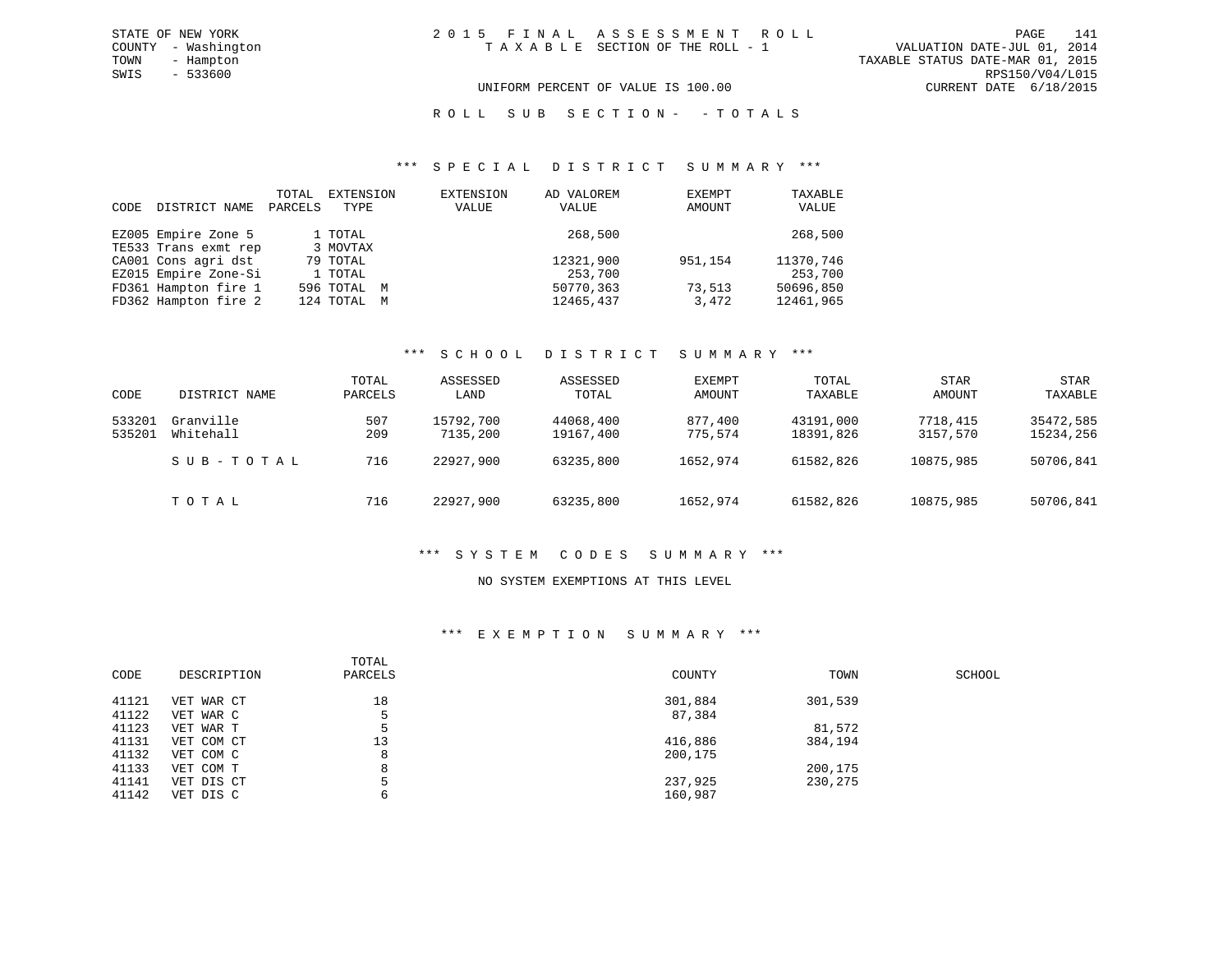| 2015 FINAL ASSESSMENT ROLL         |  |                                  | 142<br>PAGE     |
|------------------------------------|--|----------------------------------|-----------------|
| TAXABLE SECTION OF THE ROLL - 1    |  | VALUATION DATE-JUL 01, 2014      |                 |
|                                    |  | TAXABLE STATUS DATE-MAR 01, 2015 |                 |
|                                    |  |                                  | RPS150/V04/L015 |
| UNIFORM PERCENT OF VALUE IS 100.00 |  | CURRENT DATE 6/18/2015           |                 |

ROLL SUB SECTION - - TOTALS

#### \*\*\* E X E M P T I O N S U M M A R Y \*\*\*

|       |              | TOTAL   |          |          |           |
|-------|--------------|---------|----------|----------|-----------|
| CODE  | DESCRIPTION  | PARCELS | COUNTY   | TOWN     | SCHOOL    |
| 41143 | VET DIS T    | 6       |          | 160,987  |           |
| 41151 | $CW_10_VET/$ |         | 22,200   | 22,200   |           |
| 41700 | AG BUILD     |         | 7,500    | 7,500    | 7,500     |
| 41720 | AG DIST      | 28      | 874,169  | 874,169  | 874,169   |
| 41800 | AGED-ALL     |         | 275,380  | 275,380  | 314,946   |
| 41801 | AGED-CO/TN   |         | 48,050   | 48,050   |           |
| 41802 | AGED-CO      | 5       | 170,108  |          |           |
| 41803 | AGED-TOWN    | 6       |          | 149,468  |           |
| 41804 | AGED-SCH     | 2       |          |          | 27,605    |
| 41805 | AGE-CO/SCH   |         | 26,200   |          | 26,200    |
| 41834 | STAR EN      | 76      |          |          | 4894,215  |
| 41844 | STAR EN MH   | 3       |          |          | 98,900    |
| 41854 | STAR B       | 184     |          |          | 5834,470  |
| 41864 | STAR B MH    | 2       |          |          | 48,400    |
| 41931 | DISAB-C/T    | 2       | 52,700   | 52,700   |           |
| 42100 | SILO EXMP    |         | 76,985   | 76,985   | 76,985    |
| 47460 | FOR 480A     | 6       | 325,569  | 325,569  | 325,569   |
|       | TOTAL        | 404     | 3284,102 | 3190,763 | 12528,959 |

STATE OF NEW YORK COUNTY - Washington TOWN - Hampton  $SWIS - 533600$ 

#### \*\*\* G R A N D T O T A L S \*\*\*

| ROLL<br>SEC | DESCRIPTION | TOTAL<br>PARCELS | ASSESSED<br>∟AND | ASSESSED<br>TOTAL | TAXABLE<br>COUNTY | TAXABLE<br>TOWN | TAXABLE<br>SCHOOL | STAR<br>TAXABLE |
|-------------|-------------|------------------|------------------|-------------------|-------------------|-----------------|-------------------|-----------------|
|             | TAXABLE     | 716              | 22927<br>,900    | 63235,800         | 59951,698         | 60045,037       | 61582,826         | 50706,841       |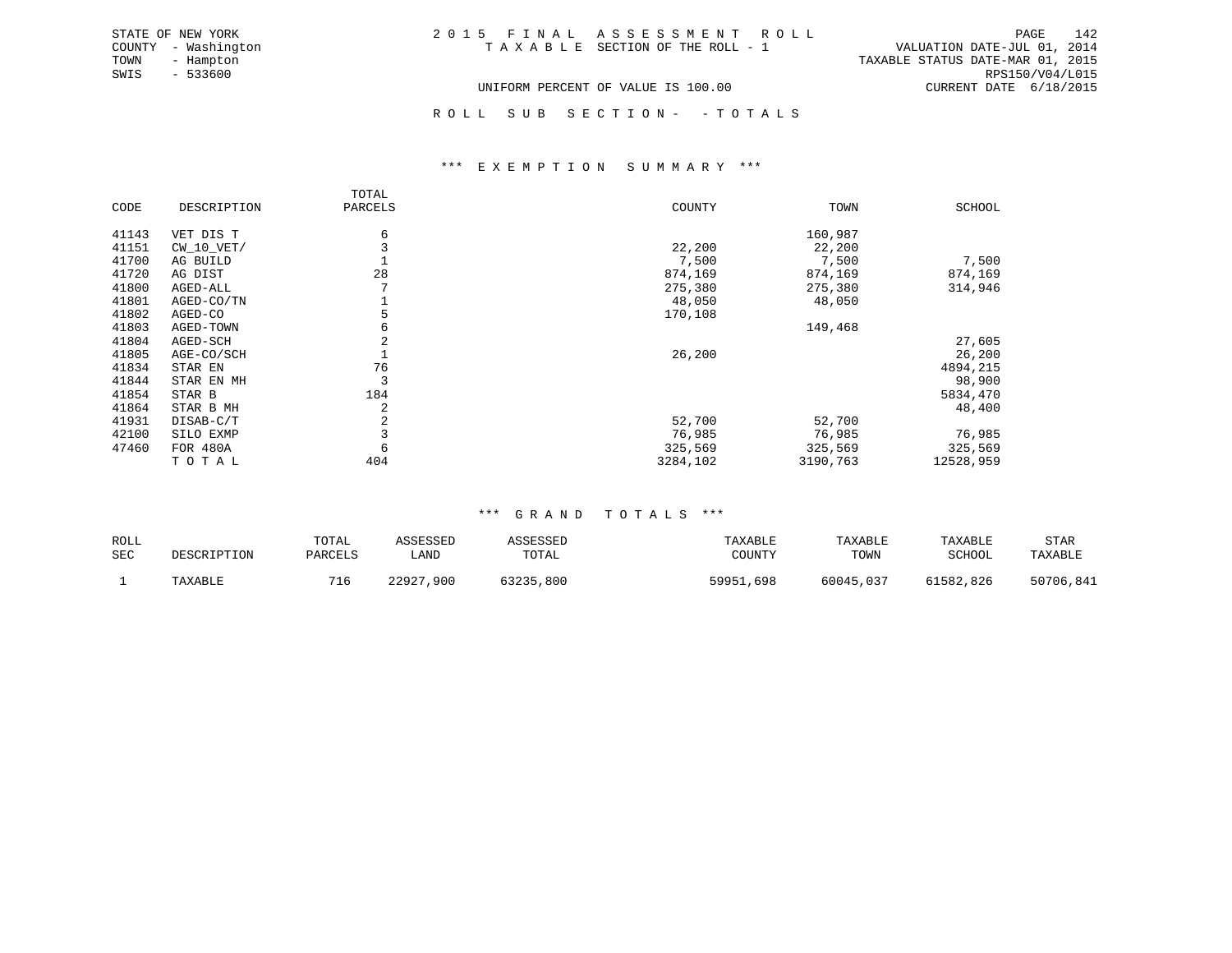|      | STATE OF NEW YORK   | 2015 FINAL ASSESSMENT ROLL         | 143<br>PAGE                      |
|------|---------------------|------------------------------------|----------------------------------|
|      | COUNTY - Washington | TAXABLE SECTION OF THE ROLL - 1    | VALUATION DATE-JUL 01, 2014      |
| TOWN | - Hampton           |                                    | TAXABLE STATUS DATE-MAR 01, 2015 |
| SWIS | $-533600$           | UNIFORM PERCENT OF VALUE IS 100.00 | RPS150/V04/L015                  |
|      |                     |                                    | CURRENT DATE 6/18/2015           |

#### ROLL SECTION TOTALS

#### \*\*\* S P E C I A L D I S T R I C T S U M M A R Y \*\*\*

| CODE | DISTRICT NAME        | TOTAL<br>PARCELS | EXTENSION<br>TYPE | EXTENSION<br>VALUE | AD VALOREM<br>VALUE | EXEMPT<br>AMOUNT | TAXABLE<br>VALUE |
|------|----------------------|------------------|-------------------|--------------------|---------------------|------------------|------------------|
|      | EZ005 Empire Zone 5  |                  | 1 TOTAL           |                    | 268,500             |                  | 268,500          |
|      | TE533 Trans exmt rep |                  | 3 MOVTAX          |                    |                     |                  |                  |
|      | CA001 Cons agri dst  |                  | 79 TOTAL          |                    | 12321,900           | 951,154          | 11370,746        |
|      | EZ015 Empire Zone-Si |                  | 1 TOTAL           |                    | 253,700             |                  | 253,700          |
|      | FD361 Hampton fire 1 |                  | 596 TOTAL M       |                    | 50770.363           | 73,513           | 50696,850        |
|      | FD362 Hampton fire 2 |                  | 124 TOTAL M       |                    | 12465,437           | 3,472            | 12461,965        |

#### \*\*\* S C H O O L D I S T R I C T S U M M A R Y \*\*\*

| CODE             | DISTRICT NAME          | TOTAL<br>PARCELS | ASSESSED<br>LAND      | ASSESSED<br>TOTAL      | EXEMPT<br>AMOUNT   | TOTAL<br>TAXABLE       | <b>STAR</b><br>AMOUNT | <b>STAR</b><br>TAXABLE |
|------------------|------------------------|------------------|-----------------------|------------------------|--------------------|------------------------|-----------------------|------------------------|
| 533201<br>535201 | Granville<br>Whitehall | 507<br>209       | 15792,700<br>7135,200 | 44068,400<br>19167,400 | 877,400<br>775,574 | 43191,000<br>18391,826 | 7718,415<br>3157,570  | 35472,585<br>15234,256 |
|                  | SUB-TOTAL              | 716              | 22927,900             | 63235,800              | 1652,974           | 61582,826              | 10875,985             | 50706,841              |
|                  | TOTAL                  | 716              | 22927,900             | 63235,800              | 1652,974           | 61582,826              | 10875,985             | 50706,841              |

#### \*\*\* S Y S T E M C O D E S S U M M A R Y \*\*\*

#### NO SYSTEM EXEMPTIONS AT THIS LEVEL

#### \*\*\* E X E M P T I O N S U M M A R Y \*\*\*

| CODE  | DESCRIPTION | TOTAL<br>PARCELS | COUNTY  | TOWN    | SCHOOL |
|-------|-------------|------------------|---------|---------|--------|
| 41121 | VET WAR CT  | 18               | 301,884 | 301,539 |        |
| 41122 | VET WAR C   | 5                | 87,384  |         |        |
| 41123 | VET WAR T   |                  |         | 81,572  |        |
| 41131 | VET COM CT  | 13               | 416,886 | 384,194 |        |
| 41132 | VET COM C   | 8                | 200,175 |         |        |
| 41133 | VET COM T   | 8                |         | 200,175 |        |
| 41141 | VET DIS CT  |                  | 237,925 | 230,275 |        |
| 41142 | VET DIS C   | 6                | 160,987 |         |        |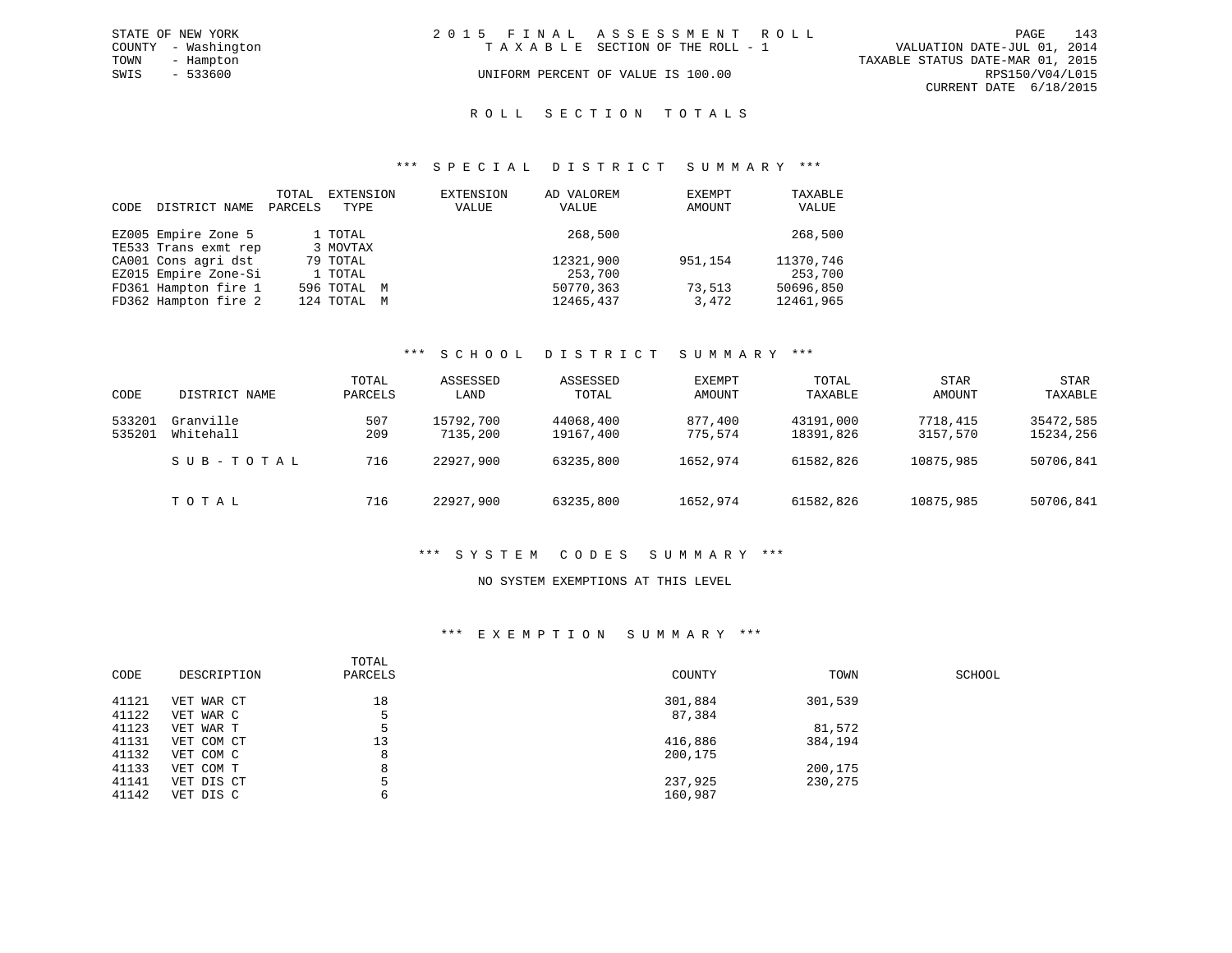|      | STATE OF NEW YORK   | 2015 FINAL ASSESSMENT ROLL         |                                  |                        | PAGE | 144 |
|------|---------------------|------------------------------------|----------------------------------|------------------------|------|-----|
|      | COUNTY - Washington | TAXABLE SECTION OF THE ROLL - 1    | VALUATION DATE-JUL 01, 2014      |                        |      |     |
| TOWN | - Hampton           |                                    | TAXABLE STATUS DATE-MAR 01, 2015 |                        |      |     |
| SWIS | $-533600$           | UNIFORM PERCENT OF VALUE IS 100.00 |                                  | RPS150/V04/L015        |      |     |
|      |                     |                                    |                                  | CURRENT DATE 6/18/2015 |      |     |
|      |                     |                                    |                                  |                        |      |     |

#### R O L L S E C T I O N T O T A L S

#### \*\*\* E X E M P T I O N S U M M A R Y \*\*\*

|       |              | TOTAL   |          |          |               |
|-------|--------------|---------|----------|----------|---------------|
| CODE  | DESCRIPTION  | PARCELS | COUNTY   | TOWN     | <b>SCHOOL</b> |
| 41143 | VET DIS T    | 6       |          | 160,987  |               |
| 41151 | $CW_10_VET/$ |         | 22,200   | 22,200   |               |
| 41700 | AG BUILD     |         | 7,500    | 7,500    | 7,500         |
| 41720 | AG DIST      | 28      | 874,169  | 874,169  | 874,169       |
| 41800 | AGED-ALL     |         | 275,380  | 275,380  | 314,946       |
| 41801 | AGED-CO/TN   |         | 48,050   | 48,050   |               |
| 41802 | AGED-CO      |         | 170,108  |          |               |
| 41803 | AGED-TOWN    | 6       |          | 149,468  |               |
| 41804 | AGED-SCH     | 2       |          |          | 27,605        |
| 41805 | AGE-CO/SCH   |         | 26,200   |          | 26,200        |
| 41834 | STAR EN      | 76      |          |          | 4894,215      |
| 41844 | STAR EN MH   | 3       |          |          | 98,900        |
| 41854 | STAR B       | 184     |          |          | 5834,470      |
| 41864 | STAR B MH    | 2       |          |          | 48,400        |
| 41931 | DISAB-C/T    | 2       | 52,700   | 52,700   |               |
| 42100 | SILO EXMP    |         | 76,985   | 76,985   | 76,985        |
| 47460 | FOR 480A     |         | 325,569  | 325,569  | 325,569       |
|       | TOTAL        | 404     | 3284,102 | 3190,763 | 12528,959     |

#### \*\*\* G R A N D T O T A L S \*\*\*

| ROLL       | DESCRIPTION | TOTAL   | ASSESSED  | ASSESSED  | TAXABLE   | TAXABLE   | TAXABLE   | STAR      |
|------------|-------------|---------|-----------|-----------|-----------|-----------|-----------|-----------|
| <b>SEC</b> |             | PARCELS | LAND      | TOTAL     | COUNTY    | TOWN      | SCHOOL    | TAXABLE   |
|            | TAXABLE     |         | 22927,900 | 63235,800 | 59951,698 | 60045,037 | 61582,826 | 50706,841 |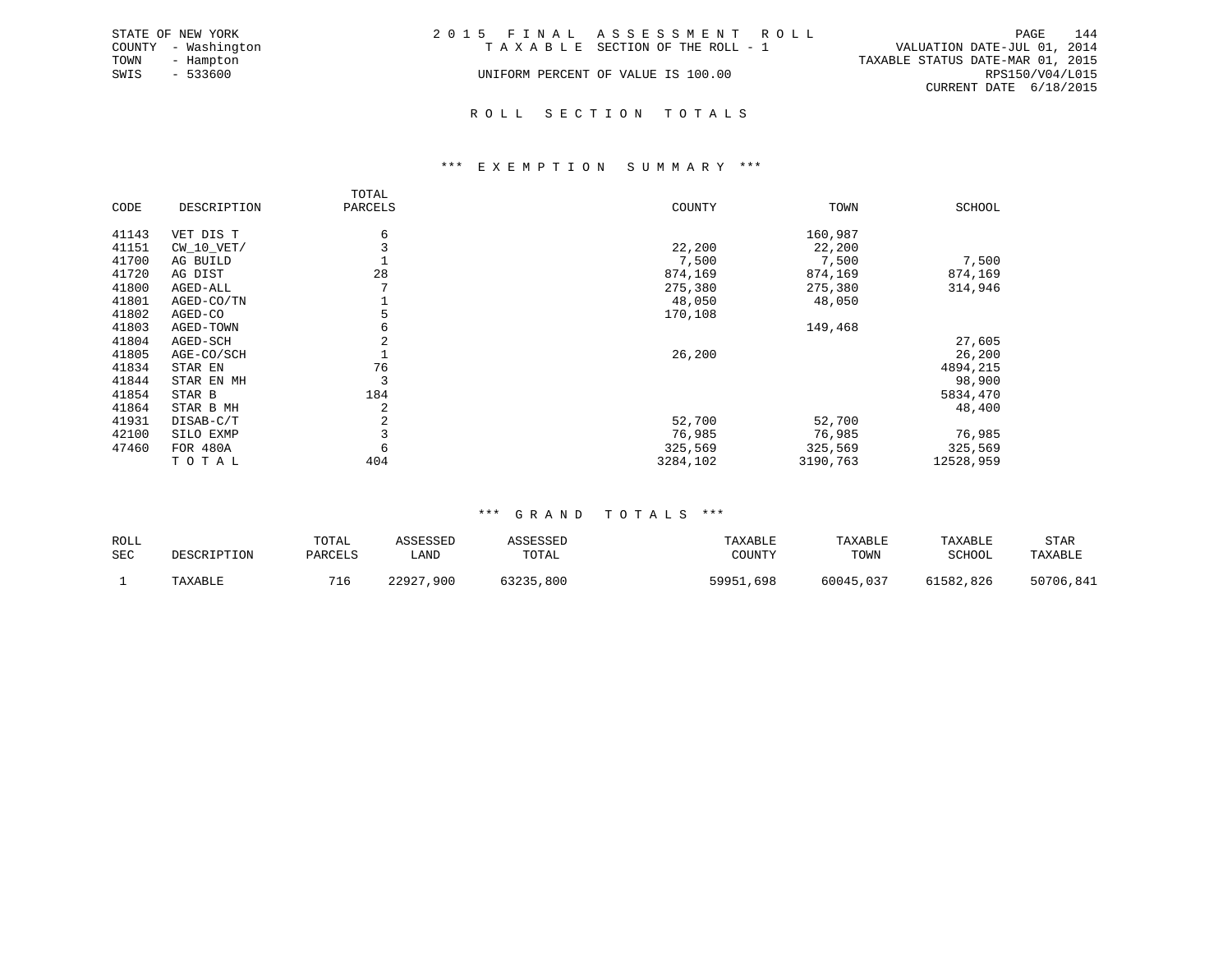## STATE OF NEW YORK 2 0 1 5 F I N A L A S S E S S M E N T R O L L PAGE 145 COUNTY - Washington SPECIAL FRANCHISE SECTION OF THE ROLL - 5 VALUATION DATE-JUL 01, 2014 TOWN - Hampton OWNERS NAME SEQUENCE TAXABLE STATUS DATE-MAR 01, 2015 SWIS - 533600 UNIFORM PERCENT OF VALUE IS 100.00

| TAX MAP PARCEL NUMBER<br>CURRENT OWNERS NAME<br>CURRENT OWNERS ADDRESS<br>******************************     | PROPERTY LOCATION & CLASS ASSESSMENT<br>SCHOOL DISTRICT<br>PARCEL SIZE/GRID COORD                                           | LAND<br>TOTAL                     | TAX DESCRIPTION<br>SPECIAL DISTRICTS                                                                                  | EXEMPTION CODE----------------COUNTY-------TOWN------SCHOOL<br>TAXABLE VALUE                            | ACCOUNT NO. |
|--------------------------------------------------------------------------------------------------------------|-----------------------------------------------------------------------------------------------------------------------------|-----------------------------------|-----------------------------------------------------------------------------------------------------------------------|---------------------------------------------------------------------------------------------------------|-------------|
| $500. - 70 - 3$<br>ION Holdco LLC<br>80 State St Ste 700<br>Albany, NY 12207<br>*******************          | Special Franchise<br>860 Spec fran.<br>Granville<br>533201<br>FULL MARKET VALUE                                             | $\Omega$<br>140,737<br>140,737    | COUNTY TAXABLE VALUE<br>TOWN<br>TAXABLE VALUE<br>SCHOOL TAXABLE VALUE<br>FD362 Hampton fire 2                         | 140,737<br>140,737<br>140,737<br>140,737 TO M                                                           |             |
| $500. -15 - 3. -1$<br>National Grid<br>Real Estate Tax Dept<br>300 Erie Boulevard West<br>Syracuse, NY 13202 | Special Franchise Town<br>861 Elec & gas<br>Granville<br>533201<br>Apport For Sch 52%<br>Parcel 1 Of 2<br>FULL MARKET VALUE | $\Omega$<br>467,950<br>467,950    | COUNTY TAXABLE VALUE<br>TAXABLE VALUE<br>TOWN<br>SCHOOL TAXABLE VALUE<br>FD361 Hampton fire 1<br>FD362 Hampton fire 2 | 467,950<br>467,950<br>467,950<br>294,809 TO M<br>173,142 TO M<br>*********** 500.-15-3.-2 ************* | 8950300322  |
| $500. -15 - 3. -2$<br>National Grid<br>Real Estate Tax Dept<br>300 Erie Boulevard West<br>Syarcuse, NY 13202 | Special Franchise Town<br>861 Elec & gas<br>Whitehall<br>535201<br>Apport For Sch 48%<br>Parcel 2 Of 2<br>FULL MARKET VALUE | $\mathbf 0$<br>431,954<br>431,954 | COUNTY TAXABLE VALUE<br>TAXABLE VALUE<br>TOWN<br>SCHOOL TAXABLE VALUE<br>FD361 Hampton fire 1<br>FD362 Hampton fire 2 | 431,954<br>431,954<br>431,954<br>272,131 TO M<br>159,823 TO M                                           | 8976300505  |
| $500. -60 - 3. -1$<br>Verizon New York Inc<br>PO Box 2749<br>Addison, TX 75001<br>*******************        | Special Franchise Town<br>866 Telephone<br>Granville<br>533201<br>Apport For Sch 64%<br>Parcel 1 Of 2<br>FULL MARKET VALUE  | $\mathbf 0$<br>72,268<br>72,268   | COUNTY TAXABLE VALUE<br>TOWN<br>TAXABLE VALUE<br>SCHOOL TAXABLE VALUE<br>FD361 Hampton fire 1<br>FD362 Hampton fire 2 | ****** 500.-60-3.-1 **************<br>72,268<br>72,268<br>72,268<br>45,529 TO M<br>26,739 TO M          | 8950300321  |
| $500. -60 - 3. - 2$<br>Verizon New York Inc<br>PO Box 2749<br>Addison, TX 75001                              | Special Franchise Town<br>866 Telephone<br>Whitehall<br>535201<br>Apport For Sch 36%<br>Parcel 2 Of 2<br>FULL MARKET VALUE  | $\Omega$<br>40,650<br>40,650      | COUNTY TAXABLE VALUE<br>TOWN<br>TAXABLE VALUE<br>SCHOOL TAXABLE VALUE<br>FD361 Hampton fire 1<br>FD362 Hampton fire 2 | ******* 500.-60-3.-2 ******<br>40,650<br>40,650<br>40,650<br>25,610 TO M<br>15,041 TO M                 | 8976300515  |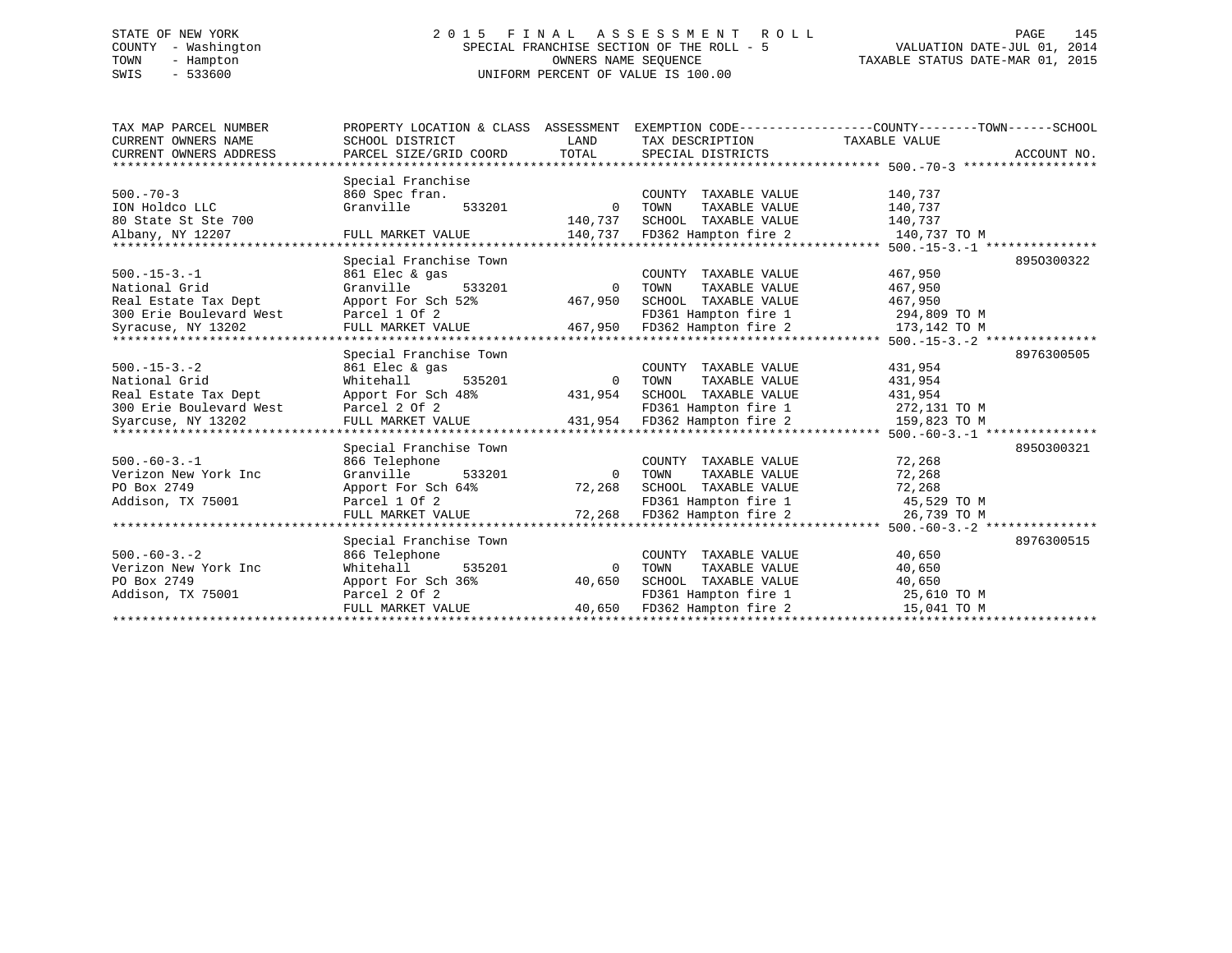|  | 2015 FINAL ASSESSMENT ROLL                | PAGE                             | 146             |
|--|-------------------------------------------|----------------------------------|-----------------|
|  | SPECIAL FRANCHISE SECTION OF THE ROLL - 5 | VALUATION DATE-JUL 01, 2014      |                 |
|  |                                           | TAXABLE STATUS DATE-MAR 01, 2015 |                 |
|  |                                           |                                  | RPS150/V04/L015 |
|  | UNIFORM PERCENT OF VALUE IS 100.00        | CURRENT DATE 6/18/2015           |                 |

#### \*\*\* S P E C I A L D I S T R I C T S U M M A R Y \*\*\*

| CODE |                                              | TOTAL<br>DISTRICT NAME PARCELS | EXTENSION<br>TYPE      | EXTENSION<br>VALUE | AD VALOREM<br>VALUE | <b>EXEMPT</b><br>AMOUNT | TAXABLE<br>VALUE   |
|------|----------------------------------------------|--------------------------------|------------------------|--------------------|---------------------|-------------------------|--------------------|
|      | FD361 Hampton fire 1<br>FD362 Hampton fire 2 |                                | 4 ТОТАL М<br>5 TOTAL M |                    | 638,079<br>515,482  |                         | 638,079<br>515,482 |

STATE OF NEW YORK COUNTY - Washington TOWN - Hampton  $SWIS$  - 533600

## \*\*\* S C H O O L D I S T R I C T S U M M A R Y \*\*\*

| CODE             | DISTRICT NAME          | TOTAL<br>PARCELS | ASSESSED<br>LAND | ASSESSED<br>TOTAL  | EXEMPT<br>AMOUNT | TOTAL<br>TAXABLE   | <b>STAR</b><br>AMOUNT | STAR<br>TAXABLE    |
|------------------|------------------------|------------------|------------------|--------------------|------------------|--------------------|-----------------------|--------------------|
| 533201<br>535201 | Granville<br>Whitehall | ▵                |                  | 680,955<br>472,604 |                  | 680,955<br>472,604 |                       | 680,955<br>472,604 |
|                  | SUB-TOTAL              | 5.               |                  | 1153,559           |                  | 1153,559           |                       | 1153,559           |
|                  | TOTAL                  | г.               |                  | 1153,559           |                  | 1153,559           |                       | 1153,559           |

#### \*\*\* S Y S T E M C O D E S S U M M A R Y \*\*\*

#### NO SYSTEM EXEMPTIONS AT THIS LEVEL

#### \*\*\* E X E M P T I O N S U M M A R Y \*\*\*

### NO EXEMPTIONS AT THIS LEVEL

| ROLL | DESCRIPTION       | TOTAL   | ASSESSED | ASSESSED | TAXABLE     | TAXABLE  | TAXABLE  | <b>STAR</b> |
|------|-------------------|---------|----------|----------|-------------|----------|----------|-------------|
| SEC  |                   | PARCELS | ∟AND     | TOTAL    | COUNTY      | TOWN     | SCHOOL   | TAXABLE     |
|      | SPECIAL FRANCHISE |         |          | 1153,559 | 559<br>1152 | 1153,559 | 1153,559 | 1153,559    |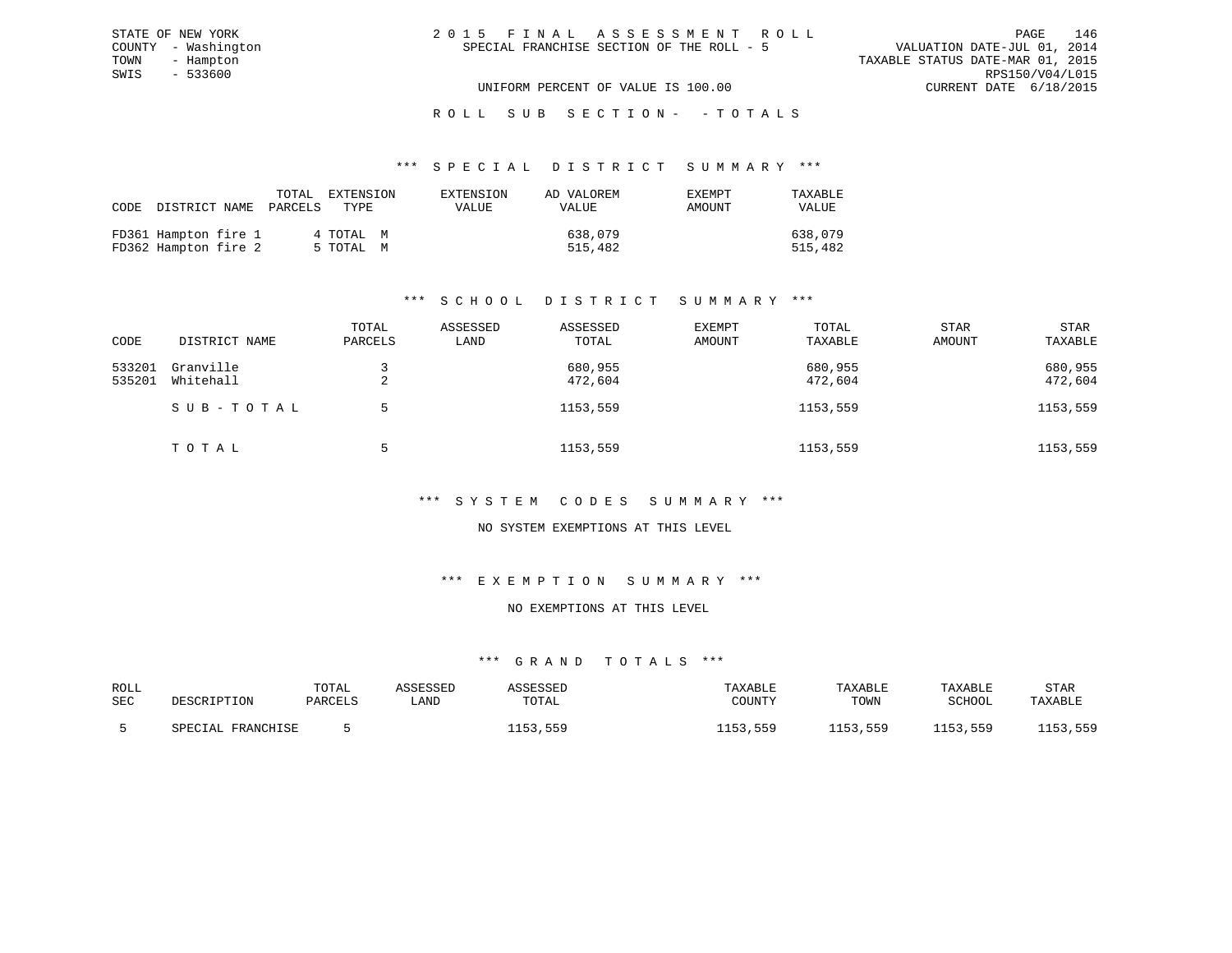| STATE OF NEW YORK   | 2015 FINAL ASSESSMENT ROLL                | 147<br>PAGE                      |
|---------------------|-------------------------------------------|----------------------------------|
| COUNTY - Washington | SPECIAL FRANCHISE SECTION OF THE ROLL - 5 | VALUATION DATE-JUL 01, 2014      |
| TOWN<br>- Hampton   |                                           | TAXABLE STATUS DATE-MAR 01, 2015 |
| SWIS<br>- 533600    | UNIFORM PERCENT OF VALUE IS 100.00        | RPS150/V04/L015                  |
|                     |                                           | CURRENT DATE 6/18/2015           |
|                     |                                           |                                  |

## ROLL SECTION TOTALS

#### \*\*\* S P E C I A L D I S T R I C T S U M M A R Y \*\*\*

| CODE |                                              | TOTAL<br>DISTRICT NAME PARCELS | EXTENSION<br>TYPR.     | EXTENSION<br><b>VALUE</b> | AD VALOREM<br>VALUE | EXEMPT<br>AMOUNT | TAXABLE<br>VALUE   |
|------|----------------------------------------------|--------------------------------|------------------------|---------------------------|---------------------|------------------|--------------------|
|      | FD361 Hampton fire 1<br>FD362 Hampton fire 2 |                                | 4 TOTAL M<br>5 TOTAL M |                           | 638,079<br>515,482  |                  | 638,079<br>515,482 |

## \*\*\* S C H O O L D I S T R I C T S U M M A R Y \*\*\*

| CODE             | DISTRICT NAME          | TOTAL<br>PARCELS | ASSESSED<br>LAND | ASSESSED<br>TOTAL  | EXEMPT<br>AMOUNT | TOTAL<br>TAXABLE   | <b>STAR</b><br>AMOUNT | <b>STAR</b><br>TAXABLE |
|------------------|------------------------|------------------|------------------|--------------------|------------------|--------------------|-----------------------|------------------------|
| 533201<br>535201 | Granville<br>Whitehall | ▵                |                  | 680,955<br>472,604 |                  | 680,955<br>472,604 |                       | 680,955<br>472,604     |
|                  | SUB-TOTAL              | 5.               |                  | 1153,559           |                  | 1153,559           |                       | 1153,559               |
|                  | TOTAL                  | г.               |                  | 1153,559           |                  | 1153,559           |                       | 1153,559               |

#### \*\*\* S Y S T E M C O D E S S U M M A R Y \*\*\*

#### NO SYSTEM EXEMPTIONS AT THIS LEVEL

#### \*\*\* E X E M P T I O N S U M M A R Y \*\*\*

#### NO EXEMPTIONS AT THIS LEVEL

| ROLL | DESCRIPTION       | TOTAL   | ASSESSED | ASSESSED | TAXABLE     | TAXABLE  | TAXABLE  | <b>STAR</b> |
|------|-------------------|---------|----------|----------|-------------|----------|----------|-------------|
| SEC  |                   | PARCELS | ∟AND     | TOTAL    | COUNTY      | TOWN     | SCHOOL   | TAXABLE     |
|      | SPECIAL FRANCHISE |         |          | 1153,559 | 559<br>1152 | 1153,559 | 1153,559 | 1153,559    |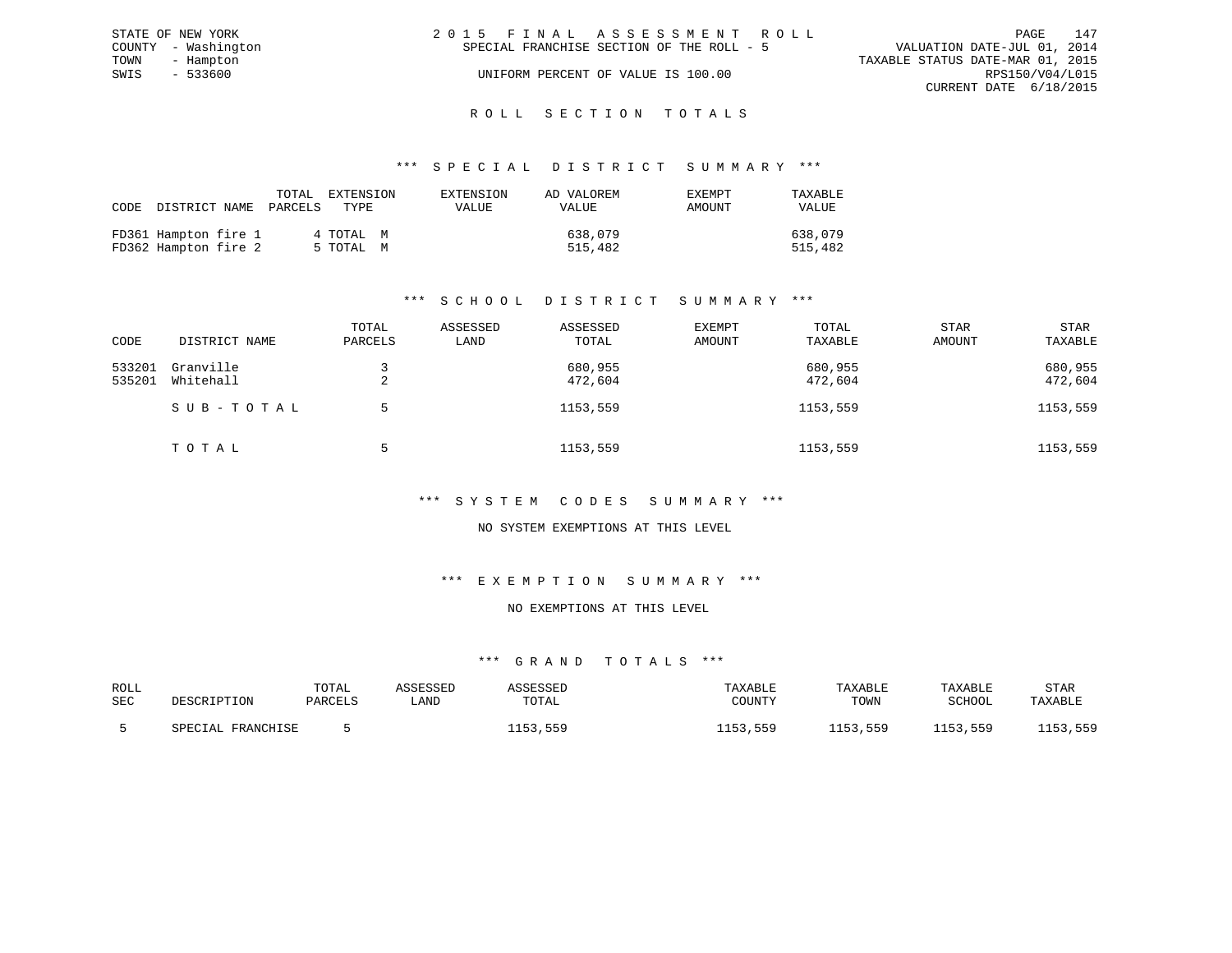## STATE OF NEW YORK 2 0 1 5 F I N A L A S S E S S M E N T R O L L PAGE 148 COUNTY - Washington UTILITY & R.R. SECTION OF THE ROLL - 6 VALUATION DATE-JUL 01, 2014 TOWN - Hampton OWNERS NAME SEQUENCE TAXABLE STATUS DATE-MAR 01, 2015 SWIS - 533600 UNIFORM PERCENT OF VALUE IS 100.00

| TAX MAP PARCEL NUMBER<br>CURRENT OWNERS NAME<br>CURRENT OWNERS ADDRESS<br>**************************                                                                                                                | PROPERTY LOCATION & CLASS ASSESSMENT<br>SCHOOL DISTRICT<br>PARCEL SIZE/GRID COORD                                                                                                                          | LAND<br>TOTAL                     | TAX DESCRIPTION<br>SPECIAL DISTRICTS                                                          | EXEMPTION CODE-----------------COUNTY-------TOWN------SCHOOL<br>TAXABLE VALUE                                                   | ACCOUNT NO. |
|---------------------------------------------------------------------------------------------------------------------------------------------------------------------------------------------------------------------|------------------------------------------------------------------------------------------------------------------------------------------------------------------------------------------------------------|-----------------------------------|-----------------------------------------------------------------------------------------------|---------------------------------------------------------------------------------------------------------------------------------|-------------|
| $71. - 1 - 30.2$<br>Armadillo Holdings Corporation Whitehall<br>142 Avenue C<br>Williston, VT 05495                                                                                                                 | County Route 21<br>831 Tele Comm<br>535201<br>App. Factor 1.00<br>ACRES<br>1.55<br>EAST-0809204 NRTH-1707227<br>DEED BOOK 2485<br>$PG-330$<br>FULL MARKET VALUE<br>****************                        | 12,200<br>40,800<br>40,800        | COUNTY TAXABLE VALUE<br>TAXABLE VALUE<br>TOWN<br>SCHOOL TAXABLE VALUE<br>FD361 Hampton fire 1 | 40,800<br>40,800<br>40,800<br>40,800 TO M                                                                                       | 895N200604  |
| $31. - 1 - 6$<br>Central Vt Pub Ser Corp<br>c/o Green Mountain Power<br>Accounts Payable<br>2154 Post Rd<br>Rutland, VT 05701                                                                                       | 1487 Carvers Falls Ln<br>874 Elec-hydro<br>Whitehall<br>535201<br>App. Factor 1.00<br>ACRES 80.70<br>EAST-0808744 NRTH-1746215<br>DEED BOOK 199<br><b>PG-185</b><br>FULL MARKET VALUE<br>***************** | 48,500<br>48,500<br>48,500        | COUNTY TAXABLE VALUE<br>TOWN<br>TAXABLE VALUE<br>SCHOOL TAXABLE VALUE<br>FD362 Hampton fire 2 | *********************** 31 -1-6<br>48,500<br>48,500<br>48,500<br>48,500 TO M<br>********************* 38. -1-6.1 ************** | 895N200305  |
| $38. - 1 - 6.1$<br>Central Vt Pub Ser Corp<br>Company Code 108000<br>c/o Green Mountain Power<br>Accounts Payable<br>2154 Post Rd<br>Rutland, VT 05701                                                              | Manchester Rd OFF<br>380 Pub Util Vac<br>Whitehall<br>535201<br>App. Factor 1.00<br>ACRES<br>7.00<br>EAST-0811628 NRTH-1740394<br>DEED BOOK 199<br>PG-185<br>FULL MARKET VALUE                             | 15,000<br>15,000<br>15,000        | COUNTY TAXABLE VALUE<br>TOWN<br>TAXABLE VALUE<br>SCHOOL TAXABLE VALUE<br>FD362 Hampton fire 2 | 15,000<br>15,000<br>15,000<br>15,000 TO M                                                                                       | 895J101811  |
| **************<br>$636. -9999 - 108. - 1027$<br>Central Vt Pub Ser Corp<br>Company Code 108000<br>c/o Green Mountain Power<br>Accounts Payable<br>2154 Post Rd<br>Rutland, VT 05701<br>**************************** | *****************<br>Electric Transmission<br>882 Elec Trans Imp<br>Whitehall<br>535201<br>888888<br>App. Factor 1.00<br>Crvs Flls Strt To Vt Line<br>FULL MARKET VALUE                                    | $\mathbf 0$<br>146,200<br>146,200 | COUNTY TAXABLE VALUE<br>TAXABLE VALUE<br>TOWN<br>SCHOOL TAXABLE VALUE<br>FD362 Hampton fire 2 | **************** 636.-9999-108.-1027 ********<br>146,200<br>146,200<br>146,200<br>146,200 TO M                                  | 895N200304  |
| $636. -9999 - 108. -1887$<br>Central Vt Pub Ser Corp<br>Company Code 108000<br>c/o Green Mountain Power<br>Accounts Payable<br>2154 Post Rd<br>Rutland, VT 05701                                                    | Outside Plant<br>874 Elec-hydro<br>Whitehall<br>535201<br>888888<br>App. Factor 1.00<br>Dam/pwr St/pnstock/gen Eq<br>FULL MARKET VALUE                                                                     | 0<br>2400,100<br>2400,100         | COUNTY TAXABLE VALUE<br>TOWN<br>TAXABLE VALUE<br>SCHOOL TAXABLE VALUE<br>FD362 Hampton fire 2 | 2400,100<br>2400,100<br>2400,100<br>2400,100 TO M                                                                               | 895N200302  |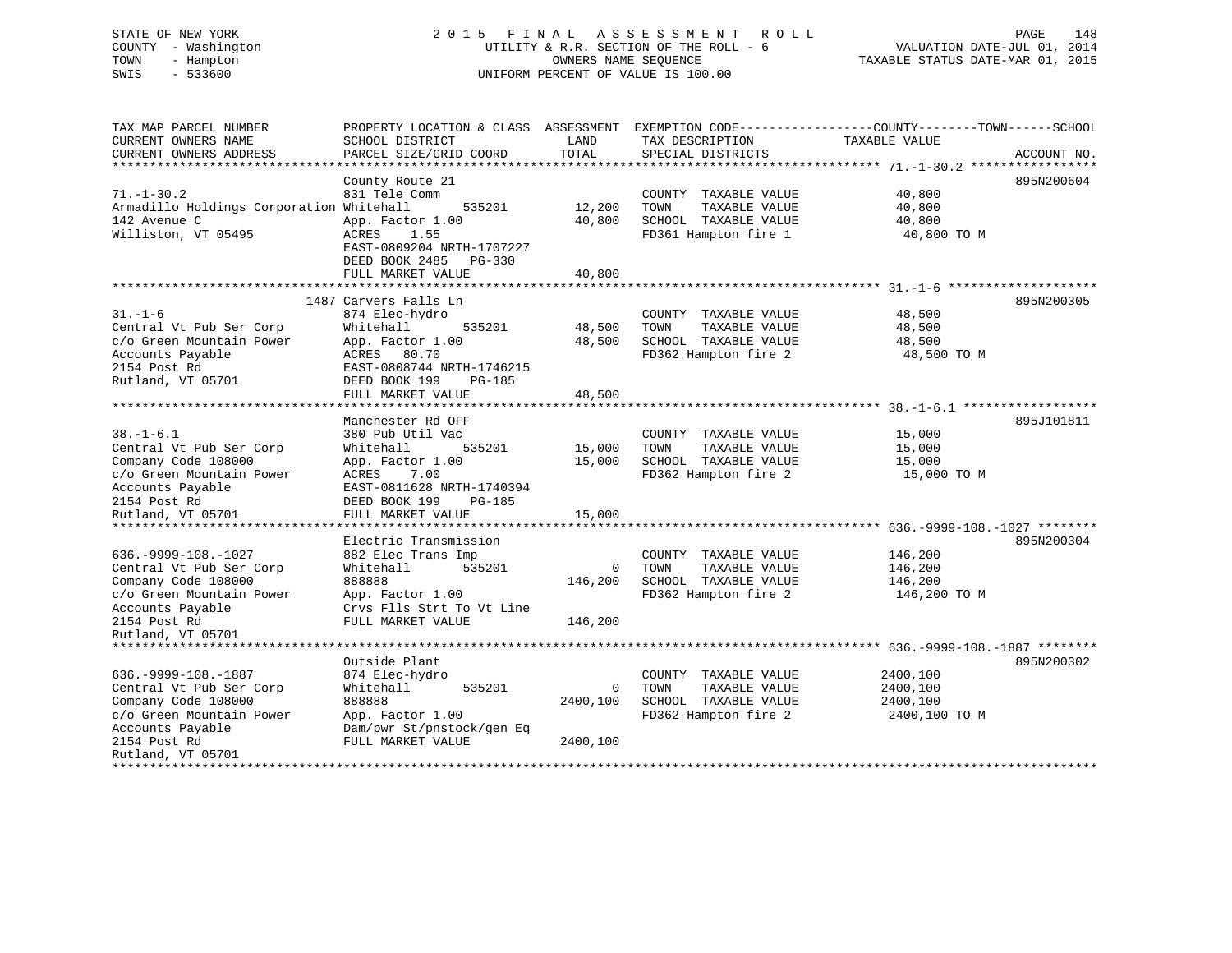## STATE OF NEW YORK 2015 FINAL ASSESSMENT ROLL PAGE 149 COUNTY - Washington UTILITY & R.R. SECTION OF THE ROLL - 6 VALUATION DATE-JUL 01, 2014 TOWN - Hampton OWNERS NAME SEQUENCE TAXABLE STATUS DATE-MAR 01, 2015 SWIS - 533600 UNIFORM PERCENT OF VALUE IS 100.00

VALUATION DATE-JUL 01, 2014

| TAX MAP PARCEL NUMBER<br>CURRENT OWNERS NAME<br>CURRENT OWNERS ADDRESS | PROPERTY LOCATION & CLASS ASSESSMENT EXEMPTION CODE---------------COUNTY-------TOWN-----SCHOOL<br>SCHOOL DISTRICT<br>PARCEL SIZE/GRID COORD | LAND<br>TOTAL  | TAX DESCRIPTION<br>SPECIAL DISTRICTS | TAXABLE VALUE | ACCOUNT NO. |
|------------------------------------------------------------------------|---------------------------------------------------------------------------------------------------------------------------------------------|----------------|--------------------------------------|---------------|-------------|
|                                                                        |                                                                                                                                             |                |                                      |               |             |
|                                                                        | Whitehall/north Rutland                                                                                                                     |                |                                      |               | 895N200311  |
| $53 - 1 - 3$                                                           | 882 Elec Trans Imp                                                                                                                          |                | COUNTY TAXABLE VALUE                 | 191,400       |             |
| National Grid                                                          | 535201<br>Whitehall                                                                                                                         | 191,400        | TOWN<br>TAXABLE VALUE                | 191,400       |             |
| Company Code 132350                                                    | 912296                                                                                                                                      | 191,400        | SCHOOL TAXABLE VALUE                 | 191,400       |             |
| Real Estate Tax                                                        | App. Factor 1.0000                                                                                                                          |                | FD361 Hampton fire 1                 | 191,400 TO M  |             |
| 300 Erie Boulevard West                                                | Trans Line                                                                                                                                  |                |                                      |               |             |
| Syracuse, NY 13202-4718                                                | ACRES 33.10                                                                                                                                 |                |                                      |               |             |
|                                                                        | EAST-0812810 NRTH-1725721                                                                                                                   |                |                                      |               |             |
|                                                                        | FULL MARKET VALUE                                                                                                                           | 191,400        |                                      |               |             |
|                                                                        |                                                                                                                                             |                |                                      |               |             |
|                                                                        | WHITEHALL-BLISSVILLE 7                                                                                                                      |                |                                      |               |             |
| 636. - 9999 - 132. 350 - 1007                                          | 882 Elec Trans Imp                                                                                                                          |                | COUNTY TAXABLE VALUE                 | 42,135        |             |
| National Grid                                                          | 535201<br>Whitehall                                                                                                                         | $\overline{0}$ | TOWN<br>TAXABLE VALUE                | 42,135        |             |
| Real Esate Tax                                                         | WHITEHALL-BLISSVILLE 7                                                                                                                      | 42,135         | SCHOOL TAXABLE VALUE                 | 42,135        |             |
| 300 Erie Boulevard West                                                | FULL MARKET VALUE                                                                                                                           | 42,135         |                                      |               |             |
| Syracuse, NY 13202-4718<br>******************************              |                                                                                                                                             |                |                                      |               |             |
|                                                                        | Outside Plant                                                                                                                               |                |                                      |               | 895N200310  |
| 636. - 9999 - 132. 350 - 1886                                          | 884 Elec Dist Out                                                                                                                           |                | COUNTY TAXABLE VALUE                 | 234,728       |             |
| National Grid                                                          | Granville<br>533201                                                                                                                         | $\Omega$       | TOWN<br>TAXABLE VALUE                | 234,728       |             |
| Company Code 132350                                                    | 888888                                                                                                                                      | 234,728        | SCHOOL TAXABLE VALUE                 | 234,728       |             |
| Real Estate Tax                                                        | App. Factor .4500                                                                                                                           |                | FD362 Hampton fire 2                 | 234,728 TO M  |             |
| 300 Erie Boulevard West                                                | Poles Wires Etc                                                                                                                             |                |                                      |               |             |
| Syracuse, NY 13202-4718                                                | FULL MARKET VALUE                                                                                                                           | 234,728        |                                      |               |             |
|                                                                        |                                                                                                                                             |                |                                      |               |             |
|                                                                        | Outside Plant                                                                                                                               |                |                                      |               | 8975200515  |
| 636. - 9999 - 132. 350 - 1887                                          | 884 Elec Dist Out                                                                                                                           |                | COUNTY TAXABLE VALUE                 | 286,889       |             |
| National Grid                                                          | Whitehall<br>535201                                                                                                                         | $\overline{0}$ | TOWN<br>TAXABLE VALUE                | 286,889       |             |
| Company Code 132350                                                    | 888888                                                                                                                                      | 286,889        | SCHOOL TAXABLE VALUE                 | 286,889       |             |
| Real Estate Tax                                                        | App. Factor .5500                                                                                                                           |                | FD362 Hampton fire 2                 | 286,889 TO M  |             |
| 300 Erie Boulevard West                                                | Poles Wires Etc                                                                                                                             |                |                                      |               |             |
| Syracuse, NY 13202-4718                                                | FULL MARKET VALUE                                                                                                                           | 286,889        |                                      |               |             |
| **********************                                                 |                                                                                                                                             |                |                                      |               |             |
|                                                                        | South Rd OFF                                                                                                                                |                |                                      |               | 895N200313  |
| $72. - 1 - 12$                                                         | 822 Water supply                                                                                                                            |                | COUNTY TAXABLE VALUE                 | 1,200         |             |
| Poultney Water Works                                                   | Granville<br>533201                                                                                                                         | 1,200          | TAXABLE VALUE<br>TOWN                | 1,200         |             |
| Poultney, VT 05764                                                     | EAST-0818145 NRTH-1708525                                                                                                                   | 1,200          | SCHOOL TAXABLE VALUE                 | 1,200         |             |
|                                                                        | FULL MARKET VALUE                                                                                                                           | 1,200          | FD361 Hampton fire 1                 | 1,200 TO M    |             |
|                                                                        |                                                                                                                                             |                |                                      |               |             |
|                                                                        | Public Service Town So Rd                                                                                                                   |                |                                      |               | 895N200314  |
| $600 - 22 - 1$                                                         | 822 Water supply                                                                                                                            |                | COUNTY TAXABLE VALUE                 | 1,800         |             |
| Poultney Water Works                                                   | Granville<br>533201                                                                                                                         | $\overline{0}$ | TOWN<br>TAXABLE VALUE                | 1,800         |             |
| Poultney, VT 05764                                                     | Dam                                                                                                                                         | 1,800          | SCHOOL TAXABLE VALUE                 | 1,800         |             |
|                                                                        | FULL MARKET VALUE                                                                                                                           | 1,800          | FD361 Hampton fire 1                 | 1,800 TO M    |             |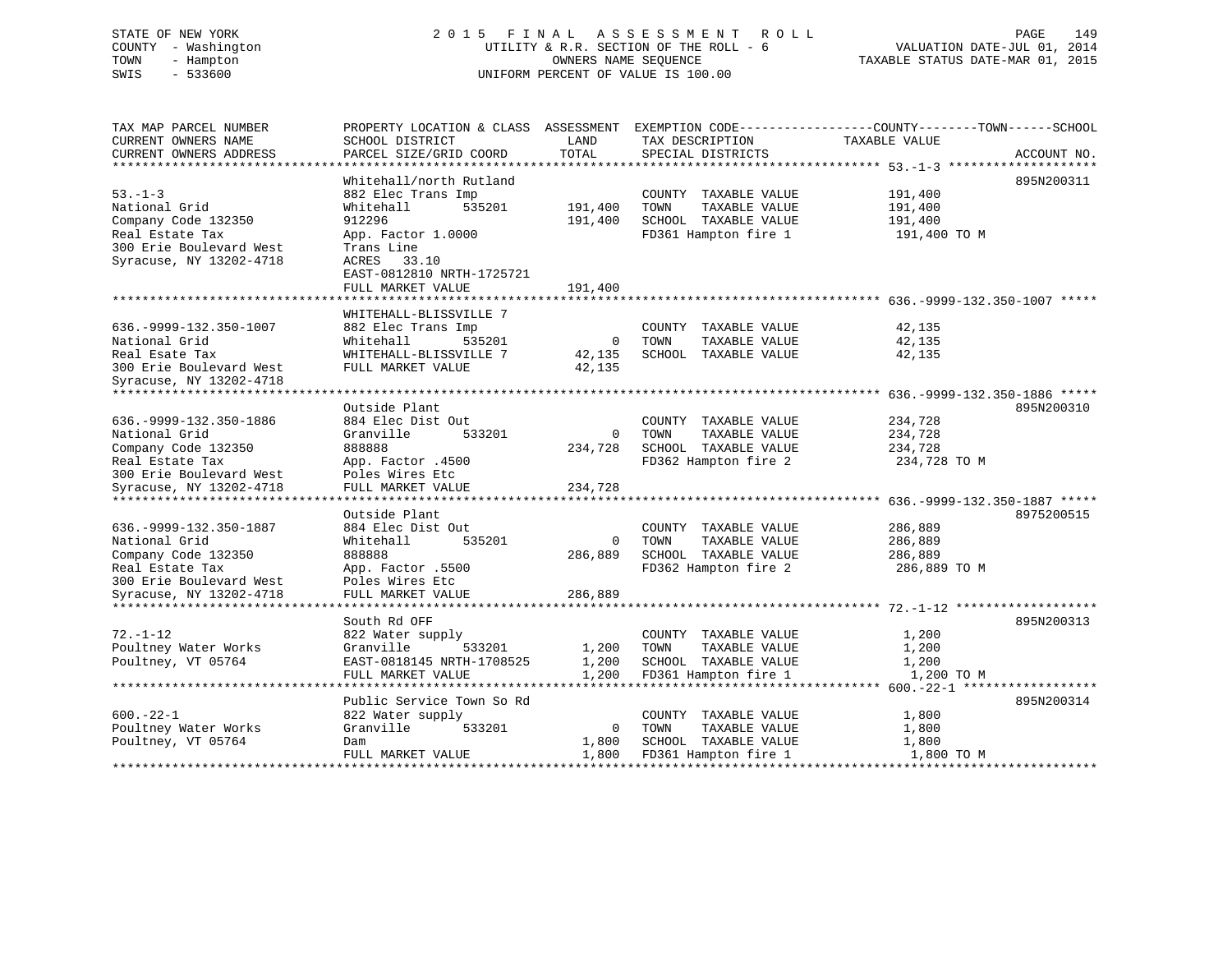## STATE OF NEW YORK 2 0 1 5 F I N A L A S S E S S M E N T R O L L PAGE 150 COUNTY - Washington UTILITY & R.R. SECTION OF THE ROLL - 6 VALUATION DATE-JUL 01, 2014 TOWN - Hampton OWNERS NAME SEQUENCE TAXABLE STATUS DATE-MAR 01, 2015 SWIS - 533600 UNIFORM PERCENT OF VALUE IS 100.00

| TAX MAP PARCEL NUMBER         |                                |                |                       | PROPERTY LOCATION & CLASS ASSESSMENT EXEMPTION CODE---------------COUNTY-------TOWN------SCHOOL |
|-------------------------------|--------------------------------|----------------|-----------------------|-------------------------------------------------------------------------------------------------|
| CURRENT OWNERS NAME           | SCHOOL DISTRICT                | LAND           | TAX DESCRIPTION       | TAXABLE VALUE                                                                                   |
| CURRENT OWNERS ADDRESS        | PARCEL SIZE/GRID COORD         | TOTAL          | SPECIAL DISTRICTS     | ACCOUNT NO.                                                                                     |
|                               |                                |                |                       |                                                                                                 |
|                               | Public Service Town So Rd      |                |                       | 895N200315                                                                                      |
| $600 - 22 - 2$                | 822 Water supply               |                | COUNTY TAXABLE VALUE  | 1,800                                                                                           |
| Poultney Water Works          | Granville<br>533201            | $\overline{0}$ | TOWN<br>TAXABLE VALUE | 1,800                                                                                           |
| Poultney, VT 05764            | Pipe Line                      | 1,800          | SCHOOL TAXABLE VALUE  | 1,800                                                                                           |
|                               | FULL MARKET VALUE              | 1,800          | FD361 Hampton fire 1  | 1,800 TO M                                                                                      |
| *************************     | ****************************   |                |                       |                                                                                                 |
|                               | Public Service Town So Rd      |                |                       | 895N200316                                                                                      |
| $600 - 22 - 3$                | 822 Water supply               |                | COUNTY TAXABLE VALUE  | 1,800                                                                                           |
| Poultney Water Works          | Granville<br>533201            | $\Omega$       | TOWN<br>TAXABLE VALUE | 1,800                                                                                           |
| Poultney, VT 05764            | Water Rights                   | 1,800          | SCHOOL TAXABLE VALUE  | 1,800                                                                                           |
|                               | FULL MARKET VALUE              | 1,800          | FD361 Hampton fire 1  | 1,800 TO M                                                                                      |
|                               |                                |                |                       |                                                                                                 |
|                               | Public Service Town Hl         |                |                       | 895N200318                                                                                      |
| $600 - 22 - 5$                | 822 Water supply               |                | COUNTY TAXABLE VALUE  | 1,800                                                                                           |
| Poultney Water Works          | Granville<br>533201            | $\overline{0}$ | TOWN<br>TAXABLE VALUE | 1,800                                                                                           |
| Poultney, VT 05764            | Water Rights                   | 1,800          | SCHOOL TAXABLE VALUE  | 1,800                                                                                           |
|                               | FULL MARKET VALUE              | 1,800          | FD361 Hampton fire 1  | 1,800 TO M                                                                                      |
|                               |                                |                |                       |                                                                                                 |
|                               | Outside Plant                  |                |                       | 895N200317                                                                                      |
| 636. - 9999 - 237. 500 - 1036 | 826 Water Transm               |                | COUNTY TAXABLE VALUE  | 1,200                                                                                           |
| Poultney Water Works          | Granville<br>533201            | $\Omega$       | TOWN<br>TAXABLE VALUE | 1,200                                                                                           |
| Company Code 237500           | 888888                         | 1,200          | SCHOOL TAXABLE VALUE  | 1,200                                                                                           |
| Poultney, VT 05764            | App. Factor 1.0000             |                | FD361 Hampton fire 1  | 1,200 TO M                                                                                      |
|                               | Pipe Line/town Hill            |                |                       |                                                                                                 |
|                               | FULL MARKET VALUE              | 1,200          |                       |                                                                                                 |
|                               |                                |                |                       |                                                                                                 |
|                               | Outside Plant                  |                |                       | 8975200525                                                                                      |
| 636. - 9999 - 631. 900 - 1886 | 836 Telecom. eq.               |                | COUNTY TAXABLE VALUE  | 23,764                                                                                          |
| Verizon New York Inc          | Granville<br>533201            | $\Omega$       | TOWN<br>TAXABLE VALUE | 23,764                                                                                          |
| PO Box 2749                   | 888888                         | 23,764         | SCHOOL TAXABLE VALUE  | 23,764                                                                                          |
| Addison, TX 75001             | App. Factor .6881              |                | FD361 Hampton fire 1  | 23,764 TO M                                                                                     |
|                               | Poles Wires Etc                |                |                       |                                                                                                 |
|                               | FULL MARKET VALUE              | 23,764         |                       |                                                                                                 |
|                               | **************************     |                |                       |                                                                                                 |
|                               | Outside Plant                  |                |                       | 895N200312                                                                                      |
| 636. - 9999 - 631. 900 - 1887 | 836 Telecom. eq.               |                | COUNTY TAXABLE VALUE  | 10,772                                                                                          |
| Verizon New York Inc          | 535201<br>Whitehall            | $\Omega$       | TOWN<br>TAXABLE VALUE | 10,772                                                                                          |
| Attn: Company Code 631900     | 888888                         | 10,772         | SCHOOL TAXABLE VALUE  | 10,772                                                                                          |
| PO Box 2749                   | App. Factor .3119              |                | FD361 Hampton fire 1  | 10,772 TO M                                                                                     |
| Addison, TX 75001             | Poles Wires Etc                |                |                       |                                                                                                 |
|                               | FULL MARKET VALUE              | 10,772         |                       |                                                                                                 |
|                               | ****************************** |                |                       |                                                                                                 |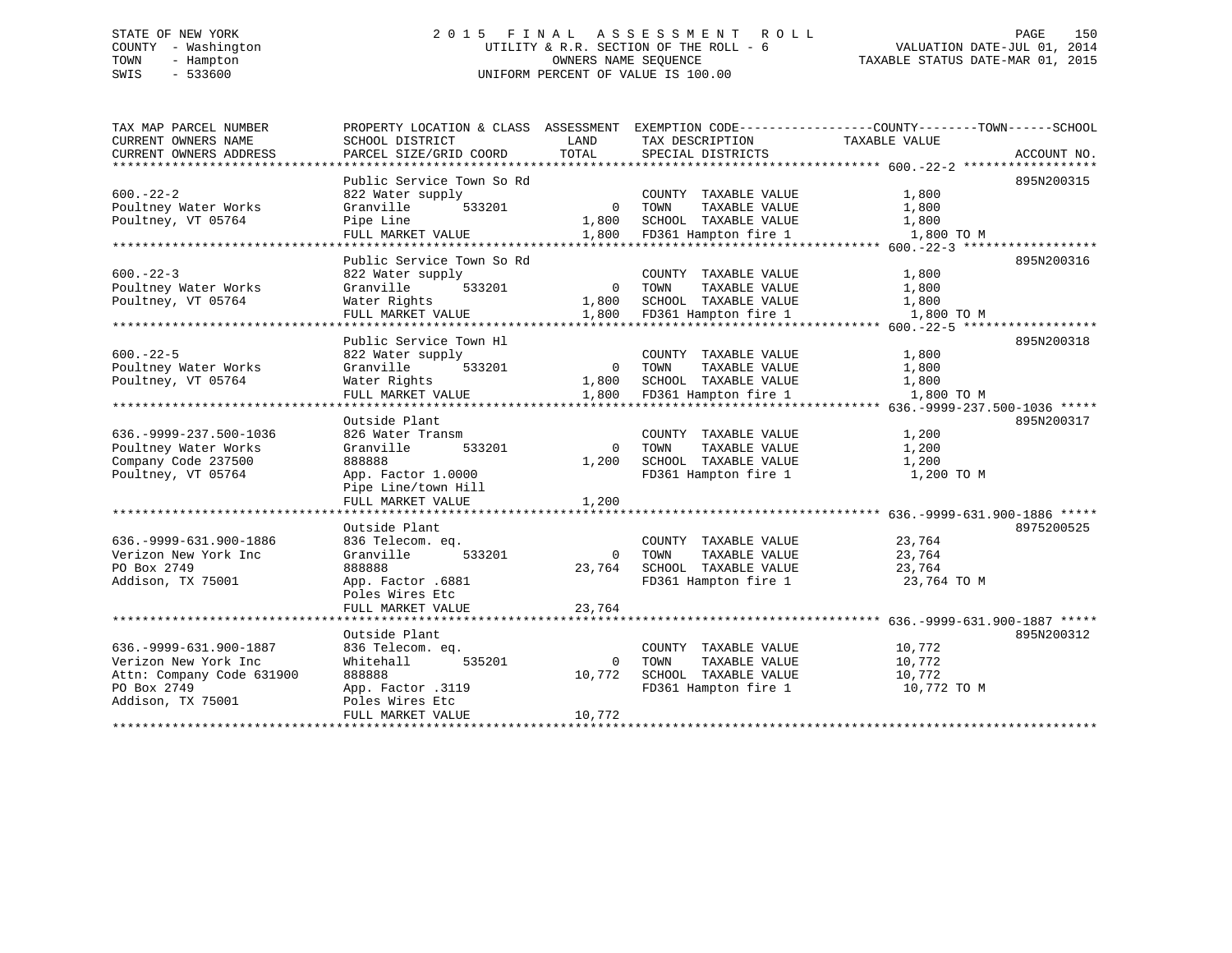| 2015 FINAL ASSESSMENT ROLL             |  |  |                                  | PAGE | 151 |
|----------------------------------------|--|--|----------------------------------|------|-----|
| UTILITY & R.R. SECTION OF THE ROLL - 6 |  |  | VALUATION DATE-JUL 01, 2014      |      |     |
|                                        |  |  | TAXABLE STATUS DATE-MAR 01, 2015 |      |     |
|                                        |  |  | RPS150/V04/L015                  |      |     |
| UNIFORM PERCENT OF VALUE IS 100.00     |  |  | CURRENT DATE 6/18/2015           |      |     |

## ROLL SUB SECTION - - TOTALS

#### \*\*\* S P E C I A L D I S T R I C T S U M M A R Y \*\*\*

| CODE DISTRICT NAME PARCELS TYPE              | TOTAL                   | EXTENSION    | AD VALOREM          | EXEMPT | TAXABLE             |
|----------------------------------------------|-------------------------|--------------|---------------------|--------|---------------------|
|                                              | EXTENSION               | <b>VALUE</b> | VALUE               | AMOUNT | <b>VALUE</b>        |
| FD361 Hampton fire 1<br>FD362 Hampton fire 2 | 10 TOTAL M<br>6 ТОТАL М |              | 276,336<br>3131,417 |        | 276,336<br>3131,417 |

## \*\*\* S C H O O L D I S T R I C T S U M M A R Y \*\*\*

| CODE             | DISTRICT NAME          | TOTAL<br>PARCELS | ASSESSED<br>LAND | ASSESSED<br>TOTAL   | EXEMPT<br>AMOUNT | TOTAL<br>TAXABLE    | <b>STAR</b><br>AMOUNT | <b>STAR</b><br>TAXABLE |
|------------------|------------------------|------------------|------------------|---------------------|------------------|---------------------|-----------------------|------------------------|
| 533201<br>535201 | Granville<br>Whitehall | 8<br>9           | 1,200<br>267,100 | 268,092<br>3181,796 |                  | 268,092<br>3181,796 |                       | 268,092<br>3181,796    |
|                  | SUB-TOTAL              | 17               | 268,300          | 3449,888            |                  | 3449,888            |                       | 3449,888               |
|                  | TOTAL                  | 17               | 268,300          | 3449,888            |                  | 3449,888            |                       | 3449,888               |

#### \*\*\* S Y S T E M C O D E S S U M M A R Y \*\*\*

#### NO SYSTEM EXEMPTIONS AT THIS LEVEL

#### \*\*\* E X E M P T I O N S U M M A R Y \*\*\*

### NO EXEMPTIONS AT THIS LEVEL

| ROLL<br>SEC | DESCRIPTION                         | TOTAL<br>PARCELS | \SSESSED<br>∟AND | SSESSED<br>TOTAL | TAXABLE<br>COUNTY | TAXABLE<br>TOWN | TAXABLE<br>SCHOOL | STAR<br>TAXABLE |
|-------------|-------------------------------------|------------------|------------------|------------------|-------------------|-----------------|-------------------|-----------------|
|             | <b>LITIES &amp; N.C.</b><br>ז דידיז |                  | 300<br>268       | .888<br>8449     | ,888<br>3449      | 3449,888        | 3449<br>,888      | 3449,888        |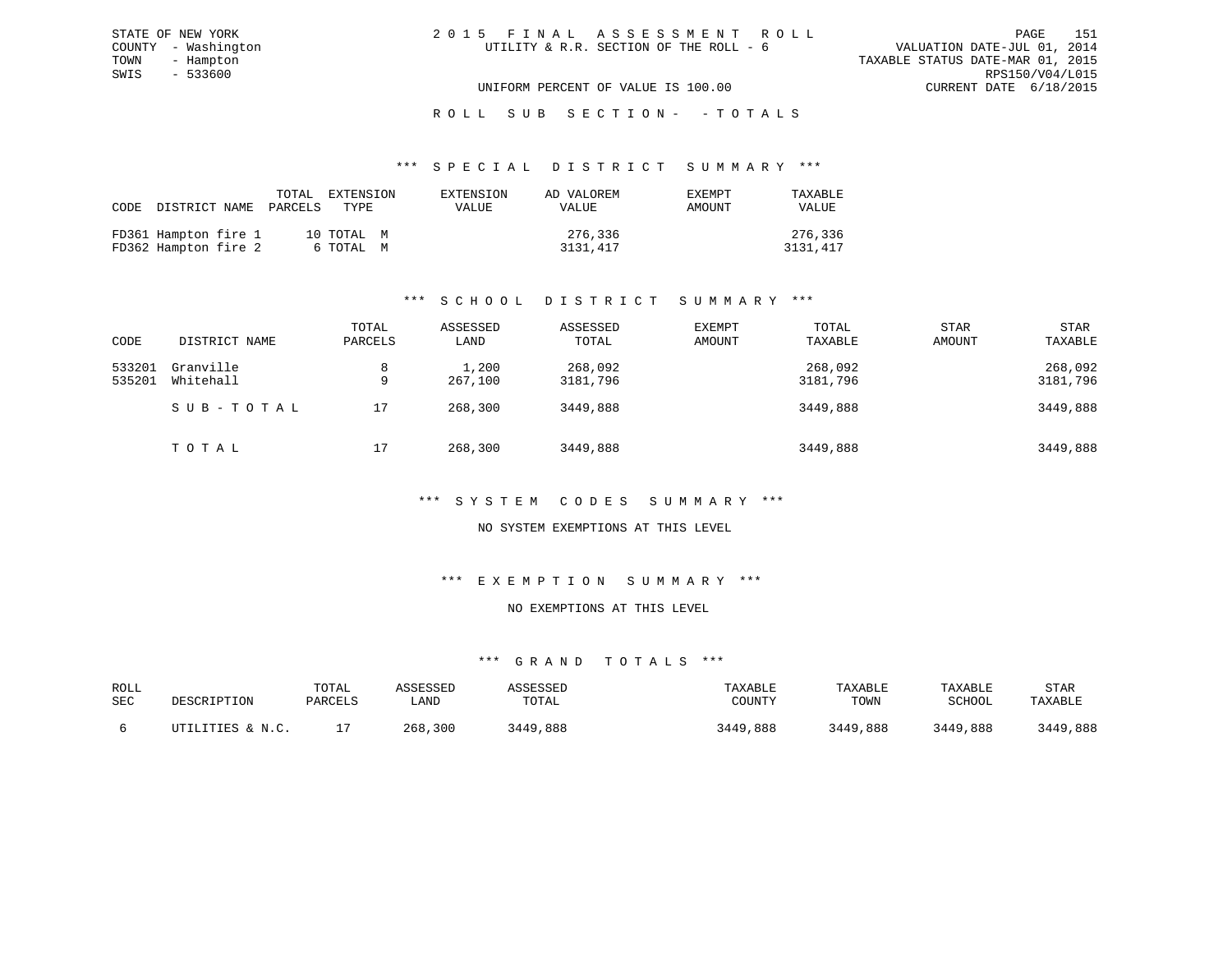| STATE OF NEW YORK   | 2015 FINAL ASSESSMENT ROLL             | 152<br>PAGE                      |
|---------------------|----------------------------------------|----------------------------------|
| COUNTY - Washington | UTILITY & R.R. SECTION OF THE ROLL - 6 | VALUATION DATE-JUL 01, 2014      |
| TOWN<br>- Hampton   |                                        | TAXABLE STATUS DATE-MAR 01, 2015 |
| SWIS<br>- 533600    | UNIFORM PERCENT OF VALUE IS 100.00     | RPS150/V04/L015                  |
|                     |                                        | CURRENT DATE 6/18/2015           |
|                     |                                        |                                  |

## ROLL SECTION TOTALS

#### \*\*\* S P E C I A L D I S T R I C T S U M M A R Y \*\*\*

| CODE | DISTRICT NAME PARCELS                        |  | TOTAL | EXTENSION<br>TYPE.      | EXTENSION<br>VALUE | AD VALOREM<br>VALUE | <b>EXEMPT</b><br>AMOUNT | TAXABLE<br>VALUE    |
|------|----------------------------------------------|--|-------|-------------------------|--------------------|---------------------|-------------------------|---------------------|
|      | FD361 Hampton fire 1<br>FD362 Hampton fire 2 |  |       | 10 TOTAL M<br>6 ТОТАL М |                    | 276,336<br>3131,417 |                         | 276,336<br>3131,417 |

## \*\*\* S C H O O L D I S T R I C T S U M M A R Y \*\*\*

| CODE             | DISTRICT NAME          | TOTAL<br>PARCELS | ASSESSED<br>LAND | ASSESSED<br>TOTAL   | <b>EXEMPT</b><br>AMOUNT | TOTAL<br>TAXABLE    | <b>STAR</b><br>AMOUNT | <b>STAR</b><br>TAXABLE |
|------------------|------------------------|------------------|------------------|---------------------|-------------------------|---------------------|-----------------------|------------------------|
| 533201<br>535201 | Granville<br>Whitehall | 8<br>9           | 1,200<br>267,100 | 268,092<br>3181,796 |                         | 268,092<br>3181,796 |                       | 268,092<br>3181,796    |
|                  | SUB-TOTAL              | 17               | 268,300          | 3449,888            |                         | 3449,888            |                       | 3449,888               |
|                  | TOTAL                  | 17               | 268,300          | 3449,888            |                         | 3449,888            |                       | 3449,888               |

#### \*\*\* S Y S T E M C O D E S S U M M A R Y \*\*\*

#### NO SYSTEM EXEMPTIONS AT THIS LEVEL

#### \*\*\* E X E M P T I O N S U M M A R Y \*\*\*

#### NO EXEMPTIONS AT THIS LEVEL

| ROLL<br>SEC | DESCRIPTION      | TOTAL<br>PARCELS | <i><b>SSESSEL</b></i><br>LAND | TOTAL    | TAXABLE<br>COUNTY | TAXABLE<br>TOWN | TAXABLE<br>SCHOOL | STAR<br>TAXABLE |
|-------------|------------------|------------------|-------------------------------|----------|-------------------|-----------------|-------------------|-----------------|
|             | UTILITIES & N.C. |                  | 268.<br>300 ،                 | 3449,888 | 3449,888          | 3449,888        | 3449,888          | 3449,888        |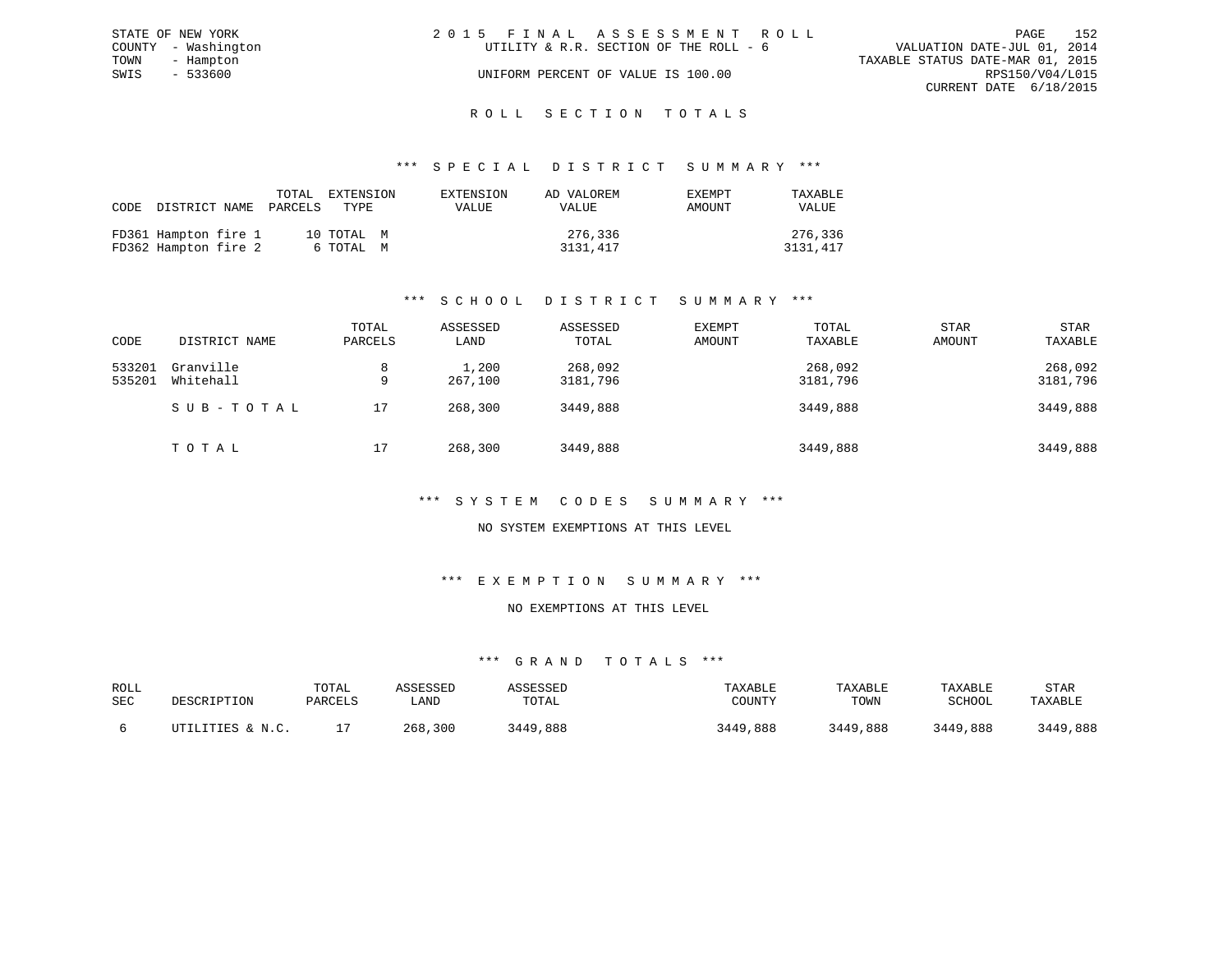| STATE OF NEW YORK<br>- Washington<br>COUNTY<br>TOWN<br>- Hampton<br>$-533600$<br>SWIS | 2 0 1 5<br>FINAL                                                                                                | A S S E S S M E N T R O L L<br>OWNERS NAME SEOUENCE<br>UNIFORM PERCENT OF VALUE IS 100.00 | 153<br>PAGE<br>CEILING RAILROAD SECTION OF THE ROLL - 7 $\overline{V}$ VALUATION DATE-JUL 01, 2014<br>TAXABLE STATUS DATE-MAR 01, 2015 |                                                                                                |
|---------------------------------------------------------------------------------------|-----------------------------------------------------------------------------------------------------------------|-------------------------------------------------------------------------------------------|----------------------------------------------------------------------------------------------------------------------------------------|------------------------------------------------------------------------------------------------|
| TAX MAP PARCEL NUMBER<br>CURRENT OWNERS NAME                                          | SCHOOL DISTRICT                                                                                                 | LAND                                                                                      | TAX DESCRIPTION TAXABLE VALUE                                                                                                          | PROPERTY LOCATION & CLASS ASSESSMENT EXEMPTION CODE---------------COUNTY-------TOWN-----SCHOOL |
| CURRENT OWNERS ADDRESS                                                                | PARCEL SIZE/GRID COORD TOTAL                                                                                    |                                                                                           | SPECIAL DISTRICTS                                                                                                                      | ACCOUNT NO.                                                                                    |
|                                                                                       |                                                                                                                 |                                                                                           |                                                                                                                                        |                                                                                                |
|                                                                                       | Public Service Town                                                                                             |                                                                                           |                                                                                                                                        | 895N200301                                                                                     |
| $45. - 1 - 15$                                                                        | 842 Ceiling rr                                                                                                  |                                                                                           | COUNTY TAXABLE VALUE                                                                                                                   | 178,233                                                                                        |
| Clarendon & Pittsford Rr                                                              | Whitehall                                                                                                       | 535201 21,700                                                                             | TAXABLE VALUE<br>TOWN                                                                                                                  | 178,233                                                                                        |
| One Railway Ln                                                                        | Trans-Parcel 1 of 2                                                                                             | 178,233                                                                                   | SCHOOL TAXABLE VALUE                                                                                                                   | 178,233                                                                                        |
| Burlington, VT 05401                                                                  | Apport For Sch 93%<br>$45. -1 - 15. - 1$<br>ACRES 11.66<br>EAST-0807654 NRTH-1734493<br>DEED BOOK 498<br>PG-841 |                                                                                           | FD362 Hampton fire 2                                                                                                                   | 178,233 TO M                                                                                   |
|                                                                                       | FULL MARKET VALUE                                                                                               | 178,233                                                                                   |                                                                                                                                        |                                                                                                |
|                                                                                       |                                                                                                                 |                                                                                           |                                                                                                                                        |                                                                                                |
|                                                                                       | Public Service Town                                                                                             |                                                                                           |                                                                                                                                        | 8975200505                                                                                     |
| $45. - 1 - 15. - 2$                                                                   | 842 Ceiling rr                                                                                                  |                                                                                           | COUNTY TAXABLE VALUE                                                                                                                   | 13,416                                                                                         |
| Clarendon & Pittsford Rr<br>One Railway Ln                                            | Granville<br>533201<br>Apportioned For School 7% 13,416                                                         | 1,600                                                                                     | TOWN<br>TAXABLE VALUE<br>SCHOOL TAXABLE VALUE                                                                                          | 13,416<br>13,416                                                                               |
| Burlington, VT 05401                                                                  | Parcel 2 Of 2                                                                                                   |                                                                                           | FD362 Hampton fire 2 13,416 TO M                                                                                                       |                                                                                                |
|                                                                                       | EAST-0771680 NRTH-1309190                                                                                       |                                                                                           |                                                                                                                                        |                                                                                                |
|                                                                                       | FULL MARKET VALUE                                                                                               | 13,416                                                                                    |                                                                                                                                        |                                                                                                |
|                                                                                       |                                                                                                                 |                                                                                           |                                                                                                                                        |                                                                                                |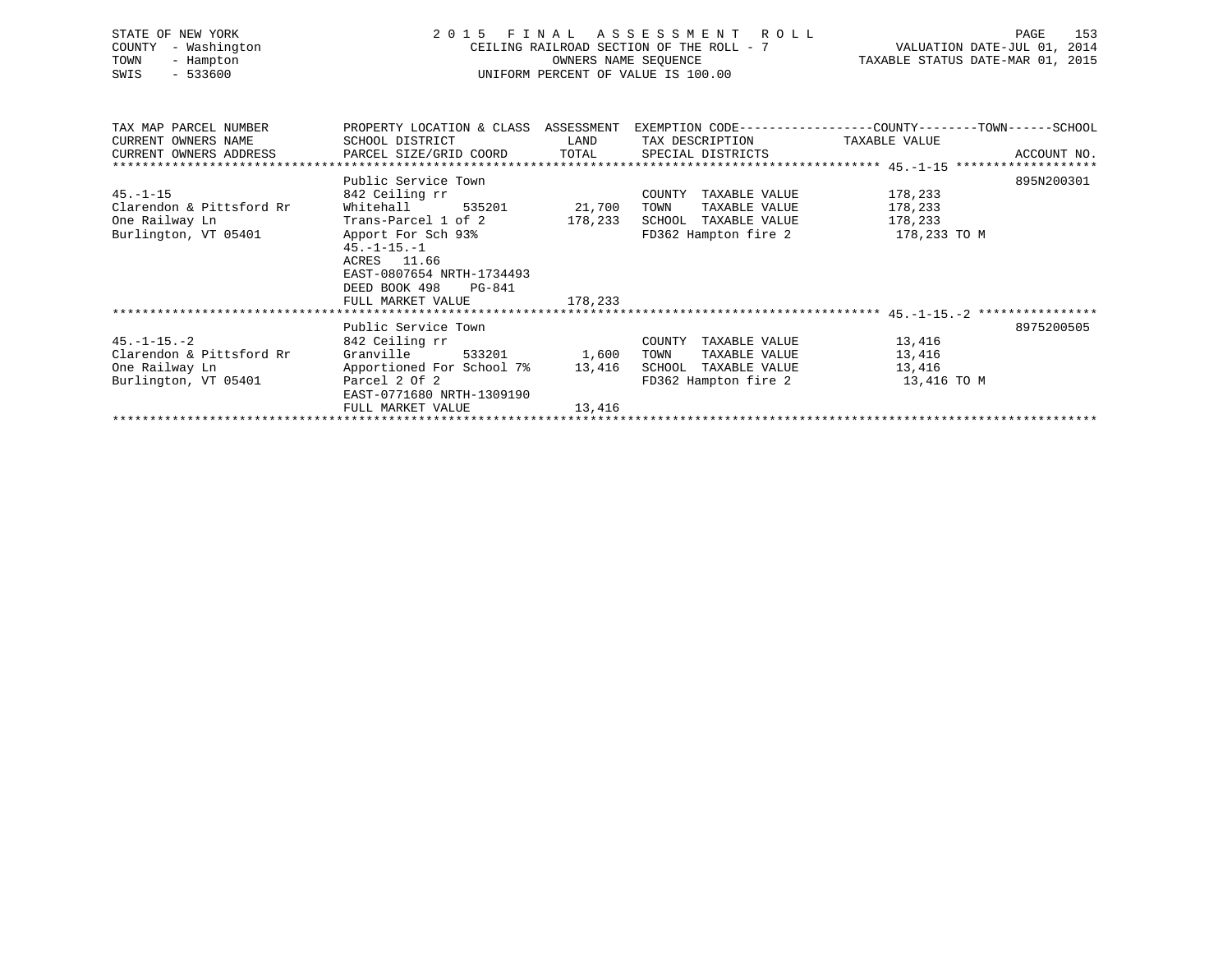| 2015 FINAL ASSESSMENT ROLL               |                                  | PAGE            | 154 |
|------------------------------------------|----------------------------------|-----------------|-----|
| CEILING RAILROAD SECTION OF THE ROLL - 7 | VALUATION DATE-JUL 01, 2014      |                 |     |
|                                          | TAXABLE STATUS DATE-MAR 01, 2015 |                 |     |
|                                          |                                  | RPS150/V04/L015 |     |
| UNIFORM PERCENT OF VALUE IS 100.00       | CURRENT DATE 6/18/2015           |                 |     |

## ROLL SUB SECTION - - TOTALS

#### \*\*\* S P E C I A L D I S T R I C T S U M M A R Y \*\*\*

|                                 | TOTAL | EXTENSION | EXTENSION    | AD VALOREM | <b>EXEMPT</b> | TAXABLE      |
|---------------------------------|-------|-----------|--------------|------------|---------------|--------------|
| CODE DISTRICT NAME PARCELS TYPE |       |           | <b>VALUE</b> | VALUE      | AMOUNT        | <b>VALUE</b> |
| FD362 Hampton fire 2            |       | 2 TOTAL M |              | 191,649    |               | 191,649      |

#### \*\*\* S C H O O L D I S T R I C T S U M M A R Y \*\*\*

| CODE             | DISTRICT NAME          | TOTAL<br>PARCELS | ASSESSED<br>LAND | ASSESSED<br>TOTAL | EXEMPT<br>AMOUNT | TOTAL<br>TAXABLE  | <b>STAR</b><br>AMOUNT | STAR<br>TAXABLE   |
|------------------|------------------------|------------------|------------------|-------------------|------------------|-------------------|-----------------------|-------------------|
| 533201<br>535201 | Granville<br>Whitehall |                  | 1,600<br>21,700  | 13,416<br>178,233 |                  | 13,416<br>178,233 |                       | 13,416<br>178,233 |
|                  | SUB-TOTAL              |                  | 23,300           | 191,649           |                  | 191,649           |                       | 191,649           |
|                  | TOTAL                  | 2                | 23,300           | 191,649           |                  | 191,649           |                       | 191,649           |

### \*\*\* S Y S T E M C O D E S S U M M A R Y \*\*\*

### NO SYSTEM EXEMPTIONS AT THIS LEVEL

#### \*\*\* E X E M P T I O N S U M M A R Y \*\*\*

#### NO EXEMPTIONS AT THIS LEVEL

| ROLL |                   | TOTAL   | <i>CCTCCT</i> | <i><b>\SSESSED</b></i> | TAXABLE      | TAXABLE     | TAXABLE     | STAR        |
|------|-------------------|---------|---------------|------------------------|--------------|-------------|-------------|-------------|
| SEC  | DESCRIPTION       | PARCELS | <b>AND</b>    | TOTAL                  | COUNTY       | TOWN        | SCHOOL      | TAXABLE     |
|      | CEILING RAILROADS |         | 300           | .649<br>1 0 1          | ,649<br>∂ ∩י | 191<br>,649 | 191<br>,649 | ,649<br>191 |
|      |                   |         |               |                        |              |             |             |             |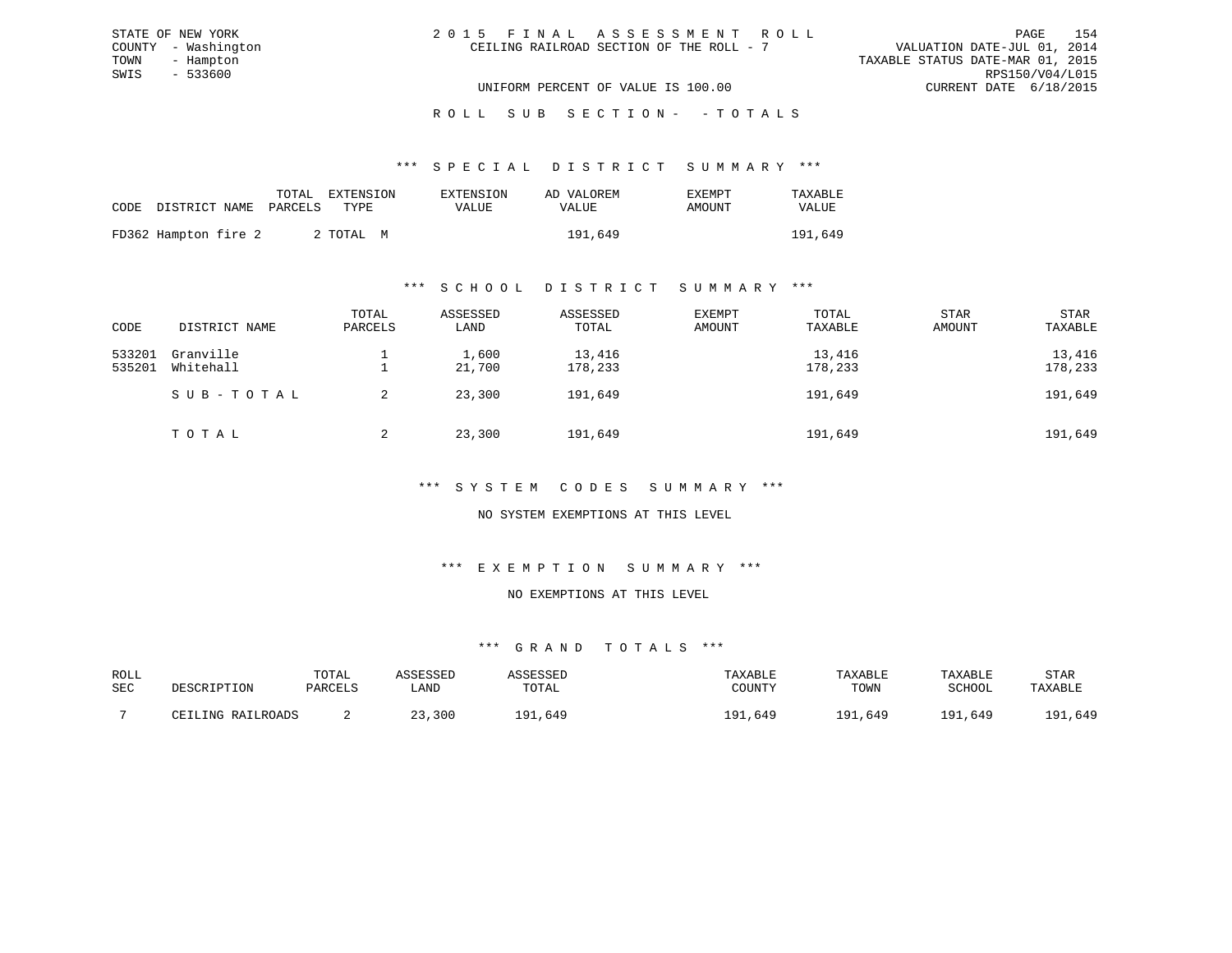|      | STATE OF NEW YORK   | 2015 FINAL ASSESSMENT ROLL               | 155<br>PAGE                      |
|------|---------------------|------------------------------------------|----------------------------------|
|      | COUNTY - Washington | CEILING RAILROAD SECTION OF THE ROLL - 7 | VALUATION DATE-JUL 01, 2014      |
| TOWN | - Hampton           |                                          | TAXABLE STATUS DATE-MAR 01, 2015 |
| SWIS | - 533600            | UNIFORM PERCENT OF VALUE IS 100.00       | RPS150/V04/L015                  |
|      |                     |                                          | CURRENT DATE 6/18/2015           |
|      |                     |                                          |                                  |

#### R O L L S E C T I O N T O T A L S

#### \*\*\* S P E C I A L D I S T R I C T S U M M A R Y \*\*\*

|                            | TOTAL | EXTENSION | EXTENSION | AD VALOREM   | EXEMPT | TAXABLE |
|----------------------------|-------|-----------|-----------|--------------|--------|---------|
| CODE DISTRICT NAME PARCELS |       | TYPE.     | VALUE.    | <b>VALUE</b> | AMOUNT | VALUE   |
| FD362 Hampton fire 2       |       | 2 ТОТАЬ М |           | 191,649      |        | 191,649 |

#### \*\*\* S C H O O L D I S T R I C T S U M M A R Y \*\*\*

| CODE             | DISTRICT NAME          | TOTAL<br>PARCELS | ASSESSED<br>LAND | ASSESSED<br>TOTAL | EXEMPT<br>AMOUNT | TOTAL<br>TAXABLE  | <b>STAR</b><br>AMOUNT | STAR<br>TAXABLE   |
|------------------|------------------------|------------------|------------------|-------------------|------------------|-------------------|-----------------------|-------------------|
| 533201<br>535201 | Granville<br>Whitehall |                  | 1,600<br>21,700  | 13,416<br>178,233 |                  | 13,416<br>178,233 |                       | 13,416<br>178,233 |
|                  | SUB-TOTAL              |                  | 23,300           | 191,649           |                  | 191,649           |                       | 191,649           |
|                  | TOTAL                  | 2                | 23,300           | 191,649           |                  | 191,649           |                       | 191,649           |

#### \*\*\* S Y S T E M C O D E S S U M M A R Y \*\*\*

### NO SYSTEM EXEMPTIONS AT THIS LEVEL

## \*\*\* E X E M P T I O N S U M M A R Y \*\*\*

#### NO EXEMPTIONS AT THIS LEVEL

| ROLL |                   | TOTAL   | CCFCCFD |               | TAXABLE             | TAXABLE     | TAXABLE     | STAR        |
|------|-------------------|---------|---------|---------------|---------------------|-------------|-------------|-------------|
| SEC  | DESCRIPTION       | PARCELS | LAND    | TOTAL         | COUNTY              | TOWN        | SCHOOL      | TAXABLE     |
|      |                   |         |         |               |                     |             |             |             |
|      | CEILING RAILROADS |         | 23,300  | 1 Q 1<br>.649 | , 649<br><b>Q</b> 1 | 191<br>,649 | 191<br>.649 | ,649<br>191 |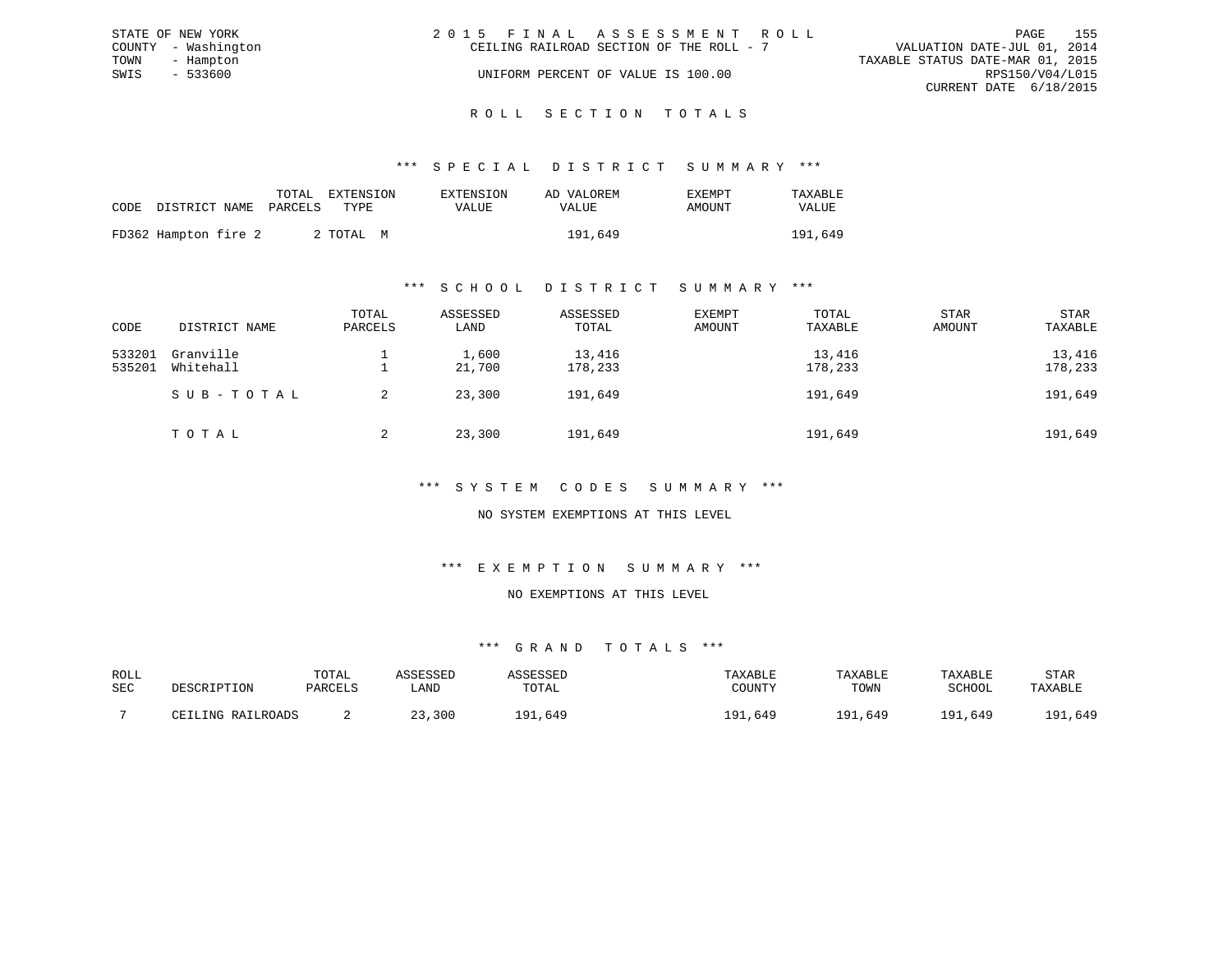## STATE OF NEW YORK 2 0 1 5 F I N A L A S S E S S M E N T R O L L PAGE 156 COUNTY - Washington WHOLLY EXEMPT SECTION OF THE ROLL - 8 VALUATION DATE-JUL 01, 2014 TOWN - Hampton OWNERS NAME SEQUENCE TAXABLE STATUS DATE-MAR 01, 2015 SWIS - 533600 UNIFORM PERCENT OF VALUE IS 100.00

| TAX MAP PARCEL NUMBER<br>CURRENT OWNERS NAME | PROPERTY LOCATION & CLASS ASSESSMENT EXEMPTION CODE---------------COUNTY-------TOWN-----SCHOOL<br>SCHOOL DISTRICT                                                                                                                                                                                                                                                                                          | LAND<br>TOTAL | TAX DESCRIPTION                                                                           | TAXABLE VALUE        | ACCOUNT NO.        |
|----------------------------------------------|------------------------------------------------------------------------------------------------------------------------------------------------------------------------------------------------------------------------------------------------------------------------------------------------------------------------------------------------------------------------------------------------------------|---------------|-------------------------------------------------------------------------------------------|----------------------|--------------------|
| CURRENT OWNERS ADDRESS                       | PARCEL SIZE/GRID COORD                                                                                                                                                                                                                                                                                                                                                                                     |               | SPECIAL DISTRICTS                                                                         |                      |                    |
|                                              | 1592 County Route 11                                                                                                                                                                                                                                                                                                                                                                                       |               |                                                                                           |                      | 8979900332         |
| $38. - 1 - 14$                               | 620 Religious                                                                                                                                                                                                                                                                                                                                                                                              |               | NON-PR REL 25110                                                                          | 66,000               | 66,000<br>66,000   |
| Advent Church Soc                            | Whitehall                                                                                                                                                                                                                                                                                                                                                                                                  |               | 535201 7,000 COUNTY TAXABLE VALUE                                                         | $\Omega$             |                    |
| Hampton, NY 12837                            |                                                                                                                                                                                                                                                                                                                                                                                                            |               | TAXABLE VALUE                                                                             | $\Omega$             |                    |
|                                              |                                                                                                                                                                                                                                                                                                                                                                                                            |               | SCHOOL TAXABLE VALUE                                                                      | $\Omega$             |                    |
|                                              |                                                                                                                                                                                                                                                                                                                                                                                                            |               | FD362 Hampton fire 2                                                                      |                      | 0 TO M             |
|                                              | $\begin{tabular}{lllllllllll} \multicolumn{2}{c}{\textbf{FRNT}} & 213.00 & {\textbf{DPTH}} & 112.00 & 66,000 & {\textbf{TOMN}} \\ \multicolumn{2}{c}{\textbf{EAST-0806766 NRTH-1737151}} & 66,000 & {\textbf{TOMN}} \\ \multicolumn{2}{c}{\textbf{DEED BOK 211}} & \textbf{PG-422} & \textbf{FD362 HA} \\ \multicolumn{2}{c}{\textbf{FULL MARKET VALUE}} & 66,000 & \multicolumn{2}{c}{\textbf{FDS62 HA}}$ |               | 66,000 EX                                                                                 |                      |                    |
|                                              |                                                                                                                                                                                                                                                                                                                                                                                                            |               |                                                                                           |                      |                    |
|                                              | 1614 County Route 11                                                                                                                                                                                                                                                                                                                                                                                       |               |                                                                                           |                      | 895J100692         |
| $38. - 1 - 13.1$                             | 620 Religious                                                                                                                                                                                                                                                                                                                                                                                              |               | NON-PR REL 25110                                                                          | 172,500              | 172,500<br>172,500 |
| Adventist Historic Prop                      | Whitehall                                                                                                                                                                                                                                                                                                                                                                                                  |               | 535201 55,000 COUNTY TAXABLE VALUE                                                        | $\mathbf 0$          |                    |
| William Miller Home                          | ACRES 25.00                                                                                                                                                                                                                                                                                                                                                                                                | 172,500 TOWN  | TAXABLE VALUE                                                                             | $\Omega$             |                    |
| 1614 County Route 11                         |                                                                                                                                                                                                                                                                                                                                                                                                            |               | SCHOOL TAXABLE VALUE                                                                      | $\Omega$             |                    |
| Whitehall, NY 12887                          | -------<br>EAST-0806948 NRTH-1737040<br>DEED BOOK 502 PG-818<br>FULL MARKET VALUE                                                                                                                                                                                                                                                                                                                          |               | RTH-1737040 SCHOOL TAXABLE VALUE<br>PG-818 FD362 Hampton fire 2<br>LUE 172,500 172,500 EX |                      | 0 TO M             |
|                                              |                                                                                                                                                                                                                                                                                                                                                                                                            |               |                                                                                           |                      |                    |
|                                              |                                                                                                                                                                                                                                                                                                                                                                                                            |               |                                                                                           |                      |                    |
|                                              | 155 Golf Course Rd                                                                                                                                                                                                                                                                                                                                                                                         |               |                                                                                           |                      | 895J100002         |
| $38. - 1 - 10$                               | 210 1 Family Res                                                                                                                                                                                                                                                                                                                                                                                           |               | s<br>535201 16,300 COUNTY TAXABLE VALUE                                                   | 173,600              | 173,600<br>173,600 |
| Adventist Historic Properties Whitehall      |                                                                                                                                                                                                                                                                                                                                                                                                            |               |                                                                                           | $\Omega$             |                    |
| PO Box 1414                                  | barn is 1716 CR 11                                                                                                                                                                                                                                                                                                                                                                                         | 173,600       | TAXABLE VALUE<br>TOWN                                                                     | $\mathbf 0$          |                    |
| Battle Creek, MI 49016-1414                  | 2.32<br>ACRES                                                                                                                                                                                                                                                                                                                                                                                              |               | SCHOOL TAXABLE VALUE                                                                      | $\Omega$             |                    |
|                                              | EAST-0809957 NRTH-1737419                                                                                                                                                                                                                                                                                                                                                                                  |               | CA001 Cons agri dst 1                                                                     | 0 <sub>T</sub>       |                    |
|                                              | DEED BOOK 3099 PG-223                                                                                                                                                                                                                                                                                                                                                                                      |               | 173,600 EX                                                                                |                      |                    |
|                                              | FULL MARKET VALUE                                                                                                                                                                                                                                                                                                                                                                                          | 173,600       | EZ015 Empire Zone-Site 15                                                                 |                      | 0 <sub>T</sub>     |
|                                              |                                                                                                                                                                                                                                                                                                                                                                                                            |               | 173,600 EX                                                                                |                      |                    |
|                                              |                                                                                                                                                                                                                                                                                                                                                                                                            |               | FD362 Hampton fire 2                                                                      |                      | 0 TO M             |
|                                              |                                                                                                                                                                                                                                                                                                                                                                                                            |               | 173,600 EX                                                                                |                      |                    |
|                                              |                                                                                                                                                                                                                                                                                                                                                                                                            |               |                                                                                           |                      |                    |
|                                              | State Route 22A OFF                                                                                                                                                                                                                                                                                                                                                                                        |               |                                                                                           |                      | 8979900333         |
| $54. - 1 - 11$                               | 695 Cemetery                                                                                                                                                                                                                                                                                                                                                                                               |               | TN CEM<br>13510                                                                           | 6.000                | 6,000<br>6,000     |
| Cemetery                                     | Granville 533201 6,000 COUNTY TAXABLE VALUE<br>FRNT 168.00 DPTH 200.00 6,000 TOWN TAXABLE VALUE                                                                                                                                                                                                                                                                                                            |               |                                                                                           | $\Omega$             |                    |
| Hampton, NY 12837                            |                                                                                                                                                                                                                                                                                                                                                                                                            |               |                                                                                           | $\Omega$<br>$\Omega$ |                    |
|                                              | EAST-0821590 NRTH-1722777                                                                                                                                                                                                                                                                                                                                                                                  |               | SCHOOL TAXABLE VALUE                                                                      |                      |                    |
|                                              | FULL MARKET VALUE                                                                                                                                                                                                                                                                                                                                                                                          |               | 6,000 FD361 Hampton fire 1                                                                |                      | 0 TO M             |
|                                              |                                                                                                                                                                                                                                                                                                                                                                                                            |               | 6,000 EX                                                                                  |                      |                    |
|                                              | Pratt Rd                                                                                                                                                                                                                                                                                                                                                                                                   |               |                                                                                           |                      | 8979900336         |
| $72. - 1 - 8$                                | 695 Cemetery                                                                                                                                                                                                                                                                                                                                                                                               |               | TN CEM<br>13510                                                                           | 6.000                | 6,000<br>6,000     |
| Cemetery                                     | Granville<br>533201                                                                                                                                                                                                                                                                                                                                                                                        | 6,000         | COUNTY TAXABLE VALUE                                                                      | $\mathbf 0$          |                    |
| Hampton, NY 12837                            | FRNT 195.00 DPTH 170.00                                                                                                                                                                                                                                                                                                                                                                                    | 6,000         | TOWN<br>TAXABLE VALUE                                                                     | $\Omega$             |                    |
|                                              | EAST-0821623 NRTH-1710644                                                                                                                                                                                                                                                                                                                                                                                  |               | SCHOOL TAXABLE VALUE                                                                      |                      |                    |
|                                              | FULL MARKET VALUE                                                                                                                                                                                                                                                                                                                                                                                          |               | 6,000 FD361 Hampton fire 1                                                                |                      | $0$ TO M           |
|                                              |                                                                                                                                                                                                                                                                                                                                                                                                            |               | 6,000 EX                                                                                  |                      |                    |
|                                              |                                                                                                                                                                                                                                                                                                                                                                                                            |               |                                                                                           |                      |                    |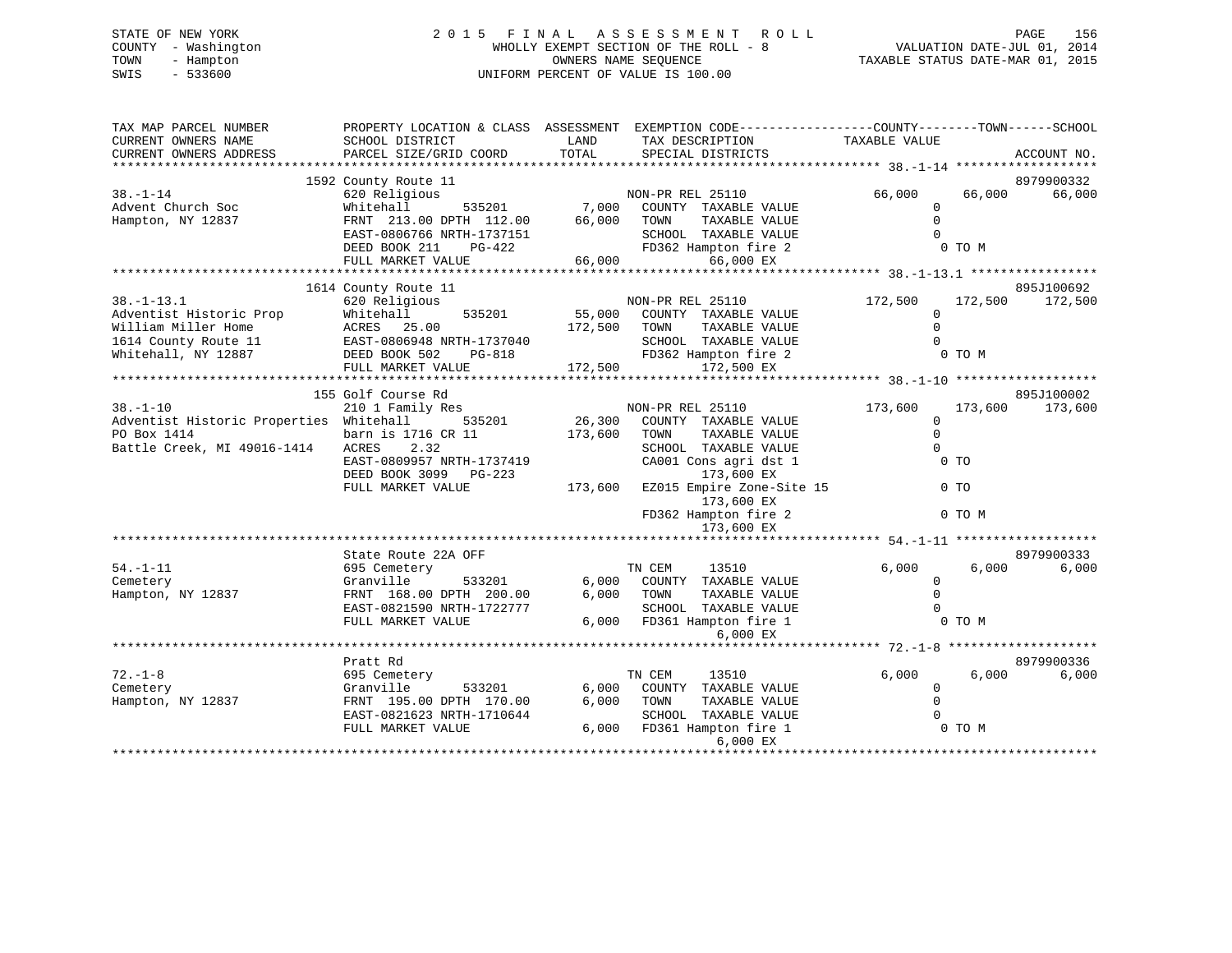## STATE OF NEW YORK 2 0 1 5 F I N A L A S S E S S M E N T R O L L PAGE 157 COUNTY - Washington WHOLLY EXEMPT SECTION OF THE ROLL - 8 VALUATION DATE-JUL 01, 2014 TOWN - Hampton OWNERS NAME SEQUENCE TAXABLE STATUS DATE-MAR 01, 2015 SWIS - 533600 UNIFORM PERCENT OF VALUE IS 100.00

| ACCOUNT NO.<br>State Route 22A<br>8979900338<br>6,000<br>OTHER TOWN 13500<br>6,000<br>6,000<br>720 Mine/quarry<br>533201<br>6,000<br>COUNTY TAXABLE VALUE<br>Granville<br>$\Omega$<br>6,000<br>$\Omega$<br>2.20<br>TOWN<br>TAXABLE VALUE<br>ACRES<br>$\Omega$<br>EAST-0823856 NRTH-1714641<br>SCHOOL TAXABLE VALUE<br>FULL MARKET VALUE<br>0 TO M<br>6,000<br>FD361 Hampton fire 1<br>6,000 EX<br>******************* 72.-2-24 *******************<br>2520 County Route 18<br>8979900340<br>$72. - 2 - 24$<br>662 Police/fire<br>VOL FIRE<br>26400<br>76,100<br>76,100<br>76,100<br>Hampton Town Of<br>Granville<br>533201<br>6,000<br>COUNTY<br>TAXABLE VALUE<br>$\mathbf 0$<br>Hampton, NY 12837<br>76,100<br>$\Omega$<br>Firehouse<br>TOWN<br>TAXABLE VALUE<br>Postal Lease 755/139<br>SCHOOL TAXABLE VALUE<br>$\Omega$<br>FD361 Hampton fire 1<br>ACRES<br>1.00<br>0 TO M<br>EAST-0822663 NRTH-1711242<br>76,100 EX<br>DEED BOOK 395<br>PG-840<br>FULL MARKET VALUE<br>76,100<br>8979900339<br>2629+2631 State Route 22A<br>$72. - 2 - 32$<br>OTHER TOWN 13500<br>141,700<br>141,700<br>651 Highway gar<br>141,700<br>12,000<br>Hampton Town Of<br>Granville<br>533201<br>COUNTY TAXABLE VALUE<br>0<br>$\mathbf 0$<br>2629 State Route 22A<br>Town Hall<br>141,700<br>TAXABLE VALUE<br>TOWN<br>SCHOOL TAXABLE VALUE<br>PO Box 125<br>$\Omega$<br>713/149 Hwy Approp<br>FD361 Hampton fire 1<br>0 TO M<br>Hampton, NY 12837<br>ACRES<br>1.00<br>141,700 EX<br>EAST-0823341 NRTH-1712486<br>141,700<br>FULL MARKET VALUE<br>***********************<br>8979900335<br>State Route 22A OFF<br>6,000<br>$81. - 2 - 11$<br>TN CEM<br>13510<br>6,000<br>6,000<br>695 Cemetery<br>Hooker Cemetery<br>Granville<br>533201<br>6,000<br>COUNTY TAXABLE VALUE<br>$\mathbf 0$<br>96.00 DPTH 90.00<br>6,000<br>$\mathbf 0$<br>Hampton, NY 12837<br>FRNT<br>TOWN<br>TAXABLE VALUE<br>$\Omega$<br>EAST-0823001 NRTH-1704055<br>SCHOOL TAXABLE VALUE<br>0 TO M<br>FULL MARKET VALUE<br>6,000<br>FD361 Hampton fire 1<br>6,000 EX<br>Golf Course Rd<br>8979900337<br>$38. - 1 - 9$<br>TN CEM<br>7,000<br>13510<br>7,000<br>7,000<br>695 Cemetery<br>Miller Cemetery<br>Whitehall<br>535201<br>7,000<br>COUNTY<br>TAXABLE VALUE<br>0<br>7,000<br>Hampton, NY 12837<br>FRNT 215.00 DPTH<br>93.00<br>TOWN<br>TAXABLE VALUE<br>$\Omega$<br>EAST-0810057 NRTH-1737109<br>SCHOOL TAXABLE VALUE<br>FULL MARKET VALUE<br>7,000<br>FD362 Hampton fire 2<br>0 TO M<br>7,000 EX | TAX MAP PARCEL NUMBER<br>CURRENT OWNERS NAME | PROPERTY LOCATION & CLASS ASSESSMENT<br>SCHOOL DISTRICT | LAND  | EXEMPTION CODE-----------------COUNTY-------TOWN------SCHOOL<br>TAX DESCRIPTION | TAXABLE VALUE |  |
|--------------------------------------------------------------------------------------------------------------------------------------------------------------------------------------------------------------------------------------------------------------------------------------------------------------------------------------------------------------------------------------------------------------------------------------------------------------------------------------------------------------------------------------------------------------------------------------------------------------------------------------------------------------------------------------------------------------------------------------------------------------------------------------------------------------------------------------------------------------------------------------------------------------------------------------------------------------------------------------------------------------------------------------------------------------------------------------------------------------------------------------------------------------------------------------------------------------------------------------------------------------------------------------------------------------------------------------------------------------------------------------------------------------------------------------------------------------------------------------------------------------------------------------------------------------------------------------------------------------------------------------------------------------------------------------------------------------------------------------------------------------------------------------------------------------------------------------------------------------------------------------------------------------------------------------------------------------------------------------------------------------------------------------------------------------------------------------------------------------------------------------------------------------------------------------------------------------------------------------------------------------------------------------------------------------------------------------------------------------------------------------------------------------------------------------------------------|----------------------------------------------|---------------------------------------------------------|-------|---------------------------------------------------------------------------------|---------------|--|
|                                                                                                                                                                                                                                                                                                                                                                                                                                                                                                                                                                                                                                                                                                                                                                                                                                                                                                                                                                                                                                                                                                                                                                                                                                                                                                                                                                                                                                                                                                                                                                                                                                                                                                                                                                                                                                                                                                                                                                                                                                                                                                                                                                                                                                                                                                                                                                                                                                                        | CURRENT OWNERS ADDRESS                       | PARCEL SIZE/GRID COORD                                  | TOTAL | SPECIAL DISTRICTS                                                               |               |  |
|                                                                                                                                                                                                                                                                                                                                                                                                                                                                                                                                                                                                                                                                                                                                                                                                                                                                                                                                                                                                                                                                                                                                                                                                                                                                                                                                                                                                                                                                                                                                                                                                                                                                                                                                                                                                                                                                                                                                                                                                                                                                                                                                                                                                                                                                                                                                                                                                                                                        |                                              |                                                         |       |                                                                                 |               |  |
|                                                                                                                                                                                                                                                                                                                                                                                                                                                                                                                                                                                                                                                                                                                                                                                                                                                                                                                                                                                                                                                                                                                                                                                                                                                                                                                                                                                                                                                                                                                                                                                                                                                                                                                                                                                                                                                                                                                                                                                                                                                                                                                                                                                                                                                                                                                                                                                                                                                        | $63. - 1 - 6$                                |                                                         |       |                                                                                 |               |  |
|                                                                                                                                                                                                                                                                                                                                                                                                                                                                                                                                                                                                                                                                                                                                                                                                                                                                                                                                                                                                                                                                                                                                                                                                                                                                                                                                                                                                                                                                                                                                                                                                                                                                                                                                                                                                                                                                                                                                                                                                                                                                                                                                                                                                                                                                                                                                                                                                                                                        | Hampton Town Of                              |                                                         |       |                                                                                 |               |  |
|                                                                                                                                                                                                                                                                                                                                                                                                                                                                                                                                                                                                                                                                                                                                                                                                                                                                                                                                                                                                                                                                                                                                                                                                                                                                                                                                                                                                                                                                                                                                                                                                                                                                                                                                                                                                                                                                                                                                                                                                                                                                                                                                                                                                                                                                                                                                                                                                                                                        | Hampton, NY 12837                            |                                                         |       |                                                                                 |               |  |
|                                                                                                                                                                                                                                                                                                                                                                                                                                                                                                                                                                                                                                                                                                                                                                                                                                                                                                                                                                                                                                                                                                                                                                                                                                                                                                                                                                                                                                                                                                                                                                                                                                                                                                                                                                                                                                                                                                                                                                                                                                                                                                                                                                                                                                                                                                                                                                                                                                                        |                                              |                                                         |       |                                                                                 |               |  |
|                                                                                                                                                                                                                                                                                                                                                                                                                                                                                                                                                                                                                                                                                                                                                                                                                                                                                                                                                                                                                                                                                                                                                                                                                                                                                                                                                                                                                                                                                                                                                                                                                                                                                                                                                                                                                                                                                                                                                                                                                                                                                                                                                                                                                                                                                                                                                                                                                                                        |                                              |                                                         |       |                                                                                 |               |  |
|                                                                                                                                                                                                                                                                                                                                                                                                                                                                                                                                                                                                                                                                                                                                                                                                                                                                                                                                                                                                                                                                                                                                                                                                                                                                                                                                                                                                                                                                                                                                                                                                                                                                                                                                                                                                                                                                                                                                                                                                                                                                                                                                                                                                                                                                                                                                                                                                                                                        |                                              |                                                         |       |                                                                                 |               |  |
|                                                                                                                                                                                                                                                                                                                                                                                                                                                                                                                                                                                                                                                                                                                                                                                                                                                                                                                                                                                                                                                                                                                                                                                                                                                                                                                                                                                                                                                                                                                                                                                                                                                                                                                                                                                                                                                                                                                                                                                                                                                                                                                                                                                                                                                                                                                                                                                                                                                        |                                              |                                                         |       |                                                                                 |               |  |
|                                                                                                                                                                                                                                                                                                                                                                                                                                                                                                                                                                                                                                                                                                                                                                                                                                                                                                                                                                                                                                                                                                                                                                                                                                                                                                                                                                                                                                                                                                                                                                                                                                                                                                                                                                                                                                                                                                                                                                                                                                                                                                                                                                                                                                                                                                                                                                                                                                                        |                                              |                                                         |       |                                                                                 |               |  |
|                                                                                                                                                                                                                                                                                                                                                                                                                                                                                                                                                                                                                                                                                                                                                                                                                                                                                                                                                                                                                                                                                                                                                                                                                                                                                                                                                                                                                                                                                                                                                                                                                                                                                                                                                                                                                                                                                                                                                                                                                                                                                                                                                                                                                                                                                                                                                                                                                                                        |                                              |                                                         |       |                                                                                 |               |  |
|                                                                                                                                                                                                                                                                                                                                                                                                                                                                                                                                                                                                                                                                                                                                                                                                                                                                                                                                                                                                                                                                                                                                                                                                                                                                                                                                                                                                                                                                                                                                                                                                                                                                                                                                                                                                                                                                                                                                                                                                                                                                                                                                                                                                                                                                                                                                                                                                                                                        |                                              |                                                         |       |                                                                                 |               |  |
|                                                                                                                                                                                                                                                                                                                                                                                                                                                                                                                                                                                                                                                                                                                                                                                                                                                                                                                                                                                                                                                                                                                                                                                                                                                                                                                                                                                                                                                                                                                                                                                                                                                                                                                                                                                                                                                                                                                                                                                                                                                                                                                                                                                                                                                                                                                                                                                                                                                        |                                              |                                                         |       |                                                                                 |               |  |
|                                                                                                                                                                                                                                                                                                                                                                                                                                                                                                                                                                                                                                                                                                                                                                                                                                                                                                                                                                                                                                                                                                                                                                                                                                                                                                                                                                                                                                                                                                                                                                                                                                                                                                                                                                                                                                                                                                                                                                                                                                                                                                                                                                                                                                                                                                                                                                                                                                                        |                                              |                                                         |       |                                                                                 |               |  |
|                                                                                                                                                                                                                                                                                                                                                                                                                                                                                                                                                                                                                                                                                                                                                                                                                                                                                                                                                                                                                                                                                                                                                                                                                                                                                                                                                                                                                                                                                                                                                                                                                                                                                                                                                                                                                                                                                                                                                                                                                                                                                                                                                                                                                                                                                                                                                                                                                                                        |                                              |                                                         |       |                                                                                 |               |  |
|                                                                                                                                                                                                                                                                                                                                                                                                                                                                                                                                                                                                                                                                                                                                                                                                                                                                                                                                                                                                                                                                                                                                                                                                                                                                                                                                                                                                                                                                                                                                                                                                                                                                                                                                                                                                                                                                                                                                                                                                                                                                                                                                                                                                                                                                                                                                                                                                                                                        |                                              |                                                         |       |                                                                                 |               |  |
|                                                                                                                                                                                                                                                                                                                                                                                                                                                                                                                                                                                                                                                                                                                                                                                                                                                                                                                                                                                                                                                                                                                                                                                                                                                                                                                                                                                                                                                                                                                                                                                                                                                                                                                                                                                                                                                                                                                                                                                                                                                                                                                                                                                                                                                                                                                                                                                                                                                        |                                              |                                                         |       |                                                                                 |               |  |
|                                                                                                                                                                                                                                                                                                                                                                                                                                                                                                                                                                                                                                                                                                                                                                                                                                                                                                                                                                                                                                                                                                                                                                                                                                                                                                                                                                                                                                                                                                                                                                                                                                                                                                                                                                                                                                                                                                                                                                                                                                                                                                                                                                                                                                                                                                                                                                                                                                                        |                                              |                                                         |       |                                                                                 |               |  |
|                                                                                                                                                                                                                                                                                                                                                                                                                                                                                                                                                                                                                                                                                                                                                                                                                                                                                                                                                                                                                                                                                                                                                                                                                                                                                                                                                                                                                                                                                                                                                                                                                                                                                                                                                                                                                                                                                                                                                                                                                                                                                                                                                                                                                                                                                                                                                                                                                                                        |                                              |                                                         |       |                                                                                 |               |  |
|                                                                                                                                                                                                                                                                                                                                                                                                                                                                                                                                                                                                                                                                                                                                                                                                                                                                                                                                                                                                                                                                                                                                                                                                                                                                                                                                                                                                                                                                                                                                                                                                                                                                                                                                                                                                                                                                                                                                                                                                                                                                                                                                                                                                                                                                                                                                                                                                                                                        |                                              |                                                         |       |                                                                                 |               |  |
|                                                                                                                                                                                                                                                                                                                                                                                                                                                                                                                                                                                                                                                                                                                                                                                                                                                                                                                                                                                                                                                                                                                                                                                                                                                                                                                                                                                                                                                                                                                                                                                                                                                                                                                                                                                                                                                                                                                                                                                                                                                                                                                                                                                                                                                                                                                                                                                                                                                        |                                              |                                                         |       |                                                                                 |               |  |
|                                                                                                                                                                                                                                                                                                                                                                                                                                                                                                                                                                                                                                                                                                                                                                                                                                                                                                                                                                                                                                                                                                                                                                                                                                                                                                                                                                                                                                                                                                                                                                                                                                                                                                                                                                                                                                                                                                                                                                                                                                                                                                                                                                                                                                                                                                                                                                                                                                                        |                                              |                                                         |       |                                                                                 |               |  |
|                                                                                                                                                                                                                                                                                                                                                                                                                                                                                                                                                                                                                                                                                                                                                                                                                                                                                                                                                                                                                                                                                                                                                                                                                                                                                                                                                                                                                                                                                                                                                                                                                                                                                                                                                                                                                                                                                                                                                                                                                                                                                                                                                                                                                                                                                                                                                                                                                                                        |                                              |                                                         |       |                                                                                 |               |  |
|                                                                                                                                                                                                                                                                                                                                                                                                                                                                                                                                                                                                                                                                                                                                                                                                                                                                                                                                                                                                                                                                                                                                                                                                                                                                                                                                                                                                                                                                                                                                                                                                                                                                                                                                                                                                                                                                                                                                                                                                                                                                                                                                                                                                                                                                                                                                                                                                                                                        |                                              |                                                         |       |                                                                                 |               |  |
|                                                                                                                                                                                                                                                                                                                                                                                                                                                                                                                                                                                                                                                                                                                                                                                                                                                                                                                                                                                                                                                                                                                                                                                                                                                                                                                                                                                                                                                                                                                                                                                                                                                                                                                                                                                                                                                                                                                                                                                                                                                                                                                                                                                                                                                                                                                                                                                                                                                        |                                              |                                                         |       |                                                                                 |               |  |
|                                                                                                                                                                                                                                                                                                                                                                                                                                                                                                                                                                                                                                                                                                                                                                                                                                                                                                                                                                                                                                                                                                                                                                                                                                                                                                                                                                                                                                                                                                                                                                                                                                                                                                                                                                                                                                                                                                                                                                                                                                                                                                                                                                                                                                                                                                                                                                                                                                                        |                                              |                                                         |       |                                                                                 |               |  |
|                                                                                                                                                                                                                                                                                                                                                                                                                                                                                                                                                                                                                                                                                                                                                                                                                                                                                                                                                                                                                                                                                                                                                                                                                                                                                                                                                                                                                                                                                                                                                                                                                                                                                                                                                                                                                                                                                                                                                                                                                                                                                                                                                                                                                                                                                                                                                                                                                                                        |                                              |                                                         |       |                                                                                 |               |  |
|                                                                                                                                                                                                                                                                                                                                                                                                                                                                                                                                                                                                                                                                                                                                                                                                                                                                                                                                                                                                                                                                                                                                                                                                                                                                                                                                                                                                                                                                                                                                                                                                                                                                                                                                                                                                                                                                                                                                                                                                                                                                                                                                                                                                                                                                                                                                                                                                                                                        |                                              |                                                         |       |                                                                                 |               |  |
|                                                                                                                                                                                                                                                                                                                                                                                                                                                                                                                                                                                                                                                                                                                                                                                                                                                                                                                                                                                                                                                                                                                                                                                                                                                                                                                                                                                                                                                                                                                                                                                                                                                                                                                                                                                                                                                                                                                                                                                                                                                                                                                                                                                                                                                                                                                                                                                                                                                        |                                              |                                                         |       |                                                                                 |               |  |
|                                                                                                                                                                                                                                                                                                                                                                                                                                                                                                                                                                                                                                                                                                                                                                                                                                                                                                                                                                                                                                                                                                                                                                                                                                                                                                                                                                                                                                                                                                                                                                                                                                                                                                                                                                                                                                                                                                                                                                                                                                                                                                                                                                                                                                                                                                                                                                                                                                                        |                                              |                                                         |       |                                                                                 |               |  |
|                                                                                                                                                                                                                                                                                                                                                                                                                                                                                                                                                                                                                                                                                                                                                                                                                                                                                                                                                                                                                                                                                                                                                                                                                                                                                                                                                                                                                                                                                                                                                                                                                                                                                                                                                                                                                                                                                                                                                                                                                                                                                                                                                                                                                                                                                                                                                                                                                                                        |                                              |                                                         |       |                                                                                 |               |  |
|                                                                                                                                                                                                                                                                                                                                                                                                                                                                                                                                                                                                                                                                                                                                                                                                                                                                                                                                                                                                                                                                                                                                                                                                                                                                                                                                                                                                                                                                                                                                                                                                                                                                                                                                                                                                                                                                                                                                                                                                                                                                                                                                                                                                                                                                                                                                                                                                                                                        |                                              |                                                         |       |                                                                                 |               |  |
|                                                                                                                                                                                                                                                                                                                                                                                                                                                                                                                                                                                                                                                                                                                                                                                                                                                                                                                                                                                                                                                                                                                                                                                                                                                                                                                                                                                                                                                                                                                                                                                                                                                                                                                                                                                                                                                                                                                                                                                                                                                                                                                                                                                                                                                                                                                                                                                                                                                        |                                              |                                                         |       |                                                                                 |               |  |
|                                                                                                                                                                                                                                                                                                                                                                                                                                                                                                                                                                                                                                                                                                                                                                                                                                                                                                                                                                                                                                                                                                                                                                                                                                                                                                                                                                                                                                                                                                                                                                                                                                                                                                                                                                                                                                                                                                                                                                                                                                                                                                                                                                                                                                                                                                                                                                                                                                                        |                                              |                                                         |       |                                                                                 |               |  |
|                                                                                                                                                                                                                                                                                                                                                                                                                                                                                                                                                                                                                                                                                                                                                                                                                                                                                                                                                                                                                                                                                                                                                                                                                                                                                                                                                                                                                                                                                                                                                                                                                                                                                                                                                                                                                                                                                                                                                                                                                                                                                                                                                                                                                                                                                                                                                                                                                                                        |                                              |                                                         |       |                                                                                 |               |  |
|                                                                                                                                                                                                                                                                                                                                                                                                                                                                                                                                                                                                                                                                                                                                                                                                                                                                                                                                                                                                                                                                                                                                                                                                                                                                                                                                                                                                                                                                                                                                                                                                                                                                                                                                                                                                                                                                                                                                                                                                                                                                                                                                                                                                                                                                                                                                                                                                                                                        |                                              |                                                         |       |                                                                                 |               |  |
|                                                                                                                                                                                                                                                                                                                                                                                                                                                                                                                                                                                                                                                                                                                                                                                                                                                                                                                                                                                                                                                                                                                                                                                                                                                                                                                                                                                                                                                                                                                                                                                                                                                                                                                                                                                                                                                                                                                                                                                                                                                                                                                                                                                                                                                                                                                                                                                                                                                        |                                              |                                                         |       |                                                                                 |               |  |
|                                                                                                                                                                                                                                                                                                                                                                                                                                                                                                                                                                                                                                                                                                                                                                                                                                                                                                                                                                                                                                                                                                                                                                                                                                                                                                                                                                                                                                                                                                                                                                                                                                                                                                                                                                                                                                                                                                                                                                                                                                                                                                                                                                                                                                                                                                                                                                                                                                                        |                                              |                                                         |       |                                                                                 |               |  |
|                                                                                                                                                                                                                                                                                                                                                                                                                                                                                                                                                                                                                                                                                                                                                                                                                                                                                                                                                                                                                                                                                                                                                                                                                                                                                                                                                                                                                                                                                                                                                                                                                                                                                                                                                                                                                                                                                                                                                                                                                                                                                                                                                                                                                                                                                                                                                                                                                                                        |                                              |                                                         |       |                                                                                 |               |  |
|                                                                                                                                                                                                                                                                                                                                                                                                                                                                                                                                                                                                                                                                                                                                                                                                                                                                                                                                                                                                                                                                                                                                                                                                                                                                                                                                                                                                                                                                                                                                                                                                                                                                                                                                                                                                                                                                                                                                                                                                                                                                                                                                                                                                                                                                                                                                                                                                                                                        |                                              |                                                         |       |                                                                                 |               |  |
|                                                                                                                                                                                                                                                                                                                                                                                                                                                                                                                                                                                                                                                                                                                                                                                                                                                                                                                                                                                                                                                                                                                                                                                                                                                                                                                                                                                                                                                                                                                                                                                                                                                                                                                                                                                                                                                                                                                                                                                                                                                                                                                                                                                                                                                                                                                                                                                                                                                        |                                              |                                                         |       |                                                                                 |               |  |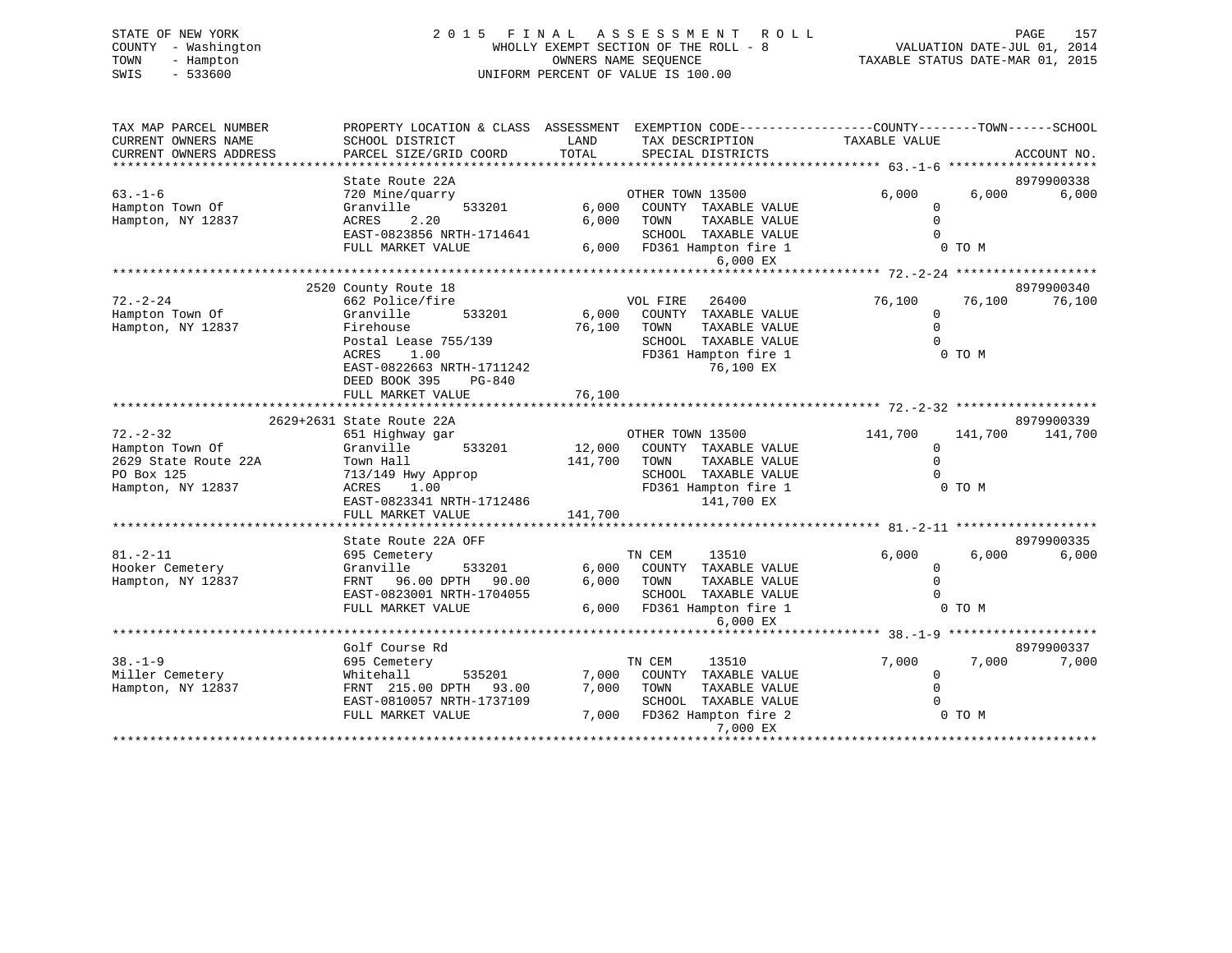## STATE OF NEW YORK 2 0 1 5 F I N A L A S S E S S M E N T R O L L PAGE 158 COUNTY - Washington WHOLLY EXEMPT SECTION OF THE ROLL - 8 VALUATION DATE-JUL 01, 2014 TOWN - Hampton OWNERS NAME SEQUENCE TAXABLE STATUS DATE-MAR 01, 2015 SWIS - 533600 UNIFORM PERCENT OF VALUE IS 100.00

| TAX MAP PARCEL NUMBER<br>CURRENT OWNERS NAME                                                                                                                                                                                                   | PROPERTY LOCATION & CLASS ASSESSMENT EXEMPTION CODE---------------COUNTY-------TOWN-----SCHOOL<br>SCHOOL DISTRICT |                          | LAND TAX DESCRIPTION TAXABLE VALUE                                                       |                                                                                     |                  |
|------------------------------------------------------------------------------------------------------------------------------------------------------------------------------------------------------------------------------------------------|-------------------------------------------------------------------------------------------------------------------|--------------------------|------------------------------------------------------------------------------------------|-------------------------------------------------------------------------------------|------------------|
| CURRENT OWNERS ADDRESS                                                                                                                                                                                                                         | PARCEL SIZE/GRID COORD TOTAL SPECIAL DISTRICTS                                                                    |                          |                                                                                          |                                                                                     | ACCOUNT NO.      |
|                                                                                                                                                                                                                                                |                                                                                                                   |                          |                                                                                          |                                                                                     |                  |
|                                                                                                                                                                                                                                                | County Route 21                                                                                                   |                          |                                                                                          |                                                                                     | 895J100155       |
| $80. - 1 - 2.4$                                                                                                                                                                                                                                | 692 Road/str/hwy RPTL1138 29700<br>Whitehall 535201 12,000 COUNTY TAXABLE VALUE                                   |                          | 29700 200                                                                                | 12,000                                                                              | 12,000 12,000    |
| Mirror Lake Homeowners                                                                                                                                                                                                                         |                                                                                                                   |                          |                                                                                          | $\Omega$                                                                            |                  |
| Route 4                                                                                                                                                                                                                                        | ACRES 27.10<br>12,000 TOWN                                                                                        |                          | TAXABLE VALUE                                                                            |                                                                                     |                  |
| Killington, VT 05751                                                                                                                                                                                                                           | EAST-0810574 NRTH-1705757                                                                                         |                          | SCHOOL TAXABLE VALUE                                                                     |                                                                                     |                  |
|                                                                                                                                                                                                                                                | $PG-239$<br>DEED BOOK 781                                                                                         |                          | FD361 Hampton fire 1 0 TO M                                                              |                                                                                     |                  |
|                                                                                                                                                                                                                                                |                                                                                                                   |                          |                                                                                          |                                                                                     |                  |
|                                                                                                                                                                                                                                                | Carvers Falls Rd                                                                                                  |                          |                                                                                          |                                                                                     |                  |
| $31. - 1 - 1.1$                                                                                                                                                                                                                                | 910 Priv forest                                                                                                   |                          | NON-PR EDU 25120                                                                         | 18,900                                                                              | 18,900<br>18,900 |
|                                                                                                                                                                                                                                                | Whitehall                                                                                                         |                          | 535201 18,900 COUNTY TAXABLE VALUE                                                       |                                                                                     |                  |
| Nature Conservancy<br>195 New Karner Rd Ste 200                                                                                                                                                                                                | ACRES 41.90                                                                                                       | 18,900                   | TOWN<br>TAXABLE VALUE                                                                    |                                                                                     |                  |
| Albany, NY 12205                                                                                                                                                                                                                               | EAST-0803918 NRTH-1748479                                                                                         |                          | SCHOOL TAXABLE VALUE                                                                     |                                                                                     |                  |
|                                                                                                                                                                                                                                                | DEED BOOK 825                                                                                                     |                          |                                                                                          | $\begin{matrix} 0 \\ 0 \hspace{.1cm} \text{TO} \hspace{.1cm} \text{M} \end{matrix}$ |                  |
|                                                                                                                                                                                                                                                | FULL MARKET VALUE                                                                                                 |                          | IRTH-1748479 SCHOOL TAXABLE VALUE<br>PG-18 FD362 Hampton fire 2<br>LLUE 18,900 18,900 EX |                                                                                     |                  |
|                                                                                                                                                                                                                                                |                                                                                                                   |                          |                                                                                          |                                                                                     |                  |
|                                                                                                                                                                                                                                                | 2243 State Route 22A                                                                                              |                          |                                                                                          |                                                                                     | 895J100098       |
| $81 - 2 - 12$                                                                                                                                                                                                                                  |                                                                                                                   |                          | 12100                                                                                    | 116,000                                                                             | 116,000 116,000  |
| New York State of                                                                                                                                                                                                                              | Granville                                                                                                         |                          | 533201 12,100 COUNTY TAXABLE VALUE                                                       |                                                                                     |                  |
| Suny Plaza Albany Campus<br>Albany. NY 12207                                                                                                                                                                                                   | ACRES 8.73                                                                                                        | $116,000$ TOWN<br>SCHOOL | TAXABLE VALUE                                                                            |                                                                                     |                  |
| Albany, NY 12207                                                                                                                                                                                                                               |                                                                                                                   |                          |                                                                                          |                                                                                     |                  |
|                                                                                                                                                                                                                                                |                                                                                                                   |                          |                                                                                          |                                                                                     |                  |
|                                                                                                                                                                                                                                                |                                                                                                                   |                          |                                                                                          |                                                                                     |                  |
| Albany, NY 12207<br>Albany, NY 12207<br>EAST-0822760 NRTH-1703580<br>EED BOOK 603 PG-29<br>FD361 Hampton fire 1 0 TO M<br>FULL MARKET VALUE<br>116,000 116,000 EX<br>FULL MARKET VALUE<br>116,000 116,000 116,000 116,000 116,000 116,000 116, |                                                                                                                   |                          |                                                                                          |                                                                                     |                  |
|                                                                                                                                                                                                                                                | State Route 22A OFF                                                                                               |                          |                                                                                          |                                                                                     | 895N200689       |
| 682 Rec facility<br>$81. - 2 - 22$                                                                                                                                                                                                             |                                                                                                                   | NY STATE                 | 12100                                                                                    | 7,800                                                                               | 7,800<br>7,800   |
| NYS Office Of Parks                                                                                                                                                                                                                            | Granville 533201 53300 7,800 COUNTY TAXABLE VALUE                                                                 |                          |                                                                                          |                                                                                     |                  |
| Attn: Rec & Historic Presvtn                                                                                                                                                                                                                   | ACRES 1.30<br>7,800                                                                                               |                          | TOWN<br>TAXABLE VALUE                                                                    |                                                                                     |                  |
| Empire State Plz Bldg 1                                                                                                                                                                                                                        | EAST-0824293 NRTH-1699738                                                                                         |                          | SCHOOL TAXABLE VALUE                                                                     |                                                                                     |                  |
| Albany, NY 12238                                                                                                                                                                                                                               | $PG-232$<br>DEED BOOK 638                                                                                         |                          | FD362 Hampton fire 2                                                                     | $0$ TO M                                                                            |                  |
|                                                                                                                                                                                                                                                | FULL MARKET VALUE                                                                                                 | 7,800                    | 7,800 EX                                                                                 |                                                                                     |                  |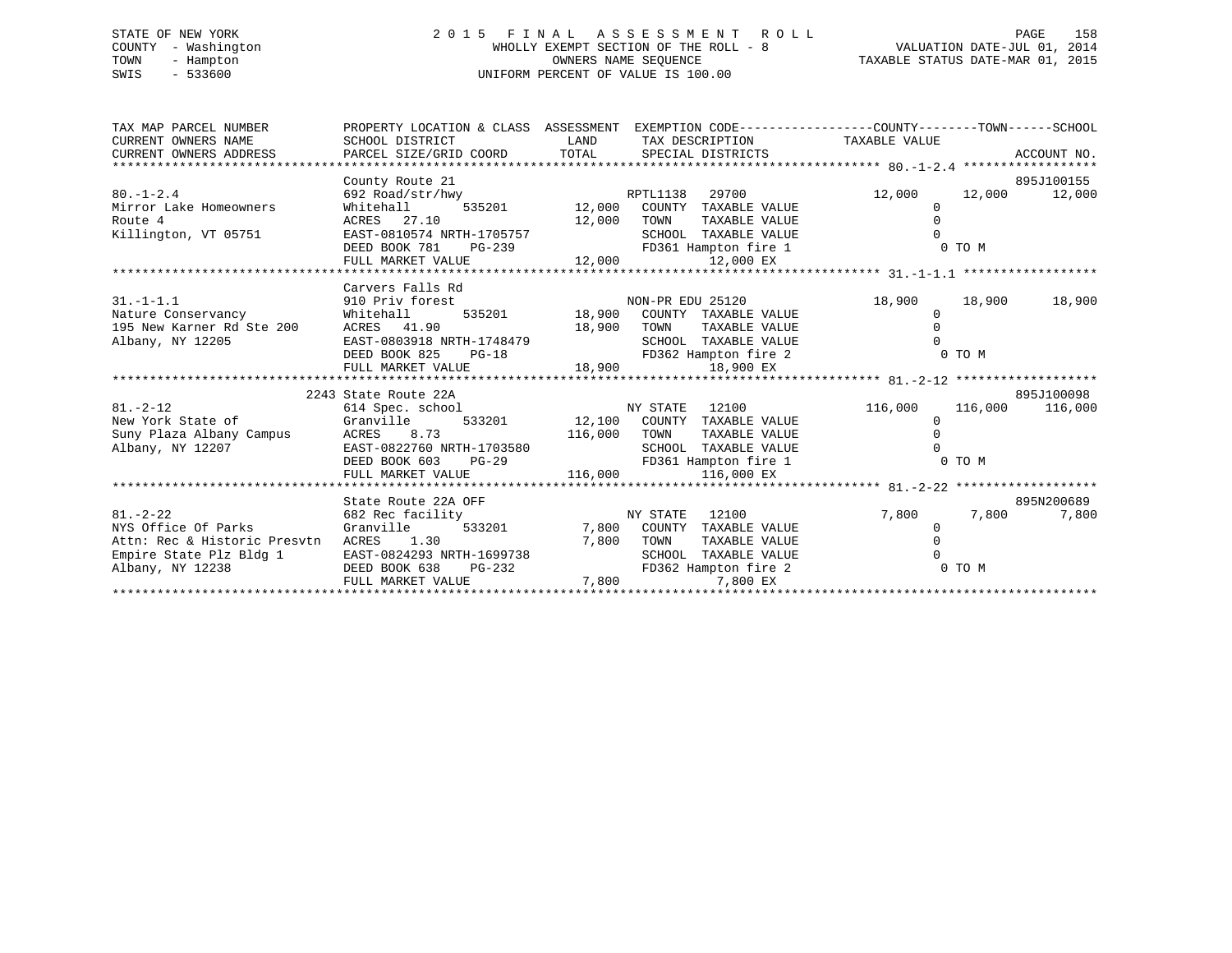## R O L L S U B S E C T I O N - - T O T A L S

#### \*\*\* S P E C I A L D I S T R I C T S U M M A R Y \*\*\*

| CODE | DISTRICT NAME        | TOTAL<br>PARCELS | EXTENSION<br>TYPE | EXTENSION<br>VALUE | AD VALOREM<br>VALUE | EXEMPT<br>AMOUNT | TAXABLE<br>VALUE |
|------|----------------------|------------------|-------------------|--------------------|---------------------|------------------|------------------|
|      | CA001 Cons agri dst  |                  | 1 TOTAL           |                    | 173,600             | 173,600          |                  |
|      | EZ015 Empire Zone-Si |                  | 1 TOTAL           |                    | 173,600             | 173,600          |                  |
|      | FD361 Hampton fire 1 |                  | 8 TOTAL M         |                    | 369,800             | 369,800          |                  |
|      | FD362 Hampton fire 2 |                  | 6 ТОТАL М         |                    | 445,800             | 445,800          |                  |

## \*\*\* S C H O O L D I S T R I C T S U M M A R Y \*\*\*

| CODE             | DISTRICT NAME          | TOTAL<br>PARCELS | ASSESSED<br>LAND  | ASSESSED<br>TOTAL  | EXEMPT<br>AMOUNT   | TOTAL<br>TAXABLE | <b>STAR</b><br>AMOUNT | <b>STAR</b><br>TAXABLE |
|------------------|------------------------|------------------|-------------------|--------------------|--------------------|------------------|-----------------------|------------------------|
| 533201<br>535201 | Granville<br>Whitehall | 8<br>6           | 61,900<br>126,200 | 365,600<br>450,000 | 365,600<br>450,000 |                  |                       |                        |
|                  | SUB-TOTAL              | 14               | 188,100           | 815,600            | 815,600            |                  |                       |                        |
|                  | TOTAL                  | 14               | 188,100           | 815,600            | 815,600            |                  |                       |                        |

#### \*\*\* S Y S T E M C O D E S S U M M A R Y \*\*\*

#### NO SYSTEM EXEMPTIONS AT THIS LEVEL

## \*\*\* E X E M P T I O N S U M M A R Y \*\*\*

| CODE  | DESCRIPTION | TOTAL<br>PARCELS | COUNTY  | TOWN    | SCHOOL  |
|-------|-------------|------------------|---------|---------|---------|
| 12100 | NY STATE    |                  | 123,800 | 123,800 | 123,800 |
| 13500 | OTHER TOWN  | $\sim$<br>∠      | 147,700 | 147,700 | 147,700 |
| 13510 | TN CEM      | 4                | 25,000  | 25,000  | 25,000  |
| 25110 | NON-PR REL  |                  | 412,100 | 412,100 | 412,100 |
| 25120 | NON-PR EDU  |                  | 18,900  | 18,900  | 18,900  |
| 26400 | VOL FIRE    |                  | 76,100  | 76,100  | 76,100  |
| 29700 | RPTL1138    |                  | 12,000  | 12,000  | 12,000  |
|       | TOTAL       | 14               | 815,600 | 815,600 | 815,600 |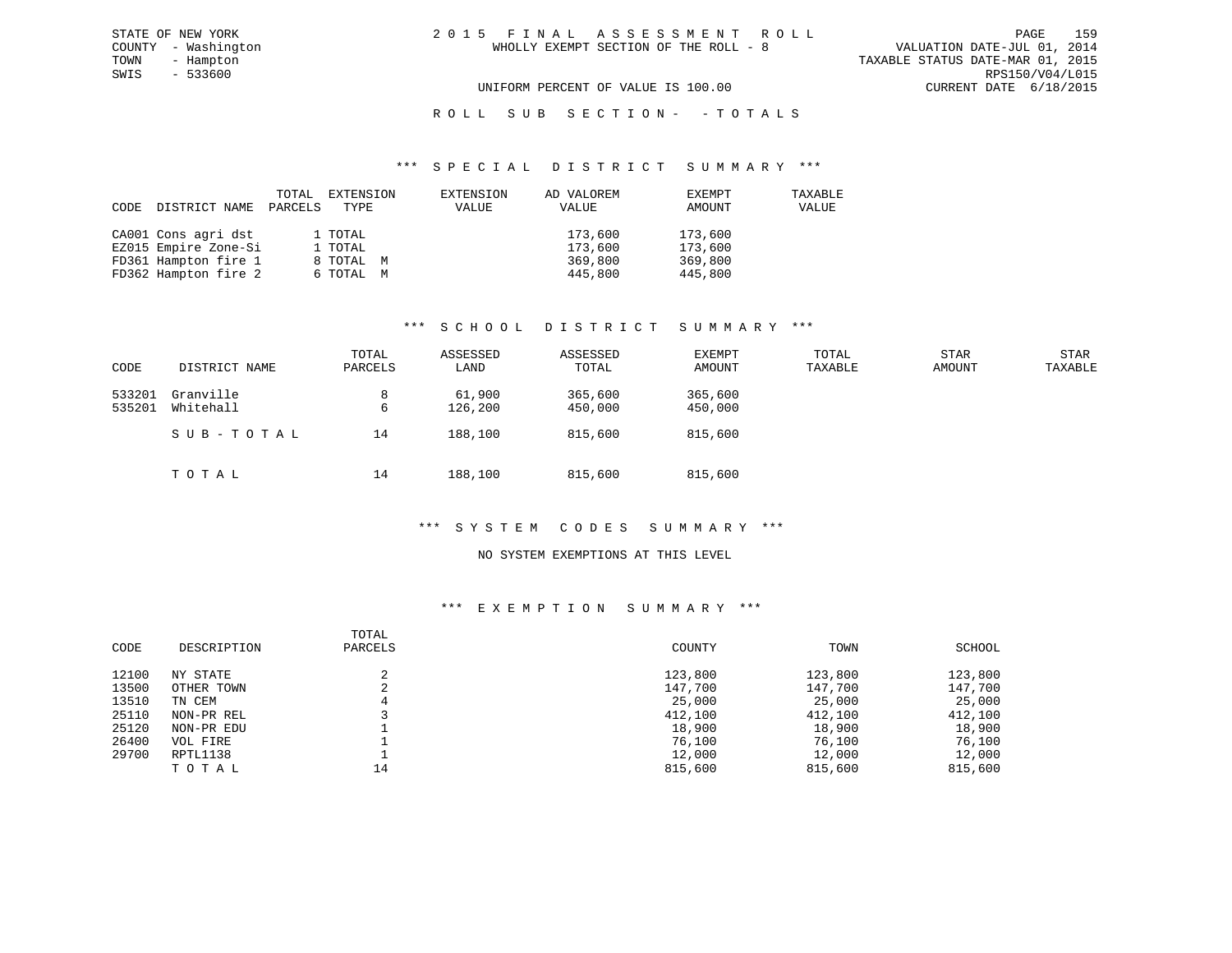| STATE OF NEW YORK   | 2015 FINAL ASSESSMENT ROLL            | 160<br>PAGE                      |
|---------------------|---------------------------------------|----------------------------------|
| COUNTY - Washington | WHOLLY EXEMPT SECTION OF THE ROLL - 8 | VALUATION DATE-JUL 01, 2014      |
| TOWN<br>- Hampton   |                                       | TAXABLE STATUS DATE-MAR 01, 2015 |
| SWIS<br>$-533600$   |                                       | RPS150/V04/L015                  |
|                     | UNIFORM PERCENT OF VALUE IS 100.00    | CURRENT DATE 6/18/2015           |
|                     |                                       |                                  |

R O L L S U B S E C T I O N - - T O T A L S

| ROLL |                             | TOTAL               | ----            | ىسى   |        | TAXABLE | TAXABLE          | STAR    |
|------|-----------------------------|---------------------|-----------------|-------|--------|---------|------------------|---------|
| SEC  | <sup>י ז ד</sup> י ד<br>ᆂᆂᇦ | DARCFT.S<br>YARULUS | LAND            | TOTAL | COUNTY | TOWN    | C∩∐∩∩T<br>SCHOOL | TAXABLE |
|      | <b>DVDMDP</b>               |                     | ' UU<br>$\circ$ | .60C  |        |         |                  |         |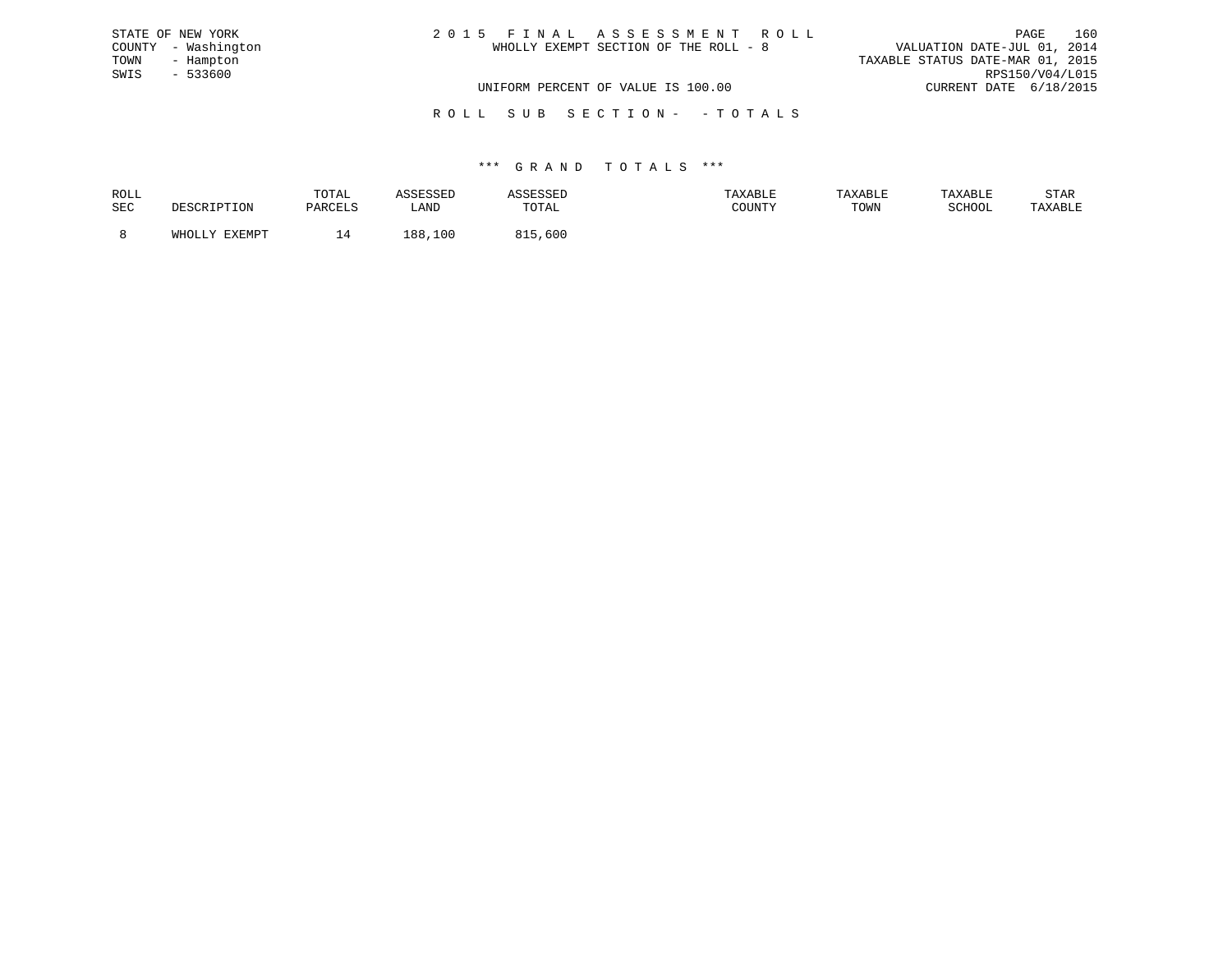|      | STATE OF NEW YORK   | 2015 FINAL ASSESSMENT ROLL |                                       |                                  | PAGE                   | 161 |
|------|---------------------|----------------------------|---------------------------------------|----------------------------------|------------------------|-----|
|      | COUNTY - Washington |                            | WHOLLY EXEMPT SECTION OF THE ROLL - 8 | VALUATION DATE-JUL 01, 2014      |                        |     |
| TOWN | - Hampton           |                            |                                       | TAXABLE STATUS DATE-MAR 01, 2015 |                        |     |
| SWIS | - 533600            |                            | UNIFORM PERCENT OF VALUE IS 100.00    |                                  | RPS150/V04/L015        |     |
|      |                     |                            |                                       |                                  | CURRENT DATE 6/18/2015 |     |
|      |                     |                            |                                       |                                  |                        |     |

## ROLL SECTION TOTALS

#### \*\*\* S P E C I A L D I S T R I C T S U M M A R Y \*\*\*

| CODE | DISTRICT NAME        | TOTAL<br>PARCELS | EXTENSION<br>TYPE | EXTENSION<br>VALUE | AD VALOREM<br>VALUE | EXEMPT<br>AMOUNT | TAXABLE<br>VALUE |
|------|----------------------|------------------|-------------------|--------------------|---------------------|------------------|------------------|
|      | CA001 Cons agri dst  |                  | 1 TOTAL           |                    | 173,600             | 173,600          |                  |
|      | EZ015 Empire Zone-Si |                  | 1 TOTAL           |                    | 173,600             | 173,600          |                  |
|      | FD361 Hampton fire 1 |                  | 8 TOTAL M         |                    | 369,800             | 369,800          |                  |
|      | FD362 Hampton fire 2 |                  | 6 TOTAL M         |                    | 445,800             | 445,800          |                  |

#### \*\*\* S C H O O L D I S T R I C T S U M M A R Y \*\*\*

| CODE             | DISTRICT NAME          | TOTAL<br>PARCELS | ASSESSED<br>LAND  | ASSESSED<br>TOTAL  | <b>EXEMPT</b><br>AMOUNT | TOTAL<br>TAXABLE | <b>STAR</b><br>AMOUNT | <b>STAR</b><br>TAXABLE |
|------------------|------------------------|------------------|-------------------|--------------------|-------------------------|------------------|-----------------------|------------------------|
| 533201<br>535201 | Granville<br>Whitehall | 8<br>6           | 61,900<br>126,200 | 365,600<br>450,000 | 365,600<br>450,000      |                  |                       |                        |
|                  | SUB-TOTAL              | 14               | 188,100           | 815,600            | 815,600                 |                  |                       |                        |
|                  | TOTAL                  | 14               | 188,100           | 815,600            | 815,600                 |                  |                       |                        |

#### \*\*\* S Y S T E M C O D E S S U M M A R Y \*\*\*

#### NO SYSTEM EXEMPTIONS AT THIS LEVEL

## \*\*\* E X E M P T I O N S U M M A R Y \*\*\*

| CODE  | DESCRIPTION | TOTAL<br>PARCELS | COUNTY  | TOWN    | SCHOOL  |
|-------|-------------|------------------|---------|---------|---------|
| 12100 | NY STATE    |                  | 123,800 | 123,800 | 123,800 |
| 13500 | OTHER TOWN  | z.               | 147,700 | 147,700 | 147,700 |
| 13510 | TN CEM      |                  | 25,000  | 25,000  | 25,000  |
| 25110 | NON-PR REL  |                  | 412,100 | 412,100 | 412,100 |
| 25120 | NON-PR EDU  |                  | 18,900  | 18,900  | 18,900  |
| 26400 | VOL FIRE    |                  | 76,100  | 76,100  | 76,100  |
| 29700 | RPTL1138    |                  | 12,000  | 12,000  | 12,000  |
|       | TOTAL       | 14               | 815,600 | 815,600 | 815,600 |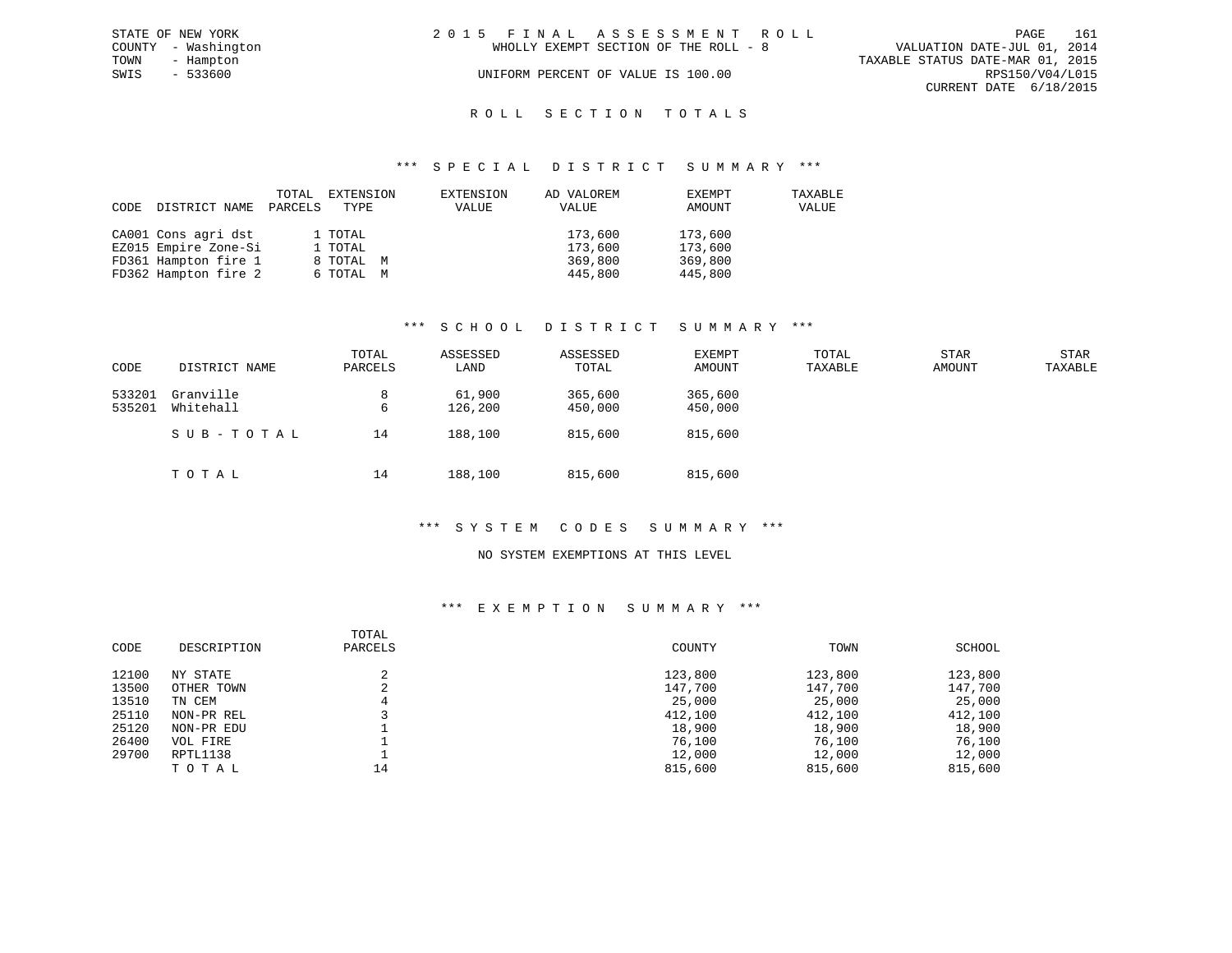|      | STATE OF NEW YORK   | 2015 FINAL ASSESSMENT ROLL            | PAGE                             | 162 |
|------|---------------------|---------------------------------------|----------------------------------|-----|
|      | COUNTY - Washington | WHOLLY EXEMPT SECTION OF THE ROLL - 8 | VALUATION DATE-JUL 01, 2014      |     |
| TOWN | - Hampton           |                                       | TAXABLE STATUS DATE-MAR 01, 2015 |     |
| SWIS | $-533600$           | UNIFORM PERCENT OF VALUE IS 100.00    | RPS150/V04/L015                  |     |
|      |                     |                                       | CURRENT DATE 6/18/2015           |     |
|      |                     |                                       |                                  |     |

R O L L S E C T I O N T O T A L S

| ROLL       |                         | TOTAL          | عىدىن         |              | AXABLE |      |        | STAR    |
|------------|-------------------------|----------------|---------------|--------------|--------|------|--------|---------|
| <b>SEC</b> |                         | <b>DARCTIC</b> | LAND          | <b>TOTAL</b> | COUNTY | TOWN | SCHOOL | 'AXABLE |
|            |                         |                |               |              |        |      |        |         |
|            | <b>TYFMDT</b><br>771700 | Δ              | 00<br>$\circ$ | 600          |        |      |        |         |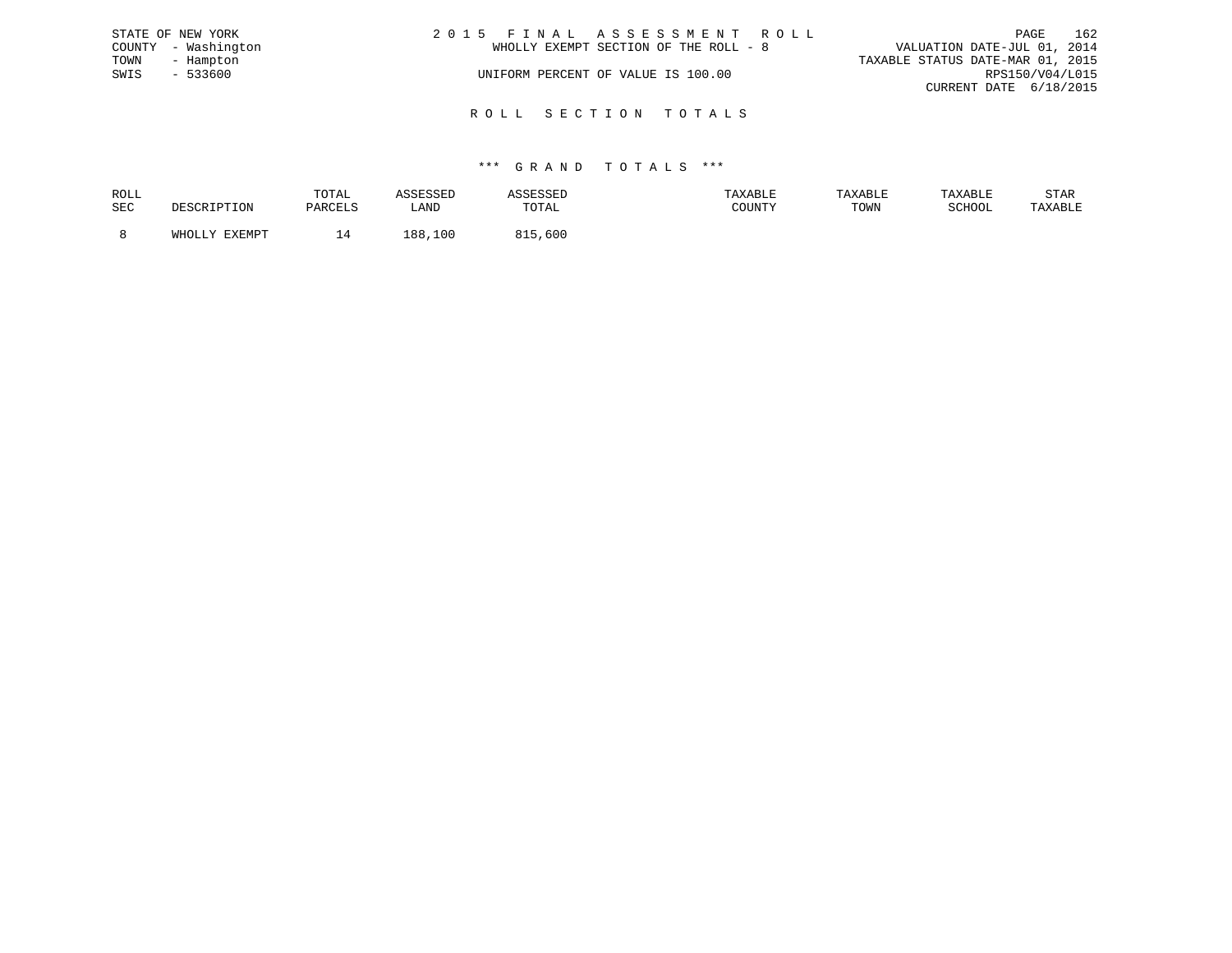# UNIFORM PERCENT OF VALUE IS 100.00

#### \*\*\* S P E C I A L D I S T R I C T S U M M A R Y \*\*\*

| CODE | DISTRICT NAME        | TOTAL<br>PARCELS | EXTENSION<br>TYPE | EXTENSION<br>VALUE | AD VALOREM<br>VALUE | EXEMPT<br>AMOUNT | TAXABLE<br>VALUE |
|------|----------------------|------------------|-------------------|--------------------|---------------------|------------------|------------------|
|      | EZ005 Empire Zone 5  |                  | 1 TOTAL           |                    | 268,500             |                  | 268,500          |
|      | TE533 Trans exmt rep |                  | 3 MOVTAX          |                    |                     |                  |                  |
|      | CA001 Cons agri dst  |                  | 80 TOTAL          |                    | 12495,500           | 1124,754         | 11370,746        |
|      | EZ015 Empire Zone-Si |                  | 2 TOTAL           |                    | 427,300             | 173,600          | 253,700          |
|      | FD361 Hampton fire 1 |                  | 618 TOTAL M       |                    | 52054,578           | 443, 313         | 51611,265        |
|      | FD362 Hampton fire 2 |                  | 143 TOTAL M       |                    | 16749,785           | 449,272          | 16300,513        |

#### \*\*\* S C H O O L D I S T R I C T S U M M A R Y \*\*\*

| CODE   | DISTRICT NAME | TOTAL<br>PARCELS | ASSESSED<br>LAND | ASSESSED<br>TOTAL | EXEMPT<br>AMOUNT | TOTAL<br>TAXABLE | <b>STAR</b><br>AMOUNT | <b>STAR</b><br>TAXABLE |
|--------|---------------|------------------|------------------|-------------------|------------------|------------------|-----------------------|------------------------|
|        |               |                  |                  |                   |                  |                  |                       |                        |
| 533201 | Granville     | 527              | 15857,400        | 45396,463         | 1243,000         | 44153,463        | 7718,415              | 36435,048              |
| 535201 | Whitehall     | 227              | 7550,200         | 23450,033         | 1225,574         | 22224,459        | 3157,570              | 19066,889              |
|        | SUB-TOTAL     | 754              | 23407,600        | 68846,496         | 2468,574         | 66377,922        | 10875,985             | 55501,937              |
|        | TOTAL         | 754              | 23407,600        | 68846,496         | 2468,574         | 66377,922        | 10875,985             | 55501,937              |

## \*\*\* S Y S T E M C O D E S S U M M A R Y \*\*\*

#### NO SYSTEM EXEMPTIONS AT THIS LEVEL

#### \*\*\* E X E M P T I O N S U M M A R Y \*\*\*

| CODE  | DESCRIPTION | TOTAL<br>PARCELS | COUNTY  | TOWN    | SCHOOL  |
|-------|-------------|------------------|---------|---------|---------|
| 12100 | NY STATE    |                  | 123,800 | 123,800 | 123,800 |
| 13500 | OTHER TOWN  | C.               | 147,700 | 147,700 | 147,700 |
| 13510 | TN CEM      | 4                | 25,000  | 25,000  | 25,000  |
| 25110 | NON-PR REL  |                  | 412,100 | 412,100 | 412,100 |
| 25120 | NON-PR EDU  |                  | 18,900  | 18,900  | 18,900  |
| 26400 | VOL FIRE    |                  | 76,100  | 76,100  | 76,100  |
| 29700 | RPTL1138    |                  | 12,000  | 12,000  | 12,000  |
| 41121 | VET WAR CT  | 18               | 301,884 | 301,539 |         |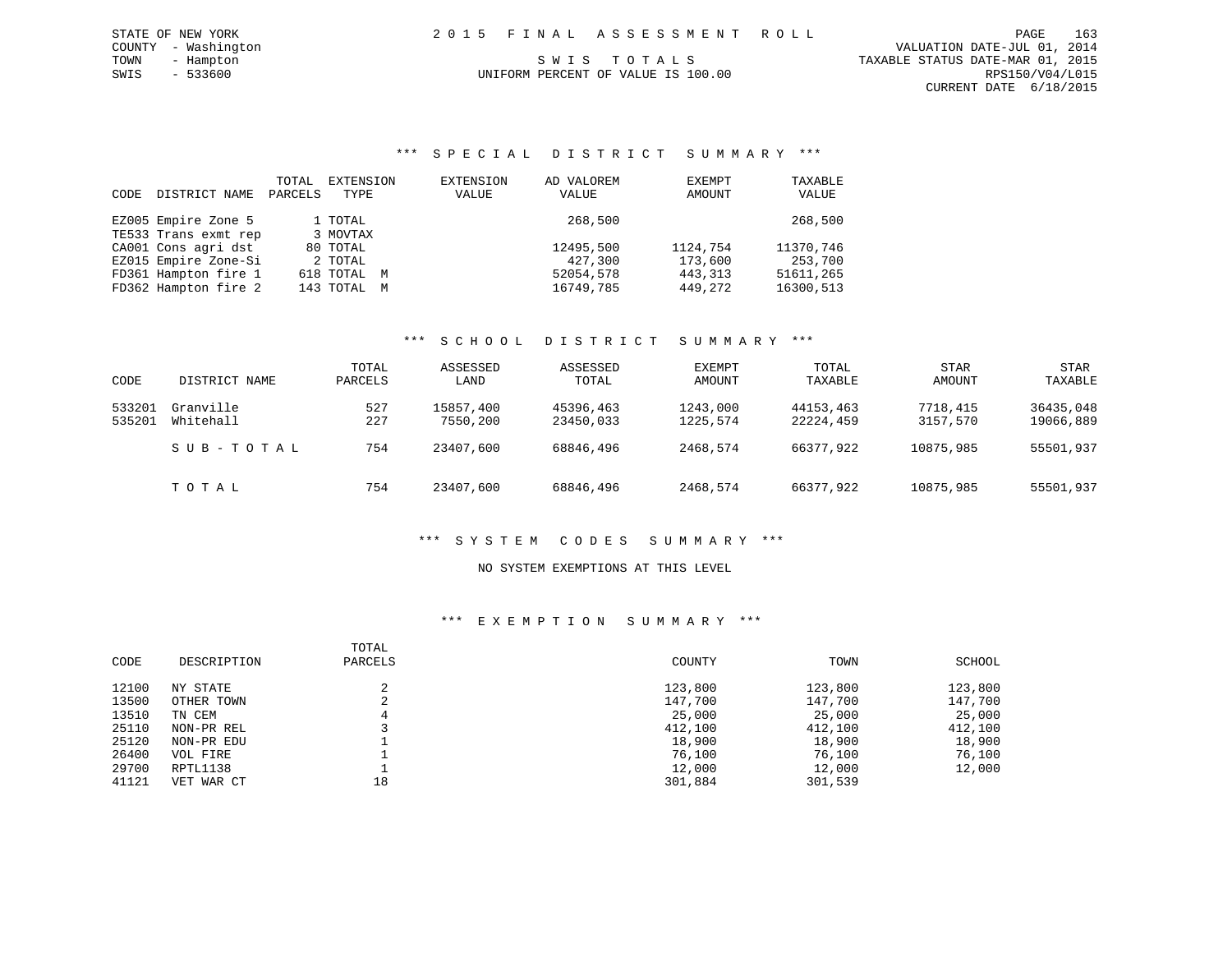UNIFORM PERCENT OF VALUE IS 100.00

 COUNTY - Washington VALUATION DATE-JUL 01, 2014 TOWN - Hampton S W I S T O T A L S TAXABLE STATUS DATE-MAR 01, 2015 CURRENT DATE 6/18/2015

#### \*\*\* E X E M P T I O N S U M M A R Y \*\*\*

|       |              | TOTAL   |          |          |           |
|-------|--------------|---------|----------|----------|-----------|
| CODE  | DESCRIPTION  | PARCELS | COUNTY   | TOWN     | SCHOOL    |
| 41122 | VET WAR C    | 5       | 87,384   |          |           |
| 41123 | VET WAR T    | 5       |          | 81,572   |           |
| 41131 | VET COM CT   | 13      | 416,886  | 384,194  |           |
| 41132 | VET COM C    | 8       | 200,175  |          |           |
| 41133 | VET COM T    |         |          | 200,175  |           |
| 41141 | VET DIS CT   |         | 237,925  | 230,275  |           |
| 41142 | VET DIS C    | 6       | 160,987  |          |           |
| 41143 | VET DIS T    |         |          | 160,987  |           |
| 41151 | $CW_10_VET/$ | 3       | 22,200   | 22,200   |           |
| 41700 | AG BUILD     |         | 7,500    | 7,500    | 7,500     |
| 41720 | AG DIST      | 28      | 874,169  | 874,169  | 874,169   |
| 41800 | AGED-ALL     |         | 275,380  | 275,380  | 314,946   |
| 41801 | AGED-CO/TN   |         | 48,050   | 48,050   |           |
| 41802 | AGED-CO      |         | 170,108  |          |           |
| 41803 | AGED-TOWN    | 6       |          | 149,468  |           |
| 41804 | AGED-SCH     | 2       |          |          | 27,605    |
| 41805 | AGE-CO/SCH   |         | 26,200   |          | 26,200    |
| 41834 | STAR EN      | 76      |          |          | 4894,215  |
| 41844 | STAR EN MH   | 3       |          |          | 98,900    |
| 41854 | STAR B       | 184     |          |          | 5834,470  |
| 41864 | STAR B MH    | 2       |          |          | 48,400    |
| 41931 | DISAB-C/T    | 2       | 52,700   | 52,700   |           |
| 42100 | SILO EXMP    |         | 76,985   | 76,985   | 76,985    |
| 47460 | FOR 480A     | 6       | 325,569  | 325,569  | 325,569   |
|       | TOTAL        | 418     | 4099,702 | 4006,363 | 13344,559 |

| ROLL<br>SEC | DESCRIPTION       | TOTAL<br>PARCELS | ASSESSED<br>LAND | ASSESSED<br>TOTAL | TAXABLE<br>COUNTY | TAXABLE<br>TOWN | TAXABLE<br>SCHOOL | <b>STAR</b><br>TAXABLE |
|-------------|-------------------|------------------|------------------|-------------------|-------------------|-----------------|-------------------|------------------------|
|             | TAXABLE           | 716              | 22927,900        | 63235,800         | 59951,698         | 60045,037       | 61582,826         | 50706,841              |
|             | SPECIAL FRANCHISE |                  |                  | 1153,559          | 1153,559          | 1153,559        | 1153,559          | 1153,559               |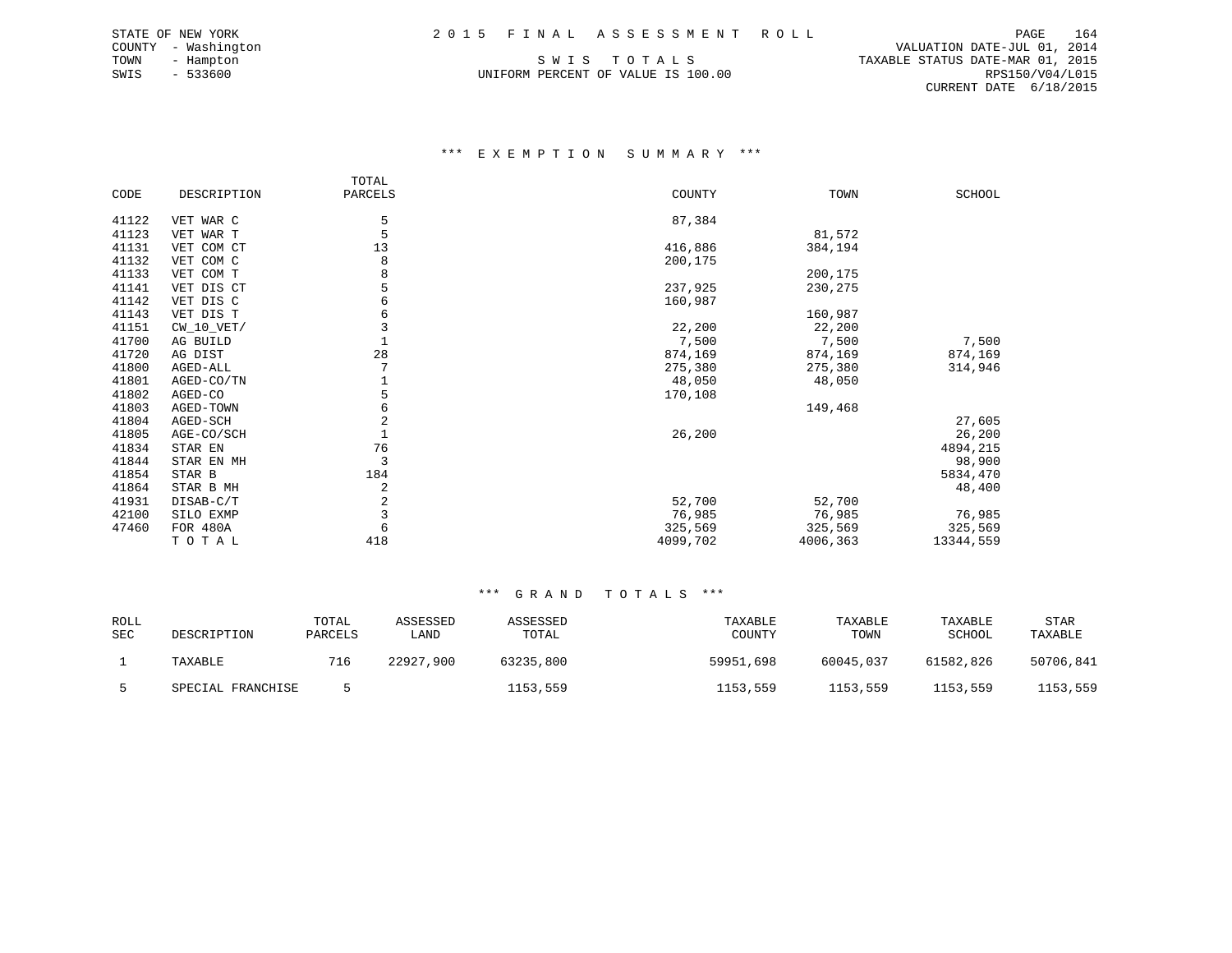| STATE OF NEW YORK   | 2015 FINAL ASSESSMENT ROLL         | PAGE                             | 165             |
|---------------------|------------------------------------|----------------------------------|-----------------|
| COUNTY - Washington |                                    | VALUATION DATE-JUL 01, 2014      |                 |
| TOWN<br>- Hampton   | SWIS TOTALS                        | TAXABLE STATUS DATE-MAR 01, 2015 |                 |
| $-533600$<br>SWIS   | UNIFORM PERCENT OF VALUE IS 100.00 |                                  | RPS150/V04/L015 |
|                     |                                    | CURRENT DATE 6/18/2015           |                 |

| ROLL<br><b>SEC</b> | DESCRIPTION         | TOTAL<br>PARCELS | ASSESSED<br>LAND | ASSESSED<br>TOTAL | TAXABLE<br>COUNTY | TAXABLE<br>TOWN | TAXABLE<br>SCHOOL | <b>STAR</b><br>TAXABLE |
|--------------------|---------------------|------------------|------------------|-------------------|-------------------|-----------------|-------------------|------------------------|
| 6                  | UTILITIES & N.C.    | 17               | 268,300          | 3449,888          | 3449,888          | 3449,888        | 3449,888          | 3449,888               |
| 7                  | CEILING RAILROADS   | 2                | 23,300           | 191,649           | 191,649           | 191,649         | 191,649           | 191,649                |
| 8                  | WHOLLY EXEMPT       | 14               | 188,100          | 815,600           |                   |                 |                   |                        |
| $\star$            | <b>SUB</b><br>TOTAL | 754              | 23407,600        | 68846,496         | 64746.794         | 64840,133       | 66377,922         | 55501,937              |
| $***$              | GRAND TOTAL         | 754              | 23407,600        | 68846,496         | 64746.794         | 64840,133       | 66377.922         | 55501,937              |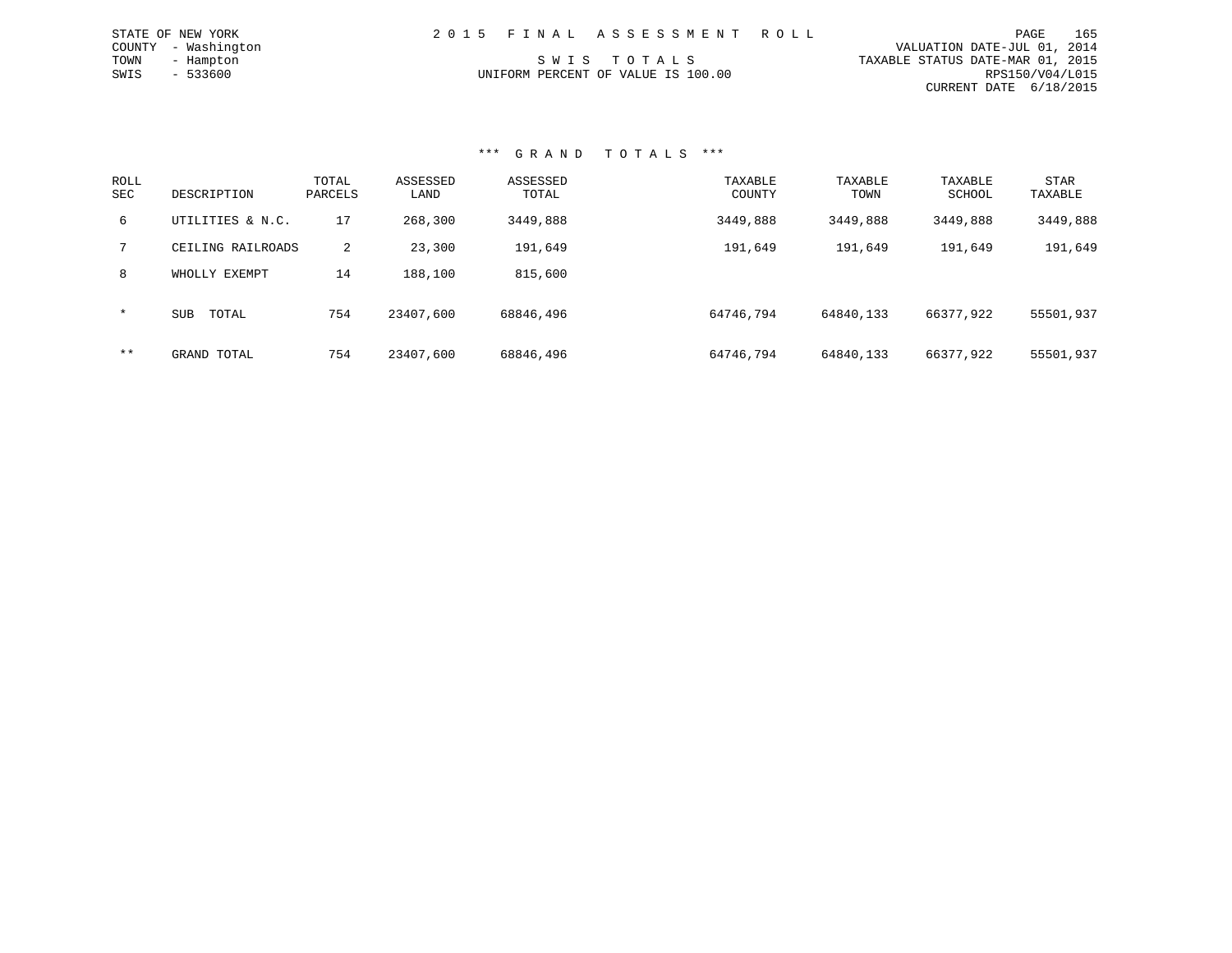| STATE OF NEW YORK   | 2015 FINAL ASSESSMENT ROLL         | 166<br>PAGE                      |
|---------------------|------------------------------------|----------------------------------|
| COUNTY - Washington | TOWN TOTALS                        | VALUATION DATE-JUL 01, 2014      |
| TOWN<br>- Hampton   |                                    | TAXABLE STATUS DATE-MAR 01, 2015 |
| SWIS - 5336         | UNIFORM PERCENT OF VALUE IS 100.00 | RPS150/V04/L015                  |
|                     |                                    | CURRENT DATE 6/18/2015           |
|                     |                                    |                                  |

#### \*\*\* S P E C I A L D I S T R I C T S U M M A R Y \*\*\*

| CODE | DISTRICT NAME        | TOTAL<br>PARCELS | EXTENSION<br>TYPE | EXTENSION<br>VALUE | AD VALOREM<br>VALUE | EXEMPT<br>AMOUNT | TAXABLE<br>VALUE |
|------|----------------------|------------------|-------------------|--------------------|---------------------|------------------|------------------|
|      | EZ005 Empire Zone 5  |                  | 1 TOTAL           |                    | 268,500             |                  | 268,500          |
|      | TE533 Trans exmt rep |                  | 3 MOVTAX          |                    |                     |                  |                  |
|      | CA001 Cons agri dst  |                  | 80 TOTAL          |                    | 12495,500           | 1124,754         | 11370.746        |
|      | EZ015 Empire Zone-Si |                  | 2 TOTAL           |                    | 427,300             | 173,600          | 253,700          |
|      | FD361 Hampton fire 1 |                  | 618 TOTAL M       |                    | 52054,578           | 443, 313         | 51611,265        |
|      | FD362 Hampton fire 2 |                  | 143 TOTAL M       |                    | 16749,785           | 449,272          | 16300,513        |

#### \*\*\* S C H O O L D I S T R I C T S U M M A R Y \*\*\*

|        |               | TOTAL   | ASSESSED  | ASSESSED  | EXEMPT   | TOTAL     | <b>STAR</b> | <b>STAR</b> |
|--------|---------------|---------|-----------|-----------|----------|-----------|-------------|-------------|
| CODE   | DISTRICT NAME | PARCELS | LAND      | TOTAL     | AMOUNT   | TAXABLE   | AMOUNT      | TAXABLE     |
| 533201 | Granville     | 527     | 15857,400 | 45396,463 | 1243,000 | 44153,463 | 7718,415    | 36435,048   |
| 535201 | Whitehall     | 227     | 7550,200  | 23450,033 | 1225,574 | 22224,459 | 3157,570    | 19066,889   |
|        | SUB-TOTAL     | 754     | 23407,600 | 68846,496 | 2468,574 | 66377,922 | 10875,985   | 55501,937   |
|        | TOTAL         | 754     | 23407,600 | 68846,496 | 2468,574 | 66377,922 | 10875,985   | 55501,937   |

#### \*\*\* S Y S T E M C O D E S S U M M A R Y \*\*\*

#### NO SYSTEM EXEMPTIONS AT THIS LEVEL

#### \*\*\* E X E M P T I O N S U M M A R Y \*\*\*

| CODE  | DESCRIPTION | TOTAL<br>PARCELS | COUNTY  | TOWN    | SCHOOL  |
|-------|-------------|------------------|---------|---------|---------|
| 12100 | NY STATE    |                  | 123,800 | 123,800 | 123,800 |
| 13500 | OTHER TOWN  | ∠                | 147,700 | 147,700 | 147,700 |
| 13510 | TN CEM      | 4                | 25,000  | 25,000  | 25,000  |
| 25110 | NON-PR REL  |                  | 412,100 | 412,100 | 412,100 |
| 25120 | NON-PR EDU  |                  | 18,900  | 18,900  | 18,900  |
| 26400 | VOL FIRE    |                  | 76,100  | 76,100  | 76,100  |
| 29700 | RPTL1138    |                  | 12,000  | 12,000  | 12,000  |
| 41121 | VET WAR CT  | 18               | 301,884 | 301,539 |         |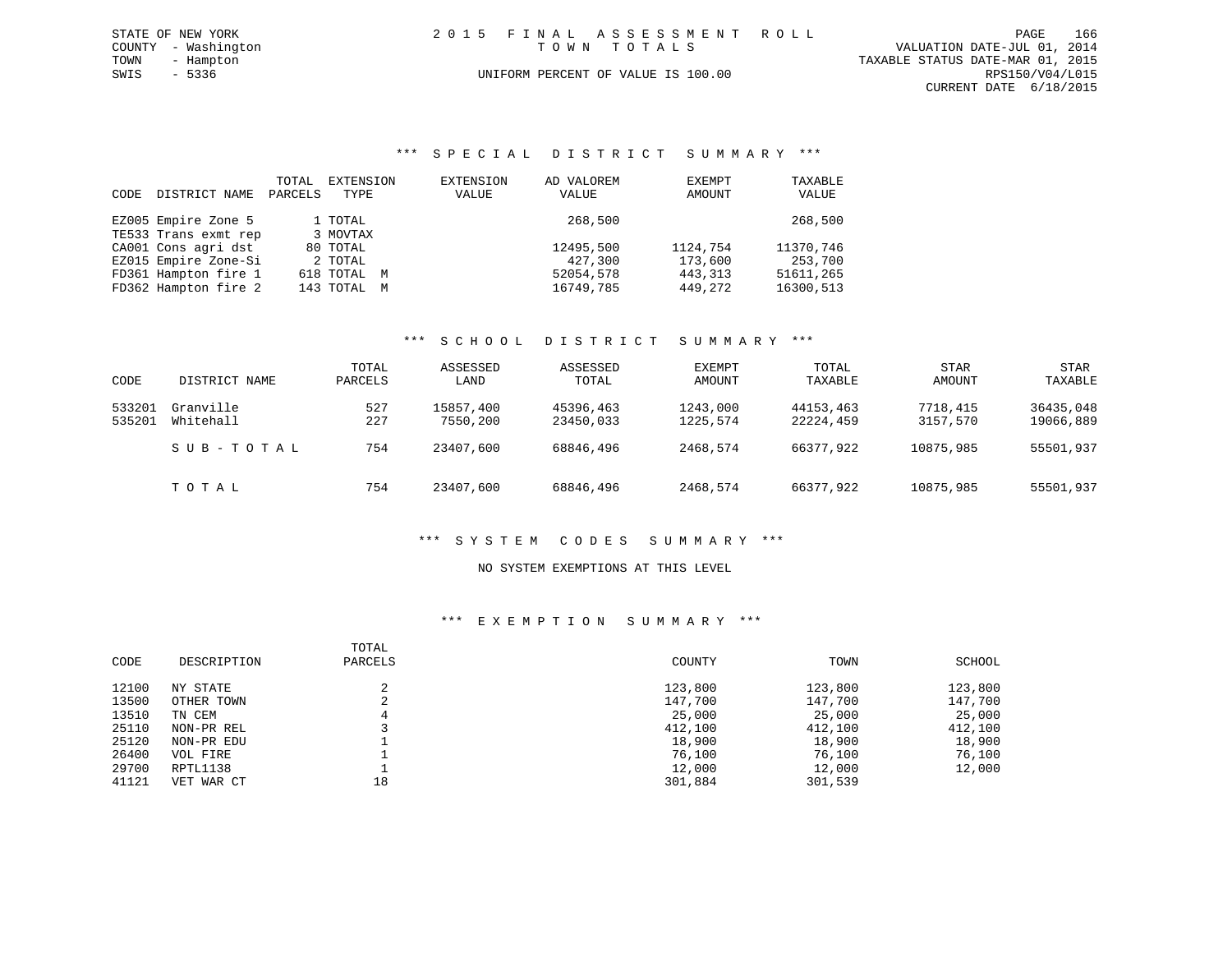|      | STATE OF NEW YORK   |  | 2015 FINAL ASSESSMENT ROLL         |                                  | PAGE            | 167 |
|------|---------------------|--|------------------------------------|----------------------------------|-----------------|-----|
|      | COUNTY - Washington |  | TOWN TOTALS                        | VALUATION DATE-JUL 01, 2014      |                 |     |
| TOWN | - Hampton           |  |                                    | TAXABLE STATUS DATE-MAR 01, 2015 |                 |     |
| SWIS | - 5336              |  | UNIFORM PERCENT OF VALUE IS 100.00 |                                  | RPS150/V04/L015 |     |
|      |                     |  |                                    | CURRENT DATE 6/18/2015           |                 |     |

#### \*\*\* E X E M P T I O N S U M M A R Y \*\*\*

|       |              | TOTAL   |          |          |           |
|-------|--------------|---------|----------|----------|-----------|
| CODE  | DESCRIPTION  | PARCELS | COUNTY   | TOWN     | SCHOOL    |
|       |              |         |          |          |           |
| 41122 | VET WAR C    | 5       | 87,384   |          |           |
| 41123 | VET WAR T    | 5       |          | 81,572   |           |
| 41131 | VET COM CT   | 13      | 416,886  | 384,194  |           |
| 41132 | VET COM C    | 8       | 200,175  |          |           |
| 41133 | VET COM T    | 8       |          | 200,175  |           |
| 41141 | VET DIS CT   |         | 237,925  | 230,275  |           |
| 41142 | VET DIS C    | 6       | 160,987  |          |           |
| 41143 | VET DIS T    | 6       |          | 160,987  |           |
| 41151 | $CW_10_VET/$ | 3       | 22,200   | 22,200   |           |
| 41700 | AG BUILD     |         | 7,500    | 7,500    | 7,500     |
| 41720 | AG DIST      | 28      | 874,169  | 874,169  | 874,169   |
| 41800 | AGED-ALL     |         | 275,380  | 275,380  | 314,946   |
| 41801 | AGED-CO/TN   |         | 48,050   | 48,050   |           |
| 41802 | AGED-CO      | 5       | 170,108  |          |           |
| 41803 | AGED-TOWN    | 6       |          | 149,468  |           |
| 41804 | AGED-SCH     | 2       |          |          | 27,605    |
| 41805 | AGE-CO/SCH   |         | 26,200   |          | 26,200    |
| 41834 | STAR EN      | 76      |          |          | 4894,215  |
| 41844 | STAR EN MH   | 3       |          |          | 98,900    |
| 41854 | STAR B       | 184     |          |          | 5834,470  |
| 41864 | STAR B MH    | 2       |          |          | 48,400    |
| 41931 | DISAB-C/T    | 2       | 52,700   | 52,700   |           |
| 42100 | SILO EXMP    | 3       | 76,985   | 76,985   | 76,985    |
| 47460 |              | 6       | 325,569  |          |           |
|       | FOR 480A     |         |          | 325,569  | 325,569   |
|       | TOTAL        | 418     | 4099,702 | 4006,363 | 13344,559 |

| ROLL<br>SEC | DESCRIPTION       | TOTAL<br>PARCELS | ASSESSED<br>LAND | ASSESSED<br>TOTAL | TAXABLE<br>COUNTY | TAXABLE<br>TOWN | TAXABLE<br>SCHOOL | STAR<br>TAXABLE |
|-------------|-------------------|------------------|------------------|-------------------|-------------------|-----------------|-------------------|-----------------|
|             | TAXABLE           | 716              | 22927,900        | 63235,800         | 59951,698         | 60045,037       | 61582,826         | 50706,841       |
|             | SPECIAL FRANCHISE |                  |                  | 1153,559          | 1153,559          | 1153,559        | 1153,559          | 1153,559        |